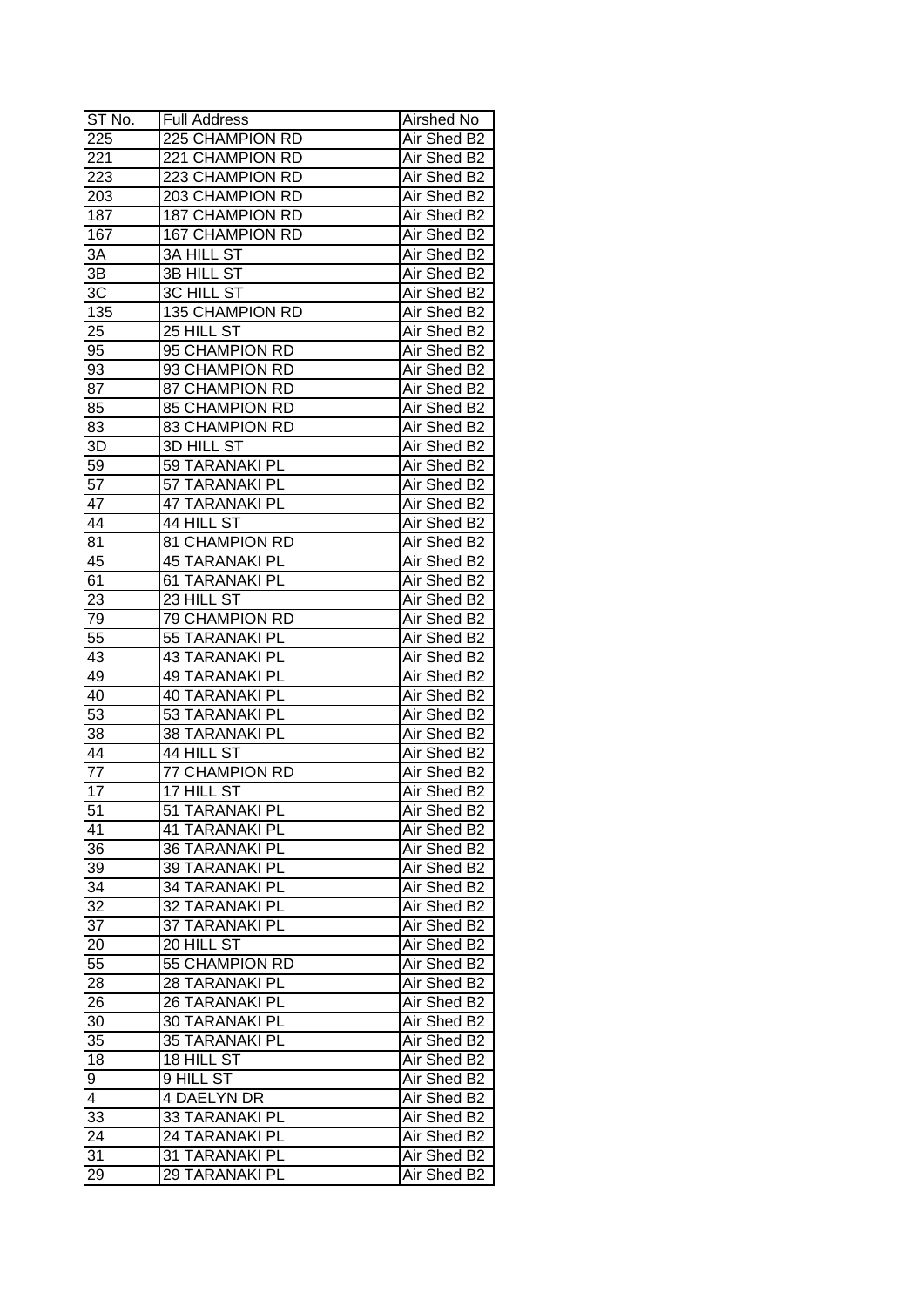| ST No.          | <b>Full Address</b>   | Airshed No  |
|-----------------|-----------------------|-------------|
| 1A              | 1A HILL ST            | Air Shed B2 |
| 6               | <b>6 DAELYN DR</b>    | Air Shed B2 |
| 23              | 23 TARANAKI PL        | Air Shed B2 |
| $\overline{12}$ | 12 HILL ST            | Air Shed B2 |
| $\overline{7}$  | 7 HILL ST             | Air Shed B2 |
| $\mathbf 1$     | 1 DAELYN DR           | Air Shed B2 |
| 8               | 8 DAELYN DR           | Air Shed B2 |
| 27              | 27 TARANAKI PL        | Air Shed B2 |
| 53              | 53 CHAMPION RD        | Air Shed B2 |
| 22              | 22 TARANAKI PL        | Air Shed B2 |
| 21              | 21 TARANAKI PL        | Air Shed B2 |
| 10              | 10 DAELYN DR          | Air Shed B2 |
| 25              | 25 TARANAKI PL        | Air Shed B2 |
| 3               | 3 DAELYN DR           | Air Shed B2 |
| 8               | 8 HILL ST             | Air Shed B2 |
| $\overline{51}$ | 51 CHAMPION RD        | Air Shed B2 |
| 15              | <b>15 TARANAKI PL</b> | Air Shed B2 |
| 5               | <b>5 DAELYN DR</b>    | Air Shed B2 |
| 12              | 12 DAELYN DR          | Air Shed B2 |
| 6               | <b>6 HILL ST</b>      | Air Shed B2 |
| 49              | <b>49 CHAMPION RD</b> | Air Shed B2 |
| 19              | <b>19 TARANAKI PL</b> | Air Shed B2 |
| 13              | <b>13 TARANAKI PL</b> | Air Shed B2 |
| 47              | <b>47 CHAMPION RD</b> | Air Shed B2 |
| 14              | 14 DAELYN DR          | Air Shed B2 |
| $1\overline{7}$ | 17 TARANAKI PL        | Air Shed B2 |
| $\mathbf 1$     | 1 HILL ST             | Air Shed B2 |
| 4               | 4 HILL $ST$           | Air Shed B2 |
| 5               | 5 KINGI PL            | Air Shed B2 |
| $\overline{3}$  | 3 KINGI PL            | Air Shed B2 |
| $\overline{7}$  | 7 DAELYN DR           | Air Shed B2 |
| 11              | <b>11 TARANAKI PL</b> | Air Shed B2 |
| 2A              | 2A HILL ST            | Air Shed B2 |
| $\overline{2}$  | 2 HILL ST             | Air Shed B2 |
| $\overline{7}$  | <b>7 KINGI PL</b>     | Air Shed B2 |
| 16              | <b>16 DAELYN DR</b>   | Air Shed B2 |
| 45              | <b>45 CHAMPION RD</b> | Air Shed B2 |
| $\overline{4}$  | 4 KINGI PL            | Air Shed B2 |
| $\overline{9}$  | 9 TARANAKI PL         | Air Shed B2 |
| $\overline{9}$  | 9 DAELYN DR           | Air Shed B2 |
| 9               | 9 KINGI PL            | Air Shed B2 |
| 18              | 18 DAELYN DR          | Air Shed B2 |
| 4               | 4 TARANAKI PL         | Air Shed B2 |
| $\overline{7}$  | 7 TARANAKI PL         | Air Shed B2 |
| 6               | <b>6 KINGI PL</b>     | Air Shed B2 |
| 20              | 20 DAELYN DR          | Air Shed B2 |
| 15              | 15 DAELYN DR          | Air Shed B2 |
| $\overline{5}$  | <b>5 TARANAKI PL</b>  | Air Shed B2 |
| 11              | 11 DAELYN DR          | Air Shed B2 |
|                 |                       |             |
| 13              | 13 DAELYN DR          | Air Shed B2 |
| 17              | 17 DAELYN DR          | Air Shed B2 |
| 3               | <b>3 TARANAKI PL</b>  | Air Shed B2 |
| 19              | 19 DAELYN DR          | Air Shed B2 |
| 4               | 4 JOYCE PL            | Air Shed B2 |
| 35              | 35 CHAMPION RD        | Air Shed B2 |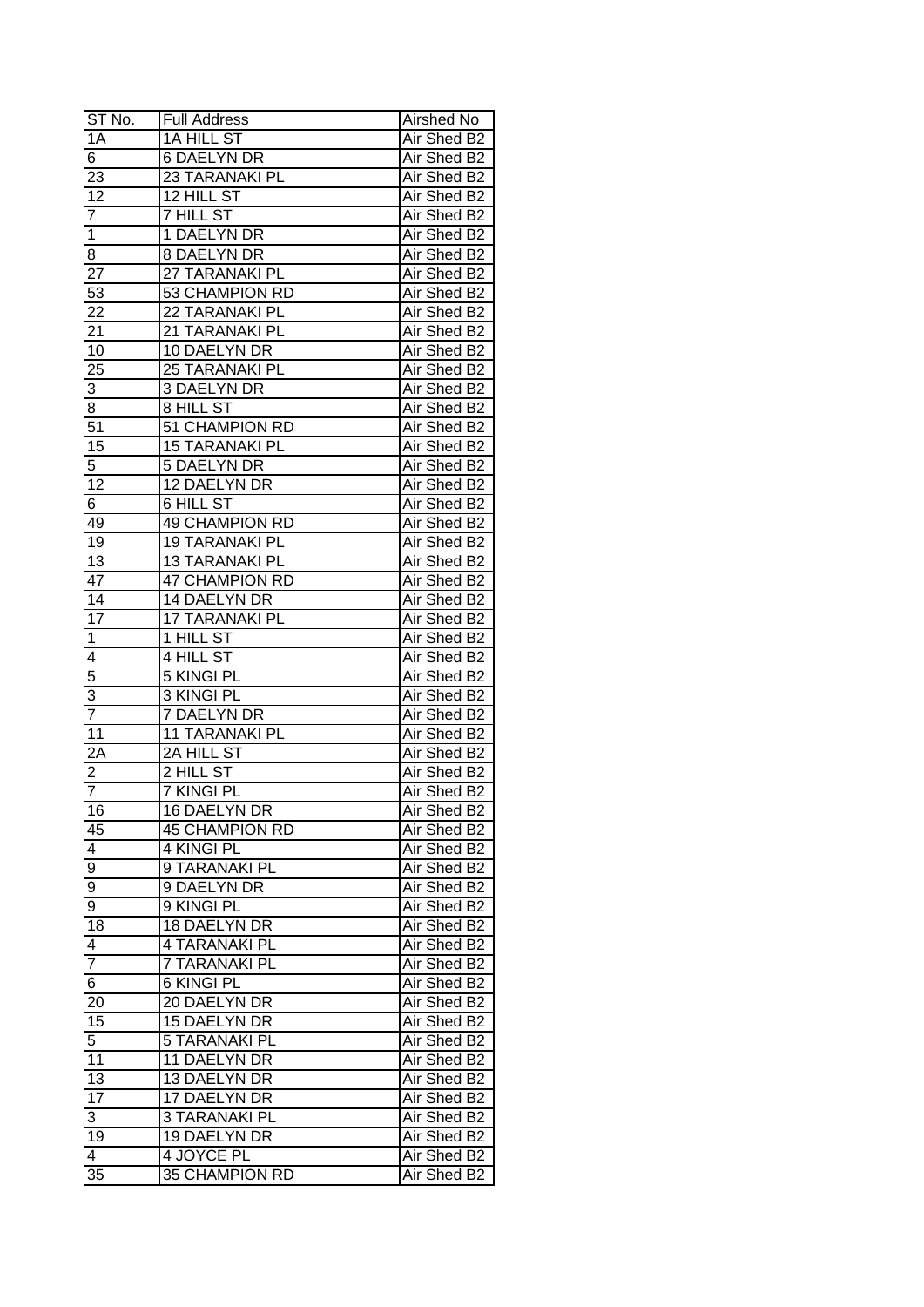| ST No.          | <b>Full Address</b>     | Airshed No  |
|-----------------|-------------------------|-------------|
| 22              | 22 DAELYN DR            | Air Shed B2 |
| 21              | 21 DAELYN DR            | Air Shed B2 |
| $2\overline{4}$ | 24 DAELYN DR            | Air Shed B2 |
| 6               | 6 JOYCE PL              | Air Shed B2 |
| 23              | 23 DAELYN DR            | Air Shed B2 |
| 26              | 26 DAELYN DR            | Air Shed B2 |
| 25              | 25 DAELYN DR            | Air Shed B2 |
| 8               | 8 JOYCE PL              | Air Shed B2 |
| 28              | 28 DAELYN DR            | Air Shed B2 |
| 27              | 27 DAELYN DR            | Air Shed B2 |
| 5               | 5 JOYCE PL              | Air Shed B2 |
| 30              | 30 DAELYN DR            | Air Shed B2 |
| $\overline{2}$  | 2 JOYCE PL              | Air Shed B2 |
| 29              | 29 DAELYN DR            | Air Shed B2 |
| 31              | 31 DAELYN DR            | Air Shed B2 |
| 3               | 3 JOYCE PL              | Air Shed B2 |
| $\overline{1}$  | 1 JOYCE PL              | Air Shed B2 |
| 33              | 33 DAELYN DR            | Air Shed B2 |
| 35              | 35 DAELYN DR            | Air Shed B2 |
| $3\overline{7}$ | 37 DAELYN DR            | Air Shed B2 |
| 39              | 39 DAELYN DR            | Air Shed B2 |
| 41              | 41 DAELYN DR            | Air Shed B2 |
| 25              | <b>25 CHAMPION RD</b>   | Air Shed B2 |
| $\overline{2}$  | 2 CHAMPION RD           | Air Shed B2 |
| $\overline{4}$  | <b>4 CHAMPION RD</b>    | Air Shed B2 |
| 6               | <b>6 CHAMPION RD</b>    | Air Shed B2 |
| 8               | 8 CHAMPION RD           | Air Shed B2 |
| 923             | 923 MAIN RD             | Air Shed B2 |
| 923             | 923 MAIN RD             | Air Shed B2 |
| 910             | 910 MAIN RD             | Air Shed B2 |
| 921             | 921 MAIN RD             | Air Shed B2 |
| 921             | 921 MAIN RD             | Air Shed B2 |
| 5               | <b>5 KOTUA PL</b>       | Air Shed B2 |
| 467             | <b>467 SUFFOLK RD</b>   | Air Shed B2 |
| 467             | <b>467 SUFFOLK RD</b>   | Air Shed B2 |
| $\overline{3}$  | 3 ELMS ST               | Air Shed B2 |
| 142             | 142 SAXTON RD E         | Air Shed B2 |
| 7               | 7 KOTUA PL              | Air Shed B2 |
| 1               | 1 ELMS ST               | Air Shed B2 |
| 462             | 462 SUFFOLK RD          | Air Shed B2 |
| 12              | <b>12 CLAIRMONT HTS</b> | Air Shed B2 |
| 2B              | 2B CLAIRMONT HTS        | Air Shed B2 |
| 20              | <b>20 CLAIRMONT HTS</b> | Air Shed B2 |
| 467             | 467 SUFFOLK RD          | Air Shed B2 |
| 3               | 3 KOTUA PL              | Air Shed B2 |
| 2D              | 2D CLAIRMONT HTS        | Air Shed B2 |
| $\overline{2}$  | 2 ELMS ST               | Air Shed B2 |
| 460             | 460 SUFFOLK RD          | Air Shed B2 |
| 139             | 139 SAXTON RD E         | Air Shed B2 |
| 19              | <b>19 CLAIRMONT HTS</b> | Air Shed B2 |
| 10              | 10 KOTUA PL             | Air Shed B2 |
| 456             | 456 SUFFOLK RD          | Air Shed B2 |
| 133             | 133 SAXTON RD E         | Air Shed B2 |
| 453             | 453 SUFFOLK RD          | Air Shed B2 |
| 460A            | 460A SUFFOLK RD         | Air Shed B2 |
|                 |                         |             |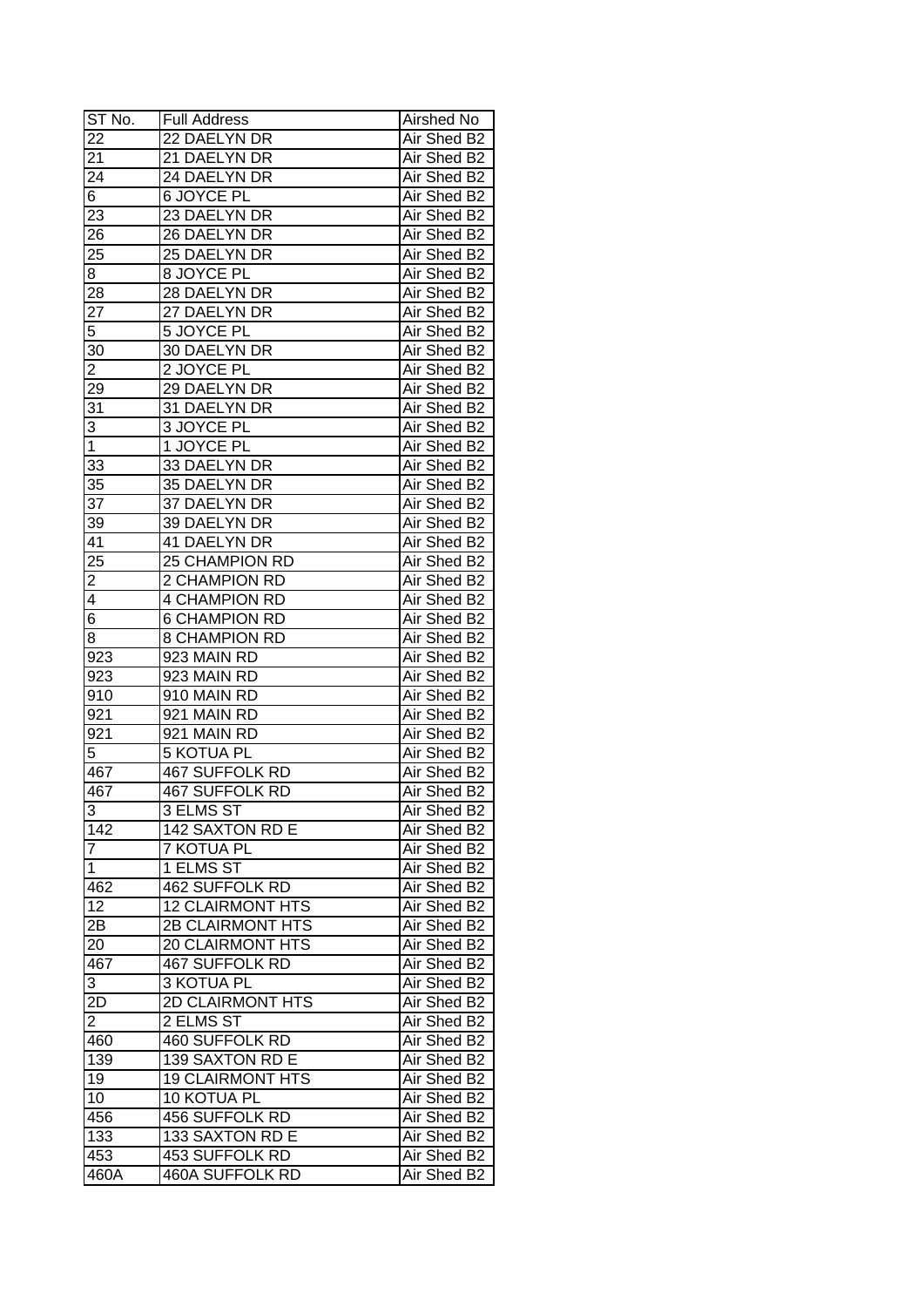| ST No.           | <b>Full Address</b>     | Airshed No  |
|------------------|-------------------------|-------------|
| 458              | 458 SUFFOLK RD          | Air Shed B2 |
| 17               | <b>17 CLAIRMONT HTS</b> | Air Shed B2 |
| 2C               | 2C CLAIRMONT HTS        | Air Shed B2 |
| 10               | <b>10 CLAIRMONT HTS</b> | Air Shed B2 |
| 14               | <b>14 CLAIRMONT HTS</b> | Air Shed B2 |
| $13\overline{1}$ | 131 SAXTON RD E         | Air Shed B2 |
| 5                | 5 ELMS ST               | Air Shed B2 |
| 18               | <b>18 CLAIRMONT HTS</b> | Air Shed B2 |
| 451              | 451 SUFFOLK RD          | Air Shed B2 |
| 8                | <b>8 KOTUA PL</b>       | Air Shed B2 |
| 454              | 454 SUFFOLK RD          | Air Shed B2 |
| 445              | 445 SUFFOLK RD          | Air Shed B2 |
| 129              | 129 SAXTON RD E         | Air Shed B2 |
| 455              | 455 SUFFOLK RD          | Air Shed B2 |
| $\overline{c}$   | 2 WOODFORD LN           | Air Shed B2 |
| 449              | 449 SUFFOLK RD          | Air Shed B2 |
| $2\overline{7}$  | 27 VINING CRES          | Air Shed B2 |
| 452              | 452 SUFFOLK RD          | Air Shed B2 |
| 11               | <b>11 CLAIRMONT HTS</b> | Air Shed B2 |
| 8                | <b>8 CLAIRMONT HTS</b>  | Air Shed B2 |
| 4                | 4 WOODFORD LN           | Air Shed B2 |
| 25               | 25 VINING CRES          | Air Shed B2 |
| 2A               | 2A CLAIRMONT HTS        | Air Shed B2 |
| 127              | 127 SAXTON RD E         | Air Shed B2 |
| 6                | <b>6 KOTUA PL</b>       | Air Shed B2 |
| 457              | 457 SUFFOLK RD          | Air Shed B2 |
| 16               | <b>16 CLAIRMONT HTS</b> | Air Shed B2 |
| 4                | 4 ELMS ST               | Air Shed B2 |
| 29               | 29 VINING CRES          | Air Shed B2 |
| 450              | 450 SUFFOLK RD          | Air Shed B2 |
| 447              | 447 SUFFOLK RD          | Air Shed B2 |
| 2Ε               | 2E CLAIRMONT HTS        | Air Shed B2 |
| 23               | 23 VINING CRES          | Air Shed B2 |
| 125              | 125 SAXTON RD E         | Air Shed B2 |
| 15               | <b>15 CLAIRMONT HTS</b> | Air Shed B2 |
| 459              | 459 SUFFOLK RD          | Air Shed B2 |
| 3                | 3 WOODFORD LN           | Air Shed B2 |
| 448              | 448 SUFFOLK RD          | Air Shed B2 |
| 31               | 31 VINING CRES          | Air Shed B2 |
| 13               | <b>13 CLAIRMONT HTS</b> | Air Shed B2 |
| 5                | 5 WOODFORD LN           | Air Shed B2 |
| 21               | 21 VINING CRES          | Air Shed B2 |
| $1\overline{7}$  | 17 VINING CRES          | Air Shed B2 |
| 4                | 4 KOTUA PL              | Air Shed B2 |
| 4                | <b>4 CLAIRMONT HTS</b>  | Air Shed B2 |
| 461              | 461 SUFFOLK RD          | Air Shed B2 |
| 91               | 91 KINGSFORD DR         | Air Shed B2 |
| 33               | 33 VINING CRES          | Air Shed B2 |
| 19               | 19 VINING CRES          | Air Shed B2 |
| 446              | 446 SUFFOLK RD          | Air Shed B2 |
| 6                | <b>6 CLAIRMONT HTS</b>  | Air Shed B2 |
| <b>17A</b>       | <b>17A VINING CRES</b>  | Air Shed B2 |
| 16               | 16 VINING CRES          | Air Shed B2 |
| 14               | <b>14 VINING CRES</b>   | Air Shed B2 |
| 2F               | 2F CLAIRMONT HTS        | Air Shed B2 |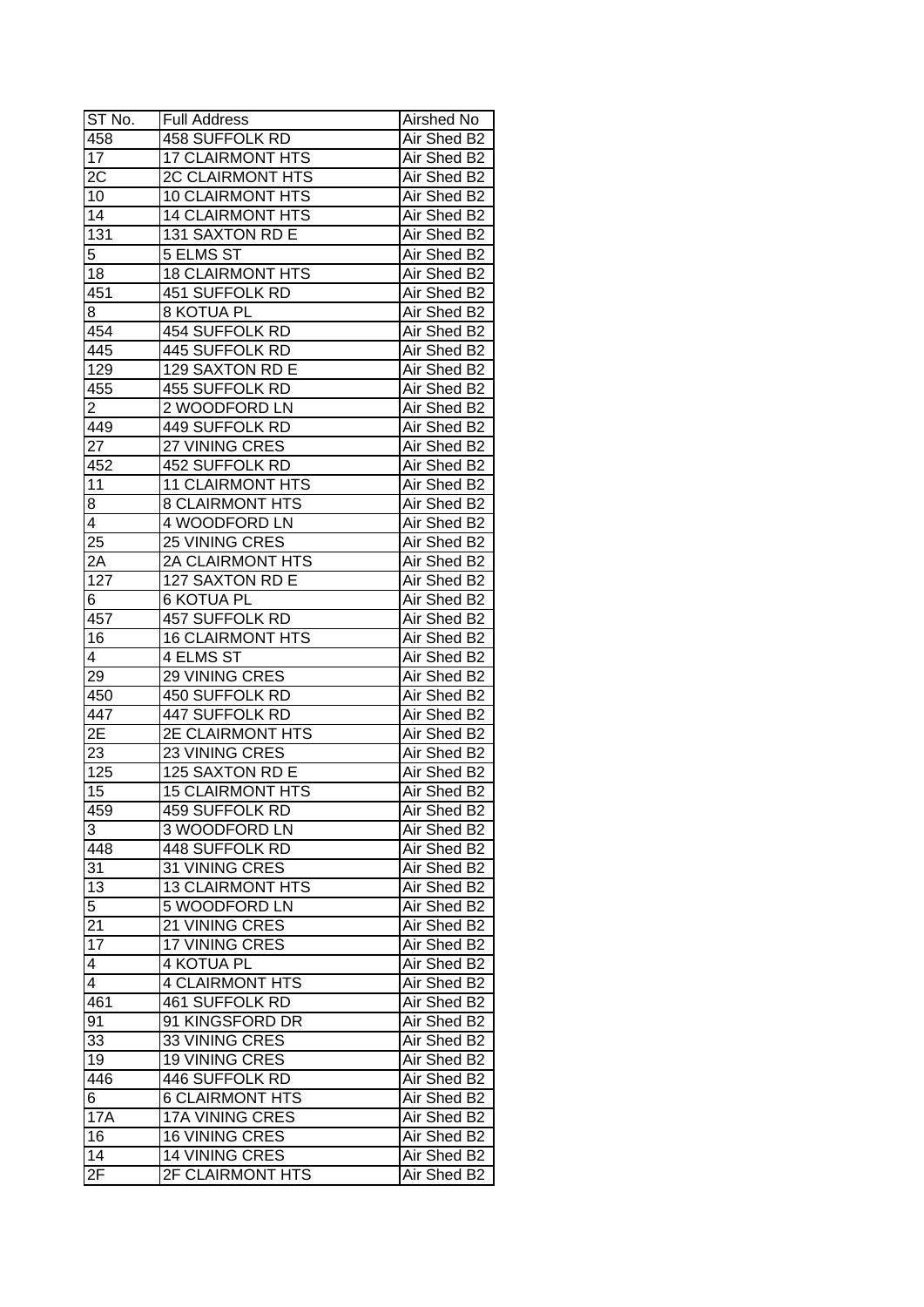| ST No.           | <b>Full Address</b>           | Airshed No                 |
|------------------|-------------------------------|----------------------------|
| $\overline{2}$   | <b>2 CLAIRMONT HTS</b>        | Air Shed B2                |
| 15               | <b>15 VINING CRES</b>         | Air Shed B2                |
| 444              | 444 SUFFOLK RD                | Air Shed B2                |
| $\overline{123}$ | 123 SAXTON RD E               | Air Shed B2                |
| 443              | 443 SUFFOLK RD                | Air Shed B2                |
| 20               | 20 VINING CRES                | Air Shed B2                |
| 12               | 12 VINING CRES                | Air Shed B2                |
| $\overline{7}$   | <b>7 CLAIRMONT HTS</b>        | Air Shed B2                |
| 15A              | 15A VINING CRES               | Air Shed B2                |
| 92               | 92 KINGSFORD DR               | Air Shed B2                |
| 442              | 442 SUFFOLK RD                | Air Shed B2                |
| 22               | 22 VINING CRES                | Air Shed B2                |
| $\overline{7}$   | 7 ELMS ST                     | Air Shed B2                |
| 13               | 13 VINING CRES                | Air Shed B2                |
| 18               | <b>18 VINING CRES</b>         | Air Shed B2                |
| 121              | 121 SAXTON RD E               | Air Shed B2                |
| $\mathbf{1}$     | <b>1 CLAIRMONT HTS</b>        | Air Shed B2                |
| 12               | <b>12 BRIDGEWATER LN</b>      | Air Shed B2                |
| 440              | 440 SUFFOLK RD                | Air Shed B2                |
| 90               | 90 KINGSFORD DR               | Air Shed B2                |
| 11               | 11 VINING CRES                | Air Shed B2                |
| 419              | 419 SUFFOLK RD                | Air Shed B2                |
| 4                | 4 NORTHGATE WAY               | Air Shed B2                |
| 1                | 1 SUNNINGDALE DR              | Air Shed B2                |
| 14               | <b>14 BRIDGEWATER LN</b>      | Air Shed B2                |
|                  | 8 VINING CRES                 | Air Shed B2                |
| 8<br>6           | <b>6 NORTHGATE WAY</b>        | Air Shed B2                |
| 10               | 10 VINING CRES                | Air Shed B2                |
| 9                | 9 VINING CRES                 | Air Shed B2                |
| 438              | 438 SUFFOLK RD                | Air Shed B2                |
| 8                | <b>8 BRIDGEWATER LN</b>       | Air Shed B2                |
| 119              | 119 SAXTON RD E               | Air Shed B2                |
| $\overline{5}$   | <b>5 NORTHGATE WAY</b>        | Air Shed B2                |
| $\overline{1}$   | <b>1 NORTHGATE WAY</b>        | Air Shed B2                |
| $\overline{1}$   | <b>1 HEATH PL</b>             | Air Shed B2                |
| 16               | <b>16 BRIDGEWATER LN</b>      | Air Shed B2                |
| 12               | <b>12 KATE EDGER PL</b>       | Air Shed B2                |
| 6                | 6 ELMS ST                     | Air Shed B2                |
| 32               | 32 BALLARD DRIVE              | Air Shed B2                |
| 20               | 20 BRIDGEWATER LN             | Air Shed B2                |
|                  | <b>6 VINING CRES</b>          | Air Shed B2                |
| 6<br>85          | 85 KINGSFORD DR               | Air Shed B2                |
| 18               | <b>18 BRIDGEWATER LN</b>      | Air Shed B2                |
| 22               | 22 BRIDGEWATER LN             | Air Shed B2                |
| $\overline{7}$   | 7 VINING CRES                 | Air Shed B2                |
|                  | <b>3 NORTHGATE WAY</b>        | Air Shed B2                |
| 3<br>11          | 11 KATE EDGER PL              | Air Shed B2                |
|                  | 3 HEATH PL                    | Air Shed B2                |
| 3                | 9 KATE EDGER PL               |                            |
| 9<br>117         |                               | Air Shed B2                |
| $\mathbf 1$      | 117 SAXTON RD E<br>1 HURIA ST | Air Shed B2<br>Air Shed B2 |
| 34               | 34 BALLARD DR                 | Air Shed B2                |
|                  |                               |                            |
| 27               | 27 MONTEBELLO AVE             | Air Shed B2                |
| 83               | 83 KINGSFORD DR               | Air Shed B2                |
| 4                | 4 VINING CRES                 | Air Shed B2                |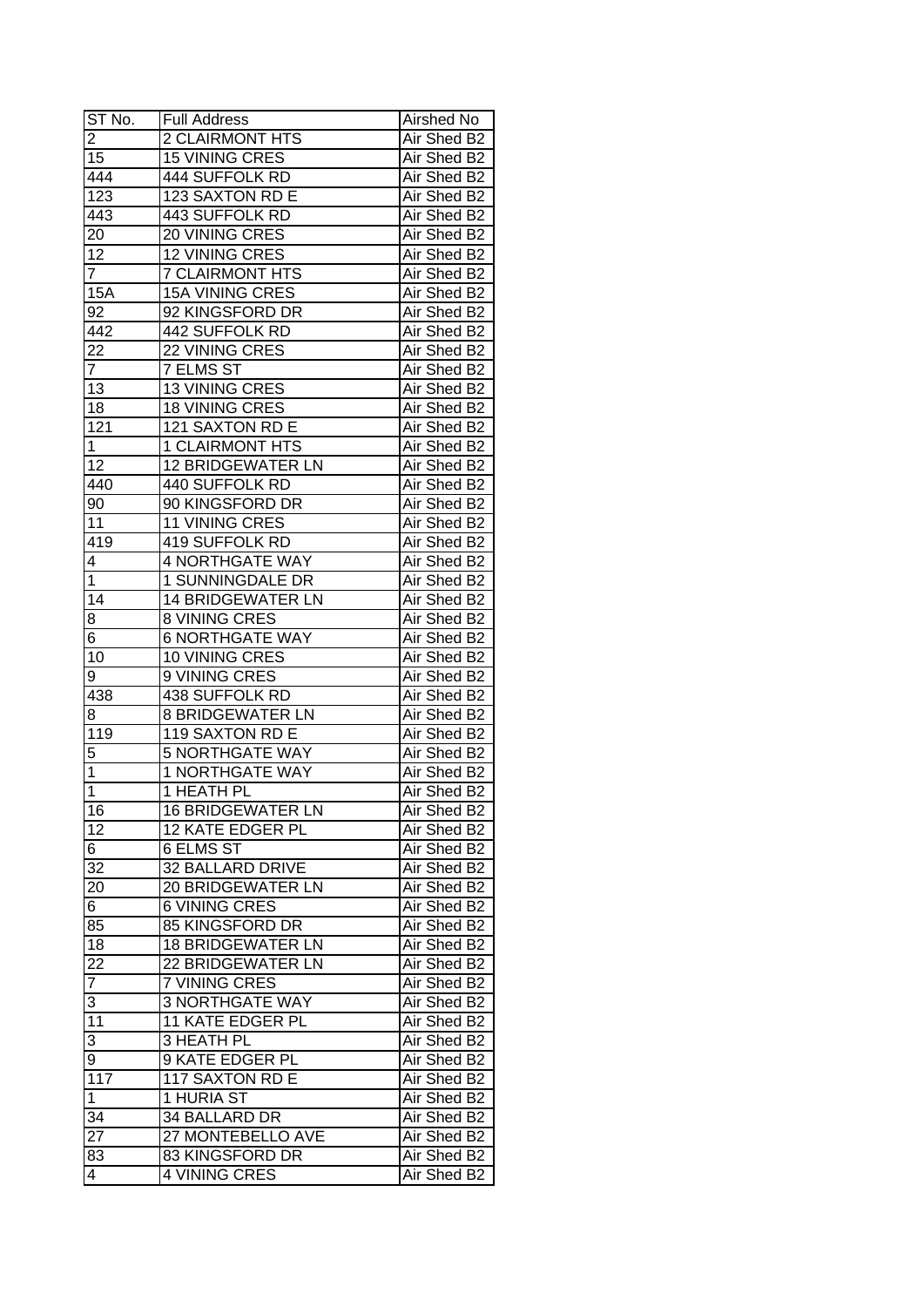| ST No.               | <b>Full Address</b>     | Airshed No  |
|----------------------|-------------------------|-------------|
| 10                   | 10 KATE EDGER PL        | Air Shed B2 |
| 5                    | 5 HEATH PL              | Air Shed B2 |
| 5                    | 5 VINING CRES           | Air Shed B2 |
| 413B                 | <b>413B SUFFOLK RD</b>  | Air Shed B2 |
| 5                    | <b>5 BRIDGEWATER LN</b> | Air Shed B2 |
| 25                   | 25 MONTEBELLO AVE       | Air Shed B2 |
| 6                    | <b>6 BRIDGEWATER LN</b> | Air Shed B2 |
| 36                   | <b>36 BALLARD DRIVE</b> | Air Shed B2 |
| $\overline{7}$       | 7 BRIDGEWATER LN        | Air Shed B2 |
| $\overline{7}$       | <b>7 KATE EDGER PL</b>  | Air Shed B2 |
| 81                   | 81 KINGSFORD DR         | Air Shed B2 |
| 88                   | <b>88 KINGSFORD DR</b>  | Air Shed B2 |
| 9                    | 9 ELMS ST               | Air Shed B2 |
| 415                  | 415 SUFFOLK RD          | Air Shed B2 |
|                      | 2 VINING CRES           | Air Shed B2 |
| $\frac{2}{7}$        | 7 HEATH PL              | Air Shed B2 |
| $\overline{4}$       | 4 HEATH PL              | Air Shed B2 |
| 8                    | <b>8 KATE EDGER PL</b>  | Air Shed B2 |
| 10                   | 10 TOKOMARU PL          | Air Shed B2 |
| 8                    | 8 ELMS ST               | Air Shed B2 |
| 3                    | <b>3 HURIA ST</b>       | Air Shed B2 |
| 432                  | 432 SUFFOLK RD          | Air Shed B2 |
| 3                    | 3 VINING CRES           | Air Shed B2 |
| 79                   | 79 KINGSFORD DR         | Air Shed B2 |
| 28                   | 28 BALLARD DRIVE        | Air Shed B2 |
| 2                    | 2 HURIA ST              | Air Shed B2 |
| 12                   | 12 TOKOMARU PL          | Air Shed B2 |
| 8                    | 8 HEATH PL              | Air Shed B2 |
| 5                    | <b>5 KATE EDGER PL</b>  | Air Shed B2 |
| 84                   | 84 KINGSFORD DR         | Air Shed B2 |
| 413A                 | 413A SUFFOLK RD         | Air Shed B2 |
| 38                   | 38 BALLARD DRIVE        | Air Shed B2 |
| $\overline{77}$      | 77 KINGSFORD DR         | Air Shed B2 |
| 6                    | <b>6 KATE EDGER PL</b>  | Air Shed B2 |
| 430                  | 430 SUFFOLK RD          | Air Shed B2 |
| 3                    | 3 KATE EDGER PL         | Air Shed B2 |
| 6                    | <b>6 HEATH PL</b>       | Air Shed B2 |
| $\overline{1}$       | 1 VINING CRES           | Air Shed B2 |
| 5                    | <b>5 HURIA ST</b>       | Air Shed B2 |
| 82                   | 82 KINGSFORD DR         | Air Shed B2 |
| 424                  | 424 SUFFOLK RD          | Air Shed B2 |
| 409                  | 409 SUFFOLK RD          | Air Shed B2 |
| 14                   | <b>14 TOKOMARU PL</b>   | Air Shed B2 |
| $\overline{4}$       | <b>4 KATE EDGER PL</b>  | Air Shed B2 |
| 30                   | 30 BALLARD DRIVE        | Air Shed B2 |
| 8                    | 8 TOKOMARU PL           | Air Shed B2 |
| 4                    | 4 HURIA ST              | Air Shed B2 |
| 86                   | 86 KINGSFORD DR         | Air Shed B2 |
| 86A                  | 86A KINGSFORD DR        | Air Shed B2 |
|                      | 80 KINGSFORD DR         | Air Shed B2 |
| 80<br>$\overline{7}$ |                         |             |
|                      | 7 HURIA ST              | Air Shed B2 |
| 11                   | 11 ELMS ST              | Air Shed B2 |
| 426                  | 426 SUFFOLK RD          | Air Shed B2 |
| 75                   | 75 KINGSFORD DR         | Air Shed B2 |
| 40                   | 40 BALLARD DRIVE        | Air Shed B2 |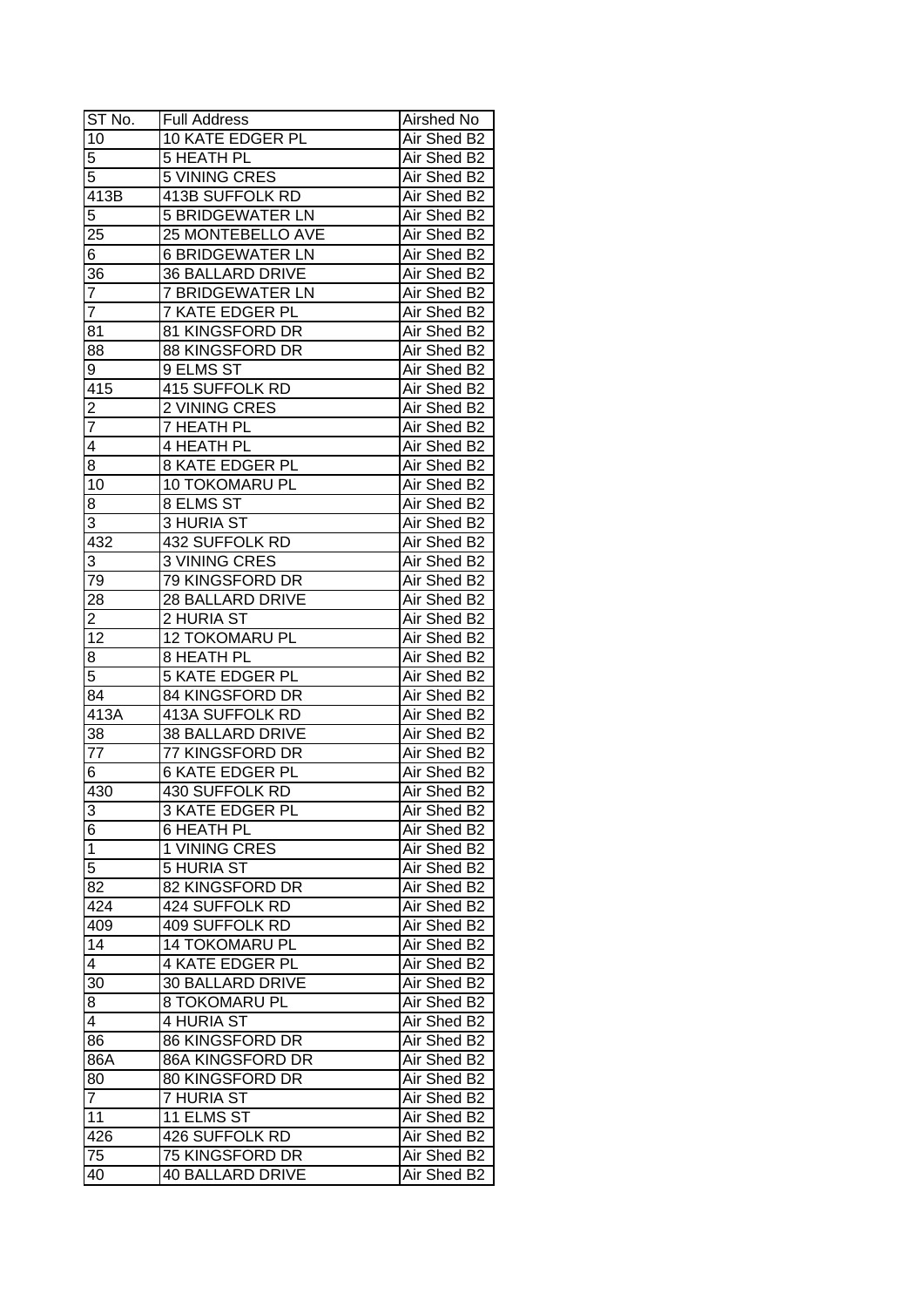| ST No.                  | <b>Full Address</b>      | Airshed No  |
|-------------------------|--------------------------|-------------|
| 10                      | 10 ELMS ST               | Air Shed B2 |
| 76                      | 76 KINGSFORD DR          | Air Shed B2 |
| $2\overline{6}$         | 26 BALLARD DRIVE         | Air Shed B2 |
| 411                     | 411 SUFFOLK RD           | Air Shed B2 |
| $\overline{\mathbf{c}}$ | 2 COVENT DR              | Air Shed B2 |
| 6                       | <b>6 HURIA ST</b>        | Air Shed B2 |
| 416                     | 416 SUFFOLK RD           | Air Shed B2 |
| 73                      | 73 KINGSFORD DR          | Air Shed B2 |
| 9                       | 9 HURIA ST               | Air Shed B2 |
| 428                     | 428 SUFFOLK RD           | Air Shed B2 |
| 78A                     | 78A KINGSFORD DR         | Air Shed B2 |
| $\mathbf{1}$            | <b>1 KATE EDGER PL</b>   | Air Shed B2 |
| 72                      | 72 KINGSFORD DR          | Air Shed B2 |
| 18                      | <b>18 TOKOMARU PL</b>    | Air Shed B2 |
| 67                      | 67 KINGSFORD DR          | Air Shed B2 |
| 65                      | 65 KINGSFORD DR          | Air Shed B2 |
| 71                      | 71 KINGSFORD DR          | Air Shed B2 |
| 63                      | 63 KINGSFORD DR          | Air Shed B2 |
| 397                     | 397 SUFFOLK RD           | Air Shed B2 |
| $\mathbf{1}$            | <b>1 BRIDGEWATER LN</b>  | Air Shed B2 |
| 4                       | 4 COVENT DR              | Air Shed B2 |
| 22                      | 22 BALLARD DRIVE         | Air Shed B2 |
| 8                       | 8 HURIA ST               | Air Shed B2 |
| 24                      | 24 BALLARD DRIVE         | Air Shed B2 |
| 13                      | 13 ELMS ST               | Air Shed B2 |
| 78                      | 78 KINGSFORD DR          | Air Shed B2 |
| 399                     | 399 SUFFOLK RD           | Air Shed B2 |
| $\mathbf 1$             | 1 COVENT DR              | Air Shed B2 |
| 22                      | 22 TOKOMARU PL           | Air Shed B2 |
| 15                      | 15 MONTEBELLO AVE        | Air Shed B2 |
| 16                      | <b>16 TOKOMARU PL</b>    | Air Shed B2 |
| 68                      | <b>68 KINGSFORD DR</b>   | Air Shed B2 |
| 6                       | <b>6 TOKOMARU PL</b>     | Air Shed B2 |
| $\overline{74}$         | <b>74 KINGSFORD DR</b>   | Air Shed B2 |
| 414                     | 414 SUFFOLK RD           | Air Shed B2 |
| 20                      | 20 BALLARD DRIVE         | Air Shed B2 |
| 6                       | <b>6 COVENT DR</b>       | Air Shed B2 |
| 20                      | 20 TOKOMARU PL           | Air Shed B2 |
| 3                       | 3 COVENT DR              | Air Shed B2 |
| 25                      | 25 BALLARD DRIVE         | Air Shed B2 |
| 18A                     | 18A BALLARD DRIVE        | Air Shed B2 |
| 70                      | 70 KINGSFORD DR          | Air Shed B2 |
| 64                      | 64 KINGSFORD DR          | Air Shed B2 |
| 412                     | 412 SUFFOLK RD           | Air Shed B2 |
| 59                      | 59 KINGSFORD DR          | Air Shed B2 |
| 13                      | <b>13 MONTEBELLO AVE</b> | Air Shed B2 |
| 56                      | 56 KINGSFORD DR          | Air Shed B2 |
| 4                       | 4 TOKOMARU PL            | Air Shed B2 |
| 8                       | 8 COVENT DR              | Air Shed B2 |
| 54                      | 54 KINGSFORD DR          | Air Shed B2 |
| 15                      | 15 ELMS ST               | Air Shed B2 |
| 24                      | 24 TOKOMARU PL           | Air Shed B2 |
| 58                      | 58 KINGSFORD DR          | Air Shed B2 |
| 57                      | 57 KINGSFORD DR          | Air Shed B2 |
| 5                       | 5 COVENT DR              | Air Shed B2 |
|                         |                          |             |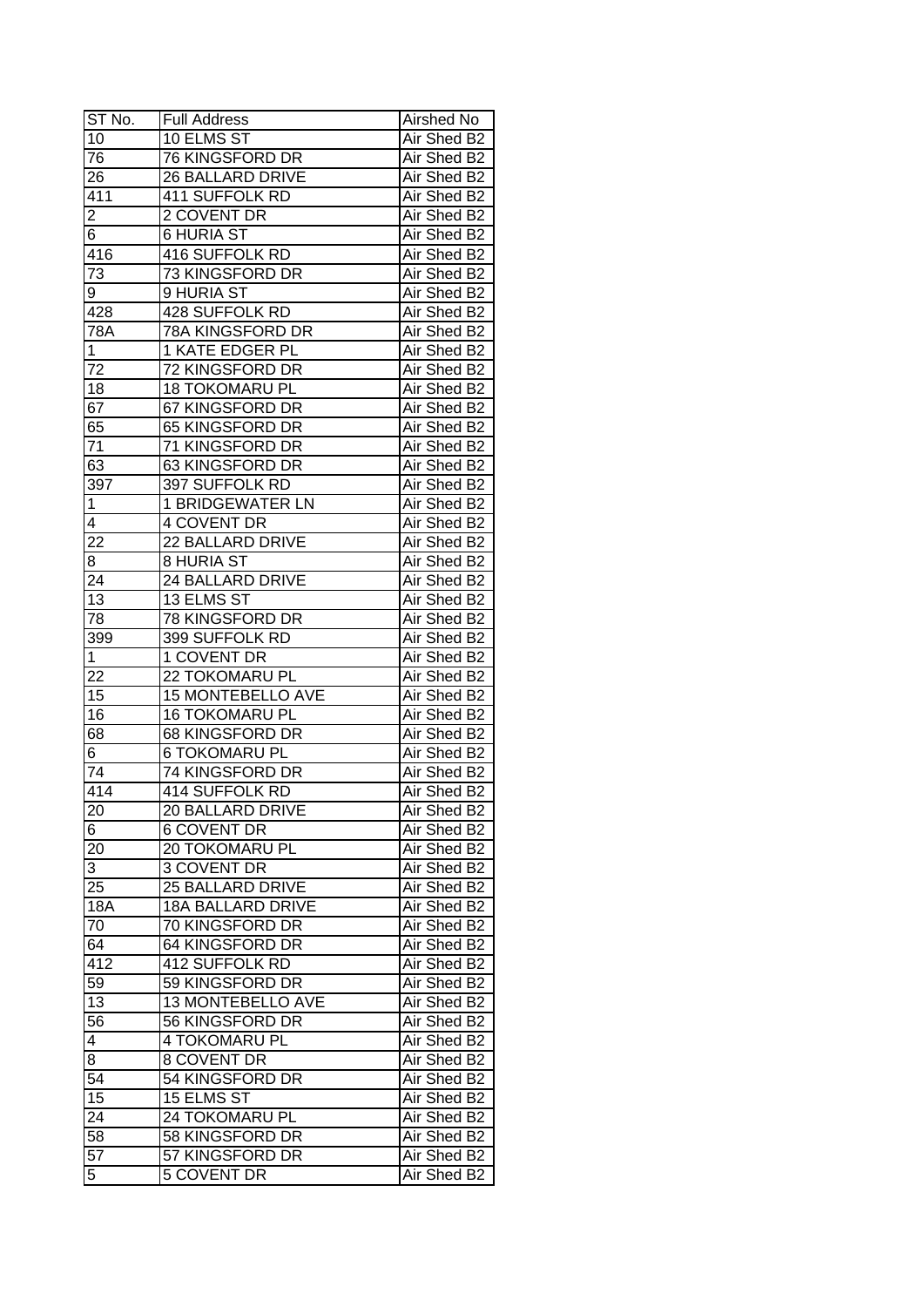| ST No.              | <b>Full Address</b>     | Airshed No  |
|---------------------|-------------------------|-------------|
| 60                  | 60 KINGSFORD DR         | Air Shed B2 |
| $\overline{12}$     | 12 ELMS ST              | Air Shed B2 |
| 18                  | <b>18 BALLARD DRIVE</b> | Air Shed B2 |
| 52                  | 52 KINGSFORD DR         | Air Shed B2 |
| 113                 | 113 SAXTON RD EST       | Air Shed B2 |
| 66C                 | <b>66C KINGSFORD DR</b> | Air Shed B2 |
| 410                 | 410 SUFFOLK RD          | Air Shed B2 |
| 10                  | 10 COVENT DR            | Air Shed B2 |
| 55                  | 55 KINGSFORD DR         | Air Shed B2 |
| 18                  | <b>18 ORPINGTON PL</b>  | Air Shed B2 |
| 11                  | 11 MONTEBELLO AVE       | Air Shed B2 |
| $\overline{7}$      | 7 COVENT DR             | Air Shed B2 |
| 395                 | 395 SUFFOLK RD          | Air Shed B2 |
| 9                   | 9 TOKOMARU PL           | Air Shed B2 |
| $\overline{7}$      | 7 ORPINGTON PL          | Air Shed B2 |
| 23                  | 23 BALLARD DRIVE        | Air Shed B2 |
| 50                  | 50 KINGSFORD DR         | Air Shed B2 |
| 66A                 | 66A KINGSFORD DR        | Air Shed B2 |
| 16                  | <b>16 ORPINGTON PL</b>  | Air Shed B2 |
| 1                   | 1 MONTEBELLO AVE        | Air Shed B2 |
| 5                   | 5 TOKOMARU PL           | Air Shed B2 |
| 14                  | 14 ELMS ST              | Air Shed B2 |
| 21                  | 21 BALLARD DRIVE        | Air Shed B2 |
| 48                  | 48 KINGSFORD DR         | Air Shed B2 |
| 12                  | 12 COVENT DR            | Air Shed B2 |
| 49                  | 49 KINGSFORD DR         | Air Shed B2 |
| 111                 | 111 SAXTON RD EST       | Air Shed B2 |
| 62A                 | 62A KINGSFORD DR        | Air Shed B2 |
| 408                 | 408 SUFFOLK RD          | Air Shed B2 |
| 2                   | 2 TOKOMARU PL           | Air Shed B2 |
| 9                   | 9 COVENT DR             | Air Shed B2 |
| 62B                 | 62B KINGSFORD DR        | Air Shed B2 |
| 53                  | 53 KINGSFORD DR         | Air Shed B2 |
| 3                   | 3 TOKOMARU PL           | Air Shed B2 |
| 66B                 | 66B KINGSFORD DR        | Air Shed B2 |
| 47                  | 47 KINGSFORD DR         | Air Shed B2 |
| 14                  | 14 COVENT DR            | Air Shed B2 |
| $\overline{17}$     | 17 ELMS ST              | Air Shed B2 |
| 17                  | <b>17 BALLARD DRIVE</b> | Air Shed B2 |
| 19                  | <b>19 BALLARD DRIVE</b> | Air Shed B2 |
| 11                  | 11 COVENT DR            | Air Shed B2 |
| 406                 | 406 SUFFOLK RD          | Air Shed B2 |
| 51                  | 51 KINGSFORD DR         | Air Shed B2 |
| 46                  | 46 KINGSFORD DR         | Air Shed B2 |
| 14                  | 14 ORPINGTON PL         | Air Shed B2 |
| 109                 | 109 SAXTON RD EST       | Air Shed B2 |
| 5                   | <b>5 ORPINGTON PL</b>   | Air Shed B2 |
| 16                  | 16 COVENT DR            | Air Shed B2 |
| $\overline{7}$      | 7 TOKOMARU PL           | Air Shed B2 |
| $1\overline{4}$     | <b>14 BALLARD DRIVE</b> | Air Shed B2 |
| 13                  | 13 COVENT DR            | Air Shed B2 |
|                     | 5 MONTEBELLO AVE        | Air Shed B2 |
| 5<br>$\overline{7}$ | 7 MONTEBELLO AVE        | Air Shed B2 |
|                     |                         |             |
| 9                   | 9 KEBAL PL              | Air Shed B2 |
| 1                   | 1 TOKOMARU PL           | Air Shed B2 |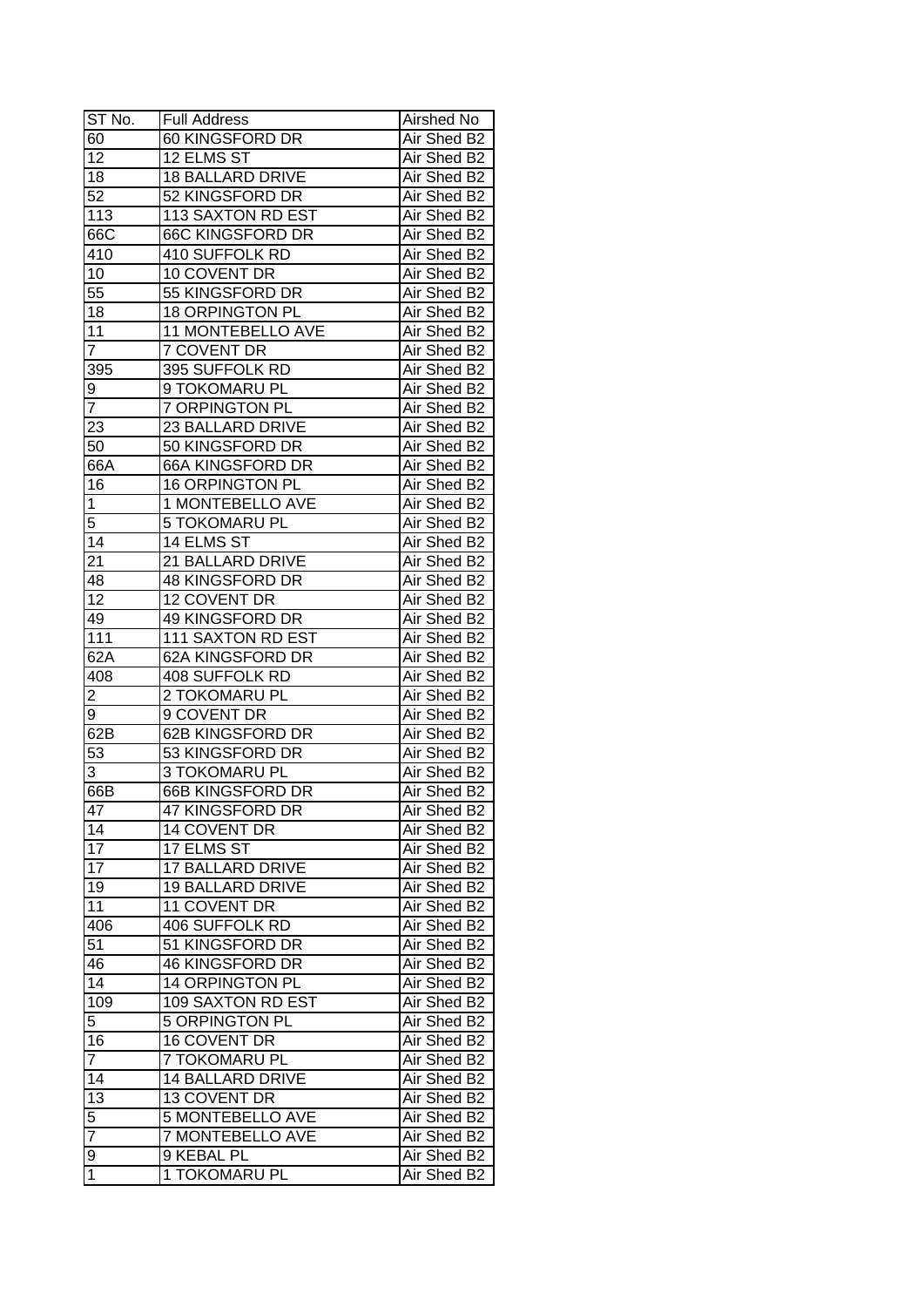| ST No.          | <b>Full Address</b>                       | Airshed No                 |
|-----------------|-------------------------------------------|----------------------------|
| 404             | 404 SUFFOLK RD                            | Air Shed B2                |
| $\overline{7}$  | <b>7 KEBAL PL</b>                         | Air Shed B2                |
| 12              | 12 ORPINGTON PL                           | Air Shed B2                |
| $2\overline{4}$ | 24 ASHDONLEIGH GR                         | Air Shed B2                |
| 18              | <b>18 COVENT DR</b>                       | Air Shed B2                |
| 389             | 389 SUFFOLK RD                            | Air Shed B2                |
| 15              | <b>15 BALLARD DRIVE</b>                   | Air Shed B2                |
| 44              | 44 KINGSFORD DR                           | Air Shed B2                |
| 45              | 45 KINGSFORD DR                           | Air Shed B2                |
| 107             | 107 SAXTON RD EST                         | Air Shed B2                |
| 41              | 41 KINGSFORD DR                           | Air Shed B2                |
| 15              | 15 COVENT DR                              | Air Shed B2                |
| 11              | 11 KEBAL PL                               | Air Shed B2                |
| 3               | <b>3 ORPINGTON PL</b>                     | Air Shed B2                |
| 402             | 402 SUFFOLK RD                            | Air Shed B2                |
| 26              | 26 ASHDONLEIGH GR                         | Air Shed B2                |
| 19              | 19 ELMS ST                                | Air Shed B2                |
| 361             | 361 SUFFOLK RD                            | Air Shed B2                |
| 10              | 10 BALLARD DRIVE                          | Air Shed B2                |
| 20              | 20 COVENT DR                              | Air Shed B2                |
| 42              | 42 KINGSFORD DR                           | Air Shed B2                |
| 10              | 10 ORPINGTON PL                           | Air Shed B2                |
| 13              | 13 KEBAL PL                               | Air Shed B2                |
| 18              | 18 ELMS ST                                | Air Shed B2                |
| 43              | 43 KINGSFORD DR                           | Air Shed B2                |
| 17              | 17 COVENT DR                              |                            |
| 105             | 105 SAXTON RD EST                         | Air Shed B2<br>Air Shed B2 |
| 13              | 13 BALLARD DRIVE                          | Air Shed B2                |
| 5               | <b>5 KEBAL PL</b>                         | Air Shed B2                |
| 20              | 20 ASHDONLEIGH GR                         | Air Shed B2                |
| 22              | 22 ASHDONLEIGH GR                         | Air Shed B2                |
| 3               | <b>3 CAMBELLDON CRES</b>                  | Air Shed B2                |
| 400             | 400 SUFFOLK RD                            | Air Shed B2                |
| 28              | <b>28 ASHDONLEIGH GR</b>                  | Air Shed B2                |
| 16              | <b>16 ELMS ST</b>                         | Air Shed B2                |
| 40              | 40 KINGSFORD DR                           | Air Shed B2                |
| $2\overline{2}$ | 22 COVENT DR                              | Air Shed B2                |
| 21              | 21 ELMS ST                                | Air Shed B2                |
| $\overline{c}$  | 2 KEN WADSWORTH WAY                       | Air Shed B2                |
| 12              | 12 KEBAL PL                               | Air Shed B2                |
| 19              | 19 COVENT DR                              | Air Shed B2                |
| 8               | <b>8 BALLARD DRIVE</b>                    |                            |
|                 | 39 KINGSFORD DR                           | Air Shed B2                |
| 39              | 4 ORPINGTON PL                            | Air Shed B2<br>Air Shed B2 |
| 4               |                                           |                            |
| 8               | 8 ORPINGTON PL<br><b>11 BALLARD DRIVE</b> | Air Shed B2                |
| 11              | 3 KEBAL PL                                | Air Shed B2                |
| 3               | <b>4 KEBAL PL</b>                         | Air Shed B2<br>Air Shed B2 |
| 4<br>6          |                                           |                            |
|                 | <b>6 ORPINGTON PL</b>                     | Air Shed B2                |
| 398             | 398 SUFFOLK RD                            | Air Shed B2                |
| 19              | 19 ASHDONLEIGH GR                         | Air Shed B2                |
| 20              | 20 ELMS ST                                | Air Shed B2                |
| 24              | 24 COVENT DR                              | Air Shed B2                |
| 4               | 4 KEN WADSWORTH WAY                       | Air Shed B2                |
| 26              | 26 COVENT DR                              | Air Shed B2                |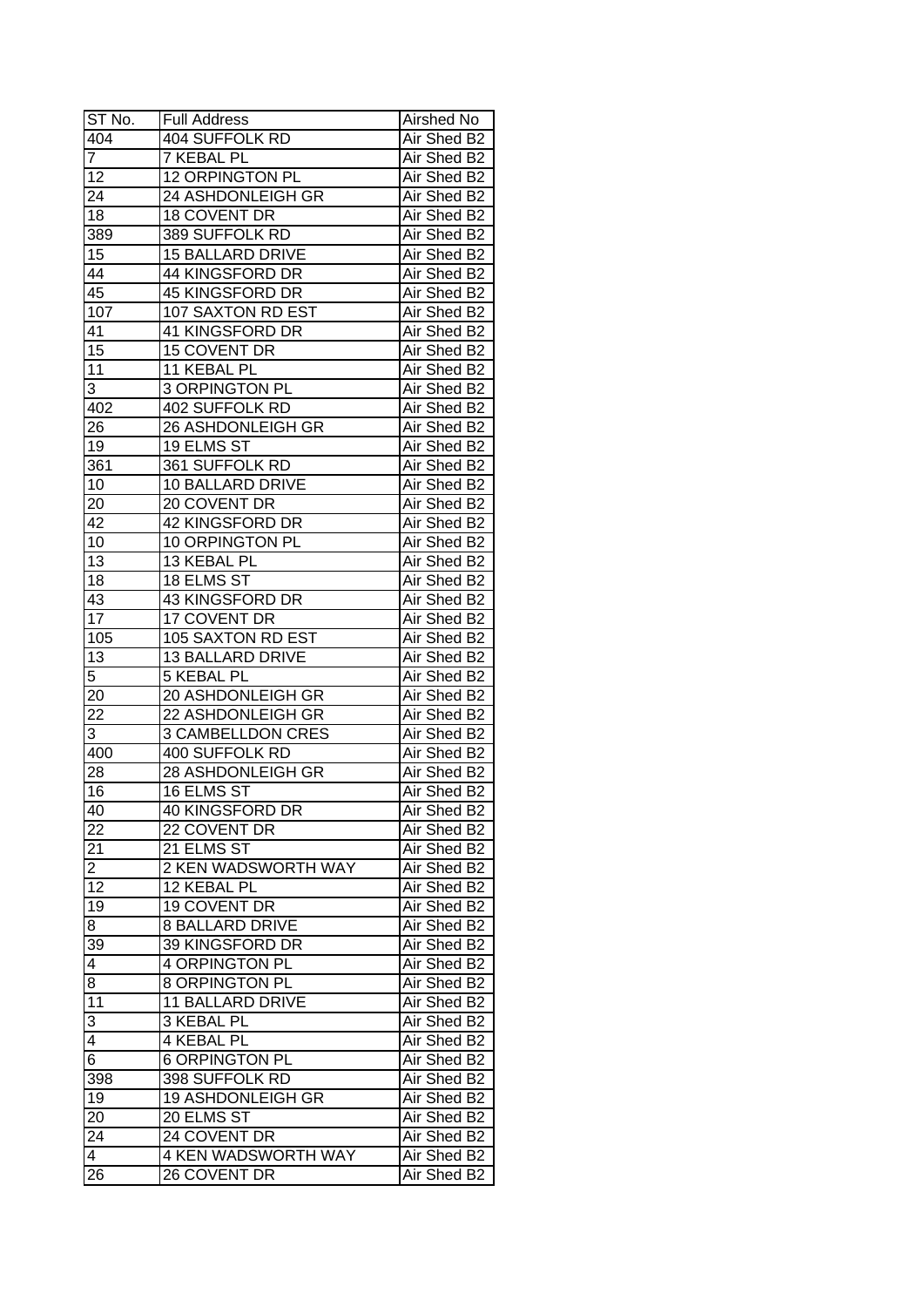| ST No.          | <b>Full Address</b>        | Airshed No  |
|-----------------|----------------------------|-------------|
| 18              | <b>18 ASHDONLEIGH GR</b>   | Air Shed B2 |
| 21              | 21 COVENT DR               | Air Shed B2 |
| 38              | 38 KINGSFORD DR            | Air Shed B2 |
| 6               | 6 KEBAL PL                 | Air Shed B2 |
| 6               | <b>6 CAROLINE PL</b>       | Air Shed B2 |
| 28              | 28 COVENT DR               | Air Shed B2 |
| 2               | 2 ORPINGTON PL             | Air Shed B2 |
| 66              | <b>66 NGAWHATU RD</b>      | Air Shed B2 |
| 30              | 30 COVENT DR               | Air Shed B2 |
| $\overline{32}$ | 32 COVENT DR               | Air Shed B2 |
| 396             | 396 SUFFOLK RD             | Air Shed B2 |
| 4               | 4 CAROLINE PL              | Air Shed B2 |
| $\mathbf{1}$    | 1 KEBAL PL                 | Air Shed B2 |
| 51              | 51 CAMBELLDON CRES         | Air Shed B2 |
| 34              | 34 COVENT DR               | Air Shed B2 |
| 9               | 9 BALLARD DRIVE            | Air Shed B2 |
| 17              | 17 ASHDONLEIGH GR          | Air Shed B2 |
| 381             | 381 SUFFOLK RD             | Air Shed B2 |
| 10              | 10 KEBAL PL                | Air Shed B2 |
| $\overline{7}$  | <b>7 CAROLINE PL</b>       | Air Shed B2 |
| 15              | <b>15 ASHDONLEIGH GR</b>   | Air Shed B2 |
| 56              | 56 NGAWHATU RD             | Air Shed B2 |
| $\overline{2}$  | 2 KEBAL PL                 | Air Shed B2 |
| 8               | 8 KEBAL PL                 | Air Shed B2 |
| 23              | 23 COVENT DR               | Air Shed B2 |
| 36              | 36 COVENT DR               | Air Shed B2 |
| 36              | 36 KINGSFORD DR            | Air Shed B2 |
| 394             | 394 SUFFOLK RD             | Air Shed B2 |
| 103             | 103 SAXTON RD EST          | Air Shed B2 |
| 2               | 2 CAROLINE PL              | Air Shed B2 |
| 58              | 58 NGAWHATU RD             | Air Shed B2 |
| 793             | 793 MAIN RD                | Air Shed B2 |
| 49              | <b>49 CAMBELLDON CRES</b>  | Air Shed B2 |
| 6 <sup>7</sup>  | <b>6 KEN WADSWORTH WAY</b> | Air Shed B2 |
| 21A             | 21A ELMS ST                | Air Shed B2 |
| 5               | <b>5 CAROLINE PL</b>       | Air Shed B2 |
| 379             | 379 SUFFOLK RD             | Air Shed B2 |
| 6               | 6 CAMBELLDON CRES          | Air Shed B2 |
| 25              | 25 ELMS ST                 | Air Shed B2 |
| 14              | 14 ASHDONLEIGH GR          | Air Shed B2 |
| 16              | <b>16 ASHDONLEIGH GR</b>   | Air Shed B2 |
| 38              | 38 COVENT DR               | Air Shed B2 |
| 46              | <b>46 CAMBELLDON CRES</b>  | Air Shed B2 |
| 13              | 13 ASHDONLEIGH GR          | Air Shed B2 |
| 392             | 392 SUFFOLK RD             | Air Shed B2 |
| 29              | 29 COVENT DR               | Air Shed B2 |
| 64              | <b>64 NGAWHATU RD</b>      | Air Shed B2 |
| $\mathbf 1$     | 1 BEST PL                  | Air Shed B2 |
| 31              | 31 COVENT DR               | Air Shed B2 |
| 33              | 33 COVENT DR               | Air Shed B2 |
| 34              | 34 KINGSFORD DR            | Air Shed B2 |
| 4               | <b>4 BALLARD DRIVE</b>     | Air Shed B2 |
| $\overline{3}$  | 3 CAROLINE PL              | Air Shed B2 |
| 35              | 35 COVENT DR               | Air Shed B2 |
| 54              | 54 NGAWHATU RD             | Air Shed B2 |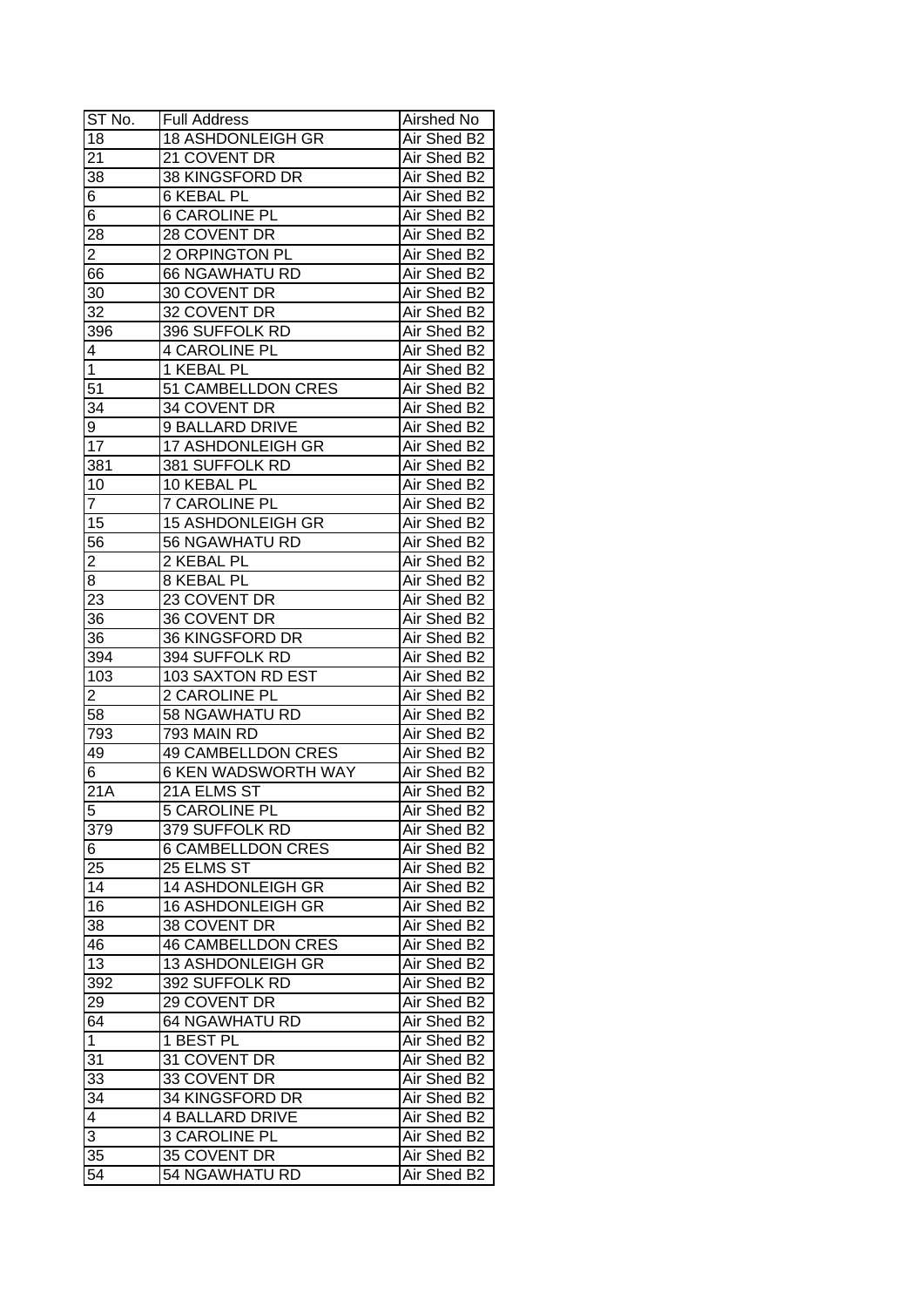| 377<br>377 SUFFOLK RD<br>Air Shed B2<br><b>3 BALLARD DRIVE</b><br>Air Shed B2<br>3<br>Air Shed B2<br>40<br><b>40 COVENT DR</b><br>8 KEN WADSWORTH WAY<br>Air Shed B2<br>8<br>60<br>60 NGAWHATU RD<br>Air Shed B2<br>1<br><b>1 CAROLINE PL</b><br>Air Shed B2<br>9 CAMBELLDON CRES<br>Air Shed B2<br>9<br><b>47 CAMBELLDON CRES</b><br>Air Shed B2<br>47<br><b>44 CAMBELLDON CRES</b><br>44<br>Air Shed B2<br>8 CAMBELLDON CRES<br>Air Shed B2<br>8<br>11<br>11 ASHDONLEIGH GR<br>Air Shed B2<br>$\overline{2}$<br>2 BEST PL<br>Air Shed B2<br>12<br>12 ASHDONLEIGH GR<br>Air Shed B2<br>378<br>378 SUFFOLK RD<br>Air Shed B2<br>232<br>232 MARSDEN VALLEY RD<br>Air Shed B2<br>37 COVENT DR<br>37<br>Air Shed B2<br>8 GERSHWIN GRV<br>Air Shed B2<br>8<br>375<br>375 SUFFOLK RD<br>Air Shed B2<br>23 ELMS ST<br>Air Shed B2<br>23<br>3<br>3 BEST PL<br>Air Shed B2<br>32<br>32 KINGSFORD DR<br>Air Shed B2<br>11<br><b>11 CAMBELLDON CRES</b><br>Air Shed B2<br>42<br><b>42 CAMBELLDON CRES</b><br>Air Shed B2<br>62<br>62 NGAWHATU RD<br>Air Shed B2<br>10 GERSHWIN GRV<br>10<br>Air Shed B2<br>10 KEN WADSWORTH WAY<br>10<br>Air Shed B2<br>9<br>9 ASHDONLEIGH GR<br>Air Shed B2<br>37 NGAWHATU RD<br>Air Shed B2<br>$3\overline{7}$<br>4 BEST PL<br>Air Shed B2<br>4<br>12<br>12 GERSHWIN GRV<br>Air Shed B2<br><b>6 GERSHWIN GRV</b><br>Air Shed B2<br>6<br>39 COVENT DR<br>39<br>Air Shed B2<br>$\overline{10}$<br>10 CAMBELLDON CRES<br>Air Shed B2<br>42<br>42 COVENT DR<br>Air Shed B2<br>10<br><b>10 ASHDONLEIGH GR</b><br>Air Shed B2<br>6 THAMES WAY<br>Air Shed B2<br>6<br>Air Shed B2<br><b>45 CAMBELLDON CRES</b><br>45<br>376<br>376 SUFFOLK RD<br>Air Shed B2<br>52<br>52 NGAWHATU RD<br>Air Shed B2<br>1 BALLARD DRIVE<br>$\mathbf{1}$<br>Air Shed B2<br>22 CAMBELLDON CRES<br>22<br>Air Shed B2<br>33<br>33 KINGSFORD DR<br>Air Shed B2<br>5<br>5 BEST PL<br>Air Shed B2<br>30<br>30 KINGSFORD DR<br>Air Shed B2<br>20 CAMBELLDON CRES<br>Air Shed B2<br>20<br>15<br>15 GERSHWIN GRV<br>Air Shed B2<br>35<br><b>35 NGAWHATU RD</b><br>Air Shed B2<br>8 THAMES WAY<br>Air Shed B2<br>8<br>$\overline{4}$<br><b>4 GERSHWIN GRV</b><br>Air Shed B2<br>$\overline{7}$<br>Air Shed B2<br>7 ASHDONLEIGH GR<br>9 THAMES WAY<br>Air Shed B2<br>9<br>12<br>Air Shed B2<br><b>12 CAMBELLDON CRES</b><br>Air Shed B2<br>6<br>6 BEST PL<br>50<br>Air Shed B2<br>50 NGAWHATU RD<br>374 SUFFOLK RD | ST No. | <b>Full Address</b> | Airshed No  |
|--------------------------------------------------------------------------------------------------------------------------------------------------------------------------------------------------------------------------------------------------------------------------------------------------------------------------------------------------------------------------------------------------------------------------------------------------------------------------------------------------------------------------------------------------------------------------------------------------------------------------------------------------------------------------------------------------------------------------------------------------------------------------------------------------------------------------------------------------------------------------------------------------------------------------------------------------------------------------------------------------------------------------------------------------------------------------------------------------------------------------------------------------------------------------------------------------------------------------------------------------------------------------------------------------------------------------------------------------------------------------------------------------------------------------------------------------------------------------------------------------------------------------------------------------------------------------------------------------------------------------------------------------------------------------------------------------------------------------------------------------------------------------------------------------------------------------------------------------------------------------------------------------------------------------------------------------------------------------------------------------------------------------------------------------------------------------------------------------------------------------------------------------------------------------------------------------------------------------------------------------------------------------------------------------------------------------------------------------------------------------------------------------------|--------|---------------------|-------------|
|                                                                                                                                                                                                                                                                                                                                                                                                                                                                                                                                                                                                                                                                                                                                                                                                                                                                                                                                                                                                                                                                                                                                                                                                                                                                                                                                                                                                                                                                                                                                                                                                                                                                                                                                                                                                                                                                                                                                                                                                                                                                                                                                                                                                                                                                                                                                                                                                        |        |                     |             |
|                                                                                                                                                                                                                                                                                                                                                                                                                                                                                                                                                                                                                                                                                                                                                                                                                                                                                                                                                                                                                                                                                                                                                                                                                                                                                                                                                                                                                                                                                                                                                                                                                                                                                                                                                                                                                                                                                                                                                                                                                                                                                                                                                                                                                                                                                                                                                                                                        |        |                     |             |
|                                                                                                                                                                                                                                                                                                                                                                                                                                                                                                                                                                                                                                                                                                                                                                                                                                                                                                                                                                                                                                                                                                                                                                                                                                                                                                                                                                                                                                                                                                                                                                                                                                                                                                                                                                                                                                                                                                                                                                                                                                                                                                                                                                                                                                                                                                                                                                                                        |        |                     |             |
|                                                                                                                                                                                                                                                                                                                                                                                                                                                                                                                                                                                                                                                                                                                                                                                                                                                                                                                                                                                                                                                                                                                                                                                                                                                                                                                                                                                                                                                                                                                                                                                                                                                                                                                                                                                                                                                                                                                                                                                                                                                                                                                                                                                                                                                                                                                                                                                                        |        |                     |             |
|                                                                                                                                                                                                                                                                                                                                                                                                                                                                                                                                                                                                                                                                                                                                                                                                                                                                                                                                                                                                                                                                                                                                                                                                                                                                                                                                                                                                                                                                                                                                                                                                                                                                                                                                                                                                                                                                                                                                                                                                                                                                                                                                                                                                                                                                                                                                                                                                        |        |                     |             |
|                                                                                                                                                                                                                                                                                                                                                                                                                                                                                                                                                                                                                                                                                                                                                                                                                                                                                                                                                                                                                                                                                                                                                                                                                                                                                                                                                                                                                                                                                                                                                                                                                                                                                                                                                                                                                                                                                                                                                                                                                                                                                                                                                                                                                                                                                                                                                                                                        |        |                     |             |
|                                                                                                                                                                                                                                                                                                                                                                                                                                                                                                                                                                                                                                                                                                                                                                                                                                                                                                                                                                                                                                                                                                                                                                                                                                                                                                                                                                                                                                                                                                                                                                                                                                                                                                                                                                                                                                                                                                                                                                                                                                                                                                                                                                                                                                                                                                                                                                                                        |        |                     |             |
|                                                                                                                                                                                                                                                                                                                                                                                                                                                                                                                                                                                                                                                                                                                                                                                                                                                                                                                                                                                                                                                                                                                                                                                                                                                                                                                                                                                                                                                                                                                                                                                                                                                                                                                                                                                                                                                                                                                                                                                                                                                                                                                                                                                                                                                                                                                                                                                                        |        |                     |             |
|                                                                                                                                                                                                                                                                                                                                                                                                                                                                                                                                                                                                                                                                                                                                                                                                                                                                                                                                                                                                                                                                                                                                                                                                                                                                                                                                                                                                                                                                                                                                                                                                                                                                                                                                                                                                                                                                                                                                                                                                                                                                                                                                                                                                                                                                                                                                                                                                        |        |                     |             |
|                                                                                                                                                                                                                                                                                                                                                                                                                                                                                                                                                                                                                                                                                                                                                                                                                                                                                                                                                                                                                                                                                                                                                                                                                                                                                                                                                                                                                                                                                                                                                                                                                                                                                                                                                                                                                                                                                                                                                                                                                                                                                                                                                                                                                                                                                                                                                                                                        |        |                     |             |
|                                                                                                                                                                                                                                                                                                                                                                                                                                                                                                                                                                                                                                                                                                                                                                                                                                                                                                                                                                                                                                                                                                                                                                                                                                                                                                                                                                                                                                                                                                                                                                                                                                                                                                                                                                                                                                                                                                                                                                                                                                                                                                                                                                                                                                                                                                                                                                                                        |        |                     |             |
|                                                                                                                                                                                                                                                                                                                                                                                                                                                                                                                                                                                                                                                                                                                                                                                                                                                                                                                                                                                                                                                                                                                                                                                                                                                                                                                                                                                                                                                                                                                                                                                                                                                                                                                                                                                                                                                                                                                                                                                                                                                                                                                                                                                                                                                                                                                                                                                                        |        |                     |             |
|                                                                                                                                                                                                                                                                                                                                                                                                                                                                                                                                                                                                                                                                                                                                                                                                                                                                                                                                                                                                                                                                                                                                                                                                                                                                                                                                                                                                                                                                                                                                                                                                                                                                                                                                                                                                                                                                                                                                                                                                                                                                                                                                                                                                                                                                                                                                                                                                        |        |                     |             |
|                                                                                                                                                                                                                                                                                                                                                                                                                                                                                                                                                                                                                                                                                                                                                                                                                                                                                                                                                                                                                                                                                                                                                                                                                                                                                                                                                                                                                                                                                                                                                                                                                                                                                                                                                                                                                                                                                                                                                                                                                                                                                                                                                                                                                                                                                                                                                                                                        |        |                     |             |
|                                                                                                                                                                                                                                                                                                                                                                                                                                                                                                                                                                                                                                                                                                                                                                                                                                                                                                                                                                                                                                                                                                                                                                                                                                                                                                                                                                                                                                                                                                                                                                                                                                                                                                                                                                                                                                                                                                                                                                                                                                                                                                                                                                                                                                                                                                                                                                                                        |        |                     |             |
|                                                                                                                                                                                                                                                                                                                                                                                                                                                                                                                                                                                                                                                                                                                                                                                                                                                                                                                                                                                                                                                                                                                                                                                                                                                                                                                                                                                                                                                                                                                                                                                                                                                                                                                                                                                                                                                                                                                                                                                                                                                                                                                                                                                                                                                                                                                                                                                                        |        |                     |             |
|                                                                                                                                                                                                                                                                                                                                                                                                                                                                                                                                                                                                                                                                                                                                                                                                                                                                                                                                                                                                                                                                                                                                                                                                                                                                                                                                                                                                                                                                                                                                                                                                                                                                                                                                                                                                                                                                                                                                                                                                                                                                                                                                                                                                                                                                                                                                                                                                        |        |                     |             |
|                                                                                                                                                                                                                                                                                                                                                                                                                                                                                                                                                                                                                                                                                                                                                                                                                                                                                                                                                                                                                                                                                                                                                                                                                                                                                                                                                                                                                                                                                                                                                                                                                                                                                                                                                                                                                                                                                                                                                                                                                                                                                                                                                                                                                                                                                                                                                                                                        |        |                     |             |
|                                                                                                                                                                                                                                                                                                                                                                                                                                                                                                                                                                                                                                                                                                                                                                                                                                                                                                                                                                                                                                                                                                                                                                                                                                                                                                                                                                                                                                                                                                                                                                                                                                                                                                                                                                                                                                                                                                                                                                                                                                                                                                                                                                                                                                                                                                                                                                                                        |        |                     |             |
|                                                                                                                                                                                                                                                                                                                                                                                                                                                                                                                                                                                                                                                                                                                                                                                                                                                                                                                                                                                                                                                                                                                                                                                                                                                                                                                                                                                                                                                                                                                                                                                                                                                                                                                                                                                                                                                                                                                                                                                                                                                                                                                                                                                                                                                                                                                                                                                                        |        |                     |             |
|                                                                                                                                                                                                                                                                                                                                                                                                                                                                                                                                                                                                                                                                                                                                                                                                                                                                                                                                                                                                                                                                                                                                                                                                                                                                                                                                                                                                                                                                                                                                                                                                                                                                                                                                                                                                                                                                                                                                                                                                                                                                                                                                                                                                                                                                                                                                                                                                        |        |                     |             |
|                                                                                                                                                                                                                                                                                                                                                                                                                                                                                                                                                                                                                                                                                                                                                                                                                                                                                                                                                                                                                                                                                                                                                                                                                                                                                                                                                                                                                                                                                                                                                                                                                                                                                                                                                                                                                                                                                                                                                                                                                                                                                                                                                                                                                                                                                                                                                                                                        |        |                     |             |
|                                                                                                                                                                                                                                                                                                                                                                                                                                                                                                                                                                                                                                                                                                                                                                                                                                                                                                                                                                                                                                                                                                                                                                                                                                                                                                                                                                                                                                                                                                                                                                                                                                                                                                                                                                                                                                                                                                                                                                                                                                                                                                                                                                                                                                                                                                                                                                                                        |        |                     |             |
|                                                                                                                                                                                                                                                                                                                                                                                                                                                                                                                                                                                                                                                                                                                                                                                                                                                                                                                                                                                                                                                                                                                                                                                                                                                                                                                                                                                                                                                                                                                                                                                                                                                                                                                                                                                                                                                                                                                                                                                                                                                                                                                                                                                                                                                                                                                                                                                                        |        |                     |             |
|                                                                                                                                                                                                                                                                                                                                                                                                                                                                                                                                                                                                                                                                                                                                                                                                                                                                                                                                                                                                                                                                                                                                                                                                                                                                                                                                                                                                                                                                                                                                                                                                                                                                                                                                                                                                                                                                                                                                                                                                                                                                                                                                                                                                                                                                                                                                                                                                        |        |                     |             |
|                                                                                                                                                                                                                                                                                                                                                                                                                                                                                                                                                                                                                                                                                                                                                                                                                                                                                                                                                                                                                                                                                                                                                                                                                                                                                                                                                                                                                                                                                                                                                                                                                                                                                                                                                                                                                                                                                                                                                                                                                                                                                                                                                                                                                                                                                                                                                                                                        |        |                     |             |
|                                                                                                                                                                                                                                                                                                                                                                                                                                                                                                                                                                                                                                                                                                                                                                                                                                                                                                                                                                                                                                                                                                                                                                                                                                                                                                                                                                                                                                                                                                                                                                                                                                                                                                                                                                                                                                                                                                                                                                                                                                                                                                                                                                                                                                                                                                                                                                                                        |        |                     |             |
|                                                                                                                                                                                                                                                                                                                                                                                                                                                                                                                                                                                                                                                                                                                                                                                                                                                                                                                                                                                                                                                                                                                                                                                                                                                                                                                                                                                                                                                                                                                                                                                                                                                                                                                                                                                                                                                                                                                                                                                                                                                                                                                                                                                                                                                                                                                                                                                                        |        |                     |             |
|                                                                                                                                                                                                                                                                                                                                                                                                                                                                                                                                                                                                                                                                                                                                                                                                                                                                                                                                                                                                                                                                                                                                                                                                                                                                                                                                                                                                                                                                                                                                                                                                                                                                                                                                                                                                                                                                                                                                                                                                                                                                                                                                                                                                                                                                                                                                                                                                        |        |                     |             |
|                                                                                                                                                                                                                                                                                                                                                                                                                                                                                                                                                                                                                                                                                                                                                                                                                                                                                                                                                                                                                                                                                                                                                                                                                                                                                                                                                                                                                                                                                                                                                                                                                                                                                                                                                                                                                                                                                                                                                                                                                                                                                                                                                                                                                                                                                                                                                                                                        |        |                     |             |
|                                                                                                                                                                                                                                                                                                                                                                                                                                                                                                                                                                                                                                                                                                                                                                                                                                                                                                                                                                                                                                                                                                                                                                                                                                                                                                                                                                                                                                                                                                                                                                                                                                                                                                                                                                                                                                                                                                                                                                                                                                                                                                                                                                                                                                                                                                                                                                                                        |        |                     |             |
|                                                                                                                                                                                                                                                                                                                                                                                                                                                                                                                                                                                                                                                                                                                                                                                                                                                                                                                                                                                                                                                                                                                                                                                                                                                                                                                                                                                                                                                                                                                                                                                                                                                                                                                                                                                                                                                                                                                                                                                                                                                                                                                                                                                                                                                                                                                                                                                                        |        |                     |             |
|                                                                                                                                                                                                                                                                                                                                                                                                                                                                                                                                                                                                                                                                                                                                                                                                                                                                                                                                                                                                                                                                                                                                                                                                                                                                                                                                                                                                                                                                                                                                                                                                                                                                                                                                                                                                                                                                                                                                                                                                                                                                                                                                                                                                                                                                                                                                                                                                        |        |                     |             |
|                                                                                                                                                                                                                                                                                                                                                                                                                                                                                                                                                                                                                                                                                                                                                                                                                                                                                                                                                                                                                                                                                                                                                                                                                                                                                                                                                                                                                                                                                                                                                                                                                                                                                                                                                                                                                                                                                                                                                                                                                                                                                                                                                                                                                                                                                                                                                                                                        |        |                     |             |
|                                                                                                                                                                                                                                                                                                                                                                                                                                                                                                                                                                                                                                                                                                                                                                                                                                                                                                                                                                                                                                                                                                                                                                                                                                                                                                                                                                                                                                                                                                                                                                                                                                                                                                                                                                                                                                                                                                                                                                                                                                                                                                                                                                                                                                                                                                                                                                                                        |        |                     |             |
|                                                                                                                                                                                                                                                                                                                                                                                                                                                                                                                                                                                                                                                                                                                                                                                                                                                                                                                                                                                                                                                                                                                                                                                                                                                                                                                                                                                                                                                                                                                                                                                                                                                                                                                                                                                                                                                                                                                                                                                                                                                                                                                                                                                                                                                                                                                                                                                                        |        |                     |             |
|                                                                                                                                                                                                                                                                                                                                                                                                                                                                                                                                                                                                                                                                                                                                                                                                                                                                                                                                                                                                                                                                                                                                                                                                                                                                                                                                                                                                                                                                                                                                                                                                                                                                                                                                                                                                                                                                                                                                                                                                                                                                                                                                                                                                                                                                                                                                                                                                        |        |                     |             |
|                                                                                                                                                                                                                                                                                                                                                                                                                                                                                                                                                                                                                                                                                                                                                                                                                                                                                                                                                                                                                                                                                                                                                                                                                                                                                                                                                                                                                                                                                                                                                                                                                                                                                                                                                                                                                                                                                                                                                                                                                                                                                                                                                                                                                                                                                                                                                                                                        |        |                     |             |
|                                                                                                                                                                                                                                                                                                                                                                                                                                                                                                                                                                                                                                                                                                                                                                                                                                                                                                                                                                                                                                                                                                                                                                                                                                                                                                                                                                                                                                                                                                                                                                                                                                                                                                                                                                                                                                                                                                                                                                                                                                                                                                                                                                                                                                                                                                                                                                                                        |        |                     |             |
|                                                                                                                                                                                                                                                                                                                                                                                                                                                                                                                                                                                                                                                                                                                                                                                                                                                                                                                                                                                                                                                                                                                                                                                                                                                                                                                                                                                                                                                                                                                                                                                                                                                                                                                                                                                                                                                                                                                                                                                                                                                                                                                                                                                                                                                                                                                                                                                                        |        |                     |             |
|                                                                                                                                                                                                                                                                                                                                                                                                                                                                                                                                                                                                                                                                                                                                                                                                                                                                                                                                                                                                                                                                                                                                                                                                                                                                                                                                                                                                                                                                                                                                                                                                                                                                                                                                                                                                                                                                                                                                                                                                                                                                                                                                                                                                                                                                                                                                                                                                        |        |                     |             |
|                                                                                                                                                                                                                                                                                                                                                                                                                                                                                                                                                                                                                                                                                                                                                                                                                                                                                                                                                                                                                                                                                                                                                                                                                                                                                                                                                                                                                                                                                                                                                                                                                                                                                                                                                                                                                                                                                                                                                                                                                                                                                                                                                                                                                                                                                                                                                                                                        |        |                     |             |
|                                                                                                                                                                                                                                                                                                                                                                                                                                                                                                                                                                                                                                                                                                                                                                                                                                                                                                                                                                                                                                                                                                                                                                                                                                                                                                                                                                                                                                                                                                                                                                                                                                                                                                                                                                                                                                                                                                                                                                                                                                                                                                                                                                                                                                                                                                                                                                                                        |        |                     |             |
|                                                                                                                                                                                                                                                                                                                                                                                                                                                                                                                                                                                                                                                                                                                                                                                                                                                                                                                                                                                                                                                                                                                                                                                                                                                                                                                                                                                                                                                                                                                                                                                                                                                                                                                                                                                                                                                                                                                                                                                                                                                                                                                                                                                                                                                                                                                                                                                                        |        |                     |             |
|                                                                                                                                                                                                                                                                                                                                                                                                                                                                                                                                                                                                                                                                                                                                                                                                                                                                                                                                                                                                                                                                                                                                                                                                                                                                                                                                                                                                                                                                                                                                                                                                                                                                                                                                                                                                                                                                                                                                                                                                                                                                                                                                                                                                                                                                                                                                                                                                        |        |                     |             |
|                                                                                                                                                                                                                                                                                                                                                                                                                                                                                                                                                                                                                                                                                                                                                                                                                                                                                                                                                                                                                                                                                                                                                                                                                                                                                                                                                                                                                                                                                                                                                                                                                                                                                                                                                                                                                                                                                                                                                                                                                                                                                                                                                                                                                                                                                                                                                                                                        |        |                     |             |
|                                                                                                                                                                                                                                                                                                                                                                                                                                                                                                                                                                                                                                                                                                                                                                                                                                                                                                                                                                                                                                                                                                                                                                                                                                                                                                                                                                                                                                                                                                                                                                                                                                                                                                                                                                                                                                                                                                                                                                                                                                                                                                                                                                                                                                                                                                                                                                                                        |        |                     |             |
|                                                                                                                                                                                                                                                                                                                                                                                                                                                                                                                                                                                                                                                                                                                                                                                                                                                                                                                                                                                                                                                                                                                                                                                                                                                                                                                                                                                                                                                                                                                                                                                                                                                                                                                                                                                                                                                                                                                                                                                                                                                                                                                                                                                                                                                                                                                                                                                                        |        |                     |             |
|                                                                                                                                                                                                                                                                                                                                                                                                                                                                                                                                                                                                                                                                                                                                                                                                                                                                                                                                                                                                                                                                                                                                                                                                                                                                                                                                                                                                                                                                                                                                                                                                                                                                                                                                                                                                                                                                                                                                                                                                                                                                                                                                                                                                                                                                                                                                                                                                        |        |                     |             |
|                                                                                                                                                                                                                                                                                                                                                                                                                                                                                                                                                                                                                                                                                                                                                                                                                                                                                                                                                                                                                                                                                                                                                                                                                                                                                                                                                                                                                                                                                                                                                                                                                                                                                                                                                                                                                                                                                                                                                                                                                                                                                                                                                                                                                                                                                                                                                                                                        |        |                     |             |
|                                                                                                                                                                                                                                                                                                                                                                                                                                                                                                                                                                                                                                                                                                                                                                                                                                                                                                                                                                                                                                                                                                                                                                                                                                                                                                                                                                                                                                                                                                                                                                                                                                                                                                                                                                                                                                                                                                                                                                                                                                                                                                                                                                                                                                                                                                                                                                                                        |        |                     |             |
|                                                                                                                                                                                                                                                                                                                                                                                                                                                                                                                                                                                                                                                                                                                                                                                                                                                                                                                                                                                                                                                                                                                                                                                                                                                                                                                                                                                                                                                                                                                                                                                                                                                                                                                                                                                                                                                                                                                                                                                                                                                                                                                                                                                                                                                                                                                                                                                                        |        |                     |             |
|                                                                                                                                                                                                                                                                                                                                                                                                                                                                                                                                                                                                                                                                                                                                                                                                                                                                                                                                                                                                                                                                                                                                                                                                                                                                                                                                                                                                                                                                                                                                                                                                                                                                                                                                                                                                                                                                                                                                                                                                                                                                                                                                                                                                                                                                                                                                                                                                        |        |                     |             |
|                                                                                                                                                                                                                                                                                                                                                                                                                                                                                                                                                                                                                                                                                                                                                                                                                                                                                                                                                                                                                                                                                                                                                                                                                                                                                                                                                                                                                                                                                                                                                                                                                                                                                                                                                                                                                                                                                                                                                                                                                                                                                                                                                                                                                                                                                                                                                                                                        |        |                     |             |
|                                                                                                                                                                                                                                                                                                                                                                                                                                                                                                                                                                                                                                                                                                                                                                                                                                                                                                                                                                                                                                                                                                                                                                                                                                                                                                                                                                                                                                                                                                                                                                                                                                                                                                                                                                                                                                                                                                                                                                                                                                                                                                                                                                                                                                                                                                                                                                                                        | 374    |                     | Air Shed B2 |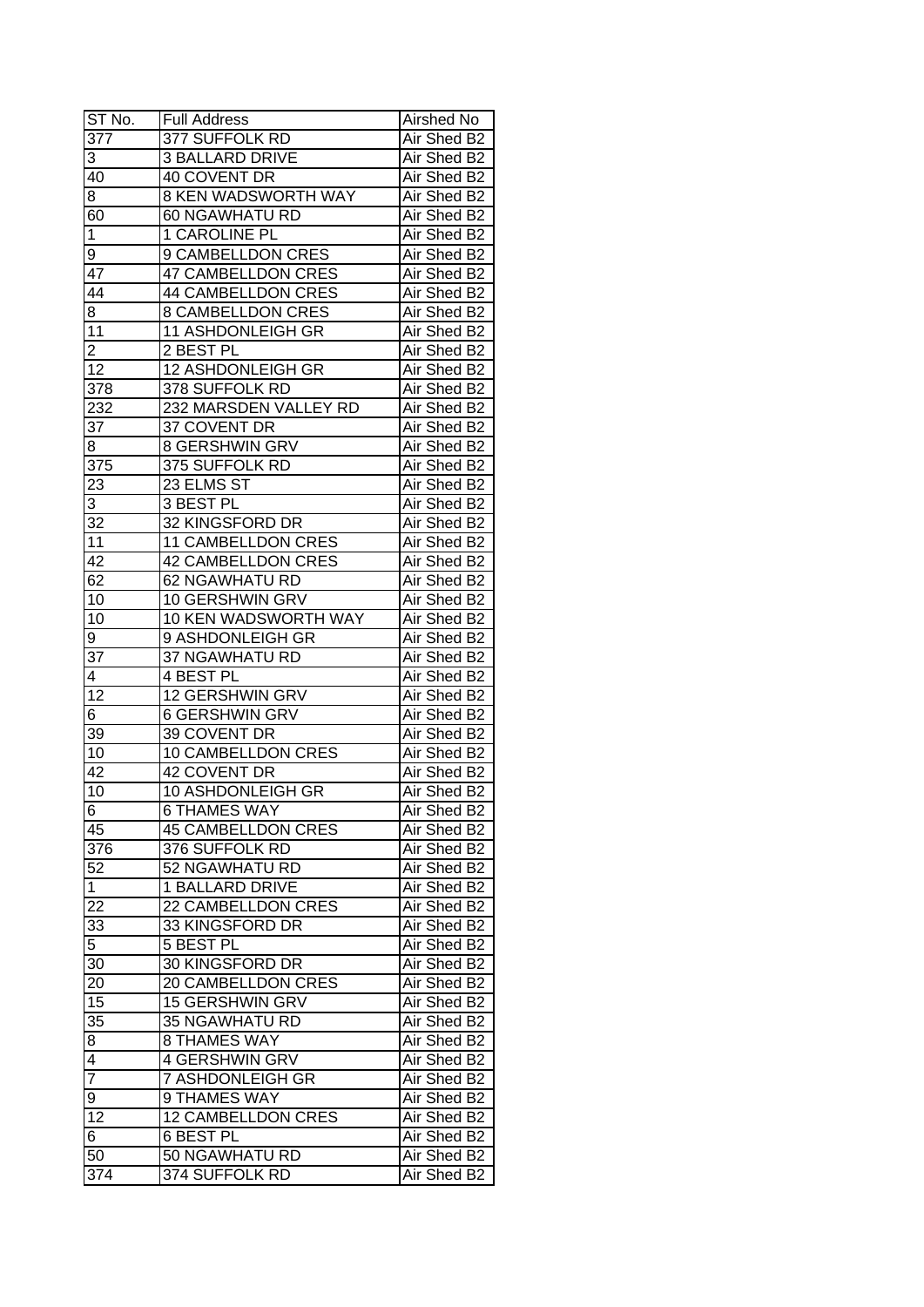| ST No.           | <b>Full Address</b>       | Airshed No  |
|------------------|---------------------------|-------------|
| 4                | 4 ASHDONLEIGH GR          | Air Shed B2 |
| 40               | <b>40 CAMBELLDON CRES</b> | Air Shed B2 |
| 41               | 41 COVENT DR              | Air Shed B2 |
| $\overline{28}$  | 28 KINGSFORD DR           | Air Shed B2 |
| 18               | <b>18 CAMBELLDON CRES</b> | Air Shed B2 |
| $\overline{2}$   | 2 GERSHWIN GRV            | Air Shed B2 |
| 46               | <b>46 NGAWHATU RD</b>     | Air Shed B2 |
| 792              | 792 MAIN RD STK           | Air Shed B2 |
| 44               | <b>44 NGAWHATU RD</b>     | Air Shed B2 |
| 13               | 13 GERSHWIN GRV           | Air Shed B2 |
| 44               | 44 COVENT DR              | Air Shed B2 |
| 43               | <b>43 CAMBELLDON CRES</b> | Air Shed B2 |
| 4                | <b>4 THAMES WAY</b>       | Air Shed B2 |
| 11               | 11 GERSHWIN GRV           | Air Shed B2 |
| 7                | <b>7 THAMES WAY</b>       | Air Shed B2 |
| $\overline{5}$   | 5 ASHDONLEIGH GR          | Air Shed B2 |
| 372              | 372 SUFFOLK RD            | Air Shed B2 |
| 371              | 371 SUFFOLK RD            | Air Shed B2 |
| 14               | <b>14 CAMBELLDON CRES</b> | Air Shed B2 |
| 33               | 33 NGAWHATU RD            | Air Shed B2 |
| 783              | 783 MAIN RD               | Air Shed B2 |
| 9                | 9 GERSHWIN GRV            | Air Shed B2 |
| 26               | 26 KINGSFORD DR           | Air Shed B2 |
| 42               | 42 NGAWHATU RD            | Air Shed B2 |
| 16               | <b>16 CAMBELLDON CRES</b> | Air Shed B2 |
| 3                | 3 GERSHWIN GRV            | Air Shed B2 |
| 24               | 24 CAMBELLDON CRES        | Air Shed B2 |
| 48               | <b>48 NGAWHATU RD</b>     | Air Shed B2 |
| 2                | 2 ASHDONLEIGH GR          | Air Shed B2 |
| 369              | 369 SUFFOLK RD            | Air Shed B2 |
| 5                | <b>5 THAMES WAY</b>       | Air Shed B2 |
| $\overline{5}$   | 5 GERSHWIN GRV            | Air Shed B2 |
| $\overline{370}$ | 370 SUFFOLK RD            | Air Shed B2 |
| 43               | 43 COVENT DR              | Air Shed B2 |
| 8                | <b>8 BEST PL</b>          | Air Shed B2 |
| $\overline{3}$   | 3 ASHDONLEIGH GR          | Air Shed B2 |
| 41               | <b>41 CAMBELLDON CRES</b> | Air Shed B2 |
| 9                | 9 BEST PL                 | Air Shed B2 |
| 48               | <b>48 COVENT DR</b>       | Air Shed B2 |
| 38               | 38 CAMBELLDON CRES        | Air Shed B2 |
| $\overline{7}$   | 7 KINGSFORD DR            | Air Shed B2 |
| 27               | 27 NGAWHATU RD            | Air Shed B2 |
| 31               | 31 NGAWHATU RD            | Air Shed B2 |
| 24               | 24 KINGSFORD DR           | Air Shed B2 |
| 27               | 27 KINGSFORD DR           | Air Shed B2 |
| 26               | 26 CAMBELLDON CRES        | Air Shed B2 |
| $\mathbf{1}$     | 1 ASHDONLEIGH GR          | Air Shed B2 |
| 17               | <b>17 CAMBELLDON CRES</b> | Air Shed B2 |
| $\overline{7}$   | 7 GERSHWIN GRV            | Air Shed B2 |
| 5                | 5 KINGSFORD DR            | Air Shed B2 |
| 40               | <b>40 NGAWHATU RD</b>     | Air Shed B2 |
| 36               | 36 CAMBELLDON CRES        | Air Shed B2 |
| 76               | <b>SAXTON RD WST</b>      | Air Shed B2 |
| 45               | 45 COVENT DR              | Air Shed B2 |
| 10               | 10 BEST PL                | Air Shed B2 |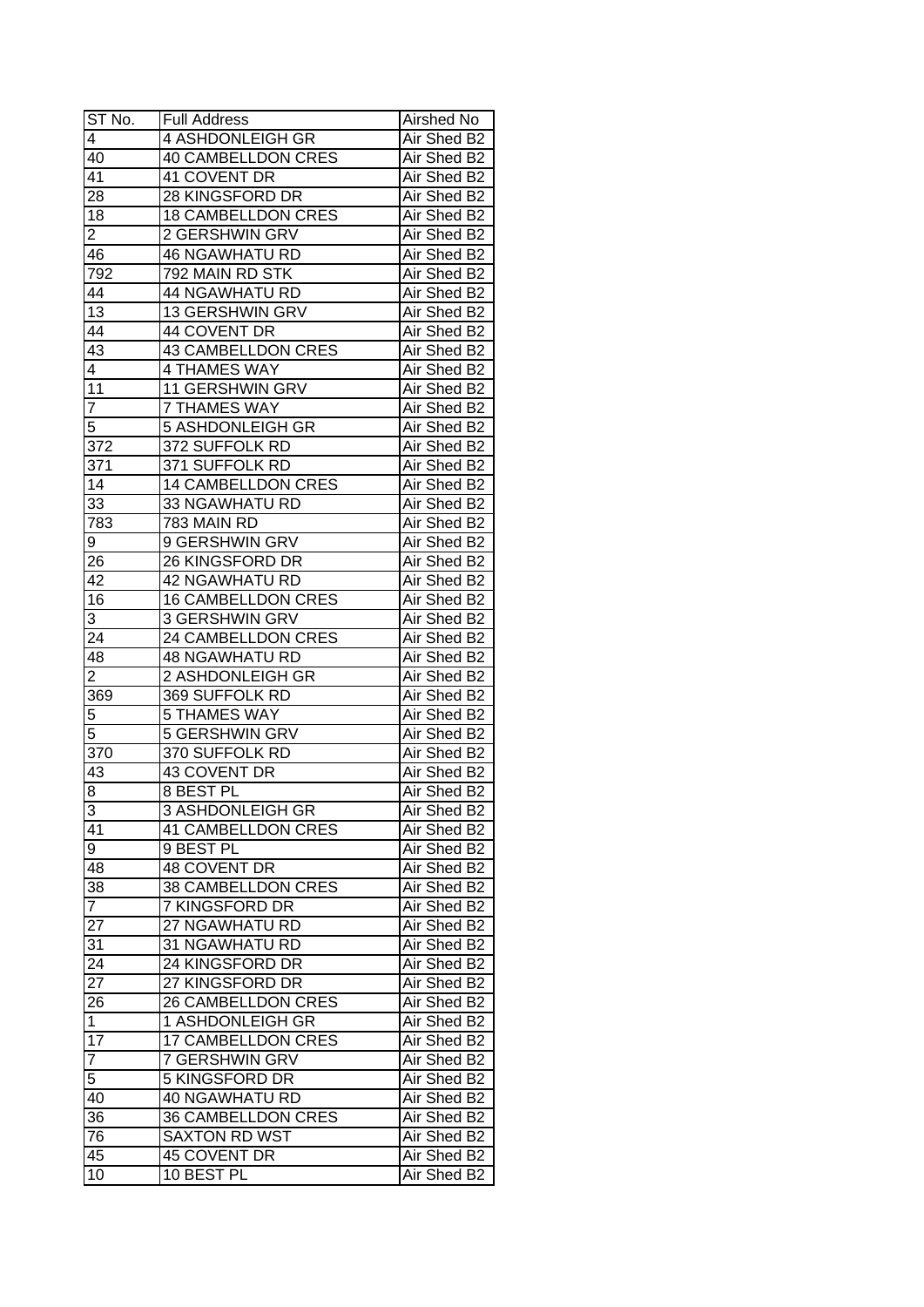| ST No.          | <b>Full Address</b>       | Airshed No  |
|-----------------|---------------------------|-------------|
| 39              | 39 CAMBELLDON CRES        | Air Shed B2 |
| 3               | <b>3 THAMES WAY</b>       | Air Shed B2 |
| 11              | 11 BEST PL                | Air Shed B2 |
| 9               | 9 KINGSFORD DR            | Air Shed B2 |
| 29              | <b>29 NGAWHATU RD</b>     | Air Shed B2 |
| 28              | 28 CAMBELLDON CRES        | Air Shed B2 |
| 3               | 3 KORU PL                 | Air Shed B2 |
| 18              | <b>18 LUCY MURCOTT PL</b> | Air Shed B2 |
| 25              | <b>25 NGAWHATU RD</b>     | Air Shed B2 |
| 340             | 340 SUFFOLK RD            | Air Shed B2 |
| 22              | 22 KINGSFORD DR           | Air Shed B2 |
| 25              | <b>25 KINGSFORD DR</b>    | Air Shed B2 |
| 216             | 216 MARSDEN VALLEY RD     | Air Shed B2 |
| 1               | <b>1 THAMES WAY</b>       | Air Shed B2 |
| 19              | <b>19 CAMBELLDON CRES</b> | Air Shed B2 |
| $\mathbf{1}$    | 1 KINGSFORD DR            | Air Shed B2 |
| 11              | 11 LUCY MURCOTT PL        | Air Shed B2 |
| 5               | 5 KORU PL                 | Air Shed B2 |
| 34              | 34 CAMBELLDON CRES        | Air Shed B2 |
| 338             | 338 SUFFOLK RD            | Air Shed B2 |
| 30              | 30 CAMBELLDON CRES        | Air Shed B2 |
| 56              | 56 COVENT DR              | Air Shed B2 |
| 37              | 37 CAMBELLDON CRES        | Air Shed B2 |
| 363             | 363 SUFFOLK RD            | Air Shed B2 |
| 4               | 4 KORU PL                 | Air Shed B2 |
| 36              | <b>36 NGAWHATU RD</b>     | Air Shed B2 |
| 12              | 12 BEST PL                | Air Shed B2 |
| 23              | 23 NGAWHATU RD            | Air Shed B2 |
| 20              | 20 KINGSFORD DR           | Air Shed B2 |
| 47              | 47 COVENT DR              | Air Shed B2 |
| 23              | 23 KINGSFORD DR           | Air Shed B2 |
| 38              | 38 NGAWHATU RD            | Air Shed B2 |
| 21              | 21 CAMBELLDON CRES        | Air Shed B2 |
| 16              | <b>16 LUCY MURCOTT PL</b> | Air Shed B2 |
| 13              | 13 BEST PL                | Air Shed B2 |
| 54              | 54 COVENT DR              | Air Shed B2 |
| 3               | 3 KINGSFORD DR            | Air Shed B2 |
| $\overline{2}$  | 2 KINGSFORD DR            | Air Shed B2 |
| 336             | 336 SUFFOLK RD            | Air Shed B2 |
| 9               | 9 LUCY MURCOTT PL         | Air Shed B2 |
| 61              | <b>61 SAXTON RD W</b>     | Air Shed B2 |
| 52              | 52 COVENT DR              | Air Shed B2 |
| 49              | 49 COVENT DR              | Air Shed B2 |
| $\overline{32}$ | 32 CAMBELLDON CRES        | Air Shed B2 |
| 21              | 21 KINGSFORD DR           | Air Shed B2 |
| 11              | <b>11 KINGSFORD DR</b>    | Air Shed B2 |
| 35              | 35 CAMBELLDON CRES        | Air Shed B2 |
| 21              | 21 NGAWHATU RD            | Air Shed B2 |
| 18B             | 18B KINGSFORD DR          | Air Shed B2 |
| 13              | 13 KINGSFORD DR           | Air Shed B2 |
| 14              | 14 BEST PL                | Air Shed B2 |
| 15              | 15 KINGSFORD DR           | Air Shed B2 |
| $\mathbf 1$     | <b>1 LUCY MURCOTT PL</b>  | Air Shed B2 |
| 23              | 23 CAMBELLDON CRES        | Air Shed B2 |
| 17              | 17 KINGSFORD DR           | Air Shed B2 |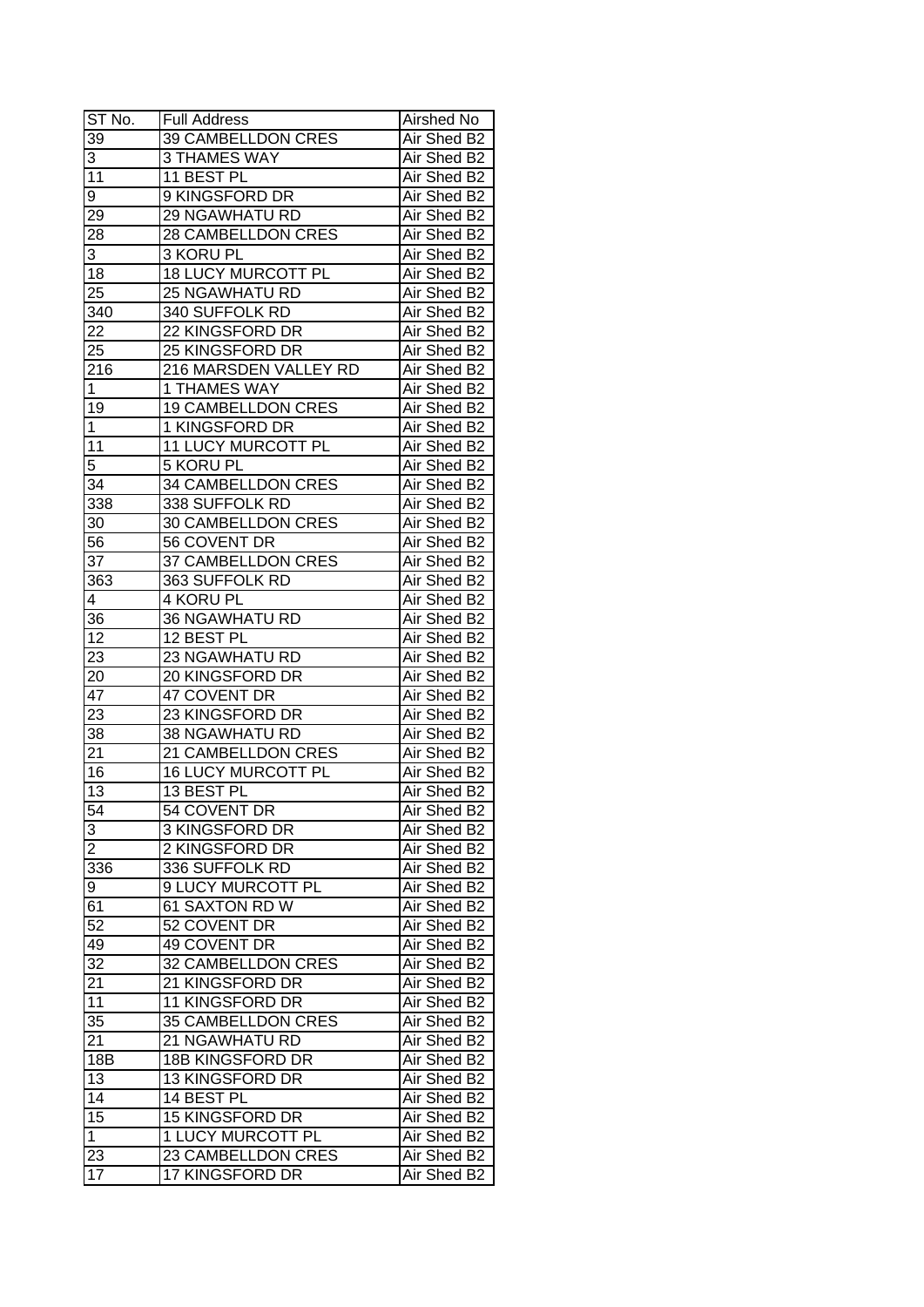| ST No.                  | <b>Full Address</b>      | Airshed No  |
|-------------------------|--------------------------|-------------|
| 32                      | 32 NGAWHATU RD           | Air Shed B2 |
| 58                      | 58 COVENT DR             | Air Shed B2 |
| 10                      | 10 ASPEN PL              | Air Shed B2 |
| 15                      | 15 BEST PL               | Air Shed B2 |
| 330                     | 330 SUFFOLK RD           | Air Shed B2 |
| 61                      | 61 SAXTON RD W           | Air Shed B2 |
| 4                       | 4 KINGSFORD DR           | Air Shed B2 |
| 30                      | <b>30 NGAWHATU RD</b>    | Air Shed B2 |
| 16                      | 16 BEST PL               | Air Shed B2 |
| 14                      | 14 LUCY MURCOTT PL       | Air Shed B2 |
| 34                      | <b>34 NGAWHATU RD</b>    | Air Shed B2 |
| 18                      | 18 KINGSFORD DR          | Air Shed B2 |
| 25                      | 25 CAMBELLDON CRES       | Air Shed B2 |
| $\overline{33}$         | 33 CAMBELLDON CRES       | Air Shed B2 |
| 334                     | 334 SUFFOLK RD           | Air Shed B2 |
| 3                       | <b>3 LUCY MURCOTT PL</b> | Air Shed B2 |
| $\overline{1}$          | 1 KORU PL                | Air Shed B2 |
| $\overline{\mathbf{c}}$ | 2 LUCY MURCOTT PL        | Air Shed B2 |
| 328                     | 328 SUFFOLK RD           | Air Shed B2 |
| 10                      | 10 WOODSTOCK PL          | Air Shed B2 |
| 31                      | 31 CAMBELLDON CRES       | Air Shed B2 |
| 53                      | 53 COVENT DR             | Air Shed B2 |
| 6                       | <b>6 KINGSFORD DR</b>    | Air Shed B2 |
| 17                      | 17 BEST PL               | Air Shed B2 |
| <b>18A</b>              | 18A KINGSFORD DR         | Air Shed B2 |
| 27                      | 27 CAMBELLDON CRES       | Air Shed B2 |
| 29                      | 29 CAMBELLDON CRES       | Air Shed B2 |
| 332                     | 332 SUFFOLK RD           | Air Shed B2 |
| 8                       | 8 ASPEN PL               | Air Shed B2 |
| 12                      | 12 LUCY MURCOTT PL       | Air Shed B2 |
| 18                      | 18 BEST PL               | Air Shed B2 |
| 8                       | <b>8 KINGSFORD DR</b>    | Air Shed B2 |
| 16                      | 16 KINGSFORD DR          | Air Shed B2 |
| 10                      | 10 KINGSFORD DR          | Air Shed B2 |
| 16A                     | <b>16A KINGSFORD DR</b>  | Air Shed B2 |
| 14                      | <b>14 KINGSFORD DR</b>   | Air Shed B2 |
| 12                      | 12 KINGSFORD DR          | Air Shed B2 |
| 4                       | 4 ASPEN PL               | Air Shed B2 |
| 329                     | 329 SUFFOLK RD           | Air Shed B2 |
| $\overline{7}$          | <b>7 LUCY MURCOTT PL</b> | Air Shed B2 |
| 24                      | <b>24 NGAWHATU RD</b>    | Air Shed B2 |
| 4A                      | 4A KINGSFORD DR          | Air Shed B2 |
| 28                      | <b>28 NGAWHATU RD</b>    | Air Shed B2 |
| 11                      | 11 ASPEN PL              | Air Shed B2 |
| $\overline{6}$          | 6 WOODSTOCK PL           | Air Shed B2 |
| 762A                    | 762A MAIN RD STK         | Air Shed B2 |
| 4                       | 4 WOODSTOCK PL           | Air Shed B2 |
| $\overline{2}$          | 2 WOODSTOCK PL           | Air Shed B2 |
| 10                      | 10 LUCY MURCOTT PL       | Air Shed B2 |
| 55                      | 55 SAXTON RD WST         | Air Shed B2 |
| 8                       | 8 WOODSTOCK PL           | Air Shed B2 |
| 55                      | 55 COVENT DR             | Air Shed B2 |
| 326                     | 326 SUFFOLK RD           | Air Shed B2 |
|                         | <b>6 ASPEN PL</b>        | Air Shed B2 |
| 6                       |                          |             |
| 20                      | 20 BEST PL               | Air Shed B2 |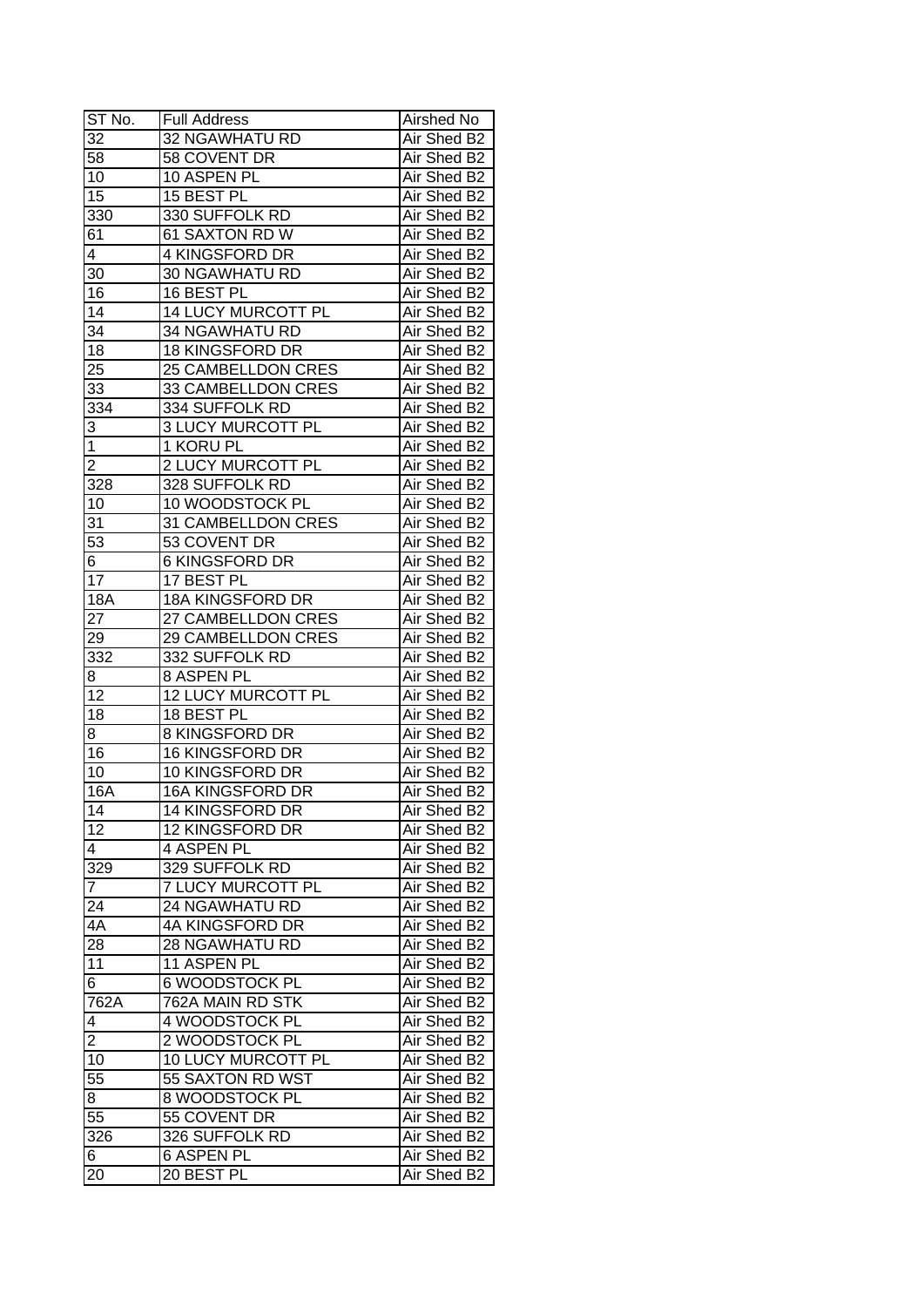| ST No.           | <b>Full Address</b>      | Airshed No  |
|------------------|--------------------------|-------------|
| 22               | 22 NGAWHATU RD           | Air Shed B2 |
| 19               | 19 BEST PL               | Air Shed B2 |
| 19               | <b>19 NGAWHATU RD</b>    | Air Shed B2 |
| 5                | 5 LUCY MURCOTT PL        | Air Shed B2 |
| 16B              | <b>16B KINGSFORD DR</b>  | Air Shed B2 |
| 4                | <b>4 LUCY MURCOTT PL</b> | Air Shed B2 |
| 143              | 143 MARSDEN VALLEY RD    | Air Shed B2 |
| 26               | <b>26 NGAWHATU RD</b>    | Air Shed B2 |
| 762              | 762 MAIN RD STK          | Air Shed B2 |
| 756              | 756 MAIN RD              | Air Shed B2 |
| $1\overline{2}$  | 12 WOODSTOCK PL          | Air Shed B2 |
| 22               | 22 BEST PL               | Air Shed B2 |
| 217              | 217 MARSDEN VALLEY RD    | Air Shed B2 |
| 57               | 57 COVENT DR             | Air Shed B2 |
| 9                | 9 ASPEN PL               | Air Shed B2 |
| $\overline{8}$   | 8 LUCY MURCOTT PL        | Air Shed B2 |
| 21               | 21 BEST PL               | Air Shed B2 |
| 14               | <b>14 NGAWHATU RD</b>    | Air Shed B2 |
| 5                | 5 WOODSTOCK PL           | Air Shed B2 |
| 51               | 51 SAXTON RD WST         | Air Shed B2 |
| 6                | <b>6 LUCY MURCOTT PL</b> | Air Shed B2 |
| $\mathbf{1}$     | 1 WOODSTOCK PL           | Air Shed B2 |
| 3                | 3 WOODSTOCK PL           | Air Shed B2 |
| $\overline{7}$   | 7 WOODSTOCK PL           | Air Shed B2 |
| 20               | <b>20 NGAWHATU RD</b>    | Air Shed B2 |
| 48               | 48 SAXTON RD W           | Air Shed B2 |
| $\overline{12}$  | <b>12 NGAWHATU RD</b>    | Air Shed B2 |
| 24               | 24 BEST PL               | Air Shed B2 |
| 14               | 14 WOODSTOCK PL          | Air Shed B2 |
| 201              | 201 MARSDEN VALLEY RD    | Air Shed B2 |
| 59               | 59 COVENT DR             | Air Shed B2 |
| 15               | <b>15 WILTSHIRE PL</b>   | Air Shed B2 |
| 23               | 23 BEST PL               | Air Shed B2 |
| 9                | 9 WOODSTOCK PL           | Air Shed B2 |
| 10               | <b>10 NGAWHATU RD</b>    | Air Shed B2 |
| 323              | 323 SUFFOLK RD           | Air Shed B2 |
| 760              | 760 MAIN RD STK          | Air Shed B2 |
| 18               | <b>18 NGAWHATU RD</b>    | Air Shed B2 |
| 16               | 16 WOODSTOCK PL          | Air Shed B2 |
| 14               | 14 WILTSHIRE PL          | Air Shed B2 |
| 49               | <b>49 SAXTON RD WST</b>  | Air Shed B2 |
| 61               | 61 COVENT DR             | Air Shed B2 |
| 8                | <b>8 NGAWHATU RD</b>     | Air Shed B2 |
| 143              | 143 MARSDEN VALLEY RD    | Air Shed B2 |
| 33               | 33 WOODSTOCK PL          | Air Shed B2 |
| 64               | 64 COVENT DR             | Air Shed B2 |
| 13               | 13 WILTSHIRE PL          | Air Shed B2 |
| 11               | 11 WOODSTOCK PL          | Air Shed B2 |
| 16               | <b>16 NGAWHATU RD</b>    | Air Shed B2 |
| $6 \overline{6}$ | 6 NGAWHATU RD            | Air Shed B2 |
| 321              | 321 SUFFOLK RD           | Air Shed B2 |
| 18               | 18 WOODSTOCK PL          | Air Shed B2 |
| $\mathbf 1$      | 1 SEQUOIA WAY            | Air Shed B2 |
| 217              | 217 MARSDEN VALLEY RD    | Air Shed B2 |
| 743              | 743 MAIN RD              | Air Shed B2 |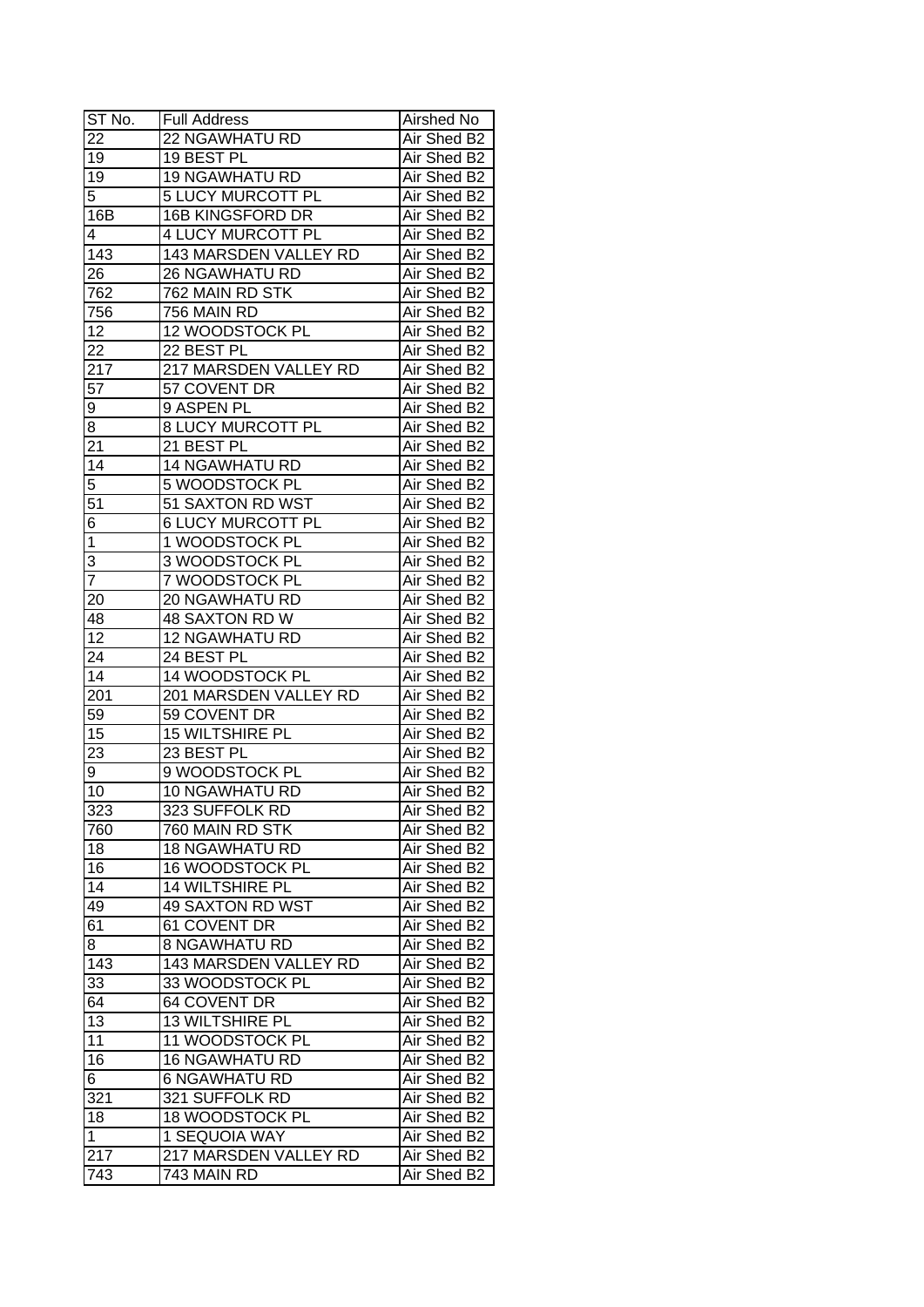| ST No.           | <b>Full Address</b>    | Airshed No  |
|------------------|------------------------|-------------|
| $\overline{12}$  | <b>12 WILTSHIRE PL</b> | Air Shed B2 |
| $\overline{324}$ | 324 SUFFOLK RD         | Air Shed B2 |
| 2                | 2 SEQUOIA WAY          | Air Shed B2 |
| 12               | 12 TROLOVE PL          | Air Shed B2 |
| 63               | 63 COVENT DR           | Air Shed B2 |
| 17               | 17 TROLOVE PL          | Air Shed B2 |
| 25               | 25 TROLOVE PL          | Air Shed B2 |
| 31               | 31 WOODSTOCK PL        | Air Shed B2 |
| 30               | 30 WOODSTOCK PL        | Air Shed B2 |
| 201              | 201 MARSDEN VALLEY RD  | Air Shed B2 |
| 66               | 66 COVENT DR           | Air Shed B2 |
| 19               | 19 TROLOVE PL          | Air Shed B2 |
| $\overline{4}$   | <b>4 NGAWHATU RD</b>   | Air Shed B2 |
| 14               | 14 CHESHIRE PL         | Air Shed B2 |
| 21               | 21 TROLOVE PL          | Air Shed B2 |
| 28               | 28 WOODSTOCK PL        | Air Shed B2 |
| 20               | 20 WOODSTOCK PL        | Air Shed B2 |
| 11               | 11 WILTSHIRE PL        | Air Shed B2 |
| 41               | 41 SAXTON RD W         | Air Shed B2 |
| 322              | 322 SUFFOLK RD         | Air Shed B2 |
| 13               | 13 WOODSTOCK PL        | Air Shed B2 |
| 15               | 15 TROLOVE PL          | Air Shed B2 |
| 4                | 4 SEQUOIA WAY          | Air Shed B2 |
| 23               | 23 TROLOVE PL          | Air Shed B2 |
| 317A             | 317A SUFFOLK RD        | Air Shed B2 |
| 72               | 72 COVENT DR           | Air Shed B2 |
| 10               | 10 WILTSHIRE PL        | Air Shed B2 |
| 748              | 748 MAIN RD            | Air Shed B2 |
| <b>11A</b>       | 11A TROLOVE PL         | Air Shed B2 |
| 23               | 23 CHESHIRE PL         | Air Shed B2 |
| 320              | 320 SUFFOLK RD         | Air Shed B2 |
| 7                | <b>7 SEQUOIA WAY</b>   | Air Shed B2 |
| 12               | 12 CHESHIRE PL         | Air Shed B2 |
| 24               | 24 WOODSTOCK PL        | Air Shed B2 |
| 10               | 10 TROLOVE PL          | Air Shed B2 |
| $\overline{74}$  | 74 COVENT DR           | Air Shed B2 |
| 22               | 22 WOODSTOCK PL        | Air Shed B2 |
| 68               | 68 COVENT DR           | Air Shed B2 |
| 26               | 26 WOODSTOCK PL        | Air Shed B2 |
| 317              | 317 SUFFOLK RD         | Air Shed B2 |
| 39               | 39 SAXTON RD W         | Air Shed B2 |
| 29               | 29 WOODSTOCK PL        | Air Shed B2 |
| 6                | <b>6 SEQUOIA WAY</b>   | Air Shed B2 |
| 746              | 746 MAIN RD            | Air Shed B2 |
| 318              | 318 SUFFOLK RD         | Air Shed B2 |
| $\mathbf{1}$     | 1 NGAWHATU RD          | Air Shed B2 |
| 8                | 8 WILTSHIRE PL         | Air Shed B2 |
| 15               | 15 WOODSTOCK PL        | Air Shed B2 |
| 9                | 9 SEQUOIA WAY          | Air Shed B2 |
| 70               | 70 COVENT DR           | Air Shed B2 |
| 8                | <b>8 TROLOVE PL</b>    | Air Shed B2 |
| 67               | 67 COVENT DR           | Air Shed B2 |
| 37               | 37 SAXTON RD W         | Air Shed B2 |
| 11               | 11 TROLOVE PL          | Air Shed B2 |
| 10               | 10 SEQUOIA WAY         | Air Shed B2 |
|                  |                        |             |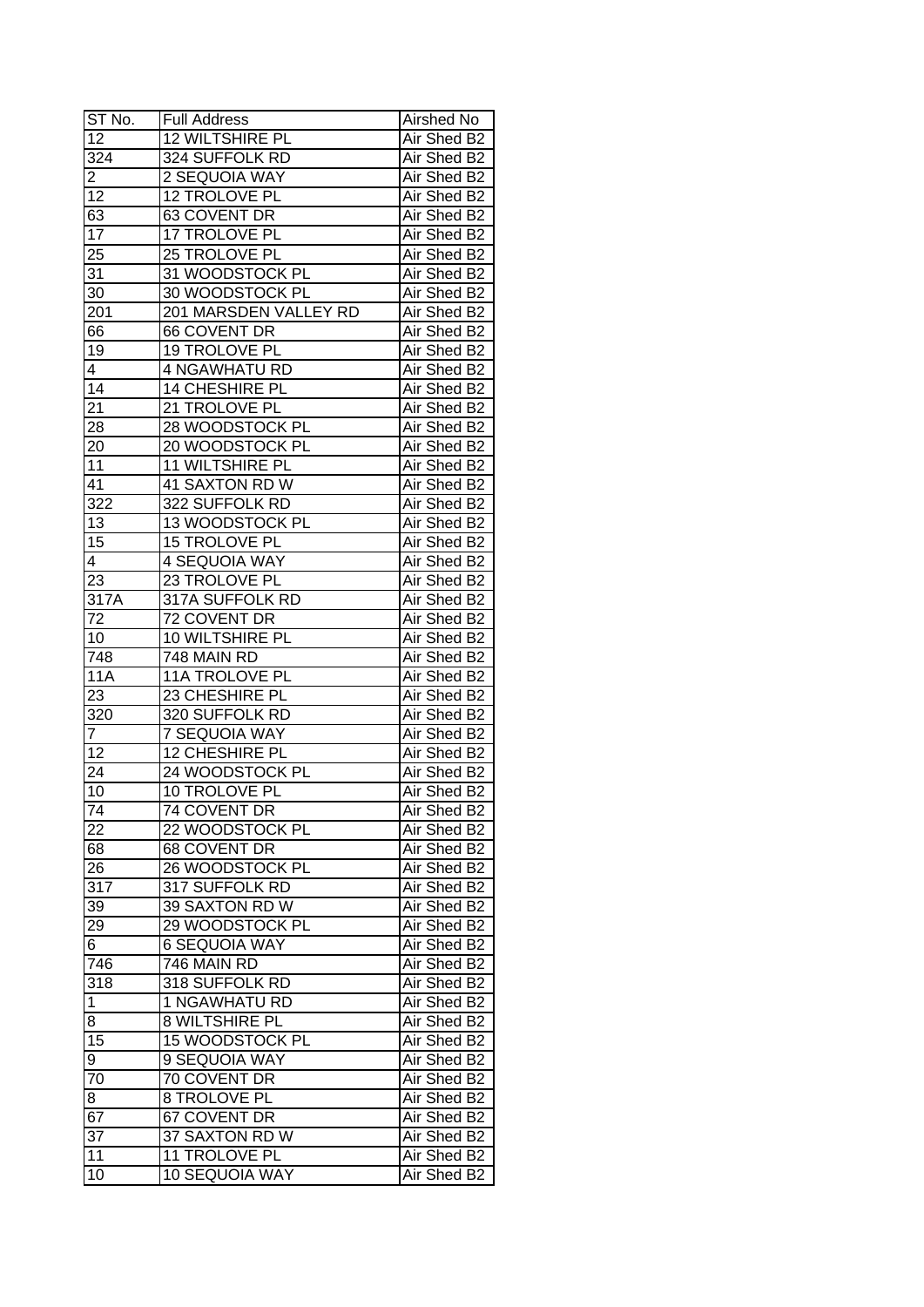| ST No.           | <b>Full Address</b>    | Airshed No  |
|------------------|------------------------|-------------|
| 10               | 10 CHESHIRE PL         | Air Shed B2 |
| 316              | 316 SUFFOLK RD         | Air Shed B2 |
| 40               | 40 SAXTON RD WST       | Air Shed B2 |
| 195              | 195 MARSDEN VALLEY RD  | Air Shed B2 |
| 27               | 27 WOODSTOCK PL        | Air Shed B2 |
| 21               | 21 CHESHIRE PL         | Air Shed B2 |
| 17               | 17 WOODSTOCK PL        | Air Shed B2 |
| 14               | 14 ARDILEA AVE         | Air Shed B2 |
| 76               | 76 COVENT DR           | Air Shed B2 |
| 8                | <b>8 SEQUOIA WAY</b>   | Air Shed B2 |
| 6                | <b>6 WILTSHIRE PL</b>  | Air Shed B2 |
| $31\overline{4}$ | 314 SUFFOLK RD         | Air Shed B2 |
| 35               | 35 SAXTON RD W         | Air Shed B2 |
| 12               | 12 ARDILEA AVE         | Air Shed B2 |
| 19               | 19 WOODSTOCK PL        | Air Shed B2 |
| $2\overline{5}$  | 25 WOODSTOCK PL        | Air Shed B2 |
| 78               | 78 COVENT DR           | Air Shed B2 |
| 19               | 19 CHESHIRE PL         | Air Shed B2 |
| 6                | <b>6 TROLOVE PL</b>    | Air Shed B2 |
| 5                | 5 WILTSHIRE PL         | Air Shed B2 |
| 312              | 312 SUFFOLK RD         | Air Shed B2 |
| 21               | 21 WOODSTOCK PL        | Air Shed B2 |
| 1                | <b>1 STERLING WAY</b>  | Air Shed B2 |
| 9                | 9 TROLOVE PL           | Air Shed B2 |
| 33               | 33 SAXTON RD W         | Air Shed B2 |
| 4                | 4 WILTSHIRE PL         | Air Shed B2 |
| 15               | <b>15 PACKHAM CRES</b> | Air Shed B2 |
| 13               | <b>13 PACKHAM CRES</b> | Air Shed B2 |
| 80               | 80 COVENT DR           | Air Shed B2 |
| 38               | 38 MANSON AVE          | Air Shed B2 |
| 310              | 310 SUFFOLK RD         | Air Shed B2 |
| 23               | 23 WOODSTOCK PL        | Air Shed B2 |
| 8                | 8 CHESHIRE PL          | Air Shed B2 |
| $\overline{2}$   | 2 STERLING WAY         | Air Shed B2 |
| $\overline{31}$  | 31 SAXTON RD W         | Air Shed B2 |
| 40               | <b>40 MANSON AVE</b>   | Air Shed B2 |
| 77               | 77 COVENT DR           | Air Shed B2 |
| 11               | <b>11 PACKHAM CRES</b> | Air Shed B2 |
| 8                | <b>8 SOMERSET TCE</b>  | Air Shed B2 |
| 82               | 82 COVENT DR           | Air Shed B2 |
| 19               | <b>19 PACKHAM CRES</b> | Air Shed B2 |
| 308              | 308 SUFFOLK RD         | Air Shed B2 |
| 16               | 16 ARDILEA AVE         | Air Shed B2 |
| 3                | 3 WILTSHIRE PL         | Air Shed B2 |
| $\overline{2}$   | 2 WILTSHIRE PL         | Air Shed B2 |
| $\overline{3}$   | 3 STERLING WAY         | Air Shed B2 |
| 10               | 10 ARDILEA AVE         | Air Shed B2 |
| 36               | 36 MANSON AVE          | Air Shed B2 |
| 42               | 42 MANSON AVE          | Air Shed B2 |
| 18               |                        |             |
|                  | 18 ARDILEA AVE         | Air Shed B2 |
| 29               | 29 SAXTON RD W         | Air Shed B2 |
| 730              | 730 MAIN RD            | Air Shed B2 |
| 84               | 84 COVENT DR           | Air Shed B2 |
| 725              | 725 MAIN RD            | Air Shed B2 |
| 9                | 9 PACKHAM CRES         | Air Shed B2 |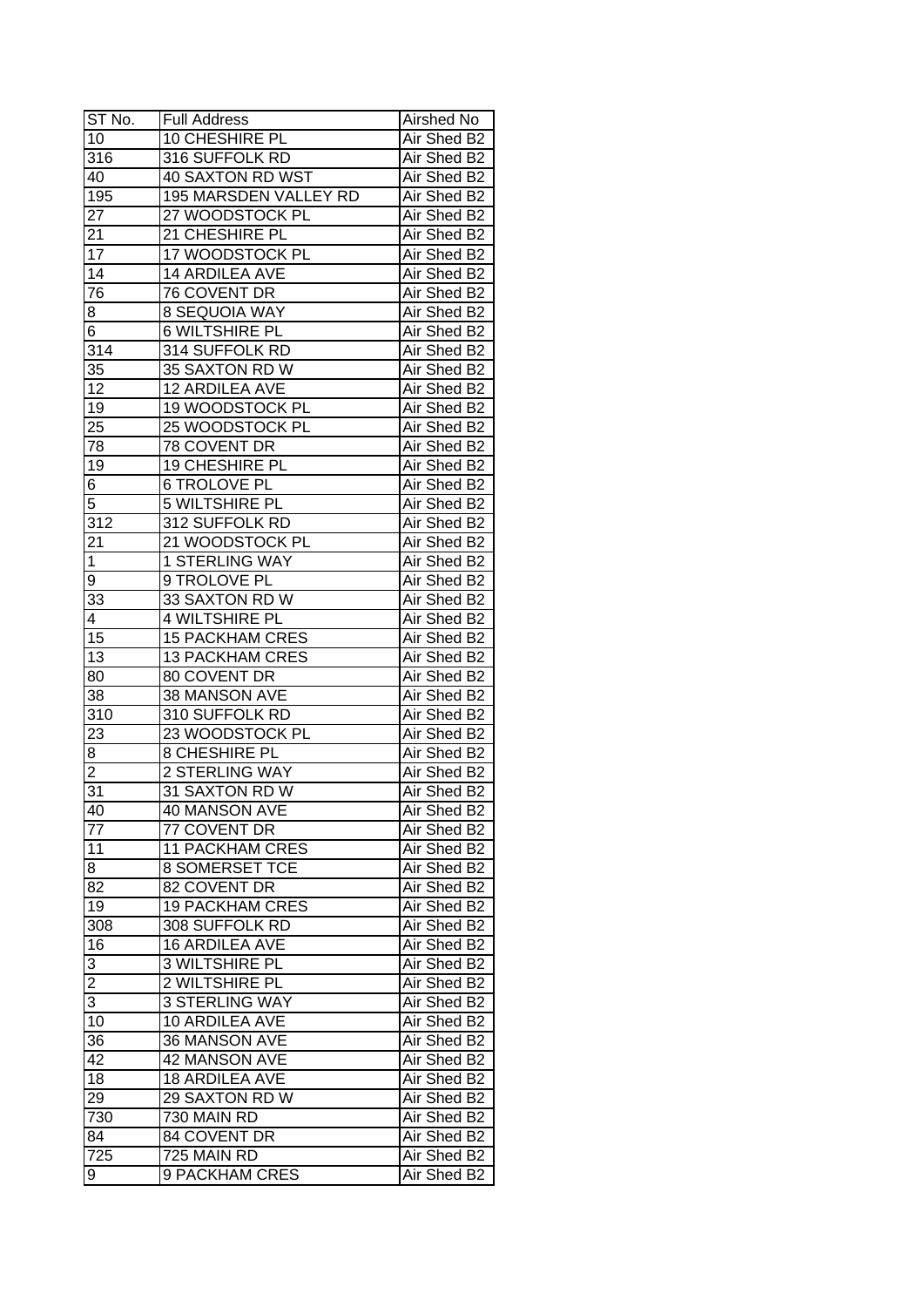| ST No.          | <b>Full Address</b>    | Airshed No  |
|-----------------|------------------------|-------------|
| 306             | 306 SUFFOLK RD         | Air Shed B2 |
| 6               | <b>6 CHESHIRE PL</b>   | Air Shed B2 |
| 8               | <b>8 ARDILEA AVE</b>   | Air Shed B2 |
| 32A             | 32A MANSON AVE         | Air Shed B2 |
| 44              | 44 MANSON AVE          | Air Shed B2 |
| 21              | 21 PACKHAM CRES        | Air Shed B2 |
| 10              | 10 SOMERSET TCE        | Air Shed B2 |
| 34              | 34 MANSON AVE          | Air Shed B2 |
| 4               | <b>4 STERLING WAY</b>  | Air Shed B2 |
| $\mathbf 1$     | 1 WILTSHIRE PL         | Air Shed B2 |
| 4               | 4 TROLOVE PL           | Air Shed B2 |
| 20              | 20 ARDILEA AVE         | Air Shed B2 |
| 86              | 86 COVENT DR           | Air Shed B2 |
| 304             | 304 SUFFOLK RD         | Air Shed B2 |
| 27              | 27 SAXTON RD W         | Air Shed B2 |
| 6               | <b>6 SOMERSET TCE</b>  | Air Shed B2 |
| $\overline{5}$  | <b>5 STERLING WAY</b>  | Air Shed B2 |
| 85              | 85 COVENT DR           | Air Shed B2 |
| 32              | 32 MANSON AVE          | Air Shed B2 |
| 4               | 4 CHESHIRE PL          | Air Shed B2 |
| 17              | 17 ARDILEA AVE         | Air Shed B2 |
| 46              | <b>46 MANSON AVE</b>   | Air Shed B2 |
| 15              | 15 CHESHIRE PL         | Air Shed B2 |
| 11              | 11 ARDILEA AVE         | Air Shed B2 |
| 13              | 13 CHESHIRE PL         | Air Shed B2 |
| 19              | 19 ARDILEA AVE         | Air Shed B2 |
| 5 <sup>2</sup>  | <b>5 PACKHAM CRES</b>  | Air Shed B2 |
| 88              | 88 COVENT DR           | Air Shed B2 |
| 83              | 83 COVENT DR           | Air Shed B2 |
| 305             | 305 THE RIDGEWAY       | Air Shed B2 |
| 724             | 724 MAIN RD            | Air Shed B2 |
| 23              | <b>23 PACKHAM CRES</b> | Air Shed B2 |
| 81              | 81 COVENT DR           | Air Shed B2 |
| 33              | 33 MANSON AVE          | Air Shed B2 |
| 48              | <b>48 MANSON AVE</b>   | Air Shed B2 |
| 30              | 30 MANSON AVE          | Air Shed B2 |
| 6               | <b>6 STERLING WAY</b>  | Air Shed B2 |
| 6               | <b>6 ARDILEA AVE</b>   | Air Shed B2 |
| 9               | 9 ARDILEA AVE          | Air Shed B2 |
| 4               | <b>4 SOMERSET TCE</b>  | Air Shed B2 |
| 31              | 31 MANSON AVE          | Air Shed B2 |
| 56              | 56 POLSTEAD RD         | Air Shed B2 |
| 35-35A          | 35-35A MANSON AVE      | Air Shed B2 |
| 16              | <b>16 SOMERSET TCE</b> | Air Shed B2 |
| 4               | 4 ARDILEA AVE          | Air Shed B2 |
| 5               | <b>5 SOMERSET TCE</b>  | Air Shed B2 |
| 50              | 50 MANSON AVE          | Air Shed B2 |
| 28              | 28 MANSON AVE          | Air Shed B2 |
| $8\overline{7}$ | 87 COVENT DR           | Air Shed B2 |
| $\overline{7}$  | <b>7 SOMERSET TCE</b>  | Air Shed B2 |
| 3               | 3 CHESHIRE PL          | Air Shed B2 |
| $\overline{2}$  | 2 CHESHIRE PL          | Air Shed B2 |
| 16              | <b>16 PACKHAM CRES</b> | Air Shed B2 |
| 11              | 11 CHESHIRE PL         | Air Shed B2 |
| 303             | 303 THE RIDGEWAY       | Air Shed B2 |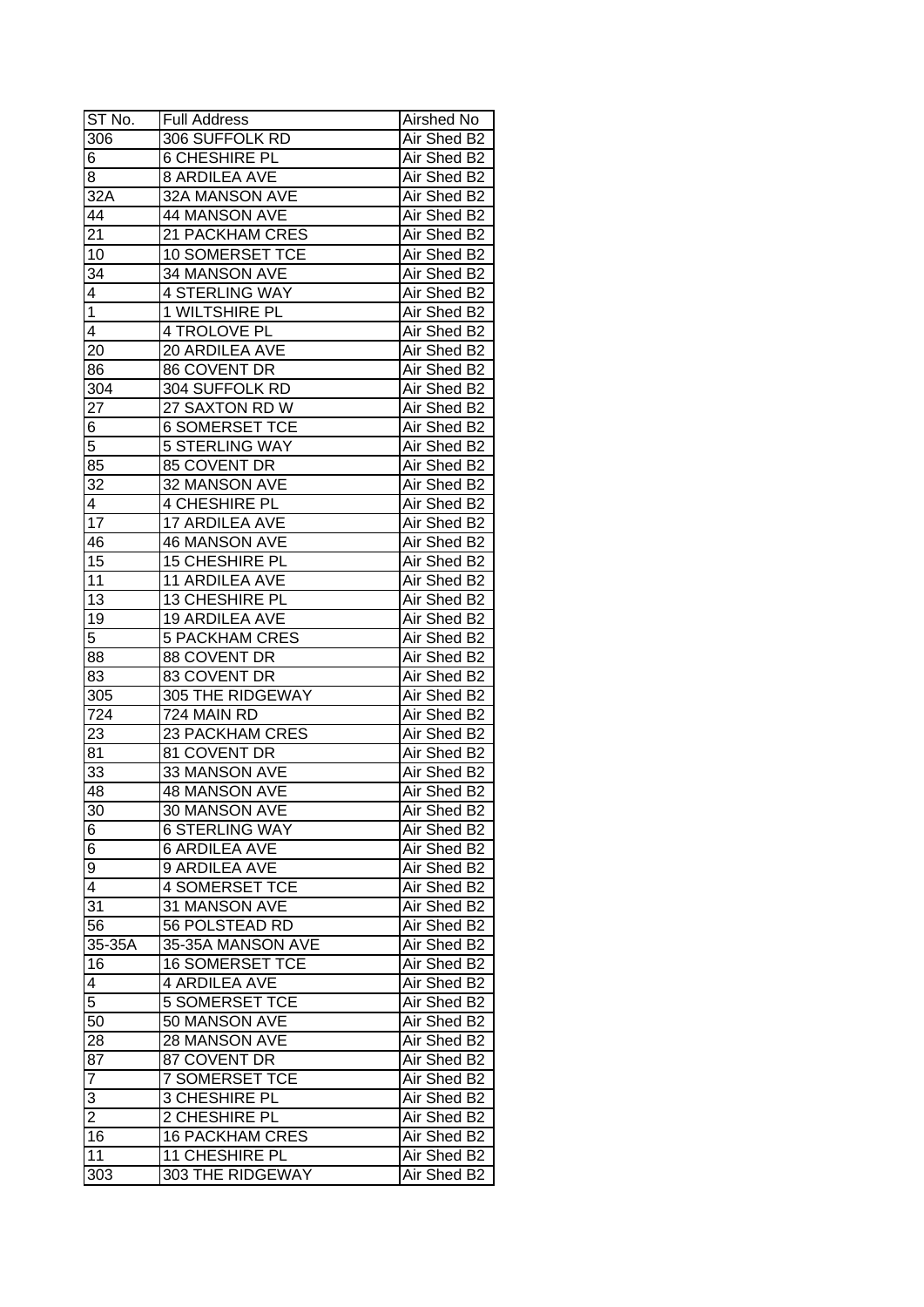| $ST N0$ .       | <b>Full Address</b>    | Airshed No  |
|-----------------|------------------------|-------------|
| 3               | <b>3 PACKHAM CRES</b>  | Air Shed B2 |
| 54              | 54 POLSTEAD RD         | Air Shed B2 |
| 61              | 61 POLSTEAD RD         | Air Shed B2 |
| $2\overline{9}$ | 29 MANSON AVE          | Air Shed B2 |
| 8               | 8 SAXTON RD W          | Air Shed B2 |
| 37              | 37 MANSON AVE          | Air Shed B2 |
| 25              | <b>25 PACKHAM CRES</b> | Air Shed B2 |
| 18              | 18 SOMERSET TCE        | Air Shed B2 |
| $\overline{2}$  | 2 SOMERSET TCE         | Air Shed B2 |
| 15              | 15 ARDILEA AVE         | Air Shed B2 |
| $\overline{2}$  | 2 PACKHAM CRES         | Air Shed B2 |
| 728             | 728 MAIN RD            | Air Shed B2 |
| 52              | 52 MANSON AVE          | Air Shed B2 |
| 85A             | 85A COVENT DR          | Air Shed B2 |
| 26              | 26 MANSON AVE          | Air Shed B2 |
| 5               | 5 CHESHIRE PL          | Air Shed B2 |
| 143             | 143 MARSDEN VALLEY RD  | Air Shed B2 |
| 52              | 52 POLSTEAD RD         | Air Shed B2 |
| 9               | 9 CHESHIRE PL          | Air Shed B2 |
| 27              | 27 MANSON AVE          | Air Shed B2 |
| 9               | 9 SOMERSET TCE         | Air Shed B2 |
| 59              | 59 POLSTEAD RD         | Air Shed B2 |
| 13              | 13 ARDILEA AVE         | Air Shed B2 |
| 89              | 89 COVENT DR           | Air Shed B2 |
| 39              | 39 MANSON AVE          | Air Shed B2 |
| 304             | 304 THE RIDGEWAY       | Air Shed B2 |
| 54              | 54 MANSON AVE          | Air Shed B2 |
| 38              | 38 STANDISH PL         | Air Shed B2 |
| 1               | 1 PACKHAM CRES         | Air Shed B2 |
| 20              | 20 SOMERSET TCE        | Air Shed B2 |
| 7               | 7 CHESHIRE PL          | Air Shed B2 |
| $\overline{57}$ | 57 POLSTEAD RD         | Air Shed B2 |
| $\overline{1}$  | <b>1 SOMERSET TCE</b>  | Air Shed B2 |
| $\overline{50}$ | 50 POLSTEAD RD         | Air Shed B2 |
| $\overline{7}$  | <b>7 ARDILEA AVE</b>   | Air Shed B2 |
| $\overline{1}$  | 1 CHESHIRE PL          | Air Shed B2 |
| $\overline{2}$  | 2 ESSEX TCE            | Air Shed B2 |
| 27              | 27 PACKHAM CRES        | Air Shed B2 |
| 25              | 25 MANSON AVE          | Air Shed B2 |
| $\overline{2}$  | 2 ARDILEA AVE          | Air Shed B2 |
| 302C            | 302C THE RIDGEWAY      | Air Shed B2 |
| 11              | <b>11 SOMERSET TCE</b> | Air Shed B2 |
| 41A             | 41A MANSON AVE         | Air Shed B2 |
| 26              | 26 MCMAHON ST          | Air Shed B2 |
| $2\overline{4}$ | 24 MANSON AVE          | Air Shed B2 |
| 36              | 36 STANDISH PL         | Air Shed B2 |
| 43              | 43 MANSON AVE          | Air Shed B2 |
| 13              | 13 STANDISH PL         | Air Shed B2 |
| 3               | 3 ESSEX TCE            | Air Shed B2 |
| 20A             | 20A MANSON AVE         | Air Shed B2 |
| 55              | 55 POLSTEAD RD         | Air Shed B2 |
| 726             | 726 MAIN RD            | Air Shed B2 |
| 34              | <b>34 PACKHAM CRES</b> | Air Shed B2 |
| 23              | 23 MANSON AVE          | Air Shed B2 |
| 48              | <b>48 MANSON AVE</b>   | Air Shed B2 |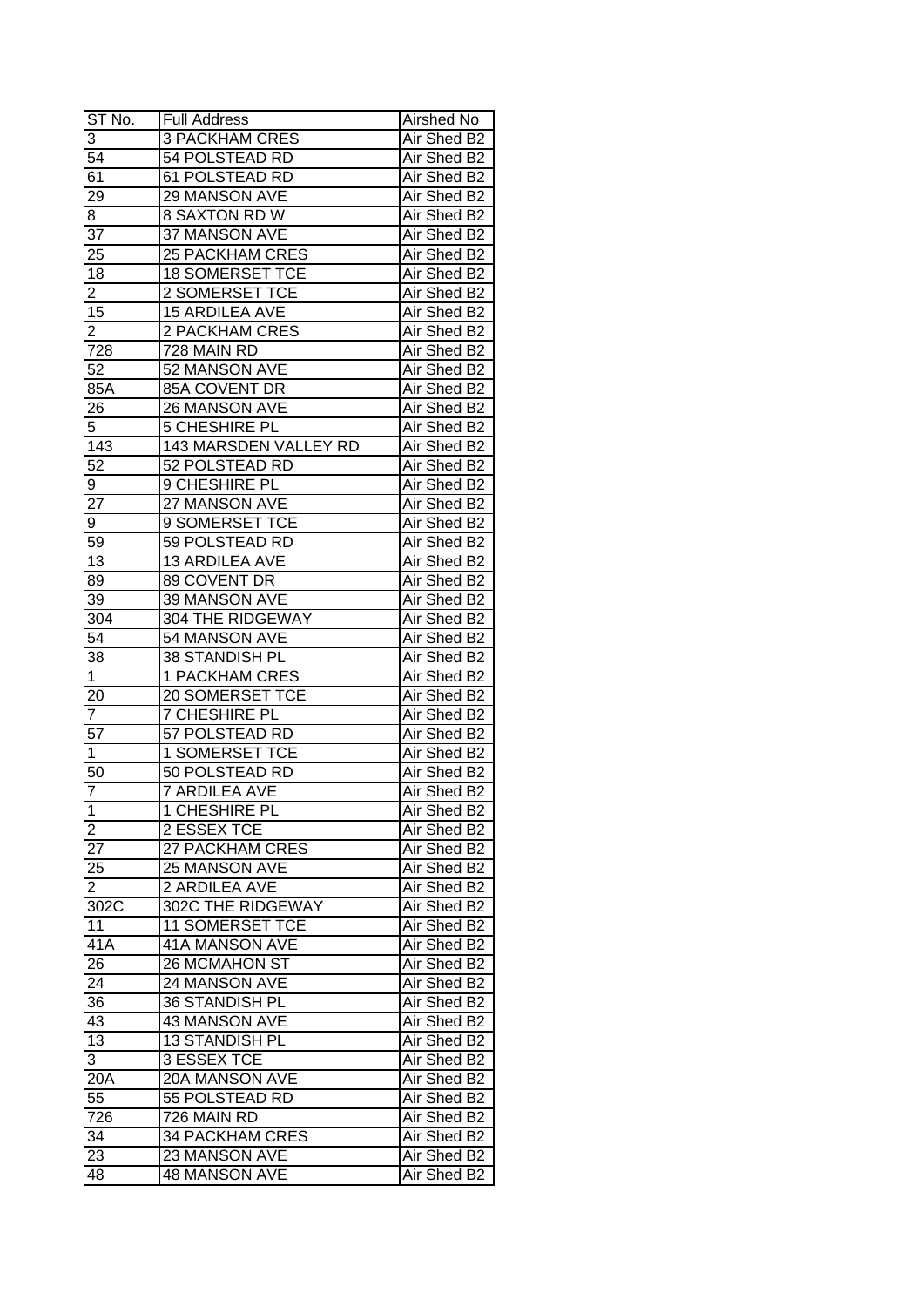| ST No.           | <b>Full Address</b>    | Airshed No  |
|------------------|------------------------|-------------|
| 302B             | 302B THE RIDGEWAY      | Air Shed B2 |
| $\overline{7}$   | <b>7 FAYETTE LN</b>    | Air Shed B2 |
| $2\overline{2}$  | 22 MANSON AVE          | Air Shed B2 |
| $\overline{13}$  | 13 SOMERSET TCE        | Air Shed B2 |
| 6                | 6 BERKSHIRE PL         | Air Shed B2 |
| 4                | <b>4 ESSEX TCE</b>     | Air Shed B2 |
| 302A             | 302A THE RIDGEWAY      | Air Shed B2 |
| 29               | <b>29 PACKHAM CRES</b> | Air Shed B2 |
| $3\overline{4}$  | 34 STANDISH PL         | Air Shed B2 |
| $2\overline{4}$  | 24 MCMAHON ST          | Air Shed B2 |
| $\overline{5}$   | 5 ESSEX TCE            | Air Shed B2 |
| 21               | 21 MANSON AVE          | Air Shed B2 |
| 41               | 41 MANSON AVE          | Air Shed B2 |
| 11               | 11 STANDISH PL         | Air Shed B2 |
| 4                | <b>4 BERKSHIRE PL</b>  | Air Shed B2 |
| $\overline{5}$   | <b>5 ARDILEA AVE</b>   | Air Shed B2 |
| $\overline{5}$   | <b>5 FAYETTE LN</b>    | Air Shed B2 |
| 24               | 24 SOMERSET TCE        | Air Shed B2 |
| 143              | 143 MARSDEN VALLEY RD  | Air Shed B2 |
| 20               | 20 MANSON AVE          | Air Shed B2 |
| 23A              | 23A MANSON AVE         | Air Shed B2 |
| 1                | 1 ARDILEA AVE          | Air Shed B2 |
| 8                | <b>8 BERKSHIRE PL</b>  | Air Shed B2 |
| 15               | <b>15 SOMERSET TCE</b> | Air Shed B2 |
| 143              | 143 MARSDEN VALLEY RD  | Air Shed B2 |
| 1                | 1 STANDISH PL          | Air Shed B2 |
| 3                | <b>3 ARDILEA AVE</b>   | Air Shed B2 |
| 302              | 302 THE RIDGEWAY       | Air Shed B2 |
| 47               | <b>47 PACKHAM CRES</b> | Air Shed B2 |
| 46               | <b>46 POLSTEAD RD</b>  | Air Shed B2 |
| 32               | <b>32 PACKHAM CRES</b> | Air Shed B2 |
| 22               | 22 ECHODALE PL         | Air Shed B2 |
| $\overline{53}$  | <b>53 POLSTEAD RD</b>  | Air Shed B2 |
| 10               | 10 FAYETTE LN          | Air Shed B2 |
| 6                | <b>6 ESSEX TCE</b>     | Air Shed B2 |
| $\overline{53}$  | 53 KARAKA ST           | Air Shed B2 |
| 26               | 26 ECHODALE PL         | Air Shed B2 |
| 32               | 32 STANDISH PL         | Air Shed B2 |
| 18               | <b>18 MANSON AVE</b>   | Air Shed B2 |
| $23\overline{B}$ | 23B MANSON AVE         | Air Shed B2 |
| 22               | 22 MCMAHON ST          | Air Shed B2 |
| 26               | <b>26 SOMERSET TCE</b> | Air Shed B2 |
| $\overline{7}$   | <b>7 ESSEX TCE</b>     | Air Shed B2 |
| 9                | 9 STANDISH PL          | Air Shed B2 |
| 300              | 300 THE RIDGEWAY       | Air Shed B2 |
| 143              | 143 MARSDEN VALLEY RD  | Air Shed B2 |
| 3                | 3 FAYETTE LN           | Air Shed B2 |
| 32A              | 32A POLSTEAD RD        | Air Shed B2 |
| 44               | 44 POLSTEAD RD         | Air Shed B2 |
| 51               | 51 KARAKA ST           | Air Shed B2 |
| 45               | <b>45 PACKHAM CRES</b> | Air Shed B2 |
| 4                | 4 SAXTON RD W          | Air Shed B2 |
| 30               | 30 STANDISH PL         | Air Shed B2 |
| 33               | 33 PACKHAM CRES        | Air Shed B2 |
| 3                | <b>3 BERKSHIRE PL</b>  | Air Shed B2 |
|                  |                        |             |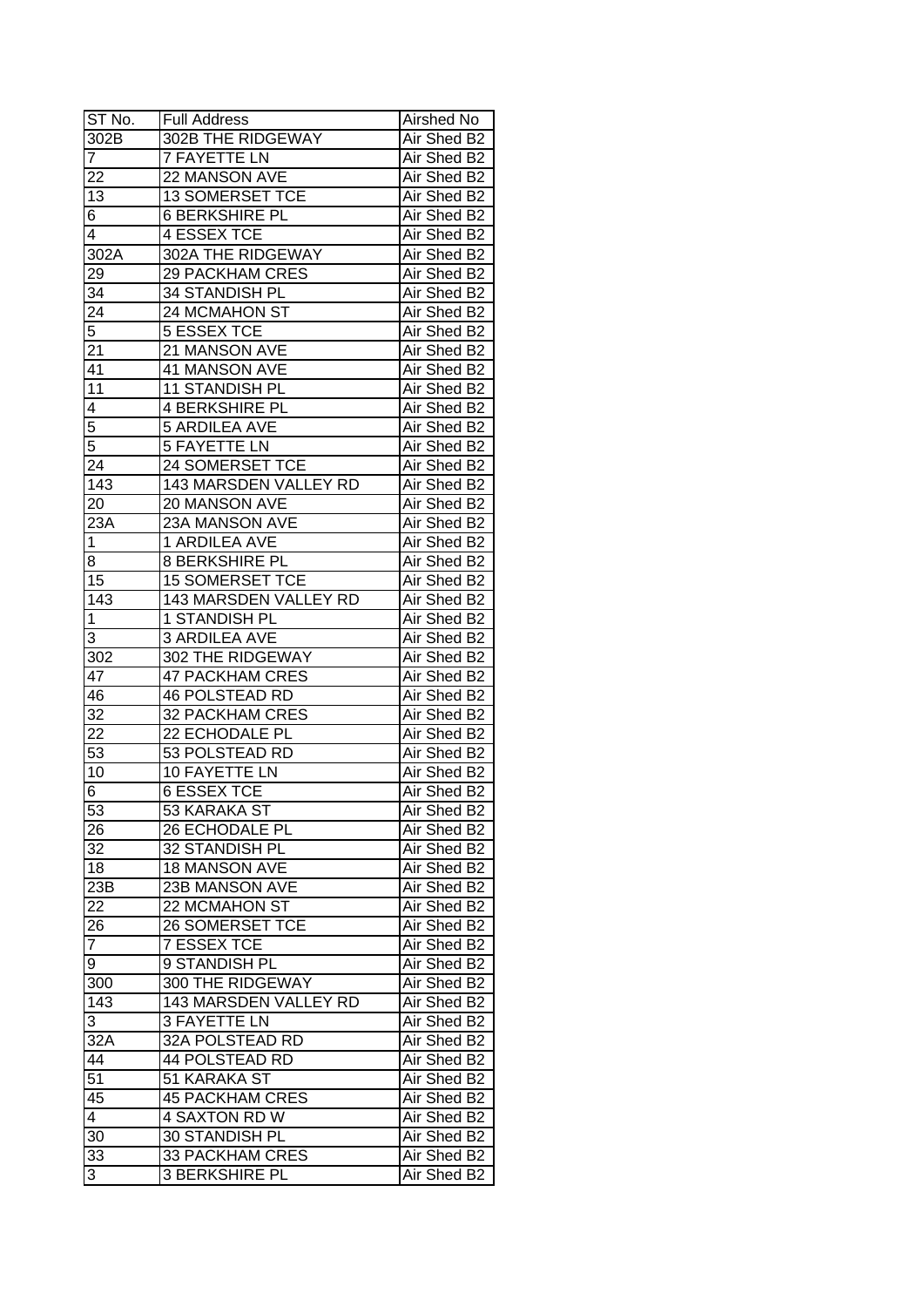| ST No.                  | <b>Full Address</b>    | Airshed No  |
|-------------------------|------------------------|-------------|
| $1\overline{7}$         | 17 SOMERSET TCE        | Air Shed B2 |
| 49                      | <b>49 POLSTEAD RD</b>  | Air Shed B2 |
| 3                       | 3 STANDISH PL          | Air Shed B2 |
| 8                       | <b>8 ESSEX TCE</b>     | Air Shed B2 |
| 16                      | 16 MANSON AVE          | Air Shed B2 |
| 2                       | <b>2 BERKSHIRE PL</b>  | Air Shed B2 |
| 298                     | 298 THE RIDGEWAY       | Air Shed B2 |
| 18                      | <b>18 ECHODALE PL</b>  | Air Shed B2 |
| 28                      | 28 STANDISH PL         | Air Shed B2 |
| 28                      | 28 ECHODALE PL         | Air Shed B2 |
| 42                      | 42 POLSTEAD RD         | Air Shed B2 |
| 9                       | 9 BERKSHIRE PL         | Air Shed B2 |
| $\overline{\mathbf{c}}$ | 2 STANDISH PL          | Air Shed B2 |
| $\overline{7}$          | 7 STANDISH PL          | Air Shed B2 |
| 695                     | 695 MAIN RD            | Air Shed B2 |
| 49                      | 49 KARAKA ST           | Air Shed B2 |
| 9                       | 9 ESSEX TCE            | Air Shed B2 |
| 44                      | 44 KARAKA ST           | Air Shed B2 |
| 47                      | 47 POLSTEAD RD         | Air Shed B2 |
| 14                      | 14 MANSON AVE          | Air Shed B2 |
| 43                      | <b>43 PACKHAM CRES</b> | Air Shed B2 |
| 19                      | <b>19 SOMERSET TCE</b> | Air Shed B2 |
| 10                      | 10 ESSEX TCE           | Air Shed B2 |
| 34                      | 34 POLSTEAD RD         | Air Shed B2 |
| 296                     | 296 THE RIDGEWAY       | Air Shed B2 |
| 20                      | 20 MCMAHON ST          | Air Shed B2 |
| $8\overline{A}$         | 8A MANSON AVE          | Air Shed B2 |
| 23                      | 23 ECHODALE PL         | Air Shed B2 |
| 671                     | 671 MAIN RD            | Air Shed B2 |
| 47                      | 47 KARAKA ST           | Air Shed B2 |
| 35                      | <b>35 PACKHAM CRES</b> | Air Shed B2 |
| 40                      | <b>40 POLSTEAD RD</b>  | Air Shed B2 |
| $\mathbf 1$             | 1 BERKSHIRE PL         | Air Shed B2 |
| 26                      | 26 STANDISH PL         | Air Shed B2 |
| 42                      | 42 KARAKA ST           | Air Shed B2 |
| 32                      | 32 POLSTEAD RD         | Air Shed B2 |
| 5                       | 5 STANDISH PL          | Air Shed B2 |
| 45                      | 45 POLSTEAD RD         | Air Shed B2 |
| $1 - 19$                | 1 - 19 ROCHDALE WAY    | Air Shed B2 |
| 19                      | <b>19 MCMAHON ST</b>   | Air Shed B2 |
| 11                      | 11 ESSEX TCE           | Air Shed B2 |
| 12                      | 12 MANSON AVE          | Air Shed B2 |
| 10                      | 10 STANDISH PL         | Air Shed B2 |
| $\overline{4}$          | 4 STANDISH PL          | Air Shed B2 |
| 294                     | 294 THE RIDGEWAY       | Air Shed B2 |
| 675A                    | 675A MAIN RD           | Air Shed B2 |
| 5                       | <b>5 BERKSHIRE PL</b>  | Air Shed B2 |
| 45                      | 45 KARAKA ST           | Air Shed B2 |
|                         | 30 ECHODALE PL         |             |
| 30                      | 21 SOMERSET TCE        | Air Shed B2 |
| 21                      |                        | Air Shed B2 |
| 675B                    | 675B MAIN RD           | Air Shed B2 |
| $\overline{7}$          | <b>7 BERKSHIRE PL</b>  | Air Shed B2 |
| 41                      | <b>41 PACKHAM CRES</b> | Air Shed B2 |
| 38                      | 38 POLSTEAD RD         | Air Shed B2 |
| 43                      | 43 POLSTEAD RD         | Air Shed B2 |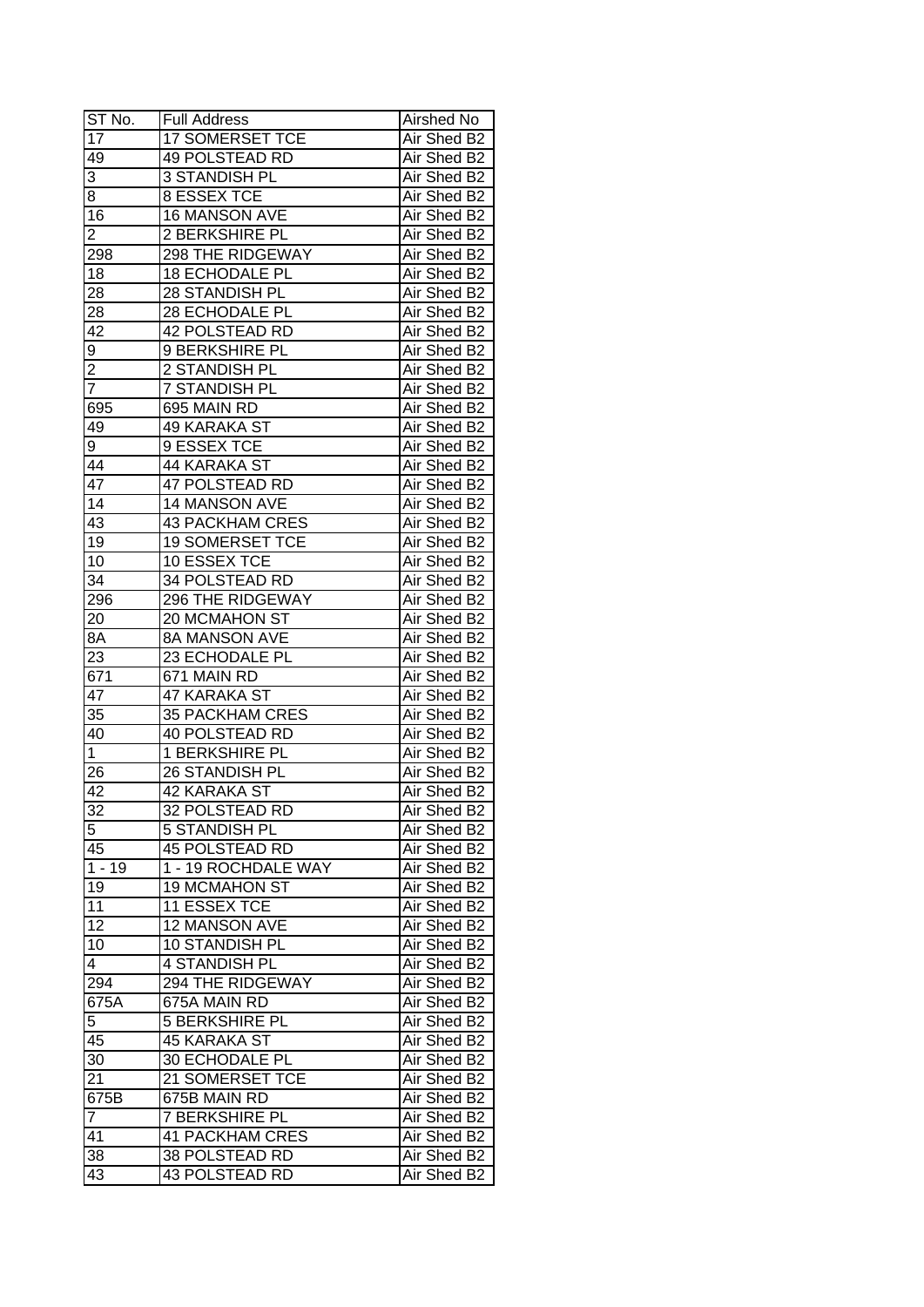| ST No.          | <b>Full Address</b>     | Airshed No  |
|-----------------|-------------------------|-------------|
| 40              | 40 KARAKA ST            | Air Shed B2 |
| $\overline{37}$ | <b>37 PACKHAM CRES</b>  | Air Shed B2 |
| $\overline{12}$ | 12 ESSEX TCE            | Air Shed B2 |
| 24              | 24 STANDISH PL          | Air Shed B2 |
| 21              | 21 ECHODALE PL          | Air Shed B2 |
| $1\overline{3}$ | 13 ESSEX TCE            | Air Shed B2 |
| 10              | 10 MANSON AVE           | Air Shed B2 |
| 25              | 25 ECHODALE PL          | Air Shed B2 |
| 27              | 27 ECHODALE PL          | Air Shed B2 |
| 491             | 491 NAYLAND RD          | Air Shed B2 |
| 43              | 43 KARAKA ST            | Air Shed B2 |
| 292             | 292 THE RIDGEWAY        | Air Shed B2 |
| 12              | 12 STANDISH PL          | Air Shed B2 |
| 36              | 36 POLSTEAD RD          | Air Shed B2 |
| 38              | 38 KARAKA ST            | Air Shed B2 |
| 6               | <b>6 STANDISH PL</b>    | Air Shed B2 |
| 15              | 15 ESSEX TCE            | Air Shed B2 |
| 41              | 41 POLSTEAD RD          | Air Shed B2 |
| 675C            | 675C MAIN RD            | Air Shed B2 |
| 23              | 23 SOMERSET TCE         | Air Shed B2 |
| 8               | <b>8 STANDISH PL</b>    | Air Shed B2 |
| 41              | 41 KARAKA ST            | Air Shed B2 |
| 32              | 32 SOMERSET TCE         | Air Shed B2 |
| 8               | 8 MANSON AVE            | Air Shed B2 |
| 9A              | 9A MANSON AVE           | Air Shed B2 |
| 22              | 22 STANDISH PL          | Air Shed B2 |
| 290             | 290 THE RIDGEWAY        | Air Shed B2 |
| 43A             | 43A POLSTEAD RD         | Air Shed B2 |
| 675             | 675 MAIN RD             | Air Shed B2 |
| 14              | 14 ESSEX TCE            | Air Shed B2 |
| 9               | 9 ORCHARD ST            | Air Shed B2 |
| 484             | <b>484 NAYLAND RD</b>   | Air Shed B2 |
| 39              | 39 KARAKA ST            | Air Shed B2 |
| 13A             | 13A ESSEX TCE           | Air Shed B2 |
| 30              | <b>30 POLSTEAD RD</b>   | Air Shed B2 |
| 17              | <b>17 MCMAHON ST</b>    | Air Shed B2 |
| 37              | 37 POLSTEAD RD          | Air Shed B2 |
| $\overline{2}$  | 2 FUJI CT               | Air Shed B2 |
| 6               | <b>6 MANSON AVE</b>     | Air Shed B2 |
| 14              | 14 ECHODALE PL          | Air Shed B2 |
| 20              | 20 STANDISH PL          | Air Shed B2 |
| $\overline{7}$  | 7 MANSON AVE            | Air Shed B2 |
| 288             | <b>288 THE RIDGEWAY</b> | Air Shed B2 |
| 8               | <b>8 NORFOLK PL</b>     | Air Shed B2 |
| 17              | <b>17 ESSEX TCE</b>     | Air Shed B2 |
| $\overline{14}$ | 14 STANDISH PL          | Air Shed B2 |
|                 |                         |             |
| 34              | 34 SOMERSET TCE         | Air Shed B2 |
| 37              | 37 KARAKA ST            | Air Shed B2 |
| $\mathbf{1}$    | 1 DRYDEN ST             | Air Shed B2 |
| 28              | 28 POLSTEAD RD          | Air Shed B2 |
| 25              | 25 SOMERSET TCE         | Air Shed B2 |
| 4               | 4 FUJI CT               | Air Shed B2 |
| 16              | 16 ESSEX TCE            | Air Shed B2 |
| 9               | 9 MANSON AVE            | Air Shed B2 |
| 143             | 143 MARSDEN VALLEY RD   | Air Shed B2 |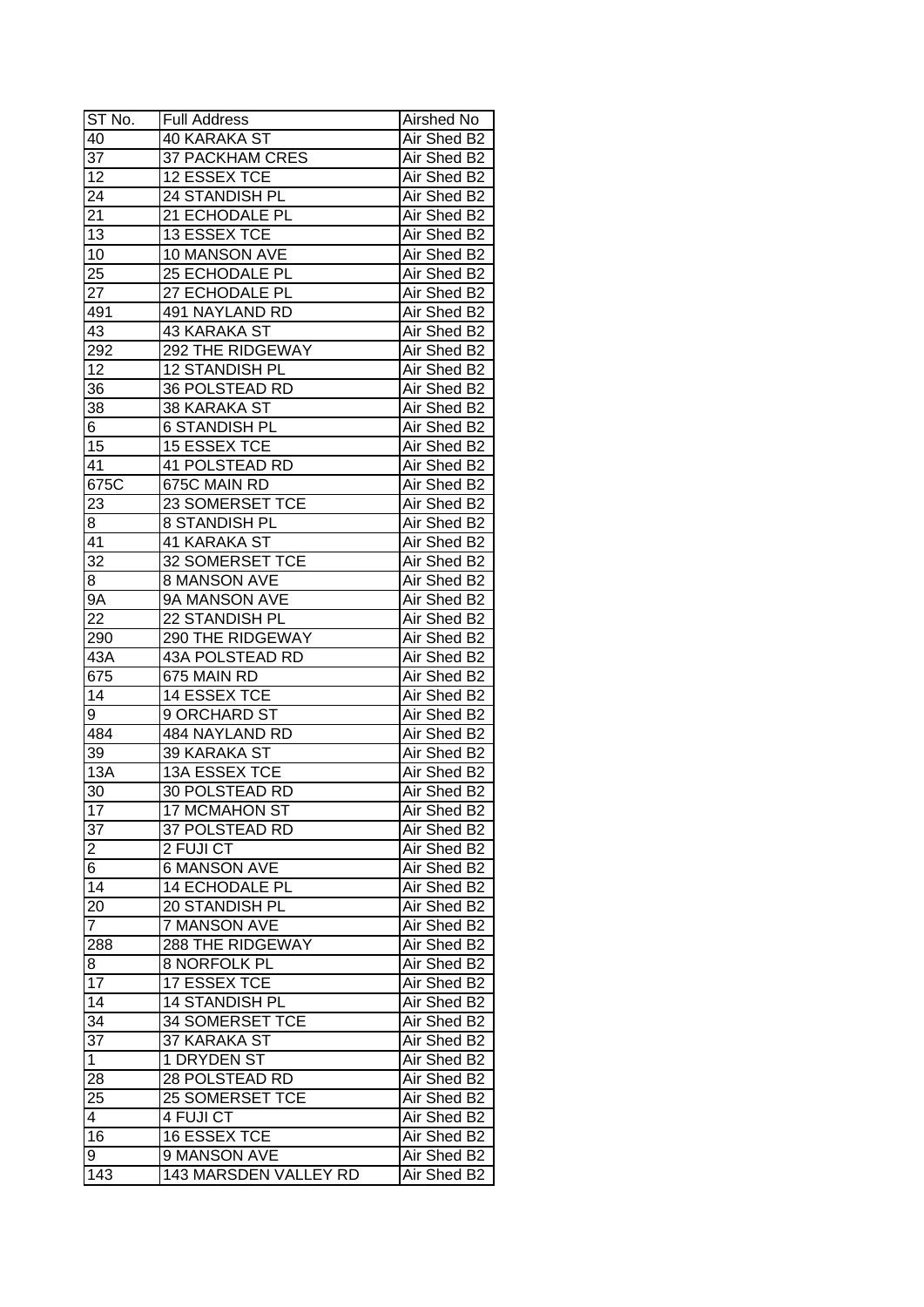| ST No.          | <b>Full Address</b>     | Airshed No  |
|-----------------|-------------------------|-------------|
| $\overline{4}$  | <b>4 MANSON AVE</b>     | Air Shed B2 |
| 18              | <b>18 STANDISH PL</b>   | Air Shed B2 |
| 6               | <b>6 NORFOLK PL</b>     | Air Shed B2 |
| 5               | 5 MANSON AVE            | Air Shed B2 |
| 3               | 3 ORCHARD ST            | Air Shed B2 |
| 286             | 286 THE RIDGEWAY        | Air Shed B2 |
| 19              | 19 ESSEX TCE            | Air Shed B2 |
| 11              | 11 MANSON AVE           | Air Shed B2 |
| 5               | <b>5 ORCHARD ST</b>     | Air Shed B2 |
| 692             | 692 MAIN RD             | Air Shed B2 |
| 31              | 31 POLSTEAD RD          | Air Shed B2 |
| 6               | 6 FUJI CT               | Air Shed B2 |
| 15              | 15 MCMAHON ST           | Air Shed B2 |
| $\overline{7}$  | 7 ORCHARD ST            | Air Shed B2 |
| $\mathbf{1}$    | 1 FUJI CT               | Air Shed B2 |
| 2A              | 2A MANSON AVE           | Air Shed B2 |
| 16              | 16 STANDISH PL          | Air Shed B2 |
| 3               | 3 DRYDEN ST             | Air Shed B2 |
| 19              | 19 ORCHARD ST           | Air Shed B2 |
| 15              | 15 ORCHARD ST           | Air Shed B2 |
| 13              | 13 ORCHARD ST           | Air Shed B2 |
| 33-35           | 33-35 KARAKA ST         | Air Shed B2 |
| 26              | 26 POLSTEAD RD          | Air Shed B2 |
| 18              | <b>18 MCMAHON ST</b>    | Air Shed B2 |
| 11              | 11 ORCHARD ST           | Air Shed B2 |
| 143             | 143 MARSDEN VALLEY RD   | Air Shed B2 |
| 36              | 36 SOMERSET TCE         | Air Shed B2 |
| 10              | 10 NORFOLK PL           | Air Shed B2 |
| 17              | 17 ORCHARD ST           | Air Shed B2 |
| 690             | 690 MAIN RD             | Air Shed B2 |
| 3               | 3 MANSON AVE            | Air Shed B2 |
| 284             | <b>284 THE RIDGEWAY</b> | Air Shed B2 |
| 283             | <b>283 THE RIDGEWAY</b> | Air Shed B2 |
| 3               | 3 FUJI CT               | Air Shed B2 |
| $\overline{2}$  | <b>2 MANSON AVE</b>     | Air Shed B2 |
| $\overline{12}$ | <b>12 ECHODALE PL</b>   | Air Shed B2 |
| 3               | <b>3 HAMPSHIRE PL</b>   | Air Shed B2 |
| 8               | 8 FUJI CT               | Air Shed B2 |
| 15              | <b>15 ECHODALE PL</b>   | Air Shed B2 |
| 24              | 24 POLSTEAD RD          | Air Shed B2 |
| 13              | 13 MANSON AVE           | Air Shed B2 |
| 5               | 5 DRYDEN ST             | Air Shed B2 |
| 16              | <b>16 MCMAHON ST</b>    | Air Shed B2 |
| 1A              | 1A MANSON AVE           | Air Shed B2 |
| $5\overline{A}$ | 5A MANSON AVE           | Air Shed B2 |
| 688             | 688 MAIN RD             | Air Shed B2 |
| 27              | 27 POLSTEAD RD          | Air Shed B2 |
| 8               | 8 ORCHARD ST            | Air Shed B2 |
|                 | 282 THE RIDGEWAY        | Air Shed B2 |
| 282<br>10       | 10 ORCHARD ST           |             |
|                 |                         | Air Shed B2 |
| 5               | <b>5 HAMPSHIRE PL</b>   | Air Shed B2 |
| $21 - 23$       | 21-23 ORCHARD ST        | Air Shed B2 |
| 12              | <b>12 ORCHARD ST</b>    | Air Shed B2 |
| 38              | 38 SOMERSET TCE         | Air Shed B2 |
| 29-31           | 29-31 KARAKA ST         | Air Shed B2 |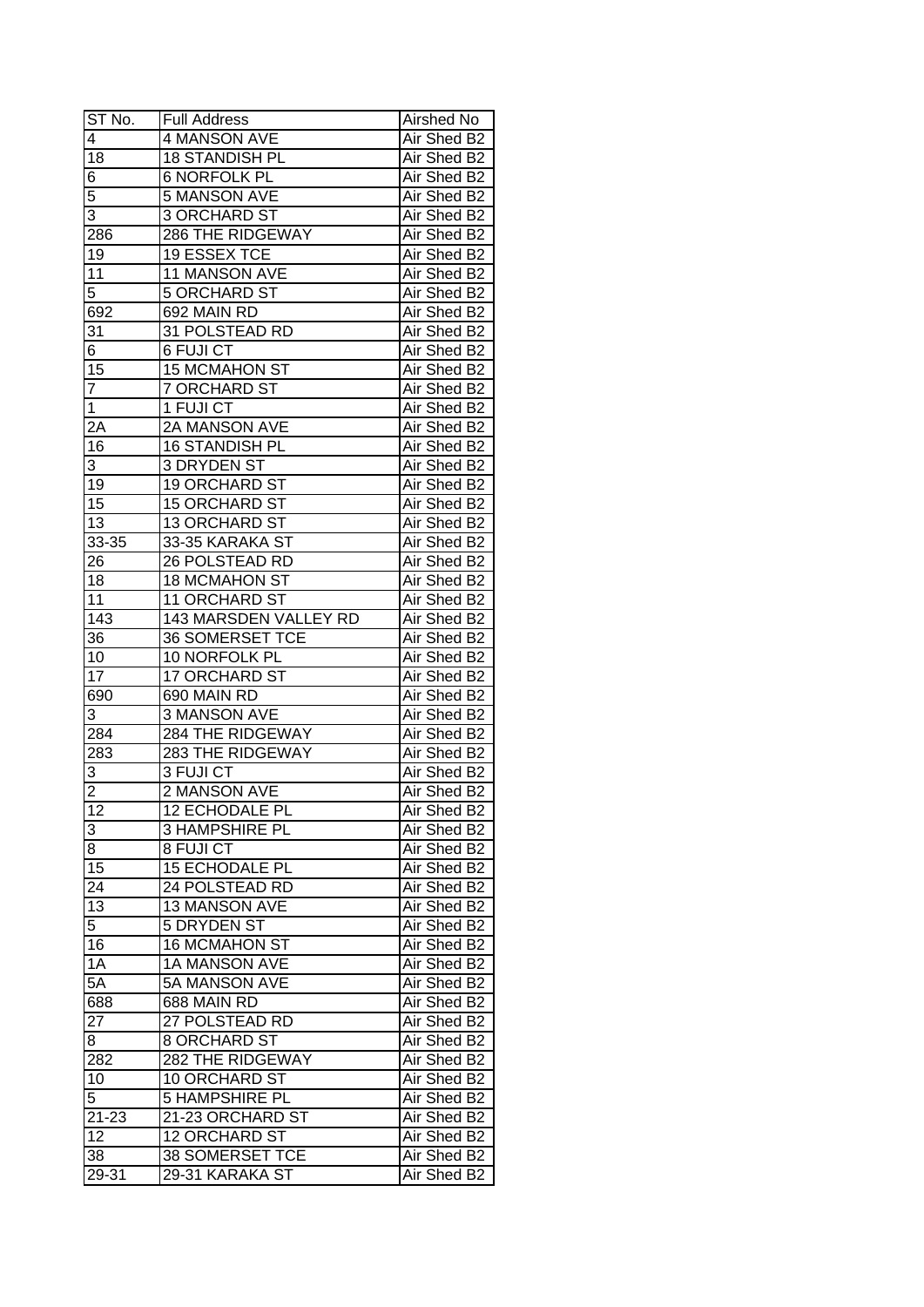| ST No.                  | <b>Full Address</b>    | Airshed No  |
|-------------------------|------------------------|-------------|
| 281                     | 281 THE RIDGEWAY       | Air Shed B2 |
| $\overline{7}$          | 7 FUJI CT              | Air Shed B2 |
| 14                      | 14 ORCHARD ST          | Air Shed B2 |
| 5                       | 5 FUJI CT              | Air Shed B2 |
| 22                      | 22 POLSTEAD RD         | Air Shed B2 |
| 7                       | 7 DRYDEN ST            | Air Shed B2 |
| 33                      | 33 POLSTEAD RD         | Air Shed B2 |
| 14                      | 14 MCMAHON ST          | Air Shed B2 |
| 6                       | <b>6 DRYDEN ST</b>     | Air Shed B2 |
| 27                      | 27 SOMERSET TCE        | Air Shed B2 |
| $\overline{7}$          | 7 HAMPSHIRE PL         | Air Shed B2 |
| 12                      | 12 NORFOLK PL          | Air Shed B2 |
| 25                      | 25 POLSTEAD RD         | Air Shed B2 |
| 16                      | <b>16 ORCHARD ST</b>   | Air Shed B2 |
| 686                     | 686 MAIN RD            | Air Shed B2 |
| 20                      | 20 ORCHARD ST          | Air Shed B2 |
| 4                       | 4 NORFOLK PL           | Air Shed B2 |
| $\mathbf{1}$            | 1 MANSON AVE           | Air Shed B2 |
| 280                     | 280 THE RIDGEWAY       | Air Shed B2 |
| 18                      | <b>18 ORCHARD ST</b>   | Air Shed B2 |
| 13                      | 13 ECHODALE PL         | Air Shed B2 |
| 12A                     | 12A POLSTEAD RD        | Air Shed B2 |
| 25A                     | 25A KARAKA ST          | Air Shed B2 |
| 24                      | 24 KARAKA ST           | Air Shed B2 |
| 27                      | 27 KARAKA ST           | Air Shed B2 |
| 279                     | 279 THE RIDGEWAY       | Air Shed B2 |
| 8                       | 8 DRYDEN ST            | Air Shed B2 |
| 20                      | 20 POLSTEAD RD         | Air Shed B2 |
| 12                      | 12 MCMAHON ST          | Air Shed B2 |
| 9                       | 9 DRYDEN ST            | Air Shed B2 |
| $\overline{\mathbf{c}}$ | 2 NORFOLK PL           | Air Shed B2 |
| $\overline{23}$         | 23 POLSTEAD RD         | Air Shed B2 |
| 684                     | 684 MAIN RD            | Air Shed B2 |
| 11                      | 11 MCMAHON ST          | Air Shed B2 |
| 278                     | 278 THE RIDGEWAY       | Air Shed B2 |
| $\overline{29}$         | <b>29 SOMERSET TCE</b> | Air Shed B2 |
| 8                       | <b>8 HAMPSHIRE PL</b>  | Air Shed B2 |
| 14                      | 14 DRYDEN ST           | Air Shed B2 |
| 29                      | 29 POLSTEAD RD         | Air Shed B2 |
| 33A                     | 33A POLSTEAD RD        | Air Shed B2 |
| 4                       | 4 HAMPSHIRE PL         | Air Shed B2 |
| $29\overline{A}$        | 29A POLSTEAD RD        | Air Shed B2 |
| 25                      | 25 KARAKA ST           | Air Shed B2 |
| 18                      | <b>18 POLSTEAD RD</b>  | Air Shed B2 |
| 10                      | 10 DRYDEN ST           | Air Shed B2 |
| 682                     | 682 MAIN RD            | Air Shed B2 |
| 5                       | 5 NORFOLK PL           | Air Shed B2 |
| 11                      | 11 ECHODALE PL         | Air Shed B2 |
| 277                     | 277 THE RIDGEWAY       | Air Shed B2 |
| 12                      | 12 POLSTEAD RD         | Air Shed B2 |
| 33B                     | 33B POLSTEAD RD        | Air Shed B2 |
| 9                       | 9 MCMAHON ST           | Air Shed B2 |
| 276                     | 276 THE RIDGEWAY       | Air Shed B2 |
| 10                      | 10 MCMAHON ST          | Air Shed B2 |
| 6                       | <b>6 HAMPSHIRE PL</b>  | Air Shed B2 |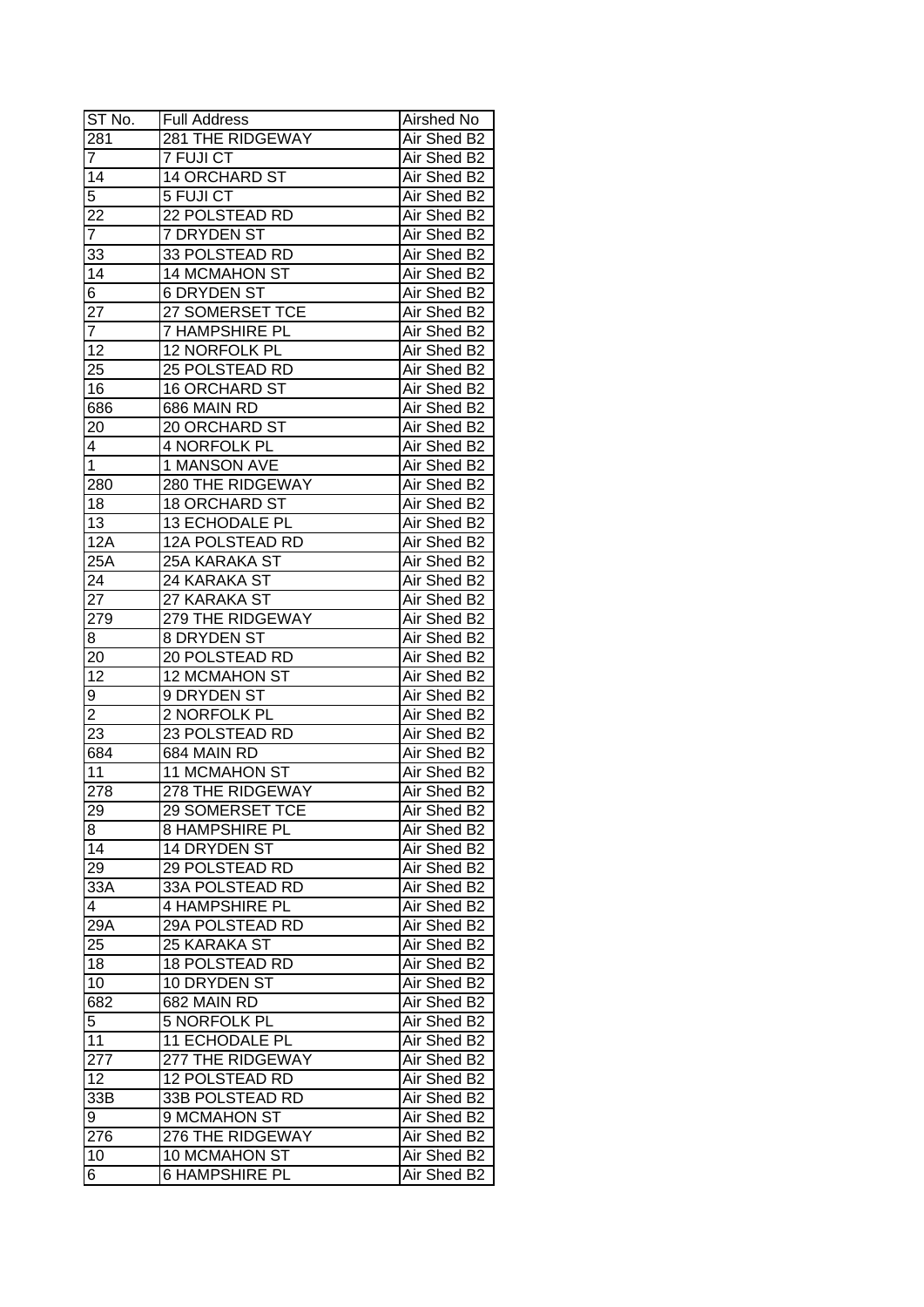| ST No.          | <b>Full Address</b>    | Airshed No  |
|-----------------|------------------------|-------------|
| 16              | <b>16 POLSTEAD RD</b>  | Air Shed B2 |
| 3               | 3 NORFOLK PL           | Air Shed B2 |
| $\overline{12}$ | 12 DRYDEN ST           | Air Shed B2 |
| 1               | 1 NORFOLK PL           | Air Shed B2 |
| 31              | 31 SOMERSET TCE        | Air Shed B2 |
| 4               | <b>4 ECHODALE PL</b>   | Air Shed B2 |
| 21-23           | 21-23 KARAKA ST        | Air Shed B2 |
| 665             | 665 MAIN RD            | Air Shed B2 |
| 16              | 16 KARAKA ST           | Air Shed B2 |
| 672             | 672 MAIN RD            | Air Shed B2 |
| 274             | 274 THE RIDGEWAY       | Air Shed B2 |
| $\overline{7}$  | <b>7 MCMAHON ST</b>    | Air Shed B2 |
| 8               | <b>8 MCMAHON ST</b>    | Air Shed B2 |
| 35A             | 35A POLSTEAD RD        | Air Shed B2 |
| 455             | 455 NAYLAND RD         | Air Shed B2 |
| 14              | 14 POLSTEAD RD         | Air Shed B2 |
| 682A            | 682A MAIN RD           | Air Shed B2 |
| 678E            | 678E MAIN RD           | Air Shed B2 |
| 21              | 21 POLSTEAD RD         | Air Shed B2 |
| 39              | 39 NIKAU ST            | Air Shed B2 |
| 3               | 3 NASHI PL             | Air Shed B2 |
| 663             | 663 MAIN RD            | Air Shed B2 |
| 14              | 14 KARAKA ST           | Air Shed B2 |
| 37A             | 37A NIKAU ST           | Air Shed B2 |
| 35              | 35 POLSTEAD RD         | Air Shed B2 |
| 670             | 670 MAIN RD            | Air Shed B2 |
| 271             | 271 THE RIDGEWAY       | Air Shed B2 |
| 19              | 19 POLSTEAD RD         | Air Shed B2 |
| 272             | 272 THE RIDGEWAY       | Air Shed B2 |
| 5               | <b>5 MCMAHON ST</b>    | Air Shed B2 |
| $17 - 19$       | 17-19 KARAKA ST        | Air Shed B2 |
| 5               | 5 NASHI PL             | Air Shed B2 |
| 682B            | 682B MAIN RD           | Air Shed B2 |
| 678F            | 678F MAIN RD           | Air Shed B2 |
| 33              | <b>33 SOMERSET TCE</b> | Air Shed B2 |
| 19A             | <b>19A POLSTEAD RD</b> | Air Shed B2 |
| 37              | 37 NIKAU ST            | Air Shed B2 |
| 44              | <b>44 SOMERSET TCE</b> | Air Shed B2 |
| 10              | 10 POLSTEAD RD         | Air Shed B2 |
| 6               | 6 MCMAHON ST           | Air Shed B2 |
| 9               | 9 ECHODALE PL          | Air Shed B2 |
| 39              | 39 SOMERSET TCE        | Air Shed B2 |
| 661             | 661 MAIN RD            | Air Shed B2 |
| 678C            | 678C MAIN RD           | Air Shed B2 |
| 8A              | <b>8A POLSTEAD RD</b>  | Air Shed B2 |
| 678D            | 678D MAIN RD           | Air Shed B2 |
| 21A             | 21A PALM AVE           | Air Shed B2 |
| 17              | 17 POLSTEAD RD         | Air Shed B2 |
| 32              | 32 NIKAU ST            | Air Shed B2 |
| 48              | <b>48 SOMERSET TCE</b> |             |
|                 | 270 THE RIDGEWAY       | Air Shed B2 |
| 270             |                        | Air Shed B2 |
| 10              | 10 KARAKA ST           | Air Shed B2 |
| 674             | 674 MAIN RD            | Air Shed B2 |
| 23              | 23 PALM AVE            | Air Shed B2 |
| 3               | 3 MCMAHON ST           | Air Shed B2 |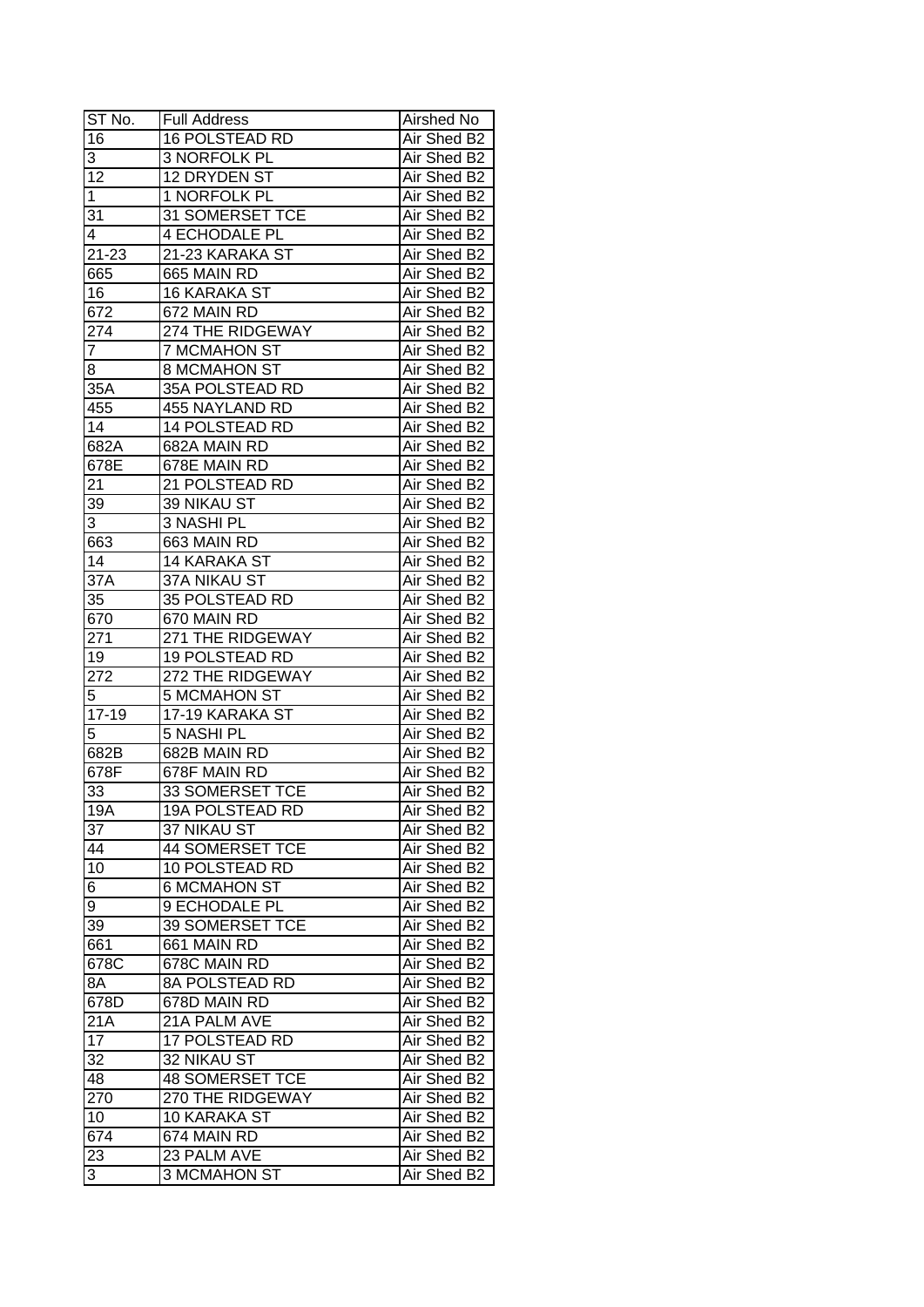| ST No.         | <b>Full Address</b>     | Airshed No  |
|----------------|-------------------------|-------------|
| 8              | 8 POLSTEAD RD           | Air Shed B2 |
| 668            | 668 MAIN RD             | Air Shed B2 |
| 25             | 25 PALM AVE             | Air Shed B2 |
| 4              | 4 NASHI PL              | Air Shed B2 |
| 50             | 50 SOMERSET TCE         | Air Shed B2 |
| 678A           | 678A MAIN RD            | Air Shed B2 |
| 35             | 35 NIKAU ST             | Air Shed B2 |
| $13 - 15$      | 13-15 KARAKA ST         | Air Shed B2 |
| 143            | 143 MARSDEN VALLEY RD   | Air Shed B2 |
| 35             | 35 SOMERSET TCE         | Air Shed B2 |
| 666            | 666 MAIN RD             | Air Shed B2 |
| 15             | 15 PALM AVE             | Air Shed B2 |
| 678B           | 678B MAIN RD            | Air Shed B2 |
| 41             | <b>41 SOMERSET TCE</b>  | Air Shed B2 |
| 659            | 659 MAIN RD             | Air Shed B2 |
| 46             | <b>46 SOMERSET TCE</b>  | Air Shed B2 |
| 15             | <b>15 POLSTEAD RD</b>   | Air Shed B2 |
| 21             | 21 PALM AVE             | Air Shed B2 |
| 269            | 269 THE RIDGEWAY        | Air Shed B2 |
| 13             | 13 PALM AVE             | Air Shed B2 |
| 4              | <b>4 MCMAHON ST</b>     | Air Shed B2 |
| 12             | 12 KARAKA ST            | Air Shed B2 |
| 268            | 268 THE RIDGEWAY        | Air Shed B2 |
| 7              | <b>7 ECHODALE PL</b>    | Air Shed B2 |
| 27             | 27 PALM AVE             | Air Shed B2 |
| 674D           | 674D MAIN RD            | Air Shed B2 |
| 11             | 11 KARAKA ST            | Air Shed B2 |
| 30             | 30 NIKAU ST             | Air Shed B2 |
| 37             | 37 SOMERSET TCE         | Air Shed B2 |
| $\mathbf{1}$   | 1 MCMAHON ST            | Air Shed B2 |
| 657            | 657 MAIN RD             | Air Shed B2 |
| $6 - 8$        | <b>6-8 KARAKA ST</b>    | Air Shed B2 |
| 2              | 2 ECHODALE PL           | Air Shed B2 |
| 13             | <b>13 POLSTEAD RD</b>   | Air Shed B2 |
| 43             | <b>43 SOMERSET TCE</b>  | Air Shed B2 |
| 52             | 52 SOMERSET TCE         | Air Shed B2 |
| 19             | 19 PALM AVE             | Air Shed B2 |
| 9              | 9 KARAKA ST             | Air Shed B2 |
| 674C           | 674C MAIN RD            | Air Shed B2 |
| 266            | <b>266 THE RIDGEWAY</b> | Air Shed B2 |
| 267            | <b>267 THE RIDGEWAY</b> | Air Shed B2 |
| 26             | 26 PALM AVE             | Air Shed B2 |
| $\overline{2}$ | 2 McMAHON ST            | Air Shed B2 |
| 674A           | 674A MAIN RD            | Air Shed B2 |
| 655            | 655 MAIN RD             | Air Shed B2 |
| 11             | 11 POLSTEAD RD          | Air Shed B2 |
| 33             | 33 NIKAU ST             | Air Shed B2 |
| 29             | 29 PALM AVE             | Air Shed B2 |
| $5 - 7$        | 5-7 KARAKA ST           | Air Shed B2 |
| 56             | <b>56 SOMERSET TCE</b>  | Air Shed B2 |
| 17             | 17 PALM AVE             | Air Shed B2 |
| 31             | 31 PALM AVE             | Air Shed B2 |
| 265A           | 265A THE RIDGEWAY       | Air Shed B2 |
| 24             | 24 PALM AVE             | Air Shed B2 |
| 674B           | 674B MAIN RD            | Air Shed B2 |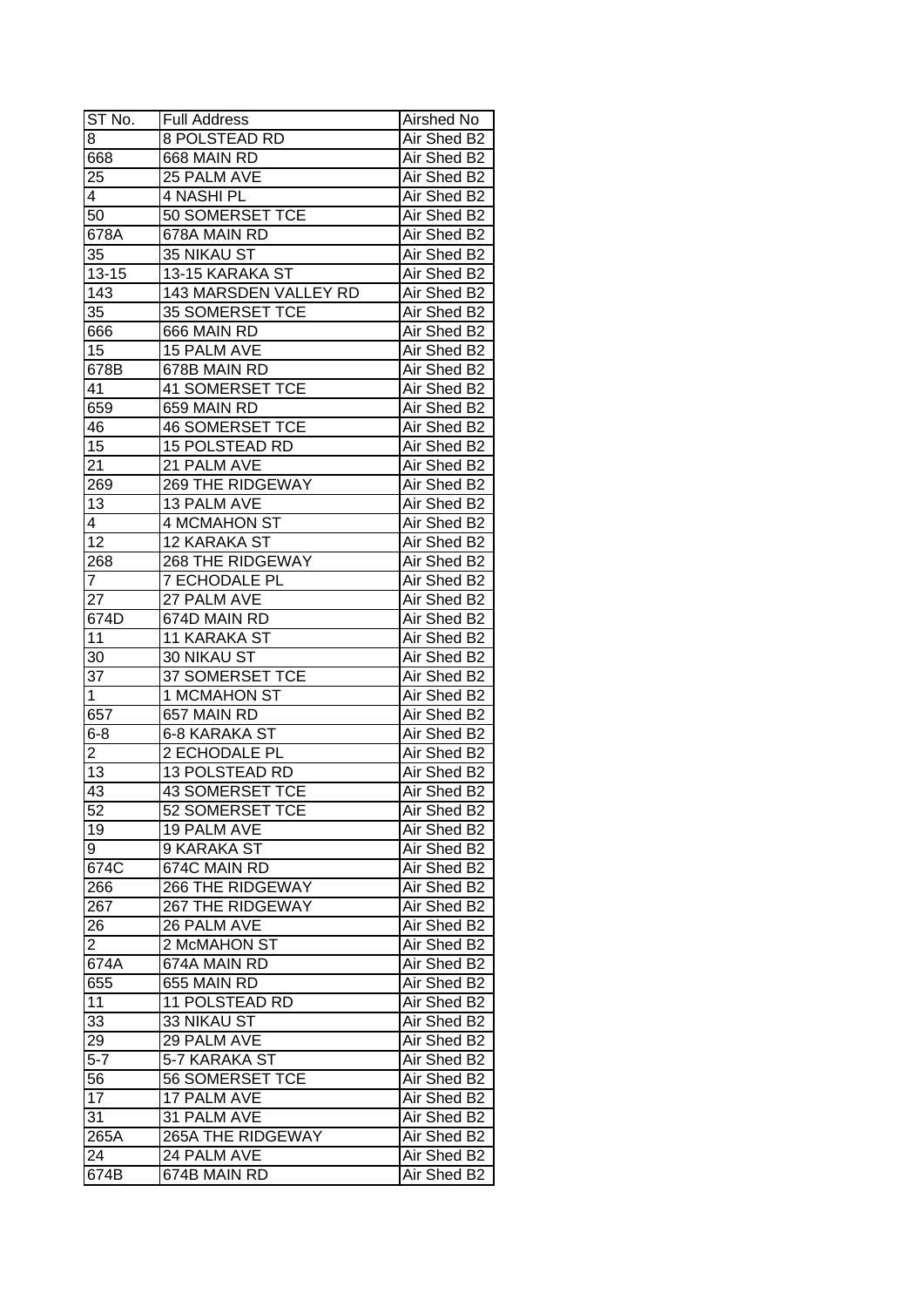| ST No.          | <b>Full Address</b>    | Airshed No  |
|-----------------|------------------------|-------------|
| 443C            | 443C NAYLAND RD        | Air Shed B2 |
| $\overline{54}$ | <b>54 SOMERSET TCE</b> | Air Shed B2 |
| 5               | <b>5 ECHODALE PL</b>   | Air Shed B2 |
| 51              | 51 MASEFIELD ST        | Air Shed B2 |
| 653             | 653 MAIN RD            | Air Shed B2 |
| 9Α              | 9A POLSTEAD RD         | Air Shed B2 |
| 49              | <b>49 SOMERSET TCE</b> | Air Shed B2 |
| $2 - 4$         | 2-4 KARAKA ST          | Air Shed B2 |
| 18              | <b>18 TAINUI ST</b>    | Air Shed B2 |
| $\overline{2}$  | 2 BRAEBURN LN          | Air Shed B2 |
| 68              | <b>68 SOMERSET TCE</b> | Air Shed B2 |
| 19              | 19 TAINUI ST           | Air Shed B2 |
| 660             | 660 MAIN RD            | Air Shed B2 |
| $1 - 3$         | 1-3 KARAKA ST          | Air Shed B2 |
| 45              | <b>45 SOMERSET TCE</b> | Air Shed B2 |
| 53              | 53 MASEFIELD ST        | Air Shed B2 |
| 11              | 11 PALM AVE            | Air Shed B2 |
| 22              | 22 PALM AVE            | Air Shed B2 |
| 49              | 49 MASEFIELD ST        | Air Shed B2 |
| 265             | 265 THE RIDGEWAY       | Air Shed B2 |
| 443B            | 443B NAYLAND RD        | Air Shed B2 |
| 4               | 4 POLSTEAD RD          | Air Shed B2 |
| 11A             | 11A POLSTEAD RD        | Air Shed B2 |
| 58              | <b>58 SOMERSET TCE</b> | Air Shed B2 |
| 651             | 651 MAIN RD            | Air Shed B2 |
| 39              | 39 TITOKI ST           | Air Shed B2 |
| 662             | 662 MAIN RD            | Air Shed B2 |
| $\overline{7}$  | 7 POLSTEAD RD          | Air Shed B2 |
| 16              | <b>16 TAINUI ST</b>    | Air Shed B2 |
| 143             | 143 MARSDEN VALLEY RD  | Air Shed B2 |
| 12              | <b>12 KAURI ST</b>     | Air Shed B2 |
| 17              | <b>17 TAINUI ST</b>    | Air Shed B2 |
| 9               | 9 POLSTEAD RD          | Air Shed B2 |
| 30              | 30 PALM AVE            | Air Shed B2 |
| 3               | <b>3 ECHODALE PL</b>   | Air Shed B2 |
| 47              | 47 MASEFIELD ST        | Air Shed B2 |
| 28A             | 28 NIKAU ST            | Air Shed B2 |
| 47              | <b>47 SOMERSET TCE</b> | Air Shed B2 |
| $\mathbf{1}$    | 1 BRAEBURN LN          | Air Shed B2 |
| 20              | 20 PALM AVE            | Air Shed B2 |
| 9               | 9 PALM AVE             | Air Shed B2 |
| 55              | 55 MASEFIELD ST        | Air Shed B2 |
| 265             | 265 THE RIDGEWAY       | Air Shed B2 |
| 66              | <b>66 SOMERSET TCE</b> | Air Shed B2 |
| 7A              | <b>7A POLSTEAD RD</b>  | Air Shed B2 |
| 3               | 3 BRAEBURN LN          | Air Shed B2 |
| 649             | 649 MAIN RD            | Air Shed B2 |
| 14              | <b>14 TAINUI ST</b>    | Air Shed B2 |
| $\overline{5}$  | 5 POLSTEAD RD          | Air Shed B2 |
| 443A            | 443A NAYLAND RD        | Air Shed B2 |
| 10              | 10 KAURI ST            | Air Shed B2 |
| 51              | 51 SOMERSET TCE        | Air Shed B2 |
| 15              | <b>15 TAINUI ST</b>    | Air Shed B2 |
| $\mathbf 1$     | 1 PALM AVE             | Air Shed B2 |
| 45              | <b>45 MASEFIELD ST</b> | Air Shed B2 |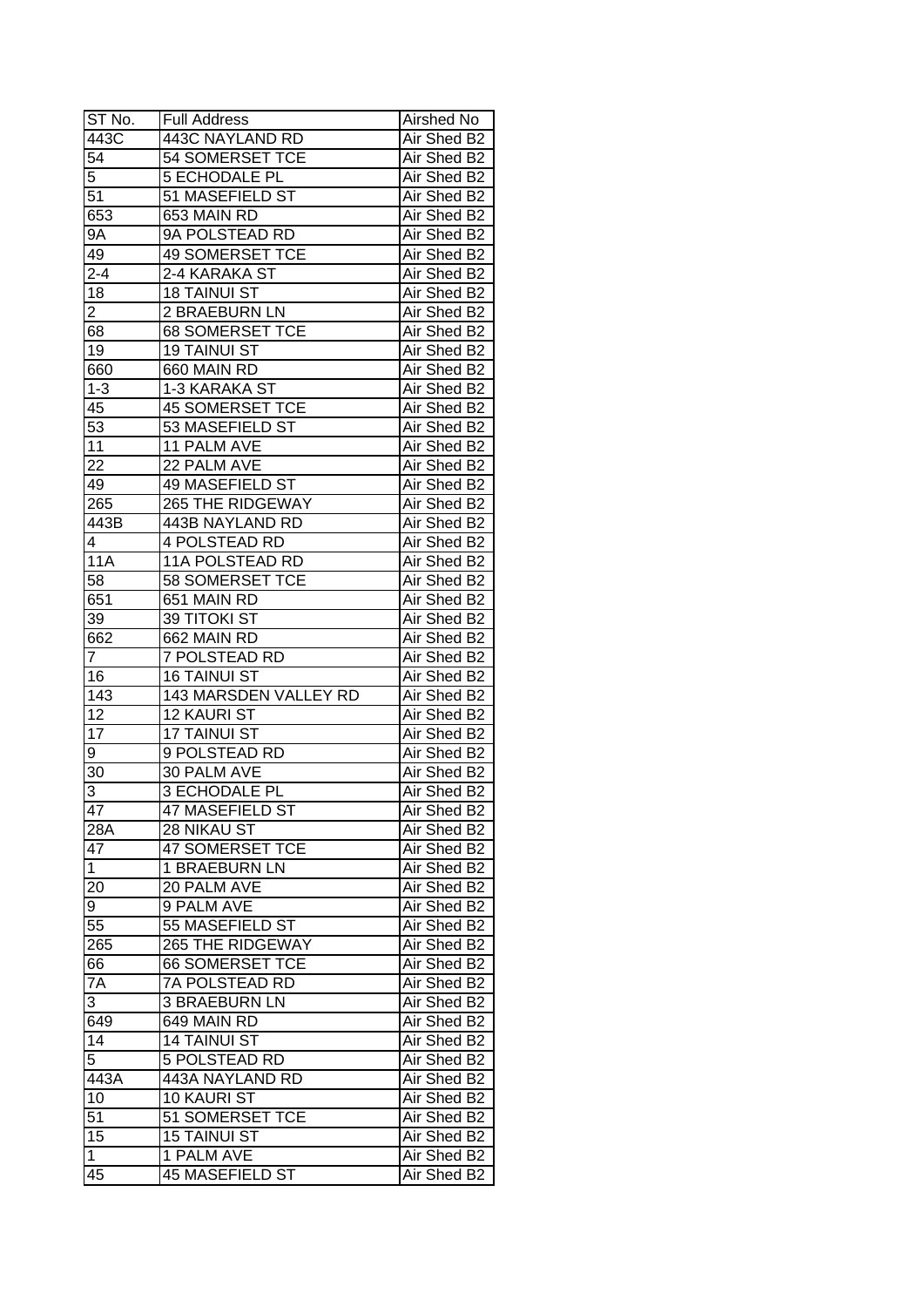| ST No.          | <b>Full Address</b>     | Airshed No  |
|-----------------|-------------------------|-------------|
| 28              | 28 NIKAU ST             | Air Shed B2 |
| 484             | 484 NAYLAND RD          | Air Shed B2 |
| 60              | <b>60 SOMERSET TCE</b>  | Air Shed B2 |
| $\overline{7}$  | <b>7 PALM AVE</b>       | Air Shed B2 |
| 11              | <b>11 KAURI ST</b>      | Air Shed B2 |
| 18              | 18 PALM AVE             | Air Shed B2 |
| 261             | 261 THE RIDGEWAY        | Air Shed B2 |
| 57              | 57 MASEFIELD ST         | Air Shed B2 |
| 1               | 1 ECHODALE PL           | Air Shed B2 |
| 647             | 647 MAIN RD             | Air Shed B2 |
| 64              | <b>64 SOMERSET TCE</b>  | Air Shed B2 |
| 12              | <b>12 TAINUI ST</b>     | Air Shed B2 |
| 17A             | <b>17A TAINUI ST</b>    | Air Shed B2 |
| 3               | 3 PALM AVE              | Air Shed B2 |
| 3               | 3 POLSTEAD RD           | Air Shed B2 |
| 8               | <b>8 KAURI ST</b>       | Air Shed B2 |
| $\overline{70}$ | 70 SOMERSET TCE         | Air Shed B2 |
| 13              | <b>13 TAINUI ST</b>     | Air Shed B2 |
| 19              | <b>19 NIKAU ST</b>      | Air Shed B2 |
| 26              | 26 NIKAU ST             | Air Shed B2 |
| 9               | 9 KAURI ST              | Air Shed B2 |
| 16              | 16 PALM AVE             | Air Shed B2 |
| 5               | <b>5 PALM AVE</b>       | Air Shed B2 |
| 43              | 43 MASEFIELD ST         | Air Shed B2 |
| 59              | 59 MASEFIELD ST         | Air Shed B2 |
| 35-37           | 35-37 TITOKI ST         | Air Shed B2 |
| 259             | 259 THE RIDGEWAY        | Air Shed B2 |
| 42              | 42 MASEFIELD ST         | Air Shed B2 |
| 41              | 41 MASEFIELD ST         | Air Shed B2 |
| 10              | <b>10 TAINUI ST</b>     | Air Shed B2 |
| 6               | <b>6 KAURI ST</b>       | Air Shed B2 |
| 36              | <b>36 TITOKI ST</b>     | Air Shed B2 |
| 11              | <b>11 TAINUI ST</b>     | Air Shed B2 |
| 53              | <b>53 SOMERSET TCE</b>  | Air Shed B2 |
| 42A             | <b>42A MASEFIELD ST</b> | Air Shed B2 |
| 17              | <b>17 NIKAU ST</b>      | Air Shed B2 |
| 62              | 62 SOMERSET TCE         | Air Shed B2 |
| 441             | 441 NAYLAND RD          | Air Shed B2 |
| 61              | 61 MASEFIELD ST         | Air Shed B2 |
| $\overline{7}$  | 7 KAURI ST              | Air Shed B2 |
| <b>10A</b>      | <b>10A BAXTER PLACE</b> | Air Shed B2 |
| 22              | 22 NIKAU ST             | Air Shed B2 |
| 14              | 14 PALM AVE             | Air Shed B2 |
| 257             | 257 THE RIDGEWAY        | Air Shed B2 |
| 39              | 39 MASEFIELD ST         | Air Shed B2 |
| 8               | 8 TAINUI ST             | Air Shed B2 |
| 4               | 4 KAURI ST              | Air Shed B2 |
| 34              | 34 TITOKI ST            | Air Shed B2 |
| 143             | 143 MARSDEN VALLEY RD   | Air Shed B2 |
| 50              | 50 MASEFIELD ST         |             |
|                 |                         | Air Shed B2 |
| 258             | 258 THE RIDGEWAY        | Air Shed B2 |
| 9               | 9 TAINUI ST             | Air Shed B2 |
| 33              | 33 TITOKI ST            | Air Shed B2 |
| 72              | <b>72 SOMERSET TCE</b>  | Air Shed B2 |
| 4               | <b>4 PALM AVE</b>       | Air Shed B2 |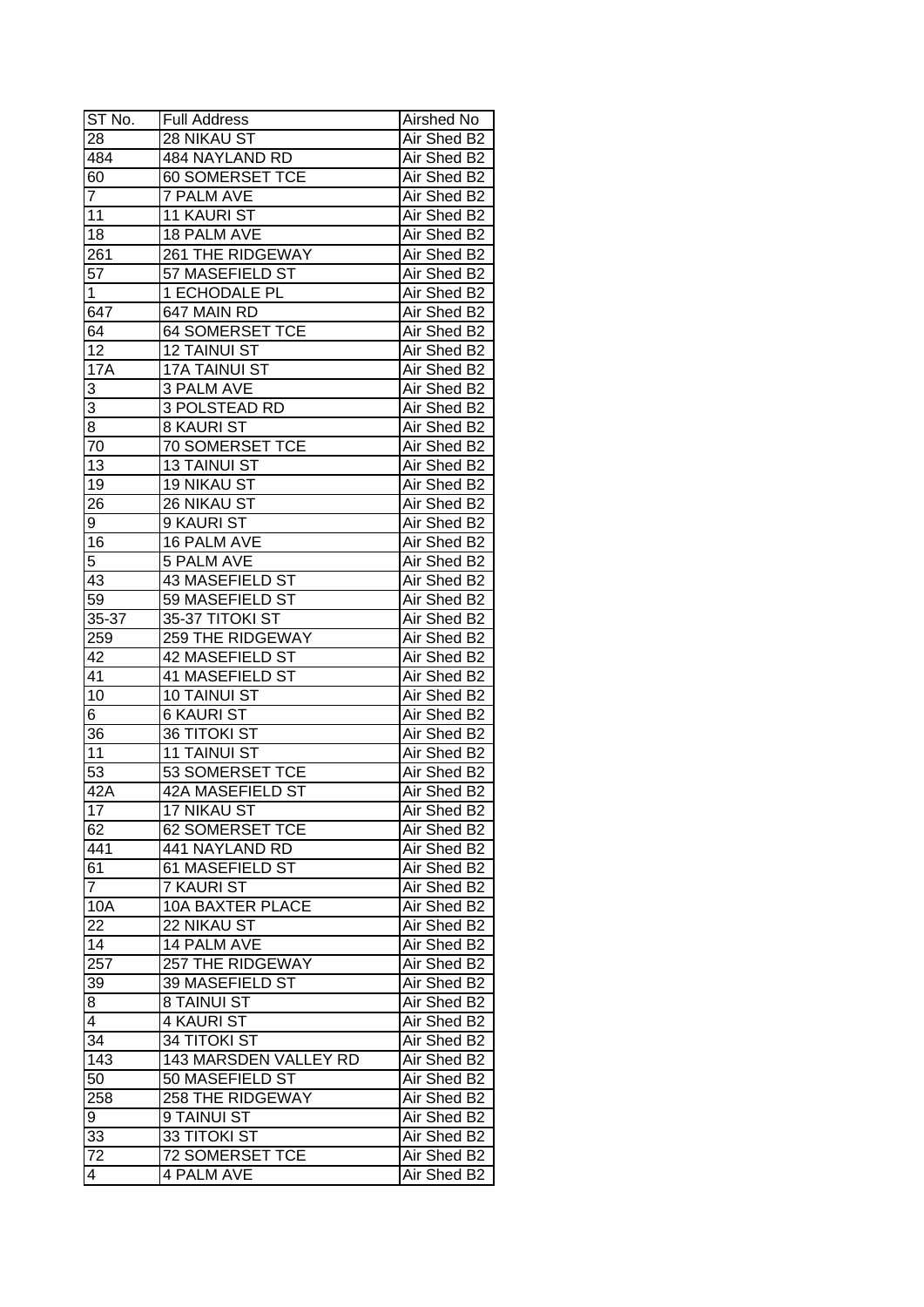| ST No.          | <b>Full Address</b>    | Airshed No  |
|-----------------|------------------------|-------------|
| 74              | 74 SOMERSET TCE        | Air Shed B2 |
| 40              | 40 MASEFIELD ST        | Air Shed B2 |
| 15              | <b>15 NIKAU ST</b>     | Air Shed B2 |
| 5               | 5 KAURI ST             | Air Shed B2 |
| 22A             | 22A NIKAU ST           | Air Shed B2 |
| 645             | 645 MAIN RD            | Air Shed B2 |
| 55              | 55 SOMERSET TCE        | Air Shed B2 |
| 24              | 24 NIKAU ST            | Air Shed B2 |
| 12              | 12 PALM AVE            | Air Shed B2 |
| 20              | 20 NIKAU ST            | Air Shed B2 |
| 48              | <b>48 MASEFIELD ST</b> | Air Shed B2 |
| 6 <sup>2</sup>  | <b>6 TAINUI ST</b>     | Air Shed B2 |
| 648             | 648 MAIN RD            | Air Shed B2 |
| 255             | 255 THE RIDGEWAY       | Air Shed B2 |
| $\overline{7}$  | 7 TAINUI ST            | Air Shed B2 |
| 10              | <b>10 BAXTER PLACE</b> | Air Shed B2 |
| 32A             | 32A TITOKI ST          | Air Shed B2 |
| 6               | <b>6 PALM AVE</b>      | Air Shed B2 |
| 650             | 650 MAIN RD            | Air Shed B2 |
| 9A              | 9A TAINUI ST           | Air Shed B2 |
| 3               | 3 KAURI ST             | Air Shed B2 |
| 256             | 256 THE RIDGEWAY       | Air Shed B2 |
| 8               | 8 PALM AVE             | Air Shed B2 |
| 31              | 31 TITOKI ST           | Air Shed B2 |
| 10              | 10 PALM AVE            | Air Shed B2 |
| 643             | 643 MAIN RD            | Air Shed B2 |
| 34A             | <b>34A TITOKI ST</b>   | Air Shed B2 |
| 437             | 437 NAYLAND RD         | Air Shed B2 |
| 638             | 638 MAIN RD            | Air Shed B2 |
| 76              | <b>76 SOMERSET TCE</b> | Air Shed B2 |
| 5               | <b>5 ROSSETTI CT</b>   | Air Shed B2 |
| 18              | 18 NIKAU ST            | Air Shed B2 |
| 9               | 9 NIKAU ST             | Air Shed B2 |
| $\overline{57}$ | <b>57 SOMERSET TCE</b> | Air Shed B2 |
| 4               | <b>4 TAINUI ST</b>     | Air Shed B2 |
| $\overline{5}$  | 5 TAINUI ST            | Air Shed B2 |
| 253             | 253 THE RIDGEWAY       | Air Shed B2 |
| 143             | 143 MARSDEN VALLEY RD  | Air Shed B2 |
| 46              | <b>46 MASEFIELD ST</b> | Air Shed B2 |
| 38              | 38 MASEFIELD ST        | Air Shed B2 |
| $\mathbf{1}$    | 1 KAURI ST             | Air Shed B2 |
| 6               | <b>6 ROSSETTI CT</b>   | Air Shed B2 |
| 254             | 254 THE RIDGEWAY       | Air Shed B2 |
| $3\overline{7}$ | 37 MASEFIELD ST        | Air Shed B2 |
| $\overline{a}$  | 2 TAINUI ST            | Air Shed B2 |
| 30              | <b>30 TITOKI ST</b>    | Air Shed B2 |
| 63              | <b>63 SOMERSET TCE</b> | Air Shed B2 |
| 435             | 435 NAYLAND RD         | Air Shed B2 |
| 6A              | <b>6A PALM AVE</b>     | Air Shed B2 |
| 59              | 59 SOMERSET TCE        | Air Shed B2 |
| 12              | <b>12 BAXTER PLACE</b> | Air Shed B2 |
| 639             | 639 MAIN RD            | Air Shed B2 |
| 14              |                        | Air Shed B2 |
|                 | <b>14 NIKAU ST</b>     | Air Shed B2 |
| 8               | <b>8 BAXTER PLACE</b>  |             |
| 3               | 3 TAINUI ST            | Air Shed B2 |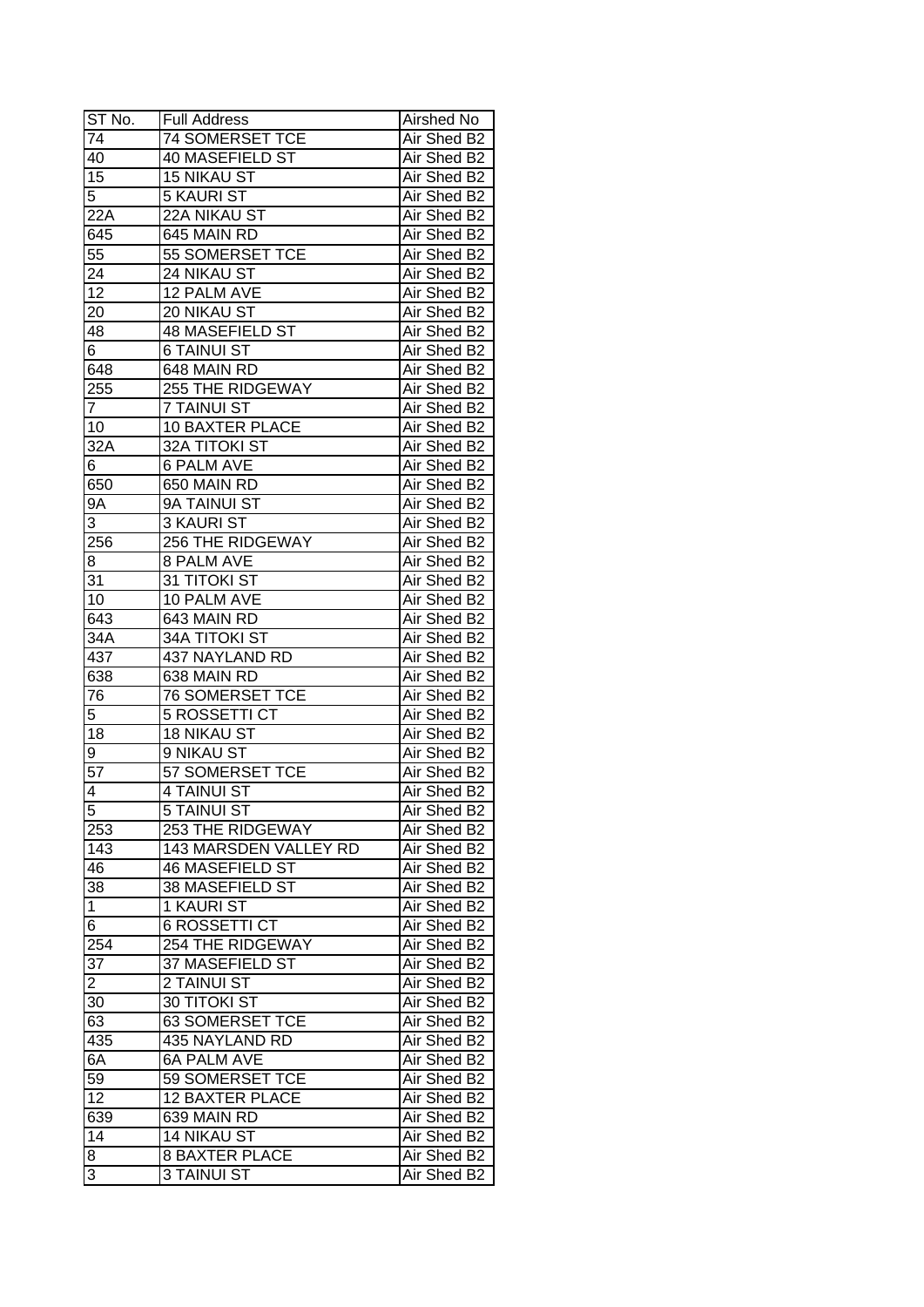| ST No.                  | <b>Full Address</b>     | Airshed No  |
|-------------------------|-------------------------|-------------|
| 652                     | 652 MAIN RD STK         | Air Shed B2 |
| $\overline{14}$         | <b>14 BAXTER PLACE</b>  | Air Shed B2 |
| 251                     | 251 THE RIDGEWAY        | Air Shed B2 |
| 32                      | <b>32 TITOKI ST</b>     | Air Shed B2 |
| 6                       | <b>6 BAXTER PLACE</b>   | Air Shed B2 |
| $\overline{7}$          | 7 NIKAU ST              | Air Shed B2 |
| 3                       | 3 ROSSETTI CT           | Air Shed B2 |
| 8                       | 8 TUSSOCK PL            | Air Shed B2 |
| 6B                      | <b>6B PALM AVE</b>      | Air Shed B2 |
| 252                     | 252 THE RIDGEWAY        | Air Shed B2 |
| 646                     | 646 MAIN RD             | Air Shed B2 |
| 10                      | 10 MATAI ST             | Air Shed B2 |
| 16                      | <b>16 BAXTER PLACE</b>  | Air Shed B2 |
| 10A                     | 10A PALM AVE            | Air Shed B2 |
| 36                      | 36 MASEFIELD ST         | Air Shed B2 |
| 637                     | 637 MAIN RD             | Air Shed B2 |
| 28                      | <b>28 TITOKI ST</b>     | Air Shed B2 |
| $6\overline{1}$         | <b>61 SOMERSET TCE</b>  | Air Shed B2 |
| $\mathbf 1$             | 1 TAINUI ST             | Air Shed B2 |
| $\overline{1}2$         | 12 NIKAU ST             | Air Shed B2 |
| 8                       | <b>8 MATAI ST</b>       | Air Shed B2 |
| $\mathbf{1}$            | 1 BYRON PL              | Air Shed B2 |
| 4                       | <b>4 BAXTER PLACE</b>   | Air Shed B2 |
| 4                       | 4 ROSSETTI CT           | Air Shed B2 |
| 15                      | 15 TUSSOCK PL           | Air Shed B2 |
| 29                      | 29 TITOKI ST            | Air Shed B2 |
| 8A                      | 8A PALM AVE             | Air Shed B2 |
| 5                       | 5 NIKAU ST              | Air Shed B2 |
| <b>11A</b>              | <b>11A BAXTER PLACE</b> | Air Shed B2 |
| 35                      | 35 MASEFIELD ST         | Air Shed B2 |
| 617                     | 617 MAIN RD             | Air Shed B2 |
| 16                      | 16 NIKAU ST             | Air Shed B2 |
| 27A                     | <b>27A TITOKI ST</b>    | Air Shed B2 |
| 250                     | <b>250 THE RIDGEWAY</b> | Air Shed B2 |
| 18                      | <b>18 BAXTER PLACE</b>  | Air Shed B2 |
| $\overline{3}$          | <b>3 BYRON PL</b>       | Air Shed B2 |
| $\overline{6}$          | <b>6 TUSSOCK PL</b>     | Air Shed B2 |
| 10                      | 10 NIKAU ST             | Air Shed B2 |
| 16                      | 16 SARGESON ST          | Air Shed B2 |
| 6                       | <b>6 MATAI ST</b>       | Air Shed B2 |
| 3                       | <b>3 BAXTER PLACE</b>   | Air Shed B2 |
| $\overline{2}$          | 2 BYRON PL              | Air Shed B2 |
| 26A                     | 26A TITOKI ST           | Air Shed B2 |
| 642                     | 642 MAIN RD STK         | Air Shed B2 |
| 8                       | <b>8 WORDSWORTH PL</b>  | Air Shed B2 |
| 14A                     | 14A NIKAU ST            | Air Shed B2 |
| 3                       | 3 NIKAU ST              | Air Shed B2 |
| $\overline{2}$          | 2 BAXTER PLACE          | Air Shed B2 |
|                         | 2 ROSSETTI CT           | Air Shed B2 |
| $\overline{2}$<br>10    | 10 WORDSWORTH PL        |             |
|                         |                         | Air Shed B2 |
| 12                      | 12 WORDSWORTH PL        | Air Shed B2 |
| $\overline{\mathbf{4}}$ | 4 WORDSWORTH PL         | Air Shed B2 |
| $\overline{5}$          | 5 BYRON PL              | Air Shed B2 |
| $\overline{34}$         | 34 MASEFIELD ST         | Air Shed B2 |
| 27                      | 27 TITOKI ST            | Air Shed B2 |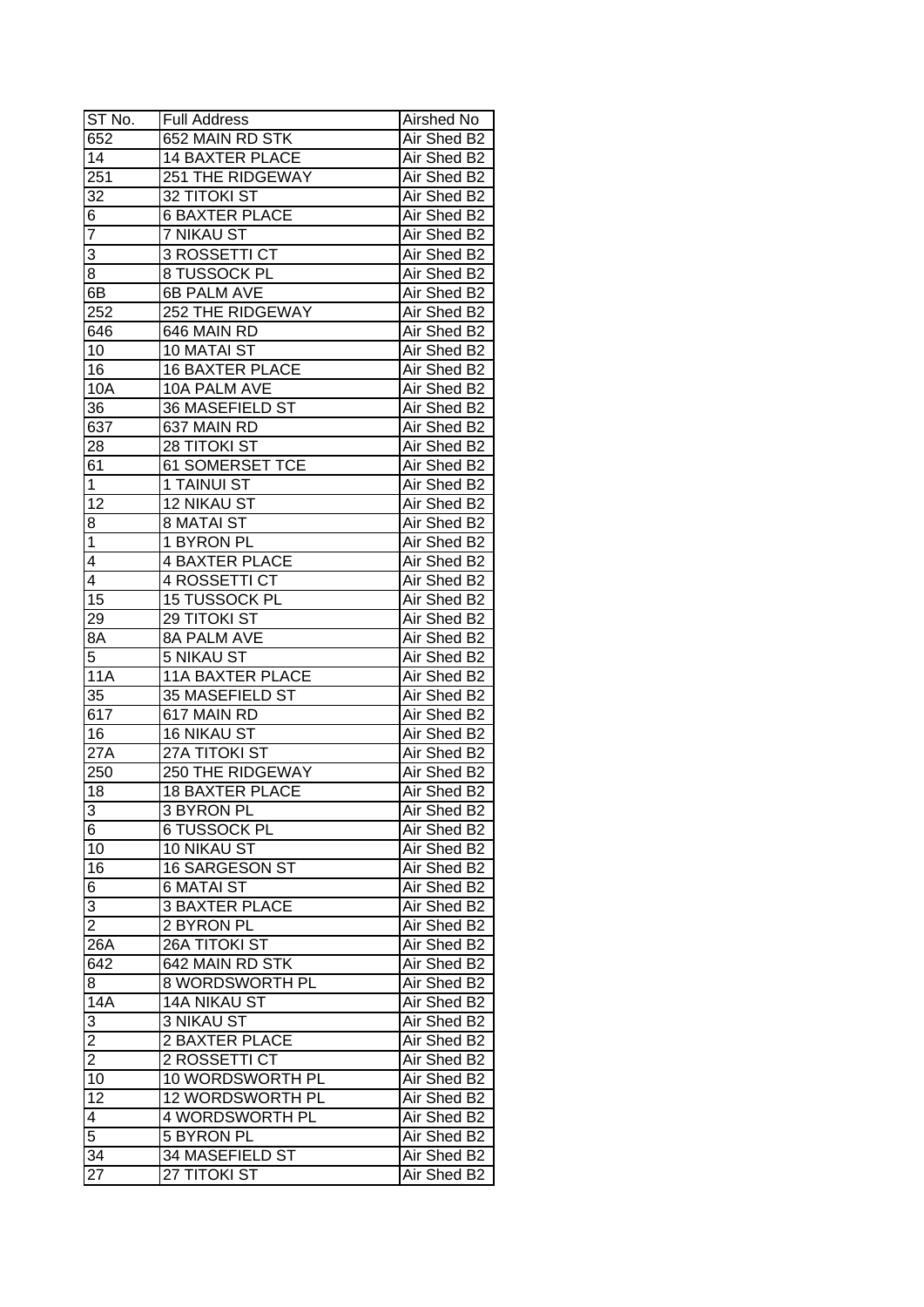| ST No.          | <b>Full Address</b>                 | Airshed No                 |
|-----------------|-------------------------------------|----------------------------|
| 7               | <b>7 MATAI ST</b>                   | Air Shed B2                |
| 632             | 632 MAIN RD                         | Air Shed B2                |
| 11              | <b>11 BAXTER PLACE</b>              | Air Shed B2                |
| 28A             | <b>28A TITOKI ST</b>                | Air Shed B2                |
| 1               | <b>1 BAXTER PLACE</b>               | Air Shed B2                |
| 9               | 9 BAXTER PLACE                      | Air Shed B2                |
| 4               | 4 BYRON PL                          | Air Shed B2                |
| 26              | <b>26 TITOKI ST</b>                 | Air Shed B2                |
| 25A             | <b>25A TITOKI ST</b>                | Air Shed B2                |
| 431             | 431 NAYLAND RD                      | Air Shed B2                |
| 4               | <b>4 MATAI ST</b>                   | Air Shed B2                |
| 8               | 8 NIKAU ST                          | Air Shed B2                |
| $\overline{5}$  | <b>5 BAXTER PLACE</b>               | Air Shed B2                |
| $\overline{7}$  | 7 BYRON PL                          | Air Shed B2                |
| 14              | <b>14 WORDSWORTH PL</b>             | Air Shed B2                |
| 9               | 9 TUSSOCK PL                        | Air Shed B2                |
| 633             | 633 MAIN RD                         | Air Shed B2                |
| $\mathbf{1}$    | 1 NIKAU ST                          | Air Shed B2                |
| 25              | 25 TITOKI ST                        | Air Shed B2                |
|                 | 32 MASEFIELD ST                     | Air Shed B2                |
| 32<br>5         | <b>5 MATAI ST</b>                   | Air Shed B2                |
| $\overline{6}$  | 6 BYRON PL                          | Air Shed B2                |
| $\overline{7}$  | <b>7 BAXTER PLACE</b>               | Air Shed B2                |
|                 | 24A RANUI RD                        | Air Shed B2                |
| 24A<br>2        | 2 NIKAU ST                          | Air Shed B2                |
|                 |                                     |                            |
| 9<br>143        | 9 BYRON PL<br>143 MARSDEN VALLEY RD | Air Shed B2                |
| $\overline{7}$  | 7 TUSSOCK PL                        | Air Shed B2<br>Air Shed B2 |
| 4               | 4 TUSSOCK PL                        | Air Shed B2                |
| 11              | 11 TUSSOCK PL                       | Air Shed B2                |
| 613A            | 613A MAIN RD                        | Air Shed B2                |
| $\overline{c}$  | 2 MATAI ST                          | Air Shed B2                |
| $\overline{6}$  | <b>6 NIKAU ST</b>                   | Air Shed B2                |
| $\overline{13}$ | 13 TUSSOCK PL                       | Air Shed B2                |
| $\overline{13}$ | 13 WORDSWORTH PL                    | Air Shed B2                |
| 623             | 623 MAIN RD                         | Air Shed B2                |
| 1               | 1 WORDSWORTH PL                     |                            |
|                 | 231 THE RIDGEWAY                    | Air Shed B2                |
| 231             |                                     | Air Shed B2<br>Air Shed B2 |
| 4               | 4 NIKAU ST                          |                            |
| 11              | 11 BYRON PL                         | Air Shed B2                |
| 3               | <b>3 MATAI ST</b>                   | Air Shed B2                |
| 3               | 3 WORDSWORTH PL                     | Air Shed B2                |
| 631             | 631 MAIN RD                         | Air Shed B2                |
| 14              | 14 SARGESON ST                      | Air Shed B2                |
| 30              | 30 MASEFIELD ST                     | Air Shed B2                |
| $\overline{5}$  | <b>5 WORDSWORTH PL</b>              | Air Shed B2                |
| 26B             | 26B RANUI RD                        | Air Shed B2                |
| 7               | 7 SARGESON ST                       | Air Shed B2                |
| 613B            | 613B MAIN RD                        | Air Shed B2                |
| 9               | 9 WORDSWORTH PL                     | Air Shed B2                |
| 110             | 110 MARSDEN VALLEY RD               | Air Shed B2                |
| $\overline{7}$  | 7 WORDSWORTH PL                     | Air Shed B2                |
| 8               | 8 BYRON PL                          | Air Shed B2                |
| $\overline{5}$  | 5 TUSSOCK PL                        | Air Shed B2                |
| 23              | 23 TITOKI ST                        | Air Shed B2                |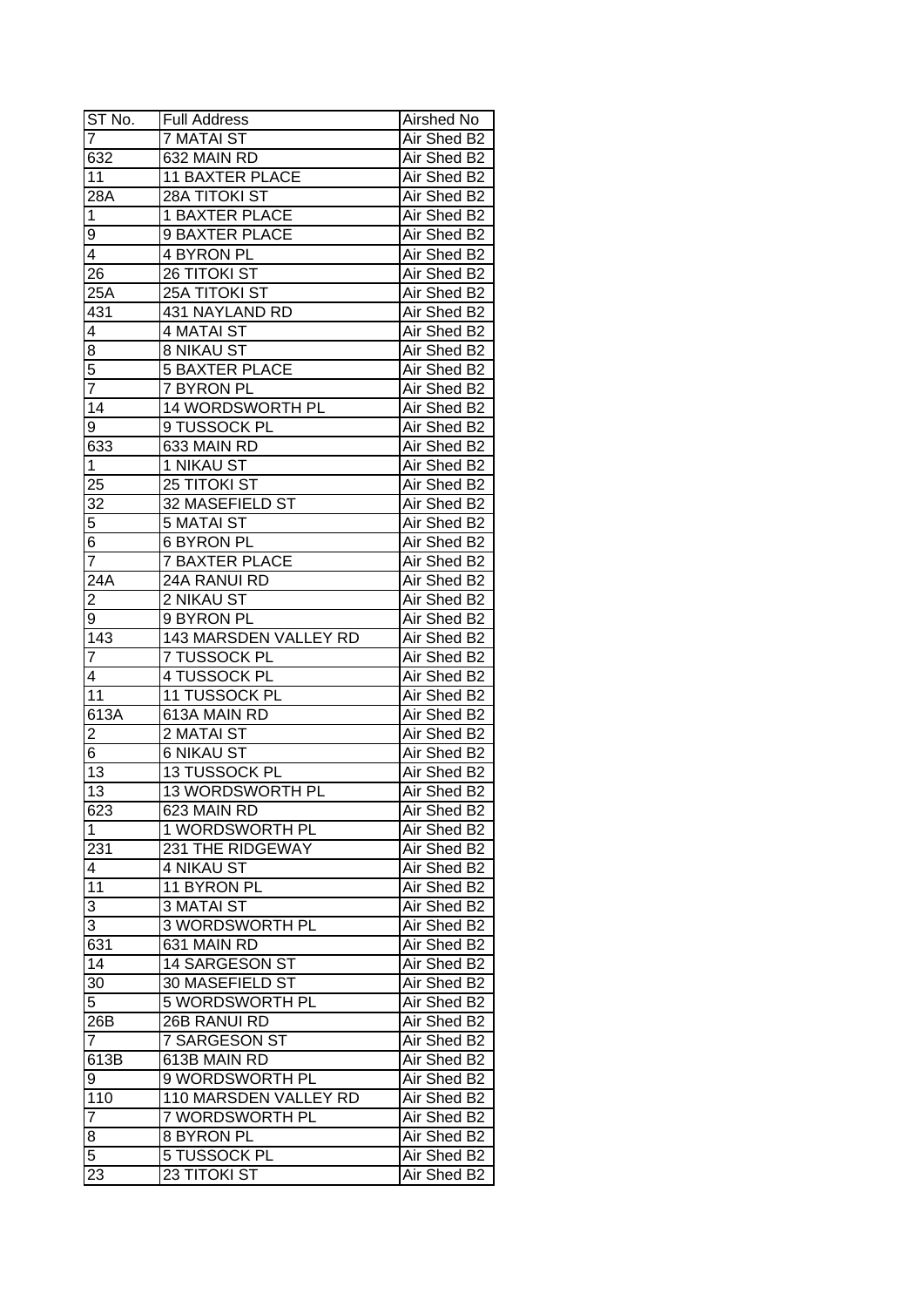| ST No.          | <b>Full Address</b>      | Airshed No  |
|-----------------|--------------------------|-------------|
| 32              | 32 RANUI RD              | Air Shed B2 |
| 17B             | <b>17B TITOKI ST</b>     | Air Shed B2 |
| 15              | <b>15 ROSSETTI COURT</b> | Air Shed B2 |
| 31              | 31 MASEFIELD ST          | Air Shed B2 |
| 12              | 12 BYRON PL              | Air Shed B2 |
| 3               | 3 TUSSOCK PL             | Air Shed B2 |
| $\overline{5}$  | 5 SARGESON ST            | Air Shed B2 |
| 8               | 8 SARGESON ST            | Air Shed B2 |
| 420             | 420 NAYLAND RD           | Air Shed B2 |
| 26A             | 26A RANUI RD             | Air Shed B2 |
| 629             | 629 MAIN RD              | Air Shed B2 |
| 24B             | 24B RANUI RD             | Air Shed B2 |
| 12              | 12 SARGESON ST           | Air Shed B2 |
| 28              | 28 MASEFIELD ST          | Air Shed B2 |
| 11              | 11 WORDSWORTH PL         | Air Shed B2 |
| 618             | 618 MAIN RD              | Air Shed B2 |
| 419             | 419 NAYLAND RD           | Air Shed B2 |
| 10              | 10 SARGESON ST           | Air Shed B2 |
| 30              | 30 RANUI RD              | Air Shed B2 |
| 613             | 613 MAIN RD              | Air Shed B2 |
| 10              | 10 BYRON PL              | Air Shed B2 |
| 29              | 29 MASEFIELD ST          | Air Shed B2 |
| 613C            | 613C MAIN RD             | Air Shed B2 |
| 3               | 3 SARGESON ST            | Air Shed B2 |
| $\mathbf 1$     | 1 TUSSOCK PL             | Air Shed B2 |
| 31              | 31 RANUI RD              | Air Shed B2 |
| 24              | 24 TITOKI ST             | Air Shed B2 |
| $\overline{2}$  | 2 TUSSOCK PL             | Air Shed B2 |
| 26              | 26 MASEFIELD ST          | Air Shed B2 |
| 28              | 28 RANUI RD              | Air Shed B2 |
| $\mathbf{1}$    | 1 GLOVER PL              | Air Shed B2 |
| 625             | 625 MAIN RD              | Air Shed B2 |
| $2\overline{1}$ | 21 TITOKI ST             | Air Shed B2 |
| 16              | 16 HOLCROFT PL           | Air Shed B2 |
| 612             | 612 MAIN RD              | Air Shed B2 |
| 17A             | <b>17A TITOKI ST</b>     | Air Shed B2 |
| 29              | 29 RANUI RD              | Air Shed B2 |
| 22A             | 22A TITOKI ST            | Air Shed B2 |
| 24              | 24 MASEFIELD ST          | Air Shed B2 |
| $\mathbf 1$     | 1 KENDALL VW             | Air Shed B2 |
| 3               | 3 GLOVER PL              | Air Shed B2 |
| 14              | 14 HOLCROFT PL           | Air Shed B2 |
| 116             | 116 MARSDEN VLY RD       | Air Shed B2 |
| 19              | <b>19 TITOKI ST</b>      | Air Shed B2 |
| 18              | 18 HOLCROFT PL           | Air Shed B2 |
| $2\overline{6}$ | 26 RANUI RD              | Air Shed B2 |
| 3               | 3 KENDALL VW             | Air Shed B2 |
| <b>18A</b>      | 18A RANUI RD             | Air Shed B2 |
| 27              | 27 RANUI RD              | Air Shed B2 |
| $\overline{5}$  | 5 GLOVER PL              | Air Shed B2 |
| $\overline{2}$  | 2 GLOVER PL              | Air Shed B2 |
| 27              | 27 MASEFIELD ST          | Air Shed B2 |
| 608             | 608 MAIN RD              | Air Shed B2 |
| 6               | <b>6 BARRETT CT</b>      | Air Shed B2 |
| 615             | 615 MAIN RD              | Air Shed B2 |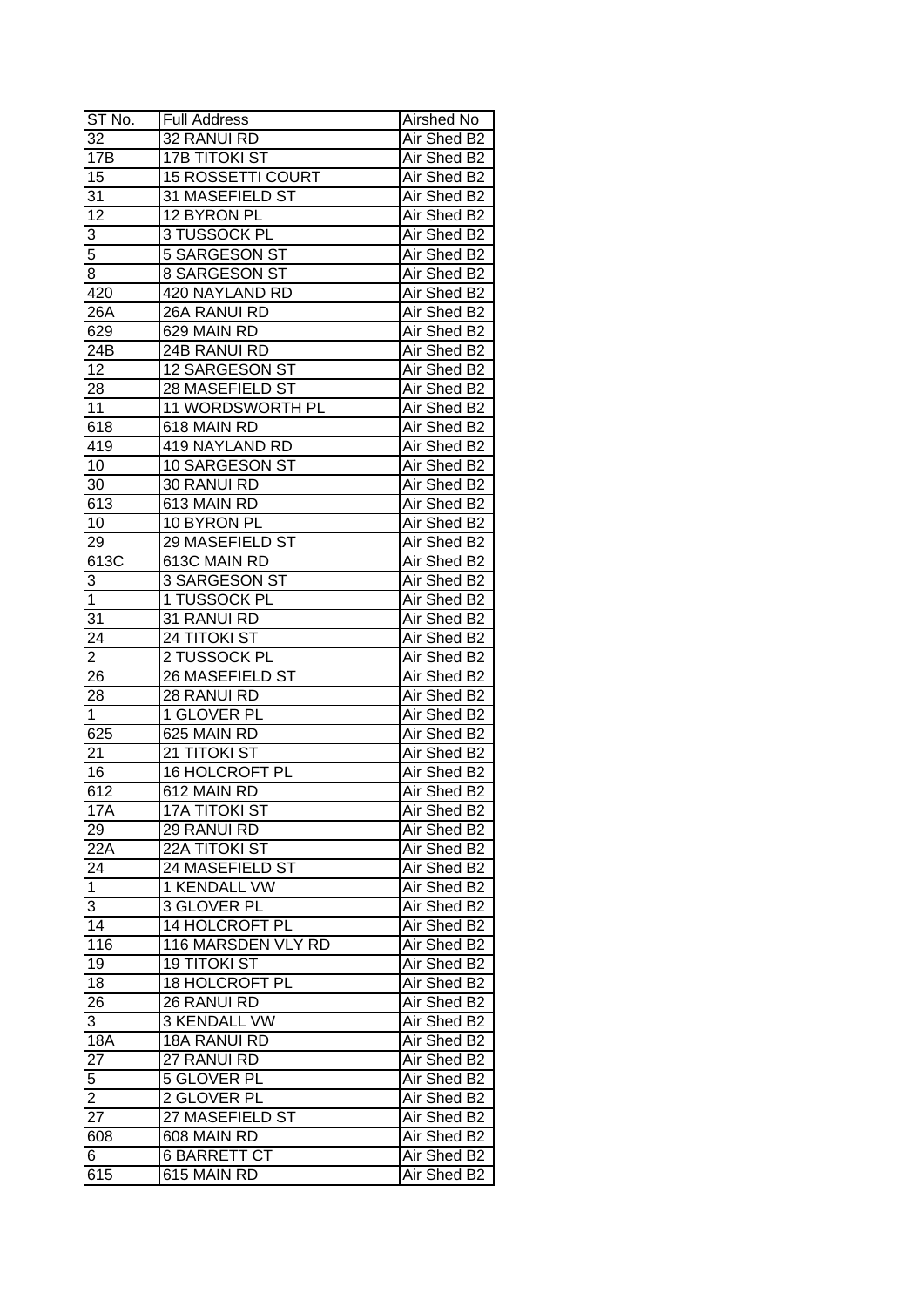| ST No.              | <b>Full Address</b>                    | Airshed No                 |
|---------------------|----------------------------------------|----------------------------|
| 22                  | <b>22 TITOKI ST</b>                    | Air Shed B2                |
| 418                 | 418 NAYLAND RD                         | Air Shed B2                |
| 5                   | <b>5 KENDALL VW</b>                    | Air Shed B2                |
| 25                  | 25 RANUI RD                            | Air Shed B2                |
| $\overline{7}$      | <b>7 BARRETT CT</b>                    | Air Shed B2                |
| 25                  | 25 MASEFIELD ST                        | Air Shed B2                |
| 20                  | 20 HOLCROFT PL                         | Air Shed B2                |
| 24                  | 24 RANUI RD                            | Air Shed B2                |
| 17                  | <b>17 TITOKI ST</b>                    | Air Shed B2                |
| 10                  | 10 HOLCROFT PL                         | Air Shed B2                |
| 3                   | <b>3 EVERGREEN WAY</b>                 | Air Shed B2                |
| $\overline{12}$     | 12 HOLCROFT PL                         | Air Shed B2                |
| $\overline{c}$      | 2 BARRETT CT                           | Air Shed B2                |
| 606                 | 606 MAIN RD                            | Air Shed B2                |
| 5                   | <b>5 BARRETT CT</b>                    | Air Shed B2                |
| 22                  | 22 MASEFIELD ST                        | Air Shed B2                |
| 4                   | 4 GLOVER PL                            | Air Shed B2                |
| $\overline{7}$      | 7 GLOVER PL                            | Air Shed B2                |
| 20                  | 20 TITOKI ST                           | Air Shed B2                |
| 4                   | <b>4 EVERGREEN WAY</b>                 | Air Shed B2                |
| $\overline{7}$      | <b>7 KENDALL VW</b>                    | Air Shed B2                |
| 6                   | <b>6 KENDALL VW</b>                    | Air Shed B2                |
| 416                 | 416 NAYLAND RD                         | Air Shed B2                |
| 9Α                  | 9A TITOKI ST                           | Air Shed B2                |
| 204                 | 204 THE RIDGEWAY                       | Air Shed B2                |
| 22                  | 22 RANUI RD                            | Air Shed B2                |
| 23                  | 23 MASEFIELD ST                        | Air Shed B2                |
| 611                 | 611 MAIN RD                            | Air Shed B2                |
| 16B                 | 16B RANUI RD                           | Air Shed B2                |
| 20A                 | <b>20A TITOKI ST</b>                   | Air Shed B2                |
| 8                   | 8 HOLCROFT PL                          | Air Shed B2                |
| $\overline{6}$      | <b>6 GLOVER PL</b>                     | Air Shed B2                |
| 608A                | 608A MAIN RD                           | Air Shed B2                |
| $\overline{17}$     | 17 HOLCROFT PL                         | Air Shed B2                |
| 3                   | <b>3 BARRETT CT</b>                    | Air Shed B2                |
| $\overline{21}$     | 21 RANUI RD                            | Air Shed B2                |
| 5                   | <b>5 EVERGREEN WAY</b>                 | Air Shed B2                |
| 15                  | <b>15 TITOKI ST</b>                    | Air Shed B2                |
| 6                   | <b>6 EVERGREEN WAY</b>                 | Air Shed B2                |
| 7B                  | <b>7B TITOKI ST</b>                    | Air Shed B2                |
| 605                 | 605 MAIN RD                            | Air Shed B2                |
|                     | <b>8 KENDALL VW</b>                    | Air Shed B2                |
| 8<br>$\overline{4}$ | <b>4 KENDALL VW</b>                    |                            |
| 20                  | 20 MASEFIELD ST                        | Air Shed B2<br>Air Shed B2 |
|                     |                                        |                            |
| 20                  | 20 RANUI RD                            | Air Shed B2                |
| 15                  | 15 HOLCROFT PL<br><b>6 HOLCROFT PL</b> | Air Shed B2                |
| 6<br>71             | 71 MARLOWE ST                          | Air Shed B2                |
|                     |                                        | Air Shed B2                |
| 18                  | <b>18 TITOKI ST</b>                    | Air Shed B2                |
| 414                 | 414 NAYLAND RD                         | Air Shed B2                |
| 9                   | 9 KENDALL VW                           | Air Shed B2                |
| 21                  | 21 MASEFIELD ST                        | Air Shed B2                |
| 16A                 | 16A RANUI RD                           | Air Shed B2                |
| 596                 | 596 MAIN RD                            | Air Shed B2                |
| 607                 | 607 MAIN RD                            | Air Shed B2                |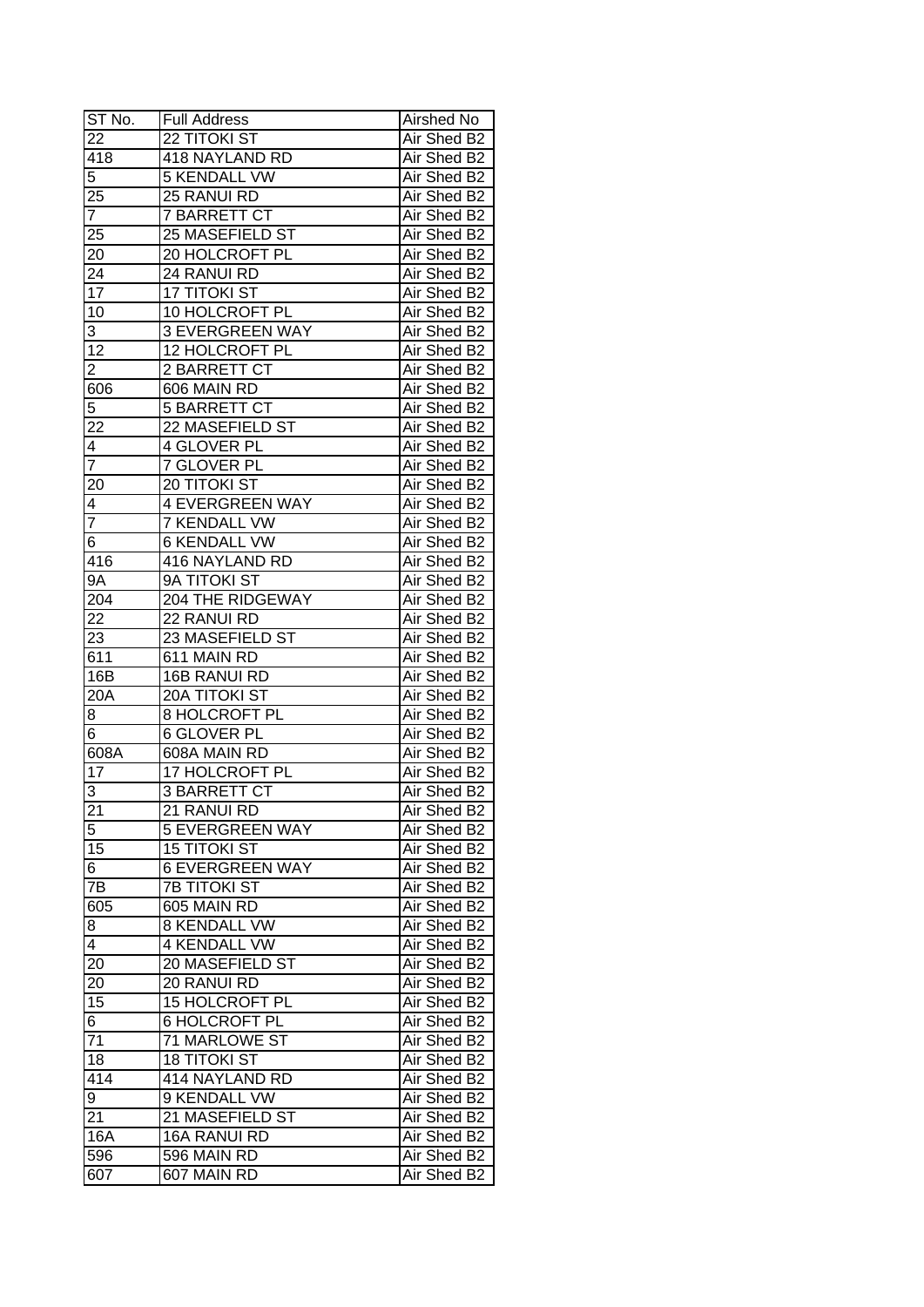| ST No.          | <b>Full Address</b>     | Airshed No  |
|-----------------|-------------------------|-------------|
| 8               | <b>8 EVERGREEN WAY</b>  | Air Shed B2 |
| 7               | <b>7 EVERGREEN WAY</b>  | Air Shed B2 |
| 9               | 9 HOLCROFT PL           | Air Shed B2 |
| 596A            | 596A MAIN RD            | Air Shed B2 |
| 19A             | 19A RANUI RD            | Air Shed B2 |
| 9               | 9 TITOKI ST             | Air Shed B2 |
| 202             | 202 THE RIDGEWAY        | Air Shed B2 |
| 18              | 18 RANUI RD             | Air Shed B2 |
| 13              | <b>13 TITOKI ST</b>     | Air Shed B2 |
| 13              | 13 HOLCROFT PL          | Air Shed B2 |
| 10              | 10 KENDALL VW           | Air Shed B2 |
| $\overline{5}$  | 5 HOLCROFT PL           | Air Shed B2 |
| 143             | 143 MARSDEN VALLEY RD   | Air Shed B2 |
|                 |                         |             |
| 596B            | 596B MAIN RD            | Air Shed B2 |
| 18              | 18 MASEFIELD ST         | Air Shed B2 |
| 19              | 19 MASEFIELD ST         | Air Shed B2 |
| 11              | 11 KENDALL VW           | Air Shed B2 |
| 16              | <b>16 TITOKI ST</b>     | Air Shed B2 |
| 69              | 69 MARLOWE ST           | Air Shed B2 |
| 4               | <b>4 HOLCROFT PLACE</b> | Air Shed B2 |
| $\mathbf 1$     | 1 COLERIDGE PL          | Air Shed B2 |
| 81              | 81 MARLOWE ST           | Air Shed B2 |
| 7A              | <b>7A TITOKI ST</b>     | Air Shed B2 |
| 8               | 8 GLOVER PL             | Air Shed B2 |
| 9               | 9 EVERGREEN WAY         | Air Shed B2 |
| 10              | 10 EVERGREEN WAY        | Air Shed B2 |
| 17              | 17 RANUI RD             | Air Shed B2 |
| $\overline{7}$  | 7 HOLCROFT PL           | Air Shed B2 |
| 27              | 27 BROWNING CRES        | Air Shed B2 |
| 29              | <b>29 BROWNING CRES</b> | Air Shed B2 |
| 11              | 11 HOLCROFT PL          | Air Shed B2 |
| 16              | 16 RANUI RD             | Air Shed B2 |
| 406             | 406 NAYLAND RD          | Air Shed B2 |
| $\overline{12}$ | <b>12 KENDALL VW</b>    | Air Shed B2 |
| 401             | <b>401 NAYLAND RD</b>   | Air Shed B2 |
| 79              | 79 MARLOWE ST           | Air Shed B2 |
| 25              | <b>25 BROWNING CRES</b> | Air Shed B2 |
| 604             | 604 MAIN RD             | Air Shed B2 |
| 590             | 590 MAIN RD             | Air Shed B2 |
| 3               | 3 COLERIDGE PL          | Air Shed B2 |
| 11              | <b>11 TITOKI ST</b>     | Air Shed B2 |
| 17              | 17 MASEFIELD ST         | Air Shed B2 |
| 13              | 13 KENDALL VW           | Air Shed B2 |
| 73              | 73 MARLOWE ST           | Air Shed B2 |
| $\overline{14}$ | <b>14 TITOKI ST</b>     | Air Shed B2 |
| 16              | 16 MASEFIELD ST         | Air Shed B2 |
| 11              | <b>11 EVERGREEN WAY</b> | Air Shed B2 |
| $\overline{15}$ | 15 RANUI RD             | Air Shed B2 |
| 410             | 410 NAYLAND RD          | Air Shed B2 |
| 12              | 12 EVERGREEN WAY        | Air Shed B2 |
| 12              |                         |             |
|                 | 12 RANUI RD             | Air Shed B2 |
| 19              | 19 RANUI RD             | Air Shed B2 |
| $\overline{c}$  | 2 COLERIDGE PL          | Air Shed B2 |
| 14              | 14 KENDALL VW           | Air Shed B2 |
| 10              | 10 GLOVER PL            | Air Shed B2 |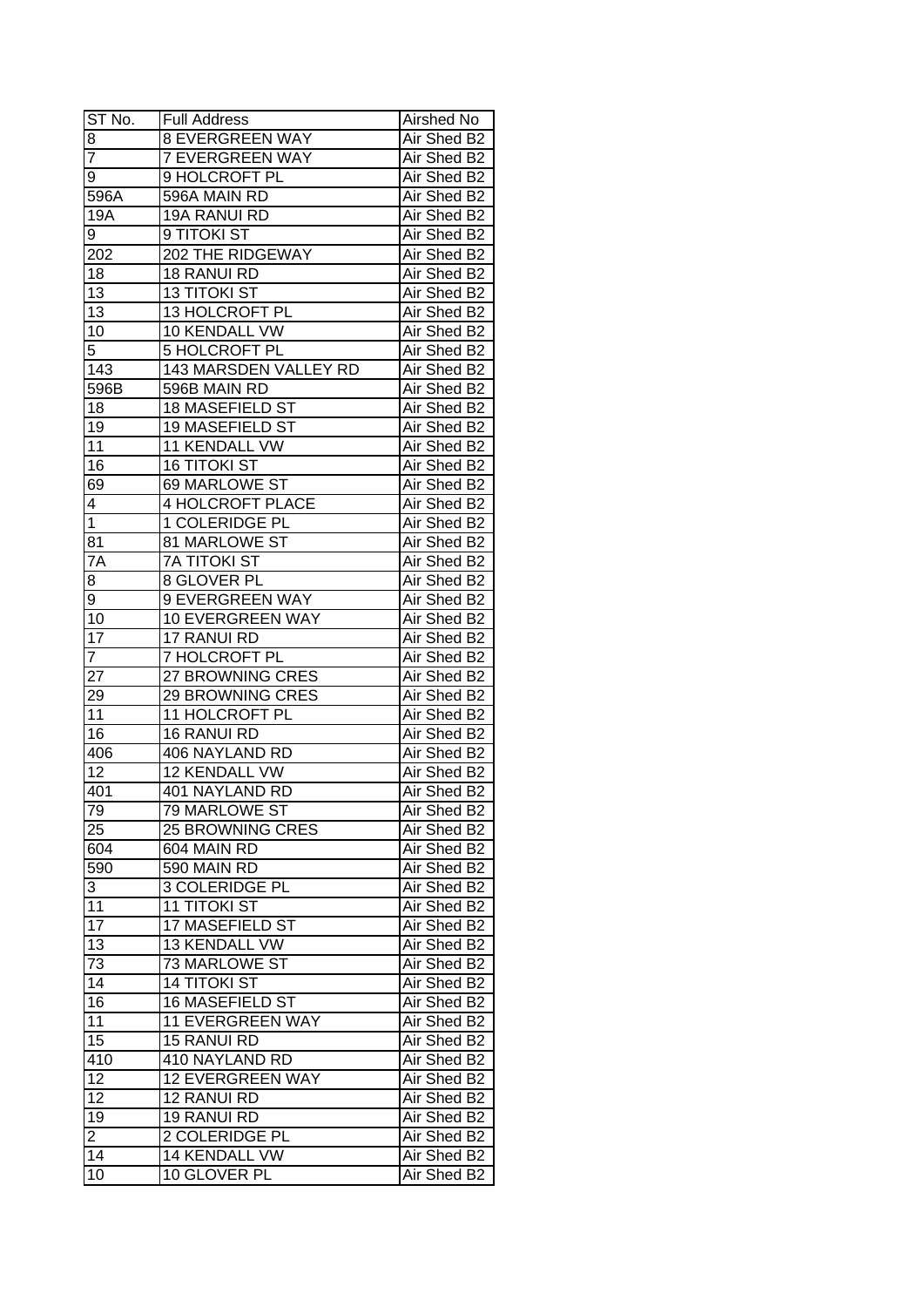| ST No.          | <b>Full Address</b>     | Airshed No                 |
|-----------------|-------------------------|----------------------------|
| 594A            | 594A MAIN RD            | Air Shed B2                |
| 67              | 67 MARLOWE ST           | Air Shed B2                |
| 588             | 588 MAIN RD             | Air Shed B2                |
| 278             | 278 SONGER ST           | Air Shed B2                |
| 3               | 3 HOLCROFT PL           | Air Shed B2                |
| 13              | 13 RANUI RD             | Air Shed B2                |
| 75              | 75 MARLOWE ST           | Air Shed B2                |
| 397             | 397 NAYLAND RD          | Air Shed B2                |
| 15              | <b>15 MASEFIELD ST</b>  | Air Shed B2                |
| 15              | 15 KENDALL VW           | Air Shed B2                |
| 14              | 14 MASEFIELD ST         | Air Shed B2                |
| $\overline{84}$ | 84 MARLOWE ST           | Air Shed B2                |
| 276             | 276 SONGER ST           | Air Shed B2                |
| 601             | 601 MAIN RD             | Air Shed B2                |
| 12              | <b>12 TITOKI ST</b>     | Air Shed B2                |
| 23              | 23 BROWNING CRES        | Air Shed B2                |
| 602             | 602 MAIN RD             | Air Shed B2                |
| 284             | 284 SONGER ST           | Air Shed B2                |
| 16              | 16 KENDALL VW           | Air Shed B2                |
| 12              | 12 MASEFIELD ST         | Air Shed B2                |
| 586             | 586 MAIN RD             | Air Shed B2                |
| 7               | 7 TITOKI ST             | Air Shed B2                |
| 8               | <b>8 BROWNING CRES</b>  | Air Shed B2                |
| 402             | 402 NAYLAND RD          | Air Shed B2                |
| 12              | 12 GLOVER PL            | Air Shed B2                |
| 195             | <b>195 THE RIDGEWAY</b> | Air Shed B2                |
| 143             | 143 MARSDEN VALLEY RD   | Air Shed B2                |
| 4               | 4 COLERIDGE PL          | Air Shed B2                |
| $\overline{7}$  | <b>7 COLERIDGE PL</b>   | Air Shed B2                |
| $\overline{17}$ | 17 KENDALL VW           | Air Shed B2                |
| 594             | 594 MAIN RD STK         | Air Shed B2                |
| 12A             | <b>12A TITOKI ST</b>    | Air Shed B2                |
| 10              | 10 MASEFIELD ST         | Air Shed B2                |
| 10C             | <b>10C TITOKI ST</b>    | Air Shed B2                |
| 21              | <b>21 BROWNING CRES</b> | Air Shed B2                |
| 82              | 82 MARLOWE ST           | Air Shed B2                |
| 16              | <b>16 BROWNING CRES</b> | Air Shed B2                |
| 393             | 393 NAYLAND RD          | Air Shed B2                |
| 282             | 282 SONGER ST           | Air Shed B2                |
| 584             | 584 MAIN RD             | Air Shed B2                |
| 600A            | 600A MAIN RD            | Air Shed B2                |
| 193             | 193 THE RIDGEWAY        |                            |
| 14              | <b>14 BROWNING CRES</b> | Air Shed B2                |
| 592A            | 592A MAIN RD            | Air Shed B2<br>Air Shed B2 |
|                 | 10 TITOKI ST            |                            |
| 10              |                         | Air Shed B2                |
| 592D            | 592D MAIN RD STK        | Air Shed B2                |
| 65              | 65 MARLOWE ST           | Air Shed B2                |
| 18              | <b>18 KENDALL VW</b>    | Air Shed B2                |
| 6               | <b>6 COLERIDGE PL</b>   | Air Shed B2                |
| 395             | 395 NAYLAND RD          | Air Shed B2                |
| 19              | <b>19 BROWNING CRES</b> | Air Shed B2                |
| 5               | <b>5 TITOKI ST</b>      | Air Shed B2                |
| 277             | 277 SONGER ST           | Air Shed B2                |
| 19              | 19 WILLOW AVE           | Air Shed B2                |
| 19              | 19 KENDALL VW           | Air Shed B2                |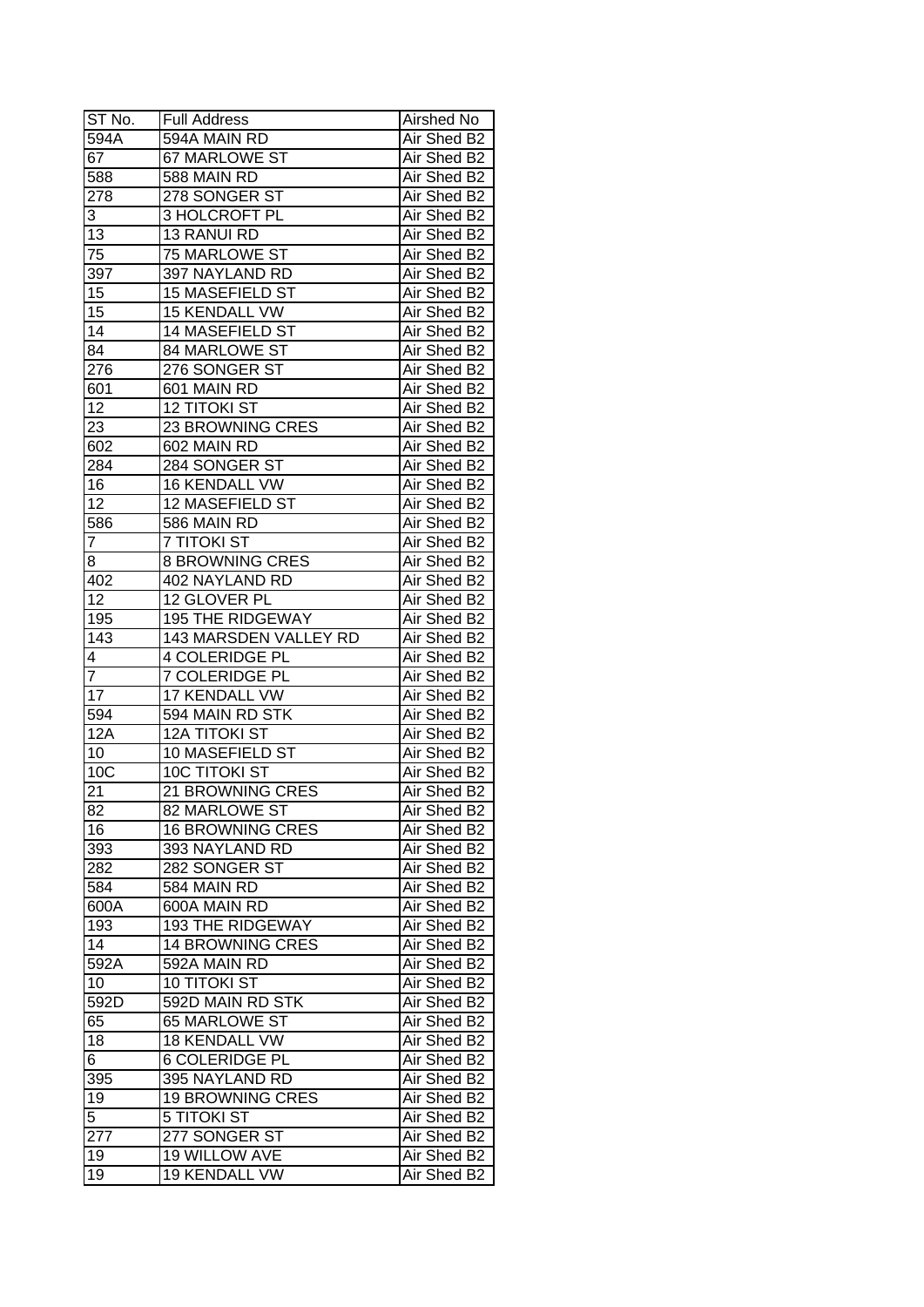| ST No.          | <b>Full Address</b>     | Airshed No  |
|-----------------|-------------------------|-------------|
| 9               | 9 COLERIDGE PL          | Air Shed B2 |
| 23              | 23 WILLOW AVE           | Air Shed B2 |
| 198             | <b>198 THE RIDGEWAY</b> | Air Shed B2 |
| 598B            | 598B MAIN RD            | Air Shed B2 |
| 600B            | 600B MAIN RD            | Air Shed B2 |
| 280             | 280 SONGER ST           | Air Shed B2 |
| 387             | 387 NAYLAND RD          | Air Shed B2 |
| 197             | <b>197 THE RIDGEWAY</b> | Air Shed B2 |
| 10              | <b>10 BROWNING CRES</b> | Air Shed B2 |
| 74              | 74 MARLOWE ST           | Air Shed B2 |
| 15B             | <b>15B WILLOW AVE</b>   | Air Shed B2 |
| 275             | 275 SONGER ST           | Air Shed B2 |
| 8               | 8 COLERIDGE PL          | Air Shed B2 |
| $\overline{17}$ | <b>17 BROWNING CRES</b> | Air Shed B2 |
| 592C            | 592C MAIN RD STK        | Air Shed B2 |
| 20              | 20 KENDALL VW           | Air Shed B2 |
| 592             | 592 MAIN RD STK         | Air Shed B2 |
| 391             | 391 NAYLAND RD          | Air Shed B2 |
| 8               | 8 MASEFIELD ST          | Air Shed B2 |
| 10B             | <b>10B TITOKI ST</b>    | Air Shed B2 |
| 63              | 63 MARLOWE ST           | Air Shed B2 |
| 6               | 6 TITOKI ST             | Air Shed B2 |
| 3               | <b>3 TITOKI ST</b>      | Air Shed B2 |
| 389A            | 389A NAYLAND RD         | Air Shed B2 |
| 11              | 11 COLERIDGE PL         | Air Shed B2 |
| 21              | 21 KENDALL VW           | Air Shed B2 |
| 598A            | 598A MAIN RD            | Air Shed B2 |
| 15              | <b>15 BROWNING CRES</b> | Air Shed B2 |
| $\overline{7}$  | 7 RANUI RD              | Air Shed B2 |
| 21              | 21 WILLOW AVE           | Air Shed B2 |
| 6               | <b>6 BROWNING CRES</b>  | Air Shed B2 |
| $\overline{12}$ | 12 ISEL PL              | Air Shed B2 |
| 274             | 274 SONGER ST           | Air Shed B2 |
| 11              | <b>11 BROWNING CRES</b> | Air Shed B2 |
| 589             | 589 MAIN RD             | Air Shed B2 |
| 8A              | <b>8A LEMARI AVE</b>    | Air Shed B2 |
| 10A             | <b>10A TITOKI ST</b>    | Air Shed B2 |
| 273             | 273 SONGER ST           | Air Shed B2 |
| 582             | 582 MAIN RD             | Air Shed B2 |
| 100             | 100 MARSDEN VALLEY RD   | Air Shed B2 |
| 72              | <b>72 MARLOWE ST</b>    | Air Shed B2 |
| 196             | <b>196 THE RIDGEWAY</b> | Air Shed B2 |
| 592B            | 592B MAIN RD STK        | Air Shed B2 |
| 10              | 10 COLERIDGE PL         | Air Shed B2 |
| 80              | 80 MARLOWE ST           | Air Shed B2 |
| 15A             | 15A WILLOW AVE          | Air Shed B2 |
| 38              | 38 WILLOW AVE           | Air Shed B2 |
| 22              | 22 KENDALL VW           | Air Shed B2 |
| 389             | 389 NAYLAND RD          | Air Shed B2 |
| 10              | 10 ISEL PL              | Air Shed B2 |
| 61              | 61 MARLOWE ST           | Air Shed B2 |
| 191             | 191 THE RIDGEWAY        | Air Shed B2 |
|                 | 23 KENDALL VW           | Air Shed B2 |
| 23<br>13        | 13 COLERIDGE PL         | Air Shed B2 |
|                 |                         |             |
| 5               | 5 RANUI RD              | Air Shed B2 |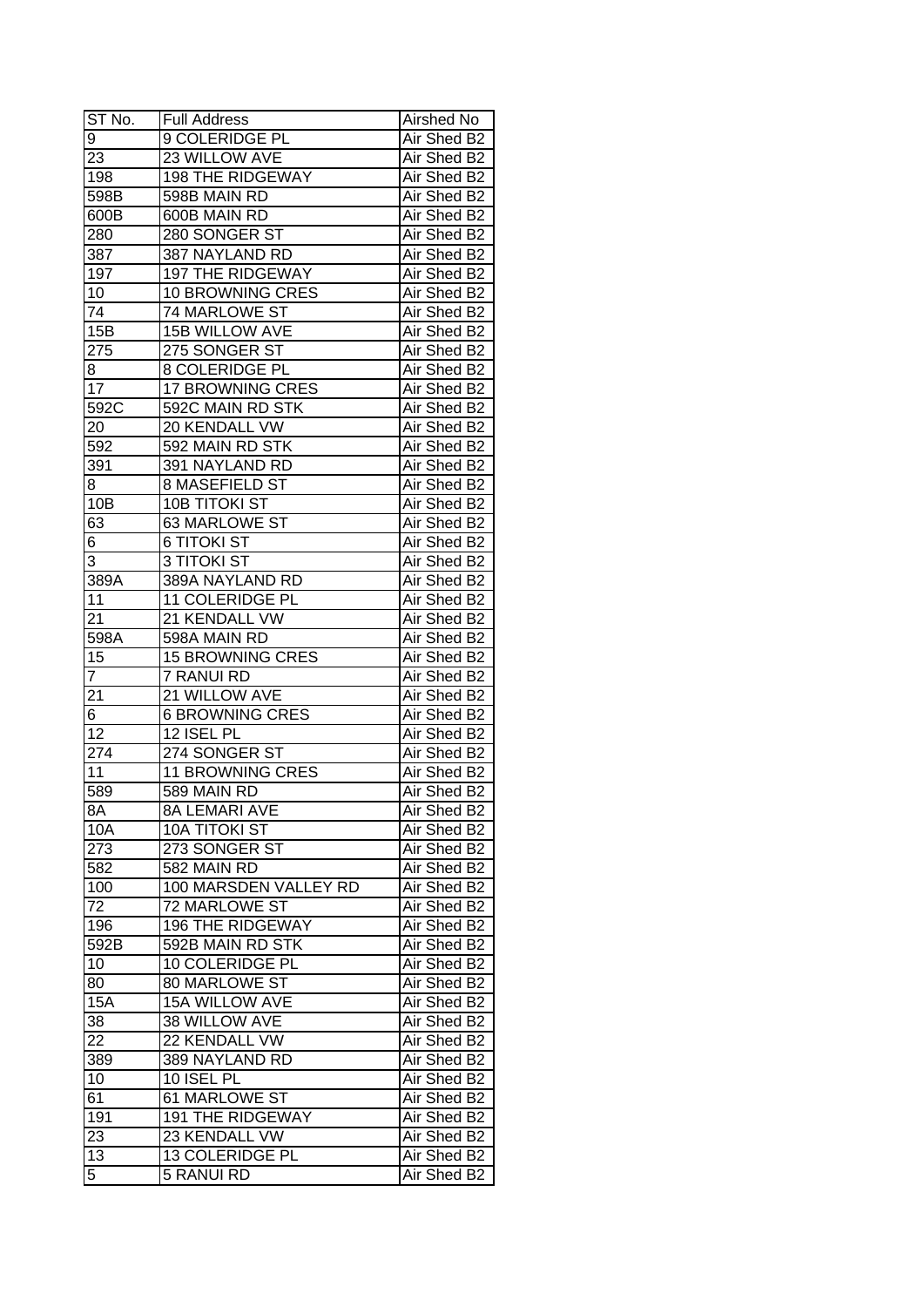| $ST N0$ .        | <b>Full Address</b>     | Airshed No  |
|------------------|-------------------------|-------------|
| 20               | <b>20 SHELLEY CRES</b>  | Air Shed B2 |
| 6                | <b>6 MASEFIELD ST</b>   | Air Shed B2 |
| 9                | 9 BROWNING CRES         | Air Shed B2 |
| $\overline{1}$   | 1 TITOKI ST             | Air Shed B2 |
| 585A             | 585A MAIN RD            | Air Shed B2 |
| 76               | <b>76 MARLOWE ST</b>    | Air Shed B2 |
| 15C              | 15C WILLOW AVE          | Air Shed B2 |
| 4                | 4 TITOKI ST             | Air Shed B2 |
| 272              | 272 SONGER ST           | Air Shed B2 |
| 4                | <b>4 LEMARI AVE</b>     | Air Shed B2 |
| 580              | 580 MAIN RD             | Air Shed B2 |
| 587              | 587 MAIN RD             | Air Shed B2 |
| $8\overline{A}$  | <b>8A TITOKI ST</b>     | Air Shed B2 |
| 36               | 36 WILLOW AVE           | Air Shed B2 |
| 13               | <b>13 BROWNING CRES</b> | Air Shed B2 |
| 12               | 12 COLERIDGE PL         | Air Shed B2 |
| $\overline{2}$   | 2 RANUI RD              | Air Shed B2 |
| 18               | 18 ISEL PL              | Air Shed B2 |
| 24               | 24 KENDALL VW           | Air Shed B2 |
| 6                | <b>6 LEMARI AVE</b>     | Air Shed B2 |
| 194              | <b>194 THE RIDGEWAY</b> | Air Shed B2 |
| 383              | 383 NAYLAND RD          | Air Shed B2 |
| 59               | 59 MARLOWE ST           | Air Shed B2 |
| 8B               | <b>8B LEMARI AVE</b>    | Air Shed B2 |
| 268              | 268 SONGER ST           | Air Shed B2 |
| 25               | 25 KENDALL VW           | Air Shed B2 |
| 17               | 17 WILLOW AVE           | Air Shed B2 |
| 3                | 3 RANUI RD              | Air Shed B2 |
| 585              | 585 MAIN RD             | Air Shed B2 |
| 15               | 15 COLERIDGE PL         | Air Shed B2 |
| 4                | <b>4 MASEFIELD ST</b>   | Air Shed B2 |
| 78               | <b>78 MARLOWE ST</b>    | Air Shed B2 |
| 5                | <b>5 BROWNING CRES</b>  | Air Shed B2 |
| $\overline{578}$ | 578 MAIN RD             | Air Shed B2 |
| 269              | 269 SONGER ST           | Air Shed B2 |
| 189              | <b>189 THE RIDGEWAY</b> | Air Shed B2 |
| 14               | 14 COLERIDGE PL         | Air Shed B2 |
| 68               | 68 MARLOWE ST           | Air Shed B2 |
| 16               | 16 ISEL PL              | Air Shed B2 |
| 24               | 24 WILLOW AVE           | Air Shed B2 |
| 18               | <b>18 SHELLEY CRES</b>  | Air Shed B2 |
| 22               | 22 SHELLEY CRES         | Air Shed B2 |
| 34               | 34 WILLOW AVE           | Air Shed B2 |
| 381              | 381 NAYLAND RD          | Air Shed B2 |
| 398E             | 398E NAYLAND RD         | Air Shed B2 |
| 8                | <b>8 LEMARI AVE</b>     | Air Shed B2 |
| $\mathbf{1}$     | 1 RANUI RD              | Air Shed B2 |
| 6                | <b>6 LASSEN PL</b>      | Air Shed B2 |
| 24               | 24 SHELLEY CRES         | Air Shed B2 |
| 267              | 267 SONGER ST           | Air Shed B2 |
| $\mathbf{1}$     | 1 LEMARI AVE            | Air Shed B2 |
| 576A             | 576A MAIN RD            | Air Shed B2 |
| 27               | 27 KENDALL VW           | Air Shed B2 |
| 5                | <b>5 LEMARI AVE</b>     | Air Shed B2 |
| 14               | 14 ISEL PL              | Air Shed B2 |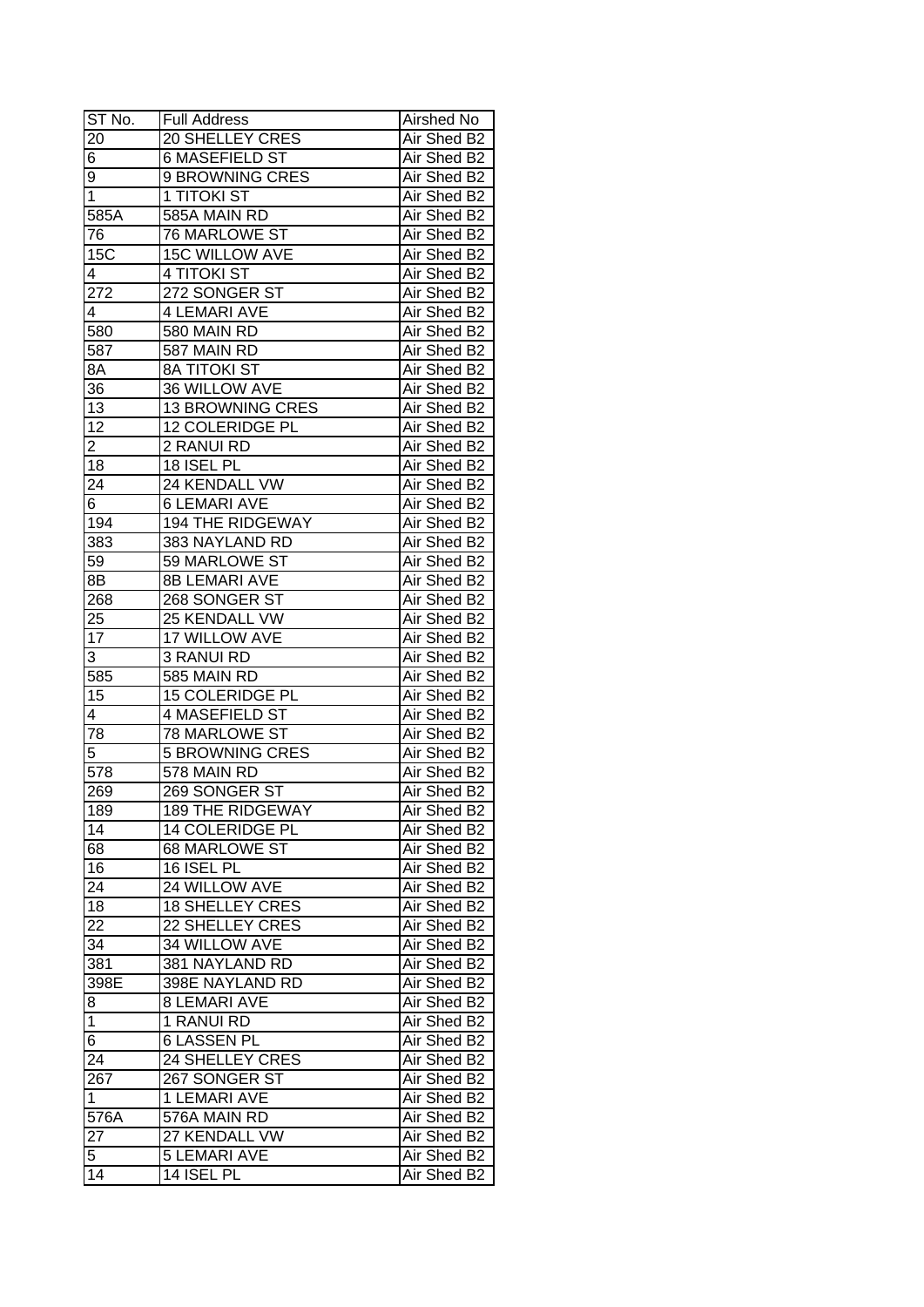| $ST N0$ .       | <b>Full Address</b>     | Airshed No  |
|-----------------|-------------------------|-------------|
| 17              | <b>17 COLERIDGE PL</b>  | Air Shed B2 |
| 8               | 8 LASSEN PL             | Air Shed B2 |
| $\overline{1}$  | 1 MONACO VW             | Air Shed B2 |
| 16              | 16 COLERIDGE PL         | Air Shed B2 |
| 8               | 8 ISEL PL               | Air Shed B2 |
| $\overline{2}$  | 2 MASEFIELD ST          | Air Shed B2 |
| 22              | 22 WILLOW AVE           | Air Shed B2 |
| 16              | <b>16 SHELLEY CRES</b>  | Air Shed B2 |
| 15              | <b>15 WILLOW AVE</b>    | Air Shed B2 |
| 188             | <b>188 THE RIDGEWAY</b> | Air Shed B2 |
| 32              | 32 WILLOW AVE           | Air Shed B2 |
| 187             | 187 THE RIDGEWAY        | Air Shed B2 |
| $\overline{7}$  | <b>7 LEMARI AVE</b>     | Air Shed B2 |
| 26              | 26 KENDALL VW           | Air Shed B2 |
| 4               | 4 LASSEN PL             | Air Shed B2 |
| $\overline{17}$ | 17 ISEL PL              | Air Shed B2 |
| 3               | 3 MONACO VW             | Air Shed B2 |
| 32              | 32 DICKENS ST           | Air Shed B2 |
| $\overline{7}$  | <b>7 BROWNING CRES</b>  | Air Shed B2 |
| 260             | 260 SONGER ST           | Air Shed B2 |
| 25              | 25 SHELLEY CRES         | Air Shed B2 |
| 10              | 10 LEMARI AVE           | Air Shed B2 |
| 7A              | 7A WILLOW AVE           | Air Shed B2 |
| 398D            | 398D NAYLAND RD         | Air Shed B2 |
| 20              | 20 WILLOW AVE           | Air Shed B2 |
| 8A              | 8A ISEL PL              | Air Shed B2 |
| 19              | 19 COLERIDGE PL         | Air Shed B2 |
| 18              | 18 COLERIDGE PL         | Air Shed B2 |
| 574             | 574 MAIN RD             | Air Shed B2 |
| 29              | 29 KENDALL VW           | Air Shed B2 |
| 5               | 5 ALYSON PL             | Air Shed B2 |
| $\overline{13}$ | <b>13 WILLOW AVE</b>    | Air Shed B2 |
| 30              | 30 WILLOW AVE           | Air Shed B2 |
| $\overline{2}$  | 2 MONACO VW             | Air Shed B2 |
| 57              | 57 MARLOWE ST           | Air Shed B2 |
| $\overline{2}$  | 2 LASSEN PL             | Air Shed B2 |
| 579             | 579 MAIN RD             | Air Shed B2 |
| 192             | 192 THE RIDGEWAY        | Air Shed B2 |
| 29              | 29 DICKENS ST           | Air Shed B2 |
| 266             | 266 SONGER ST           | Air Shed B2 |
| 11              | 11 ISEL PL              | Air Shed B2 |
| 9               | 9 LEMARI AVE            | Air Shed B2 |
| 31              | 31 KENDALL VW           | Air Shed B2 |
| 30              | 30 DICKENS ST           | Air Shed B2 |
| $\overline{3}$  | <b>3 LEMARI AVE</b>     | Air Shed B2 |
| 186             | <b>186 THE RIDGEWAY</b> | Air Shed B2 |
| 6               | 6 ISEL PL               | Air Shed B2 |
| 21              | 21 COLERIDGE PL         | Air Shed B2 |
| 18              | 18 WILLOW AVE           | Air Shed B2 |
| 12              | 12 SHELLEY CRES         | Air Shed B2 |
| 6               | <b>6 ALYSON PL</b>      | Air Shed B2 |
| 3               | 3 ALYSON PL             | Air Shed B2 |
| 185             | <b>185 THE RIDGEWAY</b> | Air Shed B2 |
|                 |                         |             |
| 190             | 190 THE RIDGEWAY        | Air Shed B2 |
| 20              | 20 COLERIDGE PL         | Air Shed B2 |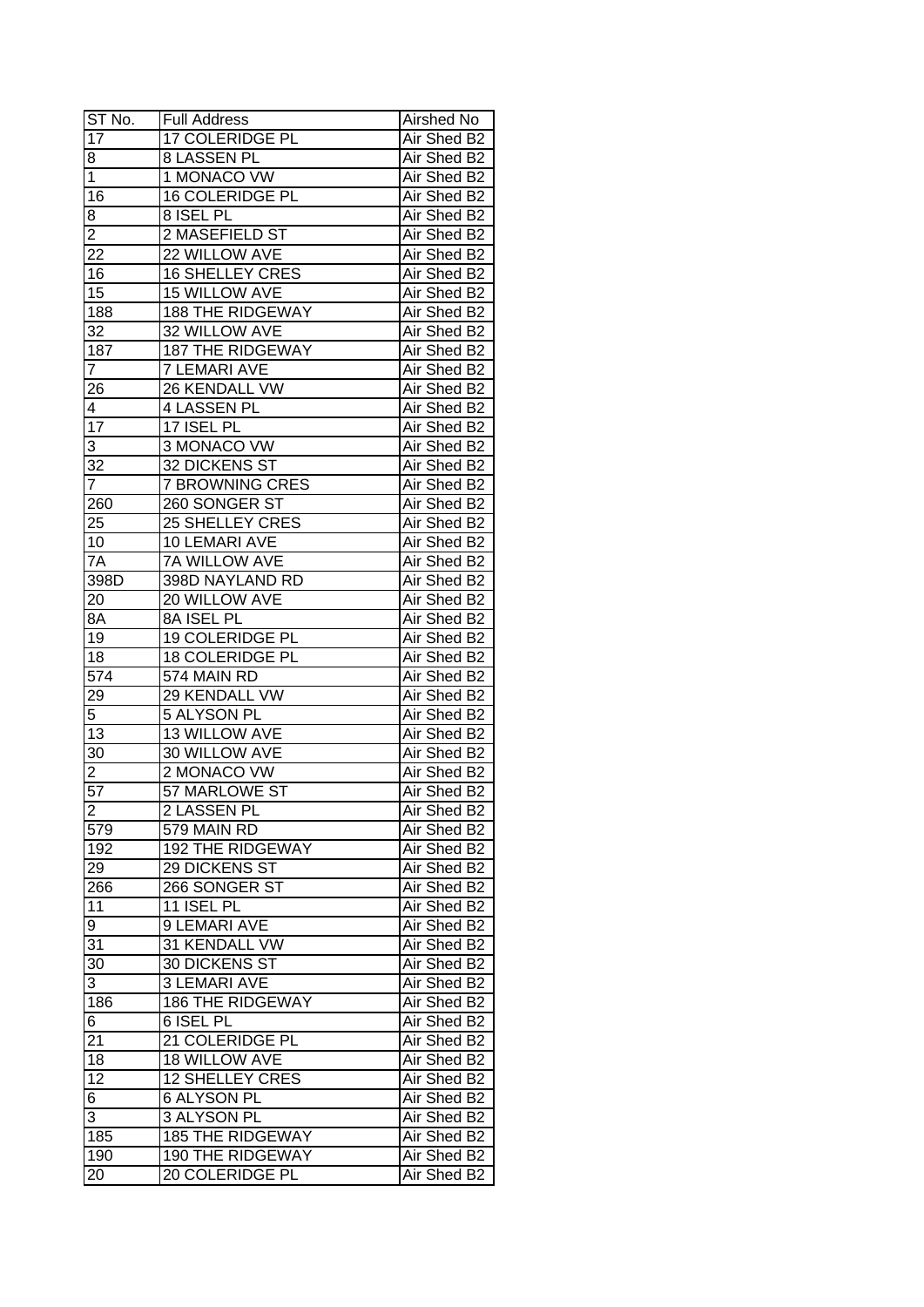| ST No.               | <b>Full Address</b>               | Airshed No                 |
|----------------------|-----------------------------------|----------------------------|
| 28                   | 28 KENDALL VW                     | Air Shed B2                |
| $\overline{576}$     | 576 MAIN RD                       | Air Shed B2                |
| 13                   | 13 LASSEN PL                      | Air Shed B2                |
| 5                    | 5 MONACO VW                       | Air Shed B2                |
| 11                   | 11 WILLOW AVE                     | Air Shed B2                |
| 9                    | 9 ISEL PL                         | Air Shed B2                |
| 10                   | 10 SHELLEY CRES                   | Air Shed B2                |
| 264                  | 264 SONGER ST                     | Air Shed B2                |
| 55                   | 55 MARLOWE ST                     | Air Shed B2                |
| 23                   | 23 SHELLEY CRES                   | Air Shed B2                |
| 398C                 | 398C NAYLAND RD                   | Air Shed B2                |
| 27                   | 27 DICKENS ST                     | Air Shed B2                |
| 11                   | 11 LEMARI AVE                     | Air Shed B2                |
| $\overline{13}$      | 13 ISEL PL                        | Air Shed B2                |
| 24                   | 24 DICKENS ST                     | Air Shed B2                |
| 14                   | <b>14 SHELLEY CRES</b>            | Air Shed B2                |
| $\overline{12}$      | 12 LEMARI AVE                     | Air Shed B2                |
| 4                    | 4 ISEL PL                         | Air Shed B2                |
| 16                   | 16 WILLOW AVE                     | Air Shed B2                |
| 23                   | 23 COLERIDGE PL                   | Air Shed B2                |
| 574B                 | 574B MAIN RD                      | Air Shed B2                |
|                      | 4 ALYSON PL                       | Air Shed B2                |
| 4<br>33              | 33 KENDALL VW                     | Air Shed B2                |
|                      | 4 MONACO VW                       | Air Shed B2                |
| 4<br>3A              | <b>3A LEMARI AVE</b>              | Air Shed B2                |
| 380                  |                                   |                            |
|                      | 380 NAYLAND RD                    | Air Shed B2                |
| 564                  | 564 MAIN RD                       | Air Shed B2                |
| $\mathbf{1}$         | 1 LASSEN PL                       | Air Shed B2                |
| 26<br>$\overline{7}$ | <b>26 DICKENS ST</b><br>7 ISEL PL | Air Shed B2<br>Air Shed B2 |
|                      | 28 DICKENS ST                     | Air Shed B2                |
| 28<br>22             | 22 COLERIDGE PL                   | Air Shed B2                |
| 581                  | 581 MAIN RD                       | Air Shed B2                |
|                      | 9 WILLOW AVE                      | Air Shed B2                |
| 9<br>11              | <b>11 LASSEN PL</b>               | Air Shed B2                |
| 184                  | <b>184 THE RIDGEWAY</b>           | Air Shed B2                |
|                      |                                   |                            |
| 22                   | 22 DICKENS ST                     | Air Shed B2                |
| 262                  | 262 SONGER ST                     | Air Shed B2                |
| 62                   | 62 MARLOWE ST                     | Air Shed B2                |
| 183                  | <b>183 THE RIDGEWAY</b>           | Air Shed B2                |
| 14                   | 14 WILLOW AVE                     | Air Shed B2                |
| 1A                   | <b>1A LEMARI AVE</b>              | Air Shed B2                |
| 25                   | 25 COLERIDGE PL                   | Air Shed B2                |
| 53                   | 53 MARLOWE ST                     | Air Shed B2                |
| 575A                 | 575A MAIN RD                      | Air Shed B2                |
| 570                  | 570 MAIN RD                       | Air Shed B2                |
| 21                   | 21 SHELLEY CRES                   | Air Shed B2                |
| 5                    | 5 ISEL PL                         | Air Shed B2                |
| 398B                 | 398B NAYLAND RD                   | Air Shed B2                |
| 19                   | <b>19 SHELLEY CRES</b>            | Air Shed B2                |
| 13                   | 13 LEMARI AVE                     | Air Shed B2                |
| $\overline{7}$       | 7 MONACO VW                       | Air Shed B2                |
| 24                   | 24 COLERIDGE PL                   | Air Shed B2                |
| 20                   | 20 DICKENS ST                     | Air Shed B2                |
| 9                    | 9 LASSEN PL                       | Air Shed B2                |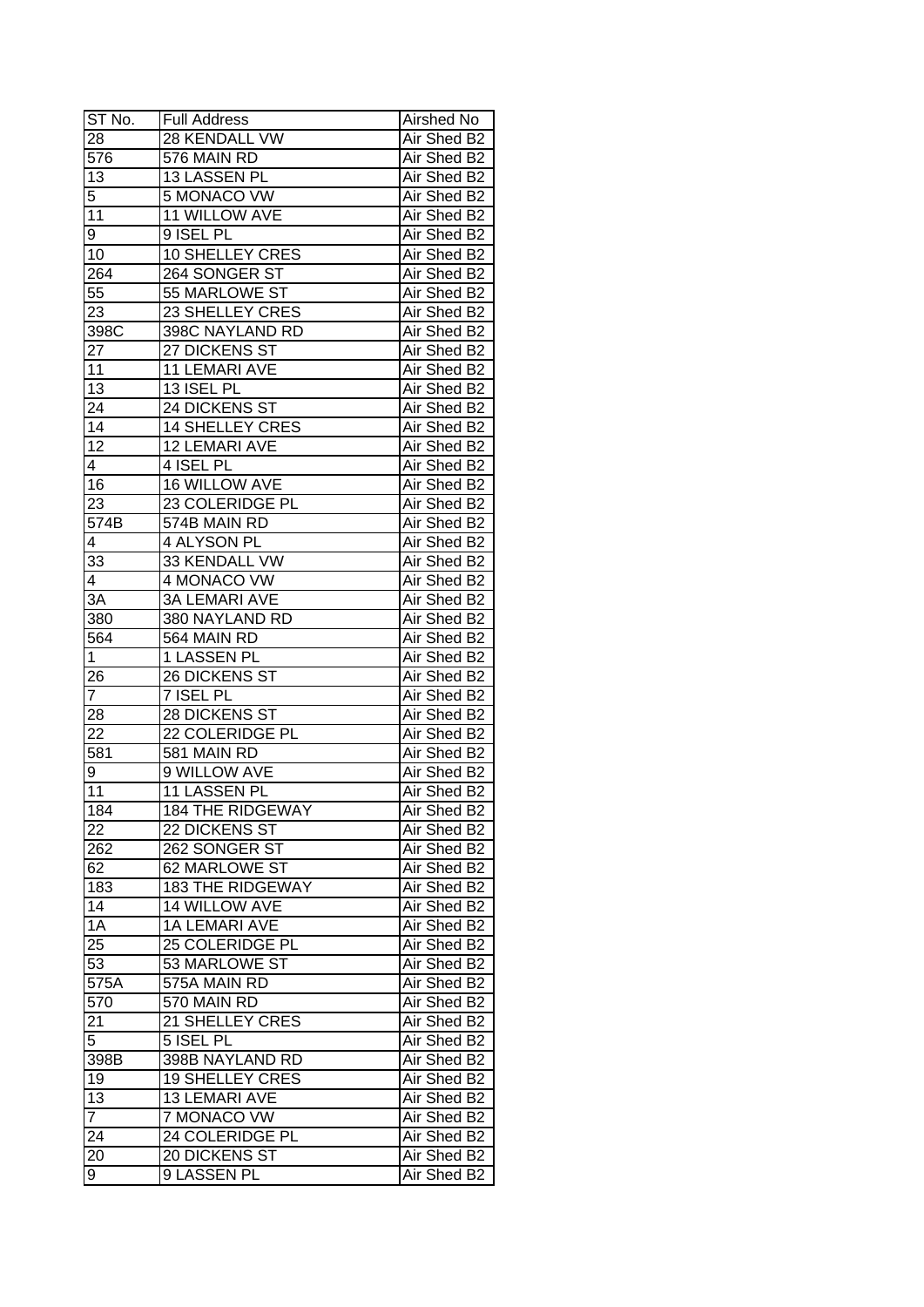| ST No.         | <b>Full Address</b>           | Airshed No                 |
|----------------|-------------------------------|----------------------------|
| 572            | 572 MAIN RD                   | Air Shed B2                |
| 3              | 3 LASSEN PL                   | Air Shed B2                |
| 25             | 25 DICKENS ST                 | Air Shed B2                |
| 28             | 28 COLERIDGE PL               | Air Shed B2                |
| 9Α             | 9A LEMARI AVE                 | Air Shed B2                |
| 577            | 577 MAIN RD                   | Air Shed B2                |
| 12             | 12 WILLOW AVE                 | Air Shed B2                |
| 12             | 12 HOMER ST                   | Air Shed B2                |
| 35             | 35 KENDALL VW                 | Air Shed B2                |
| 6              | 6 MONACO VW                   | Air Shed B2                |
| 258            | 258 SONGER ST                 | Air Shed B2                |
| 60             | 60 MARLOWE ST                 | Air Shed B2                |
| $\overline{7}$ | <b>7 WILLOW AVE</b>           | Air Shed B2                |
| 3              | 3 ISEL PL                     | Air Shed B2                |
| 560            | 560 MAIN RD                   | Air Shed B2                |
| 7              | 7 LASSEN PL                   | Air Shed B2                |
| 371            | 371 NAYLAND RD                | Air Shed B2                |
| 184A           | <b>184A THE RIDGEWAY</b>      | Air Shed B2                |
| 8              | <b>8 SHELLEY CRES</b>         | Air Shed B2                |
| 252            | 252 SONGER ST                 | Air Shed B2                |
| 1              | 1 ALYSON PL                   | Air Shed B2                |
| 178            | 178 THE RIDGEWAY              | Air Shed B2                |
| 15             | 15 HOMER ST                   | Air Shed B2                |
| 17             | 17 SHELLEY CRES               | Air Shed B2                |
| 51             | 51 MARLOWE ST                 | Air Shed B2                |
| 10             | 10 HOMER ST                   | Air Shed B2                |
| 18             | <b>18 DICKENS ST</b>          | Air Shed B2                |
| 575            | 575 MAIN RD                   | Air Shed B2                |
| 398A           | 398A NAYLAND RD               | Air Shed B2                |
| 30             | 30 KENDALL VW                 | Air Shed B2                |
| 26             | 26 COLERIDGE PL               | Air Shed B2                |
| 58             | <b>58 MARLOWE ST</b>          | Air Shed B2                |
| 562D           | 562D MAIN RD                  | Air Shed B2                |
| 5              | <b>5 WILLOW AVE</b>           | Air Shed B2                |
| 15             | <b>15 SHELLEY CRES</b>        | Air Shed B2                |
| 182            | <b>182 THE RIDGEWAY</b>       | Air Shed B2                |
| 37             | 37 KENDALL VW                 | Air Shed B2                |
| 364            | 364 NAYLAND RD                | Air Shed B2                |
| 21             | 21 DICKENS ST                 | Air Shed B2                |
| 562            | 562 MAIN RD                   | Air Shed B2                |
| 13             | <b>13 SHELLEY CRES</b>        | Air Shed B2                |
| 9              | 9 MONACO VW                   | Air Shed B2                |
|                |                               |                            |
| 369            | 369 NAYLAND RD<br>558 MAIN RD | Air Shed B2<br>Air Shed B2 |
| 558            |                               |                            |
| 6              | <b>6 SHELLEY CRES</b>         | Air Shed B2                |
| 566            | 566 MAIN RD                   | Air Shed B2                |
| 566A           | 566A MAIN RD                  | Air Shed B2                |
| 8              | 8 MONACO VW                   | Air Shed B2                |
| 8              | 8 HOMER ST                    | Air Shed B2                |
| 11F            | <b>11F LEMARI AVE</b>         | Air Shed B2                |
| 49             | 49 MARLOWE ST                 | Air Shed B2                |
| 176            | 176 THE RIDGEWAY              | Air Shed B2                |
| 181            | <b>181 THE RIDGEWAY</b>       | Air Shed B2                |
| 179A           | 179A THE RIDGEWAY             | Air Shed B2                |
| 564A           | 564A MAIN RD                  | Air Shed B2                |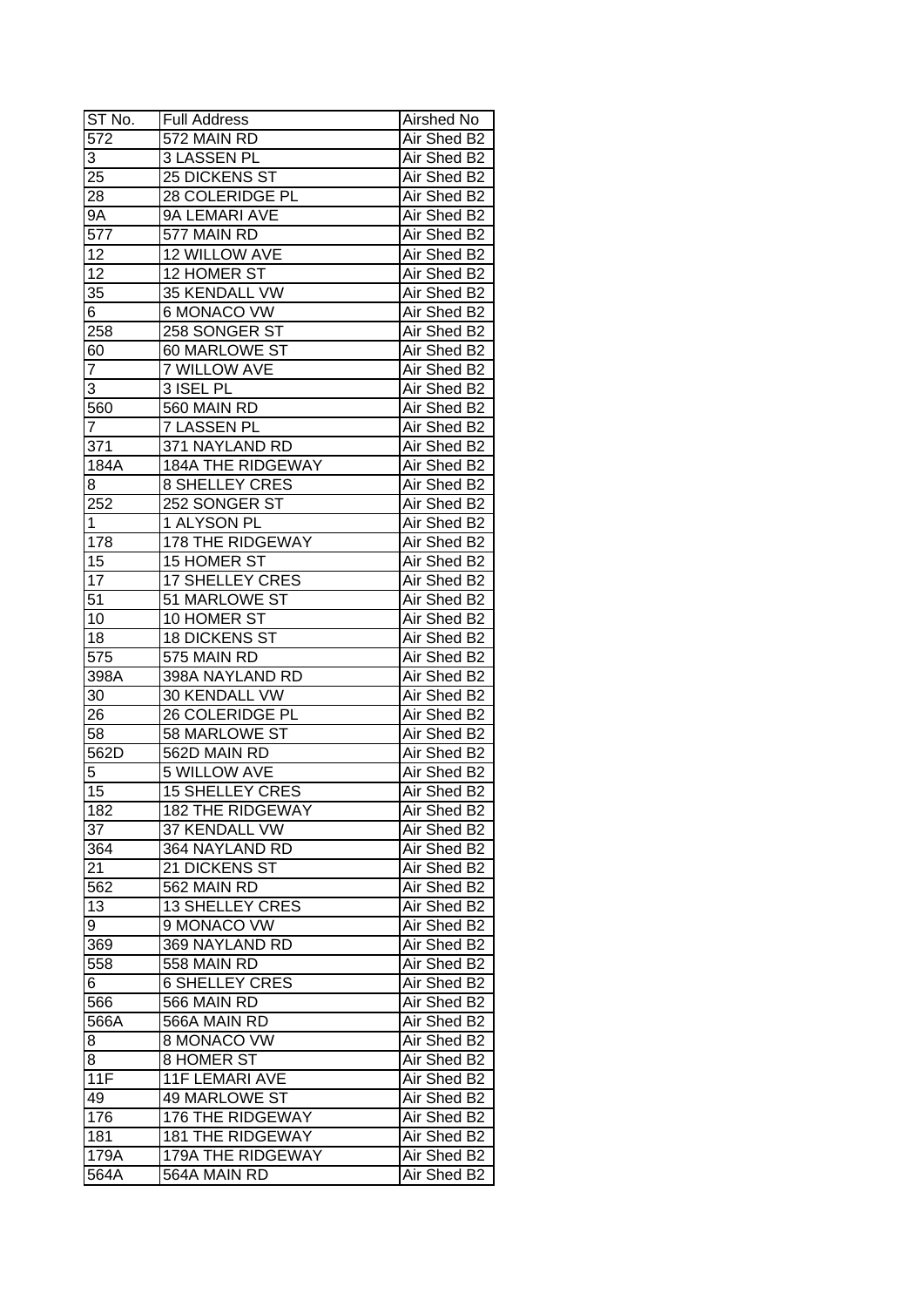| ST No.          | <b>Full Address</b>      | Airshed No  |
|-----------------|--------------------------|-------------|
| 22              | 22 KEATS CRES            | Air Shed B2 |
| 254             | 254 SONGER ST            | Air Shed B2 |
| 5               | <b>5 LASSEN PL</b>       | Air Shed B2 |
| 16              | <b>16 DICKENS ST</b>     | Air Shed B2 |
| 56              | 56 MARLOWE ST            | Air Shed B2 |
| 182A            | <b>182A THE RIDGEWAY</b> | Air Shed B2 |
| 367             | 367 NAYLAND RD           | Air Shed B2 |
| 13              | 13 HOMER ST              | Air Shed B2 |
| 562A            | 562A MAIN RD             | Air Shed B2 |
| <b>11C</b>      | <b>11C LEMARI AVE</b>    | Air Shed B2 |
| 32              | 32 KENDALL VW            | Air Shed B2 |
| 11              | 11 MONACO VW             | Air Shed B2 |
| 3               | 3 WILLOW AVE             | Air Shed B2 |
| $\overline{12}$ | 12 PARKVIEW PL           | Air Shed B2 |
| 362             | 362 NAYLAND RD           | Air Shed B2 |
| 8               | <b>8 WILLOW AVE</b>      | Air Shed B2 |
| 556             | 556 MAIN RD              | Air Shed B2 |
| 7               | <b>7 SHELLEY CRES</b>    | Air Shed B2 |
| 180             | <b>180 THE RIDGEWAY</b>  | Air Shed B2 |
| 39              | 39 KENDALL VW            | Air Shed B2 |
| 157             | <b>157 PANORAMA DR</b>   | Air Shed B2 |
| 19              | <b>19 DICKENS ST</b>     | Air Shed B2 |
| 248A            | 248A SONGER ST           | Air Shed B2 |
| 6               | <b>6 HOMER ST</b>        | Air Shed B2 |
| 10              | 10 MONACO VW             | Air Shed B2 |
| 17              | 17 DICKENS ST            | Air Shed B2 |
| 565             | 565 MAIN RD              | Air Shed B2 |
| 12              | 12 MONACO VW             | Air Shed B2 |
| 250             | 250 SONGER ST            | Air Shed B2 |
| 179             | 179 THE RIDGEWAY         | Air Shed B2 |
| 7               | 7 HOMER ST               | Air Shed B2 |
| $\overline{2}$  | 2 SHELLEY CRES           | Air Shed B2 |
| 13              | 13 MONACO VW             | Air Shed B2 |
| 11A             | <b>11A LEMARI AVE</b>    | Air Shed B2 |
| 5               | <b>5 SHELLEY CRES</b>    | Air Shed B2 |
| 360             | 360 NAYLAND RD           | Air Shed B2 |
| $3\overline{4}$ | 34 KENDALL VW            | Air Shed B2 |
| 155             | <b>155 PANORAMA DR</b>   | Air Shed B2 |
| 180             | 180 PANORAMA DR          | Air Shed B2 |
| 365             | 365 NAYLAND RD           | Air Shed B2 |
| 54              | 54 MARLOWE ST            | Air Shed B2 |
| 10              | 10 PARKVIEW PL           | Air Shed B2 |
| 151             | 151 PANORAMA DR          | Air Shed B2 |
| 149             | 149 PANORAMA DR          | Air Shed B2 |
| $\overline{c}$  | 2 HOMER ST               | Air Shed B2 |
| 24              | 24 KEATS CRES            | Air Shed B2 |
| 159             | 159 PANORAMA DR          | Air Shed B2 |
| 153             | 153 PANORAMA DR          | Air Shed B2 |
| 143             | 143 PANORAMA DR          | Air Shed B2 |
| 12              | 12 DICKENS ST            |             |
| $\mathbf{1}$    |                          | Air Shed B2 |
|                 | 1 WILLOW AVE             | Air Shed B2 |
| 550             | 550 MAIN RD              | Air Shed B2 |
| 170             | 170 THE RIDGEWAY         | Air Shed B2 |
| 178             | 178 PANORAMA DR          | Air Shed B2 |
| 20              | 20 KEATS CRES            | Air Shed B2 |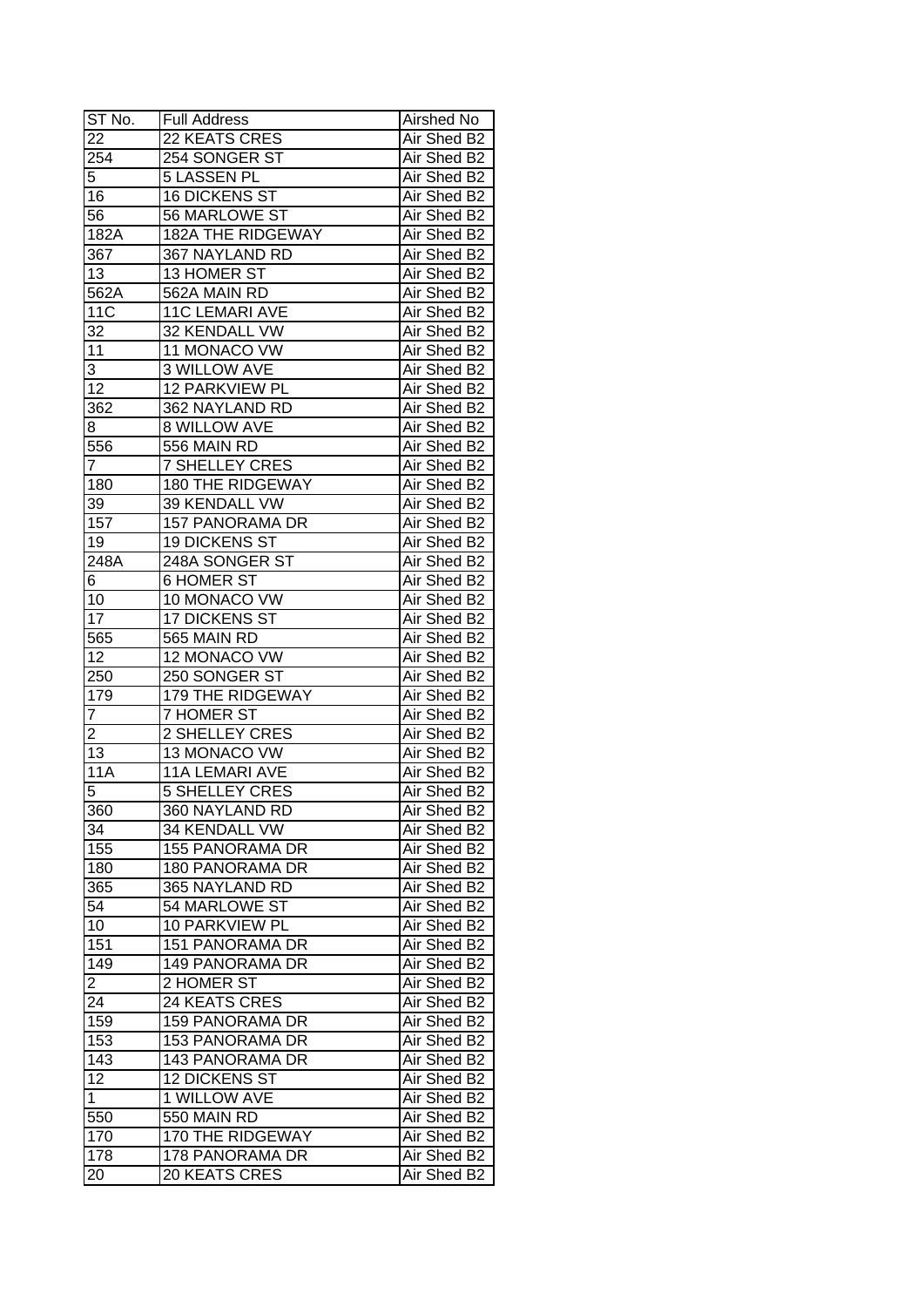| ST No.           | <b>Full Address</b>   | Airshed No  |
|------------------|-----------------------|-------------|
| 182              | 182 PANORAMA DR       | Air Shed B2 |
| 41               | <b>41 KENDALL VW</b>  | Air Shed B2 |
| $\overline{248}$ | 248 SONGER ST         | Air Shed B2 |
| 562B             | 562B MAIN RD          | Air Shed B2 |
| 141              | 141 PANORAMA DR       | Air Shed B2 |
| 11               | 11 HOMER ST           | Air Shed B2 |
| 26               | 26 KEATS CRES         | Air Shed B2 |
| 175              | 175 THE RIDGEWAY      | Air Shed B2 |
| 5                | <b>5 HOMER ST</b>     | Air Shed B2 |
| 15               | 15 MONACO VW          | Air Shed B2 |
| 14               | 14 MONACO VW          | Air Shed B2 |
| 15               | <b>15 DICKENS ST</b>  | Air Shed B2 |
| 8                | <b>8 PARKVIEW PL</b>  | Air Shed B2 |
| 18               | <b>18 KEATS CRES</b>  | Air Shed B2 |
| 9                | 9 HOMER ST            | Air Shed B2 |
| 4                | <b>4 WILLOW AVE</b>   | Air Shed B2 |
| 161              | 161 PANORAMA DR       | Air Shed B2 |
| 5                | 5 WILSON PL           | Air Shed B2 |
| 563              | 563 MAIN RD           | Air Shed B2 |
| 162              | 162 PANORAMA DR       | Air Shed B2 |
| 139              | 139 PANORAMA DR       | Air Shed B2 |
| 174              | 174 THE RIDGEWAY      | Air Shed B2 |
| 134              | 134 ALDINGA AVE       | Air Shed B2 |
| 52               | 52 MARLOWE ST         | Air Shed B2 |
| 246              | 246 SONGER ST         | Air Shed B2 |
| 132              | 132 ALDINGA AVE       | Air Shed B2 |
| 11B              | 11B LEMARI AVE        | Air Shed B2 |
| 176              | 176 PANORAMA DR       | Air Shed B2 |
| 147              | 147 PANORAMA DR       | Air Shed B2 |
| 145              | 145 PANORAMA DR       | Air Shed B2 |
| 10               | 10 HAMMILL GRV        | Air Shed B2 |
| 16               | 16 MONACO VW          | Air Shed B2 |
| 25               | 25 KEATS CRES         | Air Shed B2 |
| 8                | <b>8 HAMMILL GRV</b>  | Air Shed B2 |
| 36               | 36 KENDALL VW         | Air Shed B2 |
| 8                | 8 WILSON PL           | Air Shed B2 |
| 17               | 17 MONACO VW          | Air Shed B2 |
| 10               | 10 DICKENS ST         | Air Shed B2 |
| 164              | 164 PANORAMA DR       | Air Shed B2 |
| 173              | 173 THE RIDGEWAY      | Air Shed B2 |
| 6                | <b>6 PARKVIEW PL</b>  | Air Shed B2 |
| 43               | 43 KENDALL VW         | Air Shed B2 |
| 14               | 14 HAMMILL GRV        | Air Shed B2 |
| 11D              | 11D LEMARI AVE        | Air Shed B2 |
| 11               | 11 PARKVIEW PL        | Air Shed B2 |
| 16               | <b>16 KEATS CRES</b>  | Air Shed B2 |
| $\overline{2}$   | 2 WILLOW AVE          | Air Shed B2 |
| 163              | 163 PANORAMA DR       | Air Shed B2 |
| 13               | <b>13 DICKENS ST</b>  | Air Shed B2 |
| 6                | <b>6 WILLOW AVE</b>   | Air Shed B2 |
| 137              | 137 PANORAMA DR       | Air Shed B2 |
| 45               | <b>45 MARLOWE ST</b>  | Air Shed B2 |
| 15               |                       | Air Shed B2 |
|                  | <b>15 HAMMILL GRV</b> |             |
| 242              | 242 SONGER ST         | Air Shed B2 |
| 561              | 561 MAIN RD           | Air Shed B2 |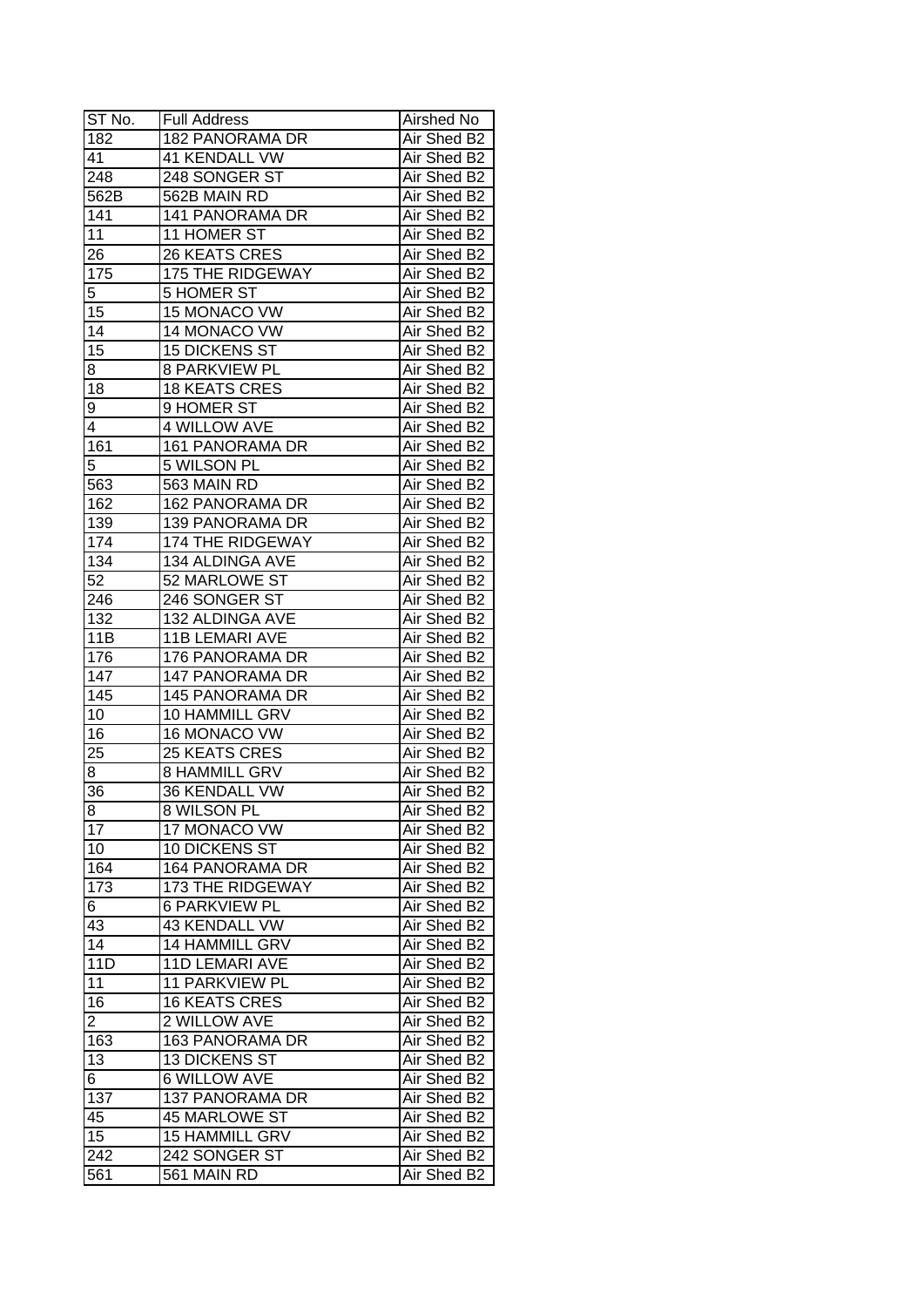| ST No.          | <b>Full Address</b>     | Airshed No  |
|-----------------|-------------------------|-------------|
| 9               | 9 WILSON PL             | Air Shed B2 |
| 140             | <b>140 ALDINGA AVE</b>  | Air Shed B2 |
| 58              | 58 TENNYSON CRES        | Air Shed B2 |
| 160             | 160 PANORAMA DR         | Air Shed B2 |
| 18              | 18 MONACO VW            | Air Shed B2 |
| 11              | <b>11 DICKENS ST</b>    | Air Shed B2 |
| 5A              | 5A BAIL ST              | Air Shed B2 |
| 19              | 19 MONACO VW            | Air Shed B2 |
| 8               | 8 DICKENS ST            | Air Shed B2 |
| 12              | 12 HAMMILL GRV          | Air Shed B2 |
| $\overline{7}$  | 7 PARKVIEW PL           | Air Shed B2 |
| 23              | 23 KEATS CRES           | Air Shed B2 |
| 171             | 171 THE RIDGEWAY        | Air Shed B2 |
| 45              | 45 KENDALL VW           | Air Shed B2 |
| 138             | 138 ALDINGA AVE         | Air Shed B2 |
| 56              | 56 TENNYSON CRES        | Air Shed B2 |
| 174             | 174 PANORAMA DR         | Air Shed B2 |
| 9               | 9 BAIL ST               | Air Shed B2 |
| 165             | <b>165 PANORAMA DR</b>  | Air Shed B2 |
| 6               | 6 HAMMILL GRV           | Air Shed B2 |
| $\overline{1}3$ | 13 HAMMILL GRV          | Air Shed B2 |
| 166             | 166 PANORAMA DR         | Air Shed B2 |
| 168             | <b>168 PANORAMA DR</b>  | Air Shed B2 |
| 357             | 357 NAYLAND RD          | Air Shed B2 |
| 136             | 136 ALDINGA AVE         | Air Shed B2 |
| 11E             | <b>11E LEMARI AVE</b>   | Air Shed B2 |
| 4               | <b>4 PARKVIEW PL</b>    | Air Shed B2 |
| 43              | 43 MARLOWE ST           | Air Shed B2 |
| 135             | 135 PANORAMA DR         | Air Shed B2 |
| 210             | 210 PANORAMA DR         | Air Shed B2 |
| 62              | <b>62 TENNYSON CRES</b> | Air Shed B2 |
| 21              | 21 MONACO VW            | Air Shed B2 |
| 130             | 130 ALDINGA AVE         | Air Shed B2 |
| 5               | <b>5 PARKVIEW PL</b>    | Air Shed B2 |
| 20              | 20 MONACO VW            | Air Shed B2 |
| $\overline{4}$  | <b>4 HAMMILL GRV</b>    | Air Shed B2 |
| 14              | <b>14 KEATS CRES</b>    | Air Shed B2 |
| $\overline{12}$ | 12 WILSON PL            | Air Shed B2 |
| 6               | <b>6 DICKENS ST</b>     | Air Shed B2 |
| $\overline{7}$  | <b>7 DICKENS ST</b>     | Air Shed B2 |
| 19              | <b>19 KEATS CRES</b>    | Air Shed B2 |
| 21              | 21 KEATS CRES           | Air Shed B2 |
| 169             | <b>169 THE RIDGEWAY</b> | Air Shed B2 |
| 352             | 352 NAYLAND RD          | Air Shed B2 |
| 128             | 128 ALDINGA AVE         | Air Shed B2 |
| 158             | <b>158 PANORAMA DR</b>  | Air Shed B2 |
| 355             | 355 NAYLAND RD          | Air Shed B2 |
| 11              | <b>11 HAMMILL GRV</b>   | Air Shed B2 |
| 137             | 137 ALDINGA AVE         | Air Shed B2 |
| $\overline{7}$  | <b>7 BAIL ST</b>        | Air Shed B2 |
| 167             | 167 PANORAMA DR         | Air Shed B2 |
| 54              | 54 TENNYSON CRES        | Air Shed B2 |
| 85              | 85 ENNER GLYNN RD       | Air Shed A  |
| 9               | <b>9 DICKENS ST</b>     | Air Shed B2 |
| 240             | 240 SONGER ST           | Air Shed B2 |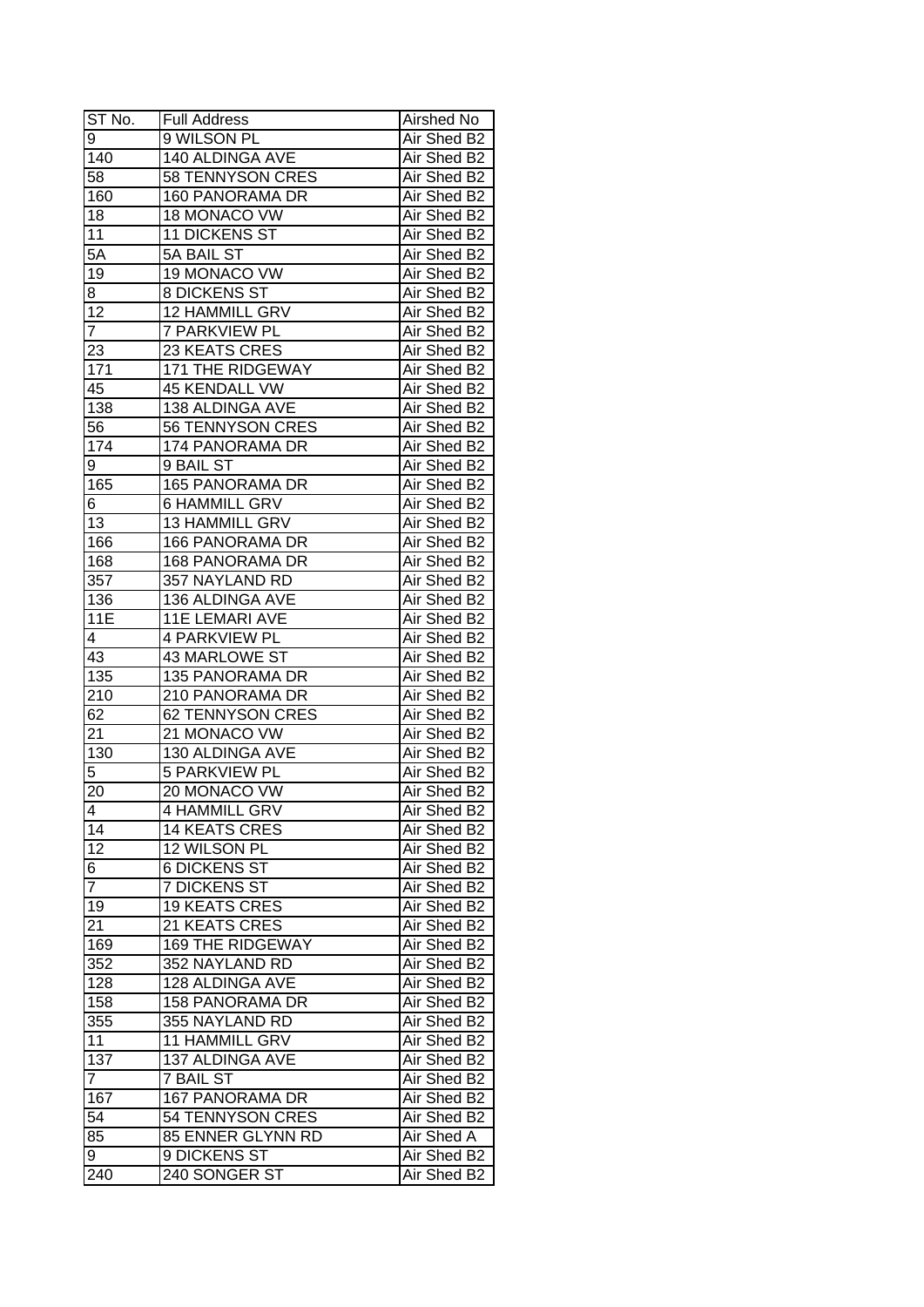| ST No.           | <b>Full Address</b>     | Airshed No  |
|------------------|-------------------------|-------------|
| 3                | <b>3 PARKVIEW PL</b>    | Air Shed B2 |
| 548              | 548 MAIN RD             | Air Shed B2 |
| 41               | 41 MARLOWE ST           | Air Shed B2 |
| 60               | <b>60 TENNYSON CRES</b> | Air Shed B2 |
| 133              | 133 PANORAMA DR         | Air Shed B2 |
| 9                | 9 HAMMILL GRV           | Air Shed B2 |
| $\overline{c}$   | 2 HAMMILL GRV           | Air Shed B2 |
| 23               | 23 MONACO VW            | Air Shed B2 |
| 172              | 172 PANORAMA DR         | Air Shed B2 |
| 43               | <b>43 TENNYSON CRES</b> | Air Shed B2 |
| $\overline{5}$   | 5 HAMMILL GRV           | Air Shed B2 |
| 22               | 22 MONACO VW            | Air Shed B2 |
| $\overline{5}$   | <b>5 DICKENS ST</b>     | Air Shed B2 |
| 135              | 135 ALDINGA AVE         | Air Shed B2 |
| 4                | 4 DICKENS ST            | Air Shed B2 |
| $\overline{126}$ | 126 ALDINGA AVE         | Air Shed B2 |
| 5                | 5 BAIL ST               | Air Shed B2 |
| 17               | <b>17 KEATS CRES</b>    | Air Shed B2 |
| 238              | 238 SONGER ST           | Air Shed B2 |
| 353              | 353 NAYLAND RD          | Air Shed B2 |
| 169              | <b>169 PANORAMA DR</b>  | Air Shed B2 |
| 3                | <b>3 HAMMILL GRV</b>    | Air Shed B2 |
| 234A             | 234A SONGER ST          | Air Shed B2 |
| 1                | 1 PARKVIEW PL           | Air Shed B2 |
| 8                | <b>8 KEATS CRES</b>     | Air Shed B2 |
| 350              | 350 NAYLAND RD          | Air Shed B2 |
| 38               | 38 MONACO VW            | Air Shed B2 |
| 25               | 25 MONACO VW            | Air Shed B2 |
| 41               | <b>41 TENNYSON CRES</b> | Air Shed B2 |
| 170              | 170 PANORAMA DR         | Air Shed B2 |
| 39               | 39 MARLOWE ST           | Air Shed B2 |
| $\overline{2}$   | 2 DICKENS ST            | Air Shed B2 |
| $\overline{52}$  | 52 TENNYSON CRES        | Air Shed B2 |
| 24               | 24 MONACO VW            | Air Shed B2 |
| 15               | <b>15 KEATS CRES</b>    | Air Shed B2 |
| $\overline{3}$   | 3 BAIL ST               | Air Shed B2 |
| 3                | <b>3 DICKENS ST</b>     | Air Shed B2 |
| 13               | <b>13 KEATS CRES</b>    | Air Shed B2 |
| 13               | 13 HAROLD PL            | Air Shed B2 |
| 129              | 129 PANORAMA DR         | Air Shed B2 |
| $\overline{7}$   | <b>7 HAMMILL GRV</b>    | Air Shed B2 |
| 124              | 124 ALDINGA AVE         | Air Shed B2 |
| 236              | 236 SONGER ST           | Air Shed B2 |
| 131              | 131 PANORAMA DR         | Air Shed B2 |
| 46               | 46 TYREE DR             | Air Shed B2 |
| 45               | 45 TYREE DR             | Air Shed B2 |
| 15               | 15 HAROLD PL            | Air Shed B2 |
| $\mathbf{1}$     | 1 HAMMILL GRV           | Air Shed B2 |
| 50               | 50 TENNYSON CRES        | Air Shed B2 |
| 44               | 44 MARLOWE ST           | Air Shed B2 |
| 6                | <b>6 KEATS CRES</b>     | Air Shed B2 |
|                  | 27 MONACO VW            | Air Shed B2 |
| 27               | 37 KIPLING CRES         | Air Shed B2 |
| 37               |                         |             |
| 127              | 127 ALDINGA AVE         | Air Shed B2 |
| 1                | 1 DICKENS ST            | Air Shed B2 |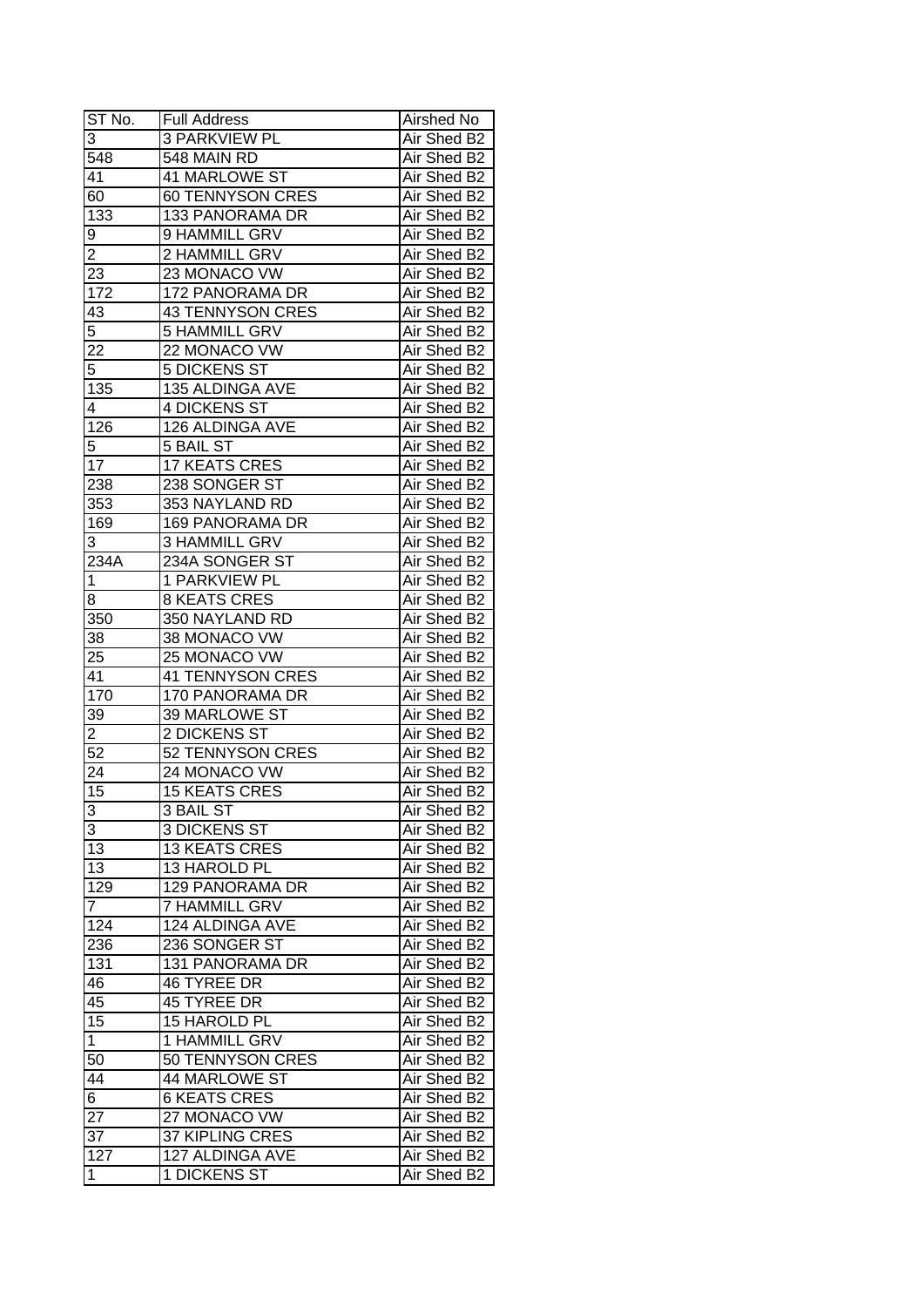| ST No.           | <b>Full Address</b>     | Airshed No  |
|------------------|-------------------------|-------------|
| 39               | 39 TENNYSON CRES        | Air Shed B2 |
| 1                | 1 BAIL ST               | Air Shed B2 |
| 26               | 26 MONACO VW            | Air Shed B2 |
| 156              | <b>156 PANORAMA DR</b>  | Air Shed B2 |
| 232              | 232 SONGER ST           | Air Shed B2 |
| 37               | 37 MARLOWE ST           | Air Shed B2 |
| 7                | <b>7 KEATS CRES</b>     | Air Shed B2 |
| 339              | 339 NAYLAND RD          | Air Shed B2 |
| 348              | 348 NAYLAND RD          | Air Shed B2 |
| 16               | 16 HAROLD PL            | Air Shed B2 |
| 140              | 140 PANORAMA DR         | Air Shed B2 |
| 123              | 123 PANORAMA DR         | Air Shed B2 |
| 142              | 142 PANORAMA DR         | Air Shed B2 |
| 154              | <b>154 PANORAMA DR</b>  | Air Shed B2 |
| 29               | 29 MONACO VW            | Air Shed B2 |
| 337B             | 337B NAYLAND RD         | Air Shed B2 |
| 44               | 44 TYREE DR             | Air Shed B2 |
| $23\overline{4}$ | 234 SONGER ST           | Air Shed B2 |
| 43               | 43 TYREE DR             | Air Shed B2 |
| 42               | <b>42 MARLOWE ST</b>    | Air Shed B2 |
| 122              | 122 ALDINGA AVE         | Air Shed B2 |
| 10               | 10 FELL PL              | Air Shed B2 |
| 127              | 127 PANORAMA DR         | Air Shed B2 |
| 222              | 222 PANORAMA DR         | Air Shed B2 |
| $\mathbf 1$      | 1 CITRUS LN             | Air Shed B2 |
| 11               | <b>11 KEATS CRES</b>    | Air Shed B2 |
| 28               | 28 MONACO VW            | Air Shed B2 |
| 152              | 152 PANORAMA DR         | Air Shed B2 |
| 144              | 144 PANORAMA DR         | Air Shed B2 |
| 138              | <b>138 PANORAMA DR</b>  | Air Shed B2 |
| 186              | 186 SONGER ST           | Air Shed B2 |
| 5                | <b>5 KEATS CRES</b>     | Air Shed B2 |
| $\overline{14}$  | 14 HAROLD PL            | Air Shed B2 |
| 48               | <b>48 TENNYSON CRES</b> | Air Shed B2 |
| 35               | 35 MARLOWE ST           | Air Shed B2 |
| 121              | 121 PANORAMA DR         | Air Shed B2 |
| 171              | 171 PANORAMA DR         | Air Shed B2 |
| 339A             | 339A NAYLAND RD         | Air Shed B2 |
| 43               | <b>43 KIPLING CRES</b>  | Air Shed B2 |
| 39               | 39 KIPLING CRES         | Air Shed B2 |
| 545              | 545 MAIN RD             | Air Shed B2 |
| 31               | 31 MONACO VW            | Air Shed B2 |
| 337A             | 337A NAYLAND RD         | Air Shed B2 |
| 146              | 146 PANORAMA DR         | Air Shed B2 |
| 85               | 85 PANORAMA DR          | Air Shed B2 |
| 35               | <b>35 TENNYSON CRES</b> | Air Shed B2 |
| 136              | 136 PANORAMA DR         | Air Shed B2 |
| 150              | 150 PANORAMA DR         | Air Shed B2 |
| 125              | 125 PANORAMA DR         | Air Shed B2 |
| 12               | 12 FELL PL              | Air Shed B2 |
| 9                | <b>9 KEATS CRES</b>     | Air Shed B2 |
| 87               | 87 PANORAMA DR          | Air Shed B2 |
| 119              | 119 PANORAMA DR         | Air Shed B2 |
| 346              | 346 NAYLAND RD          | Air Shed B2 |
| 40               | 40 MARLOWE ST           | Air Shed B2 |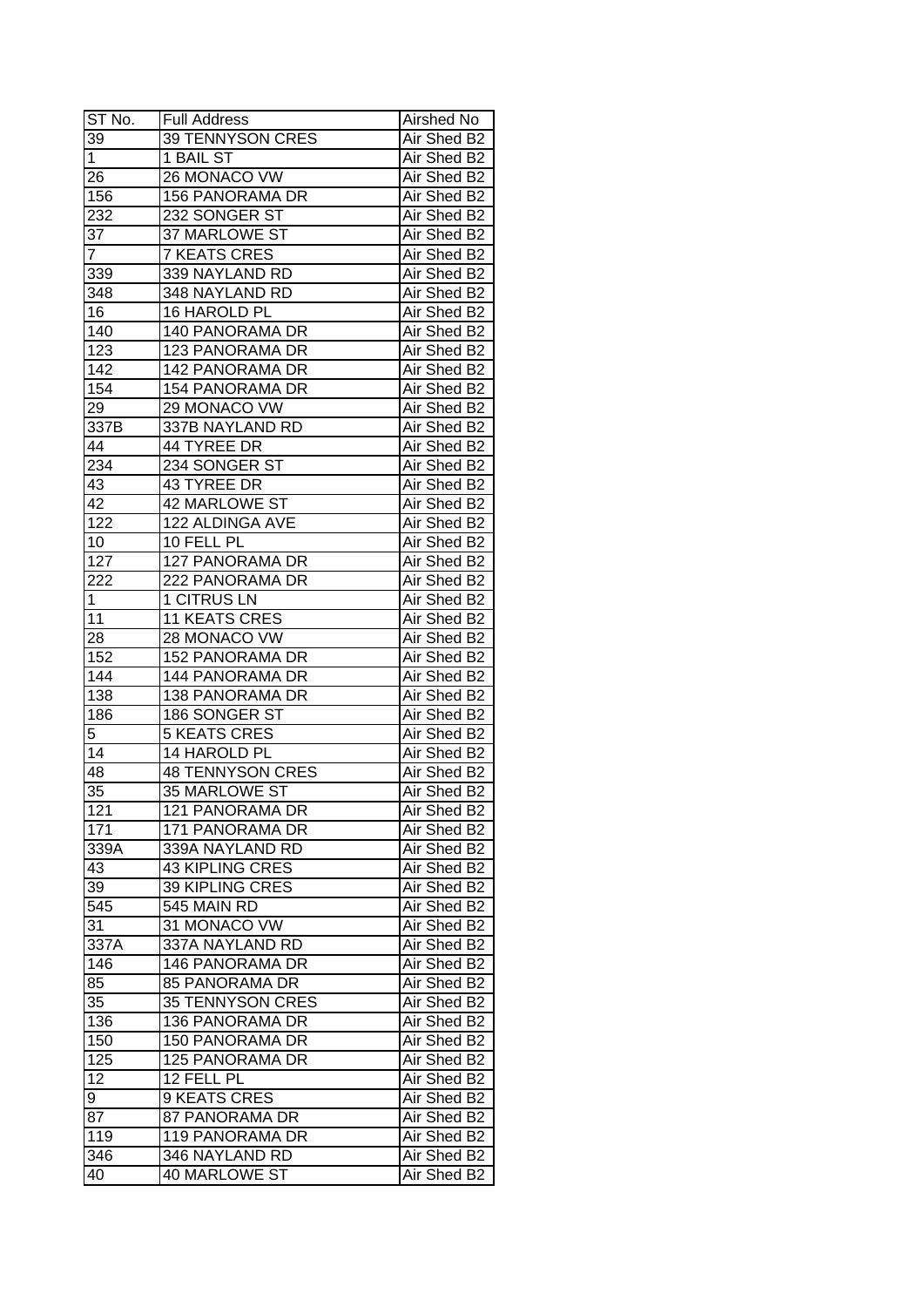| ST No.           | <b>Full Address</b>     | Airshed No                 |
|------------------|-------------------------|----------------------------|
| 30               | 30 MONACO VW            | Air Shed B2                |
| $\overline{37}$  | 37 MONACO VW            | Air Shed B2                |
| 134              | 134 PANORAMA DR         | Air Shed B2                |
| $34\overline{3}$ | 343 NAYLAND RD          | Air Shed B2                |
| 12               | 12 HAROLD PL            | Air Shed B2                |
| 132              | 132 PANORAMA DR         | Air Shed B2                |
| 3                | <b>3 CITRUS LN</b>      | Air Shed B2                |
| 11               | 11 HAROLD PL            | Air Shed B2                |
| 117              | 117 PANORAMA DR         | Air Shed B2                |
| 130              | 130 PANORAMA DR         | Air Shed B2                |
| 42               | 42 TYREE DR             | Air Shed B2                |
| 41               | 41 TYREE DR             | Air Shed B2                |
| $\overline{53}$  | 53 MARSDEN RD           | Air Shed B2                |
| 120              | 120 ALDINGA AVE         | Air Shed B2                |
| 35               | 35 KIPLING CRES         | Air Shed B2                |
| 89               | 89 PANORAMA DR          | Air Shed B2                |
| 13               | 13 FELL PL              | Air Shed B2                |
| 148              | <b>148 PANORAMA DR</b>  | Air Shed B2                |
| 33               | 33 MONACO VW            | Air Shed B2                |
| 46               | <b>46 TENNYSON CRES</b> | Air Shed B2                |
| $\bf 8$          | 8 FELL PL               | Air Shed B2                |
| 2                | 2 CITRUS LN             | Air Shed B2                |
| 341              | 341 NAYLAND RD          | Air Shed B2                |
| 173              | 173 PANORAMA DR         | Air Shed B2                |
| 342              | 342 NAYLAND RD          | Air Shed B2                |
| 45               | <b>45 KIPLING CRES</b>  | Air Shed B2                |
| 113              | 113 PANORAMA DR         | Air Shed B2                |
| 10               | 10 HAROLD PL            | Air Shed B2                |
| 123              | 123 ALDINGA AVE         | Air Shed B2                |
| 32               | 32 MONACO VW            | Air Shed B2                |
| 128              | <b>128 PANORAMA DR</b>  | Air Shed B2                |
| 38               | 38 MARLOWE ST           | Air Shed B2                |
| 41               | <b>41 KIPLING CRES</b>  | Air Shed B2                |
| $\overline{344}$ | 344 NAYLAND RD          | Air Shed B2                |
| 24               | <b>24 KIPLING CRES</b>  | Air Shed B2                |
| 83               | 83 PANORAMA DR          | Air Shed B2                |
| 11               | 11 FELL PL              | Air Shed B2                |
| 35               | 35 MONACO VW            | Air Shed B2                |
| 33               | 33 TENNYSON CRES        | Air Shed B2                |
| 175              | 175 PANORAMA DR         | Air Shed B2                |
| 29               | 29 MARLOWE ST           | Air Shed B2                |
| 9                | 9 HAROLD PL             | Air Shed B2                |
| 148              | <b>148 THE RIDGEWAY</b> |                            |
| 6                | <b>6 FELL PLACE</b>     | Air Shed B2<br>Air Shed B2 |
| 91               |                         | Air Shed B2                |
| 126              | 91 PANORAMA DR          | Air Shed B2                |
| 118              | 126 PANORAMA DR         | Air Shed B2                |
|                  | 118 ALDINGA AVE         |                            |
| 58               | 58 MARSDEN RD           | Air Shed B2                |
| 5                | <b>5 CITRUS LN</b>      | Air Shed B2                |
| 34               | 34 MONACO VW            | Air Shed B2                |
| 40               | 40 TYREE DR             | Air Shed B2                |
| 8                | 8 HAROLD PL             | Air Shed B2                |
| 337              | 337 NAYLAND RD          | Air Shed B2                |
| 36               | 36 MARLOWE ST           | Air Shed B2                |
| 157              | <b>157 THE RIDGEWAY</b> | Air Shed B2                |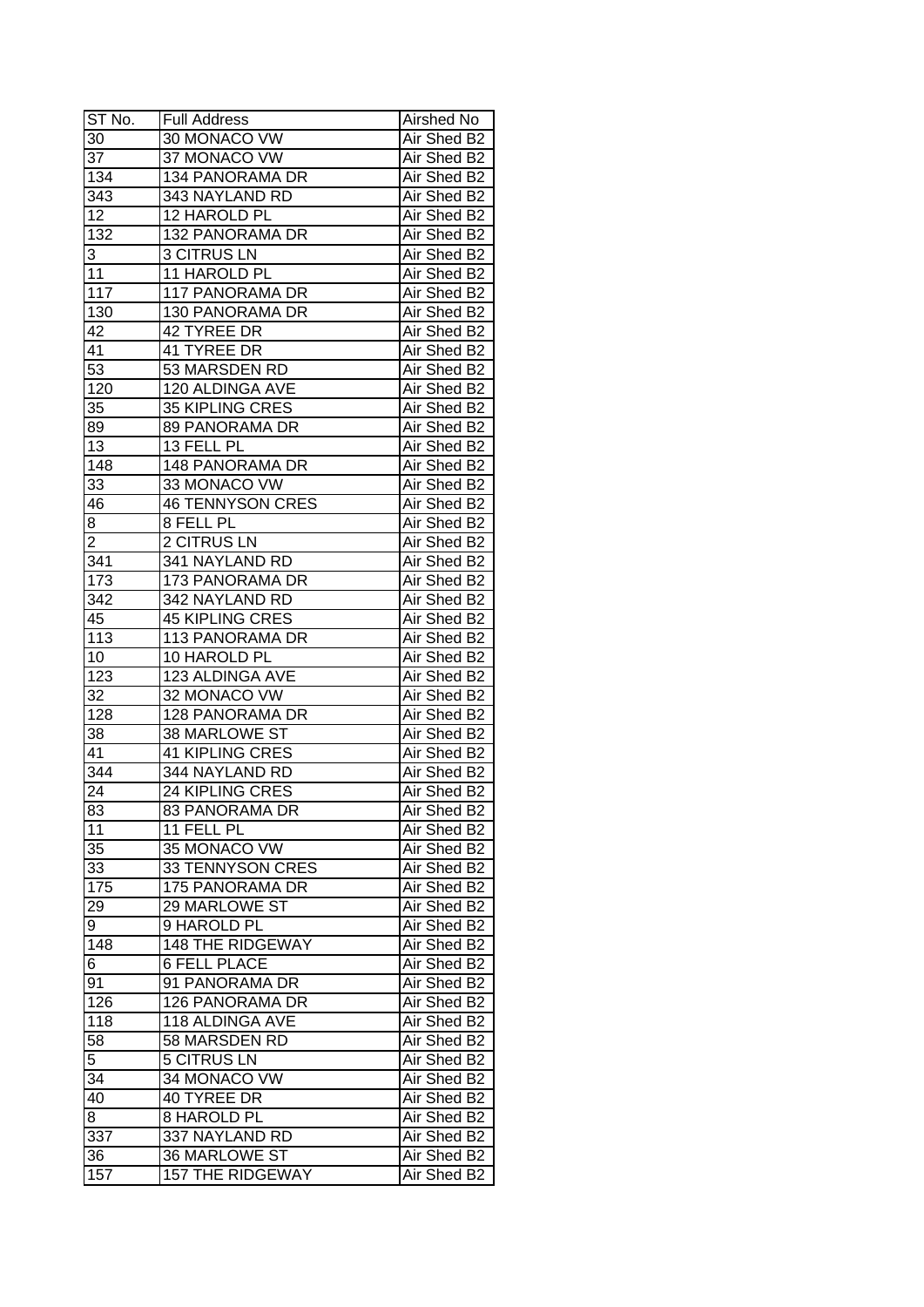| ST No.          | <b>Full Address</b>     | Airshed No  |
|-----------------|-------------------------|-------------|
| 9               | 9 FELL PL               | Air Shed B2 |
| 22              | 22 KIPLING CRES         | Air Shed B2 |
| 115             | 115 PANORAMA DR         | Air Shed B2 |
| 44              | <b>44 TENNYSON CRES</b> | Air Shed B2 |
| $8\overline{1}$ | 81 PANORAMA DR          | Air Shed B2 |
| $3\overline{3}$ | 33 KIPLING CRES         | Air Shed B2 |
| 31              | 31 TENNYSON CRES        | Air Shed B2 |
| 27              | 27 MARLOWE ST           | Air Shed B2 |
| 121             | 121 ALDINGA AVE         | Air Shed B2 |
| $\mathbf 1$     | 1 HARFORD CT            | Air Shed B2 |
| 20              | 20 KIPLING CRES         | Air Shed B2 |
| 4               | <b>4 FELL PLACE</b>     | Air Shed B2 |
| 228             | 228 SONGER ST           | Air Shed B2 |
| 111             | 111 PANORAMA DR         | Air Shed B2 |
| 3               | 3 HARFORD CT            | Air Shed B2 |
| 4               | <b>4 CITRUS LN</b>      | Air Shed B2 |
| 36              | 36 MONACO VW            | Air Shed B2 |
| 34              | 34 MARLOWE ST           | Air Shed B2 |
| 335             | 335 NAYLAND RD          | Air Shed B2 |
| 93              | 93 PANORAMA DR          | Air Shed B2 |
| $\overline{7}$  | 7 FELL PL               | Air Shed B2 |
| 7               | 7 HAROLD PL             | Air Shed B2 |
| 29              | <b>29 TENNYSON CRES</b> | Air Shed B2 |
| 25              | 25 MARLOWE ST           | Air Shed B2 |
| 155             | <b>155 THE RIDGEWAY</b> | Air Shed B2 |
| 146             | <b>146 THE RIDGEWAY</b> | Air Shed B2 |
| $\overline{2}$  | 2 HARFORD CT            | Air Shed B2 |
| 18              | <b>18 KIPLING CRES</b>  | Air Shed B2 |
| 116             | 116 ALDINGA AVE         | Air Shed B2 |
| $\overline{2}$  | 2 FELL PLACE            | Air Shed B2 |
| $\overline{5}$  | 5 HARFORD CT            | Air Shed B2 |
| $\overline{6}$  | <b>6 CITRUS LN</b>      | Air Shed B2 |
| $\overline{38}$ | 38 TYREE DR             | Air Shed B2 |
| 31              | 31 KIPLING CRES         | Air Shed B2 |
| $\overline{42}$ | <b>42 TENNYSON CRES</b> | Air Shed B2 |
| 63              | 63 MARSDEN RD           | Air Shed B2 |
| $\overline{7}$  | <b>7 CITRUS LN</b>      | Air Shed B2 |
| 6               | 6 HAROLD PL             | Air Shed B2 |
| 124             | 124 PANORAMA DR         | Air Shed B2 |
| 79              | 79 PANORAMA DR          | Air Shed B2 |
| 32              | 32 MARLOWE ST           | Air Shed B2 |
| 333             | 333 NAYLAND RD          | Air Shed B2 |
| 4               | 4 HARFORD CT            | Air Shed B2 |
| 27              | 27 TENNYSON CRES        | Air Shed B2 |
| 77              | 77 PANORAMA DR          | Air Shed B2 |
| 119             | 119 ALDINGA AVE         | Air Shed B2 |
| 5               | 5 FELL PL               | Air Shed B2 |
| 23              | 23 MARLOWE ST           | Air Shed B2 |
| 144             | <b>144 THE RIDGEWAY</b> | Air Shed B2 |
| 16              | <b>16 KIPLING CRES</b>  | Air Shed B2 |
| 218             | 218 SONGER ST           | Air Shed B2 |
| 530             | 530 MAIN RD             | Air Shed B2 |
| $\overline{7}$  | 7 HARFORD CT            | Air Shed B2 |
| 6               | <b>6 HARFORD CT</b>     | Air Shed B2 |
| 1               | 1 KAKENGA RD            | Air Shed B2 |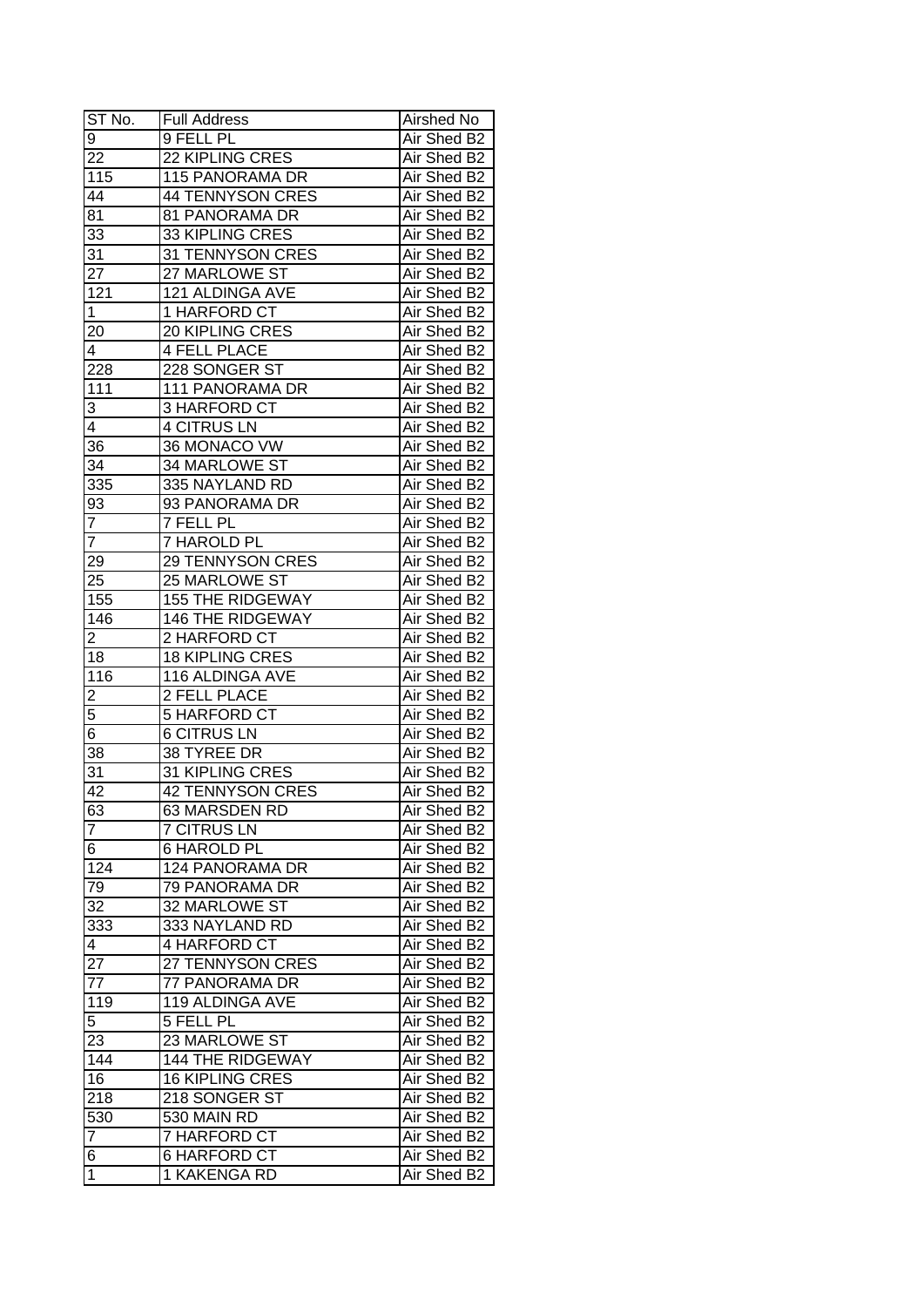| ST No.             | <b>Full Address</b>     | Airshed No  |
|--------------------|-------------------------|-------------|
| 334                | 334 NAYLAND RD          | Air Shed B2 |
| 109                | 109 PANORAMA DR         | Air Shed B2 |
| 5                  | 5 HAROLD PL             | Air Shed B2 |
| 40                 | <b>40 TENNYSON CRES</b> | Air Shed B2 |
| 29                 | 29 KIPLING CRES         | Air Shed B2 |
| 3                  | 3 FELL PL               | Air Shed B2 |
| 36                 | 36 TYREE DR             | Air Shed B2 |
| 30                 | 30 MARLOWE ST           | Air Shed B2 |
| 114                | 114 ALDINGA AVE         | Air Shed B2 |
| 25                 | <b>25 TENNYSON CRES</b> | Air Shed B2 |
| 25                 | 25 KIPLING CRES         | Air Shed B2 |
| 7A                 | 7A HARFORD CT           | Air Shed B2 |
| $2\overline{1}$    | 21 MARLOWE ST           | Air Shed B2 |
| 214                | 214 SONGER ST           | Air Shed B2 |
| 4                  | 4 HAROLD PL             | Air Shed B2 |
| 8                  | <b>8 CITRUS LN</b>      | Air Shed B2 |
| $\overline{9}$     | 9 CITRUS LN             | Air Shed B2 |
| 14                 | <b>14 KIPLING CRES</b>  | Air Shed B2 |
| 117                | 117 ALDINGA AVE         | Air Shed B2 |
| 38                 | <b>38 TENNYSON CRES</b> | Air Shed B2 |
| 1                  | 1 FELL PLACE            | Air Shed B2 |
| 23                 | 23 KIPLING CRES         | Air Shed B2 |
| 75                 | 75 PANORAMA DR          | Air Shed B2 |
| 9                  | 9 HARFORD CT            | Air Shed B2 |
| 526                | 526 MAIN RD             | Air Shed B2 |
| 138                | 138 THE RIDGEWAY        | Air Shed B2 |
| 330                | 330 NAYLAND RD          | Air Shed B2 |
| 23                 | 23 TENNYSON CRES        | Air Shed B2 |
| 28                 | 28 MARLOWE ST           | Air Shed B2 |
| 19                 | 19 MARLOWE ST           | Air Shed B2 |
| 27                 | 27 KIPLING CRES         | Air Shed B2 |
| $\overline{2}$     | <b>2 ST FRANCIS WAY</b> | Air Shed B2 |
| $\overline{3}$     | 3 KAKENGA RD            | Air Shed B2 |
| $\overline{\bf 8}$ | <b>8 HARFORD CT</b>     | Air Shed B2 |
| 122                | <b>122 PANORAMA DR</b>  | Air Shed B2 |
| 332                | 332 NAYLAND RD          | Air Shed B2 |
| 327                | 327 NAYLAND RD          | Air Shed B2 |
| 107                | 107 PANORAMA DR         | Air Shed B2 |
| 522                | 522 MAIN RD             | Air Shed B2 |
| 3                  | <b>3 HAROLD PL</b>      | Air Shed B2 |
| 36                 | <b>36 TENNYSON CRES</b> | Air Shed B2 |
| $11\overline{2}$   | 112 ALDINGA AVE         | Air Shed B2 |
| $3\overline{4}$    | 34 TYREE DR             | Air Shed B2 |
| 11                 | 11 HARFORD CT           | Air Shed B2 |
| 328                | 328 NAYLAND RD          | Air Shed B2 |
| 142                | 142 THE RIDGEWAY        | Air Shed B2 |
| 12                 | <b>12 KIPLING CRES</b>  | Air Shed B2 |
| 80                 | 80 PANORAMA DR          | Air Shed B2 |
| 21                 | 21 TENNYSON CRES        |             |
|                    |                         | Air Shed B2 |
| 26<br>17           | 26 MARLOWE ST           | Air Shed B2 |
|                    | 17 MARLOWE ST           | Air Shed B2 |
| 10                 | 10 HARFORD CT           | Air Shed B2 |
| $\overline{2}$     | 2 HAROLD PL             | Air Shed B2 |
| 120                | 120 PANORAMA DR         | Air Shed B2 |
| 11                 | <b>11 CITRUS LN</b>     | Air Shed B2 |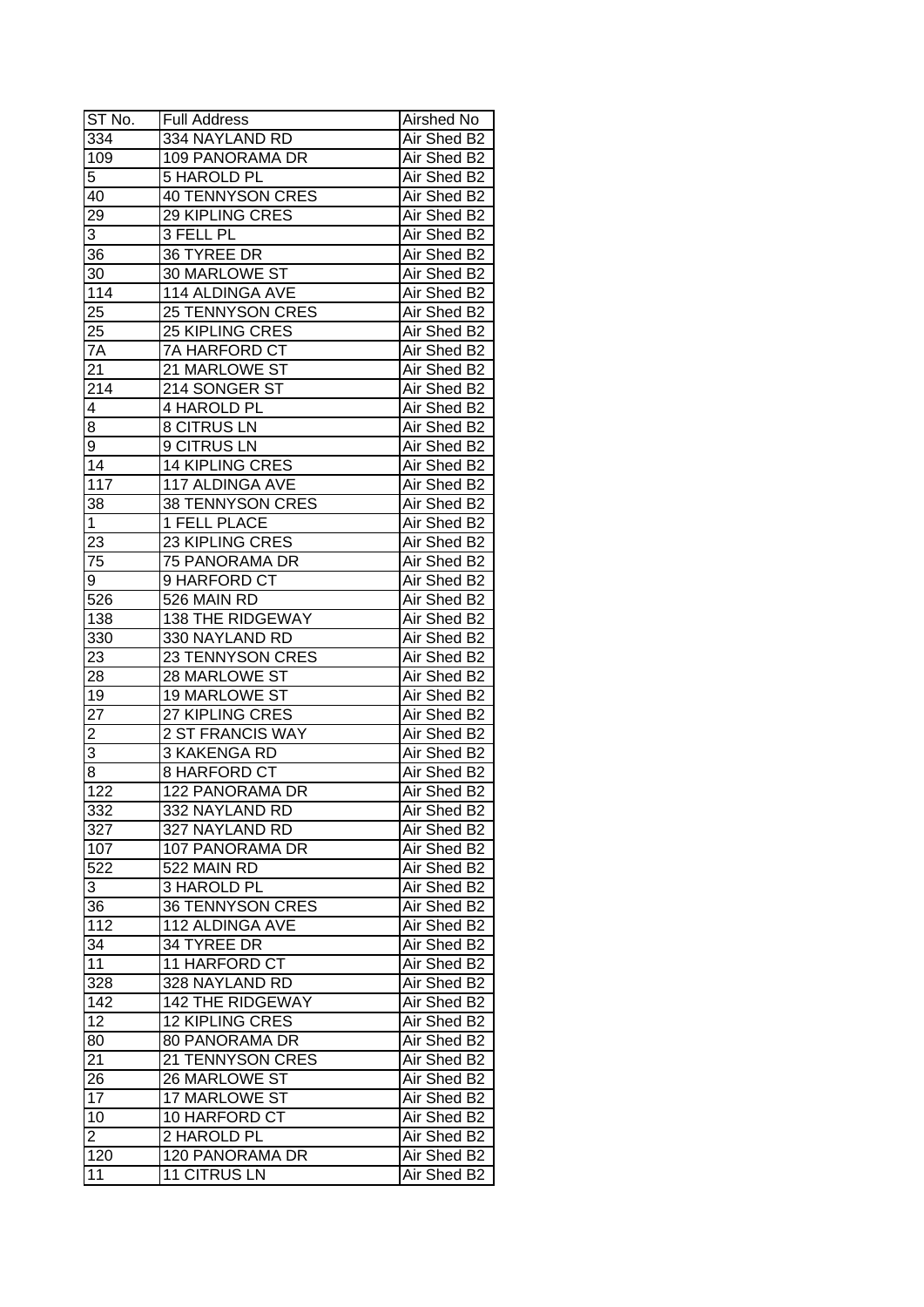| $ST$ No.                | <b>Full Address</b>              | Airshed No                 |
|-------------------------|----------------------------------|----------------------------|
| 115                     | <b>115 ALDINGA AVE</b>           | Air Shed B2                |
| $\overline{140}$        | 140 THE RIDGEWAY                 | Air Shed B2                |
| 104                     | 104 PANORAMA DR                  | Air Shed B2                |
| 516-520                 | 516-520 MAIN RD                  | Air Shed B2                |
| 11                      | 11 HILLIARD ST                   | Air Shed B2                |
| 14                      | 14 HARFORD CT                    | Air Shed B2                |
| 34                      | 34 TENNYSON CRES                 | Air Shed B2                |
| 31A                     | 31A TYREE DR                     | Air Shed B2                |
| 21                      | 21 KIPLING CRES                  | Air Shed B2                |
| 10                      | 10 CITRUS LN                     | Air Shed B2                |
| $\overline{7}$          | 7 ANN BIRD COURT                 | Air Shed B2                |
| 19                      | <b>19 TENNYSON CRES</b>          | Air Shed B2                |
| 24                      | 24 MARLOWE ST                    | Air Shed B2                |
| 35                      | 35 TYREE DR                      | Air Shed B2                |
| 10A                     | 10A HARFORD CT                   | Air Shed B2                |
| 15                      | 15 MARLOWE ST                    | Air Shed B2                |
| 209                     | 209 SONGER ST                    | Air Shed B2                |
| 7A                      | 7A HILLIARD ST                   | Air Shed B2                |
| 1                       | 1 ST FRANCIS WAY                 | Air Shed B2                |
| 5                       | <b>5 KAKENGA RD</b>              | Air Shed B2                |
|                         |                                  |                            |
| 10                      | 10 KIPLING CRES<br>9 HILLIARD ST | Air Shed B2                |
| 9                       |                                  | Air Shed B2                |
| 118                     | 118 PANORAMA DR                  | Air Shed B2                |
| $\overline{514}$        | 514 MAIN RD                      | Air Shed B2                |
| 31                      | 31 TYREE DR                      | Air Shed B2                |
| 32                      | <b>32 TENNYSON CRES</b>          | Air Shed B2                |
| 92                      | 92 PANORAMA DR                   | Air Shed B2                |
| 32                      | 32 TYREE DR                      | Air Shed B2                |
| 12                      | 12 HARFORD CT                    | Air Shed B2                |
| 140A                    | 140A THE RIDGEWAY                | Air Shed B2                |
| 110                     | 110 ALDINGA AVE                  | Air Shed B2<br>Air Shed B2 |
| 9                       | 9 ANN BIRD COURT                 |                            |
| 102<br>$\overline{110}$ | 102 PANORAMA DR                  | Air Shed B2                |
|                         | 110 ENNER GLYNN RD               | <b>Air Shed A</b>          |
| 23                      | 23 SUTER ST                      | Air Shed B2                |
| $\overline{13}$         | <b>13 CITRUS LN</b>              | Air Shed B2                |
| 106                     | 106 PANORAMA DR                  | Air Shed B2                |
| 29A                     | 29A TYREE DR                     | Air Shed B2                |
| 323                     | 323 NAYLAND RD                   | Air Shed B2                |
| 17                      | <b>17 TENNYSON CRES</b>          | Air Shed B2                |
| 5                       | <b>5 ASHBURY ST</b>              | Air Shed B2                |
| 76                      | 76 PANORAMA DR                   | Air Shed B2                |
| $\mathbf{1}$            | 1 RUTH TAYLOR AVE                | Air Shed B2                |
| 523                     | 523 MAIN RD                      | Air Shed B2                |
| 19                      | <b>19 KIPLING CRES</b>           | Air Shed B2                |
| 78                      | <b>78 PANORAMA DR</b>            | Air Shed B2                |
| 33A                     | 33A TYREE DR                     | Air Shed B2                |
| $\overline{12}A$        | 12A HARFORD CT                   | Air Shed B2                |
| 326                     | 326 NAYLAND RD                   | Air Shed B2                |
| 113                     | 113 ALDINGA AVE                  | Air Shed B2                |
| 5 <sup>1</sup>          | 5 ANN BIRD CT                    | Air Shed B2                |
| 98                      | 98 PANORAMA DR                   | Air Shed B2                |
| 512                     | 512 MAIN RD                      | Air Shed B2                |
| 12                      | 12 HILLIARD ST                   | Air Shed B2                |
| 11                      | 11 ANN BIRD CT                   | Air Shed B2                |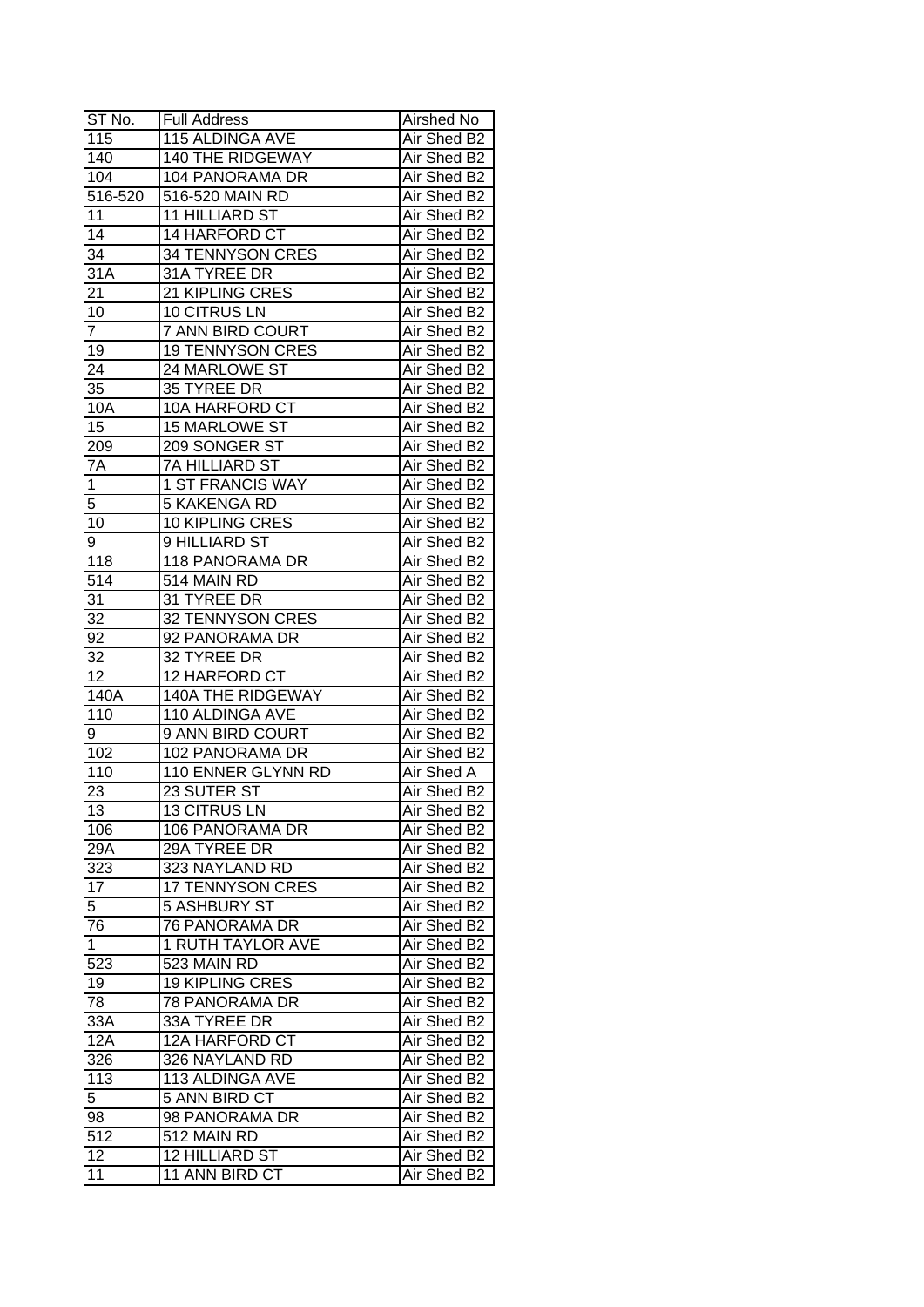| ST No.           | <b>Full Address</b>      | Airshed No  |
|------------------|--------------------------|-------------|
| 33               | 33 TYREE DR              | Air Shed B2 |
| 30               | <b>30 TENNYSON CRES</b>  | Air Shed B2 |
| 19A              | 19A SUTER ST             | Air Shed B2 |
| 22               | 22 MARLOWE ST            | Air Shed B2 |
| 52               | 52 MARSDEN RD            | Air Shed B2 |
| 13               | <b>13 MARLOWE ST</b>     | Air Shed B2 |
| 196              | 196 SONGER ST            | Air Shed B2 |
| 94A              | 94A PANORAMA DR          | Air Shed B2 |
| 29               | 29 TYREE DR              | Air Shed B2 |
| 3                | <b>3 RUTH TAYLOR AVE</b> | Air Shed B2 |
| 8                | 8 KIPLING CRES           | Air Shed B2 |
| $\overline{1}16$ | 116 PANORAMA DR          | Air Shed B2 |
| 7                | 7 HILLIARD ST            | Air Shed B2 |
| 3                | 3 ASHBURY ST             | Air Shed B2 |
| $\overline{12}$  | 12 CITRUS LN             | Air Shed B2 |
| 321              | 321 NAYLAND RD           | Air Shed B2 |
| $\overline{15}$  | <b>15 TENNYSON CRES</b>  | Air Shed B2 |
| 30               | 30 TYREE DR              | Air Shed B2 |
| 510              | 510 MAIN RD              | Air Shed B2 |
| 108              | 108 PANORAMA DR          | Air Shed B2 |
| 324              | 324 NAYLAND RD           | Air Shed B2 |
| 5A               | 5A HILLIARD ST           | Air Shed B2 |
| 5                | <b>5 RUTH TAYLOR AVE</b> | Air Shed B2 |
| 74               | 74 PANORAMA DR           | Air Shed B2 |
| 21               | 21 SUTER ST              | Air Shed B2 |
| 28               | <b>28 TENNYSON CRES</b>  | Air Shed B2 |
| 13               | 13 ANN BIRD CT           | Air Shed B2 |
| 20               | 20 MARLOWE ST            | Air Shed B2 |
| 17               | 17 KIPLING CRES          | Air Shed B2 |
| 3                | 3 ANN BIRD CT            | Air Shed B2 |
| 12               | 12 SUTER ST              | Air Shed B2 |
| 111              | 111 ALDINGA AVE          | Air Shed B2 |
| 23A              | 23A TYREE DR             | Air Shed B2 |
| 10               | <b>10 HILLIARD ST</b>    | Air Shed B2 |
| 15               | <b>15 CITRUS LN</b>      | Air Shed B2 |
| 319              | 319 NAYLAND RD           | Air Shed B2 |
| 508              | 508 MAIN RD              | Air Shed B2 |
| 6                | 6 KIPLING CRES           | Air Shed B2 |
| 13               | <b>13 KIPLING CRES</b>   | Air Shed B2 |
| 50               | 50 MARSDEN RD            | Air Shed B2 |
| $\overline{7}$   | 7 RUTH TAYLOR AVE        | Air Shed B2 |
| 13               | <b>13 TENNYSON CRES</b>  | Air Shed B2 |
| 11               | 11 MARLOWE ST            | Air Shed B2 |
| 201              | 201 SONGER ST            | Air Shed B2 |
| $\overline{5}$   | 5 HILLIARD ST            | Air Shed B2 |
| 114              | 114 PANORAMA DR          | Air Shed B2 |
| 100              | 100 PANORAMA DR          | Air Shed B2 |
| 27               | 27 TYREE DR              | Air Shed B2 |
| <b>15A</b>       | <b>15A SUTER ST</b>      | Air Shed B2 |
| $\overline{7}$   | <b>7 ASHBURY ST</b>      | Air Shed B2 |
|                  |                          |             |
| 6                | 6 ASHBURY ST             | Air Shed B2 |
| 72               | 72 PANORAMA DR           | Air Shed B2 |
| $\overline{7}$   | 7 KAKENGA RD             | Air Shed B2 |
| 26               | <b>26 TENNYSON CRES</b>  | Air Shed B2 |
| 506              | 506 MAIN RD              | Air Shed B2 |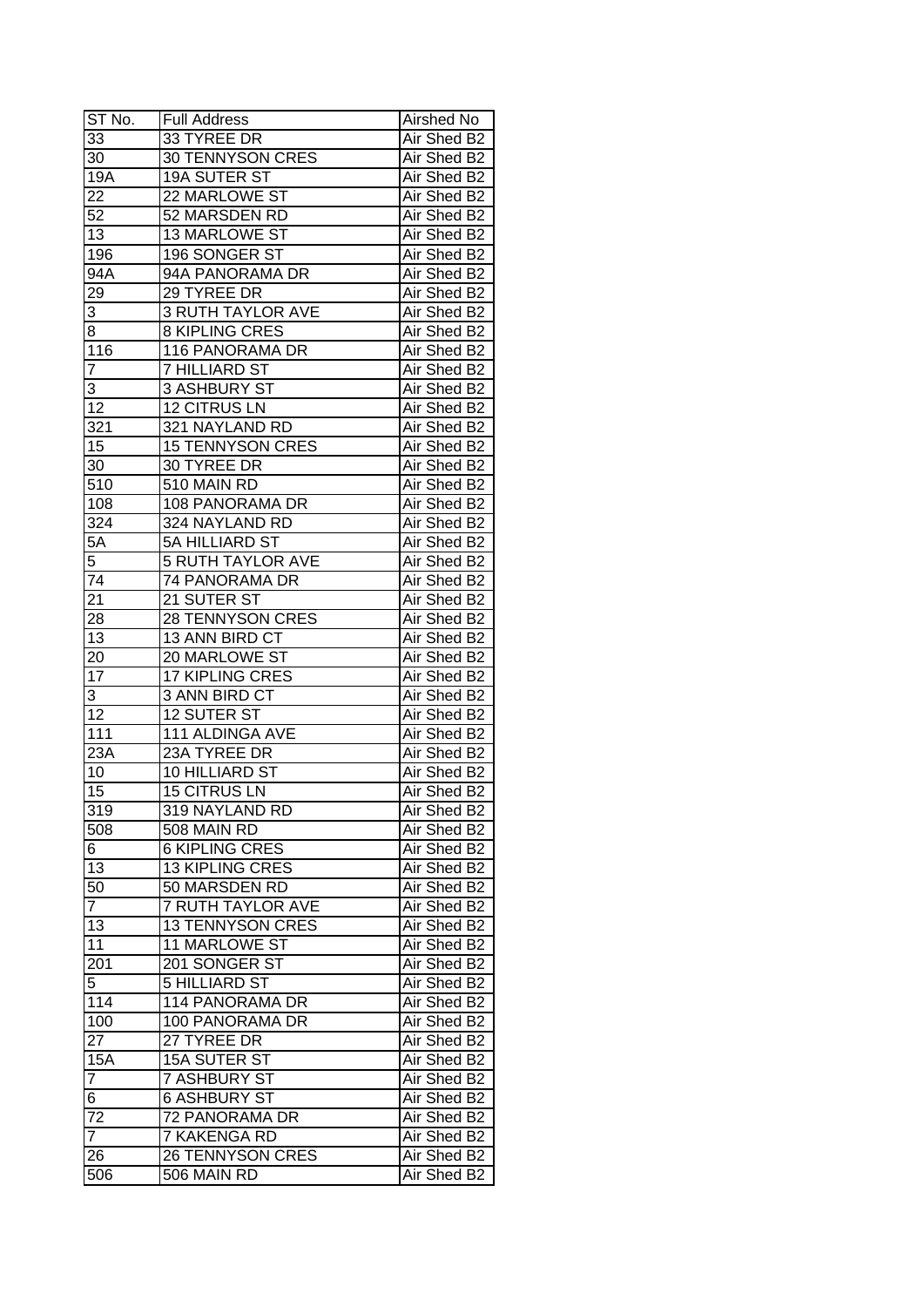| $ST N0$ .       | <b>Full Address</b>        | Airshed No  |
|-----------------|----------------------------|-------------|
| 4               | 4 ANN BIRD CT              | Air Shed B2 |
| 204             | 204 SONGER ST              | Air Shed B2 |
| 15              | 15 ANN BIRD CT             | Air Shed B2 |
| $\overline{23}$ | 23 TYREE DR                | Air Shed B2 |
| 96              | 96 PANORAMA DR             | Air Shed B2 |
| 110             | 110 PANORAMA DR            | Air Shed B2 |
| 2               | 2 RUTH TAYLOR AVE          | Air Shed B2 |
| 94              | 94 PANORAMA DR             | Air Shed B2 |
| 6               | <b>6 ANN BIRD CT</b>       | Air Shed B2 |
| 317             | 317 NAYLAND RD             | Air Shed B2 |
| 4               | <b>4 RUTH TAYLOR AVE</b>   | Air Shed B2 |
| $7\overline{C}$ | 7C KAKENGA RD              | Air Shed B2 |
| 4               | 4 ASHBURY ST               | Air Shed B2 |
| 46A             | 46A MARSDEN RD             | Air Shed B2 |
| 7E              | <b>7E KAKENGA RD</b>       | Air Shed B2 |
| $\mathbf{1}$    | 1 ROSALINE FRANK ST        | Air Shed B2 |
| 11              | <b>11 KIPLING CRES</b>     | Air Shed B2 |
| 15              | <b>15 KIPLING CRES</b>     | Air Shed B2 |
| 504             | 504 MAIN RD                | Air Shed B2 |
| 11              | <b>11 TENNYSON CRES</b>    | Air Shed B2 |
| 14              | <b>14 CITRUS LN</b>        | Air Shed B2 |
| 7D              | 7D KAKENGA RD              | Air Shed B2 |
| 515             | 515 MAIN RD                | Air Shed B2 |
| 8               | 8 HILLIARD ST              | Air Shed B2 |
| 19              | <b>19 SUTER ST</b>         | Air Shed B2 |
| 7B              | 7B KAKENGA RD              | Air Shed B2 |
| 6               | <b>6 RUTH TAYLOR AVE</b>   | Air Shed B2 |
| 108             | 108 ALDINGA AVE            | Air Shed B2 |
| 1               | 1 LUSTY PL                 | Air Shed B2 |
| 18              | 18 MARLOWE ST              | Air Shed B2 |
| 25              | 25 TYREE DR                | Air Shed B2 |
| 195             | 195 SONGER ST              | Air Shed B2 |
| 17              | 17 ANN BIRD CT             | Air Shed B2 |
| 10              | 10 SUTER ST                | Air Shed B2 |
| 3               | <b>3 HILLIARD ST</b>       | Air Shed B2 |
| $\overline{24}$ | <b>24 TENNYSON CRES</b>    | Air Shed B2 |
| 48              | <b>48 MARSDEN RD</b>       | Air Shed B2 |
| 112             | 112 PANORAMA DR            | Air Shed B2 |
| 9               | 9 MARLOWE ST               | Air Shed B2 |
| 13              | 13 STRAWBRIDGE SQ          | Air Shed B2 |
| 47A             | 47A MARSDEN RD             | Air Shed B2 |
| 14              | 14 ANN BIRD CT             | Air Shed B2 |
| 8               | 8 ASHBURY ST               | Air Shed B2 |
| 315             | 315 NAYLAND RD             | Air Shed B2 |
| 107             | 107 NEALE AVE              | Air Shed B2 |
| 9               | 9 RUTH TAYLOR AVE          | Air Shed B2 |
| 17              | <b>17 SUTER ST</b>         | Air Shed B2 |
| 8               | <b>8 RUTH TAYLOR AVE</b>   | Air Shed B2 |
| 66              | <b>66 PANORAMA DR</b>      | Air Shed B2 |
| 7A              |                            |             |
|                 | 7A KAKENGA RD              | Air Shed B2 |
| 107             | 107 ALDINGA AVE            | Air Shed B2 |
| 9               | 9 TENNYSON CRES            | Air Shed B2 |
| 47              | 47 MARSDEN RD              | Air Shed B2 |
| $1\overline{7}$ | 17 CITRUS LN               | Air Shed B2 |
| 3               | <b>3 ROSALINE FRANK ST</b> | Air Shed B2 |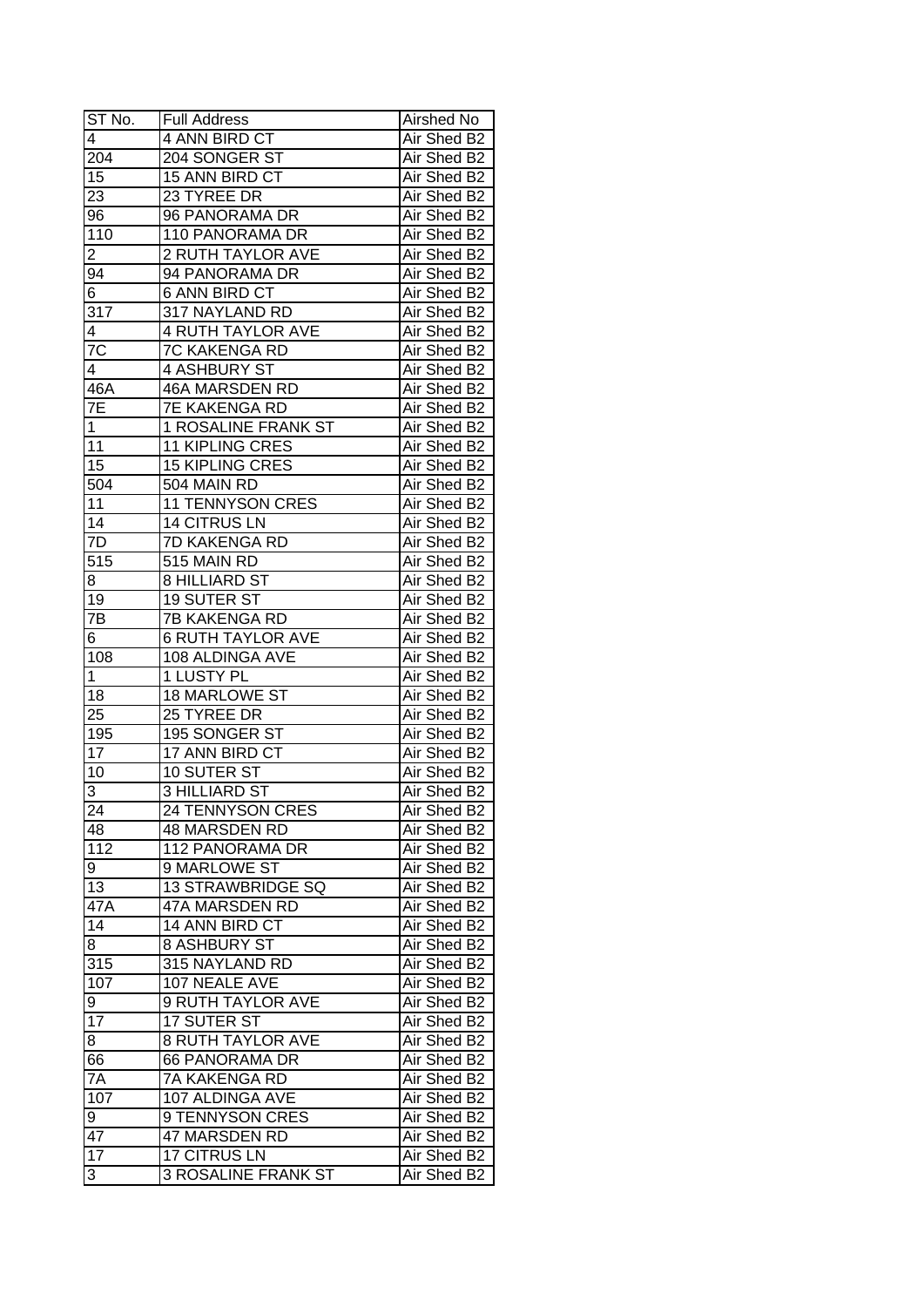| ST No.                  | <b>Full Address</b>        | Airshed No  |
|-------------------------|----------------------------|-------------|
| 193                     | 193 SONGER ST              | Air Shed B2 |
| 22                      | <b>22 TENNYSON CRES</b>    | Air Shed B2 |
| 188                     | 188 SONGER ST              | Air Shed B2 |
| 6                       | <b>6 HILLIARD ST</b>       | Air Shed B2 |
| 46                      | 46 MARSDEN RD              | Air Shed B2 |
| 9                       | 9 KIPLING CRES             | Air Shed B2 |
| 3                       | 3 LUSTY PL                 | Air Shed B2 |
| 7                       | <b>7 MAPLE ST</b>          | Air Shed B2 |
| 313                     | 313 NAYLAND RD             | Air Shed B2 |
| 8                       | 8 SUTER ST                 | Air Shed B2 |
| 16                      | <b>16 CITRUS LN</b>        | Air Shed B2 |
| 8                       | 8 ANN BIRD CT              | Air Shed B2 |
| 4                       | <b>4 KIPLING CRES</b>      | Air Shed B2 |
| $\overline{7}$          | 7 KIPLING CRES             | Air Shed B2 |
| 21                      | 21 TYREE DR                | Air Shed B2 |
| 45                      | 45 MARSDEN RD              | Air Shed B2 |
| 10                      | 10 ASHBURY ST              | Air Shed B2 |
| 2                       | 2 ROSALINE FRANK ST        | Air Shed B2 |
| 68                      | 68 PANORAMA DR             | Air Shed B2 |
| 21                      | 21 KAKENGA RD              | Air Shed B2 |
| 22                      | 22 TYREE DR                | Air Shed B2 |
| 15                      | <b>15 SUTER ST</b>         | Air Shed B2 |
| 106                     | 106 ALDINGA AVE            | Air Shed B2 |
| 47A                     | 47A VIEW MOUNT             | Air Shed B2 |
| 11                      | <b>11 PUTAITAI ST</b>      | Air Shed B2 |
| $\overline{7}$          | 7 TENNYSON CRES            | Air Shed B2 |
| 19                      | 19 KAKENGA RD              | Air Shed B2 |
| <b>17A</b>              | 17A CITRUS LN              | Air Shed B2 |
| 18                      | <b>18 CITRUS LN</b>        | Air Shed B2 |
| 191                     | 191 SONGER ST              | Air Shed B2 |
| 197                     | 197 SONGER ST              | Air Shed B2 |
| 8A                      | 8A ANN BIRD CT             | Air Shed B2 |
| 316                     | 316 NAYLAND RD             | Air Shed B2 |
| 20                      | <b>20 TENNYSON CRES</b>    | Air Shed B2 |
| 104                     | 104 NEALE AVE              | Air Shed B2 |
| 103                     | 103 NEALE AVE              | Air Shed B2 |
| 491                     | 491 MAIN RD                | Air Shed B2 |
| 5                       | <b>5 ROSALINE FRANK ST</b> | Air Shed B2 |
| 311                     | 311 NAYLAND RD             | Air Shed B2 |
| 32A                     | 32A MARSDEN RD             | Air Shed B2 |
| $\overline{9}$          | 9 ASHBURY ST               | Air Shed B2 |
| $\overline{5}$          | 5 KIPLING CRES             | Air Shed B2 |
| 6                       | <b>6 SUTER ST</b>          | Air Shed B2 |
| 70                      | 70 PANORAMA DR             | Air Shed B2 |
| 43                      | 43 MARSDEN RD              | Air Shed B2 |
| $15 - 17$               | <b>15-17 PUTAITAI ST</b>   | Air Shed B2 |
| 44                      | 44 MARSDEN RD              | Air Shed B2 |
| 64                      | 64 PANORAMA DR             | Air Shed B2 |
| 13                      | <b>13 SUTER ST</b>         | Air Shed B2 |
| $\overline{\mathbf{c}}$ | 2 HILLIARD ST              | Air Shed B2 |
| $\overline{\mathbf{4}}$ | <b>4 ROSALINE FRANK ST</b> | Air Shed B2 |
| 19                      | 19 TYREE DR                | Air Shed B2 |
| 20                      | 20 TYREE DR                | Air Shed B2 |
| 5                       | <b>5 TENNYSON CRES</b>     | Air Shed B2 |
| 20                      | 20 CITRUS LN               | Air Shed B2 |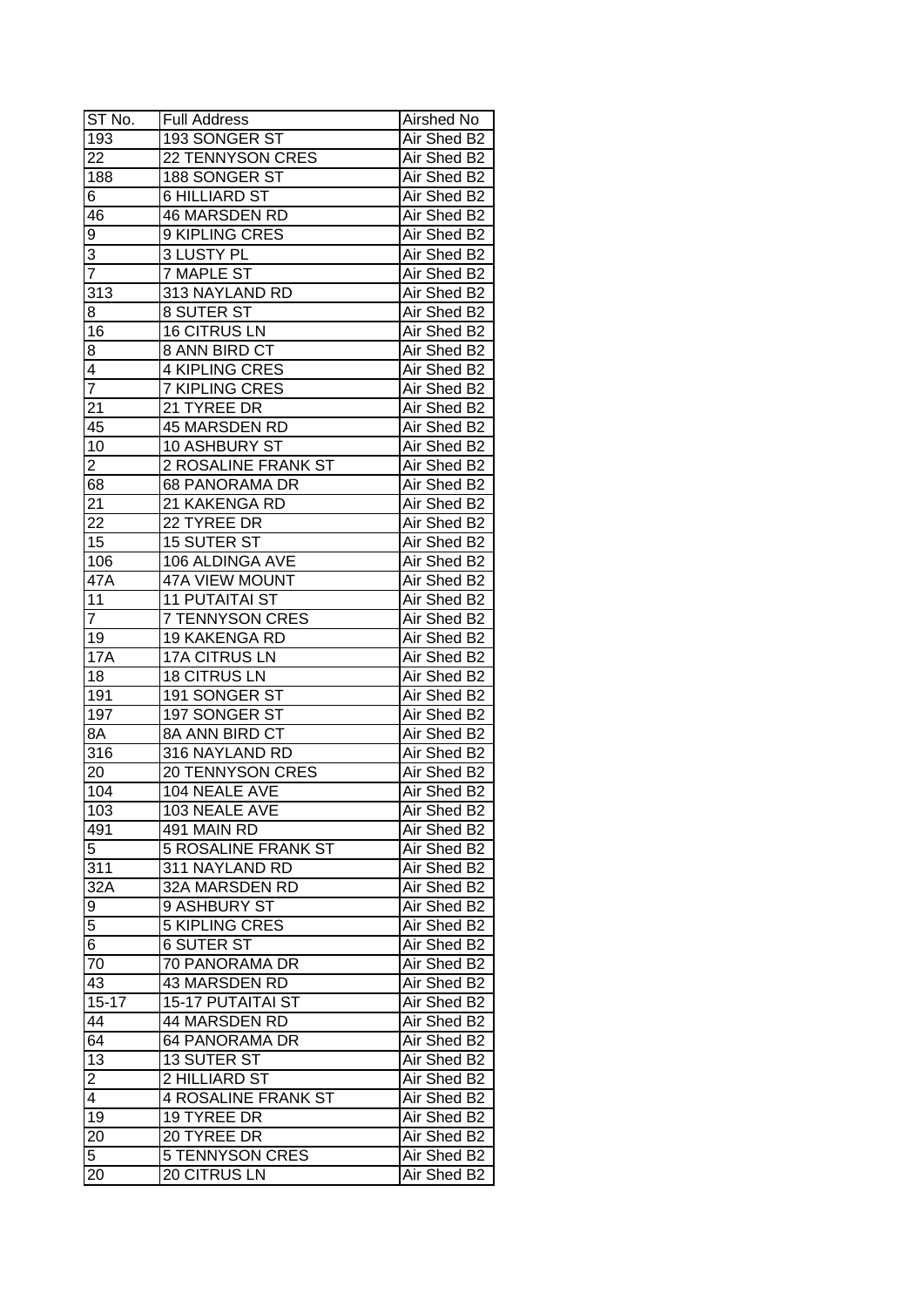| $ST$ No.            | <b>Full Address</b>        | Airshed No  |
|---------------------|----------------------------|-------------|
| 5                   | <b>5 LUSTY PL</b>          | Air Shed B2 |
| 187                 | 187 SONGER ST              | Air Shed B2 |
| 11                  | 11 SADLIER ST              | Air Shed B2 |
| 9                   | 9 KAKENGA RD               | Air Shed B2 |
| 1                   | 1 TENNYSON CRES            | Air Shed B2 |
| 18                  | <b>18 TENNYSON CRES</b>    | Air Shed B2 |
| 4                   | 4 LUSTY PL                 | Air Shed B2 |
| 309                 | 309 NAYLAND RD             | Air Shed B2 |
| 314                 | 314 NAYLAND RD             | Air Shed B2 |
| 19A                 | 19A KAKENGA RD             | Air Shed B2 |
| 3                   | <b>3 KIPLING CRES</b>      | Air Shed B2 |
| 489                 | 489 MAIN RD                | Air Shed B2 |
| 6                   | <b>6 ROSALINE FRANK ST</b> | Air Shed B2 |
| 27                  | 27 PUTAITAI ST             | Air Shed B2 |
| 11                  | 11 SUTER ST                | Air Shed B2 |
| 14                  | 14 ASHBURY ST              | Air Shed B2 |
| 19                  | <b>19 CITRUS LN</b>        | Air Shed B2 |
| 104                 | 104 ALDINGA AVE            | Air Shed B2 |
| 11                  | 11 ASHBURY ST              | Air Shed B2 |
| 15                  | <b>15 KAKENGA RD</b>       | Air Shed B2 |
| $\overline{7}$      | 7 ROSALINE FRANK ST        | Air Shed B2 |
| 34                  | 34 MARSDEN RD              | Air Shed B2 |
| 3                   | 3 TENNYSON CRES            | Air Shed B2 |
| 164                 | 164 SONGER ST              | Air Shed B2 |
| 39                  | 39 MARSDEN RD              | Air Shed B2 |
| 7A                  | 7A SUTER ST                | Air Shed B2 |
| 12-22               | 12-22 PUTAITAI ST          | Air Shed B2 |
| 130                 | 130 THE RIDGEWAY           | Air Shed B2 |
| 62                  | 62 PANORAMA DR             | Air Shed B2 |
| $29 - 31$           | 29-31 PUTAITAI ST          | Air Shed B2 |
| 17                  | 17 TYREE DR                | Air Shed B2 |
| 314A                | 314A NAYLAND RD            | Air Shed B2 |
| $30\overline{7}$    | 307 NAYLAND RD             | Air Shed B2 |
| 16                  | <b>16 TENNYSON CRES</b>    | Air Shed B2 |
| 10                  | <b>10 HOBHOUSE ST</b>      | Air Shed B2 |
| $\overline{9}$      | 9 SUTER ST                 | Air Shed B2 |
| 60                  | 60 PANORAMA DR             | Air Shed B2 |
| 42                  | 42 MARSDEN RD              | Air Shed B2 |
| 9                   | 9 SADLIER ST               | Air Shed B2 |
| 37 <sub>A</sub>     | 37A MARSDEN RD             | Air Shed B2 |
| 8                   | 8 ROSALINE FRANK ST        | Air Shed B2 |
| 13                  | 13 ASHBURY ST              | Air Shed B2 |
| 22                  | 22 CITRUS LN               | Air Shed B2 |
| 16                  | <b>16 ASHBURY ST</b>       | Air Shed B2 |
| 162                 | 162 SONGER ST              | Air Shed B2 |
| 8                   | <b>8 HOBHOUSE ST</b>       | Air Shed B2 |
| 58                  | 58 PANORAMA DR             | Air Shed B2 |
| 47                  | 47 VIEW MOUNT              | Air Shed B2 |
| 6                   | <b>6 LUSTY PL</b>          | Air Shed B2 |
|                     |                            |             |
| 3<br>$\overline{7}$ | <b>3 SAUNDERS CRES</b>     | Air Shed B2 |
|                     | <b>7 LUSTY PL</b>          | Air Shed B2 |
| 35                  | <b>35 PUTAITAI ST</b>      | Air Shed B2 |
| 305                 | 305 NAYLAND RD             | Air Shed B2 |
| 179                 | 179 SONGER ST              | Air Shed B2 |
| 14                  | <b>14 TENNYSON CRES</b>    | Air Shed B2 |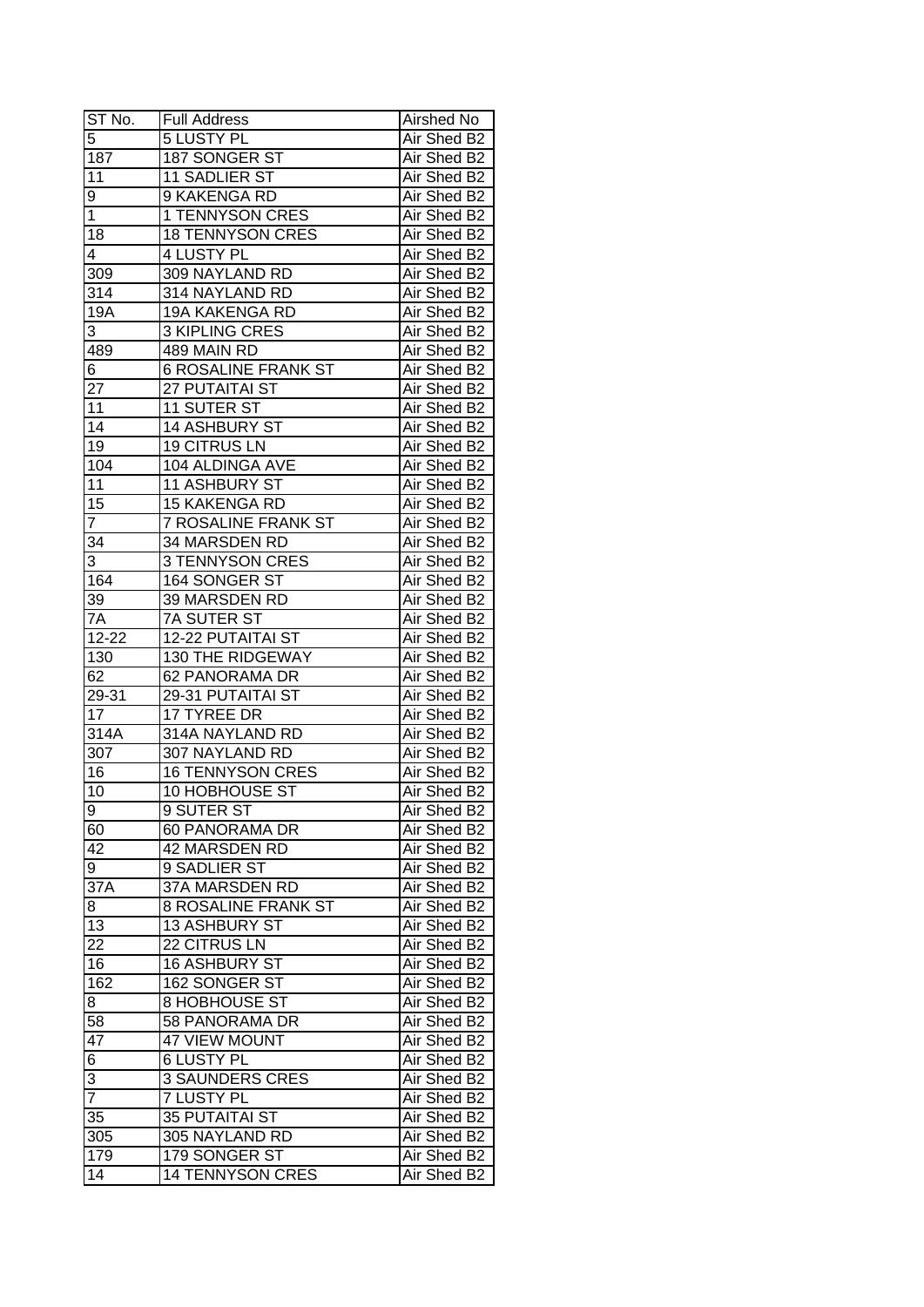| ST No.                  | <b>Full Address</b>         | Airshed No  |
|-------------------------|-----------------------------|-------------|
| $\overline{\mathbf{c}}$ | 2 HOBHOUSE ST               | Air Shed B2 |
| 34A                     | 34A MARSDEN RD              | Air Shed B2 |
| 4                       | <b>4 TENNYSON CRES</b>      | Air Shed B2 |
| 24                      | 24 CITRUS LN                | Air Shed B2 |
| $3\overline{5}$         | 35 MARSDEN RD               | Air Shed B2 |
| 45                      | <b>45 VIEW MOUNT</b>        | Air Shed B2 |
| $\overline{7}$          | <b>7 SUTER ST</b>           | Air Shed B2 |
| 10                      | 10 ROSALINE FRANK ST        | Air Shed B2 |
| 15                      | <b>15 ASHBURY ST</b>        | Air Shed B2 |
| 160                     | 160 SONGER ST               | Air Shed B2 |
| 40                      | 40 MARSDEN RD               | Air Shed B2 |
| 102                     | 102 ALDINGA AVE             | Air Shed B2 |
| 32                      | 32 MARSDEN RD               | Air Shed B2 |
| 39A                     | 39A MARSDEN RD              | Air Shed B2 |
| 18                      | 18 ASHBURY ST               | Air Shed B2 |
| $2\overline{1}$         | 21 CITRUS LN                | Air Shed B2 |
| $\overline{8}$          | 8 LUSTY PL                  | Air Shed B2 |
| $\overline{5}$          | <b>5 LICHFIELD ST</b>       | Air Shed B2 |
| 3A                      | <b>3A SUTER ST</b>          | Air Shed B2 |
| 44                      | <b>44 VIEW MOUNT</b>        | Air Shed B2 |
| 6                       | <b>6 HOBHOUSE ST</b>        | Air Shed B2 |
| 128                     | 128 THE RIDGEWAY            | Air Shed B2 |
| 33                      | 33 MARSDEN RD               | Air Shed B2 |
| <b>17A</b>              | 17A KAKENGA RD              | Air Shed B2 |
| 126                     | 126 THE RIDGEWAY            | Air Shed B2 |
| 5                       | <b>5 SAUNDERS CRES</b>      | Air Shed B2 |
| 18                      | 18 TYREE DR                 | Air Shed B2 |
| 1                       | 1 ALDINGA AVE               | Air Shed B2 |
| 303                     | 303 NAYLAND RD              | Air Shed B2 |
| 22                      | 22 SADLIER ST               | Air Shed B2 |
| 7                       | <b>7 SADLIER ST</b>         | Air Shed B2 |
| 12                      | <b>12 TENNYSON CRES</b>     | Air Shed B2 |
| 10                      | <b>10 MARLOWE ST</b>        | Air Shed B2 |
| $\overline{177}$        | 177 SONGER ST               | Air Shed B2 |
| 5                       | <b>5 MAPLE ST</b>           | Air Shed B2 |
| $6\overline{6}$         | <b>6 TENNYSON CRES</b>      | Air Shed B2 |
| 4A                      | 4A HOBHOUSE ST              | Air Shed B2 |
| $\overline{17}$         | 17 KAKENGA RD               | Air Shed B2 |
| 12                      | <b>12 ROSALINE FRANK ST</b> | Air Shed B2 |
| $\overline{7}$          | <b>7 LICHFIELD ST</b>       | Air Shed B2 |
| 56                      | 56 PANORAMA DR              | Air Shed B2 |
| 158                     | 158 SONGER ST               | Air Shed B2 |
| 20A                     | 20A SADLIER ST              | Air Shed B2 |
| 23                      | 23 KAKENGA RD               | Air Shed B2 |
| 38                      | 38 MARSDEN RD               | Air Shed B2 |
| 31                      | 31 MARSDEN RD               | Air Shed B2 |
| 4                       | <b>4 SAUNDERS CRES</b>      | Air Shed B2 |
|                         |                             |             |
| 10                      | <b>10 TENNYSON CRES</b>     | Air Shed B2 |
| 37                      | 37 VIEW MOUNT               | Air Shed B2 |
| 5                       | 5 SUTER ST                  | Air Shed B2 |
| 20                      | 20 ASHBURY ST               | Air Shed B2 |
| $\overline{2}$          | 2 ALDINGA AVE               | Air Shed B2 |
| 8                       | 8 TENNYSON CRES             | Air Shed B2 |
| 3                       | 3 ALDINGA AVE               | Air Shed B2 |
| 301                     | 301 NAYLAND RD              | Air Shed B2 |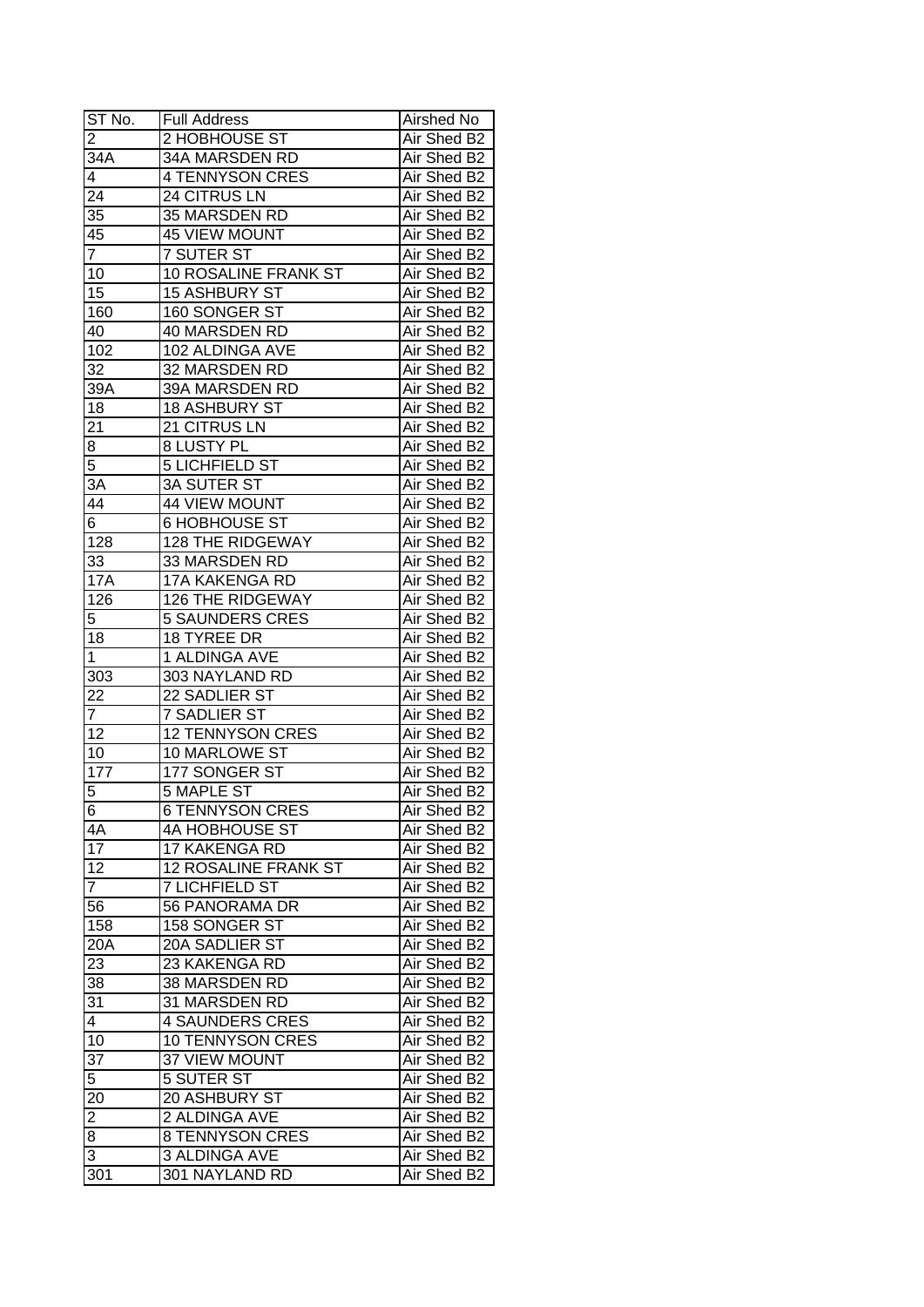| ST No.           | <b>Full Address</b>    | Airshed No  |
|------------------|------------------------|-------------|
| 43               | 43 VIEW MOUNT          | Air Shed B2 |
| 8                | <b>8 MARLOWE ST</b>    | Air Shed B2 |
| 16               | 16 TYREE DR            | Air Shed B2 |
| 175              | 175 SONGER ST          | Air Shed B2 |
| 4                | 4 HOBHOUSE ST          | Air Shed B2 |
| 37               | 37 MARSDEN RD          | Air Shed B2 |
| 9                | 9 LICHFIELD ST         | Air Shed B2 |
| 7                | <b>7 SAUNDERS CRES</b> | Air Shed B2 |
| 41               | 41 MARSDEN RD          | Air Shed B2 |
| 156              | 156 SONGER ST          | Air Shed B2 |
| 13               | 13 MULES ST            | Air Shed B2 |
| $35\overline{A}$ | 35A MARSDEN RD         | Air Shed B2 |
| 3                | <b>3 MAPLE ST</b>      | Air Shed B2 |
| 124              | 124 THE RIDGEWAY       | Air Shed B2 |
| 18               | 18 SADLIER ST          | Air Shed B2 |
| 181              | 181 SONGER ST          | Air Shed B2 |
| 29               | 29 MARSDEN RD          | Air Shed B2 |
| 2Α               | 2A ALDINGA AVE         | Air Shed B2 |
| 36               | 36 MARSDEN RD          | Air Shed B2 |
| 6                | <b>6 SAUNDERS CRES</b> | Air Shed B2 |
| $\overline{5}$   | <b>5 SADLIER ST</b>    | Air Shed B2 |
| 28A              | 28A MARSDEN RD         | Air Shed B2 |
| 42               | <b>42 VIEW MOUNT</b>   | Air Shed B2 |
| 312              | 312 NAYLAND RD         | Air Shed B2 |
| 299              | 299 NAYLAND RD         | Air Shed B2 |
| 94               | 94 NEALE AVE           | Air Shed B2 |
| 173              | 173 SONGER ST          | Air Shed B2 |
| 9                | 9 SAUNDERS CRES        | Air Shed B2 |
| 13               | 13 ALDINGA AVE         | Air Shed B2 |
| 39               | 39 VIEW MOUNT          | Air Shed B2 |
| 23               | 23 CITRUS LN           | Air Shed B2 |
| 100              | 100 ALDINGA AVE        | Air Shed B2 |
| 484              | 484 MAIN RD            | Air Shed B2 |
| 20               | 20 SADLIER ST          | Air Shed B2 |
| 26               | 26 CITRUS LN           | Air Shed B2 |
| 11               | 11 LICHFIELD ST        | Air Shed B2 |
| 2                | 2 LICHFIELD ST         | Air Shed B2 |
| $\overline{3}$   | 3 SUTER ST             | Air Shed B2 |
| 154              | 154 SONGER ST          | Air Shed B2 |
| 11               | 11 MULES ST            | Air Shed B2 |
| 54               | 54 PANORAMA DR         | Air Shed B2 |
| $\overline{5}$   | <b>5 ALDINGA AVE</b>   | Air Shed B2 |
| 6                | <b>6 MARLOWE ST</b>    | Air Shed B2 |
| 14               | 14 TYREE DR            | Air Shed B2 |
| $\overline{13}$  | 13 LICHFIELD ST        | Air Shed B2 |
| $\overline{27}$  | 27 TAUPATA ST          | Air Shed B2 |
| 41               | <b>41 VIEW MOUNT</b>   | Air Shed B2 |
| 50               | 50 PANORAMA DR         | Air Shed B2 |
| 486              | 486 MAIN RD            | Air Shed B2 |
| 98B              | 98B ALDINGA AVE        | Air Shed B2 |
| 121              | 121 THE RIDGEWAY       | Air Shed B2 |
| 22               | 22 ASHBURY ST          | Air Shed B2 |
| 4                | 4 ALDINGA AVE          | Air Shed B2 |
| 297              | 297 NAYLAND RD         | Air Shed B2 |
| 310D             | 310D NAYLAND RD        | Air Shed B2 |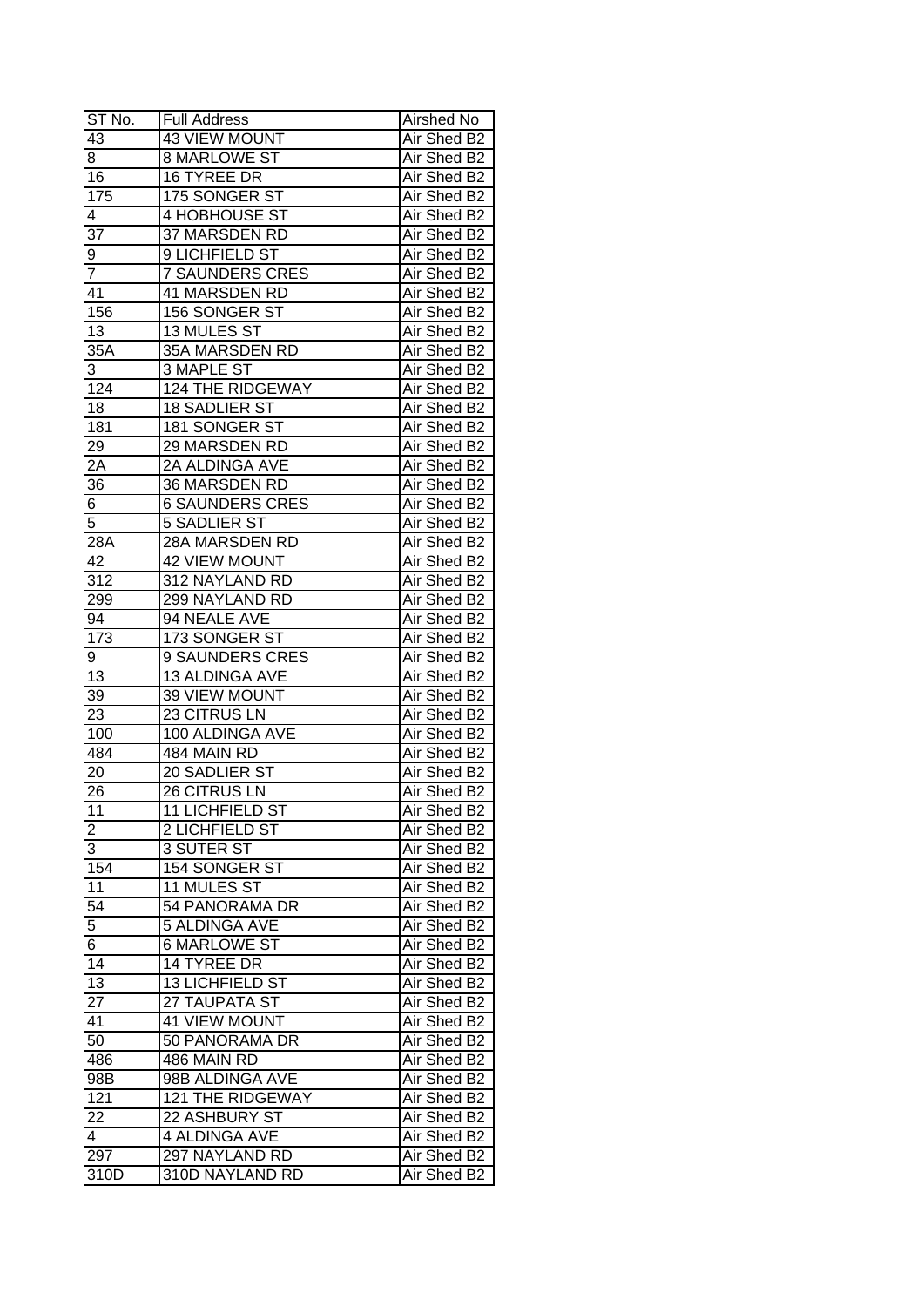| ST No.         | <b>Full Address</b>     | Airshed No  |
|----------------|-------------------------|-------------|
| 30             | 30 MARSDEN RD           | Air Shed B2 |
| 122            | 122 THE RIDGEWAY        | Air Shed B2 |
| 16             | 16 SADLIER ST           | Air Shed B2 |
| 4              | 4 LICHFIELD ST          | Air Shed B2 |
| 473            | 473 MAIN RD             | Air Shed B2 |
| 41A            | 41A MARSDEN RD          | Air Shed B2 |
| 4              | 4 SUTER ST              | Air Shed B2 |
| 93             | 93 ALDINGA AVE          | Air Shed B2 |
| <b>18A</b>     | <b>18A SADLIER ST</b>   | Air Shed B2 |
| 6B             | 6B MARLOWE ST           | Air Shed B2 |
| 9              | 9 MULES ST              | Air Shed B2 |
| 11             | 11 ALDINGA AVE          | Air Shed B2 |
| 98A            | 98A ALDINGA AVE         | Air Shed B2 |
| 11             | <b>11 SAUNDERS CRES</b> | Air Shed B2 |
| 28             | 28 CITRUS LN            | Air Shed B2 |
| $\mathbf{1}$   | 1 ELSA KIDSON CT        | Air Shed B2 |
| 15             | 15 ALDINGA AVE          | Air Shed B2 |
| 3              | 3 ELSA KIDSON CT        | Air Shed B2 |
| 48             | <b>48 PANORAMA DR</b>   | Air Shed B2 |
| 295            | 295 NAYLAND RD          | Air Shed B2 |
| 1              | 1 SUTER ST              | Air Shed B2 |
| 35             | 35 ENNER GLYNN RD       | Air Shed B2 |
| 40             | <b>40 VIEW MOUNT</b>    | Air Shed B2 |
| 32             | 32 TAUPATA ST           | Air Shed B2 |
| 52             | 52 PANORAMA DR          | Air Shed B2 |
| 2              | 2 ELSA KIDSON CT        | Air Shed B2 |
| 28             | 28 MARSDEN RD           | Air Shed B2 |
| $\overline{7}$ | 7 ALDINGA AVE           | Air Shed B2 |
| 163            | 163 SONGER ST           | Air Shed B2 |
| 12             | 12 TYREE DR             | Air Shed B2 |
| 6              | <b>6 MARLOWE ST</b>     | Air Shed B2 |
| 6              | <b>6 ALDINGA AVE</b>    | Air Shed B2 |
| 25             | <b>25 TAUPATA ST</b>    | Air Shed B2 |
| 119            | <b>119 THE RIDGEWAY</b> | Air Shed B2 |
| 120            | <b>120 THE RIDGEWAY</b> | Air Shed B2 |
| 30             | <b>30 CITRUS LN</b>     | Air Shed B2 |
| 90             | 90 ALDINGA AVE          | Air Shed B2 |
| 482            | 482 MAIN RD             | Air Shed B2 |
| $\overline{7}$ | 7 MULES ST              | Air Shed B2 |
| 25             | 25 CITRUS LN            | Air Shed B2 |
| 90A            | 90A ALDINGA AVE         | Air Shed B2 |
| 310            | 310 NAYLAND RD          | Air Shed B2 |
| 14             | 14 SADLIER ST           | Air Shed B2 |
| 35             | 35 VIEW MOUNT           | Air Shed B2 |
| $\overline{5}$ | 5 ELSA KIDSON CT        | Air Shed B2 |
| 471            | 471 MAIN RD             | Air Shed B2 |
| 21A            | 21A BLACK ST            | Air Shed B2 |
| 33             | 33 VIEW MOUNT           | Air Shed B2 |
| 13             | <b>13 SAUNDERS CRES</b> | Air Shed B2 |
| 91             | 91 ALDINGA AVE          | Air Shed B2 |
| 293            | 293 NAYLAND RD          | Air Shed B2 |
| 84-88          | 84-88 NEALE AVE         | Air Shed B2 |
| 4              | 4 ELSA KIDSON CT        | Air Shed B2 |
| $\overline{2}$ | 2 SUTER ST              | Air Shed B2 |
|                |                         |             |
| 26             | 26 MARSDEN RD           | Air Shed B2 |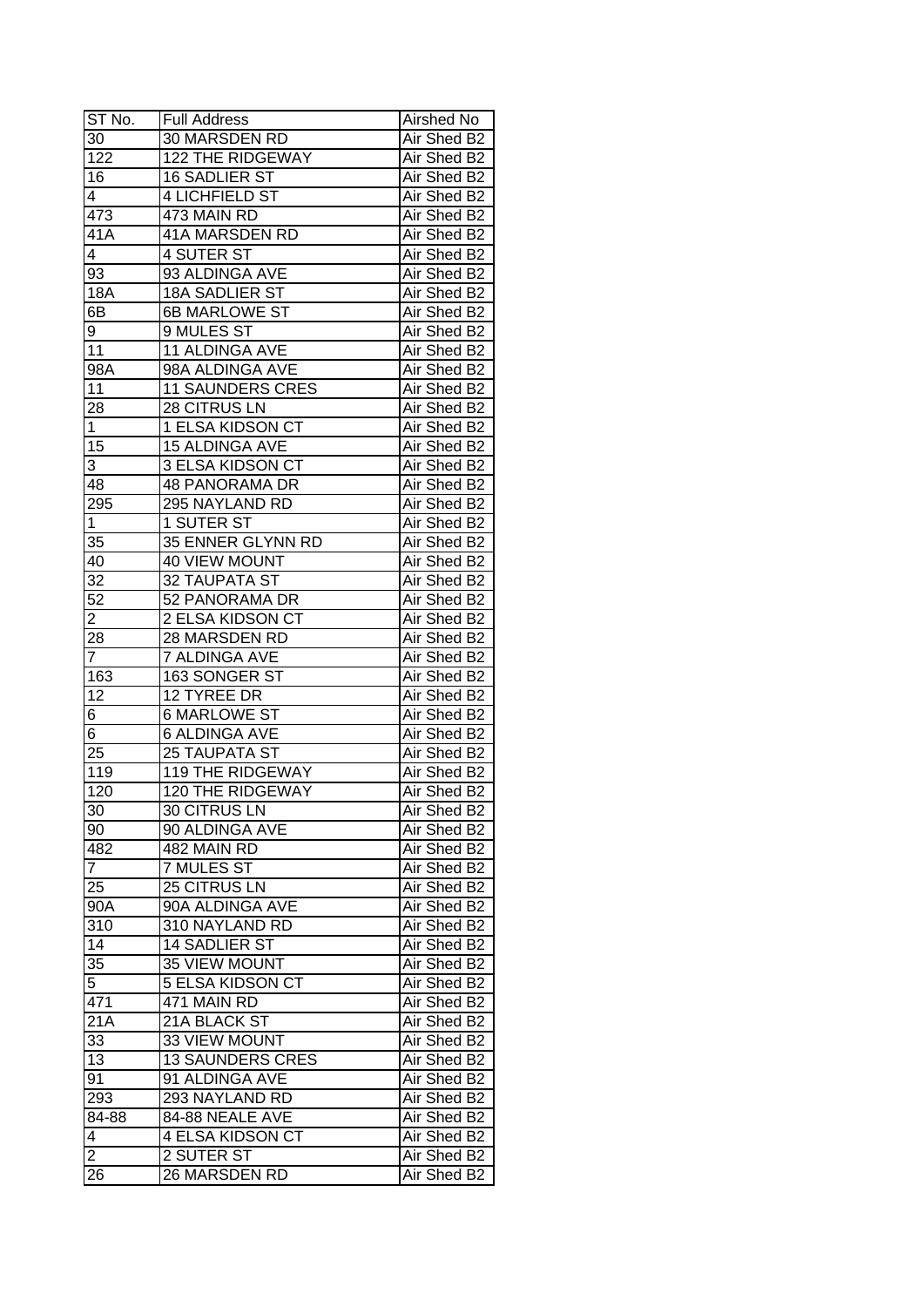| ST No.           | <b>Full Address</b>           | Airshed No                 |
|------------------|-------------------------------|----------------------------|
| 9                | 9 ALDINGA AVE                 | Air Shed B2                |
| 161              | 161 SONGER ST                 | Air Shed B2                |
| 92               | 92 ALDINGA AVE                | Air Shed B2                |
| 30               | 30 TAUPATA ST                 | Air Shed B2                |
| 1A               | 1A SUTER ST                   | Air Shed B2                |
| 38               | 38 CITRUS LN                  | Air Shed B2                |
| 310C             | 310C NAYLAND RD               | Air Shed B2                |
| 46               | <b>46 PANORAMA DR</b>         | Air Shed B2                |
| 308              | 308 NAYLAND RD                | Air Shed B2                |
| 140              | 140 SONGER ST                 | Air Shed B2                |
| 44               | 44 PANORAMA DR                | Air Shed B2                |
| 38               | 38 PANORAMA DR                | Air Shed B2                |
| 310A             | 310A NAYLAND RD               | Air Shed B2                |
| 6                | <b>6 ELSA KIDSON CT</b>       | Air Shed B2                |
| 5                | 5 MULES ST                    | Air Shed B2                |
| 10               | <b>10 SAUNDERS CRES</b>       | Air Shed B2                |
| 8                | 8 ELSA KIDSON CT              | Air Shed B2                |
| 25               | 25 BLACK ST                   | Air Shed B2                |
| 117              | <b>117 THE RIDGEWAY</b>       | Air Shed B2                |
| 23               | 23 TAUPATA ST                 | Air Shed B2                |
| 118              | <b>118 THE RIDGEWAY</b>       | Air Shed B2                |
| 7                | 7 ELSA KIDSON CT              | Air Shed B2                |
| 27               | 27 KAKENGA RD                 | Air Shed B2                |
| 12               | 12 SADLIER ST                 | Air Shed B2                |
| 32               | 32 CITRUS LN                  | Air Shed B2                |
| 291              | 291 NAYLAND RD                | Air Shed B2                |
| 21               | 21 BLACK ST                   | Air Shed B2                |
| 15               | <b>15 SAUNDERS CRES</b>       | Air Shed B2                |
| 469              | 469 MAIN RD                   | Air Shed B2                |
| 32               | 32 VIEW MOUNT                 | Air Shed B2                |
| 28               | 28 TAUPATA ST                 | Air Shed B2                |
| 13               | 13 CURTIS ST                  | Air Shed B2                |
| 10               | 10 TYREE DR                   | Air Shed B2                |
| 159              | 159 SONGER ST                 | Air Shed B2                |
| 31               | <b>31 VIEW MOUNT</b>          | Air Shed B2                |
| 25               | 25 MARSDEN RD                 | Air Shed B2                |
| 138              | 138 SONGER ST                 | Air Shed B2                |
| 40               | <b>40 PANORAMA DR</b>         | Air Shed B2                |
| 11               | 11 CURTIS ST                  | Air Shed B2                |
| 82               | 82 NEALE AVE                  | Air Shed B2                |
| 100              | 100 ENNER GLYNN RD            | Air Shed A                 |
| 17               |                               |                            |
|                  | 17 ALDINGA AVE                | Air Shed B2                |
| 478              | 478 MAIN RD<br>304 NAYLAND RD | Air Shed B2<br>Air Shed B2 |
| 304              |                               |                            |
| 465A             | 465A MAIN RD                  | Air Shed B2                |
| 3                | 3 MULES ST                    | Air Shed B2                |
| $14\overline{A}$ | 14A SADLIER ST                | Air Shed B2                |
| 9                | 9 CURTIS ST                   | Air Shed B2                |
| 22               | 22 BLACK ST                   | Air Shed B2                |
| 40               | 40 CITRUS LN                  | Air Shed B2                |
| 310B             | 310B NAYLAND RD               | Air Shed B2                |
| 21               | 21 TAUPATA ST                 | Air Shed B2                |
| 289A             | 289A NAYLAND RD               | Air Shed B2                |
| 23               | 23 REEVES ST                  | Air Shed B2                |
| 115              | <b>115 THE RIDGEWAY</b>       | Air Shed B2                |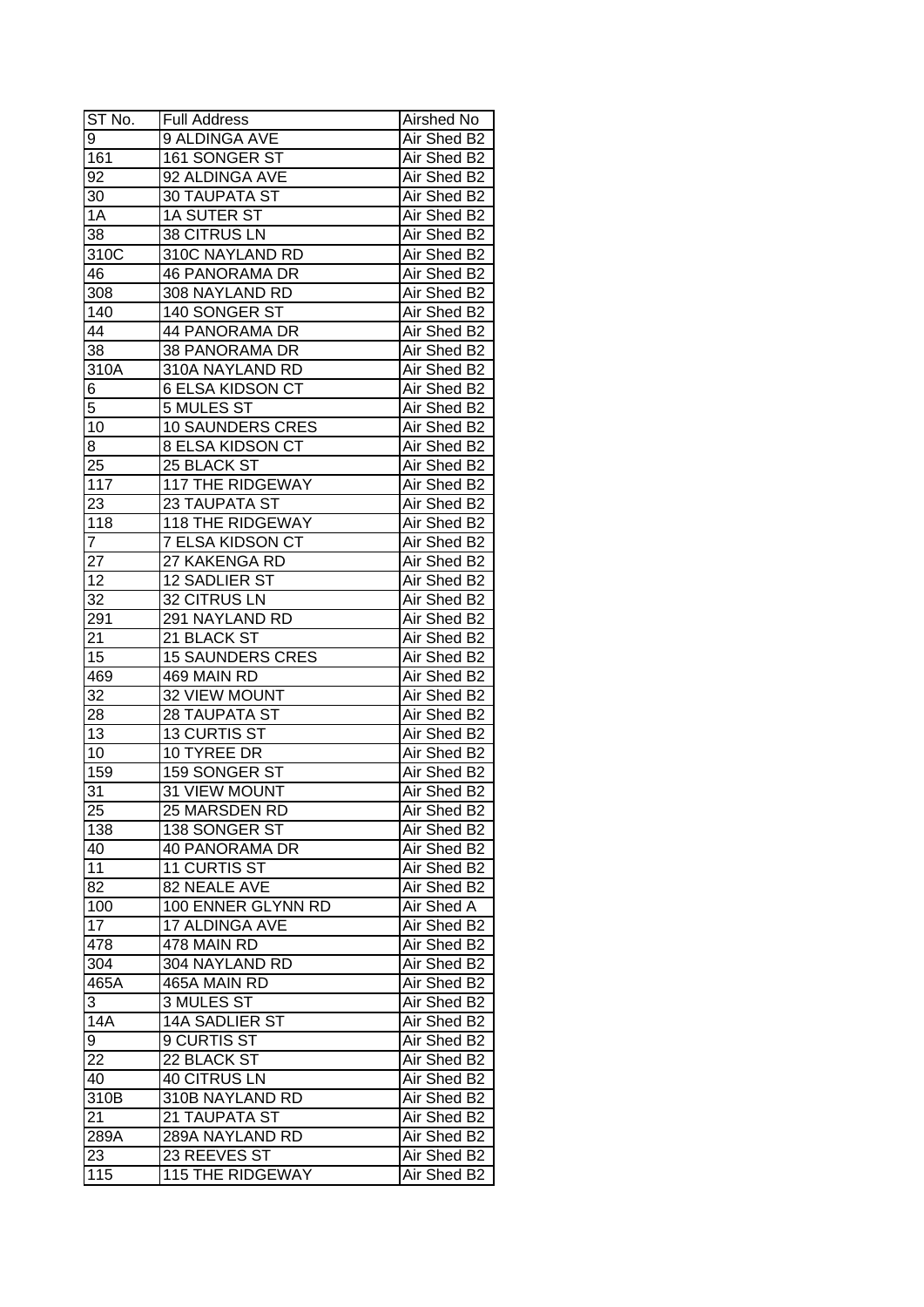| ST No.                 | <b>Full Address</b>     | Airshed No  |
|------------------------|-------------------------|-------------|
| 6                      | 6 TARATA ST             | Air Shed B2 |
| 88                     | 88 ALDINGA AVE          | Air Shed B2 |
| $\overline{23}$        | 23 BLACK ST             | Air Shed B2 |
| 23B                    | 23B VIEW MOUNT          | Air Shed B2 |
| 27                     | 27 CITRUS LN            | Air Shed B2 |
| 306                    | 306 NAYLAND RD          | Air Shed B2 |
| 116                    | 116 THE RIDGEWAY        | Air Shed B2 |
| 20                     | 20 CURTIS ST            | Air Shed B2 |
| 17                     | <b>17 BREMNER CRES</b>  | Air Shed B2 |
| 136                    | 136 SONGER ST           | Air Shed B2 |
| 26                     | 26 TAUPATA ST           | Air Shed B2 |
| $5\overline{A}$        | 5A MULES ST             | Air Shed B2 |
| 308A                   | 308A NAYLAND RD         | Air Shed B2 |
| 467                    | 467 MAIN RD             | Air Shed B2 |
| 80                     | 80 NEALE AVE            | Air Shed B2 |
| 10                     | 10 SADLIER ST           | Air Shed B2 |
| 22                     | 22 MARSDEN RD           | Air Shed B2 |
| 30                     | 30 VIEW MOUNT           | Air Shed B2 |
| 480                    | 480 MAIN RD             | Air Shed B2 |
| 3                      | <b>3 BREMNER CRES</b>   | Air Shed B2 |
| 478A                   | 478A MAIN RD            | Air Shed B2 |
| 67-81                  | 67-81 NEALE AVE         | Air Shed B2 |
| 12A                    | 12A SADLIER ST          | Air Shed B2 |
| 155                    | 155 SONGER ST           | Air Shed B2 |
| 1                      | 1 MULES ST              | Air Shed B2 |
| 36                     | 36 PANORAMA DR          | Air Shed B2 |
| $\overline{34}$        | 34 CITRUS LN            | Air Shed B2 |
| 300                    | 300 NAYLAND RD          | Air Shed B2 |
| 20                     | 20 BLACK ST             | Air Shed B2 |
| 19                     | <b>19 TAUPATA ST</b>    | Air Shed B2 |
| 289                    | 289 NAYLAND RD          | Air Shed B2 |
| 86                     | 86 ALDINGA AVE          | Air Shed B2 |
| 21                     | 21 REEVES ST            | Air Shed B2 |
| 13                     | <b>13 BREMNER CRES</b>  | Air Shed B2 |
| 134                    | 134 SONGER ST           | Air Shed B2 |
| 4A                     | 4A TAUPATA ST           | Air Shed B2 |
| $\overline{11}$        | <b>11 BREMNER CRES</b>  | Air Shed B2 |
| 24                     | <b>24 TAUPATA ST</b>    | Air Shed B2 |
| $\overline{7}$         | <b>7 CURTIS ST</b>      | Air Shed B2 |
| 8                      | <b>8 TARATA ST</b>      | Air Shed B2 |
| 8                      | 8 TYREE DR              | Air Shed B2 |
| 19                     | 19 BLACK ST             | Air Shed B2 |
| 10                     | 10 ALDINGA AVE          | Air Shed B2 |
| 18                     | <b>18 CURTIS ST</b>     | Air Shed B2 |
| $\overline{57}$        | 57 PANORAMA DR          | Air Shed B2 |
| 33                     | 33 KOROMIKO AVE         | Air Shed B2 |
| 153                    | 153 SONGER ST           | Air Shed B2 |
| 29                     | 29 VIEW MOUNT           | Air Shed B2 |
| 20                     | 20 MARSDEN RD           | Air Shed B2 |
| 10                     |                         | Air Shed B2 |
|                        | <b>10 TARATA ST</b>     |             |
| 113<br>$\overline{17}$ | 113 THE RIDGEWAY        | Air Shed B2 |
|                        | 17 REEVES ST            | Air Shed B2 |
| 114                    | <b>114 THE RIDGEWAY</b> | Air Shed B2 |
| 42                     | <b>42 CITRUS LN</b>     | Air Shed B2 |
| 9                      | <b>9 BREMNER CRES</b>   | Air Shed B2 |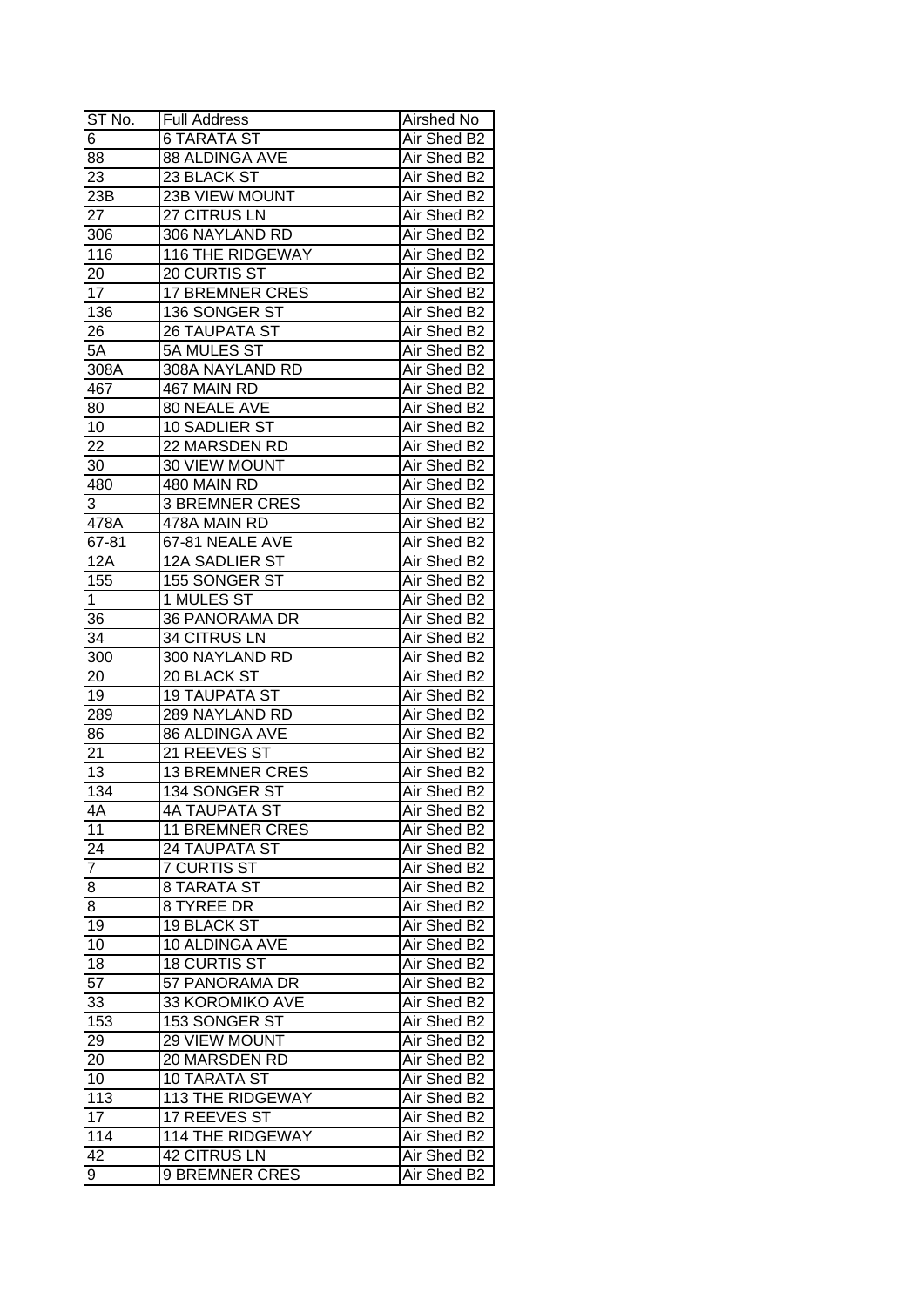| ST No.          | <b>Full Address</b>          | Airshed No  |
|-----------------|------------------------------|-------------|
| 8               | 8 SADLIER ST                 | Air Shed B2 |
| 36              | <b>36 CITRUS LN</b>          | Air Shed B2 |
| 465             | 465 MAIN RD                  | Air Shed B2 |
| $\overline{5}$  | <b>5 BREMNER CRES</b>        | Air Shed B2 |
| 287             | 287 NAYLAND RD               | Air Shed B2 |
| 34              | 34 PANORAMA DR               | Air Shed B2 |
| 130             | 130 SONGER ST                | Air Shed B2 |
| 18              | <b>18 BLACK ST</b>           | Air Shed B2 |
| 28              | 28 VIEW MOUNT                | Air Shed B2 |
| 155A            | 155A SONGER ST               | Air Shed B2 |
| 157A            | 157A SONGER ST               | Air Shed B2 |
| 13              | 13 BLACK ST                  | Air Shed B2 |
| 19              | <b>19 VIEW MOUNT</b>         | Air Shed B2 |
| 29              | 29 CITRUS LN                 | Air Shed B2 |
| 22              | 22 BREMNER CRES              | Air Shed B2 |
| 20              | <b>20 BREMNER CRES</b>       | Air Shed B2 |
| 474             | 474 MAIN RD                  | Air Shed B2 |
| 294             | 294 NAYLAND RD               | Air Shed B2 |
| 15              | <b>15 TAUPATA ST</b>         | Air Shed B2 |
| $\overline{7}$  | <b>7 BREMNER CRES</b>        | Air Shed B2 |
| 151             | 151 SONGER ST                | Air Shed B2 |
| 463A            | 463A MAIN RD                 | Air Shed B2 |
| 19              | 19 REEVES ST                 | Air Shed B2 |
| 84              | 84 ALDINGA AVE               | Air Shed B2 |
| 9               | 9 TARATA ST                  | Air Shed B2 |
| 18              | <b>18 BREMNER CRES</b>       | Air Shed B2 |
| 31              | 31 KOROMIKO AVE              | Air Shed B2 |
| 17              | 17 BLACK ST                  | Air Shed B2 |
| $\overline{22}$ | 22 TAUPATA ST                | Air Shed B2 |
| 111             | 111 THE RIDGEWAY             | Air Shed B2 |
| $\overline{12}$ | 12 ALDINGA AVE               | Air Shed B2 |
| 11              | <b>11 BLACK ST</b>           | Air Shed B2 |
| 26              | 26 REEVES ST                 | Air Shed B2 |
| 298             | 298 NAYLAND RD               | Air Shed B2 |
| 18              | 18 MARSDEN RD                | Air Shed B2 |
| 23              | 23 VIEW MOUNT                | Air Shed B2 |
| 16              | <b>16 CURTIS ST</b>          | Air Shed B2 |
| 16              | <b>16 BREMNER CRES</b>       | Air Shed B2 |
| 114             | 114 ARAPIKI RD               | Air Shed B2 |
| $\overline{2}$  | 2 ANDREW ST                  | Air Shed B2 |
| 24A             | <b>24A TAUPATA ST</b>        | Air Shed B2 |
| 4               | 4 TARATA ST                  | Air Shed B2 |
| 4               | <b>4 BREMNER CRES</b>        | Air Shed B2 |
| 16              | 16 BLACK ST                  | Air Shed B2 |
| $\overline{32}$ | 32 PANORAMA DR               | Air Shed B2 |
| 55              | 55 PANORAMA DR               | Air Shed B2 |
| 28              | 28 KOROMIKO AVE              | Air Shed B2 |
| 82              | 82 ALDINGA AVE               | Air Shed B2 |
| $\overline{5}$  |                              | Air Shed B2 |
|                 | 5 CURTIS ST<br>149 SONGER ST |             |
| 149<br>14       |                              | Air Shed B2 |
|                 | <b>14 BREMNER CRES</b>       | Air Shed B2 |
| 115             | 115 ARAPIKI RD               | Air Shed B2 |
| 296             | 296 NAYLAND RD               | Air Shed B2 |
| 157             | 157 SONGER ST                | Air Shed B2 |
| 476             | 476 MAIN RD                  | Air Shed B2 |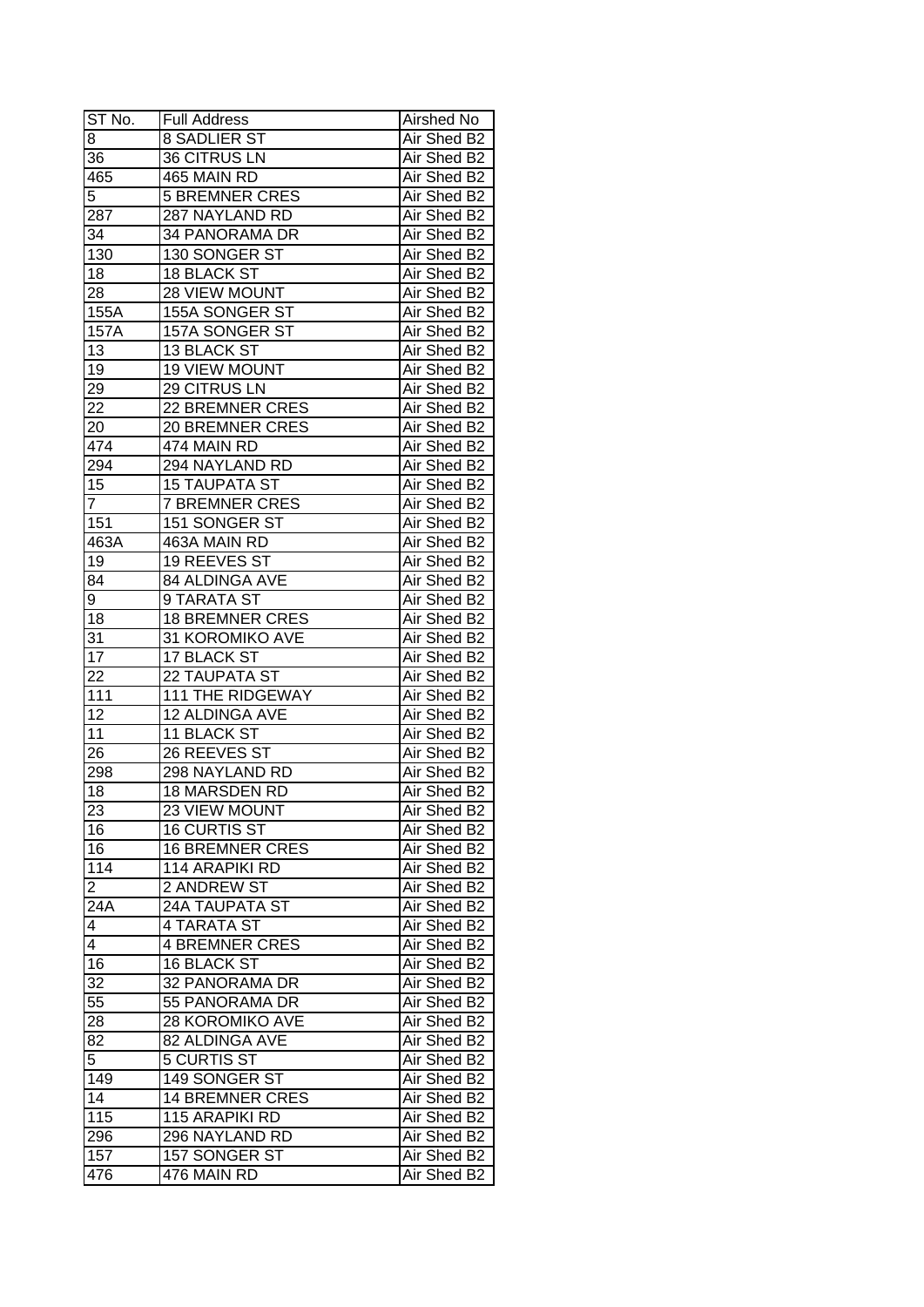| ST No.          | <b>Full Address</b>     | Airshed No  |
|-----------------|-------------------------|-------------|
| 463             | 463 MAIN RD             | Air Shed B2 |
| 6               | <b>6 SADLIER ST</b>     | Air Shed B2 |
| 25              | 25 VIEW MOUNT           | Air Shed B2 |
| 3               | <b>3 SADLIER ST</b>     | Air Shed B2 |
| 112             | 112 ARAPIKI RD          | Air Shed B2 |
| 112             | <b>112 THE RIDGEWAY</b> | Air Shed B2 |
| 292             | 292 NAYLAND RD          | Air Shed B2 |
| 7               | <b>7 TARATA ST</b>      | Air Shed B2 |
| 8A              | <b>8A SADLIER ST</b>    | Air Shed B2 |
| 21              | 21 MARSDEN RD           | Air Shed B2 |
| 19A             | <b>19A VIEW MOUNT</b>   | Air Shed B2 |
| 4               | 4 ANDREW ST             | Air Shed B2 |
| 29              | 29 KOROMIKO AVE         | Air Shed B2 |
| 20              | 20 TAUPATA ST           | Air Shed B2 |
| 31              | 31 CITRUS LN            | Air Shed B2 |
| 76              | 76 NEALE AVE            | Air Shed B2 |
| 16              | 16 MARSDEN RD           | Air Shed B2 |
| 26              | 26 VIEW MOUNT           | Air Shed B2 |
| 1               | 1 STEAD CRES            | Air Shed B2 |
| 15              | <b>15 BLACK ST</b>      | Air Shed B2 |
| 24              | 24 REEVES ST            | Air Shed B2 |
| 147             | 147 SONGER ST           | Air Shed B2 |
| 109             | 109 THE RIDGEWAY        | Air Shed B2 |
| 15              | 15 REEVES ST            | Air Shed B2 |
| 2               | 2 TAUPATA ST            | Air Shed B2 |
| 5               | <b>5 TARATA ST</b>      | Air Shed B2 |
| 53              | 53 PANORAMA DR          | Air Shed B2 |
| 6               | <b>6 BREMNER CRES</b>   | Air Shed B2 |
| 470             | 470 MAIN RD             | Air Shed B2 |
| 19C             | <b>19C VIEW MOUNT</b>   | Air Shed B2 |
| 12              | <b>12 BREMNER CRES</b>  | Air Shed B2 |
| 18              | 18 ALDINGA AVE          | Air Shed B2 |
| 14              | <b>14 CURTIS ST</b>     | Air Shed B2 |
| $\overline{14}$ | <b>14 BLACK ST</b>      | Air Shed B2 |
| 30              | <b>30 PANORAMA DR</b>   | Air Shed B2 |
| 19              | <b>19 MARSDEN RD</b>    | Air Shed B2 |
| 44              | 44 CITRUS LN            | Air Shed B2 |
| 290             | 290 NAYLAND RD          | Air Shed B2 |
| 1               | 1 ANDREW ST             | Air Shed B2 |
| 26              | <b>26 KOROMIKO AVE</b>  | Air Shed B2 |
| 33              | 33 CITRUS LN            | Air Shed B2 |
| 10              | 10 BREMNER CRES         | Air Shed B2 |
| 46              | <b>46 CITRUS LN</b>     | Air Shed B2 |
| 8               | <b>8 BREMNER CRES</b>   | Air Shed B2 |
| 3               | 3 STEAD CRES            | Air Shed B2 |
| 16A             | 16A BLACK ST            | Air Shed B2 |
| 10              | 10 ANDREW ST            | Air Shed B2 |
| 19B             | <b>19B VIEW MOUNT</b>   | Air Shed B2 |
| 6               | <b>6 ANDREW ST</b>      | Air Shed B2 |
| 14              | 14 ALDINGA AVE          | Air Shed B2 |
| $\overline{27}$ | 27 KOROMIKO AVE         | Air Shed B2 |
| 74              | 74 NEALE AVE            | Air Shed B2 |
| 111             | 111 ARAPIKI RD          | Air Shed B2 |
| 87              | 87 ALDINGA AVE          | Air Shed B2 |
| 461             | 461 MAIN RD             | Air Shed B2 |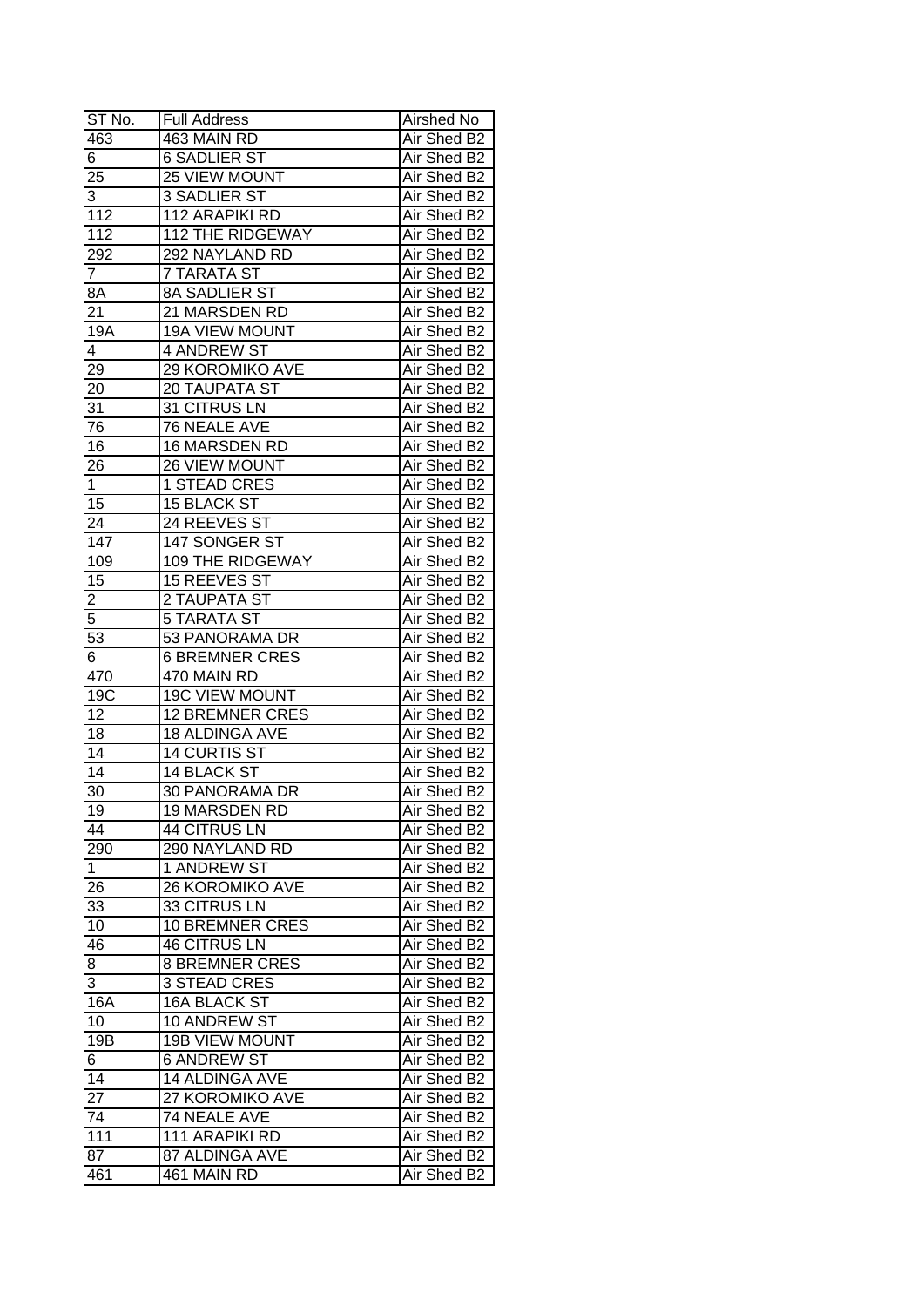| ST <sub>No.</sub>                | <b>Full Address</b>           | Airshed No  |
|----------------------------------|-------------------------------|-------------|
| <b>18A</b>                       | <b>18A TAUPATA ST</b>         | Air Shed B2 |
| 3                                | <b>3 TARATA ST</b>            | Air Shed B2 |
| 110                              | <b>110 THE RIDGEWAY</b>       | Air Shed B2 |
| $\overline{11}0$                 | 110 ARAPIKI RD                | Air Shed B2 |
| 1                                | 1 SADLIER ST                  | Air Shed B2 |
| 14                               | 14 MARSDEN RD                 | Air Shed B2 |
| 3                                | <b>3 CURTIS ST</b>            | Air Shed B2 |
| 4                                | 4 SADLIER ST                  | Air Shed B2 |
| 33                               | 33 ENNER GLYNN RD             | Air Shed B2 |
| 21                               | 21 VIEW MOUNT                 | Air Shed B2 |
| $2\overline{4}$                  | 24 VIEW MOUNT                 | Air Shed B2 |
| $\overline{2}$                   | 2 STEAD CRES                  | Air Shed B2 |
| 22                               | 22 REEVES ST                  | Air Shed B2 |
| 13                               | 13 REEVES ST                  | Air Shed B2 |
| 80                               | 80 ALDINGA AVE                | Air Shed B2 |
| 18                               | <b>18 TAUPATA ST</b>          | Air Shed B2 |
| <b>17A</b>                       | <b>17A VIEW MOUNT</b>         | Air Shed B2 |
| 468B                             | 468B MAIN RD                  | Air Shed B2 |
| 17                               | 17 MARSDEN RD                 | Air Shed B2 |
| 149A                             | 149A SONGER ST                | Air Shed B2 |
| 9                                | 9 BLACK ST                    | Air Shed B2 |
| 3                                | <b>3 ANDREW ST</b>            | Air Shed B2 |
| 20                               | 20 ALDINGA AVE                | Air Shed B2 |
| 107                              | 107 THE RIDGEWAY              | Air Shed B2 |
| 12                               | 12 BLACK ST                   | Air Shed B2 |
| 17                               | 17 VIEW MOUNT                 | Air Shed B2 |
| $\overline{5}$                   | <b>5 STEAD CRES</b>           | Air Shed B2 |
| 275A                             | 275A NAYLAND RD               | Air Shed B2 |
| 9                                | 9 REEVES ST                   | Air Shed B2 |
| 285A                             | 285A NAYLAND RD               | Air Shed B2 |
| 8                                | <b>8 ANDREW ST</b>            | Air Shed B2 |
| 4A                               | 4A SADLIER ST                 | Air Shed B2 |
| $\overline{16}$                  | 16 ALDINGA AVE                | Air Shed B2 |
| 4                                | <b>4 STEAD CRES</b>           | Air Shed B2 |
| $\overline{12}$                  | <b>12 CURTIS ST</b>           | Air Shed B2 |
| 81                               | 81 ALDINGA AVENUE             | Air Shed B2 |
| 24                               | 24 KOROMIKO AVE               | Air Shed B2 |
| 25                               | <b>25 KOROMIKO AVE</b>        | Air Shed B2 |
| 12                               | 12 MARSDEN RD                 | Air Shed B2 |
| 108                              | 108 ARAPIKI RD                | Air Shed B2 |
| 85                               | 85 ALDINGA AVE                | Air Shed B2 |
| 15                               | 15 MARSDEN RD                 | Air Shed B2 |
| $\overline{7}$                   | 7 REEVES ST                   | Air Shed B2 |
| 1A                               | 1A SADLIER ST                 | Air Shed B2 |
| 108A                             | 108A THE RIDGEWAY             | Air Shed B2 |
| 22                               | 22 VIEW MOUNT                 | Air Shed B2 |
| 459                              | 459 MAIN RD                   | Air Shed B2 |
|                                  | 2 SADLIER ST                  | Air Shed B2 |
| $\overline{2}$<br>$\overline{7}$ | 7 STEAD CRES                  | Air Shed B2 |
| 72                               | 72 NEALE AVE                  |             |
|                                  |                               | Air Shed B2 |
| 466A                             | 466A MAIN RD                  | Air Shed B2 |
| 3                                | <b>3 MARY ANN MULLER CRES</b> | Air Shed B2 |
| 11                               | <b>11 REEVES ST</b>           | Air Shed B2 |
| 468A                             | 468A MAIN RD                  | Air Shed B2 |
| 16                               | <b>16 TAUPATA ST</b>          | Air Shed B2 |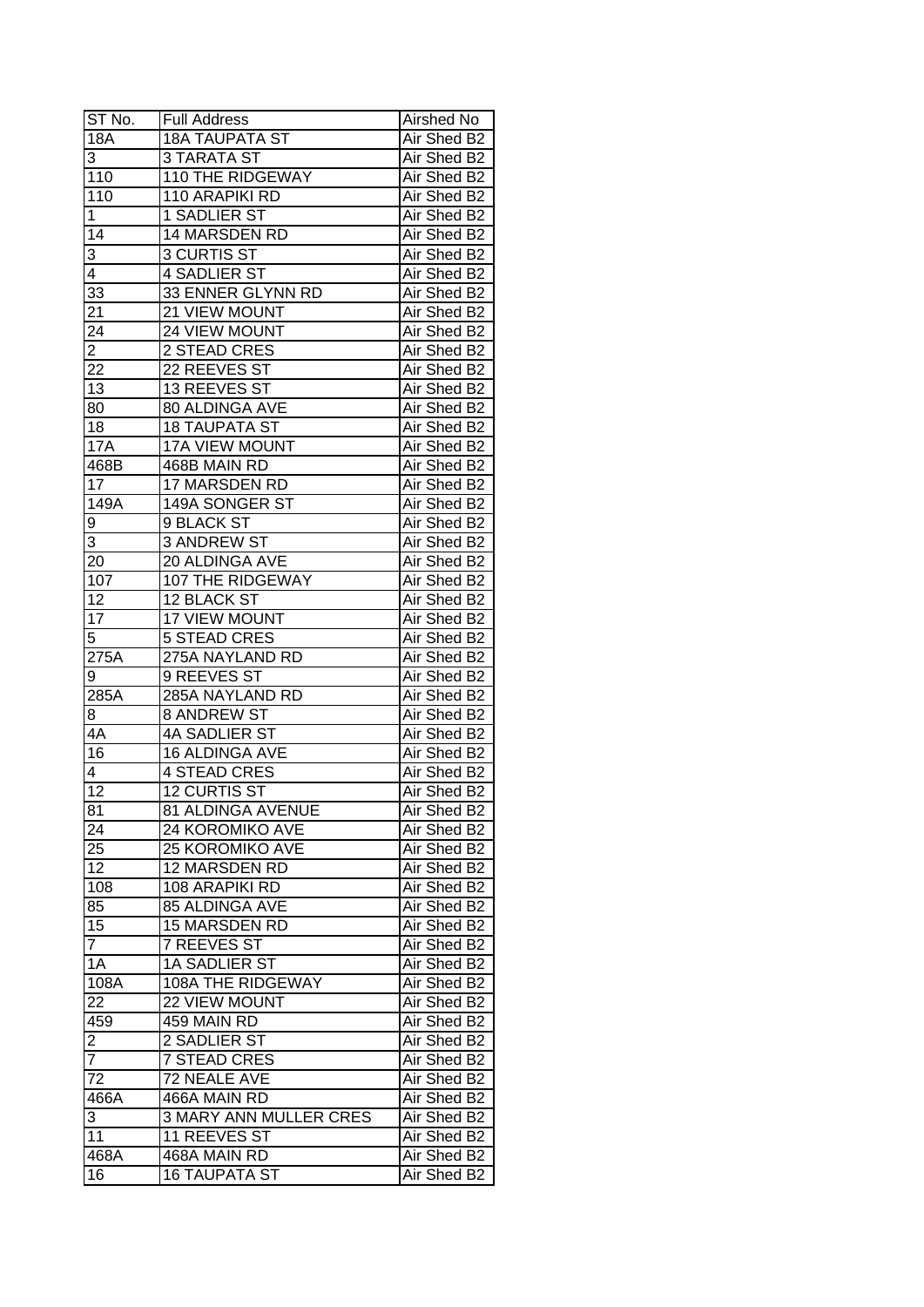| ST No.           | <b>Full Address</b>            | Airshed No  |
|------------------|--------------------------------|-------------|
| 28               | <b>28 PANORAMA DR</b>          | Air Shed B2 |
| $\overline{74}$  | 74 NEWMAN DR                   | Air Shed B2 |
| $\overline{7}$   | <b>7 BLACK ST</b>              | Air Shed B2 |
| 105              | 105 THE RIDGEWAY               | Air Shed B2 |
| 285              | 285 NAYLAND RD                 | Air Shed B2 |
| 109              | 109 ARAPIKI RD                 | Air Shed B2 |
| 466              | 466 MAIN RD                    | Air Shed B2 |
| 83               | 83 ALDINGA AVE                 | Air Shed B2 |
| 16               | 16 REEVES ST                   | Air Shed B2 |
| 126              | 126 SONGER ST                  | Air Shed B2 |
| 10               | 10 BLACK ST                    | Air Shed B2 |
| 5                | 5 ANDREW ST                    | Air Shed B2 |
| 6                | <b>6 MARY ANN MULLER CRES</b>  | Air Shed B2 |
| 29               | 29 ALDINGA AVE                 | Air Shed B2 |
| 11               | <b>11 TAUPATA ST</b>           | Air Shed B2 |
| 49               | <b>49 PANORAMA DR</b>          | Air Shed B2 |
| $\overline{6}$   | <b>6 STEAD CRES</b>            | Air Shed B2 |
| 15               | <b>15 VIEW MOUNT</b>           | Air Shed B2 |
| 4                | <b>4 MARY ANN MULLER CRES</b>  | Air Shed B2 |
| 468              | 468 MAIN RD                    | Air Shed B2 |
| 23               | 23 KOROMIKO AVE                | Air Shed B2 |
| 22               | 22 KOROMIKO AVE                | Air Shed B2 |
| 22               | 22 ALDINGA AVE                 | Air Shed B2 |
| 277              | 277 NAYLAND RD                 | Air Shed B2 |
| 10               | 10 CURTIS ST                   | Air Shed B2 |
| 47               | 47 PANORAMA DR                 | Air Shed B2 |
| 20               | 20 REEVES ST                   | Air Shed B2 |
| 3A               | <b>3A ANDREW ST</b>            | Air Shed B2 |
| 104              | 104 ARAPIKI RD                 | Air Shed B2 |
| 79               | 79 ALDINGA AVE                 | Air Shed B2 |
| 124              | 124 SONGER ST                  | Air Shed B2 |
| 279              | 279 NAYLAND RD                 | Air Shed B2 |
| 70               | 70 NEALE AVE                   | Air Shed B2 |
| 77               | 77 ALDINGA AVE                 | Air Shed B2 |
| 3A               | <b>3A MARY ANN MULLER CRES</b> | Air Shed B2 |
| 9                | <b>9 ANDREW ST</b>             | Air Shed B2 |
| 5A               | 5A ANDREW ST                   | Air Shed B2 |
| 14               | <b>14 TAUPATA ST</b>           | Air Shed B2 |
| 107              | 107 ARAPIKI RD                 | Air Shed B2 |
| 24A              | 24A KOROMIKO AVE               | Air Shed B2 |
| 9                | 9 STEAD CRES                   | Air Shed B2 |
| 457              | 457 MAIN RD                    | Air Shed B2 |
| 8                | <b>8 STEAD CRES</b>            | Air Shed B2 |
| $\overline{5}$   | <b>5 BLACK ST</b>              | Air Shed B2 |
| $\overline{12}$  | <b>12 ANDREW ST</b>            | Air Shed B2 |
| 71               | 71 NEWMAN DR                   | Air Shed B2 |
| $\overline{141}$ | 141 SONGER ST                  | Air Shed B2 |
| 283              | 283 NAYLAND RD                 | Air Shed B2 |
| 8                | <b>8 BLACK ST</b>              | Air Shed B2 |
| $\overline{4}$   | <b>4 CURTIS ST</b>             | Air Shed B2 |
| 8                | <b>8 CURTIS ST</b>             | Air Shed B2 |
| $\overline{14}$  | 14 REEVES ST                   | Air Shed B2 |
| 21               | 21 KOROMIKO AVE                | Air Shed B2 |
| 106              | 106 ARAPIKI RD                 | Air Shed B2 |
| 18               | 18 REEVES ST                   | Air Shed B2 |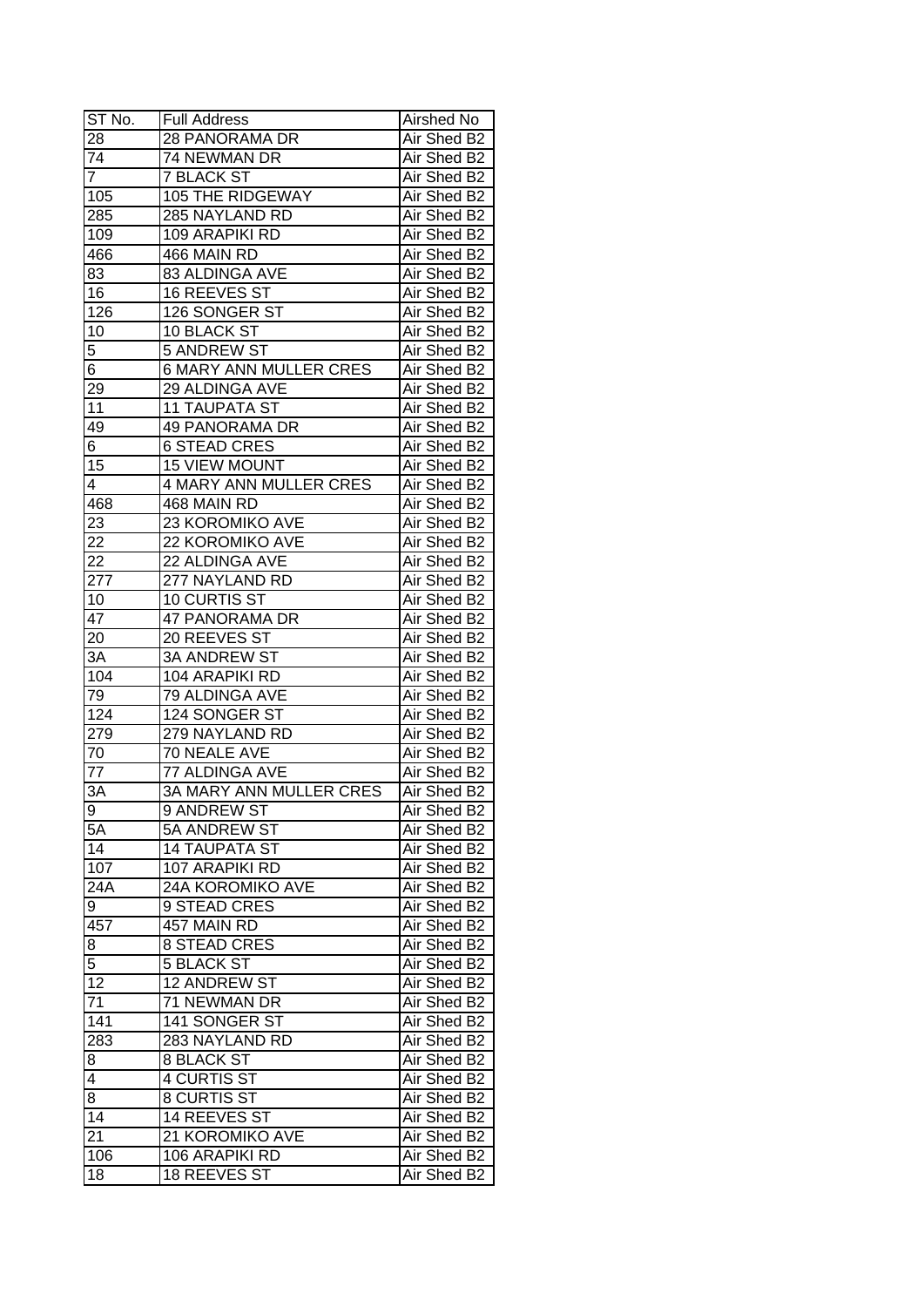| ST No.          | <b>Full Address</b>           | Airshed No  |
|-----------------|-------------------------------|-------------|
| 286             | 286 NAYLAND RD                | Air Shed B2 |
| 103             | 103 THE RIDGEWAY              | Air Shed B2 |
| 72              | 72 NEWMAN DR                  | Air Shed B2 |
| 8.              | <b>8 MARY ANN MULLER CRES</b> | Air Shed B2 |
| 21A             | 21A KOROMIKO AVE              | Air Shed B2 |
| 122             | 122 SONGER ST                 | Air Shed B2 |
| 7               | 7 ANDREW ST                   | Air Shed B2 |
| 20              | 20 KOROMIKO AVE               | Air Shed B2 |
| 5               | 5 REEVES ST                   | Air Shed B2 |
| 275             | 275 NAYLAND RD                | Air Shed B2 |
| $3\overline{1}$ | 31 ALDINGA AVE                | Air Shed B2 |
| 13              | 13 VIEW MOUNT                 | Air Shed B2 |
| 273A            | 273A NAYLAND RD               | Air Shed B2 |
| 38              | 38 MAITLAND AVE               | Air Shed B2 |
| 33              | 33 ENNER GLYNN RD             | Air Shed B2 |
| 2B              | 2B PATEKE ST                  | Air Shed B2 |
| 10              | 10 STEAD CRES                 | Air Shed B2 |
| 14              | 14 ANDREW ST                  | Air Shed B2 |
| 11              | <b>11 VIEW MOUNT</b>          | Air Shed B2 |
| 102             | 102 ARAPIKI RD                | Air Shed B2 |
| 458             | 458 MAIN RD                   | Air Shed B2 |
| 12              | <b>12 TAUPATA ST</b>          | Air Shed B2 |
| 24              | 24 ALDINGA AVE                | Air Shed B2 |
| $\mathbf{1}$    | 1 BLACK ST                    | Air Shed B2 |
| 75              | 75 ALDINGA AVE                | Air Shed B2 |
| 9               | 9 TAUPATA ST                  | Air Shed B2 |
| 26              | 26 PANORAMA DR                | Air Shed B2 |
| 8               | 8 MARSDEN RD                  | Air Shed B2 |
| 32              | 32 ALDINGA AVE                | Air Shed B2 |
| 139             | 139 SONGER ST                 | Air Shed B2 |
| 284             | 284 NAYLAND RD                | Air Shed B2 |
| 6A              | <b>6A MARSDEN RD</b>          | Air Shed B2 |
| $\overline{14}$ | 14 NGAIO ST                   | Air Shed B2 |
| 263             | 263 NAYLAND RD                | Air Shed B2 |
| 120             | 120 SONGER ST                 | Air Shed B2 |
| 281             | 281 NAYLAND RD                | Air Shed B2 |
| 7A              | 7A ANDREW ST                  | Air Shed B2 |
| 78              | 78 ALDINGA AVE                | Air Shed B2 |
| 6               | <b>6 BLACK ST</b>             | Air Shed B2 |
| 30              | 30 ALDINGA AVE                | Air Shed B2 |
| 5               | 5 MARY ANN MULLER CRES        | Air Shed B2 |
| 100             | 100 ARAPIKI RD                | Air Shed B2 |
| 20              | 20 VIEW MOUNT                 | Air Shed B2 |
| 69              | 69 NEWMAN DR                  | Air Shed B2 |
| 455             | 455 MAIN RD                   | Air Shed B2 |
| 9               | 9 MARSDEN RD                  | Air Shed B2 |
| 4A              | 4A PATEKE ST                  | Air Shed B2 |
| 8A              | 8A BLACK ST                   | Air Shed B2 |
| 460             | 460 MAIN RD                   | Air Shed B2 |
| 18              | <b>18 KOROMIKO AVE</b>        | Air Shed B2 |
| 101             | 101 THE RIDGEWAY              | Air Shed B2 |
| 103             | 103 ARAPIKI RD                | Air Shed B2 |
| 12              | <b>12 STEAD CRES</b>          | Air Shed B2 |
| 8               | 8 REEVES ST                   | Air Shed B2 |
| 106             | 106 THE RIDGEWAY              | Air Shed B2 |
|                 |                               |             |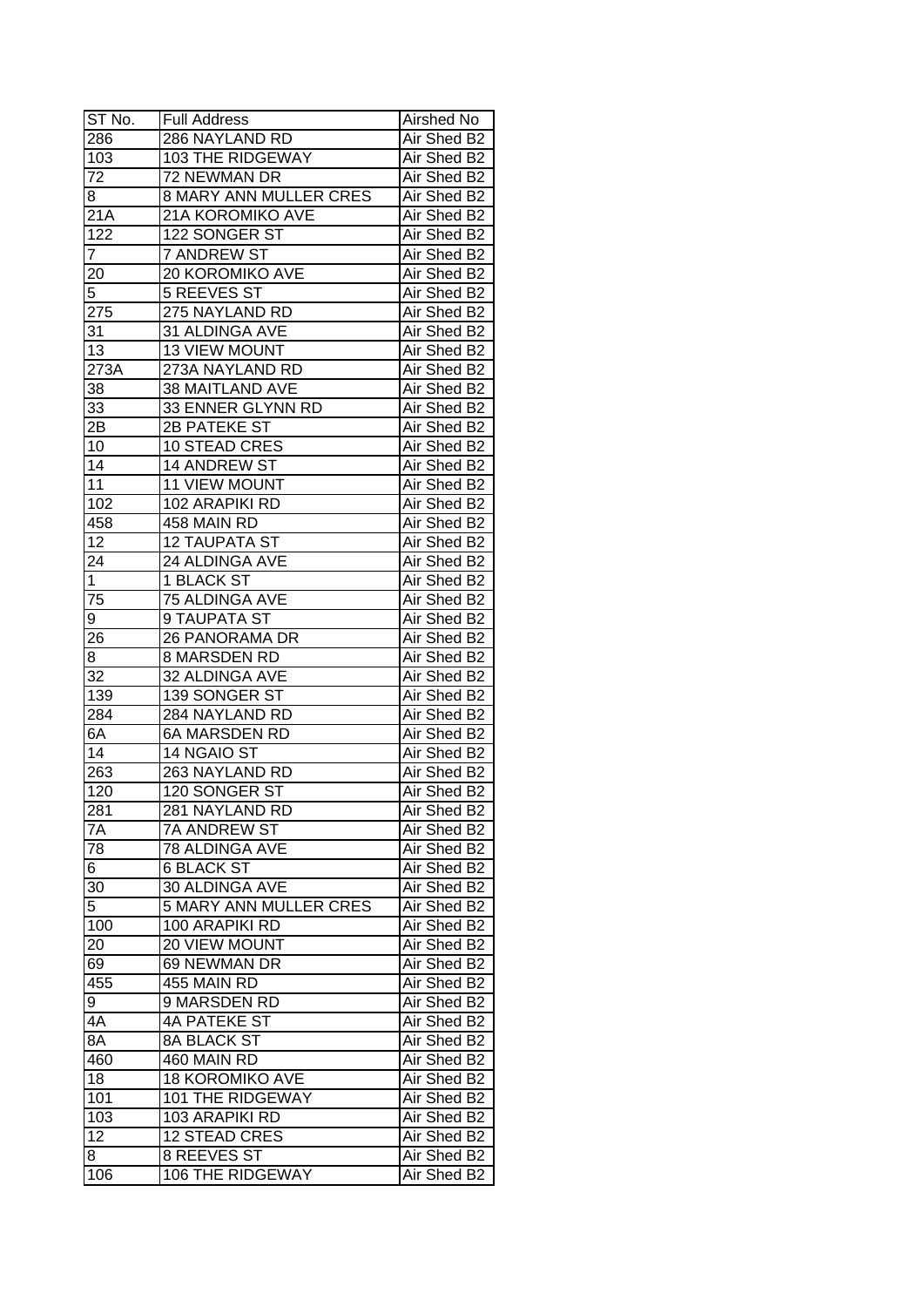| ST No.                  | <b>Full Address</b>     | Airshed No  |
|-------------------------|-------------------------|-------------|
| $\overline{2}$          | 2 PATEKE ST             | Air Shed B2 |
| 11                      | <b>11 STEAD CRES</b>    | Air Shed B2 |
| $\overline{11}$         | 11 ANDREW ST            | Air Shed B2 |
| 42                      | <b>42 MAITLAND AVE</b>  | Air Shed B2 |
| 16                      | 16 ANDREW ST            | Air Shed B2 |
| 23                      | 23 NGAIO ST             | Air Shed B2 |
| 19                      | 19 KOROMIKO AVE         | Air Shed B2 |
| 3                       | 3 REEVES ST             | Air Shed B2 |
| 118                     | 118 SONGER ST           | Air Shed B2 |
| 6                       | <b>6 MARSDEN RD</b>     | Air Shed B2 |
| 98                      | 98 ARAPIKI RD           | Air Shed B2 |
| 45                      | <b>45 PANORAMA DR</b>   | Air Shed B2 |
| 10                      | 10 MARY ANN MULLER CRES | Air Shed B2 |
| 33                      | 33 ALDINGA AVE          | Air Shed B2 |
| 6                       | <b>6 CURTIS ST</b>      | Air Shed B2 |
| 41                      | 41 PANORAMA DR          | Air Shed B2 |
| 4A                      | 4A MARSDEN RD           | Air Shed B2 |
| $\overline{7}$          | 7 MARSDEN RD            | Air Shed B2 |
| $\overline{7}$          | <b>7 TAUPATA ST</b>     | Air Shed B2 |
| 10                      | <b>10 TAUPATA ST</b>    | Air Shed B2 |
| 282                     | 282 NAYLAND RD          | Air Shed B2 |
| 67                      | 67 NEWMAN DR            | Air Shed B2 |
| 70                      | 70 NEWMAN DR            | Air Shed B2 |
| $\overline{\mathbf{c}}$ | 2 BLACK ST              | Air Shed B2 |
| 78                      | 78 NEWMAN DR            | Air Shed B2 |
| 12                      | 12 REEVES ST            | Air Shed B2 |
| $\overline{7}$          | 7 MARY ANN MULLER CRES  | Air Shed B2 |
| 265                     | 265 NAYLAND RD          | Air Shed B2 |
| 14                      | <b>14 STEAD CRES</b>    | Air Shed B2 |
| $\mathbf 1$             | 1 PATEKE ST             | Air Shed B2 |
| 34                      | 34 ALDINGA AVE          | Air Shed B2 |
| 15                      | <b>15 KOROMIKO AVE</b>  | Air Shed B2 |
| 12A                     | <b>12A TAUPATA ST</b>   | Air Shed B2 |
| 9                       | 9 VIEW MOUNT            | Air Shed B2 |
| 135                     | 135 SONGER ST           | Air Shed B2 |
| 16                      | <b>16 KOROMIKO AVE</b>  | Air Shed B2 |
| 43                      | <b>43 MAITLAND AVE</b>  | Air Shed B2 |
| 24                      | 24 PANORAMA DR          | Air Shed B2 |
| 273                     | 273 NAYLAND RD          | Air Shed B2 |
| 116                     | 116 SONGER ST           | Air Shed B2 |
| 4                       | 4 PATEKE ST             | Air Shed B2 |
| 104                     | 104 THE RIDGEWAY        | Air Shed B2 |
| 39                      | 39 PANORAMA DR          | Air Shed B2 |
| 99                      | 99 THE RIDGEWAY         | Air Shed B2 |
| 101                     | 101 ARAPIKI RD          | Air Shed B2 |
| 456                     | 456 MAIN RD             | Air Shed B2 |
| 26                      | 26 ALDINGA AVE          | Air Shed B2 |
| 10                      | 10 REEVES ST            | Air Shed B2 |
| 40                      | <b>40 MAITLAND AVE</b>  | Air Shed B2 |
| $2\overline{1}$         | 21 NGAIO ST             | Air Shed B2 |
| 10A                     | <b>10A TAUPATA ST</b>   | Air Shed B2 |
| 5                       | 5 MARSDEN RD            | Air Shed B2 |
| 18                      | <b>18 VIEW MOUNT</b>    | Air Shed B2 |
| 59                      | 59 NEWMAN DR            | Air Shed B2 |
| 13                      | <b>13 STEAD CRES</b>    | Air Shed B2 |
|                         |                         |             |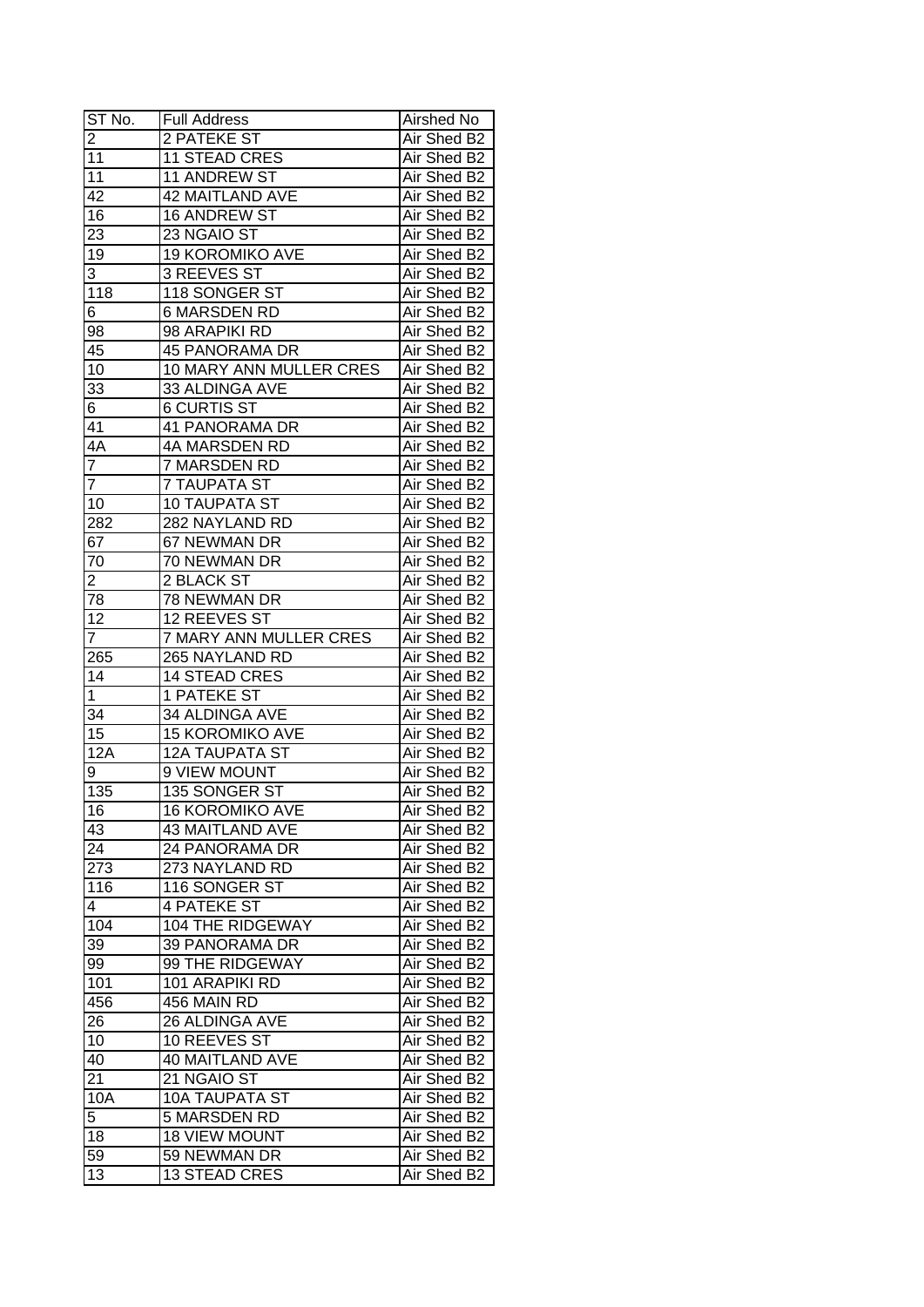| ST No.           | <b>Full Address</b>     | Airshed No  |
|------------------|-------------------------|-------------|
| 35               | 35 ALDINGA AVE          | Air Shed B2 |
| 4                | 4 MARSDEN RD            | Air Shed B2 |
| $\overline{12}$  | 12 MARY ANN MULLER CRES | Air Shed B2 |
| $\overline{267}$ | 267 NAYLAND RD          | Air Shed B2 |
| 17               | 17 KOROMIKO AVE         | Air Shed B2 |
| 8                | 8 TAUPATA ST            | Air Shed B2 |
| 263A             | 263A NAYLAND RD         | Air Shed B2 |
| 280              | 280 NAYLAND RD          | Air Shed B2 |
| 63               | 63 NEALE AVE            | Air Shed B2 |
| 5                | <b>5 TAUPATA ST</b>     | Air Shed B2 |
| 137B             | 137B SONGER ST          | Air Shed B2 |
| 3                | <b>3 PATEKE ST</b>      | Air Shed B2 |
| 16               | <b>16 STEAD CRES</b>    | Air Shed B2 |
| 37               | 37 PANORAMA DR          | Air Shed B2 |
| 82               | 82 ARAPIKI RD           | Air Shed B2 |
| 36               | 36 ALDINGA AVE          | Air Shed B2 |
| 6                | <b>6 PATEKE ST</b>      | Air Shed B2 |
| 14               | 14 KOROMIKO AVE         | Air Shed B2 |
| 6                | <b>6 VIEW MOUNT</b>     | Air Shed B2 |
| 451              | 451 MAIN RD             | Air Shed B2 |
| 41               | <b>41 MAITLAND AVE</b>  | Air Shed B2 |
| 76               | 76 ALDINGA AVE          | Air Shed B2 |
| 9                | 9 MARY ANN MULLER CRES  | Air Shed B2 |
| 28               | 28 ALDINGA AVE          | Air Shed B2 |
| 271              | 271 NAYLAND RD          | Air Shed B2 |
| 96               | 96 ARAPIKI RD           | Air Shed B2 |
| 11               | 11 MARY ANN MULLER CRES | Air Shed B2 |
| 3                | 3 MARSDEN RD            | Air Shed B2 |
| 65A              | 65A NEALE AVE           | Air Shed B2 |
| 68               | 68 NEWMAN DR            | Air Shed B2 |
| 24               | 24 ANDREW ST            | Air Shed B2 |
| 102              | 102 THE RIDGEWAY        | Air Shed B2 |
| 97               | 97 THE RIDGEWAY         | Air Shed B2 |
| $\overline{7}$   | <b>7 VIEW MOUNT</b>     | Air Shed B2 |
| $\overline{37}$  | <b>37 ALDINGA AVE</b>   | Air Shed B2 |
| 135A             | 135A SONGER ST          | Air Shed B2 |
| 19               | 19 NGAIO ST             | Air Shed B2 |
| 36               | <b>36 MAITLAND AVE</b>  | Air Shed B2 |
| 5A               | 5A MARSDEN RD           | Air Shed B2 |
| <b>17A</b>       | 17A NGAIO ST            | Air Shed B2 |
| 104A             | 104A SONGER ST          | Air Shed B2 |
| 76               | 76 NEWMAN DR            | Air Shed B2 |
| 5                | <b>5 PATEKE ST</b>      | Air Shed B2 |
| 61               | 61 NEALE AVE            | Air Shed B2 |
| 15               | <b>15 STEAD CRES</b>    | Air Shed B2 |
| 12               | 12 NGAIO ST             | Air Shed B2 |
| 6                | <b>6 TAUPATA ST</b>     | Air Shed B2 |
| 99               | 99 ARAPIKI RD           | Air Shed B2 |
| 18               | <b>18 STEAD CRES</b>    | Air Shed B2 |
| 278              | 278 NAYLAND RD          | Air Shed B2 |
| 3                | <b>3 TAUPATA ST</b>     | Air Shed B2 |
|                  | 22 PANORAMA DR          | Air Shed B2 |
| 22<br>63         |                         | Air Shed B2 |
| 13               | 63 NEWMAN DR            |             |
|                  | <b>13 KOROMIKO AVE</b>  | Air Shed B2 |
| 8                | <b>8 PATEKE ST</b>      | Air Shed B2 |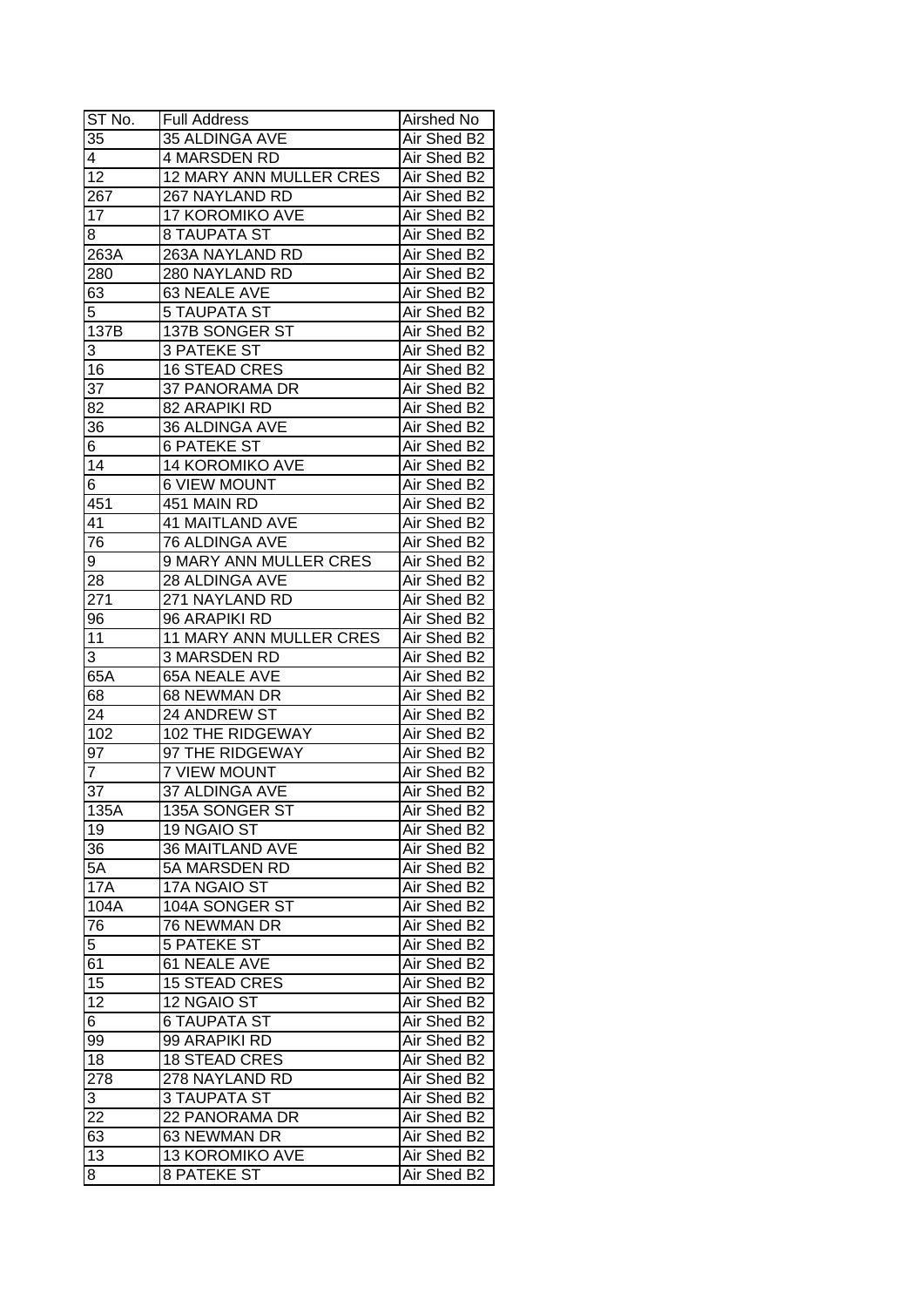| ST No.         | <b>Full Address</b>            | Airshed No  |
|----------------|--------------------------------|-------------|
| 22             | 22 ANDREW ST                   | Air Shed B2 |
| 17             | 17 ANDREW ST                   | Air Shed B2 |
| 450            | 450 MAIN RD                    | Air Shed B2 |
| 38             | 38 ALDINGA AVE                 | Air Shed B2 |
| 12             | <b>12 KOROMIKO AVE</b>         | Air Shed B2 |
| 269            | 269 NAYLAND RD                 | Air Shed B2 |
| 59             | 59 NEALE AVE                   | Air Shed B2 |
| $\overline{2}$ | 2 CHISNALL ST                  | Air Shed B2 |
| 39             | 39 ALDINGA AVE                 | Air Shed B2 |
| 86             | <b>86 ARAPIKI RD</b>           | Air Shed B2 |
| 57             | 57 NEWMAN DR                   | Air Shed B2 |
| 17             | 17 NGAIO ST                    | Air Shed B2 |
| $\overline{7}$ | <b>7 PATEKE ST</b>             | Air Shed B2 |
| 4              | <b>4 VIEW MOUNT</b>            | Air Shed B2 |
| 255            | 255 NAYLAND RD                 | Air Shed B2 |
| 65             | 65 NEALE AVE                   | Air Shed B2 |
| $\mathbf 1$    | 1 MARSDEN RD                   | Air Shed B2 |
| 100            | 100 THE RIDGEWAY               | Air Shed B2 |
| 33             | 33 PANORAMA DR                 | Air Shed B2 |
| 74             | 74 ALDINGA AVE                 | Air Shed B2 |
| 20             | 20 STEAD CRES                  | Air Shed B2 |
| 17             | <b>17 STEAD CRES</b>           | Air Shed B2 |
| 2              | 2 DEVON ST                     | Air Shed B2 |
| 66A            | 66A NEWMAN DR                  | Air Shed B2 |
| 19             | 19 ANDREW ST                   | Air Shed B2 |
| 14             | 14 MARY ANN MULLER CRES        | Air Shed B2 |
| 261            | 261 NAYLAND RD                 | Air Shed B2 |
| 11             | 11 KOROMIKO AVE                | Air Shed B2 |
| 26             | 26 ANDREW ST                   | Air Shed B2 |
| 10             | 10 NGAIO ST                    | Air Shed B2 |
| 80             | <b>80 ARAPIKI RD</b>           | Air Shed B2 |
| 40             | 40 ALDINGA AVE                 | Air Shed B2 |
| 18             | <b>18 MARY ANN MULLER CRES</b> | Air Shed B2 |
| 16             | 16 MARY ANN MULLER CRES        | Air Shed B2 |
| 137A           | 137A SONGER ST                 | Air Shed B2 |
| 5              | 5 VIEW MOUNT                   | Air Shed B2 |
| 10             | 10 KOROMIKO AVE                | Air Shed B2 |
| 97             | 97 ARAPIKI RD                  | Air Shed B2 |
| 114            | 114 SONGER ST                  | Air Shed B2 |
| 28A            | 28A ANDREW ST                  | Air Shed B2 |
| 61             | 61 NEWMAN DR                   | Air Shed B2 |
| 41             | 41 ALDINGA AVE                 | Air Shed B2 |
| 448            | 448 MAIN RD                    | Air Shed B2 |
| 6              | <b>6 CHISNALL ST</b>           | Air Shed B2 |
| 3              | <b>3 CHISNALL ST</b>           | Air Shed B2 |
| $\overline{7}$ | 7 KOROMIKO AVE                 | Air Shed B2 |
| 20             | 20 PANORAMA DR                 | Air Shed B2 |
| 88             | 88 ARAPIKI RD                  | Air Shed B2 |
| 3A             | 3A MARSDEN RD                  | Air Shed B2 |
| 72             | 72 ALDINGA AVE                 | Air Shed B2 |
| 137            | 137 SONGER ST                  | Air Shed B2 |
|                | <b>5 BALMORAL PL</b>           | Air Shed B2 |
| 5<br>104       |                                | Air Shed B2 |
| 15             | 104 SONGER ST                  |             |
|                | 15 NGAIO ST                    | Air Shed B2 |
| 255A           | 255A NAYLAND RD                | Air Shed B2 |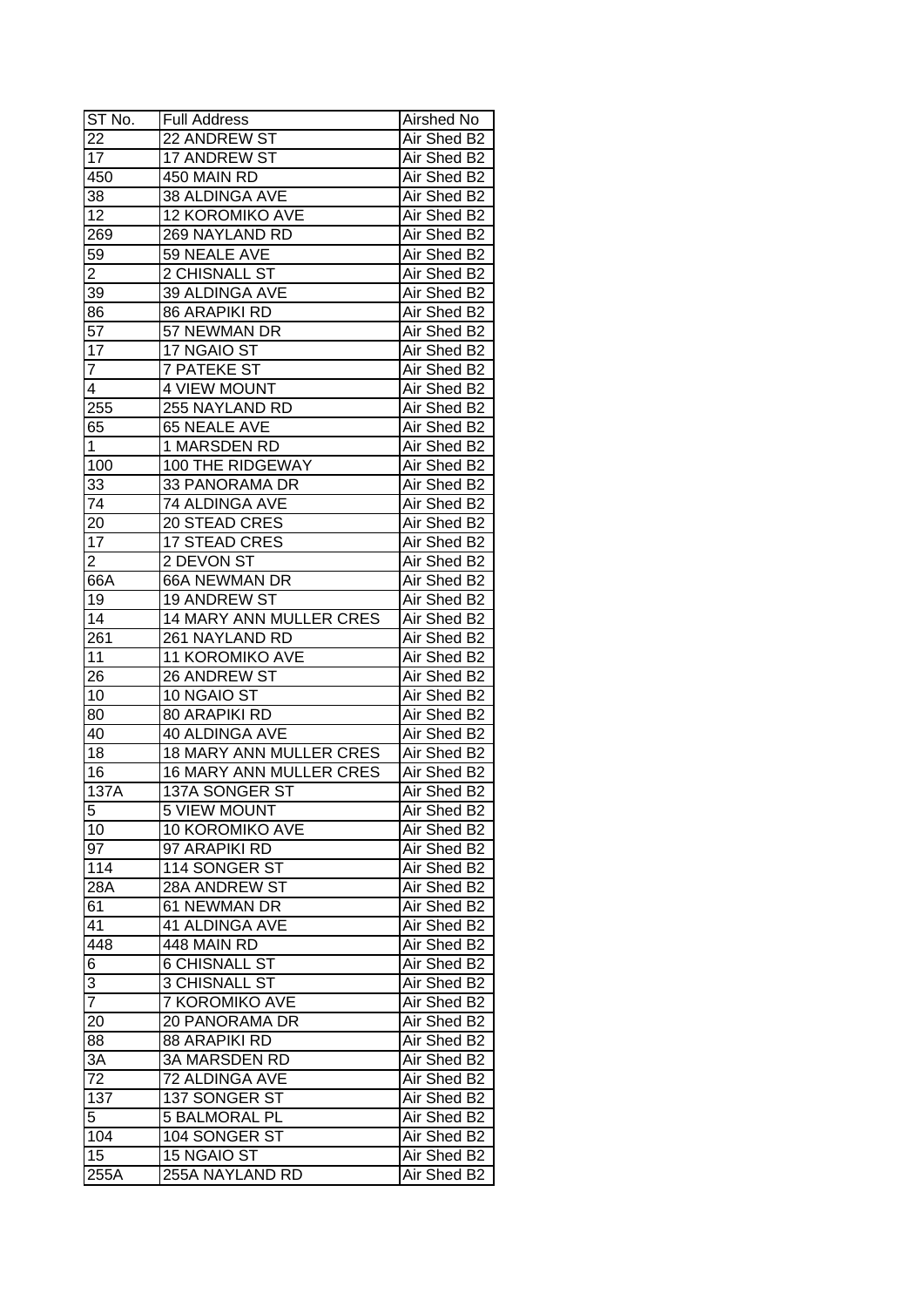| ST No.              | <b>Full Address</b>   | Airshed No  |
|---------------------|-----------------------|-------------|
| 13                  | <b>13 PATEKE ST</b>   | Air Shed B2 |
| $\overline{4}$      | 4 TAUPATA ST          | Air Shed B2 |
| 21                  | 21 ANDREW ST          | Air Shed B2 |
| $\mathbf{1}$        | <b>1 TAUNTON PL</b>   | Air Shed B2 |
| 50                  | 50 NEWMAN DR          | Air Shed B2 |
| 3B                  | <b>3B MARSDEN RD</b>  | Air Shed B2 |
| 98                  | 98 THE RIDGEWAY       | Air Shed B2 |
| 92                  | 92 ARAPIKI RD         | Air Shed B2 |
| 28                  | 28 ANDREW ST          | Air Shed B2 |
| 452                 | 452 MAIN RD           | Air Shed B2 |
| 42                  | 42 ALDINGA AVE        | Air Shed B2 |
| $\overline{4}$      | 4 DEVON ST            | Air Shed B2 |
| 57                  | 57 NEALE AVE          | Air Shed B2 |
| $5\overline{5}$     | 55 NEALE AVE          | Air Shed B2 |
| 9                   | 9 KOROMIKO AVE        | Air Shed B2 |
| 2A                  | 2A VIEW MOUNT         | Air Shed B2 |
| 8A                  | <b>8A CHISNALL ST</b> | Air Shed B2 |
| 19                  | <b>19 STEAD CRES</b>  | Air Shed B2 |
| 261                 | 261 NAYLAND RD        | Air Shed B2 |
| 447A                | 447A MAIN RD          | Air Shed B2 |
| 8                   | <b>8 KOROMIKO AVE</b> | Air Shed B2 |
| 43                  | 43 ALDINGA AVE        | Air Shed B2 |
| 94                  | 94 SONGER ST          | Air Shed B2 |
| 8                   | <b>8 BALMORAL PL</b>  | Air Shed B2 |
| 78                  | 78 ARAPIKI RD         | Air Shed B2 |
| 31                  | 31 PANORAMA DR        | Air Shed B2 |
| 446                 | 446 MAIN RD           | Air Shed B2 |
| 52                  | 52 NEWMAN DR          | Air Shed B2 |
| 90                  | 90 ARAPIKI RD         | Air Shed B2 |
| 125                 | 125 SONGER ST         | Air Shed B2 |
| 5                   | 5 CHISNALL ST         | Air Shed B2 |
| 110                 | 110 SONGER ST         | Air Shed B2 |
| 23                  | 23 ANDREW ST          | Air Shed B2 |
| 8                   | <b>8 CHISNALL ST</b>  | Air Shed B2 |
| $\overline{21}$     | 21 STEAD CRES         | Air Shed B2 |
| 13                  | 13 NGAIO ST           | Air Shed B2 |
| 3                   | <b>3 BALMORAL PL</b>  | Air Shed B2 |
| 449                 | 449 MAIN RD           | Air Shed B2 |
| 32                  | 32 MAITLAND AVE       | Air Shed B2 |
| 95                  | 95 ARAPIKI RD         | Air Shed B2 |
| 55                  | 55 NEWMAN DR          | Air Shed B2 |
| 53                  | 53 NEWMAN DR          | Air Shed B2 |
| 79                  | 79 ARAPIKI RD         | Air Shed B2 |
| 3                   | 3 DEVON ST            | Air Shed B2 |
| 3                   | <b>3 TAUNTON PL</b>   | Air Shed B2 |
| $\overline{22}$     | 22 STEAD CRES         | Air Shed B2 |
| 96                  | 96 THE RIDGEWAY       | Air Shed B2 |
| 18                  | <b>18 PANORAMA DR</b> | Air Shed B2 |
| 121                 | 121 SONGER ST         | Air Shed B2 |
| 30                  | 30 ANDREW ST          | Air Shed B2 |
|                     | <b>6 KOROMIKO AVE</b> | Air Shed B2 |
| 6<br>$\overline{3}$ | <b>3 VIEW MOUNT</b>   | Air Shed B2 |
| $4\overline{5}$     |                       | Air Shed B2 |
|                     | <b>45 ALDINGA AVE</b> | Air Shed B2 |
| 21                  | 21 PANORAMA DR        |             |
| $\overline{2}$      | 2 VIEW MOUNT          | Air Shed B2 |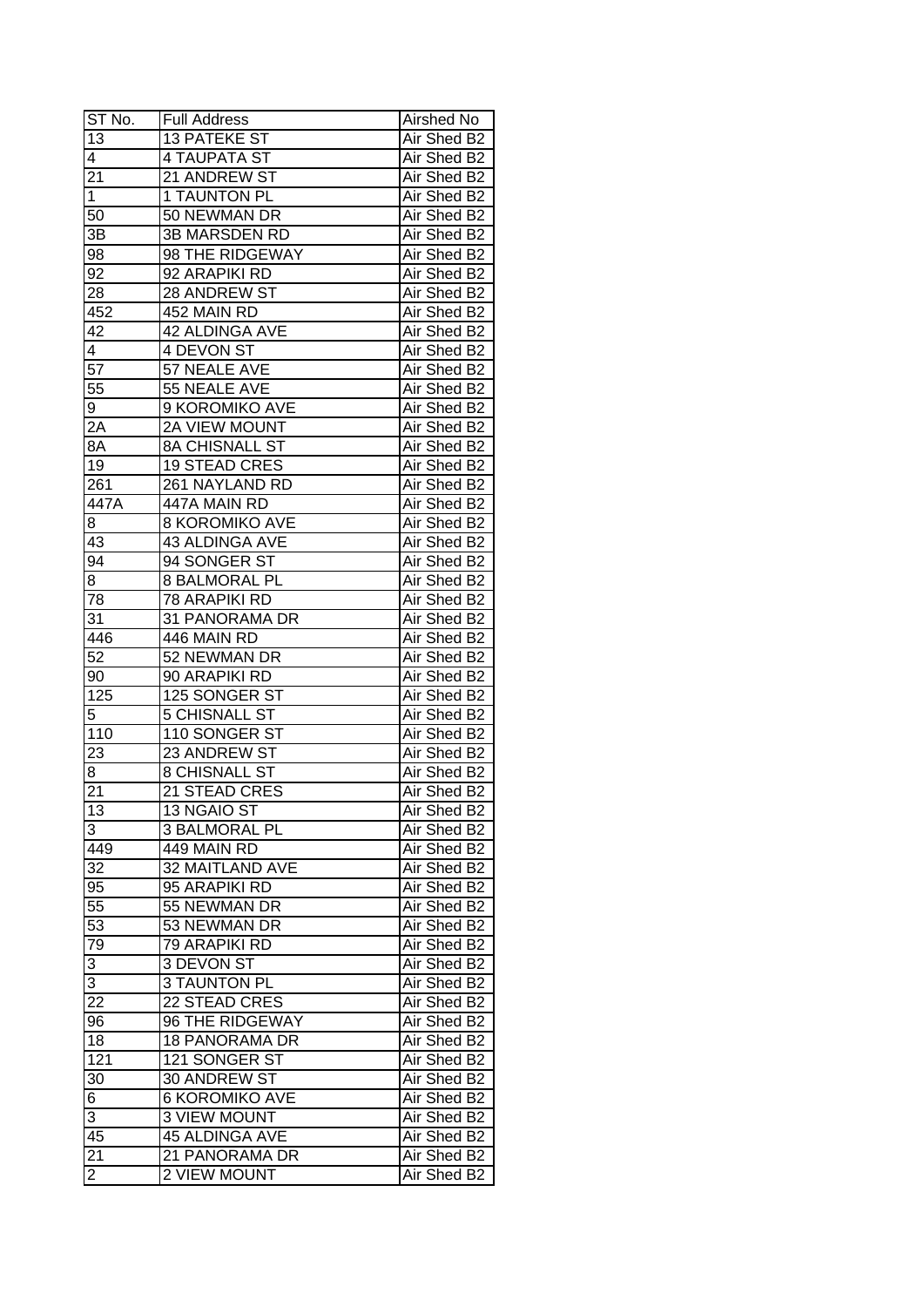| ST No.          | <b>Full Address</b>   | Airshed No  |
|-----------------|-----------------------|-------------|
| 108             | 108 SONGER ST         | Air Shed B2 |
| 62              | 62 NEWMAN DR          | Air Shed B2 |
| 6               | 6 DEVON ST            | Air Shed B2 |
| $\overline{6}$  | <b>6 BALMORAL PL</b>  | Air Shed B2 |
| 25              | 25 ANDREW ST          | Air Shed B2 |
| 72              | 72 ARAPIKI RD         | Air Shed B2 |
| 27              | 27 STEAD CRES         | Air Shed B2 |
| 5               | <b>5 KOROMIKO AVE</b> | Air Shed B2 |
| 54              | 54 NEWMAN DR          | Air Shed B2 |
| $\overline{7}$  | <b>7 CHISNALL ST</b>  | Air Shed B2 |
| 259             | 259 NAYLAND RD        | Air Shed B2 |
| 9               | 9 PATEKE ST           | Air Shed B2 |
| 30              | 30 MAITLAND AVE       | Air Shed B2 |
| 46              | <b>46 ALDINGA AVE</b> | Air Shed B2 |
| 11              | 11 NGAIO ST           | Air Shed B2 |
| 10              | 10 CHISNALL ST        | Air Shed B2 |
| 2               | 2 TAUNTON PL          | Air Shed B2 |
| 76              | 76 ARAPIKI RD         | Air Shed B2 |
| 23              | 23 STEAD CRES         | Air Shed B2 |
| $5\overline{3}$ | 53 NEALE AVE          | Air Shed B2 |
| 23              | 23 PANORAMA DR        | Air Shed B2 |
| 31              | 31 ENNER GLYNN RD     | Air Shed B2 |
| 276             | 276 NAYLAND RD        | Air Shed B2 |
| 9               | 9 TAUNTON PL          | Air Shed B2 |
| 32              | 32 ANDREW ST          | Air Shed B2 |
| 447             | 447 MAIN RD           | Air Shed B2 |
| 66              | 66 NEWMAN DR          | Air Shed B2 |
| 47              | 47 ALDINGA AVE        | Air Shed B2 |
| 96              | 96 SONGER ST          | Air Shed B2 |
| 115             | 115 SONGER ST         | Air Shed B2 |
| 4               | <b>4 TAUNTON PL</b>   | Air Shed B2 |
| 4               | <b>4 KOROMIKO AVE</b> | Air Shed B2 |
| 69              | 69 ALDINGA AVE        | Air Shed B2 |
| 5               | <b>5 TAUNTON PL</b>   | Air Shed B2 |
| 5               | <b>5 DEVON ST</b>     | Air Shed B2 |
| 11              | <b>11 PATEKE ST</b>   | Air Shed B2 |
| $9\overline{A}$ | 9A NGAIO ST           | Air Shed B2 |
| 94              | 94 THE RIDGEWAY       | Air Shed B2 |
| 81              | 81 ARAPIKI RD         | Air Shed B2 |
| 64              | 64 NEWMAN DR          | Air Shed B2 |
| 29              | 29 PANORAMA DR        | Air Shed B2 |
| 25              | 25 STEAD CRES         | Air Shed B2 |
| 27              | 27 ANDREW ST          | Air Shed B2 |
| 28              | 28 MAITLAND AVE       | Air Shed B2 |
| 93              | 93 ARAPIKI RD         | Air Shed B2 |
| $\mathbf{1}$    | 1 BALMORAL PL         | Air Shed B2 |
| 11              | 11 TAUNTON PL         | Air Shed B2 |
| 8               | 8 DEVON ST            | Air Shed B2 |
| 16              | <b>16 PANORAMA DR</b> | Air Shed B2 |
| 34              | 34 ANDREW ST          | Air Shed B2 |
| 48              | 48 ALDINGA AVE        | Air Shed B2 |
| 109             | 109 SONGER ST         | Air Shed B2 |
|                 | 9 NGAIO ST            | Air Shed B2 |
| 9<br>1          | <b>1 VIEW MOUNT</b>   | Air Shed B2 |
|                 |                       |             |
| 4               | <b>4 BALMORAL PL</b>  | Air Shed B2 |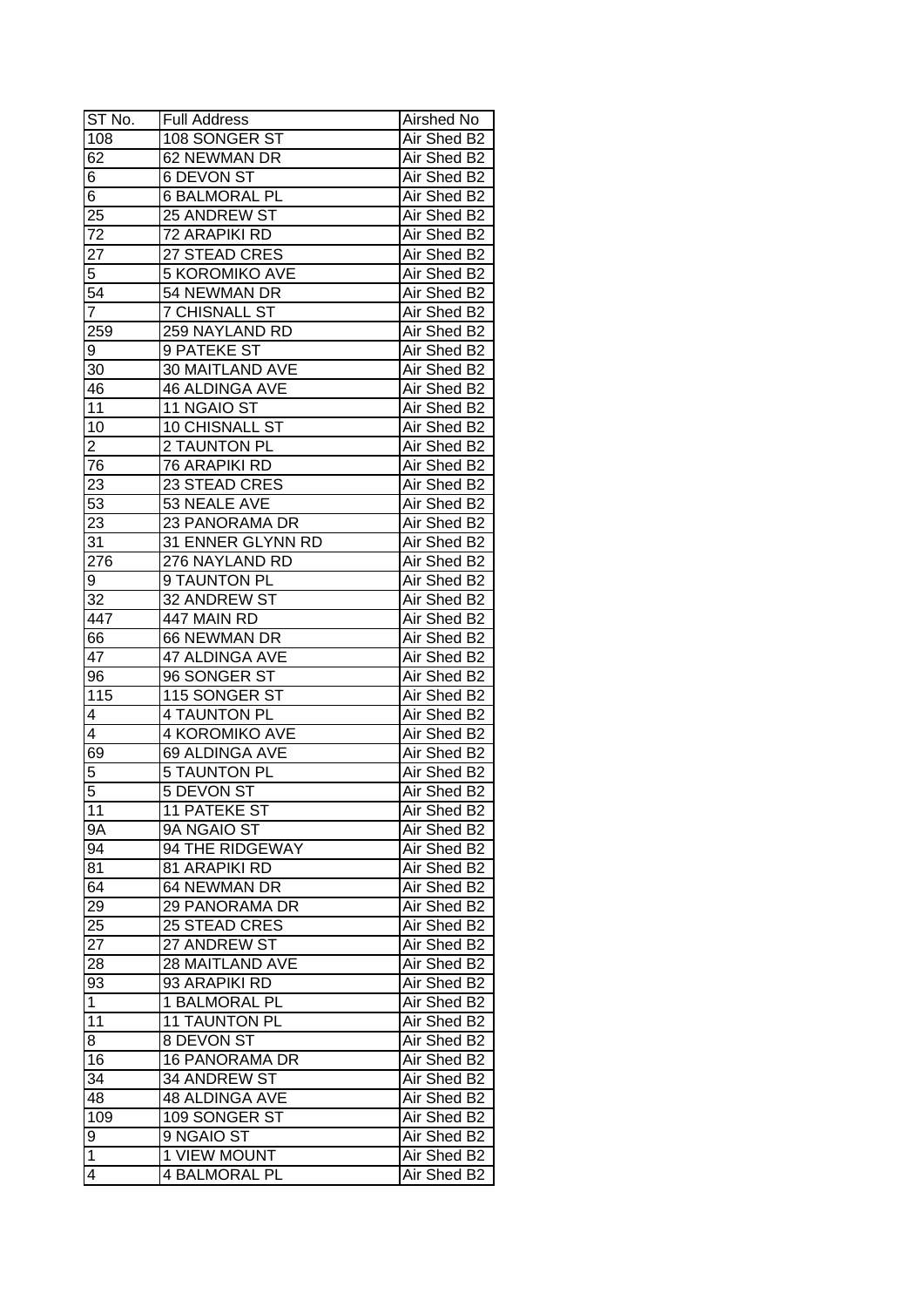| ST No.          | <b>Full Address</b>    | Airshed No  |
|-----------------|------------------------|-------------|
| 49              | 49 ALDINGA AVE         | Air Shed B2 |
| 102             | 102 SONGER ST          | Air Shed B2 |
| 2               | 2 KOROMIKO AVE         | Air Shed B2 |
| $\overline{3}$  | 3 KOROMIKO AVE         | Air Shed B2 |
| 51              | 51 NEWMAN DR           | Air Shed B2 |
| 33              | 33 MAITLAND AVE        | Air Shed B2 |
| 46              | <b>46 NEWMAN DR</b>    | Air Shed B2 |
| 67              | 67 ALDINGA AVE         | Air Shed B2 |
| 12              | 12 CHISNALL ST         | Air Shed B2 |
| 51              | 51 KAKA ST             | Air Shed B2 |
| 83              | <b>83 ARAPIKI RD</b>   | Air Shed B2 |
| 17              | 17 CHISNALL ST         | Air Shed B2 |
| 437A            | 437A MAIN RD           | Air Shed B2 |
| 445             | 445 MAIN RD            | Air Shed B2 |
| 6               | <b>6 TAUNTON PL</b>    | Air Shed B2 |
| 74              | 74 ARAPIKI RD          | Air Shed B2 |
| $\overline{7}$  | <b>7 TAUNTON PL</b>    | Air Shed B2 |
| 19              | <b>19 PANORAMA DR</b>  | Air Shed B2 |
| 92              | 92 THE RIDGEWAY        | Air Shed B2 |
| 253             | 253 NAYLAND RD         | Air Shed B2 |
| 53              | 53 KAKA ST             | Air Shed B2 |
| 65              | 65 ALDINGA AVE         | Air Shed B2 |
| $\overline{7}$  | 7 DEVON ST             | Air Shed B2 |
| 77              | 77 ARAPIKI RD          | Air Shed B2 |
| 36              | 36 ANDREW ST           | Air Shed B2 |
| $\mathbf 1$     | 1 KEA ST               | Air Shed B2 |
| 9A              | 9A PATEKE ST           | Air Shed B2 |
| 29              | 29 STEAD CRES          | Air Shed B2 |
| 119             | 119 SONGER ST          | Air Shed B2 |
| 10              | 10 DEVON ST            | Air Shed B2 |
| 85              | 85 ARAPIKI RD          | Air Shed B2 |
| 56              | 56 NEWMAN DR           | Air Shed B2 |
| 50              | 50 ALDINGA AVE         | Air Shed B2 |
| 91              | 91 ARAPIKI RD          | Air Shed B2 |
| $\overline{51}$ | 51 ALDINGA AVE         | Air Shed B2 |
| <b>17A</b>      | 17A PANORAMA DR        | Air Shed B2 |
| 14              | <b>14 CHISNALL ST</b>  | Air Shed B2 |
| 49              | 49 KAKA ST             | Air Shed B2 |
| $\overline{7}$  | 7 NGAIO ST             | Air Shed B2 |
| $\mathbf 1$     | 1 KOROMIKO AVE         | Air Shed B2 |
| 60              | 60 NEWMAN DR           | Air Shed B2 |
| 9               | 9 CHISNALL ST          | Air Shed B2 |
| 117             | 117 SONGER ST          | Air Shed B2 |
| 63              | 63 ALDINGA AVE         | Air Shed B2 |
| 31              | 31 ANDREW ST           | Air Shed B2 |
| 90 <sub>o</sub> | 90 SONGER ST           | Air Shed B2 |
| 100             | 100 SONGER ST          | Air Shed B2 |
| 51              | 51 NEALE AVE           | Air Shed B2 |
| 44              | 44 NEWMAN DR           | Air Shed B2 |
| 35              | <b>35 MAITLAND AVE</b> | Air Shed B2 |
| $8\overline{7}$ | 87 ARAPIKI RD          | Air Shed B2 |
| 52              | 52 KAKA ST             | Air Shed B2 |
| 14              |                        | Air Shed B2 |
| 38              | <b>14 PANORAMA DR</b>  |             |
|                 | 38 ANDREW ST           | Air Shed B2 |
| 31              | 31 MAITLAND AVE        | Air Shed B2 |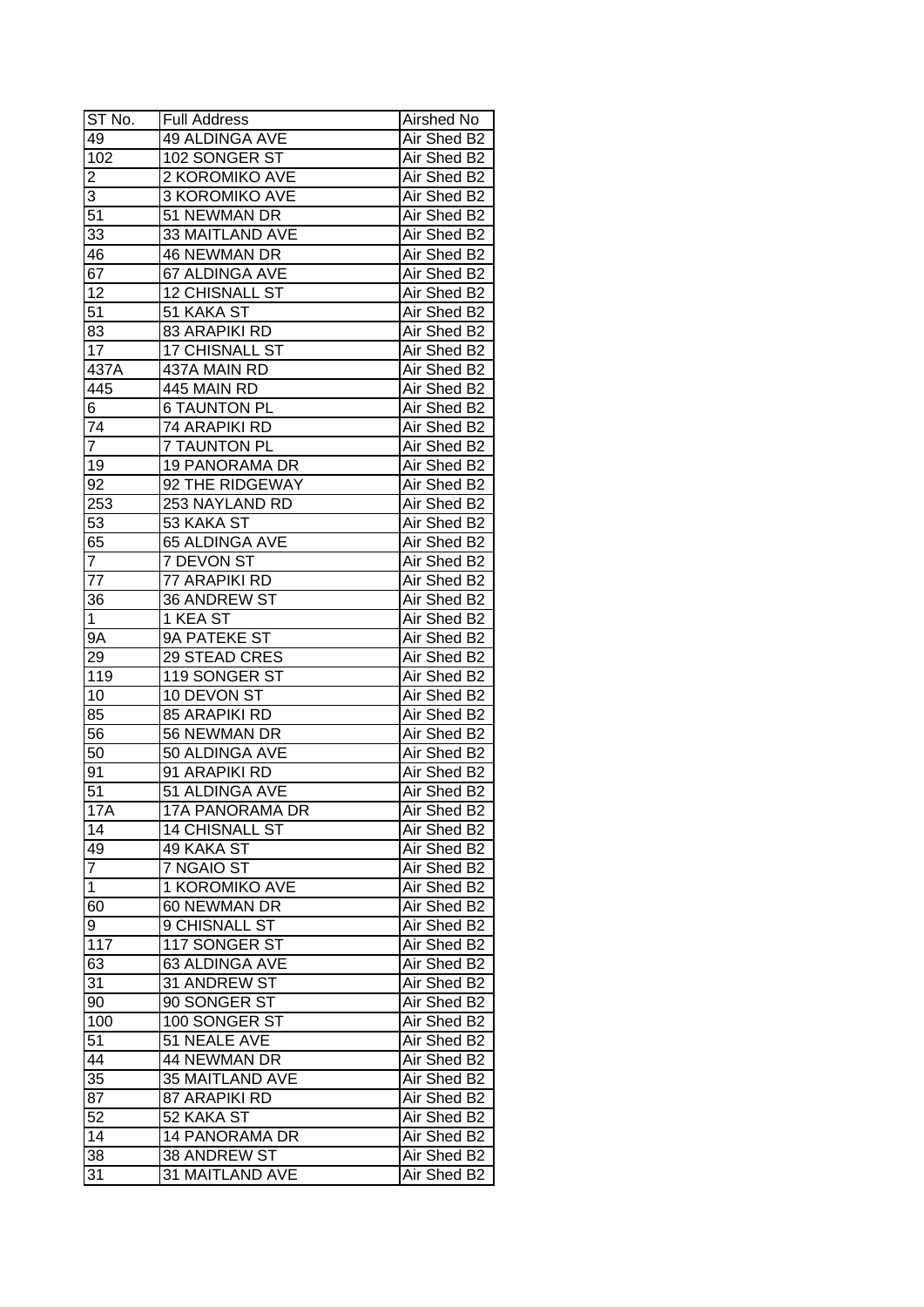| ST No.          | <b>Full Address</b>    | Airshed No  |
|-----------------|------------------------|-------------|
| 19              | <b>19 CHISNALL ST</b>  | Air Shed B2 |
| 437B            | 437B MAIN RD           | Air Shed B2 |
| 3               | 3 KEA ST               | Air Shed B2 |
| 92A             | 92A THE RIDGEWAY       | Air Shed B2 |
| 39              | 39 MAITLAND AVE        | Air Shed B2 |
| 25              | 25 CHERRY AVE          | Air Shed B2 |
| 49              | 49 NEWMAN DR           | Air Shed B2 |
| 90              | 90 THE RIDGEWAY        | Air Shed B2 |
| 8               | <b>8 TAUNTON PL</b>    | Air Shed B2 |
| 31              | 31 STEAD CRES          | Air Shed B2 |
| 443             | 443 MAIN RD            | Air Shed B2 |
| 8               | 8 NGAIO ST             | Air Shed B2 |
| 52              | 52 ALDINGA AVE         | Air Shed B2 |
| 29              | 29 ENNER GLYNN RD      | Air Shed B2 |
| 9               | 9 DEVON ST             | Air Shed B2 |
| 12              | 12 DEVON ST            | Air Shed B2 |
| 33              | 33 ANDREW ST           | Air Shed B2 |
| 89              | 89 ARAPIKI RD          | Air Shed B2 |
| $\overline{c}$  | 2 BALMORAL PL          | Air Shed B2 |
| 15              | <b>15 CHISNALL ST</b>  | Air Shed B2 |
| 21              | 21 CHERRY AVE          | Air Shed B2 |
| 13              | <b>13 TAUNTON PL</b>   | Air Shed B2 |
| 75A             | 75A ARAPIKI RD         | Air Shed B2 |
| 5               | 5 NGAIO ST             | Air Shed B2 |
| 40              | 251 NAYLAND RD         | Air Shed B2 |
| 17              | 17 PANORAMA DR         | Air Shed B2 |
| 92              | 92 SONGER ST           | Air Shed B2 |
| $\overline{2}$  | 2 KEA ST               | Air Shed B2 |
| $\overline{4}$  | 4 DERBY ST             | Air Shed B2 |
| 21              | 21 CHISNALL ST         | Air Shed B2 |
| 87              | <b>87 THE RIDGEWAY</b> | Air Shed B2 |
| 81              | <b>81 THE RIDGEWAY</b> | Air Shed B2 |
| $\overline{55}$ | 55 ALDINGA AVE         | Air Shed B2 |
| 16              | <b>16 CHISNALL ST</b>  | Air Shed B2 |
| 50              | 50 KAKA ST             | Air Shed B2 |
| $\overline{5}$  | 5 KEA ST               | Air Shed B2 |
| 70              | 70 ARAPIKI RD          | Air Shed B2 |
| 35              | 35 ANDREW ST           | Air Shed B2 |
| 11              | 11 CHISNALL ST         | Air Shed B2 |
| 22              | 22 MAITLAND AVE        | Air Shed B2 |
| 61              | 61 ALDINGA AVE         | Air Shed B2 |
| 25              | 25 MAITLAND AVE        | Air Shed B2 |
| $5\overline{4}$ | 54 ALDINGA AVE         | Air Shed B2 |
| 6               | <b>6 BUXTON ST</b>     | Air Shed B2 |
| 42              | 42 NEWMAN DR           | Air Shed B2 |
| 88              | <b>88 THE RIDGEWAY</b> | Air Shed B2 |
| 25A             | 25A CHERRY AVE         | Air Shed B2 |
| 15A             | 15A TAUNTON PL         | Air Shed B2 |
| 3               | 3 BUXTON ST            | Air Shed B2 |
| 437             | 437 MAIN RD            | Air Shed B2 |
| 37              | 37 MAITLAND AVE        | Air Shed B2 |
| 14              | 14 DEVON ST            | Air Shed B2 |
| 6               | 6 NGAIO ST             | Air Shed B2 |
| 10              | 10 TAUNTON PL          | Air Shed B2 |
| 439             | 439 MAIN RD            | Air Shed B2 |
|                 |                        |             |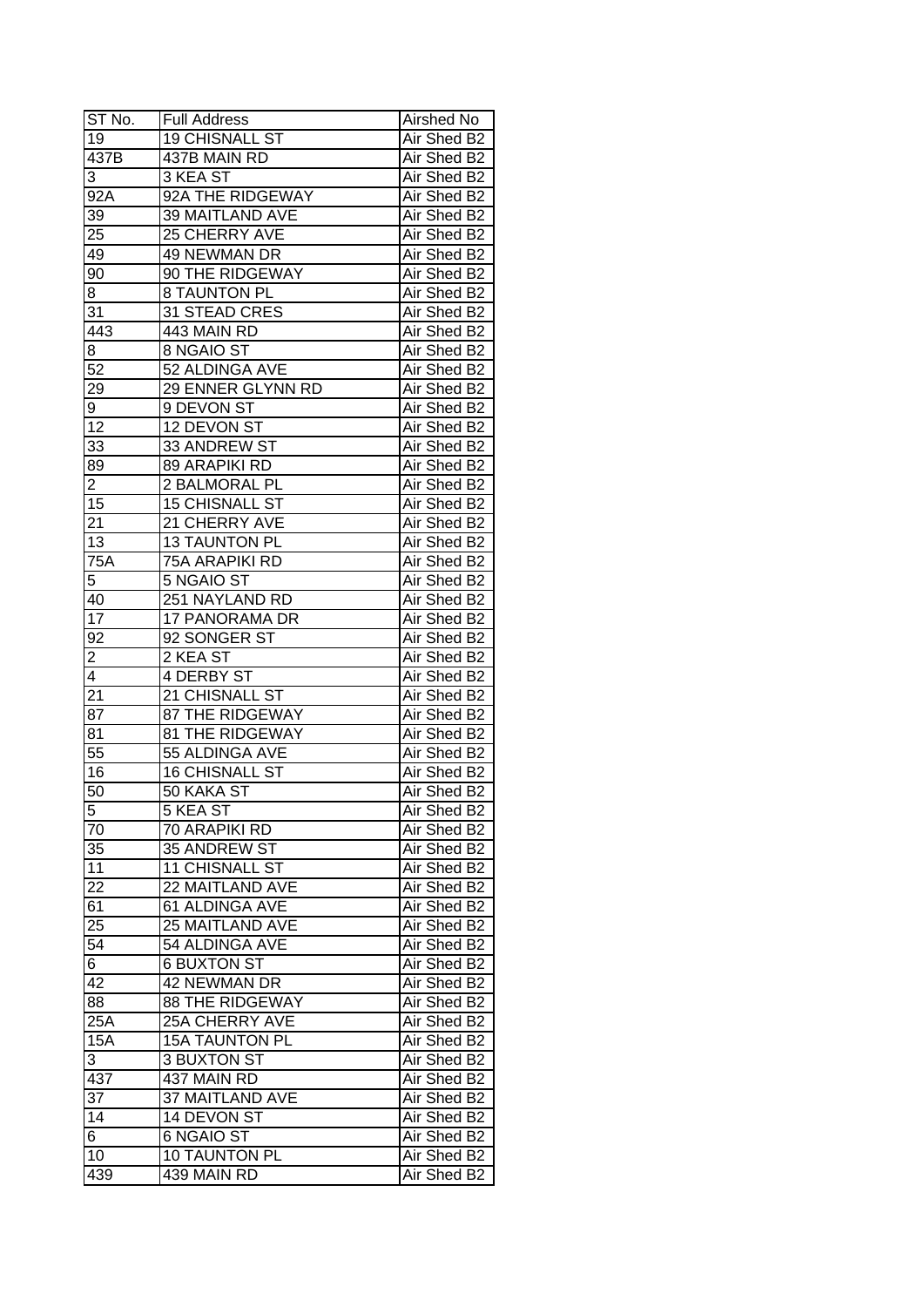| ST No.          | <b>Full Address</b>     | Airshed No  |
|-----------------|-------------------------|-------------|
| 12              | 12 PANORAMA DR          | Air Shed B2 |
| 105             | 105 SONGER ST           | Air Shed B2 |
| 11              | 11 DEVON ST             | Air Shed B2 |
| 45              | 45 NEWMAN DR            | Air Shed B2 |
| 13              | 13 CHISNALL ST          | Air Shed B2 |
| 4               | 4 KEA ST                | Air Shed B2 |
| 3               | 3 NGAIO ST              | Air Shed B2 |
| 88              | 88 SONGER ST            | Air Shed B2 |
| 48              | 48 KAKA ST              | Air Shed B2 |
| 80              | 80 SONGER ST            | Air Shed B2 |
| 15              | <b>15 TAUNTON PL</b>    | Air Shed B2 |
| 23              | 23 CHISNALL ST          | Air Shed B2 |
| 431B            | 431B MAIN RD            | Air Shed B2 |
| 8A              | 8A NGAIO ST             | Air Shed B2 |
| 20              | 20 MAITLAND AVE         | Air Shed B2 |
| 3               | <b>3 DERBY ST</b>       | Air Shed B2 |
| 15              | <b>15 PANORAMA DR</b>   | Air Shed B2 |
| $\overline{6}$  | <b>6 DERBY ST</b>       | Air Shed B2 |
| $\overline{7}$  | 7 KEA ST                | Air Shed B2 |
| 56              | 56 ALDINGA AVE          | Air Shed B2 |
| 103             | 103 SONGER ST           | Air Shed B2 |
| 49              | 49 NEALE AVE            | Air Shed B2 |
| 23              | 23 MAITLAND AVE         | Air Shed B2 |
| 85A             | <b>85A THE RIDGEWAY</b> | Air Shed B2 |
| 18              | <b>18 CHISNALL ST</b>   | Air Shed B2 |
| 29A             | 29A MAITLAND AVE        | Air Shed B2 |
| 27              | 27 CHERRY AVE           | Air Shed B2 |
| 19              | 19 CHERRY AVE           | Air Shed B2 |
| 76              | 76 SONGER ST            | Air Shed B2 |
| 11              | 11 PANORAMA DR          | Air Shed B2 |
| 86              | <b>86 THE RIDGEWAY</b>  | Air Shed B2 |
| 75              | 75 ARAPIKI RD           | Air Shed B2 |
| 8               | <b>8 BUXTON ST</b>      | Air Shed B2 |
| 68              | <b>68 SONGER ST</b>     | Air Shed B2 |
| 5               | <b>5 BUXTON ST</b>      | Air Shed B2 |
| 68              | <b>68 ARAPIKI RD</b>    | Air Shed B2 |
| 79              | 79 THE RIDGEWAY         | Air Shed B2 |
| $\overline{7}$  | 7 BOYES PL              | Air Shed B2 |
| 57              | 57 ALDINGA AVE          | Air Shed B2 |
| 431A            | 431A MAIN RD            | Air Shed B2 |
| 59              | 59 ALDINGA AVE          | Air Shed B2 |
| 16              | 16 DEVON ST             | Air Shed B2 |
| 4               | 4 NGAIO ST              | Air Shed B2 |
| 14              | 14 BOYES PL             | Air Shed B2 |
| 6               | 6 KEA ST                | Air Shed B2 |
| $\overline{12}$ | 12 TAUNTON PL           | Air Shed B2 |
| 18              | <b>18 MAITLAND AVE</b>  | Air Shed B2 |
| 435A            | 435A MAIN RD            | Air Shed B2 |
| 23              | 23 TAUNTON PL           | Air Shed B2 |
| 19              | <b>19 TAUNTON PL</b>    | Air Shed B2 |
| 17              | 17 DEVON ST             | Air Shed B2 |
| 1A              | 1A NGAIO ST             | Air Shed B2 |
| 85              | <b>85 THE RIDGEWAY</b>  | Air Shed B2 |
| 436             | 436 MAIN RD             | Air Shed B2 |
| 41              | 41 NEWMAN DR            | Air Shed B2 |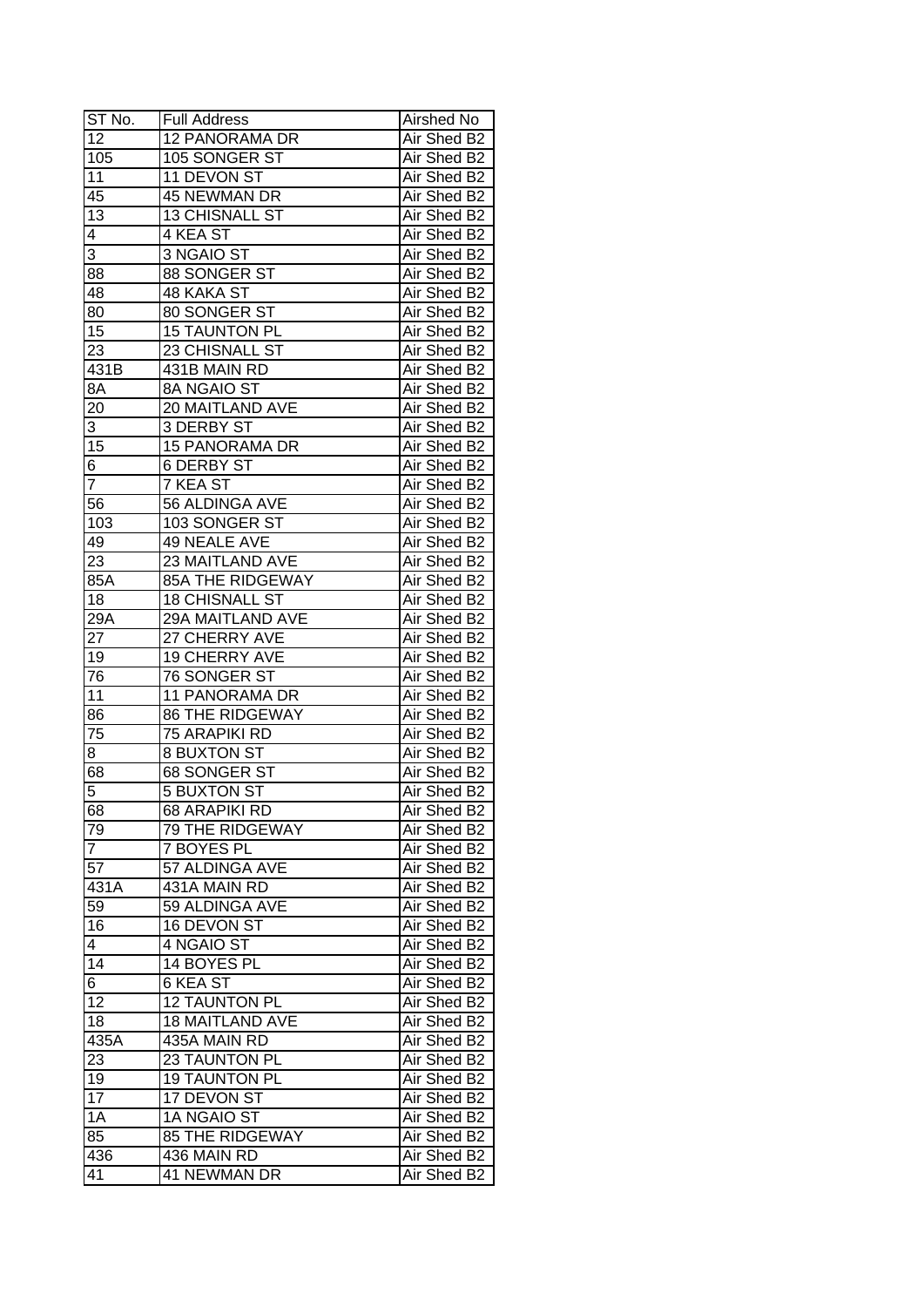| ST No.          | <b>Full Address</b>     | Airshed No  |
|-----------------|-------------------------|-------------|
| 10              | 10 PANORAMA DR          | Air Shed B2 |
| 58              | 58 ALDINGA AVE          | Air Shed B2 |
| 249             | 249 NAYLAND RD          | Air Shed B2 |
| $9\overline{3}$ | 93 SONGER ST            | Air Shed B2 |
| 5               | 5 DERBY ST              | Air Shed B2 |
| 10              | 10 BUXTON ST            | Air Shed B2 |
| 8               | 8 DERBY ST              | Air Shed B2 |
| 9               | 9 BOYES PL              | Air Shed B2 |
| 17              | <b>17 TAUNTON PL</b>    | Air Shed B2 |
| 70A             | 70A SONGER ST           | Air Shed B2 |
| 67C             | <b>67C THE RIDGEWAY</b> | Air Shed B2 |
| 78              | 78 SONGER ST            | Air Shed B2 |
| 16              | <b>16 MAITLAND AVE</b>  | Air Shed B2 |
| $\overline{7}$  | <b>7 BUXTON ST</b>      | Air Shed B2 |
| 12              | 12 DERBY ST             | Air Shed B2 |
| 13              | 13 DEVON ST             | Air Shed B2 |
| 18              | 18 DEVON ST             | Air Shed B2 |
| 12              | 12 BUXTON ST            | Air Shed B2 |
| 67B             | <b>67B THE RIDGEWAY</b> | Air Shed B2 |
| 8               | 8 KEA ST                | Air Shed B2 |
| 50              | 50 NEALE AVE            | Air Shed B2 |
| 5               | 5 BOYES PL              | Air Shed B2 |
| 25              | 25 TAUNTON PL           | Air Shed B2 |
| 84              | <b>84 THE RIDGEWAY</b>  | Air Shed B2 |
| 27              | 27 ENNER GLYNN RD       | Air Shed B2 |
| 19              | 19 MAITLAND AVE         | Air Shed B2 |
| 29              | 29 MAITLAND AVE         | Air Shed B2 |
| 17              | 17 CHERRY AVE           | Air Shed B2 |
| 43              | 43 NEWMAN DR            | Air Shed B2 |
| 9 <sup>1</sup>  | 9 PANORAMA DR           | Air Shed B2 |
| 91              | 91 SONGER ST            | Air Shed B2 |
| 433             | 433 MAIN RD             | Air Shed B2 |
| 1               | 1 NGAIO ST              | Air Shed B2 |
| 19              | 19 DEVON ST             | Air Shed B2 |
| $\overline{11}$ | 11 KEA ST               | Air Shed B2 |
| 15              | <b>15 DEVON ST</b>      | Air Shed B2 |
| 247             | 247 NAYLAND RD          | Air Shed B2 |
| 2A              | 2A NGAIO ST             | Air Shed B2 |
| $1\overline{4}$ | <b>14 BUXTON ST</b>     | Air Shed B2 |
| $\mathbf 1$     | 1 BOYES PL              | Air Shed B2 |
| 60              | 60 ALDINGA AVE          | Air Shed B2 |
| 21              | 21 TAUNTON PL           | Air Shed B2 |
| 434             | 434 MAIN RD             | Air Shed B2 |
| 75A             | 75A THE RIDGEWAY        | Air Shed B2 |
| 427B            | 427B MAIN RD            | Air Shed B2 |
| 14              | <b>14 MAITLAND AVE</b>  | Air Shed B2 |
| 12              | 12 BOYES PL             | Air Shed B2 |
| 56              | 56 ARAPIKI RD           | Air Shed B2 |
| 67D             | <b>67D THE RIDGEWAY</b> | Air Shed B2 |
| $\overline{7}$  | 7 DERBY ST              | Air Shed B2 |
| 13              | 13 PANORAMA DR          | Air Shed B2 |
| 47              | 47 NEALE AVE            | Air Shed B2 |
| 14              | <b>14 TAUNTON PL</b>    | Air Shed B2 |
| 10              | 10 DERBY ST             | Air Shed B2 |
| 18              | 18 CHERRY AVE           | Air Shed B2 |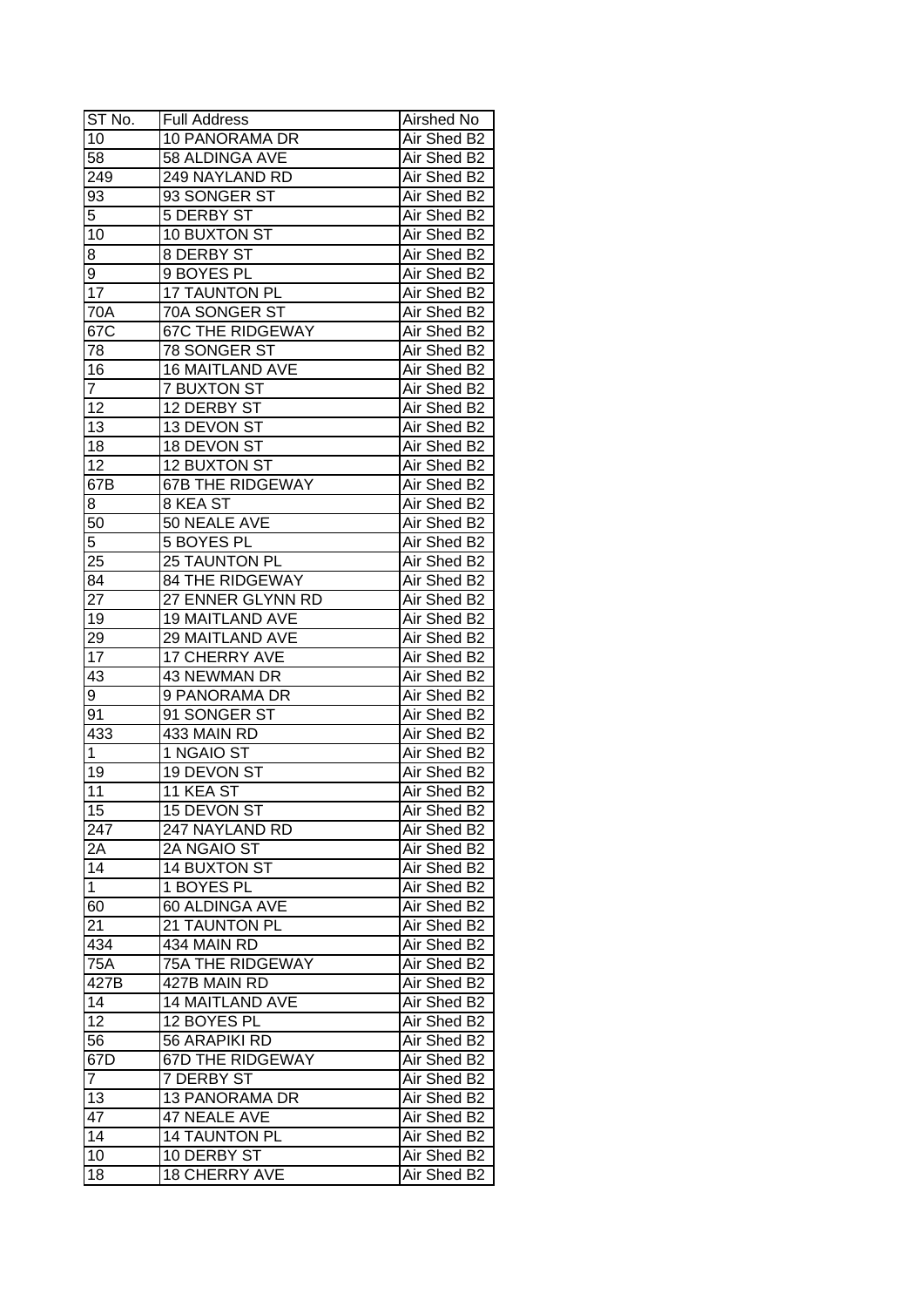| $ST N0$ .       | <b>Full Address</b>     | Airshed No  |
|-----------------|-------------------------|-------------|
| 17              | 17 MAITLAND AVE         | Air Shed B2 |
| 60A             | 60A ALDINGA AVE         | Air Shed B2 |
| 8               | 8 PANORAMA DR           | Air Shed B2 |
| 20              | 20 DEVON ST             | Air Shed B2 |
| 9               | 9 BUXTON ST             | Air Shed B2 |
| $\overline{2}$  | 2 NGAIO ST              | Air Shed B2 |
| 67A             | <b>67A THE RIDGEWAY</b> | Air Shed B2 |
| 62              | 62 ALDINGA AVE          | Air Shed B2 |
| 99              | 99 SONGER ST            | Air Shed B2 |
| 13              | 13 KEA ST               | Air Shed B2 |
| 3               | 3 BOYES PL              | Air Shed B2 |
| 37              | 37 NEWMAN DR            | Air Shed B2 |
| 60              | 60 SONGER ST            | Air Shed B2 |
| 81              | 81 SONGER ST            | Air Shed B2 |
| 427A            | 427A MAIN RD            | Air Shed B2 |
| 64B             | 64B SONGER ST           | Air Shed B2 |
| 72              | 72 SONGER ST            | Air Shed B2 |
| 95              | 95 SONGER ST            | Air Shed B2 |
| 15              | <b>15 BUXTON ST</b>     | Air Shed B2 |
| 48              | 48 NEALE AVE            | Air Shed B2 |
| 6               | <b>6 TOWAI ST</b>       | Air Shed B2 |
| $\overline{7}$  | 7 PANORAMA DR           | Air Shed B2 |
| 10              | 10 BOYES PL             | Air Shed B2 |
| 64              | 64 ALDINGA AVE          | Air Shed B2 |
| 245             | 245 NAYLAND RD          | Air Shed B2 |
| 13              | <b>13 BUXTON ST</b>     | Air Shed B2 |
| 43C             | <b>43C THE RIDGEWAY</b> | Air Shed B2 |
| 58              | 58 SONGER ST            | Air Shed B2 |
| 15              | 15 MAITLAND AVE         | Air Shed B2 |
| $2\overline{7}$ | 27 MAITLAND AVE         | Air Shed B2 |
| 243A            | 243A NAYLAND RD         | Air Shed B2 |
| 432             | 432 MAIN RD             | Air Shed B2 |
| 35              | 35 NEWMAN DR            | Air Shed B2 |
| 25              | 25 DEVON ST             | Air Shed B2 |
| 431             | 431 MAIN RD             | Air Shed B2 |
| 15              | <b>15 CHERRY AVE</b>    | Air Shed B2 |
| 9               | 9 DERBY ST              | Air Shed B2 |
| 16              | <b>16 TAUNTON PL</b>    | Air Shed B2 |
| 82              | 82 THE RIDGEWAY         | Air Shed B2 |
| 27              | 27 TAUNTON PL           | Air Shed B2 |
| 79              | 79 SONGER ST            | Air Shed B2 |
| 22              | 22 DEVON ST             | Air Shed B2 |
| 26              | 26 TOWAI ST             | Air Shed B2 |
| 54              | 54 ARAPIKI RD           | Air Shed B2 |
| 15              | 15 KEA ST               | Air Shed B2 |
| $\overline{14}$ | 14 DERBY ST             | Air Shed B2 |
| $\overline{77}$ | 77 THE RIDGEWAY         | Air Shed B2 |
| 3               | <b>3 PANORAMA DR</b>    | Air Shed B2 |
| 70              | 70 SONGER ST            | Air Shed B2 |
| 39              | 39 NEWMAN DR            | Air Shed B2 |
| 57A             | 57A THE RIDGEWAY        | Air Shed B2 |
| 21              | 21 DEVON ST             | Air Shed B2 |
| 57              | 57 THE RIDGEWAY         | Air Shed B2 |
| 75              | <b>75 THE RIDGEWAY</b>  | Air Shed B2 |
| $\overline{c}$  | 2 PANORAMA DR           | Air Shed B2 |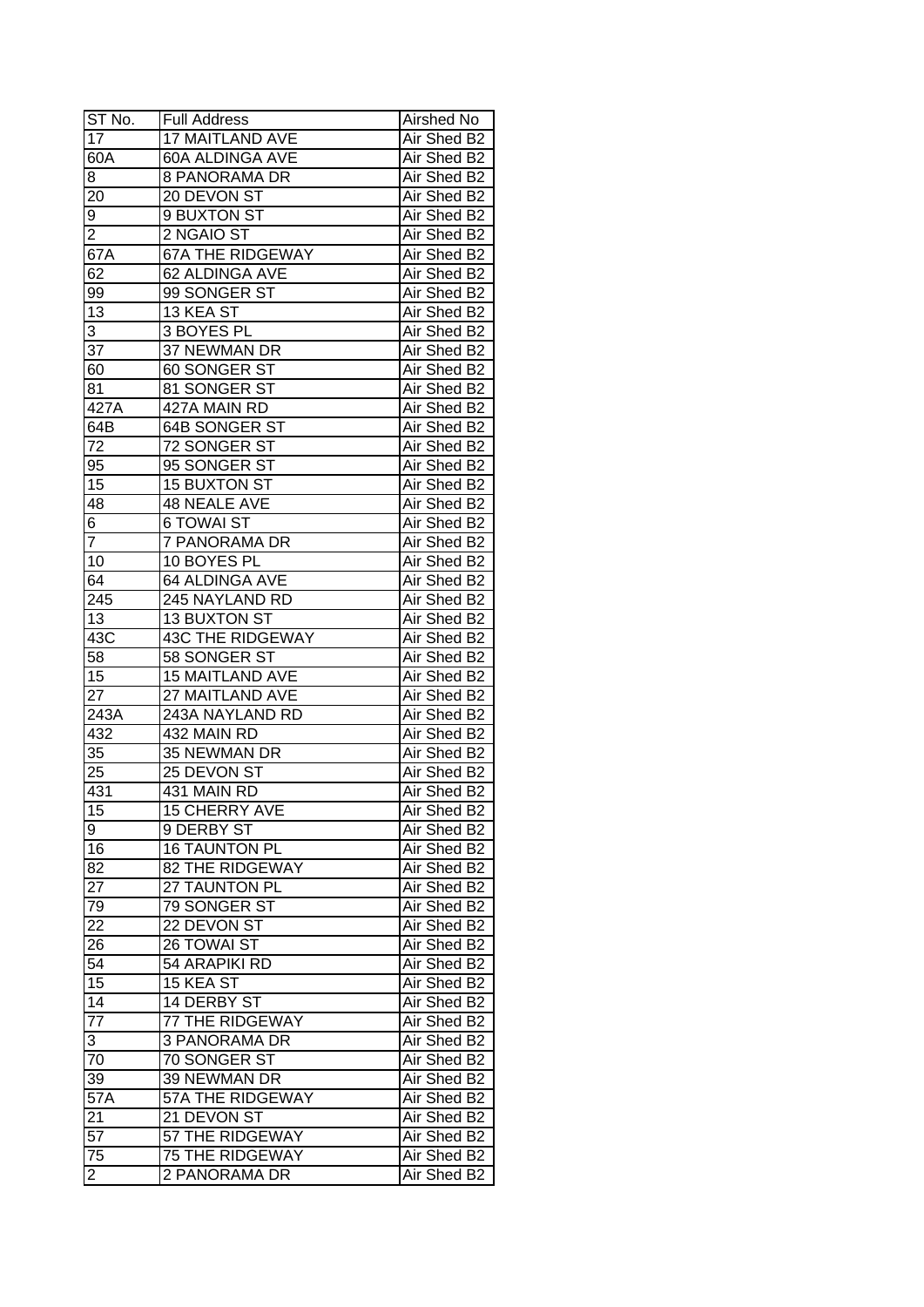| ST No.               | <b>Full Address</b>                 | Airshed No                 |
|----------------------|-------------------------------------|----------------------------|
| 13                   | <b>13 MAITLAND AVE</b>              | Air Shed B2                |
| 64A                  | 64A SONGER ST                       | Air Shed B2                |
| $\overline{243}$     | 243 NAYLAND RD                      | Air Shed B2                |
| 8                    | 8 TOWAI ST                          | Air Shed B2                |
| 18                   | <b>18 TAUNTON PL</b>                | Air Shed B2                |
| 9                    | 9 HONEY TYE WAY                     | Air Shed B2                |
| 5                    | 5 PANORAMA DR                       | Air Shed B2                |
| 89                   | 89 SONGER ST                        | Air Shed B2                |
| 8                    | 8 BOYES PL                          | Air Shed B2                |
| 46                   | 46 NEALE AVE                        | Air Shed B2                |
| 14                   | 14 KEA ST                           | Air Shed B2                |
| 35A                  | 35A KAKA ST                         | Air Shed B2                |
| 27                   | 27 DEVON ST                         | Air Shed B2                |
| 430                  | 430 MAIN RD                         | Air Shed B2                |
| 16                   | 16 CHERRY AVE                       | Air Shed B2                |
| 17                   | 17 KEA ST                           | Air Shed B2                |
| 42                   | <b>42 KAKA ST</b>                   | Air Shed B2                |
| 37                   | 37 KAKA ST                          | Air Shed B2                |
| 429                  | 429 MAIN RD                         | Air Shed B2                |
| 24                   | 24 TAUNTON PL                       | Air Shed B2                |
| 4                    | 4 BOYES PL                          | Air Shed B2                |
| 23                   | 23 DEVON ST                         | Air Shed B2                |
| 66                   | 66 SONGER ST                        | Air Shed B2                |
| 24                   | 24 DEVON ST                         | Air Shed B2                |
| 22                   | 22 TAUNTON PL                       | Air Shed B2                |
| 73                   | 73 THE RIDGEWAY                     | Air Shed B2                |
| 46B                  | 46B SONGER ST                       | Air Shed B2                |
| 83                   | 83 SONGER ST                        | Air Shed B2                |
| 34                   | 34 NEWMAN DR                        | Air Shed B2                |
| 66                   | 66 ALDINGA AVE                      | Air Shed B2                |
| 28                   | 28 TOWAI ST                         | Air Shed B2                |
| 16                   | <b>16 DERBY ST</b>                  | Air Shed B2                |
| 8                    | <b>8 MAITLAND AVE</b>               | Air Shed B2                |
| 29                   | <b>29 TAUNTON PL</b>                | Air Shed B2                |
| 6                    | <b>6 BOYES PL</b>                   | Air Shed B2                |
| 44C                  | 44C SONGER ST                       | Air Shed B2                |
| 421                  | 421 MAIN RD                         | Air Shed B2                |
| <b>11A</b>           | <b>11A CHERRY AVE</b>               | Air Shed B2                |
| 44D                  | 44D SONGER ST                       | Air Shed B2                |
| 15                   | <b>15 DERBY ST</b>                  | Air Shed B2                |
| 5                    | 5 TOWAI ST                          | Air Shed B2                |
| 43B                  | <b>43B THE RIDGEWAY</b>             | Air Shed B2                |
| 24                   | 24 TOWAI ST                         |                            |
| 25A                  | 25 ENNER GLYNN RD                   | Air Shed B2<br>Air Shed B2 |
|                      |                                     | Air Shed B2                |
| $\overline{a}$<br>12 | 2 DURHAM ST                         | Air Shed B2                |
|                      | 12 KEA ST                           | Air Shed B2                |
| 16                   | 16 KEA ST<br><b>71 THE RIDGEWAY</b> |                            |
| 71                   |                                     | Air Shed B2                |
| 199                  | 199 NAYLAND RD                      | Air Shed B2                |
| 43D                  | 43D THE RIDGEWAY                    | Air Shed B2                |
| 11                   | 11 DERBY ST                         | Air Shed B2                |
| 11                   | <b>11 MAITLAND AVE</b>              | Air Shed B2                |
| $50\overline{A}$     | 50A SONGER ST                       | Air Shed B2                |
| 29                   | 29 DEVON ST                         | Air Shed B2                |
| 10                   | <b>10 TOWAI ST</b>                  | Air Shed B2                |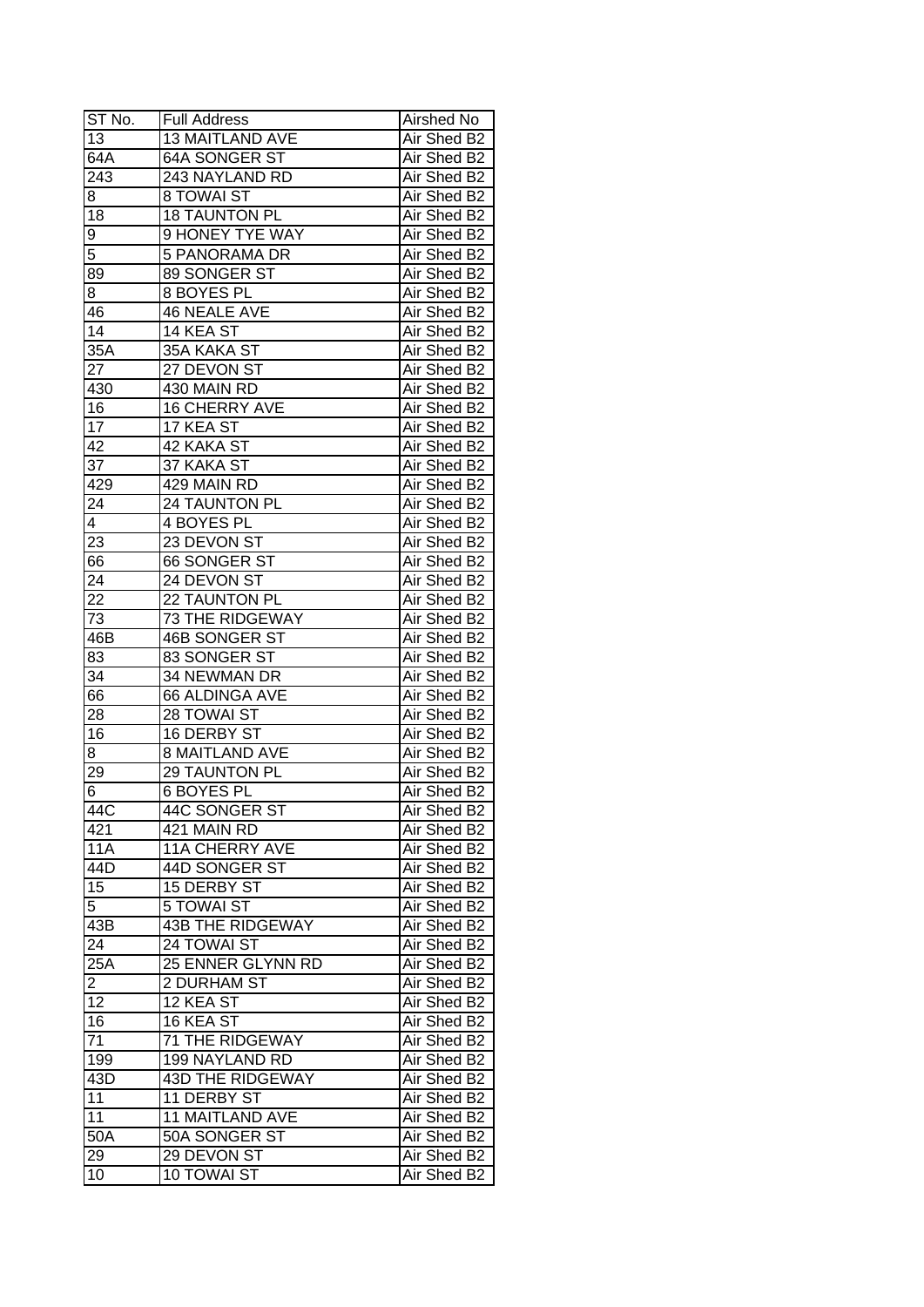| ST No.          | <b>Full Address</b>      | Airshed No  |
|-----------------|--------------------------|-------------|
| 64              | 64 SONGER ST             | Air Shed B2 |
| $\overline{12}$ | <b>12 TOWAI ST</b>       | Air Shed B2 |
| 62              | 62 ARAPIKI RD            | Air Shed B2 |
| 38              | 38 KAKA ST               | Air Shed B2 |
| 6               | <b>6 MAITLAND AVE</b>    | Air Shed B2 |
| 241             | 241 NAYLAND RD           | Air Shed B2 |
| 80              | <b>80 THE RIDGEWAY</b>   | Air Shed B2 |
| 69              | 69 THE RIDGEWAY          | Air Shed B2 |
| 26              | 26 DEVON ST              | Air Shed B2 |
| 35              | 35 KAKA ST               | Air Shed B2 |
| 4A              | 4A MAITLAND AVE          | Air Shed B2 |
| 33              | 33 NEWMAN DR             | Air Shed B2 |
| 35              | 35 TOWAI ST              | Air Shed B2 |
| 44              | 44 NEALE AVE NTH         | Air Shed B2 |
| $\mathbf{1}$    | 1 PANORAMA DR            | Air Shed B2 |
| 425             | 425 MAIN RD              | Air Shed B2 |
| 4               | <b>4 DURHAM ST</b>       | Air Shed B2 |
| 13              | 13 DERBY ST              | Air Shed B2 |
| 14              | 14 CHERRY AVE            | Air Shed B2 |
| 32              | 32 NEWMAN DR             | Air Shed B2 |
| 46A             | 46A SONGER ST            | Air Shed B2 |
| 10              | 10 HONEY TYE WAY         | Air Shed B2 |
| 68              | 68 ALDINGA AVE           | Air Shed B2 |
| 426             | 426 MAIN RD              | Air Shed B2 |
| 44B             | 44B SONGER ST            | Air Shed B2 |
| 18              | 18 DERBY ST              | Air Shed B2 |
| 12              | 12 HONEY TYE WAY         | Air Shed B2 |
| 22              | 22 TOWAI ST              | Air Shed B2 |
| 17              | 17 DERBY ST              | Air Shed B2 |
| 44A             | <b>44A NEALE AVE NTH</b> | Air Shed B2 |
| 62              | 62 SONGER ST             | Air Shed B2 |
| 52              | 52 ARAPIKI RD            | Air Shed B2 |
| 59              | 59 THE RIDGEWAY          | Air Shed B2 |
| $4\overline{B}$ | <b>4B MAITLAND AVE</b>   | Air Shed B2 |
| $\overline{33}$ | 33 TOWAI ST              | Air Shed B2 |
| 67              | 67 THE RIDGEWAY          | Air Shed B2 |
| 8               | <b>8 HONEY TYE WAY</b>   | Air Shed B2 |
| 11B             | <b>11B MAITLAND AVE</b>  | Air Shed B2 |
| 11              | <b>11 CHERRY AVE</b>     | Air Shed B2 |
| 20              | <b>20 TAUNTON PL</b>     | Air Shed B2 |
| 9               | 9 MAITLAND AVE           | Air Shed B2 |
| 73              | 73 SONGER ST             | Air Shed B2 |
| 428             | 428 MAIN RD              | Air Shed B2 |
| 28              | 28 DEVON ST              | Air Shed B2 |
| $\overline{2}$  | 2 LANGBEIN ST            | Air Shed B2 |
| 14              | 14 TOWAI ST              | Air Shed B2 |
| 15              | 15 LANGBEIN ST           | Air Shed B2 |
| 239             | 239 NAYLAND RD           | Air Shed B2 |
| 36              | 36 KAKA ST               | Air Shed B2 |
| 33              | 33 KAKA ST               | Air Shed B2 |
| $\overline{7}$  | <b>7 HONEY TYE WAY</b>   | Air Shed B2 |
| 65              | <b>65 THE RIDGEWAY</b>   | Air Shed B2 |
| 31              | 31 TOWAI ST              | Air Shed B2 |
| 42              | 42 NEALE AVE             | Air Shed B2 |
| 46              | <b>46 SONGER ST</b>      | Air Shed B2 |
|                 |                          |             |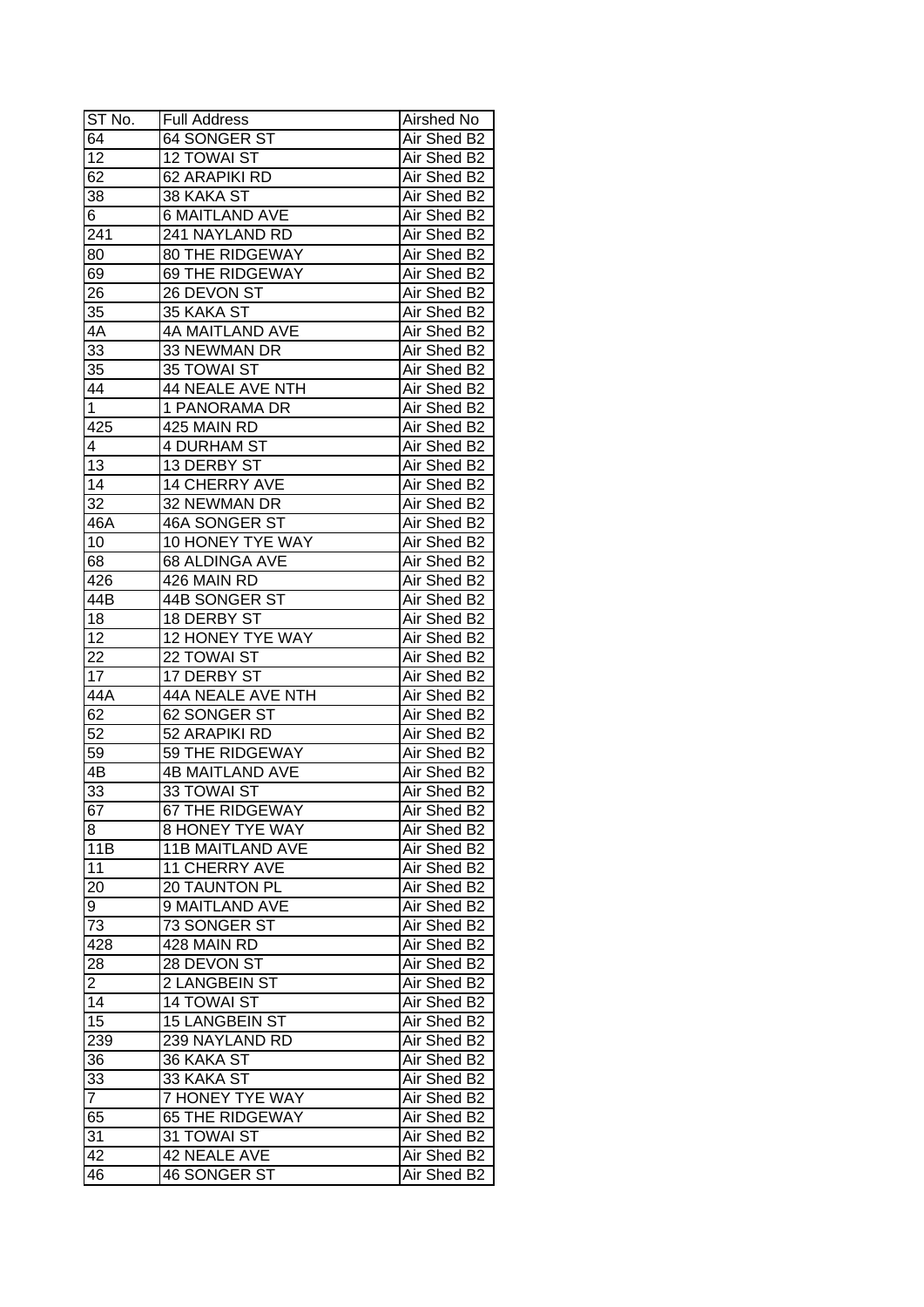| ST No.                  | <b>Full Address</b>     | Airshed No  |
|-------------------------|-------------------------|-------------|
| 423                     | 423 MAIN RD             | Air Shed B2 |
| 6                       | <b>6 DURHAM ST</b>      | Air Shed B2 |
| 50                      | 50 ARAPIKI RD           | Air Shed B2 |
| 3                       | <b>3 DURHAM ST</b>      | Air Shed B2 |
| 230                     | 230 NAYLAND RD          | Air Shed B2 |
| 4                       | <b>4 MAITLAND AVE</b>   | Air Shed B2 |
| 6                       | <b>6 HONEY TYE WAY</b>  | Air Shed B2 |
| 9                       | 9 TOWAI ST              | Air Shed B2 |
| 12                      | <b>12 LANGBEIN ST</b>   | Air Shed B2 |
| $\overline{12}$         | 12 CHERRY AVE           | Air Shed B2 |
| 20                      | 20 DERBY ST             | Air Shed B2 |
| 70                      | 70 ALDINGA AVE          | Air Shed B2 |
| 56                      | 56 SONGER ST            | Air Shed B2 |
| 69                      | 69 SONGER ST            | Air Shed B2 |
| 424                     | 424 MAIN RD             | Air Shed B2 |
| 31                      | 31 NEWMAN DR            | Air Shed B2 |
| 14                      | 14 LANGBEIN ST          | Air Shed B2 |
| 63                      | 63 THE RIDGEWAY         | Air Shed B2 |
| 44A                     | 44A SONGER ST           | Air Shed B2 |
| 19                      | 19 DERBY ST             | Air Shed B2 |
| 6                       | 6 LANGBEIN ST           | Air Shed B2 |
| 5                       | <b>5 HONEY TYE WAY</b>  | Air Shed B2 |
| 7                       | <b>7 MAITLAND AVE</b>   | Air Shed B2 |
| 5                       | <b>5 LINCOLN ST</b>     | Air Shed B2 |
| 30                      | 30 NEWMAN DR            | Air Shed B2 |
| 57                      | 57 ARAPIKI RD           | Air Shed B2 |
| 44                      | 44 SONGER ST            | Air Shed B2 |
| <b>14A</b>              | <b>14A TOWAI ST</b>     | Air Shed B2 |
| 29                      | 29 TOWAI ST             | Air Shed B2 |
| 9A                      | 9A MAITLAND AVE         | Air Shed B2 |
| 42                      | 42 ARAPIKI RD           | Air Shed B2 |
| 4                       | <b>4 HONEY TYE WAY</b>  | Air Shed B2 |
| 34                      | 34 KAKA ST              | Air Shed B2 |
| 61                      | <b>61 THE RIDGEWAY</b>  | Air Shed B2 |
| 31                      | 31 KAKA ST              | Air Shed B2 |
| 39                      | 39 NEALE AVE            | Air Shed B2 |
| 48                      | <b>48 ARAPIKI RD</b>    | Air Shed B2 |
| 9                       | 9 CHERRY AVE            | Air Shed B2 |
| $5\overline{4}$         | 54 SONGER ST            | Air Shed B2 |
| 235                     | 235 NAYLAND RD          | Air Shed B2 |
| $\overline{3}$          | <b>3 HONEY TYE WAY</b>  | Air Shed B2 |
| $\overline{5}$          | <b>5 MAITLAND AVE</b>   | Air Shed B2 |
| 8                       | <b>8 DURHAM ST</b>      | Air Shed B2 |
| 16                      | 16 LANGBEIN ST          | Air Shed B2 |
| 8                       | <b>8 LANGBEIN ST</b>    | Air Shed B2 |
| 5                       | <b>5 DURHAM ST</b>      | Air Shed B2 |
| 40                      | 40 NEALE AVE            | Air Shed B2 |
| $\overline{7}$          | 7 LINCOLN ST            | Air Shed B2 |
| 226                     | 226 NAYLAND RD          | Air Shed B2 |
| $\overline{\mathbf{c}}$ | 2 MAITLAND AVE          | Air Shed B2 |
| 4                       | 4 LINCOLN ST            | Air Shed B2 |
| 419                     | 419 MAIN RD             | Air Shed B2 |
| $5\overline{5}$         | 55 ARAPIKI RD           | Air Shed B2 |
| 47                      | 47 THE RIDGEWAY         | Air Shed B2 |
| <b>11A</b>              | <b>11A MAITLAND AVE</b> | Air Shed B2 |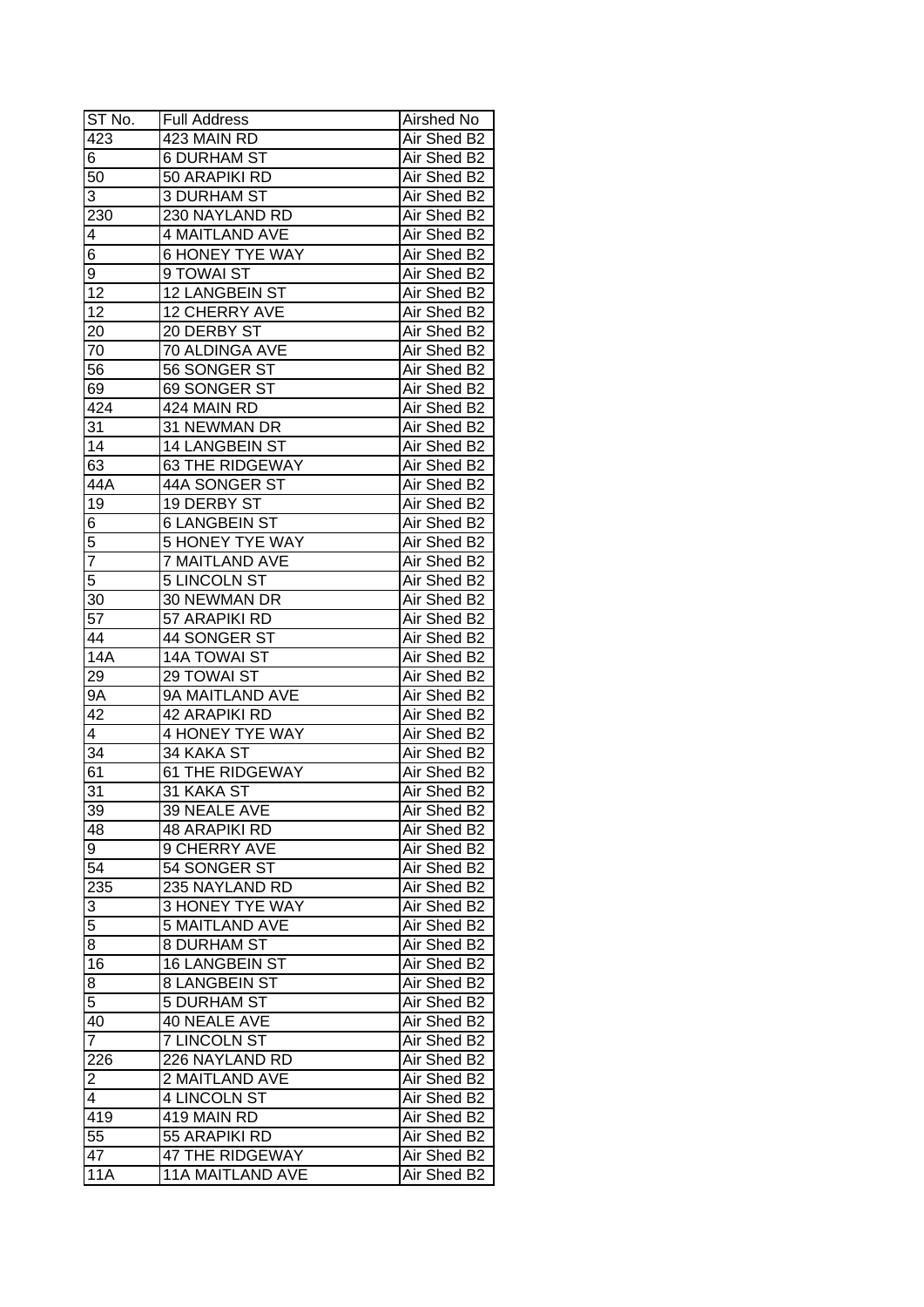| ST No.           | <b>Full Address</b>      | Airshed No  |
|------------------|--------------------------|-------------|
| 22               | 22 DERBY ST              | Air Shed B2 |
| 59               | 59 SONGER ST             | Air Shed B2 |
| 43A              | <b>43A THE RIDGEWAY</b>  | Air Shed B2 |
| 43               | <b>43 THE RIDGEWAY</b>   | Air Shed B2 |
| 10               | 10 CHERRY AVE            | Air Shed B2 |
| 12               | <b>12 DURHAM ST</b>      | Air Shed B2 |
| 422              | 422 MAIN RD              | Air Shed B2 |
| 23               | 23 NEWMAN DR             | Air Shed B2 |
| 45A              | <b>45A THE RIDGEWAY</b>  | Air Shed B2 |
| 45               | <b>45 THE RIDGEWAY</b>   | Air Shed B2 |
| 25               | 25 ENNER GLYNN RD        | Air Shed B2 |
| $\overline{28}$  | 28 NEWMAN DR             | Air Shed B2 |
| 231              | 231 NAYLAND RD           | Air Shed B2 |
| 46               | <b>46 ARAPIKI RD</b>     | Air Shed B2 |
| 70A              | 70A ALDINGA AVE          | Air Shed B2 |
| 31               | 31 DEVON ST              | Air Shed B2 |
| 52               | 52 SONGER ST             | Air Shed B2 |
| 5                | 5 HEREFORD ST            | Air Shed B2 |
| 228              | 228 NAYLAND RD           | Air Shed B2 |
| 32               | 32 KAKA ST               | Air Shed B2 |
| 37               | 37 NEALE AVE             | Air Shed B2 |
| 12               | 12 BAIGENT RD            | Air Shed B2 |
| 14               | <b>14 DURHAM ST</b>      | Air Shed B2 |
| 9                | 9 LINCOLN ST             | Air Shed B2 |
| 41               | <b>41 THE RIDGEWAY</b>   | Air Shed B2 |
| 18               | 18 LANGBEIN ST           | Air Shed B2 |
| 29               | 29 KAKA ST               | Air Shed B2 |
| 6                | <b>6 LINCOLN ST</b>      | Air Shed B2 |
| $\mathbf 1$      | <b>1 GREENSLADE WAY</b>  | Air Shed B2 |
| 67               | 67 SONGER ST             | Air Shed B2 |
| 27A              | 27A KAKA ST              | Air Shed B2 |
| $\overline{7}$   | <b>7 HEREFORD ST</b>     | Air Shed B2 |
| $11\overline{G}$ | <b>11G TOWAI ST</b>      | Air Shed B2 |
| 10               | <b>10 DURHAM ST</b>      | Air Shed B2 |
| $\overline{227}$ | 227 NAYLAND RD           | Air Shed B2 |
| $\overline{51}$  | 51 ARAPIKI RD            | Air Shed B2 |
| $\overline{7}$   | <b>7 CHERRY AVE</b>      | Air Shed B2 |
| 57               | 57 SONGER ST             | Air Shed B2 |
| 417              | 417 MAIN RD              | Air Shed B2 |
| 11               | <b>11 TOWAI ST</b>       | Air Shed B2 |
| $\overline{7}$   | <b>7 DURHAM ST</b>       | Air Shed B2 |
| 3                | <b>3 MAITLAND AVE</b>    | Air Shed B2 |
| 26               | 26 NEWMAN DR             | Air Shed B2 |
| 224              | 224 NAYLAND RD           | Air Shed B2 |
| 35               | 35 DEVON ST              | Air Shed B2 |
| 38               | <b>38 NEALE AVE</b>      | Air Shed B2 |
| $2\overline{9}$  | 29 NEWMAN DR             | Air Shed B2 |
| 44               | 44 ARAPIKI RD            | Air Shed B2 |
| 5A               | 5A MAITLAND AVE          | Air Shed B2 |
| 12               | <b>12 GREENSLADE WAY</b> | Air Shed B2 |
| 4                | <b>4 LANGBEIN ST</b>     | Air Shed B2 |
| $\mathbf{1}$     | 1 HEREFORD ST            | Air Shed B2 |
| 61               | 61 SONGER ST             | Air Shed B2 |
| 32A              | 32A ARAPIKI RD           | Air Shed B2 |
|                  | 50 SONGER ST             | Air Shed B2 |
| 50               |                          |             |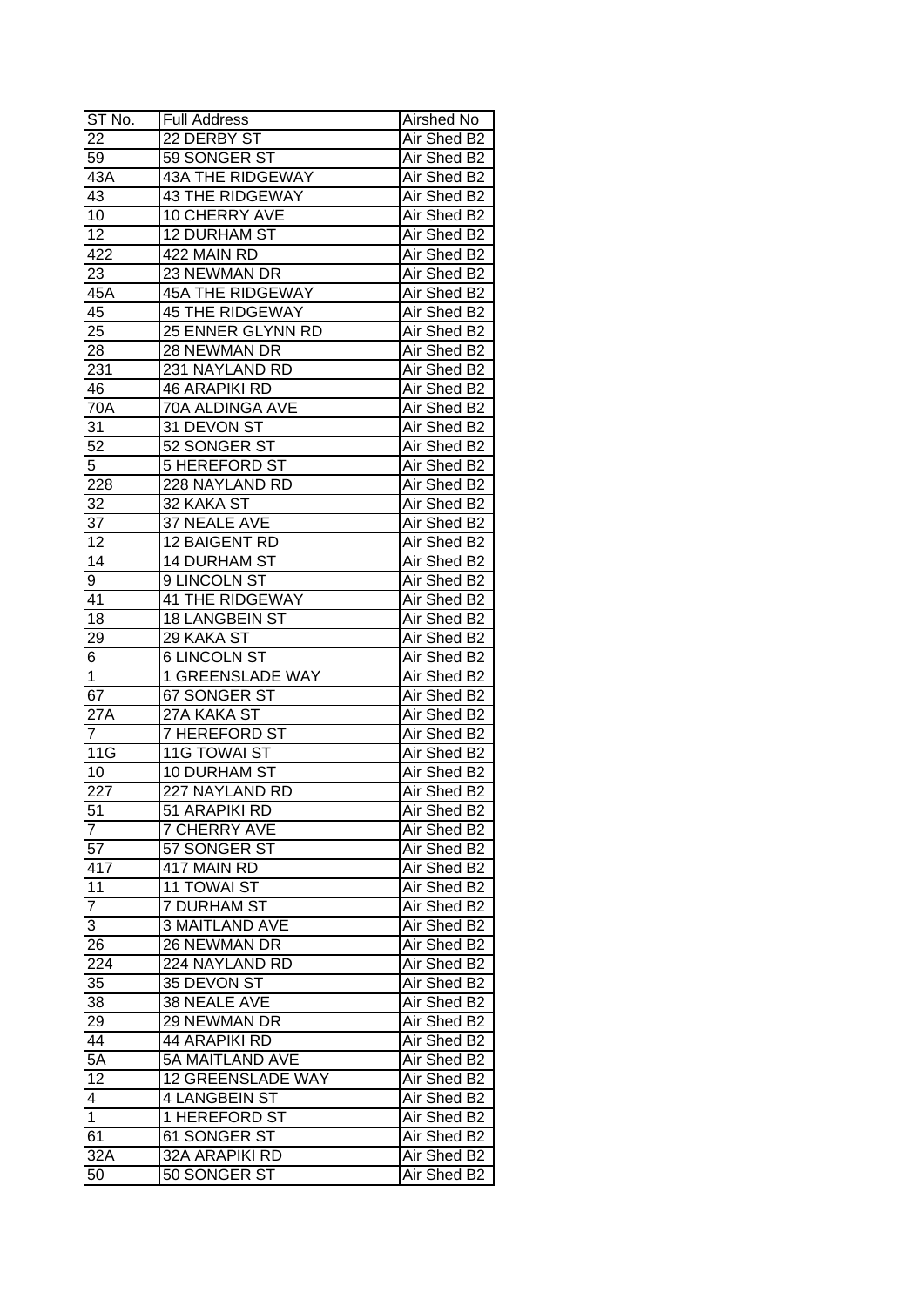| ST No.          | <b>Full Address</b>      | Airshed No  |
|-----------------|--------------------------|-------------|
| 8               | <b>8 CHERRY AVE</b>      | Air Shed B2 |
| 42A             | 42A SONGER ST            | Air Shed B2 |
| 8               | <b>8 LINCOLN ST</b>      | Air Shed B2 |
| 7A              | <b>7A CHERRY AVE</b>     | Air Shed B2 |
| 15              | 15 NEWMAN DR             | Air Shed B2 |
| 27              | 27 TOWAI ST              | Air Shed B2 |
| 5               | <b>5 CHERRY AVE</b>      | Air Shed B2 |
| <b>11A</b>      | 11A TOWAI ST             | Air Shed B2 |
| 55              | 55 SONGER ST             | Air Shed B2 |
| 11              | <b>11 GREENSLADE WAY</b> | Air Shed B2 |
| 418             | 418 MAIN RD              | Air Shed B2 |
| 35              | 35 NEALE AVE             | Air Shed B2 |
| 49              | 49 ARAPIKI RD            | Air Shed B2 |
| $\mathbf{1}$    | 1 NEWMAN DR              | Air Shed B2 |
| 28              | 28 KAKA ST               | Air Shed B2 |
| 3               | 3 HEREFORD ST            | Air Shed B2 |
| 24A             | 24A ARAPIKI RD           | Air Shed B2 |
| 42              | 42 ARAPIKI RD            | Air Shed B2 |
| 2               | 2 GREENSLADE WAY         | Air Shed B2 |
| 34              | 34 ARAPIKI RD            | Air Shed B2 |
| 48              | 48 SONGER ST             | Air Shed B2 |
| 39              | <b>39 THE RIDGEWAY</b>   | Air Shed B2 |
| 60              | <b>60 THE RIDGEWAY</b>   | Air Shed B2 |
| 11F             | <b>11F TOWAI ST</b>      | Air Shed B2 |
| 1               | 1 MAITLAND AVE           | Air Shed B2 |
| 54              | <b>54 THE RIDGEWAY</b>   | Air Shed B2 |
| 27              | 27 KAKA ST               | Air Shed B2 |
| 9               | 9 DURHAM ST              | Air Shed B2 |
| 37              | 37 DEVON ST              | Air Shed B2 |
| 34              | 34 DEVON ST              | Air Shed B2 |
| 222             | 222 NAYLAND RD           | Air Shed B2 |
| 52              | <b>52 THE RIDGEWAY</b>   | Air Shed B2 |
| 11B             | <b>11B TOWAI ST</b>      | Air Shed B2 |
| 36              | 36 SONGER ST             | Air Shed B2 |
| $\overline{2}$  | 2 HEREFORD ST            | Air Shed B2 |
| 10              | 10 GREENSLADE WAY        | Air Shed B2 |
| 50A             | 50A THE RIDGEWAY         | Air Shed B2 |
| 48              | <b>48 THE RIDGEWAY</b>   | Air Shed B2 |
| 17              | 17 NEWMAN DR             | Air Shed B2 |
| 46              | <b>46 THE RIDGEWAY</b>   | Air Shed B2 |
| 36              | 36 NEALE AVE             | Air Shed B2 |
| 16              | <b>16 DURHAM ST</b>      | Air Shed B2 |
| 47              | 47 ARAPIKI RD            | Air Shed B2 |
| 3               | <b>3 GREENSLADE WAY</b>  | Air Shed B2 |
| $1\overline{7}$ | <b>17 TOWAI ST</b>       | Air Shed B2 |
| 6 <sup>2</sup>  | <b>6 CHERRY AVE</b>      | Air Shed B2 |
| 21              | 21 NEWMAN DR             | Air Shed B2 |
| 18              | 18 BAIGENT RD            | Air Shed B2 |
| 407B            | 407B MAIN RD             | Air Shed B2 |
| 416             | 416 MAIN RD              | Air Shed B2 |
| 11E             | <b>11E TOWAI ST</b>      | Air Shed B2 |
| 33              | 33 NEALE AVE             | Air Shed B2 |
| 44              | <b>44 THE RIDGEWAY</b>   | Air Shed B2 |
| 3               | <b>3 CHERRY AVE</b>      | Air Shed B2 |
| 104             | 104 POINT RD             | Air Shed B2 |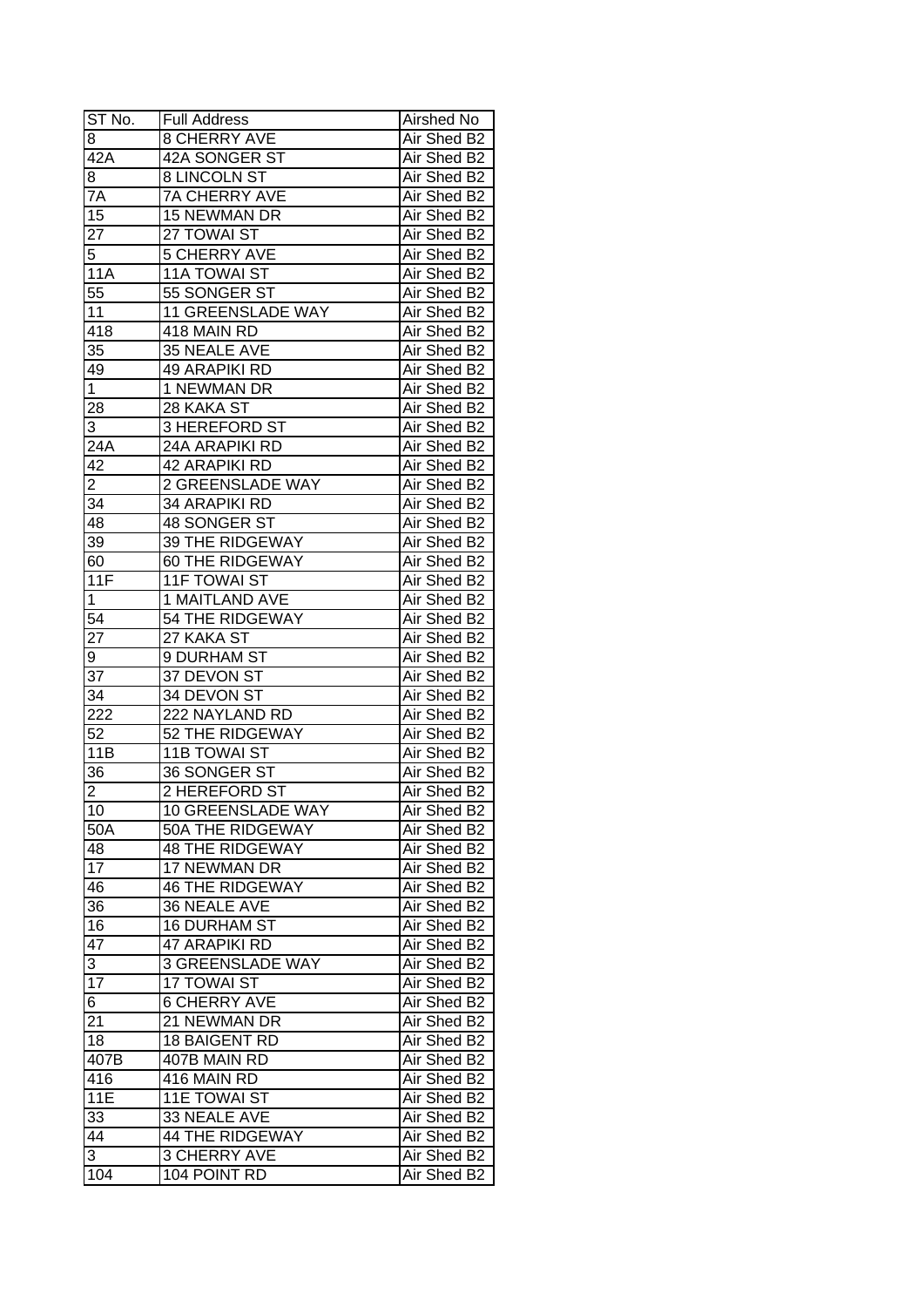| ST No.                  | <b>Full Address</b>     | Airshed No  |
|-------------------------|-------------------------|-------------|
| 15                      | <b>15 HEREFORD ST</b>   | Air Shed B2 |
| 65                      | 65 SONGER ST            | Air Shed B2 |
| 9                       | 9 HEREFORD ST           | Air Shed B2 |
| 4                       | <b>4 HEREFORD ST</b>    | Air Shed B2 |
| 36                      | 36 DEVON ST             | Air Shed B2 |
| 19                      | <b>19 TOWAI ST</b>      | Air Shed B2 |
| 42                      | 42 SONGER ST            | Air Shed B2 |
| 9                       | 9 GREENSLADE WAY        | Air Shed B2 |
| 14                      | 14 BAIGENT RD           | Air Shed B2 |
| 39                      | 39 DEVON ST             | Air Shed B2 |
| 28                      | 28 DERBY ST             | Air Shed B2 |
| 26                      | 26 KAKA ST              | Air Shed B2 |
| 25                      | 25 KAKA ST              | Air Shed B2 |
| 407                     | 407 MAIN RD             | Air Shed B2 |
| 19                      | 19 NEWMAN DR            | Air Shed B2 |
| 23                      | 23 DERBY ST             | Air Shed B2 |
| 38                      | 38 DEVON ST             | Air Shed B2 |
| 15                      | <b>15 TOWAI ST</b>      | Air Shed B2 |
| 63                      | 63 SONGER ST            | Air Shed B2 |
| 220                     | 220 NAYLAND RD          | Air Shed B2 |
| 56                      | 56 THE RIDGEWAY         | Air Shed B2 |
| 413                     | 413 MAIN RD             | Air Shed B2 |
| 53                      | 53 ARAPIKI RD           | Air Shed B2 |
| 105                     | 105 POINT RD            | Air Shed B2 |
| 38                      | 38 SONGER ST            | Air Shed B2 |
| 43                      | <b>43 ARAPIKI RD</b>    | Air Shed B2 |
| 24                      | 24 DERBY ST             | Air Shed B2 |
| 320                     | 320 SEAVIEW RD          | Air Shed B2 |
| 18                      | <b>18 DURHAM ST</b>     | Air Shed B2 |
| 6                       | <b>6 HEREFORD ST</b>    | Air Shed B2 |
| 34                      | 34 NEALE AVE            | Air Shed B2 |
| 37                      | <b>37 THE RIDGEWAY</b>  | Air Shed B2 |
| 11                      | 11 HEREFORD ST          | Air Shed B2 |
| $\overline{5}$          | <b>5 GREENSLADE WAY</b> | Air Shed B2 |
| 26                      | 26 ARAPIKI RD           | Air Shed B2 |
| 38                      | <b>38 ARAPIKI RD</b>    | Air Shed B2 |
| 50                      | 50 THE RIDGEWAY         | Air Shed B2 |
| $\mathbf 1$             | 1 CHERRY AVE            | Air Shed B2 |
| 40                      | 40 SONGER ST            | Air Shed B2 |
| 6A                      | <b>6A CHERRY AVE</b>    | Air Shed B2 |
| 31                      | 31 NEALE AVE            | Air Shed B2 |
| 415                     | 415 MAIN RD             | Air Shed B2 |
| 10                      | 10 BAIGENT RD           | Air Shed B2 |
| <b>11C</b>              | 11C TOWAI ST            | Air Shed B2 |
| 412                     | 412 MAIN RD             | Air Shed B2 |
| 30 <sub>1</sub>         | 30 DERBY ST             | Air Shed B2 |
| 58                      | 58 THE RIDGEWAY         | Air Shed B2 |
| 21B                     | 21B TOWAI ST            | Air Shed B2 |
| 319                     | 319 SEAVIEW RD          | Air Shed B2 |
| $\overline{\mathbf{4}}$ | <b>4 GREENSLADE WAY</b> | Air Shed B2 |
| 4                       | <b>4 CHERRY AVE</b>     | Air Shed B2 |
| 24                      | 24 ARAPIKI RD           | Air Shed B2 |
| 41                      | 41 DEVON ST             | Air Shed B2 |
| 11                      | 11 BAIGENT RD           | Air Shed B2 |
| 10                      | 10 NEWMAN DR            | Air Shed B2 |
|                         |                         |             |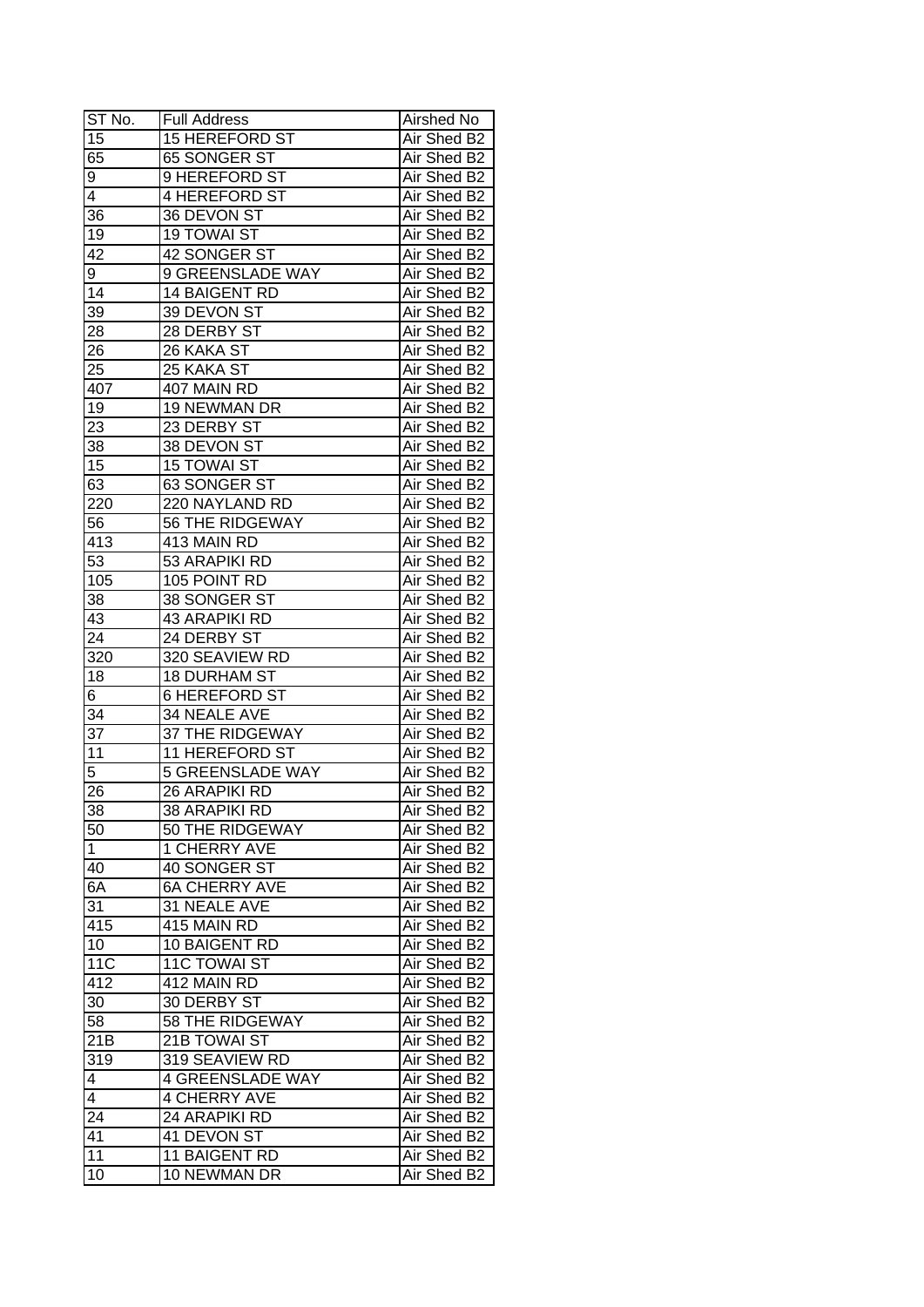| ST No.               | <b>Full Address</b>     | Airshed No  |
|----------------------|-------------------------|-------------|
| 11D                  | <b>11D TOWAI ST</b>     | Air Shed B2 |
| 225                  | 225 NAYLAND RD          | Air Shed B2 |
| 22A                  | 22A KAKA ST             | Air Shed B2 |
| 8                    | <b>8 GREENSLADE WAY</b> | Air Shed B2 |
| 106                  | 106 POINT RD            | Air Shed B2 |
| 41                   | 41 ARAPIKI RD           | Air Shed B2 |
| 40                   | 40 DEVON ST             | Air Shed B2 |
| 26                   | 26 DERBY ST             | Air Shed B2 |
| 24                   | 24 KAKA ST              | Air Shed B2 |
| 8                    | <b>8 HEREFORD ST</b>    | Air Shed B2 |
| 23                   | 23 KAKA ST              | Air Shed B2 |
| 20                   | 20 NEWMAN DR            | Air Shed B2 |
| 103                  | 103 POINT RD            | Air Shed B2 |
| 13                   | 13 HEREFORD ST          | Air Shed B2 |
| $\overline{7}$       | <b>7 GREENSLADE WAY</b> | Air Shed B2 |
| 36                   | 36 ARAPIKI RD           | Air Shed B2 |
| 216                  | 216 NAYLAND RD          | Air Shed B2 |
| 19A                  | <b>19A TOWAI ST</b>     | Air Shed B2 |
| 413A                 | 413A MAIN RD            | Air Shed B2 |
| 318                  | 318 SEAVIEW RD          | Air Shed B2 |
| 20                   | 20 DURHAM ST            | Air Shed B2 |
| 9                    | 9 BAIGENT RD            | Air Shed B2 |
| 32                   | 32 DERBY ST             | Air Shed B2 |
| 407A                 | 407A MAIN RD            | Air Shed B2 |
| 21                   | 21 TOWAI ST             | Air Shed B2 |
| 32                   | 32 NEALE AVE            | Air Shed B2 |
| 35                   | 35 THE RIDGEWAY         | Air Shed B2 |
| 317                  | 317 SEAVIEW RD          | Air Shed B2 |
| 43                   | 43 DEVON ST             | Air Shed B2 |
| 13                   | 13 LEICESTER ST         | Air Shed B2 |
| 410                  | 410 MAIN RD             | Air Shed B2 |
| 10                   | 10 HEREFORD ST          | Air Shed B2 |
| 29                   | 29 NEALE AVE            | Air Shed B2 |
| $\overline{6}$       | <b>6 GREENSLADE WAY</b> | Air Shed B2 |
| $\overline{17}$      | 17 HEREFORD ST          | Air Shed B2 |
| 32A                  | 32A NEALE AVE           | Air Shed B2 |
| 32                   | 32 ARAPIKI RD           | Air Shed B2 |
| $\overline{2}$       | 2 CHERRY AVE            | Air Shed B2 |
| 16                   | 16 NEWMAN DR            | Air Shed B2 |
| 102                  | 102 POINT RD            | Air Shed B2 |
| 2                    | 2 AVALON PL             | Air Shed B2 |
| 20                   | 20 KAKA ST              | Air Shed B2 |
| 107                  | 107 POINT RD            | Air Shed B2 |
| $\mathbf 1$          | 1 RUTLAND ST            | Air Shed B2 |
| 24B                  | 24B ARAPIKI RD          | Air Shed B2 |
| 214                  | 214 NAYLAND RD          | Air Shed B2 |
| 34                   | 34 DERBY ST             | Air Shed B2 |
| 316                  |                         |             |
|                      | 316 SEAVIEW RD          | Air Shed B2 |
| 45<br>$\overline{5}$ | 45 ARAPIKI RD           | Air Shed B2 |
|                      | <b>5 BAIGENT RD</b>     | Air Shed B2 |
| 21                   | 21 KAKA ST              | Air Shed B2 |
| 12                   | 12 HEREFORD ST          | Air Shed B2 |
| 411                  | 411 MAIN RD             | Air Shed B2 |
| 315                  | 315 SEAVIEW RD          | Air Shed B2 |
| 33                   | <b>33 THE RIDGEWAY</b>  | Air Shed B2 |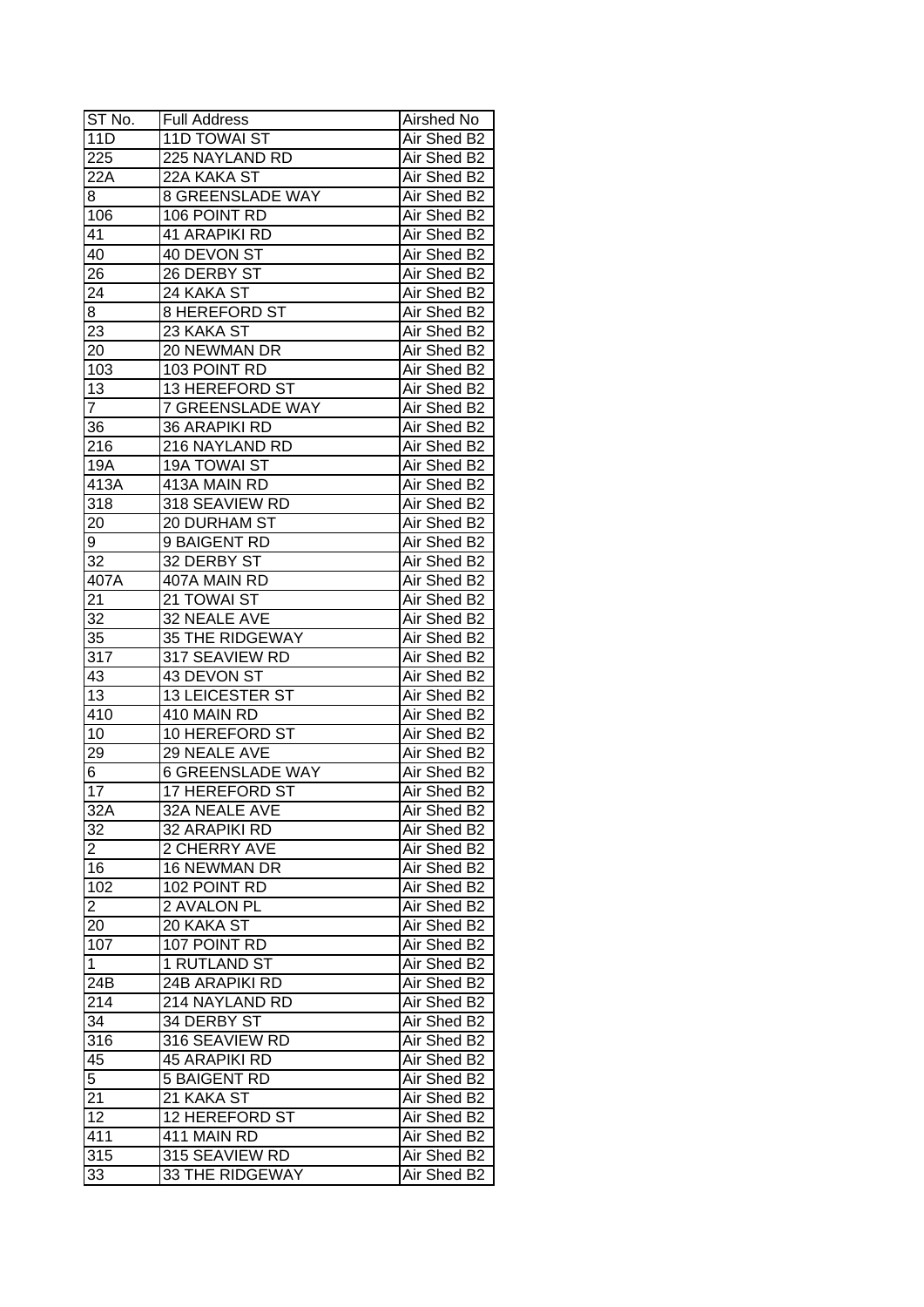| $ST N0$ .        | <b>Full Address</b>    | Airshed No  |
|------------------|------------------------|-------------|
| 11               | 11 LEICESTER ST        | Air Shed B2 |
| 30               | 30 ARAPIKI RD          | Air Shed B2 |
| 15               | <b>15 LEICESTER ST</b> | Air Shed B2 |
| 18               | 18 NEWMAN DR           | Air Shed B2 |
| 30               | 30 NEALE AVE           | Air Shed B2 |
| 406              | 406 MAIN RD            | Air Shed B2 |
| 3                | 3 RUTLAND ST           | Air Shed B2 |
| 101              | 101 POINT RD           | Air Shed B2 |
| 45               | 45 DEVON ST            | Air Shed B2 |
| 38               | 38 THE RIDGEWAY        | Air Shed B2 |
| 4                | 4 AVALON PL            | Air Shed B2 |
| 106A             | 106A POINT RD          | Air Shed B2 |
| 36               | 36 DERBY ST            | Air Shed B2 |
| 62               | <b>62 TORLESSE ST</b>  | Air Shed B2 |
| $\mathbf{1}$     | 1 AVALON PL            | Air Shed B2 |
| 25               | 25 NEALE AVE           | Air Shed B2 |
| 22               | 22 ARAPIKI RD          | Air Shed B2 |
| 18               | 18 KAKA ST             |             |
| $\overline{17}$  |                        | Air Shed B2 |
| 14               | 17 DUFFY PL            | Air Shed B2 |
| $21\overline{2}$ | 14 HEREFORD ST         | Air Shed B2 |
|                  | 212 NAYLAND RD         | Air Shed B2 |
| 22               | 22 KAKA ST             | Air Shed B2 |
| 40               | <b>40 THE RIDGEWAY</b> | Air Shed B2 |
| 314              | 314 SEAVIEW RD         | Air Shed B2 |
| 313              | 313 SEAVIEW RD         | Air Shed B2 |
| 17               | 17 LEICESTER ST        | Air Shed B2 |
| $\overline{7}$   | <b>7 LEICESTER ST</b>  | Air Shed B2 |
| 409              | 409 MAIN RD            | Air Shed B2 |
| 5                | 5 RUTLAND ST           | Air Shed B2 |
| 3A               | <b>3A AVALON PL</b>    | Air Shed B2 |
| 15               | <b>15 DURHAM ST</b>    | Air Shed B2 |
| 28               | 28 ARAPIKI RD          | Air Shed B2 |
| 4                | <b>4 BAIGENT RD</b>    | Air Shed B2 |
| 64               | <b>64 TORLESSE ST</b>  | Air Shed B2 |
| 31               | <b>31 THE RIDGEWAY</b> | Air Shed B2 |
| $\overline{3}$   | <b>3 BAIGENT RD</b>    | Air Shed B2 |
| $\overline{2}$   | 2 RUTLAND ST           | Air Shed B2 |
| 19               | 19 KAKA ST             | Air Shed B2 |
| 404              | 404 MAIN RD            | Air Shed B2 |
| 11               | 11 CORNWALL PL         | Air Shed B2 |
| 405              | 405 MAIN RD            | Air Shed B2 |
| 403C             | 403C MAIN RD           | Air Shed B2 |
| 584              | <b>BROOK ST</b>        | Air Shed C  |
| 28               | 28 NEALE AVE NTH       | Air Shed B2 |
| 15               | 15 DUFFY PL            | Air Shed B2 |
| 3                | 3 AVALON PL            | Air Shed B2 |
| 210              | 210 NAYLAND RD         | Air Shed B2 |
| 19               | 19 LEICESTER ST        | Air Shed B2 |
| 100              | 100 POINT RD           | Air Shed B2 |
| $\overline{7}$   | 7 RUTLAND ST           | Air Shed B2 |
| 5                | <b>5 LEICESTER ST</b>  | Air Shed B2 |
| 16               | 16 KAKA ST             | Air Shed B2 |
| 24C              | 24C ARAPIKI RD         | Air Shed B2 |
| 312              | 312 SEAVIEW RD         | Air Shed B2 |
| 23               | 23 NEALE AVE           | Air Shed B2 |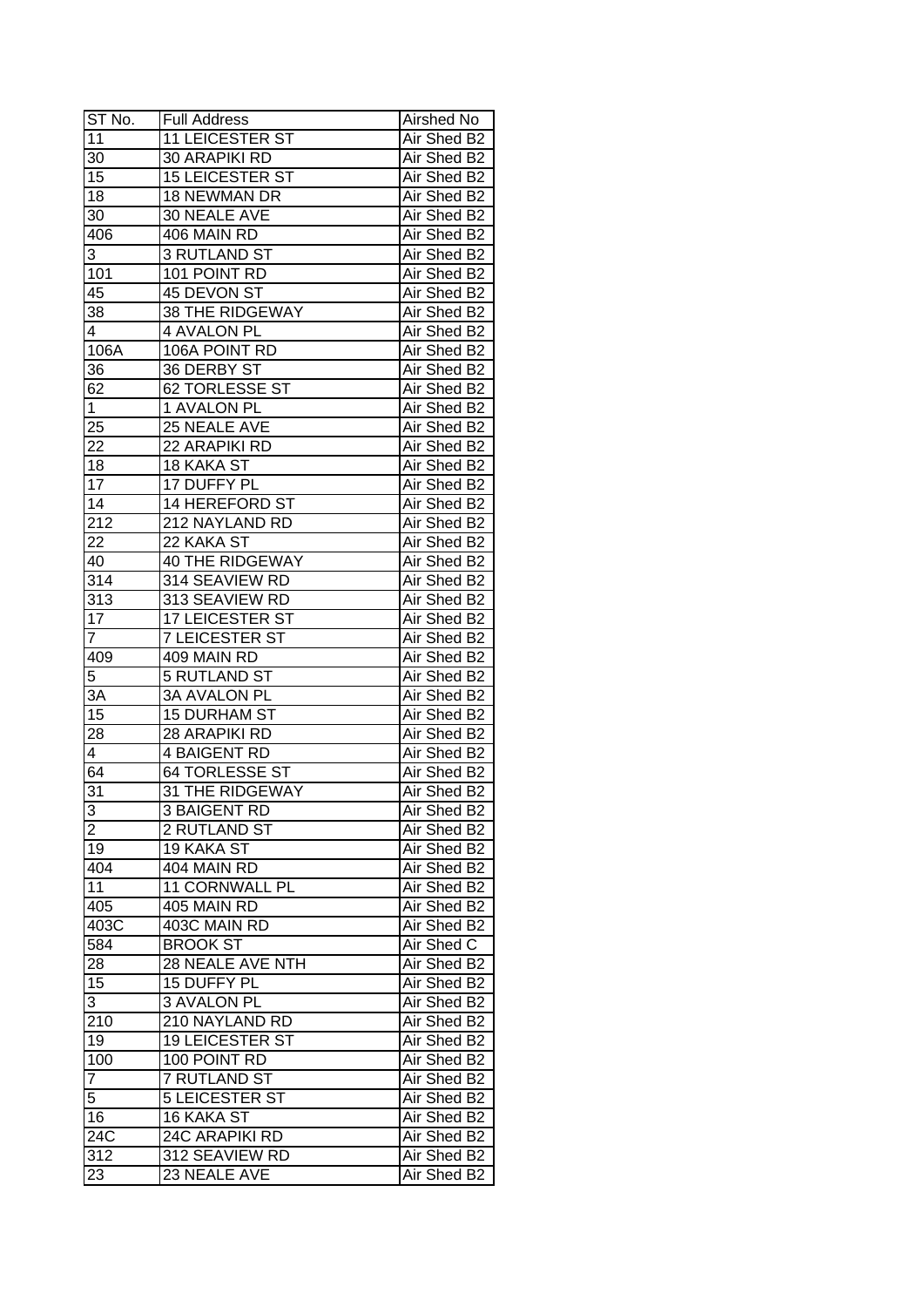| ST No.                | <b>Full Address</b>                       | Airshed No                 |
|-----------------------|-------------------------------------------|----------------------------|
| 29                    | <b>29 ARAPIKI RD</b>                      | Air Shed B2                |
| 87                    | 87 MARTIN ST                              | Air Shed B2                |
| 14A                   | <b>14A ARAPIKI RD</b>                     | Air Shed B2                |
| 6                     | <b>6 AVALON PL</b>                        | Air Shed B2                |
| 311                   | 311 SEAVIEW RD                            | Air Shed B2                |
| 4                     | <b>4 RUTLAND ST</b>                       | Air Shed B2                |
| 403B                  | 403B MAIN RD                              | Air Shed B2                |
| 19                    | 19 DUFFY PL                               | Air Shed B2                |
| 25B                   | <b>25B THE RIDGEWAY</b>                   | Air Shed B2                |
| 37                    | <b>37 ARAPIKI RD</b>                      | Air Shed B2                |
| 85A                   | 85A MARTIN ST                             | Air Shed B2                |
| 405A                  | 405A MAIN RD                              | Air Shed B2                |
| 8                     | 8 LEICESTER ST                            | Air Shed B2                |
| 36                    | 36 THE RIDGEWAY                           | Air Shed B2                |
| 60                    | 60 TORLESSE ST                            | Air Shed B2                |
| 13                    | 13 DUFFY PL                               | Air Shed B2                |
| 21                    | 21 LEICESTER ST                           | Air Shed B2                |
| 402                   | 402 MAIN RD                               | Air Shed B2                |
| 9                     | 9 RUTLAND ST                              | Air Shed B2                |
| 12A                   | <b>12A ARAPIKI RD</b>                     | Air Shed B2                |
| 21                    | 21 DUFFY PL                               | Air Shed B2                |
| 100A                  | 100A POINT RD                             | Air Shed B2                |
| 9                     | <b>9 CORNWALL PL</b>                      | Air Shed B2                |
| 5                     | <b>5 AVALON PL</b>                        | Air Shed B2                |
| 14                    | 14 CORNWALL PL                            | Air Shed B2                |
| 403A                  | 403A MAIN RD                              | Air Shed B2                |
| 11                    |                                           |                            |
|                       | 11 DUFFY PL                               | Air Shed B2                |
| 3                     | <b>3 LEICESTER ST</b>                     | Air Shed B2                |
| 399                   | 399 MAIN RD<br>26 NEALE AVE NTH           | Air Shed B2<br>Air Shed B2 |
| 26<br>99              | 99 POINT RD                               | Air Shed B2                |
| 6                     | <b>6 RUTLAND ST</b>                       | Air Shed B2                |
| 26                    | <b>26 DURHAM ST</b>                       | Air Shed B2                |
| 199                   | <b>199 NAYLAND RD</b>                     | Air Shed B2                |
|                       | <b>3 NORWICH ST</b>                       | Air Shed B2                |
| 3<br>24               | 24 NEALE AVE                              | Air Shed B2                |
|                       | 310 SEAVIEW RD                            |                            |
| 310                   |                                           | Air Shed B2                |
| 31<br>$\overline{17}$ | 31 ARAPIKI RD                             | Air Shed B2<br>Air Shed B2 |
|                       | 17 KAKA ST                                |                            |
| 6                     | 6 ARAPIKI RD                              | Air Shed B2                |
| 20                    | 20 ARAPIKI RD                             | Air Shed B2                |
| 34                    | <b>34 THE RIDGEWAY</b><br>23 LEICESTER ST | Air Shed B2                |
| 23                    |                                           | Air Shed B2                |
| 21                    | 21 NEALE AVE                              | Air Shed B2                |
| 12                    | <b>12 CORNWALL PL</b>                     | Air Shed B2                |
| 6                     | <b>6 LEICESTER ST</b>                     | Air Shed B2                |
| 10                    | 10 KAKA ST                                | Air Shed B2                |
| 397A                  | 397A MAIN RD                              | Air Shed B2                |
| 25                    | <b>25 THE RIDGEWAY</b>                    | Air Shed B2                |
| 11                    | 11 RUTLAND ST                             | Air Shed B2                |
| $\overline{7}$        | 7 CORNWALL PL                             | Air Shed B2                |
| 85                    | 85 MARTIN ST                              | Air Shed B2                |
| 25A                   | <b>25A THE RIDGEWAY</b>                   | Air Shed B2                |
| 73                    | 73 TORLESSE ST                            | Air Shed B2                |
| 12                    | 12 AVALON PL                              | Air Shed B2                |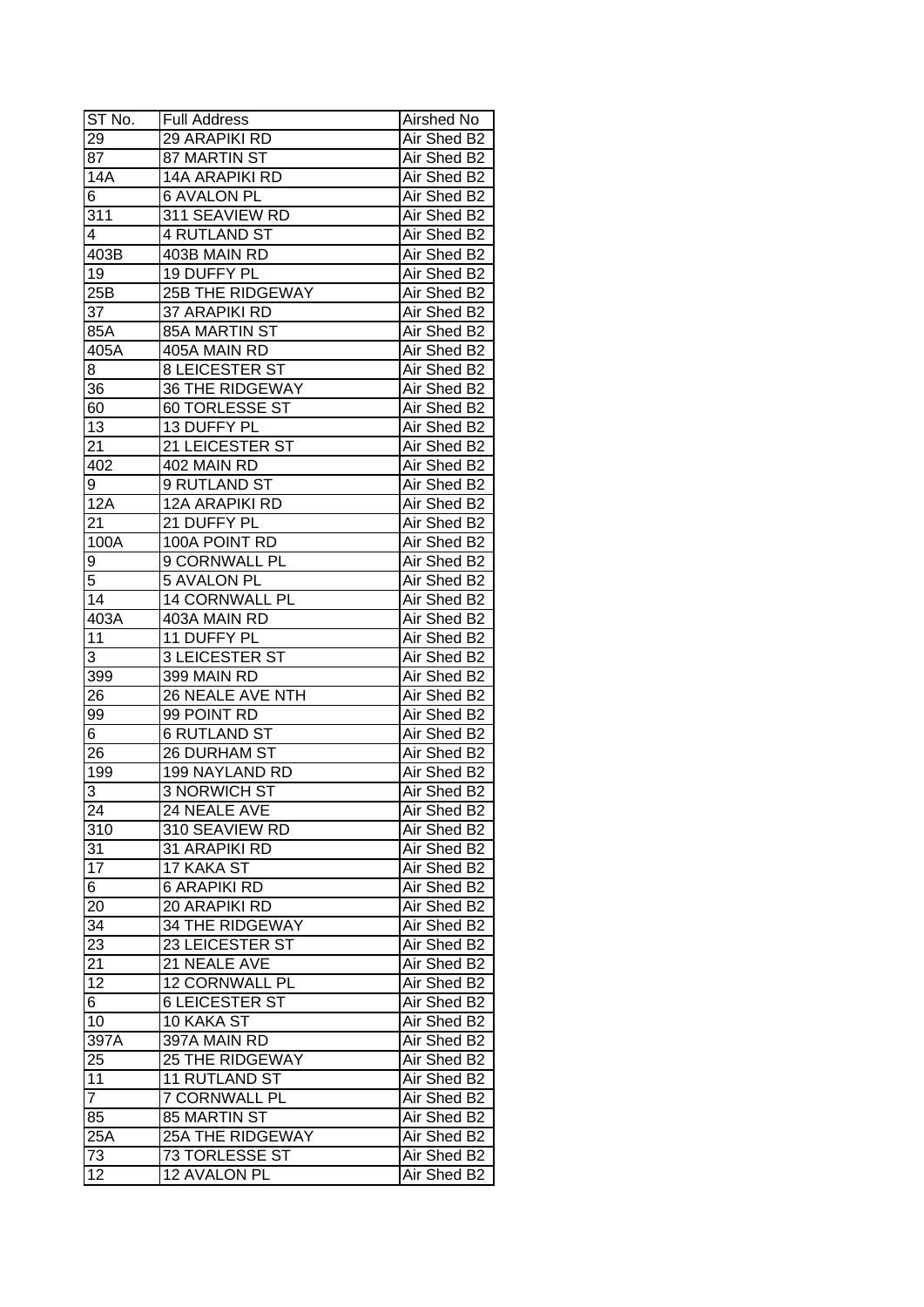| ST No.          | <b>Full Address</b>       | Airshed No  |
|-----------------|---------------------------|-------------|
| $\overline{5}$  | <b>5 NORWICH ST</b>       | Air Shed B2 |
| 400             | 400 MAIN RD               | Air Shed B2 |
| 12              | <b>12 LEICESTER ST</b>    | Air Shed B2 |
| $\overline{17}$ | 17 NEALE AVE              | Air Shed B2 |
| $\overline{2}$  | 2 ARAPIKI WAY             | Air Shed B2 |
| 403             | 403 MAIN RD               | Air Shed B2 |
| 32A             | 32A THE RIDGEWAY          | Air Shed B2 |
| 1               | 1 JERNINGHAM ST           | Air Shed B2 |
| 18              | <b>18 ARAPIKI RD</b>      | Air Shed B2 |
| 4               | 4 SONGER ST               | Air Shed B2 |
| 3               | <b>3 JERNINGHAM ST</b>    | Air Shed B2 |
| 15              | 15 KAKA ST                | Air Shed B2 |
| $\overline{7}$  | <b>7 AVALON PL</b>        | Air Shed B2 |
| 25              | 25 LEICESTER ST           | Air Shed B2 |
| 13              | 13 RUTLAND ST             | Air Shed B2 |
| 308             | 308 SEAVIEW RD            | Air Shed B2 |
| 34A             | <b>34A THE RIDGEWAY</b>   | Air Shed B2 |
| 29              | <b>29 THE RIDGEWAY</b>    | Air Shed B2 |
| 4               | <b>4 LEICESTER ST</b>     | Air Shed B2 |
| $\overline{c}$  | 2 NORWICH ST              | Air Shed B2 |
| 27A             | 27A THE RIDGEWAY          | Air Shed B2 |
| 23              | 23 ENNER GLYNN RD         | Air Shed B2 |
| 7               | 7 DUFFY PL                | Air Shed B2 |
| 14              | 14 LEICESTER ST           | Air Shed B2 |
| 22              | 22 NEALE AVE              | Air Shed B2 |
| 19              | 19 NEALE AVE              | Air Shed B2 |
| 27              | 27 ARAPIKI RD             | Air Shed B2 |
| 10              | 10 CORNWALL PL            | Air Shed B2 |
| 5               | 5 JERNINGHAM ST           | Air Shed B2 |
| 98              | 98 POINT RD               | Air Shed B2 |
| $\overline{5}$  | 5 CORNWALL PL             | Air Shed B2 |
| 30              | <b>30 THE RIDGEWAY</b>    | Air Shed B2 |
| 9               | <b>9 DUFFY PL</b>         | Air Shed B2 |
| 206             | 206 NAYLAND RD            | Air Shed B2 |
| 401             | 401 MAIN RD               | Air Shed B2 |
| 16              | <b>16 ARAPIKI RD</b>      | Air Shed B2 |
| 398             | 398 MAIN RD               | Air Shed B2 |
| 27              | <b>27 LEICESTER ST</b>    | Air Shed B2 |
| 395A            | 395A MAIN RD              | Air Shed B2 |
| 4               | 4 NORWICH ST              | Air Shed B2 |
| 15              | 15 RUTLAND ST             | Air Shed B2 |
| 6A              | <b>6A ARAPIKI RD</b>      | Air Shed B2 |
| $\overline{5}$  | 5 DUFFY PL                | Air Shed B2 |
| 32              | 32 THE RIDGEWAY           | Air Shed B2 |
| 27              | <b>27 THE RIDGEWAY</b>    | Air Shed B2 |
| 14              | 14 AVALON PL              | Air Shed B2 |
| 16              | 16 LEICESTER ST           | Air Shed B2 |
| 83              | 83 MARTIN ST              | Air Shed B2 |
| $\overline{c}$  | 2 KENT ST                 | Air Shed B2 |
| 21              | 21 ARAPIKI RD             | Air Shed B2 |
| 393             | 393 MAIN RD               | Air Shed B2 |
| 28              | <b>28 THE RIDGEWAY</b>    | Air Shed B2 |
| 19              | 19 THE RIDGEWAY           | Air Shed B2 |
| 19              | <b>19 QUIET WOMAN WAY</b> | Air Shed B2 |
|                 | <b>8 CORNWALL PL</b>      |             |
| 8               |                           | Air Shed B2 |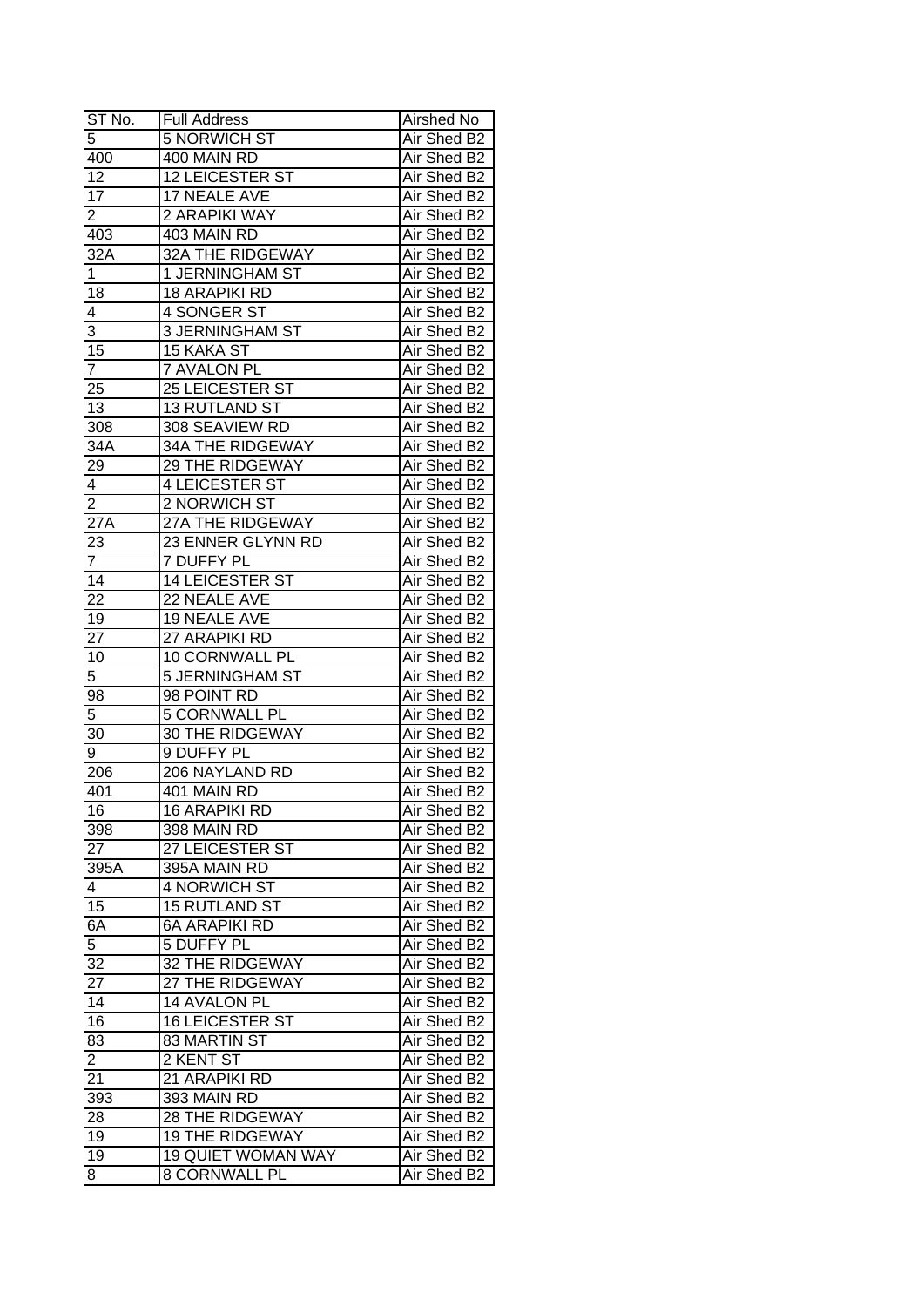| ST No.          | <b>Full Address</b>       | Airshed No  |
|-----------------|---------------------------|-------------|
| 29              | <b>29 LEICESTER ST</b>    | Air Shed B2 |
| $\overline{14}$ | <b>14 ARAPIKI RD</b>      | Air Shed B2 |
| $\overline{71}$ | 71 TORLESSE ST            | Air Shed B2 |
| $\overline{7}$  | <b>7 NEALE AVE</b>        | Air Shed B2 |
| 39B             | 39B ARAPIKI RD            | Air Shed B2 |
| 6               | <b>6 NORWICH ST</b>       | Air Shed B2 |
| 20              | 20 NEALE AVE              | Air Shed B2 |
| 13              | 13 KAKA ST                | Air Shed B2 |
| 21              | 21 ENNER GLYNN RD         | Air Shed B2 |
| 15              | 15 NEALE AVE              | Air Shed B2 |
| 14              | 14 JERNINGHAM ST          | Air Shed B2 |
| $\overline{2}$  | 2 JERNINGHAM ST           | Air Shed B2 |
| 18              | 18 LEICESTER ST           | Air Shed B2 |
| 4               | 4 JERNINGHAM ST           | Air Shed B2 |
| 97              | 97 POINT RD               | Air Shed B2 |
| 6               | <b>6 CORNWALL PL</b>      | Air Shed B2 |
| 397             | 397 MAIN RD               | Air Shed B2 |
| 33              | 33 ARAPIKI RD             | Air Shed B2 |
| 3               | 3 DUFFY PL                | Air Shed B2 |
| 394             | 394 MAIN RD               | Air Shed B2 |
| 304             | 304 SEAVIEW RD            | Air Shed B2 |
| 14              | 14 RUTLAND ST             | Air Shed B2 |
| 3               | 3 ALLPORT PL              | Air Shed B2 |
| 6               | <b>6 KENT ST</b>          | Air Shed B2 |
| 31              | 31 LEICESTER ST           | Air Shed B2 |
| 19              | <b>19 ARAPIKI RD</b>      | Air Shed B2 |
| 8               | <b>8 NORWICH ST</b>       | Air Shed B2 |
| 17              | 17 THE RIDGEWAY           | Air Shed B2 |
| 393             | 393 MAIN RD               | Air Shed B2 |
| 23              | <b>23 THE RIDGEWAY</b>    | Air Shed B2 |
| 81              | 81 MARTIN ST              | Air Shed B2 |
| 3               | <b>3 KENT ST</b>          | Air Shed B2 |
| $\overline{7}$  | <b>7 NORWICH ST</b>       | Air Shed B2 |
| 4A              | <b>4A ARAPIKI RD</b>      | Air Shed B2 |
| $\overline{12}$ | <b>12 ARAPIKI RD</b>      | Air Shed B2 |
| 20              | 20 LEICESTER ST           | Air Shed B2 |
| 396             | 396 MAIN RD               | Air Shed B2 |
| 69              | 69 TORLESSE ST            | Air Shed B2 |
| 18              | <b>18 NEALE AVE</b>       | Air Shed B2 |
| 6B              | 6B ARAPIKI RD             | Air Shed B2 |
| 18              | 18 LEACH PL               | Air Shed B2 |
| 19              | 19 ENNER GLYNN RD         | Air Shed B2 |
| 15              | 15 ENNER GLYNN RD         | Air Shed B2 |
| 39A             | 39A ARAPIKI RD            | Air Shed B2 |
| 16              | 16 RUTLAND ST             | Air Shed B2 |
| 9               | 9 LEACH PL                | Air Shed B2 |
| 9               | 9 NORWICH ST              | Air Shed B2 |
| 5               | 5 ALLPORT PL              | Air Shed B2 |
| 302             | 302 SEAVIEW RD            | Air Shed B2 |
| 10              | 10 NORWICH ST             | Air Shed B2 |
| 16              | 16 LEACH PL               | Air Shed B2 |
| 52              | 52 TORLESSE ST            | Air Shed B2 |
| 15              | <b>15 QUIET WOMAN WAY</b> | Air Shed B2 |
| 8               | 8 KENT ST                 | Air Shed B2 |
| 22              | 22 LEICESTER ST           | Air Shed B2 |
|                 |                           |             |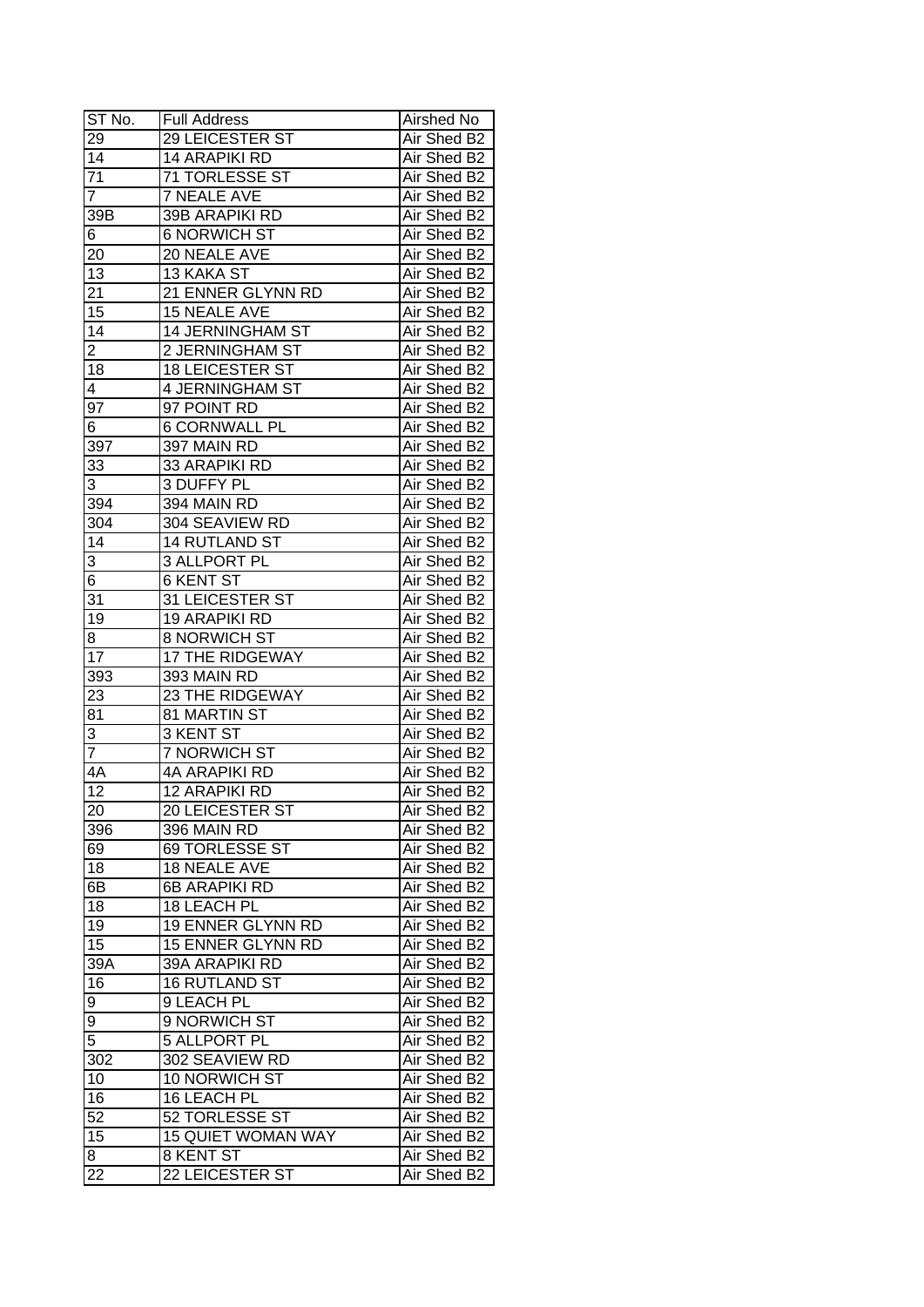| ST No.          | <b>Full Address</b>     | Airshed No  |
|-----------------|-------------------------|-------------|
| 18              | <b>18 FERGUSSON ST</b>  | Air Shed B2 |
| 395             | 395 MAIN RD             | Air Shed B2 |
| 10              | 10 ARAPIKI RD           | Air Shed B2 |
| 13              | <b>13 THE RIDGEWAY</b>  | Air Shed B2 |
| 96              | 96 POINT RD             | Air Shed B2 |
| 5               | <b>5 KENT ST</b>        | Air Shed B2 |
| 392             | 392 MAIN RD             | Air Shed B2 |
| 21              | 21 THE RIDGEWAY         | Air Shed B2 |
| 33              | 33 LEICESTER ST         | Air Shed B2 |
| 23              | 23 ARAPIKI RD           | Air Shed B2 |
| 35              | 35 ARAPIKI RD           | Air Shed B2 |
| 35              | 35 LEICESTER ST         | Air Shed B2 |
| 192             | 192 NAYLAND RD          | Air Shed B2 |
| 79              | 79 MARTIN ST            | Air Shed B2 |
| 13              | 13 ENNER GLYNN RD       | Air Shed B2 |
| 24              | 24 LEICESTER ST         | Air Shed B2 |
| 17              | 17 ENNER GLYNN RD       | Air Shed B2 |
| 572             | 572 BROOK ST            | Air Shed C  |
| 47              | <b>47 BLEDISLOE AVE</b> | Air Shed B2 |
| 11              | 11 NORWICH ST           | Air Shed B2 |
| 51              | 51 BLEDISLOE AVE        | Air Shed B2 |
| 16              | 16 NEALE AVE            | Air Shed B2 |
| 394A            | 394A MAIN RD            | Air Shed B2 |
| 391             | 391 MAIN RD             | Air Shed B2 |
| 4               | 4 ARAPIKI WAY           | Air Shed B2 |
| $\overline{7}$  | <b>7 LEACH PL</b>       | Air Shed B2 |
| 4               | <b>4 RAINIER ST</b>     | Air Shed B2 |
| 14              | 14 NORWICH ST           | Air Shed B2 |
| 15              | <b>15 ARAPIKI RD</b>    | Air Shed B2 |
| 10              | 10 KENT ST              | Air Shed B2 |
| $\overline{2}$  | 2 SONGER ST             | Air Shed B2 |
| 37              | 37 LEICESTER ST         | Air Shed B2 |
| 8               | <b>8 ARAPIKI RD</b>     | Air Shed B2 |
| $\overline{14}$ | <b>14 LEACH PL</b>      | Air Shed B2 |
| $\overline{67}$ | <b>67 TORLESSE ST</b>   | Air Shed B2 |
| 26              | 26 LEICESTER ST         | Air Shed B2 |
| 14              | 14 FERGUSSON ST         | Air Shed B2 |
| $\overline{2}$  | 2 NEALE AVE             | Air Shed B2 |
| 4               | 4 ALLPORT PL            | Air Shed B2 |
| 50              | 50 TORLESSE ST          | Air Shed B2 |
| 16              | 16 FERGUSSON ST         | Air Shed B2 |
| 16              | <b>16 COBHAM CRES</b>   | Air Shed B2 |
| 39              | 39 LEICESTER ST         | Air Shed B2 |
| 12              | 12 FERGUSSON ST         | Air Shed B2 |
| 570             | 570 BROOK ST            | Air Shed C  |
| 63              | 63 TORLESSE ST          | Air Shed B2 |
| 298             | 298 SEAVIEW RD          | Air Shed B2 |
| 390             | 390 MAIN RD             | Air Shed B2 |
| 15              | <b>15 THE RIDGEWAY</b>  | Air Shed B2 |
| $\overline{6}$  | <b>6 ALLPORT PL</b>     | Air Shed B2 |
| 9               | 9 KENT ST               | Air Shed B2 |
| 32              | 32 LEICESTER ST         | Air Shed B2 |
| 13              | 13 ARAPIKI RD           | Air Shed B2 |
| 77              | 77 MARTIN ST            | Air Shed B2 |
| 300             | 300 SEAVIEW RD          | Air Shed B2 |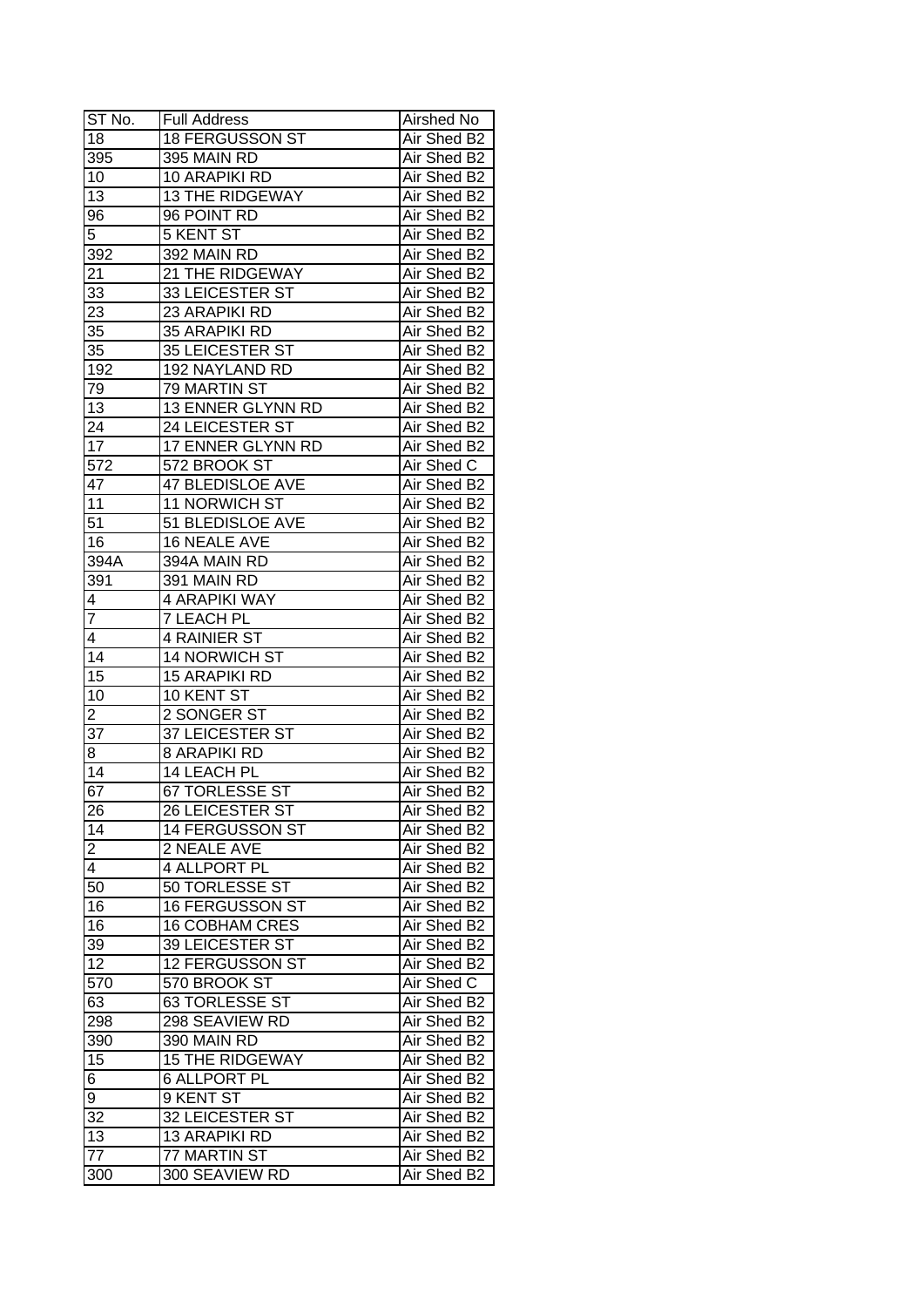| ST No.          | <b>Full Address</b>       | Airshed No  |
|-----------------|---------------------------|-------------|
| 389             | 389 MAIN RD               | Air Shed B2 |
| 13              | 13 NORWICH ST             | Air Shed B2 |
| 12              | 12 JERNINGHAM ST          | Air Shed B2 |
| 4               | <b>4 NEALE AVE</b>        | Air Shed B2 |
| 11B             | <b>11B THE RIDGEWAY</b>   | Air Shed B2 |
| 16              | <b>16 QUIET WOMAN WAY</b> | Air Shed B2 |
| 41              | <b>41 LEICESTER ST</b>    | Air Shed B2 |
| $4\overline{4}$ | <b>44 BLEDISLOE AVE</b>   | Air Shed B2 |
| 5               | <b>5 LEACH PL</b>         | Air Shed B2 |
| 6               | <b>6 JERNINGHAM ST</b>    | Air Shed B2 |
| 65              | 65 TORLESSE ST            | Air Shed B2 |
| $\mathbf 1$     | 1 FRANCOIS WAY            | Air Shed A  |
| 24              | 24 QUIET WOMAN WAY        | Air Shed B2 |
| 10              | 10 FERGUSSON ST           | Air Shed B2 |
| 34              | 34 LEICESTER ST           | Air Shed B2 |
| 20              | 20 FERGUSSON ST           | Air Shed B2 |
| 12              | <b>12 NORWICH ST</b>      | Air Shed B2 |
| $\overline{14}$ | <b>14 COBHAM CRES</b>     | Air Shed B2 |
| 13              | 13 QUIET WOMAN WAY        | Air Shed B2 |
| 14              | 14 NEALE AVE              | Air Shed B2 |
| $\overline{7}$  | 7 KENT ST                 | Air Shed B2 |
| 193             | 193 NAYLAND RD            | Air Shed B2 |
| 11              | 11 ENNER GLYNN RD         | Air Shed B2 |
| 12              | 12 LEACH PL               | Air Shed B2 |
| 61              | 61 TORLESSE ST            | Air Shed B2 |
| 392A            | 392A MAIN RD              | Air Shed B2 |
| 4               | 4 ARAPIKI RD              | Air Shed B2 |
| 36              | 36 LEICESTER ST           | Air Shed B2 |
| 6               | <b>6 NEALE AVE</b>        | Air Shed B2 |
| 3               | 3 LEACH PL                | Air Shed B2 |
| 18              | <b>18 COBHAM CRES</b>     | Air Shed B2 |
| 576             | 576 BROOK ST              | Air Shed C  |
| 18              | <b>18 NORWICH ST</b>      | Air Shed B2 |
| $\overline{11}$ | 11 ARAPIKI RD             | Air Shed B2 |
| 48              | <b>48 TORLESSE ST</b>     | Air Shed B2 |
| 296             | 296 SEAVIEW RD            | Air Shed B2 |
| 1               | 1 ARAPIKI WAY             | Air Shed B2 |
| 15              | <b>15 NORWICH ST</b>      | Air Shed B2 |
| 522             | 522 BROOK ST              | Air Shed C  |
| 38              | <b>38 LEICESTER ST</b>    | Air Shed B2 |
| 10              | 10 LEACH PL               | Air Shed B2 |
| 5A              | 5A THE RIDGEWAY           | Air Shed B2 |
| $\overline{12}$ | 12 NEALE AVE              | Air Shed B2 |
| <b>11A</b>      | <b>11A THE RIDGEWAY</b>   | Air Shed B2 |
| 28              | 28 QUIET WOMAN WAY        | Air Shed B2 |
| 8               | <b>8 FERGUSSON ST</b>     | Air Shed B2 |
| 387             | 387 MAIN RD               | Air Shed B2 |
| 42              | <b>42 BLEDISLOE AVE</b>   | Air Shed B2 |
| 75              | 75 MARTIN ST              | Air Shed B2 |
| $\overline{5}$  |                           |             |
|                 | <b>5 RAINIER ST</b>       | Air Shed B2 |
| 22              | 22 FERGUSSON ST           | Air Shed B2 |
| 2               | 2 LEACH PL                | Air Shed B2 |
| 21              | 21 NORWICH ST             | Air Shed B2 |
| 385A            | 385A MAIN RD              | Air Shed B2 |
| 15B             | <b>15B ARAPIKI RD</b>     | Air Shed B2 |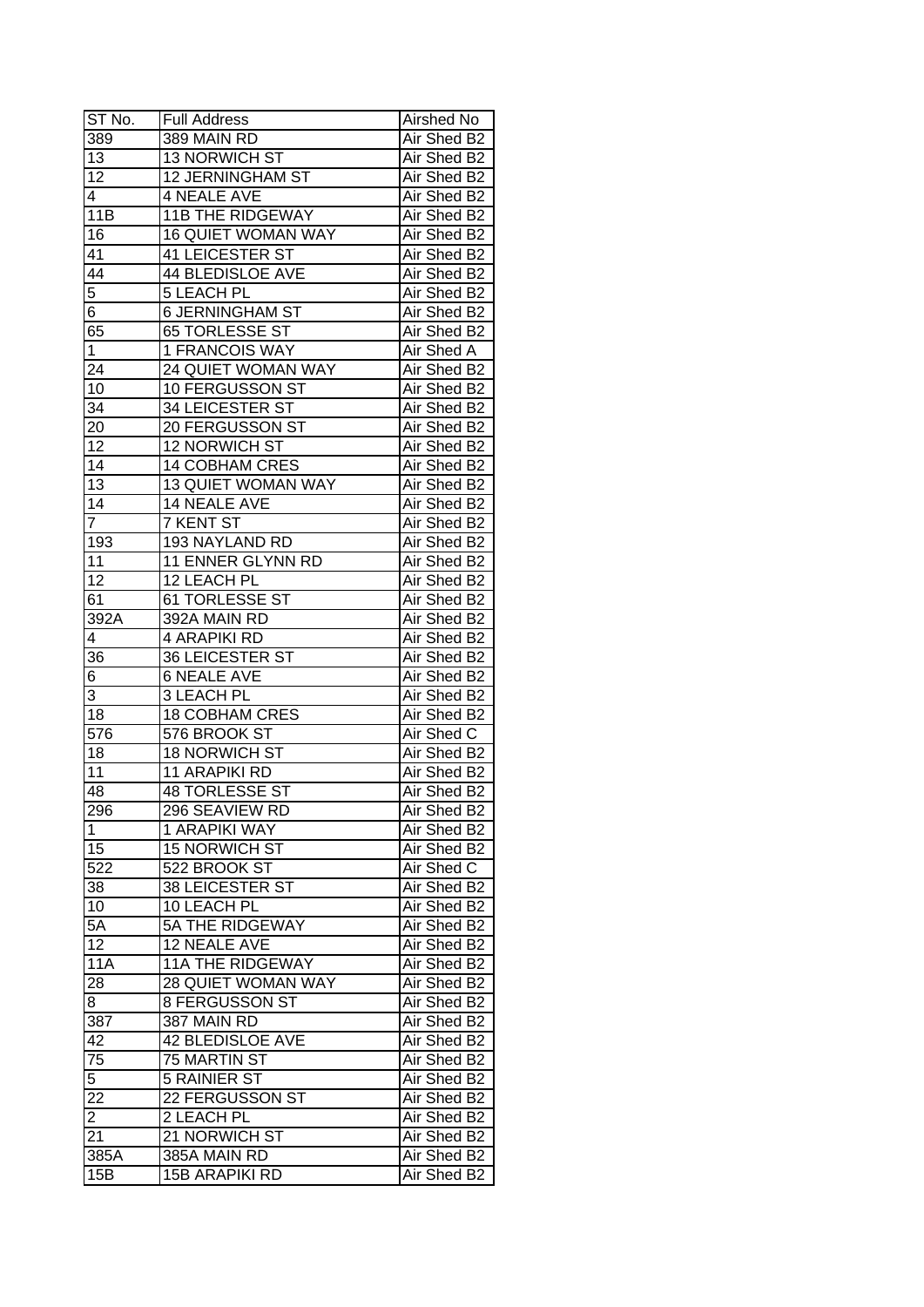| ST No.          | <b>Full Address</b>       | Airshed No        |
|-----------------|---------------------------|-------------------|
| 10              | 10 ALLPORT PL             | Air Shed B2       |
| 8A              | 8A LEACH PL               | Air Shed B2       |
| $\overline{2}$  | 2 ARAPIKI RD              | Air Shed B2       |
| 9               | 9 ARAPIKI RD              | Air Shed B2       |
| $\overline{2}$  | 2 RAINIER ST              | Air Shed B2       |
| 23              | 23 NORWICH ST             | Air Shed B2       |
| 20              | 20 NORWICH ST             | Air Shed B2       |
| 28              | 28 LEICESTER ST           | Air Shed B2       |
| 17              | 17 NORWICH ST             | Air Shed B2       |
| 5               | <b>5 THE RIDGEWAY</b>     | Air Shed B2       |
| 6               | 16 LEACH PL               | Air Shed B2       |
| $\overline{59}$ | 59 TORLESSE ST            | Air Shed B2       |
| 48              | <b>48 LEICESTER ST</b>    | Air Shed B2       |
| 8               | 8 ENNER GLYNN RD          | <b>Air Shed A</b> |
| 30              | <b>30 LEICESTER ST</b>    | Air Shed B2       |
| 586             | 586 BROOK ST              | Air Shed C        |
| 62              | 62 WATERHOUSE ST          | Air Shed B2       |
| 6               | <b>6 FERGUSSON ST</b>     | Air Shed B2       |
| 11              | <b>11 THE RIDGEWAY</b>    | Air Shed B2       |
| 9               | 9 ENNER GLYNN RD          | Air Shed B2       |
| 3               | <b>3 FRANCOIS WAY</b>     | Air Shed A        |
| $5\overline{A}$ | <b>5A RAINIER ST</b>      | Air Shed B2       |
| 1               | 1 POINT RD                | Air Shed B2       |
| 292             | 292 SEAVIEW RD            | Air Shed B2       |
| 73              | 73 MARTIN ST              | Air Shed B2       |
| 12              | 12 ALLPORT PL             | Air Shed B2       |
| 17A             | 17A ARAPIKI RD            | Air Shed B2       |
| 46              | 46 TORLESSE ST            | Air Shed B2       |
| 43              | 43 LEICESTER ST           | Air Shed B2       |
| 24              | 24 FERGUSSON ST           | Air Shed B2       |
| 8               | <b>8 NEALE AVE</b>        | Air Shed B2       |
| 3               | <b>3 LOUISSON AVE</b>     | Air Shed B2       |
| $\overline{8}$  | <b>8 ALLPORT PL</b>       | Air Shed B2       |
| 385             | 385 MAIN RD               | Air Shed B2       |
| 40              | <b>40 BLEDISLOE AVE</b>   | Air Shed B2       |
| $\overline{9}$  | 9 FERGUSSON ST            | Air Shed B2       |
| 8               | 8 LEACH PL                | Air Shed B2       |
| 90              | 90 POINT RD               | Air Shed B2       |
| 51              | 51 LEICESTER ST           | Air Shed B2       |
| $\overline{7}$  | 7 ARAPIKI RD              | Air Shed B2       |
| 388             | 388 MAIN RD               | Air Shed B2       |
| 30              | 30 QUIET WOMAN WAY        | Air Shed B2       |
| 50              | 50 LEICESTER ST           | Air Shed B2       |
| 19              | 19 NORWICH ST             | Air Shed B2       |
| 28              | 28 NORWICH ST             | Air Shed B2       |
| 3               | <b>3 RAINIER ST</b>       | Air Shed B2       |
| 294             | 294 SEAVIEW RD            | Air Shed B2       |
| 45              | 45 LEICESTER ST           | Air Shed B2       |
| $\overline{57}$ | 57 TORLESSE ST            | Air Shed B2       |
| 10              | <b>10 QUIET WOMAN WAY</b> | Air Shed B2       |
| $\overline{53}$ | 53 LEICESTER ST           | Air Shed B2       |
| 8               | 8 JERNINGHAM ST           | Air Shed B2       |
| 9               | 9 THE RIDGEWAY            | Air Shed B2       |
| $\overline{2A}$ | 2A ARAPIKI RD             | Air Shed B2       |
| $\overline{7}$  | 7 FERGUSSON ST            | Air Shed B2       |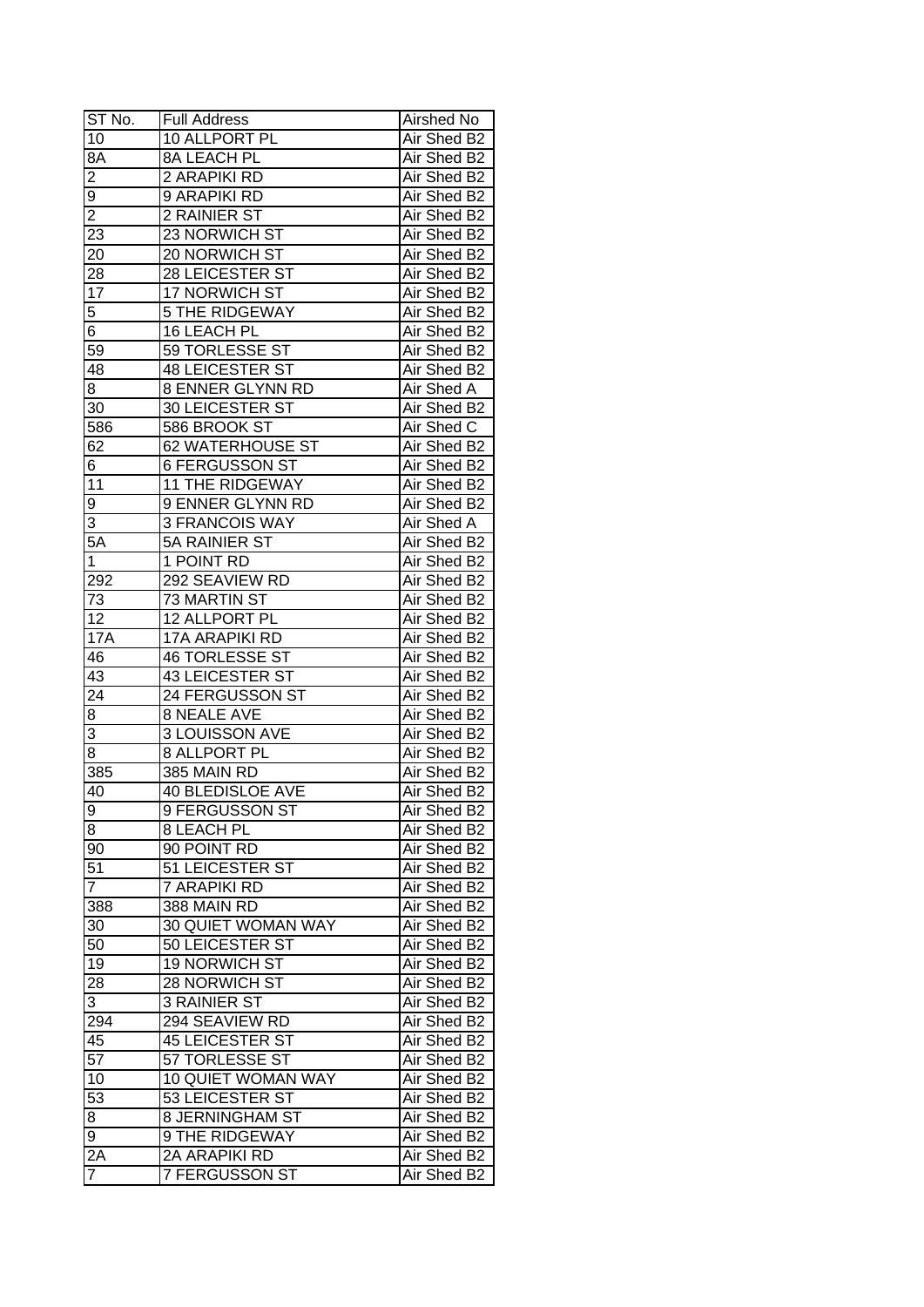| ST No.                           | <b>Full Address</b>       | Airshed No  |
|----------------------------------|---------------------------|-------------|
| 10                               | 10 COBHAM CRES            | Air Shed B2 |
| $\overline{12}$                  | <b>12 COBHAM CRES</b>     | Air Shed B2 |
| 10                               | 10 SOPHIES WAY            | Air Shed B2 |
| 15                               | <b>15 AUSTEN WARD HTS</b> | Air Shed B2 |
| 7B                               | <b>7B THE RIDGEWAY</b>    | Air Shed B2 |
| 4                                | 4 FERGUSSON ST            | Air Shed B2 |
| 8                                | 8 COBHAM CRES             | Air Shed B2 |
| 520                              | 520 BROOK ST              | Air Shed C  |
| 89                               | 89 POINT RD               | Air Shed B2 |
| 26                               | 26 FERGUSSON ST           | Air Shed B2 |
| 3                                | <b>3 ARAPIKI WAY</b>      | Air Shed B2 |
| 64                               | 64 WATERHOUSE ST          | Air Shed B2 |
| <b>15A</b>                       | <b>15A ARAPIKI RD</b>     | Air Shed B2 |
| 165                              | 165 NAYLAND RD            | Air Shed B2 |
| 20                               | 20 COBHAM CRES            | Air Shed B2 |
| 10                               | 10 NEALE AVE              | Air Shed B2 |
| $\overline{13}$                  | 13 AUSTEN WARD HTS        | Air Shed B2 |
| $\overline{14}$                  | 14 ALLPORT PL             | Air Shed B2 |
| 285                              | 285 SEAVIEW RD            | Air Shed B2 |
| 5                                | <b>5 ARAPIKI RD</b>       | Air Shed B2 |
| $\overline{17}$                  | <b>17 AUSTEN WARD HTS</b> | Air Shed B2 |
| 7                                | 7 ENNER GLYNN RD          | Air Shed B2 |
| $\overline{7}$                   | 7 QUIET WOMAN WAY         | Air Shed B2 |
| 40                               | 40 LEICESTER ST           | Air Shed B2 |
| 290                              | 290 SEAVIEW RD            | Air Shed B2 |
| 5                                | 5 LOUISSON AVE            | Air Shed B2 |
| 11                               | 11 FERGUSSON ST           | Air Shed B2 |
| $\overline{52}$                  | 52 LEICESTER ST           | Air Shed B2 |
| 4                                | <b>4 COBHAM CRES</b>      | Air Shed B2 |
| 41                               | <b>41 BLEDISLOE AVE</b>   | Air Shed B2 |
| 6                                | <b>6 QUIET WOMAN WAY</b>  | Air Shed B2 |
| 47                               | <b>47 LEICESTER ST</b>    | Air Shed B2 |
| 44                               | 44 TORLESSE ST            | Air Shed B2 |
| $\overline{7}$                   | <b>7 THE RIDGEWAY</b>     | Air Shed B2 |
| 24                               | 24 NORWICH ST             | Air Shed B2 |
| 518                              | 518 BROOK ST              | Air Shed C  |
| 14                               | <b>14 HOULT CRES</b>      | Air Shed B2 |
| 30                               | 30 NORWICH ST             | Air Shed B2 |
| 46                               | <b>46 LEICESTER ST</b>    | Air Shed B2 |
| 19                               | <b>19 AUSTEN WARD HTS</b> | Air Shed B2 |
| 383                              | 383 MAIN RD               | Air Shed B2 |
| 25                               | 25 NORWICH ST             | Air Shed B2 |
|                                  | 2 FERGUSSON ST            | Air Shed B2 |
| $\overline{2}$<br>$\overline{5}$ | 5 FERGUSSON ST            | Air Shed B2 |
| 28                               | 28 FERGUSSON ST           | Air Shed B2 |
| $\overline{22}$                  | 22 COBHAM CRES            | Air Shed B2 |
| 386                              | 386 MAIN RD               | Air Shed B2 |
|                                  | 9A ARAPIKI RD             |             |
| <b>9A</b>                        |                           | Air Shed B2 |
| 11                               | <b>11 AUSTEN WARD HTS</b> | Air Shed B2 |
| 10                               | 10 THE RIDGEWAY           | Air Shed B2 |
| 29                               | <b>29 AUSTEN WARD HTS</b> | Air Shed B2 |
| 516                              | 516 BROOK ST              | Air Shed C  |
| 88                               | 88 POINT RD               | Air Shed B2 |
| 18                               | 18 ALLPORT PL             | Air Shed B2 |
| 7A                               | 7A THE RIDGEWAY           | Air Shed B2 |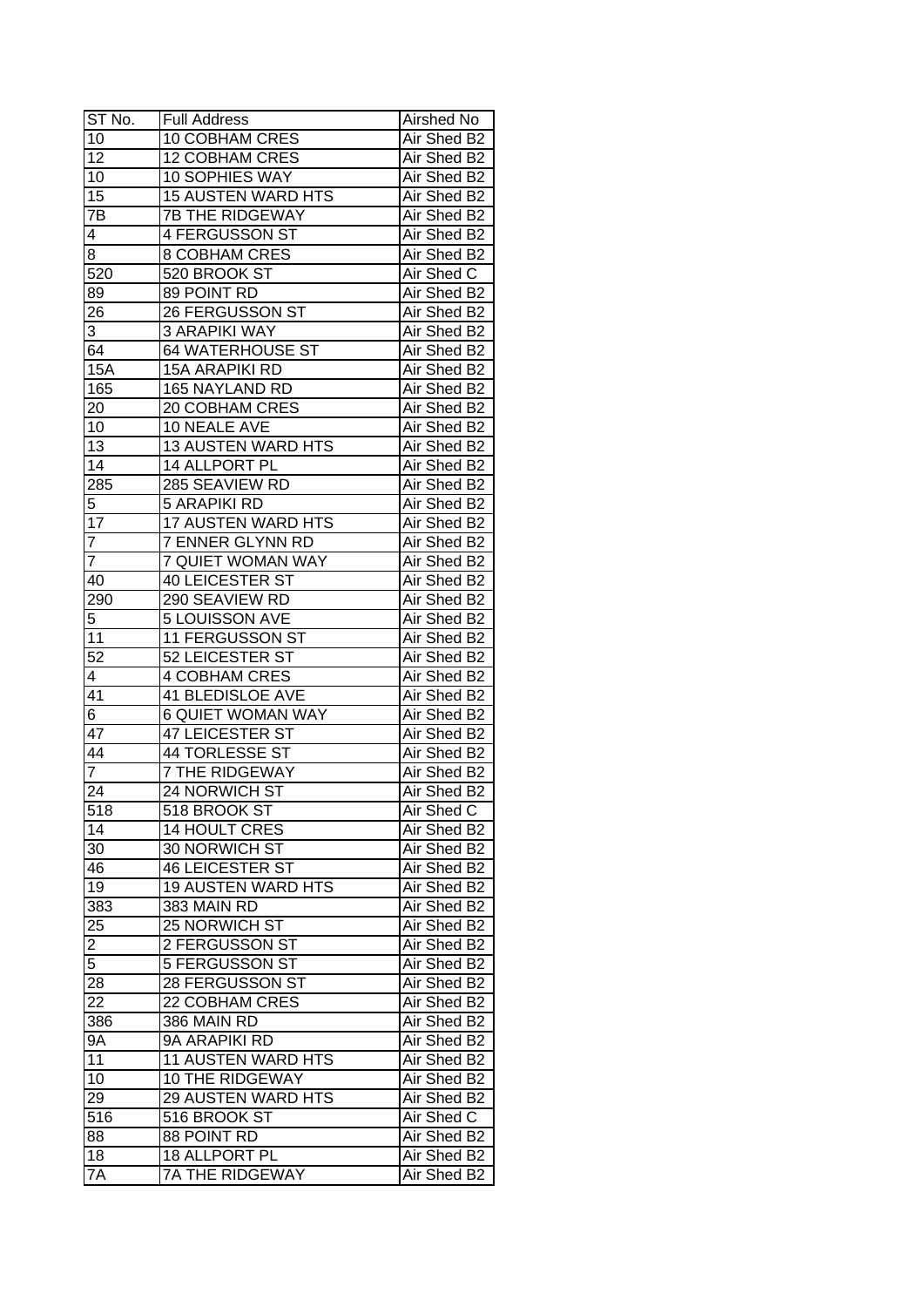| ST No.           | <b>Full Address</b>       | Airshed No  |
|------------------|---------------------------|-------------|
| 18               | <b>18 NEWALL AVE</b>      | Air Shed B2 |
| 3                | <b>3 ARAPIKI RD</b>       | Air Shed B2 |
| 69               | <b>69 MARTIN ST</b>       | Air Shed B2 |
| $\overline{12}$  | 12 HOULT CRES             | Air Shed B2 |
| 49               | <b>49 LEICESTER ST</b>    | Air Shed B2 |
| 510              | 510 BROOK ST              | Air Shed C  |
| 6                | <b>6 ENNER GLYNN RD</b>   | Air Shed A  |
| 66               | <b>66 WATERHOUSE ST</b>   | Air Shed B2 |
| 16               | 16 ALLPORT PL             | Air Shed B2 |
| $\overline{7}$   | 7 LOUISSON AVE            | Air Shed B2 |
| 8                | 8 SOPHIES WAY             | Air Shed B2 |
| 53               | 53 TORLESSE ST            | Air Shed B2 |
| 3                | 3 FERGUSSON ST            | Air Shed B2 |
| 4                | 4 LOUISSON AVE            | Air Shed B2 |
| 27               | 27 NORWICH ST             | Air Shed B2 |
| 24               | 24 COBHAM CRES            | Air Shed B2 |
| 61               | 61 MARTIN ST              | Air Shed B2 |
| 283              | 283 SEAVIEW RD            | Air Shed B2 |
| 512              | 512 BROOK ST              | Air Shed C  |
| 1                | 1 ARAPIKI RD              | Air Shed B2 |
| 9                | 9 AUSTEN WARD HTS         | Air Shed B2 |
| 16               | <b>16 HOULT CRES</b>      | Air Shed B2 |
| 286              | 286 SEAVIEW RD            | Air Shed B2 |
| 13               | 13 FERGUSSON ST           | Air Shed B2 |
| 2                | 2 QUIET WOMAN WAY         | Air Shed B2 |
| 18               | <b>18 AUSTEN WARD HTS</b> | Air Shed B2 |
| 16               | <b>16 AUSTEN WARD HTS</b> | Air Shed B2 |
| 37               | 37 NORWICH ST             | Air Shed B2 |
| 36               | 36 NORWICH ST             | Air Shed B2 |
| 3                | <b>3 QUIET WOMAN WAY</b>  | Air Shed B2 |
| 59B              | 59B MARTIN ST             | Air Shed B2 |
| $51\overline{4}$ | 514 BROOK ST              | Air Shed C  |
| 5                | <b>5 COBHAM CRES</b>      | Air Shed B2 |
| $5\overline{A}$  | 5A ARAPIKI RD             | Air Shed B2 |
| 20               | 20 ALLPORT PL             | Air Shed B2 |
| $6\overline{6}$  | <b>6 LOUISSON AVE</b>     | Air Shed B2 |
| 384              | 384 MAIN RD               | Air Shed B2 |
| 288              | 288 SEAVIEW RD            | Air Shed B2 |
| 44               | <b>44 LEICESTER ST</b>    | Air Shed B2 |
| $\overline{7}$   | <b>7 COBHAM CRES</b>      | Air Shed B2 |
| 38               | 38 BLEDISLOE AVE          | Air Shed B2 |
| 20               | 20 AUSTEN WARD HTS        | Air Shed B2 |
| 57               | 57 NORWICH ST             | Air Shed B2 |
| $\mathbf 1$      | 1 FERGUSSON ST            | Air Shed B2 |
| 10               | 10 HOULT CRES             | Air Shed B2 |
| 67               | <b>67 MARTIN ST</b>       | Air Shed B2 |
| 55               | 55 LEICESTER ST           | Air Shed B2 |
| 3A               | <b>3A ARAPIKI RD</b>      | Air Shed B2 |
| 28               | 28 COBHAM CRES            | Air Shed B2 |
| 16               | 16 NEWALL AVE             | Air Shed B2 |
| 87               | 87 POINT RD               | Air Shed B2 |
| 42               | <b>42 LEICESTER ST</b>    | Air Shed B2 |
| $\overline{7}$   | <b>7 AUSTEN WARD HTS</b>  | Air Shed B2 |
| 29               | 29 NORWICH ST             | Air Shed B2 |
| 32               | 32 NORWICH ST             | Air Shed B2 |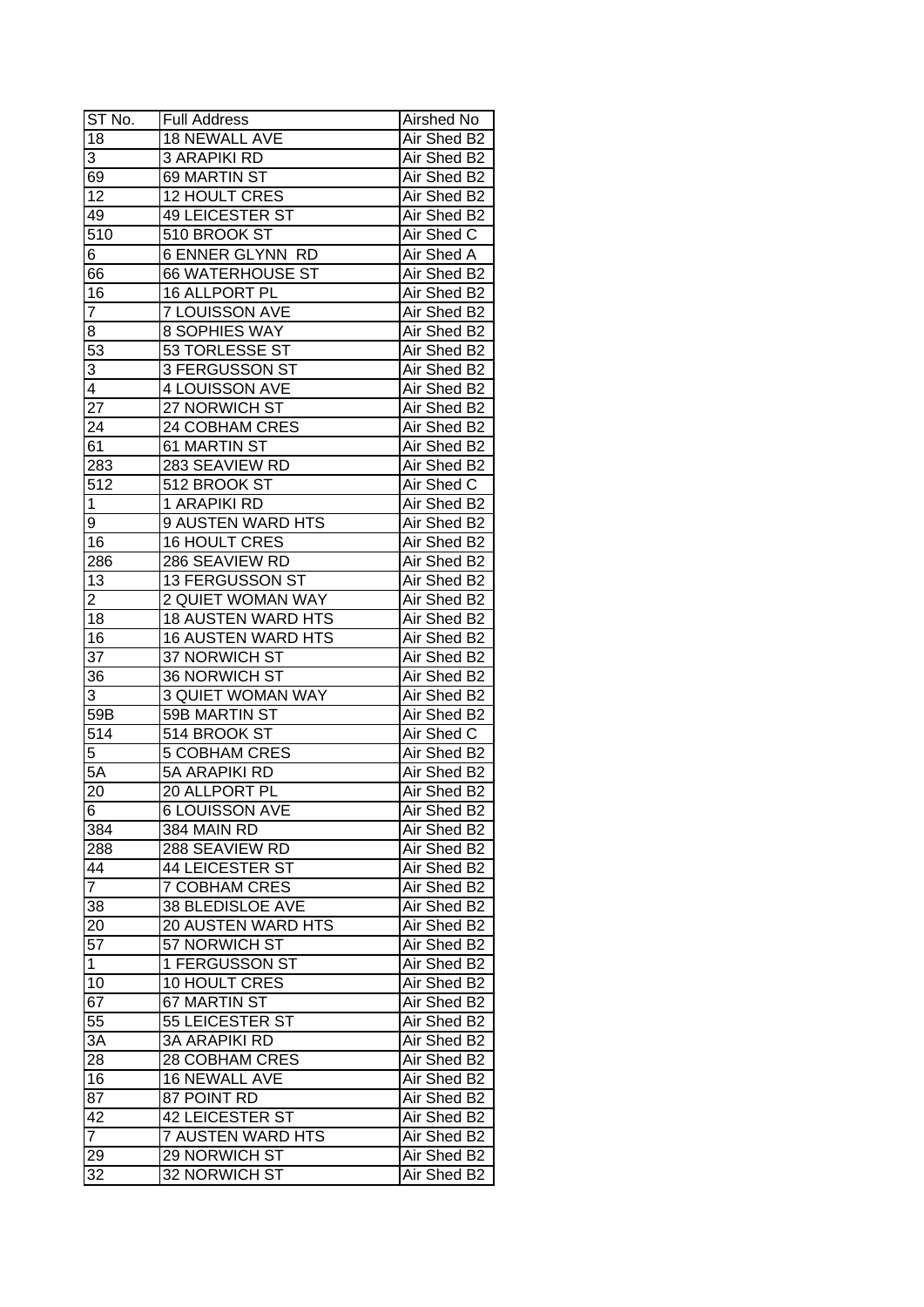| ST No.          | <b>Full Address</b>       | Airshed No  |
|-----------------|---------------------------|-------------|
| 386B            | 386B MAIN RD              | Air Shed B2 |
| 68              | <b>68 WATERHOUSE ST</b>   | Air Shed B2 |
| 49              | <b>49 WATERHOUSE ST</b>   | Air Shed B2 |
| 51              | 51 TORLESSE ST            | Air Shed B2 |
| 153B            | 153B NAYLAND RD           | Air Shed B2 |
| 31              | 31 AUSTEN WARD HTS        | Air Shed B2 |
| 38              | 38 NORWICH ST             | Air Shed B2 |
| 284             | 284 SEAVIEW RD            | Air Shed B2 |
| 35              | 35 NORWICH ST             | Air Shed B2 |
| 22              | 22 AUSTEN WARD HTS        | Air Shed B2 |
| 7A              | 7A AUSTEN WARD HTS        | Air Shed B2 |
| 3               | <b>3 THE RIDGEWAY</b>     | Air Shed B2 |
| 65              | 65 MARTIN ST              | Air Shed B2 |
| 22              | 22 ALLPORT PL             | Air Shed B2 |
| $\overline{2}$  | 2 FRANCOIS WAY            | Air Shed A  |
| $\overline{57}$ | 57 LEICESTER ST           | Air Shed B2 |
| 6               | <b>6 SOPHIES WAY</b>      | Air Shed B2 |
| 36              | <b>36 AUSTEN WARD HTS</b> | Air Shed B2 |
| 39              | 39 NORWICH ST             | Air Shed B2 |
| 34              | <b>34 NORWICH ST</b>      | Air Shed B2 |
| $5\overline{8}$ | 58 LEICESTER ST           | Air Shed B2 |
| 4               | 4 BURROUGH PL             | Air Shed A  |
| 59A             | 59A MARTIN ST             | Air Shed B2 |
| 8               | <b>8 HOULT CRES</b>       | Air Shed B2 |
| 508             | 508 BROOK ST              | Air Shed C  |
| 36              | 36 BLEDISLOE AVE          | Air Shed B2 |
| 8               | 8 POINT RD                | Air Shed B2 |
| 26              | 26 TUCKETT PL             | Air Shed B2 |
| 281             | 281 SEAVIEW RD            | Air Shed B2 |
| 166             | 166 NAYLAND RD            | Air Shed B2 |
| 38              | 38 TORLESSE ST            | Air Shed B2 |
| 12              | <b>12 AUSTEN WARD HTS</b> | Air Shed B2 |
| 31              | 31 NORWICH ST             | Air Shed B2 |
| $\overline{34}$ | 34 AUSTEN WARD HTS        | Air Shed B2 |
| $\overline{17}$ | 17 FERGUSSON ST           | Air Shed B2 |
| 30              | 30 FERGUSSON ST           | Air Shed B2 |
| 14              | 14 NEWALL AVE             | Air Shed B2 |
| 9               | 9 COBHAM CRES             | Air Shed B2 |
| 386A            | 386A MAIN RD              | Air Shed B2 |
| 382             | 382 MAIN RD               | Air Shed B2 |
| 16              | <b>16 MATANGI ST</b>      | Air Shed B2 |
| 161             | 161 NAYLAND RD            | Air Shed B2 |
| 153A            | 153A NAYLAND RD           | Air Shed B2 |
| $1\overline{7}$ | 17 NEWALL AVE             | Air Shed B2 |
| 23              | <b>23 MATANGI ST</b>      | Air Shed B2 |
| 18              | 18 HOULT CRES             | Air Shed B2 |
| 70              | 70 WATERHOUSE ST          | Air Shed B2 |
| 40              | 40 NORWICH ST             | Air Shed B2 |
|                 | 30 COBHAM CRES            |             |
| 30              |                           | Air Shed B2 |
| 60              | 60 LEICESTER ST           | Air Shed B2 |
| 63              | 63 MARTIN ST              | Air Shed B2 |
| $\mathbf 1$     | 1 THE RIDGEWAY            | Air Shed B2 |
| 6               | <b>6 HOULT CRES</b>       | Air Shed B2 |
| 59              | 59 LEICESTER ST           | Air Shed B2 |
| 47              | 47 WATERHOUSE ST          | Air Shed B2 |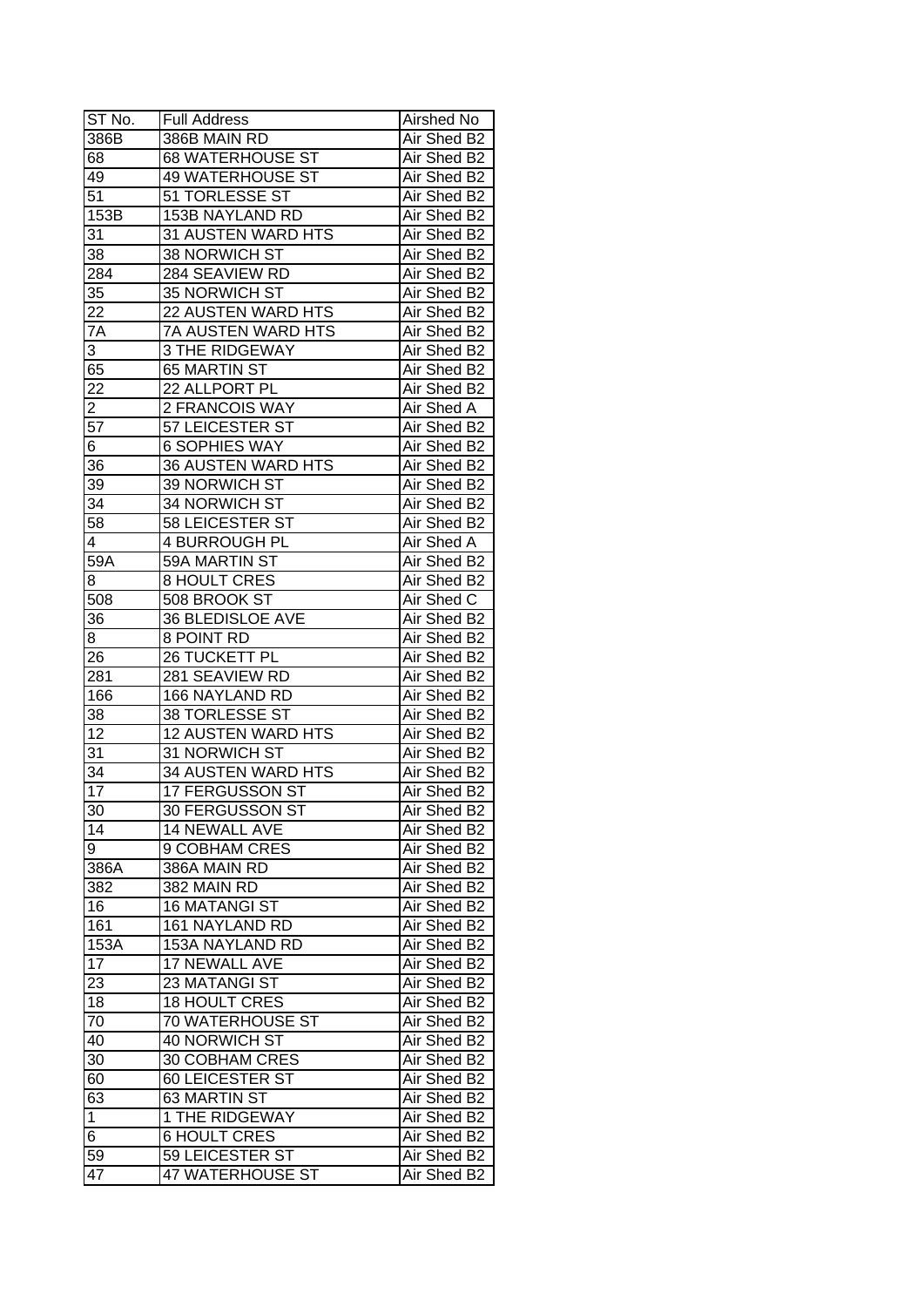| ST No.          | <b>Full Address</b>      | Airshed No  |
|-----------------|--------------------------|-------------|
| 381             | 381 MAIN RD              | Air Shed B2 |
| 8               | <b>8 THE RIDGEWAY</b>    | Air Shed B2 |
| 47A             | 47A MARTIN ST            | Air Shed B2 |
| 26              | 26 ALLPORT PL            | Air Shed B2 |
| $\overline{55}$ | 55 MARTIN ST             | Air Shed B2 |
| 55              | 55 NORWICH ST            | Air Shed B2 |
| 37              | 37 BLEDISLOE AVE         | Air Shed B2 |
| 5               | 5 AUSTEN WARD HTS        | Air Shed B2 |
| 278             | 278 SEAVIEW RD           | Air Shed B2 |
| 377             | 377 MAIN RD              | Air Shed B2 |
| 47              | 47 TORLESSE ST           | Air Shed B2 |
| 34              | 34 BLEDISLOE AVE         | Air Shed B2 |
| 33              | 33 NORWICH ST            | Air Shed B2 |
| 4               | 4 SOPHIES WAY            | Air Shed B2 |
| 10              | 10 POINT RD              | Air Shed B2 |
| 5               | 5 CUMMINS ST             | Air Shed C  |
| 76              | 76 NORWICH ST            | Air Shed B2 |
| 155             | 155 NAYLAND RD           | Air Shed B2 |
| 32              | 32 FERGUSSON ST          | Air Shed B2 |
| 15              | <b>15 NEWALL AVE</b>     | Air Shed B2 |
| 35              | <b>35 CALAMARAS ST</b>   | Air Shed B2 |
| 4               | <b>4 ENNER GLYNN RD</b>  | Air Shed A  |
| $\overline{1}2$ | 12 NEWALL AVE            | Air Shed B2 |
| 279             | 279 SEAVIEW RD           | Air Shed B2 |
| 62              | 62 LEICESTER ST          | Air Shed B2 |
| 18              | <b>18 MATANGI ST</b>     | Air Shed B2 |
| 282             | 282 SEAVIEW RD           | Air Shed B2 |
| $\overline{4}$  | 4 HOULT CRES             | Air Shed B2 |
| 61              | 61 LEICESTER ST          | Air Shed B2 |
| 11              | <b>11 COBHAM CRES</b>    | Air Shed B2 |
| 6               | <b>6 BURROUGH PL</b>     | Air Shed A  |
| 32              | 32 COBHAM CRES           | Air Shed B2 |
| 24              | 24 WATERHOUSE ST         | Air Shed B2 |
| 13              | <b>13 COBHAM CRES</b>    | Air Shed B2 |
| 72              | <b>72 WATERHOUSE ST</b>  | Air Shed B2 |
| $\sqrt{ }$      | <b>7 CUMMINS ST</b>      | Air Shed C  |
| 53              | 53 NORWICH ST            | Air Shed B2 |
| 19              | 19 FERGUSSON ST          | Air Shed B2 |
| 32              | <b>32 WATERHOUSE ST</b>  | Air Shed B2 |
| 46              | <b>46 NORWICH ST</b>     | Air Shed B2 |
| 59              | 59 MARTIN ST             | Air Shed B2 |
| 20              | 20 HOULT CRES            | Air Shed B2 |
| 157             | 157 NAYLAND RD           | Air Shed B2 |
| 10              | 10 AUSTEN WARD HTS       | Air Shed B2 |
| 45              | <b>45 WATERHOUSE ST</b>  | Air Shed B2 |
| 380             | $\overline{380}$ MAIN RD | Air Shed B2 |
| 379             | 379 MAIN RD              | Air Shed B2 |
| 14              | <b>14 MATANGI ST</b>     | Air Shed B2 |
| 28              | 28 ALLPORT PL            |             |
|                 |                          | Air Shed B2 |
| $3\overline{5}$ | 35 BLEDISLOE AVE         | Air Shed B2 |
| 21              | 21 FERGUSSON ST          | Air Shed B2 |
| 9               | 9 CUMMINS ST             | Air Shed C  |
| 51A             | 51A MARTIN ST            | Air Shed B2 |
| 280             | 280 SEAVIEW RD           | Air Shed B2 |
| 8A              | <b>8A MATANGI ST</b>     | Air Shed B2 |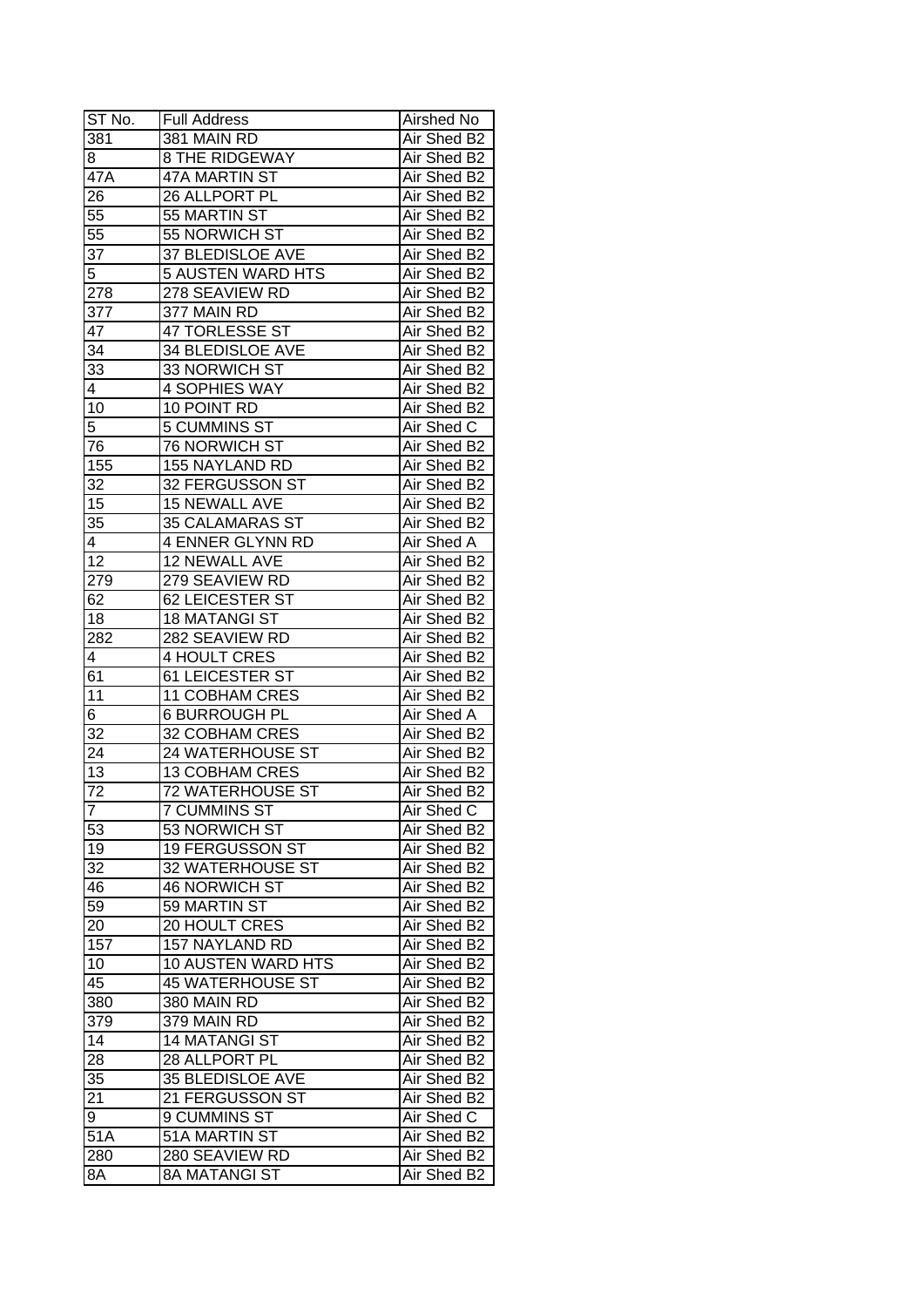| ST No.                  | <b>Full Address</b>      | Airshed No        |
|-------------------------|--------------------------|-------------------|
| 41                      | 41 NORWICH ST            | Air Shed B2       |
| 24                      | 24 TUCKETT PL            | Air Shed B2       |
| 24                      | 24 ALLPORT PL            | Air Shed B2       |
| 63                      | 63 LEICESTER ST          | Air Shed B2       |
| 64                      | <b>64 LEICESTER ST</b>   | Air Shed B2       |
| 13                      | 13 NEWALL AVE            | Air Shed B2       |
| 10A                     | 10A NEWALL AVE           | Air Shed B2       |
| 33                      | 33 CALAMARAS ST          | Air Shed B2       |
| 45                      | 45 TORLESSE ST           | Air Shed B2       |
| $\overline{2}$          | 2 ENNER GLYNN RD         | Air Shed A        |
| 34                      | 34 FERGUSSON ST          | Air Shed B2       |
| $\mathbf 1$             | 1 AUSTEN WARD HTS        | Air Shed B2       |
| $\overline{2}$          | 2 CUMMINS ST             | Air Shed C        |
| 20 <sub>B</sub>         | <b>20B CALAMARAS ST</b>  | Air Shed B2       |
| 276                     | 276 SEAVIEW RD           | Air Shed B2       |
| 23                      | 23 FERGUSSON ST          | Air Shed B2       |
| $\overline{1}$          | 1 HOULT CRES             | Air Shed B2       |
| 23                      | 23 MATANGI ST            | Air Shed B2       |
| 53                      | 53 MARTIN ST             | Air Shed B2       |
| 382A                    | 382A MAIN RD             | Air Shed B2       |
| 51                      | 51 NORWICH ST            | Air Shed B2       |
| 48                      | <b>48 NORWICH ST</b>     | Air Shed B2       |
| 22                      | 22 HOULT CRES            | Air Shed B2       |
| 72                      | 72 NORWICH ST            | Air Shed B2       |
| 10                      | 10 FREYBERG AVE          | Air Shed B2       |
| 38                      | 38 FERGUSSON ST          | Air Shed B2       |
| $\overline{2}$          | 2 SOPHIES WAY            | Air Shed B2       |
| 74                      | <b>74 WATERHOUSE ST</b>  | Air Shed B2       |
| 43                      | 43 NORWICH ST            | Air Shed B2       |
| 42                      | 42 NORWICH ST            | Air Shed B2       |
| 12                      | <b>12 MATANGI ST</b>     | Air Shed B2       |
| 30                      | 30 ALLPORT PL            | Air Shed B2       |
| 34                      | 34 COBHAM CRES           | Air Shed B2       |
| 378                     | 378 MAIN RD              | Air Shed B2       |
| 3                       | 3 BURROUGH PL            | <b>Air Shed A</b> |
| $\overline{\mathbf{4}}$ | 4 CUMMINS ST             | Air Shed C        |
| 11                      | 11 NEWALL AVE            | Air Shed B2       |
| 66                      | 66 LEICESTER ST          | Air Shed B2       |
| 33                      | 33 BLEDISLOE AVE         | Air Shed B2       |
| 26                      | 26 WATERHOUSE ST         | Air Shed B2       |
| 8                       | <b>8 AUSTEN WARD HTS</b> | Air Shed B2       |
| 3                       | 3 HOULT CRES             | Air Shed B2       |
| 32                      | 32 ALLPORT PL            | Air Shed B2       |
| 36                      | 36 TORLESSE ST           | Air Shed B2       |
| 30                      | <b>30 WATERHOUSE ST</b>  | Air Shed B2       |
| $\overline{22}$         | 22 TUCKETT PL            | Air Shed B2       |
| 31                      | 31 CALAMARAS ST          | Air Shed B2       |
| 8                       | 8 CUMMINS ST             | Air Shed C        |
| 70                      | 70 NORWICH ST            | Air Shed B2       |
| 49                      | 49 NORWICH ST            | Air Shed B2       |
| 8                       | 8 BURROUGH PL            | Air Shed A        |
| $\overline{6}$          | <b>6 CUMMINS ST</b>      | Air Shed C        |
| 61                      | 61 COSTER ST             | Air Shed B2       |
| 45                      | 45 NORWICH ST            | Air Shed B2       |
|                         |                          |                   |
| 36                      | 36 FERGUSSON ST          | Air Shed B2       |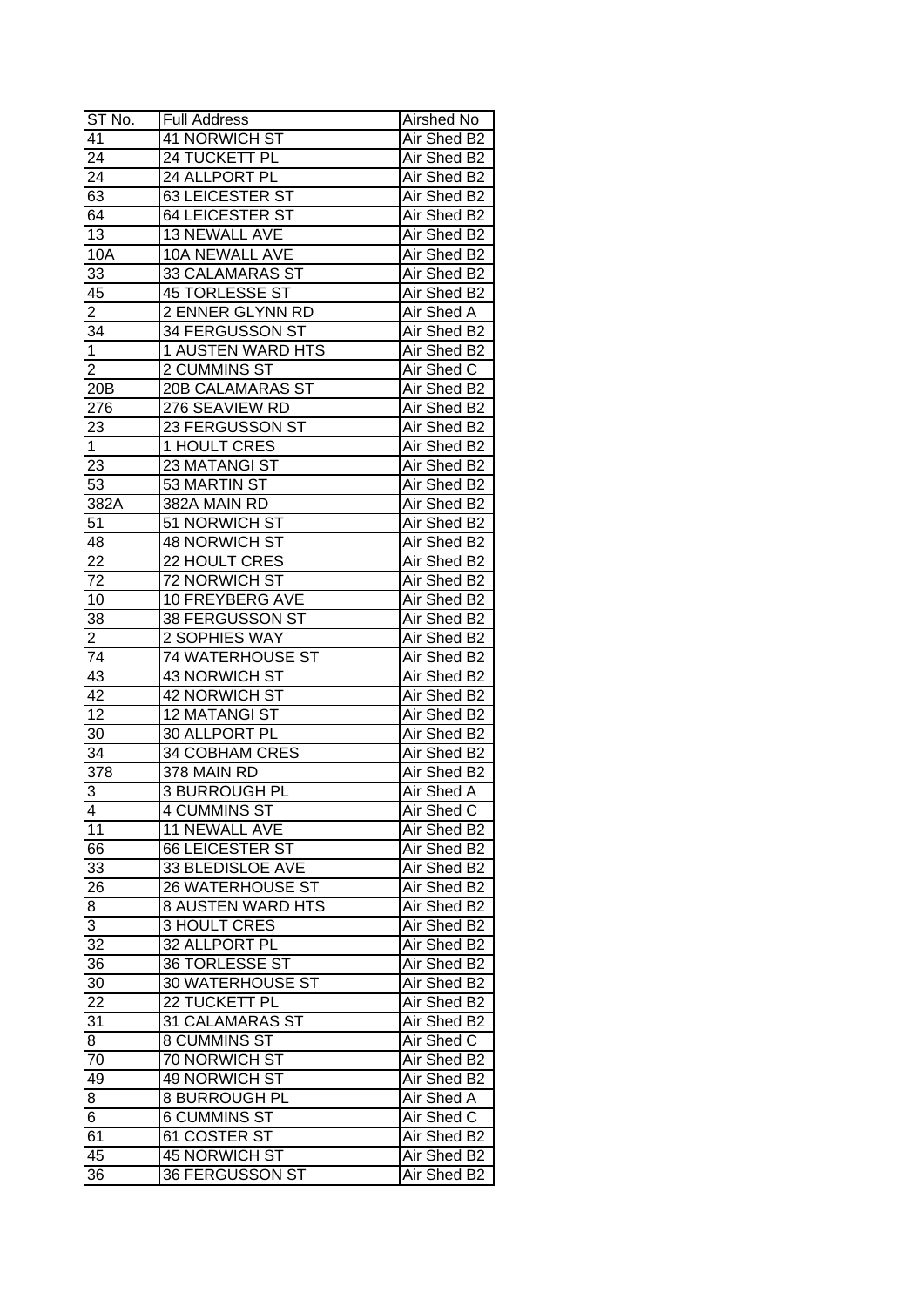| ST No.           | <b>Full Address</b>            | Airshed No  |
|------------------|--------------------------------|-------------|
| 50               | 50 NORWICH ST                  | Air Shed B2 |
| 43               | <b>43 WATERHOUSE ST</b>        | Air Shed B2 |
| $\overline{74}$  | 74 NORWICH ST                  | Air Shed B2 |
| 68               | <b>68 LEICESTER ST</b>         | Air Shed B2 |
| 14               | 14 FREYBERG AVE                | Air Shed B2 |
| 44               | 44 NORWICH ST                  | Air Shed B2 |
| $\overline{2}$   | 2 AUSTEN WARD HTS              | Air Shed B2 |
| 47               | 47 NORWICH ST                  | Air Shed B2 |
| 375A             | 375A MAIN RD                   | Air Shed B2 |
| 10               | 10 MATANGI ST                  | Air Shed B2 |
| 43               | <b>43 TORLESSE ST</b>          | Air Shed B2 |
| 20A              | <b>20A CALAMARAS ST</b>        | Air Shed B2 |
| 54               | 54 COSTER ST                   | Air Shed B2 |
| $\overline{4}$   | <b>4 AUSTEN WARD HTS</b>       | Air Shed B2 |
| 274              | 274 SEAVIEW RD                 | Air Shed B2 |
| 375              | 375 MAIN RD                    | Air Shed B2 |
| $\overline{5}$   | 5 BURROUGH PL                  | Air Shed A  |
| 21               | 21 MATANGI ST                  | Air Shed B2 |
| 14               | 14 TUCKETT PL                  | Air Shed B2 |
| 29               | 29 FERGUSSON ST                | Air Shed B2 |
| $\overline{5}$   | <b>5 HOULT CRES</b>            | Air Shed B2 |
| 145              | 145 NAYLAND RD                 | Air Shed B2 |
| 153              | 153 NAYLAND RD                 | Air Shed B2 |
| 12               | 12 FREYBERG AVE                | Air Shed B2 |
| 17               | 17 MATANGI ST                  | Air Shed B2 |
| 6                | <b>6 THE RIDGEWAY</b>          | Air Shed B2 |
| 25               | 25 FERGUSSON ST                | Air Shed B2 |
| 31               | 31 BLEDISLOE AVE               | Air Shed B2 |
| $45\overline{A}$ | 45A MARTIN ST                  | Air Shed B2 |
| 6                | <b>6 AUSTEN WARD HTS</b>       | Air Shed B2 |
| 504              | 504 BROOK ST                   | Air Shed C  |
| 51               | 51 MARTIN ST                   | Air Shed B2 |
| 9                | 9 BURROUGH PL                  | Air Shed A  |
| $\overline{376}$ | 376 MAIN RD                    | Air Shed B2 |
| 9                | <b>9 NEWALL AVE</b>            | Air Shed B2 |
| $\overline{13}$  | <b>13 CALAMARAS ST</b>         | Air Shed B2 |
| $\overline{7}$   | 7 BURROUGH PL                  | Air Shed A  |
| 24               | 24 HOULT CRES                  | Air Shed B2 |
| 56               | 56 NORWICH ST                  | Air Shed B2 |
| 27               | 27 FERGUSSON ST                | Air Shed B2 |
| 28               | 28 WATERHOUSE ST               | Air Shed B2 |
| 47B              | <b>47B MARTIN ST</b>           | Air Shed B2 |
| 10               | 10 BURROUGH PL                 | Air Shed A  |
| 79               | 79 POINT RD                    | Air Shed B2 |
| 378A             | 378A MAIN RD                   | Air Shed B2 |
| 34               | 34 TORLESSE ST                 | Air Shed B2 |
| 8                | 8 MATANGI ST                   | Air Shed B2 |
| 59               | 59 COSTER ST                   | Air Shed B2 |
| 10               | 10 NEWALL AVE                  | Air Shed B2 |
| 53               | 53 COSTER ST                   | Air Shed B2 |
| 40               | 40 FERGUSSON ST                | Air Shed B2 |
| 16               | <b>16 TUCKETT PL</b>           | Air Shed B2 |
|                  |                                | Air Shed B2 |
| 376A             | 376A MAIN RD<br>272 SEAVIEW RD | Air Shed B2 |
| 272              |                                |             |
| 39               | <b>39 WATERHOUSE ST</b>        | Air Shed B2 |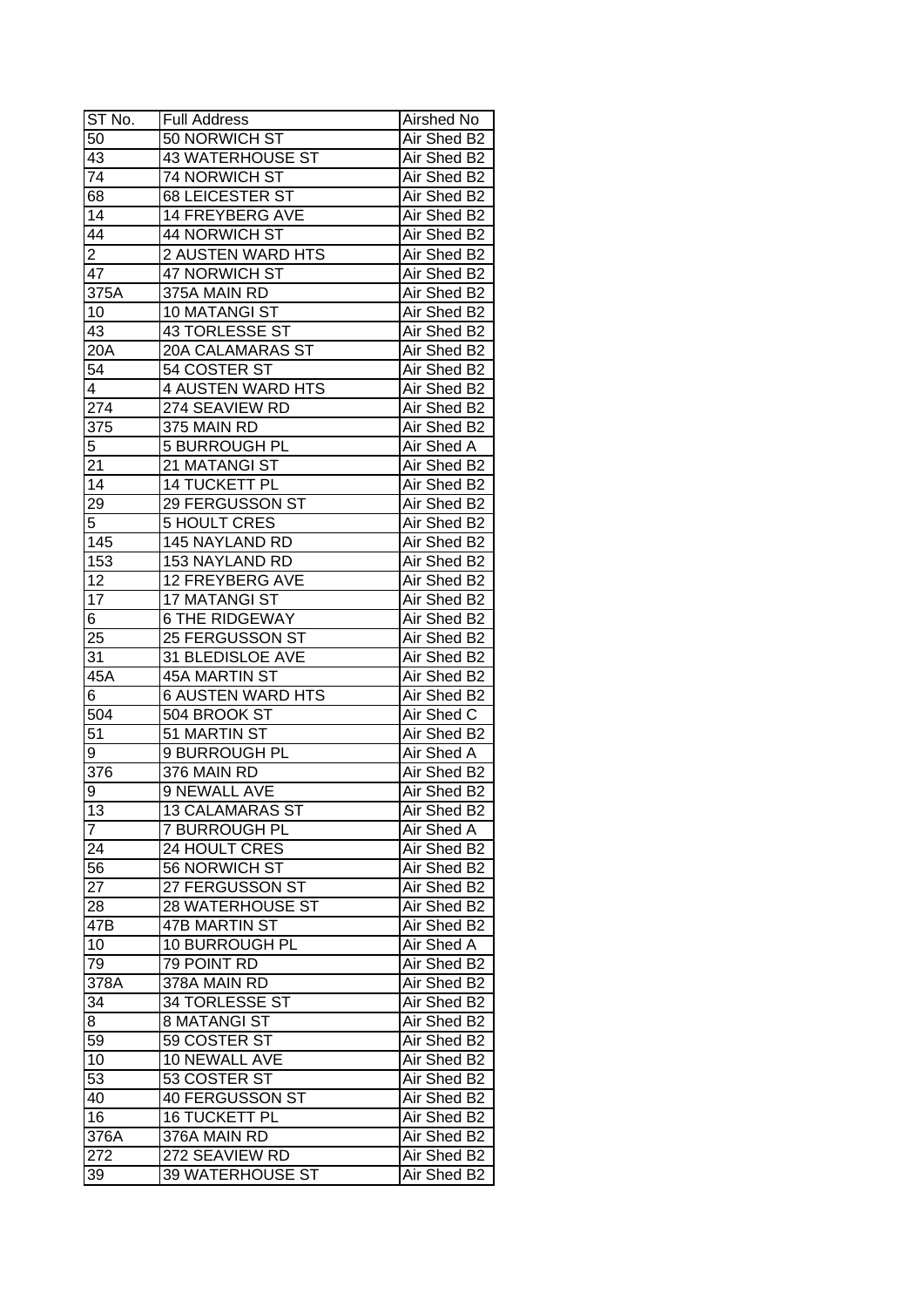| ST No.                  | <b>Full Address</b>      | Airshed No  |
|-------------------------|--------------------------|-------------|
| 20                      | 20 TUCKETT PL            | Air Shed B2 |
| 66                      | <b>66 NORWICH ST</b>     | Air Shed B2 |
| 15                      | <b>15 MATANGI ST</b>     | Air Shed B2 |
| 18                      | <b>18 CALAMARAS ST</b>   | Air Shed B2 |
| 4                       | <b>4 FREYBERG AVE</b>    | Air Shed B2 |
| 8                       | <b>8 FREYBERG AVE</b>    | Air Shed B2 |
| 41                      | 41 TORLESSE ST           | Air Shed B2 |
| 31                      | 31 FERGUSSON ST          | Air Shed B2 |
| 27B                     | <b>27B BLEDISLOE AVE</b> | Air Shed B2 |
| 32                      | 32 BLEDISLOE AVE         | Air Shed B2 |
| 11                      | 11 BURROUGH PL           | Air Shed A  |
| 77                      | 77 POINT RD              | Air Shed B2 |
| $1\overline{4}$         | 14 POINT RD              | Air Shed B2 |
| 158                     | 158 NAYLAND RD           | Air Shed B2 |
| 10                      | 10 TUCKETT PL            | Air Shed B2 |
| 35                      | 35 MARTIN ST             | Air Shed B2 |
| 29                      | 29 BLEDISLOE AVE         | Air Shed B2 |
| 371                     | 371 MAIN RD              | Air Shed B2 |
| 51                      | 51 COSTER ST             | Air Shed B2 |
| 36                      | 36 ALLPORT PL            | Air Shed B2 |
| $\overline{\mathbf{7}}$ | <b>7 NEWALL AVE</b>      | Air Shed B2 |
| 6                       | <b>6 MATANGI ST</b>      | Air Shed B2 |
| 49                      | 49 MARTIN ST             | Air Shed B2 |
| 52                      | 52 COSTER ST             | Air Shed B2 |
| 64                      | 64 NORWICH ST            | Air Shed B2 |
| 48                      | 48 FERGUSSON ST          | Air Shed B2 |
| $27\overline{A}$        | 27A BLEDISLOE AVE        | Air Shed B2 |
| $50\overline{2}$        | 502 BROOK ST             | Air Shed C  |
| 33                      | 33 MARTIN ST             | Air Shed B2 |
| 75                      | 75 POINT RD              | Air Shed B2 |
| 34                      | 34 ALLPORT PL            | Air Shed B2 |
| 62                      | <b>62 NORWICH ST</b>     | Air Shed B2 |
| 37                      | <b>37 WATERHOUSE ST</b>  | Air Shed B2 |
| $\overline{32}$         | 32 TORLESSE ST           | Air Shed B2 |
| 45                      | <b>45 MARTIN ST</b>      | Air Shed B2 |
| $\overline{4}$          | <b>4 THE RIDGEWAY</b>    | Air Shed B2 |
| 9                       | 9 FREYBERG AVE           | Air Shed B2 |
| 38                      | 38 ALLPORT PL            | Air Shed B2 |
| 6                       | <b>6 FREYBERG AVE</b>    | Air Shed B2 |
| $\overline{7}$          | <b>7 HOULT CRES</b>      | Air Shed B2 |
| 52                      | 52 NORWICH ST            | Air Shed B2 |
| 374                     | 374 MAIN RD              | Air Shed B2 |
| 271                     | 271 SEAVIEW RD           | Air Shed B2 |
| 12                      | 12 BURROUGH PL           | Air Shed A  |
| 42                      | 42 FERGUSSON ST          | Air Shed B2 |
| 4A                      | 4A MATANGI ST            | Air Shed B2 |
| 270                     | 270 SEAVIEW RD           | Air Shed B2 |
| 11                      | <b>11 CALAMARAS ST</b>   | Air Shed B2 |
| 74                      | 74 POINT RD              | Air Shed B2 |
| 143                     | 143 NAYLAND RD           | Air Shed B2 |
| 46                      | <b>46 FERGUSSON ST</b>   | Air Shed B2 |
| 39                      | 39 MARTIN ST             | Air Shed B2 |
| $\overline{7}$          | <b>7 MATANGI ST</b>      | Air Shed B2 |
| 19                      | <b>19 MATANGI ST</b>     | Air Shed B2 |
| 33                      | 33 FERGUSSON ST          | Air Shed B2 |
|                         |                          |             |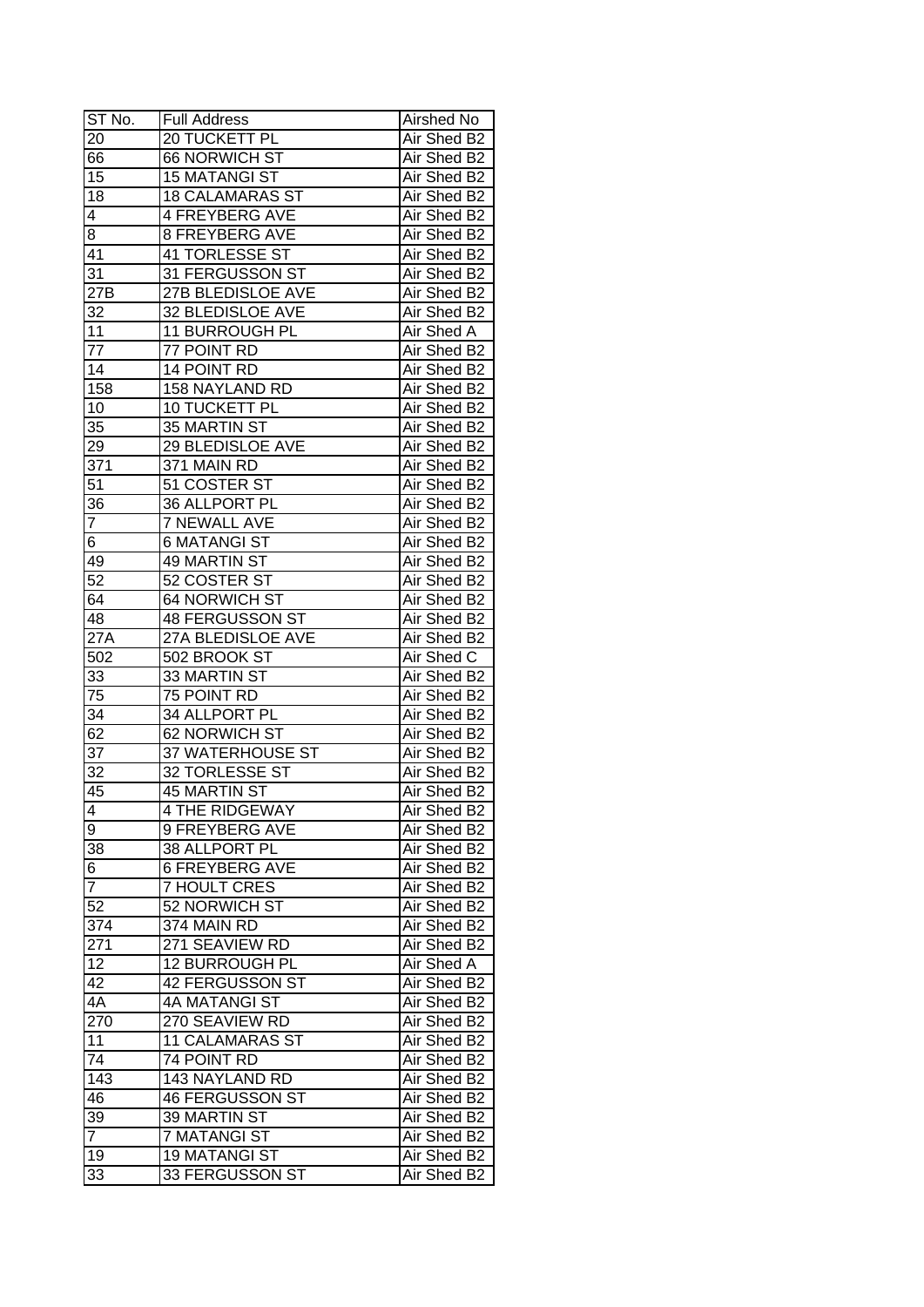| ST No.          | <b>Full Address</b>             | Airshed No  |
|-----------------|---------------------------------|-------------|
| 27              | 27 BLEDISLOE AVE                | Air Shed B2 |
| 50A             | 50A COSTER ST                   | Air Shed B2 |
| 47              | 47 MARTIN ST                    | Air Shed B2 |
| 26              | 26 HOULT CRES                   | Air Shed B2 |
| 500             | 500 BROOK ST                    | Air Shed C  |
| 30              | 30 BLEDISLOE AVE                | Air Shed B2 |
| 39              | 39 TORLESSE ST                  | Air Shed B2 |
| $1\overline{2}$ | 12 TUCKETT PL                   | Air Shed B2 |
| 16              | <b>16 CALAMARAS ST</b>          | Air Shed B2 |
| $5\overline{4}$ | 54 NORWICH ST                   | Air Shed B2 |
| 10D             | 10D CALAMARAS ST                | Air Shed B2 |
| 5               | 5 TUCKETT PL                    | Air Shed B2 |
| 4               | 4 MATANGI ST                    | Air Shed B2 |
| 160             | 160 NAYLAND RD                  | Air Shed B2 |
| 154             | 154 NAYLAND RD                  | Air Shed B2 |
| 73              | 73 POINT RD                     | Air Shed B2 |
| $\overline{7}$  | <b>7 FREYBERG AVE</b>           | Air Shed B2 |
| $5\overline{7}$ | 57 COSTER ST                    | Air Shed B2 |
| 498             | 498 BROOK ST                    | Air Shed C  |
| 16              | 16 POINT RD                     | Air Shed B2 |
| 14              | <b>14 BURROUGH PL</b>           | Air Shed A  |
| 263             | 263 SEAVIEW RD                  | Air Shed B2 |
| 6               | <b>6 CHINGS RD</b>              | Air Shed B2 |
| 35              | 35 MARTIN ST                    | Air Shed B2 |
| 55              | 55 COSTER ST                    | Air Shed B2 |
| $\overline{2}$  | 2 THETFORD CHASE                | Air Shed B2 |
| 2A              | 2A FREYBERG AVE                 | Air Shed B2 |
| 35              | <b>35 WATERHOUSE ST</b>         | Air Shed B2 |
| 18              | <b>18 TUCKETT PL</b>            | Air Shed B2 |
| 6               | <b>6 FRANCOIS WAY</b>           | Air Shed A  |
| 13              | 13 BURROUGH PL                  | Air Shed A  |
| $\overline{15}$ | <b>15 BURROUGH PL</b>           | Air Shed A  |
| 18              | 18 POINT RD                     | Air Shed B2 |
| 135             | 135 NAYLAND RD                  | Air Shed B2 |
| 5               | <b>5 MATANGI ST</b>             | Air Shed B2 |
| $\overline{72}$ | 72 POINT RD                     | Air Shed B2 |
| 269             | 269 SEAVIEW RD                  | Air Shed B2 |
| 44              | 44 FERGUSSON ST                 | Air Shed B2 |
| 268             | 268 SEAVIEW RD                  | Air Shed B2 |
| 8               | <b>8 NEWALL AVE</b>             | Air Shed B2 |
| 2A              | <b>2A THE RIDGEWAY</b>          | Air Shed B2 |
| $\mathbf{1}$    | 1 THETFORD CHASE                | Air Shed B2 |
| 141             | 141 NAYLAND RD                  | Air Shed B2 |
| 50              | 50 COSTER ST                    | Air Shed B2 |
| $\overline{2}$  | 2 MATANGI ST                    | Air Shed B2 |
| 12A             | 12A BURROUGH PL                 | Air Shed A  |
| 494             | 494 BROOK ST                    | Air Shed C  |
| 25              | 25 BLEDISLOE AVE                | Air Shed B2 |
| 496             | 496 BROOK ST                    | Air Shed C  |
| 492             | 492 BROOK ST                    | Air Shed C  |
| 29              | 29 MARTIN ST                    | Air Shed B2 |
| 35              | 35 FERGUSSON ST                 | Air Shed B2 |
|                 |                                 | Air Shed B2 |
| 265             | 265 SEAVIEW RD<br>40 ALLPORT PL | Air Shed B2 |
| 40              |                                 |             |
| 5               | <b>5 FREYBERG AVE</b>           | Air Shed B2 |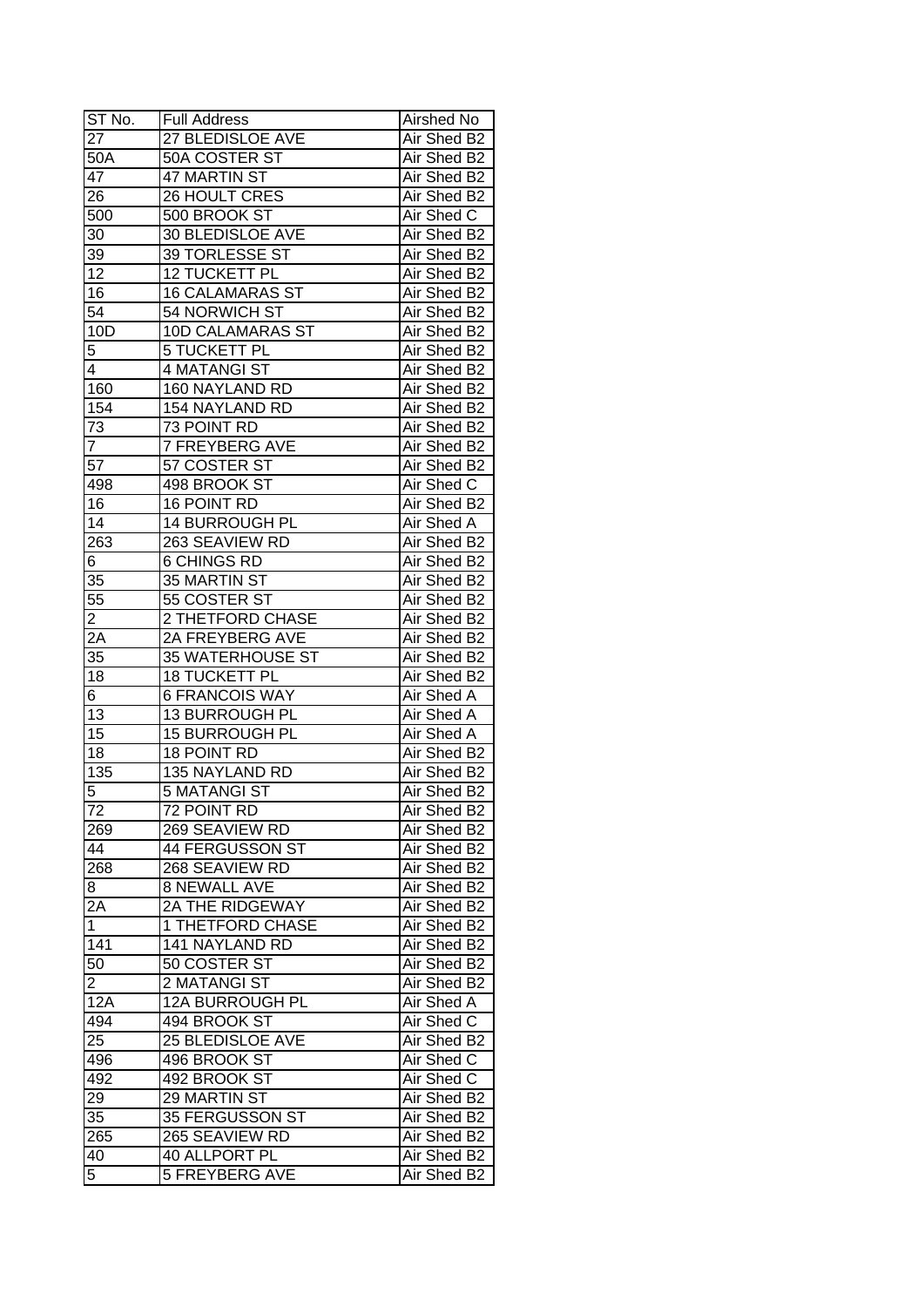| ST No.           | <b>Full Address</b>             | Airshed No                 |
|------------------|---------------------------------|----------------------------|
| 49               | 49 COSTER ST                    | Air Shed B2                |
| 9                | <b>9 CALAMARAS ST</b>           | Air Shed B2                |
| 164              | 164 NAYLAND RD                  | Air Shed B2                |
| 6                | <b>6 NEWALL AVE</b>             | Air Shed B2                |
| 37               | 37 TORLESSE ST                  | Air Shed B2                |
| 71               | 71 POINT RD                     | Air Shed B2                |
| 260              | 260 SEAVIEW RD                  | Air Shed B2                |
| $\overline{2}$   | 2 FREYBERG AVE                  | Air Shed B2                |
| 372              | 372 ANNESBROOK DR               | Air Shed B2                |
| 10C              | <b>10C CALAMARAS ST</b>         | Air Shed B2                |
| 30               | 30 TORLESSE ST                  | Air Shed B2                |
| $\mathbf 1$      | 1 MATANGI ST                    | Air Shed B2                |
| 3                | <b>3 THETFORD CHASE</b>         | Air Shed B2                |
| $3\overline{3}$  | 33 WATERHOUSE ST                | Air Shed B2                |
| 3                | 3 TUCKETT PL                    | Air Shed B2                |
| 24               | 24 COSTER ST                    | Air Shed B2                |
| 13               | <b>13 MATANGI ST</b>            | Air Shed B2                |
| 2                | 2 PORRITT PL                    | Air Shed B2                |
| 14               | <b>14 CALAMARAS ST</b>          | Air Shed B2                |
| 266              | 266 SEAVIEW RD                  | Air Shed B2                |
| 9                | 9 MATANGI ST                    | Air Shed B2                |
| 25               | 25 MARTIN ST                    | Air Shed B2                |
| 28               | 28 BLEDISLOE AVE                | Air Shed B2                |
| 48               | 48 COSTER ST                    | Air Shed B2                |
| 6                | <b>6 TUCKETT PL</b>             | Air Shed B2                |
| 26               | 26 COSTER ST                    | Air Shed B2                |
| 70               | 70 POINT RD                     | Air Shed B2                |
| 267              | 267 SEAVIEW RD                  | Air Shed B2                |
| 43               | 43 MARTIN ST                    | Air Shed B2                |
| 50               | 50 FERGUSSON ST                 | Air Shed B2                |
| 23               | 23 BLEDISLOE AVE                | Air Shed B2                |
| 14A              | 14A BURROUGH PL                 | Air Shed A                 |
| 3                | <b>3 FREYBERG AVE</b>           | Air Shed B2                |
| $\overline{4}$   | <b>4 CHINGS RD</b>              | Air Shed B2                |
| $\overline{4}$   | <b>4 NEWALL AVE</b>             | Air Shed B2                |
| 30               | <b>30 WATERHOUSE ST</b>         | Air Shed B2                |
| 137              | 137 NAYLAND RD                  | Air Shed B2                |
| 4                | <b>4 THETFORD CHASE</b>         | Air Shed B2                |
| $3\overline{7}$  | 37 FERGUSSON ST                 | Air Shed B2                |
| 28               | 28 HOULT CRES                   | Air Shed B2                |
| 8C               | 8C TUCKETT PL                   | Air Shed B2                |
| $\overline{2}$   | 2 THE RIDGEWAY                  | Air Shed B2                |
| 67               | 67 POINT RD                     | Air Shed B2                |
| 35               | 35 TORLESSE ST                  | Air Shed B2                |
| $\overline{4}$   | 4 PORRITT PL                    | Air Shed B2                |
| $41\overline{1}$ | 411 WAIMEA RD                   | Air Shed B2                |
| 20               | 20 POINT RD                     | Air Shed B2                |
| 370              | 370 ANNESBROOK DR               | Air Shed B2                |
| 10A              | 10A CALAMARAS ST                | Air Shed B2                |
|                  | 490 BROOK ST                    | Air Shed C                 |
| 490              |                                 |                            |
| $3\overline{1}$  | 31 WATERHOUSE ST                | Air Shed B2                |
| 5<br>65          | 5 THETFORD CHASE<br>65 POINT RD | Air Shed B2<br>Air Shed B2 |
| 595B             |                                 |                            |
|                  | 595B WAIMEA RD                  | Air Shed B2                |
| 413              | 413 WAIMEA RD                   | Air Shed B2                |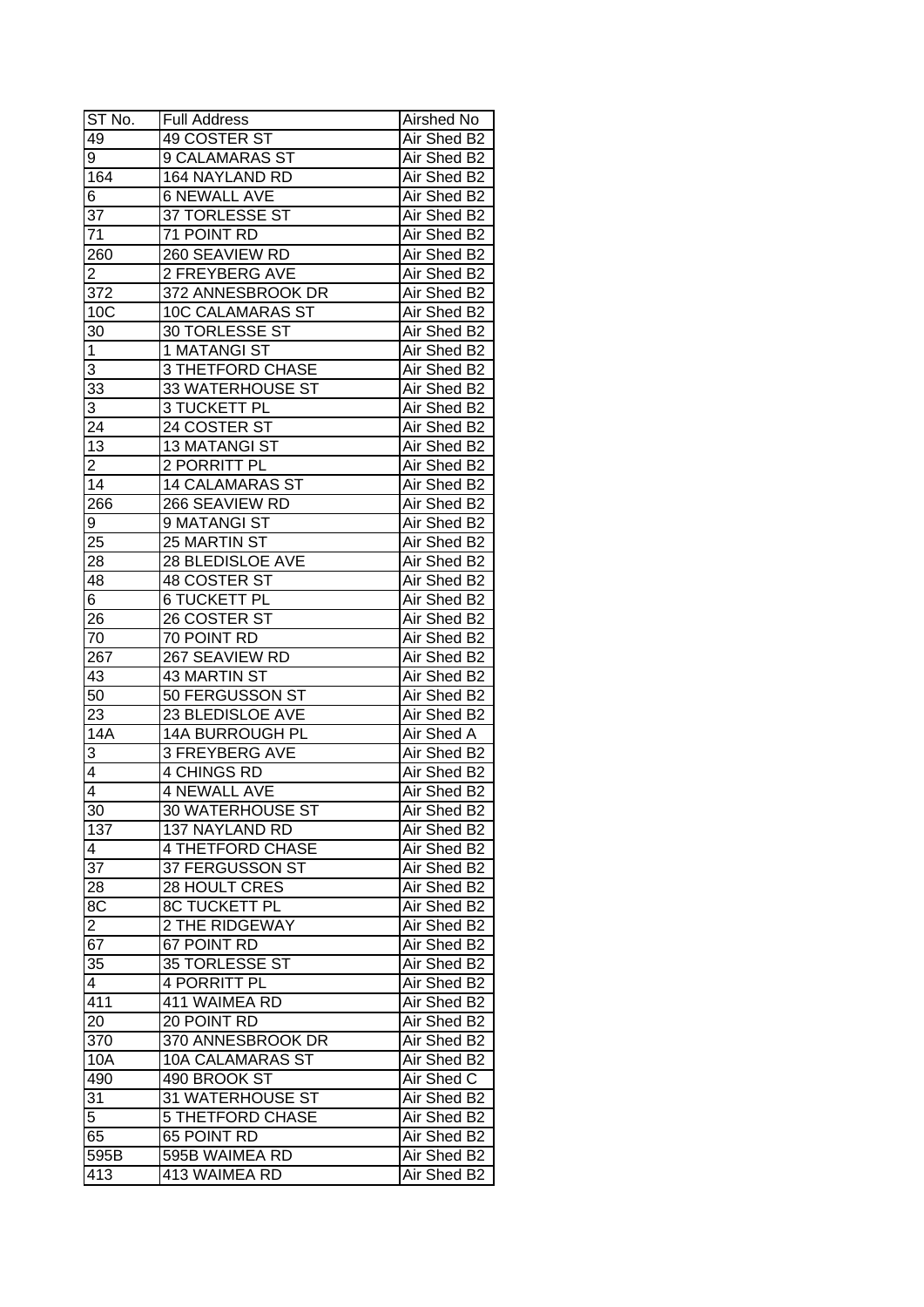| ST No.                  | <b>Full Address</b>      | Airshed No  |
|-------------------------|--------------------------|-------------|
| $\overline{9}$          | 9 HOULT CRES             | Air Shed B2 |
| $\overline{\mathbf{4}}$ | 4 FRANCOIS WAY           | Air Shed A  |
| $\overline{3}$          | 3 EXETER ST              | Air Shed B2 |
| $\overline{7}$          | <b>7 CALAMARAS ST</b>    | Air Shed B2 |
| 21A                     | 21A BLEDISLOE AVE        | Air Shed B2 |
| 33                      | 33 COSTER ST             | Air Shed B2 |
| 22                      | 22 TORLESSE ST           | Air Shed B2 |
| 8                       | 8 COSTER ST              | Air Shed B2 |
| 258                     | 258 SEAVIEW RD           | Air Shed B2 |
| 146                     | 146 NAYLAND RD           | Air Shed B2 |
| 11                      | <b>11 MATANGI ST</b>     | Air Shed B2 |
| 31                      | 31 MARTIN ST             | Air Shed B2 |
| $\overline{37}$         | 37 MARTIN ST             | Air Shed B2 |
| $\mathbf 1$             | 1 FREYBERG AVE           | Air Shed B2 |
| 47                      | 47 COSTER ST             | Air Shed B2 |
| 41                      | 41 MARTIN ST             | Air Shed B2 |
| 28                      | 28 COSTER ST             | Air Shed B2 |
| 29A                     | 29A MARTIN ST            | Air Shed B2 |
| 42                      | 42 ALLPORT PL            | Air Shed B2 |
| 44                      | 44 ALLPORT PL            | Air Shed B2 |
| $7\overline{A}$         | 7A CALAMARAS ST          | Air Shed B2 |
| 12                      | <b>12 CALAMARAS ST</b>   | Air Shed B2 |
| 6                       | <b>6 PORRITT PL</b>      | Air Shed B2 |
| 21B                     | 21B BLEDISLOE AVE        | Air Shed B2 |
| 27                      | 27 MARTIN ST             | Air Shed B2 |
| 22                      | 22 COSTER ST             | Air Shed B2 |
| 29                      | 29 WATERHOUSE ST         | Air Shed B2 |
| 10                      | 10 THETFORD CHASE        | Air Shed B2 |
| 3                       | <b>3 NEWALL AVE</b>      | Air Shed B2 |
| 26                      | 26 TORLESSE ST           | Air Shed B2 |
| 30                      | 30 HOULT CRES            | Air Shed B2 |
| $\overline{7}$          | <b>7 THETFORD CHASE</b>  | Air Shed B2 |
| $\overline{21C}$        | <b>21C BLEDISLOE AVE</b> | Air Shed B2 |
| 10                      | 10 COSTER ST             | Air Shed B2 |
| 8                       | <b>8 TUCKETT PL</b>      | Air Shed B2 |
| 421                     | 421 WAIMEA RD            | Air Shed B2 |
| 39                      | 39 FERGUSSON ST          | Air Shed B2 |
| $\mathbf 1$             | 1 MARTIN ST              | Air Shed B2 |
| 262                     | 262 SEAVIEW RD           | Air Shed B2 |
| 14                      | 14 COSTER ST             | Air Shed B2 |
| 264                     | 264 SEAVIEW RD           | Air Shed B2 |
| 20                      | 20 TORLESSE ST           | Air Shed B2 |
| 6                       | <b>6 THETFORD CHASE</b>  | Air Shed B2 |
| 3                       | <b>3 PORRITT PL</b>      | Air Shed B2 |
| $5\overline{A}$         | <b>5A CALAMARAS ST</b>   | Air Shed B2 |
| 46                      | 46 ALLPORT PL            | Air Shed B2 |
| 144                     | 144 NAYLAND RD           | Air Shed B2 |
| 46                      | 46 COSTER ST             | Air Shed B2 |
| 488                     | 488 BROOK ST             | Air Shed C  |
| 20                      | 20 JELLICOE AVE          | Air Shed B2 |
| 31A                     | 31A COSTER ST            | Air Shed B2 |
| 33                      | 33 TORLESSE ST           | Air Shed B2 |
|                         |                          | Air Shed B2 |
| 256                     | 256 SEAVIEW RD           | Air Shed B2 |
| 10                      | <b>10 CALAMARAS ST</b>   |             |
| 23                      | 23 MARTIN ST             | Air Shed B2 |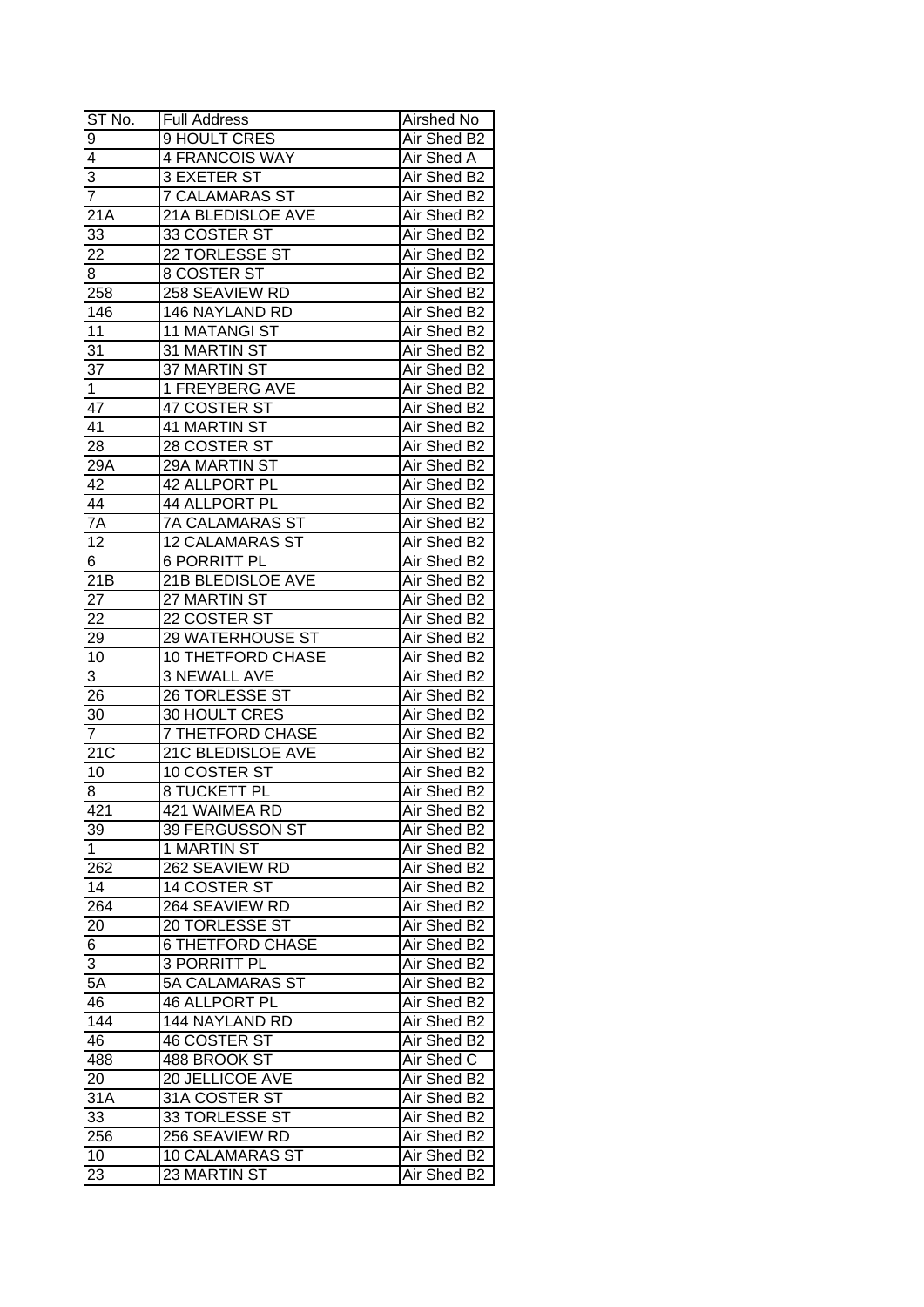| ST No.           | <b>Full Address</b>     | Airshed No  |
|------------------|-------------------------|-------------|
| 69               | 69 POINT RD             | Air Shed B2 |
| $\overline{1A}$  | 1A FREYBERG AVE         | Air Shed B2 |
| $\overline{19}$  | <b>19 BLEDISLOE AVE</b> | Air Shed B2 |
| 5                | <b>5 EXETER ST</b>      | Air Shed B2 |
| 4                | <b>4 EXETER ST</b>      | Air Shed B2 |
| 8                | 8 PORRITT PL            | Air Shed B2 |
| 5                | <b>5 CALAMARAS ST</b>   | Air Shed B2 |
| 12               | 12 COSTER ST            | Air Shed B2 |
| 45               | 45 COSTER ST            | Air Shed B2 |
| 11               | 11 EXETER ST            | Air Shed B2 |
| $\overline{2}$   | 2 TUCKETT PL            | Air Shed B2 |
| 32               | 32 HOULT CRES           | Air Shed B2 |
| 25               | 25 WATERHOUSE ST        | Air Shed B2 |
| 8A               | 8A TUCKETT PL           | Air Shed B2 |
| 8                | <b>8 THETFORD CHASE</b> | Air Shed B2 |
| 8B               | 8B TUCKETT PL           | Air Shed B2 |
| 21               | 21 MARTIN ST            | Air Shed B2 |
| 607              | 607 WAIMEA RD           | Air Shed B2 |
| 5                | 5 PORRITT PL            | Air Shed B2 |
| 15               | <b>15 HOULT CRES</b>    | Air Shed B2 |
| 368              | 368 ANNESBROOK DR       | Air Shed B2 |
| 486              | 486 BROOK ST            | Air Shed C  |
| 11               | 11 HOULT CRES           | Air Shed B2 |
| 30               | 30 COSTER ST            | Air Shed B2 |
| 13               | 13 EXETER ST            | Air Shed B2 |
| 18               | 18 JELLICOE AVE         | Air Shed B2 |
| 6A               | <b>6A COSTER ST</b>     | Air Shed B2 |
| 19               | <b>19 MARTIN ST</b>     | Air Shed B2 |
| 38               | 38 HOULT CRES           | Air Shed B2 |
| 48               | 48 MARTIN ST            | Air Shed B2 |
| 44               | 44 MARTIN ST            | Air Shed B2 |
| $\overline{13}$  | 13 HOULT CRES           | Air Shed B2 |
| $\overline{142}$ | 142 NAYLAND RD          | Air Shed B2 |
| 2                | 2 COSTER ST             | Air Shed B2 |
| 46               | <b>46 MARTIN ST</b>     | Air Shed B2 |
| 117A             | <b>117A NAYLAND RD</b>  | Air Shed B2 |
| 6A               | <b>6A CALAMARAS ST</b>  | Air Shed B2 |
| 8                | <b>8 CALAMARAS ST</b>   | Air Shed B2 |
| 254              | 254 SEAVIEW RD          | Air Shed B2 |
| 41               | 41 FERGUSSON ST         | Air Shed B2 |
| 40               | 40 MARTIN ST            | Air Shed B2 |
| 6 <sup>1</sup>   | <b>6 EXETER ST</b>      | Air Shed B2 |
| 10               | 10 PORRITT PL           | Air Shed B2 |
| $26\overline{A}$ | 26A BLEDISLOE AVE       | Air Shed B2 |
| 484              | 484 BROOK ST            | Air Shed C  |
| 52               | 52 FERGUSSON ST         | Air Shed B2 |
| 31               | 31 COSTER ST            | Air Shed B2 |
| 20               | 20 COSTER ST            | Air Shed B2 |
| $\overline{17}$  | 17 MARTIN ST            | Air Shed B2 |
| 595A             | 595A WAIMEA RD          | Air Shed B2 |
| $\overline{7}$   | <b>7 EXETER ST</b>      | Air Shed B2 |
| 4                | 4 COSTER ST             | Air Shed B2 |
| 24               | 24 TORLESSE ST          | Air Shed B2 |
| 29               | 29 TORLESSE ST          | Air Shed B2 |
|                  |                         |             |
| 119              | 119 NAYLAND RD          | Air Shed B2 |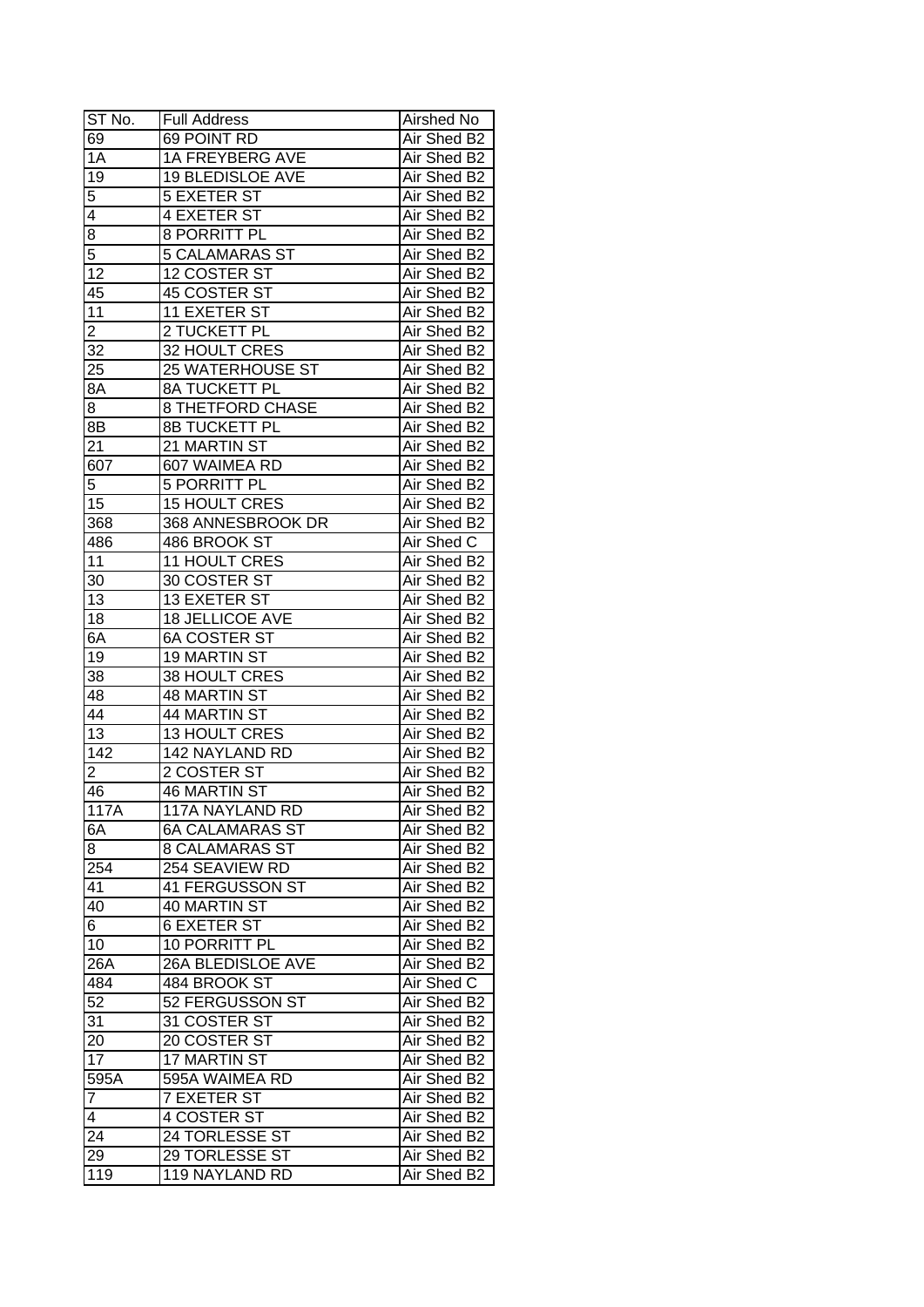| $ST N0$ .       | <b>Full Address</b>   | Airshed No  |
|-----------------|-----------------------|-------------|
| 7               | <b>7 PORRITT PL</b>   | Air Shed B2 |
| 23              | 23 WATERHOUSE ST      | Air Shed B2 |
| 48              | 48 ALLPORT PL         | Air Shed B2 |
| $\overline{15}$ | <b>15 MARTIN ST</b>   | Air Shed B2 |
| 17              | 17 BLEDISLOE AVE      | Air Shed B2 |
| 589B            | 589B WAIMEA RD        | Air Shed B2 |
| 36              | 36 MARTIN ST          | Air Shed B2 |
| 12              | 12 PORRITT PL         | Air Shed B2 |
| 605             | 605 WAIMEA RD         | Air Shed B2 |
| 6               | <b>6 CALAMARAS ST</b> | Air Shed B2 |
| 478             | 478 BROOK ST          | Air Shed C  |
| 16              | 16 JELLICOE AVE       | Air Shed B2 |
| 480             | 480 BROOK ST          | Air Shed C  |
| 6               | <b>6 COSTER ST</b>    | Air Shed B2 |
| 32              | 32 COSTER ST          | Air Shed B2 |
| 482             | 482 BROOK ST          | Air Shed C  |
| 50              | 50 HOULT CRES         | Air Shed B2 |
| 427             | 427 WAIMEA RD         | Air Shed B2 |
| 145             | 145 MARKET RD         | Air Shed C  |
| 43              | 43 COSTER ST          | Air Shed B2 |
| 30              | 30 MARTIN ST          | Air Shed B2 |
| 3               | <b>3 CALAMARAS ST</b> | Air Shed B2 |
| 11              | 11 MARTIN ST          | Air Shed B2 |
| 136             | 136 NAYLAND RD        | Air Shed B2 |
| 593             | 593 WAIMEA RD         | Air Shed B2 |
| 252             | 252 SEAVIEW RD        | Air Shed B2 |
| 12              | 12 EXETER ST          | Air Shed B2 |
| 18              | 18 COSTER ST          | Air Shed B2 |
| 34              | 34 HOULT CRES         | Air Shed B2 |
| 43              | 43 FERGUSSON ST       | Air Shed B2 |
| 117             | 117 NAYLAND RD        | Air Shed B2 |
| 16              | <b>16 COSTER ST</b>   | Air Shed B2 |
| 62              | 62 POINT RD           | Air Shed B2 |
| 9               | 9 EXETER ST           | Air Shed B2 |
| 115             | <b>115 NAYLAND RD</b> | Air Shed B2 |
| 40              | 40 HOULT CRES         | Air Shed B2 |
| 54              | 54 FERGUSSON ST       | Air Shed B2 |
| 366             | 366 ANNESBROOK DR     | Air Shed B2 |
| 3               | <b>3 MARTIN ST</b>    | Air Shed B2 |
| 28              | 28 MARTIN ST          | Air Shed B2 |
| 14              | 14 PORRITT PL         | Air Shed B2 |
| 36              | <b>36 HOULT CRES</b>  | Air Shed B2 |
| 23              | 23 JELLICOE AVE       | Air Shed B2 |
| 246             | 246 SEAVIEW RD        | Air Shed B2 |
| 9               | 9 PORRITT PL          | Air Shed B2 |
| 27              | 27 TORLESSE ST        | Air Shed B2 |
| 9A              | 9A MARTIN ST          | Air Shed B2 |
| 19              | 19 EXETER ST          | Air Shed B2 |
| 14              | 14 JELLICOE AVE       | Air Shed B2 |
| 472             | 472 BROOK ST          | Air Shed C  |
| 48              | 48 HOULT CRES         | Air Shed B2 |
| 5               | <b>5 FRANCOIS WAY</b> | Air Shed A  |
| 4               | <b>4 CALAMARAS ST</b> | Air Shed B2 |
| 5               | <b>5 MARTIN ST</b>    | Air Shed B2 |
| 42              | <b>42 HOULT CRES</b>  | Air Shed B2 |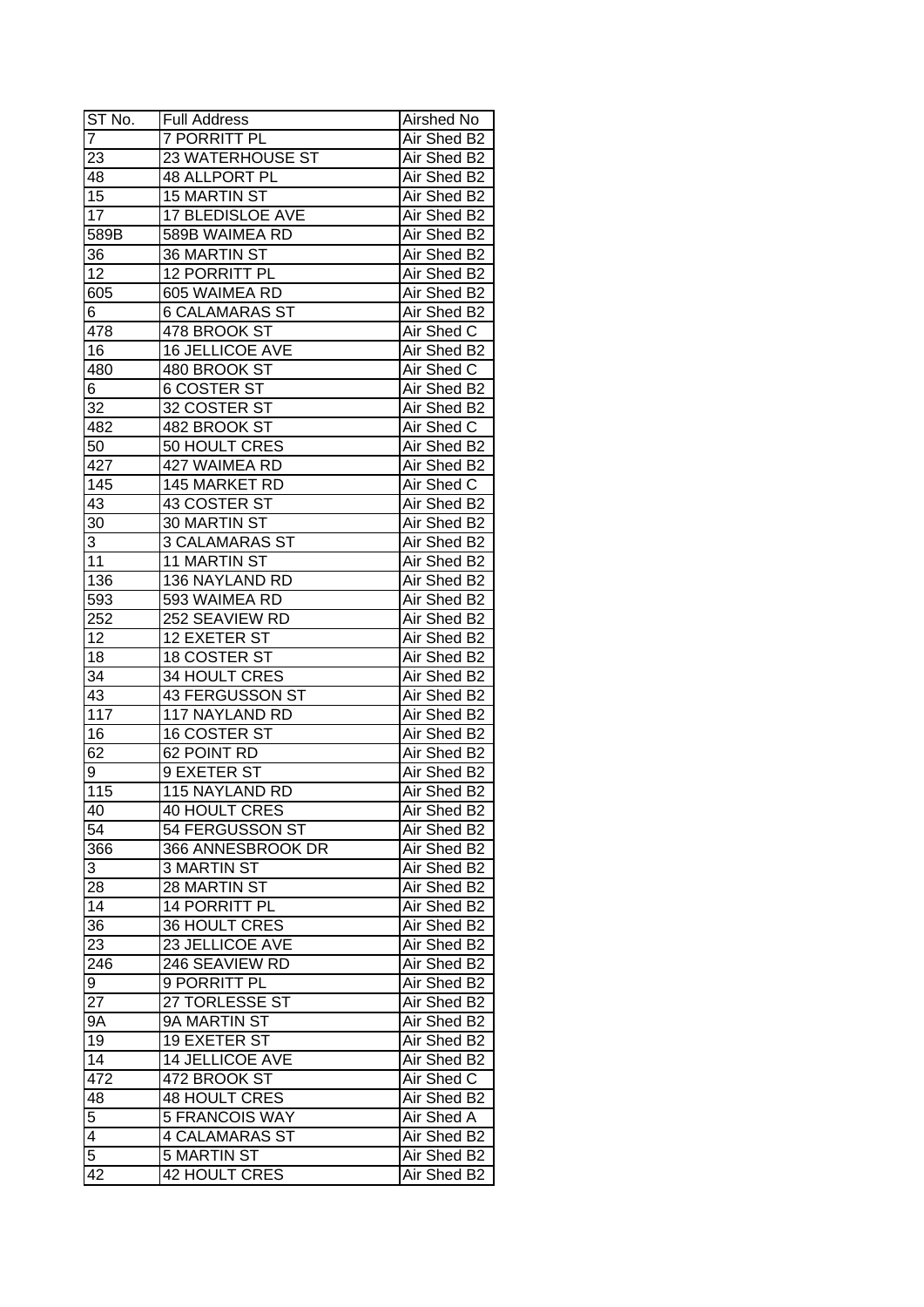| ST No.          | <b>Full Address</b>     | Airshed No  |
|-----------------|-------------------------|-------------|
| 603             | 603 WAIMEA RD           | Air Shed B2 |
| 21              | 21 WATERHOUSE ST        | Air Shed B2 |
| 431             | 431 WAIMEA RD           | Air Shed B2 |
| 7               | <b>7 MARTIN ST</b>      | Air Shed B2 |
| 14              | 14 EXETER ST            | Air Shed B2 |
| 24              | 24 MARTIN ST            | Air Shed B2 |
| 57              | 57 POINT RD             | Air Shed B2 |
| 15              | <b>15 BLEDISLOE AVE</b> | Air Shed B2 |
| 29A             | 29A COSTER ST           | Air Shed B2 |
| 589             | 589 WAIMEA RD           | Air Shed B2 |
| 46              | <b>46 HOULT CRES</b>    | Air Shed B2 |
| 50              | 50 ALLPORT PL           | Air Shed B2 |
| 113             | 113 NAYLAND RD          | Air Shed B2 |
| 44              | 44 HOULT CRES           | Air Shed B2 |
| 597             | 597 WAIMEA RD           | Air Shed B2 |
| 26              | 26 BLEDISLOE AVE        | Air Shed B2 |
| 55              | 55 POINT RD             | Air Shed B2 |
| 250             | 250 SEAVIEW RD          | Air Shed B2 |
| 15              | 15 EXETER ST            | Air Shed B2 |
| 15              | 15 PORRITT PL           | Air Shed B2 |
| 44              | 44 COSTER ST            | Air Shed B2 |
| 11              | 11 PORRITT PL           | Air Shed B2 |
| 38              | 38 MARTIN ST            | Air Shed B2 |
| 52              | 52 POINT RD             | Air Shed B2 |
| 248             | 248 SEAVIEW RD          | Air Shed B2 |
| 134             | 134 NAYLAND RD          | Air Shed B2 |
| 1               | <b>1 CALAMARAS ST</b>   | Air Shed B2 |
| 35              | 35 POINT RD             | Air Shed B2 |
| $5\overline{1}$ | 51 POINT RD             | Air Shed B2 |
| 50              | 50 POINT RD             | Air Shed B2 |
| 49              | 49 POINT RD             | Air Shed B2 |
| 39              | 39 POINT RD             | Air Shed B2 |
| $2\overline{1}$ | 21 JELLICOE AVE         | Air Shed B2 |
| 25              | 25 TORLESSE ST          | Air Shed B2 |
| 20              | 20 MARTIN ST            | Air Shed B2 |
| 38              | 38 POINT RD             | Air Shed B2 |
| $\overline{37}$ | 37 POINT RD             | Air Shed B2 |
| 35A             | 35A POINT RD            | Air Shed B2 |
| 47              | 47 POINT RD             | Air Shed B2 |
| 593A            | 593A WAIMEA RD          | Air Shed B2 |
| 16              | <b>16 TORLESSE ST</b>   | Air Shed B2 |
| 46              | <b>46 POINT RD</b>      | Air Shed B2 |
| 34              | 34 POINT RD             | Air Shed B2 |
| 8               | 8 EXETER ST             | Air Shed B2 |
| $\overline{12}$ | 12 JELLICOE AVE         | Air Shed B2 |
| 13              | 13 PORRITT PL           | Air Shed B2 |
| 45              | 45 POINT RD             | Air Shed B2 |
| 56              | 56 FERGUSSON ST         | Air Shed B2 |
| 34              | 34 COSTER ST            | Air Shed B2 |
| 43              | 43 POINT RD             | Air Shed B2 |
| 244             | 244 SEAVIEW RD          | Air Shed B2 |
| 10              | 10 GALWAY ST            | Air Shed B2 |
| 333             | 333 ANNESBROOK DR       | Air Shed B2 |
| 41              | 41 COSTER ST            | Air Shed B2 |
| 40              | 40 POINT RD'            | Air Shed B2 |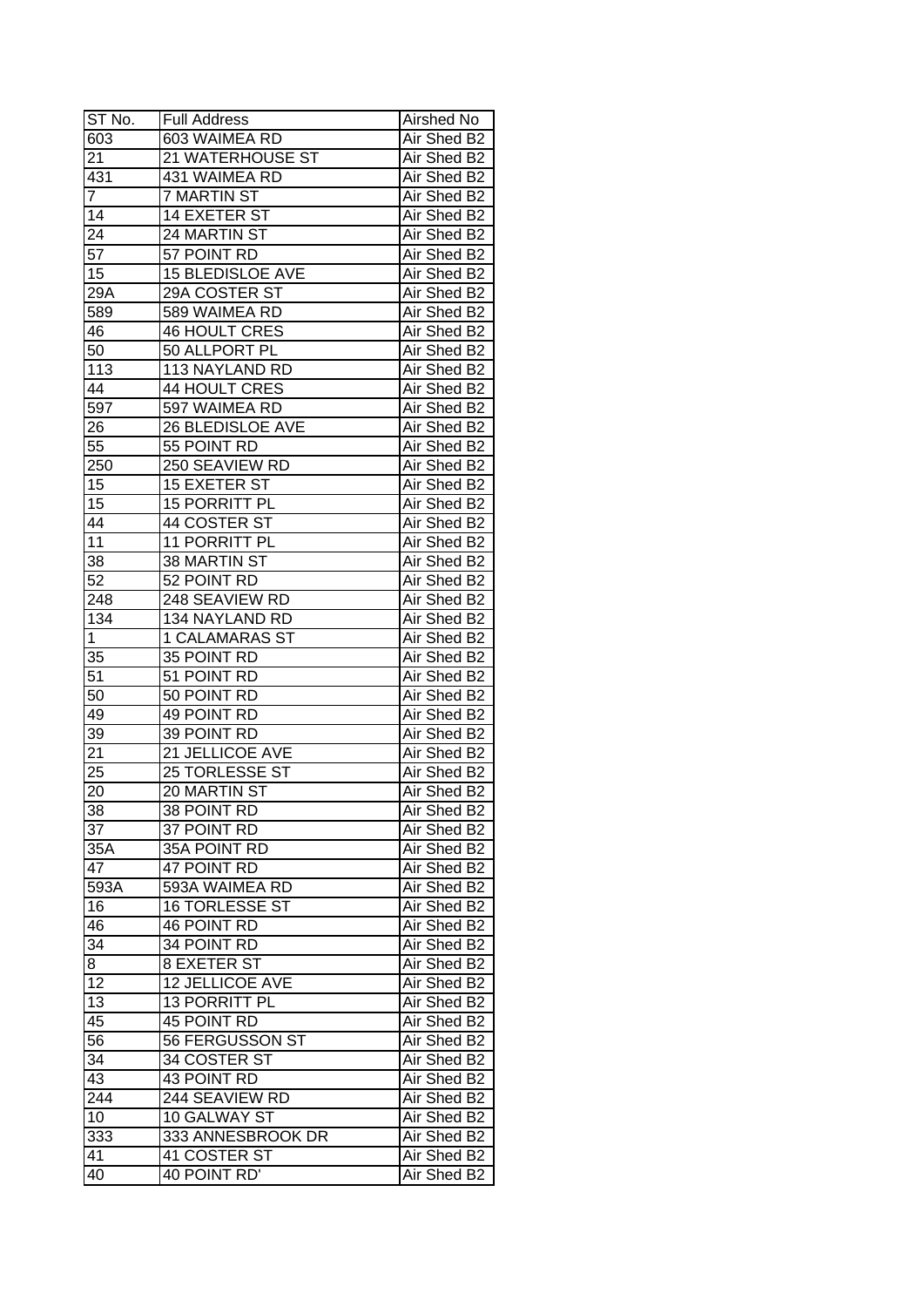| ST No.          | <b>Full Address</b>     | Airshed No  |
|-----------------|-------------------------|-------------|
| $\overline{1}$  | 1 COSTER ST             | Air Shed B2 |
| 16              | <b>16 EXETER ST</b>     | Air Shed B2 |
| 16              | 16 MARTIN ST            | Air Shed B2 |
| 364             | 364 ANNESBROOK DR       | Air Shed B2 |
| 583B            | 583B WAIMEA RD          | Air Shed B2 |
| 10              | 10 EXETER ST            | Air Shed B2 |
| 433             | 433 WAIMEA RD           | Air Shed B2 |
| 52              | 52 ALLPORT PL           | Air Shed B2 |
| 9               | 9 COSTER ST             | Air Shed B2 |
| 601             | 601 WAIMEA RD           | Air Shed B2 |
| 19              | <b>19 WATERHOUSE ST</b> | Air Shed B2 |
| <b>14A</b>      | 14A MARTIN ST           | Air Shed B2 |
| 31              | 31 POINT RD             | Air Shed B2 |
| $\overline{17}$ | 17 EXETER ST            | Air Shed B2 |
| 7               | 7 COSTER ST             | Air Shed B2 |
| 3               | 3 COSTER ST             | Air Shed B2 |
| 31A             | 31A POINT RD            | Air Shed B2 |
| 23              | 23 TORLESSE ST          | Air Shed B2 |
| 379             | 379 WAIMEA RD           | Air Shed A  |
| 5               | <b>5 COSTER ST</b>      | Air Shed B2 |
| 19              | 19 JELLICOE AVE         | Air Shed B2 |
| 25              | 25 ANGLIA ST            | Air Shed B2 |
| 468             | 468 BROOK ST            | Air Shed C  |
| 34              | 34 MARTIN ST            | Air Shed B2 |
| 437A            | 437A WAIMEA RD          | Air Shed B2 |
| 8               | <b>8 GALWAY ST</b>      | Air Shed B2 |
| 36A             | 36A COSTER ST           | Air Shed B2 |
| 14              | 14 TORLESSE ST          | Air Shed B2 |
| 462             | 462 BROOK ST            | Air Shed C  |
| 132             | 132 NAYLAND RD          | Air Shed B2 |
| 56              | 56 POINT RD             | Air Shed B2 |
| 12A             | <b>12A MARTIN ST</b>    | Air Shed B2 |
| 42              | <b>42 MARTIN ST</b>     | Air Shed B2 |
| $\overline{13}$ | <b>13 BLEDISLOE AVE</b> | Air Shed B2 |
| $\overline{18}$ | <b>18 EXETER ST</b>     | Air Shed B2 |
| 58              | 58 FERGUSSON ST         | Air Shed B2 |
| 23              | 23 ANGLIA ST            | Air Shed B2 |
| <b>11A</b>      | <b>11A PORRITT PL</b>   | Air Shed B2 |
| 39              | 39 COSTER ST            | Air Shed B2 |
| 54              | 54 ALLPORT PL           | Air Shed B2 |
| 111             | 111 NAYLAND RD          | Air Shed B2 |
| 331             | 331 ANNESBROOK DR       | Air Shed B2 |
| 10              | 10 MARTIN ST            | Air Shed B2 |
| 134A            | 134A NAYLAND RD         | Air Shed B2 |
| 27              | 27 ANGLIA ST            | Air Shed B2 |
| 589A            | 589A WAIMEA RD          | Air Shed B2 |
| 435             | 435 WAIMEA RD           | Air Shed B2 |
| 242             | 242 SEAVIEW RD          | Air Shed B2 |
| 21              | 21 TORLESSE ST          | Air Shed B2 |
| 22              | 22 MARTIN ST            | Air Shed B2 |
| 29              | 29 COSTER ST            | Air Shed B2 |
| 29A             | 29A ANGLIA ST           | Air Shed B2 |
| 21              | 21 EXETER ST            | Air Shed B2 |
| 36              | 36 COSTER ST            | Air Shed B2 |
| 464             | 464 BROOK ST            | Air Shed C  |
|                 |                         |             |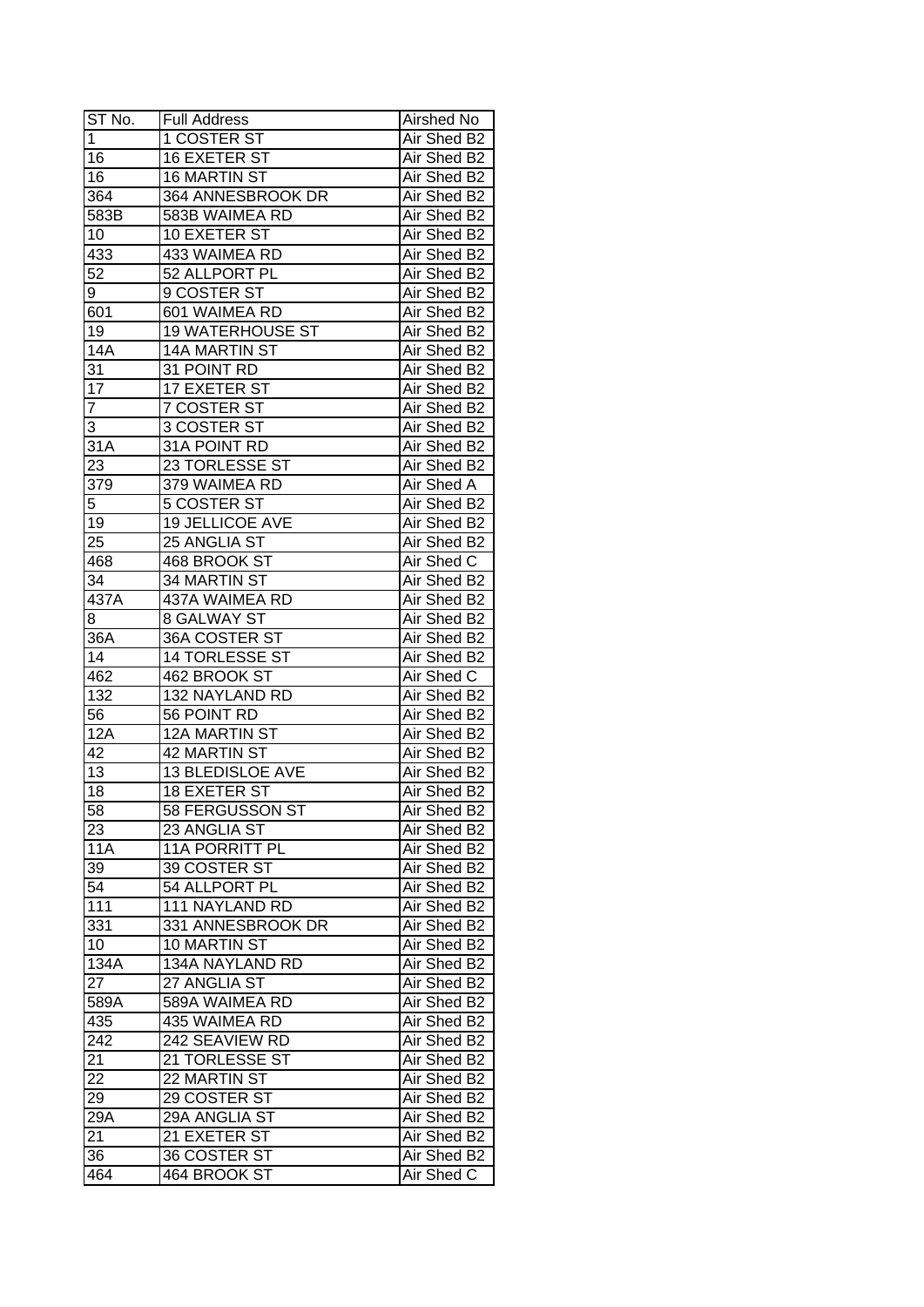| ST No.          | <b>Full Address</b>     | Airshed No  |
|-----------------|-------------------------|-------------|
| 17              | <b>17 JELLICOE AVE</b>  | Air Shed B2 |
| $\overline{12}$ | 12 TORLESSE ST          | Air Shed B2 |
| 599             | 599 WAIMEA RD           | Air Shed B2 |
| 21              | 21 ANGLIA ST            | Air Shed B2 |
| 11              | 11 GALWAY ST            | Air Shed B2 |
| 32              | 32 MARTIN ST            | Air Shed B2 |
| 362             | 362 ANNESBROOK DR       | Air Shed B2 |
| 439             | 439 WAIMEA RD           | Air Shed B2 |
| 34A             | 34A POINT RD            | Air Shed B2 |
| $\overline{2}$  | 2 MARTIN ST             | Air Shed B2 |
| 45              | 45 FERGUSSON ST         | Air Shed B2 |
| 24              | 24 BLEDISLOE AVE        | Air Shed B2 |
| 6               | <b>6 GALWAY ST</b>      | Air Shed B2 |
| 10              | 10 JELLICOE AVE         | Air Shed B2 |
| 24              | 24 EXETER ST            | Air Shed B2 |
| 60              | 60 FERGUSSON ST         | Air Shed B2 |
| 27              | 27 COSTER ST            | Air Shed B2 |
| 466             | 466 BROOK ST            | Air Shed C  |
| 26              | 26 MARTIN ST            | Air Shed B2 |
| 41              | 41 POINT RD             | Air Shed B2 |
| 583             | 583 WAIMEA RD           | Air Shed B2 |
| 40              | 40 COSTER ST            | Air Shed B2 |
| 1               | 1 GRACE ST              | Air Shed B2 |
| 9               | 9 GALWAY ST             | Air Shed B2 |
| 19              | 19 TORLESSE ST          | Air Shed B2 |
| 441A            | 441A WAIMEA RD          | Air Shed B2 |
| 19              | 19 ANGLIA ST            | Air Shed B2 |
| 460             | 460 BROOK ST            | Air Shed C  |
| 29              | 29 EXETER ST            | Air Shed B2 |
| 120             | 120 NAYLAND RD          | Air Shed B2 |
| 11              | 11 BLEDISLOE AVE        | Air Shed B2 |
| $\overline{15}$ | <b>15 WATERHOUSE ST</b> | Air Shed B2 |
| $\overline{38}$ | 38 COSTER ST            | Air Shed B2 |
| 437             | 437 WAIMEA RD           | Air Shed B2 |
| 23              | 23 EXETER ST            | Air Shed B2 |
| 11              | <b>11 COSTER ST</b>     | Air Shed B2 |
| 10              | 10 TORLESSE ST          | Air Shed B2 |
| 29B             | 29B ANGLIA ST           | Air Shed B2 |
| 240             | 240 SEAVIEW RD          | Air Shed B2 |
| 236             | 236 SEAVIEW RD          | Air Shed B2 |
| 47              | 47 FERGUSSON ST         | Air Shed B2 |
| 29              | 29 ANGLIA ST            | Air Shed B2 |
| 109             | 109 NAYLAND RD          | Air Shed B2 |
| 329             | 329 ANNESBROOK DR       | Air Shed B2 |
| 12              | 12 MARTIN ST            | Air Shed B2 |
| $\overline{4}$  | 4 MARTIN ST             | Air Shed B2 |
| 31              | 31 EXETER ST            | Air Shed B2 |
| 24              | 24 WATERHOUSE ST        | Air Shed B2 |
| 234             | 234 SEAVIEW RD          | Air Shed B2 |
| 558             | 558 WAIMEA RD           | Air Shed B2 |
| 130             | 130 NAYLAND RD          | Air Shed B2 |
| 26              | 26 EXETER ST            | Air Shed B2 |
| 8               | 8 JELLICOE AVE          | Air Shed B2 |
| 4               | 4 GALWAY ST             | Air Shed B2 |
| 17              | 17 ANGLIA ST            | Air Shed B2 |
|                 |                         |             |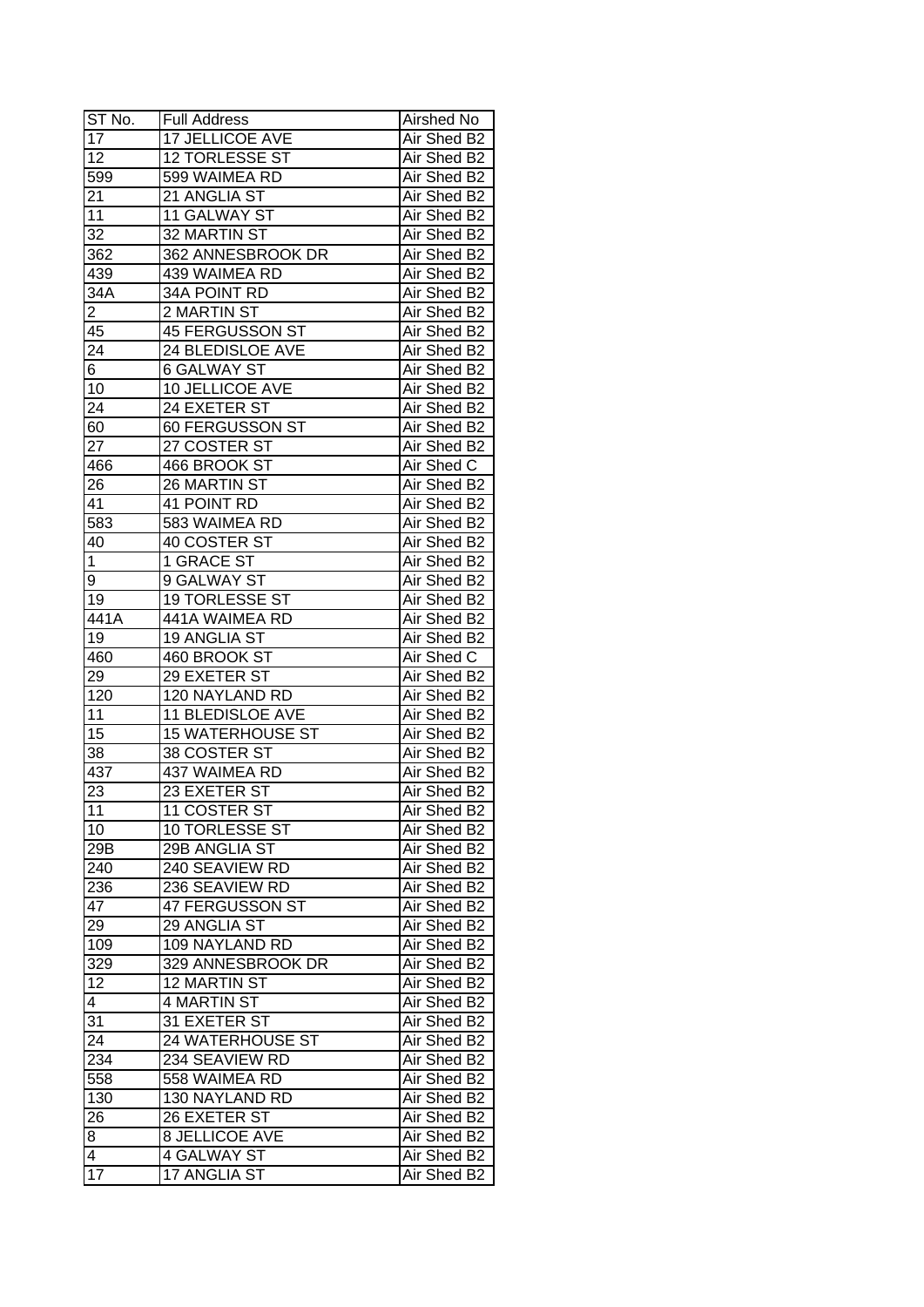| ST No.          | <b>Full Address</b>      | Airshed No  |
|-----------------|--------------------------|-------------|
| 25              | 25 COSTER ST             | Air Shed B2 |
| 62              | 62 FERGUSSON ST          | Air Shed B2 |
| 11A             | <b>11A BLEDISLOE AVE</b> | Air Shed B2 |
| 14              | 14 MARTIN ST             | Air Shed B2 |
| $\overline{17}$ | 17 TORLESSE ST           | Air Shed B2 |
| 7               | <b>7 GALWAY ST</b>       | Air Shed B2 |
| 18              | <b>18 MARTIN ST</b>      | Air Shed B2 |
| 12              | 12 ANGLIA ST             | Air Shed B2 |
| 232             | 232 SEAVIEW RD           | Air Shed B2 |
| 8               | 8 TORLESSE ST            | Air Shed B2 |
| 25              | 25 EXETER ST             | Air Shed B2 |
| 439A            | 439A WAIMEA RD           | Air Shed B2 |
| 18              | 18 JENKINS PL            | Air Shed B2 |
| 20              | 20 EXETER ST             | Air Shed B2 |
| 49              | 49 FERGUSSON ST          | Air Shed B2 |
| 581             | 581 WAIMEA RD            | Air Shed B2 |
| 3               | 3 HOCKEY PL              | Air Shed C  |
| 107             | 107 NAYLAND RD           | Air Shed B2 |
| 10              | 10 ANGLIA ST             | Air Shed B2 |
| 6               | <b>6 JELLICOE AVE</b>    | Air Shed B2 |
| 13              | 13 JELLICOE AVE          | Air Shed B2 |
| 15              | <b>15 ANGLIA ST</b>      | Air Shed B2 |
| 23              | 23 COSTER ST             | Air Shed B2 |
| 8               | <b>8 MARTIN ST</b>       | Air Shed B2 |
| 587             | 587 WAIMEA RD            | Air Shed B2 |
| 30              | 30 EXETER ST             | Air Shed B2 |
| 22              | 22 EXETER ST             | Air Shed B2 |
| $\overline{9}$  | 9 BLEDISLOE AVE          | Air Shed B2 |
| 327             | 327 ANNESBROOK DR        | Air Shed B2 |
| 128             | 128 NAYLAND RD           | Air Shed B2 |
| 64              | 64 FERGUSSON ST          | Air Shed B2 |
| 15              | <b>15 TORLESSE ST</b>    | Air Shed B2 |
| $\overline{5}$  | <b>5 GRACE ST</b>        | Air Shed B2 |
| $\overline{6}$  | <b>6 GRACE ST</b>        | Air Shed B2 |
| 5               | <b>5 GALWAY ST</b>       | Air Shed B2 |
| $\overline{22}$ | 22 BLEDISLOE AVE         | Air Shed B2 |
| 27              | 27 EXETER ST             | Air Shed B2 |
| 15              | 15 COSTER ST             | Air Shed B2 |
| 16              | 16 JENKINS PL            | Air Shed B2 |
| 31              | 31 ANGLIA ST             | Air Shed B2 |
| 6               | <b>6 TORLESSE ST</b>     | Air Shed B2 |
| 447             | 447 WAIMEA RD            | Air Shed B2 |
| 556             | 556 WAIMEA RD            | Air Shed B2 |
| 75              | 75 SCOTIA ST             | Air Shed B2 |
| 17              | 17 COSTER ST             | Air Shed B2 |
| $\overline{2}$  | 2 HOCKEY PL              | Air Shed C  |
| 19              | 19 COSTER ST             | Air Shed B2 |
| 22              | 22 WATERHOUSE ST         | Air Shed B2 |
| $\overline{5}$  | 5 HOCKEY PL              | Air Shed C  |
| 441             | 441 WAIMEA RD            | Air Shed B2 |
| 51              | 51 FERGUSSON ST          | Air Shed B2 |
| 4               | 4 JELLICOE AVE           | Air Shed B2 |
| 6               | <b>6 MARTIN ST</b>       | Air Shed B2 |
| $\overline{13}$ | 13 ANGLIA ST             | Air Shed B2 |
| 32              | 32 EXETER ST             | Air Shed B2 |
|                 |                          |             |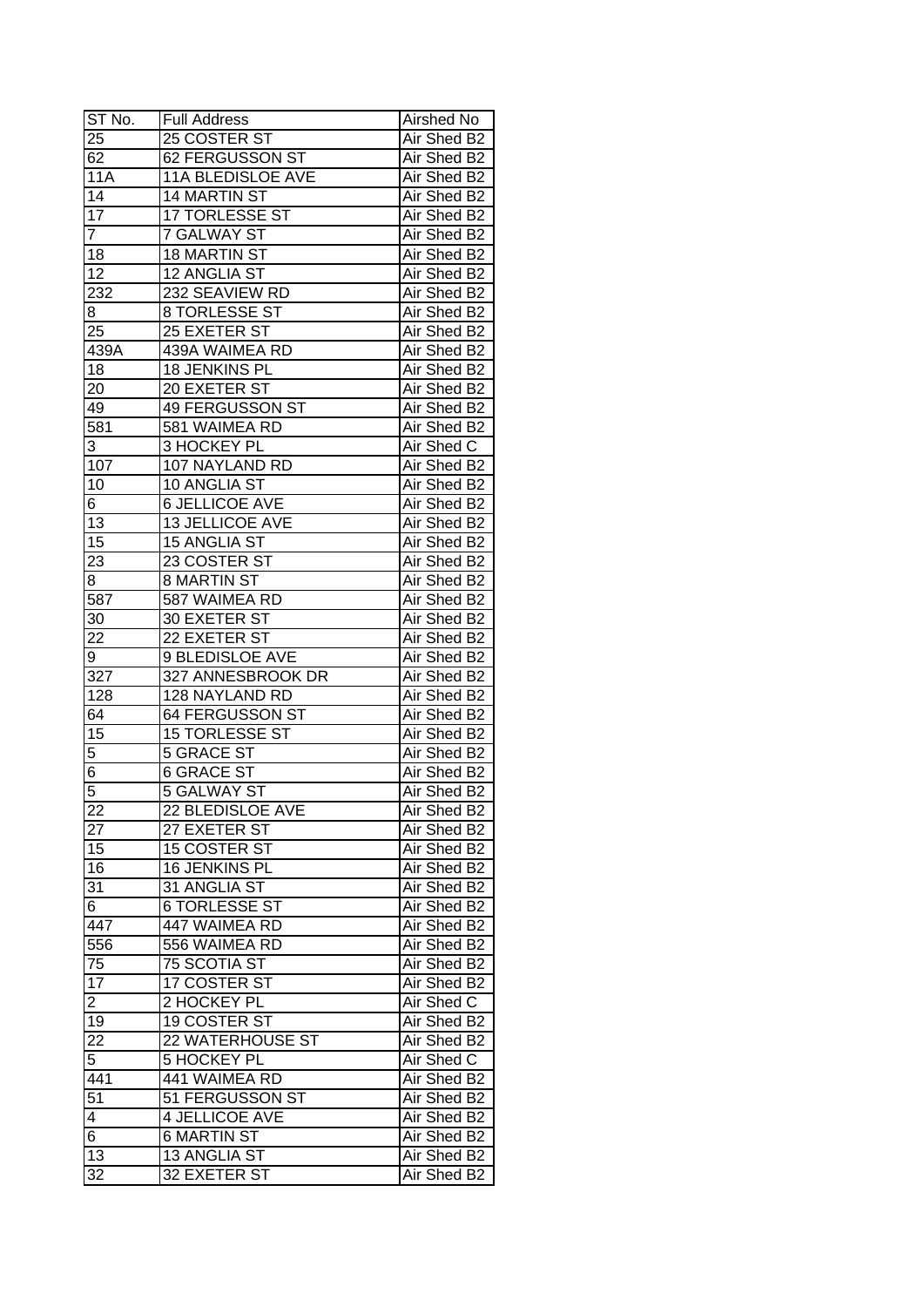| ST No.              | <b>Full Address</b>     | Airshed No  |
|---------------------|-------------------------|-------------|
| 21                  | 21 COSTER ST            | Air Shed B2 |
| 8                   | 8 ANGLIA ST             | Air Shed B2 |
| $\overline{1}$      | 1 ROSEBANK TCE          | Air Shed B2 |
| 66                  | <b>66 FERGUSSON ST</b>  | Air Shed B2 |
| 360                 | 360 ANNESBROOK DR       | Air Shed B2 |
| 573                 | 573 WAIMEA RD           | Air Shed B2 |
| 3                   | <b>3 GALWAY ST</b>      | Air Shed B2 |
| 11                  | <b>11 TORLESSE ST</b>   | Air Shed B2 |
| 33                  | 33 EXETER ST            | Air Shed B2 |
| 5                   | <b>5 JELLICOE AVE</b>   | Air Shed B2 |
| 126A                | 126A NAYLAND RD         | Air Shed B2 |
| $\overline{7}$      | 7 HOCKEY PL             | Air Shed C  |
| $7\overline{A}$     | 7A BLEDISLOE AVE        | Air Shed B2 |
| 4                   | 4 TORLESSE ST           | Air Shed B2 |
| 73                  | 73 SCOTIA ST            | Air Shed B2 |
| 4                   | 4 HOCKEY PL             | Air Shed C  |
| 579                 | 579 WAIMEA RD           | Air Shed B2 |
| 71                  | 71 SCOTIA ST            | Air Shed B2 |
| 20                  | 20 BLEDISLOE AVE        | Air Shed B2 |
| 3                   | <b>3 ROSEBANK TCE</b>   | Air Shed B2 |
| 16                  | <b>16 WATERHOUSE ST</b> | Air Shed B2 |
| 14                  | 14 ANGLIA ST            | Air Shed B2 |
| 573B                | 573B WAIMEA RD          | Air Shed B2 |
| 53                  | 53 FERGUSSON ST         | Air Shed B2 |
| 6                   | <b>6 ANGLIA ST</b>      | Air Shed B2 |
| $3\overline{4}$     | 34 EXETER ST            | Air Shed B2 |
| 554                 | 554 WAIMEA RD           | Air Shed B2 |
| 97                  | 97 NAYLAND RD           | Air Shed B2 |
| 325                 | 325 ANNESBROOK DR       | Air Shed B2 |
| 18                  | <b>18 WATERHOUSE ST</b> | Air Shed B2 |
| 456                 | 456 BROOK ST            | Air Shed C  |
| 9                   | 9 TORLESSE ST           | Air Shed B2 |
| 28                  | 28 EXETER ST            | Air Shed B2 |
| 3                   | <b>3 JELLICOE AVE</b>   | Air Shed B2 |
| $\overline{573}A$   | 573A WAIMEA RD          | Air Shed B2 |
| 11                  | 11 ANGLIA ST            | Air Shed B2 |
| $\overline{7}$      | <b>7 BLEDISLOE AVE</b>  | Air Shed B2 |
| 20                  | 20 WATERHOUSE ST        | Air Shed B2 |
| 11                  | <b>11 JELLICOE AVE</b>  | Air Shed B2 |
| 110                 | 110 BISHOPDALE AVE      | Air Shed A  |
| 101A                | 101A NAYLAND RD         | Air Shed B2 |
| 126                 | 126 NAYLAND RD          | Air Shed B2 |
| 443                 | 443 WAIMEA RD           | Air Shed B2 |
| 451                 | 451 WAIMEA RD           | Air Shed B2 |
| 35                  | 35 EXETER ST            | Air Shed B2 |
| 14                  | <b>14 WATERHOUSE ST</b> | Air Shed B2 |
| 569                 | 569 WAIMEA RD           | Air Shed B2 |
| 14                  | 14 JENKINS PL           | Air Shed B2 |
| 36                  | 36 EXETER ST            | Air Shed B2 |
| $\overline{7}$      | <b>7 JELLICOE AVE</b>   | Air Shed B2 |
| 18                  | 18 BLEDISLOE AVE        | Air Shed B2 |
| 559                 | 559 WAIMEA RD           | Air Shed B2 |
|                     | 9 HOCKEY PL             | Air Shed C  |
| 9<br>$\overline{7}$ |                         | Air Shed B2 |
|                     | <b>7 ROSEBANK TCE</b>   |             |
| 77                  | 77 SCOTIA ST            | Air Shed B2 |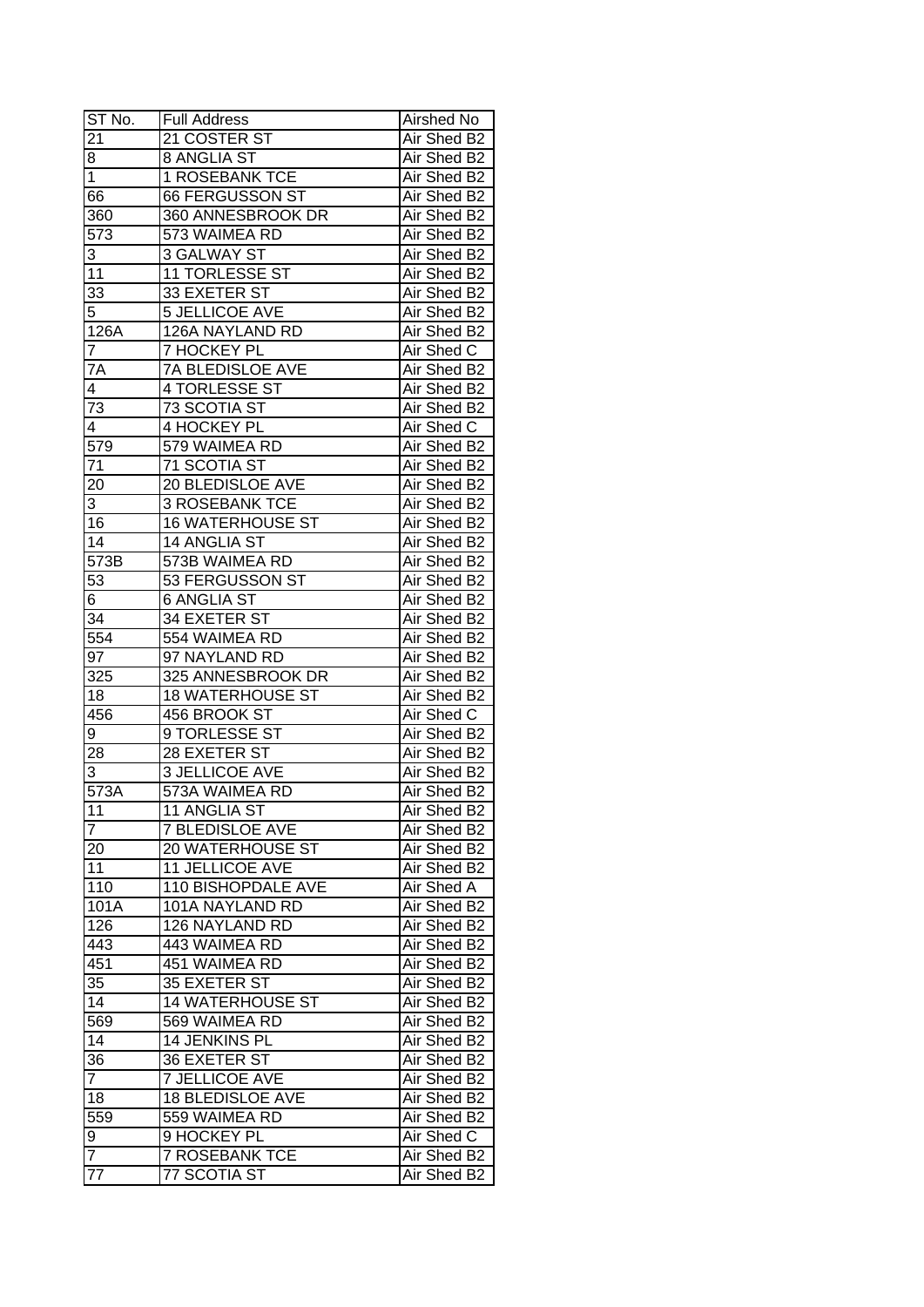| ST No.           | <b>Full Address</b>     | Airshed No  |
|------------------|-------------------------|-------------|
| 4                | <b>4 ROSEBANK TCE</b>   | Air Shed B2 |
| $\overline{7}$   | <b>7 TORLESSE ST</b>    | Air Shed B2 |
| 110              | 110 NAYLAND RD          | Air Shed B2 |
| 55               | 55 FERGUSSON ST         | Air Shed B2 |
| 577              | 577 WAIMEA RD           | Air Shed B2 |
| 4                | 4 ANGLIA ST             | Air Shed B2 |
| 12               | <b>12 WATERHOUSE ST</b> | Air Shed B2 |
| 9                | 9 ANGLIA ST             | Air Shed B2 |
| 108              | 108 BISHOPDALE AVE      | Air Shed A  |
| 101              | 101 NAYLAND RD          | Air Shed B2 |
| 230              | 230 SEAVIEW RD          | Air Shed B2 |
| 454              | 454 BROOK ST            | Air Shed C  |
| 552              | 552 WAIMEA RD           | Air Shed B2 |
| 8                | <b>8 HOCKEY PL</b>      | Air Shed C  |
| 79A              | 79A SCOTIA ST           | Air Shed B2 |
| 23               | 23 LIVERPOOL TCE        | Air Shed B2 |
| 6                | <b>6 HOCKEY PL</b>      | Air Shed C  |
| 13               | 13 TORLESSE ST          | Air Shed B2 |
| 541C             | 541C WAIMEA RD          | Air Shed B2 |
| 16               | <b>16 BLEDISLOE AVE</b> | Air Shed B2 |
| 5                | <b>5 TORLESSE ST</b>    | Air Shed B2 |
| 455              | 455 WAIMEA RD           | Air Shed B2 |
| 9                | 9 ROSEBANK TCE          | Air Shed B2 |
| 12A              | 12A JENKINS PL          | Air Shed B2 |
| 549A             | 549A WAIMEA RD          | Air Shed B2 |
| 541D             | 541D WAIMEA RD          | Air Shed B2 |
| 4A               | 4A ANGLIA ST            | Air Shed B2 |
| 131              | 131 BISHOPDALE AVE      | Air Shed A  |
| 6                | <b>6 ROSEBANK TCE</b>   | Air Shed B2 |
| 323A             | 323A ANNESBROOK DR      | Air Shed B2 |
| 21               | 21 LIVERPOOL TCE        | Air Shed B2 |
| 106              | 106 BISHOPDALE AVE      | Air Shed A  |
| $\overline{323}$ | 323 ANNESBROOK DR       | Air Shed B2 |
| $\overline{561}$ | 561 WAIMEA RD           | Air Shed B2 |
| $\overline{57}$  | 57 FERGUSSON ST         | Air Shed B2 |
| 449              | 449 WAIMEA RD           | Air Shed B2 |
| 68               | 68 FERGUSSON ST         | Air Shed B2 |
| 575              | 575 WAIMEA RD           | Air Shed B2 |
| 9                | 9 JELLICOE AVE          | Air Shed B2 |
| 5                | <b>5 BLEDISLOE AVE</b>  | Air Shed B2 |
| 81A              | 81A SCOTIA ST           | Air Shed B2 |
| 79               | 79 SCOTIA ST            | Air Shed B2 |
| 12B              | 12B JENKINS PL          | Air Shed B2 |
| 350              | 350 ANNESBROOK DR       | Air Shed B2 |
| 99               | 99 NAYLAND RD           | Air Shed B2 |
| 319              | 319 ANNESBROOK DR       | Air Shed B2 |
| 10               | 10 WATERHOUSE ST        | Air Shed B2 |
| $\mathbf 1$      | 1 TORLESSE ST           | Air Shed B2 |
| 3                | 3 TORLESSE ST           | Air Shed B2 |
| $2\overline{5}$  | 25 LIVERPOOL TCE        | Air Shed B2 |
| 72               | 72 SCOTIA ST            | Air Shed B2 |
| 63               | 63 SCOTIA ST            | Air Shed B2 |
| $\overline{7}$   | 7 ANGLIA ST             | Air Shed B2 |
| 452              | 452 BROOK ST            | Air Shed C  |
|                  |                         |             |
| 10               | 10 JENKINS PL           | Air Shed B2 |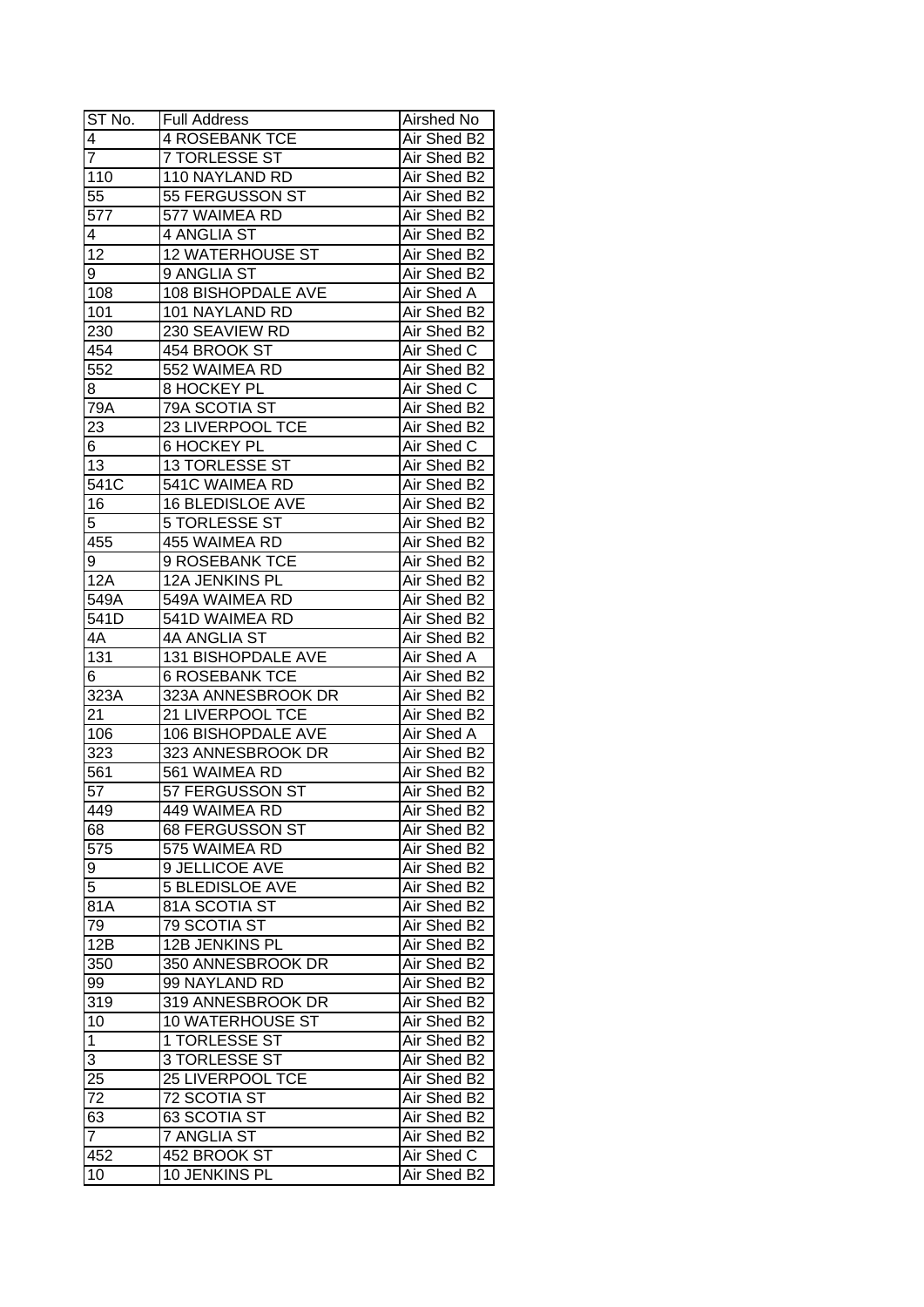| ST No.          | <b>Full Address</b>     | Airshed No  |
|-----------------|-------------------------|-------------|
| 20              | <b>20 LIVERPOOL TCE</b> | Air Shed B2 |
| 549             | 549 WAIMEA RD           | Air Shed B2 |
| 11              | <b>11 ROSEBANK TCE</b>  | Air Shed B2 |
| 563             | 563 WAIMEA RD           | Air Shed B2 |
| 550             | 550 WAIMEA RD           | Air Shed B2 |
| 104             | 104 NAYLAND RD          | Air Shed B2 |
| 14              | 14 BLEDISLOE AVE        | Air Shed B2 |
| 129             | 129 BISHOPDALE AVE      | Air Shed A  |
| 70              | 70 FERGUSSON ST         | Air Shed B2 |
| 61              | 61 FERGUSSON ST         | Air Shed B2 |
| 104             | 104 BISHOPDALE AVE      | Air Shed A  |
| 317             | 317 ANNESBROOK DR       | Air Shed B2 |
| 5               | <b>5 ANGLIA ST</b>      | Air Shed B2 |
| 10              | 10 ROSEBANK TCE         | Air Shed B2 |
| 8               | <b>8 ROSEBANK TCE</b>   | Air Shed B2 |
| 18              | <b>18 LIVERPOOL TCE</b> | Air Shed B2 |
| 539             | 539 WAIMEA RD           | Air Shed B2 |
| 557             | 557 WAIMEA RD           | Air Shed B2 |
| 567             | 567 WAIMEA RD           | Air Shed B2 |
| 453             | 453 WAIMEA RD           | Air Shed B2 |
| 8Β              | 8B JENKINS PL           | Air Shed B2 |
| $\overline{2}$  | 2 ANGLIA ST             | Air Shed B2 |
| 473A            | 473A WAIMEA RD          | Air Shed B2 |
| 450             | 450 BROOK ST            | Air Shed C  |
| 12              | <b>12 ROSEBANK TCE</b>  | Air Shed B2 |
| 321             | 321 ANNESBROOK DR       | Air Shed B2 |
| 81              | 81 SCOTIA ST            | Air Shed B2 |
| 61              | 61 SCOTIA ST            | Air Shed B2 |
| 348             | 348 ANNESBROOK DR       | Air Shed B2 |
| 548             | 548 WAIMEA RD           | Air Shed B2 |
| 547             | 547 WAIMEA RD           | Air Shed B2 |
| 74              | <b>74 SCOTIA ST</b>     | Air Shed B2 |
| 3               | <b>3 BLEDISLOE AVE</b>  | Air Shed B2 |
| $\overline{8}$  | <b>8 WATERHOUSE ST</b>  | Air Shed B2 |
| $\overline{19}$ | <b>19 LIVERPOOL TCE</b> | Air Shed B2 |
| 8A              | 8A JENKINS PL           | Air Shed B2 |
| 501             | 501 WAIMEA RD           | Air Shed B2 |
| 541B            | 541B WAIMEA RD          | Air Shed B2 |
| 12              | 12 BLEDISLOE AVE        | Air Shed B2 |
| 69              | 69 FERGUSSON ST         | Air Shed B2 |
| 83A             | 83A SCOTIA ST           | Air Shed B2 |
| 59              | 59 FERGUSSON ST         | Air Shed B2 |
| 72              | 72 FERGUSSON ST         | Air Shed B2 |
| $\mathbf{1}$    | 1 ANGLIA ST             | Air Shed B2 |
| 102             | 102 BISHOPDALE AVE      | Air Shed A  |
| 16              | 16 LIVERPOOL TCE        | Air Shed B2 |
|                 |                         | Air Shed B2 |
| 459             | 459 WAIMEA RD           |             |
| 565             | 565 WAIMEA RD           | Air Shed B2 |
| 109             | 109 BISHOPDALE AVE      | Air Shed A  |
| 315             | 315 ANNESBROOK DR       | Air Shed B2 |
| 448             | 448 BROOK ST            | Air Shed C  |
| 6B              | 6B JENKINS PL           | Air Shed B2 |
| 78              | 78 FERGUSSON ST         | Air Shed B2 |
| 127             | 127 BISHOPDALE AVE      | Air Shed A  |
| 15              | <b>15 LIVERPOOL TCE</b> | Air Shed B2 |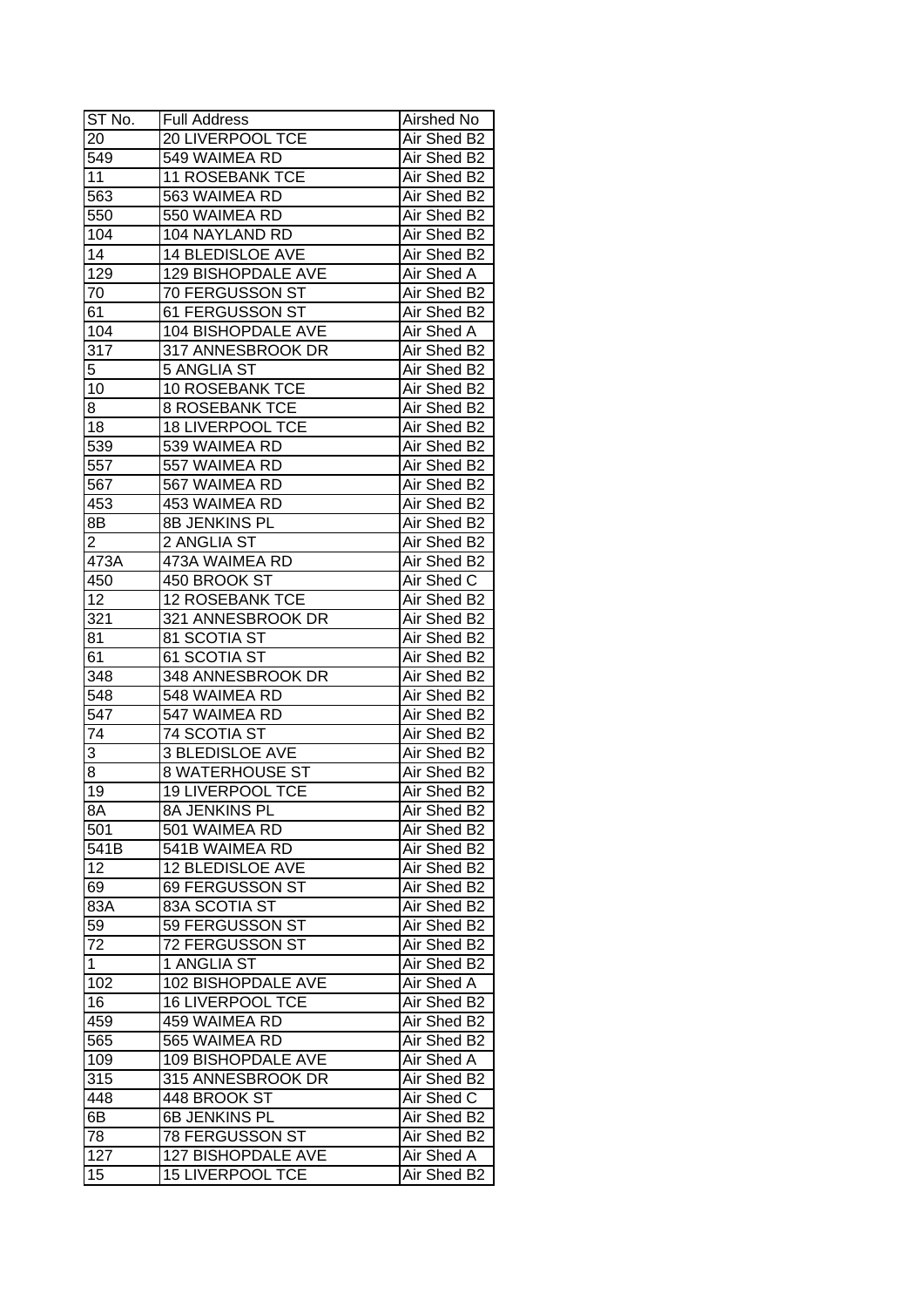| ST No.          | <b>Full Address</b>       | Airshed No        |
|-----------------|---------------------------|-------------------|
| 71              | 71 FERGUSSON ST           | Air Shed B2       |
| 463             | 463 WAIMEA RD             | Air Shed B2       |
| 76              | <b>76 SCOTIA ST</b>       | Air Shed B2       |
| 346             | 346 ANNESBROOK DR         | Air Shed B2       |
| 551             | 551 WAIMEA RD             | Air Shed B2       |
| 1A              | <b>1A BLEDISLOE AVE</b>   | Air Shed B2       |
| 83              | 83 SCOTIA ST              | Air Shed B2       |
| 47              | 47 SCOTIA ST              | Air Shed B2       |
| 503             | 503 WAIMEA RD             | Air Shed B2       |
| 6               | <b>6 WATERHOUSE ST</b>    | Air Shed B2       |
| 6A              | <b>6A JENKINS PL</b>      | Air Shed B2       |
| 5               | 5 JENKINS PL              | Air Shed B2       |
| 68              | 68 SCOTIA ST              | Air Shed B2       |
| $\overline{7}$  | <b>7 WATERHOUSE ST</b>    | Air Shed B2       |
| 313             | 313 ANNESBROOK DR         | Air Shed B2       |
| 17              | 17 LIVERPOOL TCE          | Air Shed B2       |
| 13              | 13 LIVERPOOL TCE          | Air Shed B2       |
| 499             | 499 WAIMEA RD             | Air Shed B2       |
| 10              | 10 BLEDISLOE AVE          | Air Shed B2       |
| 446             | 446 BROOK ST              | Air Shed C        |
| 545             | 545 WAIMEA RD             | Air Shed B2       |
| 503A            | 503A WAIMEA RD            | Air Shed B2       |
| 63              | 63 FERGUSSON ST           | Air Shed B2       |
| 12A             | 12A BLEDISLOE AVE         | Air Shed B2       |
| 100             | 100 BISHOPDALE AVE        | Air Shed A        |
| 76              | 76 FERGUSSON ST           | Air Shed B2       |
| 14              | 14 LIVERPOOL TCE          | Air Shed B2       |
| 3               | 3 ANGLIA ST               | Air Shed B2       |
| 555             | 555 WAIMEA RD             | Air Shed B2       |
| 85A             | 85A SCOTIA ST             | Air Shed B2       |
| 73              | <b>73 FERGUSSON ST</b>    | Air Shed B2       |
| 74              | <b>74 FERGUSSON ST</b>    | Air Shed B2       |
| 541A            | 541A WAIMEA RD            | Air Shed B2       |
| $\overline{67}$ | 67 FERGUSSON ST           | Air Shed B2       |
| 475             | 475 WAIMEA RD             | Air Shed B2       |
| 107             | <b>107 BISHOPDALE AVE</b> | <b>Air Shed A</b> |
| 1               | 1 BLEDISLOE AVE           | Air Shed B2       |
| 473             | 473 WAIMEA RD             | Air Shed B2       |
| 4               | 4 JENKINS PL              | Air Shed B2       |
| 80              | 80 FERGUSSON ST           | Air Shed B2       |
| 3               | 3 JENKINS PL              | Air Shed B2       |
| 85              | 85 SCOTIA ST              | Air Shed B2       |
| 461             | 461 WAIMEA RD             | Air Shed B2       |
| 184             | <b>184 QUARANTINE RD</b>  | Air Shed B2       |
| 78              | <b>78 SCOTIA ST</b>       | Air Shed B2       |
| 76A             | <b>76A SCOTIA ST</b>      | Air Shed B2       |
| 553             | 553 WAIMEA RD             | Air Shed B2       |
| 8               | <b>8 BLEDISLOE AVE</b>    | Air Shed B2       |
| 45B             | 45B SCOTIA ST             | Air Shed B2       |
| 311             | 311 ANNESBROOK DR         | Air Shed B2       |
| 3               | <b>3 WATERHOUSE ST</b>    | Air Shed B2       |
|                 | 98 BISHOPDALE AVE         | Air Shed A        |
| 98              |                           | Air Shed B2       |
| 4               | <b>4 WATERHOUSE ST</b>    |                   |
| 305             | 305 ANNESBROOK DR         | Air Shed B2       |
| 12              | 12 LIVERPOOL TCE          | Air Shed B2       |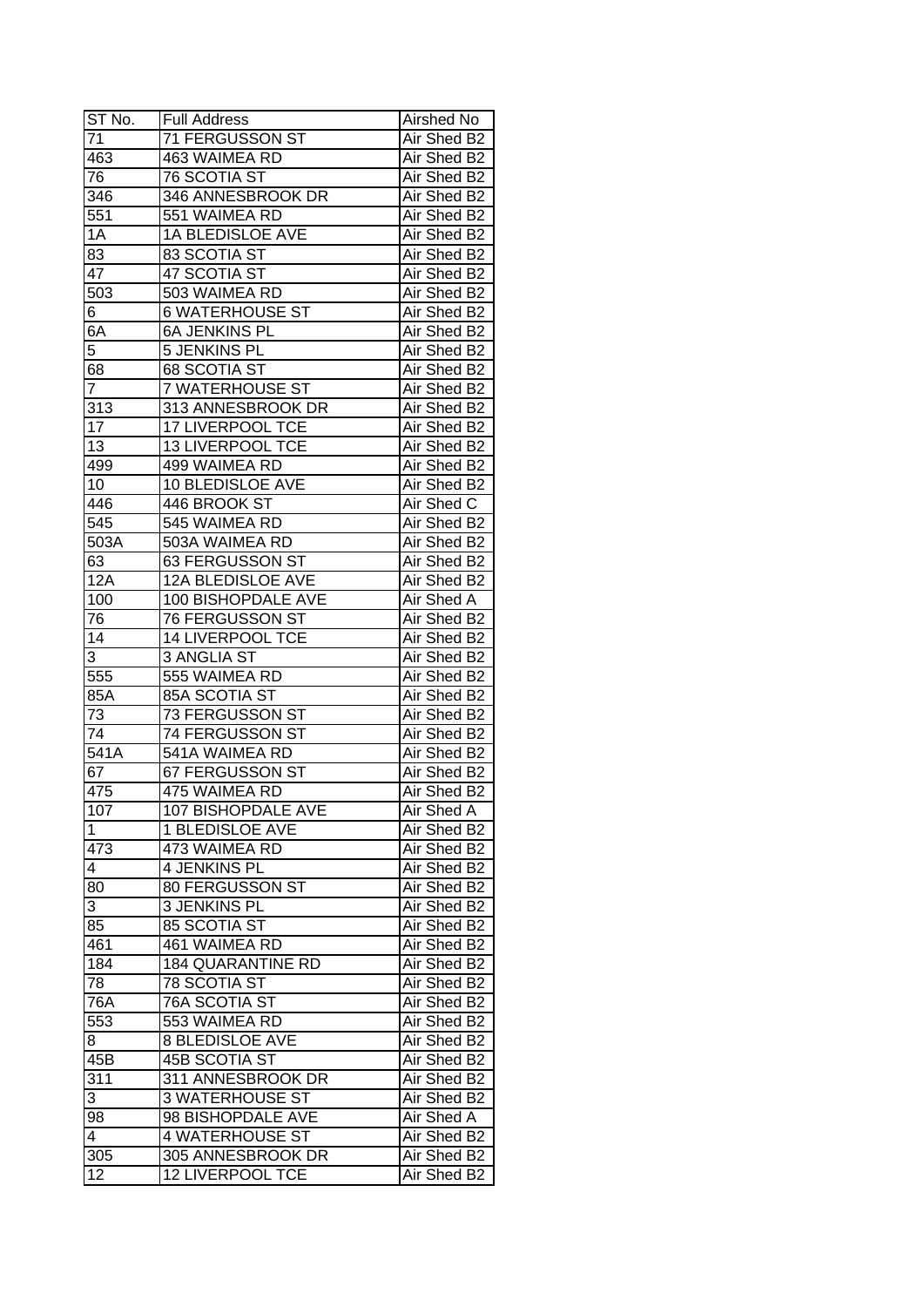| ST No.           | <b>Full Address</b>               | Airshed No                 |
|------------------|-----------------------------------|----------------------------|
| $\overline{2}$   | 2 JENKINS PL                      | Air Shed B2                |
| 65               | 65 FERGUSSON ST                   | Air Shed B2                |
| 1                | 1 JENKINS PL                      | Air Shed B2                |
| 3                | <b>3 OLIVINE TCE</b>              | Air Shed C                 |
| 11               | 11 LIVERPOOL TCE                  | Air Shed B2                |
| 82               | 82 FERGUSSON ST                   | Air Shed B2                |
| 5                | <b>5 WATERHOUSE ST</b>            | Air Shed B2                |
| 307              | 307 ANNESBROOK DR                 | Air Shed B2                |
| 49               | 49 SCOTIA ST                      | Air Shed B2                |
| $\overline{519}$ | 519 WAIMEA RD                     | Air Shed B2                |
| 523              | 523 WAIMEA RD                     | Air Shed B2                |
| 111              | 111 BISHOPDALE AVE                | Air Shed A                 |
| 543              | 543 WAIMEA RD                     | Air Shed B2                |
| 105              | 105 BISHOPDALE AVE                | <b>Air Shed A</b>          |
| 6                | <b>6 BLEDISLOE AVE</b>            | Air Shed B2                |
| 507              | 507 WAIMEA RD                     | Air Shed B2                |
| $\overline{2}$   | 2 OLIVINE TCE                     | Air Shed C                 |
| $\overline{1}$   | 1 LIVERPOOL TCE                   | Air Shed B2                |
| 344              | 344 ANNESBROOK DR                 |                            |
| 303              | 303 ANNESBROOK DR                 | Air Shed B2<br>Air Shed B2 |
|                  | 9 LIVERPOOL TCE                   | Air Shed B2                |
| 9                | 309 ANNESBROOK DR                 |                            |
| 309<br>87        | 87 SCOTIA ST                      | Air Shed B2                |
|                  |                                   | Air Shed B2                |
| 80               | 80 SCOTIA ST                      | Air Shed B2                |
| 45A              | 45A SCOTIA ST                     | Air Shed B2                |
| 467              | 467 WAIMEA RD                     | Air Shed B2                |
| 79               | 79 FERGUSSON ST                   | Air Shed B2                |
| $\overline{5}$   | <b>5 OLIVINE TCE</b>              | Air Shed C                 |
| 541              | 541 WAIMEA RD                     | Air Shed B2                |
| 96               | 96 BISHOPDALE AVE                 | Air Shed A                 |
| 442              | 442 BROOK ST<br><b>4 MAPLE ST</b> | Air Shed C                 |
| 4<br>544         | 544 WAIMEA RD                     | Air Shed B2                |
|                  |                                   | Air Shed B2                |
| 182              | <b>182 QUARANTINE RD</b>          | Air Shed B2                |
| 537              | 537 WAIMEA RD                     | Air Shed B2                |
| $\overline{2}$   | 2 WATERHOUSE ST                   | Air Shed B2                |
| 84               | 84 FERGUSSON ST                   | Air Shed B2                |
| 107              | 107 BEATSON RD                    | Air Shed B2                |
| 3                | 3 LIVERPOOL TCE                   | Air Shed B2                |
| 469              | 469 WAIMEA RD                     | Air Shed B2                |
| 111              | 111 BEATSON RD                    | Air Shed B2                |
| 4                | <b>4 OLIVINE TCE</b>              | Air Shed C                 |
| 3                | 3 WATERHOUSE ST                   | Air Shed B2                |
| 471              | 471 WAIMEA RD                     | Air Shed B2                |
| 357              | 357 WAIMEA RD                     | Air Shed A                 |
| 535              | 535 WAIMEA RD                     | Air Shed B2                |
| 477              | 477 WAIMEA RD                     | Air Shed B2                |
| 113              | 113 BEATSON RD                    | Air Shed B2                |
| 479              | 479 WAIMEA RD                     | Air Shed B2                |
| 62               | 62 SCOTIA ST                      | Air Shed B2                |
| 175              | 175 QUARANTINE RD                 | Air Shed B2                |
| 481              | 481 WAIMEA RD                     | Air Shed B2                |
| 542              | 542 WAIMEA RD                     | Air Shed B2                |
| $\overline{4}$   | <b>4 BLEDISLOE AVE</b>            | Air Shed B2                |
| 342              | 342 ANNESBROOK DR                 | Air Shed B2                |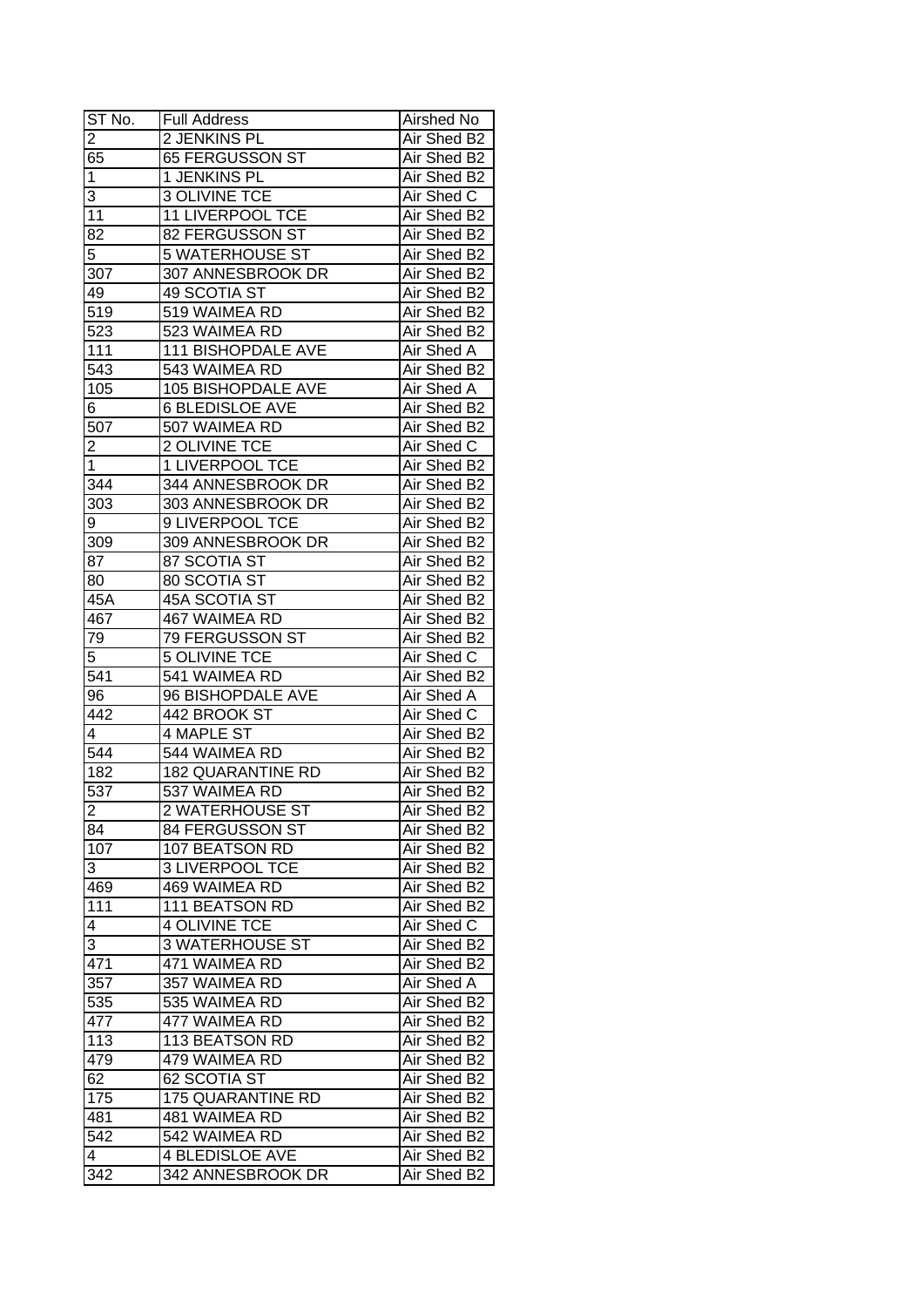| ST No.           | <b>Full Address</b>      | Airshed No  |
|------------------|--------------------------|-------------|
| 533              | 533 WAIMEA RD            | Air Shed B2 |
| 17               | <b>17 ULSTER ST</b>      | Air Shed B2 |
| $\overline{7}$   | <b>7 OLIVINE TCE</b>     | Air Shed C  |
| 497              | 497 WAIMEA RD            | Air Shed B2 |
| 82               | 82 SCOTIA ST             | Air Shed B2 |
| 505              | 505 WAIMEA RD            | Air Shed B2 |
| 440              | 440 BROOK ST             | Air Shed C  |
| 89               | 89 SCOTIA ST             | Air Shed B2 |
| $\overline{1}03$ | 103 BISHOPDALE AVE       | Air Shed A  |
| 509              | 509 WAIMEA RD            | Air Shed B2 |
| 180              | <b>180 QUARANTINE RD</b> | Air Shed B2 |
| 531              | 531 WAIMEA RD            | Air Shed B2 |
| 5                | 5 LIVERPOOL TCE          | Air Shed B2 |
| 515              | 515 WAIMEA RD            | Air Shed B2 |
| 94               | 94 BISHOPDALE AVE        | Air Shed A  |
| 540              | 540 WAIMEA RD            | Air Shed B2 |
| 517              | 517 WAIMEA RD            | Air Shed B2 |
| 527              | 527 WAIMEA RD            | Air Shed B2 |
| 97               | 97 BEATSON RD            | Air Shed B2 |
| 86               | 86 FERGUSSON ST          | Air Shed B2 |
| 301              | 301 ANNESBROOK DR        | Air Shed B2 |
| 81               | 81 FERGUSSON ST          | Air Shed B2 |
| 4                | <b>4 LIVERPOOL TCE</b>   | Air Shed B2 |
| $\overline{2}$   | 2 LIVERPOOL TCE          | Air Shed B2 |
| 538              | 538 WAIMEA RD            | Air Shed B2 |
| 45               | <b>45 SCOTIA ST</b>      | Air Shed B2 |
| 19               | 19 ULSTER ST             | Air Shed B2 |
| 6                | <b>6 OLIVINE TCE</b>     | Air Shed C  |
| $\overline{2}$   | 2 BLEDISLOE AVE          | Air Shed B2 |
| $\overline{7}$   | <b>7 LIVERPOOL TCE</b>   | Air Shed B2 |
| 435              | 435 BROOK ST             | Air Shed C  |
| 534              | 534 WAIMEA RD            | Air Shed B2 |
| 12               | <b>12 OLIVINE TCE</b>    | Air Shed C  |
| 9                | <b>9 OLIVINE TCE</b>     | Air Shed C  |
| 434              | 434 BROOK ST             | Air Shed C  |
| $\overline{86}$  | <b>86 SCOTIA ST</b>      | Air Shed B2 |
| 6                | <b>6 LIVERPOOL TCE</b>   | Air Shed B2 |
| 338              | 338 ANNESBROOK DR        | Air Shed B2 |
| 340              | 340 ANNESBROOK DR        | Air Shed B2 |
| 128              | 128 BEATSON RD           | Air Shed B1 |
| 95               | 95 BEATSON RD            | Air Shed B2 |
| 532              | 532 WAIMEA RD            | Air Shed B2 |
| 126              | 126 BEATSON RD           | Air Shed B1 |
| 438              | 438 BROOK ST             | Air Shed C  |
| 88               | 88 FERGUSSON ST          | Air Shed B2 |
| 43A              | 43A SCOTIA ST            | Air Shed B2 |
| 528              | 528 WAIMEA RD            | Air Shed B2 |
| 92               | 92 BISHOPDALE AVE        | Air Shed A  |
| 299              | 299 ANNESBROOK DR        | Air Shed B2 |
| 53               | 53 SCOTIA ST             | Air Shed B2 |
| 178              | 178 QUARANTINE RD        | Air Shed B2 |
| 101              | 101 BISHOPDALE AVE       | Air Shed A  |
| 486              | 486 WAIMEA RD            | Air Shed B2 |
| 488              | 488 WAIMEA RD            | Air Shed B2 |
| 490              | 490 WAIMEA RD            | Air Shed B2 |
|                  |                          |             |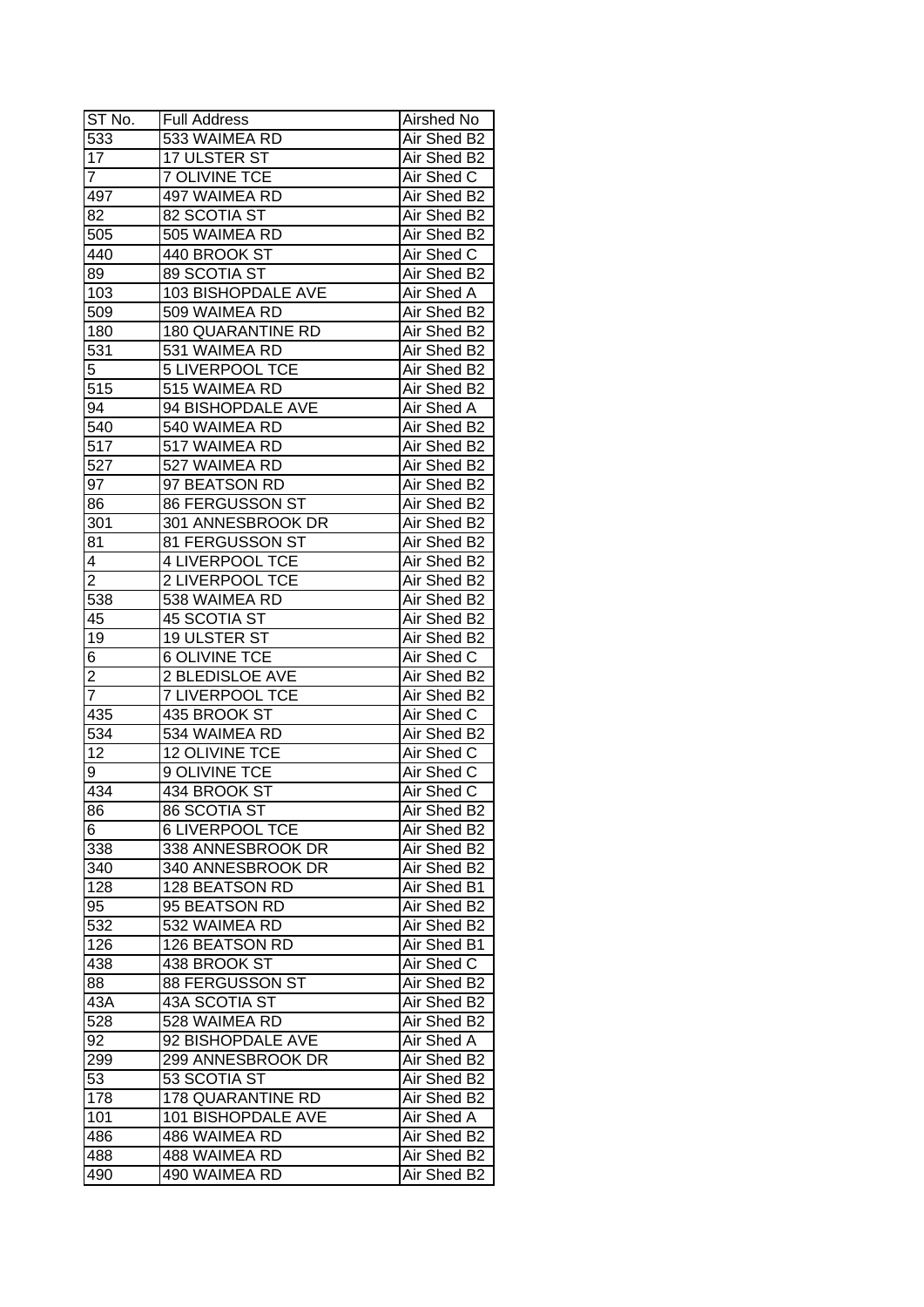| ST No.            | <b>Full Address</b>                | Airshed No                 |
|-------------------|------------------------------------|----------------------------|
| 89                | 89 BEATSON RD                      | Air Shed B2                |
| 87                | 87 FERGUSSON ST                    | Air Shed B2                |
| 492               | 492 WAIMEA RD                      | Air Shed B2                |
| 494               | 494 WAIMEA RD                      | Air Shed B2                |
| 173               | 173 QUARANTINE RD                  | Air Shed B2                |
| 496               | 496 WAIMEA RD                      | Air Shed B2                |
| 85A               | 85A BEATSON RD                     | Air Shed B2                |
| 83                | 83 FERGUSSON ST                    | Air Shed B2                |
| 436               | 436 BROOK ST                       | Air Shed C                 |
| 8                 | 8 LIVERPOOL TCE                    | Air Shed B2                |
| 432               | 432 BROOK ST                       | Air Shed C                 |
| 504               | 504 WAIMEA RD                      | Air Shed B2                |
| 132               | 132 BEATSON RD                     | Air Shed B1                |
| 506               | 506 WAIMEA RD                      | Air Shed B2                |
| 524               | 524 WAIMEA RD                      | Air Shed B2                |
| 508               | 508 WAIMEA RD                      | Air Shed B2                |
| 510               | 510 WAIMEA RD                      | Air Shed B2                |
| 516               | 516 WAIMEA RD                      | Air Shed B2                |
| 512               | 512 WAIMEA RD                      | Air Shed B2                |
| 11                | 11 OLIVINE TCE                     | Air Shed C                 |
| $52\overline{2}$  | 522 WAIMEA RD                      | Air Shed B2                |
| 514               | 514 WAIMEA RD                      |                            |
|                   | <b>8 OLIVINE TCE</b>               | Air Shed B2<br>Air Shed C  |
| 8                 |                                    |                            |
| 520               | 520 WAIMEA RD                      | Air Shed B2                |
| 336               | 336 ANNESBROOK DR                  | Air Shed B2                |
| 518               | 518 WAIMEA RD                      | Air Shed B2                |
| 85                | 85 FERGUSSON ST<br>90 FERGUSSON ST | Air Shed B2<br>Air Shed B2 |
| 90                |                                    | Air Shed B2                |
| 176<br>1          | 176 QUARANTINE RD<br>1 VISTA DR    | Air Shed A                 |
| 295               | 295 ANNESBROOK DR                  | Air Shed B2                |
| 10                | 10 OLIVINE TCE                     | Air Shed C                 |
| 10                | <b>10 LIVERPOOL TCE</b>            | Air Shed B2                |
| 37B               | 37B SCOTIA ST                      | Air Shed B2                |
| 385               | 385 BROOK ST                       |                            |
|                   |                                    | Air Shed C<br>Air Shed B2  |
| 528A              | 528A WAIMEA RD                     |                            |
| 89                | 89 FERGUSSON ST                    | Air Shed B2                |
| 9                 | 9 ULSTER ST                        | Air Shed B2                |
| 1                 | 1 KIDSON PL                        | Air Shed B1                |
| 430               | 430 BROOK ST                       | Air Shed C                 |
| 99                | 99 BISHOPDALE AVE                  | Air Shed A                 |
| 528B              | 528B WAIMEA RD                     | Air Shed B2                |
| 54                | 54 SCOTIA ST                       | Air Shed B2                |
| 174               | 174 QUARANTINE RD                  | Air Shed B2                |
| $\overline{22}$   | 22 NORRIE PL                       | Air Shed B2                |
| $\overline{2}$    | 2 KOWHAI AVE                       | Air Shed B2                |
| 43                | 43 SCOTIA ST                       | Air Shed B2                |
| $\overline{5}$    | 5 ULSTER ST                        | Air Shed B2                |
| 87                | 87 BEATSON RD                      | Air Shed B2                |
| 334               | 334 ANNESBROOK DR                  | Air Shed B2                |
| 20                | 20 NORRIE PL                       | Air Shed B2                |
| 92                | 92 FERGUSSON ST                    | Air Shed B2                |
| $516\overline{A}$ | 516A WAIMEA RD                     | Air Shed B2                |
| 37A               | 37A SCOTIA ST                      | Air Shed B2                |
| 1                 | <b>1 CAWTHRON CRES</b>             | Air Shed B2                |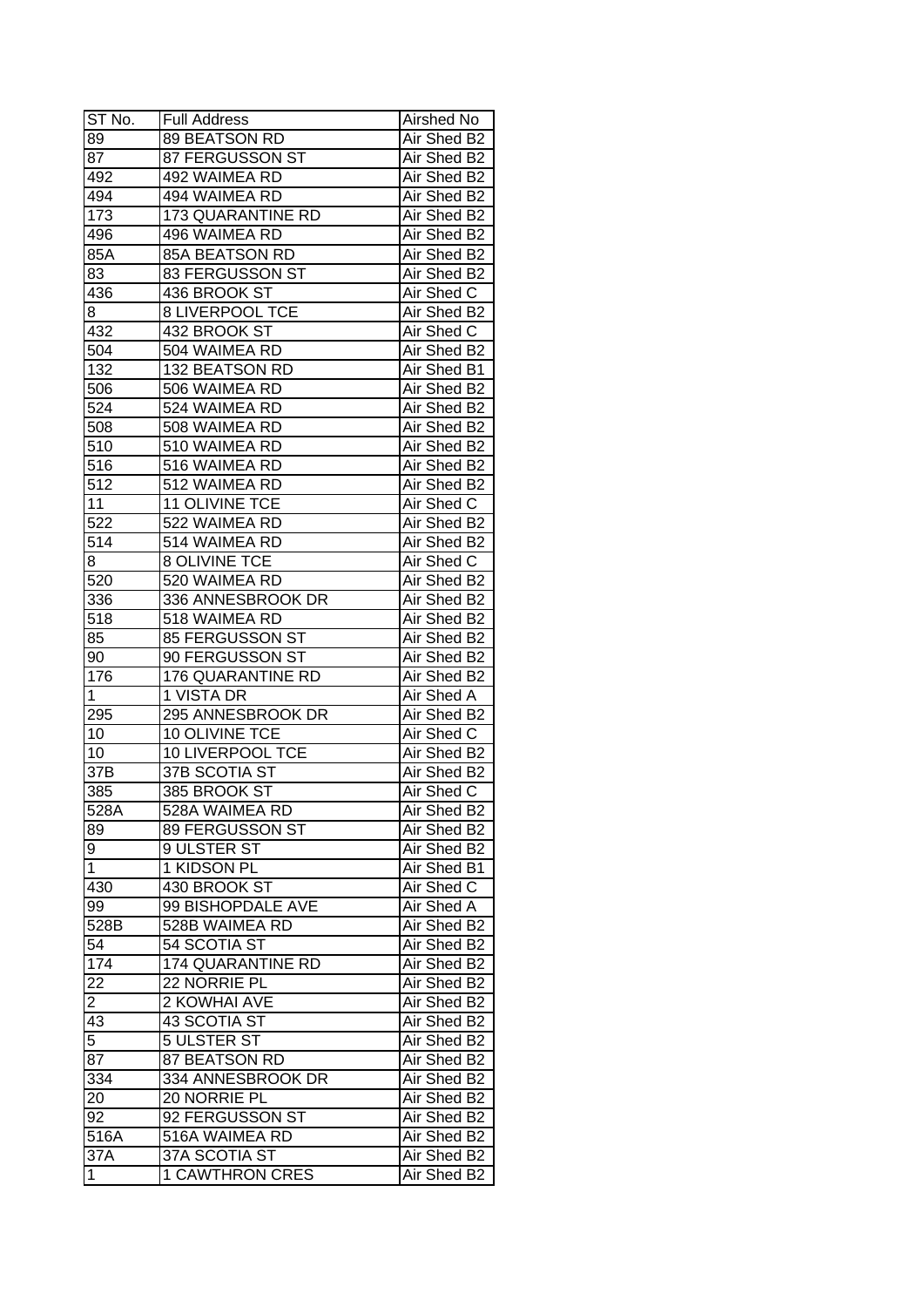| ST No.           | <b>Full Address</b>      | Airshed No  |
|------------------|--------------------------|-------------|
| 3                | <b>3 ULSTER ST</b>       | Air Shed B2 |
| $\overline{52}$  | 52 SCOTIA ST             | Air Shed B2 |
| 167              | <b>167 QUARANTINE RD</b> | Air Shed B2 |
| $3\overline{9}$  | 39 SCOTIA ST             | Air Shed B2 |
| 85               | 85 BEATSON RD            | Air Shed B2 |
| 20               | 20 WESTLEY PL            | Air Shed A  |
| 8A               | <b>8A KOWHAI AVE</b>     | Air Shed B2 |
| 18               | <b>18 KOWHAI AVE</b>     | Air Shed B2 |
| 428              | 428 BROOK ST             | Air Shed C  |
| 90               | 90 BISHOPDALE AVE        | Air Shed A  |
| 31A              | 31A SCOTIA ST            | Air Shed B2 |
| $\overline{7}$   | 7 TINDLE PL              | Air Shed C  |
| $\mathbf{1}$     | 1 KOWHAI AVE             | Air Shed B2 |
| 332              | 332 ANNESBROOK DR        | Air Shed B2 |
| 97               | 97 BISHOPDALE AVE        | Air Shed A  |
| 37               | 37 SCOTIA ST             | Air Shed B2 |
| 23               | 23 NORRIE PL             | Air Shed B2 |
| 18               | 18 NORRIE PL             | Air Shed B2 |
| 3                | 3 KIDSON PL              | Air Shed B1 |
| 50               | 50 SCOTIA ST             | Air Shed B2 |
| 94               | 94 FERGUSSON ST          | Air Shed B2 |
| 102              | 102 FERGUSSON ST         | Air Shed B2 |
| 165              | <b>165 QUARANTINE RD</b> | Air Shed B2 |
| 4                | <b>4 KOWHAI AVE</b>      | Air Shed B2 |
| 8                | <b>8 CAWTHRON CRES</b>   | Air Shed B2 |
| 27B              | 27B SCOTIA ST            | Air Shed B2 |
| 25               | 25 NORRIE PL             | Air Shed B2 |
| <b>18A</b>       | <b>18A KOWHAI AVE</b>    | Air Shed B2 |
| 21               | 21 NORRIE PL             | Air Shed B2 |
| 20               | 20 KOWHAI AVE            | Air Shed B2 |
| 6                | <b>6 KOWHAI AVE</b>      | Air Shed B2 |
| 35               | 35 SCOTIA ST             | Air Shed B2 |
| 18               | 18 WESTLEY PL            | Air Shed A  |
| $\overline{21}$  | 21 ULSTER ST             | Air Shed B2 |
| 48               | <b>48 SCOTIA ST</b>      | Air Shed B2 |
| $\overline{8}$   | <b>8 KOWHAI AVE</b>      | Air Shed B2 |
| 5                | <b>5 CAWTHRON CRES</b>   | Air Shed B2 |
| 8A               | <b>8A CAWTHRON CRES</b>  | Air Shed B2 |
| 11               | 11 TINDLE PL             | Air Shed C  |
| 9                | 9 TINDLE PL              | Air Shed C  |
| 426              | 426 BROOK ST             | Air Shed C  |
| 96               | 96 FERGUSSON ST          | Air Shed B2 |
| 100              | 100 FERGUSSON ST         | Air Shed B2 |
| 3                | <b>3 KOWHAI AVE</b>      | Air Shed B2 |
| 33               | 33 SCOTIA ST             | Air Shed B2 |
| 23A              | 23A SCOTIA ST            | Air Shed B2 |
| 79               | <b>79 BEATSON ROAD</b>   | Air Shed B2 |
| 10               | 10 KOWHAI AVE            | Air Shed B2 |
| 88               | <b>88 BISHOPDALE AVE</b> | Air Shed A  |
| 19               | 19 NORRIE PL             | Air Shed B2 |
| 46               | <b>46 SCOTIA ST</b>      | Air Shed B2 |
| 95               | 95 BISHOPDALE AVE        | Air Shed A  |
| 8B               | <b>8B CAWTHRON CRES</b>  | Air Shed B2 |
| $27\overline{A}$ | 27A SCOTIA ST            | Air Shed B2 |
| 10               | <b>10 CAWTHRON CRES</b>  | Air Shed B2 |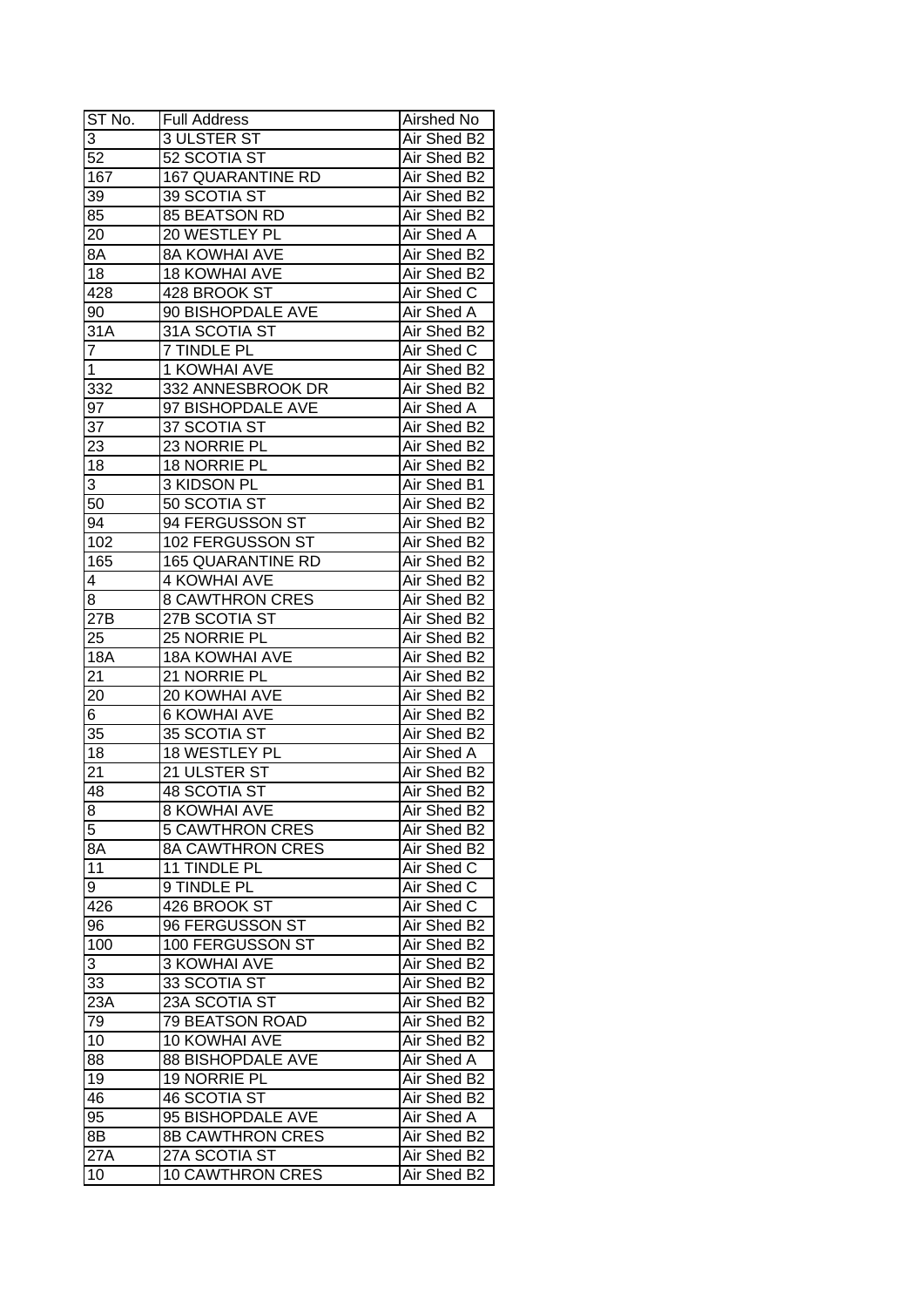| ST No.          | <b>Full Address</b>      | Airshed No  |
|-----------------|--------------------------|-------------|
| 16              | <b>16 KOWHAI AVE</b>     | Air Shed B2 |
| 16              | <b>16 NORRIE PL</b>      | Air Shed B2 |
| $\overline{12}$ | 12 KOWHAI AVE            | Air Shed B2 |
| 25              | 25 SCOTIA ST             | Air Shed B2 |
| 4               | 4 ULSTER ST              | Air Shed B2 |
| $\overline{5}$  | 5 TINDLE PL              | Air Shed C  |
| 16              | 16 WESTLEY PL            | Air Shed A  |
| 29              | 29 WESTLEY PL            | Air Shed A  |
| 27A             | 27A WESTLEY PL           | Air Shed A  |
| 14              | 14 KOWHAI AVE            | Air Shed B2 |
| 22              | 22 KOWHAI AVE            | Air Shed B2 |
| 31              | 31 SCOTIA ST             | Air Shed B2 |
| 44              | 44 SCOTIA ST             | Air Shed B2 |
| $\overline{5}$  | <b>5 KOWHAI AVE</b>      | Air Shed B2 |
| 17              | <b>17 CAWTHRON CRES</b>  | Air Shed B2 |
| 168             | <b>168 QUARANTINE RD</b> | Air Shed B2 |
| 98              | 98 FERGUSSON ST          | Air Shed B2 |
| 3               | 3 TINDLE PL              | Air Shed C  |
| 293             | 293 ANNESBROOK DR        | Air Shed B2 |
| 17              | 17 NORRIE PL             | Air Shed B2 |
| 14              | 14 NORRIE PL             | Air Shed B2 |
| 12              | <b>12 CAWTHRON CRES</b>  | Air Shed B2 |
| 7               | <b>7 KOWHAI AVE</b>      | Air Shed B2 |
| 9               | 9 CAWTHRON CRES          | Air Shed B2 |
| 29              | 29 SCOTIA ST             | Air Shed B2 |
| <b>17A</b>      | <b>17A CAWTHRON CRES</b> | Air Shed B2 |
| 166             | <b>166 QUARANTINE RD</b> | Air Shed B2 |
| 42              | 42 SCOTIA ST             | Air Shed B2 |
| 14              | 14 WESTLEY PL            | Air Shed A  |
| $3\overline{A}$ | <b>3A KOWHAI AVE</b>     | Air Shed B2 |
| 27              | 27 WESTLEY PL            | Air Shed A  |
| 86              | <b>86 BISHOPDALE AVE</b> | Air Shed A  |
| 93              | 93 BISHOPDALE AVE        | Air Shed A  |
| $\overline{12}$ | 12 NORRIE PL             | Air Shed B2 |
| $\overline{15}$ | <b>15 KOWHAI AVE</b>     | Air Shed B2 |
| 15              | <b>15 NORRIE PL</b>      | Air Shed B2 |
| 40              | 40 SCOTIA ST             | Air Shed B2 |
| 27              | 27 SCOTIA ST             | Air Shed B2 |
| 73              | 73 BEATSON ROAD          | Air Shed B2 |
| 9               | 9 KOWHAI AVE             | Air Shed B2 |
| 14              | <b>14 CAWTHRON CRES</b>  | Air Shed B2 |
| 13              | 13 NAYLAND RD            | Air Shed B1 |
| 92              | 92 BEATSON RD            | Air Shed B1 |
| 19              | <b>19 SCOTIA ST</b>      | Air Shed B2 |
| 11              | <b>11 CAWTHRON CRES</b>  | Air Shed B2 |
| 291             | 291 ANNESBROOK DR        | Air Shed B2 |
| 15              | <b>15 SCOTIA ST</b>      | Air Shed B2 |
| 424             | 424 BROOK ST             | Air Shed C  |
| 38              | 38 SCOTIA ST             | Air Shed B2 |
| 25              | 25 WESTLEY PL            | Air Shed A  |
| 164             | <b>164 QUARANTINE RD</b> | Air Shed B2 |
| <b>11A</b>      | 11A KOWHAI AVE           | Air Shed B2 |
| 13              | 13 KOWHAI AVE            | Air Shed B2 |
| 25              | <b>25 CAWTHRON CRES</b>  | Air Shed B2 |
| 25A             | 25A SCOTIA ST            | Air Shed B2 |
|                 |                          |             |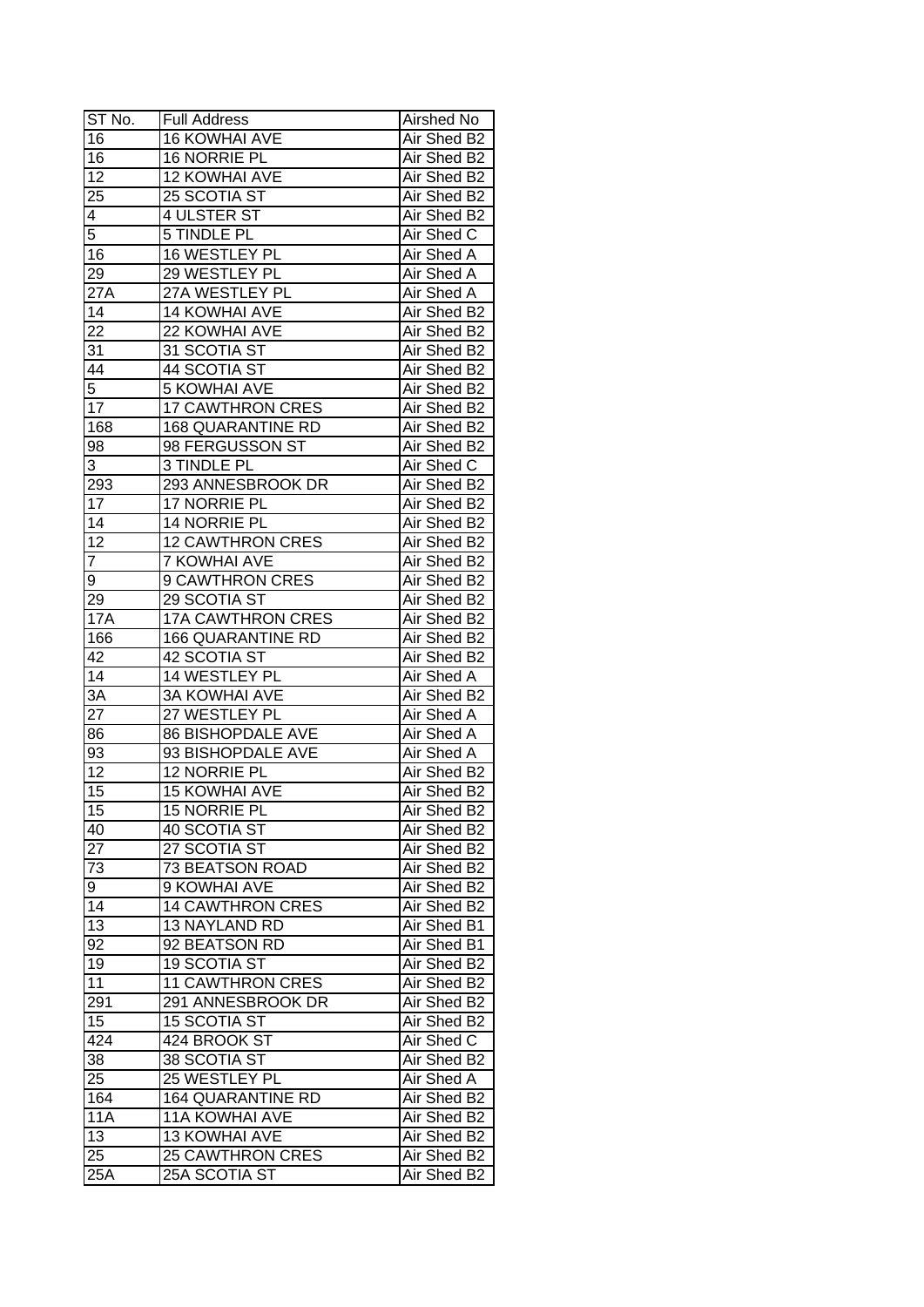| ST No.               | Full Address             | Airshed No        |
|----------------------|--------------------------|-------------------|
| 13                   | 13 NORRIE PL             | Air Shed B2       |
| $\overline{71}$      | 71 BEATSON RD            | Air Shed B2       |
| $5\overline{A}$      | <b>5A KOWHAI AVE</b>     | Air Shed B2       |
| 316-328              | 316-328 ANNESBROOK DR    | Air Shed B2       |
| 23                   | 23 SCOTIA ST             | Air Shed B2       |
| 12                   | 12 WESTLEY PL            | Air Shed A        |
| 10                   | 10 NORRIE PL             | Air Shed B2       |
| 16                   | <b>16 CAWTHRON CRES</b>  | Air Shed B2       |
| 23                   | <b>23 CAWTHRON CRES</b>  | Air Shed B2       |
| 11                   | 11 NAYLAND RD            | Air Shed B1       |
| $\overline{4}$       | 4 TINDLE PL              | Air Shed C        |
| 70                   | 70 NAYLAND RD            | Air Shed B1       |
| 23                   | 23 WESTLEY PL            | Air Shed A        |
| 13                   | <b>13 CAWTHRON CRES</b>  | Air Shed B2       |
| 36                   | 36 SCOTIA ST             | Air Shed B2       |
| 41                   | 41 VENICE PL             | Air Shed B1       |
| $\overline{7}$       | 7 NORRIE PL              | Air Shed B2       |
| 91                   | 91 BISHOPDALE AVE        | Air Shed A        |
| 1A                   | <b>1A SCOTIA ST</b>      | Air Shed B2       |
| $8\overline{4}$      | 84 BISHOPDALE AVE        | Air Shed A        |
| 11                   | 11 NORRIE PL             | Air Shed B2       |
| 69                   | 69 BEATSON RD            | Air Shed B2       |
| 157                  | <b>157 QUARANTINE RD</b> | Air Shed B2       |
| 21A                  | 21A WESTLEY PL           | Air Shed A        |
| 422                  | 422 BROOK ST             | Air Shed C        |
| 289                  | 289 ANNESBROOK DR        | Air Shed B2       |
| 34                   | 34 SCOTIA ST             | Air Shed B2       |
| 8                    | 8 NORRIE PL              | Air Shed B2       |
| 27                   | 27 CAWTHRON CRES         | Air Shed B2       |
| 160                  | 160 QUARANTINE RD        | Air Shed B2       |
| 18                   | <b>18 CAWTHRON CRES</b>  | Air Shed B2       |
| 94                   | 94 BEATSON RD            | Air Shed B1       |
| 5                    | <b>5 NORRIE PL</b>       | Air Shed B2       |
| 11                   | 11 SCOTIA ST             | Air Shed B2       |
| 157                  | <b>157 QUARANTINE RD</b> | Air Shed B2       |
| 10                   | 10 WESTLEY PL            | <b>Air Shed A</b> |
| 67                   | 67 BEATSON RD            | Air Shed B2       |
| 24                   | 24 SCOTIA ST             | Air Shed B2       |
| 19                   | <b>19 CAWTHRON CRES</b>  | Air Shed B2       |
| 11                   | <b>11 KOWHAI AVE</b>     | Air Shed B2       |
| 9                    | 9 NORRIE PL              | Air Shed B2       |
| 285A                 | 285A ANNESBROOK DR       | Air Shed B2       |
| 28                   | <b>28 STAFFORD AVE</b>   | Air Shed B2       |
| 32                   | 32 STAFFORD AVE          | Air Shed B2       |
| 32                   | 32 SCOTIA ST             | Air Shed B2       |
| 312                  | 312 ANNESBROOK DR        | Air Shed B2       |
| 287                  | 287 ANNESBROOK DR        | Air Shed B2       |
| 26                   | 26 SCOTIA ST             | Air Shed B2       |
|                      | 21 WESTLEY PL            | Air Shed A        |
| 21<br>$\overline{6}$ | <b>6 NORRIE PL</b>       | Air Shed B2       |
|                      | <b>20 CAWTHRON CRES</b>  | Air Shed B2       |
| 20                   | 34 STAFFORD AVE          |                   |
| 34<br>17             |                          | Air Shed B2       |
|                      | 17 WESTLEY PL            | Air Shed A        |
| 420                  | 420 BROOK ST             | Air Shed C        |
| 151                  | <b>151 QUARANTINE RD</b> | Air Shed B2       |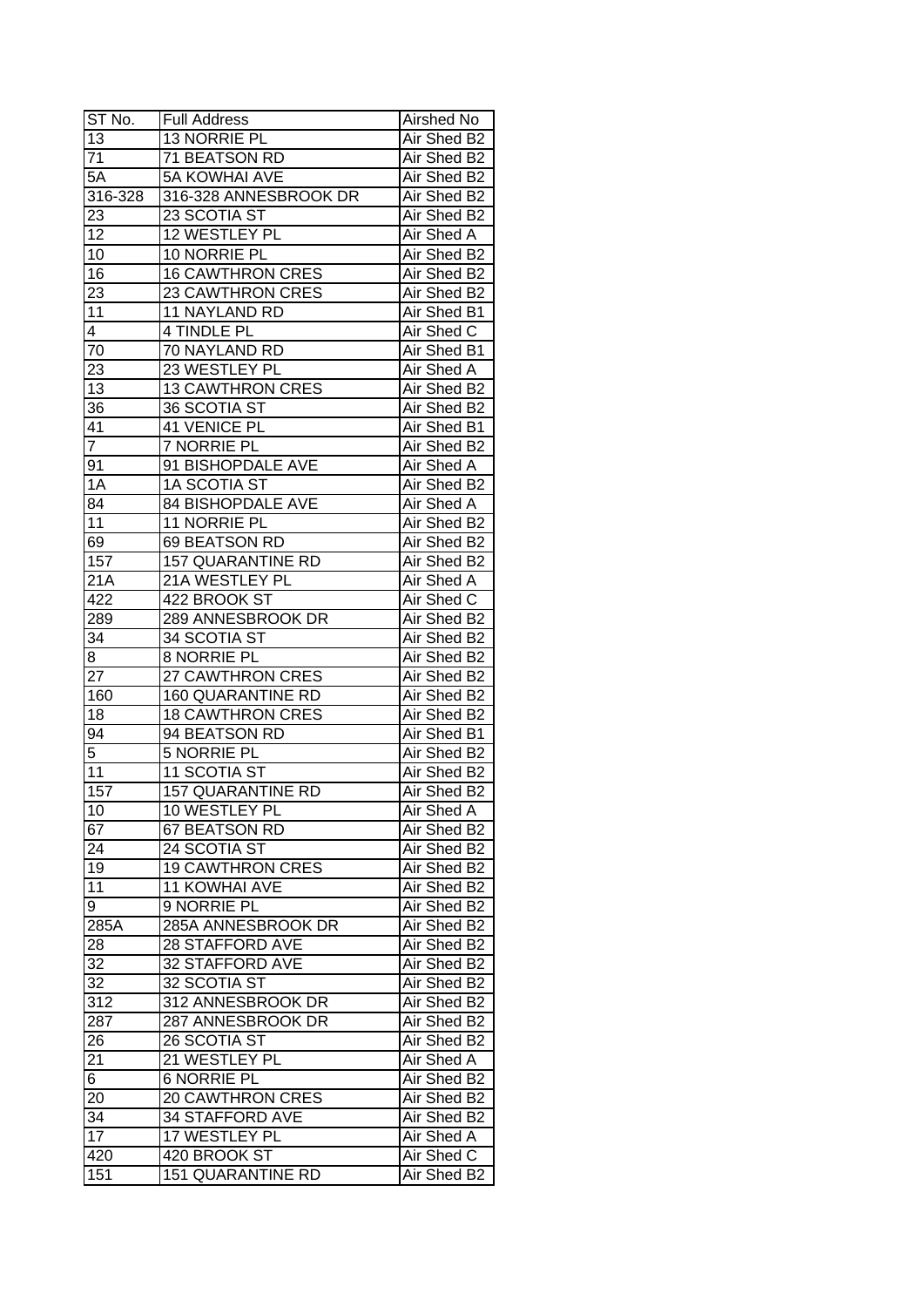| $ST$ No.       | <b>Full Address</b>      | Airshed No        |
|----------------|--------------------------|-------------------|
| 82             | 82 BISHOPDALE AVE        | Air Shed A        |
| 285B           | 285B ANNESBROOK DR       | Air Shed B2       |
| 30             | 30 SCOTIA ST             | Air Shed B2       |
| 28             | 28 SCOTIA ST             | Air Shed B2       |
| 36             | <b>36 STAFFORD AVE</b>   | Air Shed B2       |
| 21             | 21 CAWTHRON CRES         | Air Shed B2       |
| 19             | 19 WESTLEY PL            | Air Shed A        |
| 162            | <b>162 QUARANTINE RD</b> | Air Shed B2       |
| 3              | 3 NORRIE PL              | Air Shed B2       |
| 63             | 63 BEATSON RD            | Air Shed B2       |
| 89             | 89 BISHOPDALE AVE        | Air Shed A        |
| 310            | 310 ANNESBROOK DR        | Air Shed B2       |
| 8              | 8 WESTLEY PL             | Air Shed A        |
| 385            | 385 BROOK ST             | Air Shed C        |
| 19A            | 19A WESTLEY PL           | Air Shed A        |
| 285            | 285 ANNESBROOK DR        | Air Shed B2       |
| 22             | 22 CAWTHRON CRES         | Air Shed B2       |
| $\overline{4}$ | 4 NORRIE PL              | Air Shed B2       |
| 283A           | 283A ANNESBROOK DR       | Air Shed B2       |
| 9              | 9 NAYLAND RD             | Air Shed B1       |
| 3              | 3 SCOTIA ST              | Air Shed B2       |
| 22             | 22 STAFFORD AVE          | Air Shed B2       |
| 9              | 9 SCOTIA ST              | Air Shed B2       |
| 38             | 38 STAFFORD AVE          | Air Shed B2       |
| $\mathbf{1}$   | 1 NORRIE PL              | Air Shed B2       |
| 418            | 418 BROOK ST             | Air Shed C        |
| $7 - 11$       | 7-11 VENICE PL           | Air Shed B1       |
| 61             | 61 BEATSON RD            | Air Shed B2       |
| 20             | 20 SCOTIA ST             | Air Shed B2       |
| 26             | <b>26 STAFFORD AVE</b>   | Air Shed B2       |
| 283C           | 283C ANNESBROOK DR       | Air Shed B2       |
| 80             | 80 BISHOPDALE AVE        | Air Shed A        |
| 308            | 308 ANNESBROOK DR        | Air Shed B2       |
| 1              | <b>1 SCOTIA ST</b>       | Air Shed B2       |
| 15A            | <b>15A WESTLEY PL</b>    | Air Shed A        |
| 414            | 414 BROOK ST             | Air Shed C        |
| 29             | <b>29 CAWTHRON CRES</b>  | Air Shed B2       |
| 5              | <b>5 SCOTIA ST</b>       | Air Shed B2       |
| 21             | 21 STAFFORD AVE          | Air Shed B2       |
| 24             | 24 CAWTHRON CRES         | Air Shed B2       |
| 59             | 59 BEATSON ROAD          | Air Shed B2       |
| $\overline{c}$ | 2 NORRIE PL              | Air Shed B2       |
| $\overline{4}$ | 4 BRILLIANT PL           | Air Shed B1       |
| $\overline{6}$ | <b>6 WESTLEY PL</b>      | <b>Air Shed A</b> |
| 15             | 15 WESTLEY PL            | Air Shed A        |
| 87             | 87 BISHOPDALE AVE        | Air Shed A        |
| 21             | 21 FORESTS RD            | Air Shed B1       |
| 283            | 283 ANNESBROOK DR        | Air Shed B2       |
| 13A            | 13A WESTLEY PL           | Air Shed A        |
| 5              | <b>5 BRILLIANT PL</b>    | Air Shed B1       |
| 19             | 19 FORESTS RD            | Air Shed B1       |
| 153            | <b>153 QUARANTINE RD</b> | Air Shed B2       |
| 4A             | 4A WESTLEY PL            | Air Shed A        |
| 57             | 57 BEATSON ROAD          | Air Shed B2       |
| 416            | 416 BROOK ST             | Air Shed C        |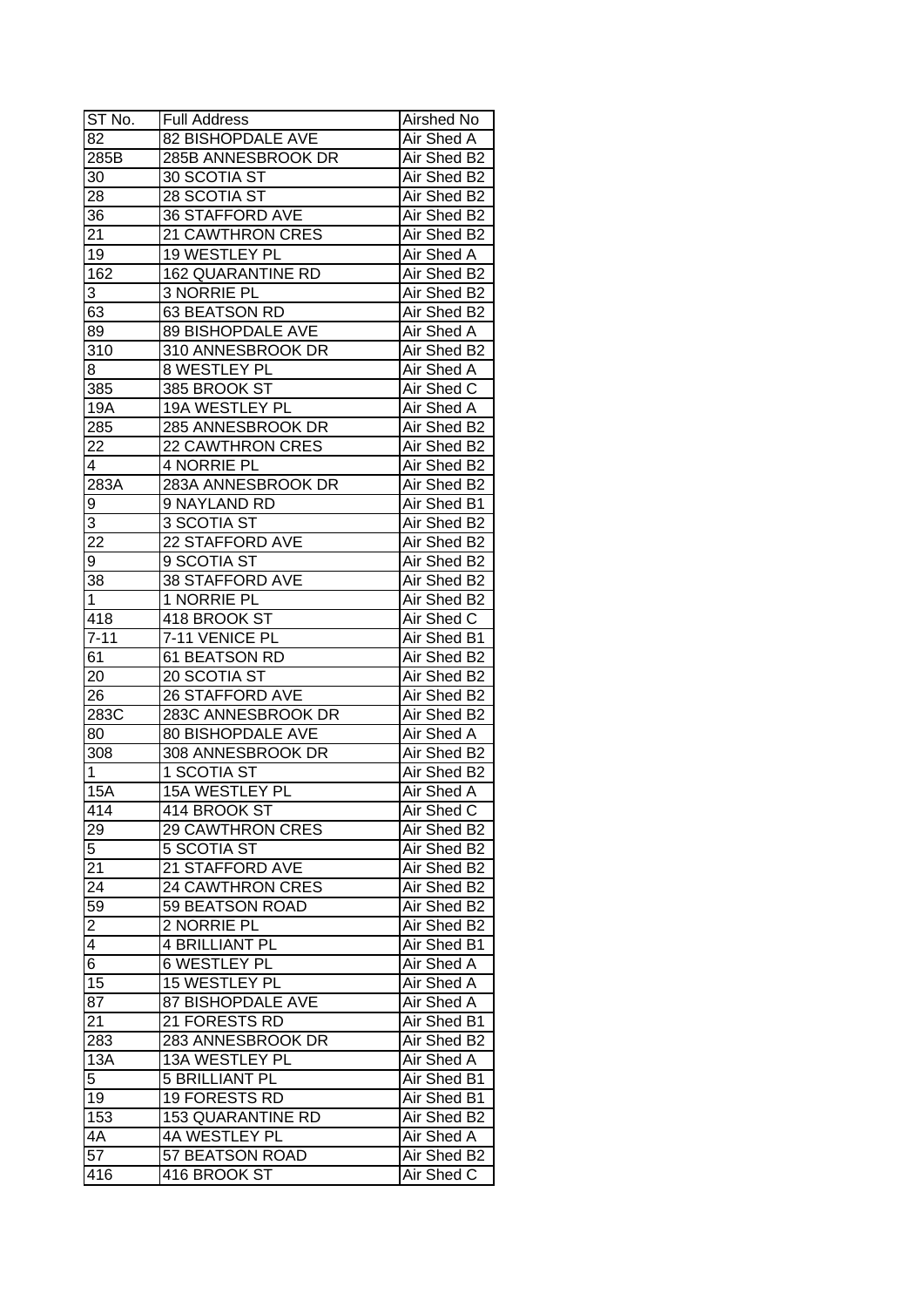| ST No.          | <b>Full Address</b>      | Airshed No  |
|-----------------|--------------------------|-------------|
| 4               | 4 SCOTIA ST              | Air Shed B2 |
| 306             | 306 ANNESBROOK DR        | Air Shed B2 |
| 31              | <b>31 CAWTHRON CRES</b>  | Air Shed B2 |
| $\overline{78}$ | <b>78 BISHOPDALE AVE</b> | Air Shed A  |
| 26              | <b>26 CAWTHRON CRES</b>  | Air Shed B2 |
| 337             | 337 WAIMEA RD            | Air Shed A  |
| 25              | 25 STAFFORD AVE          | Air Shed B2 |
| 18              | <b>18 SCOTIA ST</b>      | Air Shed B2 |
| 6               | <b>6 SCOTIA ST</b>       | Air Shed B2 |
| 412             | 412 BROOK ST             | Air Shed C  |
| 28              | 28 CLIFFORD AVE          | Air Shed A  |
| 141-149         | 141-149 QUARANTINE RD    | Air Shed B2 |
| 23              | 23 FORESTS RD            | Air Shed B1 |
| 19              | <b>19 STAFFORD AVE</b>   | Air Shed B2 |
| 4               | 4 WESTLEY PL             | Air Shed A  |
| 13              | 13 WESTLEY PL            | Air Shed A  |
| 20              | <b>20 STAFFORD AVE</b>   | Air Shed B2 |
| 9               | 9 WESTLEY PL             | Air Shed A  |
| 33              | 33 CAWTHRON CRES         | Air Shed B2 |
| 281             | 281 ANNESBROOK DR        | Air Shed B2 |
| 14              | <b>14 SCOTIA ST</b>      | Air Shed B2 |
| 85              | <b>85 BISHOPDALE AVE</b> | Air Shed A  |
| 28              | <b>28 CAWTHRON CRES</b>  | Air Shed B2 |
| 27              | 27 STAFFORD AVE          | Air Shed B2 |
| 17              | 17 FORESTS RD            | Air Shed B1 |
| 12              | 12 SCOTIA ST             | Air Shed B2 |
| $\overline{2}$  | 2 BRILLIANT PL           | Air Shed B1 |
| 24              | 24 STAFFORD AVE          | Air Shed B2 |
| 68              | 68 BEATSON RD            | Air Shed B1 |
| 10              | 10 SCOTIA ST             | Air Shed B2 |
| 8               | 8 SCOTIA ST              | Air Shed B2 |
| 11              | 11 WESTLEY PL            | Air Shed A  |
| 304             | 304 ANNESBROOK DR        | Air Shed B2 |
| 38              | 38 NAYLAND RD            | Air Shed B1 |
| $\overline{51}$ | 51 BEATSON RD            | Air Shed B2 |
| 18              | <b>18 STAFFORD AVE</b>   | Air Shed B2 |
| 15A             | <b>15A FORESTS RD</b>    | Air Shed B1 |
| 25              | 25 CLIFFORD AVE          | Air Shed A  |
| 30              | <b>30 CAWTHRON CRES</b>  | Air Shed B2 |
| 76              | <b>76 BISHOPDALE AVE</b> | Air Shed A  |
| 279             | 279 ANNESBROOK DR        | Air Shed B2 |
| 43              | 43 BEATSON RD            | Air Shed B2 |
| 83              | 83 BISHOPDALE AVE        | Air Shed A  |
| 26A             | <b>26A CLIFFORD AVE</b>  | Air Shed A  |
| 62              | 62 BEATSON RD            | Air Shed B1 |
| $\overline{7}$  | 7 WESTLEY PL             | Air Shed A  |
| 25              | 25 FORESTS RD            | Air Shed B1 |
| $\overline{7}$  | <b>7 FORESTS RD</b>      | Air Shed B1 |
| $1\overline{7}$ | <b>17 STAFFORD AVE</b>   | Air Shed B2 |
| 16              | <b>16 STAFFORD AVE</b>   | Air Shed B2 |
| 13              | <b>13 STAFFORD AVE</b>   | Air Shed B2 |
| 15              | <b>15 FORESTS RD</b>     | Air Shed B1 |
| 41              | 41 BEATSON RD            | Air Shed B2 |
| 36              | 36 NAYLAND RD            | Air Shed B1 |
| 32              | 32 CAWTHRON CRES         | Air Shed B2 |
|                 |                          |             |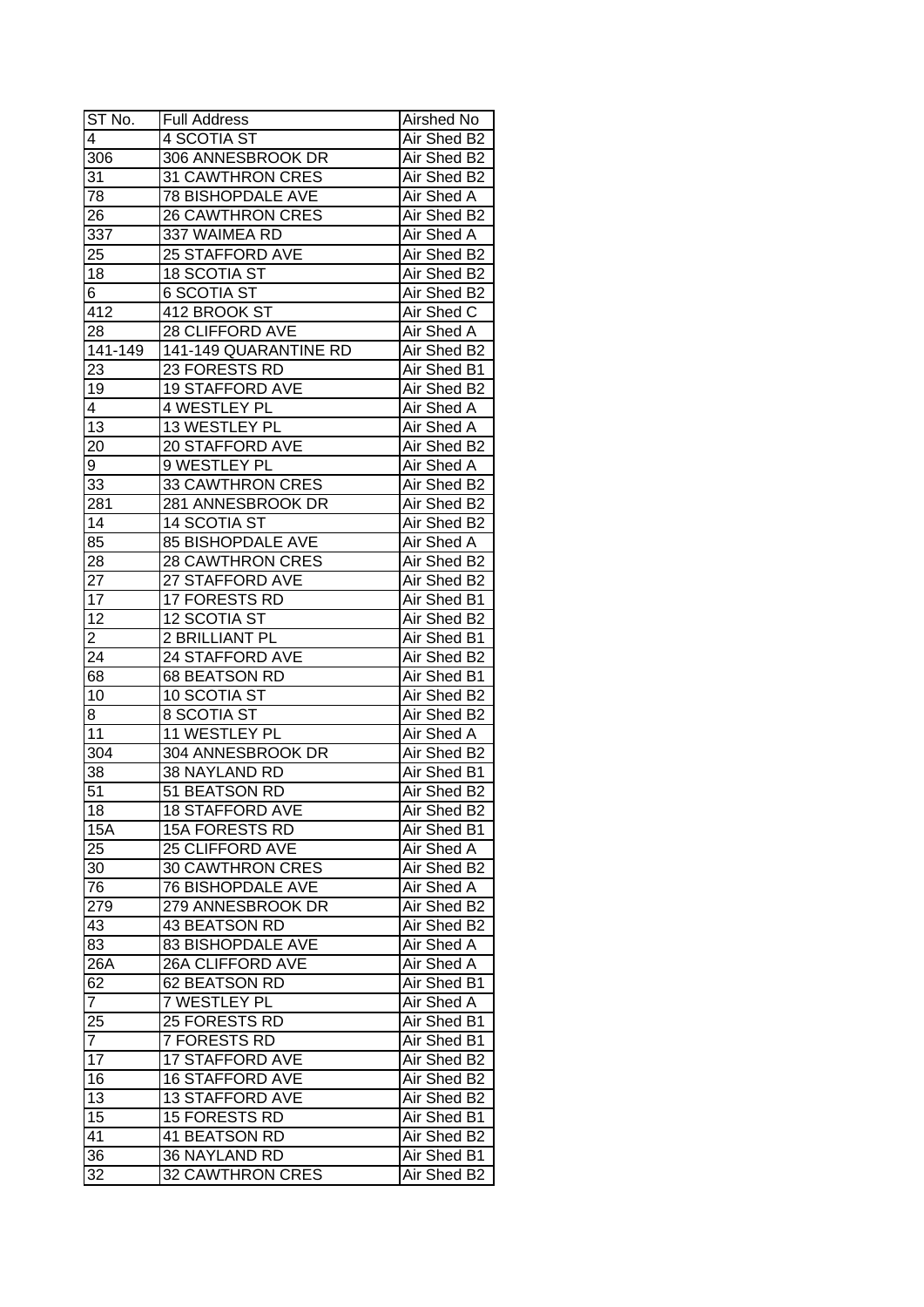| ST No.       | <b>Full Address</b>      | Airshed No        |
|--------------|--------------------------|-------------------|
| 298          | 298 ANNESBROOK DR        | Air Shed B2       |
| 27           | 27 FORESTS RD            | Air Shed B1       |
| 26           | 26 CLIFFORD AVE          | Air Shed A        |
| 13A          | <b>13A STAFFORD AVE</b>  | Air Shed B2       |
| 21           | 21 BEATSON RD            | Air Shed B2       |
| 60           | 60 BEATSON RD            | Air Shed B1       |
| 4            | 4 FORESTS RD             | Air Shed B1       |
| 14           | <b>14 STAFFORD AVE</b>   | Air Shed B2       |
| 29           | 29 FORESTS RD            | Air Shed B1       |
| 277          | 277 ANNESBROOK DR        | Air Shed B2       |
| 23           | 23 BEATSON RD            | Air Shed B2       |
| 39           | 39 BEATSON RD            | Air Shed B2       |
| 24           | 24 CLIFFORD AVE          | Air Shed A        |
| 25           | 25 BEATSON RD            | Air Shed B2       |
| 81           | 81 BISHOPDALE AVE        | Air Shed A        |
| 33           | 33 BEATSON RD            | Air Shed B2       |
| 302          | 302 ANNESBROOK DR        | Air Shed B2       |
| 31           | 31 BEATSON RD            | Air Shed B2       |
| 15           | <b>15 STAFFORD AVE</b>   | Air Shed B2       |
| 37           | 37 CAWTHRON CRES         | Air Shed B2       |
| 34           | <b>34 CAWTHRON CRES</b>  | Air Shed B2       |
| 27           | 27 BEATSON RD            | Air Shed B2       |
| 5            | 5 WESTLEY PL             | Air Shed A        |
| 13           | 13 FORESTS RD            | Air Shed B1       |
| 74           | 74 BISHOPDALE AVE        | Air Shed A        |
| 12           | <b>12 STAFFORD AVE</b>   | Air Shed B2       |
| 296          | 296 ANNESBROOK DR        | Air Shed B2       |
| 6            | <b>6 FORESTS RD</b>      | Air Shed B1       |
| 5            | <b>5 NAYLAND RD</b>      | Air Shed B1       |
| 3            | 3 WESTLEY PL             | Air Shed A        |
| 300          | 300 ANNESBROOK DR        | Air Shed B2       |
| 36           | <b>36 CAWTHRON CRES</b>  | Air Shed B2       |
| 275          | 275 ANNESBROOK DR        | Air Shed B2       |
| 22           | 22 FORESTS RD            | Air Shed B1       |
| 72           | <b>72 BISHOPDALE AVE</b> | <b>Air Shed A</b> |
| 79           | <b>79 BISHOPDALE AVE</b> | Air Shed A        |
| 18           | <b>18 CLIFFORD AVE</b>   | Air Shed A        |
| 39           | <b>39 CAWTHRON CRES</b>  | Air Shed B2       |
| $\mathbf{1}$ | 1 WESTLEY PL             | Air Shed A        |
| 11           | <b>11 FORESTS RD</b>     | Air Shed B1       |
| 22           | 22 CLIFFORD AVE          | Air Shed A        |
| 360          | 360 BROOK ST             | Air Shed C        |
| 4A           | 4A FORESTS RD            | Air Shed B1       |
| 33           | 33 FORESTS RD            | Air Shed B1       |
| 16           | <b>16 NAYLAND RD</b>     | Air Shed B1       |
| 24           | 24 FORESTS RD            | Air Shed B1       |
| 20           | 20 CLIFFORD AVE          | Air Shed A        |
| 38           | <b>38 CAWTHRON CRES</b>  | Air Shed B2       |
| 8            | 8 FORESTS RD             |                   |
|              |                          | Air Shed B1       |
| 26           | 26 FORESTS RD            | Air Shed B1       |
| 41           | <b>41 CAWTHRON CRES</b>  | Air Shed B2       |
| 10           | <b>10 STAFFORD AVE</b>   | Air Shed B2       |
| 9            | 9 STAFFORD AVE           | Air Shed B2       |
| 294          | 294 ANNESBROOK DR        | Air Shed B2       |
| 21           | 21 CLIFFORD AVE          | Air Shed A        |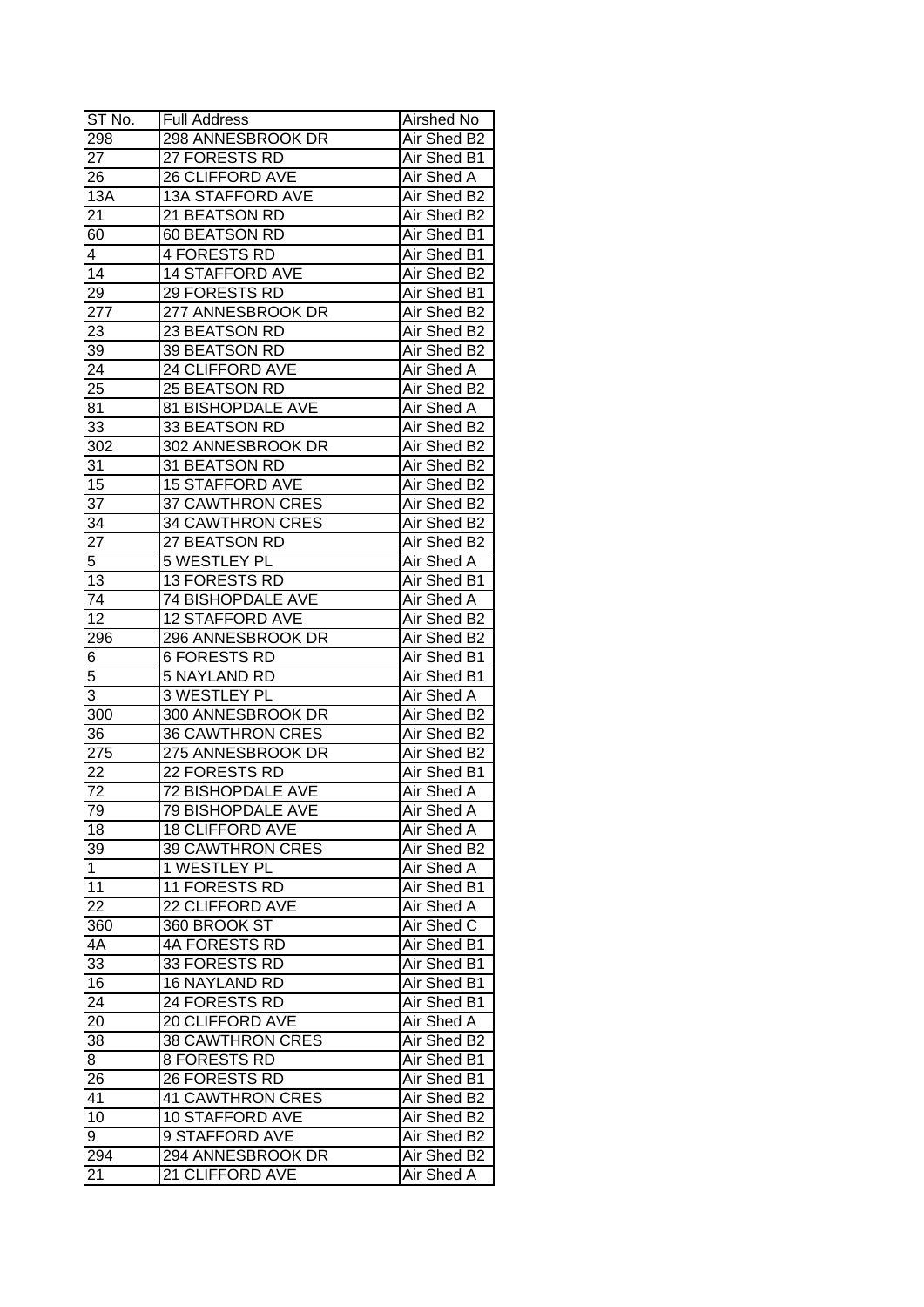| ST No.          | <b>Full Address</b>      | Airshed No  |
|-----------------|--------------------------|-------------|
| 77              | 77 BISHOPDALE AVE        | Air Shed A  |
| 110             | <b>110 QUARANTINE RD</b> | Air Shed B1 |
| 273             | 273 ANNESBROOK DR        | Air Shed B2 |
| 16              | <b>16 CLIFFORD AVE</b>   | Air Shed A  |
| 3               | 3 NAYLAND RD             | Air Shed B1 |
| 40              | <b>40 CAWTHRON CRES</b>  | Air Shed B2 |
| 10              | 10 FORESTS RD            | Air Shed B1 |
| 20              | 20 FORESTS RD            | Air Shed B1 |
| 35              | 35 FORESTS RD            | Air Shed B1 |
| 43              | <b>43 CAWTHRON CRES</b>  | Air Shed B2 |
| 28              | 28 FORESTS RD            | Air Shed B1 |
| 70              | 70 BISHOPDALE AVE        | Air Shed A  |
| 353             | 353 BROOK ST             | Air Shed C  |
| 34              | 34 FORESTS RD            | Air Shed B1 |
| 108             | 108 QUARANTINE RD        | Air Shed B1 |
| 42              | <b>42 CAWTHRON CRES</b>  | Air Shed B2 |
| 271             | 271 ANNESBROOK DR        | Air Shed B2 |
| 19              | <b>19 CLIFFORD AVE</b>   | Air Shed A  |
| 292             | 292 ANNESBROOK DR        | Air Shed B2 |
| 45              | 45 CAWTHRON CRES         | Air Shed B2 |
| $\overline{7}$  | <b>7 STAFFORD AVE</b>    | Air Shed B2 |
| 8               | <b>8 STAFFORD AVE</b>    | Air Shed B2 |
| 75              | <b>75 BISHOPDALE AVE</b> | Air Shed A  |
| 30              | 30 FORESTS RD            | Air Shed B1 |
| $\mathbf{7}$    | <b>7 PINNACLE PL</b>     | Air Shed B1 |
| 10A             | 10A FORESTS RD           | Air Shed B1 |
| $7\overline{1}$ | 71 BISHOPDALE AVE        | Air Shed A  |
| 5               | 5 PINNACLE PL            | Air Shed B1 |
| 12              | 12 NAYLAND RD            | Air Shed B1 |
| 14              | <b>14 CLIFFORD AVE</b>   | Air Shed A  |
| 44              | <b>44 CAWTHRON CRES</b>  | Air Shed B2 |
| 269             | 269 ANNESBROOK DR        | Air Shed B2 |
| 47              | <b>47 CAWTHRON CRES</b>  | Air Shed B2 |
| 17              | <b>17 CLIFFORD AVE</b>   | Air Shed A  |
| 290             | 290 ANNESBROOK DR        | Air Shed B2 |
| 73              | <b>73 BISHOPDALE AVE</b> | Air Shed A  |
| 6               | <b>6 STAFFORD AVE</b>    | Air Shed B2 |
| 99              | 99 QUARANTINE RD         | Air Shed B1 |
| 288             | 288 ANNESBROOK DR        | Air Shed B2 |
| 32              | 32 FORESTS RD            | Air Shed B1 |
| 13              | 13 PINNACLE PL           | Air Shed B1 |
| 46              | <b>46 CAWTHRON CRES</b>  | Air Shed B2 |
| 10              | 10 CLIFFORD AVE          | Air Shed A  |
| 15              | 15 PINNACLE PL           | Air Shed B1 |
| $\overline{5}$  | <b>5 STAFFORD AVE</b>    | Air Shed B2 |
| 48              | <b>48 CAWTHRON CRES</b>  | Air Shed B2 |
|                 | 69 BISHOPDALE AVE        | Air Shed A  |
| 69              |                          |             |
| 15              | <b>15 CLIFFORD AVE</b>   | Air Shed A  |
| 267             | 267 ANNESBROOK DR        | Air Shed B2 |
| 288A            | 288A ANNESBROOK DR       | Air Shed B2 |
| 286             | 286 ANNESBROOK DR        | Air Shed B2 |
| 9               | 9 PINNACLE PL            | Air Shed B1 |
| 4               | <b>4 STAFFORD AVE</b>    | Air Shed B2 |
| 49              | <b>49 CAWTHRON CRES</b>  | Air Shed B2 |
| 3               | 3 PINNACLE PL            | Air Shed B1 |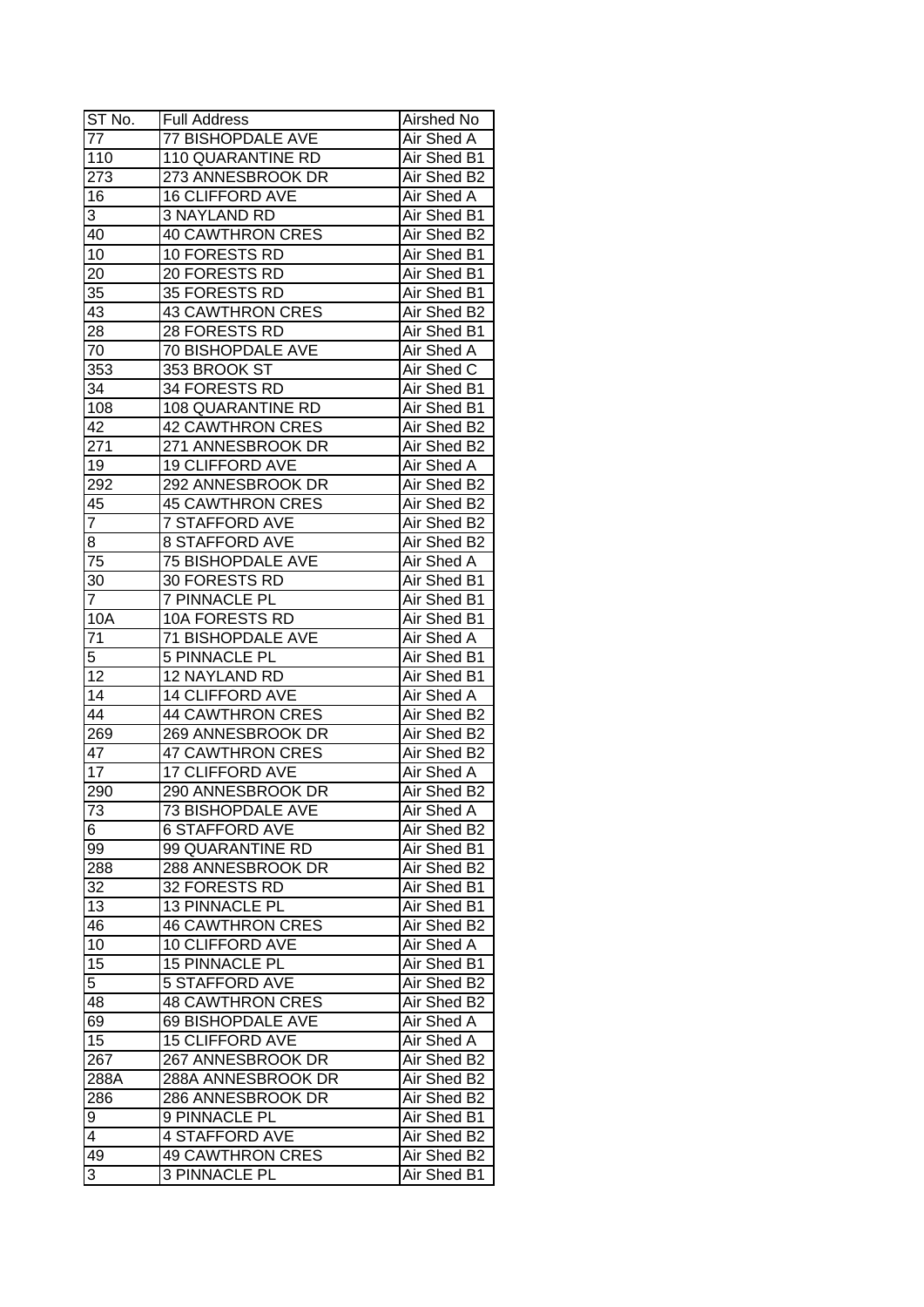| ST No.          | <b>Full Address</b>      | Airshed No  |
|-----------------|--------------------------|-------------|
| 11              | 11 PINNACLE PL           | Air Shed B1 |
| $\overline{67}$ | 67 BISHOPDALE AVE        | Air Shed A  |
| $\mathbf{1}$    | 1 PINNACLE PL            | Air Shed B1 |
| 50              | 50 CAWTHRON CRES         | Air Shed B2 |
| 19              | 19 SUGAR LOAF PL         | Air Shed C  |
| 284             | 284 ANNESBROOK DR        | Air Shed B2 |
| 3               | <b>3 STAFFORD AVE</b>    | Air Shed B2 |
| $\overline{2}$  | 2 STAFFORD AVE           | Air Shed B2 |
| 8               | 8 CLIFFORD AVE           | Air Shed A  |
| 17              | 17 PINNACLE PL           | Air Shed B1 |
| 13              | 13 CLIFFORD AVE          | Air Shed A  |
| 351             | 351 BROOK ST             | Air Shed C  |
| 102             | 102 QUARANTINE RD        | Air Shed B1 |
| 51              | 51 CAWTHRON CRES         | Air Shed B2 |
| <b>11A</b>      | 11A CLIFFORD AVE         | Air Shed A  |
| $\overline{4}$  | 4 PINNACLE PL            | Air Shed B1 |
| 17              | 17 SUGAR LOAF PL         | Air Shed C  |
| 65              | <b>65 BISHOPDALE AVE</b> | Air Shed A  |
| 95              | 95 QUARANTINE RD         | Air Shed B1 |
| 100             | 100 QUARANTINE RD        | Air Shed B1 |
| 2               | 2 PINNACLE PL            | Air Shed B1 |
| 19              | 19 PINNACLE PL           | Air Shed B1 |
| 18              | 18 HIGHVIEW DR           | Air Shed B1 |
| 11              | <b>11 CLIFFORD AVE</b>   | Air Shed A  |
| 5               | 5 CLIFFORD AVE           | Air Shed A  |
| 6               | <b>6 PINNACLE PL</b>     | Air Shed B1 |
| 50              | 50 BISHOPDALE AVE        | Air Shed A  |
| $\overline{7}$  | <b>7 CLIFFORD AVE</b>    | Air Shed A  |
| 15              | 15 SUGAR LOAF PL         | Air Shed C  |
| 9               | 9 CLIFFORD AVE           | Air Shed A  |
| 4               | <b>4 CLIFFORD AVE</b>    | Air Shed A  |
| 17              | 17 HIGHVIEW DR           | Air Shed B1 |
| $145 - 149$     | 145-149 PASCOE ST        | Air Shed B1 |
| 3               | <b>3 CLIFFORD AVE</b>    | Air Shed A  |
| 80              | 80 QUARANTINE RD         | Air Shed B1 |
| $\overline{21}$ | 21 PINNACLE PL           | Air Shed B1 |
| $\overline{2}$  | 2 CLIFFORD AVE           | Air Shed A  |
| 13              | 13 SUGAR LOAF PL         | Air Shed C  |
| 48              | <b>48 BISHOPDALE AVE</b> | Air Shed A  |
| 38              | 38 HIGHVIEW DR           | Air Shed B1 |
| $\mathbf{1}$    | 1 CLIFFORD AVE           | Air Shed A  |
| 41              | 41 HIGHVIEW DR           | Air Shed B1 |
| 15              | 15 HIGHVIEW DR           | Air Shed B1 |
| 8 <sup>1</sup>  | 8 PINNACLE PL            | Air Shed B1 |
| 345             | 345 BROOK ST             | Air Shed C  |
| 78              | 78 QUARANTINE RD         | Air Shed B1 |
| 46              | <b>46 BISHOPDALE AVE</b> | Air Shed A  |
| $\overline{55}$ | 55 BISHOPDALE AVE        | Air Shed A  |
| 11              | 11 SUGAR LOAF PL         | Air Shed C  |
| $\overline{57}$ | 57 BISHOPDALE AVE        | Air Shed A  |
| 23              | 23 PINNACLE PL           | Air Shed B1 |
| 44              | <b>44 BISHOPDALE AVE</b> | Air Shed A  |
| $9^{-}$         | 9 SUGAR LOAF PL          | Air Shed C  |
| 139-143         | 139-143 PASCOE ST        | Air Shed B1 |
| 79              | 79 QUARANTINE RD         | Air Shed B1 |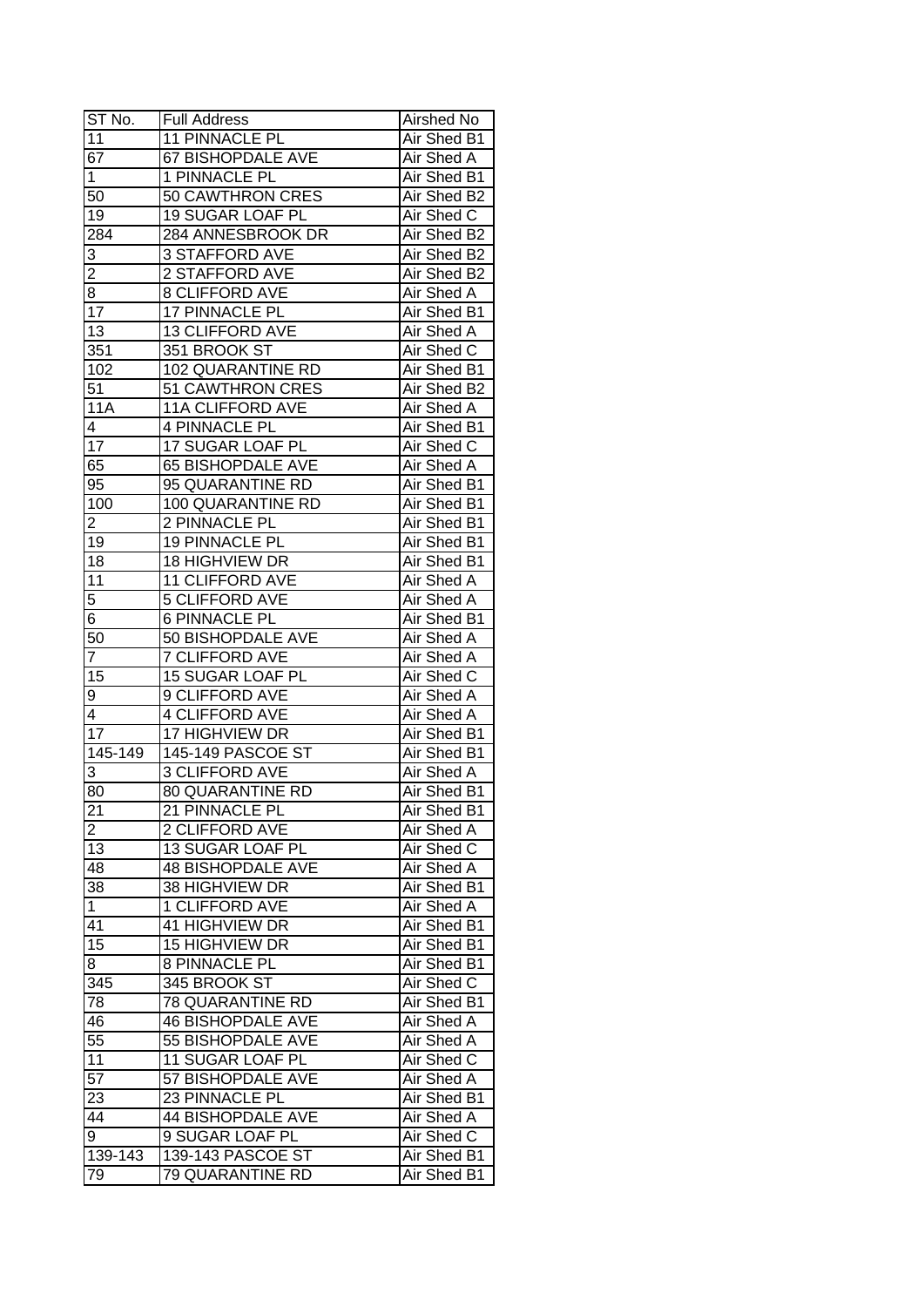| ST No.          | <b>Full Address</b>      | Airshed No         |
|-----------------|--------------------------|--------------------|
| 150             | 150 PASCOE ST            | Air Shed B1        |
| 53              | 53 BISHOPDALE AVE        | Air Shed A         |
| 13              | 13 HIGHVIEW DR           | Air Shed B1        |
| 61              | <b>61 BISHOPDALE AVE</b> | Air Shed A         |
| 343             | 343 BROOK ST             | Air Shed C         |
| 36              | 36 HIGHVIEW DR           | Air Shed B1        |
| 51              | 51 BISHOPDALE AVE        | Air Shed A         |
| 76              | 76 QUARANTINE RD         | Air Shed B1        |
| $\overline{7}$  | 7 SUGAR LOAF PL          | Air Shed C         |
| 59              | 59 BISHOPDALE AVE        | Air Shed A         |
| 10              | 10 PINNACLE PL           | Air Shed B1        |
| 39              | 39 HIGHVIEW DR           | Air Shed B1        |
| 73              | 73 QUARANTINE RD         | Air Shed B1        |
| $3\overline{8}$ | 38 BISHOPDALE AVE        | Air Shed A         |
| 25              | 25 PINNACLE PL           | Air Shed B1        |
| 34              | 34 MARKET RD             | Air Shed A         |
| 42              | 42 BISHOPDALE AVE        | Air Shed A         |
| 49              | <b>49 BISHOPDALE AVE</b> | Air Shed A         |
| 11              | 11 HIGHVIEW DR           | Air Shed B1        |
| 146             | 146 PASCOE ST            | Air Shed B1        |
| 253             | 253 ANNESBROOK DR        | Air Shed B1        |
| 341             | 341 BROOK ST             | Air Shed C         |
| 5               | 5 SUGAR LOAF PL          | Air Shed C         |
| 6               | <b>6 HAZELLS WAY</b>     | Air Shed B1        |
| 34              | 34 HIGHVIEW DR           | Air Shed B1        |
| 14              | <b>14 GRACEFIELD ST</b>  | Air Shed B1        |
| 20              | 20 HIGHVIEW DR           | Air Shed B1        |
| 5               | 5 HAZELLS WAY            | Air Shed B1        |
| 3               | 3 SUGAR LOAF PL          | Air Shed C         |
| 45              | <b>45 BISHOPDALE AVE</b> | Air Shed A         |
| 12              | 12 PINNACLE PL           | Air Shed B1        |
| 27              | 27 PINNACLE PL           | Air Shed B1        |
| $4\overline{7}$ | <b>47 BISHOPDALE AVE</b> | Air Shed A         |
| 9               | <b>9 HIGHVIEW DR</b>     | Air Shed B1        |
| 74              | 74 QUARANTINE RD         | <b>Air Shed B1</b> |
| 137             | 137 PASCOE ST            | Air Shed B1        |
| 36              | 36 BISHOPDALE AVE        | Air Shed A         |
| 37              | 37 HIGHVIEW DR           | Air Shed B1        |
| 30              | 30 MARKET RD             | Air Shed A         |
| 42              | 42 QUARANTINE RD         | Air Shed B1        |
| 4               | 4 HAZELLS WAY            | Air Shed B1        |
| 339             | 339 BROOK ST             | Air Shed C         |
| $\mathbf{1}$    | 1 SUGAR LOAF PL          | Air Shed C         |
| 67              | 67 QUARANTINE RD         | Air Shed B1        |
| 28              | 28 MARKET RD             | Air Shed A         |
| 251             | 251 ANNESBROOK DR        | Air Shed B1        |
| 16              | <b>16 GRACEFIELD ST</b>  | Air Shed B1        |
| 140             | 140 PASCOE ST            | Air Shed B1        |
| $\mathbf{1}$    | 1 HAZELLS WAY            | Air Shed B1        |
| 14              | 14 PINNACLE PL           | Air Shed B1        |
| 43              | <b>43 BISHOPDALE AVE</b> | Air Shed A         |
| $\mathbf{1}$    | 1 HIGHVIEW DR            | Air Shed B1        |
|                 | 32 HIGHVIEW DR           | Air Shed B1        |
| 32<br>18        |                          |                    |
|                 | <b>18 GRACEFIELD ST</b>  | Air Shed B1        |
| 3               | 3 HAZELLS WAY            | Air Shed B1        |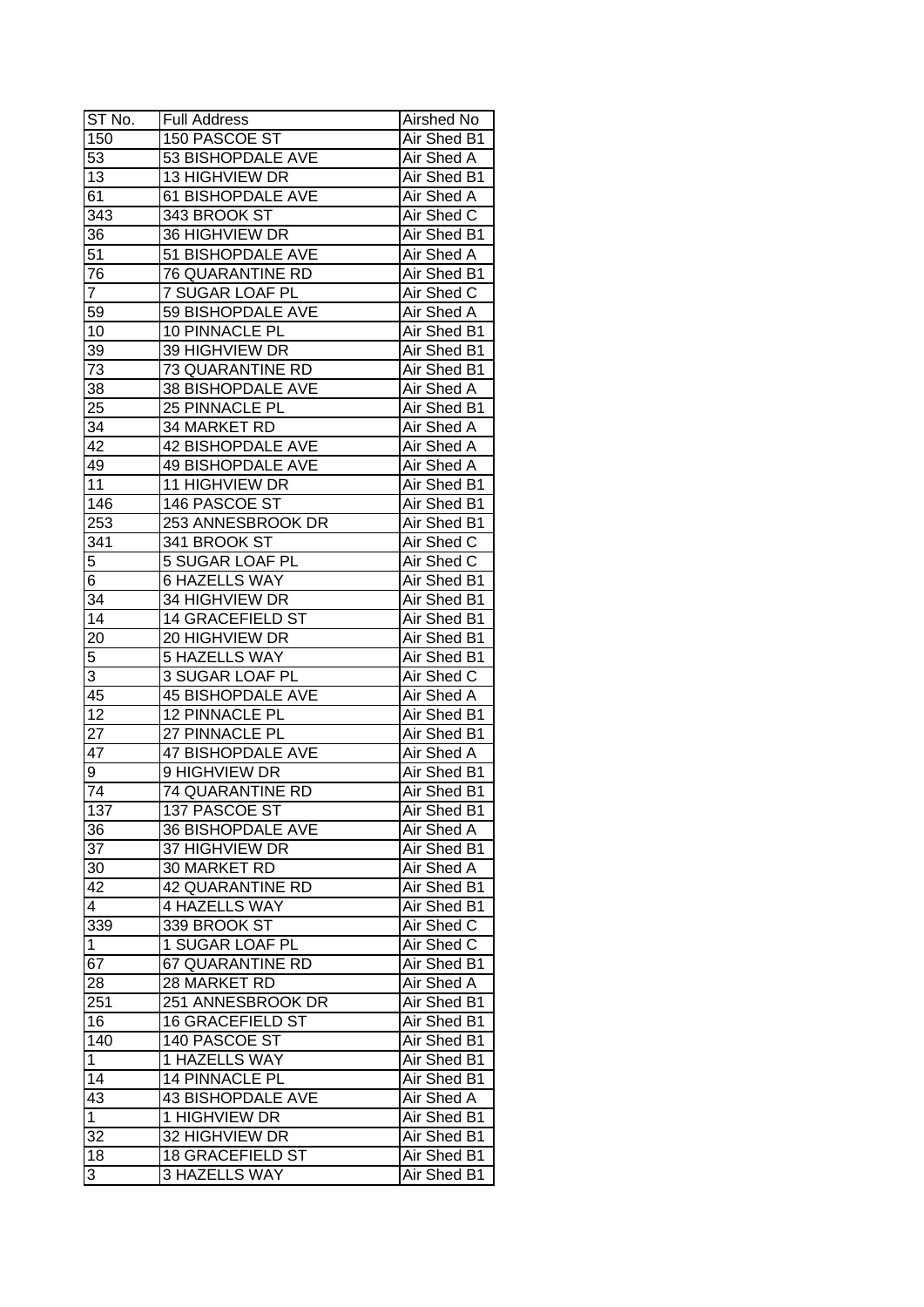| ST No.          | <b>Full Address</b>      | Airshed No        |
|-----------------|--------------------------|-------------------|
| 29              | 29 PINNACLE PL           | Air Shed B1       |
| 34              | <b>34 BISHOPDALE AVE</b> | Air Shed A        |
| 268             | 268 ANNESBROOK DR        | Air Shed B1       |
| 7               | 7 HIGHVIEW DR            | Air Shed B1       |
| 337             | 337 BROOK ST             | Air Shed C        |
| 2               | 2 HAZELLS WAY            | Air Shed B1       |
| 16              | 16 PINNACLE PL           | Air Shed B1       |
| 249             | 249 ANNESBROOK DR        | Air Shed B1       |
| 10A             | <b>10A GREENHILL RD</b>  | Air Shed B1       |
| 32              | 32 BISHOPDALE AVE        | Air Shed A        |
| 127             | 127 PASCOE ST            | Air Shed B1       |
| 59              | 59 QUARANTINE RD         | Air Shed B1       |
| 3               | 3 HIGHVIEW DR            | Air Shed B1       |
| 26              | 26 MARKET RD             | Air Shed A        |
| 35              | 35 HIGHVIEW DR           | Air Shed B1       |
| 5               | <b>5 HIGHVIEW DR</b>     | Air Shed B1       |
| 56              | 56 QUARANTINE RD         | Air Shed B1       |
| 41              | <b>41 BISHOPDALE AVE</b> | Air Shed A        |
| 10              | <b>10 GREENHILL RD</b>   | Air Shed B1       |
| 2               | 2 SUGAR LOAF PL          | Air Shed C        |
| 14              | 14 MANCHESTER WAY        | Air Shed B1       |
| 10B             | <b>10B GREENHILL RD</b>  | Air Shed B1       |
| 336             | 336 BROOK ST             | Air Shed C        |
| 22              | 22 MARKET RD             | Air Shed A        |
| 24A             | 24A MARKET RD            | Air Shed A        |
| 24              | 24 MARKET RD             | Air Shed A        |
| 335             | 335 BROOK ST             | Air Shed C        |
| 31              | 31 PINNACLE PL           | Air Shed B1       |
| 57              | 57 QUARANTINE RD         | Air Shed B1       |
| 257             | 257 WAIMEA RD            | Air Shed A        |
| 8               | 8 GRACEFIELD ST          | Air Shed B1       |
| 125             | 125 PASCOE ST            | Air Shed B1       |
| 39              | <b>39 BISHOPDALE AVE</b> | Air Shed A        |
| $\overline{52}$ | 52 QUARANTINE RD         | Air Shed B1       |
| 10C             | <b>10C GREENHILL RD</b>  | Air Shed B1       |
| 30              | <b>30 BISHOPDALE AVE</b> | <b>Air Shed A</b> |
| 30              | 30 HIGHVIEW DR           | Air Shed B1       |
| 55              | 55 QUARANTINE RD         | Air Shed B1       |
| 33              | 33 PINNACLE PL           | Air Shed B1       |
| 12              | <b>12 MANCHESTER WAY</b> | Air Shed B1       |
| $\mathbf{1}$    | 1 MANCHESTER WAY         | Air Shed B1       |
| 33              | 33 HIGHVIEW DR           | Air Shed B1       |
| $3\overline{7}$ | 37 BISHOPDALE AVE        | Air Shed A        |
| 50              | 50 QUARANTINE RD         | Air Shed B1       |
| 95              | 95 QUARANTINE RD         | Air Shed B1       |
| 243             | 243 ANNESBROOK DR        | Air Shed B1       |
| 10              | 10 MANCHESTER WAY        | Air Shed B1       |
| 8               | 8 MANCHESTER WAY         | Air Shed B1       |
| 333             | 333 BROOK ST             | Air Shed C        |
| 123             | 123 PASCOE ST            | Air Shed B1       |
| 328             | 328 BROOK ST             | Air Shed C        |
| 4A              | <b>4A GREENHILL RD</b>   | Air Shed B1       |
| 53              | 53 QUARANTINE RD         | Air Shed B1       |
| 4C              | <b>4C FLAXMORE PL</b>    | Air Shed A        |
| 28              | <b>28 BISHOPDALE AVE</b> | Air Shed A        |
|                 |                          |                   |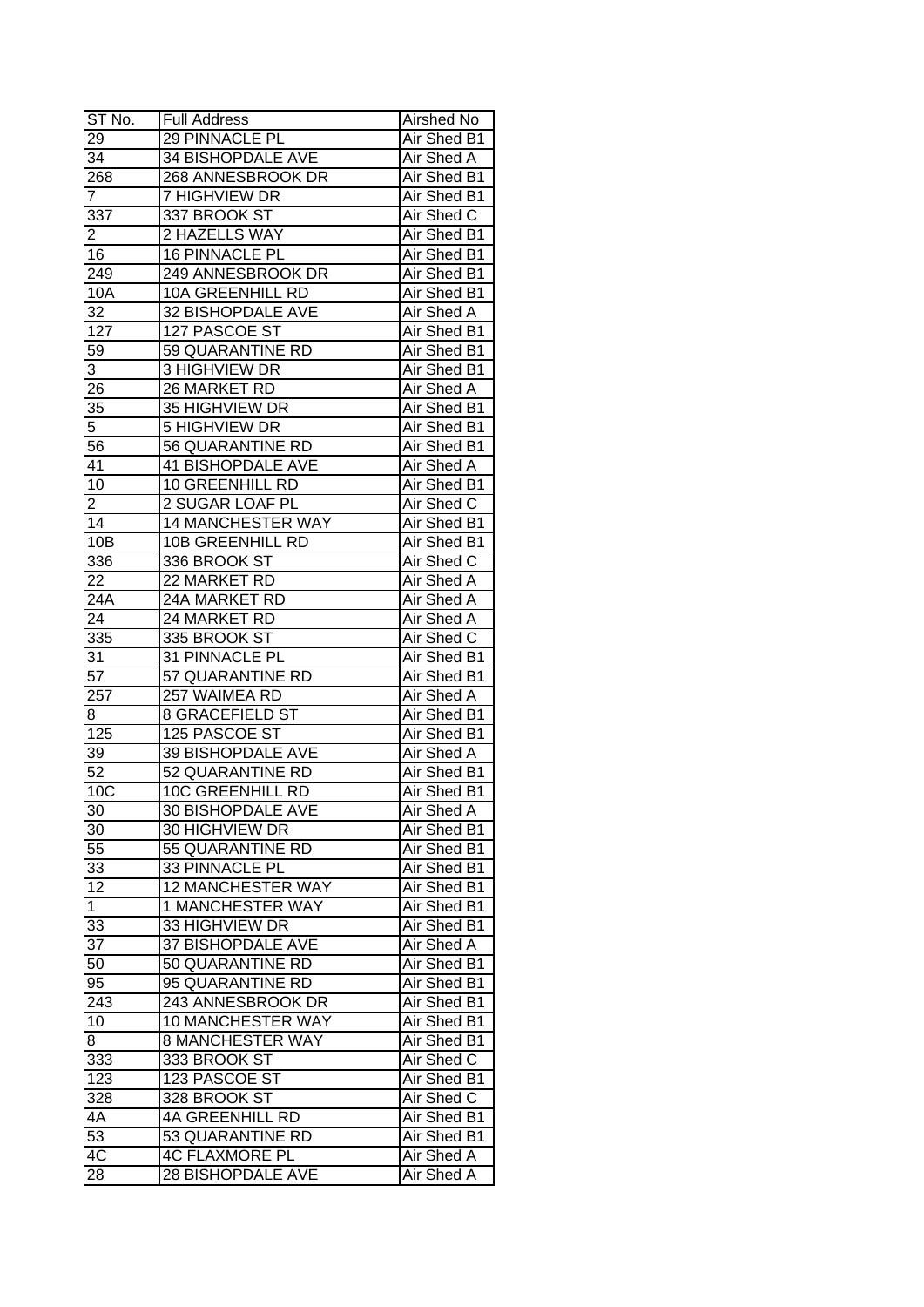| ST No.                  | <b>Full Address</b>      | Airshed No  |
|-------------------------|--------------------------|-------------|
| 260                     | 260 ANNESBROOK DR        | Air Shed B1 |
| 48                      | <b>48 QUARANTINE RD</b>  | Air Shed B1 |
| 248                     | 248 WAIMEA RD            | Air Shed A  |
| 28                      | 28 HIGHVIEW DR           | Air Shed B1 |
| 20                      | 20 MARKET RD             | Air Shed A  |
| 16                      | 16 FLAXMORE PL           | Air Shed A  |
| 33                      | 33 BISHOPDALE AVE        | Air Shed A  |
| 4                       | 4 MANCHESTER WAY         | Air Shed B1 |
| 14                      | <b>14 FLAXMORE PL</b>    | Air Shed A  |
| 26                      | 26 HIGHVIEW DR           | Air Shed B1 |
| 233                     | 233 WAIMEA RD            | Air Shed A  |
| 4B                      | <b>4B FLAXMORE PL</b>    | Air Shed A  |
| 326                     | 326 BROOK ST             | Air Shed C  |
| 121                     | 121 PASCOE ST            | Air Shed B1 |
| 16                      | <b>16 GREENHILL RD</b>   | Air Shed B1 |
| 23                      | 23 MARKET RD             | Air Shed A  |
| 241                     | 241 ANNESBROOK DR        | Air Shed B1 |
| 4D                      | <b>4D FLAXMORE PL</b>    | Air Shed A  |
| 29                      | 29 HIGHVIEW DR           | Air Shed B1 |
| 38                      | 38 QUARANTINE RD         | Air Shed B1 |
| 12                      | <b>12 GREENHILL RD</b>   | Air Shed B1 |
| 258                     | 258 ANNESBROOK DR        | Air Shed B1 |
| 26                      | <b>26 BISHOPDALE AVE</b> | Air Shed A  |
| 331                     | 331 BROOK ST             | Air Shed C  |
| 6                       | <b>6 MANCHESTER WAY</b>  | Air Shed B1 |
| 14                      | <b>14 GREENHILL RD</b>   | Air Shed B1 |
| 4A                      | 4A FLAXMORE PL           | Air Shed A  |
| 8                       | 8 GREENHILL RD           | Air Shed B1 |
| 19                      | 19 HIGHVIEW DR           | Air Shed B1 |
| 4                       | <b>4 GREENHILL RD</b>    | Air Shed B1 |
| $\overline{\mathbf{c}}$ | 2 GREENHILL RD           | Air Shed B1 |
| 4                       | <b>4 FLAXMORE PL</b>     | Air Shed A  |
| 31                      | 31 BISHOPDALE AVE        | Air Shed A  |
| 6                       | <b>6 GRACEFIELD ST</b>   | Air Shed B1 |
| $\overline{12}$         | <b>12 FLAXMORE PL</b>    | Air Shed A  |
| 18                      | <b>18 FLAXMORE PL</b>    | Air Shed A  |
| $\overline{27}$         | 27 HIGHVIEW DR           | Air Shed B1 |
| 239                     | 239 ANNESBROOK DR        | Air Shed B1 |
| 16A                     | <b>16A GREENHILL RD</b>  | Air Shed B1 |
| 244                     | 244 WAIMEA RD            | Air Shed A  |
| 21                      | 21 HIGHVIEW DR           | Air Shed B1 |
| 24                      | 24 BISHOPDALE AVE        | Air Shed A  |
| 25                      | 25 HIGHVIEW DR           | Air Shed B1 |
|                         |                          | Air Shed A  |
| 23                      | 23 FLAXMORE PL           | Air Shed B1 |
| 23                      | 23 HIGHVIEW DR           |             |
| 254                     | 254 ANNESBROOK DR        | Air Shed B1 |
| 329                     | 329 BROOK ST             | Air Shed C  |
| 29                      | 29 BISHOPDALE AVE        | Air Shed A  |
| 256B                    | 256B ANNESBROOK DR       | Air Shed B1 |
| 10                      | <b>10 FLAXMORE PL</b>    | Air Shed A  |
| 6A                      | <b>6A FLAXMORE PL</b>    | Air Shed A  |
| 26                      | <b>26 QUARANTINE RD</b>  | Air Shed B1 |
| 242                     | 242 WAIMEA RD            | Air Shed A  |
| $32\overline{4}$        | 324 BROOK ST             | Air Shed C  |
| 18                      | <b>18 GREENHILL RD</b>   | Air Shed B1 |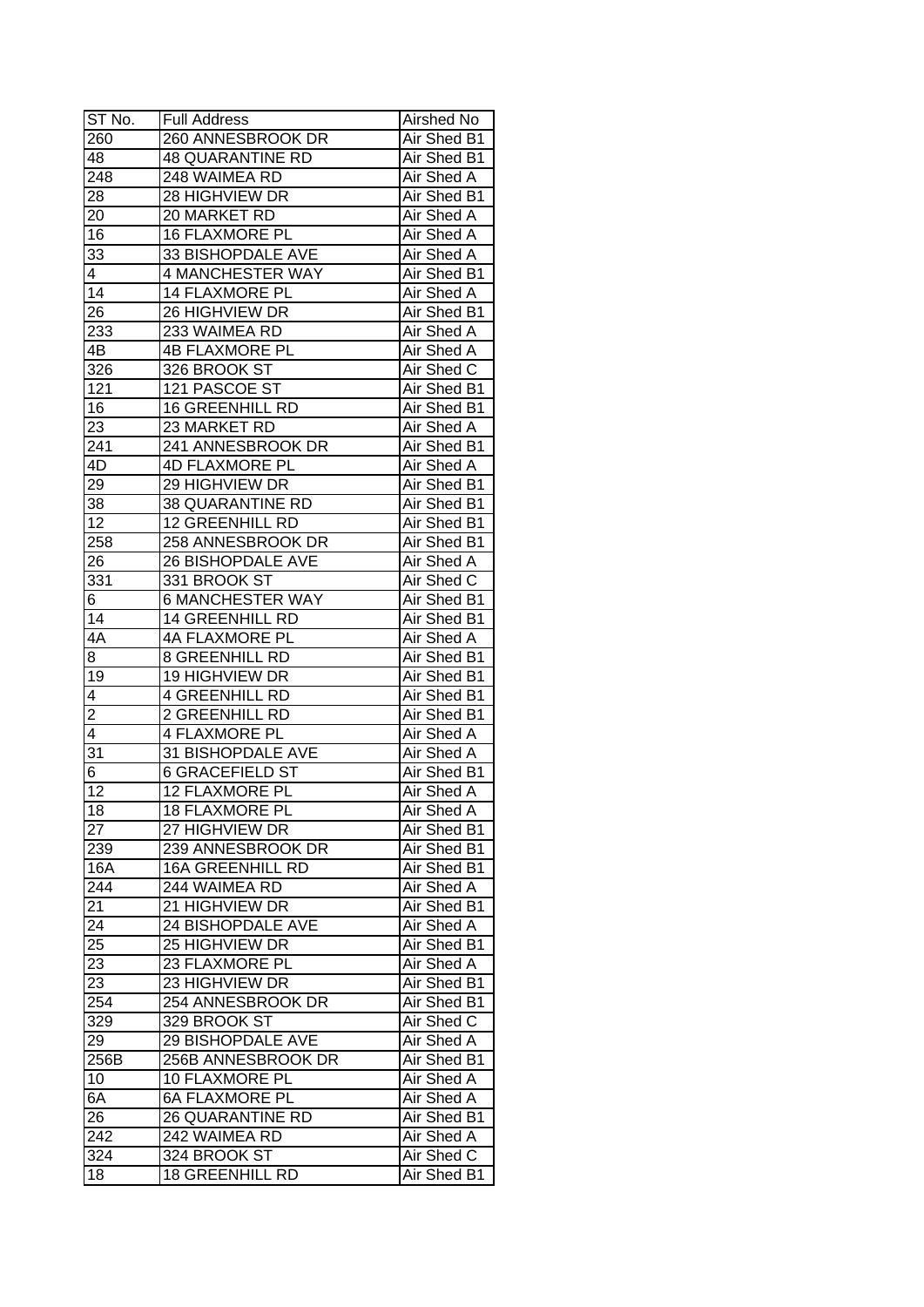| ST No.         | <b>Full Address</b>   | Airshed No        |
|----------------|-----------------------|-------------------|
| 237            | 237 ANNESBROOK DR     | Air Shed B1       |
| 21             | 21 FLAXMORE PL        | <b>Air Shed A</b> |
| $\overline{3}$ | <b>3 GREENHILL RD</b> | Air Shed B1       |
| 5              | <b>5 GREENHILL RD</b> | Air Shed B1       |
| $\overline{1}$ | <b>1 GREENHILL RD</b> | Air Shed B1       |
| 7              | 7 GREENHILL RD        | Air Shed B1       |
| 256C           | 256C ANNESBROOK DR    | Air Shed B1       |
| 20A            | 20A GREENHILL RD      | Air Shed B1       |
| 117            | 117 PASCOE ST         | Air Shed B1       |
| 256A           | 256A ANNESBROOK DR    | Air Shed B1       |
| 256D           | 256D ANNESBROOK DR    | Air Shed B1       |
| 22             | 22 BISHOPDALE AVE     | Air Shed A        |
| 19             | 19 FLAXMORE PL        | Air Shed A        |
| 240            | 240 WAIMEA RD         | Air Shed A        |
| 20             | 20 GREENHILL RD       | Air Shed B1       |
| 6              | <b>6 FLAXMORE PL</b>  | Air Shed A        |
| 35             | 35 QUARANTINE RD      | Air Shed B1       |
| 327            | 327 BROOK ST          | Air Shed C        |
| 8              | <b>8 FLAXMORE PL</b>  | Air Shed A        |
| 4              | 4 PINEWOOD WAY        | Air Shed A        |
| 242A           | 242A WAIMEA RD        | Air Shed A        |
| 256E           | 256E ANNESBROOK DR    | Air Shed B1       |
| 235            | 235 ANNESBROOK DR     | Air Shed B1       |
| 252            | 252 ANNESBROOK DR     | Air Shed B1       |
| 113            | 113 PASCOE ST         | Air Shed B1       |
| 17             | 17 FLAXMORE PL        | Air Shed A        |
| 5A             | 5A GRACEFIELD ST      | Air Shed B1       |
| 4              | 4 DOUGLAS RD          | Air Shed B1       |
| 238            | 238 WAIMEA RD         | Air Shed A        |
| 39             | 39 QUARANTINE RD      | Air Shed B1       |
| 240A           | 240A WAIMEA RD        | Air Shed A        |
| 9              | 9 GREENHILL RD        | Air Shed B1       |
| 225            | 225 WAIMEA RD         | Air Shed A        |
| 22             | 22 GREENHILL RD       | Air Shed B1       |
| 67F            | <b>67F BRUNNER ST</b> | <b>Air Shed A</b> |
| 111            | 111 PASCOE ST         | Air Shed B1       |
| 20             | 20 BISHOPDALE AVE     | Air Shed A        |
| 20             | 20 QUARANTINE RD      | Air Shed B1       |
| 1              | 1 FLAXMORE PL         | Air Shed A        |
| 15             | <b>15 FLAXMORE PL</b> | Air Shed A        |
| 2              | 2 PINEWOOD WAY        | Air Shed A        |
| 24             | 24 GREENHILL RD       | Air Shed B1       |
| 325            | 325 BROOK ST          | Air Shed C        |
| 248H           | 248H ANNESBROOK DR    | Air Shed B1       |
| 233            | 233 ANNESBROOK DR     | Air Shed B1       |
| 6              | <b>6 PINEWOOD WAY</b> | Air Shed A        |
| 236            | 236 WAIMEA RD         | Air Shed A        |
| 3              | <b>3 FLAXMORE PL</b>  | Air Shed A        |
| 3              | 3 GRACEFIELD ST       | Air Shed B1       |
| $\overline{5}$ | <b>5 FLAXMORE PL</b>  | Air Shed A        |
| 13             | 13 FLAXMORE PL        | Air Shed A        |
| $\mathbf{1}$   | 1 PINEWOOD WAY        | Air Shed A        |
| 250            | 250 ANNESBROOK DR     | Air Shed B1       |
| 24A            | 24A GREENHILL RD      | Air Shed B1       |
| 238A           | 238A WAIMEA RD        | Air Shed A        |
|                |                       |                   |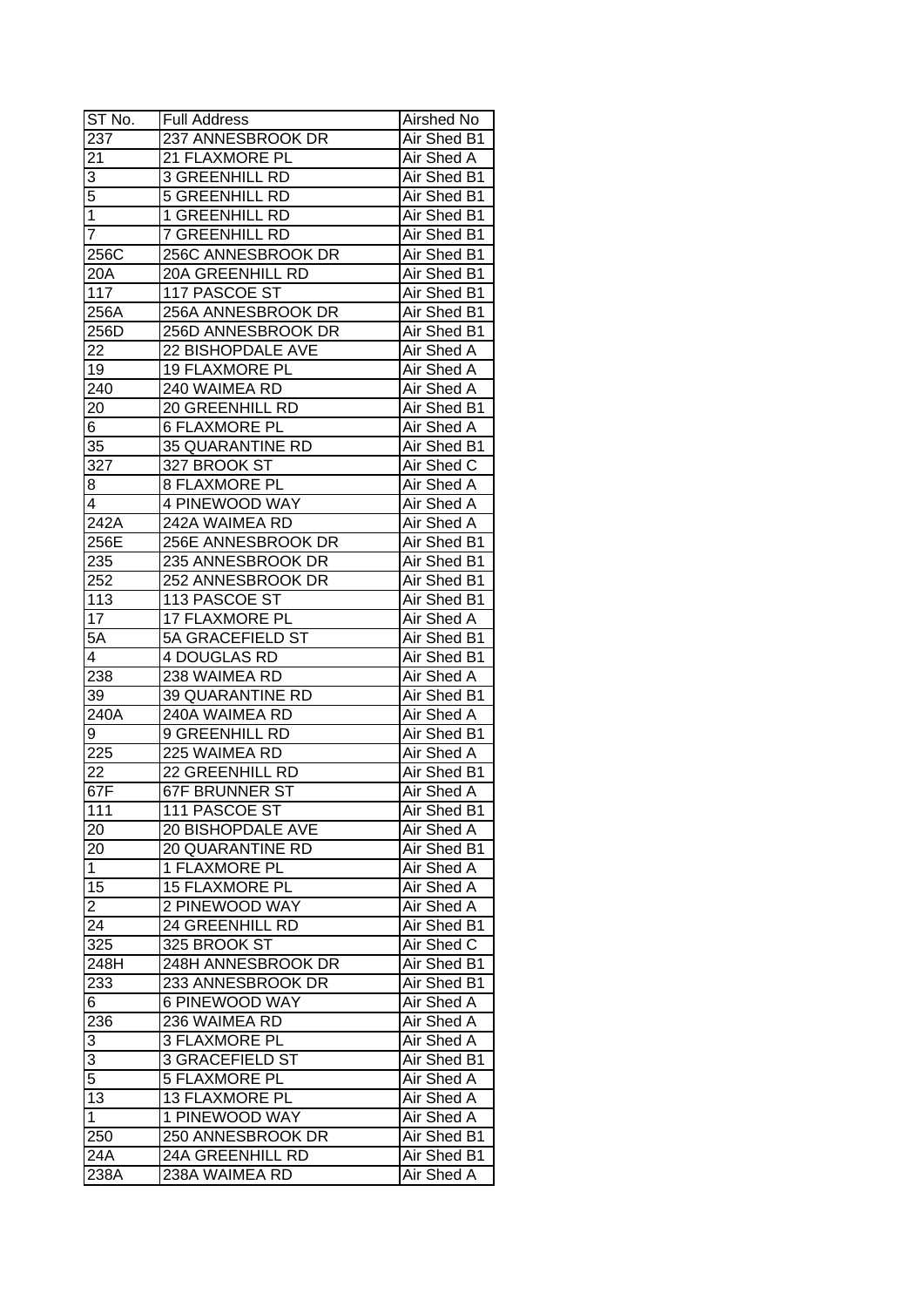| ST No.          | <b>Full Address</b>      | Airshed No        |
|-----------------|--------------------------|-------------------|
| 234             | 234 WAIMEA RD            | Air Shed A        |
| 5               | 5 PINEWOOD WAY           | Air Shed A        |
| 3               | 3 PINEWOOD WAY           | Air Shed A        |
| $9\overline{A}$ | 9A GREENHILL RD          | Air Shed B1       |
| 67E             | <b>67E BRUNNER ST</b>    | Air Shed A        |
| 248F            | 248F ANNESBROOK DR       | Air Shed B1       |
| 25              | <b>25 BISHOPDALE AVE</b> | Air Shed A        |
| 11              | <b>11 GREENHILL RD</b>   | Air Shed B1       |
| 248G            | 248G ANNESBROOK DR       | Air Shed B1       |
| 323             | 323 BROOK ST             | Air Shed C        |
| $\mathbf 1$     | <b>1 BURTON WAY</b>      | Air Shed A        |
| 231             | 231 ANNESBROOK DR        | Air Shed B1       |
| 236A            | 236A WAIMEA RD           | Air Shed A        |
| 26              | 26 GREENHILL RD          | Air Shed B1       |
| $\overline{2}$  | <b>2 BURTON WAY</b>      | Air Shed A        |
| 232             | 232 WAIMEA RD            | Air Shed A        |
| $\overline{2}$  | 2 DOUGLAS RD             | Air Shed B1       |
| 10              | 10 DOUGLAS RD            | Air Shed B1       |
| 248E            | 248E ANNESBROOK DR       | Air Shed B1       |
| 79              | 79 BRUNNER ST            | Air Shed A        |
| 244             | 244 ANNESBROOK DR        | Air Shed B1       |
| 13              | 13 ROSEBERRY WAY         | Air Shed C        |
| 248             | 248 ANNESBROOK DR        | Air Shed B1       |
| 23              | 23 BISHOPDALE AVE        | Air Shed A        |
| 50              | 50 DOUGLAS RD            | Air Shed B1       |
| 105             | 105 PASCOE ST            | Air Shed B1       |
| 54              | 54 DOUGLAS RD            | Air Shed B1       |
| 320             | 320 BROOK ST             | Air Shed C        |
| 28              | 28 GREENHILL RD          | Air Shed B1       |
| 248A            | 248A ANNESBROOK DR       | Air Shed B1       |
| 229             | 229 ANNESBROOK DR        | Air Shed B1       |
| 12              | <b>12 DOUGLAS RD</b>     | Air Shed B1       |
| 23              | 23 GREENHILL RD          | Air Shed B1       |
| 3               | <b>3 BURTON WAY</b>      | Air Shed A        |
| 321             | 321 BROOK ST             | <b>Air Shed C</b> |
| 248D            | 248D ANNESBROOK DR       | Air Shed B1       |
| 67              | 67 DOUGLAS RD            | Air Shed B1       |
| 77              | 77 BRUNNER ST            | Air Shed A        |
| 4               | <b>4 BURTON WAY</b>      | Air Shed A        |
| 67D             | 67D BRUNNER ST           | Air Shed A        |
| 12              | <b>12 QUARANTINE RD</b>  | Air Shed B1       |
| 226             | 226 WAIMEA RD            | Air Shed A        |
| 5               | 5 DOUGLAS RD             | Air Shed B1       |
| 12              | 12 ROSEBERRY WAY         | Air Shed C        |
| 14              | 14 MARKET RD             | Air Shed A        |
| 11              | 11 ROSEBERRY WAY         | Air Shed C        |
| 48              | 48 DOUGLAS RD            | Air Shed B1       |
| 76              | 76 BRUNNER ST            | Air Shed A        |
| 246             | 246 ANNESBROOK DR        | Air Shed B1       |
| 21              | 21 BISHOPDALE AVE        | Air Shed A        |
| 5A              | 5A DOUGLAS RD            | Air Shed B1       |
| 75              | 75 BRUNNER ST            | Air Shed A        |
| 21              | 21 MARKET RD             | Air Shed A        |
| 6               | <b>6 BURTON WAY</b>      | Air Shed A        |
| 21              | 21 GREENHILL RD          | Air Shed B1       |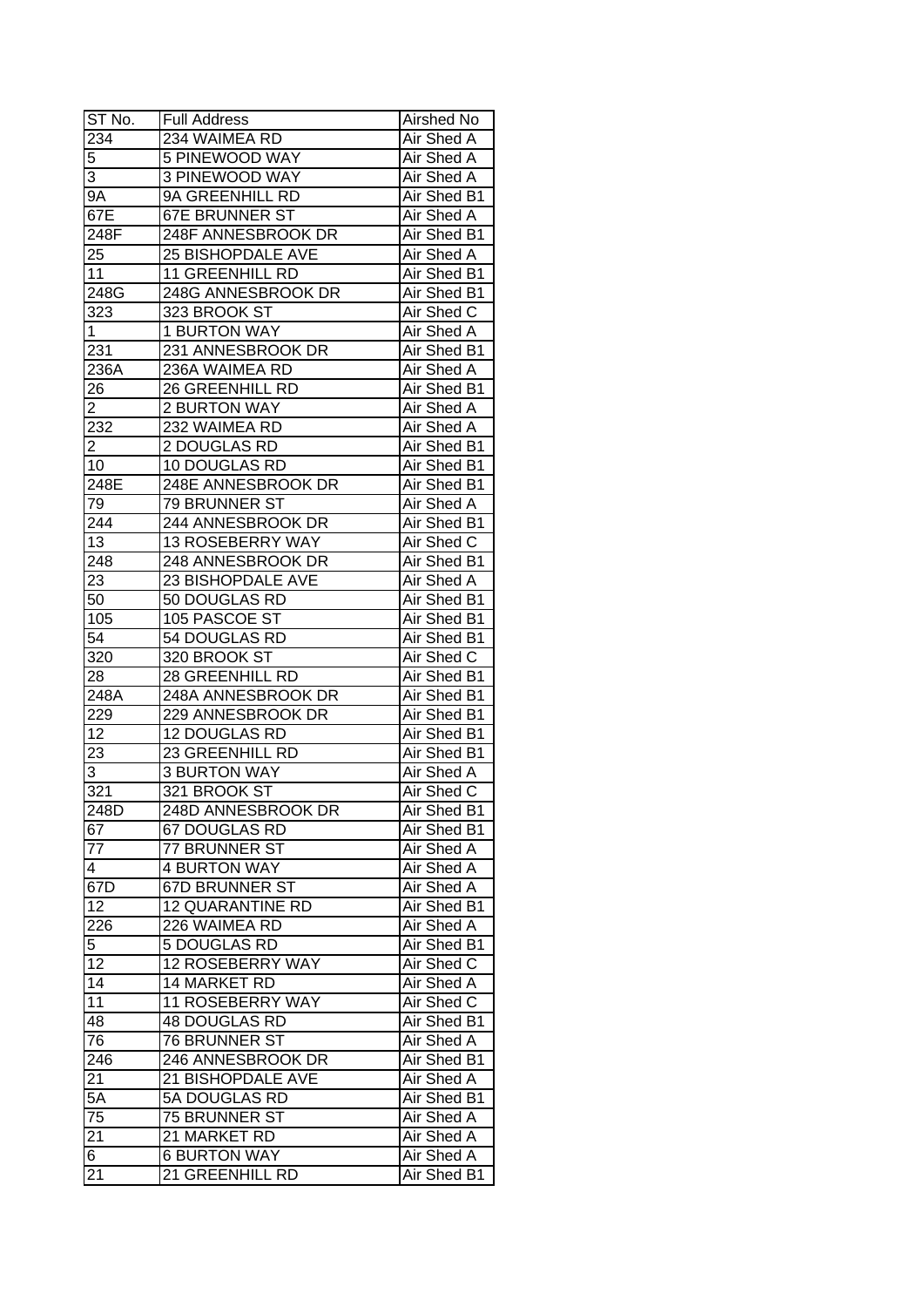| ST No.          | <b>Full Address</b>      | Airshed No  |
|-----------------|--------------------------|-------------|
| 14              | <b>14 DOUGLAS RD</b>     | Air Shed B1 |
| 223             | 223 WAIMEA RD            | Air Shed A  |
| 248C            | 248C ANNESBROOK DR       | Air Shed B1 |
| 248B            | 248B ANNESBROOK DR       | Air Shed B1 |
| 224             | 224 WAIMEA RD            | Air Shed A  |
| 67C             | <b>67C BRUNNER ST</b>    | Air Shed A  |
| 9               | 9 ROSEBERRY WAY          | Air Shed C  |
| <b>11A</b>      | <b>11A GREENHILL RD</b>  | Air Shed B1 |
| 65              | 65 DOUGLAS RD            | Air Shed B1 |
| 230             | 230 WAIMEA RD            | Air Shed A  |
| 73              | 73 BRUNNER ST            | Air Shed A  |
| 3               | 3 DOUGLAS RD             | Air Shed B1 |
| 13              | 13 MARKET RD             | Air Shed A  |
| 19              | 19 GREENHILL RD          | Air Shed B1 |
| 74              | 74 BRUNNER ST            | Air Shed A  |
| $\overline{5}$  | <b>5 BURTON WAY</b>      | Air Shed A  |
| 228             | 228 WAIMEA RD            | Air Shed A  |
| 10              | 10 ROSEBERRY WAY         | Air Shed C  |
| 17              | <b>17 BISHOPDALE AVE</b> | Air Shed A  |
| 101             | 101 PASCOE ST            | Air Shed B1 |
| 63              | 63 DOUGLAS RD            | Air Shed B1 |
| 19              | 19 MARKET RD             | Air Shed A  |
| 71              | 71 BRUNNER ST            | Air Shed A  |
| $\mathbf{7}$    | <b>7 BURTON WAY</b>      | Air Shed A  |
| 242             | 242 ANNESBROOK DR        | Air Shed B1 |
| 17              | <b>17 GREENHILL RD</b>   | Air Shed B1 |
| 8               | <b>8 BURTON WAY</b>      | Air Shed A  |
| 72              | 72 BRUNNER ST            | Air Shed A  |
| 67B             | <b>67B BRUNNER ST</b>    | Air Shed A  |
| 1               | 1 DOUGLAS RD             | Air Shed B1 |
| 7               | 7 DOUGLAS RD             | Air Shed B1 |
| 16              | 16 DOUGLAS RD            | Air Shed B1 |
| 220             | 220 WAIMEA RD            | Air Shed A  |
| 11              | 11 MARKET RD             | Air Shed A  |
| 5               | <b>5 ROSEBERRY WAY</b>   | Air Shed C  |
| 7               | 7 ROSEBERRY WAY          | Air Shed C  |
| 9               | 9 BURTON WAY             | Air Shed A  |
| 61              | 61 DOUGLAS RD            | Air Shed B1 |
| 15              | <b>15 GREENHILL RD</b>   | Air Shed B1 |
| 68              | 68 BRUNNER ST            | Air Shed A  |
| 20              | 20 DOUGLAS RD            | Air Shed B1 |
| 67A             | <b>67A BRUNNER ST</b>    | Air Shed A  |
| 8               | 8 ROSEBERRY WAY          | Air Shed C  |
| 69              | 69 BRUNNER ST            | Air Shed A  |
| $9^{-}$         | 9 MARKET RD              | Air Shed A  |
| $\overline{17}$ | 17 MARKET RD             | Air Shed A  |
| 234             | 234 ANNESBROOK DR        | Air Shed B1 |
| 218             | 218 WAIMEA RD            | Air Shed A  |
| 13              | <b>13 GREENHILL RD</b>   | Air Shed B1 |
| 294             | 294 BROOK ST             | Air Shed C  |
| 59              | 59 DOUGLAS RD            | Air Shed B1 |
| 222             | 222 WAIMEA RD            | Air Shed A  |
| 215             | 215 WAIMEA RD            | Air Shed A  |
| 97              | 97 PASCOE ST             | Air Shed B1 |
| 44              | 44 DOUGLAS RD            | Air Shed B1 |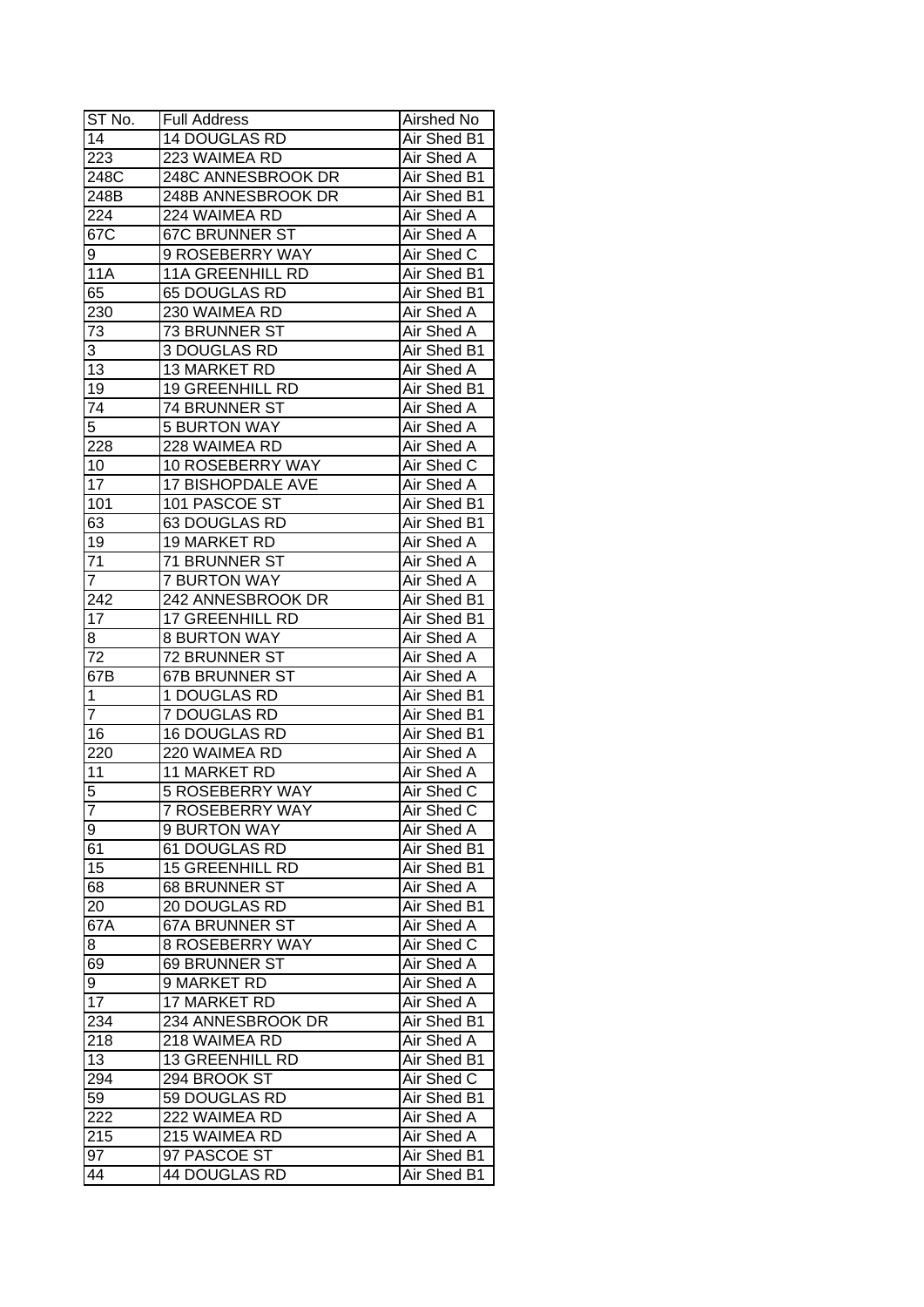| ST No.           | Full Address           | Airshed No        |
|------------------|------------------------|-------------------|
| 9                | 9 DOUGLAS RD           | Air Shed B1       |
| 18               | <b>18 DOUGLAS RD</b>   | Air Shed B1       |
| 63               | 63 BRUNNER ST          | Air Shed A        |
| 61               | 61 BRUNNER ST          | Air Shed A        |
| 99               | 99 PASCOE ST           | Air Shed B1       |
| 6                | 6 LYNWOOD TCE          | Air Shed A        |
| 1                | 1 MARKET RD            | Air Shed A        |
| 66               | 66 BRUNNER ST          | Air Shed A        |
| 216              | 216 WAIMEA RD          | Air Shed A        |
| 3                | 3 ROSEBERRY WAY        | Air Shed C        |
| 15               | 15 MARKET RD           | Air Shed A        |
| 55               | 55 BRUNNER ST          | Air Shed A        |
| 232              | 232 ANNESBROOK DR      | Air Shed B1       |
| 57               | 57 DOUGLAS RD          | Air Shed B1       |
| 8                | 8 LYNWOOD TCE          | Air Shed A        |
| 42               | 42 DOUGLAS RD          | Air Shed B1       |
| $\overline{6}$   | <b>6 ROSEBERRY WAY</b> | Air Shed C        |
| 49               | 49 BRUNNER ST          | Air Shed A        |
| $\overline{7}$   | 7 MARKET RD            | Air Shed A        |
| 93               | 93 PASCOE ST           | Air Shed B1       |
| 225              | 225 ANNESBROOK DR      | Air Shed B1       |
| 70               | 70 BRUNNER ST          | Air Shed A        |
| 95               | 95 PASCOE ST           | Air Shed B1       |
| 11               | 11 DOUGLAS RD          | Air Shed B1       |
| 4                | 4 LYNWOOD TCE          | Air Shed A        |
| 55               | 55 DOUGLAS RD          | Air Shed B1       |
| 121              | 121 BOLT RD            | Air Shed B1       |
| 214              | 214 WAIMEA RD          | Air Shed A        |
| 64               | 64 BRUNNER ST          | Air Shed A        |
| 22               | 22 DOUGLAS RD          | Air Shed B1       |
| 5                | <b>5 MARKET RD</b>     | Air Shed A        |
| 4                | <b>4 ROSEBERRY WAY</b> | Air Shed C        |
| $\overline{127}$ | 127 BOLT RD            | Air Shed B1       |
| $\overline{12}$  | <b>12 LYNWOOD TCE</b>  | Air Shed A        |
| 230              | 230 ANNESBROOK DR      | Air Shed B1       |
| 10               | 10 LYNWOOD TCE         | <b>Air Shed A</b> |
| 26               | 26 HEEMSKERCK PL       | Air Shed B1       |
| 89               | 89 PASCOE ST           | Air Shed B1       |
| 3                | 3 LYNWOOD TCE          | Air Shed A        |
| 53               | 53 BRUNNER ST          | Air Shed A        |
| 53               | 53 DOUGLAS RD          | Air Shed B1       |
| 288              | 288 BROOK ST           | Air Shed C        |
| 40               | 40 DOUGLAS RD          | Air Shed B1       |
| 223              | 223 ANNESBROOK DR      | Air Shed B1       |
| 212              | 212 WAIMEA RD          | Air Shed A        |
| 13               | 13 DOUGLAS RD          | Air Shed B1       |
| 62               | 62 BRUNNER ST          | Air Shed A        |
| 47               | 47 BRUNNER ST          | Air Shed A        |
| 27               | 27 HEEMSKERCK PL       | Air Shed B1       |
| 52               | 52 BRUNNER ST          | Air Shed A        |
| 38               | 38 DOUGLAS RD          | Air Shed B1       |
| 26               | 26 DOUGLAS RD          | Air Shed B1       |
| 57               | 57 BRUNNER ST          | Air Shed A        |
|                  | 203 WAIMEA RD          | Air Shed A        |
| 203              |                        |                   |
| 51               | 51 DOUGLAS RD          | Air Shed B1       |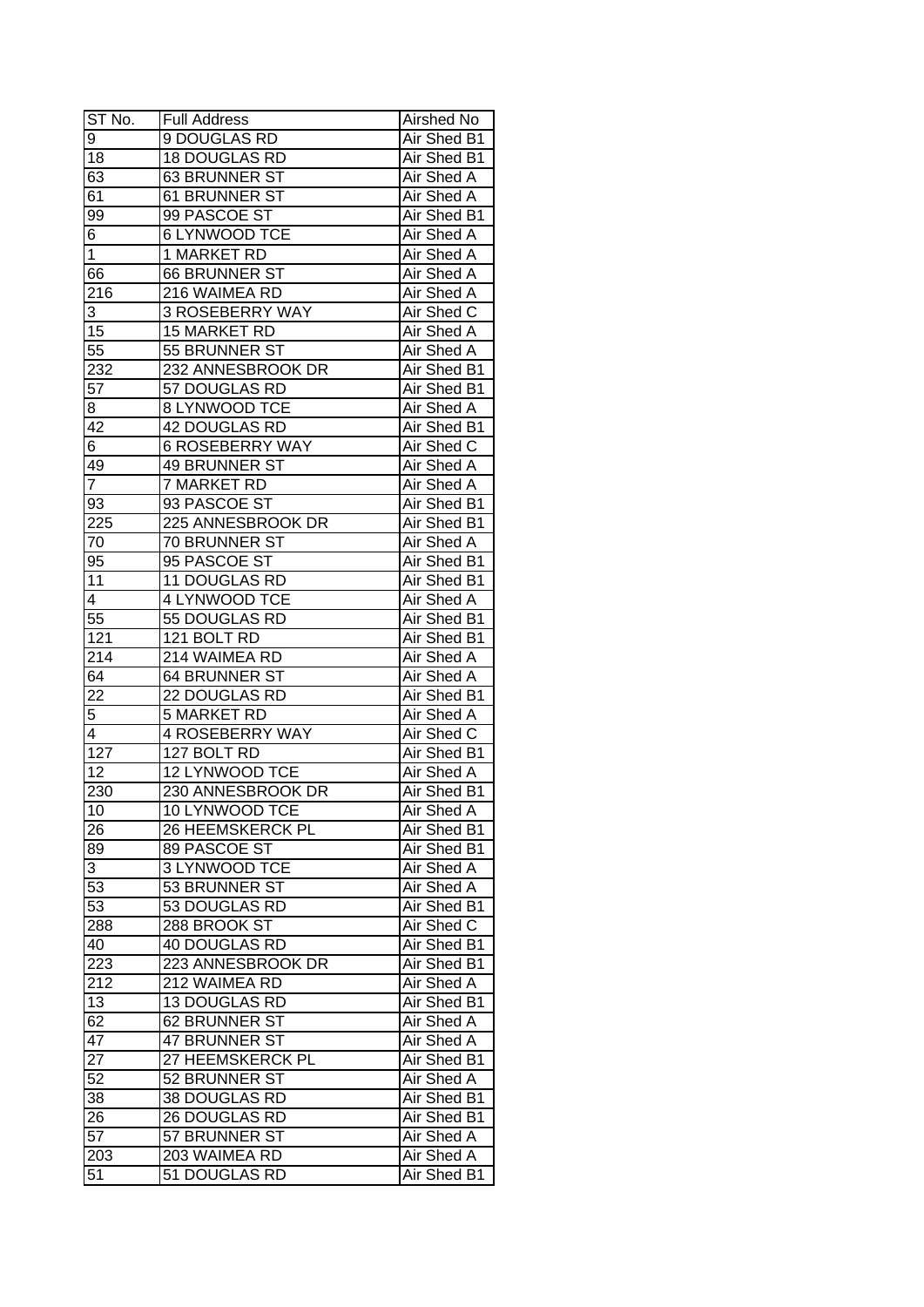| ST No.           | <b>Full Address</b>     | Airshed No        |
|------------------|-------------------------|-------------------|
| 14               | 14 LYNWOOD TCE          | Air Shed A        |
| 36               | 36 DOUGLAS RD           | Air Shed B1       |
| 121              | 121 BOLT RD             | Air Shed B1       |
| 228              | 228 ANNESBROOK DR       | Air Shed B1       |
| 9                | 9 BLACKWOOD ST          | Air Shed B1       |
| 51               | 51 BRUNNER ST           | Air Shed A        |
| 9                | 9 YORK TCE              | Air Shed A        |
| 25               | <b>25 HEEMSKERCK PL</b> | Air Shed B1       |
| 11               | 11 LYNWOOD TCE          | Air Shed A        |
| 54               | 54 BRUNNER ST           | Air Shed A        |
| 97               | 97 BEATTY ST            | Air Shed B1       |
| 210              | 210 WAIMEA RD           | Air Shed A        |
| 60               | 60 BRUNNER ST           | Air Shed A        |
| 45               | 45 BRUNNER ST           | Air Shed A        |
| 44               | 44 MAIRE ST             | Air Shed B1       |
| 30               | 30 DOUGLAS RD           | Air Shed B1       |
| 221              | 221 ANNESBROOK DR       | Air Shed B1       |
| 5                | 5 LYNWOOD TCE           | Air Shed A        |
| 10               | 10 YORK TCE             | Air Shed A        |
| $\overline{7}$   | <b>7 YORK TCE</b>       | Air Shed A        |
| 58               | 58 BRUNNER ST           | Air Shed A        |
| 24               | 24 HEEMSKERCK PL        | Air Shed B1       |
| 3                | 3 BLACKWOOD ST          | Air Shed B1       |
| 15               | 15 DOUGLAS RD           | Air Shed B1       |
| 28               | 28 DOUGLAS RD           | Air Shed B1       |
| 92               | 92 BEATTY ST            | Air Shed B1       |
| $\overline{5}$   | 5 BLACKWOOD ST          | Air Shed B1       |
| 59               | 59 BRUNNER ST           | Air Shed A        |
| 13               | 13 LYNWOOD TCE          | Air Shed A        |
| 208              | 208 WAIMEA RD           | Air Shed A        |
| 7                | 7 BLACKWOOD ST          | Air Shed B1       |
| 49A              | <b>49A DOUGLAS RD</b>   | Air Shed B1       |
| 95               | 95 BEATTY ST            | Air Shed B1       |
| 41               | 41 DOUGLAS RD           | Air Shed B1       |
| $\overline{7}$   | 7 LYNWOOD TCE           | <b>Air Shed A</b> |
| $\overline{121}$ | 121 BOLT RD             | Air Shed B1       |
| 9                | 9 LYNWOOD TCE           | Air Shed A        |
| 219              | 219 ANNESBROOK DR       | Air Shed B1       |
| 16               | 16 LYNWOOD TCE          | Air Shed A        |
| 39               | 39 DOUGLAS RD           | Air Shed B1       |
| $1\overline{7}$  | 17 DOUGLAS RD           | Air Shed B1       |
| 11               | 11 BLACKWOOD ST         | Air Shed B1       |
| 23               | 23 HEEMSKERCK PL        | Air Shed B1       |
| 46               | <b>46 MAIRE ST</b>      | Air Shed B1       |
| $\overline{5}$   | <b>5 YORK TCE</b>       | Air Shed A        |
| 56               | 56 BRUNNER ST           | <b>Air Shed A</b> |
| 8                | 8 YORK TCE              | Air Shed A        |
| 121              | 121 BOLT RD             | Air Shed B1       |
| 13               | 13 BLACKWOOD ST         | Air Shed B1       |
| 47               | 47 DOUGLAS RD           | Air Shed B1       |
| 18               | 18 LYNWOOD TCE          | Air Shed A        |
| 15               | 15 BLACKWOOD ST         | Air Shed B1       |
| 22               | 22 HEEMSKERCK PL        | Air Shed B1       |
| 78               | 78 PASCOE ST            | Air Shed B1       |
| 43               | 43 BRUNNER ST           | Air Shed A        |
|                  |                         |                   |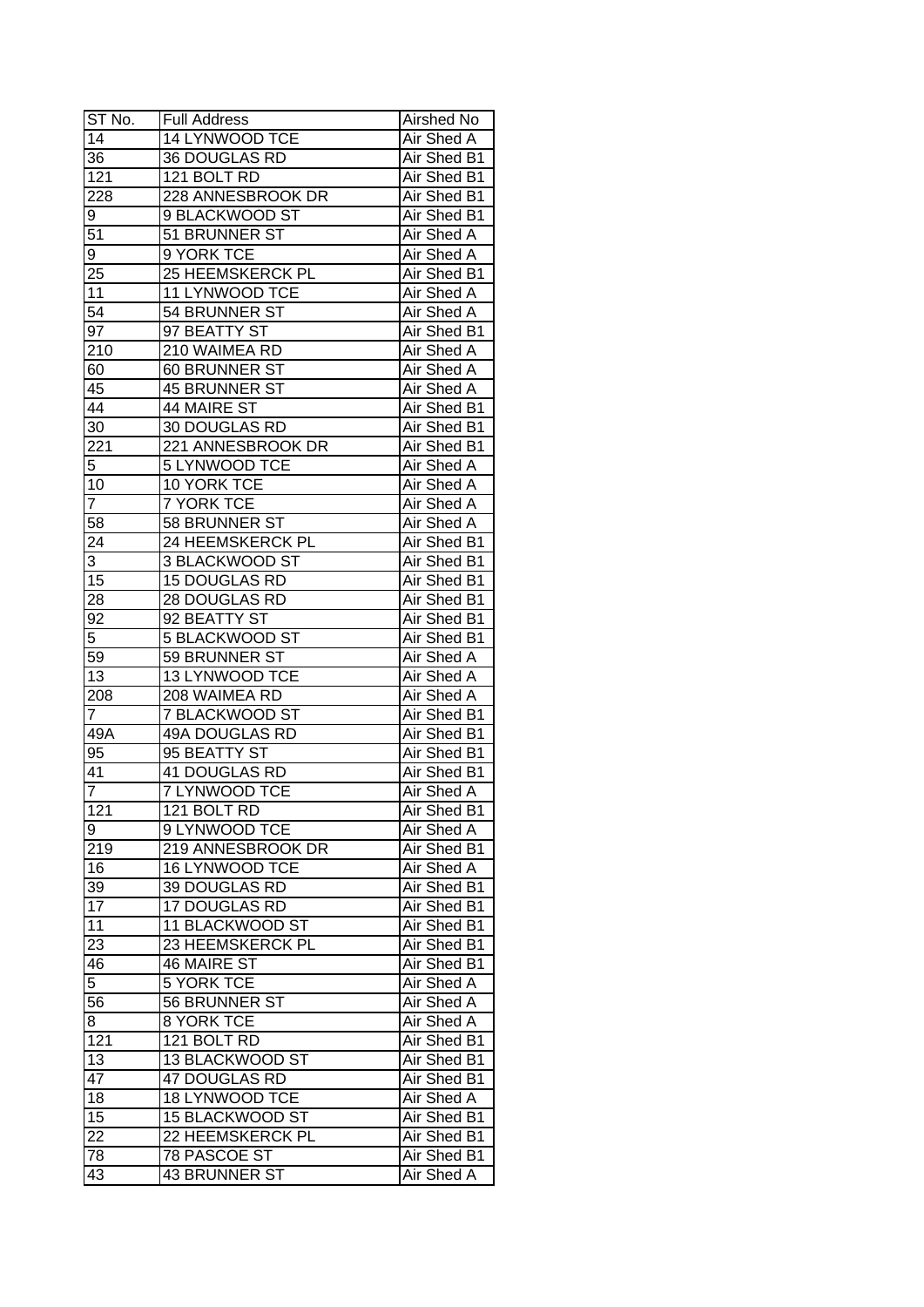| ST No.           | <b>Full Address</b>      | Airshed No        |
|------------------|--------------------------|-------------------|
| 19               | <b>19 DOUGLAS RD</b>     | Air Shed B1       |
| $\overline{37}$  | 37 DOUGLAS RD            | Air Shed B1       |
| 9                | 9 VIVIAN PL              | Air Shed B1       |
| 90               | 90 BEATTY ST             | Air Shed B1       |
| 17               | 17 BLACKWOOD ST          | Air Shed B1       |
| 44A              | 44A MAIRE ST             | Air Shed B1       |
| 217              | 217 ANNESBROOK DR        | Air Shed B1       |
| 95               | 95 BEATTY ST             | Air Shed B1       |
| 4                | 4 BLACKWOOD ST           | Air Shed B1       |
| 35               | 35 DOUGLAS RD            | Air Shed B1       |
| $22\overline{2}$ | 222 ANNESBROOK DR        | Air Shed B1       |
| 49               | 49 DOUGLAS RD            | Air Shed B1       |
| 38               | 38 MAIRE ST              | Air Shed B1       |
| 91               | 91 BEATTY ST             | Air Shed B1       |
| 19               | 19 BLACKWOOD ST          | Air Shed B1       |
| 115              | 115 BOLT RD              | Air Shed B1       |
| 6                | 6 BLACKWOOD ST           | Air Shed B1       |
| $\overline{5}$   | 5 VIVIAN PL              | Air Shed B1       |
| 19               | <b>19 BOUNDARY RD</b>    | Air Shed A        |
| 79               | 79 PASCOE ST             | Air Shed B1       |
| 29               | 29 DOUGLAS RD            | Air Shed B1       |
| $3\overline{1}$  | 31 DOUGLAS RD            | Air Shed B1       |
| 6                | <b>6 YORK TCE</b>        | Air Shed A        |
| 21               | 21 HEEMSKERCK PL         | Air Shed B1       |
| 45               | 45 DOUGLAS RD            | Air Shed B1       |
| 10               | 10 BLACKWOOD ST          | Air Shed B1       |
| 20               | 20 LYNWOOD TCE           | Air Shed A        |
| $\overline{2}$   | 2 BEN BRACKEN PL         | Air Shed A        |
| 20               | 20 HEEMSKERCK PL         | Air Shed B1       |
| $\overline{13}$  | 13 BEN BRACKEN PL        | Air Shed A        |
| 3                | 3 BEN BRACKEN PL         | Air Shed A        |
| 11               | 11 VIVIAN PL             | Air Shed B1       |
| 121              | 121 BOLT RD              | Air Shed B1       |
| $\overline{12}$  | <b>12 BLACKWOOD ST</b>   | Air Shed B1       |
| $\overline{21}$  | <b>21 BOUNDARY RD</b>    | Air Shed A        |
| 204              | 204 WAIMEA RD            | <b>Air Shed A</b> |
| 42               | 42 MAIRE ST              | Air Shed B1       |
| 47A              | 47A DOUGLAS RD           | Air Shed B1       |
| 11               | 11 BEN BRACKEN PL        | Air Shed A        |
| 215              | 215 ANNESBROOK DR        | Air Shed B1       |
| 36               | 36 MAIRE ST              | Air Shed B1       |
| 15               | <b>15 BEN BRACKEN PL</b> | Air Shed A        |
| 16               | 16 BLACKWOOD ST          | Air Shed B1       |
| 201              | 201 WAIMEA RD            | Air Shed A        |
| 93               | 93 BEATTY ST             | Air Shed B1       |
| 43               | 43 DOUGLAS RD            | Air Shed B1       |
| $\overline{23}$  | 23 BLACKWOOD ST          | Air Shed B1       |
| 22               | 22 LYNWOOD TCE           | Air Shed A        |
| 220              | 220 ANNESBROOK DR        | Air Shed B1       |
| 21               | 21 LYNWOOD TCE           | Air Shed A        |
| 202              | 202 WAIMEA RD            | Air Shed A        |
| 23               | 23 BOUNDARY RD           | Air Shed A        |
| 41               | 41 BRUNNER ST            | Air Shed A        |
| 18               | 18 HEEMSKERCK PL         | Air Shed B1       |
| 88               | <b>88 BEATTY ST</b>      | Air Shed B1       |
|                  |                          |                   |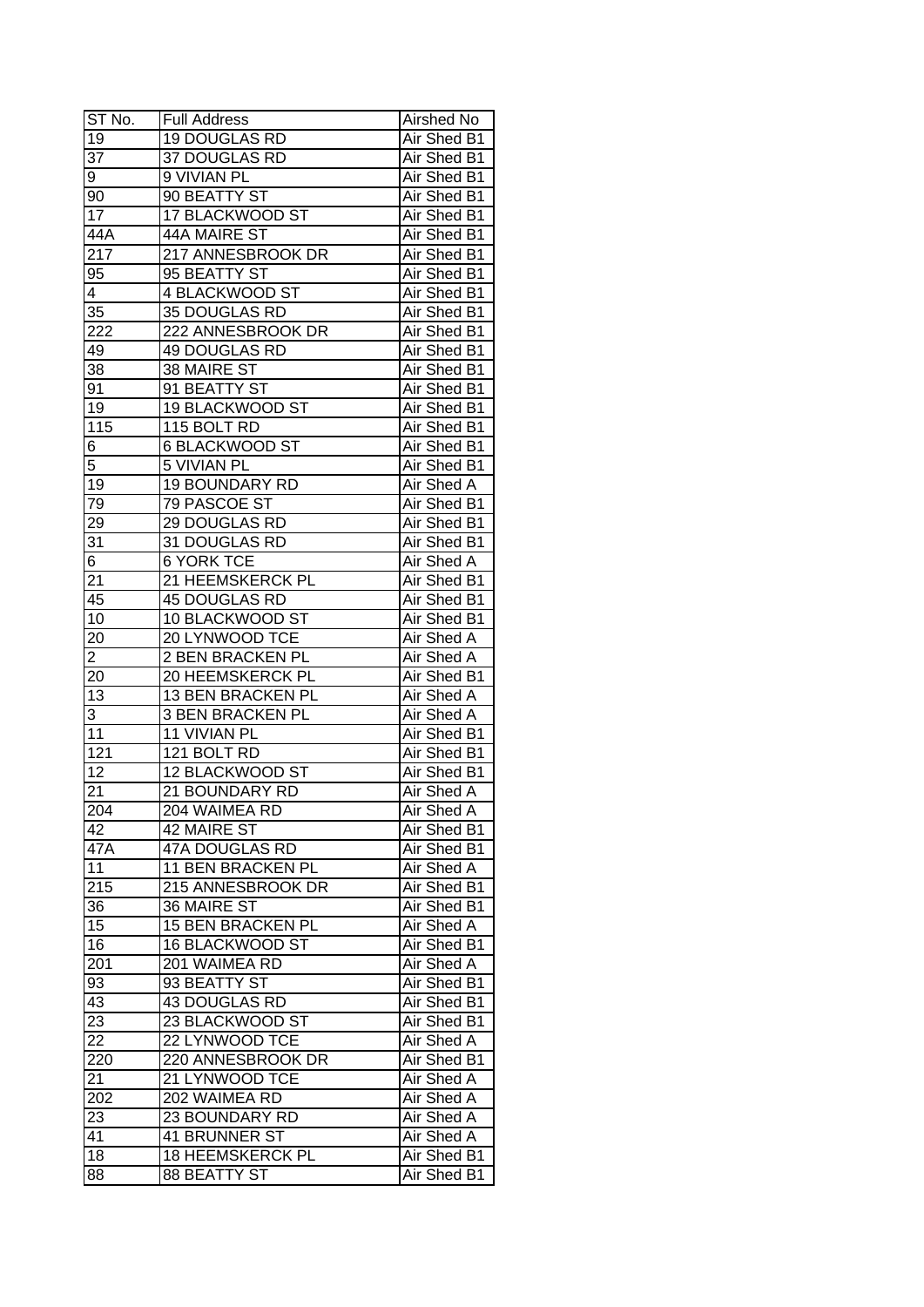| ST No.         | <b>Full Address</b>     | Airshed No         |
|----------------|-------------------------|--------------------|
| 19             | 19 HEEMSKERCK PL        | Air Shed B1        |
| 16             | <b>16 VIVIAN PL</b>     | <b>Air Shed B1</b> |
| 36             | 36 BOUNDARY RD          | <b>Air Shed A</b>  |
| 6              | 6 BEN BRACKEN PL        | Air Shed A         |
| 18             | 18 BLACKWOOD ST         | Air Shed B1        |
| 40             | 40 MAIRE ST             | Air Shed B1        |
| 14             | <b>14 VIVIAN PL</b>     | Air Shed B1        |
| 8              | 8 BLACKWOOD ST          | Air Shed B1        |
| 37             | 37 BRUNNER ST           | Air Shed A         |
| 9              | 9 BEN BRACKEN PL        | Air Shed A         |
| 24             | 24 BLACKWOOD ST         | Air Shed B1        |
| 38             | 38 BRUNNER ST           | Air Shed A         |
| 6              | <b>6 VIVIAN PL</b>      | Air Shed B1        |
| 22             | 22 BEN BRACKEN PL       | Air Shed A         |
| 33             | 33 DOUGLAS RD           | Air Shed B1        |
| 4              | 4 VIVIAN PL             | Air Shed B1        |
| 38             | 38 BOUNDARY RD          | Air Shed A         |
| 200            | 200 WAIMEA RD           | Air Shed A         |
| 202A           | 202A WAIMEA RD          | Air Shed A         |
| 113            | 113 BOLT RD             | Air Shed B1        |
| 14             | 14 BLACKWOOD ST         | Air Shed B1        |
| 21             | 21 DOUGLAS RD           | Air Shed B1        |
| 34             | 34 MAIRE ST             | Air Shed B1        |
| 16             | <b>16 HEEMSKERCK PL</b> | Air Shed B1        |
| 213            | 213 ANNESBROOK DR       | Air Shed B1        |
| 39A            | 39 BRUNNER ST           | Air Shed A         |
| $\overline{2}$ | 2 VIVIAN PL             | Air Shed B1        |
| 27             | 27 DOUGLAS RD           | Air Shed B1        |
| 5              | <b>5 BEN BRACKEN PL</b> | Air Shed A         |
| 216            | 216 ANNESBROOK DR       | Air Shed B1        |
| 33             | 33 BRUNNER ST           | Air Shed A         |
| 25             | <b>25 BOUNDARY RD</b>   | Air Shed A         |
| 85-89          | 85-89 BEATTY ST         | Air Shed B1        |
| 14             | <b>14 MAIRE ST</b>      | Air Shed B1        |
| 280            | 280 BROOK ST            | Air Shed C         |
| 36             | 36 BRUNNER ST           | <b>Air Shed A</b>  |
| 14             | 14 HEEMSKERCK PL        | Air Shed B1        |
| $\overline{7}$ | 7 BEN BRACKEN PL        | Air Shed A         |
| 8              | <b>8 BEN BRACKEN PL</b> | Air Shed A         |
| 17             | 17 HEEMSKERCK PL        | Air Shed B1        |
| 20             | 20 BLACKWOOD ST         | Air Shed B1        |
| 10             | 10 BEN BRACKEN PL       | Air Shed A         |
| 39             | 39 BRUNNER ST           | Air Shed A         |
| 22             | 22 BLACKWOOD ST         | Air Shed B1        |
| 218            | 218 ANNESBROOK DR       | Air Shed B1        |
| 6              | <b>6 MERTON PL</b>      | Air Shed B1        |
| 32             | 32 MAIRE ST             | Air Shed B1        |
| 40A            | 40A BOUNDARY RD         | Air Shed A         |
| 74             | 74 PASCOE ST            | Air Shed B1        |
| 8              | 8 MERTON PL             | Air Shed B1        |
| 25             | 25 DOUGLAS RD           | Air Shed B1        |
| 198            | 198 WAIMEA RD           | Air Shed A         |
| 20             | 20 BEN BRACKEN PL       | Air Shed A         |
| $\overline{2}$ | 2 MERTON PL             | Air Shed B1        |
| 35             | 35 MAIRE ST             | Air Shed B1        |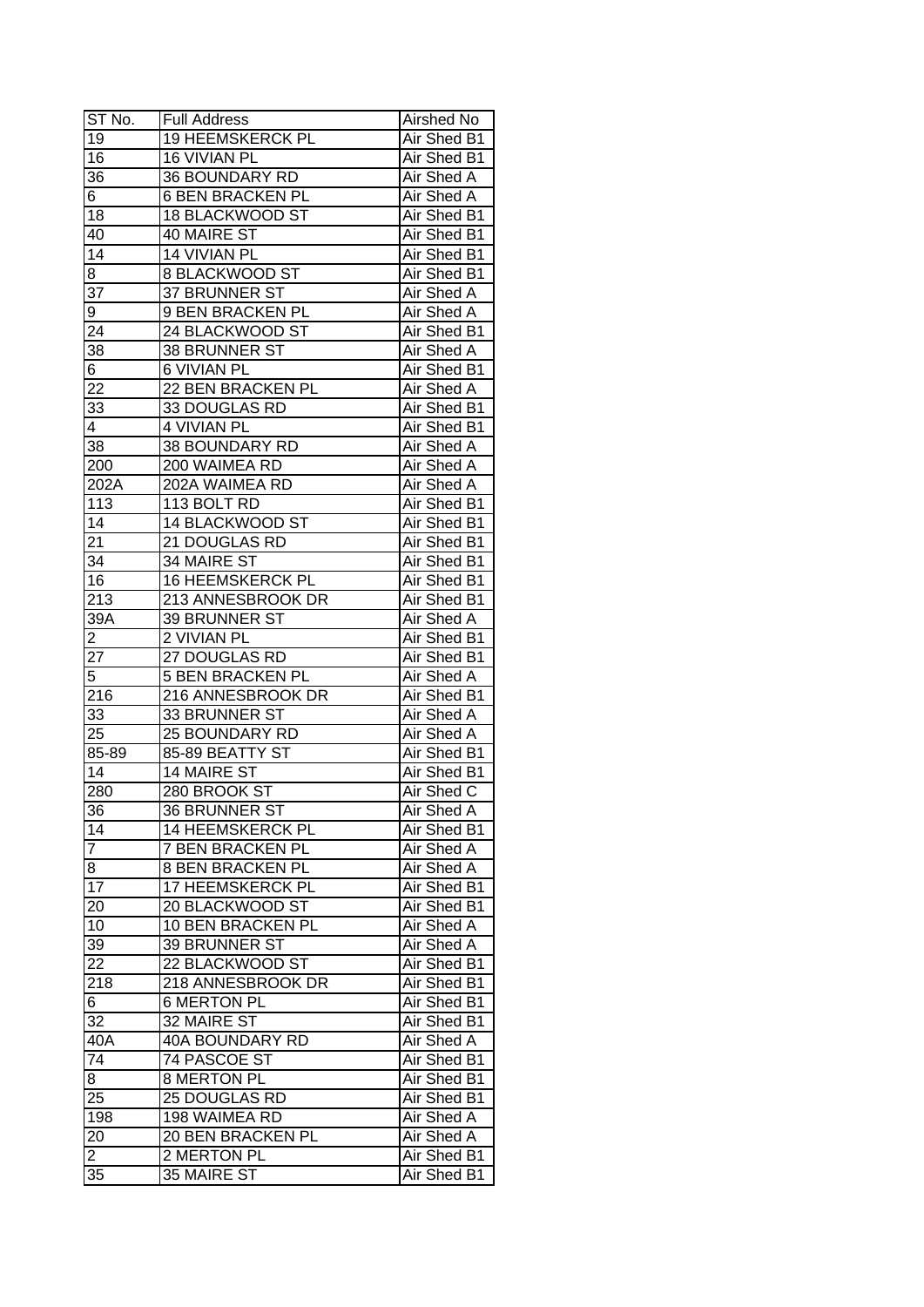| ST No.          | <b>Full Address</b>                     | Airshed No                 |
|-----------------|-----------------------------------------|----------------------------|
| 16              | <b>16 MAIRE ST</b>                      | Air Shed B1                |
| 27              | 27 BOUNDARY RD                          | Air Shed A                 |
| 214             | 214 ANNESBROOK DR                       | Air Shed B1                |
| 23              | 23 DOUGLAS RD                           | Air Shed B1                |
| 34              | 34 BRUNNER ST                           | Air Shed A                 |
| 42              | <b>42 BOUNDARY RD</b>                   | Air Shed A                 |
| 12              | 12 BEN BRACKEN PL                       | Air Shed A                 |
| 111             | 111 BOLT RD                             | Air Shed B1                |
| 30              | 30 MAIRE ST                             | Air Shed B1                |
| 15A             | <b>15A HEEMSKERCK PL</b>                | Air Shed B1                |
| $\overline{12}$ | 12 HEEMSKERCK PL                        | Air Shed B1                |
| 196             | 196 WAIMEA RD                           | <b>Air Shed A</b>          |
| 18              | 18 BEN BRACKEN PL                       | Air Shed A                 |
| 14              | 14 BEN BRACKEN PL                       | Air Shed A                 |
| 31              | 31 BRUNNER ST                           | Air Shed A                 |
| 35              | 35 MAIRE ST                             | Air Shed B1                |
| 75              | <b>75 BEATTY ST</b>                     | Air Shed B1                |
| 16              | 16 BEN BRACKEN PL                       | Air Shed A                 |
| 2               | 2 KAMAHI WAY                            | Air Shed B1                |
| 12              | 12 VIVIAN PL                            | Air Shed B1                |
| 28              | 28 MAIRE ST                             | Air Shed B1                |
| 8               | <b>8 HEEMSKERCK PL</b>                  | Air Shed B1                |
| 8               | <b>8 VIVIAN PL</b>                      | Air Shed B1                |
| 32              | 32 BRUNNER ST                           | Air Shed A                 |
| 80              | 80 BEATTY ST                            | Air Shed B1                |
| 15              | <b>15 HEEMSKERCK PL</b>                 | Air Shed B1                |
| 10              | 10 VIVIAN PL                            | Air Shed B1                |
| 210             | 210 ANNESBROOK DR                       | Air Shed B1                |
| 33              | 33 MAIRE ST                             | Air Shed B1                |
| 209             | 209 ANNESBROOK DR                       | Air Shed B1                |
| 72              | 72 PASCOE ST                            | Air Shed B1                |
| 26              | 26 MAIRE ST                             | Air Shed B1                |
| $192 - 194$     | <b>192-194 WAIMEA RD</b>                | Air Shed A                 |
| 109             | 109 BOLT RD                             | Air Shed B1                |
| 28              | 28 BRUNNER ST                           | <b>Air Shed A</b>          |
| 245             | 245 KAWAI ST STH                        | Air Shed A                 |
| $3-5$           | 3-5 MERTON PL                           | Air Shed B1                |
| 29              | 29 BRUNNER ST                           | Air Shed A                 |
| 93              | 93 CAMPBELL ST                          | Air Shed A                 |
| 83              | 83 CAMPBELL ST                          | Air Shed A                 |
| 31              | 31 MAIRE ST                             | Air Shed B1                |
| 24              | 24 MAIRE ST                             |                            |
| 10              | 10 HEEMSKERCK PL                        | Air Shed B1<br>Air Shed B1 |
| 248             | 248 KAWAI ST STH                        | Air Shed A                 |
| 13              | 13 HEEMSKERCK PL                        | Air Shed B1                |
| 201A            | 201A ANNESBROOK DR                      | Air Shed B1                |
|                 |                                         |                            |
| 208             | 208 ANNESBROOK DR<br><b>18 MAIRE ST</b> | Air Shed B1                |
| 18              |                                         | Air Shed B1                |
| 85              | 85 CAMPBELL ST                          | Air Shed A                 |
| 20              | 20 MAIRE ST                             | Air Shed B1                |
| 179             | 179 WAIMEA RD                           | Air Shed A                 |
| 6               | 6 HEEMSKERCK PL                         | Air Shed B1                |
| 10              | 10 MERTON PL                            | Air Shed B1                |
| 243             | 243 KAWAI ST STH                        | Air Shed A                 |
| 190             | 190 WAIMEA RD                           | Air Shed A                 |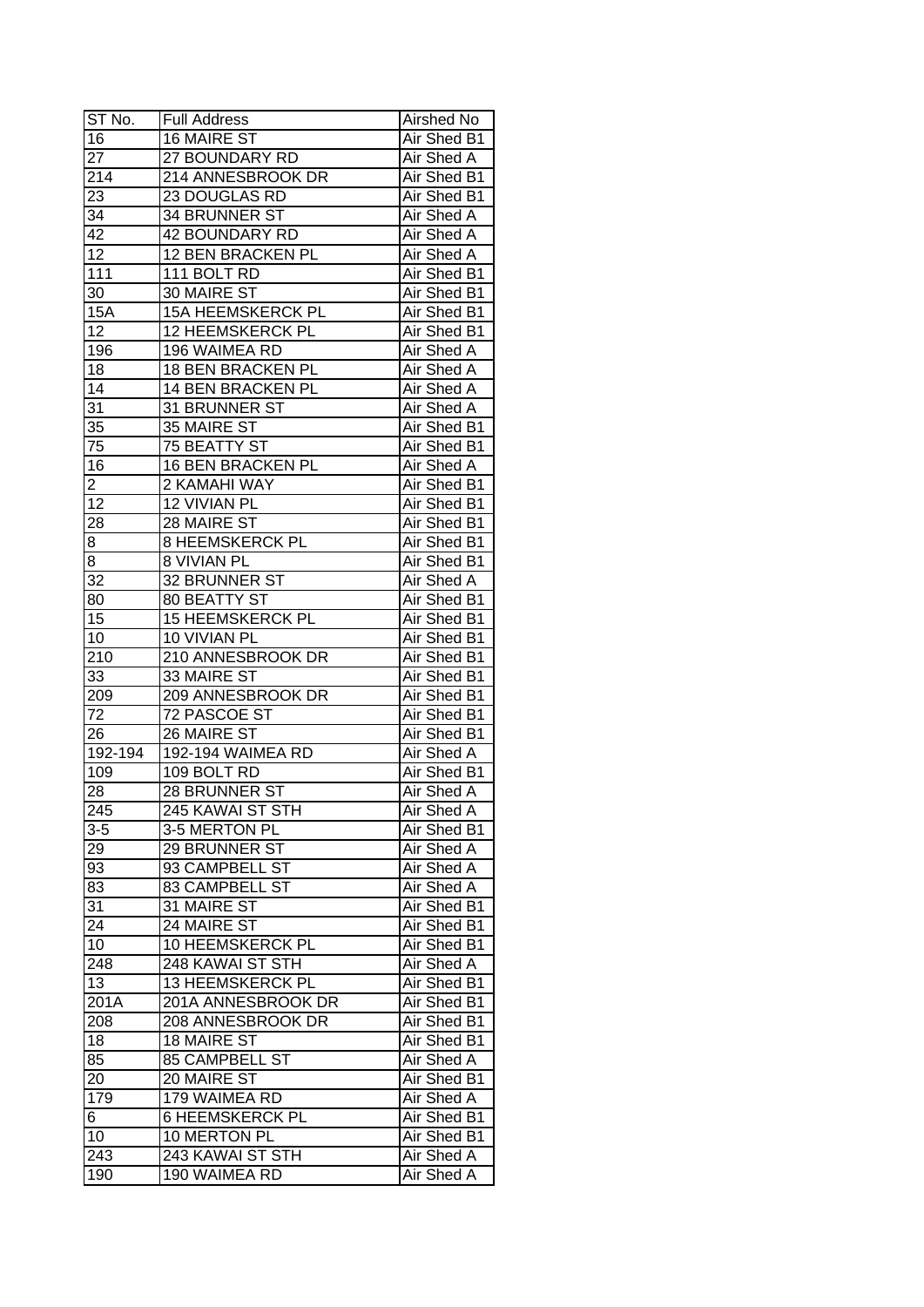| ST No.           | <b>Full Address</b>    | Airshed No  |
|------------------|------------------------|-------------|
| 86               | <b>86 CAMPBELL ST</b>  | Air Shed A  |
| 26               | 26 BRUNNER ST          | Air Shed A  |
| 17B              | <b>17B BRUNNER ST</b>  | Air Shed A  |
| 29               | 29 MAIRE ST            | Air Shed B1 |
| 1                | 1 KAMAHI WAY           | Air Shed B1 |
| 19               | 19 BRUNNER ST          | Air Shed A  |
| 27               | 27 BRUNNER ST          | Air Shed A  |
| 12               | 12 MERTON PL           | Air Shed B1 |
| 11               | 11 HEEMSKERCK PL       | Air Shed B1 |
| 26               | 20-26 BULLEN ST        | Air Shed B1 |
| 81               | 81 CAMPBELL ST         | Air Shed A  |
| 55               | 55 ARIESDALE TCE       | Air Shed A  |
| 70               | 70 PASCOE ST           | Air Shed B1 |
| 22               | 22 MAIRE ST            | Air Shed B1 |
| 9                | 9 MERTON PL            | Air Shed B1 |
| 206              | 206 ANNESBROOK DR      | Air Shed B1 |
| 246              | 246 KAWAI ST STH       | Air Shed A  |
| 207              | 207 ANNESBROOK DR      | Air Shed B1 |
| 4                | 4 HEEMSKERCK PL        | Air Shed B1 |
| 107              | 107 BOLT RD            | Air Shed B1 |
| 201              | 201 ANNESBROOK DR      | Air Shed B1 |
| 241              | 241 KAWAI ST STH       | Air Shed A  |
| 188              | 188 WAIMEA RD          | Air Shed A  |
| 89               | 89 CAMPBELL ST         | Air Shed A  |
| 11               | 11 WINDSOR DR          | Air Shed B1 |
| 84               | 84 CAMPBELL ST         | Air Shed A  |
| 9                | 9 HEEMSKERCK PL        | Air Shed B1 |
| 17               | 17 BRUNNER ST          | Air Shed A  |
| 65               | 65 BEATTY ST           | Air Shed B1 |
| 20-24            | 20-26 BULLEN ST        | Air Shed B1 |
| 24               | 24 BRUNNER ST          | Air Shed A  |
| 25               | 25 BRUNNER ST          | Air Shed A  |
| 374              | 374 PRINCES DR         | Air Shed B1 |
| $\overline{13}$  | 13 WINDSOR DR          | Air Shed B1 |
| $\overline{225}$ | 225 BROOK ST           | Air Shed C  |
| 376              | 376 PRINCES DR         | Air Shed B1 |
| 3                | <b>3 HEEMSKERCK PL</b> | Air Shed B1 |
| 175B             | 175B WAIMEA RD         | Air Shed A  |
| 4                | 4 KAMAHI WAY           | Air Shed B1 |
| 199B             | 199B ANNESBROOK DR     | Air Shed B1 |
| 244              | 244 KAWAI ST STH       | Air Shed A  |
| <b>17A</b>       | <b>17A BRUNNER ST</b>  | Air Shed A  |
| 31               | 31 BULLEN ST           | Air Shed B1 |
| 204              | 204 ANNESBROOK DR      | Air Shed B1 |
| 186              | 186 WAIMEA RD          | Air Shed A  |
| 82               | 82 CAMPBELL ST         | Air Shed A  |
| 17               | 17 MAIRE ST            | Air Shed B1 |
| 75               | 75 PASCOE ST           | Air Shed B1 |
| 3                | 3 KAMAHI WAY           | Air Shed B1 |
| 239-239A         | 239-239A KAWAI ST STH  | Air Shed A  |
| 18               | 18 BULLEN ST           | Air Shed B1 |
| 22               | 22 BRUNNER ST          | Air Shed A  |
| 79               | <b>79 CAMPBELL ST</b>  | Air Shed A  |
| 23               | 23 BRUNNER ST          | Air Shed A  |
| 27               | 27 MAIRE ST            | Air Shed B1 |
|                  |                        |             |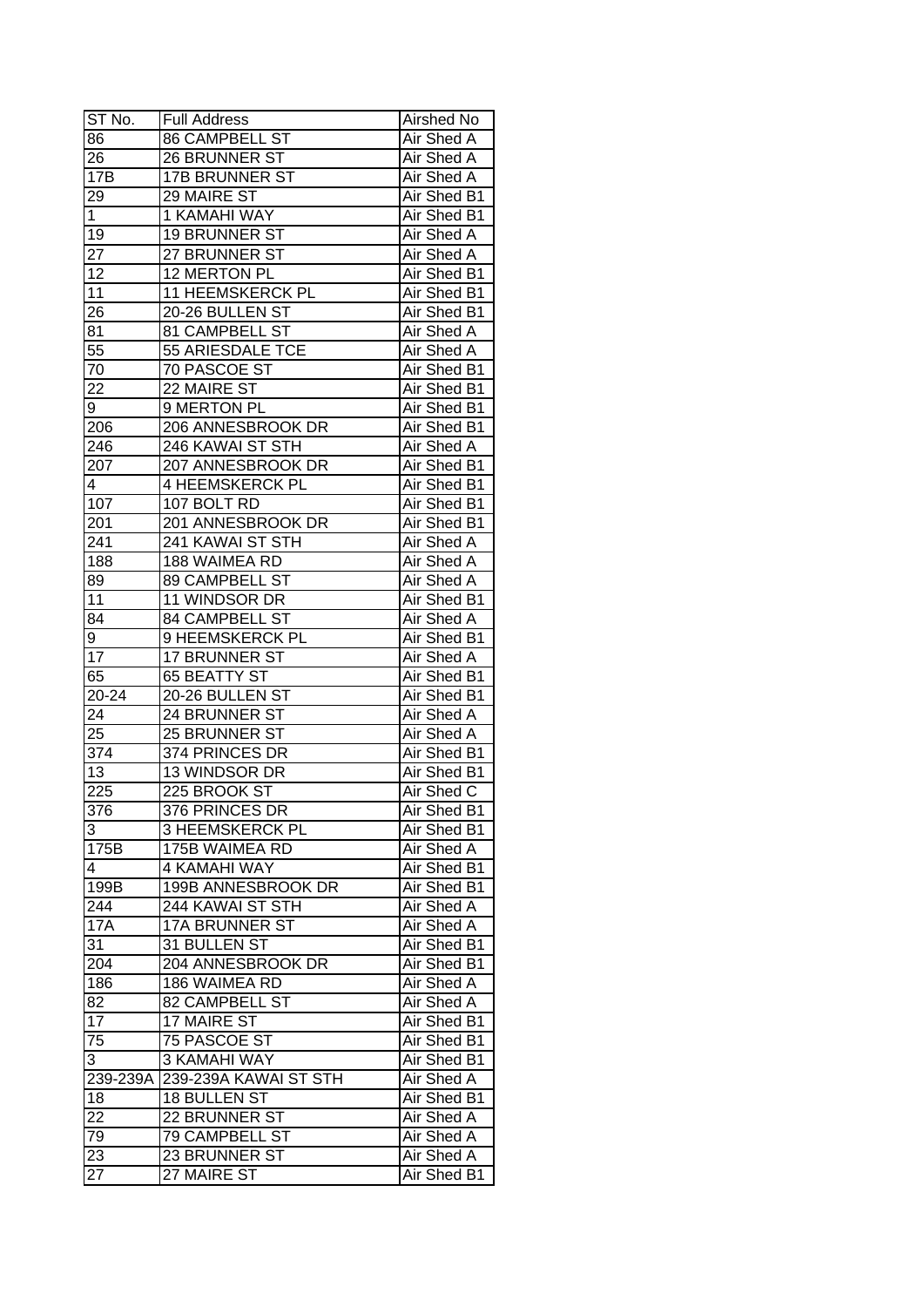| ST No.          | <b>Full Address</b>    | Airshed No        |
|-----------------|------------------------|-------------------|
| 8               | <b>8 MAIRE ST</b>      | Air Shed B1       |
| $\overline{1}$  | 1 TANTRAGEE RD         | Air Shed C        |
| $\overline{14}$ | 14 MERTON PL           | Air Shed B1       |
| 15              | <b>15 MAIRE ST</b>     | Air Shed B1       |
| 372             | 372 PRINCES DR         | Air Shed B1       |
| 15              | 15 WINDSOR DR          | Air Shed B1       |
| 22              | 22 ROTHERHAM ST        | Air Shed B1       |
| 68-126          | 68-126 BOLT RD         | Air Shed B1       |
| 15              | 15 BRUNNER ST          | Air Shed A        |
| 242             | 242 KAWAI ST STH       | Air Shed A        |
| 205             | 205 ANNESBROOK DR      | Air Shed B1       |
| $\overline{7}$  | 7 HEEMSKERCK PL        | Air Shed B1       |
| $\mathbf{1}$    | 1 HEEMSKERCK PL        | Air Shed B1       |
| 73              | 73 CAMPBELL ST         | <b>Air Shed A</b> |
| 25              | 25 MAIRE ST            | Air Shed B1       |
| 182             | 182 WAIMEA RD          | Air Shed A        |
| 223             | 223 BROOK ST           | Air Shed C        |
| 105             | 105 BOLT RD            | Air Shed B1       |
| 202             | 202 ANNESBROOK DR      | Air Shed B1       |
| 5               | <b>5 HEEMSKERCK PL</b> | Air Shed B1       |
| 77              | 77 CAMPBELL ST         | Air Shed A        |
| 199A            | 199A ANNESBROOK DR     | Air Shed B1       |
| 16              | <b>16 BULLEN ST</b>    | Air Shed B1       |
| 21              | 21 BRUNNER ST          | Air Shed A        |
| 18              | 18 BRUNNER ST          | Air Shed A        |
| 29              | 29 BULLEN ST           | Air Shed B1       |
| 80              | 80 CAMPBELL ST         | Air Shed A        |
|                 |                        |                   |
| 237-237A        | 237-237A KAWAI ST STH  | Air Shed A        |
| 11              | 11 MERTON PL           | Air Shed B1       |
| $25 - 27$       | 25-27 BULLEN ST        | Air Shed B1       |
| 80A             | 80A CAMPBELL ST        | Air Shed A        |
| 18              | <b>18 ROTHERHAM ST</b> | Air Shed B1       |
| 13              | <b>13 MAIRE ST</b>     | Air Shed B1       |
| 6               | <b>6 KAMAHI WAY</b>    | Air Shed B1       |
| 240             | 240 KAWAI ST STH       | <b>Air Shed A</b> |
| 99              | 99 CHAMBERLAIN ST      | Air Shed B1       |
| 175             | 175 WAIMEA RD          | Air Shed A        |
| 221             | 221 BROOK ST           | Air Shed C        |
| 53              | 53 ARIESDALE TCE       | Air Shed A        |
| 80              | <b>80 TUKUKA ST</b>    | Air Shed A        |
| 370             | 370 PRINCES DR         | Air Shed B1       |
| 75              | 75 CAMPBELL ST         | Air Shed A        |
| 5               | <b>5 KAMAHI WAY</b>    | Air Shed B1       |
| 167             | 167 WAIMEA RD          | Air Shed A        |
| 78              | 78 TUKUKA ST           | Air Shed A        |
| 10              | 10 ROTHERHAM ST        | Air Shed B1       |
| 14              | 14 BULLEN ST           | Air Shed B1       |
| 17              | 17 WINDSOR DR          | Air Shed B1       |
| 20              | 20 BRUNNER ST          | Air Shed A        |
| 200             | 200 ANNESBROOK DR      | Air Shed B1       |
| 14              | 14 BRUNNER ST          | Air Shed A        |
| 178             | 178 WAIMEA RD          | Air Shed A        |
| 76              | <b>76 CAMPBELL ST</b>  | Air Shed A        |
| 11              | 11 MAIRE ST            | Air Shed B1       |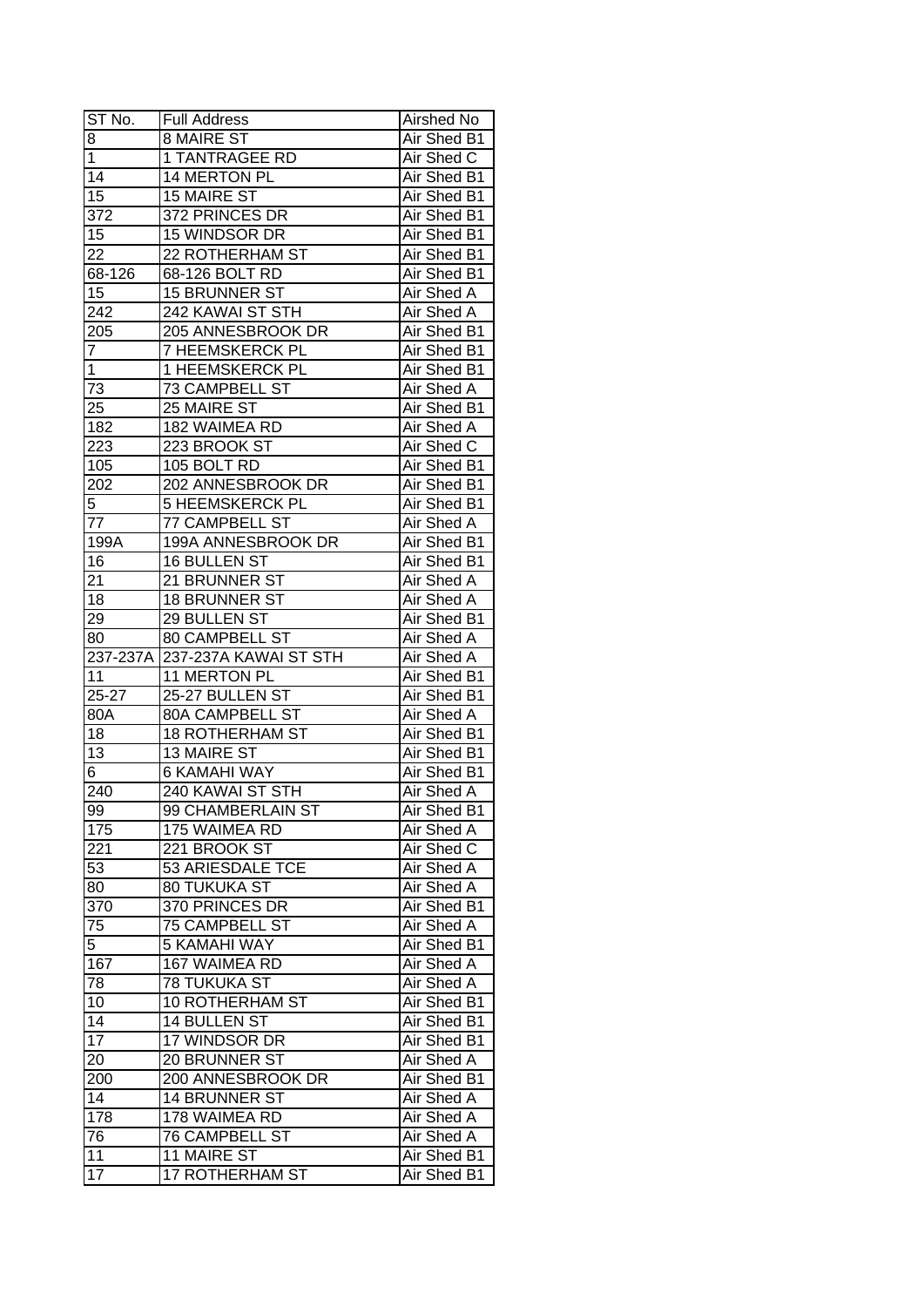| ST No.           | <b>Full Address</b>    | <b>Airshed No</b> |
|------------------|------------------------|-------------------|
| 219              | 219 BROOK ST           | Air Shed C        |
| $\overline{11}A$ | <b>11A BRUNNER ST</b>  | Air Shed A        |
| 54-68            | 54-68 PASCOE ST        | Air Shed B1       |
| 233-235          | 233-235 KAWAI ST STH   | Air Shed A        |
| 165A             | 165A WAIMEA RD         | Air Shed A        |
| 169              | 169 WAIMEA RD          | Air Shed A        |
| 82               | 82 TUKUKA ST           | Air Shed A        |
| 101              | 101 BOLT RD            | Air Shed B1       |
| 238              | 238 KAWAI ST STH       | Air Shed A        |
| 173              | 173 WAIMEA RD          | Air Shed A        |
| 96               | 96 TUKUKA ST           | Air Shed A        |
| 50-55            | 50-55 PASCOE ST        | Air Shed B1       |
| 8                | 8 ROTHERHAM ST         | Air Shed B1       |
| 85               | 85 CHAMBERLAIN ST      | Air Shed B1       |
| 12               | 12 BULLEN ST           | Air Shed B1       |
| 16               | 16 BRUNNER ST          | Air Shed A        |
| 217              | 217 BROOK ST           | Air Shed C        |
| $\mathbf 1$      | 1 ZEEHAEN PL           | Air Shed B1       |
| 15               | <b>15 ROTHERHAM ST</b> | Air Shed B1       |
| 74               | 74 CAMPBELL ST         | Air Shed A        |
| 71               | <b>71 CAMPBELL ST</b>  | Air Shed A        |
| 76               | <b>76 TUKUKA ST</b>    | Air Shed A        |
| 19               | 19 WINDSOR DR          | Air Shed B1       |
| 180              | 180 WAIMEA RD          | Air Shed A        |
| 12               | 12 BRUNNER ST          | Air Shed A        |
| 9                | 9 MAIRE ST             | Air Shed B1       |
| 8                | 8 KAMAHI WAY           | Air Shed B1       |
| 11               | 11 BRUNNER ST          | Air Shed A        |
| 165              | 165 WAIMEA RD          | Air Shed A        |
| 7                | 7 KAMAHI WAY           | Air Shed B1       |
| 198              | 198 ANNESBROOK DR      | Air Shed B1       |
| 199              | 199 ANNESBROOK DR      | Air Shed B1       |
| 231              | 231 KAWAI ST STH       | Air Shed A        |
| 171              | 171 WAIMEA RD          | <b>Air Shed A</b> |
| 236              | 236 KAWAI ST STH       | <b>Air Shed A</b> |
| 176              | 176 WAIMEA RD          | <b>Air Shed A</b> |
| 215              | 215 BROOK ST           | Air Shed C        |
| 89               | 89 CHAMBERLAIN ST      | Air Shed B1       |
| 9                | 9 ROTHERHAM ST         | Air Shed B1       |
| 10               | 10 BULLEN ST           | Air Shed B1       |
| 86               | <b>86 TUKUKA ST</b>    | Air Shed A        |
| 70               | 70 CAMPBELL ST         | Air Shed A        |
| 11               | 11 MERTON PL           | Air Shed B1       |
| 9                | 9 BRUNNER ST           | Air Shed A        |
| 83               | <b>83 TUKUKA ST</b>    | Air Shed A        |
| 69               | 69 CAMPBELL ST         | Air Shed A        |
| $\overline{7}$   | 7 MAIRE ST             | Air Shed B1       |
| 6                | <b>6 ROTHERHAM ST</b>  | Air Shed B1       |
| 3                | 3 WINDSOR DR           | Air Shed B1       |
| 66               | 66 BEATTY ST           | Air Shed B1       |
| 10               | 10 BRUNNER ST          | Air Shed A        |
| $\overline{2}$   | 2 CROWN TCE            | Air Shed B1       |
| 368              | 368 PRINCES DR         | Air Shed B1       |
| 14               | 14 WINDSOR DR          | Air Shed B1       |
| 12               | 12 WINDSOR DR          | Air Shed B1       |
|                  |                        |                   |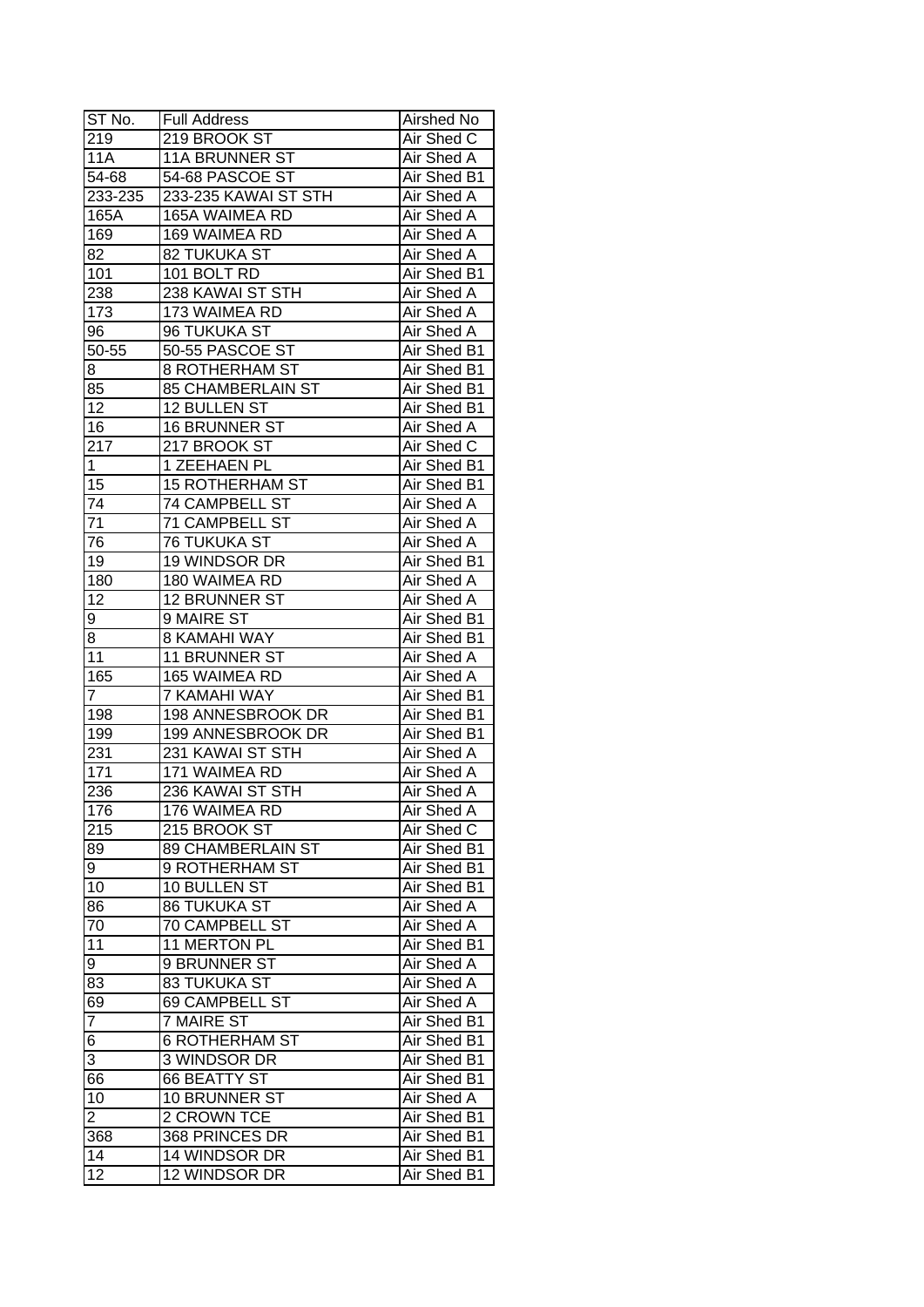| ST No.          | <b>Full Address</b>                      | Airshed No                      |
|-----------------|------------------------------------------|---------------------------------|
| 83              | 83 CHAMBERLAIN ST                        | Air Shed B1                     |
| $\overline{87}$ | <b>87 CHAMBERLAIN ST</b>                 | Air Shed B1                     |
| $\overline{7}$  | <b>7 ROTHERHAM ST</b>                    | Air Shed B1                     |
| 196             | 196 ANNESBROOK DR                        | Air Shed B1                     |
| 10              | 10 WINDSOR DR                            | Air Shed B1                     |
| 84              | 84 TUKUKA ST                             | Air Shed A                      |
| 229             | 229 KAWAI ST STH                         | Air Shed A                      |
| 69A             | 69A ROBINSON RD                          | Air Shed C                      |
| 213             | 213 BROOK ST                             | Air Shed C                      |
| 8               | 8 WINDSOR DR                             | Air Shed B1                     |
| 366             | 366 PRINCES DR                           | Air Shed B1                     |
| 373             | 373 PRINCES DR                           | Air Shed B1                     |
| 3               | 3 ZEEHAEN PL                             | Air Shed B1                     |
| $\overline{17}$ | 17 BULLEN ST                             | Air Shed B1                     |
| $\overline{5}$  | 5 MAIRE ST                               | Air Shed B1                     |
| 168             | 168 WAIMEA RD                            | Air Shed A                      |
| 230             | 230 KAWAI ST STH                         | Air Shed A                      |
| 68              | 68 CAMPBELL ST                           | Air Shed A                      |
| $\overline{7}$  | <b>7 BRUNNER ST</b>                      | Air Shed A                      |
| 81              | 81 TUKUKA ST                             | Air Shed A                      |
|                 |                                          |                                 |
| 163             | 163 WAIMEA RD<br>81 CHAMBERLAIN ST       | Air Shed A                      |
| 81              |                                          | Air Shed B1                     |
| 49              | 49 THOMPSON TCE                          | Air Shed A                      |
| 1               | 1 CROWN TCE                              | Air Shed B1                     |
| $\overline{2}$  | 2 ZEEHAEN PL                             | Air Shed B1                     |
| 93              | 93 BOLT RD                               | Air Shed B1                     |
| 67              | 67 CAMPBELL ST                           | Air Shed A                      |
| 211             | 211 BROOK ST                             | Air Shed C                      |
| 371             | 371 PRINCES DR                           | Air Shed B1<br>Air Shed B1      |
| 9               | 9 ZEEHAEN PL<br><b>86 CHAMBERLAIN ST</b> | Air Shed B1                     |
| 86<br>74        | 74 TUKUKA ST                             | <b>Air Shed A</b>               |
| 61              | <b>61 ROBINSON RD</b>                    | Air Shed C                      |
| 63              |                                          |                                 |
|                 | 63 ROBINSON RD                           | Air Shed C<br><b>Air Shed A</b> |
| 6<br>66C        | <b>6 BRUNNER ST</b>                      |                                 |
|                 | <b>66C CAMPBELL ST</b>                   | <b>Air Shed A</b>               |
| 73              | 73 ROBINSON RD                           | Air Shed C                      |
| 194             | 194 ANNESBROOK DR                        | Air Shed B1                     |
| 65              | 65 ROBINSON RD                           | Air Shed C                      |
| 5               | <b>5 ROTHERHAM ST</b>                    | Air Shed B1                     |
| 364             | 364 PRINCES DR                           | Air Shed B1                     |
| 79              | <b>79 CHAMBERLAIN ST</b>                 | Air Shed B1                     |
| 227             | 227 KAWAI ST STH                         | Air Shed A                      |
| 59              | 59 ROBINSON RD                           | Air Shed C                      |
| $13 - 15$       | 13-15 BULLEN ST                          | Air Shed B1                     |
| 369             | 369 PRINCES DR                           | Air Shed B1                     |
| 234             | 234 KAWAI ST STH                         | <b>Air Shed A</b>               |
| 67              | 67 ROBINSON RD                           | Air Shed C                      |
| 223             | 223 KAWAI ST STH                         | Air Shed A                      |
| 161             | 161 WAIMEA RD                            | Air Shed A                      |
| 11              | 11 ZEEHAEN PL                            | Air Shed B1                     |
| 8               | 8 BRUNNER ST                             | Air Shed A                      |
| $\overline{5}$  | <b>5 BRUNNER ST</b>                      | Air Shed A                      |
| 71              | 71 ROBINSON RD                           | Air Shed C                      |
| 4               | <b>4 BULLEN ST</b>                       | Air Shed B1                     |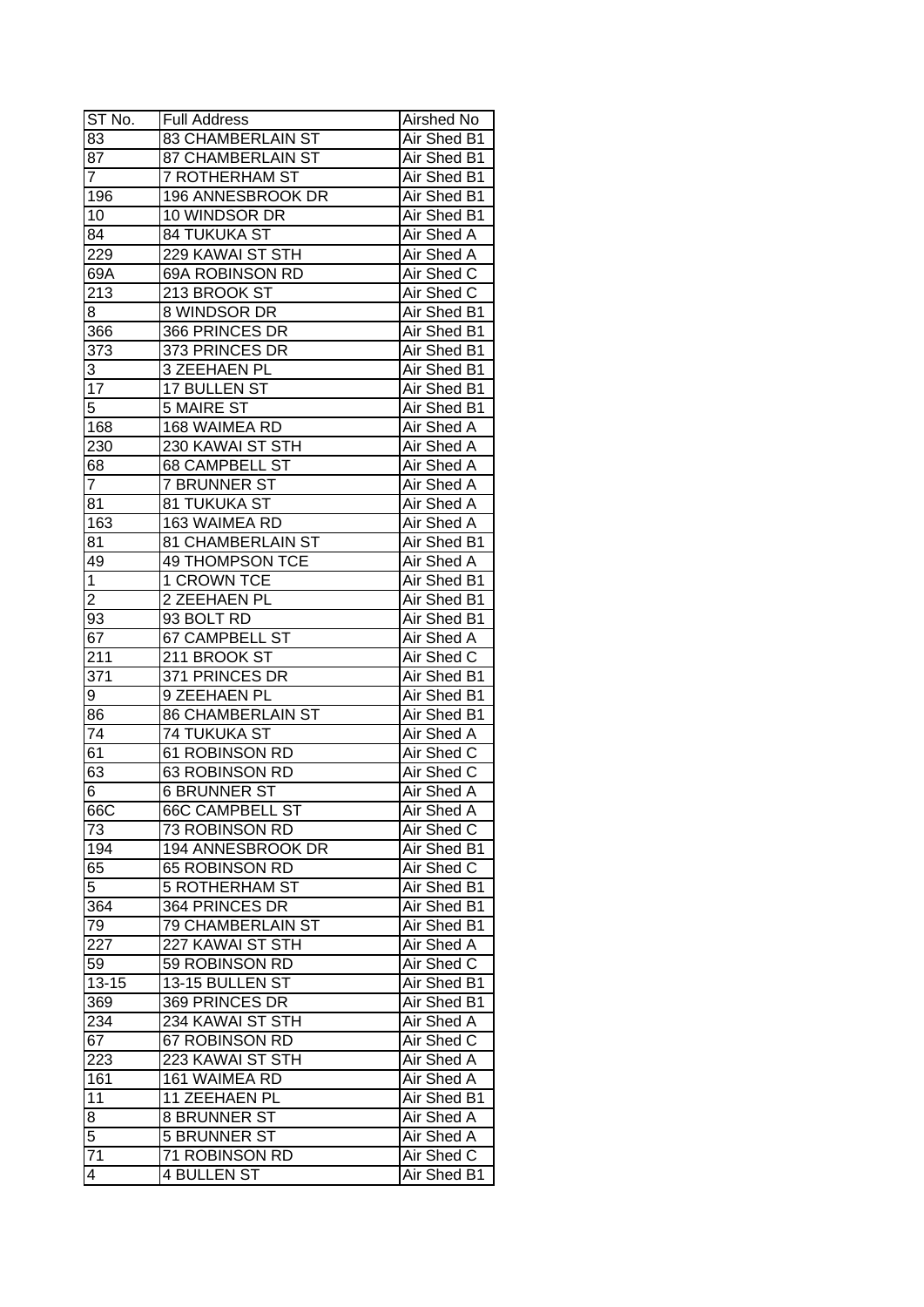| ST No.           | <b>Full Address</b>       | Airshed No                 |
|------------------|---------------------------|----------------------------|
| 69               | 69 ROBINSON RD            | Air Shed C                 |
| 62               | 62 BEATTY ST              | Air Shed B1                |
| 228              | 228 KAWAI ST STH          | Air Shed A                 |
| 166              | 166 WAIMEA RD             | Air Shed A                 |
| 53               | 53 BEATTY ST              | Air Shed B1                |
| 72               | 72 TUKUKA ST              | Air Shed A                 |
| 1                | 1 COMMODORE PL            | Air Shed B1                |
| 57               | 57 ROBINSON RD            | Air Shed C                 |
| 209              | 209 BROOK ST              | Air Shed C                 |
| 64               | 64 CAMPBELL ST            | Air Shed A                 |
| 59               | 59 CAMPBELL ST            | Air Shed A                 |
| 65               | 65 CAMPBELL ST            | Air Shed A                 |
| 5B               | 5B ROTHERHAM ST           | Air Shed B1                |
| 194A             | 194A ANNESBROOK DR        | Air Shed B1                |
| 77A              | 77A CHAMBERLAIN ST        | Air Shed B1                |
| 367              | 367 PRINCES DR            | Air Shed B1                |
| 82               | 82 CHAMBERLAIN ST         | Air Shed B1                |
| 41               | 41 ARIESDALE TCE          | Air Shed A                 |
| 4                | <b>4 BRUNNER ST</b>       | Air Shed A                 |
| 11               | 11 BULLEN ST              | Air Shed B1                |
| 194B             | 194B ANNESBROOK DR        | Air Shed B1                |
| 47               | <b>47 THOMPSON TCE</b>    | Air Shed A                 |
| 219A             | 219A KAWAI ST STH         | Air Shed A                 |
| 3                | 3 CROWN TCE               | Air Shed B1                |
| 232              | 232 KAWAI ST STH          | Air Shed A                 |
| 55               | 55 ROBINSON RD            | Air Shed C                 |
| 225              | 225 KAWAI ST STH          | Air Shed A                 |
| 3                | 3 BRUNNER ST              | Air Shed A                 |
| 66B              | <b>66B CAMPBELL ST</b>    | Air Shed A                 |
| 6                | 6 WINDSOR DR              | Air Shed B1                |
| 226              | 226 KAWAI ST STH          | Air Shed A                 |
| 207              | 207 BROOK ST              | Air Shed C                 |
| 4                | 4 ZEEHAEN PL              | Air Shed B1                |
| 159              | 159 WAIMEA RD             | Air Shed A                 |
| 39               | <b>39 ARIESDALE TCE</b>   | <b>Air Shed A</b>          |
| 53               | 53 ROBINSON RD            | Air Shed C                 |
| 3                | 3 COMMODORE PL            | Air Shed B1                |
| 51               | 51 THOMPSON TCE           | Air Shed A                 |
| 162              | 162 WAIMEA RD             | Air Shed A                 |
| 62               | 62 CAMPBELL ST            | Air Shed A                 |
| 63               | 63 CAMPBELL ST            | Air Shed A                 |
| $\overline{2}$   | 2 BLAMPIED PL             | Air Shed A                 |
| 192              | 192 ANNESBROOK DR         |                            |
| 5                | <b>5 ZEEHAEN PL</b>       | Air Shed B1<br>Air Shed B1 |
|                  |                           |                            |
| 219B             | 219B KAWAI ST STH         | Air Shed A                 |
| 66A              | 66A CAMPBELL ST           | Air Shed A                 |
| 60               | 60 ROBINSON RD            | Air Shed C                 |
| 232A             | 232A KAWAI ST STH         | Air Shed A                 |
| 51               | 51 ROBINSON RD            | Air Shed C                 |
| 45               | <b>45 THOMPSON TCE</b>    | Air Shed A                 |
| $\overline{77}$  | 77 CHAMBERLAIN ST         | Air Shed B1                |
| $2\overline{7}$  | 27 ARIESDALE TCE          | Air Shed A                 |
| 60               | 60 BEATTY ST              | Air Shed B1                |
| $63\overline{A}$ | <b>63A CHAMBERLAIN ST</b> | Air Shed B1                |
| $\overline{c}$   | 2 BRUNNER ST              | Air Shed A                 |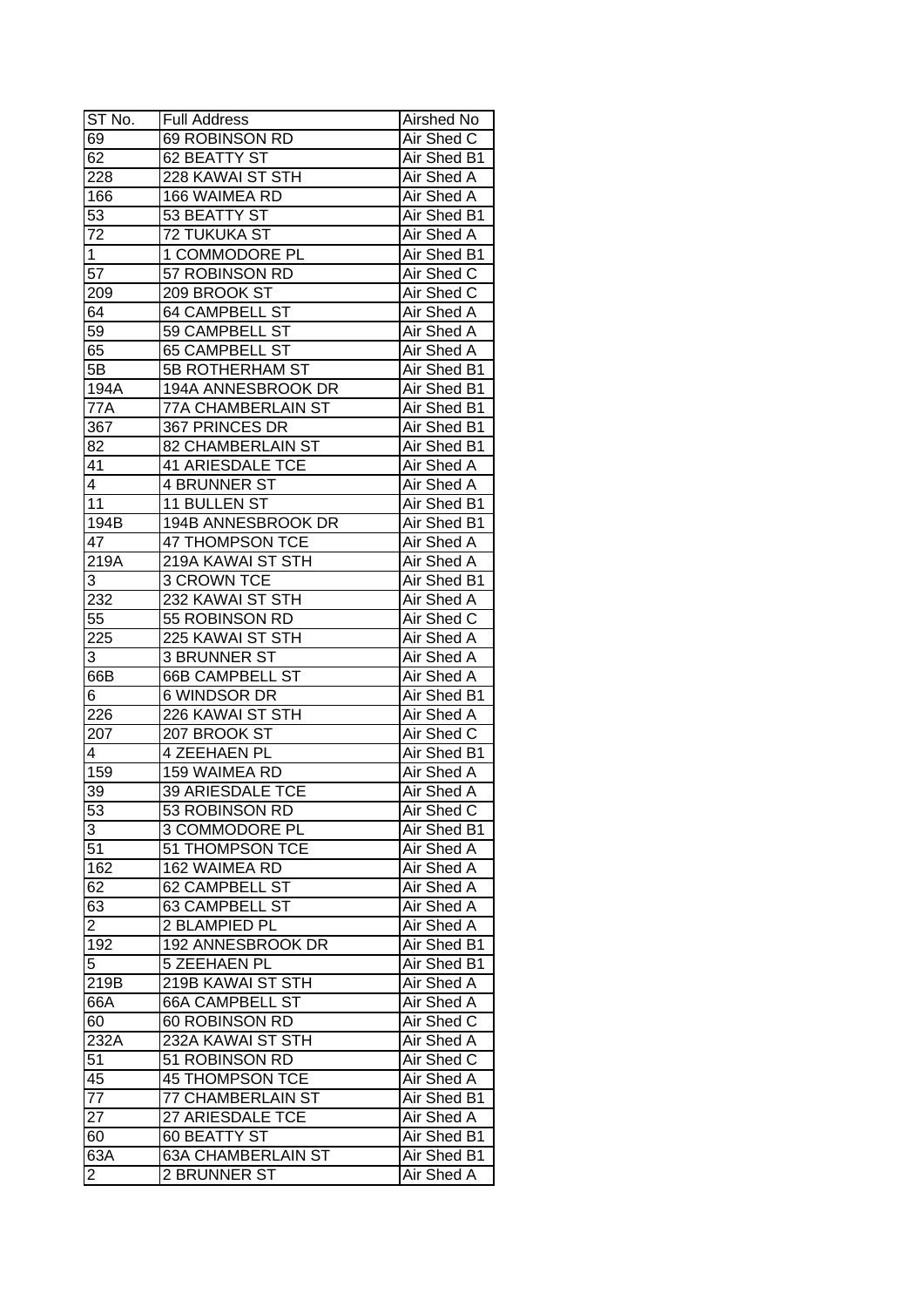| $ST$ No.       | <b>Full Address</b>      | Airshed No         |
|----------------|--------------------------|--------------------|
| 7              | 7 ZEEHAEN PL             | Air Shed B1        |
| $\mathbf 1$    | <b>1 BRUNNER ST</b>      | <b>Air Shed A</b>  |
| $\overline{2}$ | 2 COMMODORE PL           | <b>Air Shed B1</b> |
| 62             | <b>62 ROBINSON RD</b>    | Air Shed C         |
| 5              | <b>5 MAIRE ST</b>        | Air Shed B1        |
| 193            | 193 ANNESBROOK DR        | Air Shed B1        |
| 205            | 205 BROOK ST             | Air Shed C         |
| 48             | 48 PASCOE ST             | Air Shed B1        |
| 155            | 155 WAIMEA RD            | Air Shed A         |
| 224            | 224 KAWAI ST STH         | Air Shed A         |
| 49             | 49 ROBINSON RD           | Air Shed C         |
| 221            | 221 KAWAI ST STH         | Air Shed A         |
| $\overline{3}$ | 3 ROTHERHAM ST           | Air Shed B1        |
| 80             | 80 CHAMBERLAIN ST        | Air Shed B1        |
| 5              | 5 COMMODORE PL           | Air Shed B1        |
| 37             | 37 ARIESDALE TCE         | Air Shed A         |
| 60             | 60 CAMPBELL ST           | Air Shed A         |
| 157            | 157 WAIMEA RD            | Air Shed A         |
| 1              | 1 BLAMPIED PL            | Air Shed A         |
| 9              | 9 BULLEN ST              | Air Shed B1        |
| 47             | 47 ROBINSON RD           | Air Shed C         |
| 5A             | 5A ROTHERHAM ST          | Air Shed B1        |
| 160            | 160 WAIMEA RD            | Air Shed A         |
| 57             | 57 CAMPBELL ST           | Air Shed A         |
| 12             | 12 ISTANA PL             | Air Shed B1        |
| 210            | 210 BROOK ST             | Air Shed C         |
| 5              | <b>5 CROWN TCE</b>       | Air Shed B1        |
| 6              | <b>6 ZEEHAEN PL</b>      | Air Shed B1        |
| 43             | 43 THOMPSON TCE          | Air Shed A         |
| 203            | 203 BROOK ST             | Air Shed C         |
| 81             | 81 BOLT RD               | Air Shed B1        |
| 25             | 25 ARIESDALE TCE         | <b>Air Shed A</b>  |
| $\overline{4}$ | <b>4 COMMODORE PL</b>    | Air Shed B1        |
| 75             | <b>75 TUKUKA ST</b>      | <b>Air Shed A</b>  |
| 75             | <b>75 CHAMBERLAIN ST</b> | <b>Air Shed B1</b> |
| 45             | <b>45 ROBINSON RD</b>    | <b>Air Shed C</b>  |
| 208            | 208 BROOK ST             | Air Shed C         |
| 26             | <b>26 THOMPSON TCE</b>   | Air Shed A         |
| 10             | 10 ISTANA PL             | Air Shed B1        |
| 58             | 58 BEATTY ST             | Air Shed B1        |
| 191            | 191 ANNESBROOK DR        | Air Shed B1        |
| 51             | 51 CAMPBELL ST           | Air Shed A         |
| 6              | <b>6 ORION ST</b>        | Air Shed B1        |
| 152B           | 152B TIPAHI ST           | Air Shed A         |
| 154A           | <b>154A TIPAHI ST</b>    | Air Shed A         |
| 58             | 58 CAMPBELL ST           | Air Shed A         |
| $\overline{7}$ | <b>7 CROWN TCE</b>       | Air Shed B1        |
| 190            | 190 ANNESBROOK DR        | Air Shed B1        |
| 14             | 14 ISTANA PL             | Air Shed B1        |
| 22             | 22 ISTANA PL             | Air Shed B1        |
| $\overline{7}$ | 7 COMMODORE PL           | Air Shed B1        |
| 219            | 219 KAWAI ST STH         | Air Shed A         |
| 63             | 63 CHAMBERLAIN ST        | Air Shed B1        |
| 158            | 158 WAIMEA RD            | Air Shed A         |
| 51A            | 51A CHAMBERLAIN ST       | Air Shed B1        |
|                |                          |                    |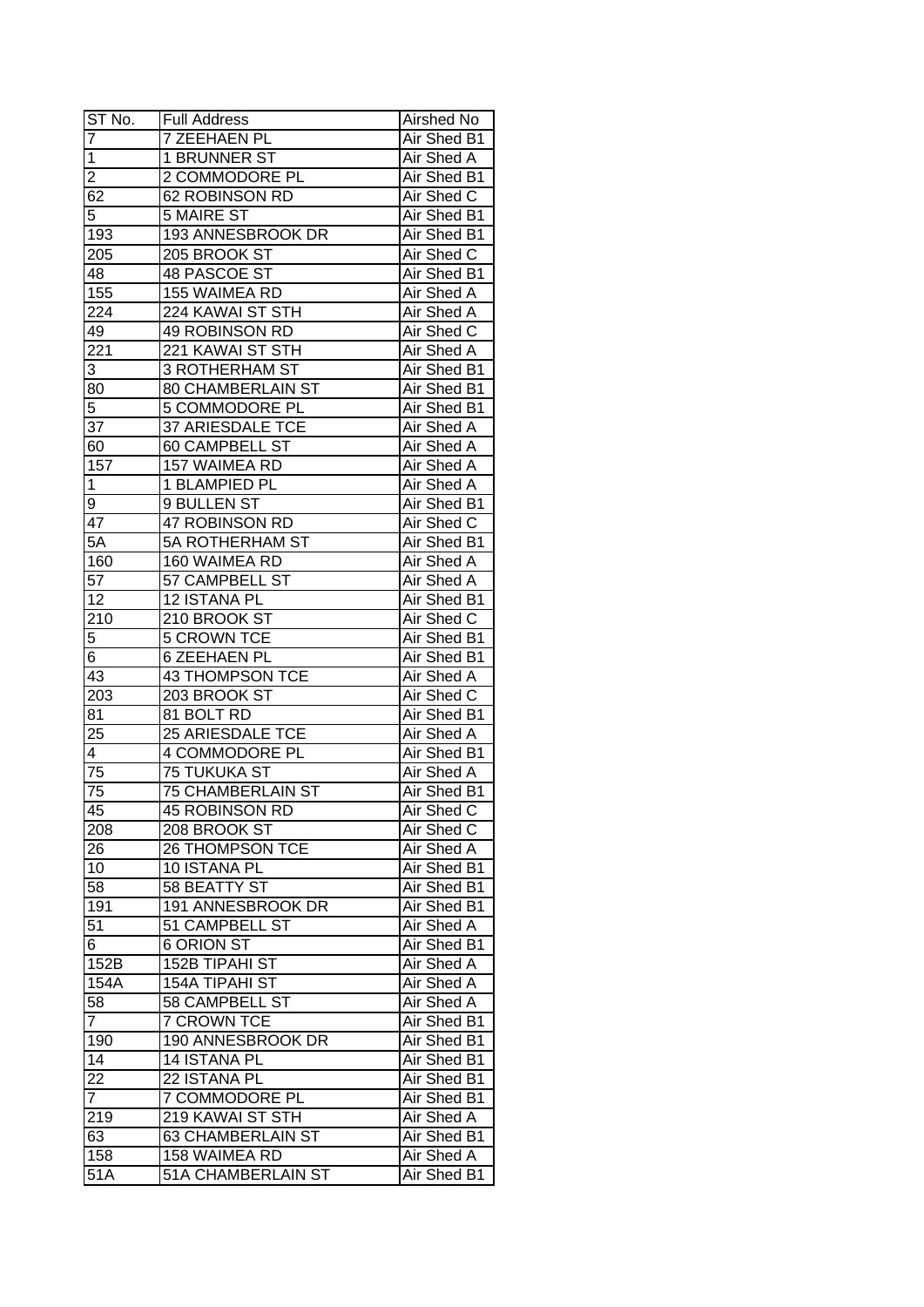| ST No.           | Full Address              | Airshed No        |
|------------------|---------------------------|-------------------|
| 72C              | <b>72C CHAMBERLAIN ST</b> | Air Shed B1       |
| 35               | <b>35 ARIESDALE TCE</b>   | Air Shed A        |
| 201              | 201 BROOK ST              | Air Shed C        |
| 11               | 11 CROWN TCE              | Air Shed A        |
| 160A             | 160A WAIMEA RD            | Air Shed A        |
| 8                | <b>8 ISTANA PL</b>        | Air Shed B1       |
| 202              | 202 BROOK ST              | Air Shed C        |
| 55               | 55 CAMPBELL ST            | Air Shed A        |
| 41               | 41 ROBINSON RD            | Air Shed C        |
| 12               | 12 BROOK TCE              | Air Shed C        |
| 41               | 41 THOMPSON TCE           | Air Shed A        |
| 3                | 3 BROOK TCE               | Air Shed C        |
| 36               | 36 PASCOE ST              | Air Shed B1       |
| 4                | 4 BLAMPIED PL             | Air Shed A        |
| 65               | <b>65 CHAMBERLAIN ST</b>  | Air Shed B1       |
| 153              | 153 WAIMEA RD             | Air Shed A        |
| 8                | 8 ZEEHAEN PL              | Air Shed B1       |
| 360              | 360 PRINCES DR            | Air Shed B1       |
| $\overline{7}$   | <b>7 BULLEN ST</b>        | Air Shed B1       |
| 78               | <b>78 CHAMBERLAIN ST</b>  | Air Shed B1       |
| 62A              | 62A TUKUKA ST             | Air Shed A        |
| 64               | <b>64 TUKUKA ST</b>       | Air Shed A        |
| 73               | 73 CHAMBERLAIN ST         | Air Shed B1       |
| 10               | 10 BROOK TCE              | Air Shed C        |
| 6                | <b>6 ISTANA PL</b>        | Air Shed B1       |
| 31               | 31 ARIESDALE TCE          | Air Shed A        |
| 9                | 9 COMMODORE PL            | Air Shed B1       |
| 56               | 56 CAMPBELL ST            | Air Shed A        |
| 50               | 50 BEATTY ST              | Air Shed B1       |
| 5A               | 5A PARKERS RD             | Air Shed B1       |
| 154              | 154 TIPAHI ST             | Air Shed A        |
| 199              | 199 BROOK ST              | Air Shed C        |
| 15               | 15 ORION ST               | Air Shed B1       |
| 67               | <b>67 CHAMBERLAIN ST</b>  | Air Shed B1       |
| 24               | 24 THOMPSON TCE           | <b>Air Shed A</b> |
| $\overline{217}$ | 217 KAWAI ST STH          | <b>Air Shed A</b> |
| 9                | 9. CROWN TCE              | Air Shed B1       |
| 17               | 17 ISTANA PL              | Air Shed B1       |
| 79               | 79 BOLT RD                | Air Shed B1       |
| $\overline{2}$   | 2 BULLEN ST               | Air Shed B1       |
| 220              | 220 KAWAI ST STH          | Air Shed A        |
| 149A             | 149A WAIMEA RD            | Air Shed A        |
| 154              | 154 WAIMEA RD             | Air Shed A        |
| 53               | 53 CAMPBELL ST            | Air Shed A        |
| $\overline{71}$  | 71 CHAMBERLAIN ST         | Air Shed B1       |
| $\overline{4}$   | 4 DUNAIR WAY              | Air Shed B1       |
| 204              | 204 BROOK ST              | Air Shed C        |
|                  |                           | Air Shed B1       |
| 6                | <b>6 COMMODORE PL</b>     |                   |
| 33               | 33 ARIESDALE TCE          | Air Shed A        |
| 3                | <b>3 BLAMPIED PL</b>      | Air Shed A        |
| 16               | 16 ISTANA PL              | Air Shed B1       |
| 62               | 62 TUKUKA ST              | Air Shed A        |
| 69               | 69 CHAMBERLAIN ST         | Air Shed B1       |
| 39               | 39 THOMPSON TCE           | Air Shed A        |
| 30               | 30 BLICK TCE              | Air Shed C        |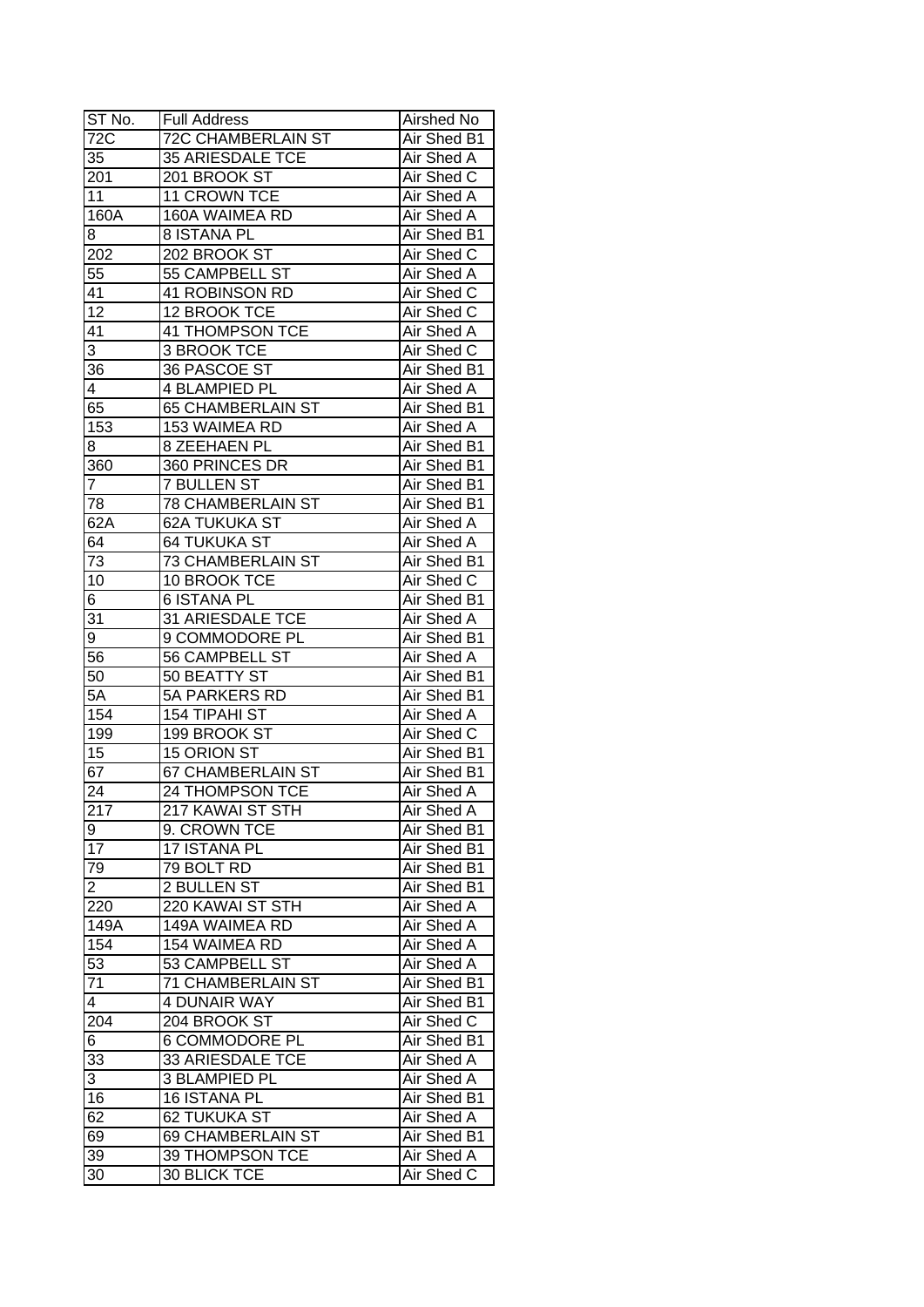| ST No.           | <b>Full Address</b>       | Airshed No        |
|------------------|---------------------------|-------------------|
| 152A             | 152A TIPAHI ST            | Air Shed A        |
| 4                | 4 ISTANA PL               | Air Shed B1       |
| 154B             | 154B WAIMEA RD            | Air Shed A        |
| $\overline{54}$  | 54 CAMPBELL ST            | Air Shed A        |
| 197              | 197 BROOK ST              | Air Shed C        |
| 189              | 189 ANNESBROOK DR         | Air Shed B1       |
| 151              | 151 WAIMEA RD             | Air Shed A        |
| $\overline{72B}$ | <b>72B CHAMBERLAIN ST</b> | Air Shed B1       |
| 215              | 215 KAWAI ST STH          | Air Shed A        |
| 6                | <b>6 BLAMPIED PL</b>      | Air Shed A        |
| 21               | 21 ARIESDALE TCE          | Air Shed A        |
| 10               | 10 ZEEHAEN PL             | Air Shed B1       |
| $\mathbf 1$      | 1 BROOK TCE               | Air Shed C        |
| 4                | <b>4 CULLEN PL</b>        | Air Shed A        |
| 76               | <b>76 CHAMBERLAIN ST</b>  | Air Shed B1       |
| 152              | <b>152 TIPAHI ST</b>      | Air Shed A        |
| 152              | 152 WAIMEA RD             | Air Shed A        |
| 51               | 51 CHAMBERLAIN ST         | Air Shed B1       |
| 6                | <b>6 BROOK TCE</b>        | Air Shed C        |
| 218              | 218 KAWAI ST STH          | Air Shed A        |
| 151              | 151 TIPAHI ST             | Air Shed A        |
| 22               | 22 THOMPSON TCE           | Air Shed A        |
| 8                | 8 BROOK TCE               | Air Shed C        |
| 49               | 49 CAMPBELL ST            | Air Shed A        |
| 11               | 11 COMMODORE PL           | Air Shed B1       |
| 4                | 4 BROOK TCE               | Air Shed C        |
| 6                | <b>6 CULLEN PL</b>        | Air Shed A        |
| 154A             | 154A WAIMEA RD            | Air Shed A        |
| 147A             | 147A WAIMEA RD            | Air Shed A        |
| 15               | 15 ISTANA PL              | Air Shed B1       |
| 61               | 61 CHAMBERLAIN ST         | Air Shed B1       |
| $\overline{52}$  | 52 CAMPBELL ST            | Air Shed A        |
| $\overline{2}$   | 2 ORION ST                | Air Shed B1       |
| $\overline{53}$  | <b>53 CHAMBERLAIN ST</b>  | Air Shed B1       |
| 195              | 195 BROOK ST              | <b>Air Shed C</b> |
| 20               | 20 ISTANA PL              | Air Shed B1       |
| $3\overline{7}$  | 37 THOMPSON TCE           | Air Shed A        |
| 55               | 55 BOLT RD                | Air Shed B1       |
| $\overline{c}$   | 2 CULLEN PL               | Air Shed A        |
| 358              | 358 PRINCES DR            | Air Shed B1       |
| 213              | 213 KAWAI ST STH          | Air Shed A        |
| $\overline{5}$   | <b>5 BLAMPIED PL</b>      | Air Shed A        |
| 5                | <b>5 PARKERS RD</b>       | Air Shed B1       |
| 8                | 8 BLAMPIED PL             | Air Shed A        |
| 150              | 150 TIPAHI ST             | Air Shed A        |
| $3\overline{1}$  | 31 BLICK TCE              | Air Shed C        |
|                  | 355 PRINCES DR            |                   |
| 355              |                           | Air Shed B1       |
| 150              | 150 WAIMEA RD             | Air Shed A        |
| 18               | 18 ISTANA PL              | Air Shed B1       |
| 149              | 149 WAIMEA RD             | Air Shed A        |
| 15               | <b>15 ARIESDALE TCE</b>   | Air Shed A        |
| 149              | 149 TIPAHI ST             | Air Shed A        |
| 8                | 8 COMMODORE PL            | Air Shed B1       |
| 214              | 214 KAWAI ST STH          | Air Shed A        |
| 59               | 59 CHAMBERLAIN ST         | Air Shed B1       |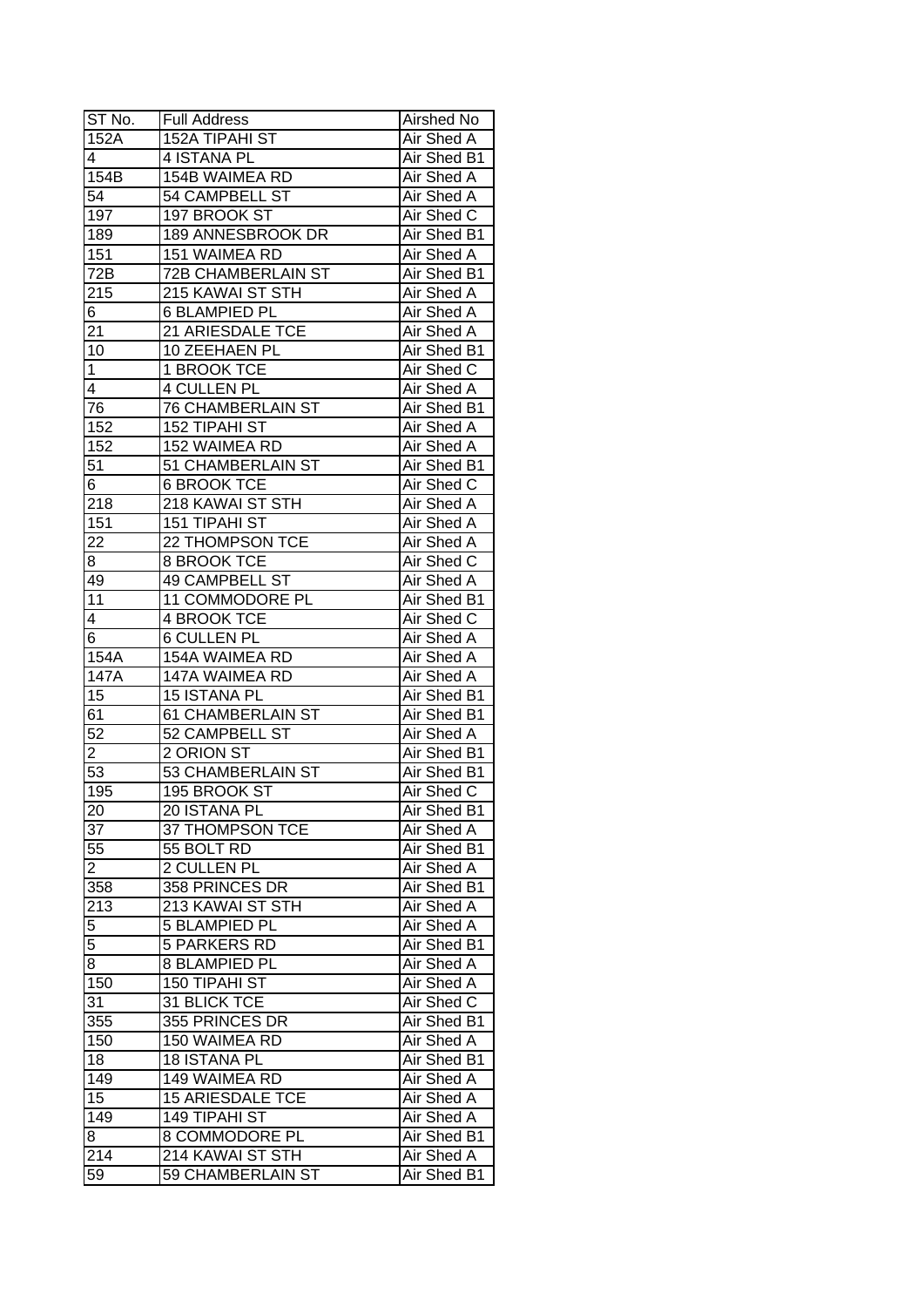| ST No.             | <b>Full Address</b>         | Airshed No  |
|--------------------|-----------------------------|-------------|
| 55                 | 55 CHAMBERLAIN ST           | Air Shed B1 |
| $\overline{49}A$   | <b>49A CHAMBERLAIN ST</b>   | Air Shed B1 |
| 29                 | 29 BLICK TCE                | Air Shed C  |
| $\overline{1}$ 45A | 145A WAIMEA RD              | Air Shed A  |
| 47                 | 47 CAMPBELL ST              | Air Shed A  |
| 8                  | 8 CULLEN PL                 | Air Shed A  |
| 19                 | <b>19 ARIESDALE TCE</b>     | Air Shed A  |
| $18\overline{7}$   | <b>187 TAHUNANUI DR SH6</b> | Air Shed B1 |
| 50                 | 50 CAMPBELL ST              | Air Shed A  |
| 7                  | 7 PARKERS RD                | Air Shed B1 |
| 6                  | <b>6 DUNAIR WAY</b>         | Air Shed B1 |
| 193                | 193 BROOK ST                | Air Shed C  |
| 72A                | 72A CHAMBERLAIN ST          | Air Shed B1 |
| 20                 | 20 THOMPSON TCE             | Air Shed A  |
| 57                 | 57 CHAMBERLAIN ST           | Air Shed B1 |
| 2A                 | 2A BULLEN ST                | Air Shed B1 |
| $\overline{1}$     | 1 COHEN PL                  | Air Shed B1 |
| 211                | 211 KAWAI ST STH            | Air Shed A  |
| 27                 | 27 BLICK TCE                | Air Shed C  |
| 12                 | 12 ZEEHAEN PL               | Air Shed B1 |
| 13                 | 13 ISTANA PL                | Air Shed B1 |
| 10                 | 10 BLAMPIED PL              | Air Shed A  |
| 147                | 147 WAIMEA RD               | Air Shed A  |
| 66                 | <b>66 CHAMBERLAIN ST</b>    | Air Shed B1 |
| 35                 | 35 THOMPSON TCE             | Air Shed A  |
| 38                 | 38 ROBINSON RD              | Air Shed C  |
| 25                 | 25 BLICK TCE                | Air Shed C  |
| $\overline{7}$     | 7 BLAMPIED PL               | Air Shed A  |
| $\mathbf{1}$       | 1 CULLEN PL                 | Air Shed A  |
| 14                 | 14 ZEEHAEN PL               | Air Shed B1 |
| 148A               | 148A WAIMEA RD              | Air Shed A  |
| 2                  | 2 ISTANA PL                 | Air Shed B1 |
| 64                 | <b>64 CHAMBERLAIN ST</b>    | Air Shed B1 |
| 353                | 353 PRINCES DR              | Air Shed B1 |
| $9\,$              | 9 PARKERS RD                | Air Shed B1 |
| 74                 | <b>74 CHAMBERLAIN ST</b>    | Air Shed B1 |
| $\overline{2}$     | 2 BROOK TCE                 | Air Shed C  |
| 49                 | <b>49 CHAMBERLAIN ST</b>    | Air Shed B1 |
| 212                | 212 KAWAI ST STH            | Air Shed A  |
| 3                  | 3 COHEN PL                  | Air Shed B1 |
| $5-9$              | 5-9 ORION ST                | Air Shed B1 |
| 11                 | <b>11 ARIESDALE TCE</b>     | Air Shed A  |
| 149A               | <b>149A TIPAHI ST</b>       | Air Shed A  |
| 12                 | 12 BLAMPIED PL              | Air Shed A  |
| 145                | 145 WAIMEA RD               | Air Shed A  |
| 68                 | <b>68 CHAMBERLAIN ST</b>    | Air Shed B1 |
| $\overline{4}$     | <b>4 PARKERS RD</b>         | Air Shed B1 |
| 209                | 209 KAWAI ST STH            | Air Shed A  |
|                    | 30 PASCOE ST                | Air Shed B1 |
| 30                 | 10 CULLEN PL                |             |
| 10                 |                             | Air Shed A  |
| 11                 | 11 ISTANA PL                | Air Shed B1 |
| 9                  | 9 BLAMPIED PL               | Air Shed A  |
| 147                | 147 TIPAHI ST               | Air Shed A  |
| 62                 | 62 CHAMBERLAIN ST           | Air Shed B1 |
| 10                 | 10 COMMODORE PL             | Air Shed B1 |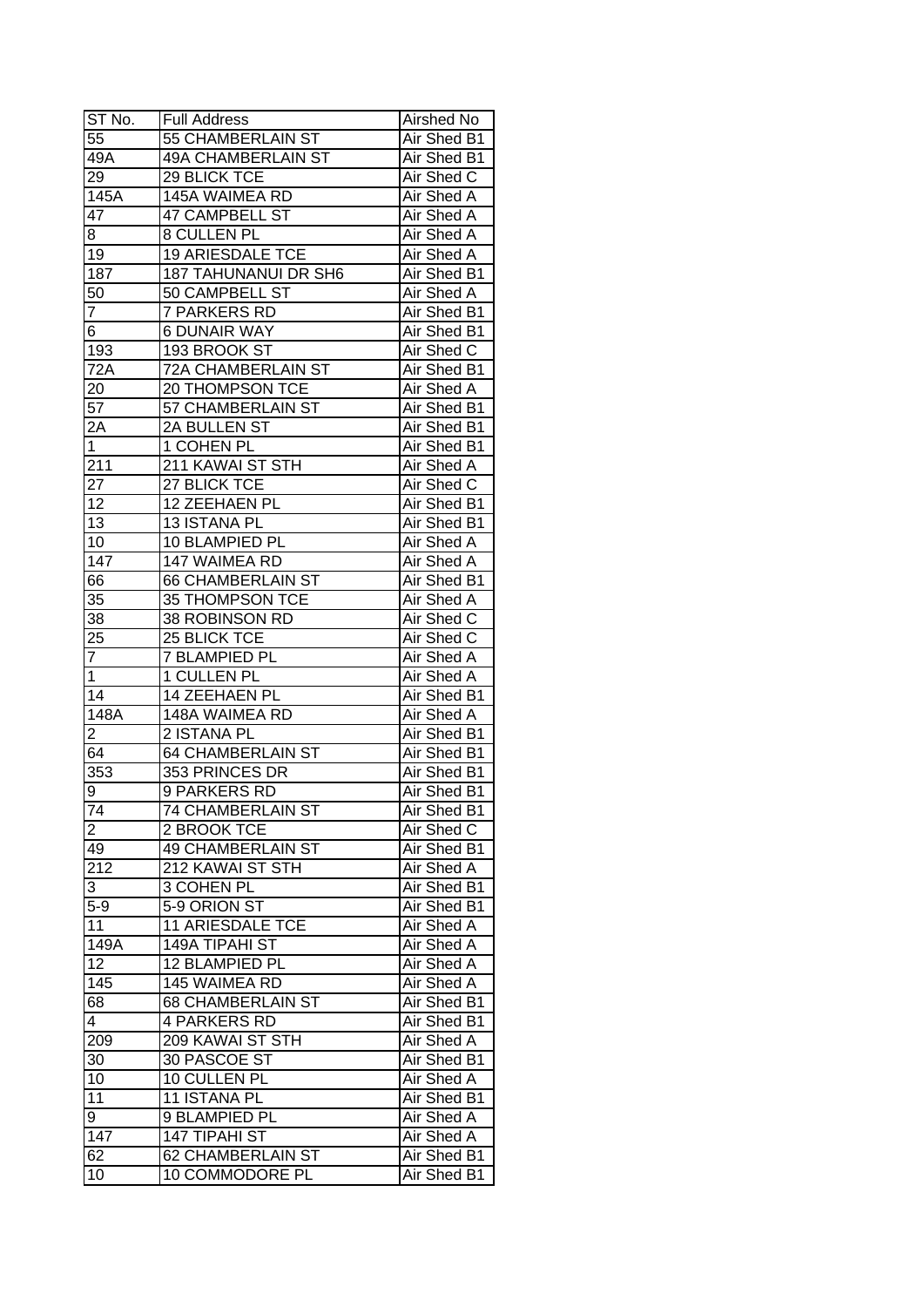| ST No.           | <b>Full Address</b>                          | Airshed No  |
|------------------|----------------------------------------------|-------------|
| 21               | 21 BLICK TCE                                 | Air Shed C  |
| 18               | <b>18 THOMPSON TCE</b>                       | Air Shed A  |
| 180              | 180 WESTBROOK TCE                            | Air Shed C  |
| 148              | 148 WAIMEA RD                                | Air Shed A  |
| 72               | <b>72 CHAMBERLAIN ST</b>                     | Air Shed B1 |
| 33               | 33 THOMPSON TCE                              | Air Shed A  |
| 53               | 53 BOLT RD                                   | Air Shed B1 |
| 11               | 11 PARKERS RD                                | Air Shed B1 |
| 6                | <b>6 PARKERS RD</b>                          | Air Shed B1 |
| 5                | 5 COHEN PL                                   | Air Shed B1 |
| 145B             | 145B WAIMEA RD                               | Air Shed A  |
| 47               | 47 CHAMBERLAIN ST                            | Air Shed B1 |
| 356              | 356 PRINCES DR                               | Air Shed B1 |
| 210              | 210 KAWAI ST STH                             | Air Shed A  |
| 178              | 178 WESTBROOK TCE                            | Air Shed C  |
| 3                | 3 CULLEN PL                                  | Air Shed A  |
| $\overline{9}$   | 9 ISTANA PL                                  | Air Shed B1 |
|                  |                                              |             |
| 183              | <b>183 TAHUNANUI DR SH6</b><br>16 ZEEHAEN PL | Air Shed B1 |
| 16               | 9 ARIESDALE TCE                              | Air Shed B1 |
| 9                |                                              | Air Shed A  |
| 207              | 207 KAWAI ST STH                             | Air Shed A  |
| 188              | <b>188 WESTBROOK TCE</b>                     | Air Shed C  |
| 15A              | <b>15A BLICK TCE</b>                         | Air Shed C  |
| 38               | 38 BOLT RD                                   | Air Shed B1 |
| 70               | 70 CHAMBERLAIN ST                            | Air Shed B1 |
| 186              | <b>186 TAHUNANUI DR SH6</b>                  | Air Shed B1 |
| 4                | 4 COHEN PL                                   | Air Shed B1 |
| 146              | 146 WAIMEA RD                                | Air Shed A  |
| 56               | 56 TUKUKA ST                                 | Air Shed A  |
| 11               | 11 COHEN PL                                  | Air Shed B1 |
| $\overline{7}$   | <b>7 ARIESDALE TCE</b>                       | Air Shed A  |
| $11\overline{A}$ | 11A COHEN PL                                 | Air Shed B1 |
| 20               | 20 ZEEHAEN PL                                | Air Shed B1 |
| 46               | 46 BOLT RD                                   | Air Shed B1 |
| $\bf 8$          | <b>8 DUNAIR WAY</b>                          | Air Shed B1 |
| $\overline{8}$   | <b>8 PARKERS RD</b>                          | Air Shed B1 |
| 186              | 186 WESTBROOK TCE                            | Air Shed C  |
| 15               | <b>15 BLICK TCE</b>                          | Air Shed C  |
| 176              | 176 WESTBROOK TCE                            | Air Shed C  |
| 5                | 5 CULLEN PL                                  | Air Shed A  |
| $\overline{7}$   | <b>7 ISTANA PL</b>                           | Air Shed B1 |
| $\overline{7}$   | 7 COHEN PL                                   | Air Shed B1 |
| 143              | 143 TIPAHI ST                                | Air Shed A  |
| 141B             | <b>141B TIPAHI ST</b>                        | Air Shed A  |
| $\overline{12}$  | <b>12 CULLEN PL</b>                          | Air Shed A  |
| $3\overline{1}$  | 31 THOMPSON TCE                              | Air Shed A  |
| 16               | <b>16 THOMPSON TCE</b>                       | Air Shed A  |
| 19               | 19 PASCOE ST                                 | Air Shed B1 |
| 205              | 205 KAWAI ST STH                             | Air Shed A  |
| 143              | 143 WAIMEA RD                                | Air Shed A  |
| 208              | 208 KAWAI ST STH                             | Air Shed A  |
| 6                | 6 COHEN PL                                   | Air Shed B1 |
| 59               | 59 TUKUKA ST                                 | Air Shed A  |
| 60               | 60 CHAMBERLAIN ST                            | Air Shed B1 |
| 181              | <b>181 TAHUNANUI DR SH6</b>                  | Air Shed B1 |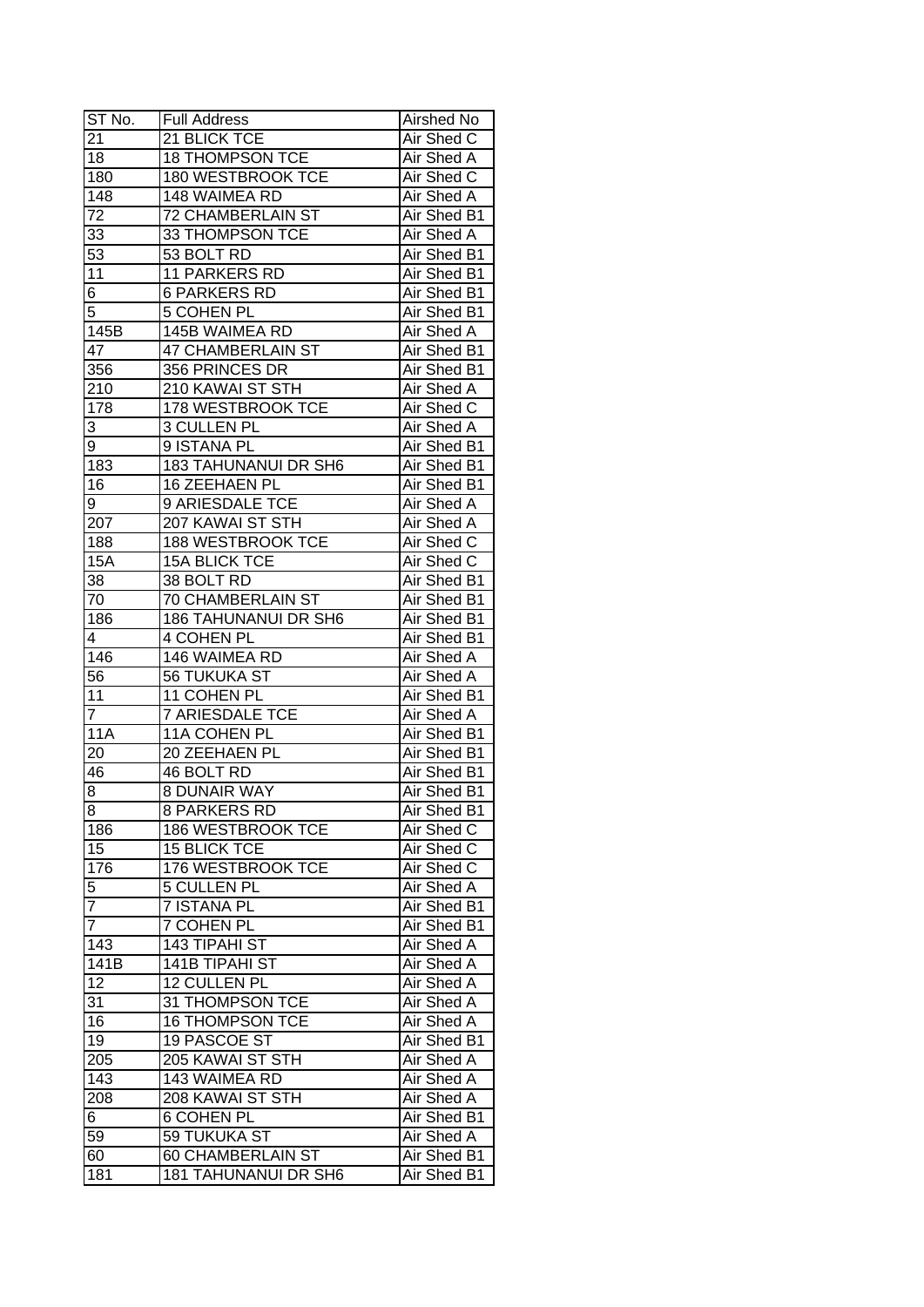| ST No.          | <b>Full Address</b>         | Airshed No        |
|-----------------|-----------------------------|-------------------|
| 18              | 18 ZEEHAEN PL               | Air Shed B1       |
| 144A            | 144A WAIMEA RD              | Air Shed A        |
| 52-54           | 52-54 TUKUKA ST             | <b>Air Shed A</b> |
| 12              | 12 COMMODORE PL             | Air Shed B1       |
| 5               | 5 ISTANA PL                 | Air Shed B1       |
| 6A              | <b>6A PARKERS RD</b>        | Air Shed B1       |
| 15              | <b>15 PARKERS RD</b>        | Air Shed B1       |
| 45              | <b>45 CHAMBERLAIN ST</b>    | Air Shed B1       |
| 8               | 8 THOMPSON TCE              | Air Shed A        |
| 141A            | 141A TIPAHI ST              | Air Shed A        |
| 184             | 184 WESTBROOK TCE           | Air Shed C        |
| 9               | 9 COHEN PL                  | Air Shed B1       |
| 43              | <b>43 CHAMBERLAIN ST</b>    | Air Shed B1       |
| 5               | <b>5 ARIESDALE TCE</b>      | Air Shed A        |
| 184             | <b>184 TAHUNANUI DR SH6</b> | Air Shed B1       |
| 19A             | <b>19A PARKERS RD</b>       | Air Shed B1       |
| 351             | 351 PRINCES DR              | Air Shed B1       |
| 141             | 141 TIPAHI ST               | Air Shed A        |
| 26              | 26 BLICK TCE                | Air Shed C        |
| 12              | 12 PARKERS RD               | Air Shed B1       |
| 22              | 22 ZEEHAEN PL               | Air Shed B1       |
| 29              | 29 THOMPSON TCE             | Air Shed A        |
| 19              | <b>19 BLICK TCE</b>         | Air Shed C        |
| 8               | 8 COHEN PL                  | Air Shed B1       |
| 203             | 203 KAWAI ST STH            | Air Shed A        |
| 137A            | <b>137A TIPAHI ST</b>       | Air Shed A        |
| 141             | 141 WAIMEA RD               | Air Shed A        |
| 17              | 17 PARKERS RD               | Air Shed B1       |
| 206             | 206 KAWAI ST STH            | Air Shed A        |
| 182             | 182 WESTBROOK TCE           | Air Shed C        |
| 13              | 13 COHEN PL                 | Air Shed B1       |
| 23              | 23 ZEEHAEN PL               | Air Shed B1       |
| 10              | 10 DUNAIR WAY               | Air Shed B1       |
| $\overline{41}$ | <b>41 CHAMBERLAIN ST</b>    | Air Shed B1       |
| 3               | <b>3 ARIESDALE TCE</b>      | <b>Air Shed A</b> |
| $\overline{57}$ | 57 TUKUKA ST                | <b>Air Shed A</b> |
| 50              | 50 TUKUKA ST                | Air Shed A        |
| 20              | 20 PASCOE ST                | Air Shed B1       |
| 6B              | 6B PARKERS RD               | Air Shed B1       |
| 144             | 144 WAIMEA RD               | Air Shed A        |
| 58              | 58 CHAMBERLAIN ST           | Air Shed B1       |
| $1\overline{7}$ | 17 BLICK TCE                | Air Shed C        |
| $\mathbf{1}$    | 1 ARIESDALE TCE             | Air Shed A        |
| 14              | 14 CULLEN PL                | Air Shed A        |
| 47              | 47 BOLT RD                  | Air Shed B1       |
| 179             | 179 TAHUNANUI DR SH6        | Air Shed B1       |
| 56              | 56 CHAMBERLAIN ST           | Air Shed B1       |
| 10              | 10 COHEN PL                 | Air Shed B1       |
| $\overline{7}$  | <b>7 CULLEN PL</b>          | Air Shed A        |
| 16              | <b>16 PARKERS RD</b>        | Air Shed B1       |
| 15              | 15 PASCOE ST                | Air Shed B1       |
| 51              | 51 TUKUKA ST                | Air Shed A        |
| 19              | <b>19 PARKERS RD</b>        | Air Shed B1       |
| 182             |                             | Air Shed B1       |
|                 | <b>182 TAHUNANUI DR SH6</b> |                   |
| 19              | 19 COMMODORE PL             | Air Shed B1       |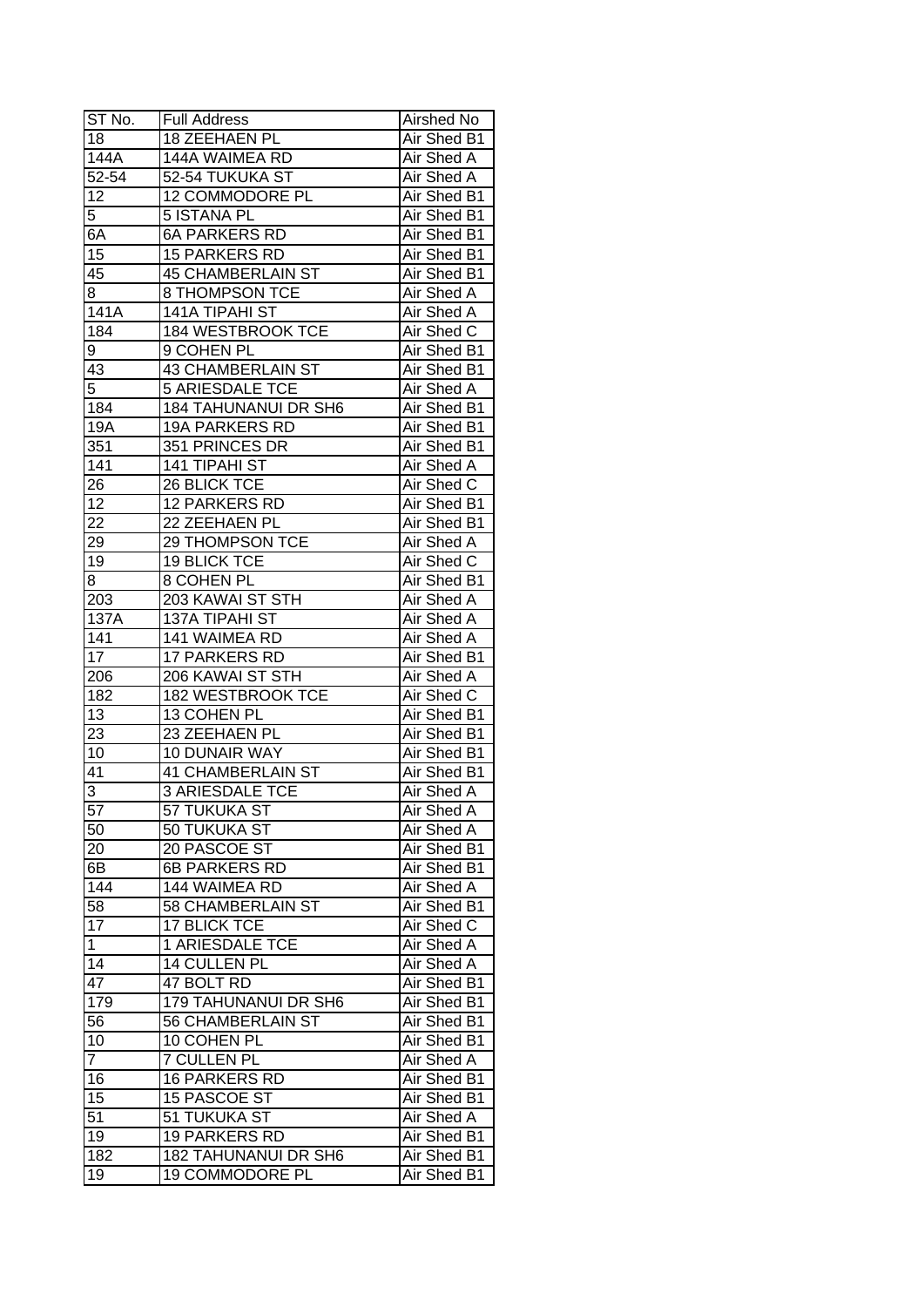| ST No.             | <b>Full Address</b>      | Airshed No  |
|--------------------|--------------------------|-------------|
| 139                | 139 TIPAHI ST            | Air Shed A  |
| 349                | 349 PRINCES DR           | Air Shed B1 |
| 204                | 204 KAWAI ST STH         | Air Shed A  |
| 3                  | 3 ISTANA PL              | Air Shed B1 |
| 2                  | 2 THOMPSON TCE           | Air Shed A  |
| 14                 | 14 THOMPSON TCE          | Air Shed A  |
| 14                 | 14 PARKERS RD            | Air Shed B1 |
| 352                | 352 PRINCES DR           | Air Shed B1 |
| 139                | 139 WAIMEA RD            | Air Shed A  |
| 13                 | 13 BLICK TCE             | Air Shed C  |
| 174                | 174 WESTBROOK TCE        | Air Shed C  |
| 6C                 | <b>6C PARKERS RD</b>     | Air Shed B1 |
| 12                 | 12 COHEN PL              | Air Shed B1 |
| 29                 | 29 PARKERS RD            | Air Shed B1 |
| 24                 | 24 ZEEHAEN PL            | Air Shed B1 |
| 37                 | 37 CHAMBERLAIN ST        | Air Shed B1 |
| 14                 | 14 COMMODORE PL          | Air Shed B1 |
| 40                 | <b>40 CHAMBERLAIN ST</b> | Air Shed B1 |
| 199-201            | 199-201 KAWAI ST STH     | Air Shed A  |
| 20                 | 20 PARKERS RD            | Air Shed B1 |
| 49                 | 49 TUKUKA ST             | Air Shed A  |
| 4                  | 4 THOMPSON TCE           | Air Shed A  |
| 142                | 142 WAIMEA RD            | Air Shed A  |
| 25                 | 25 THOMPSON TCE          | Air Shed A  |
| 29A                | 29A PARKERS RD           | Air Shed B1 |
| 39                 | 39 CHAMBERLAIN ST        | Air Shed B1 |
| 40                 | <b>40 CAMPBELL ST</b>    | Air Shed A  |
| 25                 | 25 ZEEHAEN PL            | Air Shed B1 |
| 11                 | 11 BLICK TCE             | Air Shed C  |
| 9                  | 9 CULLEN PL              | Air Shed A  |
| 21                 | 21 PARKERS RD            | Air Shed B1 |
| 172                | 172 WESTBROOK TCE        | Air Shed C  |
| 137                | 137 TIPAHI ST            | Air Shed A  |
| 202                | 202 KAWAI ST STH         | Air Shed A  |
| 20                 | <b>20 BLICK TCE</b>      | Air Shed C  |
| 6                  | <b>6 THOMPSON TCE</b>    | Air Shed A  |
| 21                 | 21 COMMODORE PL          | Air Shed B1 |
| 13                 | 13 PASCOE ST             | Air Shed B1 |
| 22                 | 22 PARKERS RD            | Air Shed B1 |
| 4                  | <b>4 ARIESDALE TCE</b>   | Air Shed A  |
| 138                | 138 TIPAHI ST            | Air Shed A  |
| 21                 | 21 ROBINSON RD           | Air Shed C  |
| 175                | 175 TAHUNANUI DR SH6     | Air Shed B1 |
| $\overline{1}$ 40A | 140A WAIMEA RD           | Air Shed A  |
| 26                 | 26 ZEEHAEN PL            | Air Shed B1 |
| $\overline{2}$     | <b>2 ARIESDALE TCE</b>   | Air Shed A  |
| 9                  | 9 BLICK TCE              | Air Shed C  |
| 47                 | <b>47 TUKUKA ST</b>      | Air Shed A  |
| 197                | 197 KAWAI ST STH         | Air Shed A  |
| 178                | 178 TAHUNANUI DR SH6     | Air Shed B1 |
| 38                 | 38 CHAMBERLAIN ST        | Air Shed B1 |
| $\overline{1}$ 42A | 142A WAIMEA RD           | Air Shed A  |
| 27                 | 27 PARKERS RD            | Air Shed B1 |
| 35                 | 35 CHAMBERLAIN ST        | Air Shed B1 |
| 135                | 135 TIPAHI ST            | Air Shed A  |
|                    |                          |             |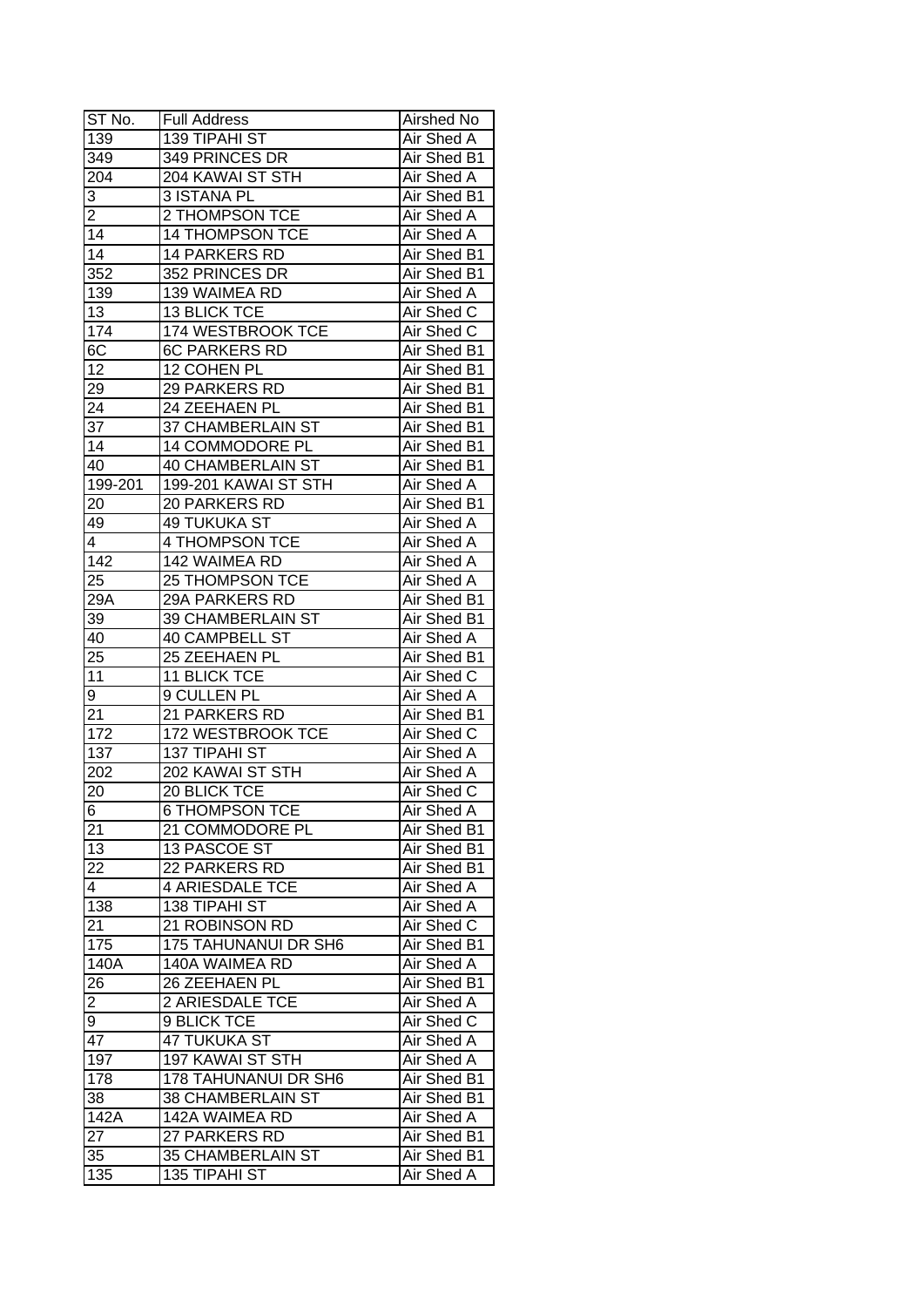| ST No.           | <b>Full Address</b>      | Airshed No                |
|------------------|--------------------------|---------------------------|
| 21               | 21 THOMPSON TCE          | Air Shed A                |
| $\overline{7}$   | <b>7 BLICK TCE</b>       | Air Shed C                |
| 200              | 200 KAWAI ST STH         | Air Shed A                |
| 10               | <b>10 THOMPSON TCE</b>   | Air Shed A                |
| 24               | 24 PARKERS RD            | Air Shed B1               |
| 140              | 140 WAIMEA RD            | Air Shed A                |
| 14               | 14 COHEN PL              | Air Shed B1               |
| 18               | <b>18 BLICK TCE</b>      | Air Shed C                |
| 50               | 50 CHAMBERLAIN ST        | Air Shed B1               |
| 33               | 33 CHAMBERLAIN ST        | Air Shed B1               |
| 38               | 38 CAMPBELL ST           | Air Shed A                |
| 43               | 43 BOLT RD               | Air Shed B1               |
| 19               | 19 ROBINSON RD           | Air Shed C                |
| 21               | 21 THOMPSON TCE          | Air Shed A                |
| 136              | 136 TIPAHI ST            | Air Shed A                |
| 135B             | 135B WAIMEA RD           | Air Shed A                |
| 31               | 31 CHAMBERLAIN ST        | Air Shed B1               |
| 48               | <b>48 TUKUKA ST</b>      | Air Shed A                |
| 27               | 27 PARKERS RD            | Air Shed B1               |
| 16               | <b>16 COMMODORE PL</b>   | Air Shed B1               |
| 133              | <b>133 TIPAHI ST</b>     | Air Shed A                |
| 137              | 137 WAIMEA RD            | Air Shed A                |
| 23               | 23 COMMODORE PL          | Air Shed B1               |
| 195              | 195 KAWAI ST STH         | Air Shed A                |
| 11               | 11 PASCOE ST             | Air Shed B1               |
| 29               | 29 CHAMBERLAIN ST        | Air Shed B1               |
| 173              | 173 TAHUNANUI DR SH6     | Air Shed B1               |
| 27               | 27 ZEEHAEN PL            | Air Shed B1               |
| 26               | 26 PARKERS RD            | Air Shed B1               |
| 54               | 54 CHAMBERLAIN ST        | Air Shed B1               |
| 34               | 34 BOLT RD               | Air Shed B1               |
| 27               | 27 CHAMBERLAIN ST        | Air Shed B1               |
| 198              | <b>198 KAWAI ST STH</b>  | Air Shed A                |
| 17               | 17 CAMPBELL ST           | Air Shed A                |
| $6 \overline{6}$ | <b>6 ARIESDALE TCE</b>   | <b>Air Shed A</b>         |
| 18               | <b>18 PARKERS RD</b>     | Air Shed B1               |
| 350              | 350 PRINCES DR           | Air Shed B1               |
| 46               | <b>46 TUKUKA ST</b>      | Air Shed A                |
| 200A             | 200A KAWAI ST STH        | Air Shed A                |
| 28               | 28 ZEEHAEN PL            | Air Shed B1               |
| 52               | 52 CHAMBERLAIN ST        | Air Shed B1               |
| $13\overline{1}$ | 131 TIPAHI ST            |                           |
| 21               | 21 CAMPBELL ST           | Air Shed A                |
|                  | 16 COHEN PL              | Air Shed A<br>Air Shed B1 |
| 16               | 16 ROBINSON RD           |                           |
| 16               |                          | Air Shed C                |
| $\mathbf{1}$     | 1 THOMPSON TCE           | Air Shed A                |
| 138              | 138 WAIMEA RD            | Air Shed A                |
| 339              | 339 PRINCES DR           | Air Shed A                |
| 134              | 134 TIPAHI ST            | Air Shed A                |
| 135A             | 135A WAIMEA RD           | Air Shed A                |
| 31               | 31 PARKERS RD            | Air Shed B1               |
| 177              | 177 TAHUNANUI DR SH6     | Air Shed B1               |
| 13               | 13 THOMPSON TCE          | Air Shed A                |
| 29B              | 29B BOLT RD              | Air Shed B1               |
| 25               | <b>25 CHAMBERLAIN ST</b> | Air Shed B1               |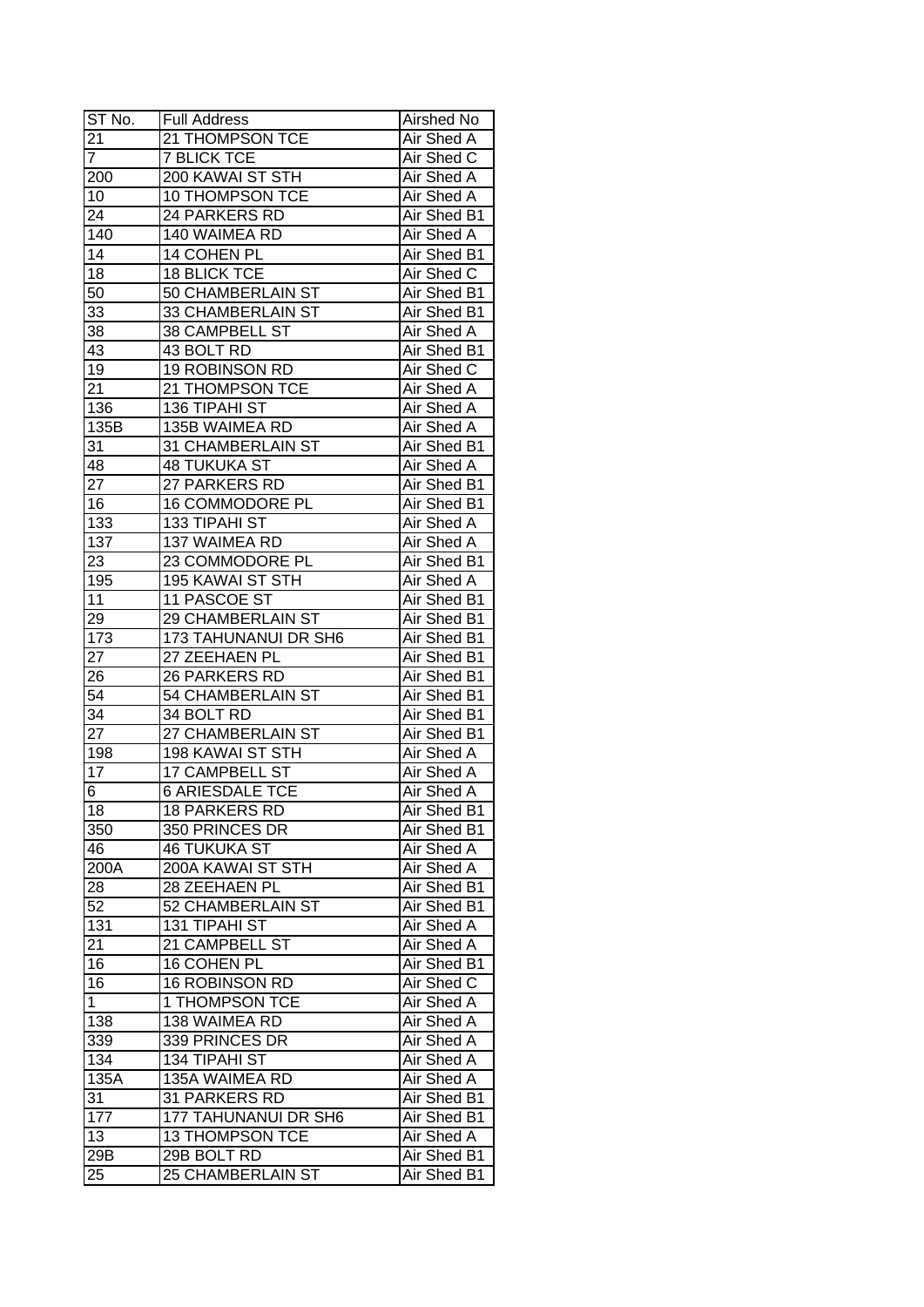| ST No.          | <b>Full Address</b>         | Airshed No        |
|-----------------|-----------------------------|-------------------|
| 34              | 34 CAMPBELL ST              | Air Shed A        |
| $\overline{16}$ | <b>16 BLICK TCE</b>         | Air Shed C        |
| 193             | 193 KAWAI ST STH            | Air Shed A        |
| 42              | <b>42 CHAMBERLAIN ST</b>    | Air Shed B1       |
| 33              | 33 BOLT RD                  | Air Shed B1       |
| 22A             | 22A PARKERS RD              | Air Shed B1       |
| 19              | <b>19 THOMPSON TCE</b>      | Air Shed A        |
| 36A             | <b>36A TUKUKA ST</b>        | Air Shed A        |
| 38              | 38 TUKUKA ST                | Air Shed A        |
| 169             | <b>169 TAHUNANUI DR SH6</b> | Air Shed B1       |
| 178B            | 178B TAHUNANUI DR SH6       | Air Shed B1       |
| 32              | 32 BOLT RD                  | Air Shed B1       |
| 196             | 196 KAWAI ST STH            | Air Shed A        |
| 17              | 17 ROBINSON RD              | Air Shed C        |
| 34A             | 34A BOLT RD                 | Air Shed B1       |
| 125A            | 125A TIPAHI ST              | Air Shed A        |
| 118             | 118 MURPHY ST               | Air Shed A        |
| 36              | <b>36 CHAMBERLAIN ST</b>    | Air Shed B1       |
| 164             | 164 WESTBROOK TCE           | Air Shed C        |
| 129             | 129 TIPAHI ST               | Air Shed A        |
| 2               | 2 BEATTY ST                 | Air Shed B1       |
| 31              | 31 PARKERS RD               | Air Shed B1       |
| 36              | <b>36 CAMPBELL ST</b>       | Air Shed A        |
| 18              | 18 COMMODORE PL             | Air Shed B1       |
| 5               | <b>5 THOMPSON TCE</b>       | Air Shed A        |
| 132             | 132 TIPAHI ST               | Air Shed A        |
| 43              | <b>43 TUKUKA ST</b>         | Air Shed A        |
| 45              | <b>45 TUKUKA ST</b>         | Air Shed A        |
| 44              | <b>44 CHAMBERLAIN ST</b>    | Air Shed B1       |
| 19              | 19 CAMPBELL ST              | Air Shed A        |
| 23              | 23 CHAMBERLAIN ST           | Air Shed B1       |
| $\overline{15}$ | <b>15 CAMPBELL ST</b>       | Air Shed A        |
| 14              | 14 ROBINSON RD              | <b>Air Shed C</b> |
| 191             | 191 KAWAI ST STH            | <b>Air Shed A</b> |
| 36              | 36 BOLT RD                  | Air Shed B1       |
| 348             | 348 PRINCES DR              | Air Shed B1       |
| 36              | <b>36 TUKUKA ST</b>         | Air Shed A        |
| 135             | 135 WAIMEA RD               | Air Shed A        |
| 25              | 25 COMMODORE PL             | Air Shed B1       |
| 46              | <b>46 CHAMBERLAIN ST</b>    | Air Shed B1       |
| 194             | 194 KAWAI ST STH            | Air Shed A        |
| 39              | 39 PARKERS RD               | Air Shed B1       |
| 167             | <b>167 TAHUNANUI DR SH6</b> | Air Shed B1       |
| 15              | 15 ROBINSON RD              | Air Shed C        |
| 162             | 162 WESTBROOK TCE           | Air Shed C        |
| 43              | 43 OTTERSON ST              | Air Shed B1       |
| 30 <sup>7</sup> | 30 BOLT RD                  | Air Shed B1       |
| 149             | <b>149 MURITAI ST</b>       | Air Shed B1       |
| 32              | 32 CAMPBELL ST              | Air Shed A        |
| 116             | 116 MURPHY ST               | Air Shed A        |
| 39              | 39 TUKUKA ST                | Air Shed A        |
| 127             | 127 TIPAHI ST               | Air Shed A        |
|                 | 9 BEATTY ST                 | Air Shed B1       |
| 9<br>17         |                             |                   |
|                 | 17 THOMPSON TCE             | Air Shed A        |
| 130             | 130 TIPAHI ST               | Air Shed A        |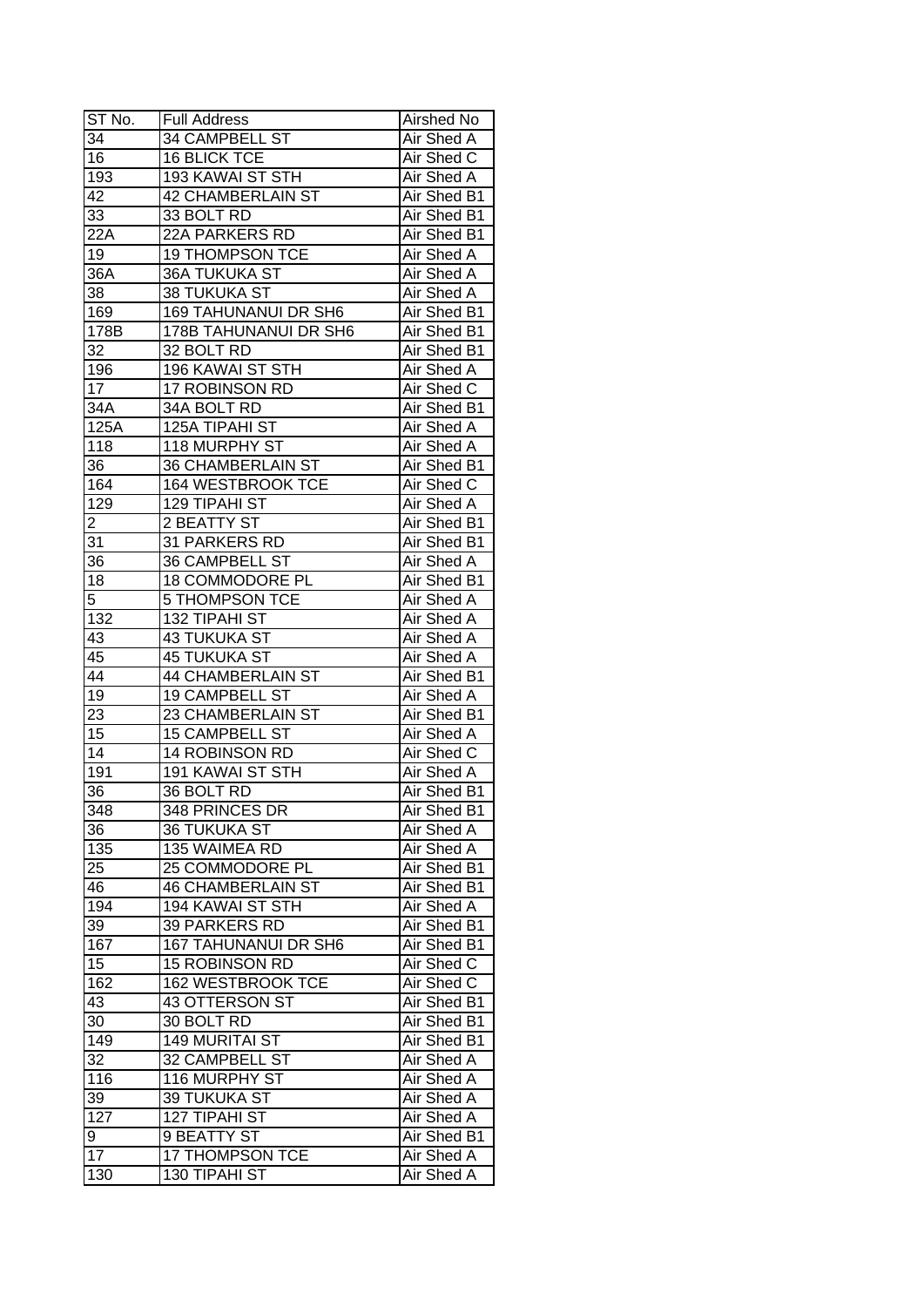| ST No.           | <b>Full Address</b>         | Airshed No         |
|------------------|-----------------------------|--------------------|
| 48               | <b>48 OTTERSON ST</b>       | Air Shed B1        |
| $\overline{39}$  | 39 PARKERS RD               | <b>Air Shed B1</b> |
| 166              | <b>166 TAHUNANUI DR SH6</b> | Air Shed B1        |
| 131              | 131 WAIMEA RD               | Air Shed A         |
| 34               | <b>34 TUKUKA ST</b>         | Air Shed A         |
| 13               | 13 ROBINSON RD              | Air Shed C         |
| 136              | 136 WAIMEA RD               | Air Shed A         |
| 14               | <b>14 BLICK TCE</b>         | Air Shed C         |
| 34               | 34 CHAMBERLAIN ST           | Air Shed B1        |
| 12               | 12 ROBINSON RD              | Air Shed C         |
| 39               | 39 OTTERSON ST              | Air Shed B1        |
| 18A              | 18A PARKERS RD              | Air Shed B1        |
| 97               | 97 MURPHY ST                | Air Shed A         |
| 11               | 11 THOMPSON TCE             | Air Shed A         |
| 133              | 133 WAIMEA RD               | Air Shed A         |
| $1 - 12$         | 1-12 GOLF HAVEN WAY         | Air Shed B1        |
| 29               | 29 BOLT RD                  | Air Shed B1        |
| 129A             | 129A WAIMEA RD              | Air Shed A         |
| 28               | 28 BOLT RD                  | Air Shed B1        |
| 114              | 114 MURPHY ST               | Air Shed A         |
| 160              | 160 WESTBROOK TCE           | Air Shed C         |
| 13               | <b>13 CAMPBELL ST</b>       | Air Shed A         |
| 165              | <b>165 TAHUNANUI DR SH6</b> | Air Shed B1        |
| 21               | 21 CHAMBERLAIN ST           | Air Shed B1        |
| 8.               | <b>8 ARIESDALE TCE</b>      | Air Shed A         |
| 125              | 125 TIPAHI ST               | Air Shed A         |
| $\overline{7}$   | 7 THOMPSON TCE              | Air Shed A         |
| 41               | 41 OTTERSON ST              | Air Shed B1        |
| $\overline{147}$ | <b>147 MURITAI ST</b>       | Air Shed B1        |
| 346              | 346 PRINCES DR              | Air Shed B1        |
| 124              | 124 TIPAHI ST               | Air Shed A         |
| 10B              | 10B RANGIORA TCE            | Air Shed B1        |
| 30               | <b>30 CAMPBELL ST</b>       | Air Shed A         |
| 20               | 20 COMMODORE PL             | Air Shed B1        |
| $\overline{142}$ | <b>142 MURITAI ST</b>       | <b>Air Shed B1</b> |
| $\overline{28}$  | 28 CAMPBELL ST              | Air Shed A         |
| 134              | 134 WAIMEA RD               | Air Shed A         |
| 337              | 337 PRINCES DR              | Air Shed A         |
| 24               | 24 CHAMBERLAIN ST           | Air Shed B1        |
| 112              | 112 MURPHY ST               | Air Shed A         |
| $\overline{123}$ | 123 TIPAHI ST               | Air Shed A         |
| 26               | 26 BOLT RD                  | Air Shed B1        |
| 158              | 158 WESTBROOK TCE           | Air Shed C         |
| 161              | 161 TAHUNANUI DR SH6        | Air Shed B1        |
| 32               | 32 TUKUKA ST                | <b>Air Shed A</b>  |
| 163              | <b>163 TAHUNANUI DR SH6</b> | Air Shed B1        |
| 128              | 128 TIPAHI ST               | Air Shed A         |
| 11               | 11 CAMPBELL ST              | Air Shed A         |
| $\mathbf{1}$     |                             |                    |
| $\overline{7}$   | 1 CHANDLER ST               | Air Shed B1        |
|                  | <b>7 BEATTY ST</b>          | Air Shed B1        |
| 122              | 122 TIPAHI ST               | Air Shed A         |
| 145              | <b>145 MURITAI ST</b>       | Air Shed B1        |
| 10A              | <b>10A RANGIORA TCE</b>     | Air Shed B1        |
| 129              | 129 WAIMEA RD               | Air Shed A         |
| 189              | 189 KAWAI ST STH            | Air Shed A         |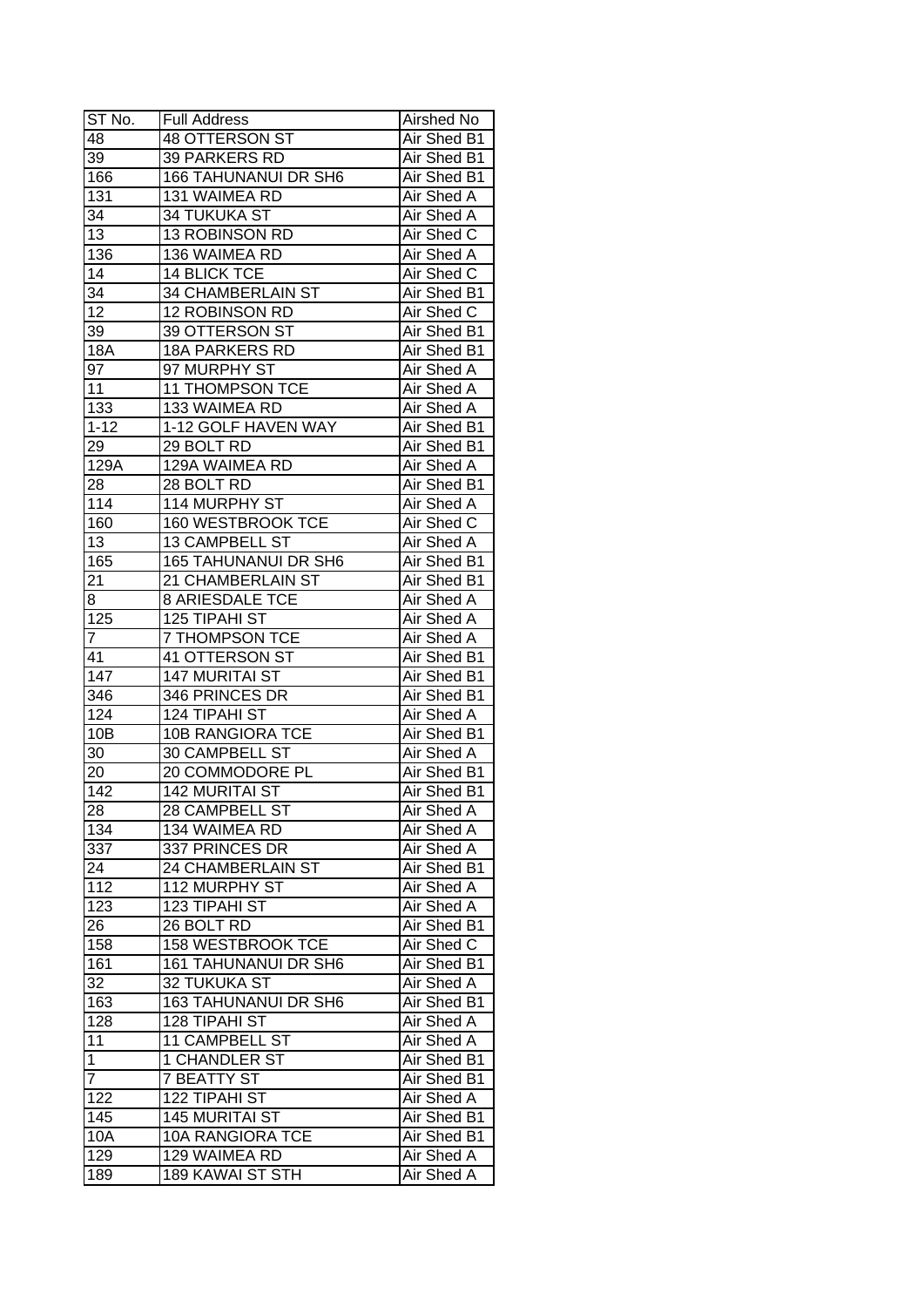| ST No.           | <b>Full Address</b>         | Airshed No        |
|------------------|-----------------------------|-------------------|
| 37               | <b>37 OTTERSON ST</b>       | Air Shed B1       |
| 30               | <b>30 TUKUKA ST</b>         | Air Shed A        |
| 132              | 132 BROOK ST                | Air Shed C        |
| 27               | 27 COMMODORE PL             | Air Shed B1       |
| 3                | 3 CHANDLER ST               | Air Shed B1       |
| 43               | <b>43 PARKERS RD</b>        | Air Shed B1       |
| 143              | <b>143 MURITAI ST</b>       | Air Shed B1       |
| 132              | 132 WAIMEA RD               | Air Shed A        |
| 10               | 10 ROBINSON RD              | Air Shed C        |
| 36               | 36 PARKERS RD               | Air Shed B1       |
| 126              | 126 TIPAHI ST               | Air Shed A        |
| $8-$             | 8 ROBINSON RD               | Air Shed C        |
| 33               | 33 OTTERSON ST              | Air Shed B1       |
| 344              | 344 PRINCES DR              | Air Shed B1       |
| 121              | 121 TIPAHI ST               | Air Shed A        |
| 18               | 18 CAMPBELL ST              | Air Shed A        |
| 154              | 154 WESTBROOK TCE           | Air Shed C        |
| 37               | 37 TUKUKA ST                | Air Shed A        |
| 24               | 24 BOLT RD                  | Air Shed B1       |
| 156              | 156 WESTBROOK TCE           | Air Shed C        |
| 5                | <b>5 CHANDLER ST</b>        | Air Shed B1       |
| 335              | 335 PRINCES DR              | Air Shed A        |
| 28               | <b>28 TUKUKA ST</b>         | Air Shed A        |
| 22               | 22 CHAMBERLAIN ST           | Air Shed B1       |
| 31               | 31 OTTERSON ST              | Air Shed B1       |
| 110              | 110 MURPHY ST               | Air Shed A        |
| 45               | <b>45 PARKERS RD</b>        | Air Shed B1       |
| 130A             | 130A WAIMEA RD              | Air Shed A        |
| $\overline{2}$   | 2 RANGIORA TCE              | Air Shed B1       |
| 120              | 120 TIPAHI ST               | <b>Air Shed A</b> |
| 22               | 22 COMMODORE PL             | Air Shed B1       |
| 9                | 9 CAMPBELL ST               | Air Shed A        |
| 35               | 35 OTTERSON ST              | Air Shed B1       |
| $\overline{138}$ | <b>138 MURITAI ST</b>       | Air Shed B1       |
| $21 - 27$        | 21-27 BOLT RD               | Air Shed B1       |
| 187              | <b>187 KAWAI ST STH</b>     | <b>Air Shed A</b> |
| 157              | <b>157 TAHUNANUI DR SH6</b> | Air Shed B1       |
| 38               | <b>38 PARKERS RD</b>        | Air Shed B1       |
| 159              | 159 TAHUNANUI DR SH6        | Air Shed B1       |
| 7                | <b>7 CHANDLER ST</b>        | Air Shed B1       |
| 16               | <b>16 CAMPBELL ST</b>       | Air Shed A        |
| 130              | 130 BROOK ST                | Air Shed C        |
| 141              | <b>141 MURITAI ST</b>       | Air Shed B1       |
| 71               | 71 JENNER RD                | Air Shed A        |
| 119              | 119 TIPAHI ST               | Air Shed A        |
| 6                | <b>6 ROBINSON RD</b>        | Air Shed C        |
| 139              | <b>139 MURITAI ST</b>       | Air Shed B1       |
| 2                | 2 CHANDLER ST               | Air Shed B1       |
| 9                | 9 CHANDLER ST               | Air Shed B1       |
| 155              | <b>155 TAHUNANUI DR SH6</b> | Air Shed B1       |
| 152              | <b>152 WESTBROOK TCE</b>    | Air Shed C        |
| 4                | <b>4 RANGIORA TCE</b>       | Air Shed B1       |
| 125              | 125 WAIMEA RD               | Air Shed A        |
| 121A             | 121A WAIMEA RD              | Air Shed A        |
| 22               | 22 BOLT RD                  | Air Shed B1       |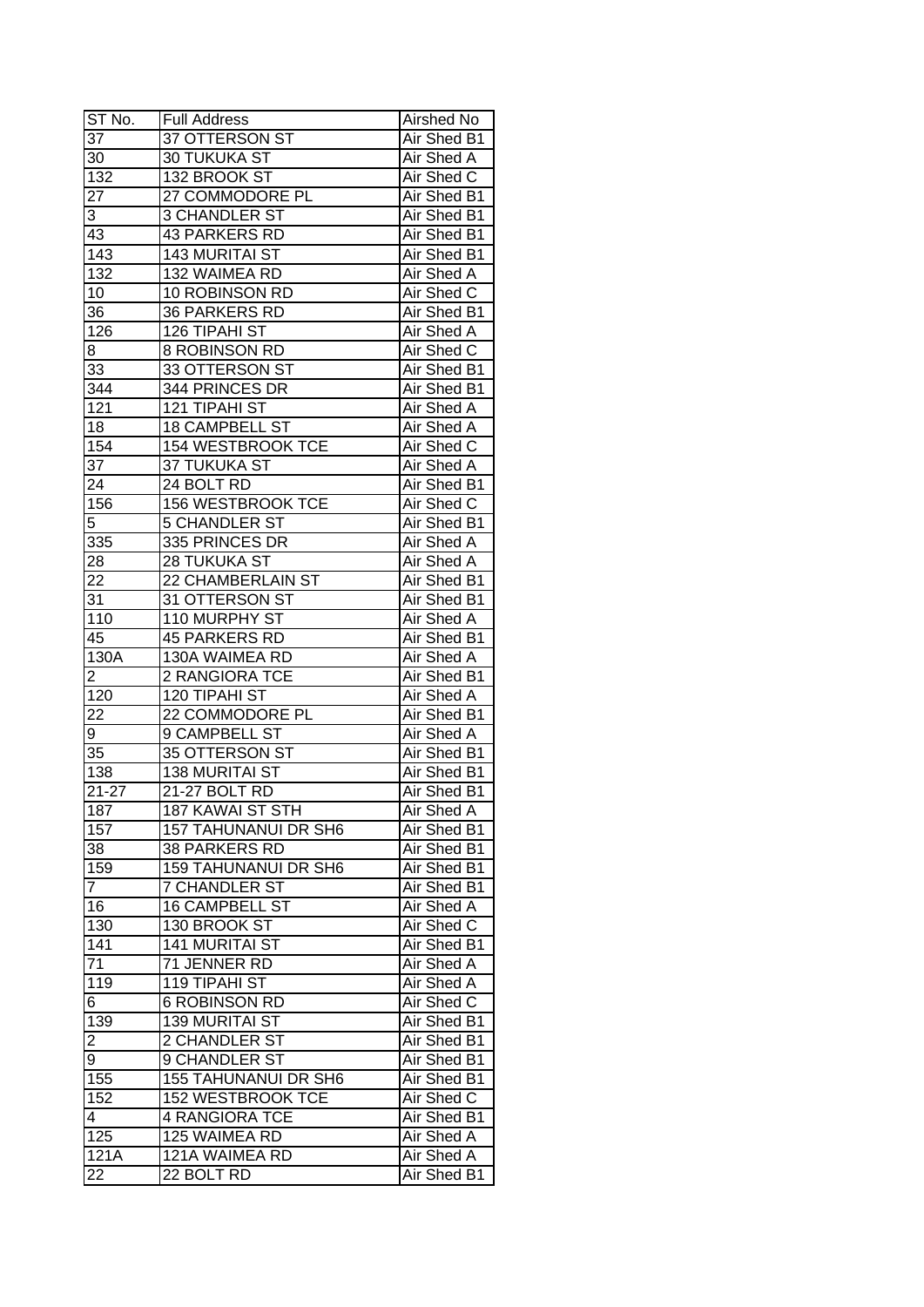| ST No.          | <b>Full Address</b>         | Airshed No        |
|-----------------|-----------------------------|-------------------|
| 61              | 61 JENNER RD                | Air Shed A        |
| 69              | 69 JENNER RD                | <b>Air Shed A</b> |
| 130             | 130 WAIMEA RD               | Air Shed A        |
| 164             | <b>164 TAHUNANUI DR SH6</b> | Air Shed B1       |
| 26              | <b>26 TUKUKA ST</b>         | Air Shed A        |
| 118             | 118 TIPAHI ST               | Air Shed A        |
| 29              | <b>29 TUKUKA ST</b>         | Air Shed A        |
| 42              | 42 OTTERSON ST              | Air Shed B1       |
| $\overline{2}$  | 2 BEATTY ST                 | Air Shed B1       |
| 5               | <b>5 BEATTY ST</b>          | Air Shed B1       |
| 47              | <b>47 PARKERS RD</b>        | Air Shed B1       |
| 147             | 147 TAHUNANUI DR SH6        | Air Shed B1       |
| 12              | <b>12 RANGIORA TCE</b>      | Air Shed B1       |
| 63              | 63 JENNER RD                | Air Shed A        |
| 333             | 333 PRINCES DR              | Air Shed A        |
| 6               | <b>6 RANGIORA TCE</b>       | Air Shed B1       |
| 11              | <b>11 CHANDLER ST</b>       | Air Shed B1       |
| 342             | 342 PRINCES DR              | Air Shed B1       |
| 40              | <b>40 PARKERS RD</b>        | Air Shed B1       |
| 185             | <b>185 KAWAI ST STH</b>     | Air Shed A        |
| 17              | <b>17 CHANDLER ST</b>       | Air Shed B1       |
| 121             | 121 WAIMEA RD               | Air Shed A        |
| 4               | <b>4 CHANDLER ST</b>        | Air Shed B1       |
| 117             | 117 TIPAHI ST               | Air Shed A        |
| 29              | 29 OTTERSON ST              | Air Shed B1       |
| $\overline{7}$  | <b>7 CAMPBELL ST</b>        | Air Shed A        |
| 136             | <b>136 MURITAI ST</b>       | Air Shed B1       |
| 20              | 20 CHAMBERLAIN ST           | Air Shed B1       |
| 188             | 188 KAWAI ST STH            | Air Shed A        |
| 128             | 128 WAIMEA RD               | Air Shed A        |
| 150             | 150 WESTBROOK TCE           | Air Shed C        |
| 128             | 128 BROOK ST                | Air Shed C        |
| $12 - 14$       | 12-14 CAMPBELL ST           | Air Shed A        |
| 146             | <b>146 WESTBROOK TCE</b>    | Air Shed C        |
| 2               | <b>2 ATARAU WAY</b>         | Air Shed B1       |
| 29              | 29 COMMODORE PL             | Air Shed B1       |
| $\overline{8}$  | <b>8 RANGIORA TCE</b>       | Air Shed B1       |
| 67              | 67 JENNER RD                | Air Shed A        |
| 27              | 27 TUKUKA ST                | Air Shed A        |
| 1               | 1 TUI WAY                   | Air Shed A        |
| 20              | 20 BOLT RD                  | Air Shed B1       |
| 140             | 140 MURITAI ST              | Air Shed B1       |
| 137             | <b>137 MURITAI ST</b>       | Air Shed B1       |
| 24              | 24 COMMODORE PL             | Air Shed B1       |
| 13              | 13 CHANDLER ST              | Air Shed B1       |
| $\overline{13}$ | 13 BURN PL                  | Air Shed C        |
| 3               | 3 ATARAU WAY                | Air Shed B1       |
| 15              | <b>15 CHANDLER ST</b>       | Air Shed B1       |
| 10              | 10 RANGIORA TCE             | Air Shed B1       |
| 153             | 153 TAHUNANUI DR SH6        | Air Shed B1       |
| $\overline{c}$  | 2 TUI WAY                   | Air Shed A        |
| 42              | 42 PARKERS RD               | Air Shed B1       |
| 179B            | 179B KAWAI ST STH           | Air Shed A        |
| 116             | 116 TIPAHI ST               | Air Shed A        |
| 40              | <b>40 OTTERSON ST</b>       | Air Shed B1       |
|                 |                             |                   |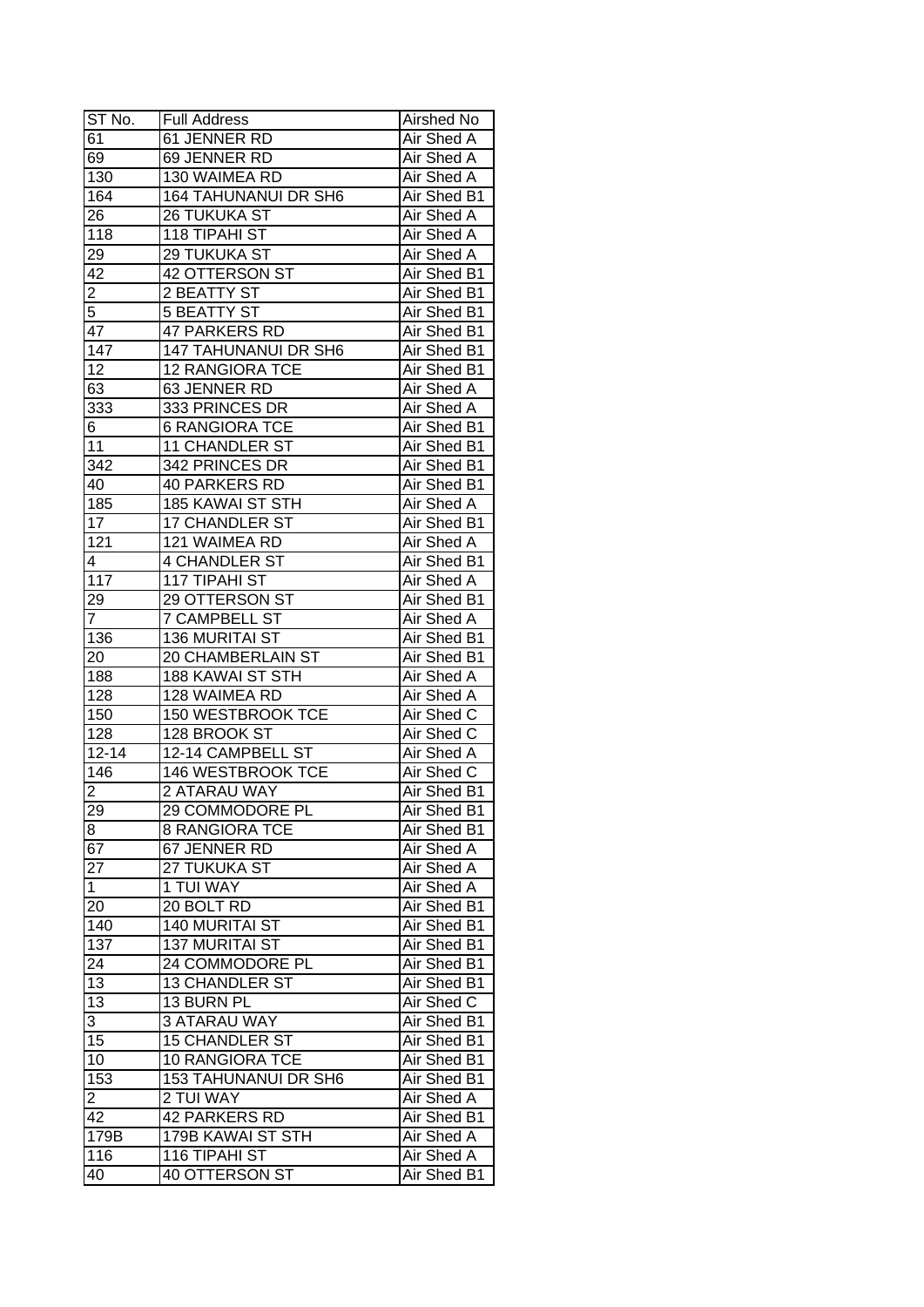| ST No.           | <b>Full Address</b>         | Airshed No         |
|------------------|-----------------------------|--------------------|
| 57               | 57 JENNER RD                | Air Shed A         |
| 181A             | <b>181A KAWAI ST STH</b>    | Air Shed A         |
| 115              | 115 TIPAHI ST               | Air Shed A         |
| 119A             | 119A WAIMEA RD              | Air Shed A         |
| 19               | 19 BOLT RD                  | Air Shed B1        |
| 25               | <b>25 TUKUKA ST</b>         | Air Shed A         |
| 186              | 186 KAWAI ST STH            | Air Shed A         |
| 123              | 123 WAIMEA RD               | Air Shed A         |
| 57               | 57 PARKERS RD               | Air Shed B1        |
| 149              | 149 TAHUNANUI DR SH6        | Air Shed B1        |
| 183              | 183 KAWAI ST STH            | Air Shed A         |
| 126              | 126 BROOK ST                | Air Shed C         |
| $\overline{1}26$ | 126 WAIMEA RD               | Air Shed A         |
| 3                | 3 TUI WAY                   | Air Shed A         |
| 148              | 148 WESTBROOK TCE           | Air Shed C         |
| 18               | <b>18 CHAMBERLAIN ST</b>    | Air Shed B1        |
| 154              | <b>154 TAHUNANUI DR SH6</b> | Air Shed B1        |
| 10               | 10 CAMPBELL ST              | Air Shed A         |
| 135              | 135 BROOK ST                | Air Shed C         |
| 6                | <b>6 CHANDLER ST</b>        | Air Shed B1        |
| 27               | 27 OTTERSON ST              | Air Shed B1        |
| 134              | <b>134 MURITAI ST</b>       | Air Shed B1        |
| 4                | 4 TUI WAY                   | Air Shed A         |
| 5                | <b>5 CAMPBELL ST</b>        | Air Shed A         |
| 18               | 18 BOLT RD                  | Air Shed B1        |
| $\overline{133}$ | <b>133 MURITAI ST</b>       | Air Shed B1        |
| 46               | <b>46 PARKERS RD</b>        | Air Shed B1        |
| 135              | <b>135 MURITAI ST</b>       | Air Shed B1        |
| 331              | 331 PRINCES DR              | Air Shed A         |
| 179A             | 179A KAWAI ST STH           | Air Shed A         |
| 19               | 19 CHANDLER ST              | Air Shed B1        |
| 38A              | <b>38A PARKERS RD</b>       | Air Shed B1        |
| 58               | 58 JENNER RD                | Air Shed A         |
| $\overline{1}$   | 1 ATARAU WAY                | Air Shed B1        |
| 145              | <b>145 TAHUNANUI DR SH6</b> | <b>Air Shed B1</b> |
| 23               | 23 TUKUKA ST                | <b>Air Shed A</b>  |
| 13A              | 13A BURN PL                 | Air Shed C         |
| $5\overline{5}$  | 55 JENNER RD                | Air Shed A         |
| 8                | 8 CAMPBELL ST               | Air Shed A         |
| 65               | 65 JENNER RD                | Air Shed A         |
| 184              | 184 KAWAI ST STH            | Air Shed A         |
| 151              | 151 TAHUNANUI DR SH6        | Air Shed B1        |
| 114              | 114 TIPAHI ST               | Air Shed A         |
| 152              | <b>152 TAHUNANUI DR SH6</b> | Air Shed B1        |
| 13               | 13 BOLT RD                  | Air Shed B1        |
| 117A             | 117A WAIMEA RD              | Air Shed A         |
| 15               | <b>15 CHAMBERLAIN ST</b>    | Air Shed B1        |
| 26               | 26 COMMODORE PL             | Air Shed B1        |
| 340              | 340 PRINCES DR              | Air Shed B1        |
| 181              | <b>181 KAWAI ST STH</b>     | Air Shed A         |
| 17               | 17 BOLT RD                  | Air Shed B1        |
| 144              | 144 WESTBROOK TCE           | Air Shed C         |
| 133              | 133 BROOK ST                | Air Shed C         |
| 59               | 59 PARKERS RD               | Air Shed B1        |
| 11               | 11 BURN PL                  | Air Shed C         |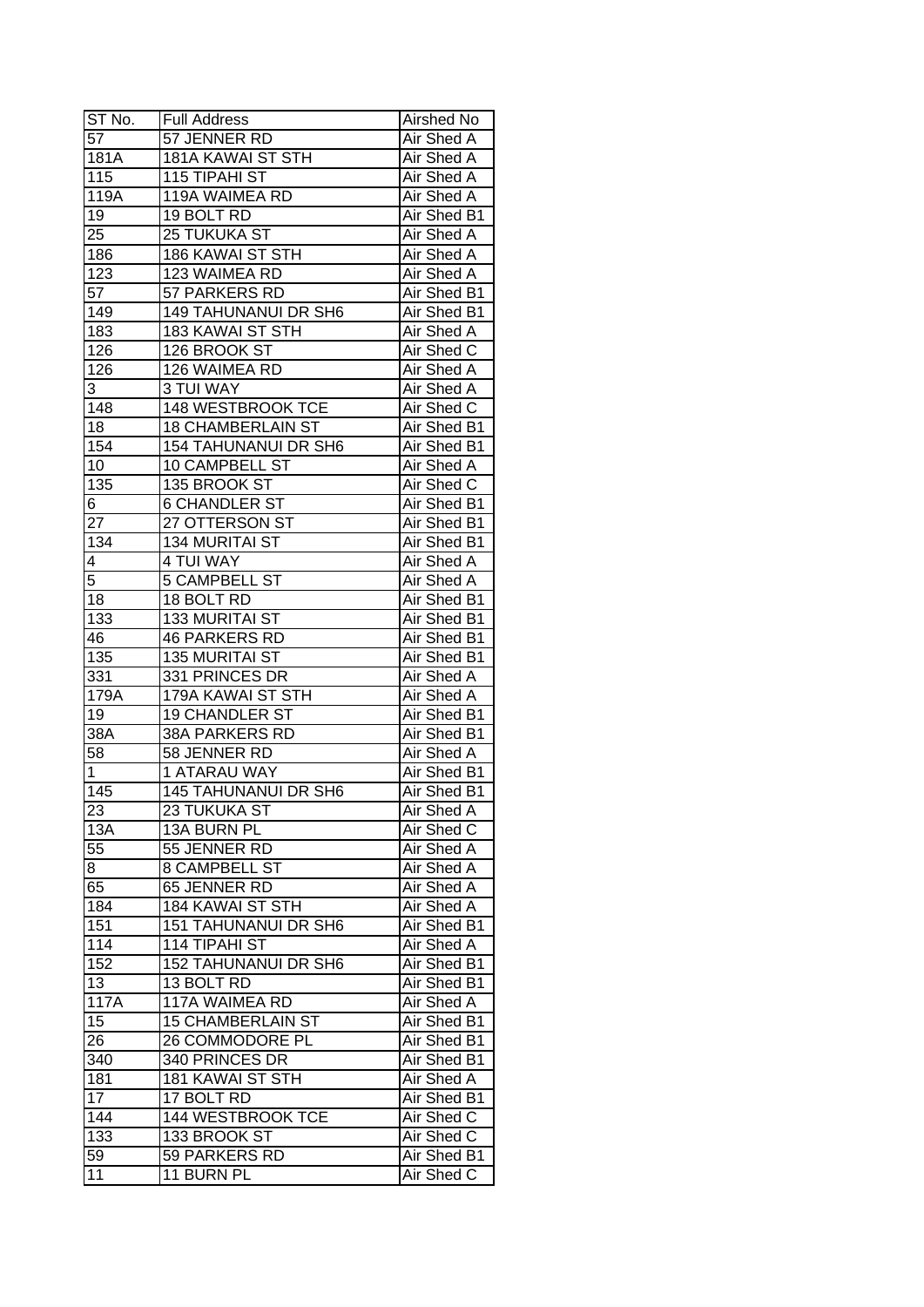| ST No.                  | <b>Full Address</b>         | Airshed No        |
|-------------------------|-----------------------------|-------------------|
| 38                      | 38 OTTERSON ST              | Air Shed B1       |
| $\overline{7}$          | <b>7 RANGIORA TCE</b>       | Air Shed B1       |
| 119                     | 119 WAIMEA RD               | Air Shed A        |
| 45                      | 45 SOWMAN ST                | Air Shed C        |
| 124                     | 124 BROOK ST                | Air Shed C        |
| 14                      | <b>14 TUKUKA ST</b>         | Air Shed A        |
| 124                     | 124 WAIMEA RD               | Air Shed A        |
| 8                       | <b>8 CHANDLER ST</b>        | Air Shed B1       |
| 1                       | 1 CAMPBELL ST               | Air Shed A        |
| 31                      | 31 COMMODORE PL             | Air Shed B1       |
| 21                      | 21 CHANDLER ST              | Air Shed B1       |
| 16                      | <b>16 CHAMBERLAIN ST</b>    | Air Shed B1       |
| $\overline{52}$         | 52 PARKERS RD               | Air Shed B1       |
| $\overline{53}$         | 53 JENNER RD                | <b>Air Shed A</b> |
| 12                      | 12 TUKUKA ST                | <b>Air Shed A</b> |
| 6                       | <b>6 CAMPBELL ST</b>        | <b>Air Shed A</b> |
| 16                      | 16 BOLT RD                  | Air Shed B1       |
| 24                      | 24 RANGIORA TCE             | Air Shed B1       |
| 9                       | 9 RANGIORA TCE              | Air Shed B1       |
| 15                      | 15 BURN PL                  | Air Shed C        |
| 115A                    | 115A WAIMEA RD              | Air Shed A        |
| 25                      | 25 OTTERSON ST              | Air Shed B1       |
| 132                     | <b>132 MURITAI ST</b>       | Air Shed B1       |
| 148                     | <b>148 TAHUNANUI DR SH6</b> | Air Shed B1       |
| 150                     | <b>150 TAHUNANUI DR SH6</b> | Air Shed B1       |
| 3                       | 3 CAMPBELL ST               | Air Shed A        |
| 131                     | <b>131 MURITAI ST</b>       | Air Shed B1       |
| 56                      | 56 JENNER RD                | Air Shed A        |
| 179                     | 179 KAWAI ST STH            | Air Shed A        |
| 10                      | 10 TUKUKA ST                | Air Shed A        |
| 124A                    | 124A WAIMEA RD              | <b>Air Shed A</b> |
| 51                      | 51 SOWMAN ST                | Air Shed C        |
| 131                     | 131 BROOK ST                | Air Shed C        |
| $\overline{5}$          | <b>5 OMAHU WAY</b>          | Air Shed A        |
| 127                     | 127 BROOK ST                | Air Shed C        |
| 54                      | 54 PARKERS RD               | Air Shed B1       |
| 28                      | 28 COMMODORE PL             | Air Shed B1       |
| 10                      | <b>10 CHANDLER ST</b>       | Air Shed B1       |
| 15                      | 15 BOLT RD                  | Air Shed B1       |
| $\overline{\mathbf{4}}$ | 4 ATARAU WAY                | Air Shed B1       |
| 117                     | 117 WAIMEA RD               | Air Shed A        |
| 5                       | 5 BURN PL                   | Air Shed C        |
| 122                     | 122 WAIMEA RD               | Air Shed A        |
| 4                       | <b>4 CAMPBELL ST</b>        | Air Shed A        |
| 9                       | 9 BURN PL                   | Air Shed C        |
| 4                       | <b>4 OMAHU WAY</b>          | Air Shed A        |
| 338                     | 338 PRINCES DR              | Air Shed B1       |
| 111                     | 111 TIPAHI ST               | Air Shed A        |
| 177                     | 177 KAWAI ST STH            | Air Shed A        |
| 14                      | 14 BOLT RD                  | Air Shed B1       |
| 16                      | 16 BURN PL                  | Air Shed C        |
| 49                      | 49 SOWMAN ST                | Air Shed C        |
| $2\overline{3}$         | 23 CHANDLER ST              | Air Shed B1       |
| 34                      | 34 OTTERSON ST              | Air Shed B1       |
| 44                      | 44 PARKERS RD               | Air Shed B1       |
|                         |                             |                   |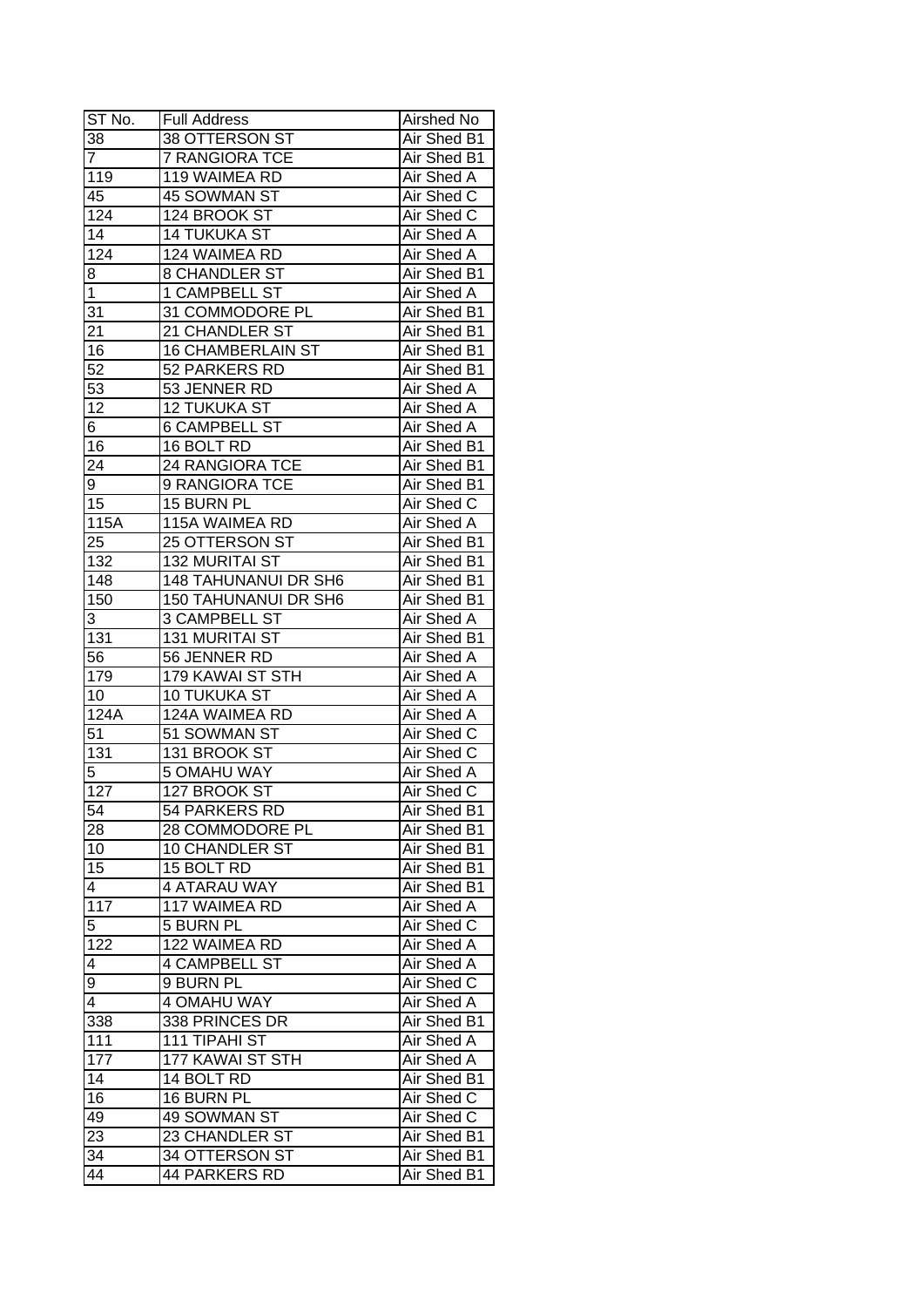| ST No.         | <b>Full Address</b>                    | Airshed No                 |
|----------------|----------------------------------------|----------------------------|
| 23             | 23 OTTERSON ST                         | Air Shed B1                |
| 129            | 129 BROOK ST                           | Air Shed C                 |
| 127            | <b>127 MURITAI ST</b>                  | Air Shed B1                |
| 180            | <b>180 KAWAI ST STH</b>                | Air Shed A                 |
| 122            | 122 BROOK ST                           | Air Shed C                 |
| 42             | 42 SOWMAN ST                           | Air Shed C                 |
| 125B           | <b>125B MURITAI ST</b>                 | Air Shed B1                |
| 26             | <b>26 RANGIORA TCE</b>                 | Air Shed B1                |
| 54             | 54 JENNER RD                           | Air Shed A                 |
| 18             | <b>18 TUKUKA ST</b>                    | Air Shed A                 |
| 129            | 129 MURITAI ST                         | Air Shed B1                |
| 329            | 329 PRINCES DR                         | Air Shed A                 |
| 109B           | 109B TIPAHI ST                         | Air Shed A                 |
| 146            | <b>146 TAHUNANUI DR SH6</b>            | Air Shed B1                |
| 5              | <b>5 ATARAU WAY</b>                    | Air Shed B1                |
| 125A           | 125A MURITAI ST                        | Air Shed B1                |
| 182            | 182 KAWAI ST                           | Air Shed A                 |
| 134            | 134 WESTBROOK TCE                      | Air Shed C                 |
|                | 60 PARKERS RD                          |                            |
| 60<br>11       | <b>11 CHAMBERLAIN ST</b>               | Air Shed B1<br>Air Shed B1 |
|                | <b>128 MURITAI ST</b>                  |                            |
| 128<br>27      | 27 CHANDLER ST                         | Air Shed B1                |
|                |                                        | Air Shed B1                |
| 109A           | 109A TIPAHI ST                         | Air Shed A                 |
| 12             | <b>12 CHANDLER ST</b>                  | Air Shed B1                |
| 175            | 175 KAWAI ST STH                       | Air Shed A                 |
| 23             | 23 CHANDLER ST                         | Air Shed B1                |
| 43             | 43 SOWMAN ST                           | Air Shed C                 |
| 112            | 112 TIPAHI ST                          | Air Shed A                 |
| 120            | 120 WAIMEA RD                          | Air Shed A                 |
| 71             | 71 PARKERS RD<br><b>125 MURITAI ST</b> | Air Shed B1                |
| 125<br>122A    | 122A WAIMEA RD                         | Air Shed B1<br>Air Shed A  |
|                | <b>48A PARKERS RD</b>                  | Air Shed B1                |
| 48A            | <b>4 OBSERVATORY TCE</b>               |                            |
| $\overline{4}$ |                                        | Air Shed A                 |
| 16             | <b>16 TUKUKA ST</b>                    | <b>Air Shed A</b>          |
| 115            | <b>115 WAIMEA RD</b>                   | <b>Air Shed A</b>          |
| 3              | 3 OMAHU WAY                            | Air Shed A                 |
| 41             | 41 SOWMAN ST                           | Air Shed C                 |
| 125            | 125 BROOK ST                           | Air Shed C                 |
| 14             | <b>14 CHAMBERLAIN ST</b>               | Air Shed B1                |
| $\overline{7}$ | 7 BURN PL                              | Air Shed C                 |
| 12             | 12 BOLT RD                             | Air Shed B1                |
| 89             | 89 MURPHY ST                           | Air Shed A                 |
| 32             | 32 OTTERSON ST                         | Air Shed B1                |
| 21             | 21 OTTERSON ST                         | Air Shed B1                |
| 9              | 9 BOLT RD                              | Air Shed B1                |
| 38             | 38 SOWMAN ST                           | Air Shed C                 |
| 11             | 11 RANGIORA TCE                        | Air Shed B1                |
| 51             | 51 JENNER RD                           | Air Shed A                 |
| 6              | <b>6 OBSERVATORY TCE</b>               | Air Shed A                 |
| 62             | 62 PARKERS RD                          | Air Shed B1                |
| 50             | 50 PARKERS RD                          | Air Shed B1                |
| 28             | <b>28 RANGIORA TCE</b>                 | Air Shed B1                |
| 9              | 9 CHAMBERLAIN ST                       | Air Shed B1                |
| 14             | $\overline{14}$ BURN PL                | Air Shed C                 |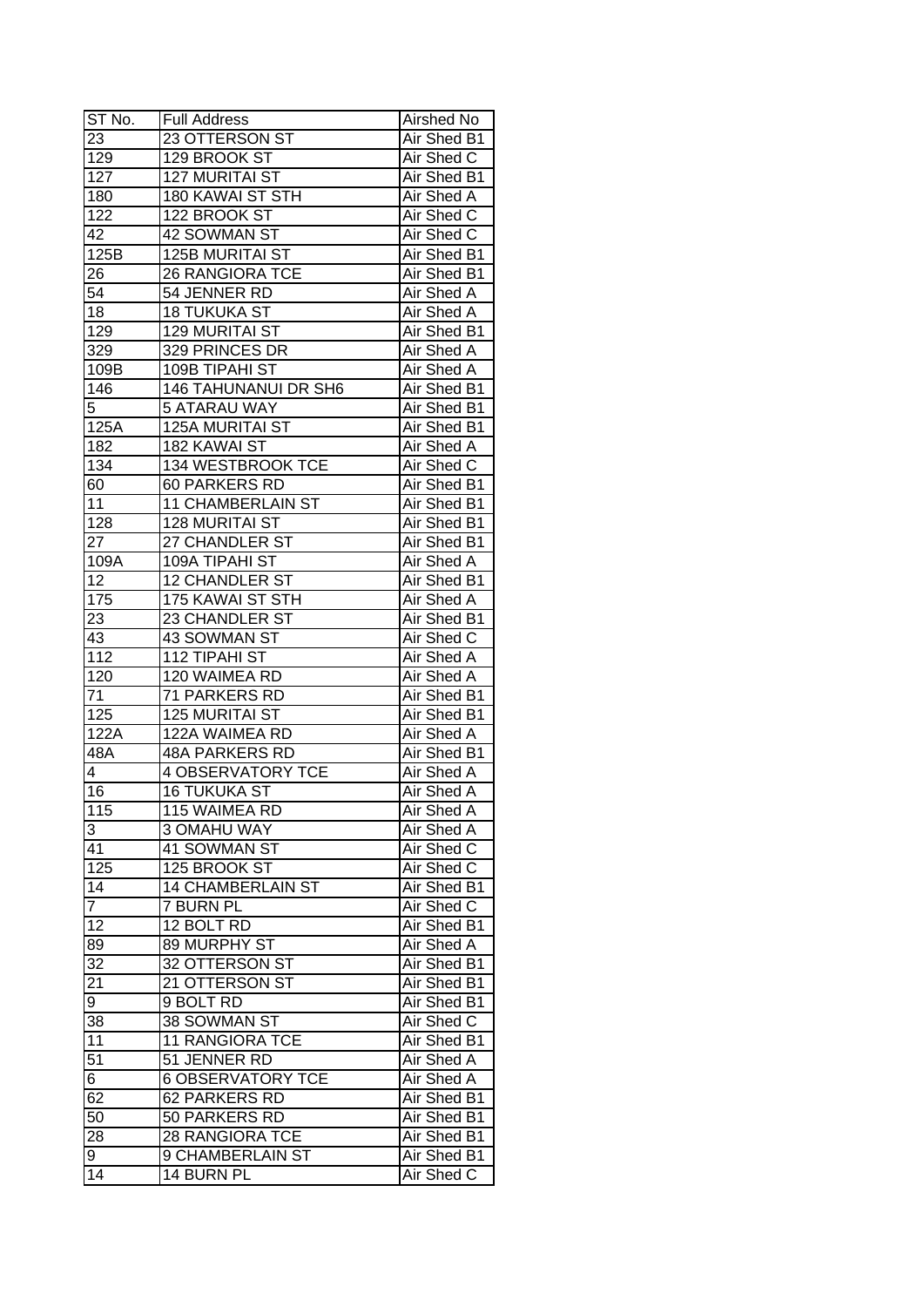| ST No.            | <b>Full Address</b>               | Airshed No        |
|-------------------|-----------------------------------|-------------------|
| $\overline{1}44$  | 144 TAHUNANUI DR SH6              | Air Shed B1       |
| $\mathbf 1$       | 1 OMAHU WAY                       | <b>Air Shed A</b> |
| 122B              | 122B WAIMEA RD                    | Air Shed A        |
| 113               | <b>113 WAIMEA RD</b>              | Air Shed A        |
| 52                | 52 JENNER RD                      | Air Shed A        |
| 176               | 176 KAWAI ST STH                  | Air Shed A        |
| 121               | <b>121 MURITAI ST</b>             | Air Shed B1       |
| 173               | 173 KAWAI ST STH                  | Air Shed A        |
| $\overline{1}$ 23 | 123 MURITAI ST                    | Air Shed B1       |
| 8                 | 8 TUKUKA ST                       | Air Shed A        |
| 109               | 109 TIPAHI ST                     | Air Shed A        |
| 130               | 130 MURITAI ST                    | Air Shed B1       |
| 72                | 72 MOTUEKA ST                     | Air Shed A        |
| 118               | 118 WAIMEA RD                     | Air Shed A        |
| 3                 | 3 BURN PL                         | Air Shed C        |
| 336               | 336 PRINCES DR                    | Air Shed B1       |
| 49A               | 49A JENNER RD                     | Air Shed A        |
| 123               | 123 BROOK ST                      | Air Shed C        |
| 19                | 19 OTTERSON ST                    | Air Shed B1       |
| 36                | 36 SOWMAN ST                      | Air Shed C        |
| 66                | 66 PARKERS RD                     | Air Shed B1       |
| $\overline{2}$    | 2 OMAHU WAY                       | Air Shed A        |
| 10                | 10 BOLT RD                        | Air Shed B1       |
| 30                | 30 OTTERSON ST                    | Air Shed B1       |
| 13                | 13 RANGIORA TCE                   | Air Shed B1       |
| 111               | 111 WAIMEA RD                     | Air Shed A        |
| 10                | 10 BURN PL                        | Air Shed C        |
| $\overline{7}$    | 7 BOLT RD                         | Air Shed B1       |
| 12                | 12 BURN PL                        | Air Shed C        |
| 33                | 33 SOWMAN ST                      | Air Shed C        |
| 1                 | 1 BURN PL                         | Air Shed C        |
| 48B               | <b>48B PARKERS RD</b>             | Air Shed B1       |
| $\overline{122}$  | <b>122 MURITAI ST</b>             | Air Shed B1       |
| 14                | <b>14 CHANDLER ST</b>             | Air Shed B1       |
| 37                | 37 SOWMAN ST                      | Air Shed C        |
|                   | <b>6 TUKUKA ST</b>                | Air Shed A        |
| 6<br>79A          | 79A PARKERS RD                    | Air Shed B1       |
| 56                | 56 PARKERS RD                     | Air Shed B1       |
| 70                | 70 MOTUEKA ST                     | Air Shed A        |
| 29                | 29 CHANDLER ST                    | Air Shed B1       |
| $\overline{7}$    | <b>7 CHAMBERLAIN ST</b>           | Air Shed B1       |
|                   | <b>3 OBSERVATORY TCE</b>          |                   |
| 3                 |                                   | Air Shed A        |
| 140               | 140 TAHUNANUI DR SH6              | Air Shed B1       |
| 107               | 107 TIPAHI ST<br>174 KAWAI ST STH | Air Shed A        |
| 174               | <b>171 KAWAI ST STH</b>           | Air Shed A        |
| 171               |                                   | Air Shed A        |
| 87                | 87 MURPHY ST                      | Air Shed A        |
| 34                | 34 SOWMAN ST                      | Air Shed C        |
| 31                | 31 SOWMAN ST                      | Air Shed C        |
| 58                | 58 PARKERS RD                     | Air Shed B1       |
| 109               | 109 WAIMEA RD                     | Air Shed A        |
| 73                | 73 PARKERS RD                     | Air Shed B1       |
| 119               | 119 BROOK ST                      | Air Shed C        |
| 17                | 17 OTTERSON ST                    | Air Shed B1       |
| 68                | 68 PARKERS RD                     | Air Shed B1       |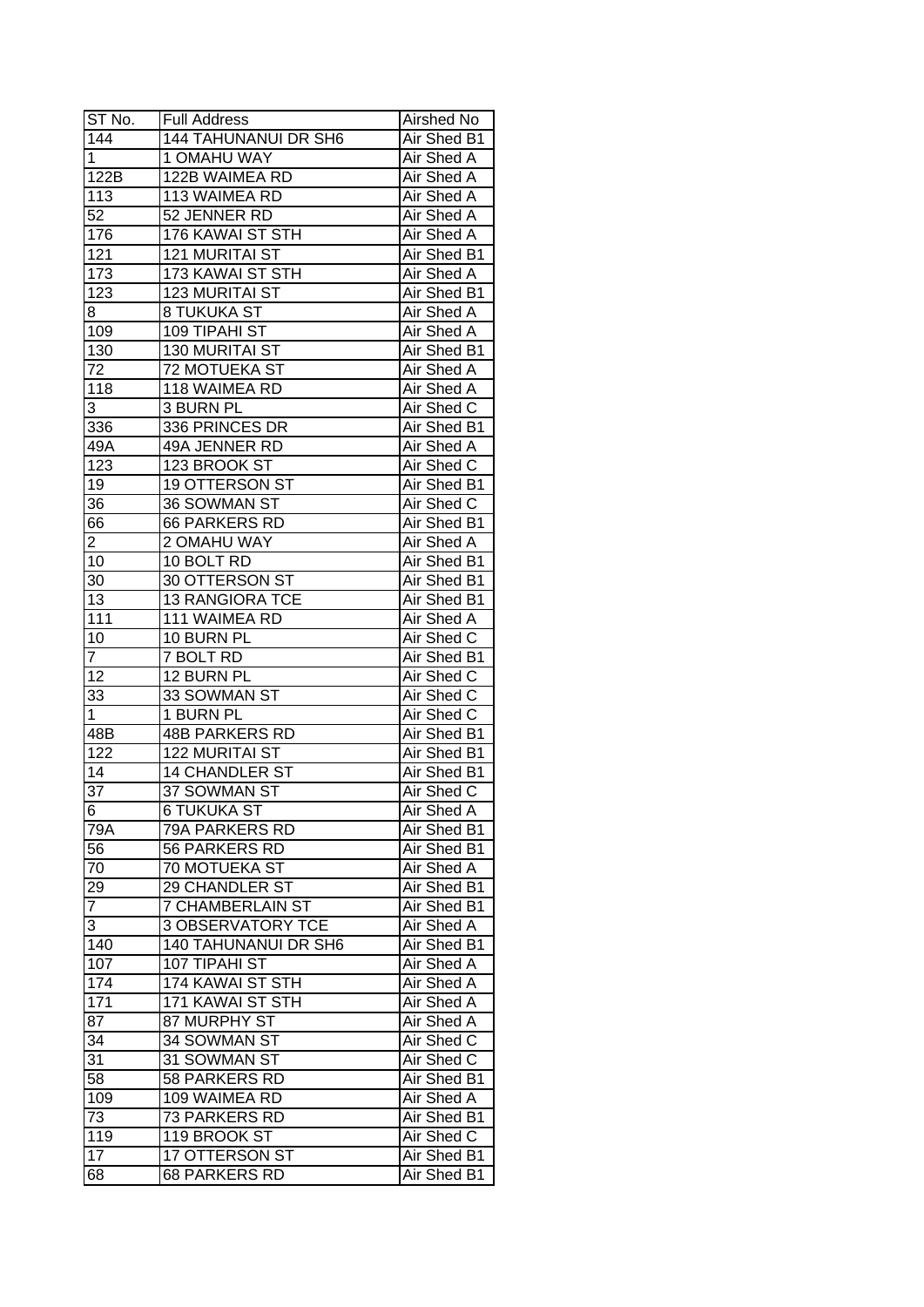| ST No.          | <b>Full Address</b>      | Airshed No        |
|-----------------|--------------------------|-------------------|
| 30              | <b>30 RANGIORA TCE</b>   | Air Shed B1       |
| $\overline{4}$  | 4 TUKUKA ST              | Air Shed A        |
| 79              | 79 PARKERS RD            | Air Shed B1       |
| 114             | 114 WAIMEA RD            | <b>Air Shed A</b> |
| 50              | 50 JENNER RD             | Air Shed A        |
| 6               | <b>6 BURN PL</b>         | Air Shed C        |
| 66A             | <b>66A PARKERS RD</b>    | Air Shed B1       |
| 68              | 68 MOTUEKA ST            | Air Shed A        |
| 8               | 8 BOLT RD                | Air Shed B1       |
| 48C             | <b>48C PARKERS RD</b>    | Air Shed B1       |
| 5               | <b>5 OBSERVATORY TCE</b> | Air Shed A        |
| 32              | 32 SOWMAN ST             | Air Shed C        |
| 35              | 35 SOWMAN ST             | Air Shed C        |
| 121             | 121 BROOK ST             | Air Shed C        |
| 119             | 119 MURITAI ST           | Air Shed B1       |
| 22              | 22 OTTERSON ST           | Air Shed B1       |
| $\overline{2}$  | 2 TUKUKA ST              | Air Shed A        |
| $\overline{4}$  | 4 BURN PL                | Air Shed C        |
| 5               | 5 BOLT RD                | Air Shed B1       |
| 17              | <b>17 RANGIORA TCE</b>   | Air Shed B1       |
| 334             | 334 PRINCES DR           | Air Shed B1       |
| 167A            | 167A KAWAI ST            | Air Shed A        |
| 16              | <b>16 CHANDLER ST</b>    | Air Shed B1       |
| 49              | 49 JENNER RD             | Air Shed A        |
| 66B             | <b>66B PARKERS RD</b>    | Air Shed B1       |
| 126             | <b>126 MURITAI ST</b>    | Air Shed B1       |
| 66              | 66 MOTUEKA ST            | Air Shed A        |
| 117             | <b>117 MURITAI ST</b>    | Air Shed B1       |
| 105             | 105 TIPAHI ST            | Air Shed A        |
| $\overline{2}$  | 2 BURN PL                | Air Shed C        |
| 107             | 107 WAIMEA RD            | <b>Air Shed A</b> |
| 327             | 327 PRINCES DR           | <b>Air Shed A</b> |
| 332             | 332 PRINCES DR           | Air Shed B1       |
| 8A              | <b>8A BOLT RD</b>        | Air Shed B1       |
| $6 \overline{}$ | <b>6 ATARAU WAY</b>      | Air Shed B1       |
| 169             | <b>169 KAWAI ST STH</b>  | <b>Air Shed A</b> |
| 75              | 75 PARKERS RD            | Air Shed B1       |
| 138             | 138 TAHUNANUI DR SH6     | Air Shed B1       |
| 28A             | 28A OTTERSON ST          | Air Shed B1       |
| 15              | <b>15 OTTERSON ST</b>    | Air Shed B1       |
| 4               | <b>4 MUSGRAVE CRES</b>   | Air Shed B1       |
| 112             | 112 WAIMEA RD            | Air Shed A        |
| 115             | 115 BROOK ST             | Air Shed C        |
| 124             | <b>124 MURITAI ST</b>    | Air Shed B1       |
| 118             | <b>118 MURITAI ST</b>    | Air Shed B1       |
| $3\overline{A}$ | <b>3A CHAMBERLAIN ST</b> | Air Shed B1       |
| 172             | 172 KAWAI ST             | Air Shed A        |
| 10              | 10 CHAMBERLAIN ST        | Air Shed B1       |
| 170             | 170 KAWAI ST STH         | Air Shed A        |
| 116             | 116 WAIMEA RD            | Air Shed A        |
| 5A              | <b>5A CHAMBERLAIN ST</b> | Air Shed B1       |
| 8               | 8 BURN PL                | Air Shed C        |
| 48              | <b>48 JENNER RD</b>      | Air Shed A        |
| 6               | 6 BOLT RD                | Air Shed B1       |
|                 |                          |                   |
| 56A             | 56A PARKERS RD           | Air Shed B1       |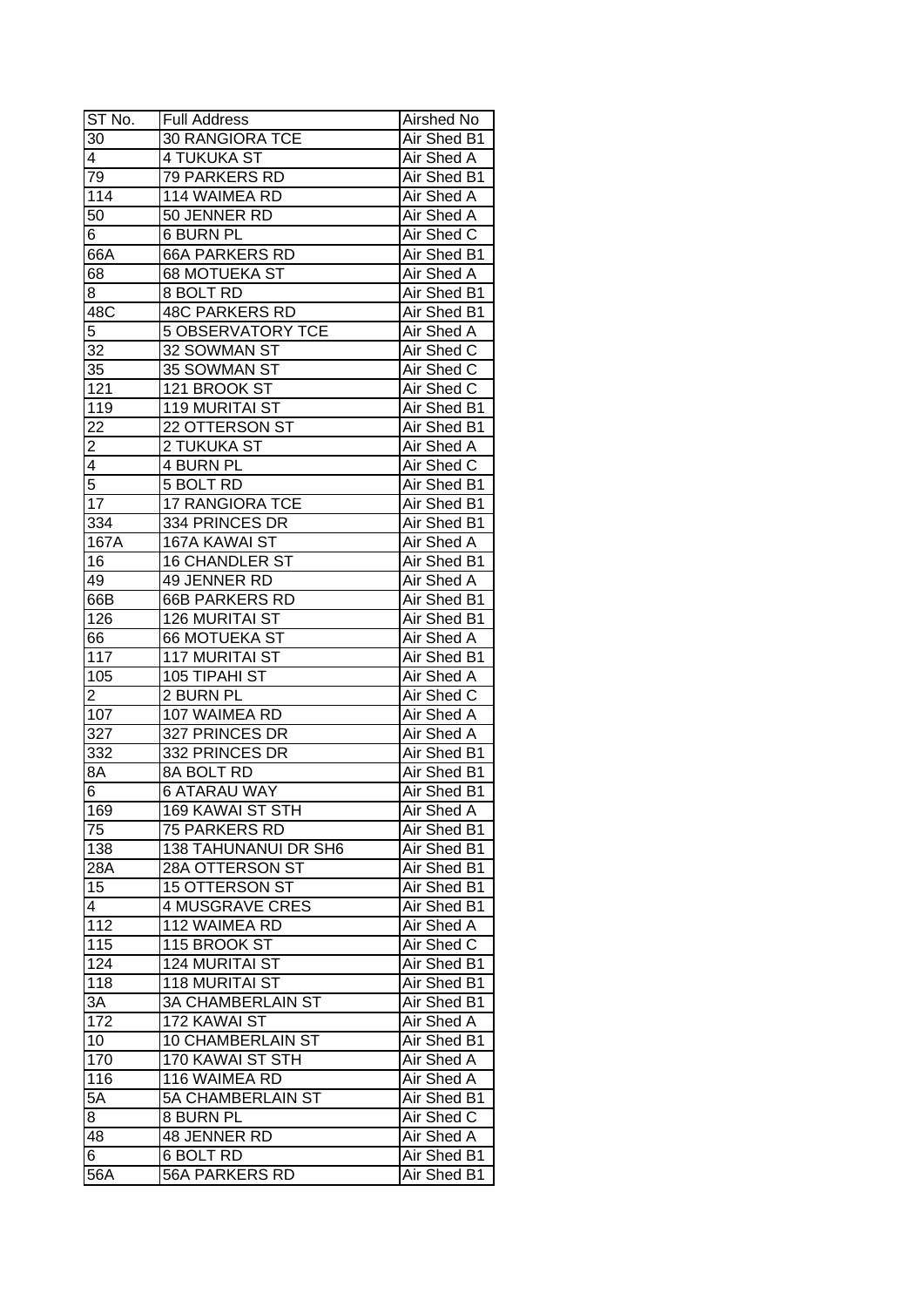| ST No.           | <b>Full Address</b>     | Airshed No        |
|------------------|-------------------------|-------------------|
| 134              | 134 TAHUNANUI DR SH6    | Air Shed B1       |
| $\overline{7}$   | <b>7 ATARAU WAY</b>     | Air Shed B1       |
| 1                | <b>1 MUSGRAVE CRES</b>  | Air Shed B1       |
| 115              | <b>115 MURITAI ST</b>   | Air Shed B1       |
| 5                | <b>5 CHAMBERLAIN ST</b> | Air Shed B1       |
| 20               | 20 OTTERSON ST          | Air Shed B1       |
| 24               | 24 OTTERSON ST          | Air Shed B1       |
| 25               | 25 SOWMAN ST            | Air Shed C        |
| 30               | 30 SOWMAN ST            | Air Shed C        |
| 85               | 85 MURPHY ST            | Air Shed A        |
| 105              | 105 WAIMEA RD           | Air Shed A        |
| 29               | 29 SOWMAN ST            | Air Shed C        |
| 117              | 117 BROOK ST            | Air Shed C        |
| 103              | 103 TIPAHI ST           | <b>Air Shed A</b> |
| 3                | 3 BOLT RD               | Air Shed B1       |
| 77               | 77 PARKERS RD           | Air Shed B1       |
| 47               | 47 JENNER RD            | Air Shed A        |
| 167              | 167 KAWAI ST STH        | Air Shed A        |
| 76               | 76 PARKERS RD           | Air Shed B1       |
| 10               | 10 MUSGRAVE CRES        | Air Shed B1       |
| 110              | 110 WAIMEA RD           | Air Shed A        |
| 28               | 28 OTTERSON ST          | Air Shed B1       |
| 13               | 13 OTTERSON ST          | Air Shed B1       |
| 19               | <b>19 RANGIORA TCE</b>  | Air Shed B1       |
| 6A               | <b>6A BOLT RD</b>       | Air Shed B1       |
| 58A              | 58A PARKERS RD          | Air Shed B1       |
| 39C              | 39C JENNER RD           | Air Shed A        |
| 23               | 23 SOWMAN ST            | Air Shed C        |
| 6                | <b>6 MUSGRAVE CRES</b>  | Air Shed B1       |
| 131              | 131 TAHUNANUI DR SH6    | Air Shed B1       |
| 113              | 113 BROOK ST            | Air Shed C        |
| 330              | 330 PRINCES DR          | Air Shed B1       |
| 4                | 4 BOLT RD               | Air Shed B1       |
| 325              | 325 PRINCES DR          | Air Shed A        |
| $\overline{56}B$ | <b>56B PARKERS RD</b>   | Air Shed B1       |
| 120              | <b>120 MURITAI ST</b>   | Air Shed B1       |
| 168              | <b>168 KAWAI ST STH</b> | Air Shed A        |
| <b>19A</b>       | <b>19A RANGIORA TCE</b> | Air Shed B1       |
| 3                | <b>3 MUSGRAVE CRES</b>  | Air Shed B1       |
| 81               | 81 PARKERS RD           | Air Shed B1       |
| 18               | <b>18 OTTERSON ST</b>   | Air Shed B1       |
| $1\overline{2}$  | <b>12 MUSGRAVE CRES</b> | Air Shed B1       |
| 26               | 26 OTTERSON ST          | Air Shed B1       |
| 46               | 46 JENNER RD            | Air Shed A        |
| 28               | 28 SOWMAN ST            | Air Shed C        |
| 8A               | <b>8A MUSGRAVE CRES</b> | Air Shed B1       |
| 27               | 27 SOWMAN ST            | Air Shed C        |
| 113              | <b>113 MURITAI ST</b>   | Air Shed B1       |
| 326              | 326 PRINCES DR          | Air Shed B1       |
| 8                | <b>8 MUSGRAVE CRES</b>  | Air Shed B1       |
| 58B              | 58B PARKERS RD          | Air Shed B1       |
| 8                | 8 CHAMBERLAIN ST        | Air Shed B1       |
| 32-34            | 32-34 RANGIORA TCE      | Air Shed B1       |
| 3                | 3 GREEN ST              | Air Shed B1       |
| $\overline{126}$ | 126 WESTBROOK TCE       | Air Shed C        |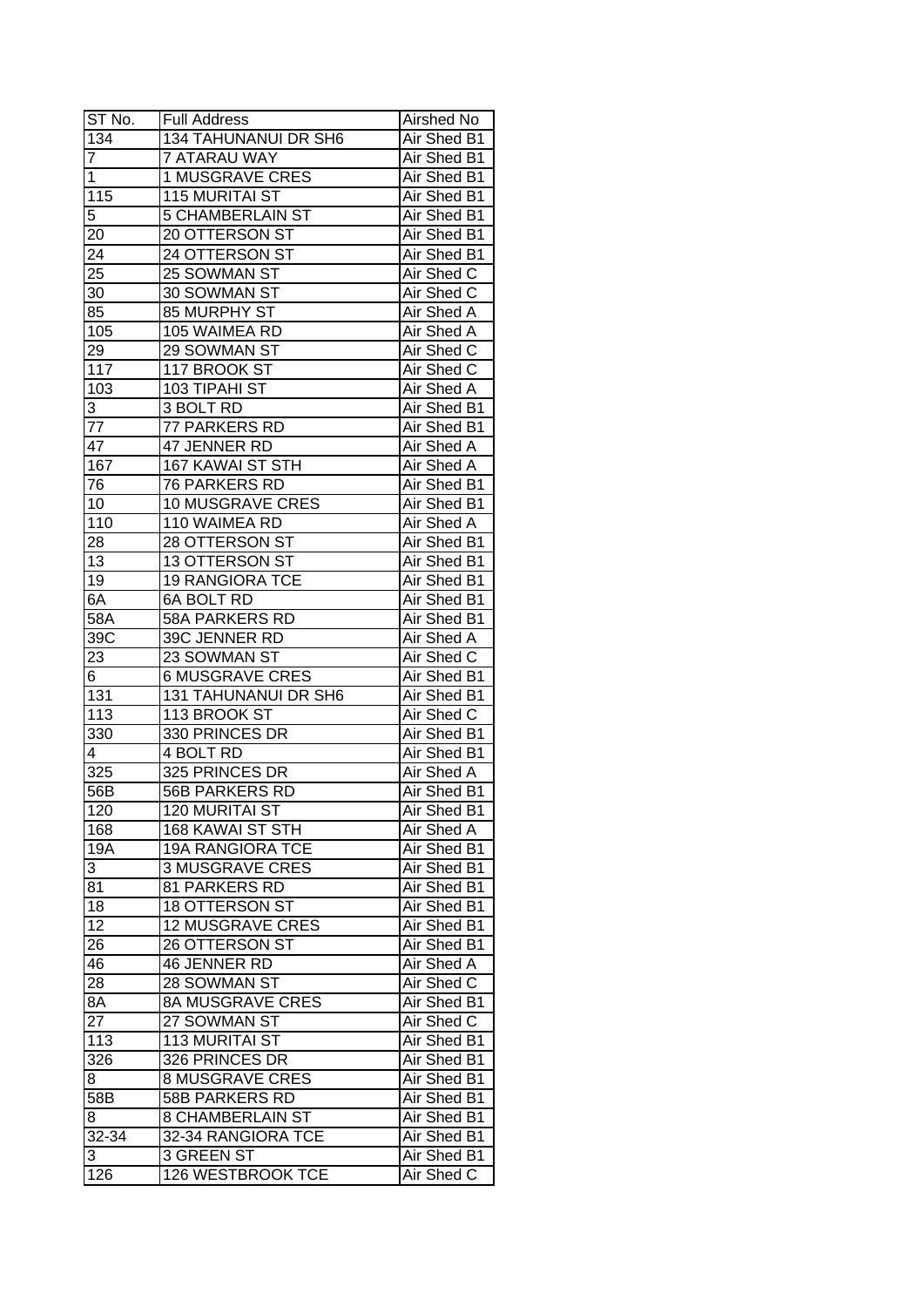| ST No.            | <b>Full Address</b>      | <b>Airshed No</b> |
|-------------------|--------------------------|-------------------|
| 113A              | 113A BROOK ST            | Air Shed C        |
| 101               | 101 TIPAHI ST            | Air Shed A        |
| 114               | <b>114 MURITAI ST</b>    | Air Shed B1       |
| 3                 | <b>3 CHAMBERLAIN ST</b>  | Air Shed B1       |
| 11                | 11 OTTERSON ST           | Air Shed B1       |
| 111               | 111 BROOK ST             | Air Shed C        |
| 165               | <b>165 KAWAI ST STH</b>  | Air Shed A        |
| 78                | 78 PARKERS RD            | Air Shed B1       |
| 2                 | 2 ROTO ST                | Air Shed B1       |
| 83                | 83 MURPHY ST             | Air Shed A        |
| 122               | 122 WESTBROOK TCE        | Air Shed C        |
| 14                | <b>14 MUSGRAVE CRES</b>  | Air Shed B1       |
| 166               | 166 KAWAI ST STH         | Air Shed A        |
| 7                 | 7 GREEN ST               | Air Shed B1       |
| 124               | 124 WESTBROOK TCE        | Air Shed C        |
| 2                 | 2 BOLT RD                | Air Shed B1       |
| 45                | 45 JENNER RD             | Air Shed A        |
| 5                 | <b>5 MUSGRAVE CRES</b>   | Air Shed B1       |
| 58C               | <b>58C PARKERS RD</b>    | Air Shed B1       |
| 6                 | <b>6 CHAMBERLAIN ST</b>  | Air Shed B1       |
| 16                | 16 OTTERSON ST           | Air Shed B1       |
| 323               | 323 PRINCES DR           | Air Shed A        |
| 9                 | 9 GREEN ST               | Air Shed B1       |
| 8                 | <b>8 ATARAU WAY</b>      | Air Shed B1       |
| 26                | 26 SOWMAN ST             | Air Shed C        |
| 2A                | 2A BOLT RD               | Air Shed B1       |
| 23                | 23 RANGIORA TCE          | Air Shed B1       |
| <b>11A</b>        | <b>11A MUSGRAVE CRES</b> | Air Shed B1       |
| 44                | 44 JENNER RD             | Air Shed A        |
| 17                | 17 SOWMAN ST             | Air Shed C        |
| 120               | <b>120 WESTBROOK TCE</b> | Air Shed C        |
| 16                | <b>16 MUSGRAVE CRES</b>  | Air Shed B1       |
| 21                | 21 SOWMAN ST             | Air Shed C        |
| 9                 | 9 OTTERSON ST            | Air Shed B1       |
| 107               | 107 MURITAI ST           | Air Shed B1       |
| 328               | 328 PRINCES DR           | Air Shed B1       |
| 109               | 109 BROOK ST             | Air Shed C        |
| 324               | 324 PRINCES DR           | Air Shed B1       |
| 8                 | 8 RATA ST                | Air Shed C        |
| 99                | 99 TIPAHI ST             | Air Shed A        |
| 56                | 56 MOTUEKA ST            | Air Shed A        |
| 163               | 163 KAWAI ST STH         | Air Shed A        |
| 118               | 118 WESTBROOK TCE        | Air Shed C        |
| 36                | <b>36 RANGIORA TCE</b>   | Air Shed B1       |
| 17                | 17 GREEN ST              | Air Shed B1       |
| 164               | 164 KAWAI ST STH         | Air Shed A        |
| 11                | <b>11 MUSGRAVE CRES</b>  | Air Shed B1       |
| $\overline{7}$    | <b>7 MUSGRAVE CRES</b>   | Air Shed B1       |
| 15                | <b>15 MUSGRAVE CRES</b>  | Air Shed B1       |
| $\mathbf{1}$      | 1 CHAMBERLAIN ST         | Air Shed B1       |
| $32\overline{4A}$ |                          |                   |
|                   | 324A PRINCES DR          | Air Shed B1       |
| 30                | 30 TOSSWILL RD           | Air Shed B1       |
| 15                | <b>15 SOWMAN ST</b>      | Air Shed C        |
| 4A                | 4A ROTO ST               | Air Shed B1       |
| 43                | 43 JENNER RD             | Air Shed A        |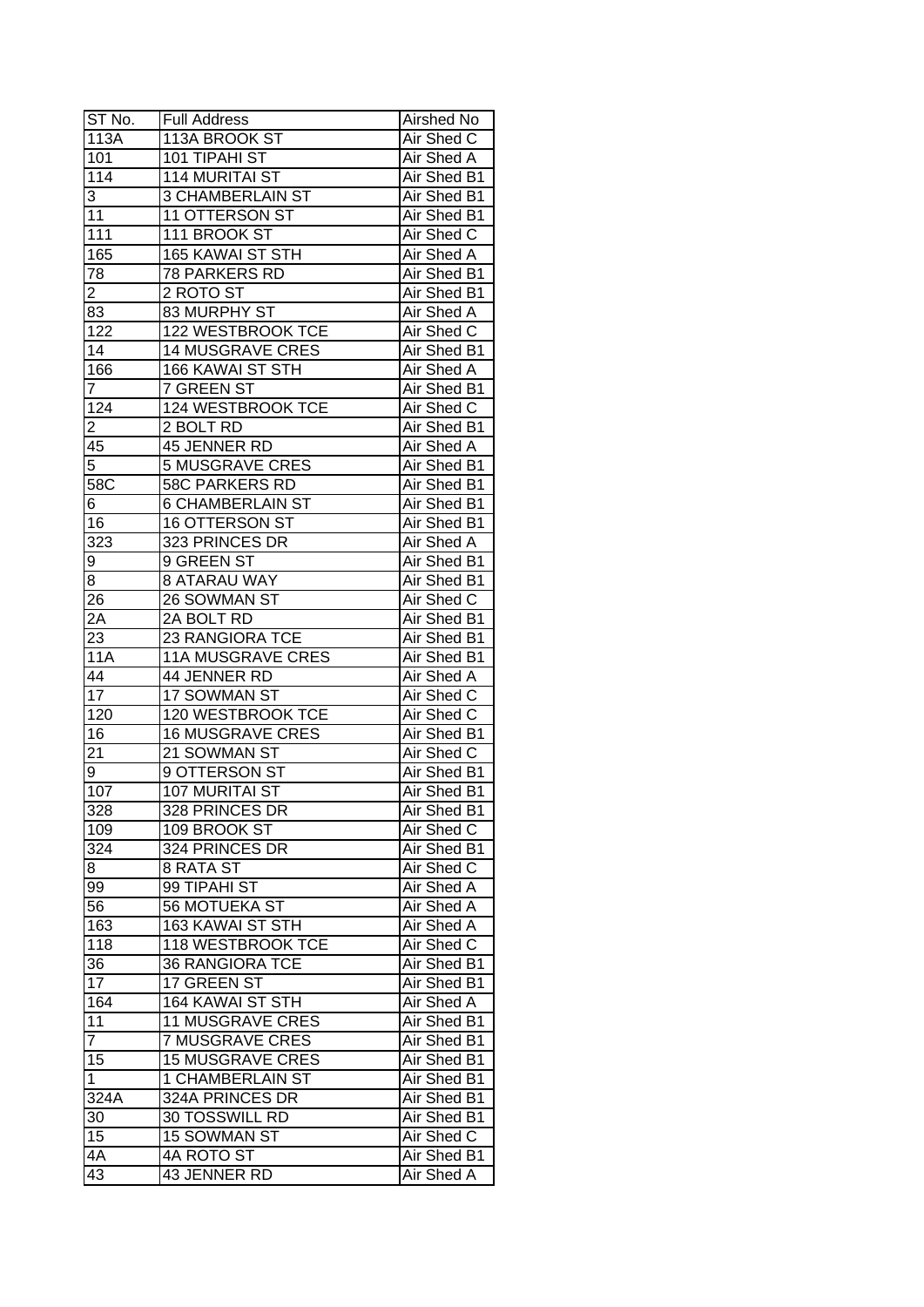| ST No.           | <b>Full Address</b>     | Airshed No        |
|------------------|-------------------------|-------------------|
| 9                | 9 MUSGRAVE CRES         | Air Shed B1       |
| 81               | 81 MURPHY ST            | Air Shed A        |
| 39B              | 39B JENNER RD           | <b>Air Shed A</b> |
| 91A              | 91A TIPAHI ST           | Air Shed A        |
| 24               | 24 SOWMAN ST            | Air Shed C        |
| 25               | 25 GREEN ST             | Air Shed B1       |
| 36               | 36 TOSSWILL RD          | Air Shed B1       |
| 116              | 116 WESTBROOK TCE       | Air Shed C        |
| 13               | <b>13 MUSGRAVE CRES</b> | Air Shed B1       |
| 321              | 321 PRINCES DR          | Air Shed A        |
| 12               | 12 OTTERSON ST          | Air Shed B1       |
| 107              | 107 BROOK ST            | Air Shed C        |
| 112              | 112 MURITAI ST          | Air Shed B1       |
| 19               | 19 SOWMAN ST            | Air Shed C        |
| $\overline{7}$   | 7 OTTERSON ST           | Air Shed B1       |
| 27               | 27 GREEN ST             | Air Shed B1       |
| $\overline{4}$   | 4 GREEN ST              | Air Shed B1       |
| 322              | 322 PRINCES DR          | Air Shed B1       |
| 93A              | 93A TIPAHI ST           | Air Shed A        |
| 97               | 97 TIPAHI ST            | Air Shed A        |
| 10               | 10 RATA ST              | Air Shed C        |
| 161              | 161 KAWAI ST STH        | Air Shed A        |
| 86               | 86 PARKERS RD           | Air Shed B1       |
| 24               | 24 TOSSWILL RD          | Air Shed B1       |
| 4                | <b>4 CHAMBERLAIN ST</b> | Air Shed B1       |
| 42               | 42 JENNER RD            | Air Shed A        |
| 6                | <b>6 GREEN ST</b>       | Air Shed B1       |
| 25               | <b>25 RANGIORA TCE</b>  | Air Shed B1       |
| 162              | 162 KAWAI ST STH        | Air Shed A        |
| 14C              | <b>14C OTTERSON ST</b>  | Air Shed B1       |
| 33A              | 33A GREEN ST            | Air Shed B1       |
| 9                | 9 ATARAU WAY            | Air Shed B1       |
| 8                | <b>8 GREEN ST</b>       | Air Shed B1       |
| $\overline{32}$  | 32 TUKUKA ST            | Air Shed A        |
| 6A               | <b>6A ROTO ST</b>       | Air Shed B1       |
| 38               | <b>38 RANGIORA TCE</b>  | Air Shed B1       |
| $9\overline{1}$  | 91 TIPAHI ST            | Air Shed A        |
| 6                | 6 ROTO ST               | Air Shed B1       |
| 22               | 22 SOWMAN ST            | Air Shed C        |
| 12               | 12 GREEN ST             | Air Shed B1       |
| 8A               | 8A ROTO ST              | Air Shed B1       |
| 54               | <b>54 MOTUEKA ST</b>    | Air Shed A        |
| 10               | 10 OTTERSON ST          | Air Shed B1       |
| 30               | 30 TOSSWILL RD          | Air Shed B1       |
| 14               | 14 OTTERSON ST          | Air Shed B1       |
| 3                | 3 ROTO ST               | Air Shed B1       |
| 41               | 41 JENNER RD            | Air Shed A        |
| 105              | 105 BROOK ST            | Air Shed C        |
| 5                | 5 OTTERSON ST           | Air Shed B1       |
| 14               | 14 GREEN ST             | Air Shed B1       |
| $31\overline{9}$ | 319 PRINCES DR          | Air Shed A        |
| 79               | 79 MURPHY ST            | Air Shed A        |
| 83               | 83 PARKERS RD           | Air Shed B1       |
| 88               | 88 PARKERS RD           | Air Shed B1       |
| 38               | 38 TOSSWILL RD          | Air Shed B1       |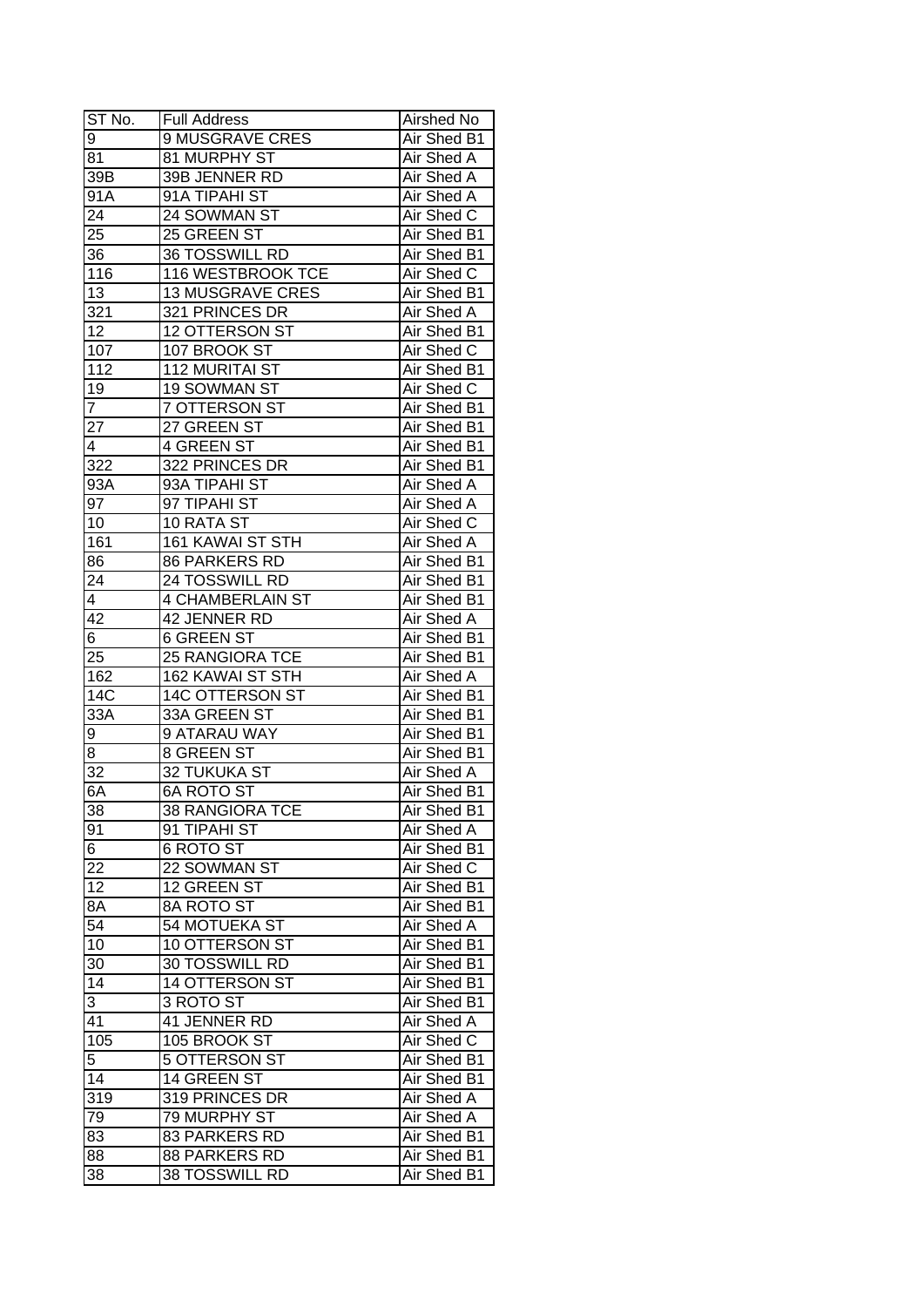| ST No.           | <b>Full Address</b>      | Airshed No        |
|------------------|--------------------------|-------------------|
| 95               | 95 TIPAHI ST             | Air Shed A        |
| 114              | 114 WESTBROOK TCE        | Air Shed C        |
| 18               | 18 GREEN ST              | Air Shed B1       |
| 25A              | <b>25A RANGIORA TCE</b>  | Air Shed B1       |
| 14B              | 14B OTTERSON ST          | Air Shed B1       |
| 90               | 90 MURPHY ST             | Air Shed A        |
| 160              | 160 KAWAI ST STH         | Air Shed A        |
| 159              | 159 KAWAI ST STH         | Air Shed A        |
| 13               | 13 SOWMAN ST             | Air Shed C        |
| 85               | 85 PARKERS RD            | Air Shed B1       |
| 26               | 26 TOSSWILL RD           | Air Shed B1       |
| 162A             | <b>162A KAWAI ST STH</b> | Air Shed A        |
| 52               | 52 MOTUEKA ST            | Air Shed A        |
| 20               | 20 GREEN ST              | Air Shed B1       |
| 31A              | 31A GREEN ST             | Air Shed B1       |
| 39               | 39 GREEN ST              | Air Shed B1       |
| 20               | 20 SOWMAN ST             | Air Shed C        |
| 31               | 31 GREEN ST              | Air Shed B1       |
| 22               | 22 GREEN ST              | Air Shed B1       |
| 90               | 90 PARKERS RD            | Air Shed B1       |
| 47A              | 47A GREEN ST             | Air Shed B1       |
| 27               | 27 RANGIORA TCE          | Air Shed B1       |
| 8                | 8 ROTO ST                | Air Shed B1       |
| 12               | 12 ROTO ST               | Air Shed B1       |
| 125              | 125 TAHUNANUI DR SH6     | Air Shed B1       |
| 6A               | <b>6A GREEN ST</b>       | Air Shed B1       |
| 48               | 48 MOTUEKA ST            | Air Shed A        |
| 40               | 40 RANGIORA TCE          | Air Shed B1       |
| 103              | 103 BROOK ST             | Air Shed C        |
| 5                | 5 ROTO ST                | Air Shed B1       |
| 24               | 24 GREEN ST              | Air Shed B1       |
| 22               | 22 TOSSWILL RD           | Air Shed B1       |
| 6                | <b>6 OTTERSON ST</b>     | Air Shed B1       |
| 87               | 87 PARKERS RD            | Air Shed B1       |
| 132              | 132 TAHUNANUI DR SH6     | Air Shed B1       |
| 39A              | 39A JENNER RD            | Air Shed A        |
| 33               | 33 GREEN ST              | Air Shed B1       |
| 11               | 11 SOWMAN ST             | Air Shed C        |
| 26               | 26 GREEN ST              | Air Shed B1       |
| $\mathbf 1$      | 1 BRAEMAR PL             | Air Shed A        |
| $11\overline{2}$ | 112 WESTBROOK TCE        | Air Shed C        |
| 40               | <b>40 TAMAKI ST</b>      | Air Shed B1       |
| 45A              | 45A GREEN ST             | Air Shed B1       |
| 88               | 88 MURPHY ST             | Air Shed A        |
| 40               | 40 JENNER RD             | Air Shed A        |
| 89               | 89 TIPAHI ST             | <b>Air Shed A</b> |
| 3                | 3 OTTERSON ST            | Air Shed B1       |
| 94               | 94 PARKERS RD            | Air Shed B1       |
| 9                | 9 SOWMAN ST              | Air Shed C        |
| 31B              | 31B GREEN ST             | Air Shed B1       |
| 320              | 320 PRINCES DR           | Air Shed B1       |
| 77               | 77 MURPHY ST             | Air Shed A        |
| $\overline{7}$   | 7 SOWMAN ST              | Air Shed C        |
| 89               | 89 PARKERS RD            | Air Shed B1       |
| 45A              | 45A GREEN ST             | Air Shed B1       |
|                  |                          |                   |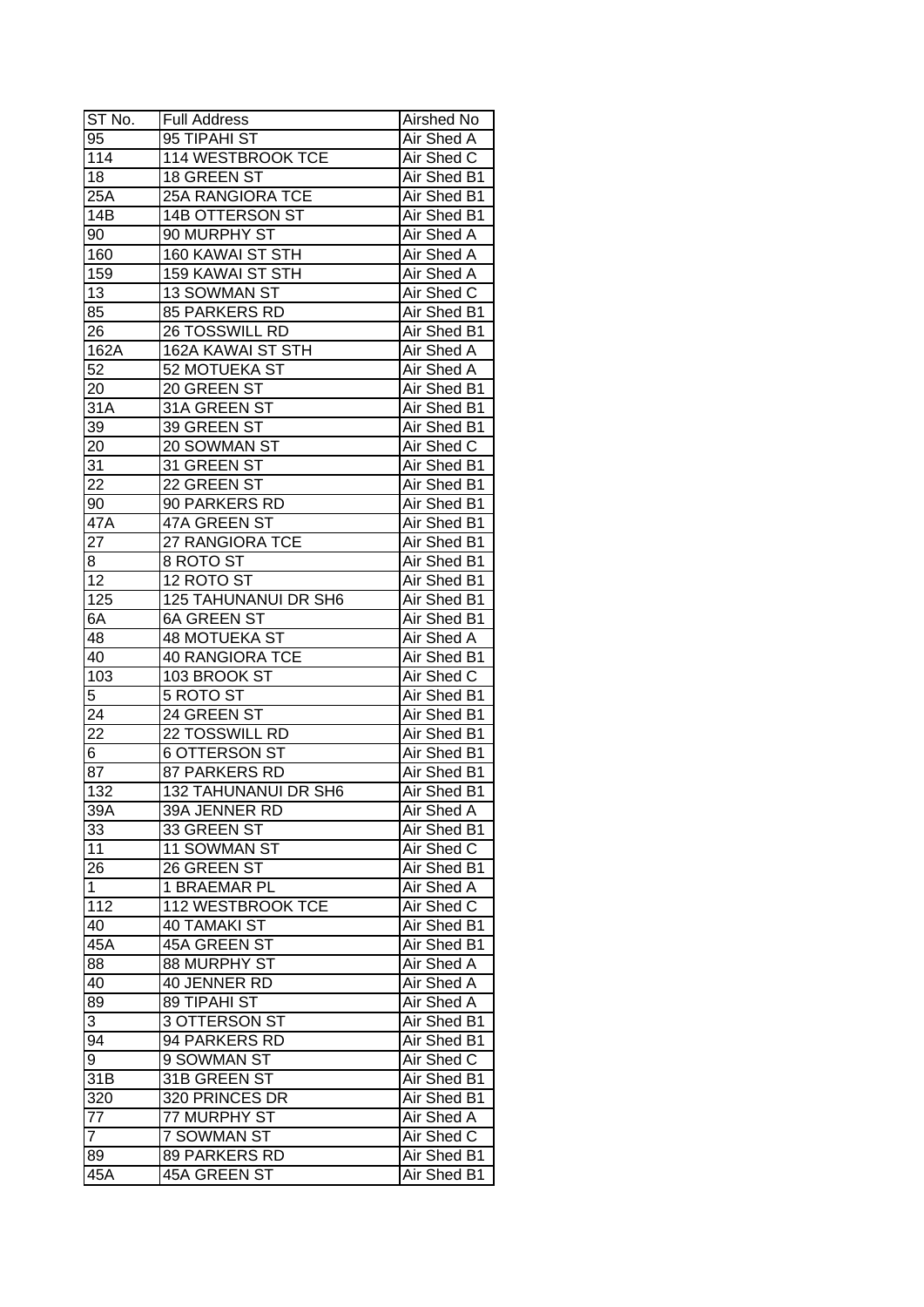| ST No.           | <b>Full Address</b>         | Airshed No         |
|------------------|-----------------------------|--------------------|
| $\overline{5}$   | 5 SOWMAN ST                 | Air Shed C         |
| $\overline{3}$   | 3 SOWMAN ST                 | Air Shed C         |
| $\overline{1}$   | 1 SOWMAN ST                 | Air Shed C         |
| 8                | 8 OTTERSON ST               | <b>Air Shed B1</b> |
| 12               | 12 RATA ST                  | Air Shed C         |
| 10               | 10 ROTO ST                  | Air Shed B1        |
| 4                | 4 OTTERSON ST               | Air Shed B1        |
| 7                | 7 ROTO ST                   | Air Shed B1        |
| 35               | 35 TOSSWILL RD              | Air Shed B1        |
| 18               | 18 SOWMAN ST                | Air Shed C         |
| 14               | 14 RATA ST                  | Air Shed C         |
| 128              | 128 TAHUNANUI DR SH6        | Air Shed B1        |
| 31               | 31 RANGIORA TCE             | Air Shed B1        |
| 96               | 96 PARKERS RD               | Air Shed B1        |
| 41B              | 41B GREEN ST                | Air Shed B1        |
| 16               | 16 RATA ST                  | Air Shed C         |
| 24A              | 24A GREEN ST                | Air Shed B1        |
| 42               | <b>42 RANGIORA TCE</b>      | Air Shed B1        |
| <b>14A</b>       | 14A GREEN ST                | Air Shed B1        |
| 91               | 91 PARKERS RD               | Air Shed B1        |
| 33               | 33 TOSSWILL RD              | Air Shed B1        |
| 87               | 87 TIPAHI ST                | Air Shed A         |
| 18               | <b>18 RATA ST</b>           | Air Shed C         |
| 40               | 40 TOSSWILL RD              | Air Shed B1        |
| 86               | 86 MURPHY ST                | Air Shed A         |
| 39               | 39 JENNER RD                | Air Shed A         |
| 49               | 49 GREEN ST                 | Air Shed B1        |
| 35               | 35 GREEN ST                 | Air Shed B1        |
| 28               | 28 RATA ST                  | Air Shed C         |
| 36               | 36 GREEN ST                 | Air Shed B1        |
| 121              | 121 TAHUNANUI DR SH6        | Air Shed B1        |
| 98               | 98 PARKERS RD               | Air Shed B1        |
| 44A              | <b>44A RANGIORA TCE</b>     | Air Shed B1        |
| 42               | <b>42 MOTUEKA ST</b>        | <b>Air Shed A</b>  |
| $\overline{41A}$ | <b>41A GREEN ST</b>         | Air Shed B1        |
| 31               | 31 TOSSWILL RD              | Air Shed B1        |
| 38               | 38 JENNER RD                | Air Shed A         |
| 16               | <b>16 SOWMAN ST</b>         | Air Shed C         |
| 93               | 93 PARKERS RD               | Air Shed B1        |
| 103              | <b>103 MURITAI ST</b>       | Air Shed B1        |
| 9                | 9 ROTO ST                   | Air Shed B1        |
| 108              | 108 MURITAI ST              | Air Shed B1        |
| 14               | 14 ROTO ST                  | Air Shed B1        |
| 37               | 37 GREEN ST                 | Air Shed B1        |
| 9                | 9 RATA ST                   | Air Shed C         |
| 10               | 10 SOWMAN ST                | Air Shed C         |
| 85               | 85 TIPAHI ST                | Air Shed A         |
| 13               | 13 RATA ST                  | Air Shed C         |
| 10               | 10 GREEN ST                 | Air Shed B1        |
| 126              | <b>126 TAHUNANUI DR SH6</b> | Air Shed B1        |
| 5A               | 5A AWATEA PL                | Air Shed B1        |
| 8                | 8 SOWMAN ST                 | Air Shed C         |
| 101              | 101 BROOK ST                | Air Shed C         |
| 4                | 4 SOWMAN ST                 | Air Shed C         |
| 39               | <b>39 TOSSWILL RD</b>       | Air Shed B1        |
|                  |                             |                    |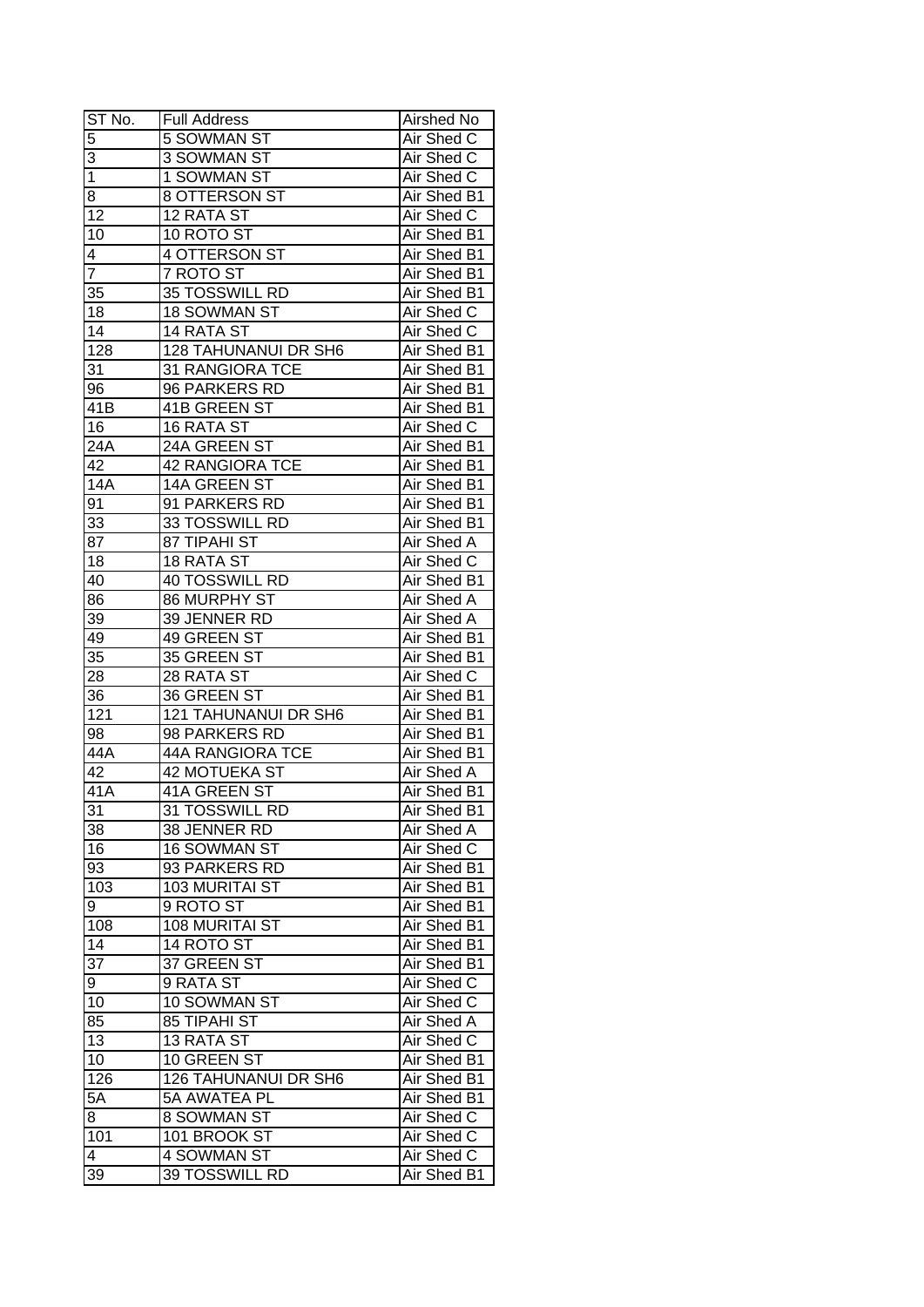| $\overline{6}$<br><b>6 SOWMAN ST</b><br>Air Shed C<br>33<br>33 RANGIORA TCE<br>Air Shed B1<br>84<br>84 MURPHY ST<br>Air Shed A<br>$\overline{15}$<br>Air Shed C<br><b>15 RATA ST</b><br>29<br>29 TOSSWILL RD<br>Air Shed B1<br>Air Shed A<br>101<br>101 FRANKLYN ST<br>Air Shed B1<br>44<br>44 TOSSWILL RD<br>40<br>40 MOTUEKA ST<br>Air Shed A<br>17<br>17 RATA ST<br>Air Shed C<br>37<br>37 JENNER RD<br>Air Shed A<br>104<br>104 PARKERS RD<br>Air Shed B1<br>19<br>19 RATA ST<br>Air Shed C<br>Air Shed B1<br>16<br>16 GREEN ST<br>Air Shed A<br>38A<br>38A JENNER RD<br>Air Shed B1<br>41 GREEN ST<br>41<br>38<br>38 GREEN ST<br>Air Shed B1<br>94 WESTBROOK TCE<br>Air Shed C<br>94<br>44<br><b>44 RANGIORA TCE</b><br>Air Shed B1<br>5<br><b>5 AWATEA PL</b><br>Air Shed B1<br>42<br><b>42 TAMAKI ST</b><br>Air Shed B1<br>155<br>155 KAWAI ST<br>Air Shed A<br>92 PARKERS RD<br>Air Shed B1<br>92<br>Air Shed B1<br>318<br>318 PRINCES DR<br>Air Shed A<br>98<br>98 WAIMEA RD<br>Air Shed C<br>21<br>21 RATA ST<br>16 ROTO ST<br>16<br>Air Shed B1<br>11<br>11 ROTO ST<br>Air Shed B1<br>23<br>Air Shed C<br>23 RATA ST<br>Air Shed B1<br>106<br>106 MURITAI ST<br>Air Shed B1<br>106<br>106 PARKERS RD<br><b>Air Shed A</b><br>38C JENNER RD<br>38C<br>Air Shed A<br>81 TIPAHI ST<br>81<br><b>7A AWATEA PL</b><br>Air Shed B1<br>7A<br>124<br><b>124 TAHUNANUI DR SH6</b><br>Air Shed B1<br>99 MURITAI ST<br>Air Shed B1<br>99<br>$\overline{82}$<br>82 MURPHY ST<br><b>Air Shed A</b><br>Air Shed A<br>84<br><b>84 TIPAHI ST</b><br>36<br>Air Shed A<br>36 JENNER RD<br>35<br>Air Shed A<br>35 JENNER RD<br>47<br>Air Shed B1<br>47 GREEN ST<br>97<br>Air Shed B1<br>97 PARKERS RD<br>35<br>Air Shed B1<br><b>35 RANGIORA TCE</b><br>92<br>92 WESTBROOK TCE<br>Air Shed C<br>40<br>40 GREEN ST<br>Air Shed B1<br>36<br>36 MOTUEKA ST<br>Air Shed A<br>Air Shed A<br>86<br><b>86 TIPAHI ST</b><br>Air Shed A<br>152-154<br>152-154 KAWAI ST<br>Air Shed B1<br>53A<br>53A GREEN ST<br>Air Shed B1<br>97A MURITAI ST<br>97A<br>41 TOSSWILL RD<br>Air Shed B1<br>41<br>99 BROOK ST<br>99<br>Air Shed C<br>8A<br>8A SOWMAN ST<br>Air Shed C<br>110<br>110 PARKERS RD<br>Air Shed B1<br>119<br>Air Shed B1<br><b>119 TAHUNANUI DR SH6</b><br>13<br>Air Shed B1<br>13 ROTO ST | ST No. | <b>Full Address</b> | Airshed No |
|----------------------------------------------------------------------------------------------------------------------------------------------------------------------------------------------------------------------------------------------------------------------------------------------------------------------------------------------------------------------------------------------------------------------------------------------------------------------------------------------------------------------------------------------------------------------------------------------------------------------------------------------------------------------------------------------------------------------------------------------------------------------------------------------------------------------------------------------------------------------------------------------------------------------------------------------------------------------------------------------------------------------------------------------------------------------------------------------------------------------------------------------------------------------------------------------------------------------------------------------------------------------------------------------------------------------------------------------------------------------------------------------------------------------------------------------------------------------------------------------------------------------------------------------------------------------------------------------------------------------------------------------------------------------------------------------------------------------------------------------------------------------------------------------------------------------------------------------------------------------------------------------------------------------------------------------------------------------------------------------------------------------------------------------------------------------------------------------------------------------------------------------------------------------------------------------------------------------------------------------------------------------------------|--------|---------------------|------------|
|                                                                                                                                                                                                                                                                                                                                                                                                                                                                                                                                                                                                                                                                                                                                                                                                                                                                                                                                                                                                                                                                                                                                                                                                                                                                                                                                                                                                                                                                                                                                                                                                                                                                                                                                                                                                                                                                                                                                                                                                                                                                                                                                                                                                                                                                                  |        |                     |            |
|                                                                                                                                                                                                                                                                                                                                                                                                                                                                                                                                                                                                                                                                                                                                                                                                                                                                                                                                                                                                                                                                                                                                                                                                                                                                                                                                                                                                                                                                                                                                                                                                                                                                                                                                                                                                                                                                                                                                                                                                                                                                                                                                                                                                                                                                                  |        |                     |            |
|                                                                                                                                                                                                                                                                                                                                                                                                                                                                                                                                                                                                                                                                                                                                                                                                                                                                                                                                                                                                                                                                                                                                                                                                                                                                                                                                                                                                                                                                                                                                                                                                                                                                                                                                                                                                                                                                                                                                                                                                                                                                                                                                                                                                                                                                                  |        |                     |            |
|                                                                                                                                                                                                                                                                                                                                                                                                                                                                                                                                                                                                                                                                                                                                                                                                                                                                                                                                                                                                                                                                                                                                                                                                                                                                                                                                                                                                                                                                                                                                                                                                                                                                                                                                                                                                                                                                                                                                                                                                                                                                                                                                                                                                                                                                                  |        |                     |            |
|                                                                                                                                                                                                                                                                                                                                                                                                                                                                                                                                                                                                                                                                                                                                                                                                                                                                                                                                                                                                                                                                                                                                                                                                                                                                                                                                                                                                                                                                                                                                                                                                                                                                                                                                                                                                                                                                                                                                                                                                                                                                                                                                                                                                                                                                                  |        |                     |            |
|                                                                                                                                                                                                                                                                                                                                                                                                                                                                                                                                                                                                                                                                                                                                                                                                                                                                                                                                                                                                                                                                                                                                                                                                                                                                                                                                                                                                                                                                                                                                                                                                                                                                                                                                                                                                                                                                                                                                                                                                                                                                                                                                                                                                                                                                                  |        |                     |            |
|                                                                                                                                                                                                                                                                                                                                                                                                                                                                                                                                                                                                                                                                                                                                                                                                                                                                                                                                                                                                                                                                                                                                                                                                                                                                                                                                                                                                                                                                                                                                                                                                                                                                                                                                                                                                                                                                                                                                                                                                                                                                                                                                                                                                                                                                                  |        |                     |            |
|                                                                                                                                                                                                                                                                                                                                                                                                                                                                                                                                                                                                                                                                                                                                                                                                                                                                                                                                                                                                                                                                                                                                                                                                                                                                                                                                                                                                                                                                                                                                                                                                                                                                                                                                                                                                                                                                                                                                                                                                                                                                                                                                                                                                                                                                                  |        |                     |            |
|                                                                                                                                                                                                                                                                                                                                                                                                                                                                                                                                                                                                                                                                                                                                                                                                                                                                                                                                                                                                                                                                                                                                                                                                                                                                                                                                                                                                                                                                                                                                                                                                                                                                                                                                                                                                                                                                                                                                                                                                                                                                                                                                                                                                                                                                                  |        |                     |            |
|                                                                                                                                                                                                                                                                                                                                                                                                                                                                                                                                                                                                                                                                                                                                                                                                                                                                                                                                                                                                                                                                                                                                                                                                                                                                                                                                                                                                                                                                                                                                                                                                                                                                                                                                                                                                                                                                                                                                                                                                                                                                                                                                                                                                                                                                                  |        |                     |            |
|                                                                                                                                                                                                                                                                                                                                                                                                                                                                                                                                                                                                                                                                                                                                                                                                                                                                                                                                                                                                                                                                                                                                                                                                                                                                                                                                                                                                                                                                                                                                                                                                                                                                                                                                                                                                                                                                                                                                                                                                                                                                                                                                                                                                                                                                                  |        |                     |            |
|                                                                                                                                                                                                                                                                                                                                                                                                                                                                                                                                                                                                                                                                                                                                                                                                                                                                                                                                                                                                                                                                                                                                                                                                                                                                                                                                                                                                                                                                                                                                                                                                                                                                                                                                                                                                                                                                                                                                                                                                                                                                                                                                                                                                                                                                                  |        |                     |            |
|                                                                                                                                                                                                                                                                                                                                                                                                                                                                                                                                                                                                                                                                                                                                                                                                                                                                                                                                                                                                                                                                                                                                                                                                                                                                                                                                                                                                                                                                                                                                                                                                                                                                                                                                                                                                                                                                                                                                                                                                                                                                                                                                                                                                                                                                                  |        |                     |            |
|                                                                                                                                                                                                                                                                                                                                                                                                                                                                                                                                                                                                                                                                                                                                                                                                                                                                                                                                                                                                                                                                                                                                                                                                                                                                                                                                                                                                                                                                                                                                                                                                                                                                                                                                                                                                                                                                                                                                                                                                                                                                                                                                                                                                                                                                                  |        |                     |            |
|                                                                                                                                                                                                                                                                                                                                                                                                                                                                                                                                                                                                                                                                                                                                                                                                                                                                                                                                                                                                                                                                                                                                                                                                                                                                                                                                                                                                                                                                                                                                                                                                                                                                                                                                                                                                                                                                                                                                                                                                                                                                                                                                                                                                                                                                                  |        |                     |            |
|                                                                                                                                                                                                                                                                                                                                                                                                                                                                                                                                                                                                                                                                                                                                                                                                                                                                                                                                                                                                                                                                                                                                                                                                                                                                                                                                                                                                                                                                                                                                                                                                                                                                                                                                                                                                                                                                                                                                                                                                                                                                                                                                                                                                                                                                                  |        |                     |            |
|                                                                                                                                                                                                                                                                                                                                                                                                                                                                                                                                                                                                                                                                                                                                                                                                                                                                                                                                                                                                                                                                                                                                                                                                                                                                                                                                                                                                                                                                                                                                                                                                                                                                                                                                                                                                                                                                                                                                                                                                                                                                                                                                                                                                                                                                                  |        |                     |            |
|                                                                                                                                                                                                                                                                                                                                                                                                                                                                                                                                                                                                                                                                                                                                                                                                                                                                                                                                                                                                                                                                                                                                                                                                                                                                                                                                                                                                                                                                                                                                                                                                                                                                                                                                                                                                                                                                                                                                                                                                                                                                                                                                                                                                                                                                                  |        |                     |            |
|                                                                                                                                                                                                                                                                                                                                                                                                                                                                                                                                                                                                                                                                                                                                                                                                                                                                                                                                                                                                                                                                                                                                                                                                                                                                                                                                                                                                                                                                                                                                                                                                                                                                                                                                                                                                                                                                                                                                                                                                                                                                                                                                                                                                                                                                                  |        |                     |            |
|                                                                                                                                                                                                                                                                                                                                                                                                                                                                                                                                                                                                                                                                                                                                                                                                                                                                                                                                                                                                                                                                                                                                                                                                                                                                                                                                                                                                                                                                                                                                                                                                                                                                                                                                                                                                                                                                                                                                                                                                                                                                                                                                                                                                                                                                                  |        |                     |            |
|                                                                                                                                                                                                                                                                                                                                                                                                                                                                                                                                                                                                                                                                                                                                                                                                                                                                                                                                                                                                                                                                                                                                                                                                                                                                                                                                                                                                                                                                                                                                                                                                                                                                                                                                                                                                                                                                                                                                                                                                                                                                                                                                                                                                                                                                                  |        |                     |            |
|                                                                                                                                                                                                                                                                                                                                                                                                                                                                                                                                                                                                                                                                                                                                                                                                                                                                                                                                                                                                                                                                                                                                                                                                                                                                                                                                                                                                                                                                                                                                                                                                                                                                                                                                                                                                                                                                                                                                                                                                                                                                                                                                                                                                                                                                                  |        |                     |            |
|                                                                                                                                                                                                                                                                                                                                                                                                                                                                                                                                                                                                                                                                                                                                                                                                                                                                                                                                                                                                                                                                                                                                                                                                                                                                                                                                                                                                                                                                                                                                                                                                                                                                                                                                                                                                                                                                                                                                                                                                                                                                                                                                                                                                                                                                                  |        |                     |            |
|                                                                                                                                                                                                                                                                                                                                                                                                                                                                                                                                                                                                                                                                                                                                                                                                                                                                                                                                                                                                                                                                                                                                                                                                                                                                                                                                                                                                                                                                                                                                                                                                                                                                                                                                                                                                                                                                                                                                                                                                                                                                                                                                                                                                                                                                                  |        |                     |            |
|                                                                                                                                                                                                                                                                                                                                                                                                                                                                                                                                                                                                                                                                                                                                                                                                                                                                                                                                                                                                                                                                                                                                                                                                                                                                                                                                                                                                                                                                                                                                                                                                                                                                                                                                                                                                                                                                                                                                                                                                                                                                                                                                                                                                                                                                                  |        |                     |            |
|                                                                                                                                                                                                                                                                                                                                                                                                                                                                                                                                                                                                                                                                                                                                                                                                                                                                                                                                                                                                                                                                                                                                                                                                                                                                                                                                                                                                                                                                                                                                                                                                                                                                                                                                                                                                                                                                                                                                                                                                                                                                                                                                                                                                                                                                                  |        |                     |            |
|                                                                                                                                                                                                                                                                                                                                                                                                                                                                                                                                                                                                                                                                                                                                                                                                                                                                                                                                                                                                                                                                                                                                                                                                                                                                                                                                                                                                                                                                                                                                                                                                                                                                                                                                                                                                                                                                                                                                                                                                                                                                                                                                                                                                                                                                                  |        |                     |            |
|                                                                                                                                                                                                                                                                                                                                                                                                                                                                                                                                                                                                                                                                                                                                                                                                                                                                                                                                                                                                                                                                                                                                                                                                                                                                                                                                                                                                                                                                                                                                                                                                                                                                                                                                                                                                                                                                                                                                                                                                                                                                                                                                                                                                                                                                                  |        |                     |            |
|                                                                                                                                                                                                                                                                                                                                                                                                                                                                                                                                                                                                                                                                                                                                                                                                                                                                                                                                                                                                                                                                                                                                                                                                                                                                                                                                                                                                                                                                                                                                                                                                                                                                                                                                                                                                                                                                                                                                                                                                                                                                                                                                                                                                                                                                                  |        |                     |            |
|                                                                                                                                                                                                                                                                                                                                                                                                                                                                                                                                                                                                                                                                                                                                                                                                                                                                                                                                                                                                                                                                                                                                                                                                                                                                                                                                                                                                                                                                                                                                                                                                                                                                                                                                                                                                                                                                                                                                                                                                                                                                                                                                                                                                                                                                                  |        |                     |            |
|                                                                                                                                                                                                                                                                                                                                                                                                                                                                                                                                                                                                                                                                                                                                                                                                                                                                                                                                                                                                                                                                                                                                                                                                                                                                                                                                                                                                                                                                                                                                                                                                                                                                                                                                                                                                                                                                                                                                                                                                                                                                                                                                                                                                                                                                                  |        |                     |            |
|                                                                                                                                                                                                                                                                                                                                                                                                                                                                                                                                                                                                                                                                                                                                                                                                                                                                                                                                                                                                                                                                                                                                                                                                                                                                                                                                                                                                                                                                                                                                                                                                                                                                                                                                                                                                                                                                                                                                                                                                                                                                                                                                                                                                                                                                                  |        |                     |            |
|                                                                                                                                                                                                                                                                                                                                                                                                                                                                                                                                                                                                                                                                                                                                                                                                                                                                                                                                                                                                                                                                                                                                                                                                                                                                                                                                                                                                                                                                                                                                                                                                                                                                                                                                                                                                                                                                                                                                                                                                                                                                                                                                                                                                                                                                                  |        |                     |            |
|                                                                                                                                                                                                                                                                                                                                                                                                                                                                                                                                                                                                                                                                                                                                                                                                                                                                                                                                                                                                                                                                                                                                                                                                                                                                                                                                                                                                                                                                                                                                                                                                                                                                                                                                                                                                                                                                                                                                                                                                                                                                                                                                                                                                                                                                                  |        |                     |            |
|                                                                                                                                                                                                                                                                                                                                                                                                                                                                                                                                                                                                                                                                                                                                                                                                                                                                                                                                                                                                                                                                                                                                                                                                                                                                                                                                                                                                                                                                                                                                                                                                                                                                                                                                                                                                                                                                                                                                                                                                                                                                                                                                                                                                                                                                                  |        |                     |            |
|                                                                                                                                                                                                                                                                                                                                                                                                                                                                                                                                                                                                                                                                                                                                                                                                                                                                                                                                                                                                                                                                                                                                                                                                                                                                                                                                                                                                                                                                                                                                                                                                                                                                                                                                                                                                                                                                                                                                                                                                                                                                                                                                                                                                                                                                                  |        |                     |            |
|                                                                                                                                                                                                                                                                                                                                                                                                                                                                                                                                                                                                                                                                                                                                                                                                                                                                                                                                                                                                                                                                                                                                                                                                                                                                                                                                                                                                                                                                                                                                                                                                                                                                                                                                                                                                                                                                                                                                                                                                                                                                                                                                                                                                                                                                                  |        |                     |            |
|                                                                                                                                                                                                                                                                                                                                                                                                                                                                                                                                                                                                                                                                                                                                                                                                                                                                                                                                                                                                                                                                                                                                                                                                                                                                                                                                                                                                                                                                                                                                                                                                                                                                                                                                                                                                                                                                                                                                                                                                                                                                                                                                                                                                                                                                                  |        |                     |            |
|                                                                                                                                                                                                                                                                                                                                                                                                                                                                                                                                                                                                                                                                                                                                                                                                                                                                                                                                                                                                                                                                                                                                                                                                                                                                                                                                                                                                                                                                                                                                                                                                                                                                                                                                                                                                                                                                                                                                                                                                                                                                                                                                                                                                                                                                                  |        |                     |            |
|                                                                                                                                                                                                                                                                                                                                                                                                                                                                                                                                                                                                                                                                                                                                                                                                                                                                                                                                                                                                                                                                                                                                                                                                                                                                                                                                                                                                                                                                                                                                                                                                                                                                                                                                                                                                                                                                                                                                                                                                                                                                                                                                                                                                                                                                                  |        |                     |            |
|                                                                                                                                                                                                                                                                                                                                                                                                                                                                                                                                                                                                                                                                                                                                                                                                                                                                                                                                                                                                                                                                                                                                                                                                                                                                                                                                                                                                                                                                                                                                                                                                                                                                                                                                                                                                                                                                                                                                                                                                                                                                                                                                                                                                                                                                                  |        |                     |            |
|                                                                                                                                                                                                                                                                                                                                                                                                                                                                                                                                                                                                                                                                                                                                                                                                                                                                                                                                                                                                                                                                                                                                                                                                                                                                                                                                                                                                                                                                                                                                                                                                                                                                                                                                                                                                                                                                                                                                                                                                                                                                                                                                                                                                                                                                                  |        |                     |            |
|                                                                                                                                                                                                                                                                                                                                                                                                                                                                                                                                                                                                                                                                                                                                                                                                                                                                                                                                                                                                                                                                                                                                                                                                                                                                                                                                                                                                                                                                                                                                                                                                                                                                                                                                                                                                                                                                                                                                                                                                                                                                                                                                                                                                                                                                                  |        |                     |            |
|                                                                                                                                                                                                                                                                                                                                                                                                                                                                                                                                                                                                                                                                                                                                                                                                                                                                                                                                                                                                                                                                                                                                                                                                                                                                                                                                                                                                                                                                                                                                                                                                                                                                                                                                                                                                                                                                                                                                                                                                                                                                                                                                                                                                                                                                                  |        |                     |            |
|                                                                                                                                                                                                                                                                                                                                                                                                                                                                                                                                                                                                                                                                                                                                                                                                                                                                                                                                                                                                                                                                                                                                                                                                                                                                                                                                                                                                                                                                                                                                                                                                                                                                                                                                                                                                                                                                                                                                                                                                                                                                                                                                                                                                                                                                                  |        |                     |            |
|                                                                                                                                                                                                                                                                                                                                                                                                                                                                                                                                                                                                                                                                                                                                                                                                                                                                                                                                                                                                                                                                                                                                                                                                                                                                                                                                                                                                                                                                                                                                                                                                                                                                                                                                                                                                                                                                                                                                                                                                                                                                                                                                                                                                                                                                                  |        |                     |            |
|                                                                                                                                                                                                                                                                                                                                                                                                                                                                                                                                                                                                                                                                                                                                                                                                                                                                                                                                                                                                                                                                                                                                                                                                                                                                                                                                                                                                                                                                                                                                                                                                                                                                                                                                                                                                                                                                                                                                                                                                                                                                                                                                                                                                                                                                                  |        |                     |            |
|                                                                                                                                                                                                                                                                                                                                                                                                                                                                                                                                                                                                                                                                                                                                                                                                                                                                                                                                                                                                                                                                                                                                                                                                                                                                                                                                                                                                                                                                                                                                                                                                                                                                                                                                                                                                                                                                                                                                                                                                                                                                                                                                                                                                                                                                                  |        |                     |            |
|                                                                                                                                                                                                                                                                                                                                                                                                                                                                                                                                                                                                                                                                                                                                                                                                                                                                                                                                                                                                                                                                                                                                                                                                                                                                                                                                                                                                                                                                                                                                                                                                                                                                                                                                                                                                                                                                                                                                                                                                                                                                                                                                                                                                                                                                                  |        |                     |            |
|                                                                                                                                                                                                                                                                                                                                                                                                                                                                                                                                                                                                                                                                                                                                                                                                                                                                                                                                                                                                                                                                                                                                                                                                                                                                                                                                                                                                                                                                                                                                                                                                                                                                                                                                                                                                                                                                                                                                                                                                                                                                                                                                                                                                                                                                                  |        |                     |            |
|                                                                                                                                                                                                                                                                                                                                                                                                                                                                                                                                                                                                                                                                                                                                                                                                                                                                                                                                                                                                                                                                                                                                                                                                                                                                                                                                                                                                                                                                                                                                                                                                                                                                                                                                                                                                                                                                                                                                                                                                                                                                                                                                                                                                                                                                                  |        |                     |            |
|                                                                                                                                                                                                                                                                                                                                                                                                                                                                                                                                                                                                                                                                                                                                                                                                                                                                                                                                                                                                                                                                                                                                                                                                                                                                                                                                                                                                                                                                                                                                                                                                                                                                                                                                                                                                                                                                                                                                                                                                                                                                                                                                                                                                                                                                                  |        |                     |            |
|                                                                                                                                                                                                                                                                                                                                                                                                                                                                                                                                                                                                                                                                                                                                                                                                                                                                                                                                                                                                                                                                                                                                                                                                                                                                                                                                                                                                                                                                                                                                                                                                                                                                                                                                                                                                                                                                                                                                                                                                                                                                                                                                                                                                                                                                                  |        |                     |            |
|                                                                                                                                                                                                                                                                                                                                                                                                                                                                                                                                                                                                                                                                                                                                                                                                                                                                                                                                                                                                                                                                                                                                                                                                                                                                                                                                                                                                                                                                                                                                                                                                                                                                                                                                                                                                                                                                                                                                                                                                                                                                                                                                                                                                                                                                                  |        |                     |            |
|                                                                                                                                                                                                                                                                                                                                                                                                                                                                                                                                                                                                                                                                                                                                                                                                                                                                                                                                                                                                                                                                                                                                                                                                                                                                                                                                                                                                                                                                                                                                                                                                                                                                                                                                                                                                                                                                                                                                                                                                                                                                                                                                                                                                                                                                                  |        |                     |            |
|                                                                                                                                                                                                                                                                                                                                                                                                                                                                                                                                                                                                                                                                                                                                                                                                                                                                                                                                                                                                                                                                                                                                                                                                                                                                                                                                                                                                                                                                                                                                                                                                                                                                                                                                                                                                                                                                                                                                                                                                                                                                                                                                                                                                                                                                                  |        |                     |            |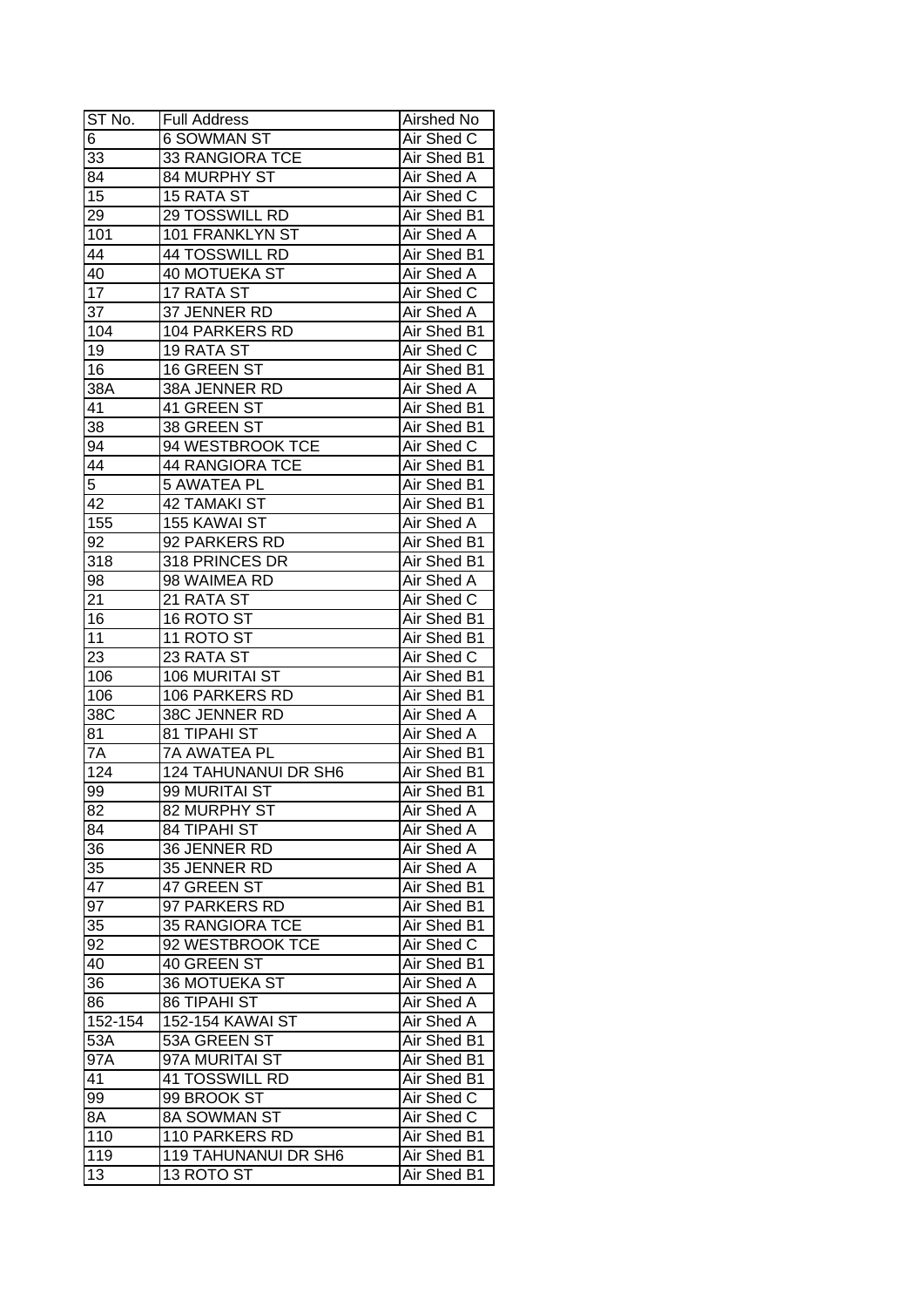| ST No.            | <b>Full Address</b>         | Airshed No        |
|-------------------|-----------------------------|-------------------|
| 17                | <b>17 TOSSWILL RD</b>       | Air Shed B1       |
| 38                | <b>38 TAMAKI ST</b>         | Air Shed B1       |
| 100               | 100 PARKERS RD              | Air Shed B1       |
| 122               | <b>122 TAHUNANUI DR SH6</b> | Air Shed B1       |
| 78                | 78 MURPHY ST                | Air Shed A        |
| 82                | <b>82 TIPAHI ST</b>         | Air Shed A        |
| 79                | <b>79 TIPAHI ST</b>         | Air Shed A        |
| 99                | 99 PARKERS RD               | Air Shed B1       |
| 90A               | 90A PARKERS RD              | Air Shed B1       |
| 34                | 34 MOTUEKA ST               | Air Shed A        |
| $\overline{7}$    | 7 AWATEA PL                 | Air Shed B1       |
| 42                | 42 GREEN ST                 | Air Shed B1       |
| 11                | 11 RATA ST                  | Air Shed C        |
| 27                | 27 TOSSWILL RD              | Air Shed B1       |
| 122A              | 122A TAHUNANUI DR SH6       | Air Shed B1       |
| 47                | 47 TOSSWILL RD              | Air Shed B1       |
| 33                | 33 JENNER RD                | Air Shed A        |
| 46                | <b>46 RANGIORA TCE</b>      | Air Shed B1       |
| 102               | 102 PARKERS RD              | Air Shed B1       |
| 18                | 18 ROTO ST                  | Air Shed B1       |
| 51                | 51 GREEN ST                 | Air Shed B1       |
| 118               | 118 TAHUNANUI DR SH6        | Air Shed B1       |
| 97                | 97 MURITAI ST               | Air Shed B1       |
| 36A               | 36A JENNER RD               | Air Shed A        |
| 112               | 112 PARKERS RD              | Air Shed B1       |
| 101               | 101 PARKERS RD              | Air Shed B1       |
| 80                | 80 TIPAHI ST                | Air Shed A        |
| 88                | 88 WESTBROOK TCE            | Air Shed C        |
| 269               | 269 VANGUARD ST             | Air Shed A        |
| 104               | <b>104 MURITAI ST</b>       | Air Shed B1       |
| 48                | <b>48 TOSSWILL RD</b>       | Air Shed B1       |
| 44                | 44 GREEN ST                 | Air Shed B1       |
| 120               | 120 TAHUNANUI DR SH6        | Air Shed B1       |
| $\overline{14}$   | 14 SOWMAN ST                | Air Shed C        |
| $\overline{77}$   | <b>77 TIPAHI ST</b>         | Air Shed A        |
| 34                | <b>34 JENNER RD</b>         | <b>Air Shed A</b> |
| 15                | 15 ROTO ST                  | Air Shed B1       |
| 76                | 76 TIPAHI ST                | Air Shed A        |
| 97                | 97 BROOK ST                 | Air Shed C        |
| 103               | 103 PARKERS RD              | Air Shed B1       |
| 51                | 51 TOSSWILL RD              | Air Shed B1       |
| 31                | 31 JENNER RD                | Air Shed A        |
| 150               | 150 KAWAI ST                | Air Shed A        |
| 86                | 86 WESTBROOK TCE            | Air Shed C        |
| $102\overline{A}$ | 102A PARKERS RD             | Air Shed B1       |
| $5\overline{3}$   | 53 GREEN ST                 | Air Shed B1       |
| 114               | 114 PARKERS RD              | Air Shed B1       |
| 93                | 93 MURITAI ST               | Air Shed B1       |
| 50                | 50 GREEN ST                 | Air Shed B1       |
| 84                | 84 WESTBROOK TCE            | Air Shed C        |
| $\mathbf{1}$      |                             |                   |
|                   | 1 AWATEA PL                 | Air Shed B1       |
| 95                | 95 MURITAI ST               | Air Shed B1       |
| 265A              | 265A VANGUARD ST            | Air Shed A        |
| 267               | 267 VANGUARD ST             | Air Shed A        |
| 25                | <b>25 TOSSWILL RD</b>       | Air Shed B1       |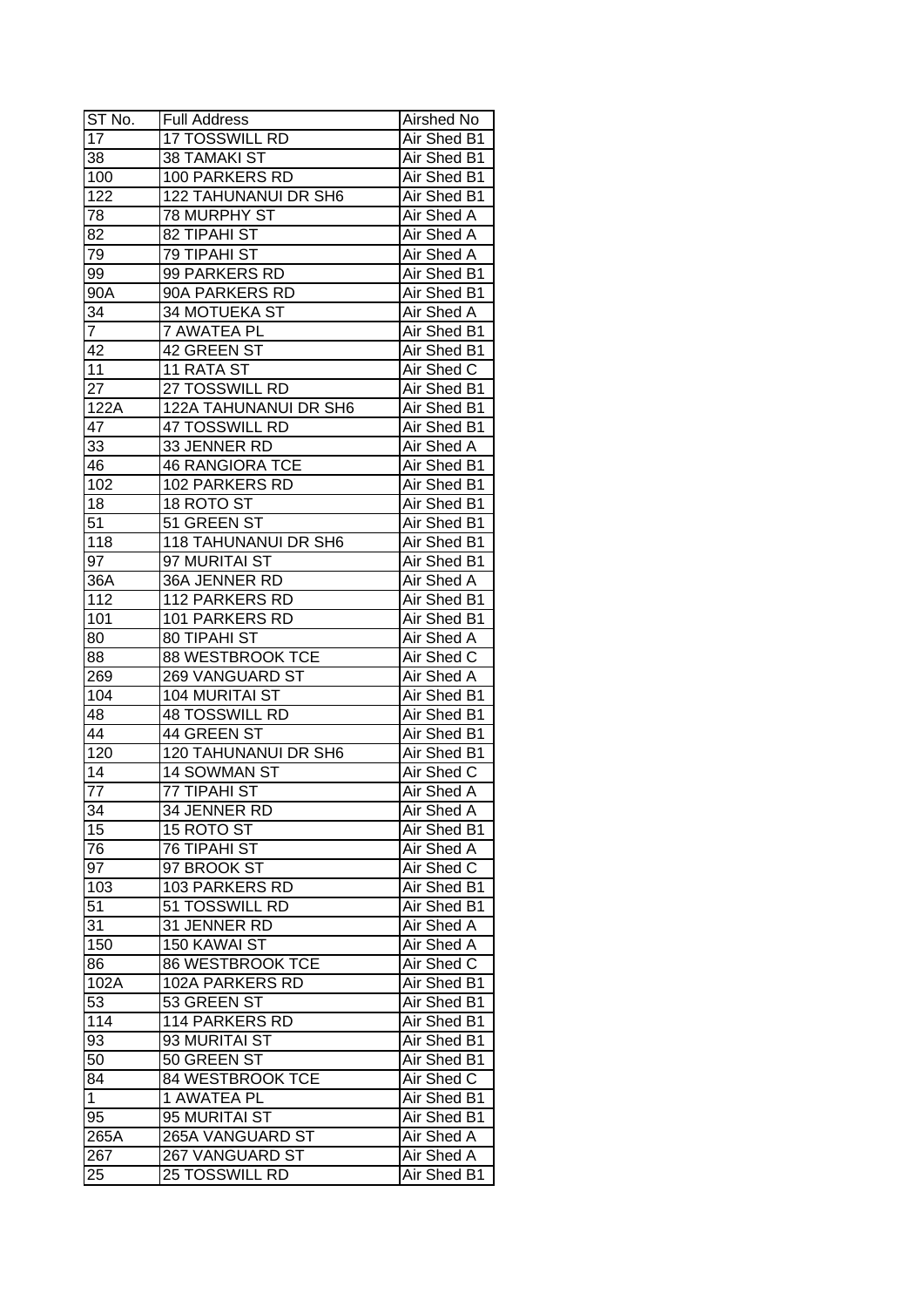| ST No.          | <b>Full Address</b>    | Airshed No        |
|-----------------|------------------------|-------------------|
| 105             | 105 PARKERS RD         | Air Shed B1       |
| 52              | 52 TOSSWILL RD         | Air Shed B1       |
| 91              | 91 MURITAI ST          | Air Shed B1       |
| 13A             | <b>13A ROTO ST</b>     | Air Shed B1       |
| 53              | 53 TOSSWILL RD         | Air Shed B1       |
| 47              | <b>47 TAMAKI ST</b>    | Air Shed B1       |
| 55              | 55 GREEN ST            | Air Shed B1       |
| 87C             | 87C BROOK ST           | Air Shed C        |
| 17              | 17 ROTO ST             | Air Shed B1       |
| $\overline{2}$  | 2 AWATEA PL            | Air Shed B1       |
| 28A             | 28A MOTUEKA ST         | Air Shed A        |
| 116             | 116 PARKERS RD         | Air Shed B1       |
| 112A            | 112A PARKERS RD        | Air Shed B1       |
| 82              | 82 WESTBROOK TCE       | Air Shed C        |
| 80              | 80 WESTBROOK TCE       | Air Shed C        |
| 268             | 268 VANGUARD ST        | Air Shed A        |
| 95              | 95 BROOK ST            | Air Shed C        |
| 54              | 54 GREEN ST            | Air Shed B1       |
| 82A             | 82A WESTBROOK TCE      | Air Shed C        |
| 32              | 32 TAMAKI ST           | Air Shed B1       |
| 43              | <b>43 TAMAKI ST</b>    | Air Shed B1       |
| 29              | 29 JENNER RD           | Air Shed A        |
| 107             | 107 PARKERS RD         | Air Shed B1       |
| 26A             | 26A MOTUEKA ST         | Air Shed A        |
| 15              | 15 TOSSWILL RD         | Air Shed B1       |
| 100A            | 100A PARKERS RD        | Air Shed B1       |
| 96              | 96 MURITAI ST          | Air Shed B1       |
| 114             | 114 TAHUNANUI DR SH6   | Air Shed B1       |
| 93A             | 93A BROOK ST           | Air Shed C        |
| 30              | 30 MOTUEKA ST          | Air Shed A        |
| 95A             | 95A BROOK ST           | Air Shed C        |
| 59              | 59 GREEN ST            | Air Shed B1       |
| $\overline{12}$ | 12 SOWMAN ST           | Air Shed C        |
| 69              | 69 MURPHY ST           | <b>Air Shed A</b> |
| 316             | 316 PRINCES DR         | Air Shed B1       |
| 265             | 265 VANGUARD ST        | <b>Air Shed A</b> |
| 116A            | 116A PARKERS RD        | Air Shed B1       |
| 74              | 74 MURPHY ST           | Air Shed A        |
| 110             | 110 TAHUNANUI DR SH6   | Air Shed B1       |
| 148             | 148 KAWAI ST (STOPPED) | Air Shed A        |
| 56              | 56 GREEN ST            | Air Shed B1       |
| 93              | 93 BROOK ST            | Air Shed C        |
| 28              | 28 MOTUEKA ST          | Air Shed A        |
| 85A             | 85A MURITAI ST         | Air Shed B1       |
| 55              | 55 TOSSWILL RD         | Air Shed B1       |
| 30              | 30 JENNER RD           | Air Shed A        |
| 89              | 89 MURITAI ST          | Air Shed B1       |
| 21C             | 21C ROTO ST            | Air Shed B1       |
| 108             | 108 PARKERS RD         | Air Shed B1       |
| 112             | 112 TAHUNANUI DR SH6   | Air Shed B1       |
| 112B            | 112B PARKERS RD        | Air Shed B1       |
| 41              | 41 TAMAKI ST           | Air Shed B1       |
| 61              | 61 GREEN ST            | Air Shed B1       |
| 30              | 30 TAMAKI ST           | Air Shed B1       |
| 27              | 27 JENNER RD           | Air Shed A        |
|                 |                        |                   |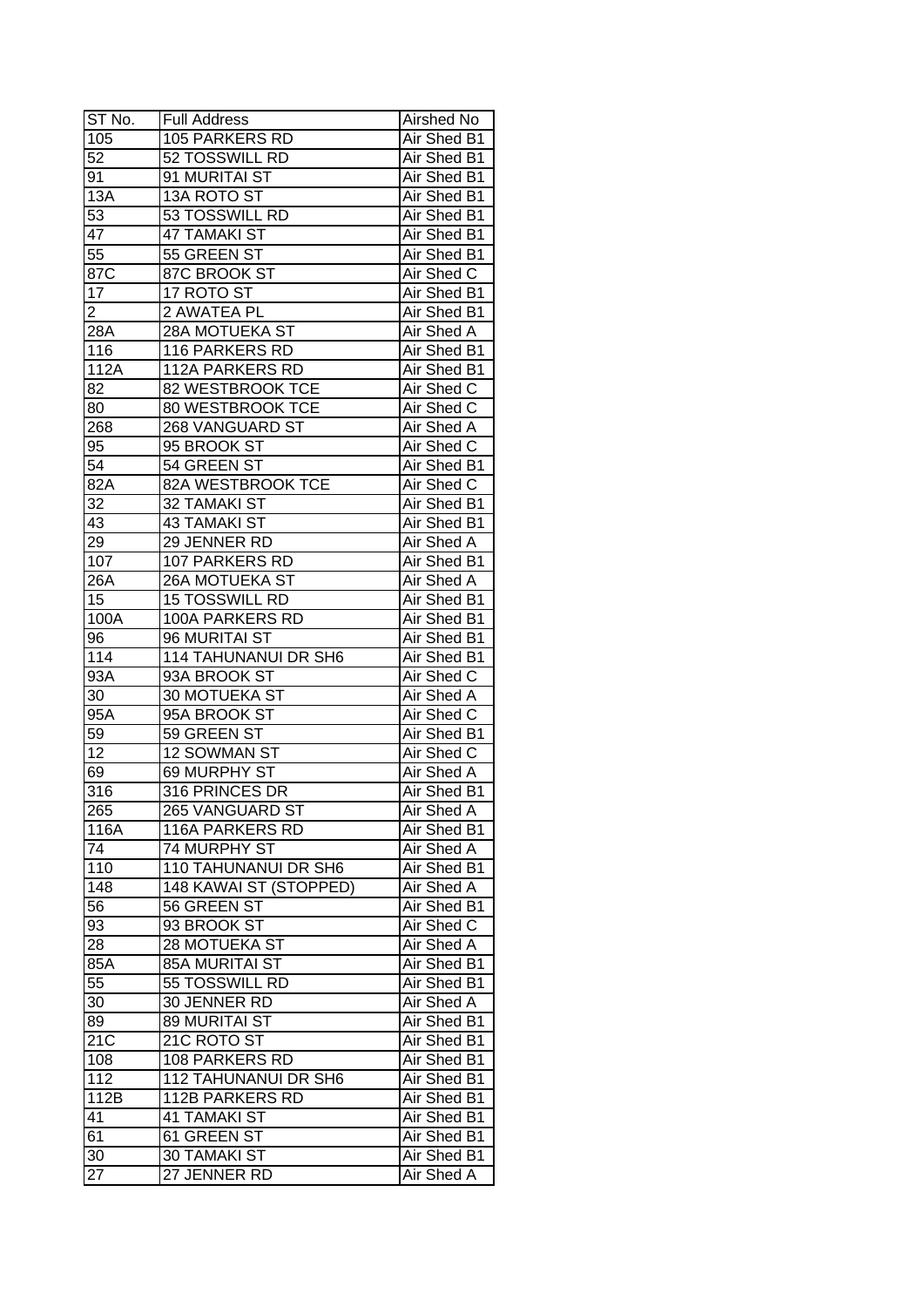| ST No.           | <b>Full Address</b>   | Airshed No        |
|------------------|-----------------------|-------------------|
| 100B             | 100B PARKERS RD       | Air Shed B1       |
| 19               | 19 ROTO ST            | Air Shed B1       |
| 118              | 118 PARKERS RD        | Air Shed B1       |
| 23               | 23 TOSSWILL RD        | Air Shed B1       |
| 85B              | <b>85B MURITAI ST</b> | Air Shed B1       |
| 26               | 26 MOTUEKA ST         | Air Shed A        |
| 263              | 263 VANGUARD ST       | Air Shed A        |
| 58               | 58 GREEN ST           | Air Shed B1       |
| 91               | 91 BROOK ST           | Air Shed C        |
| 94               | 94 MURITAI ST         | Air Shed B1       |
| 65               | 65 TIPAHI ST          | Air Shed A        |
| 315              | 315 PRINCES DR        | Air Shed A        |
| 74               | 74 WESTBROOK TCE      | Air Shed C        |
| 48               | 48 GREEN ST           | Air Shed B1       |
| 86B              | <b>86B MURITAI ST</b> | Air Shed B1       |
| 56               | 56 TOSSWILL RD        | Air Shed B1       |
| 23               | 23 ROTO ST            | Air Shed B1       |
| 85C              | <b>85C MURITAI ST</b> | Air Shed B1       |
| 21B              | 21B ROTO ST           | Air Shed B1       |
| 108              | 108 TAHUNANUI DR SH6  | Air Shed B1       |
| 39               | 39 TAMAKI ST          | Air Shed B1       |
| 91B              | 91B BROOK ST          | Air Shed C        |
| 57               | 57 TOSSWILL RD        | Air Shed B1       |
| 266              | 266 VANGUARD ST       | Air Shed A        |
| <b>18A</b>       | <b>18A MOTUEKA ST</b> | Air Shed A        |
| 28               | 28 JENNER RD          | Air Shed A        |
| 72               | 72 MURPHY ST          | Air Shed A        |
| 19               | 19 TOSSWILL RD        | Air Shed B1       |
| 28               | 28 TAMAKI ST          | Air Shed B1       |
| 24               | 24 MOTUEKA ST         | <b>Air Shed A</b> |
| 266A             | 266A VANGUARD ST      | Air Shed A        |
| 120              | 120 PARKERS RD        | Air Shed B1       |
| $\overline{45}B$ | <b>45B TAMAKI ST</b>  | Air Shed B1       |
| $\overline{7}$   | <b>7 NEWPORT WAY</b>  | Air Shed C        |
| 5                | <b>5 NEWPORT WAY</b>  | <b>Air Shed C</b> |
| $\overline{21}$  | 21 ROTO ST            | Air Shed B1       |
| 85               | <b>85 MURITAI ST</b>  | Air Shed B1       |
| 94A              | 94A MURITAI ST        | Air Shed B1       |
| 3                | 3 NEWPORT WAY         | Air Shed C        |
| 25               | 25 JENNER RD          | Air Shed A        |
| 6                | <b>6 ALLAN ST</b>     | Air Shed A        |
| 21A              | 21A ROTO ST           | Air Shed B1       |
| 109              | 109 PARKERS RD        | Air Shed B1       |
| 261A             | 261A VANGUARD ST      | Air Shed A        |
| 25               | 25 ROTO ST            | Air Shed B1       |
| 27               | 27 MOTUEKA ST         | Air Shed A        |
| 71               | 71 GREEN ST           | Air Shed B1       |
| 9                | 9 NEWPORT WAY         | Air Shed C        |
| 52               | 52 GREEN ST           | Air Shed B1       |
| 58               | 58 TOSSWILL RD        | Air Shed B1       |
| 87D              | 87D BROOK ST          | Air Shed C        |
| 89A              | 89A BROOK ST          | Air Shed C        |
| 92               | 92 MURITAI ST         | Air Shed B1       |
| 13               | 13 TOSSWILL RD        | Air Shed B1       |
| 59               | 59 TOSSWILL RD        | Air Shed B1       |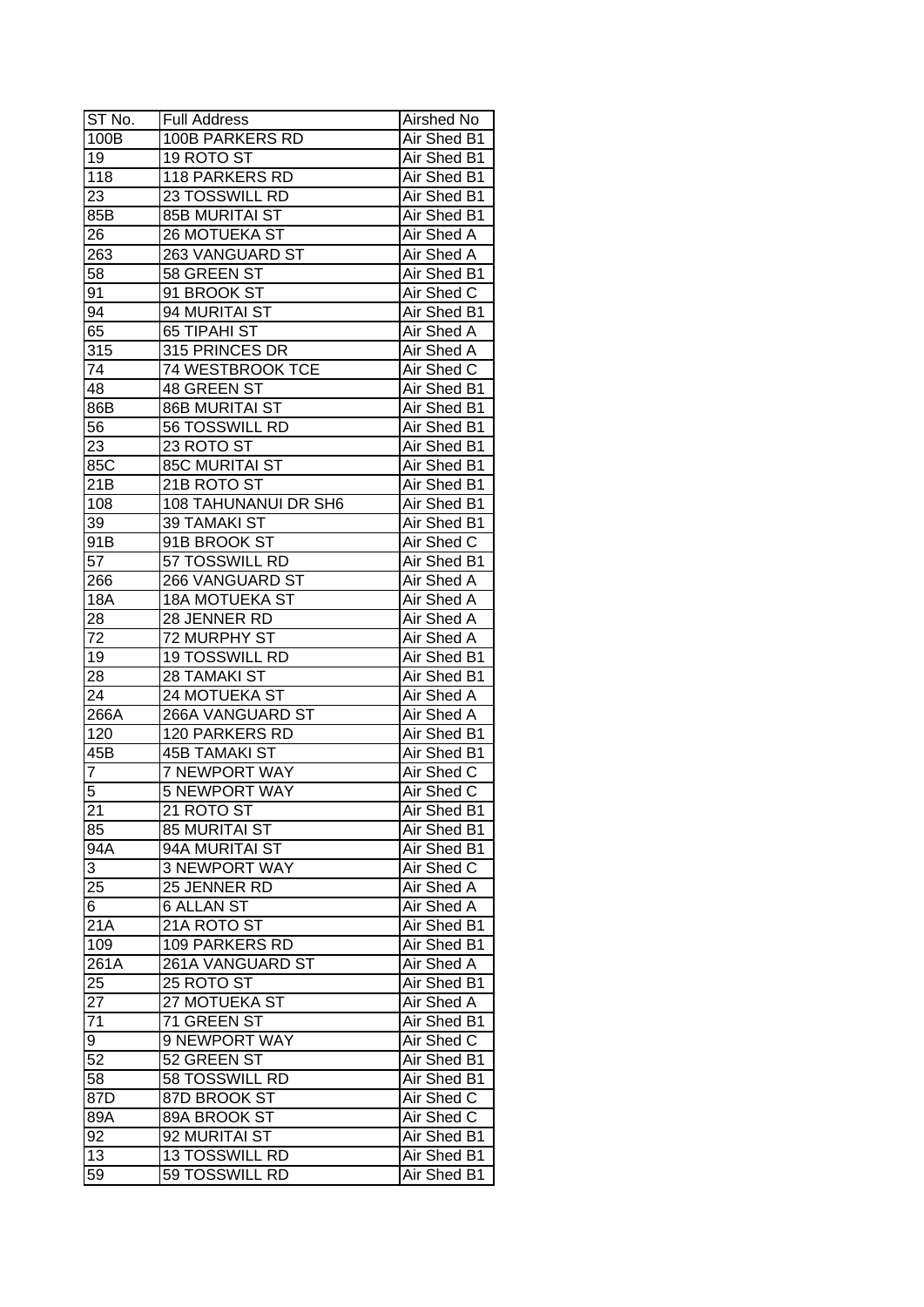| ST No.           | <b>Full Address</b>         | Airshed No        |
|------------------|-----------------------------|-------------------|
| 26               | <b>26 TAMAKI ST</b>         | Air Shed B1       |
| $\overline{81}A$ | 81A MURITAI ST              | Air Shed B1       |
| 18               | <b>18 MOTUEKA ST</b>        | Air Shed A        |
| 106A             | 106A TAHUNANUI DR SH6       | Air Shed B1       |
| 40               | <b>40 MATIPO TCE</b>        | Air Shed A        |
| 4                | 4 NEWPORT WAY               | Air Shed C        |
| 72               | 72 TIPAHI ST                | Air Shed A        |
| 8                | 8 ALLAN ST                  | Air Shed A        |
| 26               | 26 JENNER RD                | Air Shed A        |
| 8                | <b>8 NEWPORT WAY</b>        | Air Shed C        |
| 6                | <b>6 NEWPORT WAY</b>        | Air Shed C        |
| 70               | 70 MURPHY ST                | Air Shed A        |
| 89               | 89 BROOK ST                 | Air Shed C        |
| $\overline{111}$ | 111 PARKERS RD              | Air Shed B1       |
| 10               | 10 NEWPORT WAY              | Air Shed C        |
| 257B             | 257B VANGUARD ST            | Air Shed A        |
| 25               | 25 MOTUEKA ST               | Air Shed A        |
| 63A              | 63A GREEN ST                | Air Shed B1       |
| 264              | 264 VANGUARD ST             | Air Shed A        |
| 83               | <b>83 MURITAI ST</b>        | Air Shed B1       |
| 261              | 261 VANGUARD ST             | Air Shed A        |
| 72               | 72 WESTBROOK TCE            | Air Shed C        |
| 104              | <b>104 TAHUNANUI DR SH6</b> | Air Shed B1       |
| 87B              | 87B BROOK ST                | Air Shed C        |
| 23               | 23 JENNER RD                | Air Shed A        |
| 86A              | 86A MURITAI ST              | Air Shed B1       |
| 122              | 122 PARKERS RD              | Air Shed B1       |
| 65               | 65 GREEN ST                 | Air Shed B1       |
| 106              | 106 TAHUNANUI DR SH6        | Air Shed B1       |
| 4                | <b>4 ORAKEI ST</b>          | Air Shed B1       |
| 8A               | 8A ALLAN ST                 | Air Shed A        |
| 38               | <b>38 MATIPO TCE</b>        | Air Shed A        |
| 66               | <b>66 TIPAHI ST</b>         | Air Shed A        |
| 120A             | <b>120A PARKERS RD</b>      | Air Shed B1       |
| $2\overline{4}$  | 24 ROTO ST                  | Air Shed B1       |
| $\overline{1}$   | 1 ORAKEI ST                 | Air Shed B1       |
| 23               | 23 MOTUEKA ST               | Air Shed A        |
| 63               | 63 GREEN ST                 | Air Shed B1       |
| 16               | <b>16 MOTUEKA ST</b>        | Air Shed A        |
| 257A             | 257A VANGUARD ST            | Air Shed A        |
| 61               | 61 TOSSWILL RD              | Air Shed B1       |
| 24               | 24 TAMAKI ST                | Air Shed B1       |
| 113              | 113 PARKERS RD              | Air Shed B1       |
| 90               | 90 MURITAI ST               | Air Shed B1       |
| 31               | 31 TAMAKI ST                | Air Shed B1       |
| 262              | 262 VANGUARD ST             | Air Shed A        |
|                  | 60 FRANKLYN ST              | <b>Air Shed A</b> |
| 60               |                             |                   |
| 45A              | <b>45A TAMAKI ST</b>        | Air Shed B1       |
| 24               | 24 JENNER RD                | Air Shed A        |
| 259              | 259 VANGUARD ST             | Air Shed A        |
| 87A              | 87A BROOK ST                | Air Shed C        |
| 4                | 4 ALLAN ST                  | Air Shed A        |
| 16A              | <b>16A MOTUEKA ST</b>       | Air Shed A        |
| 68               | 68 MURPHY ST                | Air Shed A        |
| 21               | 21 MOTUEKA ST               | Air Shed A        |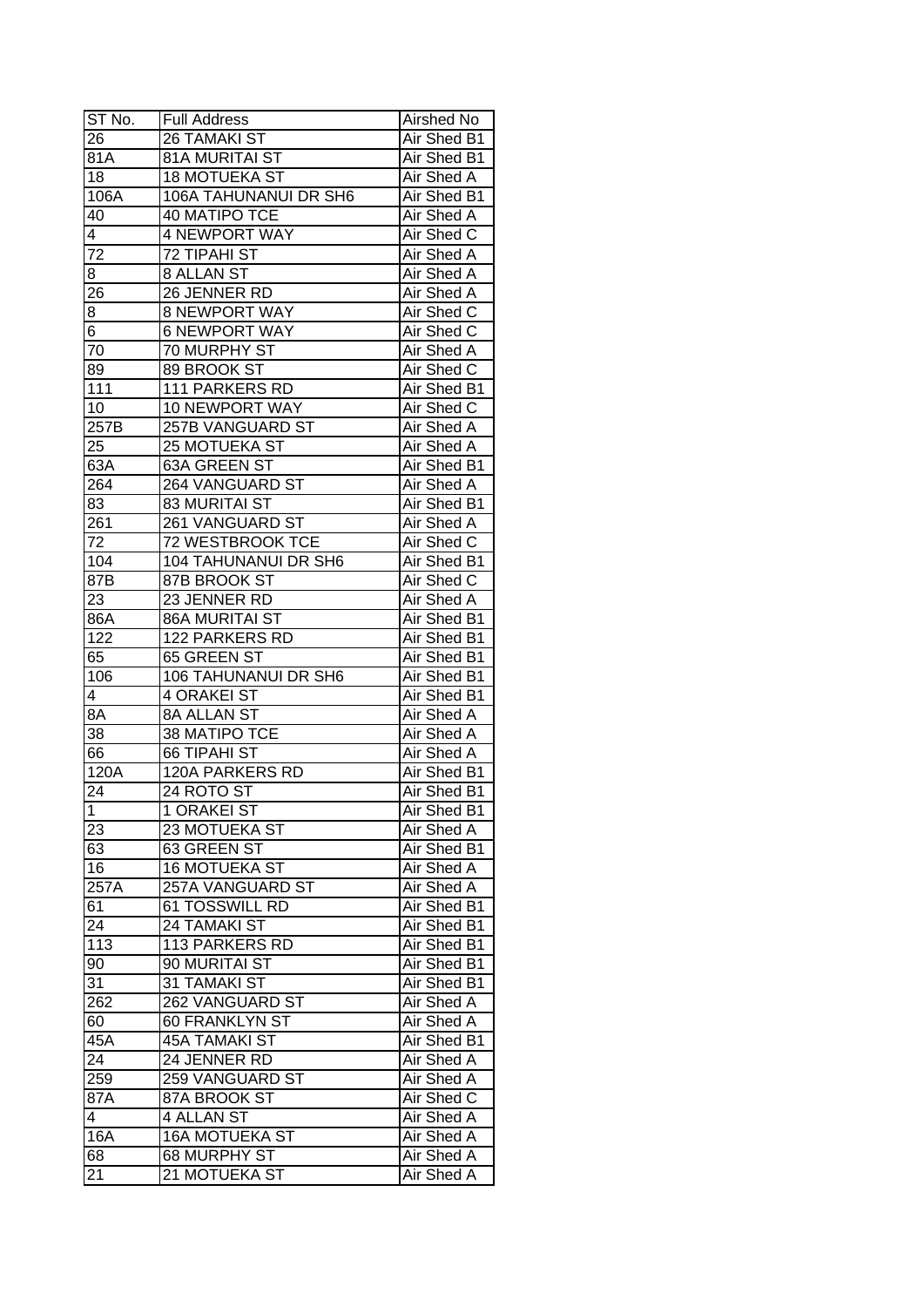| ST No.          | Full Address            | Airshed No        |
|-----------------|-------------------------|-------------------|
| 119             | 119 PARKERS RD          | Air Shed B1       |
| 36              | <b>36 MATIPO TCE</b>    | Air Shed A        |
| 67              | 67 GREEN ST             | Air Shed B1       |
| 87              | 87 BROOK ST             | Air Shed C        |
| 124             | 124 PARKERS RD          | Air Shed B1       |
| 21              | 21 JENNER RD            | Air Shed A        |
| 64              | <b>64 TIPAHI ST</b>     | Air Shed A        |
| 79              | 79 MURITAI ST           | Air Shed B1       |
| 65              | 65 TOSSWILL RD          | Air Shed B1       |
| 2/87            | 2/87 BROOK ST           | Air Shed C        |
| 72              | 72 GREEN ST             | Air Shed B1       |
| 60              | 60 GREEN ST             | Air Shed B1       |
| 6               | 6 ORAKEI ST             | Air Shed B1       |
| 14              | 14 MOTUEKA ST           | <b>Air Shed A</b> |
| 19              | 19 MOTUEKA ST           | <b>Air Shed A</b> |
| 63              | 63 TIPAHI ST            | <b>Air Shed A</b> |
| 26              | 26 ROTO ST              | Air Shed B1       |
| $\overline{1}$  | 1 SILVERBIRCH GR        | Air Shed C        |
| 260             | 260 VANGUARD ST         | Air Shed A        |
| 115             | 115 PARKERS RD          | Air Shed B1       |
| $3\overline{4}$ | 34 MATIPO TCE           | Air Shed A        |
| 3               | <b>3 SILVERBIRCH GR</b> | Air Shed C        |
| 312             | 312 PRINCES DR          | Air Shed B1       |
| 83              | 83 GREEN ST             | Air Shed B1       |
| 5               | 5 SILVERBIRCH GR        | Air Shed C        |
| 88              | <b>88 MURITAI ST</b>    | Air Shed B1       |
| 257             | 257 VANGUARD ST         | Air Shed A        |
| 69              | 69 GREEN ST             | Air Shed B1       |
| 3               | 3 ORAKEI ST             | Air Shed B1       |
| 66              | 66 MURPHY ST            | Air Shed A        |
| 22              | 22 JENNER RD            | <b>Air Shed A</b> |
| $\overline{7}$  | <b>7 SILVERBIRCH GR</b> | Air Shed C        |
| 10              | <b>10 ROTOITI ST</b>    | Air Shed B1       |
| 119C            | <b>119C PARKERS RD</b>  | Air Shed B1       |
| 29              | 29 TAMAKI ST            | Air Shed B1       |
| $\overline{17}$ | <b>17 MOTUEKA ST</b>    | Air Shed A        |
| 9               | 9 SILVERBIRCH GR        | Air Shed C        |
| 74              | 74 GREEN ST             | Air Shed B1       |
| 10              | 10 ORAKEI ST            | Air Shed B1       |
| 98              | 98 TAHUNANUI DR SH6     | Air Shed B1       |
| 85              | 85 GREEN ST             | Air Shed B1       |
| 32              | 32 MATIPO TCE           | Air Shed A        |
| 85              | 85 BROOK ST             | Air Shed C        |
| 12              | 12 MOTUEKA ST           | Air Shed A        |
| 117             | <b>117 PARKERS RD</b>   | Air Shed B1       |
| 8               | 8 ORAKEI ST             | Air Shed B1       |
| 4A              | 4A ALLAN ST             | Air Shed A        |
| $\overline{2}$  | 2 SILVERBIRCH GR        | Air Shed C        |
| 258             | 258 VANGUARD ST         | Air Shed A        |
| 4               | <b>4 SILVERBIRCH GR</b> | Air Shed C        |
| $\overline{57}$ | 57 MURPHY ST            | Air Shed A        |
| 6               | <b>6 HILLSIDE LN</b>    | Air Shed C        |
| 61              | 61 TIPAHI ST            | Air Shed A        |
| 8               | <b>8 SILVERBIRCH GR</b> | Air Shed C        |
| 6               | <b>6 SILVERBIRCH GR</b> | Air Shed C        |
|                 |                         |                   |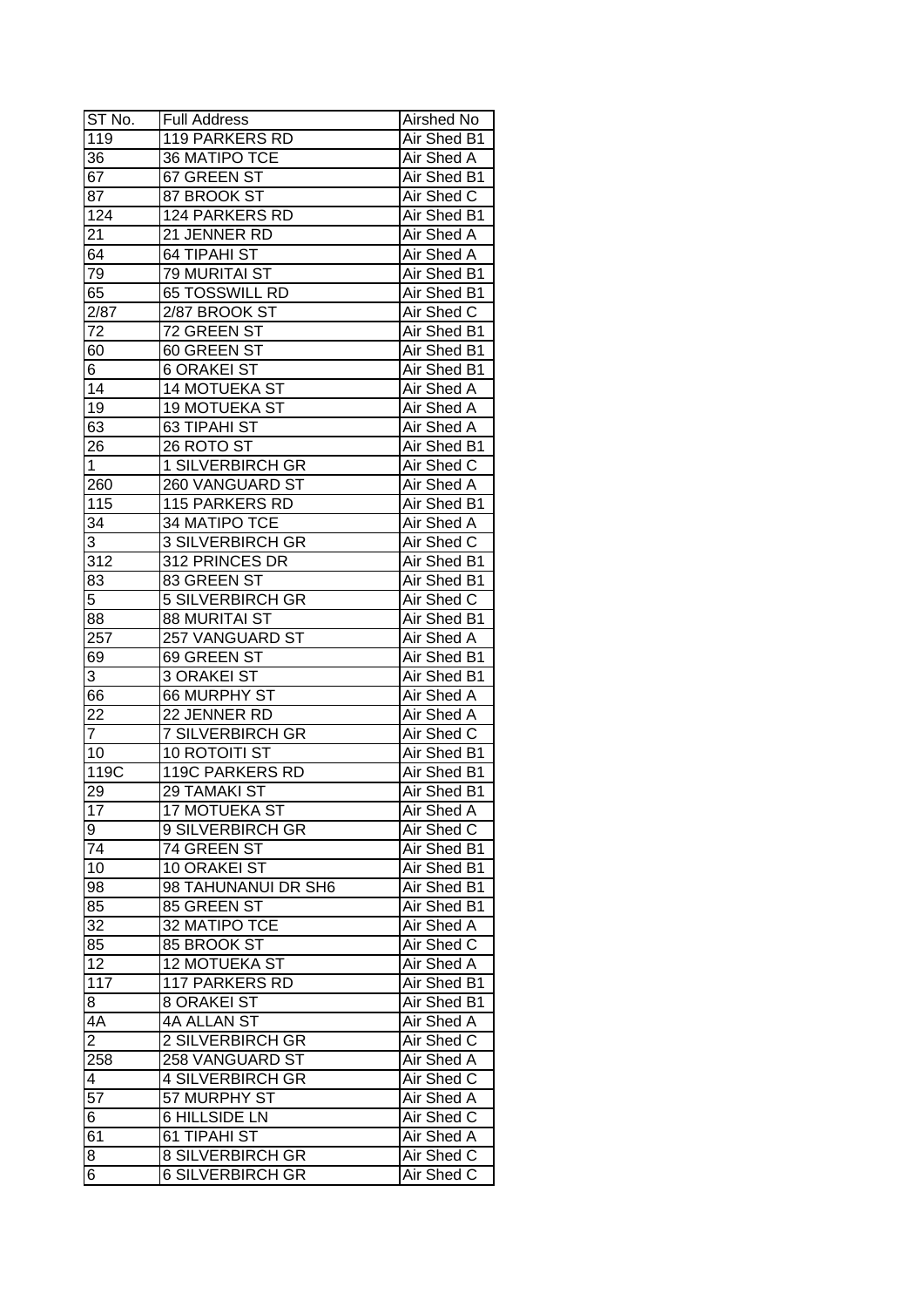| ST No.                  | <b>Full Address</b>    | Airshed No        |
|-------------------------|------------------------|-------------------|
| $\overline{\mathbf{4}}$ | 4 HILLSIDE LN          | Air Shed C        |
| 77                      | 77 MURITAI ST          | Air Shed B1       |
| 10                      | 10 SILVERBIRCH GR      | Air Shed C        |
| $8 - 16$                | 8-16 HILLSIDE LN       | Air Shed C        |
| 88A                     | 88A MURITAI ST         | Air Shed B1       |
| 64                      | 64 MURPHY ST           | Air Shed A        |
| 75                      | 75 GREEN ST            | Air Shed B1       |
| 10                      | <b>10 TAMAKI ST</b>    | Air Shed B1       |
| 6A                      | <b>6A MOTUEKA ST</b>   | Air Shed A        |
| 62                      | 62 TIPAHI ST           | Air Shed A        |
| 28                      | 28 ROTO ST             | Air Shed B1       |
| 78                      | 78 GREEN ST            | Air Shed B1       |
| 15                      | 15 MOTUEKA ST          | <b>Air Shed A</b> |
| 10                      | 10 ALLAN ST            | <b>Air Shed A</b> |
| 30                      | 30 MATIPO TCE          | Air Shed A        |
| 69                      | 69 MURITAI ST          | Air Shed B1       |
| 20                      | 20 JENNER RD           | Air Shed A        |
| 91                      | 91 GOLF RD             | Air Shed B1       |
| 27                      | 27 ROTO ST             | Air Shed B1       |
| 8                       | <b>8 ROTOITI ST</b>    | Air Shed B1       |
| 8                       | <b>8 MOTUEKA ST</b>    | Air Shed A        |
| 17A                     | 17A MOTUEKA ST         | Air Shed A        |
| 22                      | 22 TAMAKI ST           | Air Shed B1       |
| 12                      | 12 ALLAN ST            | Air Shed A        |
| 12                      | <b>12 ROTOITI ST</b>   | Air Shed B1       |
| 86                      | <b>86 MURITAI ST</b>   | Air Shed B1       |
| 89                      | 89 GOLF RD             | Air Shed B1       |
| 117A                    | <b>117A PARKERS RD</b> | Air Shed B1       |
| $8\overline{4}$         | 84 MURITAI ST          | Air Shed B1       |
| 14                      | 14 ALLAN ST            | <b>Air Shed A</b> |
| $\overline{5}$          | <b>5 ORAKEI ST</b>     | Air Shed B1       |
| 256                     | <b>256 VANGUARD ST</b> | Air Shed A        |
| 64A                     | <b>64A TIPAHI ST</b>   | Air Shed A        |
| $11 - 19$               | 11-19 HILLSIDE LN      | Air Shed C        |
| 117B                    | <b>117B PARKERS RD</b> | Air Shed B1       |
| $\overline{87}$         | 87 GOLF RD             | Air Shed B1       |
| 87                      | 87 GREEN ST            | Air Shed B1       |
| 80                      | 80 GREEN ST            | Air Shed B1       |
| 28                      | 28 MATIPO TCE          | Air Shed A        |
| $5 - 9$                 | 5-9 HILLSIDE LN        | Air Shed C        |
| 11                      | 11 MOTUEKA ST          | Air Shed A        |
| 59                      | 59 TIPAHI ST           | Air Shed A        |
| 55                      | 55 MURPHY ST           | Air Shed A        |
| 6                       | <b>6 ROTOITI ST</b>    | Air Shed B1       |
| 69                      | 69 MURITAI ST          | Air Shed B1       |
| 66                      | <b>66 TOSSWILL RD</b>  | Air Shed B1       |
| 253                     | 253 VANGUARD ST        | Air Shed A        |
|                         | <b>6 MOTUEKA ST</b>    | Air Shed A        |
| 6                       |                        |                   |
| 13                      | <b>13 ROTOITI ST</b>   | Air Shed B1       |
| 85                      | 85 GOLF RD             | Air Shed B1       |
| $\overline{77}$         | 77 GREEN ST            | Air Shed B1       |
| 30                      | 30 ROTO ST             | Air Shed B1       |
| $\mathbf{1}$            | 1 ALLAN ST             | Air Shed A        |
| 16                      | 16 ALLAN ST            | Air Shed A        |
| 60-62                   | 60-62 MURPHY ST        | Air Shed A        |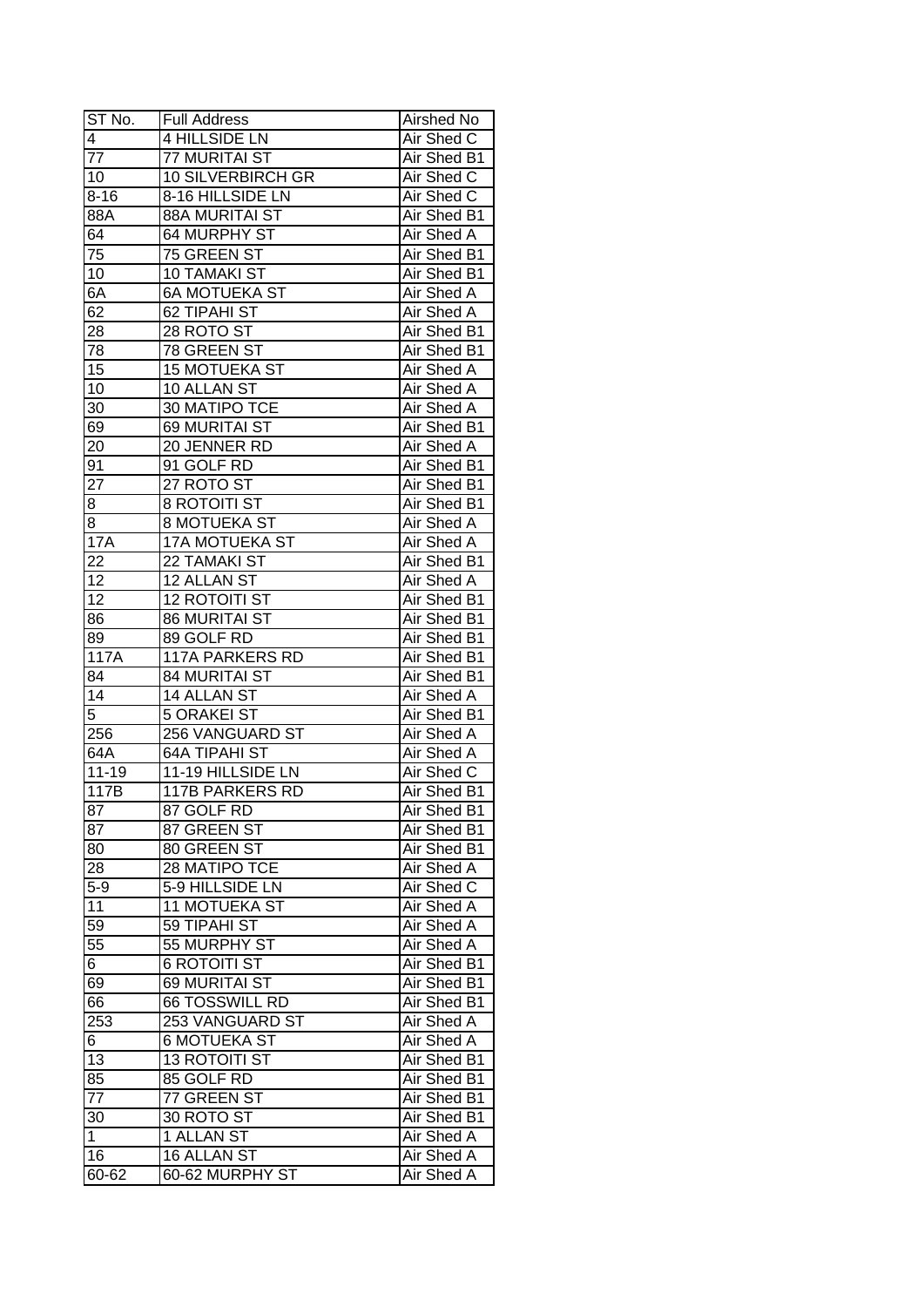| ST No.          | <b>Full Address</b>        | Airshed No                |
|-----------------|----------------------------|---------------------------|
| 60              | 60 TIPAHI ST               | Air Shed A                |
| 83              | 83 BROOK ST                | Air Shed C                |
| 29              | 29 ROTO ST                 | Air Shed B1               |
| $\overline{14}$ | <b>14 ORAKEI ST</b>        | Air Shed B1               |
| 83              | 83 GOLF RD                 | Air Shed B1               |
| 60              | 60 WESTBROOK TCE           | Air Shed C                |
| 60A             | <b>60A TIPAHI ST</b>       | Air Shed A                |
| 18              | 18 JENNER RD               | Air Shed A                |
| 82              | 82 GREEN ST                | Air Shed B1               |
| 12              | 12 ORAKEI ST               | Air Shed B1               |
| 26              | 26 MATIPO TCE              | Air Shed A                |
| 83A             | 83A BROOK ST               | Air Shed C                |
| 79              | 79 GOLF RD                 | Air Shed B1               |
| 20              | 20 TAMAKI ST               | Air Shed B1               |
| 254             | 254 VANGUARD ST            | Air Shed A                |
| 9               | 9 MOTUEKA ST               | Air Shed A                |
| 19              | 19 HINAU ST                | Air Shed C                |
|                 | 82 MURITAI ST              | Air Shed B1               |
| 82<br>77        |                            |                           |
| 4               | 77 GOLF RD<br>4 MOTUEKA ST | Air Shed B1<br>Air Shed A |
|                 |                            |                           |
| 18              | 18 ALLAN ST                | Air Shed A                |
| 59              | 59 GOLF RD                 | Air Shed B1               |
| 75              | 75 GOLF RD                 | Air Shed B1               |
| 11              | 11 ROTOITI ST              | Air Shed B1               |
| 69              | 69 MURITAI ST              | Air Shed B1               |
| 3               | 3 ALLAN ST                 | Air Shed A                |
| 67              | 67 TOSSWILL RD             | Air Shed B1               |
| 132             | 132 PARKERS RD             | Air Shed B1               |
| $5\overline{7}$ | 57 TIPAHI ST               | Air Shed A                |
| 256A            | 256A VANGUARD ST           | <b>Air Shed A</b>         |
| 53              | 53 MURPHY ST               | Air Shed A                |
| 4               | <b>4 ROTOITI ST</b>        | Air Shed B1               |
| <b>9A</b>       | 9A HINAU ST                | Air Shed C                |
| $\overline{73}$ | 73 GOLF RD                 | Air Shed B1               |
| $\overline{32}$ | 32 ROTO ST                 | <b>Air Shed B1</b>        |
| 24              | 24 MATIPO TCE              | <b>Air Shed A</b>         |
| 76              | 76 GREEN ST                | Air Shed B1               |
| 5A              | 5A ORAKEI ST               | Air Shed B1               |
| 125             | 125 PARKERS RD             | Air Shed B1               |
| 62A             | 62A TIPAHI ST              | Air Shed A                |
| 29A             | 29A ROTO ST                | Air Shed B1               |
| 31              | 31 ROTO ST                 | Air Shed B1               |
| 68              | 68 TOSSWILL RD             | Air Shed B1               |
| 58              | 58 MURPHY ST               | Air Shed A                |
| 64B             | <b>64B TIPAHI ST</b>       | Air Shed A                |
| 94              | 94 GOLF RD                 | Air Shed B1               |
| 43              | <b>43 ORSMAN CRES</b>      | Air Shed A                |
| $\overline{5}$  | <b>5 MOTUEKA ST</b>        | Air Shed A                |
| 67              | 67 MURITAI ST              | Air Shed B1               |
| $\overline{2}$  | 2 MOTUEKA ST               | Air Shed A                |
| 16              | <b>16 ORAKEI ST</b>        | Air Shed B1               |
| 58              | 58 WESTBROOK TCE           | Air Shed C                |
| 71              | 71 GOLF RD                 | Air Shed B1               |
| 88              | 88 GREEN ST                | Air Shed B1               |
| $\overline{7}$  | 7 ORAKEI ST                | Air Shed B1               |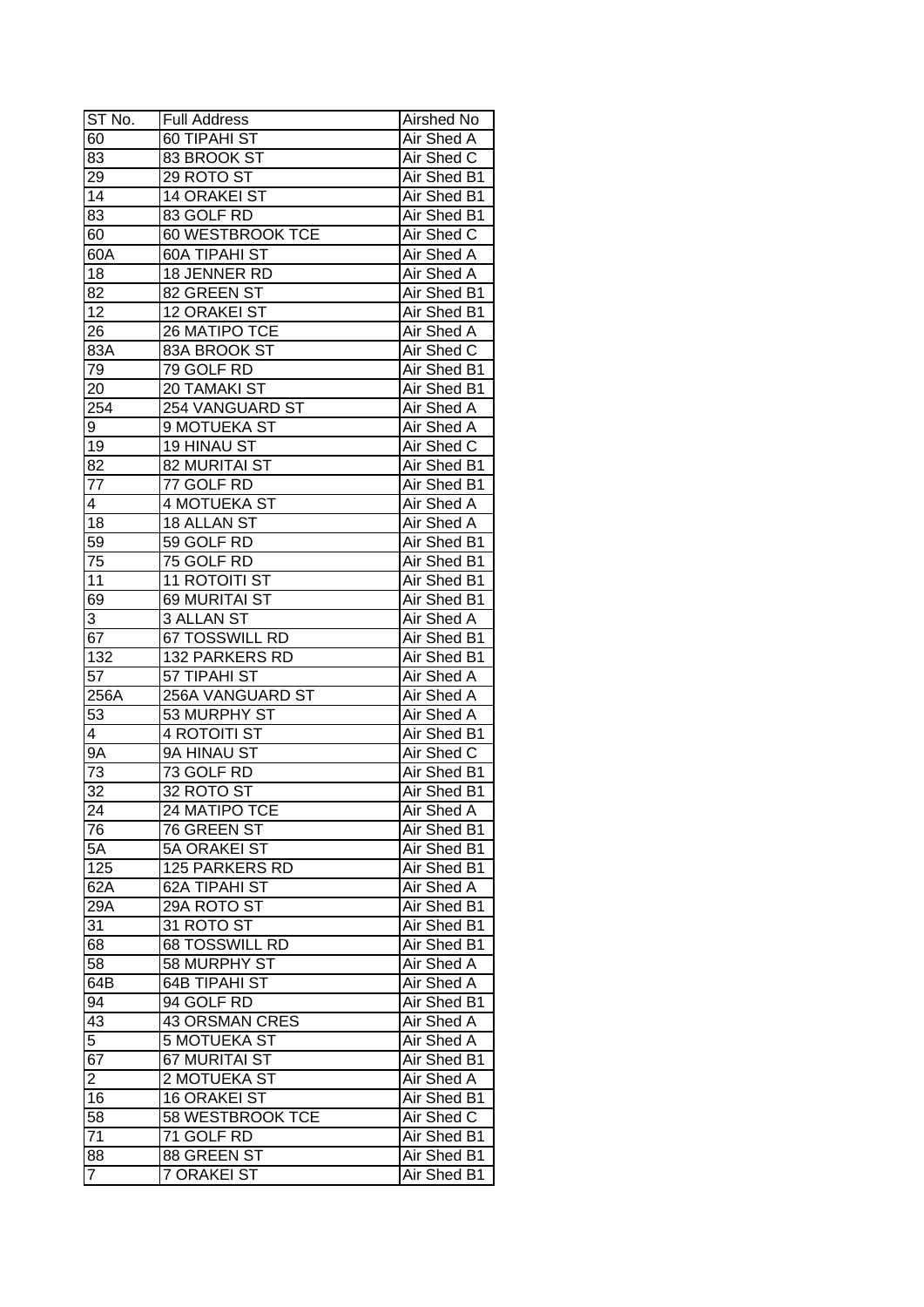| ST No.            | <b>Full Address</b>                         | Airshed No                 |
|-------------------|---------------------------------------------|----------------------------|
| 252               | 252 VANGUARD ST                             | Air Shed A                 |
| 81                | 81 BROOK ST                                 | Air Shed C                 |
| 16                | 16 JENNER RD                                | Air Shed A                 |
| 92                | 92 GOLF RD                                  | Air Shed B1                |
| 134               | 134 PARKERS RD                              | Air Shed B1                |
| 16                | <b>16 TAMAKI ST</b>                         | Air Shed B1                |
| 306               | 306 PRINCES DR                              | Air Shed B1                |
| 20                | 20 ALLAN ST                                 | Air Shed A                 |
| 22                | 22 MATIPO TCE                               | Air Shed A                 |
| 137               | 137 PARKERS RD                              | Air Shed B1                |
| 5                 | <b>5 ROTOITI ST</b>                         | Air Shed B1                |
| 69                | 69 GOLF RD                                  | Air Shed B1                |
| 23                | 23 TAMAKI ST                                | Air Shed B1                |
| 86                | 86 GOLF RD                                  | Air Shed B1                |
| 89                | 89 GREEN ST                                 | Air Shed B1                |
| 33                | 33 ROTO ST                                  | Air Shed B1                |
| 53A               | <b>53A TIPAHI ST</b>                        | Air Shed A                 |
| $\mathbf{1}$      | 1 MOTUEKA ST                                | Air Shed A                 |
| 15                | 15 ALLAN ST                                 | Air Shed A                 |
| 132               | 132 KAWAI ST (STOPPED)                      | Air Shed A                 |
| 78                | <b>78 MURITAI ST</b>                        | Air Shed B1                |
| 84                | 84 GOLF RD                                  | Air Shed B1                |
| 69                | 69 MURITAI ST                               | Air Shed B1                |
| 55                | 55 TIPAHI ST                                | Air Shed A                 |
| 32                | 32 ORSMAN CRES                              | Air Shed A                 |
| 127               | 127 PARKERS RD                              | Air Shed B1                |
| 56                | 56 MURPHY ST                                | Air Shed A                 |
| $254\overline{A}$ | 254A VANGUARD ST                            | Air Shed A                 |
| $5\overline{1}$   | 51 MURPHY ST                                | Air Shed A                 |
| 82                | 82 GOLF RD                                  | Air Shed B1                |
| 134               | 134 KAWAI ST (STOPPED)                      | <b>Air Shed A</b>          |
| 21                | 21 HINAU ST                                 | Air Shed C                 |
| 143               | 143 PARKERS RD                              | Air Shed B1                |
| 141               | <b>141 PARKERS RD</b>                       | Air Shed B1                |
| 139               | <b>139 PARKERS RD</b>                       | Air Shed B1                |
| 69                | 69 TOSSWILL RD                              | Air Shed B1                |
| 41                | <b>41 ORSMAN CRES</b>                       | Air Shed A                 |
| 67                |                                             |                            |
| 14                | 67 GOLF RD<br><b>14 TAMAKI ST</b>           | Air Shed B1<br>Air Shed B1 |
| 20A               | <b>20A MATIPO TCE</b>                       | Air Shed A                 |
| 250               | 250 VANGUARD ST                             | Air Shed A                 |
| 78                | 78 GOLF RD                                  | Air Shed B1                |
| 70                | 70 TOSSWILL RD                              | Air Shed B1                |
| 15                |                                             |                            |
|                   | <b>15 MATIPO TCE</b><br><b>3 ROTOITI ST</b> | Air Shed A                 |
| 3                 |                                             | Air Shed B1                |
| 14                | 14 JENNER RD                                | Air Shed A                 |
| 65                | 65 MURITAI ST                               | Air Shed B1                |
| 21                | 21 TAMAKI ST                                | Air Shed B1                |
| 284               | 284 HAMPDEN ST EST                          | Air Shed A                 |
| 22                | 22 ALLAN ST                                 | Air Shed A                 |
| 76                | 76 GOLF RD<br><b>18 ORAKEI ST</b>           | Air Shed B1<br>Air Shed B1 |
| 18                |                                             |                            |
|                   |                                             |                            |
| $\overline{5}$    | 5 ALLAN ST                                  | Air Shed A                 |
| 79<br>9           | 79 BROOK ST<br>9 ROTOITI ST                 | Air Shed C<br>Air Shed B1  |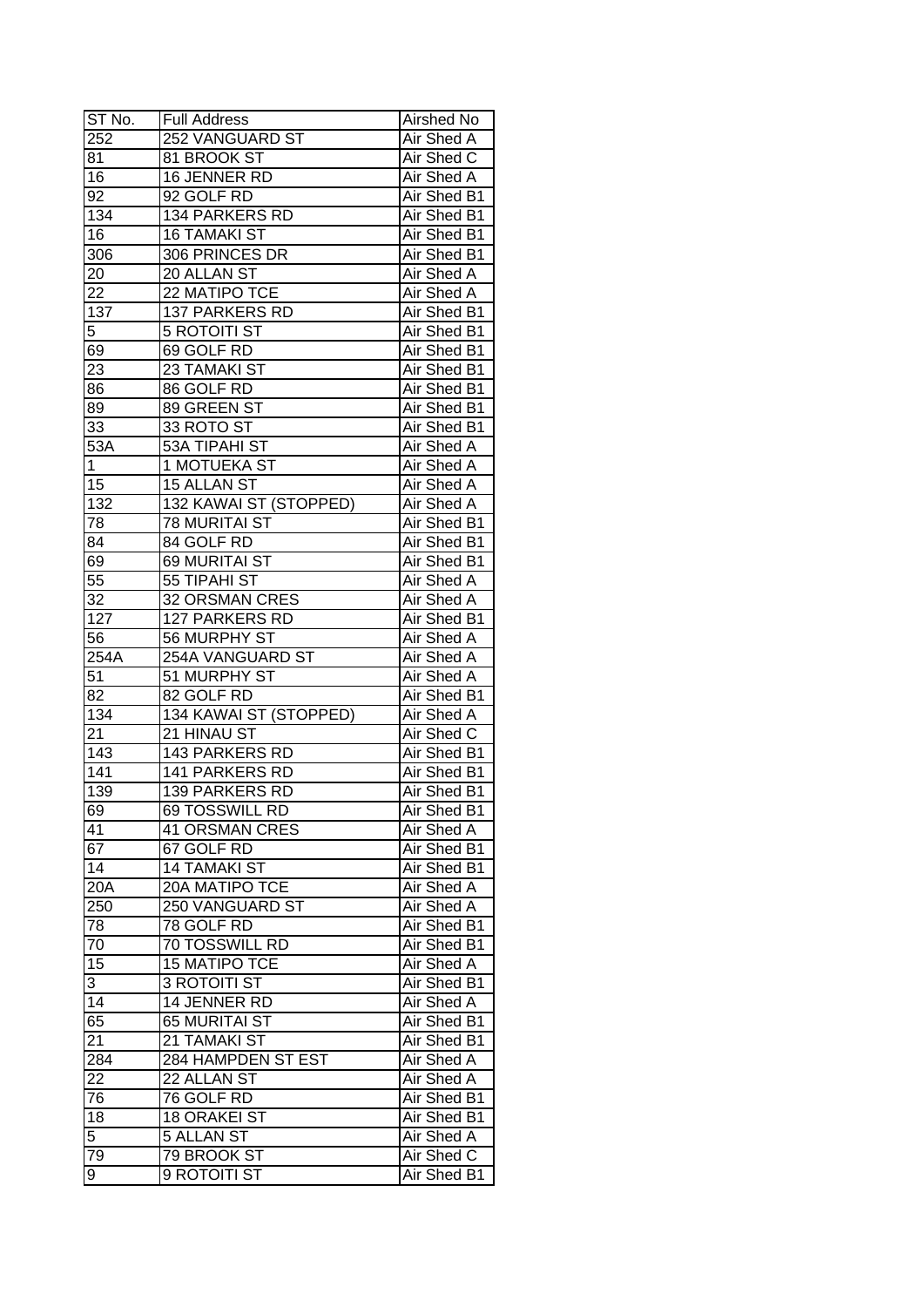| ST No.            | <b>Full Address</b>    | Airshed No               |
|-------------------|------------------------|--------------------------|
| 9                 | 9 HINAU ST             | Air Shed C               |
| $\overline{1}$    | 1 HINAU ST             | Air Shed C               |
| $\overline{17}$   | 17 HINAU ST            | Air Shed C               |
| $\overline{11}$   | <b>11 HINAU ST</b>     | Air Shed C               |
| 129               | <b>129 PARKERS RD</b>  | Air Shed B1              |
| 66                | 66 GOLF RD             | Air Shed B1              |
| 84                | 84 GREEN ST            | Air Shed B1              |
| 113               | 113 TAHUNANUI DR SH6   | Air Shed B1              |
| 15                | 15 HINAU ST            | Air Shed C               |
| $\overline{130}$  | 130 KAWAI ST (STOPPED) | Air Shed A               |
| $\overline{7}$    | 7 ROTOITI ST           | Air Shed B1              |
| 76A               | <b>76A MURITAI ST</b>  | Air Shed B1              |
| $\overline{54}$   | 54 MURPHY ST           | Air Shed A               |
| 39                | 39 ROTO ST             | Air Shed B1              |
| 138               | 138 PARKERS RD         | Air Shed B1              |
| 28                | 28 ALLAN ST            | Air Shed A               |
| 86                | 86 GREEN ST            | Air Shed B1              |
| 19                | <b>19 TAMAKI ST</b>    | Air Shed B1              |
| 49                | 49 MURPHY ST           |                          |
| 20                | 20 MATIPO TCE          | Air Shed A<br>Air Shed A |
| 39                | <b>39 ORSMAN CRES</b>  | Air Shed A               |
| 247               |                        | Air Shed A               |
| 1                 | 247 VANGUARD ST        |                          |
|                   | 1 ROTOITI ST           | Air Shed B1              |
| 9                 | 9 ORAKEI ST            | Air Shed B1              |
| 93                | 93 GREEN ST            | Air Shed B1              |
| 12                | <b>12 TAMAKI ST</b>    | Air Shed B1              |
| 282               | 282 HAMPDEN ST         | Air Shed A               |
| 24                | 24 ALLAN ST            | Air Shed A               |
| 76                | <b>76 MURITAI ST</b>   | Air Shed B1              |
| 21A               | 21A TAMAKI ST          | Air Shed B1              |
| 241B              | 241B VANGUARD ST       | Air Shed A               |
| 23                | 23 HINAU ST            | Air Shed C               |
| 131               | 131 PARKERS RD         | Air Shed B1              |
| $\overline{17}$   | <b>17 MATIPO TCE</b>   | Air Shed A               |
| $\overline{12}$   | 12 JENNER RD           | <b>Air Shed A</b>        |
| 161               | <b>161 PARKERS RD</b>  | Air Shed B1              |
| 71                | 71 TOSSWILL RD         | Air Shed B1              |
| 23                | 23 ALLAN ST            | Air Shed A               |
| 62                | 62 GOLF RD             | Air Shed B1              |
| 239B              | 239B VANGUARD ST       | Air Shed A               |
| 159               | <b>159 PARKERS RD</b>  | Air Shed B1              |
| 248               | 248 VANGUARD ST        | Air Shed A               |
| 157               | <b>157 PARKERS RD</b>  | Air Shed B1              |
| 20                | 20 HINAU ST            | Air Shed C               |
| 155               | <b>155 PARKERS RD</b>  | Air Shed B1              |
| 63                | 63 GOLF RD             | Air Shed B1              |
| 74                | 74 MURITAI ST          | Air Shed B1              |
| 153               | 153 PARKERS RD         | Air Shed B1              |
| 136               | 136 PARKERS RD         | Air Shed B1              |
| 20                | 20 ORAKEI ST           | Air Shed B1              |
| 77                | 77 BROOK ST            | Air Shed C               |
| $2\overline{45A}$ | 245A VANGUARD ST       | Air Shed A               |
| 72                | 72 TOSSWILL RD         | Air Shed B1              |
| 35                | 35 ROTO ST             | Air Shed B1              |
| 128               | 128 KAWAI ST (STOPPED) | Air Shed A               |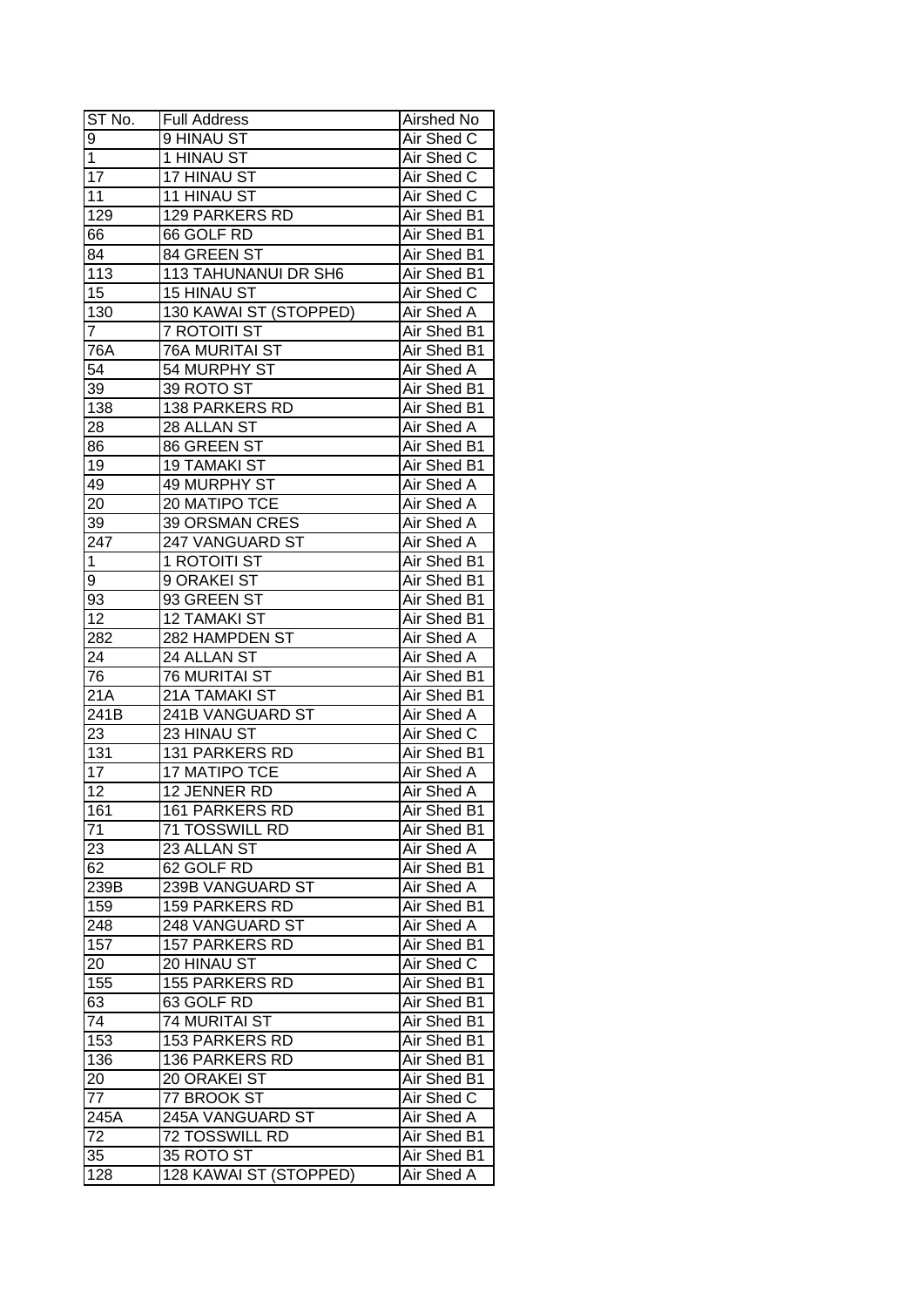| ST No.          | <b>Full Address</b>         | Airshed No                 |
|-----------------|-----------------------------|----------------------------|
| 62              | 62 GOLF RD                  | Air Shed B1                |
| 41              | 41 ROTO ST                  | Air Shed B1                |
| 3               | 3 MAHOE ST                  | Air Shed A                 |
| 241A            | 241A VANGUARD ST            | Air Shed A                 |
| 15              | <b>15 TAMAKI ST</b>         | Air Shed B1                |
| 37              | 37 ORSMAN CRES              | Air Shed A                 |
| 111             | <b>111 TAHUNANUI DR SH6</b> | Air Shed B1                |
| 52              | 52 MURPHY ST                | Air Shed A                 |
| 151             | <b>151 PARKERS RD</b>       | Air Shed B1                |
| 142             | 142 PARKERS RD              | Air Shed B1                |
| 245             | 245 VANGUARD ST             | Air Shed A                 |
| 136A            | 136A PARKERS RD             | Air Shed B1                |
| 19              | 19 MATIPO TCE               | Air Shed A                 |
| 133             | 133 PARKERS RD              | Air Shed B1                |
| 47              | 47 MURPHY ST                | Air Shed A                 |
| 280             | 280 HAMPDEN ST              | Air Shed A                 |
| 18              | 18 HINAU ST                 | Air Shed C                 |
| 149             | <b>149 PARKERS RD</b>       | Air Shed B1                |
| $\overline{7}$  | 7 JENNER RD                 | Air Shed A                 |
| 37              | 37 ROTO ST                  | Air Shed B1                |
| 96              | 96 GOLF RD                  | Air Shed B1                |
| 86A             | 86A GOLF RD                 | Air Shed B1                |
| 47              | <b>47 FRANKLYN ST</b>       | Air Shed A                 |
| 6               | <b>6 HINAU ST</b>           | Air Shed C                 |
| 8               | 8 HINAU ST                  | Air Shed C                 |
| 92              | 92 GREEN ST                 | Air Shed B1                |
| 10              | 10 HINAU ST                 | Air Shed C                 |
| 147             | 147 PARKERS RD              | Air Shed B1                |
| 12              | 12 HINAU ST                 | Air Shed C                 |
| 8               | <b>8 TAMAKI ST</b>          | Air Shed B1                |
| 72A             | 72A TOSSWILL RD             | Air Shed B1                |
| 10              | 10 JENNER RD                | Air Shed A                 |
| 29              | 29 ALLAN ST                 | Air Shed A                 |
| $\overline{73}$ | <b>73 TOSSWILL RD</b>       | Air Shed B1                |
| $\overline{14}$ | <b>14 HINAU ST</b>          | <b>Air Shed C</b>          |
| 57              | 57 GOLF RD                  | Air Shed B1                |
| 72              | <b>72 MURITAI ST</b>        | Air Shed B1                |
| 5               | <b>5 MAHOE ST</b>           | Air Shed A                 |
| 90              | 90 GOLF RD                  | Air Shed B1                |
| 75              | 75 BROOK ST                 | Air Shed C                 |
| 35              | <b>35 ORSMAN CRES</b>       | Air Shed A                 |
| 145             | <b>145 PARKERS RD</b>       | Air Shed B1                |
| 135             | 135 PARKERS RD              |                            |
| 22              | 22 ORAKEI ST                | Air Shed B1<br>Air Shed B1 |
|                 | <b>28 ORSMAN CRES</b>       | Air Shed A                 |
| 28<br>246       | 246 VANGUARD ST             | <b>Air Shed A</b>          |
| 56              | 56 GOLF RD                  | Air Shed B1                |
|                 | 55 GOLF RD                  |                            |
| 55              |                             | Air Shed B1                |
| $\overline{4}$  | <b>4 TAMAKI ST</b>          | Air Shed B1                |
| 276             | 276 HAMPDEN ST              | Air Shed A                 |
| 95              | 95 GREEN ST                 | Air Shed B1                |
| 55              | 55 MURITAI ST               | Air Shed B1                |
| 47              | 47 ROTO ST                  | Air Shed B1                |
| 243             | 243 VANGUARD ST             | Air Shed A                 |
| 239A            | 239A VANGUARD ST            | Air Shed A                 |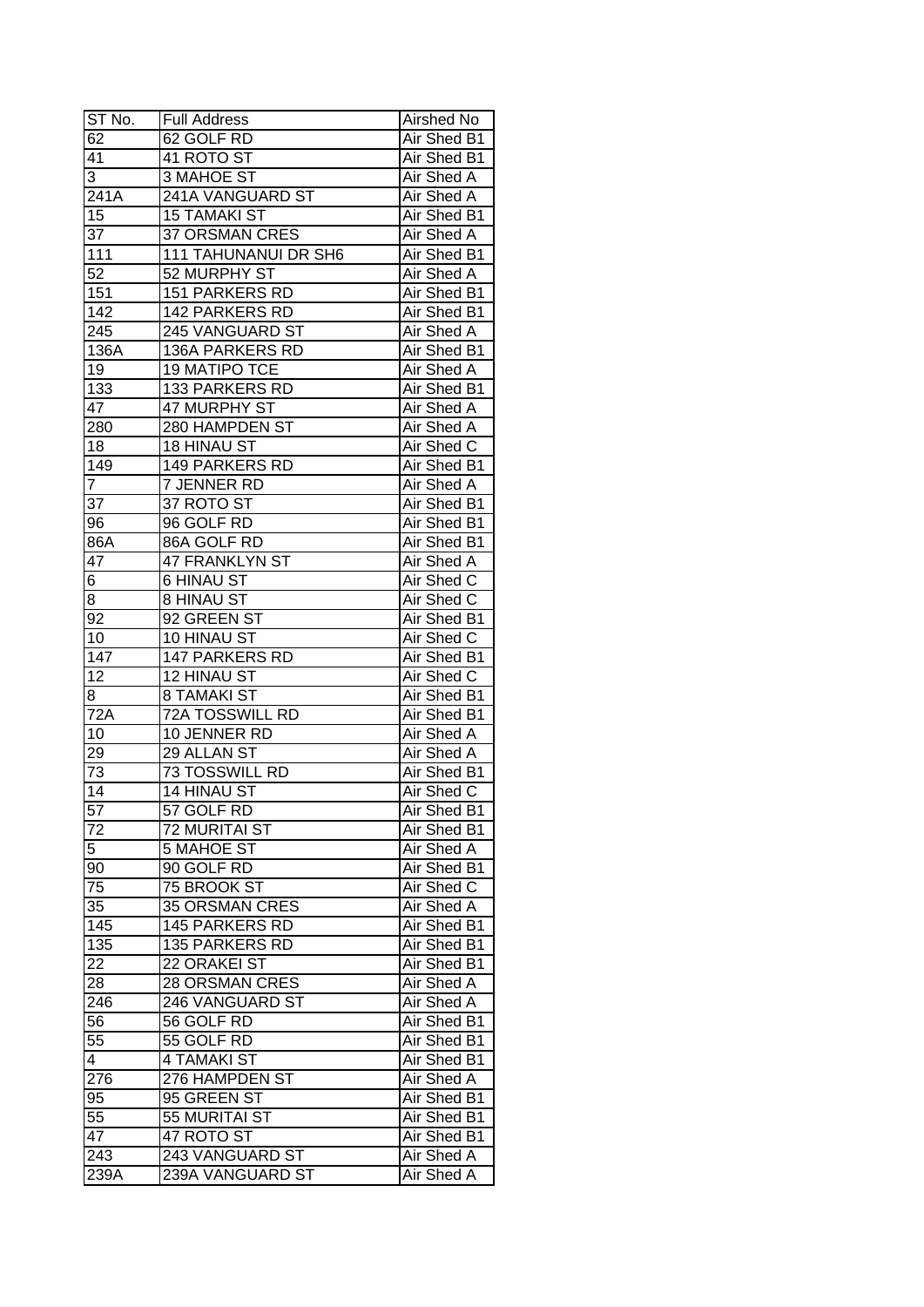| ST No.           | <b>Full Address</b>   | Airshed No  |
|------------------|-----------------------|-------------|
| 279              | 279 HAMPDEN ST        | Air Shed A  |
| 53               | 53 GOLF RD            | Air Shed B1 |
| 144              | <b>144 PARKERS RD</b> | Air Shed B1 |
| 42               | 42 ROTO ST            | Air Shed B1 |
| 9                | 9 TAMAKI ST           | Air Shed B1 |
| 45               | 45 MURPHY ST          | Air Shed A  |
| 26               | 26 ALLAN ST           | Air Shed A  |
| 96               | 96 WAIMEA RD          | Air Shed A  |
| 48-50            | 48-50 MURPHY ST       | Air Shed A  |
| 248A             | 248A VANGUARD ST      | Air Shed A  |
| 26               | <b>26 ORSMAN CRES</b> | Air Shed A  |
| 80               | 80 GOLF RD            | Air Shed B1 |
| 74               | 74 GOLF RD            | Air Shed B1 |
| 49               | 49 TIPAHI ST          | Air Shed A  |
| 54               | 54 WESTBROOK TCE      | Air Shed C  |
| 8                | 8 JENNER RD           | Air Shed A  |
| 13               | 13 ORAKEI ST          | Air Shed B1 |
| $\overline{5}$   | 5 JENNER RD           | Air Shed A  |
| 274              | 274 HAMPDEN ST        | Air Shed A  |
| 16               | 16 HINAU ST           | Air Shed C  |
| 300              | 300 PRINCES DR        | Air Shed B1 |
| 70               | 70 MURITAI ST         | Air Shed B1 |
| 244              | 244 VANGUARD ST       | Air Shed A  |
| 9                | 9 MAHOE ST            | Air Shed A  |
| $13\overline{7}$ | 137 EMANO ST          | Air Shed A  |
| 43               | 43 ROTO ST            | Air Shed B1 |
| 73               | 73 BROOK ST           | Air Shed C  |
| $5\overline{4}$  | 54 GOLF RD            | Air Shed B1 |
| 17               | <b>17 TAMAKI ST</b>   | Air Shed B1 |
| 44               | 44 ROTO ST            | Air Shed B1 |
| 46               | 46 ROTO ST            | Air Shed B1 |
| 24               | 24 ORAKEI ST          | Air Shed B1 |
| 4                | <b>4 MAHOE ST</b>     | Air Shed A  |
| 33               | <b>33 ORSMAN CRES</b> | Air Shed A  |
| $\overline{277}$ | 277 HAMPDEN ST        | Air Shed A  |
| 49               | 49 ROTO ST            | Air Shed B1 |
| 48               | 48 ROTO ST            | Air Shed B1 |
| 40               | <b>40 FRANKLYN ST</b> | Air Shed A  |
| 52               | 52 ROTO ST            | Air Shed B1 |
| 135              | 135 EMANO ST          | Air Shed A  |
| 54               | 54 ROTO ST            | Air Shed B1 |
| 73A              | 73A BROOK ST          | Air Shed C  |
| 88               | 88 GOLF RD            | Air Shed B1 |
| 45               | 45 ROTO ST            | Air Shed B1 |
| 239              | 239 VANGUARD ST       | Air Shed A  |
| 43               | 43 MURPHY ST          | Air Shed A  |
| 19               | <b>19 RONAKI TCE</b>  | Air Shed A  |
| 56               | 56 ROTO ST            | Air Shed B1 |
| 74               | <b>74 TOSSWILL RD</b> | Air Shed B1 |
| 50               | 50 ROTO ST            | Air Shed B1 |
| 241              | 241 VANGUARD ST       | Air Shed A  |
| $\overline{52}$  | 52 WESTBROOK TCE      | Air Shed C  |
| $\overline{5}$   | <b>5 TAMAKI ST</b>    | Air Shed B1 |
| 237A             | 237A VANGUARD ST      | Air Shed A  |
| 7                | <b>7 TAMAKI ST</b>    | Air Shed B1 |
|                  |                       |             |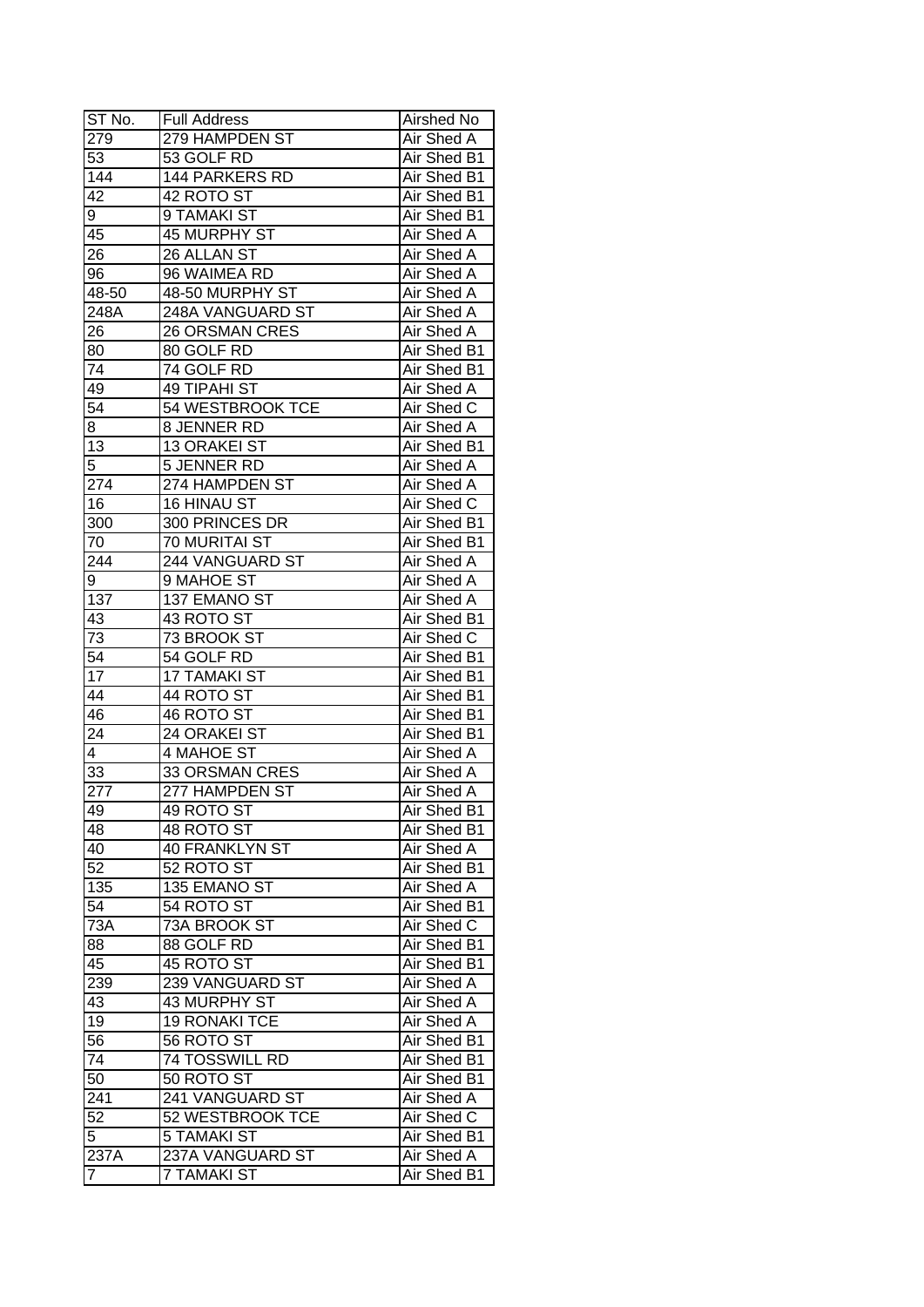| ST No.           | <b>Full Address</b>        | Airshed No         |
|------------------|----------------------------|--------------------|
| $6\overline{4}$  | 64 GOLF RD                 | Air Shed B1        |
| 242              | 242 VANGUARD ST            | Air Shed A         |
| 75               | 75 TOSSWILL RD             | Air Shed B1        |
| 46               | <b>46 MURPHY ST</b>        | Air Shed A         |
| $6-$             | <b>6 JENNER RD</b>         | Air Shed A         |
| 50               | 50 GOLF RD                 | Air Shed B1        |
| 15               | <b>15 ORAKEI ST</b>        | Air Shed B1        |
| 133              | 133 EMANO ST               | Air Shed A         |
| 10               | 10 MAHOE ST                | Air Shed A         |
| 96               | 96 WAIMEA RD               | Air Shed A         |
| 51               | 51 ROTO ST                 | Air Shed B1        |
| 53               | 53 ROTO ST                 | Air Shed B1        |
| 6                | <b>6 MAHOE ST</b>          | Air Shed A         |
| 275              | 275 HAMPDEN ST             | <b>Air Shed A</b>  |
| 71A              | 71A BROOK ST               | Air Shed C         |
| $5\overline{5}$  | 55 ROTO ST                 | Air Shed B1        |
| 31               | 31 ORSMAN CRES             | Air Shed A         |
| 26               | 26 ORAKEI ST               | Air Shed B1        |
| 41               | 41 GOLF RD                 | Air Shed B1        |
| 24               | 24 ORSMAN CRES             | Air Shed A         |
| $5\overline{8}$  | 58 ROTO ST                 | Air Shed B1        |
| 8                | 8 MAHOE ST                 | Air Shed A         |
| 46               | 46 GOLF RD                 | Air Shed B1        |
| 19               | <b>19 RAWHITI ST</b>       | Air Shed B1        |
| 66               | <b>66 MURITAI ST</b>       | Air Shed B1        |
| 131              | 131 EMANO ST               | Air Shed A         |
| $\overline{5}$   | <b>5 RONAKI TCE</b>        | Air Shed A         |
| 124              | 124 KAWAI ST               | Air Shed A         |
| 50               | 50 WESTBROOK TCE           | Air Shed C         |
| 71               | 71 BROOK ST                | Air Shed C         |
| 240              | 240 VANGUARD ST            | <b>Air Shed A</b>  |
| 11               | 11 RONAKI TCE              | Air Shed A         |
| 66A              | 66A GOLF RD                | Air Shed B1        |
| 57               | 57 ROTO ST                 | Air Shed B1        |
| 80               | <b>80 TAHUNANUI DR SH6</b> | <b>Air Shed B1</b> |
| 39               | 39 GOLF RD                 | Air Shed B1        |
| $\overline{4}$   | 4 JENNER RD                | Air Shed A         |
| 44               | 44 MURPHY ST               | Air Shed A         |
| 129              | 129 EMANO ST               | Air Shed A         |
| $\overline{2}$   | 2 WINNS LN                 | Air Shed B1        |
| 17               | 17 ORAKEI ST               | Air Shed B1        |
| 41               | 41 MURPHY ST               | Air Shed A         |
| 42               | 42 GOLF RD                 | Air Shed B1        |
| 245              | 245 ST VINCENT ST          | Air Shed A         |
| 76               | <b>76 TOSSWILL RD</b>      | Air Shed B1        |
| 29               | <b>29 ORSMAN CRES</b>      | Air Shed A         |
| 238B             | 238B VANGUARD ST           | <b>Air Shed A</b>  |
| 17               | <b>17 RAWHITI ST</b>       |                    |
|                  |                            | Air Shed B1        |
| 8                | 8 WINNS LN                 | Air Shed B1        |
| 237              | 237 VANGUARD ST            | Air Shed A         |
| 48               | <b>48 WESTBROOK TCE</b>    | Air Shed C         |
| 64A              | 64A GOLF RD                | Air Shed B1        |
| 77               | 77 TOSSWILL RD             | Air Shed B1        |
| $35\overline{A}$ | 35A GOLF RD                | Air Shed B1        |
| 53               | 53 MURITAI ST              | Air Shed B1        |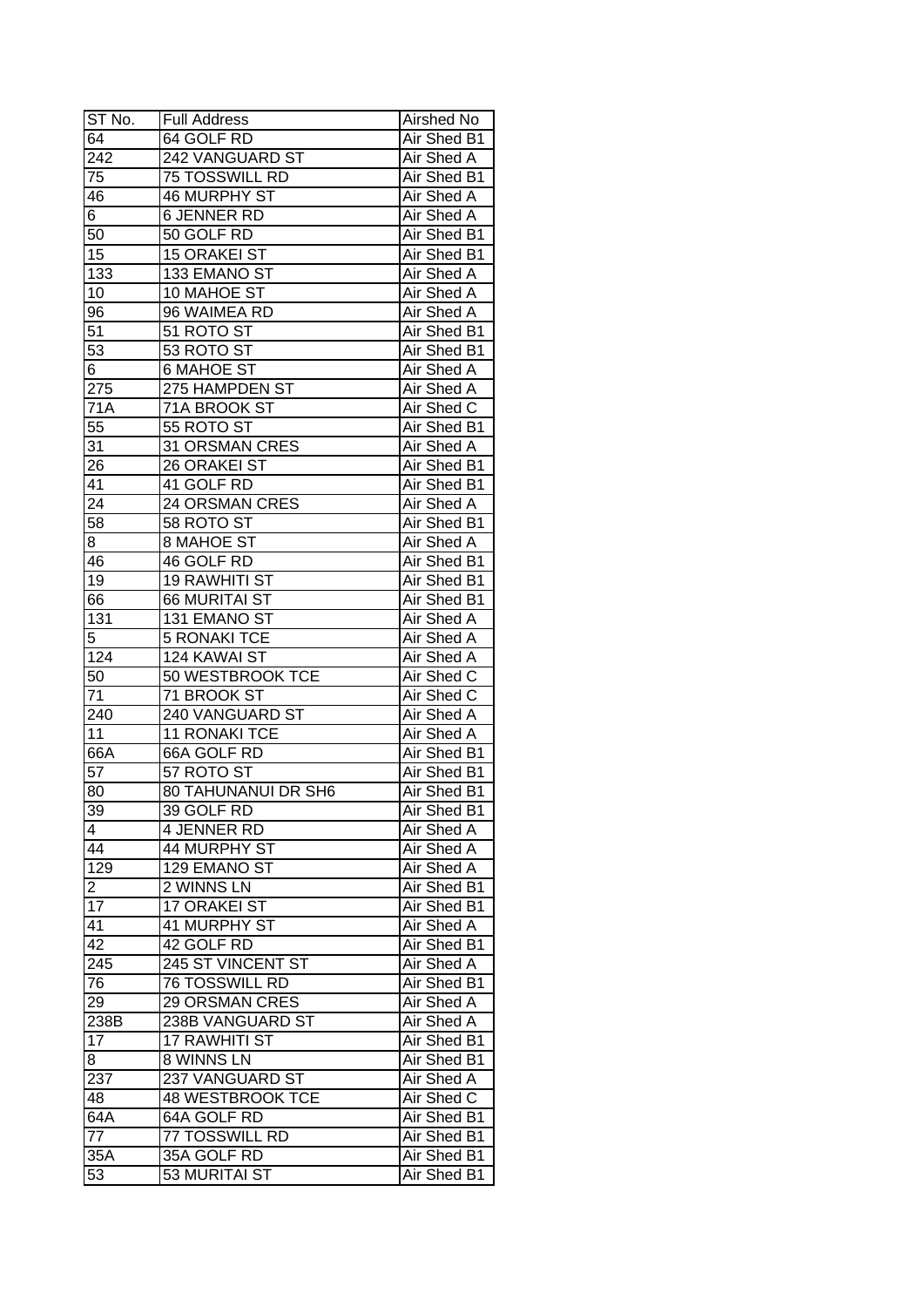| ST No.          | <b>Full Address</b>     | Airshed No        |
|-----------------|-------------------------|-------------------|
| 28              | <b>28 ORAKEI ST</b>     | Air Shed B1       |
| $\overline{22}$ | 22 ORSMAN CRES          | Air Shed A        |
| 122             | 122 KAWAI ST            | <b>Air Shed A</b> |
| 10A             | <b>10A RAWHITI ST</b>   | Air Shed B1       |
| 5               | <b>5 RONAKI TCE</b>     | Air Shed A        |
| 9               | 9 RONAKI TCE            | Air Shed A        |
| 17              | 17 RONAKI TCE           | Air Shed A        |
| 69              | 69 BROOK ST             | Air Shed C        |
| 46              | <b>46 WESTBROOK TCE</b> | Air Shed C        |
| $\overline{c}$  | 2 JENNER RD             | Air Shed A        |
| 10              | 10 RAWHITI ST           | Air Shed B1       |
| 78A             | <b>78A TOSSWILL RD</b>  | Air Shed B1       |
| 3               | <b>3 WINNS LN</b>       | Air Shed B1       |
| 42              | <b>42 MURPHY ST</b>     | <b>Air Shed A</b> |
| 15              | <b>15 RAWHITI ST</b>    | Air Shed B1       |
| 253             | 253 ST VINCENT ST       | Air Shed A        |
| 81              | 81 TOSSWILL RD          | Air Shed B1       |
| $\overline{27}$ | 27 ORSMAN CRES          | Air Shed A        |
| 23              | 23 NGATITAMA ST         | Air Shed A        |
| 10              | 10 PENTON WAY           | Air Shed B1       |
| 37              | 37 FRANKLYN ST          | Air Shed A        |
| 238             | 238 VANGUARD ST         | Air Shed A        |
| 52              | 52 GOLF RD              | Air Shed B1       |
| 40              | 40 GOLF RD              | Air Shed B1       |
| 78              | 78 TOSSWILL RD          | Air Shed B1       |
| 44              | 44 WESTBROOK TCE        | Air Shed C        |
| 37              | 37 GOLF RD              | Air Shed B1       |
| 76              | 76 TAHUNANUI DR SH6     | Air Shed B1       |
| 120             | 120 KAWAI ST            | Air Shed A        |
| 12              | 12 PENTON WAY           | Air Shed B1       |
| 10              | 10 WINNS LN             | Air Shed B1       |
| 8               | <b>8 RAWHITI ST</b>     | Air Shed B1       |
| $\overline{8}$  | <b>8 PENTON WAY</b>     | Air Shed B1       |
| $\overline{1}$  | 1 WINNS LN              | Air Shed B1       |
| $\overline{39}$ | 39 MURPHY ST            | <b>Air Shed A</b> |
| 37A             | 37A GOLF RD             | Air Shed B1       |
| 14              | <b>14 PENTON WAY</b>    | Air Shed B1       |
| 11              | <b>11 RAWHITI ST</b>    | Air Shed B1       |
| 296             | 296 PRINCES DR          | Air Shed B1       |
| 67              | 67 BROOK ST             | Air Shed C        |
| 117             | 117 KAWAI ST            | Air Shed A        |
| 35              | 35 FRANKLYN ST          | Air Shed A        |
| 6 <sup>1</sup>  | <b>6 PENTON WAY</b>     | Air Shed B1       |
| 49              | <b>49 MURITAI ST</b>    | Air Shed B1       |
| 25              | <b>25 ORSMAN CRES</b>   | Air Shed A        |
| 20              | <b>20 ORSMAN CRES</b>   | Air Shed A        |
| $\overline{7}$  | <b>7 PENTON WAY</b>     | Air Shed B1       |
| 252             | 252 ST VINCENT ST       | Air Shed A        |
| 87              | 87 TOSSWILL RD          | Air Shed B1       |
| 15              | <b>15 RONAKI TCE</b>    | Air Shed A        |
| 67A             | 67A BROOK ST            | Air Shed C        |
| 243             | 243 ST VINCENT ST       | Air Shed A        |
| 5               | 5 CENTENNIAL RD         | Air Shed B1       |
| 27              | 27 NGATITAMA ST         | Air Shed A        |
| 30              | 30 ORAKEI ST            | Air Shed B1       |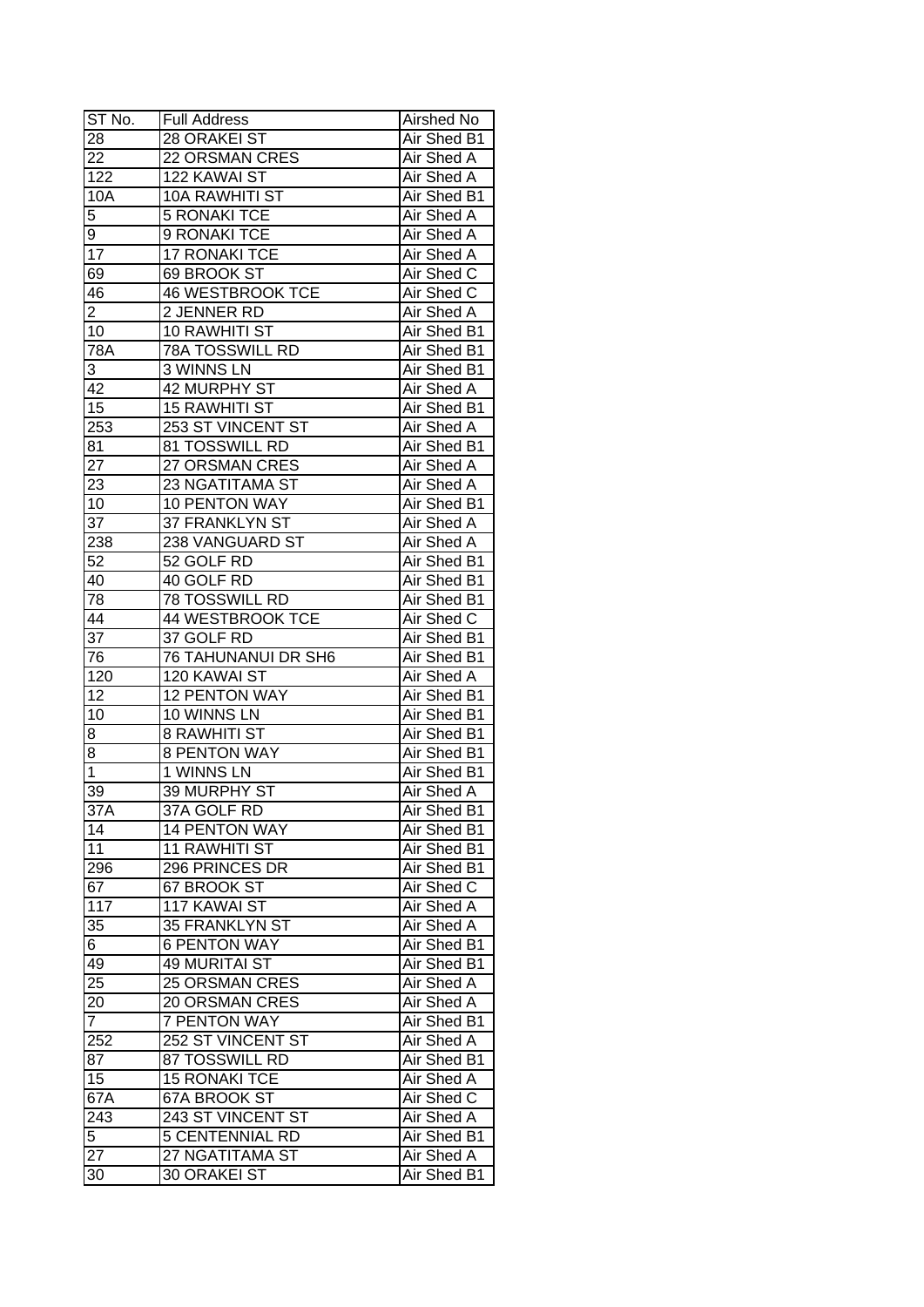| ST No.           | <b>Full Address</b>                   | Airshed No         |
|------------------|---------------------------------------|--------------------|
| <b>9A</b>        | 9A MIRO ST                            | Air Shed C         |
| 90               | 90 WAIMEA RD                          | Air Shed A         |
| 21A              | 21A NGATITAMA ST                      | <b>Air Shed A</b>  |
| 12               | 12 JUBILEE WAY                        | <b>Air Shed B1</b> |
| 21               | 21 ORAKEI ST                          | Air Shed B1        |
| 9                | 9 JUBILEE WAY                         | Air Shed B1        |
| 6                | <b>6 RAWHITI ST</b>                   | Air Shed B1        |
| 80               | 80 TOSSWILL RD                        | Air Shed B1        |
| 38               | 38 GOLF RD                            | Air Shed B1        |
| 5                | 5 WINNS LN                            | Air Shed B1        |
| $\overline{7}$   | 7 WINNS LN                            | Air Shed B1        |
| 236              | 236 VANGUARD ST                       | Air Shed A         |
| 5                | <b>5 PENTON WAY</b>                   | Air Shed B1        |
| 7A               | 7A MIRO ST                            | Air Shed C         |
| 42               | 42 WESTBROOK TCE                      | Air Shed C         |
| 33               | 33 FRANKLYN ST                        | Air Shed A         |
| $\overline{118}$ | 118 KAWAI ST                          | Air Shed A         |
| 10               | 10 JUBILEE WAY                        | Air Shed B1        |
| $\overline{7}$   | <b>7 JUBILEE WAY</b>                  | Air Shed B1        |
| 238A             | 238A VANGUARD ST                      | Air Shed A         |
| 115              | 115 KAWAI ST                          | Air Shed A         |
| 65D              | 65D BROOK ST                          | Air Shed C         |
|                  | 9 RAWHITI ST                          | Air Shed B1        |
| 9<br>7           | <b>7 CENTENNIAL RD</b>                | Air Shed B1        |
| 238C             | 238C VANGUARD ST                      | Air Shed A         |
|                  |                                       |                    |
| 8                | 8 JUBILEE WAY                         | Air Shed B1        |
| 250              | 250 ST VINCENT ST                     | Air Shed A         |
| 47               | 47 MURITAI ST                         | Air Shed B1        |
| 23               | 23 ORSMAN CRES                        | Air Shed A         |
| 263              | 263 HAMPDEN ST                        | <b>Air Shed A</b>  |
| 34-36<br>5       | 34-36 GOLF RD<br><b>5 JUBILEE WAY</b> | Air Shed B1        |
|                  |                                       | Air Shed B1        |
| 35               | 35 GOLF RD                            | Air Shed B1        |
| $\overline{37}$  | 37 MURPHY ST                          | <b>Air Shed A</b>  |
| $\overline{14}$  | <b>14 ORSMAN CRES</b>                 | <b>Air Shed A</b>  |
| 12               | <b>12 WINNS LN</b>                    | Air Shed B1        |
| 62               | 62 MURITAI ST                         | Air Shed B1        |
| 12               | <b>12 ORSMAN CRES</b>                 | Air Shed A         |
| 6                | 6 JUBILEE WAY                         | Air Shed B1        |
| 3                | <b>3 JUBILEE WAY</b>                  | Air Shed B1        |
| 65               | 65 BROOK ST                           | Air Shed C         |
| $\mathbf{1}$     | 1 JUBILEE WAY                         | Air Shed B1        |
| 40               | 40 MURPHY ST                          | Air Shed A         |
| 24               | 24 NGATITAMA ST                       | Air Shed A         |
| $\overline{7}$   | 7 RAWHITI ST                          | Air Shed B1        |
| 74               | 74 TAHUNANUI DR SH6                   | Air Shed B1        |
| 18               | <b>18 ORSMAN CRES</b>                 | Air Shed A         |
| 234              | 234 VANGUARD ST                       | Air Shed A         |
| 15               | <b>15 NGATITAMA ST</b>                | Air Shed A         |
| $\overline{6}$   | <b>6 CENTENNIAL RD</b>                | Air Shed B1        |
| 23               | 23 ORAKEI ST                          | Air Shed B1        |
| 82               | 82 TOSSWILL RD                        | Air Shed B1        |
| 21               | 21 NGATITAMA ST                       | Air Shed A         |
| 65A              | 65A BROOK ST                          | Air Shed C         |
| $\overline{1}28$ | 128 EMANO ST                          | Air Shed A         |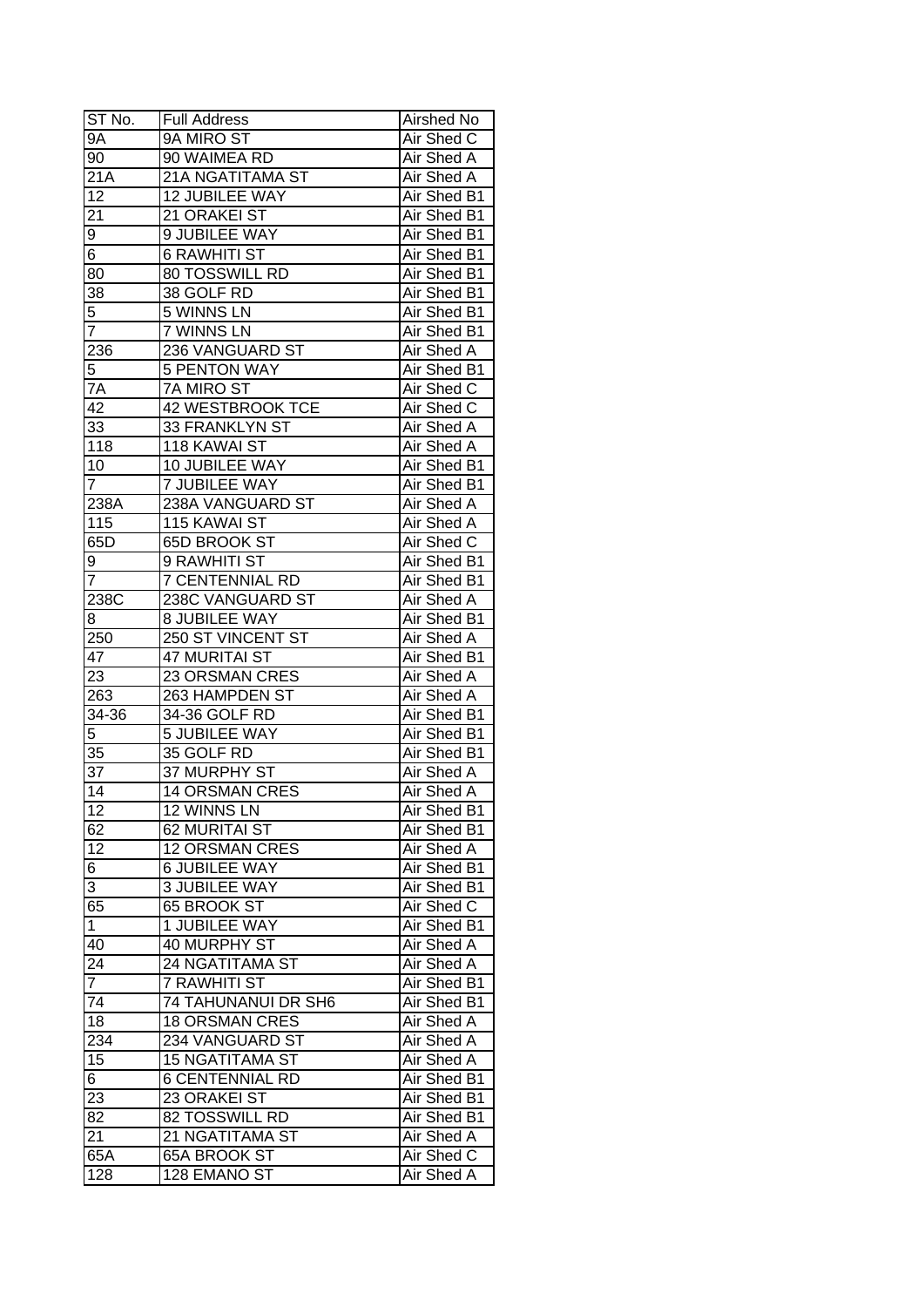| ST No.          | <b>Full Address</b>     | Airshed No        |
|-----------------|-------------------------|-------------------|
| 10              | <b>10 ORSMAN CRES</b>   | Air Shed A        |
| 65B             | <b>65B BROOK ST</b>     | Air Shed C        |
| 33              | 33 GOLF RD              | Air Shed B1       |
| 89              | 89 TOSSWILL RD          | Air Shed B1       |
| 261             | 261 HAMPDEN ST          | Air Shed A        |
| 11A             | <b>11A RAWHITI ST</b>   | Air Shed B1       |
| 32              | 32 ORAKEI ST            | Air Shed B1       |
| <b>9A</b>       | 9A RAWHITI ST           | Air Shed B1       |
| 248             | 248 ST VINCENT ST       | Air Shed A        |
| 40              | 40 WESTBROOK TCE        | Air Shed C        |
| 60              | 60 MURITAI ST           | Air Shed B1       |
| 16C             | 16C RUI ST              | Air Shed B1       |
| 113             | 113 KAWAI ST            | <b>Air Shed A</b> |
| 116             | 116 KAWAI ST            | <b>Air Shed A</b> |
| $\overline{5}$  | <b>5 RAWHITI ST</b>     | Air Shed B1       |
| 31              | 31 FRANKLYN ST          | Air Shed A        |
| 63              | 63 BROOK ST             | Air Shed C        |
| 22              | 22 NGATITAMA ST         | Air Shed A        |
| 65C             | <b>65C BROOK ST</b>     | Air Shed C        |
| 56              | 56 MURITAI ST           | Air Shed B1       |
| 19              | <b>19 ORSMAN CRES</b>   | Air Shed A        |
| 16B             | 16B RUI ST              | Air Shed B1       |
| 16              | <b>16 ORSMAN CRES</b>   | Air Shed A        |
| 14              | 14 WINNS LN             | Air Shed B1       |
| 259             | 259 HAMPDEN ST          | Air Shed A        |
| 8               | <b>8 CENTENNIAL RD</b>  | Air Shed B1       |
| 35              | 35 MURPHY ST            | Air Shed A        |
| 84              | 84 TOSSWILL RD          | Air Shed B1       |
| 124             | 124 EMANO ST            | Air Shed A        |
| 3               | 3 BROADFIELD PL         | <b>Air Shed A</b> |
| 246             | 246 ST VINCENT ST       | Air Shed A        |
| 38              | <b>38 WESTBROOK TCE</b> | Air Shed C        |
| 16D             | 16D RUI ST              | Air Shed B1       |
| 232             | <b>232 VANGUARD ST</b>  | Air Shed A        |
| 17              | <b>17 NGATITAMA ST</b>  | <b>Air Shed A</b> |
| 58              | 58 MURITAI ST           | Air Shed B1       |
| 30              | 30 GOLF RD              | Air Shed B1       |
| 115             | 115 EMANO ST            | Air Shed A        |
| 9               | 9 MIRO ST               | Air Shed C        |
| 3               | 3 RAWHITI ST            | Air Shed B1       |
| 97              | 97 TOSSWILL RD          | Air Shed B1       |
| 124A            | 124A EMANO ST           | Air Shed A        |
| 235             | 235 ST VINCENT ST       | Air Shed A        |
| 5               | 5 BROADFIELD PL         | Air Shed A        |
| 116A            | 116A KAWAI ST           | Air Shed A        |
| 114             | 114 KAWAI ST            | Air Shed A        |
| 5               | 5 MIRO ST               | Air Shed C        |
|                 |                         |                   |
| 70              | 70 TAHUNANUI DR SH6     | Air Shed B1       |
| $\overline{7}$  | 7 MIRO ST               | Air Shed C        |
| 111             | 111 KAWAI ST            | Air Shed A        |
| 91              | 91 TAHUNANUI DR SH6     | Air Shed B1       |
| 84              | 84 WAIMEA RD            | Air Shed A        |
| 61              | 61 BROOK ST             | Air Shed C        |
| $\overline{54}$ | 54 MURITAI ST           | Air Shed B1       |
| $\overline{2}$  | 2 BROADFIELD PL         | Air Shed A        |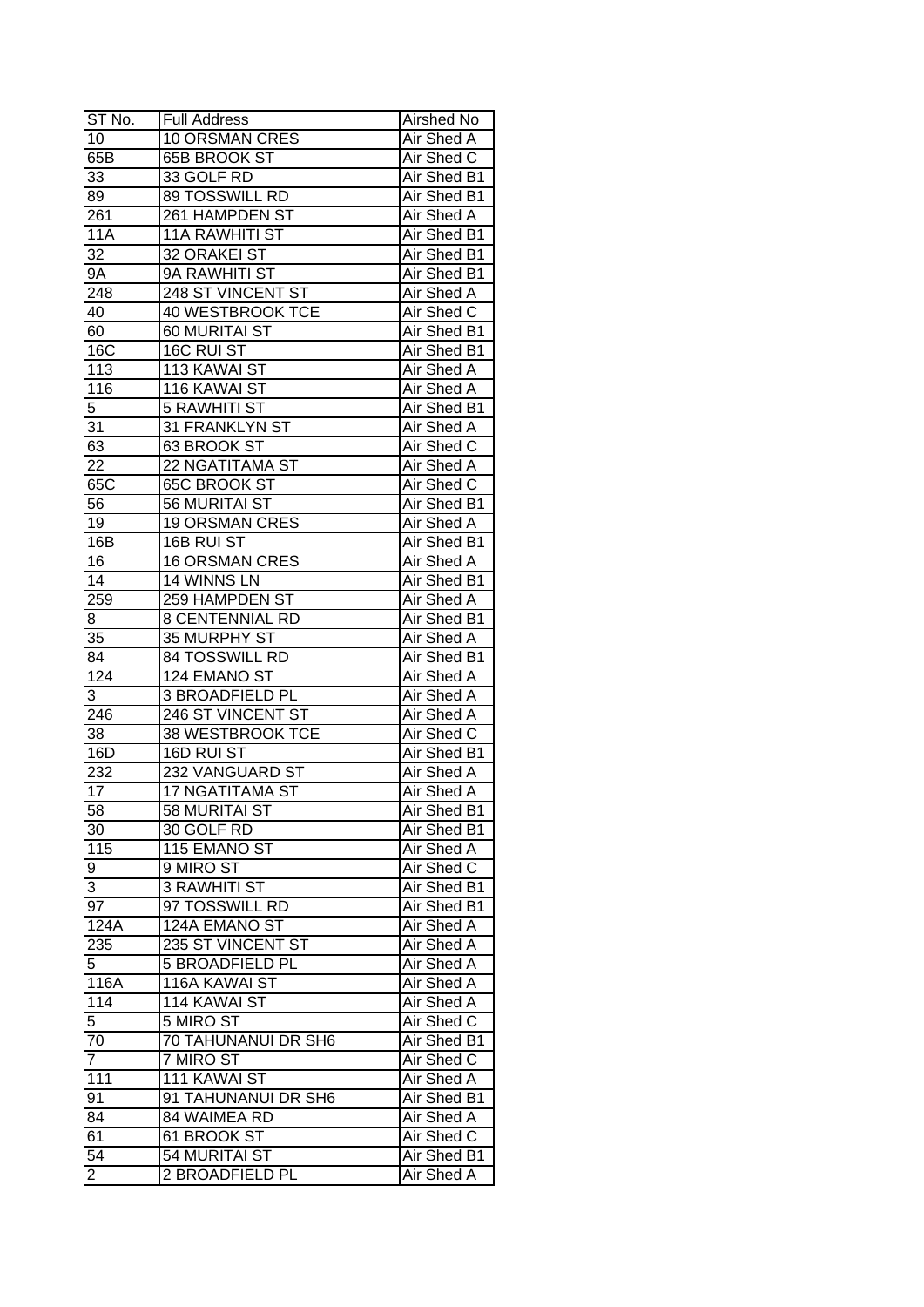| ST No.          | <b>Full Address</b>    | <b>Airshed No</b> |
|-----------------|------------------------|-------------------|
| 15              | 15 MIRO ST             | Air Shed C        |
| 16A             | 16A RUI ST             | Air Shed B1       |
| $13 - 15$       | 13-15 ORSMAN CRES      | Air Shed A        |
| 27              | 27 FRANKLYN ST         | Air Shed A        |
| 19              | <b>19 NGATITAMA ST</b> | Air Shed A        |
| 261A            | 261A HAMPDEN ST        | Air Shed A        |
| 94              | 94 TOSSWILL RD         | Air Shed B1       |
| 231             | 231 ST VINCENT ST      | Air Shed A        |
| 7               | 7 BROADFIELD PL        | Air Shed A        |
| 113             | 113 EMANO ST           | Air Shed A        |
| 6               | <b>6 ORSMAN CRES</b>   | Air Shed A        |
| 4               | 4 BROADFIELD PL        | Air Shed A        |
| $3\overline{8}$ | 38 TIPAHI ST           | Air Shed A        |
| $9\overline{1}$ | 91 TOSSWILL RD         | Air Shed B1       |
| 8               | <b>8 ORSMAN CRES</b>   | Air Shed A        |
| 33              | 33 MURPHY ST           | Air Shed A        |
| $\overline{5}$  | 5 NGATITAMA ST         | Air Shed A        |
| 86              | 86 TOSSWILL RD         | Air Shed B1       |
| 114B            | 114B KAWAI ST          | Air Shed A        |
| 244             | 244 ST VINCENT ST      | Air Shed A        |
| 24              | 24 GOLF RD             | Air Shed B1       |
| 31              | 31 GOLF RD             | Air Shed B1       |
| 35              | 35 TIPAHI ST           | Air Shed A        |
| 13              | <b>13 NGATITAMA ST</b> | Air Shed A        |
| 17              | 17 MIRO ST             | Air Shed C        |
| 126             | 126 EMANO ST           | Air Shed A        |
| 112             | 112 KAWAI ST           | Air Shed A        |
| 99              | 99 TOSSWILL RD         | Air Shed B1       |
| 93              | 93 TOSSWILL RD         | Air Shed B1       |
| 25              | 25 FRANKLYN ST         | Air Shed A        |
| 18              | 18 RUI ST              | Air Shed B1       |
| 6               | <b>6 BROADFIELD PL</b> | Air Shed A        |
| 230             | 230 VANGUARD ST        | Air Shed A        |
| 67              | 67 WAIMEA RD           | <b>Air Shed A</b> |
| $\overline{52}$ | 52 MURITAI ST          | Air Shed B1       |
| 45              | <b>45 MURITAI ST</b>   | Air Shed B1       |
| 111             | 111 EMANO ST           | Air Shed A        |
| 233             | 233 ST VINCENT ST      | Air Shed A        |
| 82              | 82 WAIMEA RD           | Air Shed A        |
| 12A             | 12A RUI ST             | Air Shed B1       |
| 17              | <b>17 ORSMAN CRES</b>  | Air Shed A        |
| 25              | 25 NGATIAWA ST         | Air Shed A        |
| $9 - 11$        | 9-11 ORSMAN CRES       | Air Shed A        |
| 59              | 59 BROOK ST            | Air Shed C        |
| 16              | 16 RUI ST              | Air Shed B1       |
| 96              | 96 TOSSWILL RD         | Air Shed B1       |
| 10 <sub>C</sub> | 10C RUI ST             | Air Shed B1       |
| 36              | <b>36 TIPAHI ST</b>    | Air Shed A        |
| 109             | 109 KAWAI ST           | Air Shed A        |
| 84A             | 84A WAIMEA RD          | Air Shed A        |
|                 |                        |                   |
| $\,6\,$         | 6 MIRO ST              | Air Shed C        |
| 8               | 8 MIRO ST              | Air Shed C        |
| 23              | 23 FRANKLYN ST         | Air Shed A        |
| 18              | <b>18 NGATITAMA ST</b> | Air Shed A        |
| 10              | 10 MIRO ST             | Air Shed C        |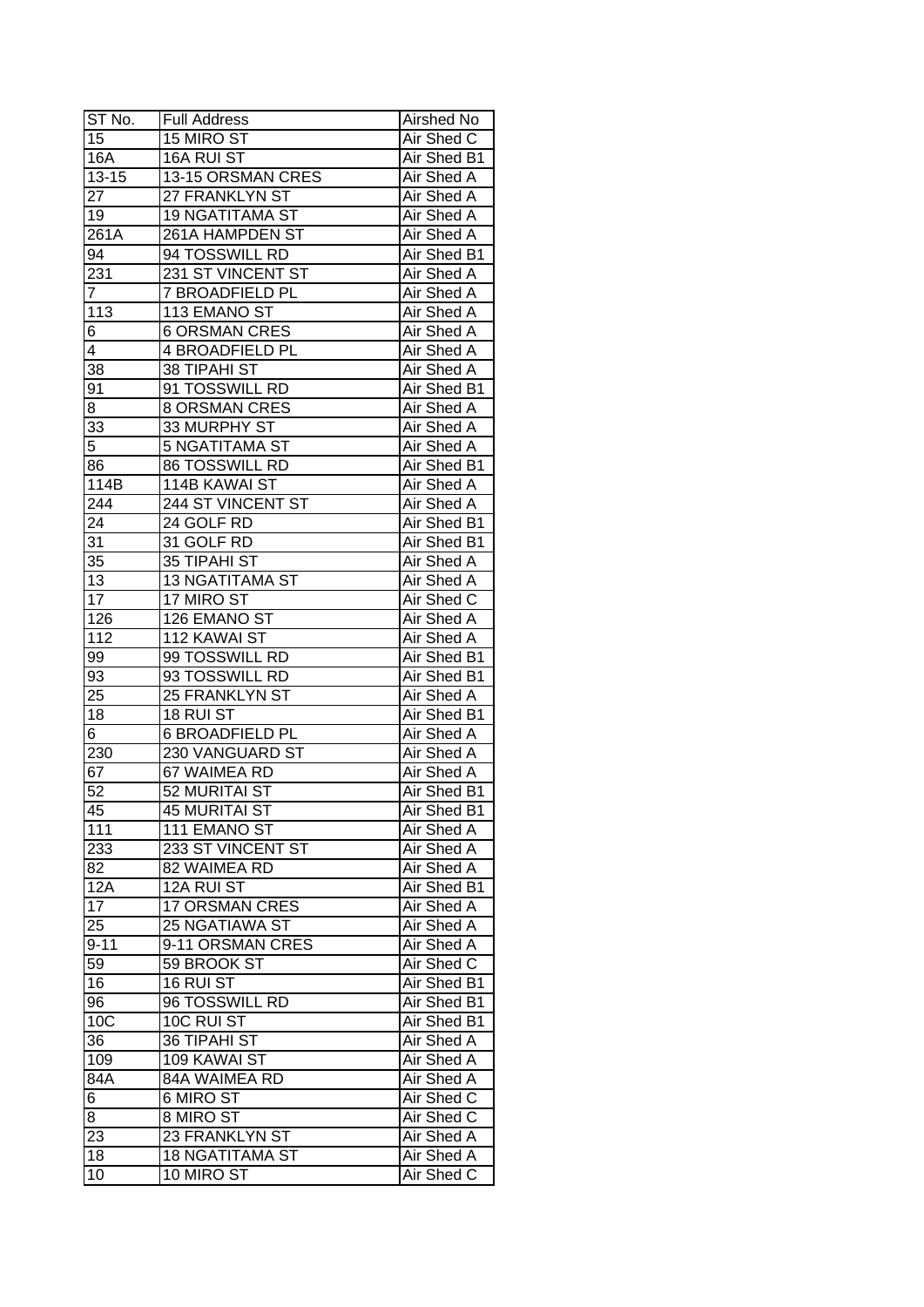| $ST N0$ .        | <b>Full Address</b>    | Airshed No        |
|------------------|------------------------|-------------------|
| 31               | 31 MURPHY ST           | Air Shed A        |
| $\overline{7}$   | 7 NGATITAMA ST         | Air Shed A        |
| 16               | <b>16 ENDEAVOUR ST</b> | Air Shed A        |
| 22               | 22 GOLF RD             | Air Shed B1       |
| 110              | 110 KAWAI ST           | Air Shed A        |
| 30               | 30 MURPHY ST           | Air Shed A        |
| 14               | 14 ENDEAVOUR ST        | Air Shed A        |
| 109              | 109 EMANO ST           | Air Shed A        |
| 33               | 33 TIPAHI ST           | Air Shed A        |
| 12               | 12 ENDEAVOUR ST        | Air Shed A        |
| 88               | 88 TOSSWILL RD         | Air Shed B1       |
| 18               | <b>18 ENDEAVOUR ST</b> | Air Shed A        |
| 8                | 8 BROADFIELD PL        | Air Shed A        |
| 34               | 34 WESTBROOK TCE       | Air Shed C        |
| 6A               | <b>6A LARGES LN</b>    | Air Shed C        |
| 122              | 122 EMANO ST           | Air Shed A        |
| 284              | 284 PRINCES DR         | Air Shed B1       |
| $\overline{7}$   | <b>7 ORSMAN CRES</b>   | Air Shed A        |
| 12B              | 12B RUI ST             | Air Shed B1       |
| 14               | 14 RUI ST              | Air Shed B1       |
| 238              | 238 ST VINCENT ST      | Air Shed A        |
| 20               | 20 ENDEAVOUR ST        | Air Shed A        |
| 11               | <b>11 NGATITAMA ST</b> | Air Shed A        |
| 87               | 87 TAHUNANUI DR SH6    | Air Shed B1       |
| 21               | 21 FRANKLYN ST         | Air Shed A        |
| 80               | 80 WAIMEA RD           | Air Shed A        |
| 50               | 50 MURITAI ST          | Air Shed B1       |
| 101              | 101 TOSSWILL RD        | Air Shed B1       |
| 112              | 112 EMANO ST           | Air Shed A        |
| 23               | 23 NGATIAWA ST         | Air Shed A        |
| 10B              | 10B RUI ST             | Air Shed B1       |
| 19A              | <b>19A NGATIAWA ST</b> | Air Shed A        |
| 108              | 108 KAWAI ST           | Air Shed A        |
| $\overline{242}$ | 242 ST VINCENT ST      | Air Shed A        |
| 18               | 18 GOLF RD             | Air Shed B1       |
| 10               | 10 ENDEAVOUR ST        | <b>Air Shed A</b> |
| $\overline{57}$  | 57 BROOK ST            | Air Shed C        |
| 98               | 98 TOSSWILL RD         | Air Shed B1       |
| 24               | 24 ENDEAVOUR ST        | Air Shed A        |
| 226              | 226 VANGUARD ST        | Air Shed A        |
| 16               | 16 LARGES LN           | Air Shed C        |
| 29               | 29 MURPHY ST           | Air Shed A        |
| 107              | 107 KAWAI ST           | Air Shed A        |
| 10               | 10 LARGES LN           | Air Shed C        |
| 21               | 21 NGATIAWA ST         | Air Shed A        |
| 43               | <b>43 MURITAI ST</b>   | Air Shed B1       |
| 34               | 34 TIPAHI ST           | Air Shed A        |
| 12C              | 12C RUI ST             | Air Shed B1       |
| 17               | 17 FRANKLYN ST         | Air Shed A        |
| $\overline{6}$   | <b>6 LARGES LN</b>     | Air Shed C        |
| 110              | 110 EMANO ST           | Air Shed A        |
| 78               | <b>78 STANSELL AVE</b> | Air Shed B1       |
| 18               | 18 LARGES LN           | Air Shed C        |
| 8                | <b>8 LARGES LN</b>     | Air Shed C        |
| 26               | <b>26 ENDEAVOUR ST</b> | Air Shed A        |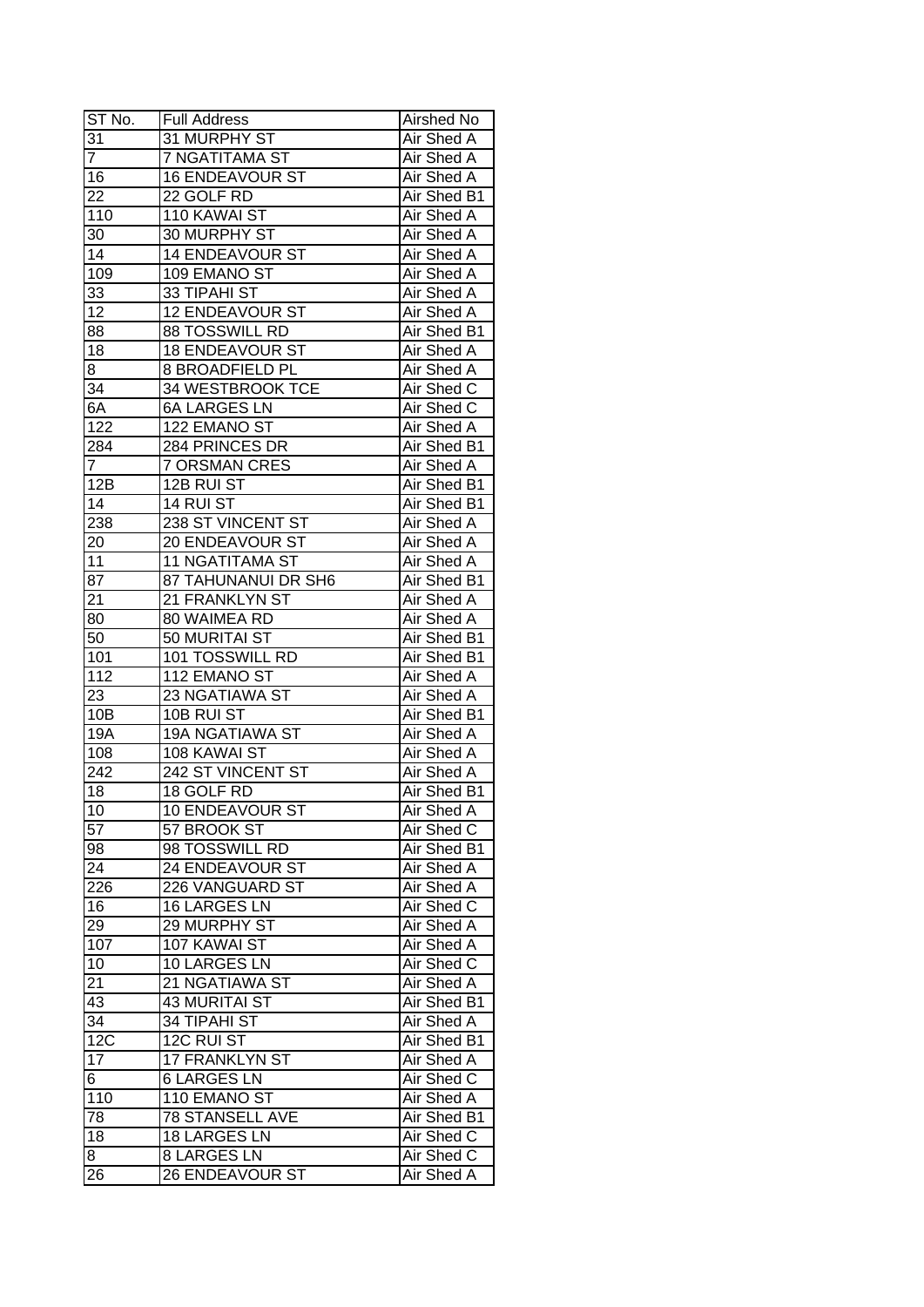| ST No.            | <b>Full Address</b>        | <b>Airshed No</b>  |
|-------------------|----------------------------|--------------------|
| 22                | 22 LARGES LN               | Air Shed C         |
| 24                | 24 LARGES LN               | Air Shed C         |
| 240               | 240 ST VINCENT ST          | Air Shed A         |
| 20                | 20 LARGES LN               | Air Shed C         |
| 11                | 11 GOLF RD                 | Air Shed B1        |
| 32                | 32 WESTBROOK TCE           | Air Shed C         |
| 28A               | 28A MURPHY ST              | Air Shed A         |
| 236               | 236 ST VINCENT ST          | Air Shed A         |
| 16                | 16 MIRO ST                 | Air Shed C         |
| 11                | 11 RUI ST                  | Air Shed B1        |
| 28                | 28 MURPHY ST               | Air Shed A         |
| 78                | 78 WAIMEA RD               | Air Shed A         |
| 90                | 90 TOSSWILL RD             | Air Shed B1        |
| 31-31A            | 31-31A TIPAHI ST           | Air Shed A         |
| 9                 | 9 NGATITAMA ST             | Air Shed A         |
| 8                 | 8 ENDEAVOUR ST             | Air Shed A         |
| 20                | 20 GOLF RD                 | Air Shed B1        |
| 15                | <b>15 ENDEAVOUR ST</b>     | Air Shed A         |
| $\overline{2}$ 1A | 21A NGATIAWA ST            | Air Shed A         |
| 106               | 106 KAWAI ST               | Air Shed A         |
| 48                | <b>48 MURITAI ST</b>       | Air Shed B1        |
| 14                | 14 GOLF RD                 | Air Shed B1        |
| 107               | 107 EMANO ST               | Air Shed A         |
| 227               | 227 ST VINCENT ST          | Air Shed A         |
| 15                | 15 FRANKLYN ST             | Air Shed A         |
| 16                | <b>16 NGATITAMA ST</b>     | Air Shed A         |
| <b>12A</b>        | <b>12A NGATITAMA ST</b>    | Air Shed A         |
| 105               | 105 KAWAI ST               | <b>Air Shed A</b>  |
| 108               | 108 EMANO ST               | <b>Air Shed A</b>  |
| 17                | 17 ENDEAVOUR ST            | <b>Air Shed A</b>  |
| 251               | 251 HAMPDEN ST             | Air Shed A         |
| 26                | 26 LARGES LN               | Air Shed C         |
| 34A               | 34A TIPAHI ST              | Air Shed A         |
| 10A               | 10A RUI ST                 | Air Shed B1        |
| 16                | <b>16 CENTENNIAL RD</b>    | <b>Air Shed B1</b> |
| 85                | <b>85 TAHUNANUI DR SH6</b> | <b>Air Shed B1</b> |
| 27                | 27 MURPHY ST               | Air Shed A         |
| 224               | 224 VANGUARD ST            | Air Shed A         |
| 6                 | <b>6 ENDEAVOUR ST</b>      | Air Shed A         |
| 76                | 76 WAIMEA RD               | Air Shed A         |
| 280               | 280 PRINCES DR             | Air Shed B1        |
| 64                | 64 TAHUNANUI DR SH6        | Air Shed B1        |
| $\overline{7}$    | 7 RUI ST                   | Air Shed B1        |
| 106               | 106 EMANO ST               | Air Shed A         |
| 105               | 105 EMANO ST               | Air Shed A         |
| 11                | 11 FRANKLYN ST             | Air Shed A         |
|                   | 29 TIPAHI ST               | Air Shed A         |
| 29<br>12          | 12 GOLF RD                 |                    |
|                   |                            | Air Shed B1        |
| 78A               | 78A WAIMEA RD              | Air Shed A         |
| 12                | 12 MIRO ST                 | Air Shed C         |
| 25                | 25 ENDEAVOUR ST            | Air Shed A         |
| 26                | 26 MURPHY ST               | Air Shed A         |
| 70                | 70 STANSELL AVE            | Air Shed B1        |
| 30                | 30 TIPAHI ST               | Air Shed A         |
| 25                | <b>25 TIPAHI ST</b>        | Air Shed A         |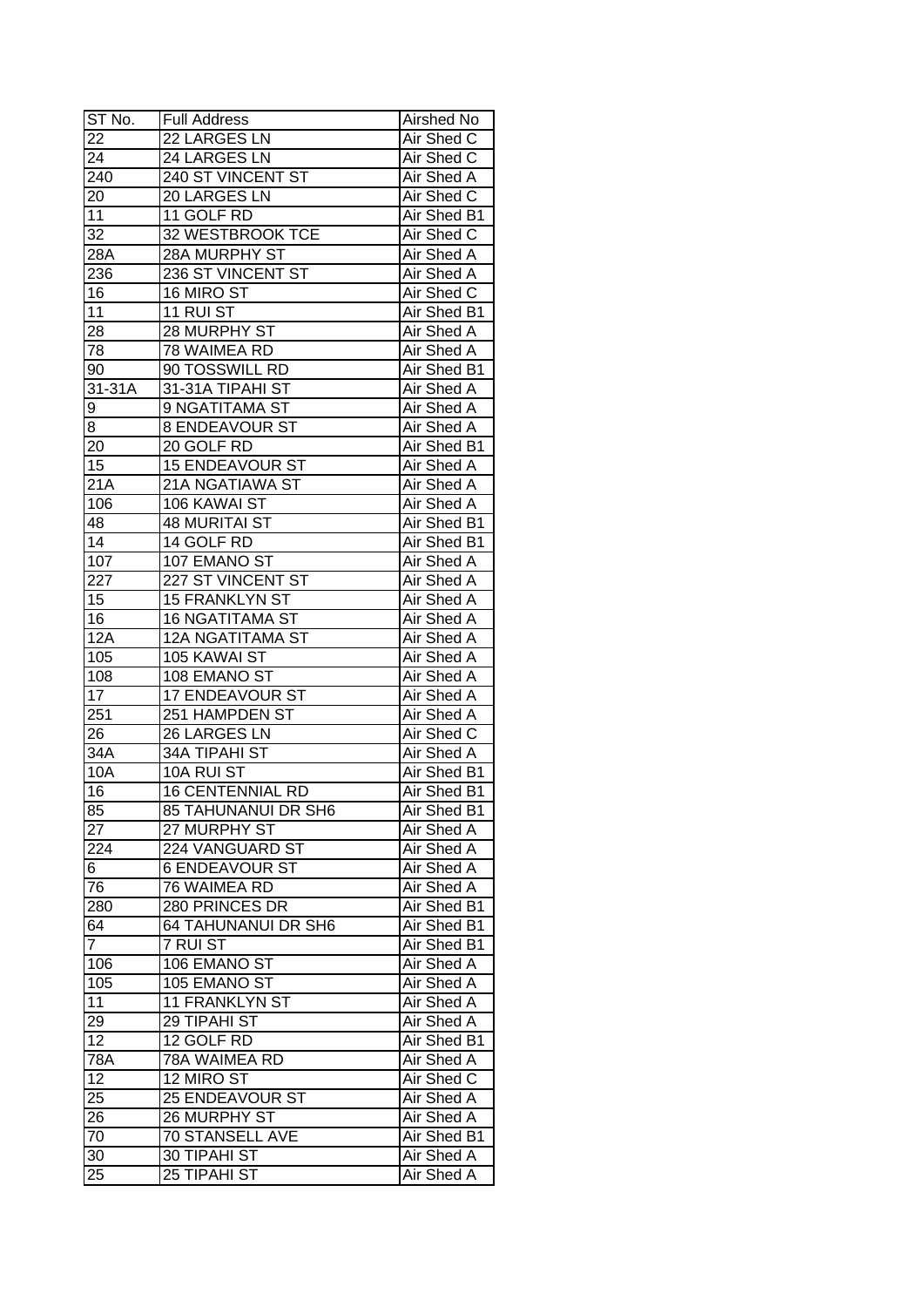| ST No.          | <b>Full Address</b>     | Airshed No        |
|-----------------|-------------------------|-------------------|
| 104             | 104 KAWAI ST            | Air Shed A        |
| 103             | 103 KAWAI ST            | Air Shed A        |
| 41              | <b>41 MURITAI ST</b>    | Air Shed B1       |
| $\overline{74}$ | <b>74 STANSELL AVE</b>  | Air Shed B1       |
| 225             | 225 ST VINCENT ST       | Air Shed A        |
| 46              | <b>46 MURITAI ST</b>    | Air Shed B1       |
| 30              | 30 WESTBROOK TCE        | Air Shed C        |
| 46B             | <b>46B MURITAI ST</b>   | Air Shed B1       |
| 8               | 8 RUI ST                | Air Shed B1       |
| 19              | <b>19 NGATIAWA ST</b>   | Air Shed A        |
| 12              | <b>12 NGATITAMA ST</b>  | Air Shed A        |
| 4               | 4 ENDEAVOUR ST          | Air Shed A        |
| 100             | 100 TOSSWILL RD         | Air Shed B1       |
| 95              | 95 EMANO ST             | Air Shed A        |
| 32B             | 32B TIPAHI ST           | <b>Air Shed A</b> |
| 30              | 30 LARGES LN            | Air Shed C        |
| 18              | <b>18 CENTENNIAL RD</b> | Air Shed B1       |
| 92              | 92 TOSSWILL RD          | Air Shed B1       |
| 228             | 228 ST VINCENT ST       | Air Shed A        |
| 76A             | 76A WAIMEA RD           | Air Shed A        |
| 83              | 83 TAHUNANUI DR SH6     | Air Shed B1       |
| 103             | 103 EMANO ST            | Air Shed A        |
| 222             | 222 VANGUARD ST         | Air Shed A        |
| 9               | 9 ENDEAVOUR ST          | Air Shed A        |
| 9               | 9 FRANKLYN ST           | Air Shed A        |
| 19              | 19 FRANKLYN ST          | Air Shed A        |
| 104             | 104 EMANO ST            | Air Shed A        |
| 3               | 3 NGATITAMA ST          | Air Shed A        |
| 27              | 27 LARGES LN            | Air Shed C        |
| 25              | 25 LARGES LN            | Air Shed C        |
| 234             | 234 ST VINCENT ST       | Air Shed A        |
| 5               | <b>5 LARGES LN</b>      | Air Shed C        |
| 10              | 10 GOLF RD              | Air Shed B1       |
| 68              | <b>68 STANSELL AVE</b>  | Air Shed B1       |
| $\overline{25}$ | 25 MURPHY ST            | Air Shed A        |
| 23              | 23 TIPAHI ST            | <b>Air Shed A</b> |
| 9               | 9 LARGES LN             | Air Shed C        |
| 93              | 93 EMANO ST             | Air Shed A        |
| 79A             | 79A TAHUNANUI DR SH6    | Air Shed B1       |
| 28              | <b>28 WESTBROOK TCE</b> | Air Shed C        |
| 14              | <b>14 CENTENNIAL RD</b> | Air Shed B1       |
| 278             | 278 PRINCES DR          | Air Shed B1       |
| 27              | 27 TIPAHI ST            | Air Shed A        |
| 60              | 60 TAHUNANUI DR SH6     | Air Shed B1       |
| 20              | 20 CENTENNIAL RD        | Air Shed B1       |
| 237             | 237 HAMPDEN ST          | Air Shed A        |
| 105             | 105 TOSSWILL RD         | Air Shed B1       |
| 223             | 223 ST VINCENT ST       | Air Shed A        |
| 28              | 28 TIPAHI ST            | Air Shed A        |
| 14              | 14 MIRO ST              | Air Shed C        |
| 101             | 101 EMANO ST            | Air Shed A        |
| 5               | 5 RUI ST                | Air Shed B1       |
| 24              | 24 MURPHY ST            | Air Shed A        |
| $\overline{7}$  | 7 FRANKLYN ST           | Air Shed A        |
| 102             | 102 EMANO ST            | Air Shed A        |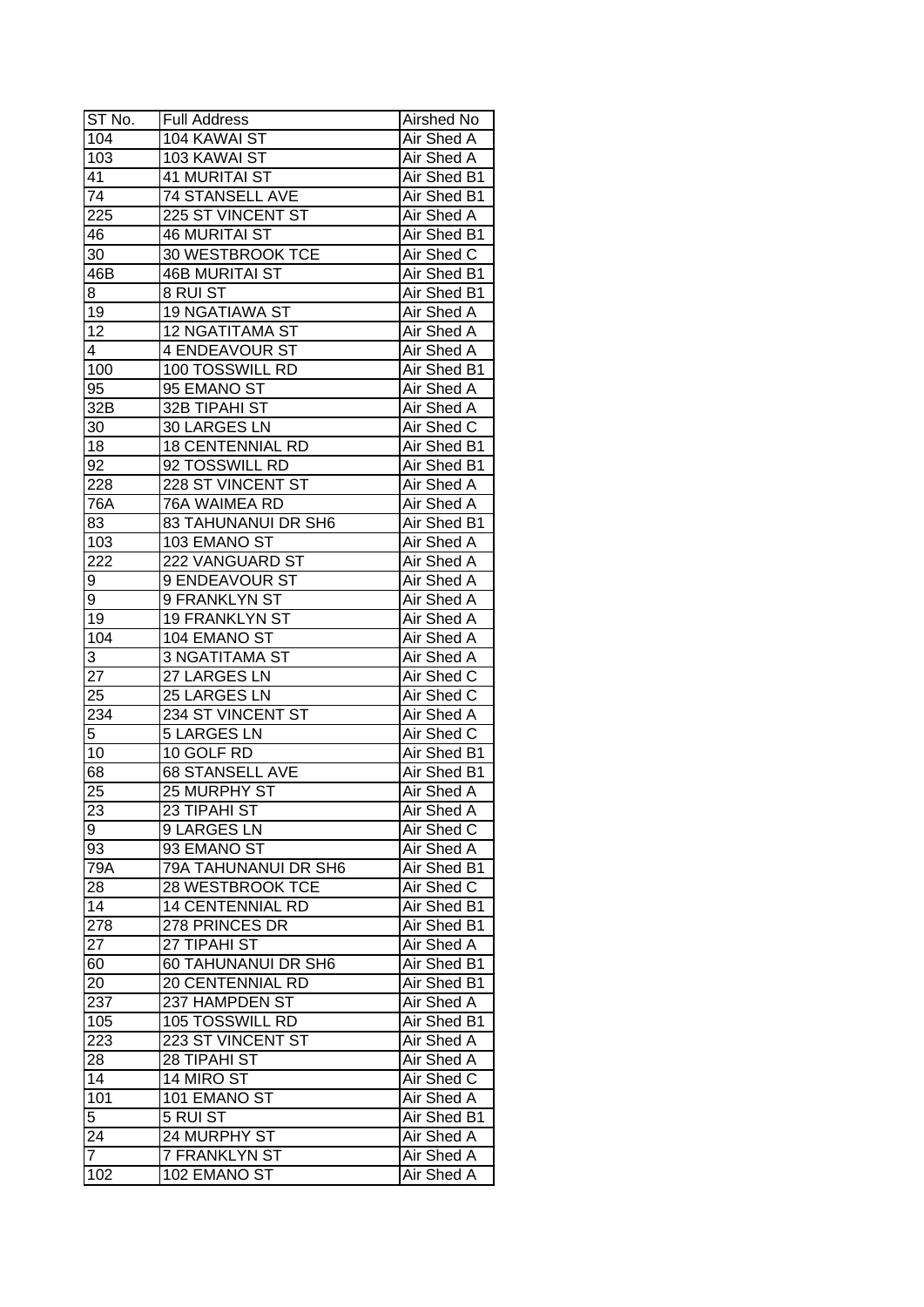| ST No.           | <b>Full Address</b>     | Airshed No        |
|------------------|-------------------------|-------------------|
| 101              | 101 KAWAI ST            | Air Shed A        |
| 55               | 55 BROOK ST             | Air Shed C        |
| 102A             | 102A TOSSWILL RD        | Air Shed B1       |
| 32               | 32 TIPAHI ST            | Air Shed A        |
| 74               | 74 WAIMEA RD            | Air Shed A        |
| 17               | 17 NGATIAWA ST          | Air Shed A        |
| 39               | 39 MURITAI ST           | Air Shed B1       |
| 1                | 1 NGATITAMA ST          | Air Shed A        |
| 8                | 8 GOLF RD               | Air Shed B1       |
| 66               | 66 STANSELL AVE         | Air Shed B1       |
| 220              | 220 VANGUARD ST         | Air Shed A        |
| 230              | 230 ST VINCENT ST       | Air Shed A        |
| $\overline{1}$   | 1 MATA CLS              | Air Shed B1       |
| 26               | 26 WESTBROOK TCE        | Air Shed C        |
| $\overline{7}$   | <b>7 ENDEAVOUR ST</b>   | Air Shed A        |
| 226              | 226 ST VINCENT ST       | Air Shed A        |
| 13               | 13 FRANKLYN ST          | Air Shed A        |
| 241              | 241 HAMPDEN ST          | Air Shed A        |
| 74A              | 74A STANSELL AVE        | Air Shed B1       |
| 7B               | <b>7B RUI ST</b>        | Air Shed B1       |
| 5                | 5 FRANKLYN ST           | Air Shed A        |
| 99               | 99 EMANO ST             | Air Shed A        |
| 23               | 23 MURPHY ST            | Air Shed A        |
| 102              | 102 TOSSWILL RD         | Air Shed B1       |
| 79               | 79 TAHUNANUI DR SH6     | Air Shed B1       |
| 26               | 26 TIPAHI ST            | Air Shed A        |
| 8                | 8 NGATITAMA ST          | Air Shed A        |
| 221              | 221 ST VINCENT ST       | Air Shed A        |
| 10               | 10 NGATITAMA ST         | Air Shed A        |
| 24               | 24 WESTBROOK TCE        | Air Shed C        |
| 6                | 6 GOLF RD               | Air Shed B1       |
| 46A              | <b>46A MURITAI ST</b>   | Air Shed B1       |
| 58               | 58 TAHUNANUI DR SH6     | Air Shed B1       |
| 85               | 85 EMANO ST             | Air Shed A        |
| 232              | 232 ST VINCENT ST       | <b>Air Shed A</b> |
| 12               | <b>12 CENTENNIAL RD</b> | Air Shed B1       |
| 22               | 22 MURPHY ST            | Air Shed A        |
| 40               | 40 ALFRED ST            | Air Shed A        |
| 99               | 99 KAWAI ST             | Air Shed A        |
| $32\overline{A}$ | 32A TIPAHI ST           | Air Shed A        |
| 3                | 3 MATA CLS              | Air Shed B1       |
| 3                | 3 FRANKLYN ST           | Air Shed A        |
| 53               | 53 BROOK ST             | Air Shed C        |
| 98               | 98 EMANO ST             | Air Shed A        |
| 97               | 97 EMANO ST             | Air Shed A        |
| 81               | 81 EMANO ST             | Air Shed A        |
| 62               | 62 STANSELL AVE         | Air Shed B1       |
|                  |                         |                   |
| 218              | 218 VANGUARD ST         | Air Shed A        |
| 15               | 15 NGATIAWA ST          | Air Shed A        |
| 4A               | 4A GOLF RD              | Air Shed B1       |
| 104              | 104 TOSSWILL RD         | Air Shed B1       |
| 72A              | 72A STANSELL AVE        | Air Shed B1       |
| 232              | 232 HAMPDEN ST          | Air Shed A        |
| 38               | 38 ALFRED ST            | Air Shed A        |
| 10               | <b>10 CENTENNIAL RD</b> | Air Shed B1       |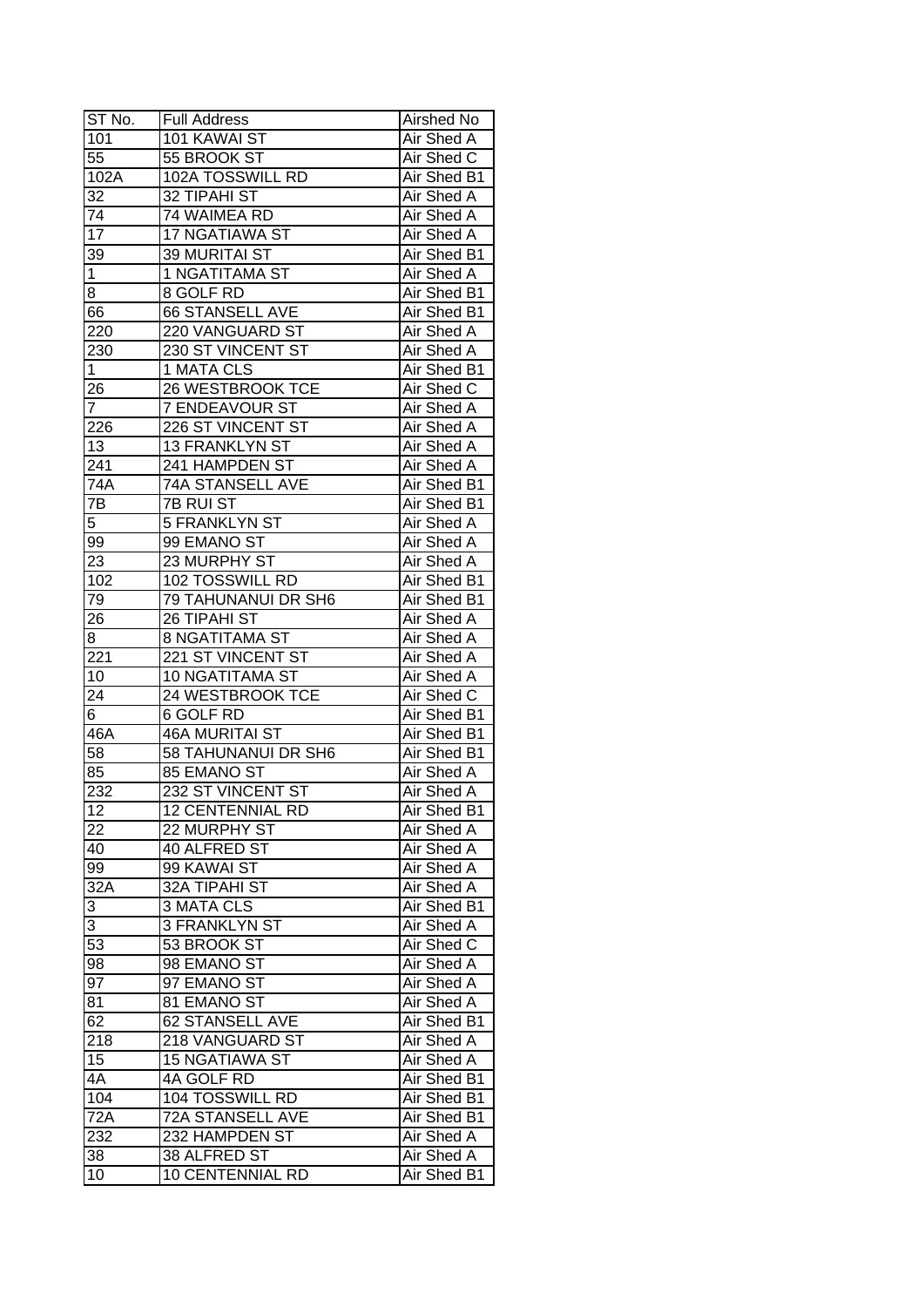| ST No.                  | <b>Full Address</b>     | Airshed No        |
|-------------------------|-------------------------|-------------------|
| 21                      | 21 TIPAHI ST            | Air Shed A        |
| $\overline{21}$         | 21 MURPHY ST            | Air Shed A        |
| 5                       | <b>5 MATA CLS</b>       | Air Shed B1       |
| 42                      | <b>42 MURITAI ST</b>    | Air Shed B1       |
| 83B                     | 83B EMANO ST            | Air Shed A        |
| 81A                     | 81A EMANO ST            | Air Shed A        |
| 9Α                      | 9A NGATIAWA ST          | Air Shed A        |
| 96                      | 96 EMANO ST             | Air Shed A        |
| 224                     | 224 ST VINCENT ST       | Air Shed A        |
| 77                      | 77 TAHUNANUI DR SH6     | Air Shed B1       |
| 5                       | 5 GOLF RD               | Air Shed B1       |
| 285                     | 285 RUTHERFORD ST       | Air Shed A        |
| 45                      | 45 WAIMEA RD            | Air Shed A        |
| 56                      | 56 TAHUNANUI DR SH6     | Air Shed B1       |
| 7A                      | 7A RUI ST               | Air Shed B1       |
| 97                      | 97 KAWAI ST             | Air Shed A        |
| 20                      | 20 MURPHY ST            | Air Shed A        |
| 89-91                   | 89-91 EMANO ST          | Air Shed A        |
| 51                      | 51 BROOK STREET         | Air Shed C        |
| 72                      | 72 WAIMEA RD            | Air Shed A        |
| 11                      | <b>11 NGATIAWA ST</b>   | Air Shed A        |
| $\overline{7}$          | <b>7 MATA CLS</b>       | Air Shed B1       |
| 274                     | 274 PRINCES DR          | Air Shed B1       |
| 94                      | 94 EMANO ST             | Air Shed A        |
| 51A                     | <b>51A BROOK STREET</b> | Air Shed C        |
| 19B                     | 19B MURPHY ST           | Air Shed A        |
| 1                       | 1 WATERDALE WAY         | Air Shed C        |
| 83A                     | 83A EMANO ST            | Air Shed A        |
| $\mathbf 1$             | <b>1 ECKINGTON TCE</b>  | <b>Air Shed A</b> |
| 36                      | 36 ALFRED ST            | Air Shed A        |
| 40                      | <b>40 MURITAI ST</b>    | Air Shed B1       |
| 217                     | 217 ST VINCENT ST       | Air Shed A        |
| 19A                     | <b>19A MURPHY ST</b>    | <b>Air Shed A</b> |
| 39                      | 39 ALFRED ST            | Air Shed A        |
| 3                       | 3 GOLF RD               | Air Shed B1       |
| 230                     | 230 HAMPDEN ST          | <b>Air Shed A</b> |
| 233                     | 233 HAMPDEN ST          | Air Shed A        |
| 19                      | <b>19 MURPHY ST</b>     | Air Shed A        |
| 73B                     | 73B TAHUNANUI DR SH6    | Air Shed B1       |
| 75                      | 75 TAHUNANUI DR SH6     | Air Shed B1       |
| 19                      | <b>19 TIPAHI ST</b>     | Air Shed A        |
| 222                     | 222 ST VINCENT ST       | Air Shed A        |
| 4                       | 4 NGATITAMA ST          | Air Shed A        |
| 58                      | 58 STANSELL AVE         | Air Shed B1       |
| 87                      | 87 EMANO ST             | Air Shed A        |
| 213                     | 213 VANGUARD ST         | Air Shed A        |
| $3\overline{5}$         | 35 MURITAI ST           | Air Shed B1       |
| $9\overline{2}$         | 92 EMANO ST             | Air Shed A        |
| 3                       | <b>3 ECKINGTON TCE</b>  | Air Shed A        |
| <b>9A</b>               | 9A LARGES LN            | Air Shed C        |
| $\overline{\mathbf{4}}$ | 4 GOLF RD               | Air Shed B1       |
| 95                      | 95 KAWAI ST             | Air Shed A        |
| 9                       | 9 MATA CLS              | Air Shed B1       |
| 67                      | 67 STANSELL AVE         | Air Shed B1       |
| 18                      | <b>18 MURPHY ST</b>     | Air Shed A        |
|                         |                         |                   |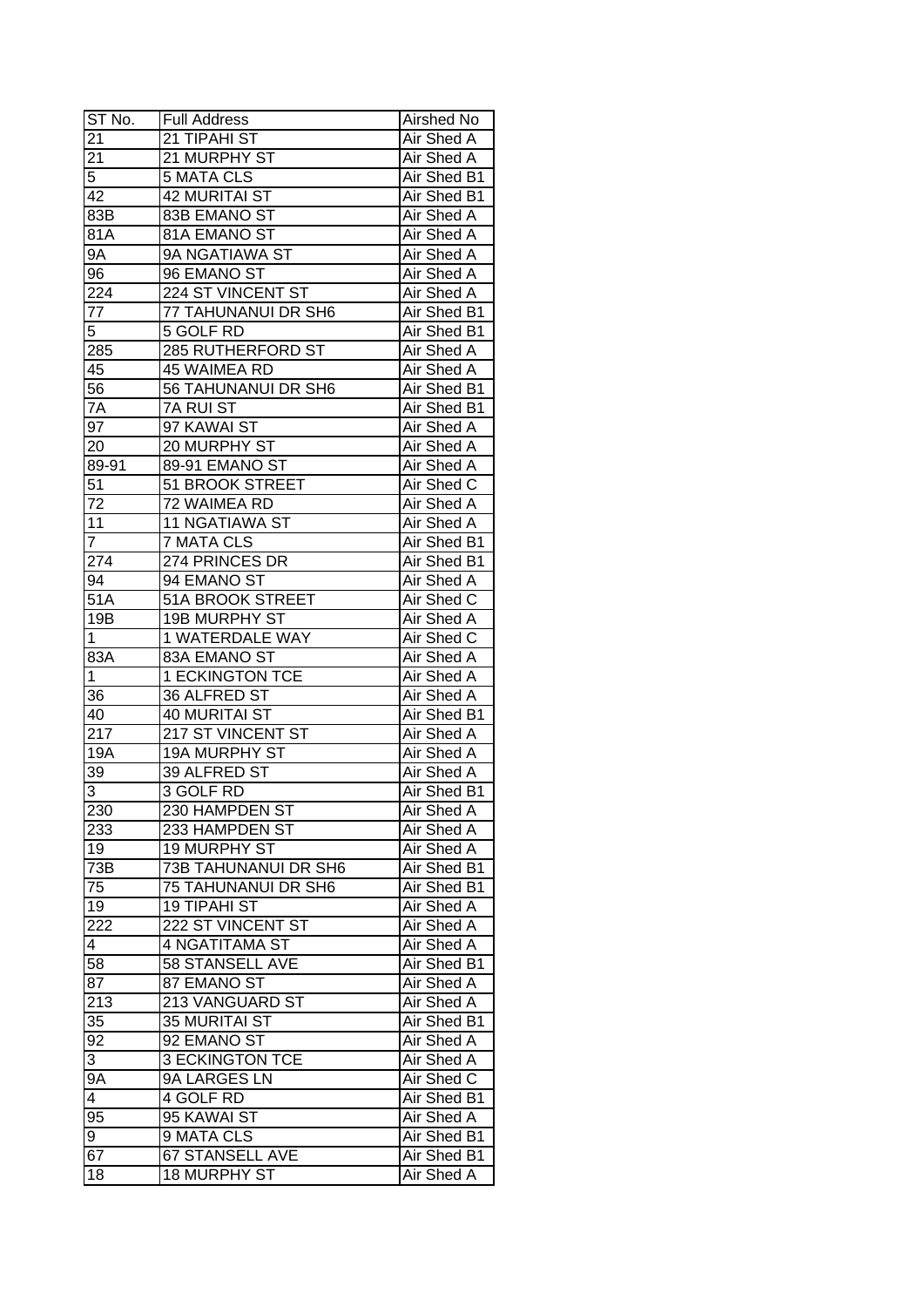| ST No.            | <b>Full Address</b>     | Airshed No        |
|-------------------|-------------------------|-------------------|
| 282               | 282 RUTHERFORD ST       | Air Shed A        |
| 5                 | 5 WATERDALE WAY         | Air Shed C        |
| 52                | 52 TAHUNANUI DR SH6     | Air Shed B1       |
| 32A               | 32A VAN DIEMEN ST       | Air Shed A        |
| 30                | 30 ALFRED ST            | Air Shed A        |
| 7                 | 7 WATERDALE WAY         | Air Shed C        |
| 3                 | <b>3 WATERDALE WAY</b>  | Air Shed C        |
| $\overline{2}$    | 2 NGATITAMA ST          | Air Shed A        |
| 283               | 283 RUTHERFORD ST       | Air Shed A        |
| 63                | 63 STANSELL AVE         | Air Shed B1       |
| 13                | <b>13 MATA CLS</b>      | Air Shed B1       |
| 9                 | 9 NGATIAWA ST           | Air Shed A        |
| 37                | 37 ALFRED ST            | Air Shed A        |
| 72B               | 72B STANSELL AVE        | Air Shed B1       |
| 203               | 203 VANGUARD ST         | Air Shed A        |
| 68                | 68 WAIMEA RD            | Air Shed A        |
| 90                | 90 EMANO ST             | Air Shed A        |
| 231               | 231 HAMPDEN ST          | Air Shed A        |
| 49                | 49 BROOK ST             | Air Shed C        |
| 228               | 228 HAMPDEN ST          | Air Shed A        |
| 12                | 12 WATERDALE WAY        | Air Shed C        |
| 71B               | 71B TAHUNANUI DR SH6    | Air Shed B1       |
| 32                | 32 MURITAI ST           | Air Shed B1       |
| 215               | 215 ST VINCENT ST       | Air Shed A        |
| 211               | 211 VANGUARD ST         | Air Shed A        |
| 60                | 60 STANSELL AVE         | Air Shed B1       |
| 83                | 83 EMANO ST             | Air Shed A        |
| 96                | 96 KAWAI ST             | Air Shed A        |
| 220               | 220 ST VINCENT ST       | <b>Air Shed A</b> |
| 17                | 17 MURPHY ST            | Air Shed A        |
| 6                 | <b>6 MATA CLS</b>       | Air Shed B1       |
| 30A               | 30A VAN DIEMEN ST       | Air Shed A        |
| 10                | 10 WATERDALE WAY        | Air Shed C        |
| 11                | 11 MATA CLS             | Air Shed B1       |
| 49A               | <b>49A STANSELL AVE</b> | Air Shed B1       |
| $\mathbf{z}$      | <b>2 ECKINGTON TCE</b>  | Air Shed A        |
| 6                 | <b>6 WATERDALE WAY</b>  | Air Shed C        |
| 93                | 93 KAWAI ST             | Air Shed A        |
| 229               | 229 HAMPDEN ST          | Air Shed A        |
| 56                | 56 STANSELL AVE         | Air Shed B1       |
| 88                | 88 EMANO ST             | Air Shed A        |
| <b>15A</b>        | <b>15A MURPHY ST</b>    | Air Shed A        |
| $\overline{4}$    | <b>4 WATERDALE WAY</b>  | Air Shed C        |
| 33                | 33 MURITAI ST           | Air Shed B1       |
| 65                | 65 STANSELL AVE         | Air Shed B1       |
| 16                | 16 MURPHY ST            | Air Shed A        |
| 72                | 72 STANSELL AVE         | Air Shed B1       |
| $205\overline{A}$ | 205A VANGUARD ST        | Air Shed A        |
| 15                | 15 MURPHY ST            | Air Shed A        |
| 10C               | 10C PIKO ST             | Air Shed A        |
| $\overline{7}$    | 7 NGATIAWA ST           | Air Shed A        |
| 79                | 79 EMANO ST             | Air Shed A        |
|                   | 209 VANGUARD ST         | Air Shed A        |
| 209               |                         |                   |
| 5                 | <b>5 ECKINGTON TCE</b>  | Air Shed A        |
| 270               | 270 PRINCES DR          | Air Shed B1       |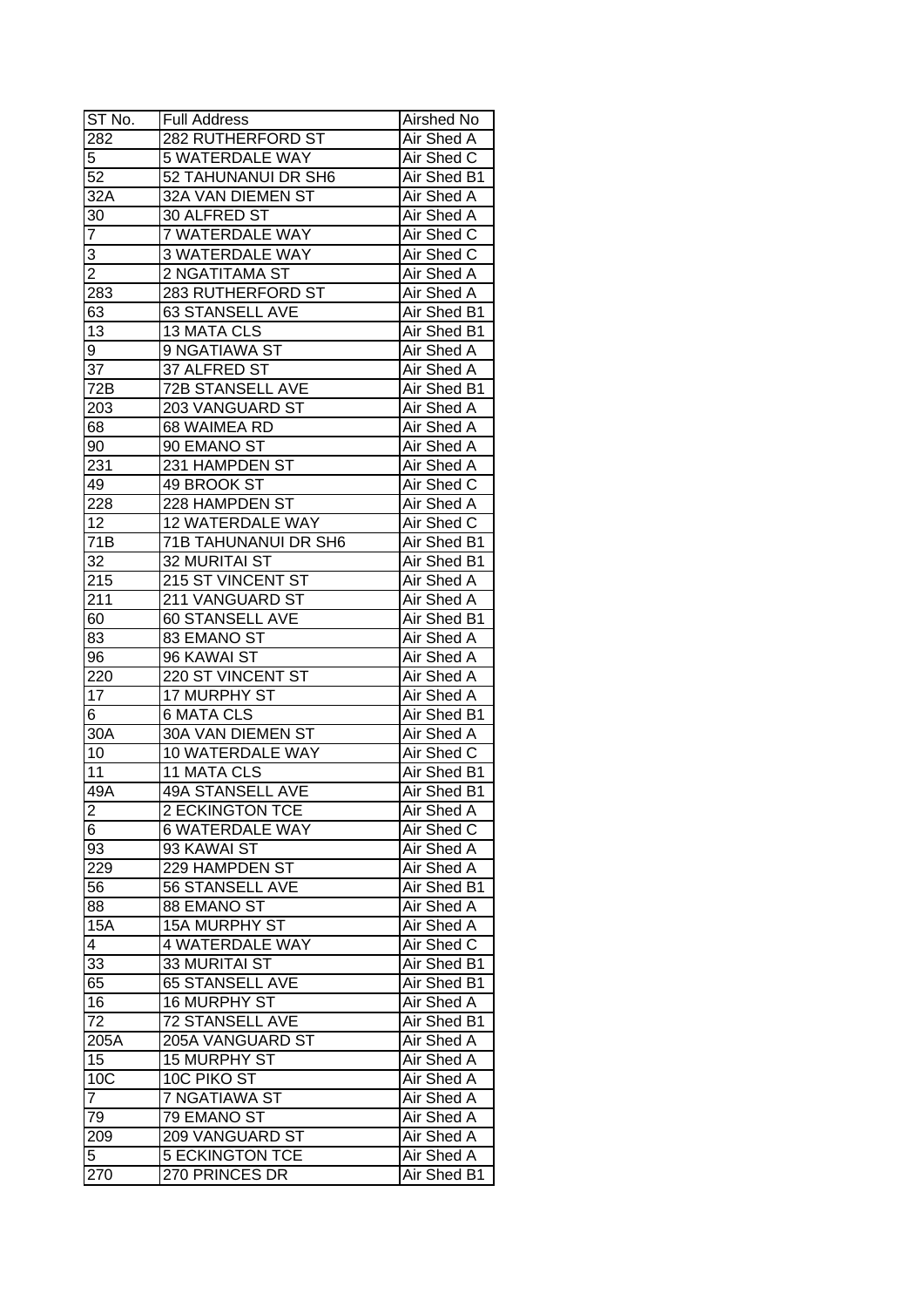| ST No.          | <b>Full Address</b>         | Airshed No        |
|-----------------|-----------------------------|-------------------|
| 48              | <b>48 TAHUNANUI DR SH6</b>  | Air Shed B1       |
| 201A            | 201A VANGUARD ST            | <b>Air Shed A</b> |
| 49              | 49 STANSELL AVE             | Air Shed B1       |
| 218             | 218 ST VINCENT ST           | Air Shed A        |
| 66              | 66 WAIMEA RD                | Air Shed A        |
| 279             | 279 RUTHERFORD ST           | Air Shed A        |
| 1A              | 1A GOLF RD                  | Air Shed B1       |
| 20              | 20 MATA CLS                 | Air Shed B1       |
| 86              | 86 EMANO ST                 | Air Shed A        |
| 10B             | 10B PIKO ST                 | Air Shed A        |
| $\overline{4}$  | <b>4 ECKINGTON TCE</b>      | Air Shed A        |
| 14              | 14 WESTBROOK TCE            | Air Shed C        |
| 38              | 38 MURITAI ST               | Air Shed B1       |
| 71              | 71 TAHUNANUI DR SH6         | Air Shed B1       |
| 227             | 227 HAMPDEN ST              | Air Shed A        |
| 8               | <b>8 MATA CLS</b>           | Air Shed B1       |
| $\overline{12}$ | 12 MATA CLS                 | Air Shed B1       |
| 10D             | 10D PIKO ST                 | Air Shed A        |
| 213             | 213 ST VINCENT ST           | Air Shed A        |
| 26              | 26 VAN DIEMEN ST            | Air Shed A        |
| 47              | 47 BROOK ST                 | Air Shed C        |
| 77              | 77 EMANO ST                 | Air Shed A        |
| 18              | 18 MATA CLS                 | Air Shed B1       |
| 11              | 11 MURPHY ST                | Air Shed A        |
| 280             | 280 RUTHERFORD ST           | Air Shed A        |
| 36              | 36 VAN DIEMEN ST            | Air Shed A        |
| 10              | 10 MATA CLS                 | Air Shed B1       |
| 210             | 210 VANGUARD ST             | Air Shed A        |
| 10A             | 10A PIKO ST                 | Air Shed A        |
| 47A             | 47A BROOK ST                | Air Shed C        |
| 14              | 14 MURPHY ST                | Air Shed A        |
| 207             | 207 VANGUARD ST             | Air Shed A        |
| 39              | 39 WAIMEA RD                | Air Shed A        |
| 47B             | <b>47B BROOK ST</b>         | Air Shed C        |
| 67A             | <b>67A TAHUNANUI DR SH6</b> | Air Shed B1       |
| 28              | 28 ALFRED ST                | Air Shed A        |
| 36A             | <b>36A MURITAI ST</b>       | Air Shed B1       |
| 16              | 16 MATA CLS                 | Air Shed B1       |
| 14              | <b>14 MATA CLS</b>          | Air Shed B1       |
| 50              | 50 STANSELL AVE             | Air Shed B1       |
| 61              | 61 STANSELL AVE             | Air Shed B1       |
| 3               | <b>3 NGATIAWA ST</b>        | Air Shed A        |
| 216             | 216 ST VINCENT ST           | Air Shed A        |
| $\overline{7}$  | <b>7 ECKINGTON TCE</b>      | Air Shed A        |
| 12A             | 12A PIKO ST                 | Air Shed A        |
| 75              | 75 EMANO ST                 | Air Shed A        |
| $\mathbf 1$     | 1 GOLF RD                   | Air Shed B1       |
| 6               | <b>6 ECKINGTON TCE</b>      | Air Shed A        |
| 8               | <b>8 WATERDALE WAY</b>      | Air Shed C        |
| 44              | 44 VAN DIEMEN ST            |                   |
|                 |                             | Air Shed A        |
| 201             | 201 VANGUARD ST             | Air Shed A        |
| 12              | 12 WESTBROOK TCE            | Air Shed C        |
| 26              | 26 ALFRED ST                | Air Shed A        |
| 64              | 64 WAIMEA RD                | Air Shed A        |
| 71A             | 71A BEACH RD                | Air Shed B1       |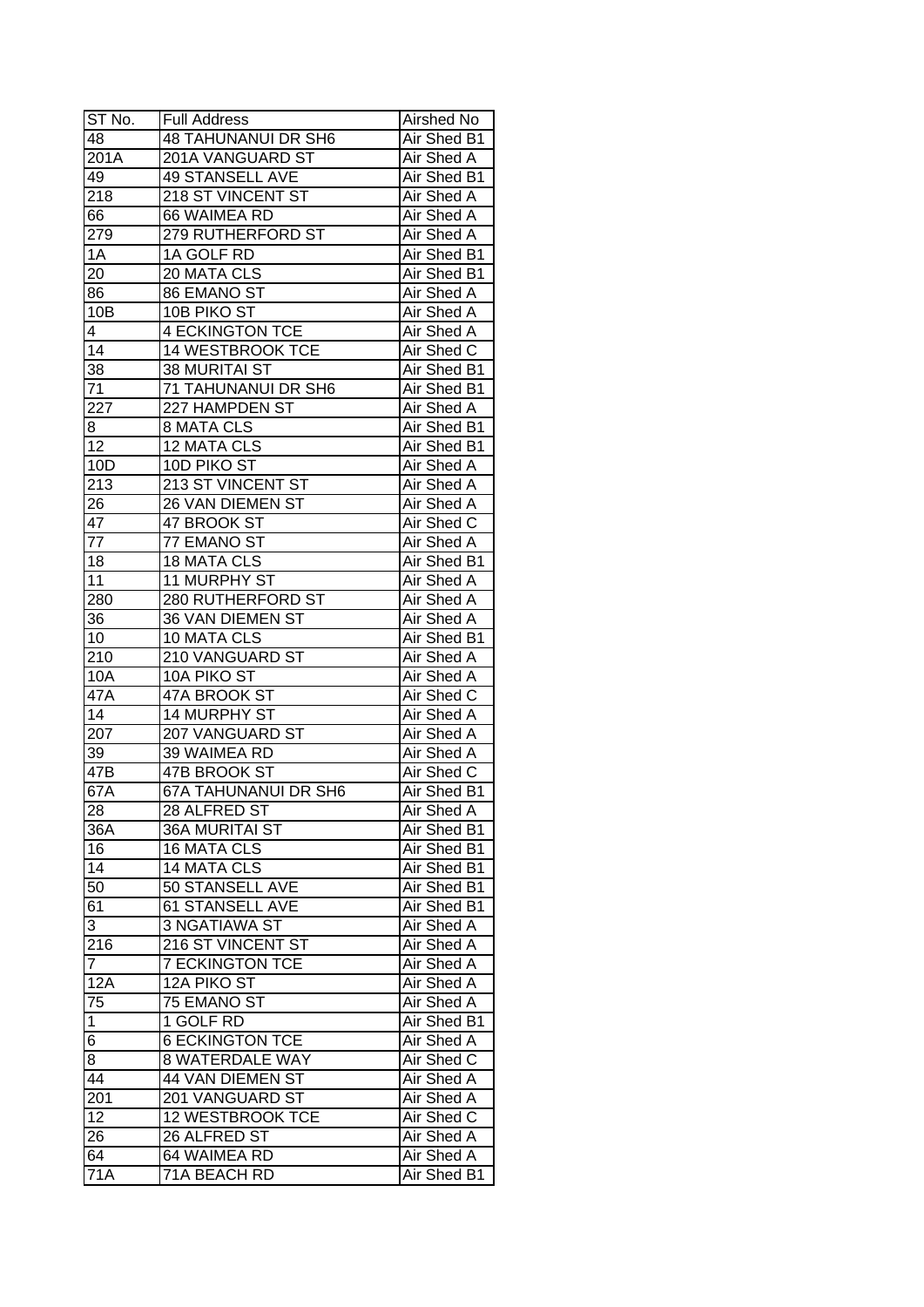| ST No.          | <b>Full Address</b>        | Airshed No        |
|-----------------|----------------------------|-------------------|
| 69              | <b>69 TAHUNANUI DR SH6</b> | Air Shed B1       |
| 16              | <b>16 WAIKARE ST</b>       | Air Shed B1       |
| 208             | 208 VANGUARD ST            | Air Shed A        |
| 9               | 9 MURPHY ST                | Air Shed A        |
| 36              | <b>36 MURITAI ST</b>       | Air Shed B1       |
| 48              | 48 STANSELL AVE            | Air Shed B1       |
| 47              | 47 STANSELL AVE            | Air Shed B1       |
| 48              | 48 VAN DIEMEN ST           | Air Shed A        |
| 44              | 44 TAHUNANUI DR SH6        | Air Shed B1       |
| $\overline{12}$ | <b>12 MURPHY ST</b>        | Air Shed A        |
| 205             | 205 VANGUARD ST            | Air Shed A        |
| 37              | 37 WAIMEA RD               | Air Shed A        |
| 67              | 67 TAHUNANUI DR SH6        | Air Shed B1       |
| 11              | 11 PIKO ST                 | Air Shed A        |
| 212             | 212 HAMPDEN TCE            | Air Shed A        |
| 54              | 54 STANSELL AVE            | Air Shed B1       |
| 38              | 38 VAN DIEMEN ST           | Air Shed A        |
| 40              | 40 VAN DIEMEN ST           | Air Shed A        |
| 10              | 10 WESTBROOK TCE           | Air Shed C        |
| 45              | 45 BROOK ST                | Air Shed C        |
| 51              | 51 STANSELL AVE            | Air Shed B1       |
| 73              | 73 EMANO ST                | Air Shed A        |
| 211             | 211 ST VINCENT ST          | Air Shed A        |
| 24              | 24 ALFRED ST               | Air Shed A        |
| 25              | 25 MURITAI ST              | Air Shed B1       |
| 34              | 34 VAN DIEMEN ST           | Air Shed A        |
| 89A             | 89A KAWAI ST               | Air Shed A        |
| $\overline{55}$ | 55 STANSELL AVE            | Air Shed B1       |
| 32              | 32 VAN DIEMEN ST           | Air Shed A        |
| $8\overline{7}$ | 87 KAWAI ST                | Air Shed A        |
| 30              | <b>30 VAN DIEMEN ST</b>    | Air Shed A        |
| 34A             | <b>34A MURITAI ST</b>      | Air Shed B1       |
| 14              | <b>14 WAIKARE ST</b>       | Air Shed B1       |
| 8A              | 8A PIKO ST                 | Air Shed A        |
| $\overline{28}$ | <b>28 VAN DIEMEN ST</b>    | <b>Air Shed A</b> |
| 79              | 79 BEACH RD                | Air Shed B1       |
| 262             | 262 PRINCES DR             | Air Shed B1       |
| 18              | 18 VAN DIEMEN ST           | Air Shed A        |
| 20              | 20 VAN DIEMEN ST           | Air Shed A        |
| 45              | <b>45 STANSELL AVE</b>     | Air Shed B1       |
| 210             | 210 ST VINCENT ST          | Air Shed A        |
| 16              | 16 VAN DIEMEN ST           | Air Shed A        |
| 77              | 77 BEACH RD                | Air Shed B1       |
| 12              | 12 PIKO ST                 | Air Shed A        |
| $\overline{14}$ | 14 VAN DIEMEN ST           | Air Shed A        |
| 46              | <b>46 STANSELL AVE</b>     | Air Shed B1       |
| 78              | 78 EMANO ST                | Air Shed A        |
| 35              | 35 WAIMEA RD               | Air Shed A        |
| 22              | 22 ALFRED ST               | Air Shed A        |
| 16A             | 16A ALFRED ST              | Air Shed A        |
| 89              | 89 KAWAI ST                | Air Shed A        |
| $\overline{7}$  | <b>7 MURPHY ST</b>         | Air Shed A        |
| 73              | 73 BEACH RD                | Air Shed B1       |
| 214             | 214 ST VINCENT ST          | Air Shed A        |
| 34              | <b>34 MURITAI ST</b>       | Air Shed B1       |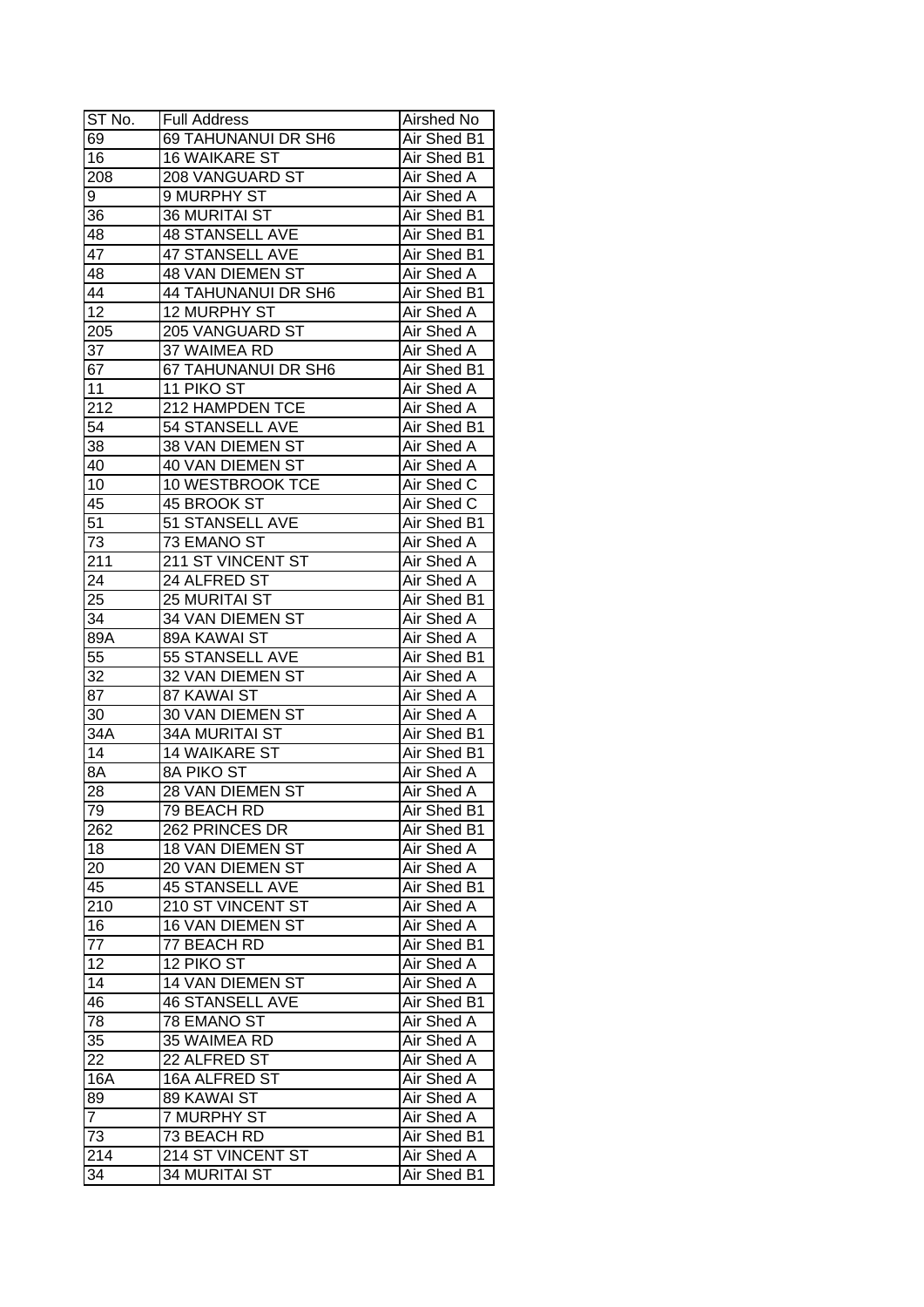| ST No.           | <b>Full Address</b>        | Airshed No        |
|------------------|----------------------------|-------------------|
| $\overline{210}$ | 210 HAMPDEN TCE            | Air Shed A        |
| 43A              | 43A BROOK ST               | Air Shed C        |
| 23               | 23 MURITAI ST              | Air Shed B1       |
| 43               | 43 BROOK ST                | Air Shed C        |
| 26               | <b>26 MURITAI ST</b>       | Air Shed B1       |
| 92               | 92 KAWAI ST                | Air Shed A        |
| 11A              | 11A PIKO ST                | Air Shed A        |
| 14               | 14 ALFRED ST               | Air Shed A        |
| 199              | 199 VANGUARD ST            | Air Shed A        |
| 12               | 12 WAIKARE ST              | Air Shed B1       |
| 60               | 60 WAIMEA RD               | Air Shed A        |
| 71               | 71 EMANO ST                | <b>Air Shed A</b> |
| 20               | 20 ALFRED ST               | Air Shed A        |
| 50 <sub>B</sub>  | 50B SEYMOUR AVE            | Air Shed C        |
| 52               | 52 STANSELL AVE            | Air Shed B1       |
| 65               | 65 TAHUNANUI DR SH6        | Air Shed B1       |
| 76               | 76 EMANO ST                | Air Shed A        |
| 71               | 71 BEACH RD                | Air Shed B1       |
| 87A              | 87A KAWAI ST               | Air Shed A        |
| 6                | 6 WIGZELL DR               | Air Shed A        |
| 63               | 63 TAHUNANUI DR SH6        | Air Shed B1       |
| 27               | 27 ALFRED ST               | Air Shed A        |
| 43               | <b>43 STANSELL AVE</b>     | Air Shed B1       |
| 69               | 69 BEACH RD                | Air Shed B1       |
| 62               | 62 WAIMEA RD               | Air Shed A        |
| 40               | 40 STANSELL AVE            | Air Shed B1       |
| 8                | 8 PIKO ST                  | Air Shed A        |
| 70               | 70 BEACH RD                | Air Shed B1       |
| 9                | 9 PIKO ST                  | Air Shed A        |
| 208              | 208 ST VINCENT ST          | Air Shed A        |
| 193A             | 193A VANGUARD ST           | Air Shed A        |
| 18               | <b>18 ALFRED ST</b>        | Air Shed A        |
| 67               | 67 BEACH RD                | Air Shed B1       |
| $\overline{74}$  | 74 EMANO ST                | Air Shed A        |
| 197              | <b>197 VANGUARD ST</b>     | <b>Air Shed A</b> |
| $\overline{21}$  | 21 MURITAI ST              | Air Shed B1       |
| 87B              | 87B KAWAI ST               | Air Shed A        |
| 5                | 5 MURPHY ST                | Air Shed A        |
| 10               | <b>10 WAIKARE ST</b>       | Air Shed B1       |
| 41B              | 41B BROOK ST               | Air Shed C        |
| 58               | 58 WAIMEA RD               | Air Shed A        |
| 11               | <b>11 WAIKARE ST</b>       | Air Shed B1       |
| 67               | 67 EMANO ST                | Air Shed A        |
| 23               | 23 ALFRED ST               | Air Shed A        |
| 217              | 217 HAMPDEN TCE            | Air Shed A        |
| 41A              | 41A BROOK ST               | Air Shed C        |
| 40               | <b>40 TAHUNANUI DR SH6</b> | Air Shed B1       |
| 88               | 88 KAWAI ST                | Air Shed A        |
| 85               | 85 KAWAI ST                | Air Shed A        |
| 65               | 65 BEACH RD                | Air Shed B1       |
| 57               | 57 BEACH RD                | Air Shed B1       |
| 55A              | 55A BEACH RD               | Air Shed B1       |
|                  |                            | Air Shed A        |
| 20               | 20 TOTARA ST               |                   |
| 260              | 260 PRINCES DR             | Air Shed B1       |
| 35               | 35 VAN DIEMEN ST           | Air Shed A        |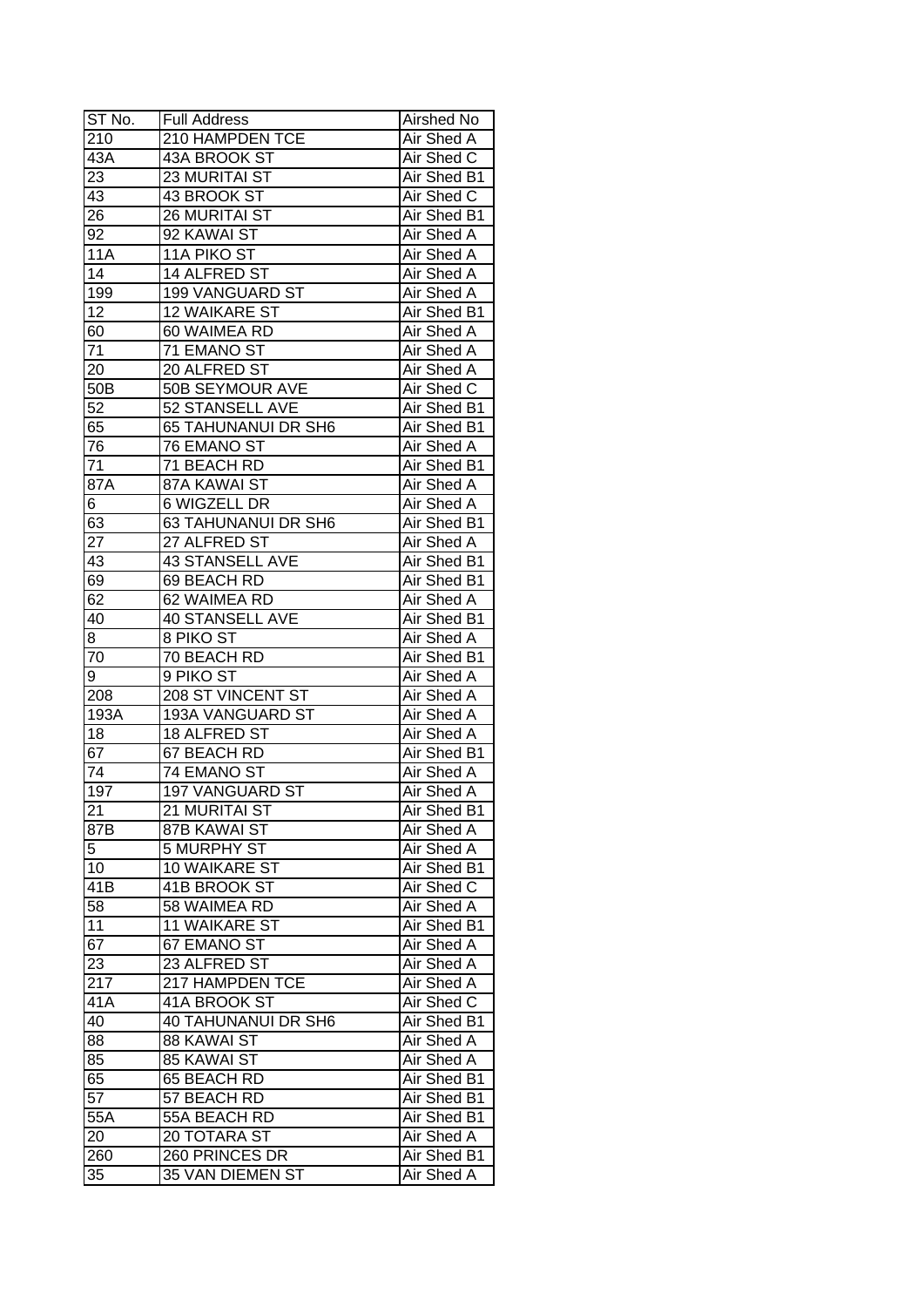| $ST$ No.         | <b>Full Address</b>     | Airshed No        |
|------------------|-------------------------|-------------------|
| 445              | <b>445 TRAFALGAR ST</b> | Air Shed A        |
| 33               | 33 VAN DIEMEN ST        | Air Shed A        |
| 31               | 31 VAN DIEMEN ST        | Air Shed A        |
| 41               | 41 BROOK ST             | Air Shed C        |
| $\overline{7}$   | 7 PIKO ST               | Air Shed A        |
| 27               | 27 VAN DIEMEN ST        | Air Shed A        |
| 50A              | 50A SEYMOUR AVE         | Air Shed C        |
| 193              | 193 VANGUARD ST         | Air Shed A        |
| 16               | 16 ALFRED ST            | Air Shed A        |
| 4                | 4 WIGZELL DR            | Air Shed A        |
| 57B              | 57B BEACH RD            | Air Shed B1       |
| 206              | 206 ST VINCENT ST       | Air Shed A        |
| 17               | 17 ST JOHNS DR          | Air Shed C        |
| 72               | 72 EMANO ST             | Air Shed A        |
| 19               | 19 VAN DIEMEN ST        | Air Shed A        |
| 53               | 53 STANSELL AVE         | Air Shed B1       |
| $\overline{17}$  | 17 VAN DIEMEN ST        | Air Shed A        |
| 61               | 61 BEACH RD             | Air Shed B1       |
| 277              | 277 RUTHERFORD ST       | Air Shed A        |
| 15               | 15 VAN DIEMEN ST        | Air Shed A        |
| 36               | 36 STANSELL AVE         | Air Shed B1       |
| 21               | 21 ALFRED ST            | Air Shed A        |
| 8                | <b>8 WAIKARE ST</b>     | Air Shed B1       |
| 9                | 9 VAN DIEMEN ST         | Air Shed A        |
| $\overline{7}$   | 7 VAN DIEMEN ST         | Air Shed A        |
| 13               | 13 VAN DIEMEN ST        | Air Shed A        |
| 18               | <b>18 TOTARA ST</b>     | <b>Air Shed A</b> |
| 195              | 195 VANGUARD ST         | <b>Air Shed A</b> |
| 5                | 5 VAN DIEMEN ST         | Air Shed A        |
| 11               | 11 VAN DIEMEN ST        | Air Shed A        |
| 6                | 6 PIKO ST               | Air Shed A        |
| $\overline{79}$  | <b>79 KAWAI ST</b>      | Air Shed A        |
| $\overline{17}$  | <b>17 MURITAI ST</b>    | Air Shed B1       |
| 3                | <b>3 VAN DIEMEN ST</b>  | <b>Air Shed A</b> |
| $\overline{1}$   | 1 MURPHY ST             | <b>Air Shed A</b> |
| $\overline{213}$ | 213 HAMPDEN TCE         | Air Shed A        |
| 56               | 56 WAIMEA RD            | Air Shed A        |
| 59               | 59 BEACH RD             | Air Shed B1       |
| 86               | 86 KAWAI ST             | Air Shed A        |
| 70               | 70 EMANO ST             | Air Shed A        |
| 25               | 25 ALFRED ST            | Air Shed A        |
| 39               | 39 STANSELL AVE         | Air Shed B1       |
| $\overline{57}$  | 57 TAHUNANUI DR SH6     | Air Shed B1       |
| 33               | 33 WAIMEA RD            | Air Shed A        |
| 276              | 276 RUTHERFORD ST       | Air Shed A        |
| $38\overline{A}$ | 38A STANSELL AVE        | Air Shed B1       |
| 12               | 12 ALFRED ST            | Air Shed A        |
| 58               | 58 SEYMOUR AVE          | Air Shed C        |
| 57A              | 57A BEACH RD            | Air Shed B1       |
| 5                | 5 PIKO ST               | Air Shed A        |
|                  | 204 ST VINCENT ST       | Air Shed A        |
| 204<br>17        |                         | Air Shed A        |
| 56               | 17 ALFRED ST            |                   |
|                  | 56 SEYMOUR AVE          | Air Shed C        |
| 52               | 52 SEYMOUR AVE          | Air Shed C        |
| 54               | 54 SEYMOUR AVE          | Air Shed C        |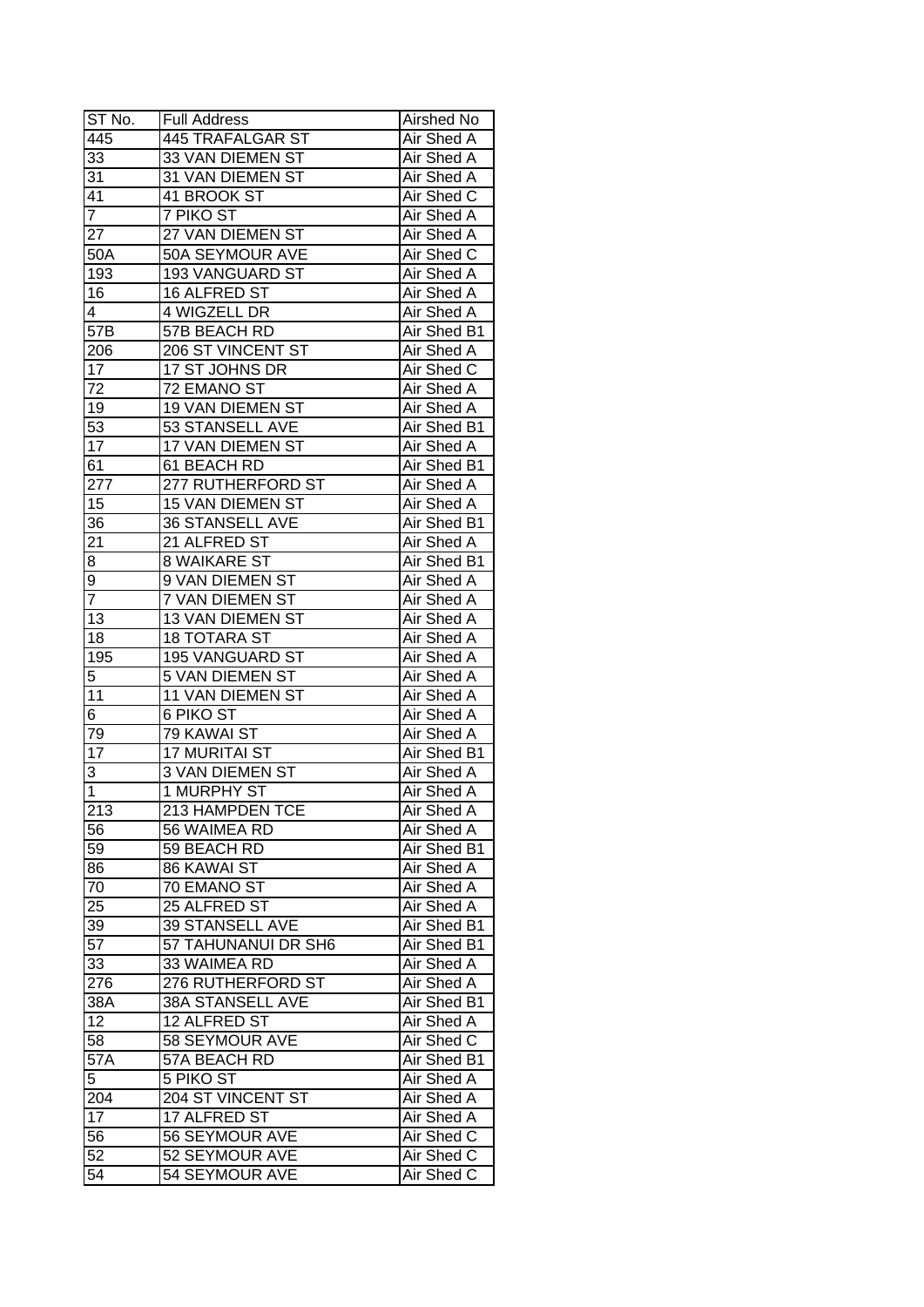| ST No.           | <b>Full Address</b>     | Airshed No        |
|------------------|-------------------------|-------------------|
| 211              | 211 HAMPDEN TCE         | Air Shed A        |
| 443              | 443 TRAFALGAR ST        | <b>Air Shed A</b> |
| 14               | <b>14 MELROSE TCE</b>   | Air Shed A        |
| 50               | 50 SEYMOUR AVE          | Air Shed C        |
| 32A              | 32A STANSELL AVE        | Air Shed B1       |
| 16               | <b>16 TOTARA ST</b>     | Air Shed A        |
| 275              | 275 RUTHERFORD ST       | Air Shed A        |
| 12               | <b>12 MELROSE TCE</b>   | Air Shed A        |
| 12A              | 12A TOTARA ST           | Air Shed A        |
| 6                | <b>6 MELROSE TCE</b>    | Air Shed A        |
| 6                | <b>6 WAIKARE ST</b>     | Air Shed B1       |
| 15               | <b>15 MURITAI ST</b>    | Air Shed B1       |
| 68               | 68 EMANO ST             | Air Shed A        |
| 27               | 27 RICHMOND AVE         | Air Shed A        |
| 55               | 55 BEACH RD             | Air Shed B1       |
| 54               | 54 WAIMEA RD            | Air Shed A        |
| 39               | 39 BROOK ST             | Air Shed C        |
| 49C              | 49C EMANO ST            | Air Shed A        |
| 10               | 10 ALFRED ST            | Air Shed A        |
| 191              | <b>191 VANGUARD ST</b>  | Air Shed A        |
| 16               | 16 MELROSE TCE          | Air Shed A        |
| 25               | 25 RICHMOND AVE         | Air Shed A        |
| 14               | <b>14 TOTARA ST</b>     | Air Shed A        |
| 15               | 15 ALFRED ST            | Air Shed A        |
| 209              | 209 HAMPDEN TCE         | Air Shed A        |
| 14               | 14 ST JOHNS DR          | Air Shed C        |
| 61               | 61 TAHUNANUI DR SH6     | Air Shed B1       |
| 84               | 84 KAWAI ST             | Air Shed A        |
| 51A              | 51A TAHUNANUI DR SH6    | Air Shed B1       |
| 53               | 53 BEACH RD             | Air Shed B1       |
| $\overline{7}$   | <b>7 WAIKARE ST</b>     | Air Shed B1       |
| 202              | 202 ST VINCENT ST       | Air Shed A        |
| 3                | 3 PIKO ST               | Air Shed A        |
| 274              | 274 RUTHERFORD ST       | Air Shed A        |
| 42               | <b>42 STANSELL AVE</b>  | Air Shed B1       |
| $\overline{273}$ | 273 RUTHERFORD ST       | Air Shed A        |
| 200              | 200 HAMPDEN TCE         | Air Shed A        |
| 66               | 66 EMANO ST             | Air Shed A        |
| 77               | 77 KAWAI ST             | Air Shed A        |
| 30A              | <b>30A STANSELL AVE</b> | Air Shed B1       |
| 198              | 198 VANGUARD ST         | Air Shed A        |
| 52               | 52 WAIMEA RD            | Air Shed A        |
| 17               | 17 TOTARA ST            | Air Shed A        |
| 38               | 38 STANSELL AVE         | Air Shed B1       |
| 15               | 15 ST JOHNS DR          | Air Shed C        |
| 51               | 51 BEACH RD             | Air Shed B1       |
| 11               | <b>11 MURITAI ST</b>    | Air Shed B1       |
| 63               | 63 EMANO ST             | Air Shed A        |
| 37               | 37 STANSELL AVE         | Air Shed B1       |
| 12               | <b>12 TOTARA ST</b>     | Air Shed A        |
| 39A              | 39A BROOK ST            | Air Shed C        |
| 8                | 8 ALFRED ST             | Air Shed A        |
| 215A             | 215A HAMPDEN TCE        | Air Shed A        |
| 42               | 42 SEYMOUR AVE          | Air Shed C        |
|                  | 30A STANSELL AVE        |                   |
| 30A              |                         | Air Shed B1       |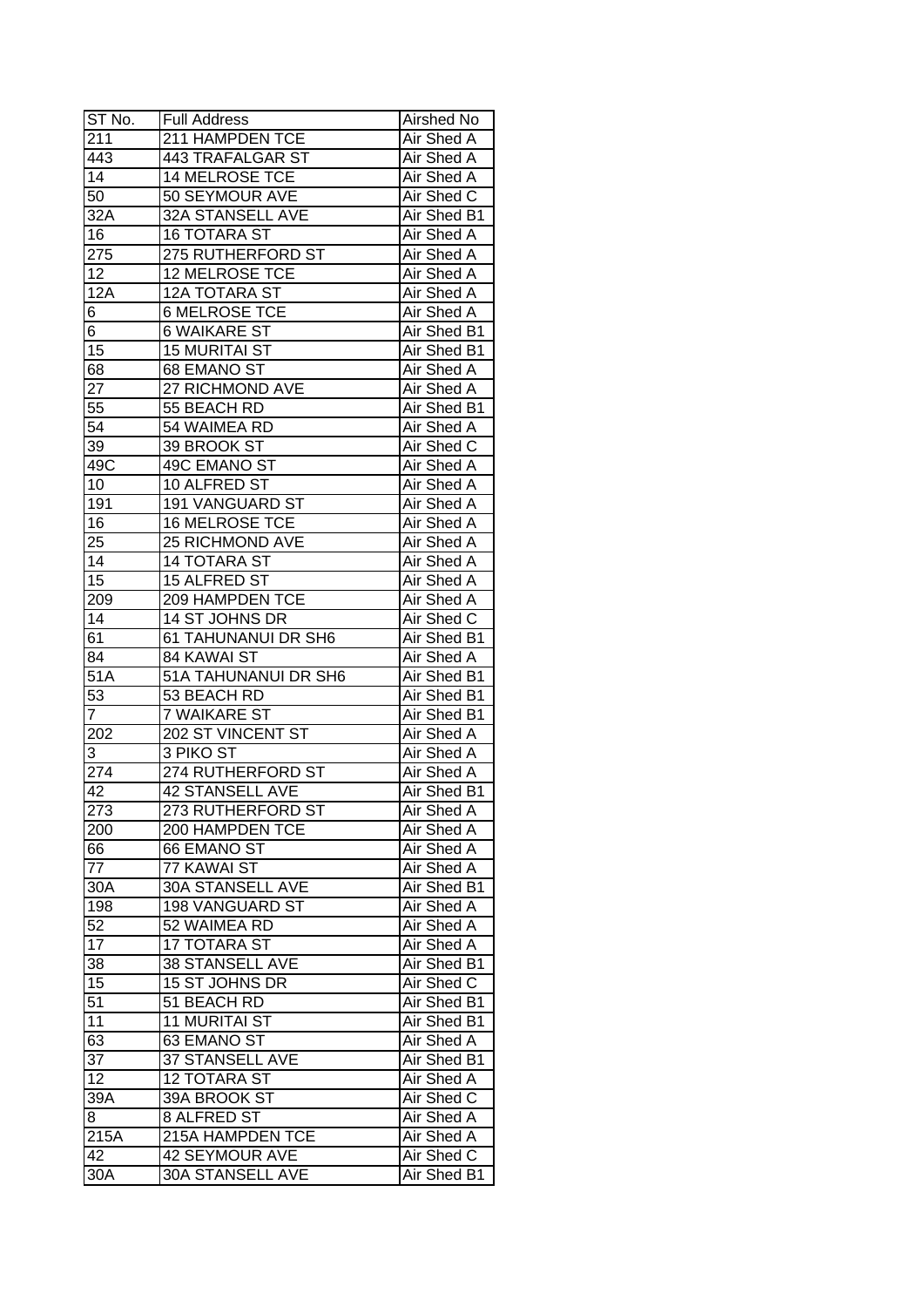| ST No.           | <b>Full Address</b>            | Airshed No                |
|------------------|--------------------------------|---------------------------|
| 45B              | <b>45B EMANO ST</b>            | Air Shed A                |
| 25               | 25 STANSELL AVE                | Air Shed B1               |
| 13               | 13 ALFRED ST                   | Air Shed A                |
| 207              | 207 HAMPDEN TCE                | Air Shed A                |
| 34A              | <b>34A STANSELL AVE</b>        | Air Shed B1               |
| 250              | 250 PRINCES DR                 | Air Shed B1               |
| 189              | 189 VANGUARD ST                | Air Shed A                |
| 51               | 51 TAHUNANUI DR SH6            | Air Shed B1               |
| 236              | 236 COLLINGWOOD ST             | Air Shed A                |
| 49               | 49 EMANO ST                    | Air Shed A                |
| 49               | 49 BEACH RD                    | Air Shed B1               |
| 49               | 49 TAHUNANUI DR SH6            | Air Shed B1               |
| 29               | 29 STANSELL AVE                | Air Shed B1               |
| 1                | 1 PIKO ST                      | Air Shed A                |
| 194              | 194 VANGUARD ST                | Air Shed A                |
| 82               | 82 KAWAI ST                    | Air Shed A                |
| 202              | 202 HAMPDEN TCE                | Air Shed A                |
| 43B              | 43B EMANO ST                   | Air Shed A                |
| 50A              | 50A WAIMEA RD                  | Air Shed A                |
| 29               | 29 VAN DIEMEN ST               | Air Shed A                |
| 25A              | 25A STANSELL AVE               | Air Shed B1               |
| 64               | 64 EMANO ST                    | Air Shed A                |
| 28               | 28 TAHUNANUI DR SH6            | Air Shed B1               |
| 49A              | 49A TAHUNANUI DR SH6           | Air Shed B1               |
| 13               | <b>13 TOTARA ST</b>            | Air Shed A                |
| 31               | 31 WAIMEA RD                   | Air Shed A                |
| 6                | <b>6 ALFRED ST</b>             | Air Shed A                |
| 205              | 205 HAMPDEN TCE                | Air Shed A                |
| 211A             | 211A HAMPDEN TCE               | Air Shed A                |
| 37               | 37 BROOK ST                    | Air Shed C                |
| 9                | 9 MURITAI ST                   | Air Shed B1               |
| 55               | <b>55 SEYMOUR AVE</b>          | Air Shed C                |
| $\overline{57}$  | <b>57 SEYMOUR AVE</b>          | Air Shed C                |
| 10               | <b>10 TOTARA ST</b>            | Air Shed A                |
| 271              | 271 RUTHERFORD ST              | <b>Air Shed A</b>         |
| $\overline{18}$  | <b>18 MELROSE TCE</b>          | Air Shed A                |
| 37A              | 37A BROOK ST                   | Air Shed C                |
| 10               | 10 MELROSE TCE                 | Air Shed A                |
| 11               | 11 ALFRED ST                   | Air Shed A                |
| 272              | 272 RUTHERFORD ST              | Air Shed A                |
| 43               | 43 SEYMOUR AVE                 | Air Shed C                |
| 28A              | 28A STANSELL AVE               | Air Shed B1               |
| 198              | 198 HAMPDEN TCE                | Air Shed A                |
| 31               | 31 STANSELL AVE                | Air Shed B1               |
| $18\overline{7}$ | 187 VANGUARD ST                | Air Shed A                |
| 34               | <b>34 STANSELL AVE</b>         | Air Shed B1               |
| 192              | 192 VANGUARD ST                | Air Shed A                |
| 8                | <b>8 MELROSE TCE</b>           | Air Shed A                |
| 47A              | <b>47A TAHUNANUI DR</b>        | Air Shed B1               |
| 32               | 32 STANSELL AVE                | Air Shed B1               |
| 4                | 4 ALFRED ST                    | Air Shed A                |
| 75               | 75 KAWAI ST                    | Air Shed A                |
| $\overline{2}$   | 2 MELROSE TCE                  | Air Shed A                |
| 47               |                                |                           |
| 203              | 47 BEACH RD<br>203 HAMPDEN TCE | Air Shed B1<br>Air Shed A |
|                  |                                |                           |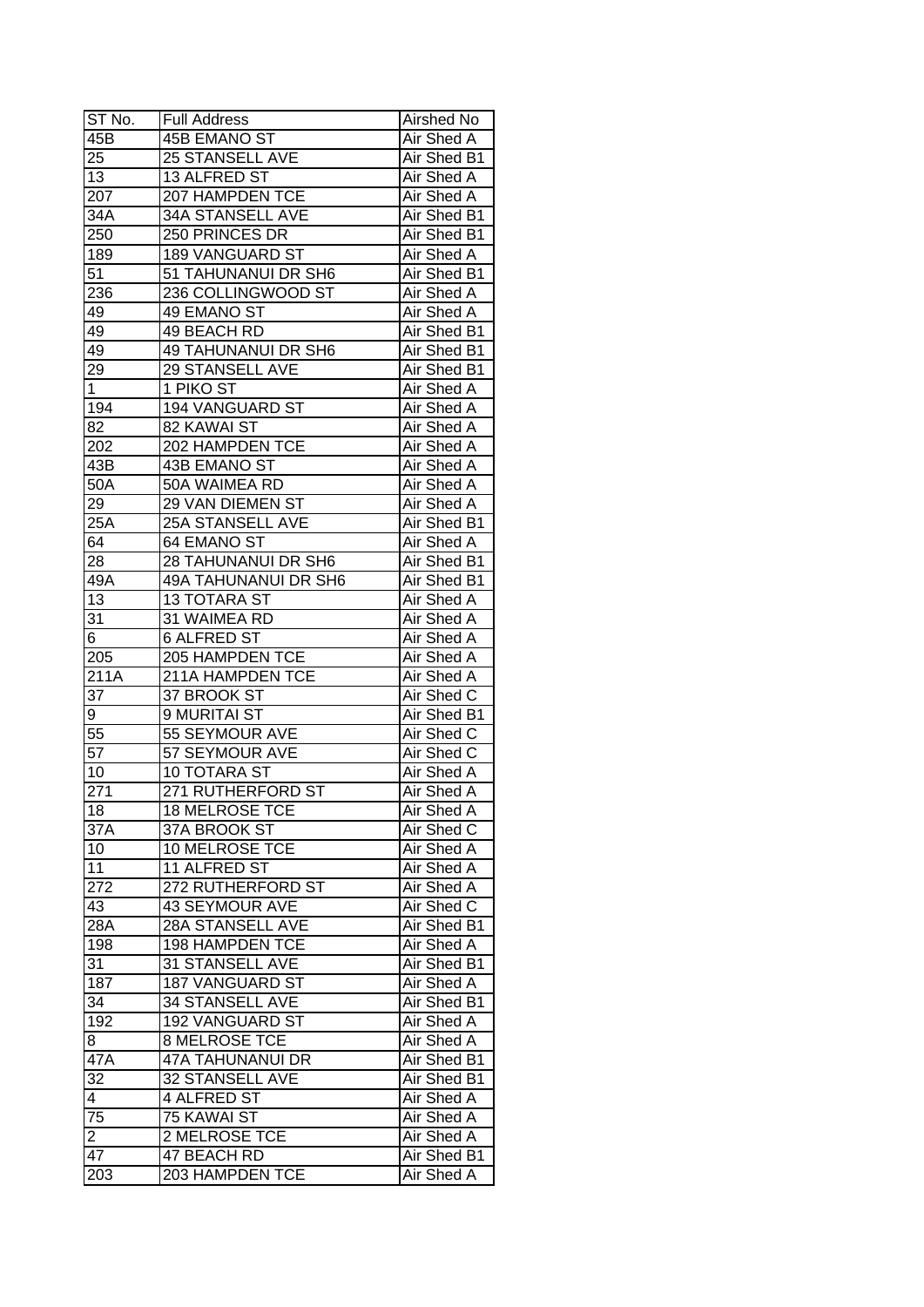| ST No.               | <b>Full Address</b>      | Airshed No               |
|----------------------|--------------------------|--------------------------|
| 4                    | <b>4 MELROSE TCE</b>     | Air Shed A               |
| $\overline{8}$       | 8 TOTARA ST              | Air Shed A               |
| 60                   | 60 EMANO ST              | Air Shed A               |
| 49A                  | <b>49A EMANO ST</b>      | <b>Air Shed A</b>        |
| 37B                  | 37B BROOK ST             | Air Shed C               |
| 272A                 | 272A RUTHERFORD ST       | Air Shed A               |
| 40                   | <b>40 SEYMOUR AVE</b>    | Air Shed C               |
| 200                  | 200 ST VINCENT ST        | Air Shed A               |
| 234                  | 234 COLLINGWOOD ST       | Air Shed A               |
| 16                   | <b>16 MURITAI ST</b>     | Air Shed B1              |
| 9                    | 9 ALFRED ST              | Air Shed A               |
| 11                   | <b>11 TOTARA ST</b>      | Air Shed A               |
| 78                   | 78 KAWAI ST              | <b>Air Shed A</b>        |
| 45                   | 45 BEACH RD              | Air Shed B1              |
| 23A                  | 23A STANSELL AVE         | Air Shed B1              |
| 196                  | 196 HAMPDEN TCE          | Air Shed A               |
| 2                    | 2 ALFRED ST              | Air Shed A               |
| 270                  | 270 RUTHERFORD ST        | Air Shed A               |
| 20                   | 20 MELROSE TCE           | Air Shed A               |
| 12                   | 12 ST JOHNS DR           | Air Shed C               |
| 269                  | <b>269 RUTHERFORD ST</b> | Air Shed A               |
| 6                    | 6 ST JOHNS DR            | Air Shed C               |
| 48-50                | 48-50 WAIMEA RD          | Air Shed A               |
| 201                  | 201 HAMPDEN TCE          | Air Shed A               |
| 55                   | 55 EMANO ST              | Air Shed A               |
| 25B                  | 25B STANSELL AVE         | Air Shed B1              |
| 58                   | 58 EMANO ST              |                          |
| 6                    | <b>6 TOTARA ST</b>       | Air Shed A<br>Air Shed A |
| 41                   | 41 SEYMOUR AVE           | Air Shed C               |
| 190                  | 190 VANGUARD ST          | Air Shed A               |
|                      | 8 ST JOHNS DR            | Air Shed C               |
| 8<br>$\overline{47}$ | <b>47 TAHUNANUI DR</b>   | Air Shed B1              |
| $\overline{35}$      | 35 BROOK ST              | Air Shed C               |
| $\overline{14}$      | <b>14 MURITAI ST</b>     | Air Shed B1              |
| $\overline{31A}$     | <b>31A STANSELL AVE</b>  | Air Shed B1              |
| 27                   | 27 WAIMEA RD             | <b>Air Shed A</b>        |
|                      | 43 BEACH RD              | Air Shed B1              |
| 43<br>$\overline{7}$ |                          |                          |
|                      | 7 ALFRED ST              | Air Shed A               |
| 23                   | 23 RICHMOND AVE          | Air Shed A               |
| 233                  | 233 COLLINGWOOD ST       | Air Shed C               |
| 9                    | 9 ST JOHNS DR            | Air Shed C               |
| 9                    | 9 TOTARA ST              | Air Shed A               |
| 235                  | 235 COLLINGWOOD ST       | Air Shed C               |
| 45A                  | 45A EMANO ST             | Air Shed A               |
| 41A                  | 41A EMANO ST             | Air Shed A               |
| 30                   | 30 STANSELL AVE          | Air Shed B1              |
| 23A                  | 23A WAIMEA RD            | Air Shed A               |
| 194                  | 194 HAMPDEN TCE          | Air Shed A               |
| 10                   | 10 ST JOHNS DR           | Air Shed C               |
| 268                  | <b>268 RUTHERFORD ST</b> | Air Shed A               |
| 53                   | 53 EMANO ST              | Air Shed A               |
| 76                   | 76 KAWAI ST              | Air Shed A               |
| 267                  | <b>267 RUTHERFORD ST</b> | Air Shed A               |
| <b>17A</b>           | 17A STANSELL AVE         | Air Shed B1              |
| 195                  | 195 HAMPDEN TCE          | Air Shed A               |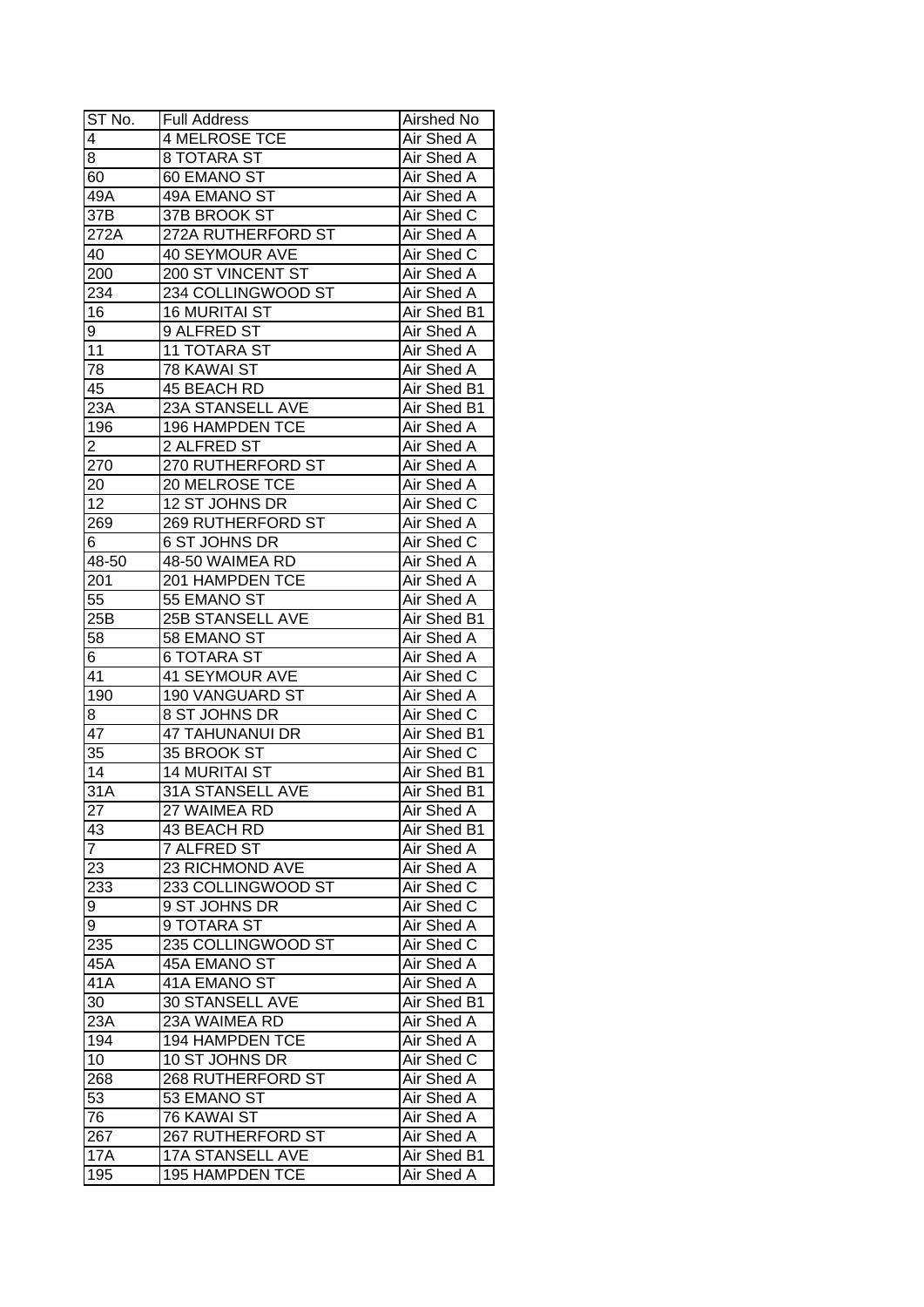| ST No.          | <b>Full Address</b>        | Airshed No        |
|-----------------|----------------------------|-------------------|
| 33              | 33 BEACH RD                | Air Shed B1       |
| 56              | 56 EMANO ST                | Air Shed A        |
| $\overline{7}$  | 7 ST JOHNS DR              | Air Shed C        |
| 22              | <b>22 RICHMOND AVE</b>     | <b>Air Shed A</b> |
| 43A             | 43A EMANO ST               | Air Shed A        |
| 188             | 188 VANGUARD ST            | Air Shed A        |
| 12B             | <b>12B BROUGHAM ST</b>     | Air Shed A        |
| $\overline{7}$  | 7 TOTARA ST                | Air Shed A        |
| 25A             | 25A WAIMEA RD              | Air Shed A        |
| 267A            | 267A RUTHERFORD ST         | Air Shed A        |
| 15              | 15 GORRIE ST               | Air Shed A        |
| 39              | 39 SEYMOUR AVE             | Air Shed C        |
| $\overline{34}$ | 34 BROOK ST                | Air Shed C        |
| 39              | 39 TAHUNANUI DR SH6        | Air Shed B1       |
| $\overline{5}$  | 5 ST JOHNS DR              | Air Shed C        |
| 28              | 28 STANSELL AVE            | Air Shed B1       |
| 26              | 26 STANSELL AVE            | Air Shed B1       |
| 252             | 252 PRINCES DR             | Air Shed B1       |
| 266             | 266 RUTHERFORD ST          | Air Shed A        |
| 186             | 186 HAMPDEN TCE            | Air Shed A        |
| 246             | 246 PRINCES DR             | Air Shed B1       |
| 192             | <b>192 HAMPDEN TCE</b>     | Air Shed A        |
| 33              | 33 BROOK ST                | Air Shed C        |
| 45              | <b>45 TAHUNANUI DR SH6</b> | Air Shed B1       |
| 51              | 51 EMANO ST                | Air Shed A        |
| 193             | 193 HAMPDEN TCE            | Air Shed A        |
| 78A             | 78A KAWAI ST               | Air Shed A        |
| 34              | 34 SEYMOUR AVE             | Air Shed C        |
| 54              | 54 EMANO ST                | Air Shed A        |
| 266A            | 266A RUTHERFORD ST         | Air Shed A        |
| 67              | 67 RENWICK PL              | <b>Air Shed A</b> |
| 65              | <b>65 RENWICK PL</b>       | Air Shed A        |
| 31A             | 31A BROOK ST               | Air Shed C        |
| 46              | <b>46 WAIMEA RD</b>        | Air Shed A        |
| 232             | 232 COLLINGWOOD ST         | <b>Air Shed A</b> |
| 19              | <b>19 STANSELL AVE</b>     | Air Shed B1       |
| 25C             | 25C STANSELL AVE           | Air Shed B1       |
| 25              | 25 WAIMEA RD               | Air Shed A        |
| 21              | 21 RICHMOND AVE            | Air Shed A        |
| 5               | 5 TOTARA ST                | Air Shed A        |
| 23              | 23 STANSELL AVE            | Air Shed B1       |
| 22              | 22 GORRIE ST               | Air Shed A        |
| 265             | 265 RUTHERFORD ST          | Air Shed A        |
| 196             | 196 ST VINCENT ST          | Air Shed A        |
| 190             | 190 HAMPDEN TCE            | Air Shed A        |
| $\overline{4}$  | 4 ST JOHNS DR              | Air Shed C        |
| $\overline{52}$ | 52 EMANO ST                | Air Shed A        |
| 264             | 264 RUTHERFORD ST          | Air Shed A        |
| 47              | 47 EMANO ST                | Air Shed A        |
| 191             | 191 HAMPDEN TCE            | Air Shed A        |
| 41              | 41 EMANO ST                | Air Shed A        |
| 230             | 230 COLLINGWOOD ST         | Air Shed A        |
| 37              | 37 SEYMOUR AVE             | Air Shed C        |
| 32              | 32 BROOK ST                | Air Shed C        |
| 183             | <b>183 VANGUARD ST</b>     | Air Shed A        |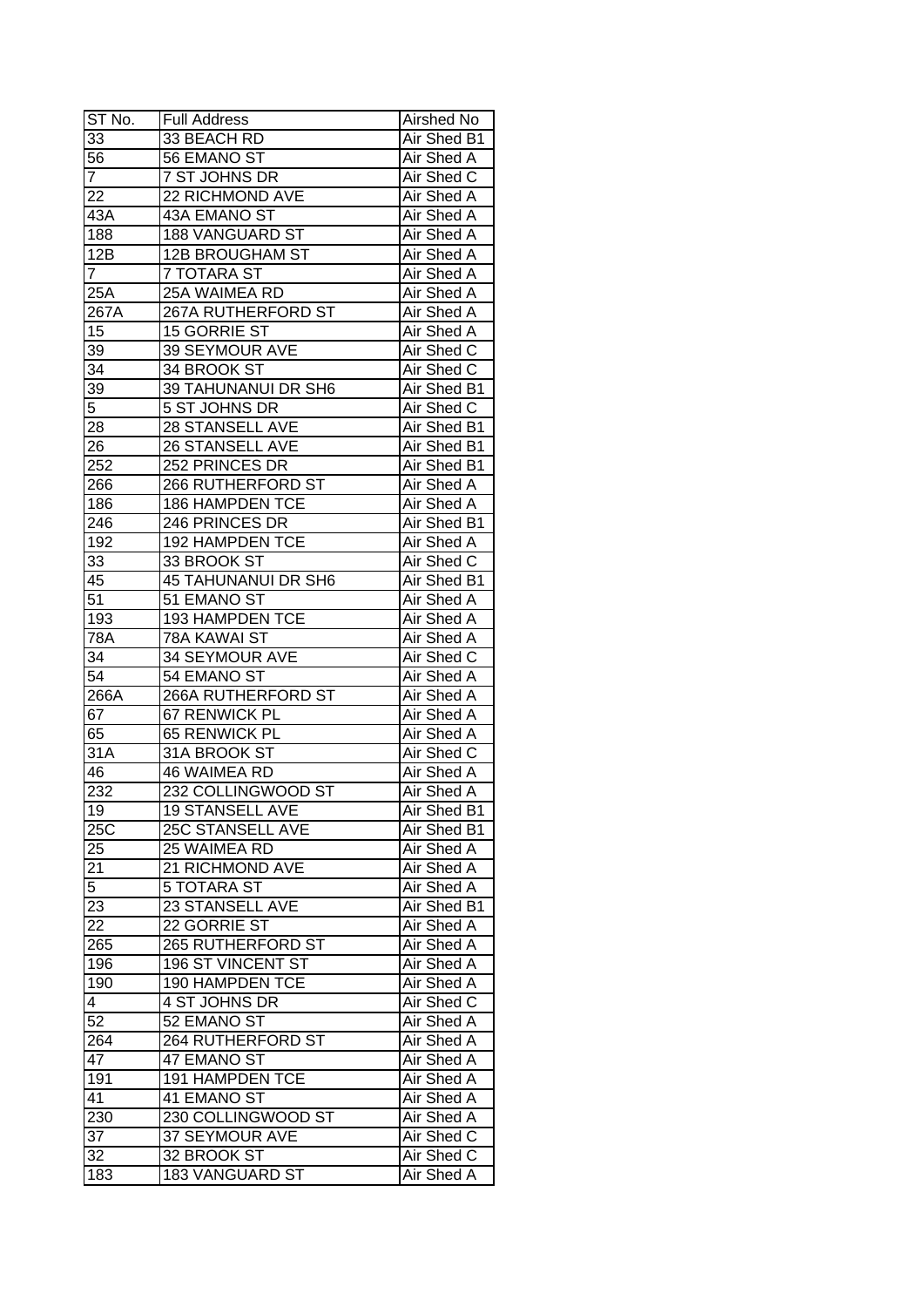| ST No.                        | <b>Full Address</b>                         | Airshed No                       |
|-------------------------------|---------------------------------------------|----------------------------------|
| 5                             | <b>5 HUTCHESON ST</b>                       | Air Shed A                       |
| 3                             | 3 ST JOHNS DR                               | Air Shed C                       |
| 186                           | 186 VANGUARD ST                             | Air Shed A                       |
| 31                            | 31 BROOK ST                                 | Air Shed C                       |
| 3                             | 3 TOTARA ST                                 | Air Shed A                       |
| 43                            | 43 TAHUNANUI DR SH6                         | Air Shed B1                      |
| 44                            | 44 WAIMEA RD                                | Air Shed A                       |
| 33                            | 33 BEACH RD                                 | Air Shed B1                      |
| 50                            | 50 EMANO ST                                 | Air Shed A                       |
| 199                           | 199 HAMPDEN ST                              | Air Shed A                       |
| 21                            | 21 STANSELL AVE                             | Air Shed B1                      |
| $\overline{58}$               | 58 BROUGHAM ST                              | Air Shed C                       |
| 184                           | 184 HAMPDEN TCE                             | Air Shed A                       |
| 29A                           | 29A BROOK ST                                | Air Shed C                       |
| 23                            | 23 WAIMEA RD                                | Air Shed A                       |
| 263                           | 263 RUTHERFORD ST                           | Air Shed A                       |
| 33A                           | 33A TAHUNANUI DR SH6                        | Air Shed B1                      |
| 5Β                            | <b>5B TOTARA ST</b>                         | Air Shed A                       |
| $\overline{7}$                | 7 HUTCHESON ST                              | Air Shed A                       |
| 225                           | 225 COLLINGWOOD ST                          | Air Shed C                       |
| 46A                           | 46A WAIMEA RD                               | Air Shed A                       |
| 16                            | 16 GORRIE ST                                | Air Shed A                       |
| 75                            | 75 LOCKING ST                               | Air Shed A                       |
| 48                            | 48 EMANO ST                                 | Air Shed A                       |
| 262                           | 262 RUTHERFORD ST                           | Air Shed A                       |
| 43                            | 43 EMANO ST                                 |                                  |
| 184                           | 184 VANGUARD ST                             | Air Shed A<br>Air Shed A         |
| 68                            |                                             | Air Shed A                       |
|                               | 68 RENWICK PL                               |                                  |
| 197                           | 197 HAMPDEN TCE<br><b>261 RUTHERFORD ST</b> | Air Shed A<br>Air Shed A         |
| 261<br>35                     | 35 SEYMOUR AVE                              | Air Shed C                       |
| 100                           | 100 MOUNT ST                                | <b>Air Shed A</b>                |
| 181                           | <b>181 VANGUARD ST</b>                      | <b>Air Shed A</b>                |
|                               | 2 ST JOHNS DR                               | Air Shed C                       |
| $\overline{\mathbf{c}}$<br>17 | <b>17 WAIMEA RD</b>                         |                                  |
|                               |                                             | <b>Air Shed A</b><br>Air Shed B1 |
| $\overline{8}$                | <b>8 MURITAI ST</b>                         |                                  |
| 37A                           | 37A TAHUNANUI DR SH6                        | Air Shed B1                      |
| 6                             | <b>6 HUTCHESON ST</b>                       | Air Shed A                       |
| 180                           | 180 HAMPDEN TCE                             | Air Shed A                       |
| 38A                           | 38A BROUGHAM ST                             | Air Shed A                       |
| 29                            | 29 BROOK ST                                 | Air Shed C                       |
| 42                            | 42 WAIMEA RD                                | Air Shed A                       |
| 54                            | 54 BROUGHAM ST                              | Air Shed C                       |
| 20                            | 20 STANSELL AVE                             | Air Shed B1                      |
| 35                            | 35 EMANO ST                                 | Air Shed A                       |
| 21                            | 21 WAIMEA RD                                | Air Shed A                       |
| 28                            | 28 BROUGHAM ST                              | Air Shed A                       |
| 134                           | 134 MOANA AVE                               | Air Shed B1                      |
| 194                           | <b>194 ST VINCENT ST</b>                    | Air Shed A                       |
| 41                            | <b>41 TAHUNANUI DR SH6</b>                  | Air Shed B1                      |
| $\overline{14}$               | 14 GORRIE ST                                | Air Shed A                       |
| 31                            | 31 BEACH RD                                 | Air Shed B1                      |
| 46                            | <b>46 EMANO ST</b>                          | Air Shed A                       |
| 189                           | <b>189 HAMPDEN TCE</b>                      | Air Shed A                       |
| 182                           | <b>182 VANGUARD ST</b>                      | Air Shed A                       |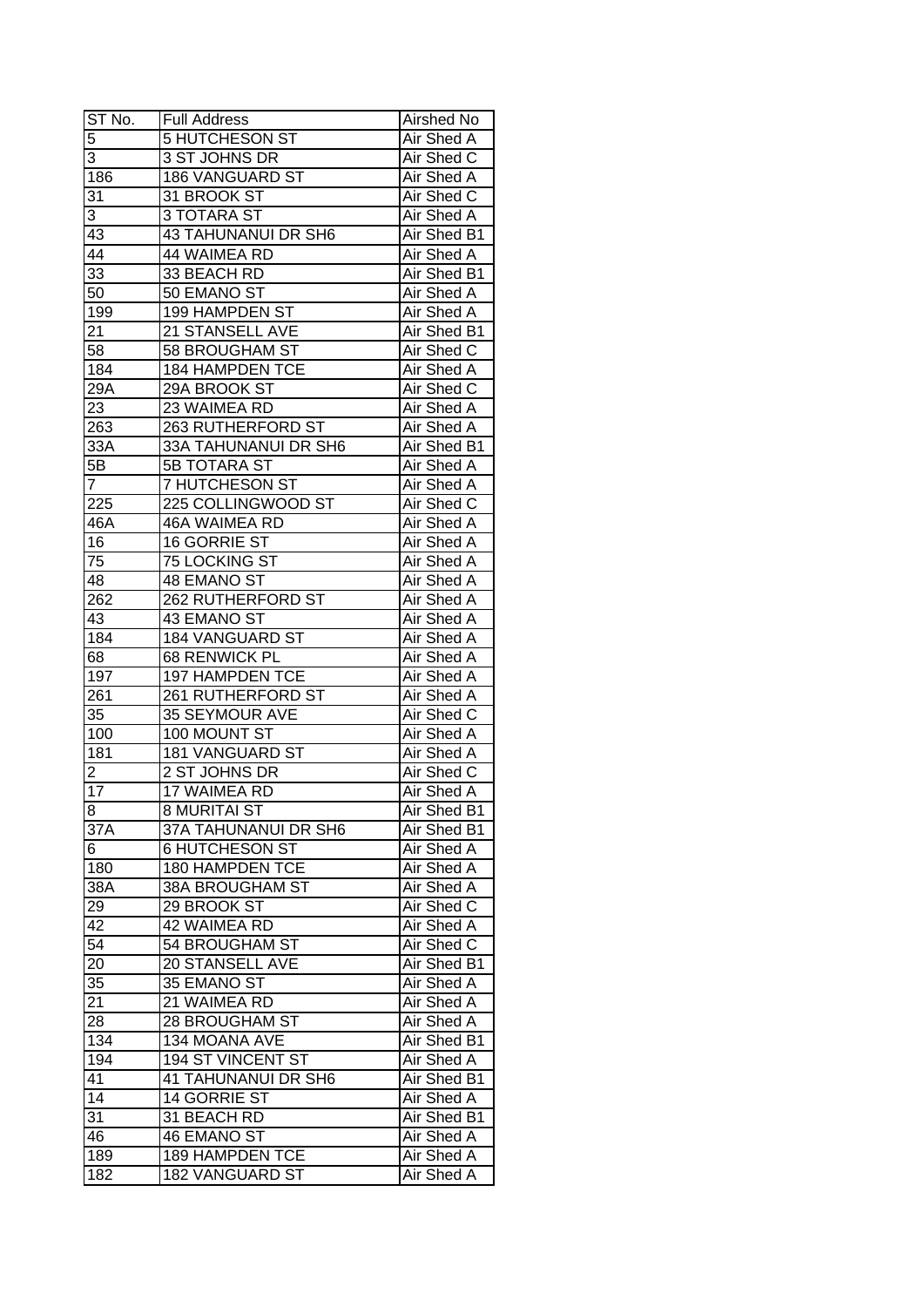| ST No.          | <b>Full Address</b>      | Airshed No        |
|-----------------|--------------------------|-------------------|
| 63              | 63 RENWICK PL            | Air Shed A        |
| 259             | 259 RUTHERFORD ST        | Air Shed A        |
| 35              | 35 TAHUNANUI DR SH6      | Air Shed B1       |
| $\overline{19}$ | <b>19 RICHMOND AVE</b>   | Air Shed A        |
| 183             | <b>183 HAMPDEN TCE</b>   | Air Shed A        |
| 260             | 260 RUTHERFORD ST        | Air Shed A        |
| 39              | 39 EMANO ST              | Air Shed A        |
| 17              | 17 STANSELL AVE          | Air Shed B1       |
| 30              | 30 SEYMOUR AVE           | Air Shed C        |
| 176             | 176 HAMPDEN TCE          | Air Shed A        |
| 33              | 33 SEYMOUR AVE           | Air Shed C        |
| 48A             | 48A EMANO ST             | Air Shed A        |
| 12A             | 12A BROUGHAM ST          | <b>Air Shed A</b> |
| 56              | 56 BROUGHAM ST           | Air Shed C        |
| 18              | <b>18 STANSELL AVE</b>   | Air Shed B1       |
| 102             | 102 MOUNT ST             | Air Shed A        |
| 52A             | 52A BROUGHAM ST          | Air Shed C        |
| 27              | 27 BROOK ST              | Air Shed C        |
| 44              | 44 EMANO ST              | Air Shed A        |
| 21              | 21 EMANO ST              | Air Shed A        |
| 66              | 66 RENWICK PL            | Air Shed A        |
| 19              | 19 WAIMEA RD             | Air Shed A        |
| 33A             | 33A SEYMOUR AVE          | Air Shed C        |
| 2               | 2 MURITAI ST             | Air Shed B1       |
| 9               | 9 GORRIE ST              | Air Shed A        |
| 179             | 179 VANGUARD ST          | Air Shed A        |
| 74              | 74 LOCKING ST            | Air Shed A        |
| 104             | 104 MOUNT ST             | <b>Air Shed A</b> |
| 180             | 180 VANGUARD ST          | Air Shed A        |
| 181             | 181 HAMPDEN TCE          | Air Shed A        |
| 192             | 192 ST VINCENT ST        | Air Shed A        |
| 191             | <b>191 ST VINCENT ST</b> | Air Shed A        |
| 37              | 37 EMANO ST              | Air Shed A        |
| 257             | 257 RUTHERFORD ST        | Air Shed A        |
| 31              | 31 TAHUNANUI DR SH6      | Air Shed B1       |
| 40              | 40 EMANO ST              | Air Shed A        |
| 37              | 37 TAHUNANUI DR SH6      | Air Shed B1       |
| 33              | 33 TAHUNANUI DR SH6      | Air Shed B1       |
| 256B            | 256B RUTHERFORD ST       | Air Shed A        |
| 258             | 258 RUTHERFORD ST        | Air Shed A        |
| 187             | <b>187 HAMPDEN TCE</b>   | Air Shed A        |
| 12              | 12 GORRIE ST             | Air Shed A        |
| 40              | 40 WAIMEA RD             | Air Shed A        |
| 31              | 31 SEYMOUR AVE           | Air Shed C        |
| 178             | 178 VANGUARD ST          | Air Shed A        |
| 28              | 28 SEYMOUR AVE           | Air Shed C        |
| 54A             | 54A BROUGHAM ST          | Air Shed C        |
| 25              | 25 BROOK ST              | Air Shed C        |
| 15              | 15 WAIMEA RD             | Air Shed A        |
| 72              | 72 LOCKING ST            | Air Shed A        |
| 29A             | 29A TAHUNANUI DR SH6     | Air Shed B1       |
| $5\overline{5}$ | 55 RENWICK PL            | Air Shed A        |
| 52              | 52 BROUGHAM ST           | Air Shed C        |
| 64              | <b>64 BROUGHAM ST</b>    | Air Shed C        |
| 177             | 177 VANGUARD ST          | Air Shed A        |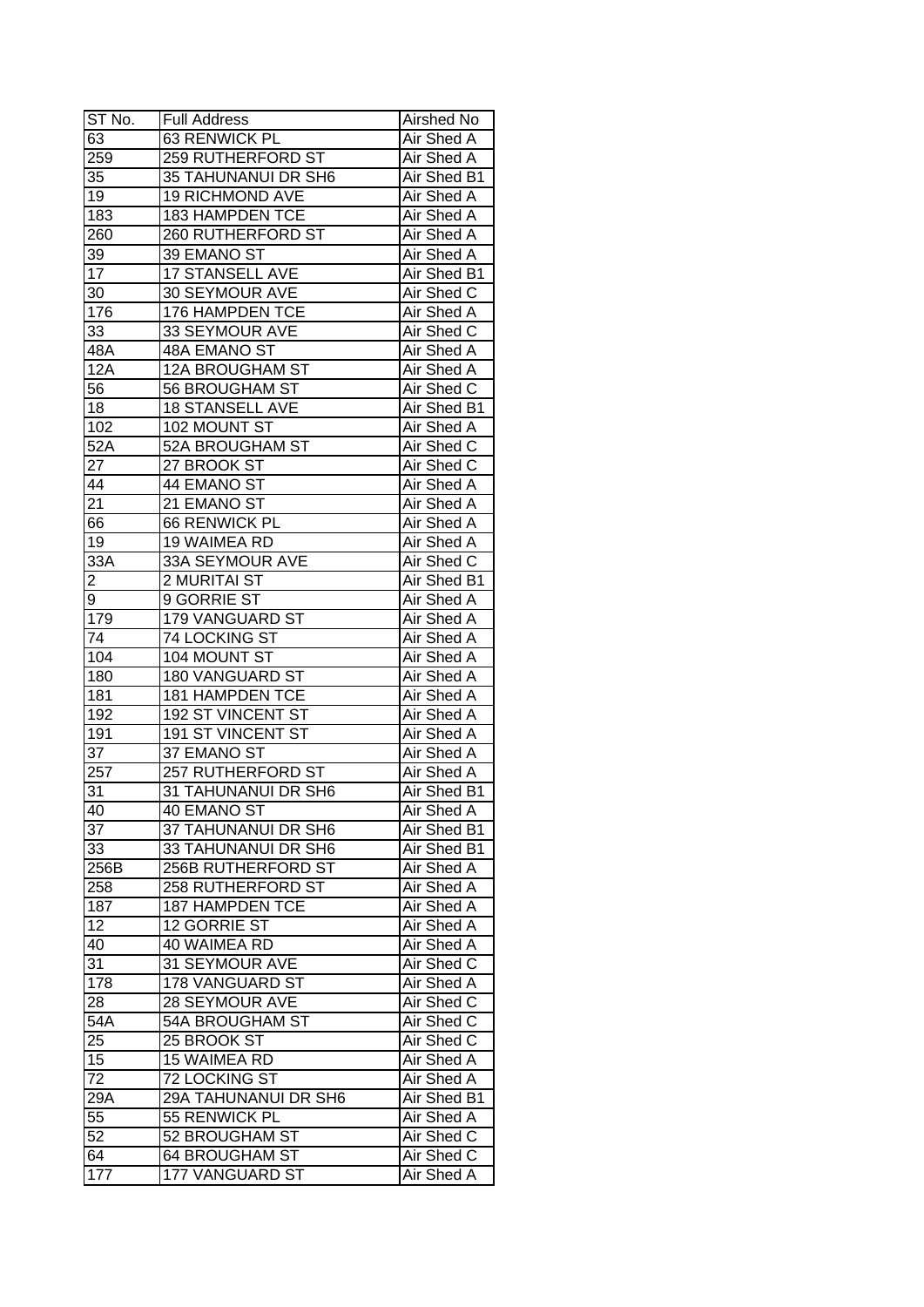| ST No.          | Full Address             | Airshed No        |
|-----------------|--------------------------|-------------------|
| 26              | 26 BROOK ST              | Air Shed C        |
| 177             | <b>177 HAMPDEN TCE</b>   | Air Shed A        |
| 50              | 50 BROUGHAM ST           | Air Shed C        |
| 20              | 20 MOORHOUSE AVE         | Air Shed C        |
| 33              | 33 EMANO ST              | Air Shed A        |
| 15              | <b>15 HUTCHESON ST</b>   | Air Shed A        |
| 96A             | 96A MOUNT ST             | Air Shed A        |
| 48              | <b>48 BROUGHAM ST</b>    | Air Shed C        |
| 80              | 80 LOCKING ST            | Air Shed A        |
| 20              | 20 TAHUNANUI DR SH6      | Air Shed B1       |
| 42              | 42 BROUGHAM ST           | Air Shed C        |
| 46              | <b>46 BROUGHAM ST</b>    | Air Shed C        |
| 38              | 38 EMANO ST              | Air Shed A        |
| 64              | 64 RENWICK PL            | Air Shed A        |
| 256             | 256 RUTHERFORD ST        | Air Shed A        |
| 190             | 190 ST VINCENT ST        | Air Shed A        |
| 255             | 255 RUTHERFORD ST        | Air Shed A        |
| 29              | 29 TAHUNANUI DR SH6      | Air Shed B1       |
| 189             | <b>189 ST VINCENT ST</b> | Air Shed A        |
| 40              | <b>40 BROUGHAM ST</b>    | Air Shed A        |
| 14              | 14 HUTCHESON ST          | Air Shed A        |
| 256A            | 256A RUTHERFORD ST       | Air Shed A        |
| 38              | 38 BROUGHAM ST           | Air Shed A        |
| 7               | <b>7 GORRIE ST</b>       | Air Shed A        |
| 13              | 13 WAIMEA RD             | Air Shed A        |
| 36              | 36 BROUGHAM ST           | Air Shed A        |
| 10              | 10 GORRIE ST             | Air Shed A        |
| 98              | 98 MOUNT ST              | Air Shed A        |
| 26              | 26 BROUGHAM ST           | Air Shed A        |
| $3\overline{4}$ | 34 BROUGHAM ST           | Air Shed A        |
| 23              | 23 BEACH RD              | Air Shed B1       |
| 31              | 31 EMANO ST              | Air Shed A        |
| 23              | 23 EMANO ST              | Air Shed A        |
| $\overline{32}$ | <b>32 BROUGHAM ST</b>    | <b>Air Shed A</b> |
| 11              | <b>11 STANSELL AVE</b>   | Air Shed B1       |
| 70              | 70 LOCKING ST            | <b>Air Shed A</b> |
| 30              | 30 BROUGHAM ST           | Air Shed A        |
| 179             | 179 HAMPDEN TCE          | Air Shed A        |
| 16              | 16 STANSELL AVE          | Air Shed B1       |
| 29              | 29 SEYMOUR AVE           | Air Shed C        |
| 25              | 25 CHAMPION TCE          | Air Shed B1       |
| 9               | 9 STANSELL AVE           | Air Shed B1       |
| 23              | 23 BROOK ST              | Air Shed C        |
| 53              | 53 RENWICK PL            | Air Shed A        |
| 254             | 254 RUTHERFORD ST        | Air Shed A        |
| 32              | 32 EMANO ST              | Air Shed A        |
| 96              | 96 MOUNT ST              | Air Shed A        |
| 11              | 11 WAIMEA RD             | Air Shed A        |
| 187             | 187 ST VINCENT ST        | Air Shed A        |
|                 | 168 TOI TOI ST           |                   |
| 168             |                          | Air Shed A        |
| 185             | <b>185 HAMPDEN TCE</b>   | Air Shed A        |
| 23              | 23 CHAMPION TCE          | Air Shed B1       |
| 29              | 29 EMANO ST              | Air Shed A        |
| $2\overline{3}$ | 23 SCOTLAND ST           | Air Shed C        |
| 5               | 5 GORRIE ST              | Air Shed A        |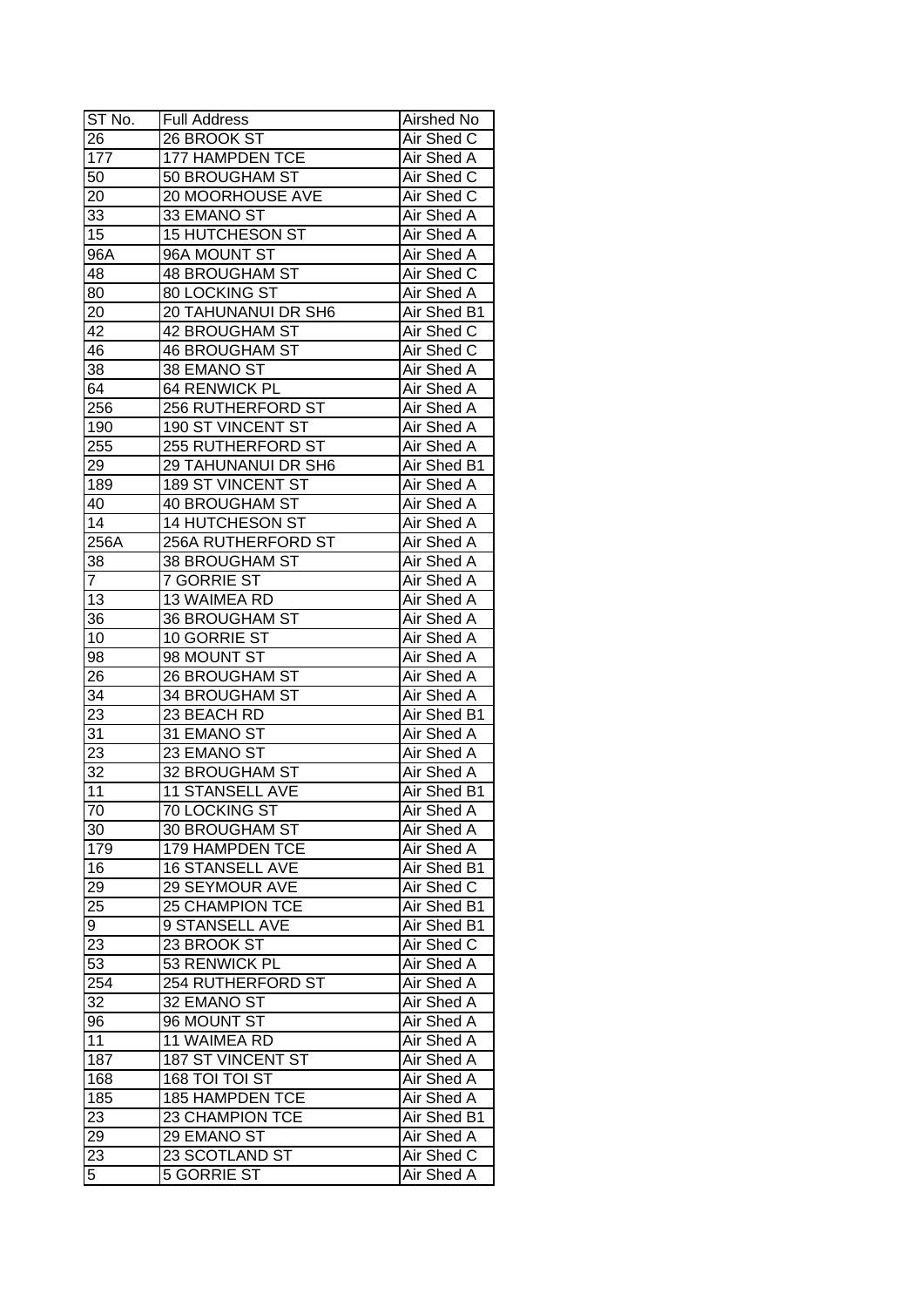| ST No.           | <b>Full Address</b>      | Airshed No         |
|------------------|--------------------------|--------------------|
| 24               | 24 BROOK ST              | Air Shed C         |
| 8                | <b>8 GORRIE ST</b>       | Air Shed A         |
| 60               | 60 RENWICK PL            | Air Shed A         |
| 253              | 253 RUTHERFORD ST        | <b>Air Shed A</b>  |
| 7                | <b>7 STANSELL AVE</b>    | Air Shed B1        |
| 12               | <b>12 BROUGHAM ST</b>    | Air Shed A         |
| 190A             | 190A ST VINCENT ST       | Air Shed A         |
| 97               | 97 MOUNT ST              | Air Shed A         |
| 10               | 10 BROUGHAM ST           | Air Shed A         |
| 8                | 8 BROUGHAM ST            | Air Shed A         |
| 188              | 188 ST VINCENT ST        | Air Shed A         |
| 6                | <b>6 BROUGHAM ST</b>     | Air Shed A         |
| 27               | 27 TAHUNANUI DR SH6      | Air Shed B1        |
| 4                | 4 BROUGHAM ST            | Air Shed A         |
| 30               | 30 EMANO ST              | Air Shed A         |
| 21               | 21 BEACH RD              | Air Shed B1        |
| 166              | 166 TOI TOI ST           | Air Shed A         |
| 27               | 27 EMANO ST              | Air Shed A         |
| 16               | 16 TAHUNANUI DR SH6      | Air Shed B1        |
| $\overline{175}$ | <b>175 VANGUARD ST</b>   | Air Shed A         |
| 9                | 9 WAIMEA RD              | Air Shed A         |
| 27               | 27 SEYMOUR AVE           | Air Shed C         |
| 51               | 51 RENWICK PL            | Air Shed A         |
| 52               | 52 ATMORE TCE            | Air Shed C         |
| 12               | 12 STANSELL AVE          | Air Shed B1        |
| 68               | <b>68 LOCKING ST</b>     | Air Shed A         |
| 26               | 26 SEYMOUR AVE           | Air Shed C         |
| 252              | 252 RUTHERFORD ST        | Air Shed A         |
| 188              | 188 ST VINCENT ST        | Air Shed A         |
| 51               | 51 BROUGHAM ST           | Air Shed C         |
| 21               | 21 BROOK ST              | Air Shed C         |
| 185              | <b>185 ST VINCENT ST</b> | <b>Air Shed A</b>  |
| 49               | <b>49 BROUGHAM ST</b>    | <b>Air Shed C</b>  |
| $\overline{6}$   | <b>6 GORRIE ST</b>       | <b>Air Shed A</b>  |
| $\overline{8}$   | <b>8 BISLEY AVE</b>      | <b>Air Shed B1</b> |
| 47               | <b>47 BROUGHAM ST</b>    | Air Shed C         |
| 45               | <b>45 BROUGHAM ST</b>    | Air Shed C         |
| 22               | 22 BROOK ST              | Air Shed C         |
| 43               | <b>43 BROUGHAM ST</b>    | Air Shed C         |
| $\overline{17}$  | 17 CHARLOTTE ST          | Air Shed C         |
| 30               | 30 WAIMEA RD             | Air Shed A         |
| 25               | 25 EMANO ST              | Air Shed A         |
| 41               | <b>41 BROUGHAM ST</b>    | Air Shed C         |
| 3                | 3 STANSELL AVE           | Air Shed B1        |
| 94               | 94 MOUNT ST              | Air Shed A         |
| $\overline{53}$  | 53 BROUGHAM ST           | Air Shed C         |
| 164              | 164 TOI TOI ST           | Air Shed A         |
| 26               | 26 EMANO ST              | Air Shed A         |
| 56               | 56 RENWICK PL            | Air Shed A         |
| $\overline{7}$   | 7 WAIMEA RD              | Air Shed A         |
| 21               | 21 CHAMPION TCE          | Air Shed B1        |
| 35               | 35 BROUGHAM ST           | Air Shed C         |
| 21               | 21 TAHUNANUI DR SH6      | Air Shed B1        |
| 24               | 24 SEYMOUR AVE           | Air Shed C         |
| 8                | 8 STANSELL AVE           | Air Shed B1        |
|                  |                          |                    |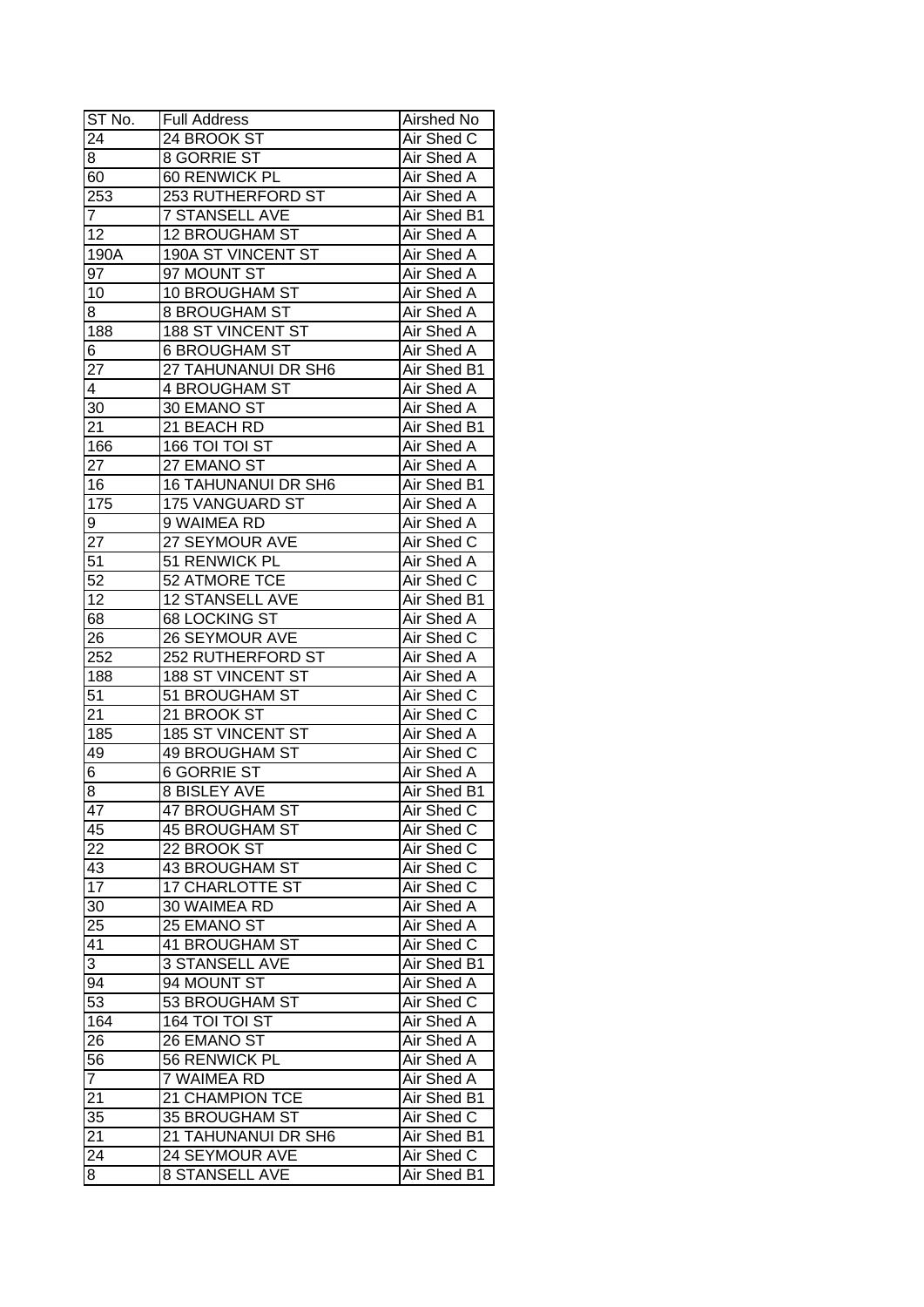| ST No.          | <b>Full Address</b>        | Airshed No        |
|-----------------|----------------------------|-------------------|
| 95              | 95 MOUNT ST                | Air Shed A        |
| 19              | 19 BEACH RD                | Air Shed B1       |
| 25              | 25 TAHUNANUI DR SH6        | Air Shed B1       |
| 186             | 186 ST VINCENT ST          | Air Shed A        |
| 92              | 92 MOUNT ST                | Air Shed A        |
| 34              | 34 EMANO ST                | Air Shed A        |
| 49              | <b>49 RENWICK PL</b>       | Air Shed A        |
| 29              | 29 BROUGHAM ST             | Air Shed C        |
| 162             | 162 TOI TOI ST             | Air Shed A        |
| 27              | 27 BROUGHAM ST             | Air Shed C        |
| 25              | 25 SEYMOUR AVE             | Air Shed C        |
| 66              | <b>66 LOCKING ST</b>       | Air Shed A        |
| 28              | 28 WAIMEA RD               | Air Shed A        |
| 23              | 23 BROUGHAM ST             | Air Shed C        |
| 250             | 250 RUTHERFORD ST          | Air Shed A        |
| 20              | 20 BROOK ST                | Air Shed C        |
| 14              | <b>14 TAHUNANUI DR SH6</b> | Air Shed B1       |
| 54              | 54 BISLEY AVE              | Air Shed B1       |
| 15              | <b>15 RICHMOND AVE</b>     | Air Shed C        |
| 19              | <b>19 BROUGHAM ST</b>      | Air Shed A        |
| 421             | 421 TRAFALGAR ST           | Air Shed C        |
| 173             | 173 VANGUARD ST            | Air Shed A        |
| 17              | <b>17 BROUGHAM ST</b>      | Air Shed A        |
| <b>17A</b>      | 17A BROOK ST               | Air Shed C        |
| 21              | 21 SCOTLAND ST             | Air Shed C        |
| 24              | 24 EMANO ST                | Air Shed A        |
| 15              | <b>15 BROUGHAM ST</b>      | Air Shed A        |
| 16              | <b>16 RICHMOND AVE</b>     | Air Shed C        |
| 183             | 183 ST VINCENT ST          | Air Shed A        |
| 5A              | 5A KONINI ST               | Air Shed A        |
| 13              | <b>13 BROUGHAM ST</b>      | Air Shed A        |
| 6               | <b>6 STANSELL AVE</b>      | Air Shed B1       |
| 9               | 9 BROUGHAM ST              | Air Shed A        |
| $\overline{11}$ | <b>11 BROUGHAM ST</b>      | <b>Air Shed A</b> |
| 19              | <b>19 TAHUNANUI DR SH6</b> | Air Shed B1       |
| 17              | 17 EMANO ST                | <b>Air Shed A</b> |
| 224             | 224 COLLINGWOOD ST         | Air Shed C        |
| 93              | 93 MOUNT ST                | Air Shed A        |
| 5               | <b>5 BROUGHAM ST</b>       | Air Shed A        |
| 3               | <b>3 BROUGHAM ST</b>       | Air Shed A        |
| 17              | 17 BROOK ST                | Air Shed C        |
| 90B             | 90B MOUNT ST               | Air Shed A        |
| 5               | 5 WAIMEA RD                | Air Shed A        |
| 130             | 130 MOANA AVE              | Air Shed B1       |
| 221             | 221 COLLINGWOOD ST         | Air Shed C        |
| 20              | 20 SCOTLAND ST             | Air Shed C        |
| 17              | 17 CHAMPION TCE            | Air Shed B1       |
| 152A            | 152A TOI TOI ST            | Air Shed A        |
| 50              | 50 RENWICK PL              | Air Shed A        |
| 248A            | 248A RUTHERFORD ST         | Air Shed A        |
| 128             | 128 MOANA AVE              | Air Shed B1       |
| 184             | 184 ST VINCENT ST          | Air Shed A        |
| 251             | 251 RUTHERFORD ST          | Air Shed A        |
| 22              | 22 SEYMOUR AVE             | Air Shed C        |
| 18              | <b>18 CHAMPION TCE</b>     | Air Shed B1       |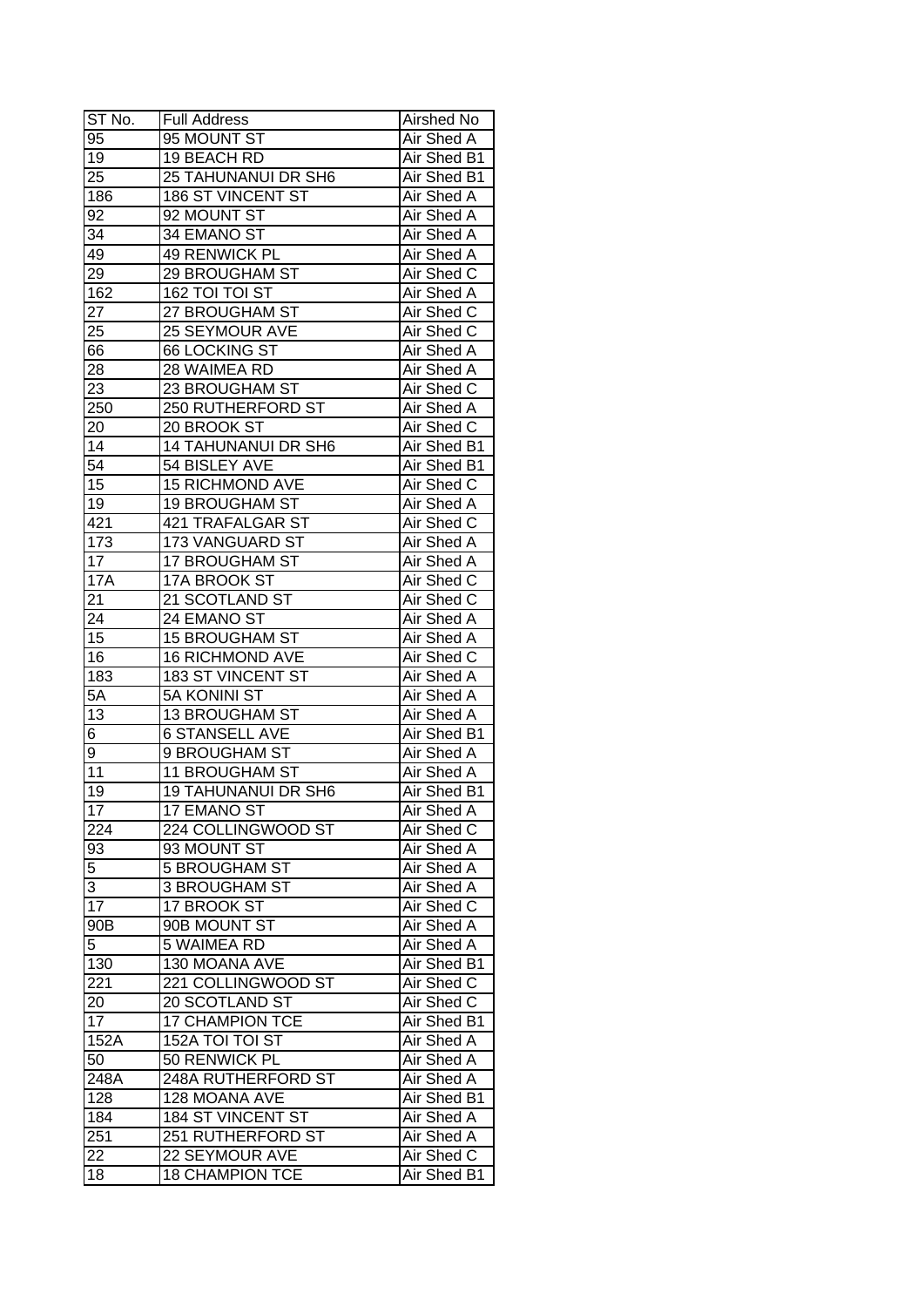| ST No.           | <b>Full Address</b>        | Airshed No         |
|------------------|----------------------------|--------------------|
| 420              | 420 TRAFALGAR ST           | Air Shed A         |
| 17               | 17 BEACH RD                | <b>Air Shed B1</b> |
| 23               | 23 SEYMOUR AVE             | Air Shed C         |
| 10               | 10 CHARLOTTE ST            | Air Shed C         |
| 62               | 62 LOCKING ST              | Air Shed A         |
| 18               | 18 BROOK ST                | Air Shed C         |
| 23               | 23 TAHUNANUI DR SH6        | Air Shed B1        |
| 160              | 160 TOI TOI ST             | Air Shed A         |
| 28               | 28 EMANO ST                | Air Shed A         |
| $90\overline{A}$ | 90A MOUNT ST               | Air Shed A         |
| 20               | 20 EMANO ST                | Air Shed A         |
| $8 - 12$         | 8-12 TAHUNANUI DR SH6      | Air Shed B1        |
| 16               | 16 CHAMPION TCE            | Air Shed B1        |
| 17               | 17 TAHUNANUI DR SH6        | Air Shed B1        |
| 15               | 15 EMANO ST                | Air Shed A         |
| 13               | <b>13 CHAMPION TCE</b>     | Air Shed B1        |
| 19               | <b>19 SCOTLAND ST</b>      | Air Shed C         |
| 15               | 15 BROOK ST                | Air Shed C         |
|                  |                            |                    |
| 91               | 91 MOUNT ST                | Air Shed A         |
| 4                | <b>4 STANSELL AVE</b>      | Air Shed B1        |
| 419              | 419 TRAFALGAR ST           | Air Shed C         |
| 3A               | <b>3A WAIMEA RD</b>        | Air Shed A         |
| 13               | <b>13 RICHMOND AVE</b>     | Air Shed C         |
| 26A              | 26A EMANO ST               | Air Shed A         |
| 43               | 43 ATMORE TCE              | Air Shed C         |
| $\overline{54}$  | 54 BISLEY AVE              | Air Shed B1        |
| 90               | 90 MOUNT ST                | Air Shed A         |
| 248              | 248 RUTHERFORD ST          | Air Shed A         |
| 16               | 16 BROOK ST                | Air Shed C         |
| 158              | 158 TOI TOI ST             | Air Shed A         |
| 5                | 5 KONINI ST                | Air Shed A         |
| 14               | <b>14 RICHMOND AVE</b>     | Air Shed C         |
| 169              | 169 VANGUARD ST            | Air Shed A         |
| 28A              | 28A WAIMEA RD              | Air Shed A         |
| 222              | 222 COLLINGWOOD ST         | Air Shed C         |
| 13               | <b>13 BEACH RD</b>         | Air Shed B1        |
| 246A             | 246A RUTHERFORD ST         | Air Shed A         |
| 15               | <b>15 TAHUNANUI DR SH6</b> | Air Shed B1        |
| 181              | <b>181 ST VINCENT ST</b>   | Air Shed A         |
| 59               | 59 LOCKING ST              | Air Shed A         |
| <b>9A</b>        | 9A BROUGHAM ST             | Air Shed A         |
| 219              | 219 COLLINGWOOD ST         | Air Shed C         |
| 182              | 182 ST VINCENT ST          | Air Shed A         |
| 46               | <b>46 RENWICK PL</b>       | Air Shed A         |
| 18               | 18 EMANO ST                | Air Shed A         |
| 249              | 249 RUTHERFORD ST          | Air Shed A         |
| 21               | 21 SEYMOUR AVE             | Air Shed C         |
| 152              | 152 TOI TOI ST             | Air Shed A         |
| 18               | 18 SCOTLAND ST             | Air Shed C         |
| 20               | 20 SEYMOUR AVE             | Air Shed C         |
| 60               | 60 LOCKING ST              | Air Shed A         |
| 13               | <b>13 CHARLOTTE ST</b>     | Air Shed C         |
| 16A              | <b>16A CHAMPION TCE</b>    | Air Shed B1        |
| 17               | 17 SCOTLAND ST             | Air Shed C         |
| 16               | 16 EMANO ST                | Air Shed A         |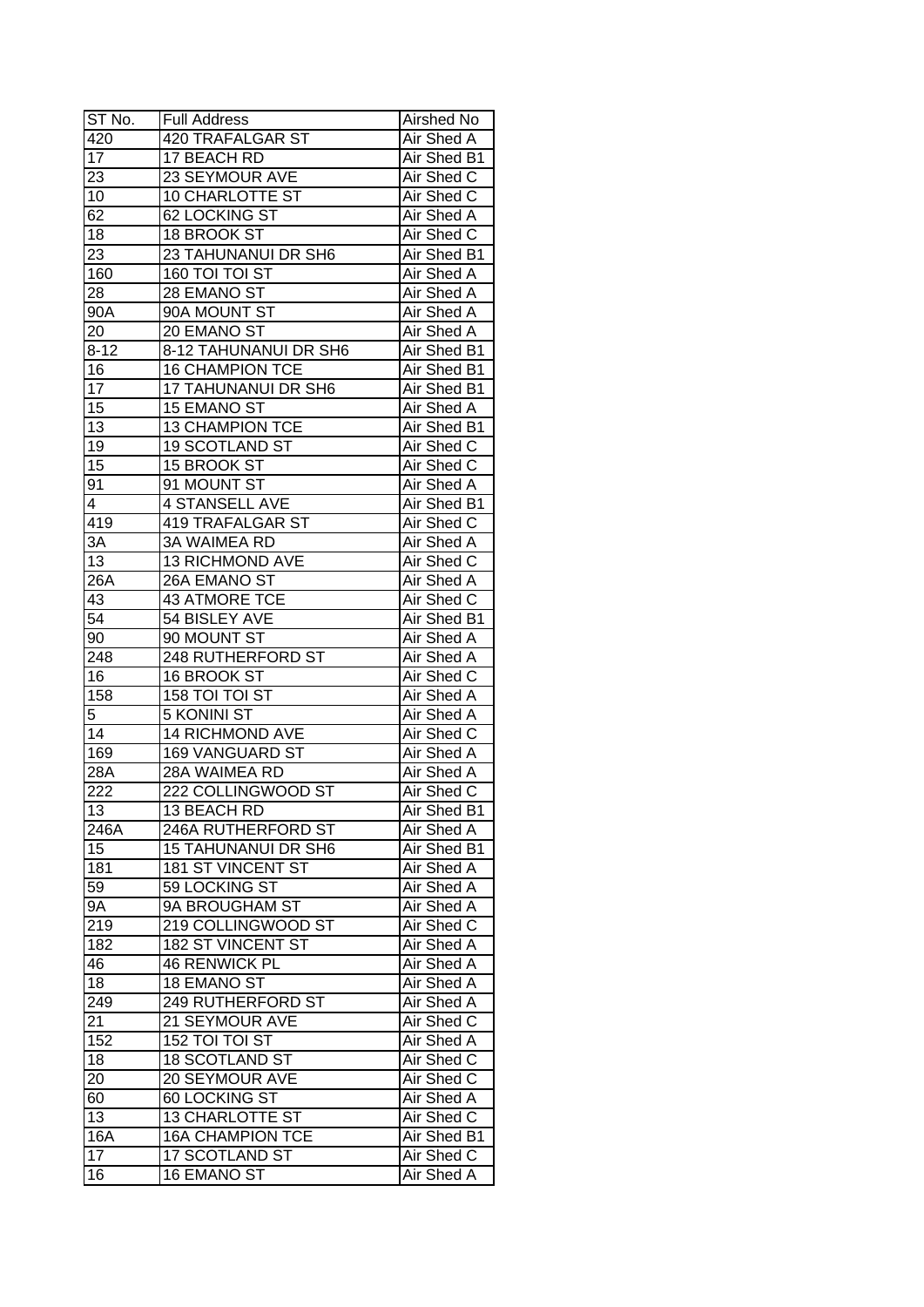| ST No.               | <b>Full Address</b>                  | Airshed No        |
|----------------------|--------------------------------------|-------------------|
| 89                   | 89 MOUNT ST                          | Air Shed A        |
| $\overline{13}$      | 13 BROOK ST                          | Air Shed C        |
| 6                    | <b>6 CHARLOTTE ST</b>                | Air Shed C        |
| $\overline{14}$      | <b>14 CHAMPION TCE</b>               | Air Shed B1       |
| 11                   | 11 BEACH RD                          | Air Shed B1       |
| 11                   | 11 EMANO ST                          | Air Shed A        |
| 156                  | 156 TOI TOI ST                       | Air Shed A        |
| 2                    | 2 STANSELL AVE                       | Air Shed B1       |
| 220A                 | 220A COLLINGWOOD ST                  | Air Shed C        |
| 14                   | 14 BROOK ST                          | Air Shed C        |
| 220B                 | 220B COLLINGWOOD ST                  | Air Shed C        |
| 11                   | <b>11 CHARLOTTE ST</b>               | Air Shed C        |
| $\overline{7}$       | 7 KONINI ST                          | Air Shed A        |
| 167                  | 167 VANGUARD ST                      | <b>Air Shed A</b> |
| 26A                  | 26A WAIMEA RD                        | Air Shed A        |
| 11                   | 11 HUTSON ST                         | Air Shed A        |
| 417                  | 417 TRAFALGAR ST                     | Air Shed C        |
| 42                   | 42 RENWICK PL                        | Air Shed A        |
|                      |                                      |                   |
| 26<br>$\overline{7}$ | 26 WAIMEA RD<br><b>7 BROUGHAM ST</b> | Air Shed A        |
|                      |                                      | Air Shed A        |
| 25A                  | 25A BROUGHAM ST                      | Air Shed C        |
| 11                   | <b>11 RICHMOND AVE</b>               | Air Shed C        |
| 58                   | 58 BISLEY AVE                        | Air Shed B1       |
| 180                  | 180 ST VINCENT ST                    | Air Shed A        |
| 179                  | 179 ST VINCENT ST                    | Air Shed A        |
| 25                   | 25 BROUGHAM ST                       | Air Shed C        |
| 11                   | <b>11 CHAMPION TCE</b>               | Air Shed B1       |
| 22                   | 22 EMANO ST                          | Air Shed A        |
| 18                   | <b>18 SEYMOUR AVE</b>                | Air Shed C        |
| 19                   | <b>19 SEYMOUR AVE</b>                | Air Shed C        |
| 14                   | 14 EMANO ST                          | Air Shed A        |
| $\overline{58}$      | 58 LOCKING ST                        | Air Shed A        |
| 217                  | 217 COLLINGWOOD ST                   | Air Shed C        |
| 54                   | 54 BISLEY AVE                        | Air Shed B1       |
| 9                    | 9 EMANO ST                           | <b>Air Shed A</b> |
| 217A                 | 217A COLLINGWOOD ST                  | <b>Air Shed C</b> |
| 87                   | 87 MOUNT ST                          | <b>Air Shed A</b> |
| 12                   | <b>12 RICHMOND AVE</b>               | Air Shed C        |
| 16                   | 16 SCOTLAND ST                       | Air Shed C        |
| 7В                   | <b>7B BROUGHAM ST</b>                | Air Shed A        |
| 25B                  | 25B BROUGHAM ST                      | Air Shed C        |
| 11                   | <b>11 TAHUNANUI DR SH6</b>           | Air Shed B1       |
| 44A                  | 44A BRONTE ST                        | Air Shed C        |
| $\overline{47}B$     | 47B BROUGHAM ST                      | Air Shed C        |
| 15                   | <b>15 SCOTLAND ST</b>                | Air Shed C        |
| 150                  | 150 TOI TOI ST                       | Air Shed A        |
| 247                  | 247 RUTHERFORD ST                    | Air Shed A        |
| 11                   | 11 BROOK ST                          | Air Shed C        |
| 246                  | 246 RUTHERFORD ST                    | Air Shed A        |
| 12                   | 12 BROOK ST                          | Air Shed C        |
| 220                  | 220 COLLINGWOOD ST                   | Air Shed C        |
| 9                    | 9 CHARLOTTE ST                       | Air Shed C        |
| 13A                  | 13A BROUGHAM ST                      | Air Shed A        |
| 15A                  | <b>15A BROUGHAM ST</b>               | Air Shed A        |
| 17A                  | 17A BROUGHAM ST                      | Air Shed A        |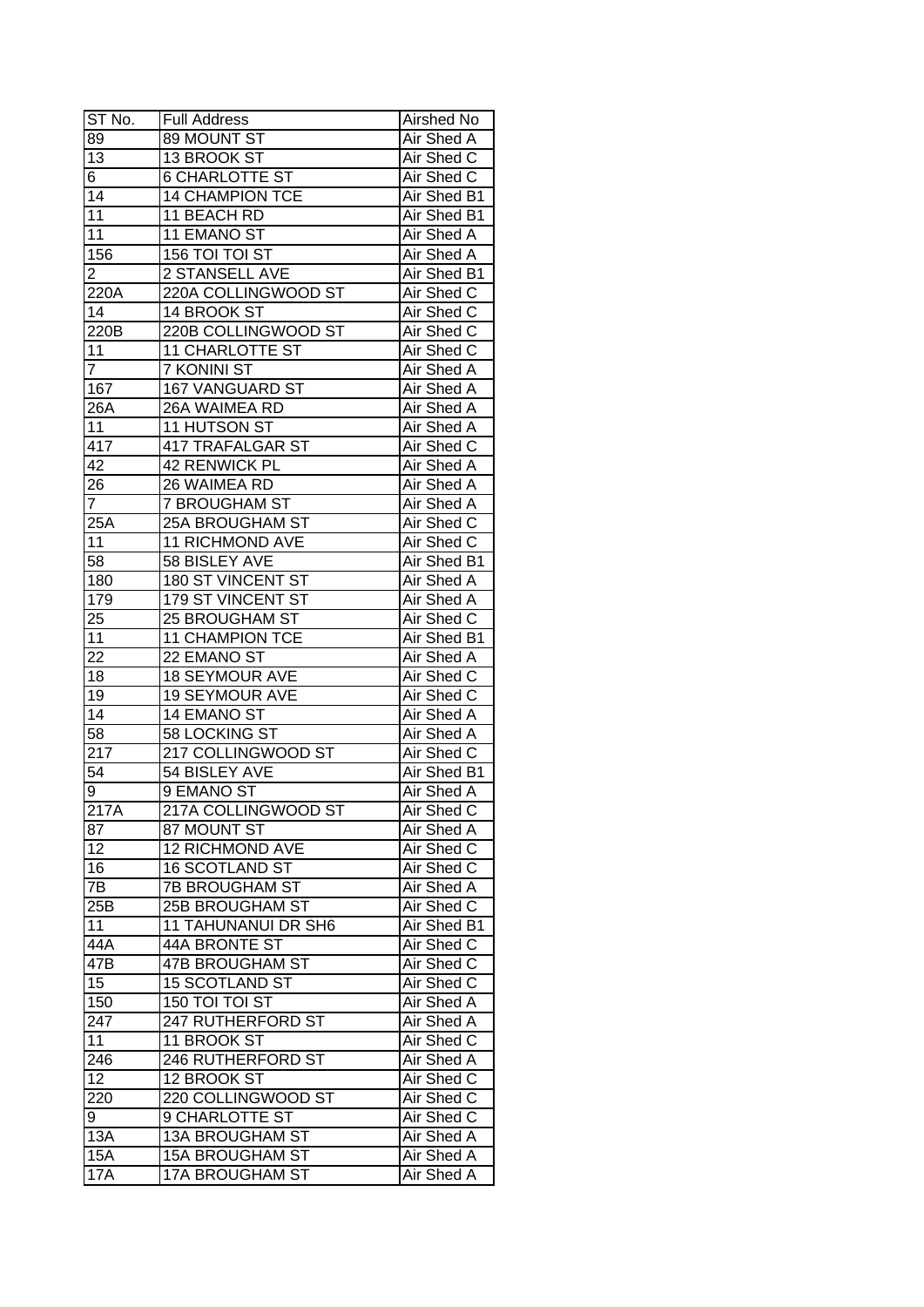| ST No.                  | <b>Full Address</b>       | Airshed No        |
|-------------------------|---------------------------|-------------------|
| 165                     | 165 VANGUARD ST           | Air Shed A        |
| 4                       | 4 CHARLOTTE ST            | Air Shed C        |
| $\overline{7}$          | 7 HUTSON ST               | Air Shed A        |
| 18A                     | 18A EMANO ST              | Air Shed A        |
| 11A                     | <b>11A BROUGHAM ST</b>    | Air Shed A        |
| 6                       | <b>6 TAHUNANUI DR SH6</b> | Air Shed B1       |
| 46                      | <b>46 ATMORE TCE</b>      | Air Shed C        |
| 416                     | 416 TRAFALGAR ST          | Air Shed A        |
| 60                      | 60 BISLEY AVE             | Air Shed B1       |
| 12                      | 12 EMANO ST               | Air Shed A        |
| 178                     | 178 ST VINCENT ST         | Air Shed A        |
| $\overline{1}$ 48       | 148 TOI TOI ST            | Air Shed A        |
| $\overline{7}$          | 7 EMANO ST                | Air Shed A        |
| 97                      | 97 MONTREAL RD            | Air Shed A        |
| 6                       | <b>6 KONINI ST</b>        | Air Shed A        |
| 85                      | 85 MOUNT ST               | Air Shed A        |
| 90                      | 90 MONTREAL RD            | Air Shed A        |
| 14A                     | 14A SCOTLAND ST           | Air Shed C        |
| 17                      | 17 SEYMOUR AVE            | Air Shed C        |
| 9                       | 9 BROOK ST                | Air Shed C        |
| $\overline{7}$          | 7 CHARLOTTE ST            | Air Shed C        |
| 3                       | 3 WAIMEA RD               | Air Shed A        |
| 415                     | <b>415 TRAFALGAR ST</b>   | Air Shed C        |
| 9                       | 9 RICHMOND AVE            | Air Shed C        |
| 16                      | <b>16 SEYMOUR AVE</b>     | Air Shed C        |
| 131                     | 131 MOANA AVE             | Air Shed B1       |
| 135                     | 135 MOANA AVE             | Air Shed B1       |
| 56                      | 56 LOCKING ST             | Air Shed A        |
| 10                      | 10 BROOK ST               | Air Shed C        |
| 218                     | 218 PRINCES DR            | Air Shed B1       |
| 20                      | 20 WAIMEA RD              | Air Shed A        |
| 13                      | <b>13 SCOTLAND ST</b>     | Air Shed C        |
| $\overline{7}$          | <b>7 TAHUNANUI DR SH6</b> | Air Shed B1       |
| $\overline{44B}$        | <b>44B BRONTE ST</b>      | Air Shed C        |
| 10                      | 10 EMANO ST               | <b>Air Shed A</b> |
| 10                      | <b>10 RICHMOND AVE</b>    | Air Shed C        |
| 215                     | 215 COLLINGWOOD ST        | Air Shed C        |
| 10                      | 10 CHAMPION TCE           | Air Shed B1       |
| 163                     | 163 VANGUARD ST           | Air Shed A        |
| 14                      | 14 SCOTLAND ST            | Air Shed C        |
| 41                      | <b>41 ATMORE TCE</b>      | Air Shed C        |
| $\overline{5}$          | 5 HUTSON ST               | Air Shed A        |
| 218                     | 218 COLLINGWOOD ST        | Air Shed C        |
| 6                       | <b>6 BISLEY AVE</b>       | Air Shed B1       |
| 16A                     | 16A EMANO ST              | Air Shed A        |
| 10                      | 10 BISLEY AVE             | Air Shed B1       |
| 243                     | 243 RUTHERFORD ST         | Air Shed A        |
| $\overline{\mathbf{c}}$ | 2 CHARLOTTE ST            | Air Shed C        |
| $\overline{5}$          | 5 EMANO ST                | Air Shed A        |
| $\overline{5}$          | <b>5 CHARLOTTE ST</b>     | Air Shed C        |
| 10                      | 10 KONINI ST              | Air Shed A        |
| <b>11A</b>              | <b>11A CHAMPION TCE</b>   | Air Shed B1       |
| 54                      | 54 BISLEY AVE             | Air Shed B1       |
| 114                     | 114 MOANA AVE             | Air Shed B1       |
| 7A                      | <b>7A BROUGHAM ST</b>     | Air Shed A        |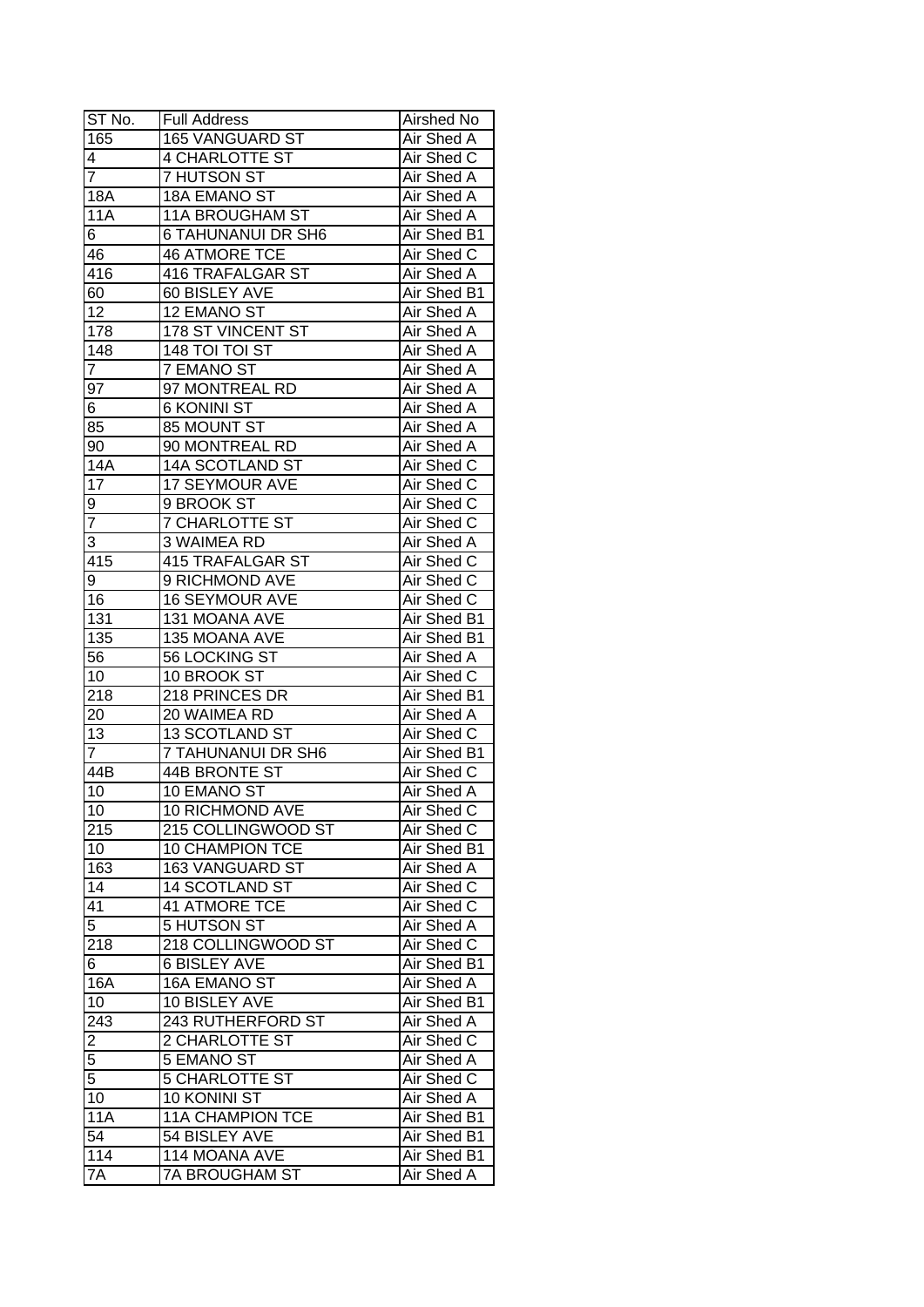| ST No.          | <b>Full Address</b>       | Airshed No        |
|-----------------|---------------------------|-------------------|
| 83              | 83 MOUNT ST               | Air Shed A        |
| 36              | 36 RENWICK PL             | Air Shed A        |
| 11              | 11 KONINI ST              | Air Shed A        |
| 8               | 8 EMANO ST                | Air Shed A        |
| $\overline{7}$  | 7 BROOK ST                | Air Shed C        |
| 174             | 174 ST VINCENT ST         | Air Shed A        |
| 33              | 33 RENWICK PL             | Air Shed A        |
| 15              | <b>15 SEYMOUR AVE</b>     | Air Shed C        |
| $\overline{2}$  | 2 MOORHOUSE AVE           | Air Shed C        |
| 413             | 413 TRAFALGAR ST          | Air Shed C        |
| 137             | 137 MOANA AVE             | Air Shed B1       |
| 16              | 16 BISLEY AVE             | Air Shed B1       |
| 3               | 3 EMANO ST                | Air Shed A        |
| 12              | 12 SCOTLAND ST            | Air Shed C        |
| 8               | 8 BROOK ST                | Air Shed C        |
| 7               | <b>7 RICHMOND AVE</b>     | Air Shed C        |
| 9               | 9 CHAMPION TCE            | Air Shed B1       |
| 81              | 81 MONTREAL RD            | Air Shed A        |
| $\overline{2}$  | 2 SEYMOUR AVE             | Air Shed C        |
| 4               | <b>4 SEYMOUR AVE</b>      | Air Shed C        |
| 62              | 62 BISLEY AVE             | Air Shed B1       |
| 157             | <b>157 VANGUARD ST</b>    | Air Shed A        |
| 52              | 52 LOCKING ST             | Air Shed A        |
| 135A            | 135A MOANA AVE            | Air Shed B1       |
| 12              | 12 KONINI ST              | Air Shed A        |
| 13              | 13 KONINI ST              | Air Shed A        |
| 412             | 412 TRAFALGAR ST          | Air Shed A        |
| 80              | 80 MONTREAL RD            | <b>Air Shed A</b> |
| 3               | 3 HUTSON ST               | <b>Air Shed A</b> |
| 79              | 79 MONTREAL RD            | Air Shed A        |
| 216             | 216 COLLINGWOOD ST        | Air Shed C        |
| 6               | <b>6 EMANO ST</b>         | <b>Air Shed A</b> |
| 44              | <b>44 ATMORE TCE</b>      | Air Shed C        |
| 5               | <b>5 TAHUNANUI DR SH6</b> | Air Shed B1       |
| 16B             | 16B EMANO ST              | Air Shed A        |
| 239             | 239 RUTHERFORD ST         | <b>Air Shed A</b> |
| $\mathbf{1}$    | <b>1 CHARLOTTE ST</b>     | Air Shed C        |
| 39              | 39 ATMORE TCE             | Air Shed C        |
| 31              | 31 RENWICK PL             | Air Shed A        |
| 213             | 213 COLLINGWOOD ST        | Air Shed C        |
| 80              | 80 MOUNT ST               | Air Shed A        |
| 34              | 34 RENWICK PL             | Air Shed A        |
| 10              | 10 SCOTLAND ST            | Air Shed C        |
| 8               | 8 MOORHOUSE AVE           | Air Shed C        |
| 4               | 4 EMANO ST                | Air Shed A        |
| 1A              | 1A WAIMEA RD              | Air Shed A        |
| $1\overline{B}$ | 1B WAIMEA RD              | Air Shed A        |
| 13              | 13 SEYMOUR AVE            | Air Shed C        |
| 54B             | 54B BRONTE ST             |                   |
| 411             | <b>411 TRAFALGAR ST</b>   | Air Shed C        |
|                 |                           | Air Shed C        |
| 112             | 112 MOANA AVE             | Air Shed B1       |
| 78              | 78 MONTREAL RD            | Air Shed A        |
| 14              | 14 KONINI ST              | Air Shed A        |
| 81              | 81 MOUNT ST               | Air Shed A        |
| 410             | 410 TRAFALGAR ST          | Air Shed A        |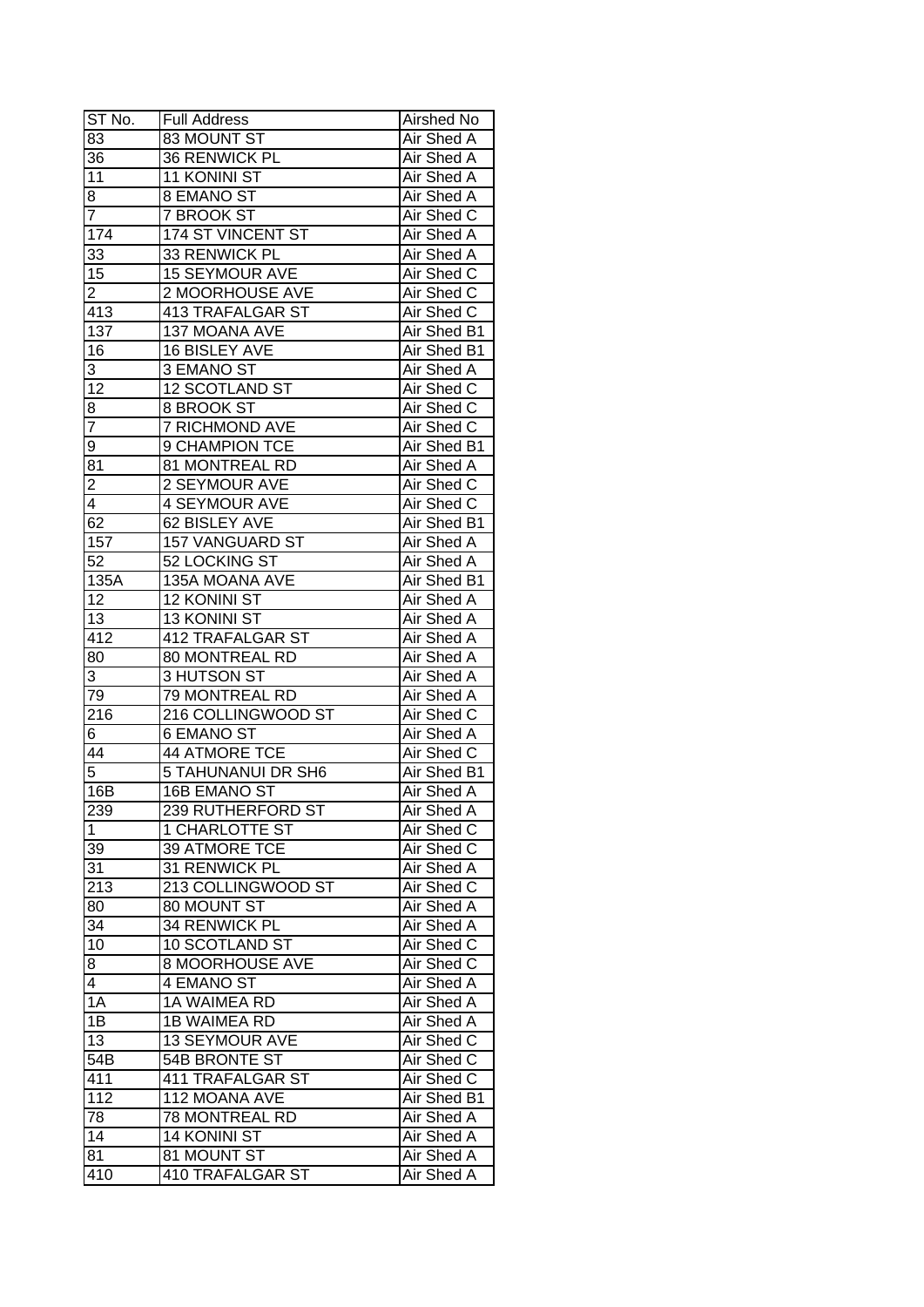| ST No.           | <b>Full Address</b>     | Airshed No        |
|------------------|-------------------------|-------------------|
| $\overline{6}$   | <b>6 BROOK ST</b>       | Air Shed C        |
| 139              | 139 MOANA AVE           | Air Shed B1       |
| 15               | <b>15 KONINI ST</b>     | Air Shed A        |
| 73A              | <b>73A MOUNT ST</b>     | Air Shed A        |
| 66               | 66 BISLEY AVE           | Air Shed B1       |
| 5                | <b>5 RICHMOND AVE</b>   | Air Shed C        |
| 48               | 48 BRONTE ST            | Air Shed C        |
| 48               | <b>48 LOCKING ST</b>    | Air Shed A        |
| 211A             | 211A COLLINGWOOD ST     | Air Shed C        |
| 18               | 18 BISLEY AVE           | Air Shed B1       |
| $\mathbf 1$      | 1 TAHUNANUI DR SH6      | Air Shed B1       |
| 10               | 10 VOSPER ST            | Air Shed A        |
| 6                | <b>6 RICHMOND AVE</b>   | Air Shed C        |
| 12               | 12 VOSPER ST            | Air Shed A        |
| 214              | 214 COLLINGWOOD ST      | Air Shed C        |
| 78               | 78 MOUNT ST             | Air Shed A        |
| 32               | 32 RENWICK PL           | Air Shed A        |
| 8                | 8 SCOTLAND ST           | Air Shed C        |
| $\overline{73}$  |                         | Air Shed A        |
| 83               | 73 MOUNT ST             | Air Shed A        |
|                  | 83 MONTREAL RD          |                   |
| 27               | 27 RENWICK PL           | Air Shed A        |
| 6                | <b>6 MOORHOUSE AVE</b>  | Air Shed C        |
| 5                | 5 BROOK ST              | Air Shed C        |
| 76               | 76 MONTREAL RD          | Air Shed A        |
| 9                | 9 SEYMOUR AVE           | Air Shed C        |
| 44C              | 44C BRONTE ST           | Air Shed C        |
| 11               | 11 SEYMOUR AVE          | Air Shed C        |
| 152              | 152 MOANA AVE           | Air Shed B1       |
| 172              | 172 ST VINCENT ST       | Air Shed A        |
| 237              | 237 RUTHERFORD ST       | Air Shed A        |
| 110              | 110 MOANA AVE           | Air Shed B1       |
| 5                | 5 SEYMOUR AVE           | Air Shed C        |
| 155A             | <b>155A VANGUARD ST</b> | <b>Air Shed A</b> |
| $\overline{75}$  | <b>75 MOUNT ST</b>      | Air Shed A        |
| $\overline{77}$  | <b>77 MONTREAL RD</b>   | <b>Air Shed A</b> |
| 155              | <b>155 VANGUARD ST</b>  | <b>Air Shed A</b> |
| 408              | <b>408 TRAFALGAR ST</b> | Air Shed A        |
| 69               | 69 MONTREAL RD          | Air Shed A        |
| $\mathbf 1$      | 1 WAIMEA RD             | Air Shed A        |
| 46               | <b>46 BISLEY AVE</b>    | Air Shed B1       |
| 17               | 17 KONINI ST            | Air Shed A        |
| 77               | 77 MOUNT ST             | Air Shed A        |
| 4                | 4 BROOK ST              | Air Shed C        |
| $14\overline{1}$ | 141 MOANA AVE           | Air Shed B1       |
| 11               | 11 VOSPER ST            | Air Shed A        |
| 155B             | 155B VANGUARD ST        | Air Shed A        |
| 16               | <b>16 KONINI ST</b>     | Air Shed A        |
| 76               | 76 MOUNT ST             | Air Shed A        |
| 87               | 87 MONTREAL RD          | Air Shed A        |
| 20               | 20 BISLEY AVE           | Air Shed B1       |
| 140              | 140 TOI TOI ST          | Air Shed A        |
| 70               | 70 BISLEY AVE           | Air Shed B1       |
| 214              | 214 PRINCES DR          | Air Shed B1       |
| 44               | 44 LOCKING ST           | Air Shed A        |
| 30               | 30 RENWICK PL           | Air Shed A        |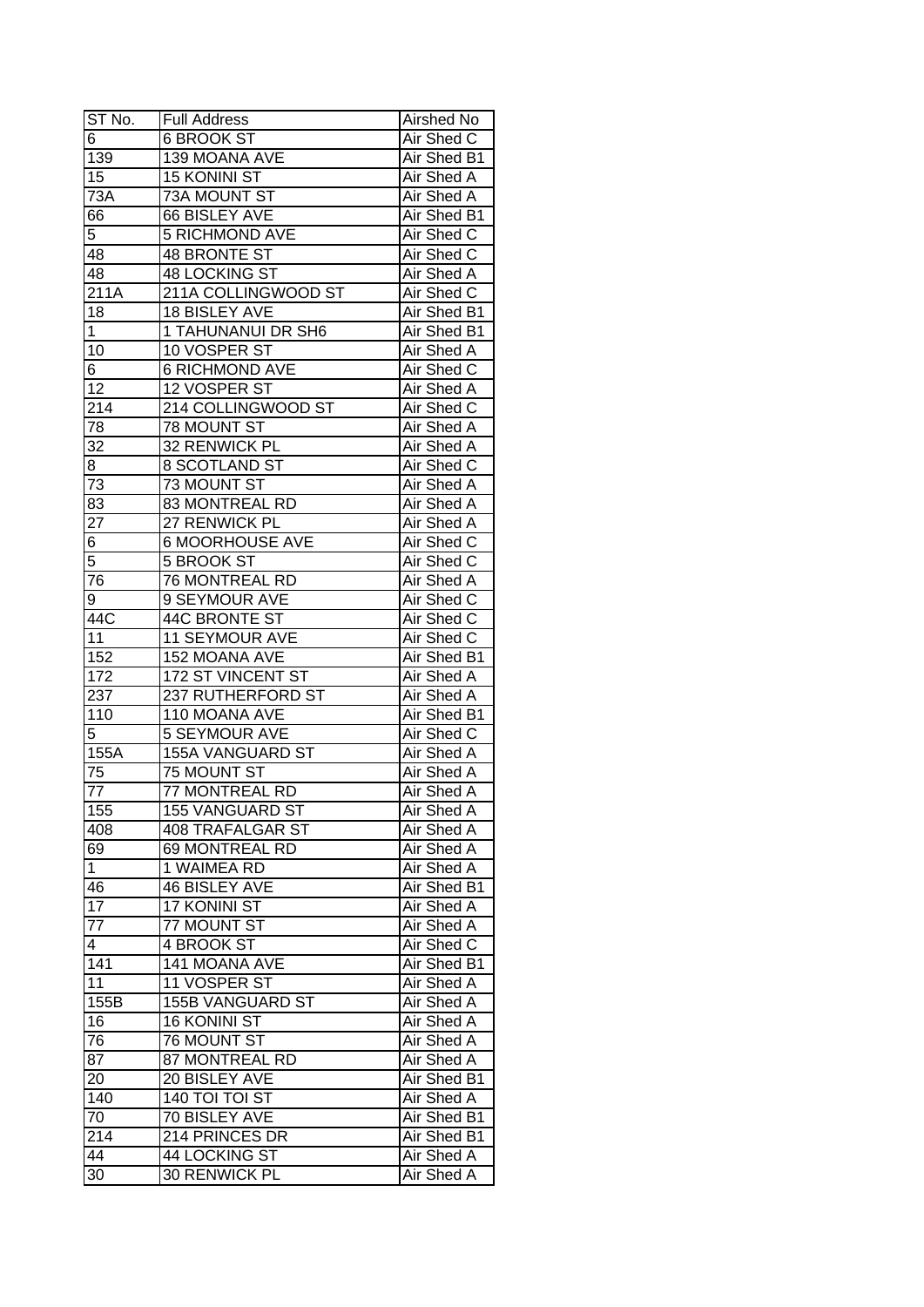| ST No.          | <b>Full Address</b>     | Airshed No        |
|-----------------|-------------------------|-------------------|
| 3               | <b>3 RICHMOND AVE</b>   | Air Shed C        |
| 407             | 407 TRAFALGAR ST        | Air Shed C        |
| 48B             | 48B BRONTE ST           | Air Shed C        |
| 5               | <b>5 SCOTLAND ST</b>    | Air Shed C        |
| 156             | <b>156 VANGUARD ST</b>  | Air Shed A        |
| 211             | 211 COLLINGWOOD ST      | Air Shed C        |
| 74              | 74 MONTREAL RD          | Air Shed A        |
| 4               | 4 RICHMOND AVE          | Air Shed C        |
| 126B            | 126B TOI TOI ST         | Air Shed A        |
| 3               | 3 BROOK ST              | Air Shed C        |
| 24A             | 24A BRONTE ST           | Air Shed C        |
| 85              | 85 MONTREAL RD          | Air Shed A        |
| 168             | 168 ST VINCENT ST       | Air Shed A        |
| 54              | 54 BRONTE ST            | Air Shed C        |
| 643             | 643 ROCKS RD            | Air Shed B1       |
| 141             | 141 TOI TOI ST          | Air Shed A        |
| 4A              | 4A BRONTE ST            | Air Shed A        |
| 212             | 212 COLLINGWOOD ST      | Air Shed C        |
| 44              | 44 BISLEY AVE           | Air Shed B1       |
| 4               | 4 SCOTLAND ST           | Air Shed C        |
| 72              | 72 MONTREAL RD          | Air Shed A        |
| 10              | 10 MOORHOUSE AVE        | Air Shed C        |
| 9               | 9 VOSPER ST             | Air Shed A        |
| 149A            | 149A VANGUARD ST        | Air Shed A        |
| 406             | <b>406 TRAFALGAR ST</b> | Air Shed A        |
| 10A             | 10A BRONTE ST           | Air Shed A        |
| 126A            | 126A TOI TOI ST         | Air Shed A        |
| 5               | <b>5 CITY HTS</b>       | Air Shed C        |
| 154             | 154 VANGUARD ST         | Air Shed A        |
| 11              | 11 SEYMOUR AVE          | Air Shed C        |
| 143             | 143 MOANA AVE           | Air Shed B1       |
| 26              | 26 RENWICK PL           | Air Shed A        |
| 1A              | <b>1A RICHMOND AVE</b>  | Air Shed C        |
| $\overline{22}$ | 22 BISLEY AVE           | Air Shed B1       |
| 138             | <b>138 TOI TOI ST</b>   | Air Shed A        |
| 65C             | <b>65C MOUNT ST</b>     | <b>Air Shed A</b> |
| 72              | 72 BISLEY AVE           | Air Shed B1       |
| 139             | <b>139 TOI TOI ST</b>   | Air Shed A        |
| 21              | 21 NORTHESK ST          | Air Shed A        |
| 71              | 71 MOUNT ST             | Air Shed A        |
| 71              | 71 MONTREAL RD          | Air Shed A        |
| 75              | 75 MONTREAL RD          | Air Shed A        |
| 12              | 12 MOORHOUSE AVE        | Air Shed C        |
| 40              | 40 LOCKING ST           | Air Shed A        |
| $\overline{2}$  | 2 RICHMOND AVE          | Air Shed C        |
| $\overline{12}$ | 12 WAIMEA RD            | Air Shed A        |
| 4B              | <b>4B BRONTE ST</b>     | <b>Air Shed A</b> |
| 70              | 70 MONTREAL RD          | Air Shed A        |
| 149             | 149 VANGUARD ST         | Air Shed A        |
| 406A            | 406A TRAFALGAR ST       | Air Shed A        |
| 6               | <b>6 CHAMPION TCE</b>   | Air Shed B1       |
| 136             | 136 TOI TOI ST          | Air Shed A        |
| 403             | <b>403 TRAFALGAR ST</b> | Air Shed C        |
| 74              | 74 MOUNT ST             | Air Shed A        |
|                 |                         |                   |
| 7               | 7 CITY HTS              | Air Shed C        |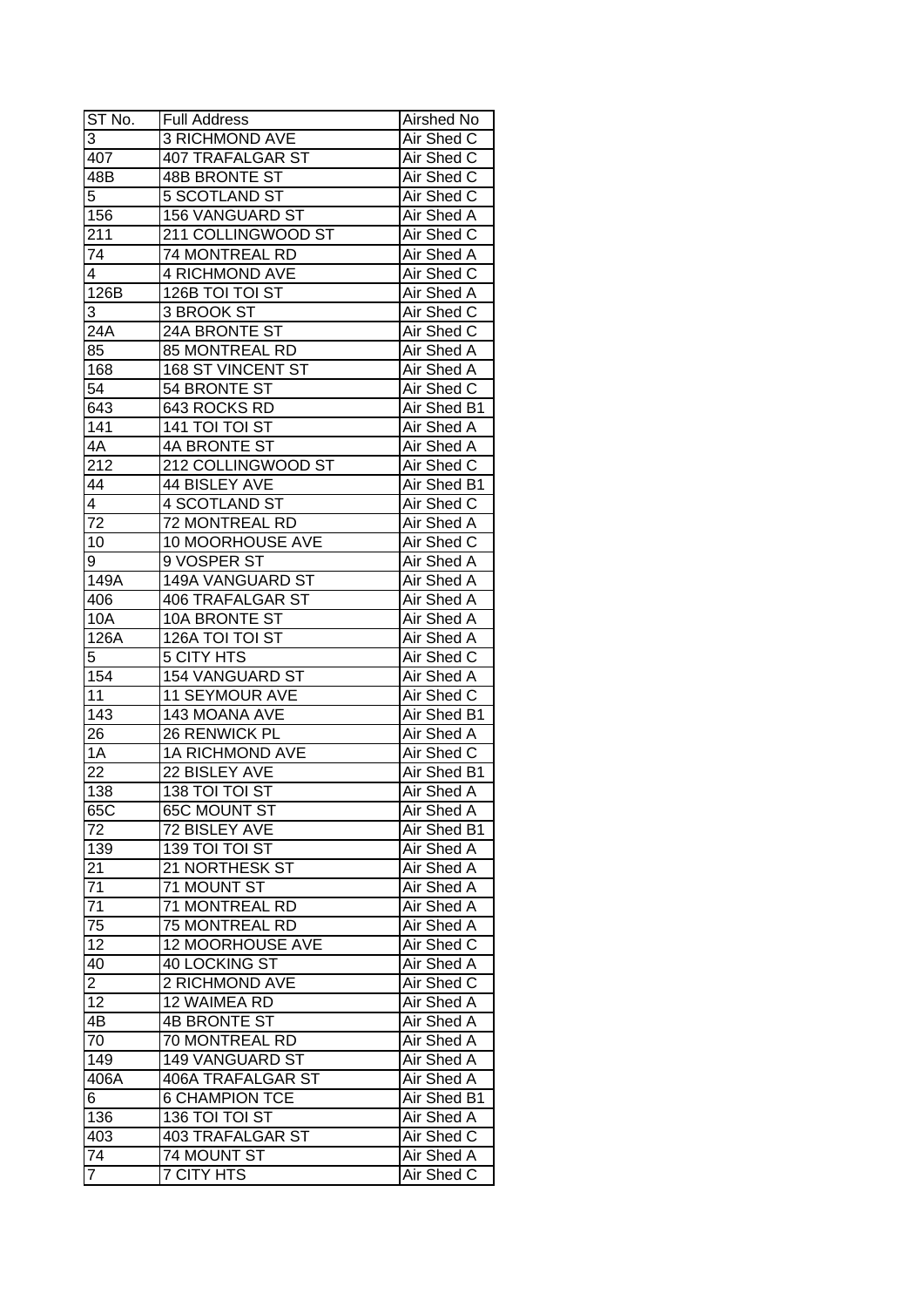| ST No.         | <b>Full Address</b>     | Airshed No        |
|----------------|-------------------------|-------------------|
| 166            | 166 ST VINCENT ST       | Air Shed A        |
| 18             | <b>18 KONINI ST</b>     | <b>Air Shed A</b> |
| 3              | 3 SCOTLAND ST           | Air Shed C        |
| 212            | 212 PRINCES DR          | Air Shed B1       |
| 108            | 108 MOANA AVE           | Air Shed B1       |
| 21             | 21 KONINI ST            | Air Shed A        |
| 24             | 24 BISLEY AVE           | Air Shed B1       |
| 19             | 19 NORTHESK ST          | Air Shed A        |
| 74             | 74 BRONTE ST E          | Air Shed C        |
| 76             | 76 BRONTE ST E          | Air Shed C        |
| 152            | 152 VANGUARD ST         | Air Shed A        |
| 137            | 137 TOI TOI ST          | Air Shed A        |
| 147A           | 147A VANGUARD ST        | Air Shed A        |
| 28A            | 28A BRONTE ST           | Air Shed C        |
| 49             | 49 BISLEY AVE           | Air Shed B1       |
| 151            | 151 VANGUARD ST         | Air Shed A        |
| 66             | <b>66 BRONTE ST</b>     | Air Shed C        |
| 69             | 69 MOUNT ST             | Air Shed A        |
| 5              | <b>5 MOORHOUSE AVE</b>  | Air Shed C        |
| 24             | 24 RENWICK PL           | Air Shed A        |
| 10             | 10 WAIMEA RD            | Air Shed A        |
| 64             | <b>64 BRONTE ST</b>     | Air Shed C        |
| 128A           | 128A TOI TOI ST         | Air Shed A        |
| 154            | 154 MOANA AVE           | Air Shed B1       |
| 68             | <b>68 MONTREAL RD</b>   | Air Shed A        |
| 134            | 134 TOI TOI ST          | Air Shed A        |
| 73             | 73 MONTREAL RD          | Air Shed A        |
| 139A           | 139A TOI TOI ST         | Air Shed A        |
| 209            | 209 COLLINGWOOD ST      | Air Shed C        |
| 404            | <b>404 TRAFALGAR ST</b> | Air Shed A        |
| 145            | 145 MOANA AVE           | Air Shed B1       |
| 65B            | <b>65B MOUNT ST</b>     | Air Shed A        |
| 210            | 210 COLLINGWOOD ST      | Air Shed C        |
| $\overline{7}$ | 7 VOSPER ST             | Air Shed A        |
| 126            | 126 TOI TOI ST          | <b>Air Shed A</b> |
| 74             | <b>74 BISLEY AVE</b>    | Air Shed B1       |
| 17             | 17 NORTHESK ST          | Air Shed A        |
| 1              | 1 BROOK ST              | Air Shed C        |
| 14             | <b>14 MOORHOUSE AVE</b> | Air Shed C        |
| 233            | 233 RUTHERFORD ST       | Air Shed A        |
| 36             | 36 LOCKING ST           | Air Shed A        |
| 4C             | <b>4C BRONTE ST</b>     | Air Shed A        |
| 56             | 56 BRONTE ST            | Air Shed C        |
| 52             | 52 BRONTE ST            | Air Shed C        |
| 11             | <b>11 BISLEY AVE</b>    | Air Shed B1       |
| 117            | 117 MOANA AVE           | Air Shed B1       |
| 135            | 135 TOI TOI ST          | <b>Air Shed A</b> |
| 19             | 19 KONINI ST            | Air Shed A        |
| 50             | 50 BRONTE ST            | Air Shed C        |
| 8              | 8 VOSPER ST             | Air Shed A        |
| $\overline{1}$ | 1 RICHMOND AVE          | Air Shed C        |
| 48A            | 48A BRONTE ST           | Air Shed C        |
| 24A            | 24A RENWICK PL          | Air Shed A        |
| 137A           | 137A TOI TOI ST         | Air Shed A        |
| 46             | <b>46 BRONTE ST</b>     | Air Shed C        |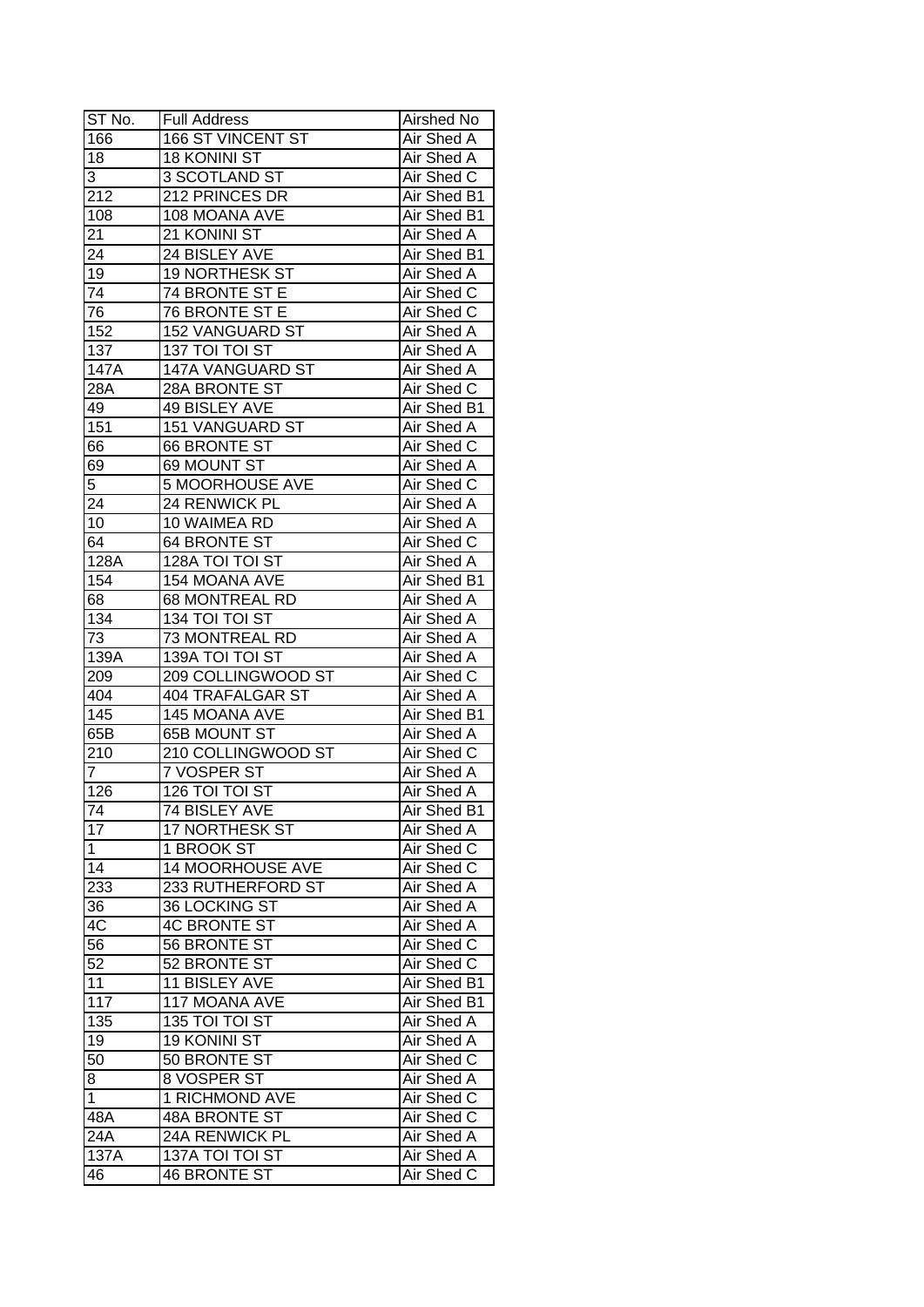| ST No.          | <b>Full Address</b>       | Airshed No        |
|-----------------|---------------------------|-------------------|
| 66              | 66 MONTREAL RD            | Air Shed A        |
| $\overline{67}$ | 67 MOUNT ST               | Air Shed A        |
| 8               | 8 WAIMEA RD               | <b>Air Shed A</b> |
| 44              | <b>44 BRONTE ST</b>       | Air Shed C        |
| 132             | 132 TOI TOI ST            | Air Shed A        |
| 42              | 42 BRONTE ST              | Air Shed C        |
| 19A             | 19A NORTHESK ST           | Air Shed A        |
| $\overline{7}$  | <b>7 MOORHOUSE AVE</b>    | Air Shed C        |
| 15              | <b>15 NORTHESK ST</b>     | Air Shed A        |
| 162             | 162 ST VINCENT ST         | Air Shed A        |
| 40              | 40 BRONTE ST              | Air Shed C        |
| 38              | 38 BRONTE ST              | Air Shed C        |
| 6               | <b>6 CITY HTS</b>         | Air Shed C        |
| 150             | 150 VANGUARD ST           | Air Shed A        |
| 20              | 20 MOORHOUSE AVE          | Air Shed C        |
| 20              | 20 KONINI ST              | Air Shed A        |
| $\overline{47}$ | 47 BISLEY AVE             | Air Shed B1       |
| 68              | 68 MOUNT ST               | Air Shed A        |
| 6               | 6 WAIMEA RD               | Air Shed A        |
| 30              | 30 BRONTE ST              | Air Shed C        |
| 15              | 15 BISLEY AVE             | Air Shed B1       |
| 156             | 156 MOANA AVE             | Air Shed B1       |
| 67              | 67 MONTREAL RD            | Air Shed A        |
| 402             | <b>402 TRAFALGAR ST</b>   | Air Shed A        |
| 147             | 147 VANGUARD ST           | Air Shed A        |
| 20              | 20 RENWICK PL             | Air Shed A        |
| 28              | 28 BRONTE ST              | Air Shed C        |
| 26              | 26 BRONTE ST              | Air Shed C        |
| 65A             | 65A MOUNT ST              | <b>Air Shed A</b> |
| 34              | 34 LOCKING ST             | <b>Air Shed A</b> |
| 179             | 179 TASMAN ST             | Air Shed C        |
| 76              | <b>76 BISLEY AVE</b>      | Air Shed B1       |
| $\overline{13}$ | <b>13 NORTHESK ST</b>     | Air Shed A        |
| $\overline{24}$ | 24 BRONTE ST              | Air Shed C        |
| 19B             | <b>19B NORTHESK ST</b>    | <b>Air Shed A</b> |
| 147             | 147 MOANA AVE             | Air Shed B1       |
| 137B            | 137B TOI TOI ST           | Air Shed A        |
| 128             | 128 TOI TOI ST            | Air Shed A        |
| 133             | 133 TOI TOI ST            | Air Shed A        |
| 75              | 75 BRONTE ST E            | Air Shed C        |
| 28              | 28 BISLEY AVE             | Air Shed B1       |
| 18              | 18 BRONTE ST              | Air Shed A        |
| 35              | 35 ATMORE TCE             | Air Shed C        |
| 59              | 59 MONTREAL RD            | Air Shed A        |
| 162A            | <b>162A ST VINCENT ST</b> | Air Shed A        |
| 73              | 73 BRONTE ST E            | Air Shed C        |
| 17              | 17 BISLEY AVE             | Air Shed B1       |
| 69              | 69 BRONTE ST E            | Air Shed C        |
| 8               | 8 BRONTE ST               | Air Shed A        |
| 67              | 67 BRONTE ST E            | Air Shed C        |
| 65D             | 65D MOUNT ST              | Air Shed A        |
| 6               | <b>6 BRONTE ST</b>        | Air Shed A        |
| 4               | 4 BRONTE ST               | Air Shed A        |
| 65              | 65 BRONTE ST E            | Air Shed C        |
| 9               | 9 MOORHOUSE AVE           | Air Shed C        |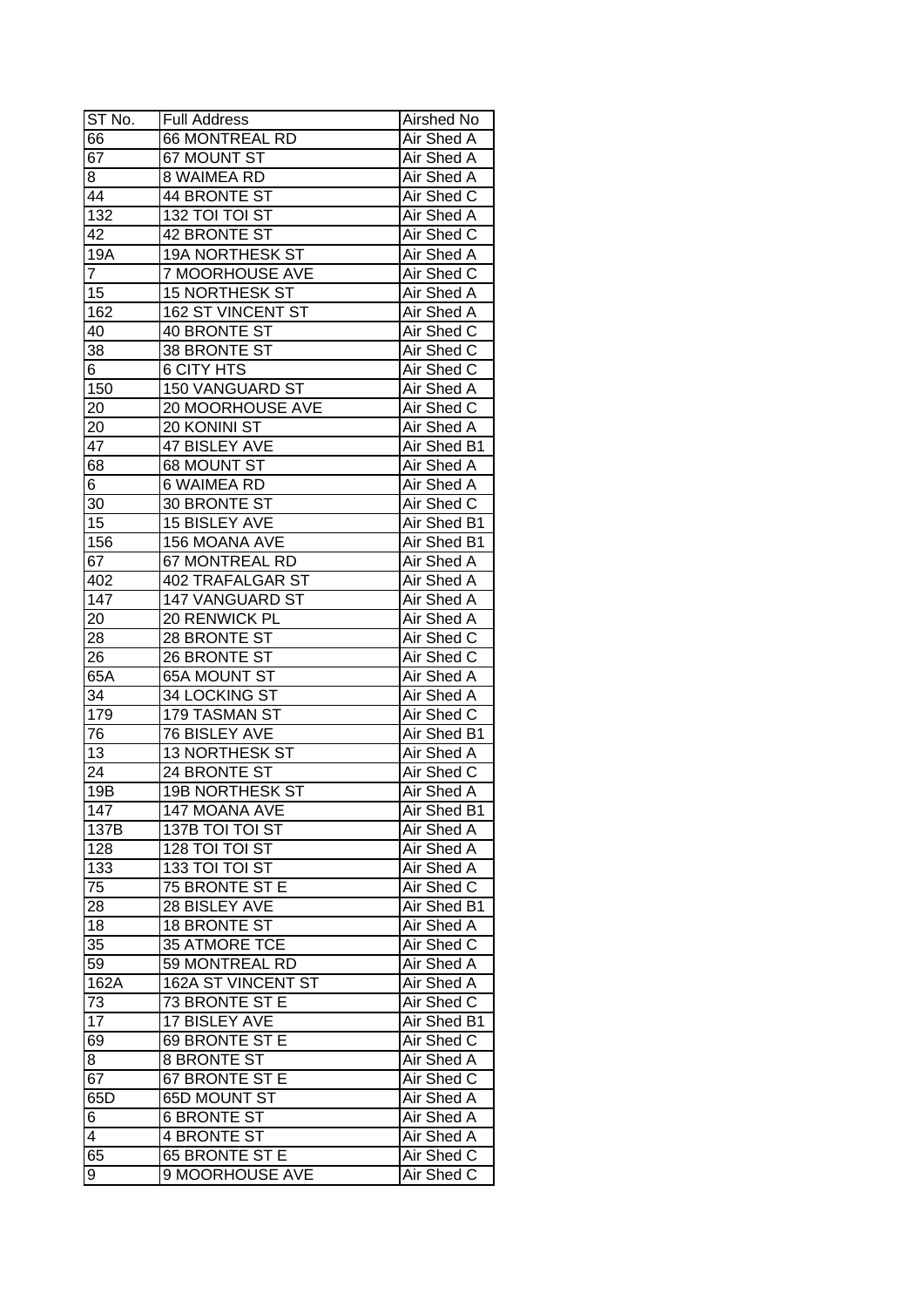| ST No.             | <b>Full Address</b>      | Airshed No        |
|--------------------|--------------------------|-------------------|
| 210                | 210 PRINCES DR           | Air Shed B1       |
| 64                 | <b>64 MONTREAL RD</b>    | Air Shed A        |
| 160                | <b>160 ST VINCENT ST</b> | Air Shed A        |
| 11                 | <b>11 NORTHESK ST</b>    | Air Shed A        |
| 65                 | 65 MOUNT ST              | Air Shed A        |
| 61                 | 61 BRONTE ST E           | Air Shed C        |
| 23                 | 23 KONINI ST             | Air Shed A        |
| 59                 | 59 BRONTE ST E           | Air Shed C        |
| 4                  | 4 WAIMEA RD              | Air Shed A        |
| 145                | 145 VANGUARD ST          | Air Shed A        |
| 115                | 115 MOANA AVE            | Air Shed B1       |
| 40                 | 40 BISLEY AVE            | Air Shed B1       |
| 13A                | 13A NORTHESK ST          | Air Shed A        |
| 3                  | 3 VOSPER ST              | <b>Air Shed A</b> |
| 3                  | 3 CITY HTS               | Air Shed C        |
| 11                 | 11 BANFF WAY             | Air Shed A        |
| 65                 | 65 MONTREAL RD           | Air Shed A        |
| 131                | 131 TOI TOI ST           | Air Shed A        |
| 22                 | 22 KONINI ST             | Air Shed A        |
| 139A               | 139A VANGUARD ST         | Air Shed A        |
| 45                 | 45 BISLEY AVE            | Air Shed B1       |
| 112                | 112 TOI TOI ST           | Air Shed A        |
| 8                  | 8 CITY HTS               | Air Shed C        |
| 30                 | 30 BISLEY AVE            | Air Shed B1       |
| 9                  | 9 NORTHESK ST            | Air Shed A        |
| 100                | 100 MOANA AVE            | Air Shed B1       |
| 146                | 146 VANGUARD ST          | Air Shed A        |
| 66                 | 66 MOUNT ST              | Air Shed A        |
| 16                 | 16 RENWICK PL            | Air Shed A        |
| 2                  | 2 WAIMEA RD              | <b>Air Shed A</b> |
| 63                 | 63 BISLEY AVE            | Air Shed B1       |
| 5A                 | 5A RENWICK PL            | <b>Air Shed A</b> |
| 9                  | 9 BANFF WAY              | Air Shed A        |
| 177                | <b>177 TASMAN ST</b>     | Air Shed C        |
| 6A                 | <b>6A RIMU ST</b>        | <b>Air Shed A</b> |
| 149                | 149 MOANA AVE            | Air Shed B1       |
| 158                | <b>158 ST VINCENT ST</b> | Air Shed A        |
| 78                 | 78 BISLEY AVE            | Air Shed B1       |
| 6                  | 6 RIMU ST                | Air Shed A        |
| 143                | 143 VANGUARD ST          | Air Shed A        |
| 160                | 160 MOANA AVE            | Air Shed B1       |
| 207                | 207 COLLINGWOOD ST       | Air Shed C        |
| 32                 | 32 LOCKING ST            | Air Shed A        |
| $\overline{1}$ 10A | 110A TOI TOI ST          | Air Shed A        |
| 5B                 | 5B RENWICK PL            | Air Shed A        |
| 37                 | 37 BRONTE ST             | Air Shed C        |
| 129                | 129 TOI TOI ST           | Air Shed A        |
| 24                 | 24 KONINI ST             | Air Shed A        |
| 35                 | 35 BRONTE ST             | Air Shed C        |
| 13B                | <b>13B NORTHESK ST</b>   | Air Shed A        |
| 144                | 144 VANGUARD ST          | Air Shed A        |
| 208                | 208 COLLINGWOOD ST       | Air Shed C        |
| 33                 | 33 BRONTE ST             | Air Shed C        |
| $3\overline{1}$    | 31 BRONTE ST             | Air Shed C        |
| 63                 | 63 MOUNT ST              | Air Shed A        |
|                    |                          |                   |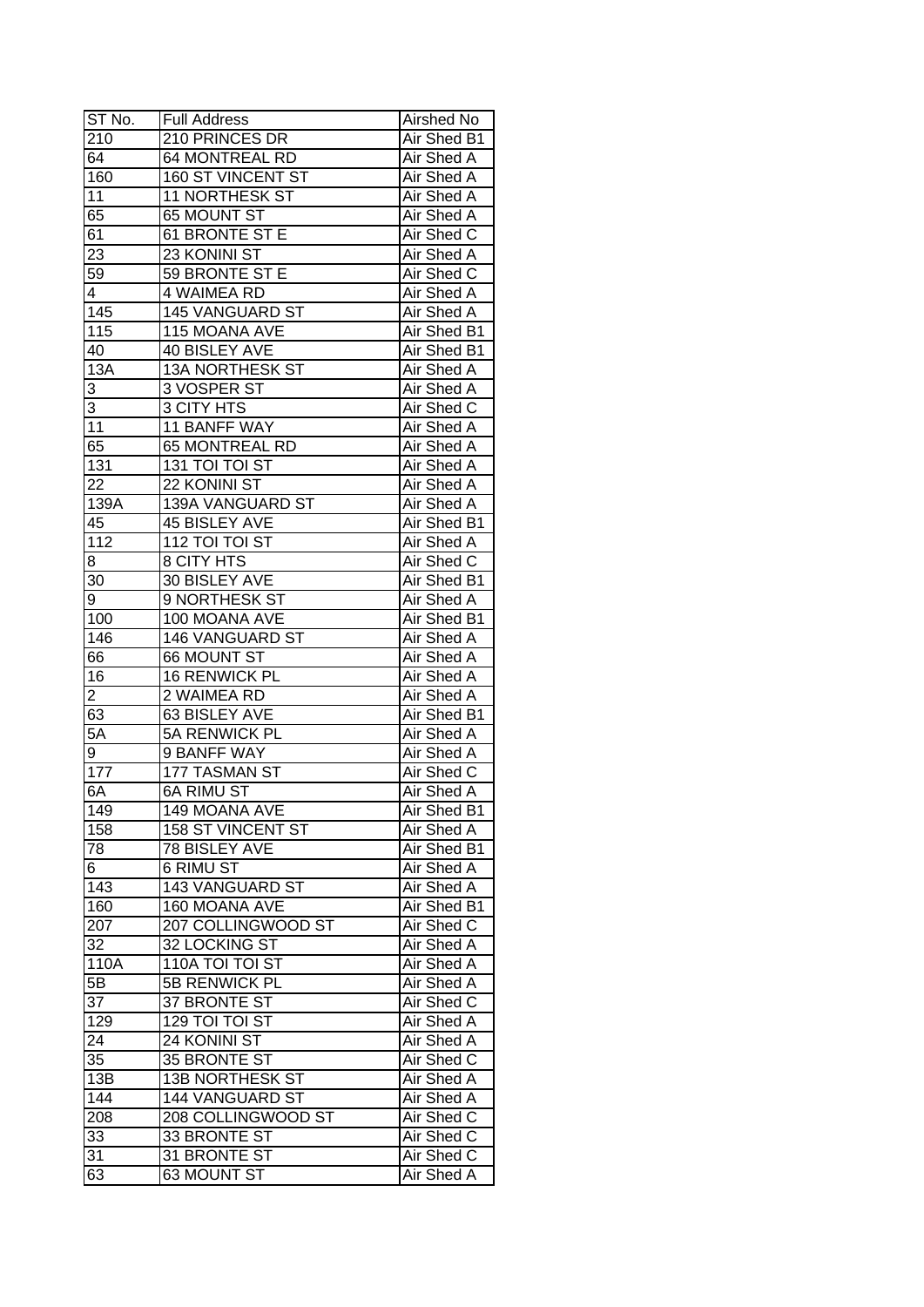| ST No.          | <b>Full Address</b>     | <b>Airshed No</b> |
|-----------------|-------------------------|-------------------|
| 29              | 29 BRONTE ST            | Air Shed C        |
| $2\overline{8}$ | 28 LOCKING ST           | Air Shed A        |
| 9               | 9 RENWICK PL            | <b>Air Shed A</b> |
| 66              | <b>66 SHELBOURNE ST</b> | Air Shed C        |
| 62              | 62 MONTREAL RD          | Air Shed A        |
| 3               | 3 NORTHESK ST           | Air Shed A        |
| 74              | 74 WELLINGTON ST        | Air Shed A        |
| 38              | 38 ATMORE TCE           | Air Shed C        |
| 156             | 156 ST VINCENT ST       | Air Shed A        |
| 5               | 5 RIMU ST               | Air Shed A        |
| 141             | 141 VANGUARD ST         | Air Shed A        |
| 71A-B           | 71A-B BRONTE ST E       | Air Shed C        |
| 23              | 23 BRONTE ST            | Air Shed C        |
| 8               | 8 BANFF WAY             | <b>Air Shed A</b> |
| 208             | 208 PRINCES DR          | Air Shed B1       |
| 7               | <b>7 BANFF WAY</b>      | Air Shed A        |
| $\overline{7}$  | <b>7 BRONTE ST</b>      | Air Shed A        |
| 175             | 175 TASMAN ST           | Air Shed C        |
| 61              | 61 MONTREAL RD          | Air Shed A        |
| 64              | <b>64 MOUNT ST</b>      | Air Shed A        |
| 113             | 113 MOANA AVE           | Air Shed B1       |
| 148A            | 148A VANGUARD ST        | Air Shed A        |
| 3               | 3 BROOKSIDE             | Air Shed C        |
| 174             | 174 TASMAN ST           | Air Shed C        |
| 43              | 43 BISLEY AVE           | Air Shed B1       |
| 67              | 67 BISLEY AVE           | Air Shed B1       |
| 8A              | 8A RIMU ST              | Air Shed A        |
| 127             | 127 TOI TOI ST          | Air Shed A        |
| 12              | 12 RENWICK PL           | Air Shed A        |
| 21              | 21 BISLEY AVE           | Air Shed B1       |
| 26              | 26 KONINI ST            | <b>Air Shed A</b> |
| 80              | 80 BISLEY AVE           | Air Shed B1       |
| 151             | 151 MOANA AVE           | Air Shed B1       |
| 38              | 38 BISLEY AVE           | Air Shed B1       |
| 162             | 162 MOANA AVE           | Air Shed B1       |
| 60              | 60 MONTREAL RD          | <b>Air Shed A</b> |
| 8               | 8 RIMU ST               | Air Shed A        |
| $\mathbf{1}$    | 1 NORTHESK ST           | Air Shed A        |
| 142             | 142 VANGUARD ST         | Air Shed A        |
| 72              | 72 WELLINGTON ST        | Air Shed A        |
| 137B            | 137B VANGUARD ST        | Air Shed A        |
| 137A            | 137A VANGUARD ST        | Air Shed A        |
| 61              | 61 MOUNT ST             | Air Shed A        |
| 206             | 206 COLLINGWOOD ST      | Air Shed C        |
| 205             | 205 COLLINGWOOD ST      | Air Shed C        |
| 6               | <b>6 BANFF WAY</b>      | Air Shed A        |
| $\overline{7}$  | 7 RENWICK PL            | Air Shed A        |
| 23              | 23 ATMORE TCE           | Air Shed C        |
| $\overline{7}$  | 7 RIMU ST               | Air Shed A        |
| 615             | 615 ROCKS RD            | Air Shed B1       |
| 139             | 139 VANGUARD ST         | Air Shed A        |
| 34              | 34 BISLEY AVE           | Air Shed B1       |
| $\overline{4}$  | 4 BROOKSIDE             | Air Shed C        |
| 154             | 154 ST VINCENT ST       | Air Shed A        |
| 70              | 70 WELLINGTON ST        | Air Shed A        |
|                 |                         |                   |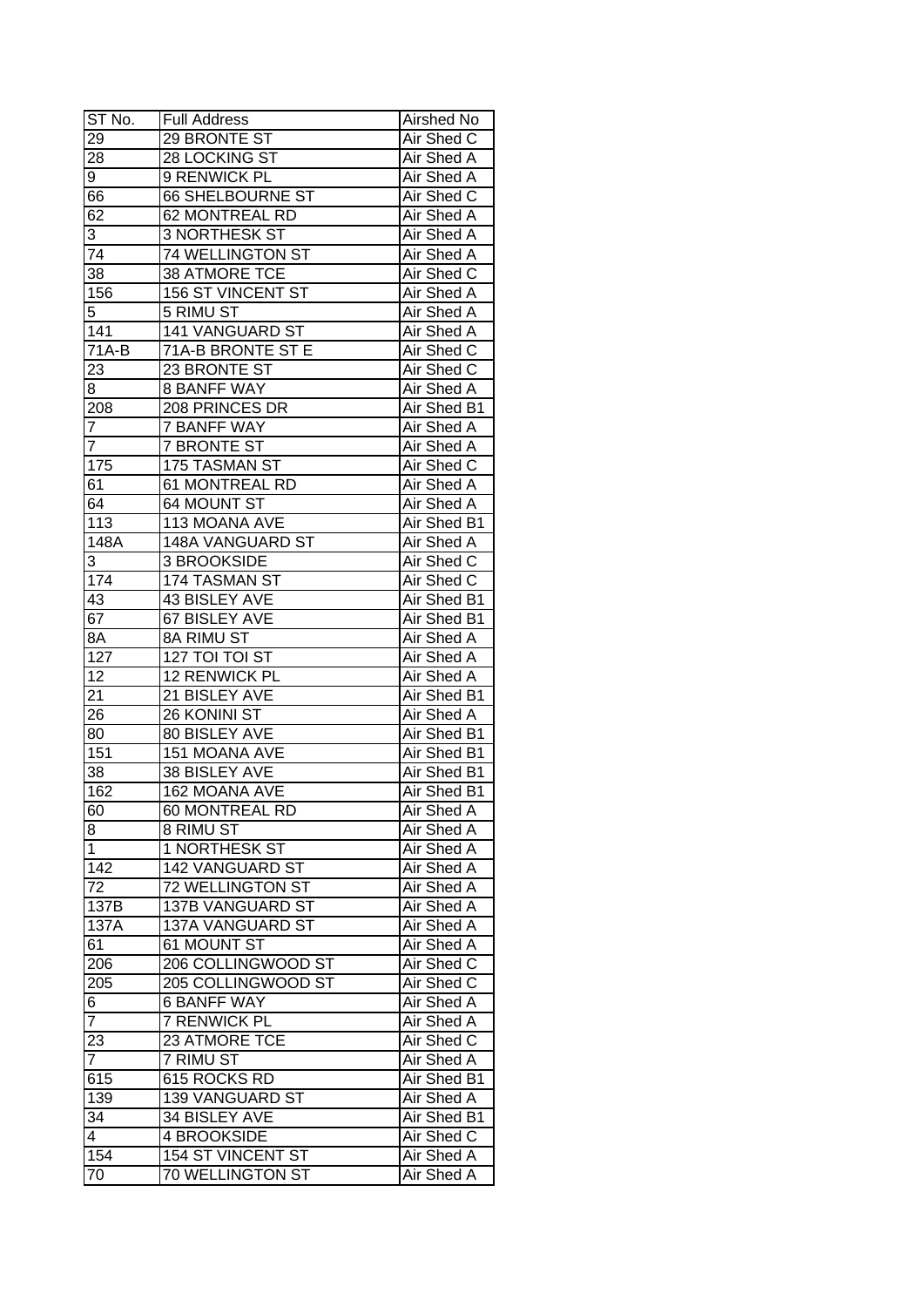| ST No.          | <b>Full Address</b>     | Airshed No        |
|-----------------|-------------------------|-------------------|
| 62              | 62 MOUNT ST             | Air Shed A        |
| 173             | 173 TASMAN ST           | Air Shed C        |
| 5               | 5 BANFF WAY             | Air Shed A        |
| 10              | 10 RENWICK PL           | Air Shed A        |
| 2B              | <b>2B BROOKSIDE</b>     | Air Shed C        |
| 135A            | 135A VANGUARD ST        | Air Shed A        |
| 111             | 111 MOANA AVE           | Air Shed B1       |
| 125             | 125 TOI TOI ST          | Air Shed A        |
| 28              | 28 KONINI ST            | Air Shed A        |
| 78              | 78 TOI TOI ST           | Air Shed A        |
| 94              | 94 TOI TOI ST           | Air Shed A        |
| $\overline{26}$ | 26 LOCKING ST           | Air Shed A        |
| 74              | 74 TOI TOI ST           | Air Shed A        |
| 140             | 140 VANGUARD ST         | <b>Air Shed A</b> |
| 25              | 25 BRONTE ST            | Air Shed C        |
| 71C-D           | 71C-D BRONTE ST E       | Air Shed C        |
| 69              | 69 BISLEY AVE           | Air Shed B1       |
| 42              | 42 ATMORE TCE           | Air Shed C        |
| 58              | 58 MONTREAL RD          | Air Shed A        |
| 152             | 152 ST VINCENT ST       | Air Shed A        |
| 57              | 57 MONTREAL RD          | Air Shed A        |
| 22              | 22 LOCKING ST           | Air Shed A        |
| 204             | 204 COLLINGWOOD ST      | Air Shed C        |
| 172             | 172 TASMAN ST           | Air Shed C        |
| 82              | 82 BISLEY AVE           | Air Shed B1       |
| 68              | 68 WELLINGTON ST        | Air Shed A        |
| 21              | 21 ATMORE TCE           | Air Shed C        |
| 153             | 153 MOANA AVE           | Air Shed B1       |
| 9               | 9 RIMU ST               | Air Shed A        |
| 10              | 10 RIMU ST              | Air Shed A        |
| 203             | 203 COLLINGWOOD ST      | Air Shed C        |
| 41              | <b>41 BISLEY AVE</b>    | Air Shed B1       |
| $\overline{82}$ | 82 TOI TOI ST           | Air Shed A        |
| 90              | 90 TOI TOI ST           | Air Shed A        |
| 137             | <b>137 VANGUARD ST</b>  | <b>Air Shed A</b> |
| 226             | 226 RUTHERFORD ST       | <b>Air Shed A</b> |
| 110             | 110 TOI TOI ST          | Air Shed A        |
| 123             | 123 TOI TOI ST          | Air Shed A        |
| 150             | 150 ST VINCENT ST       | Air Shed A        |
| 3               | 3 RENWICK PL            | Air Shed A        |
| 397             | 397 TRAFALGAR ST        | Air Shed C        |
| 64              | <b>64 SHELBOURNE ST</b> | Air Shed C        |
| 61              | <b>61 SHELBOURNE ST</b> | Air Shed C        |
| 8               | 8 RENWICK PL            | Air Shed A        |
| 60              | 60 MOUNT ST             | Air Shed A        |
| 96              | 96 MOANA AVE            | Air Shed B1       |
| 30              | 30 KONINI ST            | Air Shed A        |
| 24              | 24 LOCKING ST           | Air Shed A        |
| $\overline{4}$  | 4 BANFF WAY             | Air Shed A        |
| 607             | 607 ROCKS RD            | Air Shed B1       |
| 127A            | 127A TOI TOI ST         | Air Shed A        |
| 66              | 66 WELLINGTON ST        | Air Shed A        |
| 138             | <b>138 VANGUARD ST</b>  | Air Shed A        |
| 57              | 57 MOUNT ST             | Air Shed A        |
| 12              | 12 RIMU ST              | Air Shed A        |
|                 |                         |                   |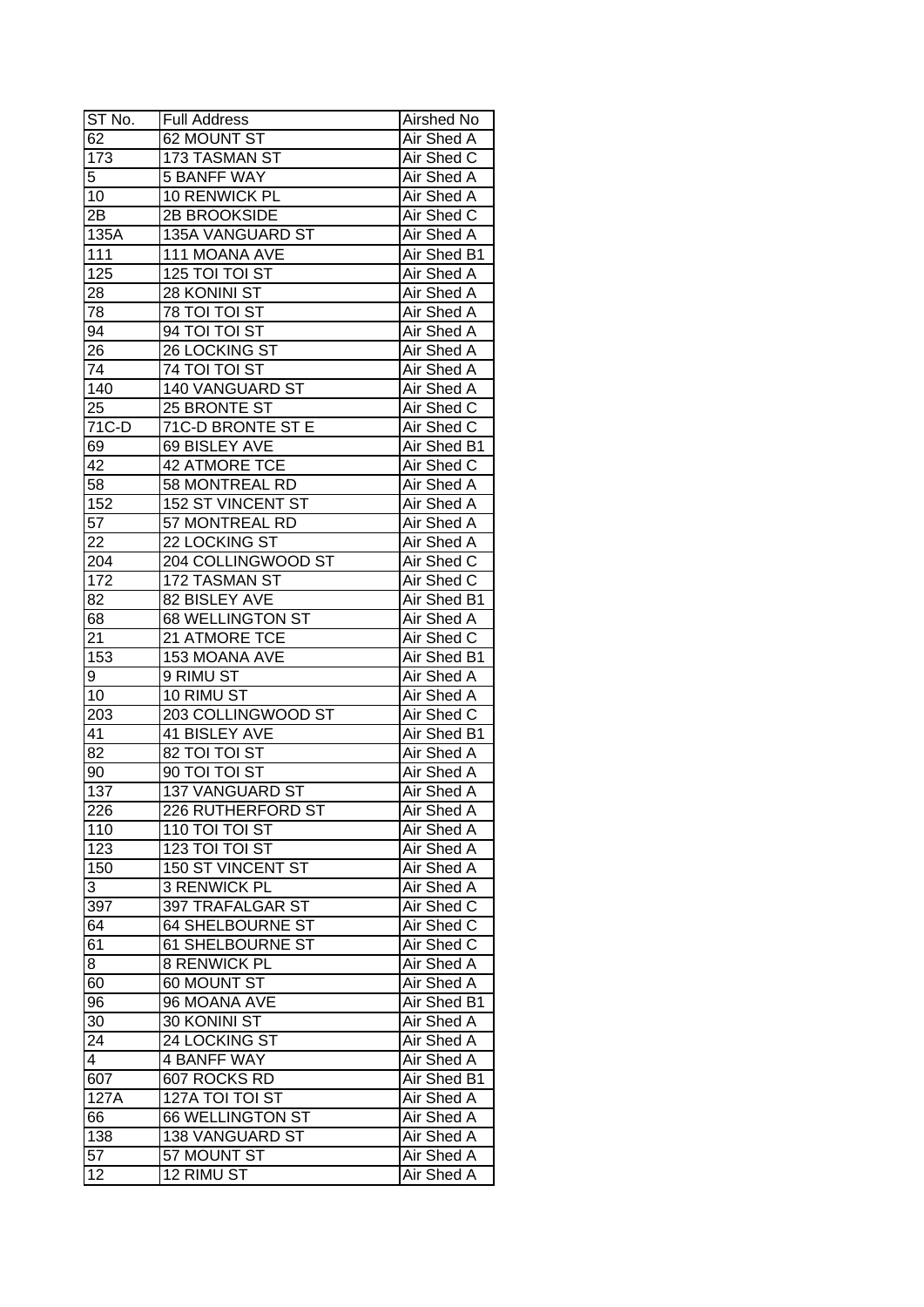| ST No.           | <b>Full Address</b>                  | Airshed No        |
|------------------|--------------------------------------|-------------------|
| 35               | 35 BISLEY AVE                        | Air Shed B1       |
| 3                | <b>3 BANFF WAY</b>                   | Air Shed A        |
| 33               | 33 KONINI ST                         | Air Shed A        |
| 4                | <b>4 CITY HTS</b>                    | Air Shed C        |
| $\overline{6}$   | <b>6 ATMORE TCE</b>                  | Air Shed C        |
| $\overline{1}$   | 1 BROOKSIDE                          | Air Shed C        |
| 2                | 2 BROOKSIDE                          | Air Shed C        |
| 8                | <b>8 ATMORE TCE</b>                  | Air Shed C        |
| 11               | 11 RIMU ST                           | Air Shed A        |
| 10               | 10 ATMORE TCE                        | Air Shed C        |
| 19               | 19 ATMORE TCE                        | Air Shed C        |
| 108              | 108 TOI TOI ST                       | Air Shed A        |
| 400              | 400 TRAFALGAR ST                     | Air Shed A        |
| 202              | 202 COLLINGWOOD ST                   | Air Shed C        |
| 71               | 71 BISLEY AVE                        | Air Shed B1       |
| 64               | 64 WELLINGTON ST                     | Air Shed A        |
| $\overline{71}E$ | 71E BRONTE ST E                      | Air Shed C        |
| 169              | 169 TASMAN ST                        | Air Shed C        |
|                  |                                      | Air Shed B1       |
| 31               | 31 BISLEY AVE<br><b>6 RENWICK PL</b> | Air Shed A        |
| 6                |                                      |                   |
| 157              | 157 MOANA AVE                        | Air Shed B1       |
| 71               | 71 WELLINGTON ST                     | Air Shed A        |
| 224              | 224 RUTHERFORD ST                    | Air Shed A        |
| 115              | 115 TOI TOI ST                       | Air Shed A        |
| 18               | <b>18 LOCKING ST</b>                 | Air Shed A        |
| 201              | 201 COLLINGWOOD ST                   | Air Shed C        |
| 145              | 145 ST VINCENT ST                    | Air Shed A        |
| 60               | 60 SHELBOURNE ST                     | Air Shed C        |
| 125A             | 125A TOI TOI ST                      | Air Shed A        |
| 135              | 135 VANGUARD ST                      | Air Shed A        |
| 32               | 32 KONINI ST                         | <b>Air Shed A</b> |
| 170              | 170 TASMAN ST                        | Air Shed C        |
| $\overline{12}$  | <b>12 ATMORE TCE</b>                 | <b>Air Shed C</b> |
| 14               | <b>14 ATMORE TCE</b>                 | Air Shed C        |
| $\overline{59}$  | <b>59 SHELBOURNE ST</b>              | Air Shed C        |
| 55               | 55 MOUNT ST                          | <b>Air Shed A</b> |
| 109              | 109 MOANA AVE                        | Air Shed B1       |
| 106              | 106 TOI TOI ST                       | Air Shed A        |
| 14               | 14 RIMU ST                           | Air Shed A        |
| 144              | 144 ST VINCENT ST                    | Air Shed A        |
| 136              | 136 VANGUARD ST                      | Air Shed A        |
| 166              | 166 MOANA AVE                        | Air Shed B1       |
| 198B             | 198B COLLINGWOOD ST                  | Air Shed C        |
| $\overline{2}$   | 2 BANFF WAY                          | Air Shed A        |
| 113              | 113 TOI TOI ST                       | Air Shed A        |
| 395              | 395 TRAFALGAR ST                     | Air Shed C        |
| 139              | 139 ST VINCENT ST                    | Air Shed A        |
| 198A             | 198A COLLINGWOOD ST                  | Air Shed C        |
| 16               | <b>16 ATMORE TCE</b>                 | Air Shed C        |
| 17               | <b>19 ATMORE TCE</b>                 | Air Shed C        |
| $\overline{1}$   | 1 BANFF WAY                          | Air Shed A        |
| $\overline{4}$   | <b>4 RENWICK PL</b>                  | Air Shed A        |
| 67               | 67 WELLINGTON ST                     | Air Shed A        |
| 222              | 222 RUTHERFORD ST                    | Air Shed A        |
| 13               | 13 MOORHOUSE AVE                     | Air Shed C        |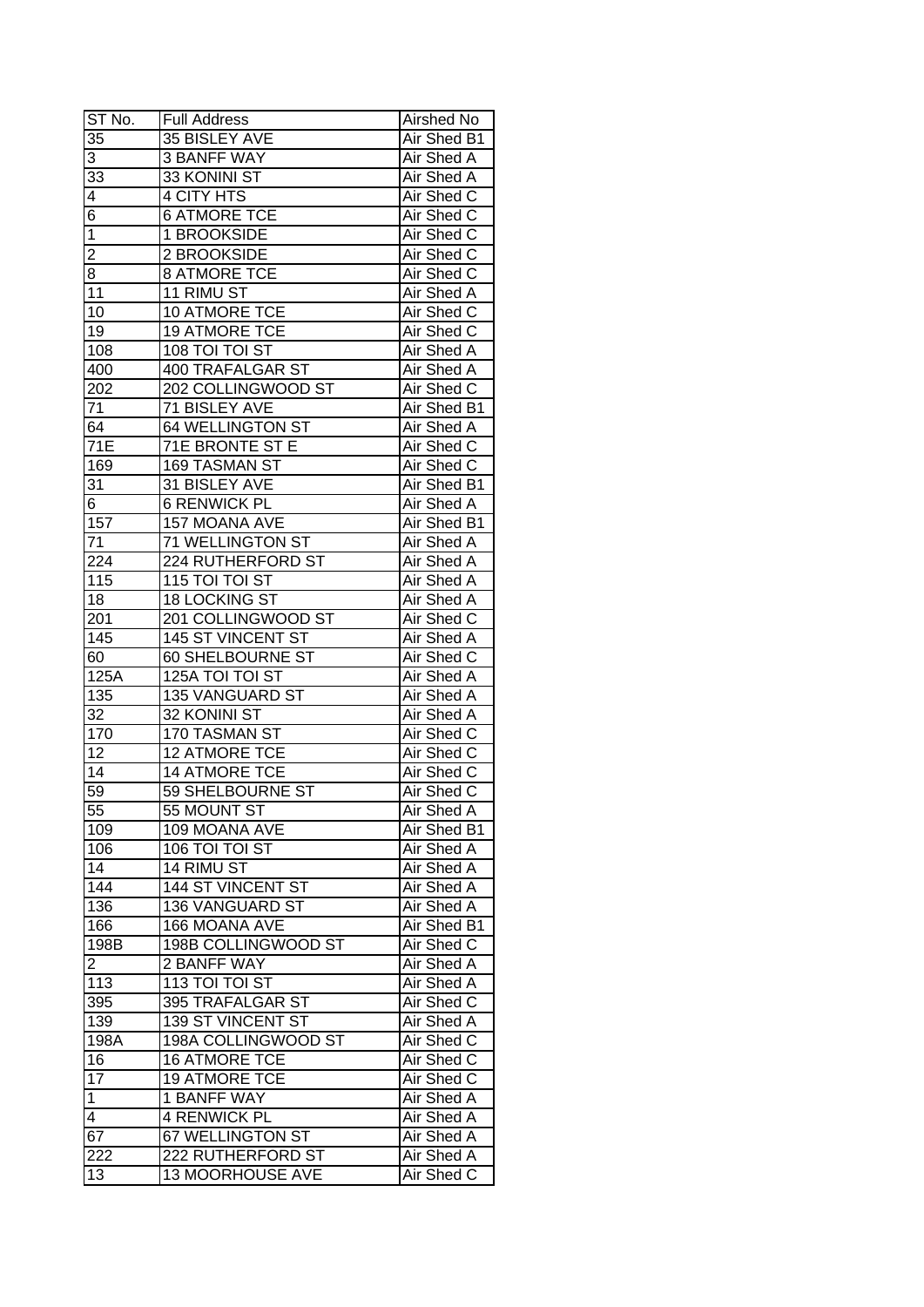| ST No.         | <b>Full Address</b>      | Airshed No        |
|----------------|--------------------------|-------------------|
| 13             | 13 RIMU ST               | Air Shed A        |
| 200A           | 200A COLLINGWOOD ST      | Air Shed C        |
| 6              | <b>6 BECCLES LN</b>      | <b>Air Shed A</b> |
| 90             | 90 MOANA AVE             | Air Shed B1       |
| 15             | 15 ERIN ST               | Air Shed C        |
| 605            | 605 ROCKS RD             | Air Shed B1       |
| 44             | 44 TOI TOI ST            | Air Shed A        |
| 56             | 56 TOI TOI ST            | Air Shed A        |
| 104            | 104 TOI TOI ST           | Air Shed A        |
| 133            | 133 VANGUARD ST          | Air Shed A        |
| 127B           | 127B TOI TOI ST          | Air Shed A        |
| 34             | 34 KONINI ST             | Air Shed A        |
| 58             | 58 SHELBOURNE ST         | Air Shed C        |
| 62             | 62 TOI TOI ST            | <b>Air Shed A</b> |
| 42             | 42 TOI TOI ST            | Air Shed A        |
| 64             | 64 TOI TOI ST            | Air Shed A        |
| 66             | 66 TOI TOI ST            | Air Shed A        |
| 68             | 68 TOI TOI ST            | Air Shed A        |
| 70             | 70 TOI TOI ST            | Air Shed A        |
| 72             | 72 TOI TOI ST            | Air Shed A        |
| 76             | 76 TOI TOI ST            | Air Shed A        |
| 15             | 15 RIMU ST               | Air Shed A        |
| 80             | 80 TOI TOI ST            | Air Shed A        |
| 84             | 84 TOI TOI ST            | Air Shed A        |
| 92             | 92 TOI TOI ST            | Air Shed A        |
| 102            | 102 TOI TOI ST           | Air Shed A        |
| 143            | 143 ST VINCENT ST        | Air Shed A        |
| 16             | 16 LOCKING ST            | <b>Air Shed A</b> |
| 57             | 57 SHELBOURNE ST         | Air Shed C        |
| 86             | 86 TOI TOI ST            | <b>Air Shed A</b> |
| 88             | 88 TOI TOI ST            | Air Shed A        |
| 96             | 96 TOI TOI ST            | <b>Air Shed A</b> |
| 100            | 100 TOI TOI ST           | Air Shed A        |
| 98             | 98 TOI TOI ST            | <b>Air Shed A</b> |
| 111            | <b>111 TOI TOI ST</b>    | <b>Air Shed A</b> |
| 53             | 53 MOUNT ST              | <b>Air Shed A</b> |
| 57A            | 57A SHELBOURNE ST        | Air Shed C        |
| 200            | 200 COLLINGWOOD ST       | Air Shed C        |
| 168            | 168 TASMAN ST            | Air Shed C        |
| 56             | 56 MOUNT ST              | Air Shed A        |
| $\overline{c}$ | 2 RENWICK PL             | Air Shed A        |
| 65             | 65 WELLINGTON ST         | Air Shed A        |
| 220            | 220 RUTHERFORD ST        | Air Shed A        |
| 13             | 13 ERIN ST               | Air Shed C        |
| 167            | <b>167 TASMAN ST</b>     | Air Shed C        |
| 129A           | 129A VANGUARD ST         | Air Shed A        |
| 142            | <b>142 ST VINCENT ST</b> | <b>Air Shed A</b> |
| 168            | 168 MOANA AVE            | Air Shed B1       |
| 15             | <b>15 ATMORE TCE</b>     | Air Shed C        |
| 107            | 107 MOANA AVE            | Air Shed B1       |
| 159            | 159 MOANA AVE            | Air Shed B1       |
| 148A           | 148A ST VINCENT ST       | Air Shed A        |
| 35             | 35 KONINI ST             | Air Shed A        |
| 198            | 198 COLLINGWOOD ST       | Air Shed C        |
| 131            | 131 VANGUARD ST          | Air Shed A        |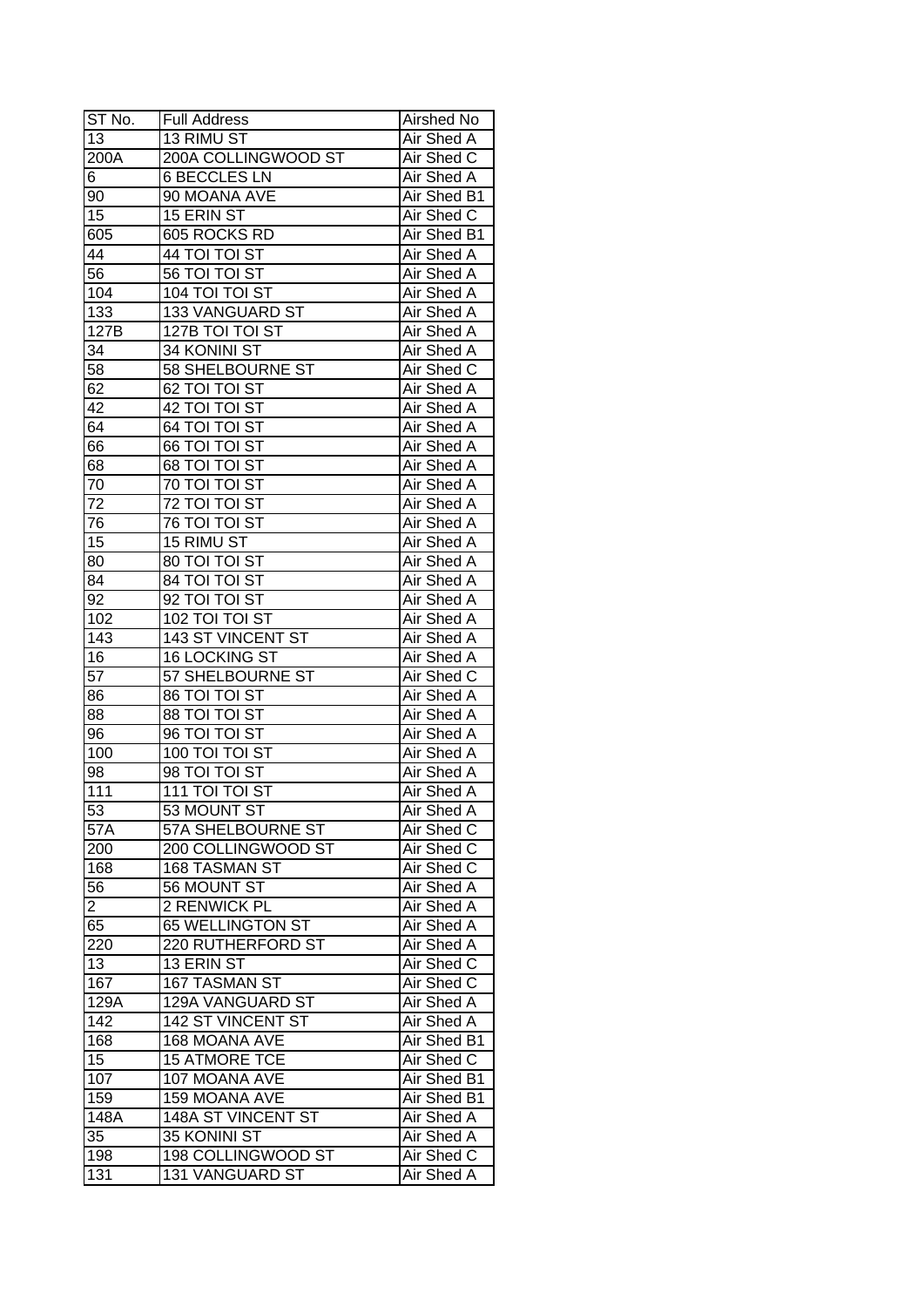| ST No.            | <b>Full Address</b>         | Airshed No        |
|-------------------|-----------------------------|-------------------|
| 109               | 109 TOI TOI ST              | Air Shed A        |
| 134               | 134 VANGUARD ST             | <b>Air Shed A</b> |
| 36                | 36 KONINI ST                | <b>Air Shed A</b> |
| 69                | 69 WELLINGTON ST            | Air Shed A        |
| 77                | 77 BISLEY AVE               | Air Shed B1       |
| 55A               | 55A SHELBOURNE ST           | Air Shed C        |
| 393               | 393 TRAFALGAR ST            | Air Shed C        |
| 601               | 601 ROCKS RD                | Air Shed B1       |
| 105               | 105 MOANA AVE               | Air Shed B1       |
| 127A              | 127A VANGUARD ST            | Air Shed A        |
| 166               | 166 TASMAN ST               | Air Shed C        |
| 15                | <b>15 DOROTHY ANNIE WAY</b> | Air Shed C        |
| $\overline{51}$   | 51 MOUNT ST                 | Air Shed A        |
| $\overline{218}$  | 218 RUTHERFORD ST           | Air Shed A        |
| 196               | 196 COLLINGWOOD ST          | Air Shed C        |
| 196A              | 196A COLLINGWOOD ST         | Air Shed C        |
| 14                | 14 LOCKING ST               | Air Shed A        |
| 37                | 37 BISLEY AVE               | Air Shed B1       |
| 55                | 55 SHELBOURNE ST            | Air Shed C        |
| 108               | 108 CLEVELAND TCE           | Air Shed C        |
| 15                | 15 RIMU ST                  | Air Shed A        |
| 73                | 73 BISLEY AVE               | Air Shed B1       |
| 137B              | 137B ST VINCENT ST          | Air Shed A        |
| 107               | 107 TOI TOI ST              | Air Shed A        |
| $\overline{1}25C$ | 125C TOI TOI ST             | Air Shed A        |
| 106               | 106 CLEVELAND TCE           | Air Shed C        |
| 129               | 129 VANGUARD ST             | Air Shed A        |
| 170               | 170 MOANA AVE               | Air Shed B1       |
| 25                | 25 TOI TOI ST               | Air Shed A        |
| 31                | 31 TOI TOI ST               | Air Shed A        |
| 33                | 33 TOI TOI ST               | Air Shed A        |
| 35                | 35 TOI TOI ST               | Air Shed A        |
| 144A              | <b>144A ST VINCENT ST</b>   | Air Shed A        |
| 165               | <b>165 TASMAN ST</b>        | Air Shed C        |
| 104               | <b>104 CLEVELAND TCE</b>    | Air Shed C        |
| 137               | 137 ST VINCENT ST           | <b>Air Shed A</b> |
| 599               | 599 ROCKS RD                | Air Shed B1       |
| 49                | 49 TOI TOI ST               | Air Shed A        |
| 53                | 53 TOI TOI ST               | Air Shed A        |
| 57                | 57 TOI TOI ST               | Air Shed A        |
| 140               | 140 ST VINCENT ST           | Air Shed A        |
| 38                | 38 KONINI ST                | Air Shed A        |
| 61                | 61 TOI TOI ST               | Air Shed A        |
| 63                | 63 TOI TOI ST               | Air Shed A        |
| 67                | 67 TOI TOI ST               | Air Shed A        |
| 132               | 132 VANGUARD ST             | <b>Air Shed A</b> |
| 69                | 69 TOI TOI ST               | Air Shed A        |
| 71                | 71 TOI TOI ST               | Air Shed A        |
| 75A               | 75A TOI TOI ST              | Air Shed A        |
| 79                | <b>79 TOI TOI ST</b>        | Air Shed A        |
| $8\overline{7}$   | 87 TOI TOI ST               | Air Shed A        |
| 105               | 105 TOI TOI ST              | Air Shed A        |
| 216               | 216 RUTHERFORD ST           | Air Shed A        |
| 194               | 194 COLLINGWOOD ST          | Air Shed C        |
| 102               | 102 CLEVELAND TCE           | Air Shed C        |
|                   |                             |                   |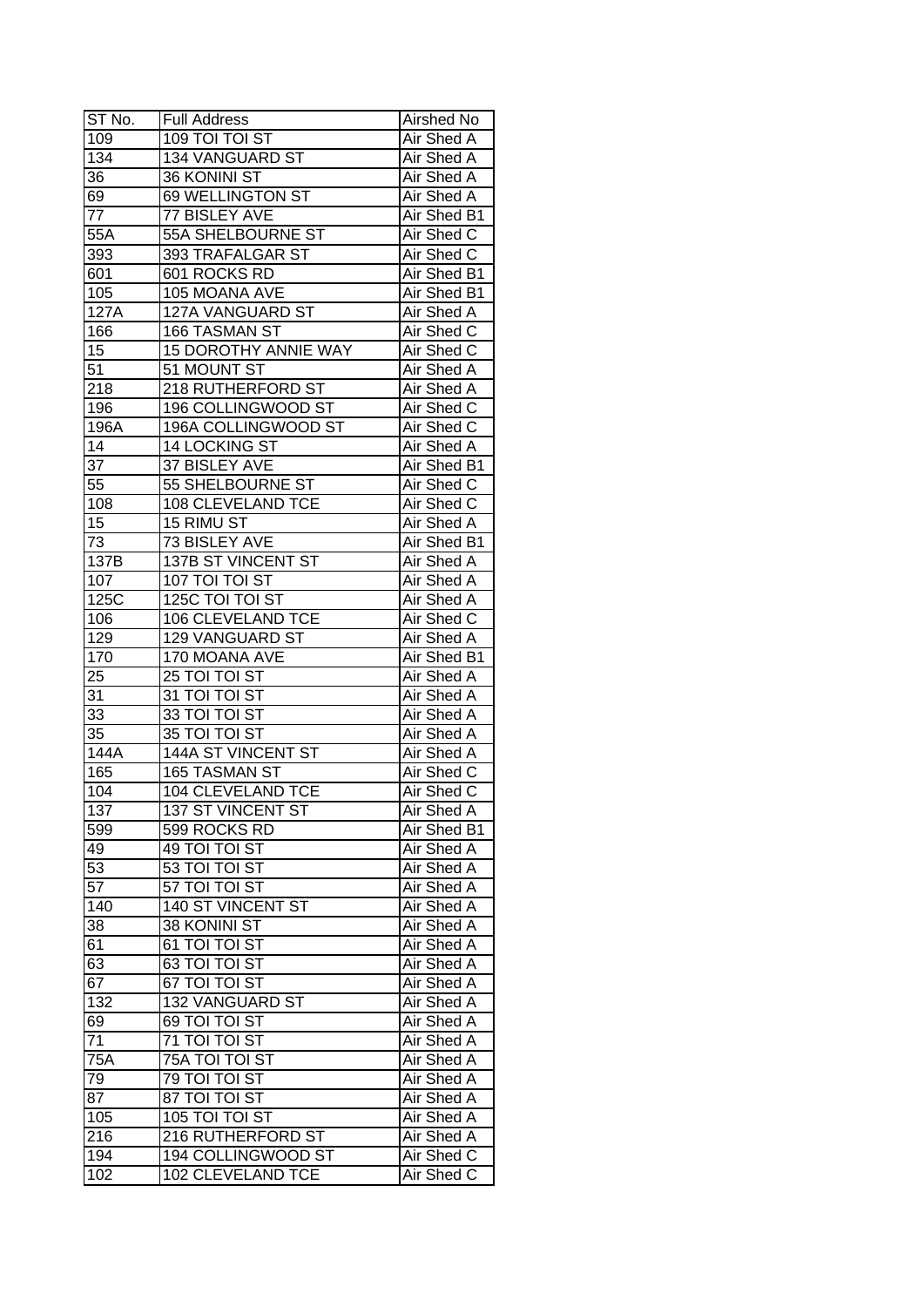| ST No.           | <b>Full Address</b>      | Airshed No        |
|------------------|--------------------------|-------------------|
| 91               | 91 TOI TOI ST            | Air Shed A        |
| 95               | 95 TOI TOI ST            | Air Shed A        |
| 63               | <b>63 WELLINGTON ST</b>  | Air Shed A        |
| $\overline{56}$  | 56 SHELBOURNE ST         | Air Shed C        |
| 85               | 85 TOI TOI ST            | Air Shed A        |
| 49               | 49 MOUNT ST              | Air Shed A        |
| 89               | 89 TOI TOI ST            | Air Shed A        |
| 53               | 53 MONTREAL RD           | Air Shed A        |
| 137A             | 137A ST VINCENT ST       | Air Shed A        |
| 52               | 52 MOUNT ST              | Air Shed A        |
| 112              | <b>112 CLEVELAND TCE</b> | Air Shed C        |
| $\mathbf 1$      | 1 CITY HTS               | Air Shed C        |
| 39               | 39 BISLEY AVE            | Air Shed B1       |
| 164              | 164 TASMAN ST            | Air Shed C        |
| 29               | 29 BISLEY AVE            | Air Shed B1       |
| 79               | 79 BISLEY AVE            | Air Shed B1       |
| 136A             | 136A VANGUARD ST         | Air Shed A        |
| 114              | 114 CLEVELAND TCE        | Air Shed C        |
| 163              | 163 MOANA AVE            | Air Shed B1       |
| 53               | 53 SHELBOURNE ST         | Air Shed C        |
| 56               | 56 CLEVELAND TCE         | Air Shed C        |
| 148B             | 148B ST VINCENT ST       | Air Shed A        |
| 17               | 17 DOROTHY ANNIE WAY     | Air Shed C        |
| 11               | <b>11 ATMORE TCE</b>     | Air Shed C        |
| 10               | 10 LOCKING ST            | Air Shed A        |
| 389              | 389 TRAFALGAR ST         | Air Shed C        |
| 187              | 187 PRINCES DR           | Air Shed A        |
| 40               | 40 KONINI ST             | Air Shed A        |
| 161              | 161 MOANA AVE            | Air Shed B1       |
| 127              | 127 VANGUARD ST          | Air Shed A        |
| 192A             | 192A COLLINGWOOD ST      | Air Shed C        |
| $\overline{2}$   | 2 CITY HTS               | Air Shed C        |
| 135              | <b>135 ST VINCENT ST</b> | Air Shed A        |
| 130              | 130 VANGUARD ST          | Air Shed A        |
| $\overline{148}$ | <b>148 ST VINCENT ST</b> | <b>Air Shed A</b> |
| 172              | 172 MOANA AVE            | Air Shed B1       |
| 163              | 163 TASMAN ST            | Air Shed C        |
| 116A             | 116A CLEVELAND TCE       | Air Shed C        |
| 138              | <b>138 ST VINCENT ST</b> | Air Shed A        |
| 47               | 47 MOUNT ST              | Air Shed A        |
| 64               | 64 MANUKA ST             | Air Shed C        |
| 60               | 60 WELLINGTON ST         | Air Shed A        |
| 37               | 37 TOI TOI ST            | Air Shed A        |
| 134A             | 134A VANGUARD ST         | Air Shed A        |
| 214              | 214 RUTHERFORD ST        | Air Shed A        |
| 192              | 192 COLLINGWOOD ST       | Air Shed C        |
| 54               | 54 CLEVELAND TCE         | Air Shed C        |
| 597              | 597 ROCKS RD             | Air Shed B1       |
| 52               | 52 MONTREAL RD           | Air Shed A        |
| 81               | 81 BISLEY AVE            | Air Shed B1       |
| $\overline{1}11$ | 111 ABRAHAM HTS          | Air Shed A        |
| 116              | 116 CLEVELAND TCE        | Air Shed C        |
| 39               | 39 KONINI ST             | Air Shed A        |
| 162              | 162 TASMAN ST            | Air Shed C        |
| 9Α               | 9A ATMORE TCE            | Air Shed C        |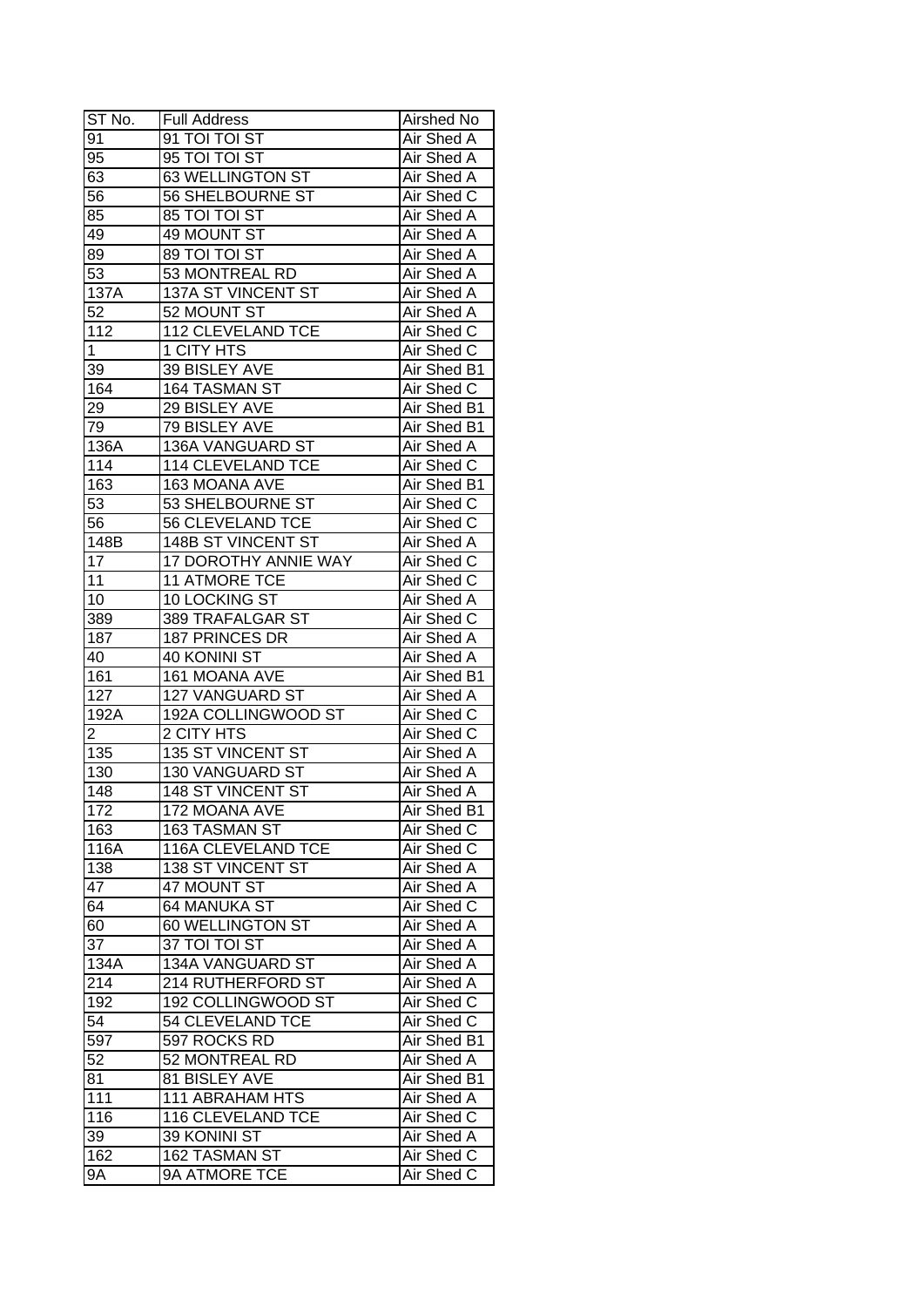| ST No. | Full Address                | Airshed No        |
|--------|-----------------------------|-------------------|
| 99     | 99 MOANA AVE                | Air Shed B1       |
| 123A   | 123A VANGUARD ST            | Air Shed A        |
| 80     | 80 CLEVELAND TCE            | Air Shed C        |
| 75     | 75 TOI TOI ST               | Air Shed A        |
| 42     | 42 KONINI ST                | Air Shed A        |
| 59     | 59 WELLINGTON ST            | Air Shed A        |
| 125    | 125 VANGUARD ST             | Air Shed A        |
| 51     | 51 TOI TOI ST               | Air Shed A        |
| 48     | 48 MOUNT ST                 | Air Shed A        |
| 128    | 128 VANGUARD ST             | Air Shed A        |
| 85A    | 85A TOI TOI ST              | Air Shed A        |
| 165    | 165 MOANA AVE               | Air Shed B1       |
| 133    | 133 ST VINCENT ST           | Air Shed A        |
| 45     | 45 MOUNT ST                 | Air Shed A        |
| 152    | <b>152 CLEVELAND TCE</b>    | Air Shed C        |
| 595    | 595 ROCKS RD                | Air Shed B1       |
| 89A    | 89A TOI TOI ST              | Air Shed A        |
| 50A    | 50A MONTREAL RD             | Air Shed A        |
| 60     | 60 MANUKA ST                | Air Shed C        |
| 136    | <b>136 ST VINCENT ST</b>    | Air Shed A        |
| 50     | 50 SHELBOURNE ST            | Air Shed C        |
| 19     | <b>19 DOROTHY ANNIE WAY</b> | Air Shed C        |
| 108    | 108 ABRAHAM HTS             | Air Shed A        |
| 210    | 210 RUTHERFORD ST           | Air Shed A        |
| 161    | 161 TASMAN ST               | Air Shed C        |
| 8      | 8 LOCKING ST                | Air Shed A        |
| 6      | <b>6 TRAFALGAR LN</b>       | Air Shed A        |
| 190    | 190 COLLINGWOOD ST          | Air Shed C        |
| 47     | <b>47 MONTREAL RD</b>       | Air Shed A        |
| 8      | 8 TRAFALGAR LN              | Air Shed A        |
| 385    | 385 TRAFALGAR ST            | Air Shed C        |
| 54A    | 54A MANUKA ST               | Air Shed C        |
| 9      | 9 ATMORE TCE                | Air Shed C        |
| 52     | <b>52 CLEVELAND TCE</b>     | Air Shed C        |
| 109    | <b>109 ABRAHAM HTS</b>      | <b>Air Shed A</b> |
| 51     | 51 SHELBOURNE ST            | Air Shed C        |
| 118    | <b>118 CLEVELAND TCE</b>    | Air Shed C        |
| 81     | 81 CLEVELAND TCE            | Air Shed C        |
| 39     | 39 TOI TOI ST               | Air Shed A        |
| 123    | 123 VANGUARD ST             | Air Shed A        |
| 3      | <b>3 ATMORE TCE</b>         | Air Shed C        |
| 65     | 65 TOI TOI ST               | Air Shed A        |
| 41     | 41 KONINI ST                | Air Shed A        |
| 44     | 44 KONINI ST                | Air Shed A        |
| 67A    | 67A TOI TOI ST              | Air Shed A        |
| 20A    | 20A EXAMINER ST             | Air Shed A        |
| 176    | 176 MOANA AVE               | Air Shed B1       |
| 50     | 50 MONTREAL RD              | Air Shed A        |
| 131    | 131 ST VINCENT ST           | Air Shed A        |
| 386    | 386 TRAFALGAR ST            | Air Shed A        |
| 50     | 50 CLEVELAND TCE            | Air Shed C        |
| 75     | 75 BISLEY AVE               | Air Shed B1       |
| 388    | 388 TRAFALGAR ST            | Air Shed A        |
|        | <b>206 RUTHERFORD ST</b>    | Air Shed A        |
| 206    | 85 BISLEY AVE               |                   |
| 85     |                             | Air Shed B1       |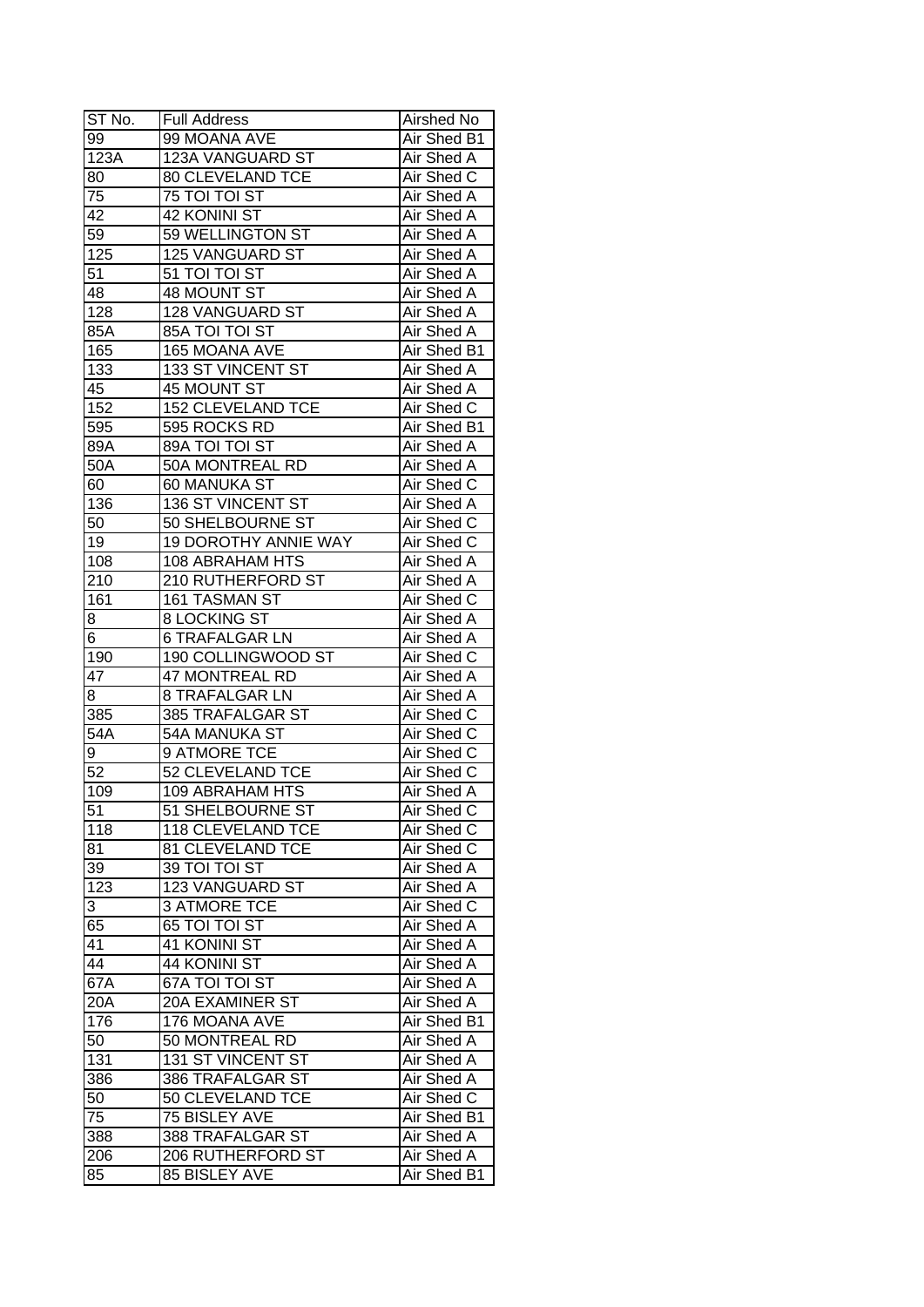| ST No.                  | <b>Full Address</b>      | Airshed No        |
|-------------------------|--------------------------|-------------------|
| 85                      | <b>85 CLEVELAND TCE</b>  | Air Shed C        |
| 593                     | 593 ROCKS RD             | Air Shed B1       |
| 21                      | 21 DOROTHY ANNIE WAY     | Air Shed C        |
| $\mathbf{1}$            | <b>1 MONCRIEFF AVE</b>   | Air Shed B1       |
| 134                     | 134 ST VINCENT ST        | Air Shed A        |
| 41                      | 41 MOUNT ST              | Air Shed A        |
| 188                     | 188 COLLINGWOOD ST       | Air Shed C        |
| 183                     | 183 PRINCES DR           | Air Shed A        |
| 48                      | <b>48 MONTREAL RD</b>    | Air Shed A        |
| 57                      | 57 WELLINGTON ST         | Air Shed A        |
| 383                     | 383 TRAFALGAR ST         | Air Shed C        |
| 121A                    | 121A VANGUARD ST         | Air Shed A        |
| 31B                     | 31B MOUNT ST             | Air Shed A        |
| 67B                     | 67B TOI TOI ST           | Air Shed A        |
| 186                     | 186 COLLINGWOOD ST       | Air Shed C        |
| 66                      | <b>66 MANUKA ST</b>      | Air Shed C        |
| 123                     | 123 ST VINCENT ST        | Air Shed A        |
| 83A                     | 83A TOI TOI ST           | Air Shed A        |
| 46                      | 46 MOUNT ST              | Air Shed A        |
| 384                     | 384 TRAFALGAR ST         | Air Shed A        |
| 148B                    | 148B ST VINCENT ST       | Air Shed A        |
| 83                      | 83 BISLEY AVE            | Air Shed B1       |
| 77                      | 77 TOI TOI ST            | Air Shed A        |
| 120                     | 120 CLEVELAND TCE        | Air Shed C        |
| 124                     | 124 VANGUARD ST          | Air Shed A        |
| 197                     | <b>197 RUTHERFORD ST</b> | Air Shed A        |
| 62                      | 62 MANUKA ST             | Air Shed C        |
| 41                      | 41 TOI TOI ST            | Air Shed A        |
| 54                      | 54 MANUKA ST             | Air Shed C        |
| 178                     | 178 MOANA AVE            | Air Shed B1       |
| 46                      | <b>46 MONTREAL RD</b>    | Air Shed A        |
| 42                      | 42 MOUNT ST              | Air Shed A        |
| 50                      | 50 MANUKA ST             | Air Shed C        |
| 591                     | 591 ROCKS RD             | Air Shed B1       |
| 106                     | <b>106 ABRAHAM HTS</b>   | <b>Air Shed A</b> |
| 121                     | <b>121 VANGUARD ST</b>   | Air Shed A        |
| 48                      | <b>48 SHELBOURNE ST</b>  | Air Shed C        |
| $\overline{\mathbf{4}}$ | <b>4 GRENVILLE TCE</b>   | Air Shed B1       |
| 81                      | 81 TOI TOI ST            | Air Shed A        |
| 129                     | 129 ST VINCENT ST        | Air Shed A        |
| 43                      | 43 KONINI ST             | Air Shed A        |
| 37                      | 37 MOUNT ST              | Air Shed A        |
| 202                     | 202 RUTHERFORD ST        | Air Shed A        |
| 83                      | <b>83 CLEVELAND TCE</b>  | Air Shed C        |
| 132                     | 132 ST VINCENT ST        | Air Shed A        |
|                         | 44 MANUKA ST             | Air Shed C        |
| 44<br>46                | <b>46 MANUKA ST</b>      | Air Shed C        |
|                         |                          |                   |
| 381                     | 381 TRAFALGAR ST         | Air Shed C        |
| 65A                     | 65A TOI TOI ST           | Air Shed A        |
| 119A                    | 119A VANGUARD ST         | Air Shed A        |
| 184                     | 184 COLLINGWOOD ST       | Air Shed C        |
| 83                      | 83 TOI TOI ST            | Air Shed A        |
| 36                      | 36 MANUKA ST             | Air Shed C        |
| 59                      | 59 TOI TOI ST            | Air Shed A        |
| 107                     | 107 ABRAHAM HTS          | Air Shed A        |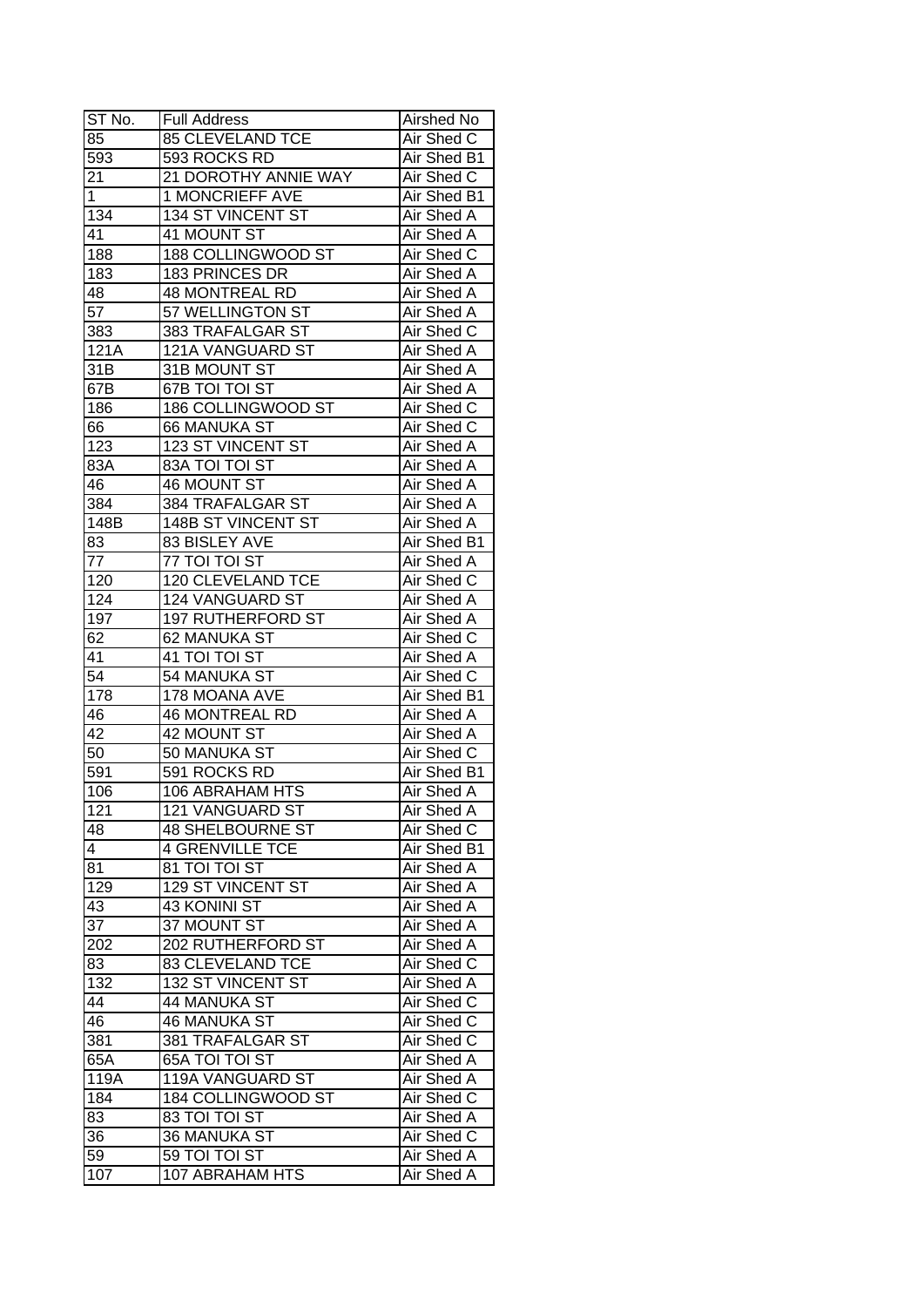| ST No.           | <b>Full Address</b>      | Airshed No        |
|------------------|--------------------------|-------------------|
| 181              | 181 PRINCES DR           | Air Shed A        |
| 105              | <b>105 ABRAHAM HTS</b>   | Air Shed A        |
| 28               | 28 MANUKA ST             | Air Shed C        |
| 1                | <b>1 GRENVILLE TCE</b>   | Air Shed B1       |
| 43               | 43 TOI TOI ST            | Air Shed A        |
| 45               | <b>45 MONTREAL RD</b>    | Air Shed A        |
| 20               | 20 MANUKA ST             | Air Shed C        |
| 122              | 122 VANGUARD ST          | Air Shed A        |
| 50A              | 50A CLEVELAND TCE        | Air Shed C        |
| 3                | <b>3 MONCRIEFF AVE</b>   | Air Shed B1       |
| 73               | 73 TOI TOI ST            | Air Shed A        |
| 21               | 21 MONTREAL RD           | Air Shed A        |
| $\overline{121}$ | 121 ST VINCENT ST        | Air Shed A        |
| 56               | 56 WELLINGTON ST         | <b>Air Shed A</b> |
| 18               | 18 MANUKA ST             | Air Shed C        |
| 180              | 180 MOANA AVE            | Air Shed B1       |
| 589              | 589 ROCKS RD             | Air Shed B1       |
| 44               | 44 MONTREAL RD           | Air Shed A        |
| 48               | 48 KONINI ST             | Air Shed A        |
| 182              | 182 COLLINGWOOD ST       | Air Shed C        |
| 130              | 130 ST VINCENT ST        | Air Shed A        |
| 60               | 60 CLEVELAND TCE         | Air Shed C        |
| 127              | 127 ST VINCENT ST        | Air Shed A        |
| 79               | 79 CLEVELAND TCE         | Air Shed C        |
| 77A              | 77A TOI TOI ST           | Air Shed A        |
| 119              | 119 VANGUARD ST          | Air Shed A        |
| 195              | <b>195 RUTHERFORD ST</b> | Air Shed A        |
| 23               | 23 MONTREAL RD           | Air Shed A        |
| 6                | <b>6 GRENVILLE TCE</b>   | Air Shed B1       |
| 103              | 103 ABRAHAM HTS          | <b>Air Shed A</b> |
| 46               | <b>46 SHELBOURNE ST</b>  | Air Shed C        |
| 45               | 45 KONINI ST             | <b>Air Shed A</b> |
| 152              | <b>152 CLEVELAND TCE</b> | Air Shed C        |
| 45               | <b>45 SHELBOURNE ST</b>  | Air Shed C        |
| 48A              | <b>48A CLEVELAND TCE</b> | <b>Air Shed C</b> |
| $\overline{3}$   | <b>3 GRENVILLE TCE</b>   | Air Shed B1       |
| $31\overline{A}$ | 31A MOUNT ST             | Air Shed A        |
| 123              | 123 CLEVELAND TCE        | Air Shed C        |
| 59A              | 59A TOI TOI ST           | Air Shed A        |
| 40               | 40 MOUNT ST              | Air Shed A        |
| 120              | 120 VANGUARD ST          | Air Shed A        |
| 104              | 104 ABRAHAM HTS          | Air Shed A        |
| 43               | 43 MONTREAL RD           | Air Shed A        |
| 17               | 17 MONTREAL RD           | Air Shed A        |
| $\overline{38}$  | 38 MOUNT ST              | Air Shed A        |
| 194              | 194 RUTHERFORD ST        | Air Shed A        |
| 48               | <b>48 CLEVELAND TCE</b>  | Air Shed C        |
| 587              | 587 ROCKS RD             | Air Shed B1       |
| 10               | <b>10 GRENVILLE TCE</b>  | Air Shed B1       |
| 67               | 67 MANUKA ST             | Air Shed C        |
| 30               | 30 EXAMINER ST           | Air Shed A        |
| 65               | 65 MANUKA ST             | Air Shed C        |
| 179              | 179 PRINCES DR           | Air Shed A        |
| 28               | 28 EXAMINER ST           | Air Shed A        |
| 180              | 180 COLLINGWOOD ST       | Air Shed C        |
|                  |                          |                   |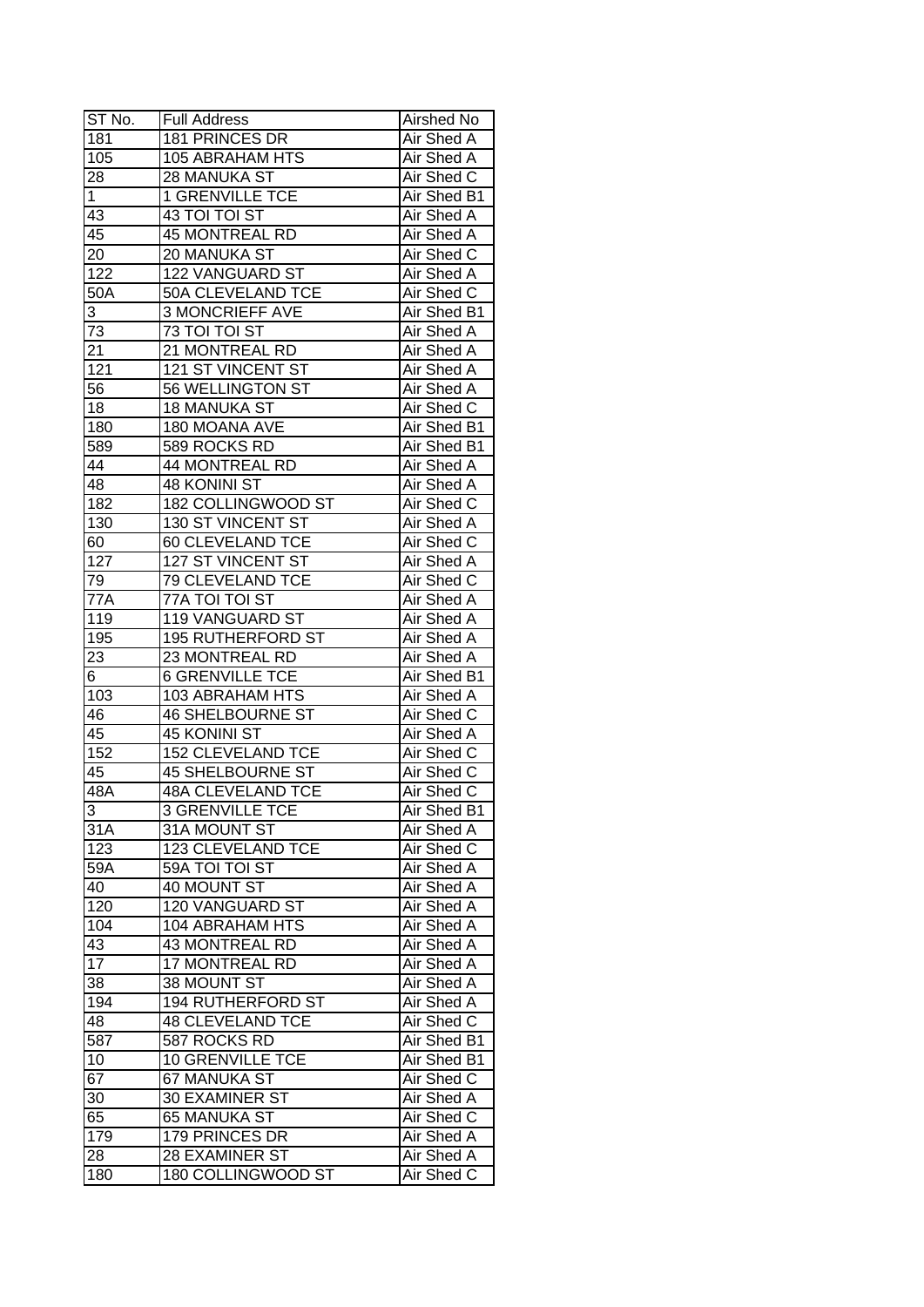| ST No.           | <b>Full Address</b>      | <b>Airshed No</b> |
|------------------|--------------------------|-------------------|
| 26               | 26 EXAMINER ST           | Air Shed A        |
| $\overline{57}$  | 57 MANUKA ST             | Air Shed C        |
| $\overline{77}B$ | 77B TOI TOI ST           | Air Shed A        |
| 24               | 24 EXAMINER ST           | Air Shed A        |
| 55               | 55 MANUKA ST             | Air Shed C        |
| 117              | 117 VANGUARD ST          | Air Shed A        |
| 22               | 22 EXAMINER ST           | Air Shed A        |
| 156              | <b>156 CLEVELAND TCE</b> | Air Shed C        |
| 128              | 128 ST VINCENT ST        | Air Shed A        |
| 42               | 42 MONTREAL RD           | Air Shed A        |
| 53               | 53 MANUKA ST             | Air Shed C        |
| 33               | 33 MOUNT ST              | Air Shed A        |
| 54               | 54 WELLINGTON ST         | Air Shed A        |
| 193              | 193 RUTHERFORD ST        | <b>Air Shed A</b> |
| 20               | 20 EXAMINER ST           | Air Shed A        |
| 49               | 49 MANUKA ST             | Air Shed C        |
| 51               | 51 MANUKA ST             | Air Shed C        |
| 18               | <b>18 EXAMINER ST</b>    | Air Shed A        |
| 12               | <b>12 GRENVILLE TCE</b>  | Air Shed B1       |
| 16               | <b>16 EXAMINER ST</b>    | Air Shed A        |
| 19               | 19 HARPER ST             | Air Shed C        |
| 14               | 14 EXAMINER ST           | Air Shed A        |
| 15B              | <b>15B MONTREAL RD</b>   | Air Shed A        |
| 39               | 39 MANUKA ST             | Air Shed C        |
| 37               | 37 MANUKA ST             | Air Shed C        |
| 7                | <b>7 MONCRIEFF AVE</b>   | Air Shed B1       |
| 184              | 184 MOANA AVE            | Air Shed B1       |
| 47               | 47 KONINI ST             | Air Shed A        |
| $\overline{44}$  | <b>44 SHELBOURNE ST</b>  | Air Shed C        |
| 35               | 35 MANUKA ST             | Air Shed C        |
| 33               | 33 MANUKA ST             | Air Shed C        |
| 101              | <b>101 ABRAHAM HTS</b>   | Air Shed A        |
| 4                | 4 EXAMINER ST            | Air Shed A        |
| 119              | <b>119 ST VINCENT ST</b> | Air Shed A        |
| $\overline{118}$ | <b>118 VANGUARD ST</b>   | Air Shed A        |
| 115              | <b>115 VANGUARD ST</b>   | <b>Air Shed A</b> |
| 50               | 50 KONINI ST             | Air Shed A        |
| 377              | 377 TRAFALGAR ST         | Air Shed C        |
| 583              | 583 ROCKS RD             | Air Shed B1       |
| 41               | <b>41 SHELBOURNE ST</b>  | Air Shed C        |
| 49               | 49 ALTON ST              | Air Shed C        |
| $\overline{7}$   | <b>7 GRENVILLE TCE</b>   | Air Shed B1       |
| 19               | <b>19 MONTREAL RD</b>    | Air Shed A        |
| $\overline{5}$   | <b>5 MONCRIEFF AVE</b>   | Air Shed B1       |
| 111A             | 111A VANGUARD ST         | Air Shed A        |
| <b>15C</b>       | <b>15C MONTREAL RD</b>   | <b>Air Shed A</b> |
| <b>15A</b>       | <b>15A MONTREAL RD</b>   | Air Shed A        |
| 36               | 36 MOUNT ST              | Air Shed A        |
| 59B              | 59B TOI TOI ST           | Air Shed A        |
| 126              | 126 ST VINCENT ST        | Air Shed A        |
| 39               | 39 MONTREAL RD           | Air Shed A        |
| 11               | 11 MANUKA ST             | Air Shed C        |
| 178              | 178 COLLINGWOOD ST       | Air Shed C        |
| 77C              | 77C TOI TOI ST           | Air Shed A        |
| 5                | 5 MANUKA ST              | Air Shed C        |
|                  |                          |                   |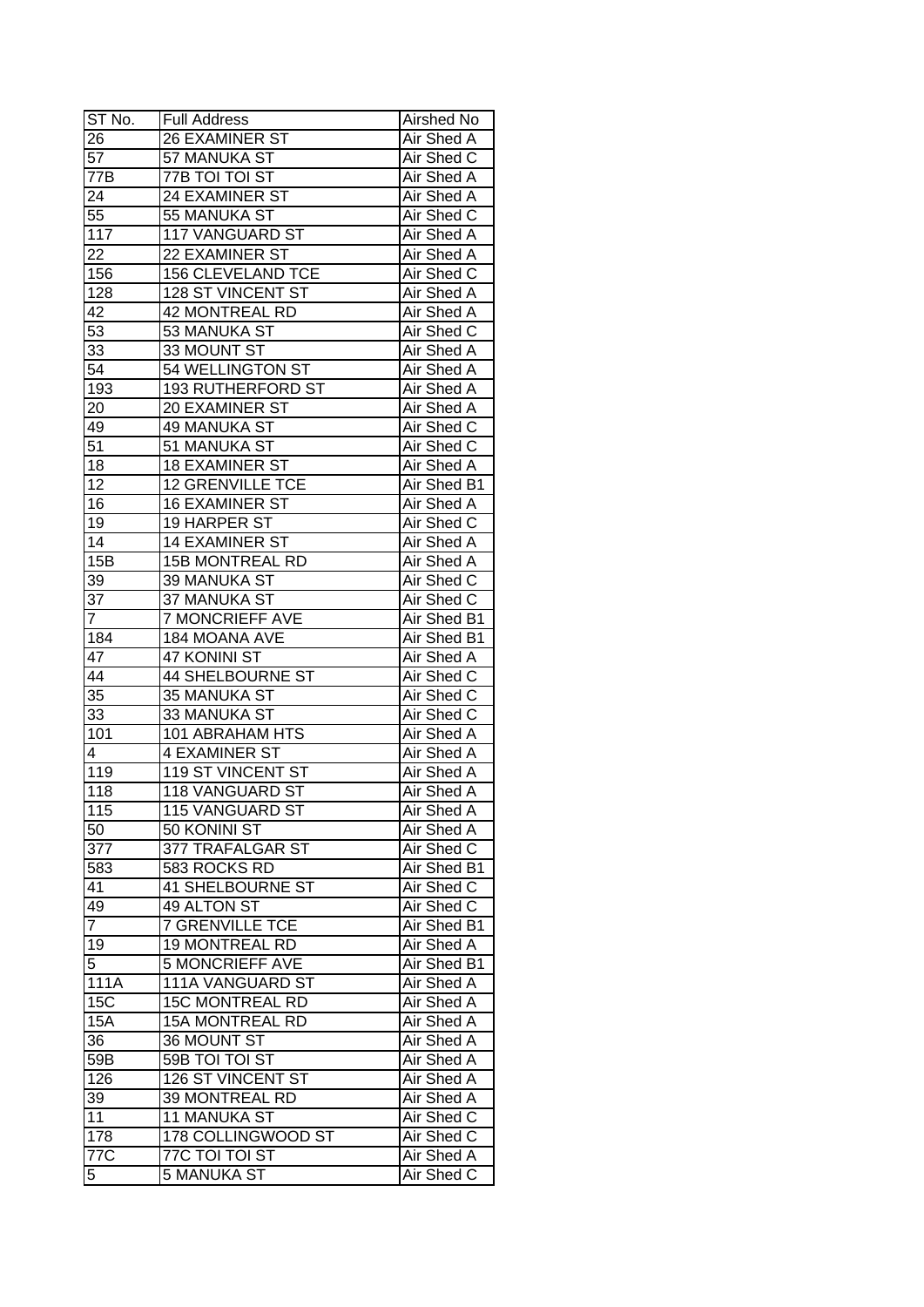| ST No.           | <b>Full Address</b>                        | Airshed No               |
|------------------|--------------------------------------------|--------------------------|
| 3                | <b>3 MANUKA ST</b>                         | Air Shed C               |
| 19               | <b>19 MAYROYD TCE</b>                      | Air Shed C               |
| $\overline{42}$  | <b>42 CLEVELAND TCE</b>                    | Air Shed C               |
| $\overline{177}$ | 177 PRINCES DR                             | Air Shed A               |
| 7                | 7 MANUKA ST                                | Air Shed C               |
| 9                | 9 GRENVILLE TCE                            | Air Shed B1              |
| 17               | 17 HARPER ST                               | Air Shed C               |
| 100              | 100 ABRAHAM HTS                            | Air Shed A               |
| 125              | 125 CLEVELAND TCE                          | Air Shed C               |
| 25               | 25 MONTREAL RD                             | Air Shed A               |
| 179              | 179 COLLINGWOOD ST                         | Air Shed C               |
| 11               | 11 MAYROYD TCE                             | Air Shed C               |
| 17               | 17 CHAMBOARD PL                            | Air Shed A               |
| 116              | 116 VANGUARD ST                            | <b>Air Shed A</b>        |
| 158              | 158 TASMAN ST                              | Air Shed C               |
| 9                | 9 MAYROYD TCE                              | Air Shed C               |
| 111              | 111 VANGUARD ST                            | Air Shed A               |
| 45               | <b>45 CLEVELAND TCE</b>                    | Air Shed C               |
| 581              | 581 ROCKS RD                               | Air Shed B1              |
| 25               | 25 CHAMBOARD PL                            | Air Shed A               |
| 99               | 99 ABRAHAM HTS                             | Air Shed A               |
| 40               | <b>40 MONTREAL RD</b>                      | Air Shed A               |
| 176              | 176 COLLINGWOOD ST                         | Air Shed C               |
| 42A              | 42A CLEVELAND TCE                          | Air Shed C               |
| 136              | 136 CLEVELAND TCE                          | Air Shed C               |
| 188              | 188 MOANA AVE                              | Air Shed B1              |
| 11               | 11 GRENVILLE TCE                           | Air Shed B1              |
| 126C             | 126C ST VINCENT ST                         | Air Shed A               |
| 49               | 49 KONINI ST                               | Air Shed A               |
| 15C              | <b>15C HARPER ST</b>                       | Air Shed C               |
| 13               | 13 MONTREAL RD                             | Air Shed A               |
| $\overline{373}$ | 373 TRAFALGAR ST                           | Air Shed C               |
| 25               | <b>25 SHELBOURNE ST</b>                    | Air Shed C               |
| 47               | 47 ALTON ST                                | Air Shed C               |
| $\overline{44}$  | <b>44 CLEVELAND TCE</b>                    | <b>Air Shed C</b>        |
| 61               | 61 CLEVELAND TCE                           | Air Shed C               |
| 50               | 50 WELLINGTON ST                           | Air Shed A               |
| 113              | 113 ST VINCENT ST                          | Air Shed A               |
| 113              | 113 VANGUARD ST                            | Air Shed A               |
| 29               | <b>29 EXAMINER ST</b>                      | Air Shed A               |
| 124              | 124 ST VINCENT ST                          | Air Shed A               |
| 52               | 52 KONINI ST                               | Air Shed A               |
| 39               | 39 SHELBOURNE ST                           | Air Shed C               |
| 31               | 31 MOUNT ST                                | Air Shed A               |
| $\overline{27}$  | 27 EXAMINER ST                             | <b>Air Shed A</b>        |
| 38               | 38 MONTREAL RD                             | Air Shed A               |
| 42               | 42 SHELBOURNE ST                           | Air Shed C               |
| 155              | 155 TASMAN ST                              | Air Shed C               |
| 25               | 25 EXAMINER ST                             | Air Shed A               |
| 23               | 23 EXAMINER ST                             | Air Shed A               |
| 16               |                                            |                          |
|                  |                                            |                          |
|                  | 16 HARPER ST                               | Air Shed C               |
| 15               | <b>15 GRENVILLE TCE</b>                    | Air Shed B1              |
| $3\overline{7}$  | 37 MONTREAL RD                             | Air Shed A               |
| 21<br>127        | 21 EXAMINER ST<br><b>127 CLEVELAND TCE</b> | Air Shed A<br>Air Shed C |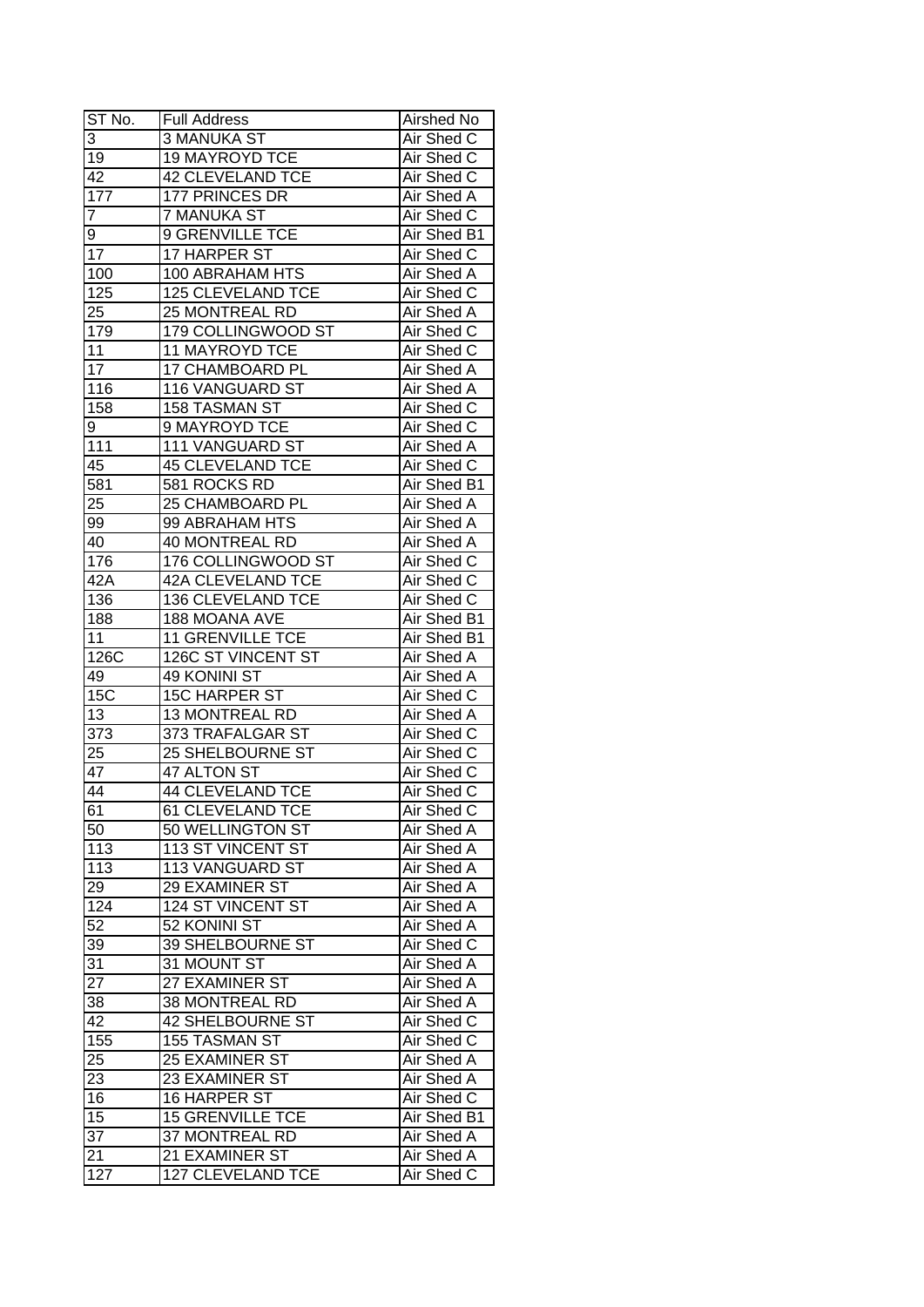| ST No.           | <b>Full Address</b>      | Airshed No        |
|------------------|--------------------------|-------------------|
| 27               | 27 MONTREAL RD           | Air Shed A        |
| 114              | 114 VANGUARD ST          | Air Shed A        |
| 19               | <b>19 EXAMINER ST</b>    | Air Shed A        |
| 177              | 177 COLLINGWOOD ST       | Air Shed C        |
| 15               | 15 CHAMBOARD PL          | Air Shed A        |
| 17               | <b>17 EXAMINER ST</b>    | Air Shed A        |
| 31               | 31 CLEVELAND TCE         | Air Shed C        |
| 117              | 117 ST VINCENT ST        | Air Shed A        |
| 371              | 371 TRAFALGAR ST         | Air Shed C        |
| 65               | 65 CLEVELAND TCE         | Air Shed C        |
| 126B             | 126B ST VINCENT ST       | Air Shed A        |
| 59 <sub>C</sub>  | 59C TOI TOI ST           | Air Shed A        |
| 175              | 175 PRINCES DR           | <b>Air Shed A</b> |
| 42               | 42 CHAMBOARD PL          | Air Shed A        |
| 11               | 11 MONTREAL RD           | Air Shed A        |
| $3\overline{7}$  | 37 SHELBOURNE ST         | Air Shed C        |
| $\overline{142}$ | 142 CLEVELAND TCE        | Air Shed C        |
| 9                | 9 MONCRIEFF AVE          | Air Shed B1       |
| 56               | 56 KONINI ST             | Air Shed A        |
| 32               | 32 MOUNT ST              | Air Shed A        |
| 1                | 1 EXAMINER ST            | Air Shed A        |
| 51               | 51 KONINI ST             | Air Shed A        |
| 5                | <b>5 EXAMINER ST</b>     | Air Shed A        |
| 192              | <b>192 RUTHERFORD ST</b> | Air Shed A        |
| 3                | <b>3 EXAMINER ST</b>     | Air Shed A        |
| 45               | 45 ALTON ST              | Air Shed C        |
| 15               | 15 HARPER ST             | Air Shed C        |
| 43               | <b>43 CLEVELAND TCE</b>  | Air Shed C        |
| 129              | 129 CLEVELAND TCE        | Air Shed C        |
| 23               | 23 CHAMBOARD PL          | Air Shed A        |
| 174              | 174 COLLINGWOOD ST       | Air Shed C        |
| 97               | 97 ABRAHAM HTS           | Air Shed A        |
| 16               | <b>16 MONTREAL RD</b>    | Air Shed A        |
| 153              | 153 TASMAN ST            | Air Shed C        |
| 13               | <b>13 CHAMBOARD PL</b>   | <b>Air Shed A</b> |
| 152              | 152 TASMAN ST            | Air Shed C        |
| 126A             | 126A ST VINCENT ST       | Air Shed A        |
| 36               | <b>36 MONTREAL RD</b>    | Air Shed A        |
| 579              | 579 ROCKS RD             | Air Shed B1       |
| 175              | 175 COLLINGWOOD ST       | Air Shed C        |
| 131              | 131 CLEVELAND TCE        | Air Shed C        |
| 109              | 109 VANGUARD ST          | Air Shed A        |
| 107B             | 107B VANGUARD ST         | Air Shed A        |
| 29               | 29 MONTREAL RD           | Air Shed A        |
| 25               | 25 MOUNT ST              | Air Shed A        |
| 15B              | 15B HARPER ST            | Air Shed C        |
| 1A               | <b>1A EXAMINER ST</b>    | Air Shed A        |
| 23A              | 23A SHELBOURNE ST        | Air Shed C        |
| 15               | <b>15 MAYROYD TCE</b>    | Air Shed C        |
| 156A             | 156A CLEVELAND TCE       | Air Shed C        |
| 14               | 14 MONTREAL RD           | Air Shed A        |
| 107A             | 107A VANGUARD ST         | Air Shed A        |
| 53               | 53 KONINI ST             | Air Shed A        |
| 48               | <b>48 WELLINGTON ST</b>  | Air Shed A        |
| 19               | <b>19 GRENVILLE TCE</b>  | Air Shed B1       |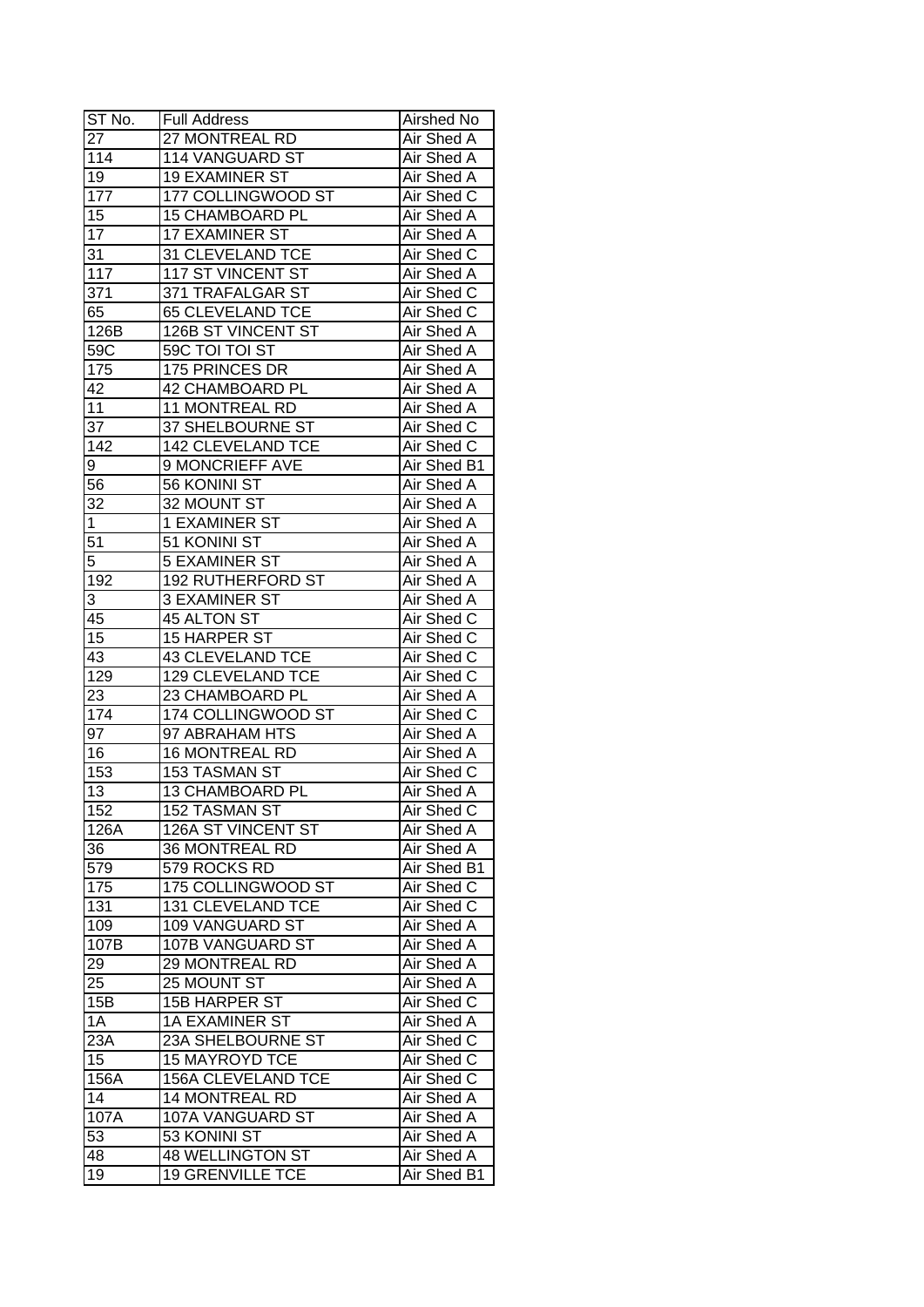| ST No.          | Full Address             | Airshed No        |
|-----------------|--------------------------|-------------------|
| 58              | 58 KONINI ST             | Air Shed A        |
| 18              | <b>18 MONTREAL RD</b>    | Air Shed A        |
| 15              | 15 ST ANNE PL            | Air Shed A        |
| 95              | 95 ABRAHAM HTS           | Air Shed A        |
| 9               | 9 MONTREAL RD            | Air Shed A        |
| 43              | 43 ALTON ST              | Air Shed C        |
| 33              | 33 CLEVELAND TCE         | Air Shed C        |
| 154             | <b>154 CLEVELAND TCE</b> | Air Shed C        |
| 190             | 190 RUTHERFORD ST        | Air Shed A        |
| 40              | 40 CHAMBOARD PL          | Air Shed A        |
| 13              | 13 MONCRIEFF AVE         | Air Shed B1       |
| 98              | 98 ABRAHAM HTS           | Air Shed A        |
| 41              | <b>41 CLEVELAND TCE</b>  | Air Shed C        |
| 369             | 369 TRAFALGAR ST         | Air Shed C        |
| 40              | <b>40 CLEVELAND TCE</b>  | Air Shed C        |
| 35              | 35 MONTREAL RD           | Air Shed A        |
| 9               | 9 ST ANNE PL             | Air Shed A        |
| 173             | 173 COLLINGWOOD ST       | Air Shed C        |
| 135             | 135 CLEVELAND TCE        | Air Shed C        |
| 20              | 20 PARERE ST             | Air Shed A        |
| 18              | 18 ST ANNE PL            | Air Shed A        |
| 173             | 173 PRINCES DR           | Air Shed A        |
| 181-183         | 181-183 RUTHERFORD ST    | Air Shed A        |
| 38              | 38 SHELBOURNE ST         | Air Shed C        |
| 12              | 12 HARPER ST             | Air Shed C        |
| 27              | 27 SHELBOURNE ST         | Air Shed C        |
| 150             | 150 TASMAN ST            | Air Shed C        |
| 573             | 573 ROCKS RD             | Air Shed B1       |
| 13              | 13 HARPER ST             | Air Shed C        |
| 151             | 151 TASMAN ST            | Air Shed C        |
| 146             | 146 CLEVELAND TCE        | Air Shed C        |
| 26              | 26 MOUNT ST              | Air Shed A        |
| 19              | 19 CHAMBOARD PL          | Air Shed A        |
| 35              | 35 CLEVELAND TCE         | Air Shed C        |
| 21              | 21 CHAMBOARD PL          | <b>Air Shed A</b> |
| $\overline{34}$ | 34 MONTREAL RD           | Air Shed A        |
| 93              | 93 ABRAHAM HTS           | Air Shed A        |
| 107             | 107 VANGUARD ST          | Air Shed A        |
| 31              | 31 MONTREAL RD           | Air Shed A        |
| 20              | 20 MONTREAL RD           | Air Shed A        |
| 172             | 172 COLLINGWOOD ST       | Air Shed C        |
| 11              | 11 ST ANNE PL            | Air Shed A        |
| 23              | 23 SHELBOURNE ST         | Air Shed C        |
| 23              | 23 MOUNT ST              | Air Shed A        |
| 9               | 9 MANUKA ST              | Air Shed C        |
| 55              | 55 KONINI ST             | Air Shed A        |
| 41              | 41 ALTON ST              | Air Shed C        |
| 111             | 111 ST VINCENT ST        | Air Shed A        |
| 41              | <b>41 ST LAWRENCE ST</b> | Air Shed A        |
| 559             | 559 ROCKS RD             | Air Shed B1       |
| 60              | 60 KONINI ST             | Air Shed A        |
| 137             | 137 CLEVELAND TCE        | Air Shed C        |
| 63              | 63 ABRAHAM HTS           | Air Shed A        |
| 13              | 13 ST ANNE PL            | Air Shed A        |
| 17B             |                          |                   |
|                 | <b>17B EXAMINER ST</b>   | Air Shed A        |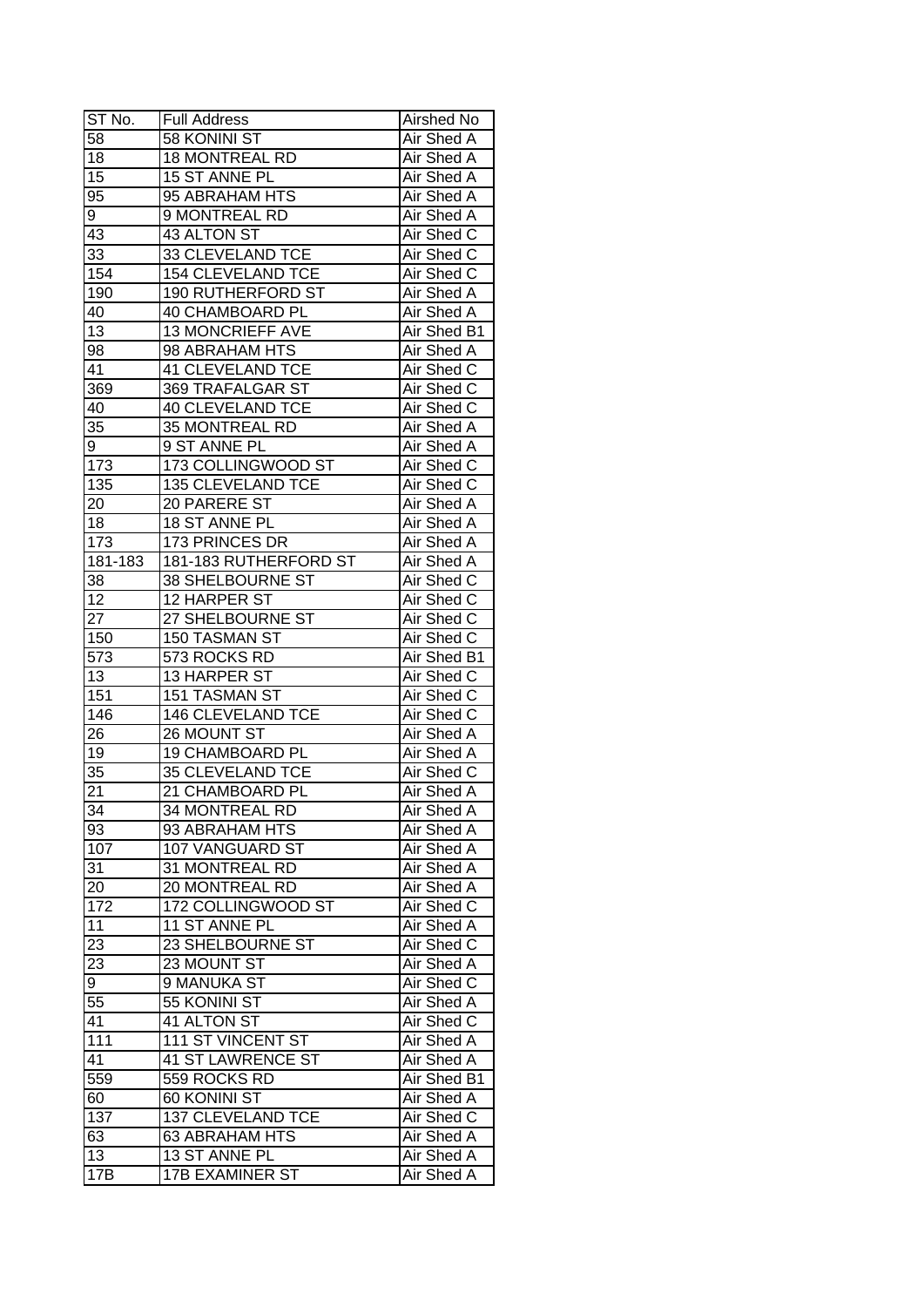| $ST N0$ .              | <b>Full Address</b>                        | Airshed No               |
|------------------------|--------------------------------------------|--------------------------|
| <b>17A</b>             | <b>17A EXAMINER ST</b>                     | Air Shed A               |
| 18                     | <b>18 PARERE ST</b>                        | <b>Air Shed A</b>        |
| 38                     | 38 CHAMBOARD PL                            | <b>Air Shed A</b>        |
| 188                    | <b>188 RUTHERFORD ST</b>                   | <b>Air Shed A</b>        |
| <b>15A</b>             | <b>15A HARPER ST</b>                       | Air Shed C               |
| 571                    | 571 ROCKS RD                               | Air Shed B1              |
| 24                     | 24 ST LAWRENCE ST                          | Air Shed A               |
| 7                      | 7 MONTREAL RD                              | Air Shed A               |
| 12                     | 12 KING ST                                 | Air Shed C               |
| 27                     | 27 GRENVILLE TCE                           | Air Shed B1              |
| 1B                     | <b>1B EXAMINER ST</b>                      | Air Shed A               |
| 158                    | <b>158 CLEVELAND TCE</b>                   | Air Shed C               |
| 11                     | 11 CHAMBOARD PL                            | Air Shed A               |
| 96                     | 96 ABRAHAM HTS                             | Air Shed A               |
| 61                     | 61 ABRAHAM HTS                             | Air Shed A               |
| $\overline{16}$        | 16 ST ANNE PL                              | Air Shed A               |
| 105                    | 105 VANGUARD ST                            | Air Shed A               |
| 148                    | 148 CLEVELAND TCE                          | Air Shed C               |
| 171                    | 171 COLLINGWOOD ST                         | Air Shed C               |
| $\overline{7}$         | 7 ST ANNE PL                               | Air Shed A               |
| 39                     | 39 CLEVELAND TCE                           | Air Shed C               |
| 11                     | 11 HARPER ST                               | Air Shed C               |
| 25                     | 25 GRENVILLE TCE                           | Air Shed B1              |
| 17                     | 17 MONCRIEFF AVE                           | Air Shed B1              |
| 33                     | 33 MONTREAL RD                             | Air Shed A               |
| 32                     |                                            |                          |
|                        | 32 MONTREAL RD                             | Air Shed A               |
| 374                    | 374 TRAFALGAR SQ                           | Air Shed A               |
| 204A                   | 204A NILE ST E                             | Air Shed C               |
| 22                     | 22 MONTREAL RD                             | Air Shed A               |
| 108                    | 108 VANGUARD ST<br><b>46 WELLINGTON ST</b> | Air Shed A               |
| 46<br>$\overline{170}$ | 170 COLLINGWOOD ST                         | Air Shed A<br>Air Shed C |
| 34                     | <b>34 ST LAWRENCE ST</b>                   | Air Shed A               |
|                        |                                            |                          |
| 65                     | <b>65 ABRAHAM HTS</b>                      | <b>Air Shed A</b>        |
| $\overline{21A}$       | <b>21A EXAMINER ST</b>                     | <b>Air Shed A</b>        |
| 376                    | 376 TRAFALGAR SQ                           | <b>Air Shed A</b>        |
| 171                    | 171 PRINCES DR                             | Air Shed A               |
| 10                     | 10 HARPER ST                               | Air Shed C               |
| 22A                    | 22A ST LAWRENCE ST                         | Air Shed A               |
| 16                     | 16 PARERE ST                               | Air Shed A               |
| 36                     | 36 SHELBOURNE ST                           | Air Shed C               |
| 57                     | 57 KONINI ST                               | Air Shed A               |
| 62                     | 62 KONINI ST                               | Air Shed A               |
| $\overline{149}$       | 149 TASMAN ST                              | Air Shed C               |
| 204                    | 204 NILE ST E                              | Air Shed C               |
| 109                    | 109 ST VINCENT ST                          | Air Shed A               |
| 39                     | 39 ALTON ST                                | Air Shed C               |
| 36                     | 36 CHAMBOARD PL                            | Air Shed A               |
| 11                     | 11 KING ST                                 | Air Shed C               |
| 91                     | 91 ABRAHAM HTS                             | Air Shed A               |
| 14                     | 14 ST ANNE PL                              | Air Shed A               |
| 148B                   | 148B TASMAN ST                             | Air Shed C               |
| 21                     | 21 SHELBOURNE ST                           | Air Shed C               |
| 139                    | 139 CLEVELAND TCE                          | Air Shed C               |
| 563                    | 563 ROCKS RD                               | Air Shed B1              |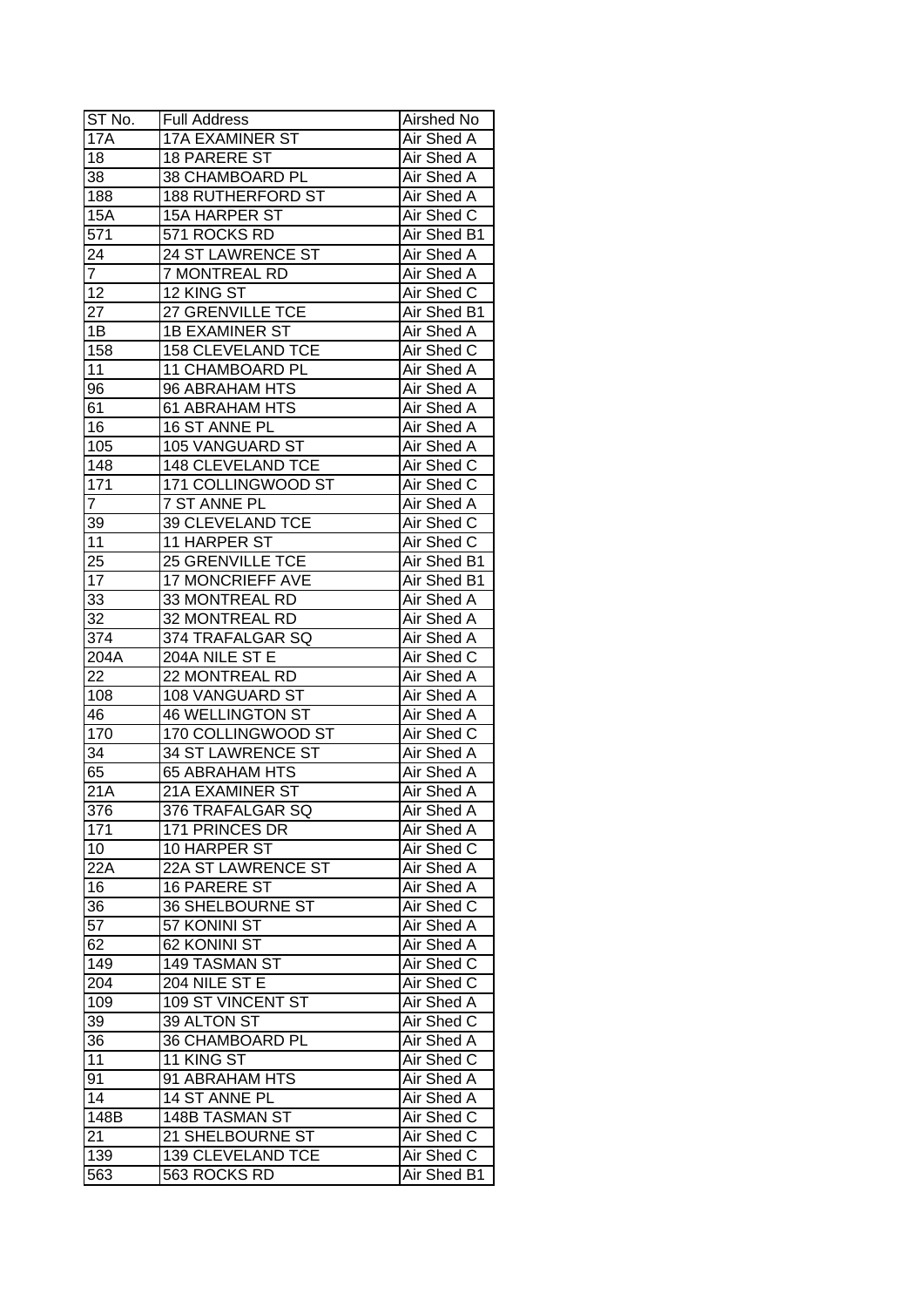| ST No.           | <b>Full Address</b>      | Airshed No        |
|------------------|--------------------------|-------------------|
| 103              | 103 VANGUARD ST          | Air Shed A        |
| 190C             | 190C NILE ST E           | Air Shed C        |
| 368A             | 368A TRAFALGAR SQ        | <b>Air Shed A</b> |
| 37               | <b>37 ABRAHAM HTS</b>    | Air Shed A        |
| 190B             | 190B NILE ST E           | Air Shed C        |
| 14               | 14 PARERE ST             | Air Shed A        |
| 567              | 567 ROCKS RD             | Air Shed B1       |
| 14               | 14 MAYROYD TCE           | Air Shed C        |
| 104              | 104 ST VINCENT ST        | Air Shed A        |
| 9                | 9 HARPER ST              | Air Shed C        |
| 185              | 185 MOANA AVE            | Air Shed B1       |
| 9                | 9 CHAMBOARD PL           | Air Shed A        |
| 106              | 106 VANGUARD ST          | Air Shed A        |
| 5                | 5 ST ANNE PL             | Air Shed A        |
| 39               | 39 ST LAWRENCE ST        | Air Shed A        |
| 33               | 33 ABRAHAM HTS           | Air Shed A        |
| 372              | 372 TRAFALGAR SQ         | Air Shed A        |
| $\overline{7}$   | 7 MAYROYD TCE            | Air Shed C        |
| 67               | 67 ABRAHAM HTS           | Air Shed A        |
| 24               | 24 MONTREAL RD           | Air Shed A        |
| 12               | 12 ST ANNE PL            | Air Shed A        |
| 160              | <b>160 CLEVELAND TCE</b> | Air Shed C        |
| 39               | 39 ABRAHAM HTS           | Air Shed A        |
| 24               | 24 MOUNT ST              | Air Shed A        |
| 5                | <b>5 CLOUSTON TCE</b>    | Air Shed C        |
| 22               | 22 MOUNT ST              | Air Shed A        |
| 167              | <b>167 CLEVELAND TCE</b> | Air Shed C        |
| 94               | 94 ABRAHAM HTS           | <b>Air Shed A</b> |
| 168              | 168 COLLINGWOOD ST       | Air Shed C        |
| 147              | 147 TASMAN ST            | Air Shed C        |
| 159              | <b>159 CLEVELAND TCE</b> | Air Shed C        |
| 29               | 29 GRENVILLE TCE         | Air Shed B1       |
| 15A              | <b>15A MONCRIEFF AVE</b> | Air Shed B1       |
| $\overline{32A}$ | <b>32A MONTREAL RD</b>   | <b>Air Shed A</b> |
| 26               | <b>26 ST LAWRENCE ST</b> | <b>Air Shed A</b> |
| 107              | 107 ST VINCENT ST        | <b>Air Shed A</b> |
| 10               | 10 KING ST               | Air Shed C        |
| 22               | 22 ST LAWRENCE ST        | Air Shed A        |
| 12               | 12 PARERE ST             | Air Shed A        |
| 167-169          | 167-169 COLLINGWOOD ST   | Air Shed C        |
| 89               | 89 ABRAHAM HTS           | Air Shed A        |
| 64               | 64 KONINI ST             | Air Shed A        |
| 148              | 148 TASMAN ST            | Air Shed C        |
| 59               | 59 KONINI ST             | Air Shed A        |
| 87               | 87 ABRAHAM HTS           | Air Shed A        |
| 19-21            | 19-21 PARERE ST          | Air Shed A        |
| 18               | <b>18 SHELBOURNE ST</b>  | Air Shed C        |
| 85               | <b>85 ABRAHAM HTS</b>    | Air Shed A        |
| 30               | 30 SHELBOURNE ST         | Air Shed C        |
| 28               | 28 SHELBOURNE ST         | Air Shed C        |
| 19               | 19 SHELBOURNE ST         | Air Shed C        |
| 29               | 29 ABRAHAM HTS           | Air Shed A        |
| 44               | <b>44 WELLINGTON ST</b>  | Air Shed A        |
| 19               | <b>19 MONCRIEFF AVE</b>  | Air Shed B1       |
| 34               | 34 CHAMBOARD PL          | Air Shed A        |
|                  |                          |                   |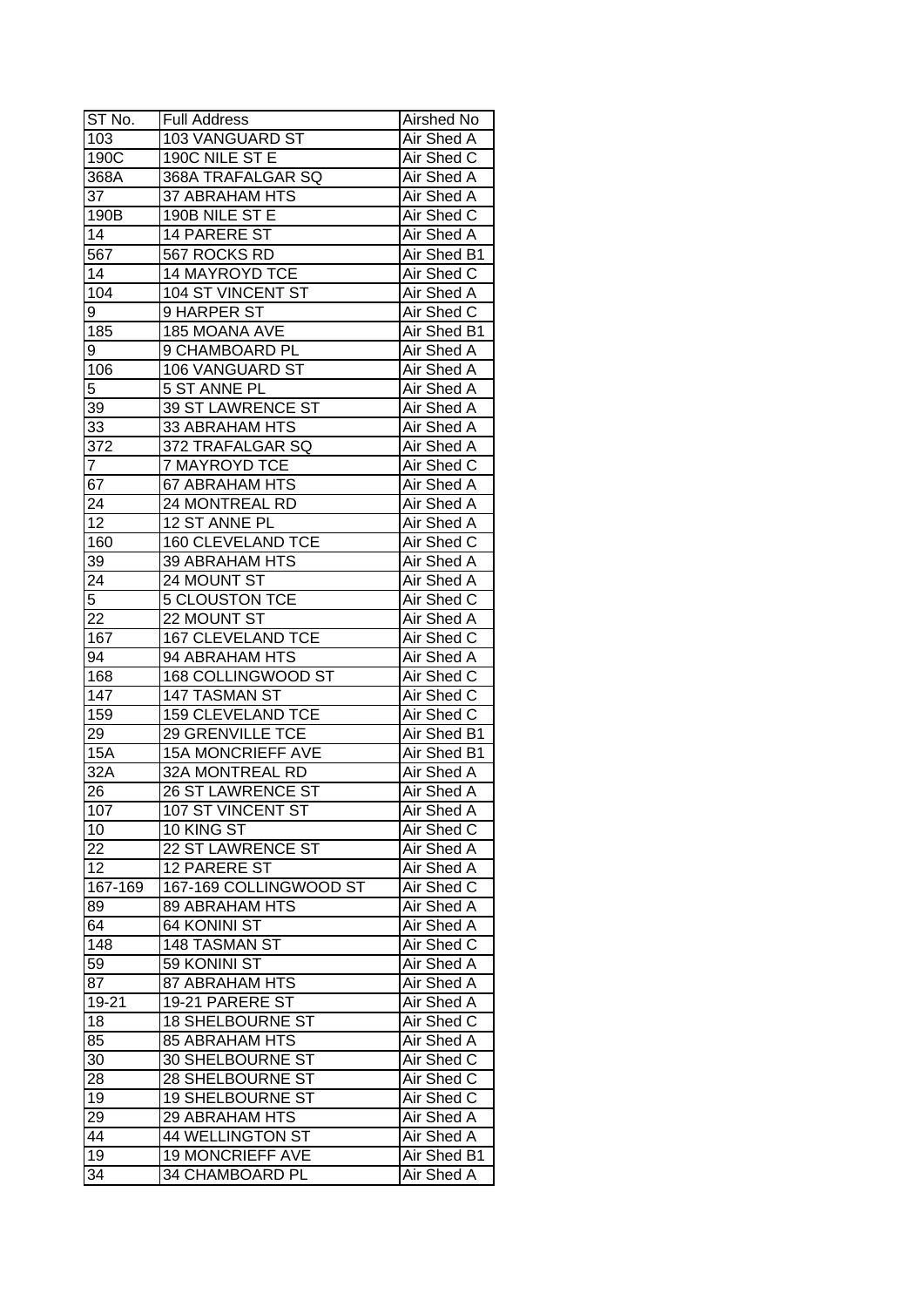| ST No.          | <b>Full Address</b>      | Airshed No        |
|-----------------|--------------------------|-------------------|
| 21              | 21 MOUNT ST              | Air Shed A        |
| 32              | <b>32 SHELBOURNE ST</b>  | Air Shed C        |
| 202A            | 202A NILE ST E           | Air Shed C        |
| 83              | <b>83 ABRAHAM HTS</b>    | Air Shed A        |
| 101             | 101 VANGUARD ST          | Air Shed A        |
| 9               | 9 KING ST                | Air Shed C        |
| 186B            | 186B NILE ST E           | Air Shed C        |
| 10A             | 10A ST ANNE PL           | Air Shed A        |
| 37              | 37 ALTON ST              | Air Shed C        |
| $\mathbf{7}$    | 7 HARPER ST              | Air Shed C        |
| 161             | 161 CLEVELAND TCE        | Air Shed C        |
| 565             | 565 ROCKS RD             | Air Shed B1       |
| 365             | 365 TRAFALGAR ST         | Air Shed C        |
| 240             | 240 NILE ST E            | Air Shed C        |
| 9Α              | 9A KING ST               | Air Shed C        |
| 27              | 27 ABRAHAM HTS           | Air Shed A        |
| 145             | 145 TASMAN ST            | Air Shed C        |
|                 | 26 MONTREAL RD           | Air Shed A        |
| 26<br>10        | 10 MAYROYD TCE           | Air Shed C        |
| 81              | 81 ABRAHAM HTS           | Air Shed A        |
| 30              | 30 MONTREAL RD           | Air Shed A        |
|                 | <b>171 RUTHERFORD ST</b> |                   |
| 171             |                          | Air Shed A        |
| 190A            | 190A NILE ST E           | Air Shed C        |
| 31              | 31 ABRAHAM HTS           | Air Shed A        |
| 359             | 359 TRAFALGAR ST         | Air Shed C        |
| 6               | <b>6 HARPER ST</b>       | Air Shed C        |
| 37              | 37 ST LAWRENCE ST        | Air Shed A        |
| 104             | 104 VANGUARD ST          | <b>Air Shed A</b> |
| 10              | 10 PARERE ST             | <b>Air Shed A</b> |
| 192             | 192 NILE ST E            | Air Shed C        |
| 41              | <b>41 ABRAHAM HTS</b>    | <b>Air Shed A</b> |
| 192A            | 192A NILE ST E           | Air Shed C        |
| 69              | <b>69 ABRAHAM HTS</b>    | Air Shed A        |
| $\overline{32}$ | <b>32 ST LAWRENCE ST</b> | Air Shed A        |
| $\overline{17}$ | <b>17 PARERE ST</b>      | <b>Air Shed A</b> |
| $\overline{4}$  | <b>4 CLOUSTON TCE</b>    | Air Shed C        |
| 79              | 79 ABRAHAM HTS           | Air Shed A        |
| 105             | 105 ST VINCENT ST        | Air Shed A        |
| 166             | 166 COLLINGWOOD ST       | Air Shed C        |
| 163             | <b>163 CLEVELAND TCE</b> | Air Shed C        |
| 162             | 162 CLEVELAND TCE        | Air Shed C        |
| 368             | 368 TRAFALGAR SQ         | Air Shed A        |
| 186A            | 186A NILE ST E           | Air Shed C        |
| 30A             | <b>30A MONTREAL RD</b>   | Air Shed A        |
| 3A              | <b>3A CLOUSTON TCE</b>   | Air Shed C        |
| 28              | <b>28 MONTREAL RD</b>    | Air Shed A        |
| 20              | 20 MOUNT ST              | Air Shed A        |
| 20              | 20 ST LAWRENCE ST        | Air Shed A        |
| 370             | 370 TRAFALGAR SQ         | Air Shed A        |
| 230             | 230 NILE ST E            | Air Shed C        |
| 77              | 77 ABRAHAM HTS           | Air Shed A        |
| 36              | <b>36 ABRAHAM HTS</b>    | Air Shed A        |
| 17              | <b>17 SHELBOURNE ST</b>  | Air Shed C        |
| 38              | 38 ABRAHAM HTS           | Air Shed A        |
| 10              | 10 ST ANNE PL            | Air Shed A        |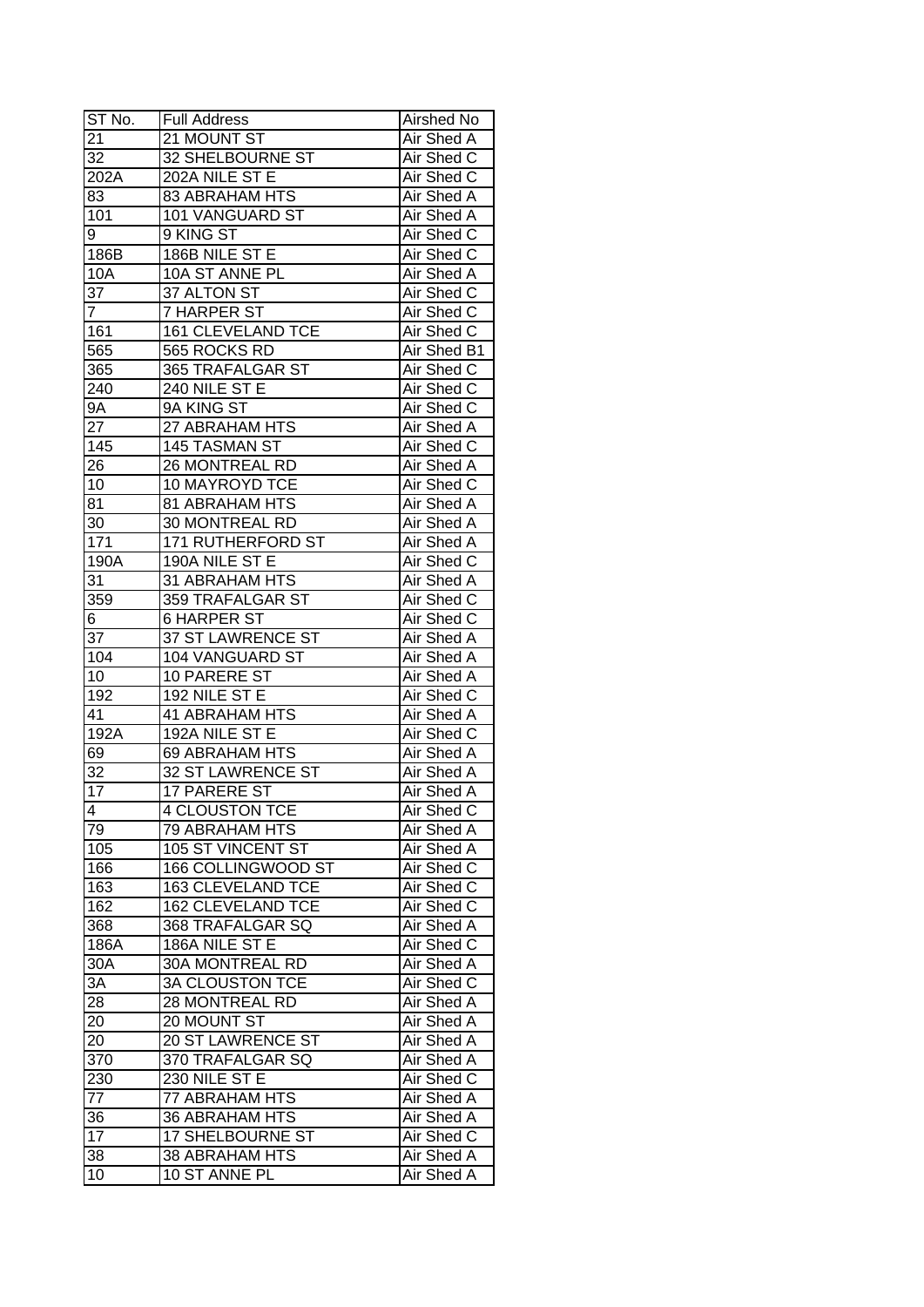| ST No.         | <b>Full Address</b>      | Airshed No               |
|----------------|--------------------------|--------------------------|
| 99             | 99 VANGUARD ST           | Air Shed A               |
| $\overline{7}$ | <b>7 CHAMBOARD PL</b>    | Air Shed A               |
| 92             | 92 ABRAHAM HTS           | Air Shed A               |
| 71             | 71 ABRAHAM HTS           | <b>Air Shed A</b>        |
| 15             | <b>15 PARERE ST</b>      | Air Shed A               |
| 169            | 169 PRINCES DR           | Air Shed A               |
| 32             | 32 CHAMBOARD PL          | Air Shed A               |
| 1              | 1 ST ANNE PL             | Air Shed A               |
| 366            | 366 TRAFALGAR SQ         | Air Shed A               |
| 561            | 561 ROCKS RD             | Air Shed B1              |
| 61             | 61 KONINI ST             | Air Shed A               |
| 75             | <b>75 ABRAHAM HTS</b>    | Air Shed A               |
| 15             | 15 SOUTH ST              | Air Shed A               |
| 13A            | 13A SOUTH ST             | <b>Air Shed A</b>        |
| 163            | 163 COLLINGWOOD ST       | Air Shed C               |
| 8              | 8 KING ST                | Air Shed C               |
| 30             | 30 ST LAWRENCE ST        | Air Shed A               |
| 186            | <b>186 RUTHERFORD ST</b> | Air Shed A               |
| 164            | 164 CLEVELAND TCE        |                          |
| 73             | <b>73 ABRAHAM HTS</b>    | Air Shed C<br>Air Shed A |
| $\overline{7}$ | 7 KING ST                | Air Shed C               |
|                | 198A NILE ST E           | Air Shed C               |
| 198A           |                          |                          |
| 169            | <b>169 RUTHERFORD ST</b> | Air Shed A               |
| 143            | 143 TASMAN ST            | Air Shed C               |
| 5              | 5 HARPER ST              | Air Shed C               |
| 8              | 8 ST ANNE PL             | Air Shed A               |
| 35             | 35 ALTON ST              | Air Shed C               |
| 164            | 164 COLLINGWOOD ST       | Air Shed C               |
| 202            | 202 NILE ST E            | Air Shed C               |
| 206A           | 206A NILE ST E           | Air Shed C               |
| 43             | 43 ABRAHAM HTS           | <b>Air Shed A</b>        |
| 6              | <b>6 PARERE ST</b>       | <b>Air Shed A</b>        |
| 3              | <b>3 CLOUSTON TCE</b>    | Air Shed C               |
| 364            | <b>364 TRAFALGAR ST</b>  | Air Shed A               |
| 362            | <b>362 TRAFALGAR SQ</b>  | <b>Air Shed A</b>        |
| 30B            | 30B MONTREAL RD          | <b>Air Shed A</b>        |
| 25             | 25 ABRAHAM HTS           | Air Shed A               |
| 357            | 357 TRAFALGAR SQ         | Air Shed C               |
| 238            | 238 NILE ST E            | Air Shed C               |
| 31             | <b>31 GRENVILLE TCE</b>  | Air Shed B1              |
| 14             | <b>14 SHELBOURNE ST</b>  | Air Shed C               |
| 120            | 120 NILE ST              | Air Shed C               |
| 169            | <b>169 CLEVELAND TCE</b> | Air Shed C               |
| 16             | <b>16 MONCRIEFF AVE</b>  | Air Shed B1              |
| 28             | 28 ST LAWRENCE ST        | Air Shed A               |
| $\overline{2}$ | 2 ST ANNE PL             | Air Shed A               |
| 103            | 103 ST VINCENT ST        | Air Shed A               |
| 15             | <b>15 SHELBOURNE ST</b>  | Air Shed C               |
| 80             | 80 ABRAHAM HTS           | Air Shed A               |
| 43             | 43 WELLINGTON ST         | Air Shed A               |
| 13             | 13 SOUTH ST              | Air Shed A               |
| 18             | 18 MOUNT ST              | Air Shed A               |
| 4              | 4 MAYROYD TCE            | Air Shed C               |
| 32             | 32 ABRAHAM HTS           | Air Shed A               |
| 4              | <b>4 PARERE ST</b>       | Air Shed A               |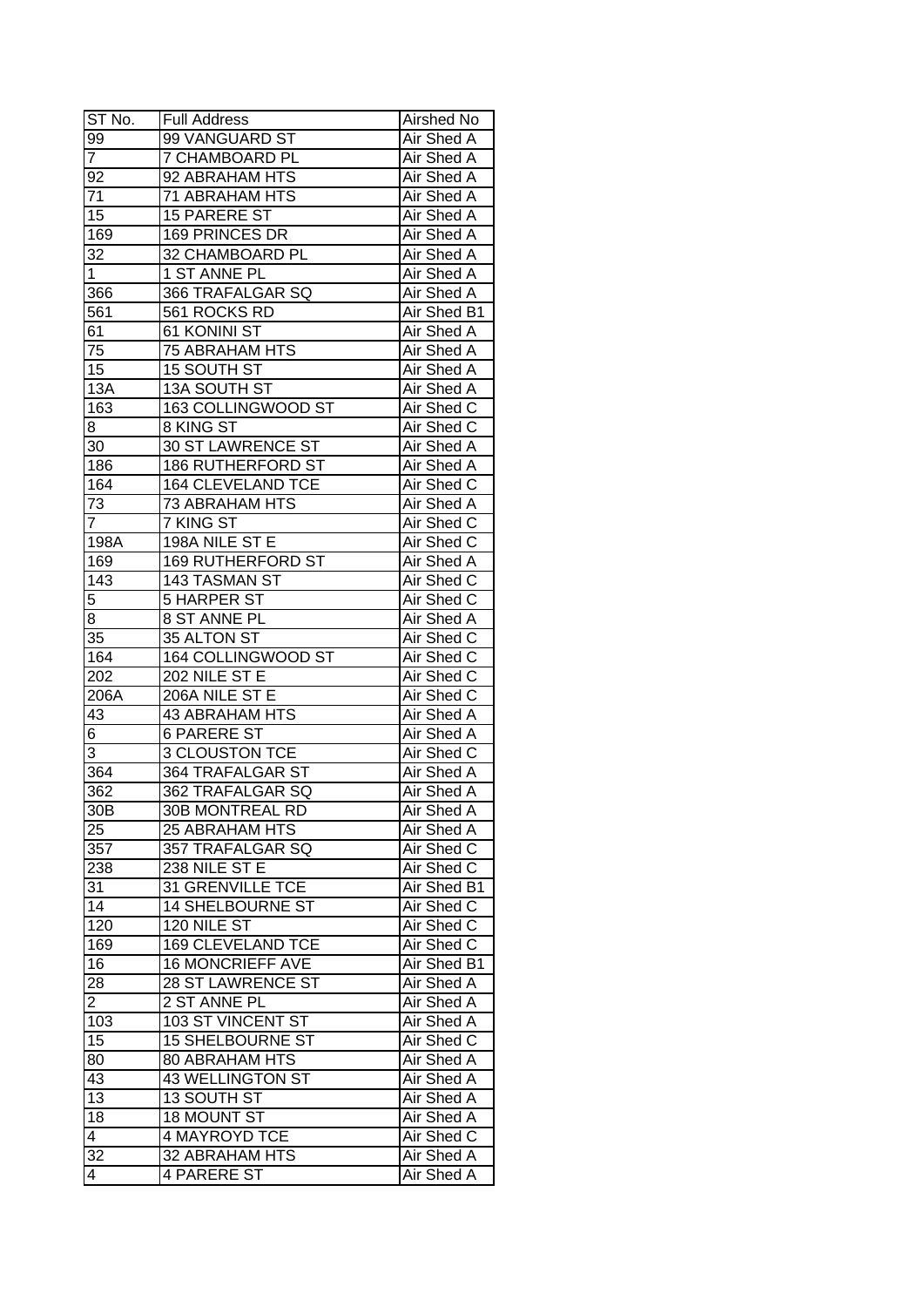| $ST N0$ .         | <b>Full Address</b>      | Airshed No        |
|-------------------|--------------------------|-------------------|
| $9\overline{7}$   | 97 VANGUARD ST           | Air Shed A        |
| 355               | 355 TRAFALGAR SQ         | <b>Air Shed C</b> |
| 5                 | 5 CHAMBOARD PL           | Air Shed A        |
| 78                | <b>78 ABRAHAM HTS</b>    | Air Shed A        |
| 18                | <b>18 ST LAWRENCE ST</b> | Air Shed A        |
| 35                | <b>35 ST LAWRENCE ST</b> | Air Shed A        |
| 30                | 30 CHAMBOARD             | Air Shed A        |
| 68                | <b>68 KONINI ST</b>      | Air Shed A        |
| 186               | 186 NILE ST E            | Air Shed C        |
| $8\overline{A}$   | 8A ST ANNE PL            | Air Shed A        |
| 141               | 141 TASMAN ST            | Air Shed C        |
| $22\overline{2A}$ | 222A NILE ST E           | Air Shed C        |
| 551-553           | 551-553 ROCKS RD         | Air Shed B1       |
| 40                | 40 ABRAHAM HTS           | Air Shed A        |
| 4                 | 4 ST ANNE PL             | Air Shed A        |
| 6                 | 6 KING ST                | Air Shed C        |
| 184               | 184 NILE ST E            | Air Shed C        |
| $11 - 13$         | 11-13 PARERE ST          | Air Shed A        |
| 19                | 19 MOUNT ST              | Air Shed A        |
| 161               | 161 COLLINGWOOD ST       | Air Shed C        |
| 76                | <b>76 ABRAHAM HTS</b>    | Air Shed A        |
| 360               | 360 TRAFALGAR SQ         | Air Shed A        |
| 14                | 14 SOUTH ST              | Air Shed A        |
| 162               | 162 COLLINGWOOD ST       | Air Shed C        |
| 66                | <b>66 ABRAHAM HTS</b>    | Air Shed A        |
| 152               | 152 NILE ST              | Air Shed C        |
| 33A               | 33A ST LAWRENCE ST       | Air Shed A        |
| 5                 | 5 KING ST                | Air Shed C        |
| 166               | 166 CLEVELAND TCE        | Air Shed C        |
| 11                | 11 SOUTH ST              | Air Shed A        |
| 30                | <b>30 ABRAHAM HTS</b>    | <b>Air Shed A</b> |
| 4                 | 4 HARPER ST              | Air Shed C        |
| 146               | 146 NILE ST              | Air Shed C        |
| 64                | <b>64 ABRAHAM HTS</b>    | Air Shed A        |
| 236               | 236 NILE ST E            | <b>Air Shed C</b> |
| 191               | <b>191 MOANA AVE</b>     | Air Shed B1       |
| 74                | <b>74 ABRAHAM HTS</b>    | Air Shed A        |
| 165               | <b>165 RUTHERFORD ST</b> | Air Shed A        |
| 13                | 13 SHELBOURNE ST         | Air Shed C        |
| 23                | 23 ABRAHAM HTS           | Air Shed A        |
| $\overline{c}$    | 2 CLOUSTON TCE           | Air Shed C        |
| 68                | <b>68 ABRAHAM HTS</b>    | Air Shed A        |
| 6                 | <b>6 ST ANNE PL</b>      | Air Shed A        |
| 33                | 33 ALTON ST              | Air Shed C        |
| 33                | 33 ST LAWRENCE ST        | Air Shed A        |
| 16                | 16 MOUNT ST              | Air Shed A        |
| 65                | 65 KONINI ST             | Air Shed A        |
| 144               | 144 NILE ST              | Air Shed C        |
| 156               | 156 NILE ST              | Air Shed C        |
| 170               | <b>170 CLEVELAND TCE</b> | Air Shed C        |
| $\overline{2}$    | 2 PARERE ST              | Air Shed A        |
| $\overline{3}$    | 3 CHAMBOARD PL           | Air Shed A        |
| $\overline{1}$    | 1 CHAMBOARD PL           | Air Shed A        |
| $\overline{2}$    | 2 CHAMBOARD PL           | Air Shed A        |
| 2A                | 2A MAYROYD TCE           | Air Shed C        |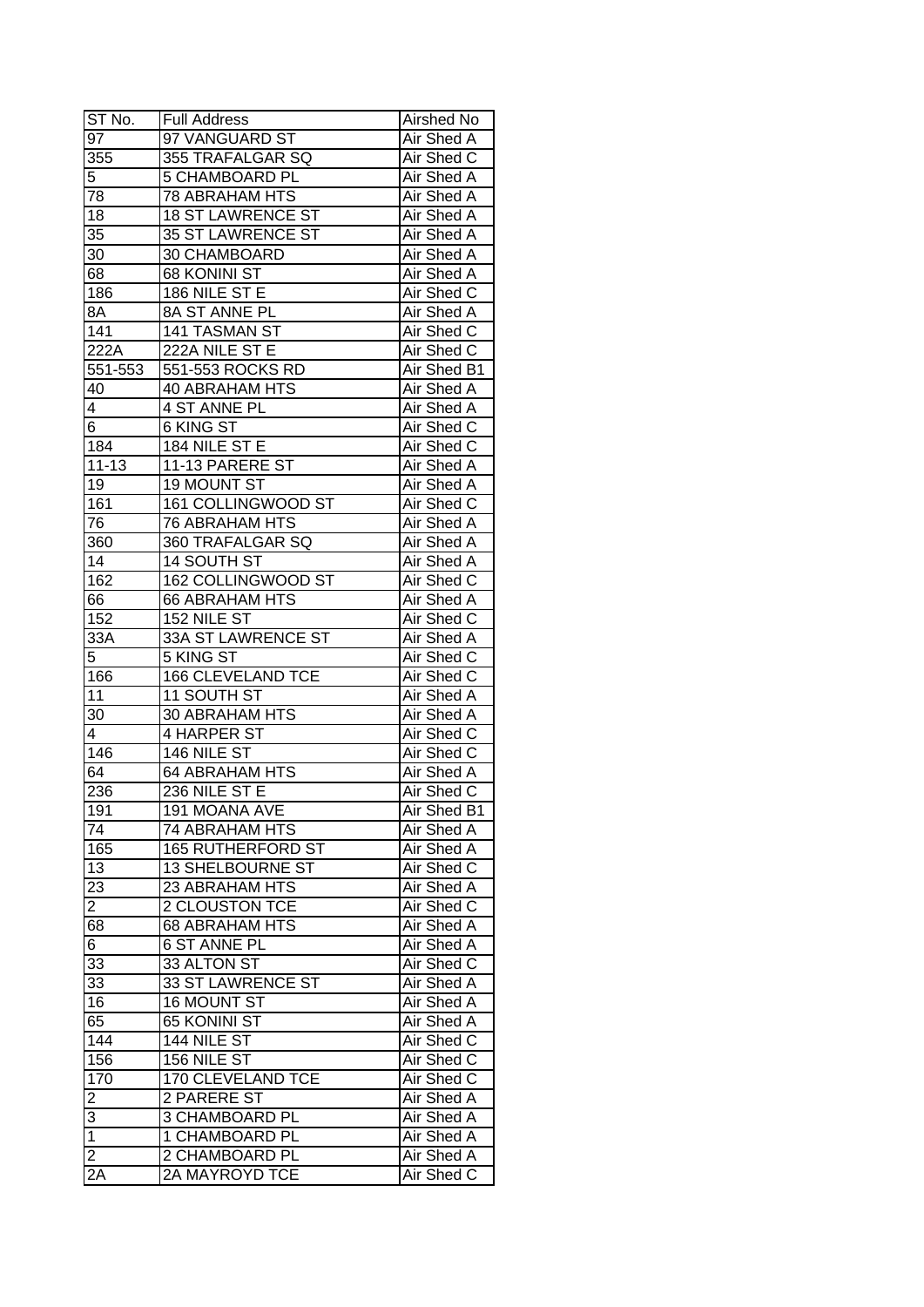| ST No.         | <b>Full Address</b>      | Airshed No  |
|----------------|--------------------------|-------------|
| 16             | <b>16 ST LAWRENCE ST</b> | Air Shed A  |
| 100            | 100 NILE ST              | Air Shed C  |
| 138            | 138 NILE ST              | Air Shed C  |
| 549            | 549 ROCKS RD             | Air Shed B1 |
| 70             | 70 ABRAHAM HTS           | Air Shed A  |
| 3              | <b>3 MAYROYD TCE</b>     | Air Shed C  |
| 42             | <b>42 ABRAHAM HTS</b>    | Air Shed A  |
| 95             | 95 VANGUARD ST           | Air Shed A  |
| 160            | 160 COLLINGWOOD ST       | Air Shed C  |
| 137            | 137 TASMAN ST            | Air Shed C  |
| 3              | 3 HARPER ST              | Air Shed C  |
| 163            | 163 RUTHERFORD ST        | Air Shed A  |
| 212            | 212 NILE ST E            | Air Shed C  |
| 23             | 23 MONCRIEFF AVE         | Air Shed B1 |
| 28             | 28 CHAMBOARD PL          | Air Shed A  |
| 72             | 72 ABRAHAM HTS           | Air Shed A  |
| 31             | 31 ST LAWRENCE ST        | Air Shed A  |
| 353            | 353 TRAFALGAR SQ         | Air Shed C  |
| 91             | 91 VANGUARD ST           | Air Shed A  |
| 9              | 9 SOUTH ST               | Air Shed A  |
| 188A           | 188A NILE ST E           | Air Shed C  |
| 20             | 20 MONCRIEFF AVE         | Air Shed B1 |
| 163            | 163 PRINCES DR           | Air Shed A  |
| 170            | 170 RUTHERFORD ST        | Air Shed A  |
| 11             | 11 SHELBOURNE ST         | Air Shed C  |
| 159            | 159 COLLINGWOOD ST       | Air Shed C  |
| 26             | 26 ABRAHAM HTS           | Air Shed A  |
| 112            | 112 NILE ST              | Air Shed C  |
| 62             | 62 ABRAHAM HTS           | Air Shed A  |
| 67             | 67 KONINI ST             | Air Shed A  |
| 98             | 98 ST VINCENT ST         | Air Shed A  |
| 12             | 12 SOUTH ST              | Air Shed A  |
| 33             | <b>33 GRENVILLE TCE</b>  | Air Shed B1 |
| 234            | 234 NILE ST E            | Air Shed C  |
| 168            | <b>168 CLEVELAND TCE</b> | Air Shed C  |
| 28B            | <b>28B ABRAHAM HTS</b>   | Air Shed A  |
| 1              | <b>1 CLOUSTON TCE</b>    | Air Shed C  |
| 100            | 100 ST VINCENT ST        | Air Shed A  |
| 21             | 21 ABRAHAM HTS           | Air Shed A  |
| 14             | 14 MOUNT ST              | Air Shed A  |
| 10             | <b>10 SHELBOURNE ST</b>  | Air Shed C  |
| 96             | 96 NILE ST               | Air Shed C  |
| 3              | 3 KING ST                | Air Shed C  |
| 39             | 39 WELLINGTON ST         | Air Shed A  |
| 31             | 31 ALTON ST              | Air Shed C  |
| $\overline{4}$ | <b>4 CHAMBOARD PL</b>    | Air Shed A  |
| 3              | 3 CHIDLEY PL             | Air Shed A  |
| 124            | <b>124 NILE ST</b>       | Air Shed C  |
| 358            | 358 TRAFALGAR SQ         | Air Shed A  |
| 244            | 244 NILE ST E            | Air Shed C  |
| 172            | 172 CLEVELAND TCE        | Air Shed C  |
| 195            | 195 MOANA AVE            | Air Shed B1 |
| $\overline{7}$ | 7 SOUTH ST               | Air Shed A  |
| 547            | 547 ROCKS RD             | Air Shed B1 |
| 44             | <b>44 ABRAHAM HTS</b>    | Air Shed A  |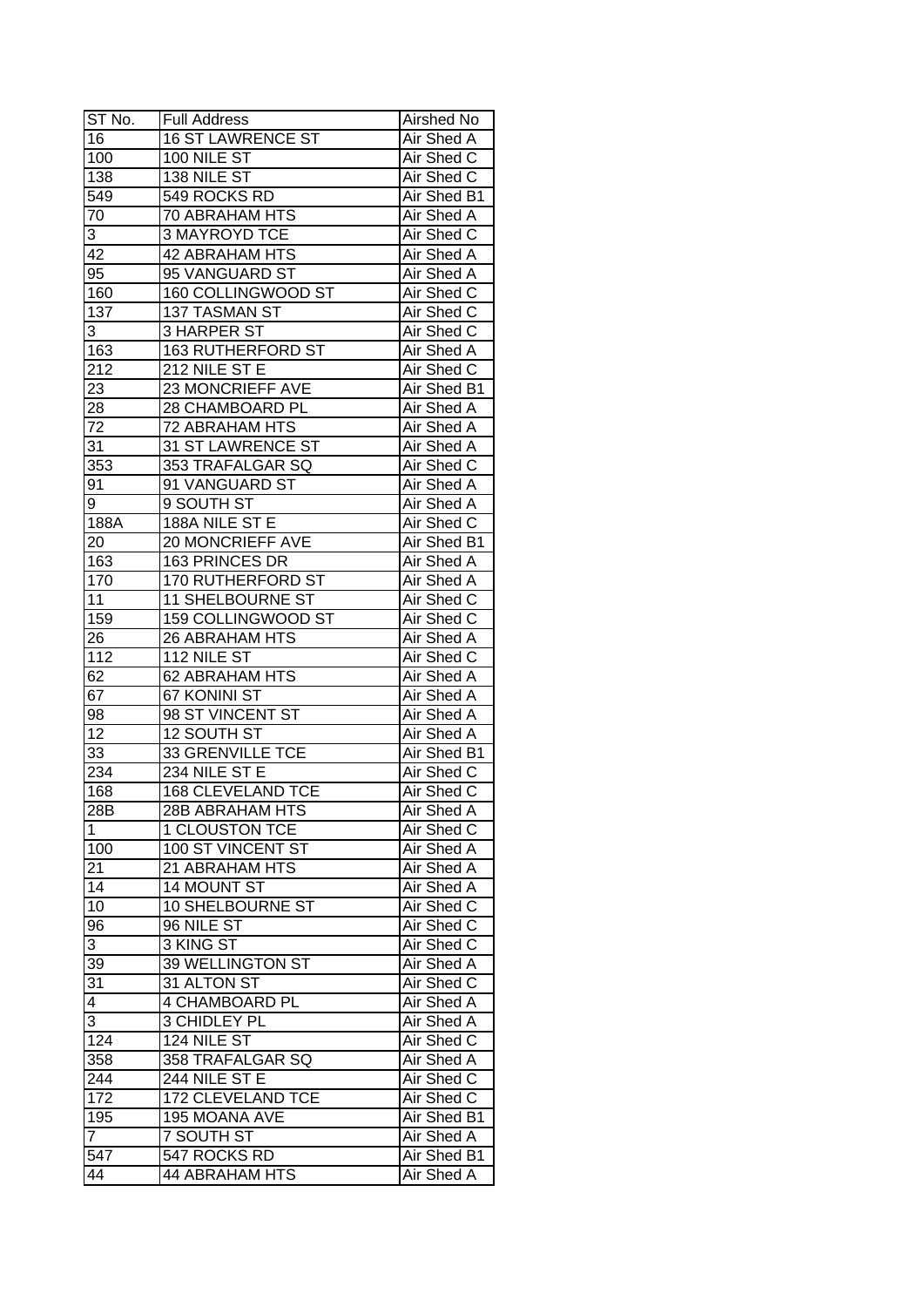| ST No.           | <b>Full Address</b>      | Airshed No        |
|------------------|--------------------------|-------------------|
| 63               | 63 KONINI ST             | Air Shed A        |
| 161              | <b>161 RUTHERFORD</b>    | Air Shed A        |
| 166              | 166 NILE ST E            | Air Shed C        |
| 9                | 9 SHELBOURNE ST          | Air Shed C        |
| 232              | 232 NILE ST E            | Air Shed C        |
| 2A               | 2A HARPER ST             | Air Shed C        |
| $\overline{2}$   | 2 MAYROYD TCE            | Air Shed C        |
| 28               | 28 ABRAHAM HTS           | Air Shed A        |
| $\mathbf{1}$     | 1 MAYROYD TCE            | Air Shed C        |
| 228              | 228 NILE ST E            | Air Shed C        |
| 226              | 226 NILE ST E            | Air Shed C        |
| 222              | 222 NILE ST E            | Air Shed C        |
| 224              | 224 NILE ST E            | Air Shed C        |
| 158              | 158 COLLINGWOOD ST       | Air Shed C        |
| 135              | 135 TASMAN ST            | Air Shed C        |
| 29               | 29 ST LAWRENCE ST        | Air Shed A        |
| $1 - 7$          | 1-7 PARERE ST            | Air Shed A        |
| 93               | 93 VANGUARD ST           | Air Shed A        |
| 10               | 10 SOUTH ST              | Air Shed A        |
| 351              | 351 TRAFALGAR SQ         | Air Shed C        |
| 5                | 5 CHIDLEY PL             | Air Shed A        |
| 14               | <b>14 ST LAWRENCE ST</b> | Air Shed A        |
| 69               | 69 KONINI ST             | Air Shed A        |
| 2                | 2 KING ST                | Air Shed C        |
| 12               | 12 MOUNT ST              | Air Shed A        |
| 3                | 3 CHURCH LN              | Air Shed A        |
| $\mathbf 1$      | 1 CHURCH LN              | Air Shed A        |
| 157              | 157 COLLINGWOOD ST       | Air Shed C        |
| 18               | 18 CHAMBOARD PL          | Air Shed A        |
| 214              | 214 NILE ST E            | Air Shed C        |
| 5                | <b>5 CHURCH LN</b>       | Air Shed A        |
| $\overline{210}$ | 210 NILE ST E            | Air Shed C        |
| 26               | <b>26 CHAMBOARD PL</b>   | Air Shed A        |
| $\overline{19}$  | <b>19 ABRAHAM HTS</b>    | Air Shed A        |
| 208              | 208 NILE ST E            | <b>Air Shed C</b> |
| 206              | 206 NILE ST E            | Air Shed C        |
| 12               | 12 ST LAWRENCE ST        | Air Shed A        |
| 29               | 29 ALTON ST              | Air Shed C        |
| 198              | 198 NILE ST E            | Air Shed C        |
| 200              | 200 NILE ST E            | Air Shed C        |
| 14               | 14 CHAMBOARD PL          | Air Shed A        |
| $\overline{4}$   | 4 CHIDLEY PL             | Air Shed A        |
| 37               | 37 WELLINGTON ST         | Air Shed A        |
| 5                | <b>5 SOUTH ST</b>        | Air Shed A        |
| 196              | 196 NILE ST E            | Air Shed C        |
| 256              | 256 NILE ST E            | Air Shed C        |
| 28A              | 28A ABRAHAM HTS          | Air Shed A        |
| 194              | 194 NILE ST E            | Air Shed C        |
| 96               | 96 ST VINCENT ST         | Air Shed A        |
| 25               | <b>25 MONCRIEFF AVE</b>  | Air Shed B1       |
| $\mathbf{1}$     | 1 KING ST                | Air Shed C        |
| 190              | 190 NILE ST E            | Air Shed C        |
| 16               | 16 CHAMBOARD PL          | Air Shed A        |
| 10               | 10 ST LAWRENCE ST        | Air Shed A        |
| 71               | 71 KONINI ST             | Air Shed A        |
|                  |                          |                   |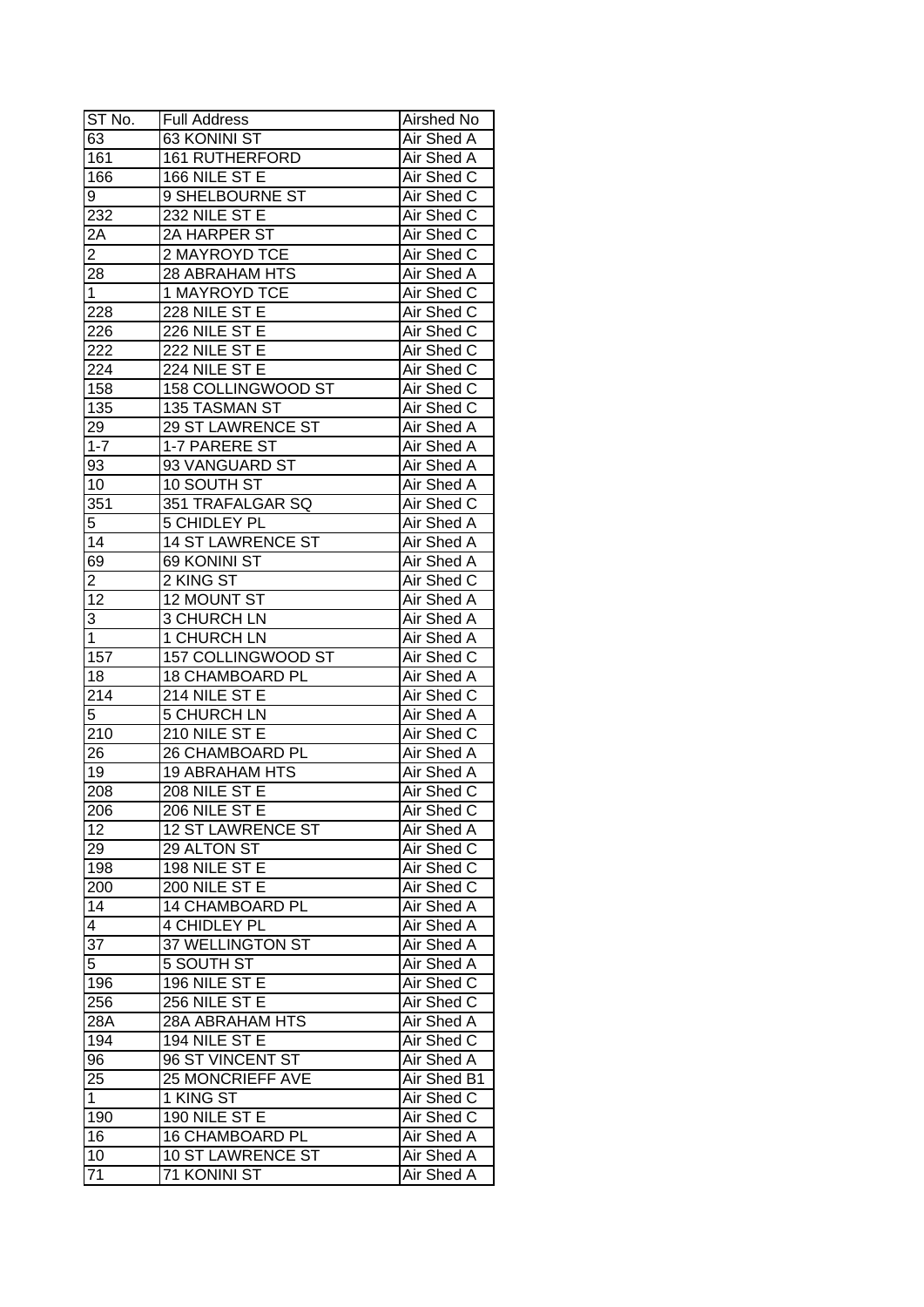| ST No.         | <b>Full Address</b>       | Airshed No        |
|----------------|---------------------------|-------------------|
| 159            | <b>159 RUTHERFORD ST</b>  | Air Shed A        |
| 6              | <b>6 SHELBOURNE ST</b>    | Air Shed C        |
| 252            | 252 NILE ST E             | Air Shed C        |
| 8              | 8 SOUTH ST                | Air Shed A        |
| 7              | <b>7 SHELBOURNE ST</b>    | Air Shed C        |
| 188            | 188 NILE ST E             | Air Shed C        |
| 7              | 7 CHIDLEY PL              | Air Shed A        |
| 182            | 182 NILE ST E             | Air Shed C        |
| 250            | 250 NILE ST E             | Air Shed C        |
| 543            | 543 ROCKS RD              | Air Shed B1       |
| 6              | <b>6 CHAMBOARD PL</b>     | Air Shed A        |
| 180            | 180 NILE ST E             | Air Shed C        |
| 178            | 178 NILE ST E             | Air Shed C        |
| 2              | 2 CARLETON PL             | <b>Air Shed A</b> |
| 46             | <b>46 ABRAHAM HTS</b>     | Air Shed A        |
| 114B           | 114B NILE ST              | Air Shed C        |
| 176            | 176 NILE ST E             | Air Shed C        |
| 27             | 27 ST LAWRENCE ST         | Air Shed A        |
| 172            | 172 NILE ST E             | Air Shed C        |
| 2              | 2 CHURCH LN               | Air Shed A        |
| 8              | <b>8 ST LAWRENCE ST</b>   | Air Shed A        |
| 6              | <b>6 CHIDLEY PL</b>       | Air Shed A        |
| 96             | 96 VANGUARD ST            | Air Shed A        |
| 170            | 170 NILE ST E             | Air Shed C        |
| 60             | 60 ABRAHAM HTS            | Air Shed A        |
| 168            | 168 NILE ST E             | Air Shed C        |
| 4              | 4 CHURCH LN               | Air Shed A        |
| 197            | 197 MOANA AVE             | Air Shed B1       |
| 6              | <b>6 CHURCH LN</b>        | <b>Air Shed A</b> |
| 164            | 164 NILE ST E             | Air Shed C        |
| 349            | 349 TRAFALGAR SQ          | Air Shed C        |
| 161            | 161 PRINCES DR            | Air Shed A        |
| 24             | 24 CHAMBOARD PL           | Air Shed A        |
| 354            | <b>354 TRAFALGAR SQ</b>   | Air Shed A        |
| 155            | <b>155 COLLINGWOOD ST</b> | <b>Air Shed C</b> |
| 158            | <b>158 NILE ST</b>        | Air Shed C        |
| 48             | <b>48 ABRAHAM HGTS</b>    | Air Shed A        |
| 6              | 6 SOUTH ST                | Air Shed A        |
| 154            | 154 NILE ST               | Air Shed C        |
| 1              | 1 JASPER WAY              | Air Shed A        |
| 17             | <b>17 ABRAHAM HTS</b>     | Air Shed A        |
| 3              | 3 SOUTH ST                | Air Shed A        |
| 3              | <b>3 CARLETON PL</b>      | Air Shed A        |
| 75             | 75 KONINI ST              | Air Shed A        |
| 148            | <b>148 NILE ST</b>        | Air Shed C        |
| $\overline{5}$ | <b>5 SHELBOURNE ST</b>    | Air Shed C        |
| 35             | 35 WELLINGTON ST          | Air Shed A        |
| 4              | 4 SHELBOURNE ST           | Air Shed C        |
| 142            | <b>142 NILE ST</b>        | Air Shed C        |
| 56             | 56 ABRAHAM HTS            | Air Shed A        |
| 132            | 132 NILE ST               | Air Shed C        |
| 140            | 140 NILE ST               | Air Shed C        |
| 136            | 136 NILE ST               | Air Shed C        |
| 134            | 134 NILE ST               | Air Shed C        |
| 130            | 130 NILE ST               | Air Shed C        |
|                |                           |                   |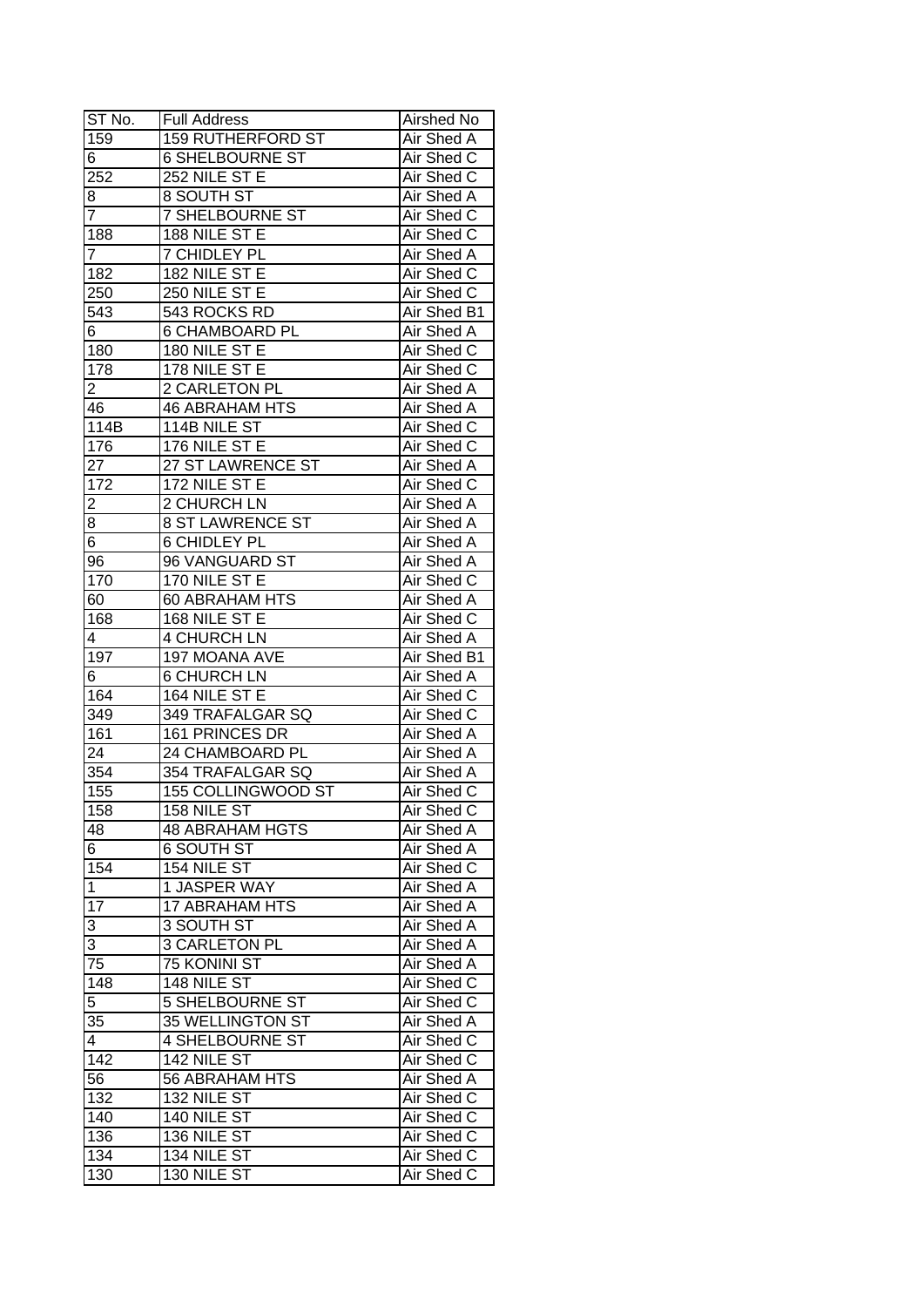| ST No.            | <b>Full Address</b>      | Airshed No        |
|-------------------|--------------------------|-------------------|
| 25                | <b>25 ST LAWRENCE ST</b> | Air Shed A        |
| $\overline{4}$    | <b>4 CARLETON PL</b>     | Air Shed A        |
| 8                 | 8 CHIDLEY PL             | Air Shed A        |
| $\overline{73}$   | <b>73 KONINI ST</b>      | <b>Air Shed A</b> |
| 126               | 126 NILE ST              | Air Shed C        |
| 128               | 128 NILE ST              | Air Shed C        |
| 9                 | 9 CHIDLEY PL             | Air Shed A        |
| 54                | 54 ABRAHAM HTS           | Air Shed A        |
| $\overline{1}22$  | 122 NILE ST              | Air Shed C        |
| 541               | 541 ROCKS RD             | Air Shed B1       |
| 153               | 153 COLLINGWOOD ST       | Air Shed C        |
| 116               | <b>116 NILE ST</b>       | Air Shed C        |
| 118               | <b>118 NILE ST</b>       | Air Shed C        |
| 263               | 263 NILE ST E            | Air Shed C        |
| 22                | 22 CHAMBOARD PL          | <b>Air Shed A</b> |
| 3                 | <b>3 SHELBOURNE ST</b>   | Air Shed C        |
| 114               | 114 NILE $ST$            | Air Shed C        |
| $\overline{4}$    | 4 SOUTH ST               | Air Shed A        |
| 110               | 110 NILE ST              | Air Shed C        |
| 87                | 87 VANGUARD ST           | Air Shed A        |
| 1                 | 1 SOUTH ST               | Air Shed A        |
| 106               | 106 NILE ST              | Air Shed C        |
| 58                | 58 ABRAHAM HTS           | Air Shed A        |
| 104               | 104 NILE ST              | Air Shed C        |
| 257               | 257 NILE ST E            | Air Shed C        |
| 102               | 102 NILE ST              | Air Shed C        |
| 247               | 247 NILE ST E            | Air Shed C        |
| 13                | 13 CHIDLEY PL            | Air Shed A        |
| $\overline{2}$ 45 | 245 NILE ST E            | Air Shed C        |
| 253               | 253 NILE ST E            | Air Shed C        |
| 98                | 98 NILE ST               | Air Shed C        |
| 243               | 243 NILE ST E            | Air Shed C        |
| 8                 | <b>8 CHAMBOARD PL</b>    | <b>Air Shed A</b> |
| $\overline{77}$   | <b>77 KONINI ST</b>      | Air Shed A        |
| 94                | 94 NILE ST               | <b>Air Shed C</b> |
| $\overline{241}$  | 241 NILE ST E            | Air Shed C        |
| 12                | 12 CHIDLEY PL            | Air Shed A        |
| 52                | 52 ABRAHAM HTS           | Air Shed A        |
| $\overline{2}$    | 2 JASPER WAY             | Air Shed A        |
| 239               | 239 NILE ST E            | Air Shed C        |
| 10                | 10 CHIDLEY PL            | Air Shed A        |
| 225               | 225 NILE ST E            | Air Shed C        |
| 90                | 90 VANGUARD ST           | Air Shed A        |
| 6                 | <b>6 CARLETON PL</b>     | Air Shed A        |
| 221               | 221 NILE ST E            | Air Shed C        |
| 159               | <b>159 PRINCES DR</b>    | <b>Air Shed A</b> |
| 12                | 12 CHAMBOARD PL          | Air Shed A        |
| 219               | 219 NILE ST E            | Air Shed C        |
| 64                | 64 NILE ST               | Air Shed C        |
| 66-82             | 66-82 NILE ST            | Air Shed C        |
| 8                 | 8 MILL ST                | Air Shed C        |
| 6                 | <b>6 MOUNT ST</b>        | Air Shed A        |
| 151               | 151 COLLINGWOOD ST       | Air Shed C        |
| 15                | <b>15 ABRAHAM HTS</b>    | Air Shed A        |
|                   | <b>6 WESTERHAM PL</b>    | Air Shed A        |
| 6                 |                          |                   |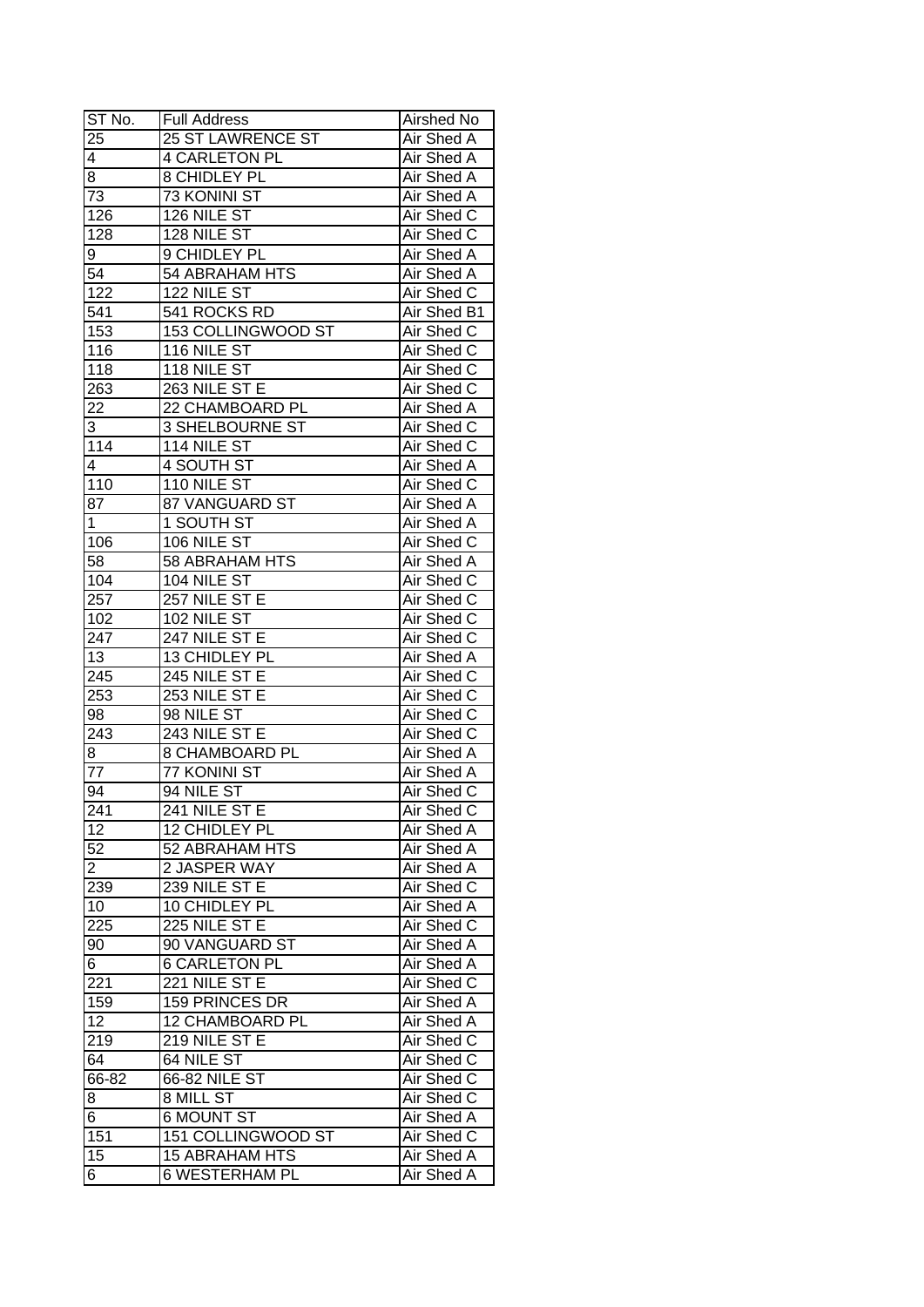| ST No.          | <b>Full Address</b>     | Airshed No        |
|-----------------|-------------------------|-------------------|
| 4               | <b>4 ST LAWRENCE ST</b> | Air Shed A        |
| 62              | 62 NILE ST              | Air Shed C        |
| 211             | 211 NILE ST E           | Air Shed C        |
| 20              | 20 CHAMBOARD PL         | Air Shed A        |
| 60              | 60 NILE ST              | Air Shed C        |
| 209             | 209 NILE ST E           | Air Shed C        |
| 2D              | 2D SOUTH ST             | Air Shed A        |
| 1               | 1 SHELBOURNE ST         | Air Shed C        |
| 58              | 58 NILE ST              | Air Shed C        |
| 207             | 207 NILE ST E           | Air Shed C        |
| 18              | <b>18 MONCRIEFF AVE</b> | Air Shed B1       |
| 205             | 205 NILE ST E           | Air Shed C        |
| 213             | 213 NILE ST E           | Air Shed C        |
| 201A            | 201A NILE ST E          | Air Shed C        |
| 24              | 24 MONCRIEFF AVE        | Air Shed B1       |
| 11              | 11 CHIDLEY PL           | Air Shed A        |
| 56              | 56 NILE ST              | Air Shed C        |
| 10A             | 10A CHAMBOARD PL        | Air Shed A        |
| 8               | <b>8 WESTERHAM PL</b>   | Air Shed A        |
| 201             | 201 NILE ST E           | Air Shed C        |
| 3               | 3 JASPER WAY            | Air Shed A        |
| 195             | 195 NILE ST E           | Air Shed C        |
| 197             | 197 NILE ST E           | Air Shed C        |
| 48A             | <b>48A ABRAHAM HGTS</b> | Air Shed A        |
| 48              | 48 NILE ST              | Air Shed C        |
| 193             | 193 NILE ST E           | Air Shed C        |
| 10              | 10 CHAMBOARD PL         | Air Shed A        |
| 10              | 10 MOUNT ST             | Air Shed A        |
| 185             | 185 NILE ST E           | Air Shed C        |
| 5               | <b>5 CARLETON PL</b>    | Air Shed A        |
| 181             | 181 NILE ST E           | Air Shed C        |
| 31              | <b>31 WELLINGTON ST</b> | Air Shed A        |
| $\overline{42}$ | 42 NILE ST              | Air Shed C        |
| 539             | 539 ROCKS RD            | Air Shed B1       |
| 79              | <b>79 KONINI ST</b>     | <b>Air Shed A</b> |
| 36              | 36 NILE ST              | Air Shed C        |
| 179             | 179 NILE ST E           | Air Shed C        |
| 4               | <b>4 WESTERHAM PL</b>   | Air Shed A        |
| 88              | <b>88 VANGUARD ST</b>   | Air Shed A        |
| 2C              | 2C SOUTH ST             | Air Shed A        |
| 32              | 32 NILE ST              | Air Shed C        |
| 34              | 34 NILE ST              | Air Shed C        |
| 171             | 171 NILE ST E           | Air Shed C        |
| 28              | 28 NILE ST              | Air Shed C        |
| 30              | 30 NILE ST              | Air Shed C        |
| 169             | 169 NILE ST E           | Air Shed C        |
| 8               | <b>8 CARLETON PL</b>    | <b>Air Shed A</b> |
| 173             | 173 NILE ST E           | Air Shed C        |
| 177             | 177 NILE ST EST         | Air Shed C        |
| 87              | 87 ST VINCENT ST        | Air Shed A        |
| 175             | 175 NILE ST EST         | Air Shed C        |
| 10              | 10 WESTERHAM PL         | Air Shed A        |
| 14              | 14 WESTERHAM PL         | Air Shed A        |
|                 | 199 MOANA AVE           | Air Shed B1       |
| 199             |                         |                   |
| 12              | 12 WESTERHAM PL         | Air Shed A        |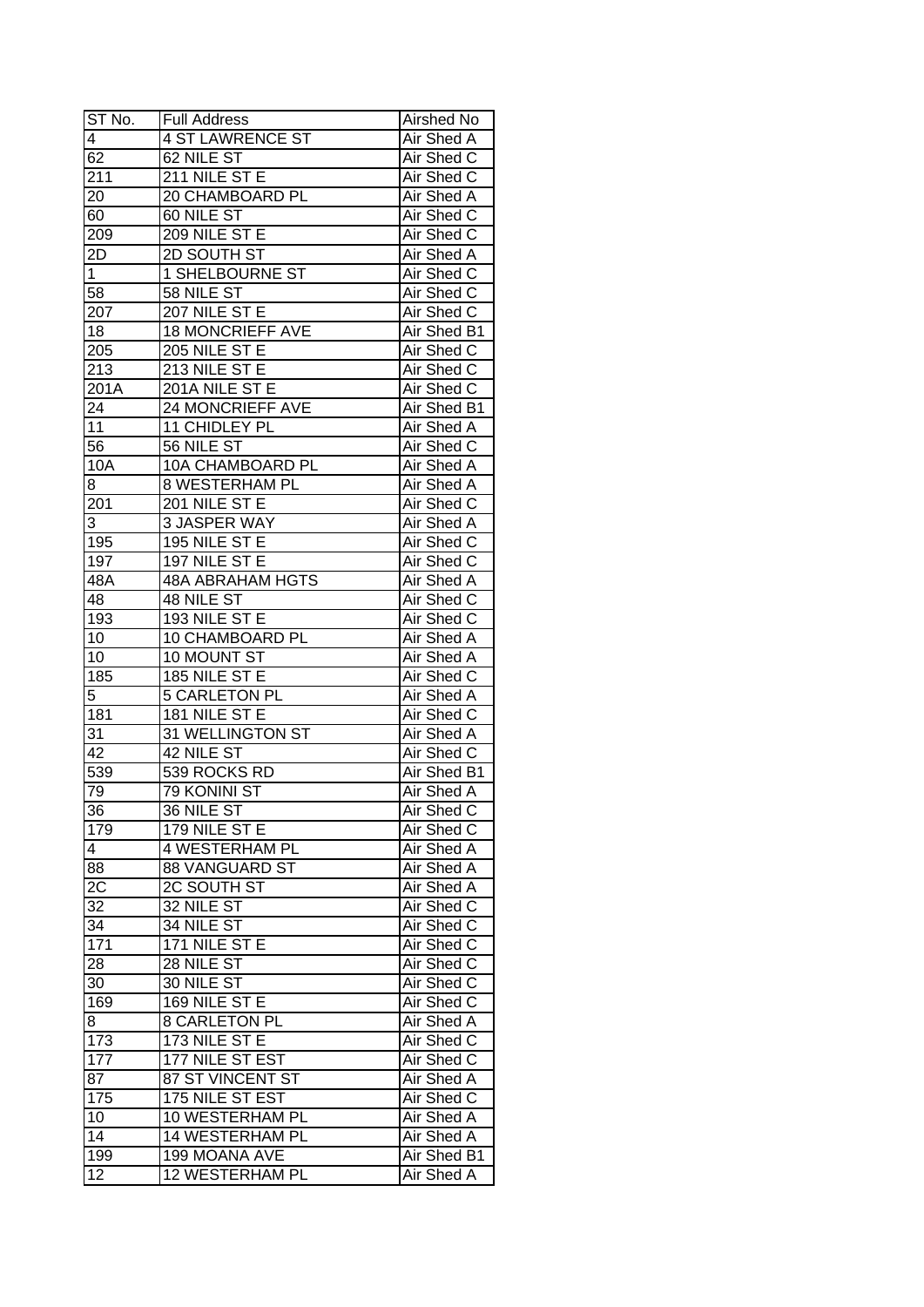| ST No.           | <b>Full Address</b>      | Airshed No        |
|------------------|--------------------------|-------------------|
| 10               | 10 MILL ST               | Air Shed C        |
| 157              | 157 PRINCES DR           | Air Shed A        |
| 4                | 4 JASPER WAY             | <b>Air Shed A</b> |
| 85               | 85 VANGUARD ST           | Air Shed A        |
| 5                | 5 MOUNT ST               | Air Shed A        |
| 5                | 5 JASPER WAY             | Air Shed A        |
| 223              | 223 NILE ST E            | Air Shed C        |
| 2Β               | 2B SOUTH ST              | Air Shed A        |
| 26               | 26 NILE STW              | Air Shed A        |
| 24               | 24 NILE ST W             | Air Shed A        |
| 22               | 22 NILE ST W             | Air Shed A        |
| 11               | 11 ABRAHAM HTS           | Air Shed A        |
| 16               | 16 NILE ST W             | Air Shed A        |
| 155              | 155 NILE ST              | Air Shed C        |
| 189              | 189 QUEBEC RD            | Air Shed A        |
| 81               | 81 KONINI ST             | Air Shed A        |
| 14               | 14 NILE ST W             | Air Shed A        |
| 135              | 135 NILE ST              | Air Shed C        |
| 10               | 10 NILE ST W             | Air Shed A        |
| 12               | 12 NILE ST W             | Air Shed A        |
| $\overline{7}$   | 7 CARLETON PL            | Air Shed A        |
| 163A             | 163A QUEBEC RD           | Air Shed A        |
| 133              | 133 NILE ST              | Air Shed C        |
| 6                | 6 NILE ST W              | Air Shed A        |
| 131              | 131 NILE ST              | Air Shed C        |
| 86               | 86 VANGUARD ST           | Air Shed A        |
| $\overline{123}$ | 123 NILE ST              | Air Shed C        |
| $\overline{2}$   | 2 NILE ST W              | Air Shed A        |
| 121              | 121 NILE ST              | Air Shed C        |
| 19               | 19 TORY ST               | Air Shed C        |
| 8                | <b>8 NILE ST W</b>       | Air Shed A        |
| $\overline{16}$  | <b>16 WESTERHAM PL</b>   | Air Shed A        |
| 187A             | 187A QUEBEC RD           | Air Shed A        |
| 117              | 117 NILE ST E            | Air Shed C        |
| 150              | <b>150 RUTHERFORD ST</b> | <b>Air Shed A</b> |
| $\overline{5}$   | 5 MILL ST                | <b>Air Shed C</b> |
| 255              | 255 NILE ST E            | Air Shed C        |
| 83               | 83 VANGUARD ST           | Air Shed A        |
| 109              | 109 NILE ST              | Air Shed C        |
| 111              | 111 NILE ST              | Air Shed C        |
| 4                | 4 MOUNT ST               | Air Shed A        |
| 107              | 107 NILE ST              | Air Shed C        |
| 113              | 113 NILE ST              | Air Shed C        |
| 305              | 305 TRAFALGAR ST         | Air Shed C        |
| 171              | 171 QUEBEC RD            | Air Shed A        |
| 143              | 143 QUEBEC RD            | Air Shed A        |
| 29               | <b>29 WELLINGTON ST</b>  | Air Shed A        |
| 153              | 153 QUEBEC RD            | Air Shed A        |
| 9                | 9 CARLETON PL            | Air Shed A        |
| 155              | 155 QUEBEC RD            | Air Shed A        |
| 2                | 2 LAURIA WAY             | Air Shed C        |
| 201              | 201 MOANA AVE            | Air Shed B1       |
| 155              | 155 PRINCES DR           | Air Shed A        |
| 141              | 141 QUEBEC RD            | Air Shed A        |
| 87-91            | 87-91 NILE ST            | Air Shed C        |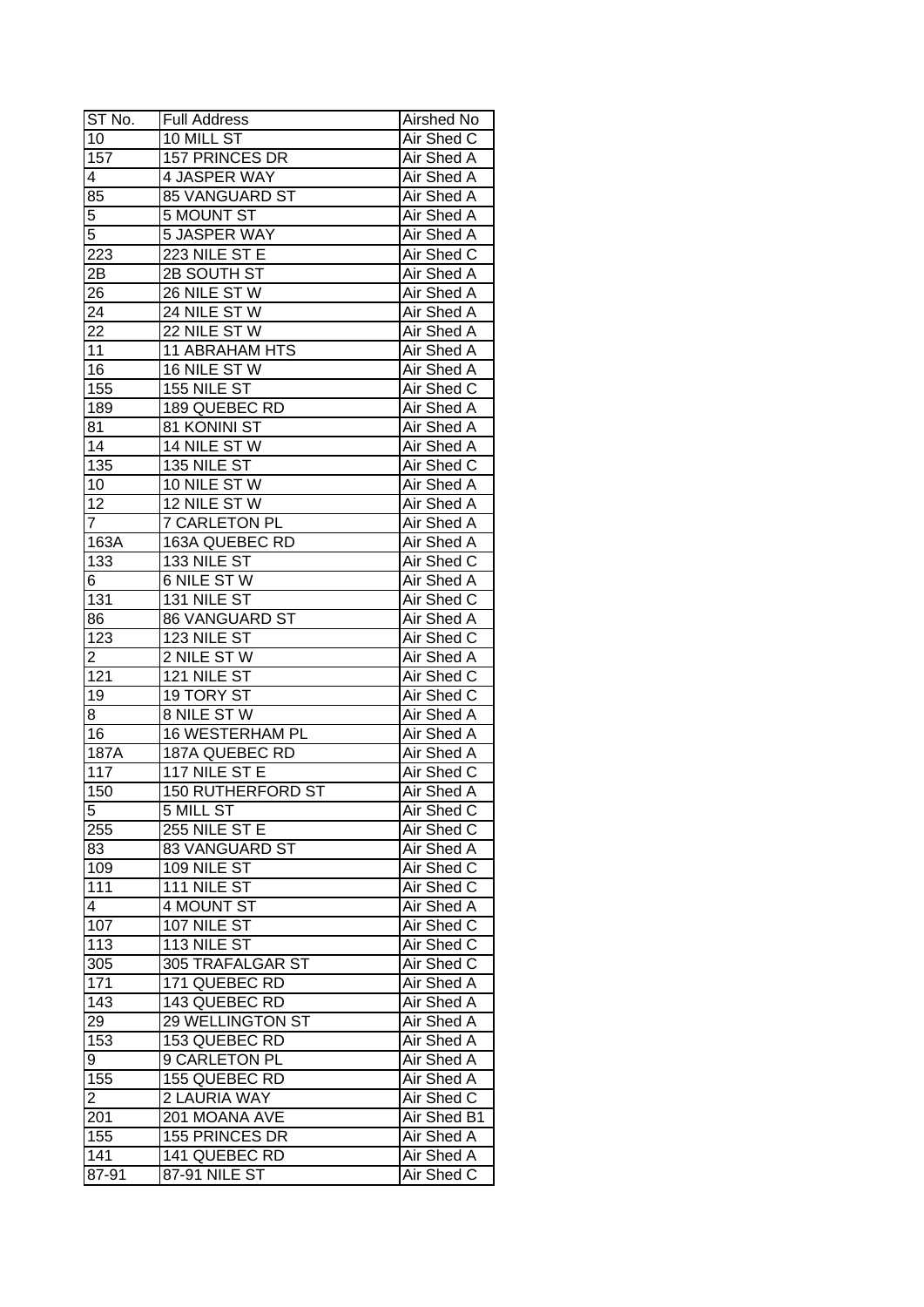| ST No.           | <b>Full Address</b>      | Airshed No        |
|------------------|--------------------------|-------------------|
| 537              | 537 ROCKS RD             | Air Shed B1       |
| 18               | <b>18 WESTERHAM PL</b>   | Air Shed A        |
| 12               | 12 MILL ST               | Air Shed C        |
| 157              | 157 QUEBEC RD            | Air Shed A        |
| 139              | 139 QUEBEC RD            | Air Shed A        |
| 237              | 237 NILE ST E            | Air Shed C        |
| 84               | 84 VANGUARD ST           | Air Shed A        |
| $\overline{159}$ | 159 QUEBEC RD            | Air Shed A        |
| 137              | 137 QUEBEC RD            | Air Shed A        |
| 227              | 227 NILE ST E            | Air Shed C        |
| 9                | 9 ABRAHAM HTS            | Air Shed A        |
| 77               | 77 VANGUARD ST           | Air Shed A        |
| 127              | 127 TASMAN ST            | Air Shed C        |
| 161              | 161 QUEBEC RD            | Air Shed A        |
| 135              | 135 QUEBEC RD            | <b>Air Shed A</b> |
| 55               | 55 NILE ST               | Air Shed C        |
| 187              | 187 NILE ST E            | Air Shed C        |
| 253A             | 253A NILE ST E           | Air Shed C        |
| 154A             | 154A CLEVELAND TCE       | Air Shed C        |
| 3                | 3 MOUNT ST               | Air Shed A        |
| 83               | 83 KONINI ST             | Air Shed A        |
| 4                | 4 LAURIA WAY             | Air Shed C        |
| 45               | 45 NILE ST               | Air Shed C        |
| 163              | 163 QUEBEC RD            | Air Shed A        |
| 6                | <b>6 JASPER WAY</b>      | Air Shed A        |
| 85               | 85 ST VINCENT ST         | Air Shed A        |
| 41               | 41 NILE ST               | Air Shed C        |
| $\overline{7}$   | 7 JASPER WAY             | Air Shed A        |
| 133              | 133 QUEBEC RD            | Air Shed A        |
| 11               | 11 WESTERHAM PL          | <b>Air Shed A</b> |
| 128              | 128 TASMAN ST            | Air Shed C        |
| 148              | <b>148 RUTHERFORD ST</b> | Air Shed A        |
| $\overline{7}$   | <b>7 MILL ST</b>         | Air Shed C        |
| 165              | 165 QUEBEC RD            | Air Shed A        |
| 35               | 35 NILE ST               | Air Shed C        |
| 191              | 191 NILE ST E            | <b>Air Shed C</b> |
| 37               | 37 NILE ST               | Air Shed C        |
| 88               | 88 ST VINCENT ST         | Air Shed A        |
| 153              | 153 PRINCES DR           | Air Shed A        |
| 131              | 131 QUEBEC RD            | Air Shed A        |
| 17               | 17 TORY ST               | Air Shed C        |
| 16               | 16 TORY ST               | Air Shed C        |
| 27               | 27 WELLINGTON ST         | Air Shed A        |
| 11               | 11 HENRIETTA WAY         | Air Shed A        |
| 203              | 203 NILE ST E            | Air Shed C        |
| 169              | 169 QUEBEC RD            | Air Shed A        |
| 80               | 80 VANGUARD ST           | <b>Air Shed A</b> |
| 14               | 14 MILL ST               | Air Shed C        |
| 32               | 32 MONCRIEFF AVE         | Air Shed B1       |
| 9                | 9 WESTERHAM PL           | Air Shed A        |
| 28               | <b>28 MONCRIEFF AVE</b>  | Air Shed B1       |
| 195A             | 195A QUEBEC RD           | Air Shed A        |
| 175              | 175 QUEBEC RD            | Air Shed A        |
| $\overline{7}$   | <b>7 ABRAHAM HTS</b>     | Air Shed A        |
| 6                | 6 LAURIA WAY             | Air Shed C        |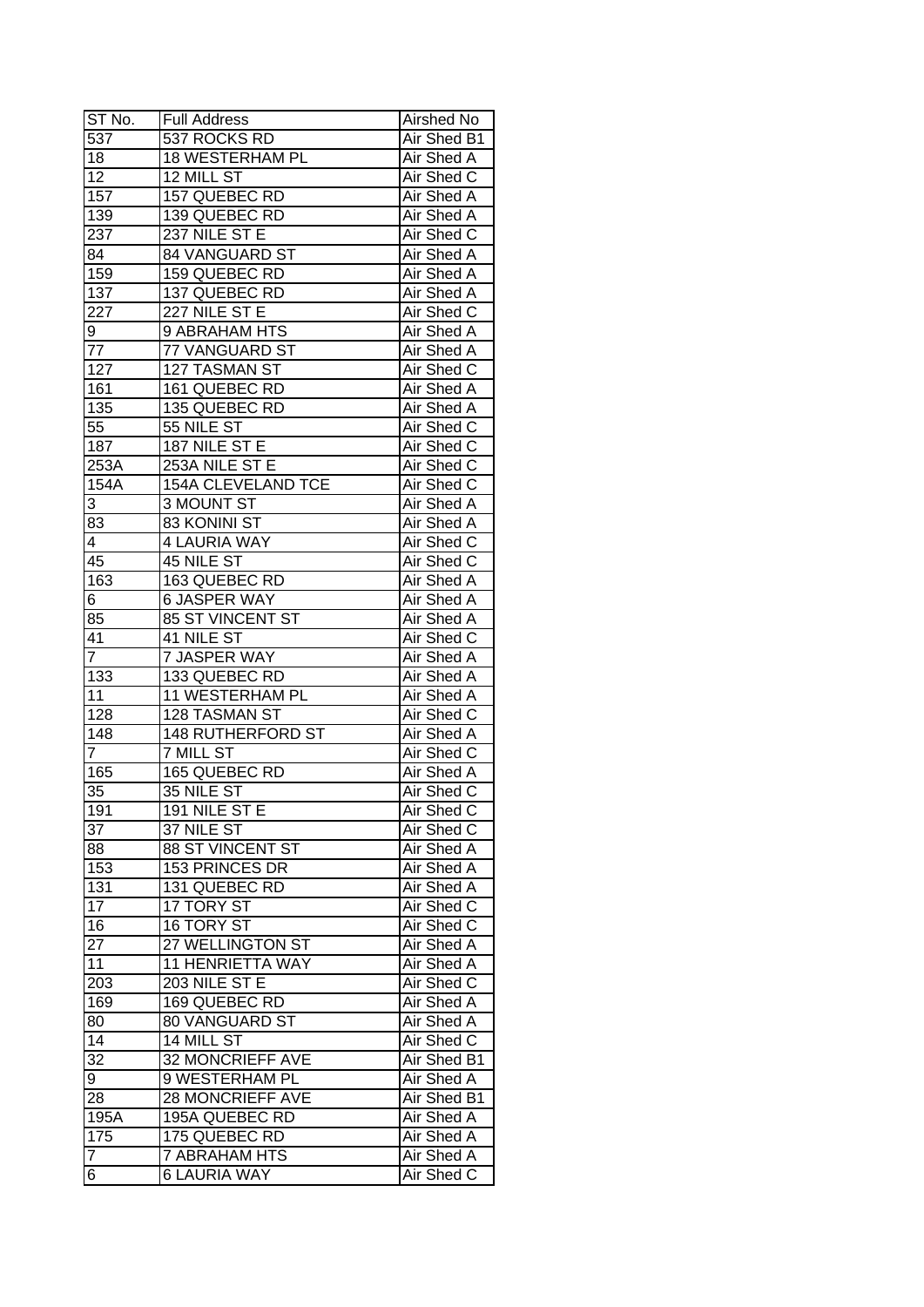| ST No.         | <b>Full Address</b>      | Airshed No               |
|----------------|--------------------------|--------------------------|
| 195B           | 195B QUEBEC RD           | Air Shed A               |
| 195            | 195 QUEBEC RD            | Air Shed A               |
| 125A           | 125A TASMAN ST           | Air Shed C               |
| 12             | <b>12 HENRIETTA WAY</b>  | Air Shed A               |
| 229            | 229 NILE ST E            | Air Shed C               |
| 235            | 235 NILE ST E            | Air Shed C               |
| 135A           | 135A NILE ST             | Air Shed C               |
| $\overline{c}$ | 2 MOUNT ST               | Air Shed A               |
| 27             | 27 NILE ST W             | Air Shed C               |
| 126            | 126 TASMAN ST            | Air Shed C               |
| 1              | 1 LAURIA WAY             | Air Shed C               |
| 177            | 177 QUEBEC RD            | Air Shed A               |
| 3              | 3 WESTERHAM PL           | Air Shed A               |
| 145            | 145 COLLINGWOOD ST       | Air Shed C               |
| 179            | 179 QUEBEC RD            | Air Shed A               |
| 144            | <b>144 RUTHERFORD ST</b> | Air Shed A               |
| $\overline{1}$ | 1 NILE ST W              | Air Shed C               |
| 181            | 181 QUEBEC RD            | Air Shed A               |
| 86             | 84-86 ST VINCENT ST      | Air Shed A               |
| 187            | 187 QUEBEC RD            | Air Shed A               |
| 20             | 20 PITT ST               | Air Shed C               |
| 191            | 191 QUEBEC RD            | Air Shed A               |
| 5              | 5 WESTERHAM PL           | Air Shed A               |
| 343            | 343 NILE ST              | Air Shed C               |
| <b>14A</b>     | 14A TORY ST              | Air Shed C               |
| 9              | 9 MILL ST                | Air Shed C               |
| 125            | 125 TASMAN ST            | Air Shed C               |
| 179A           | 179A NILE ST E           | Air Shed C               |
| 144            | 144 QUEBEC RD            | <b>Air Shed A</b>        |
| 25             | 25 WELLINGTON ST         | Air Shed A               |
| 197            | 197 QUEBEC RD            | <b>Air Shed A</b>        |
| 78             | 78 VANGUARD ST           | Air Shed A               |
| 142            | 142 QUEBEC RD            | Air Shed A               |
| $\overline{5}$ | <b>5 ABRAHAM HTS</b>     | Air Shed A               |
| 146            | 146 QUEBEC RD            | <b>Air Shed A</b>        |
| 15             | <b>15 TORY ST</b>        | Air Shed C               |
| 14             | 14 TORY ST               | Air Shed C               |
| 140            | 140 QUEBEC RD            | Air Shed A               |
| 8              | <b>8 ABRAHAM HTS</b>     | Air Shed A               |
| 7              | 7 WESTERHAM PL           | Air Shed A               |
| 16             | 16 MILL ST               | Air Shed C               |
| 18             | 18 MILL ST               |                          |
| 138            | 138 QUEBEC RD            | Air Shed C<br>Air Shed A |
| 140            | 140 RUTHERFORD ST        | Air Shed A               |
| 37             |                          | Air Shed B1              |
|                | 37 MONCRIEFF AVE         |                          |
| 144            | 144 COLLINGWOOD ST       | Air Shed C               |
| 125B           | 125B TASMAN ST           | Air Shed C               |
| 136            | 136 QUEBEC RD            | Air Shed A               |
| 125C           | 125C TASMAN ST           | Air Shed C               |
| 84             | 84-86 ST VINCENT ST      | Air Shed A               |
| 75             | 75 VANGUARD ST           | Air Shed A               |
| 143            | 143 COLLINGWOOD ST       | Air Shed C               |
| 233            | 233 NILE ST              | Air Shed C               |
| 160            | 160 QUEBEC RD            | Air Shed A               |
| 8              | 8 JASPER WAY             | Air Shed A               |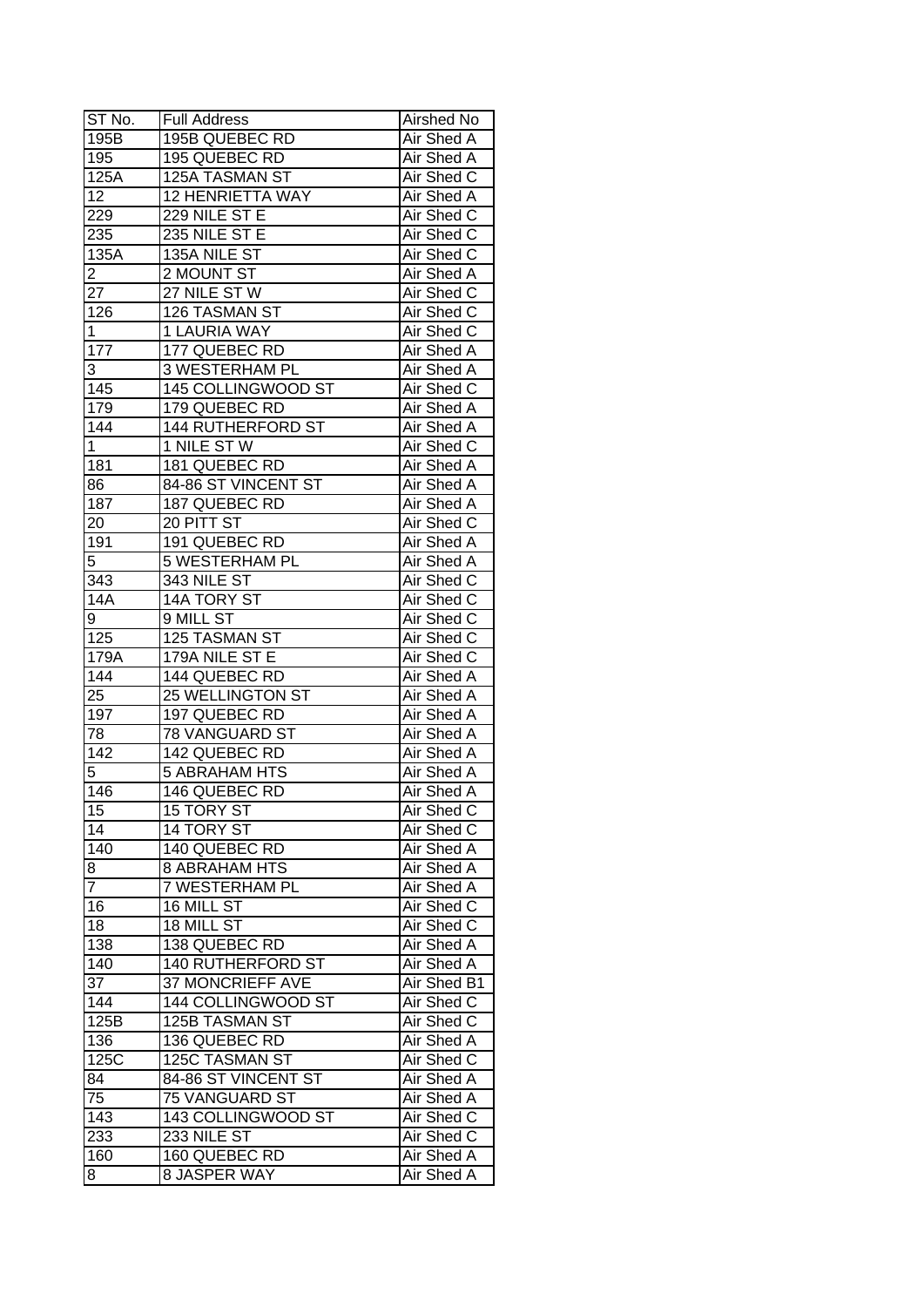| ST No.           | <b>Full Address</b>      | Airshed No         |
|------------------|--------------------------|--------------------|
| 3                | 3 ABRAHAM HTS            | Air Shed A         |
| 9                | 9 HENRIETTA WAY          | Air Shed A         |
| 134              | 134 QUEBEC RD            | Air Shed A         |
| 40               | <b>40 THE CLIFFS</b>     | <b>Air Shed B1</b> |
| 162              | 162 QUEBEC RD            | Air Shed A         |
| 23               | 23 WELLINGTON ST         | Air Shed A         |
| 11               | 11 PITT ST               | Air Shed C         |
| 231              | 231 NILE ST              | Air Shed C         |
| 30               | 30 MONCRIEFF AVE         | Air Shed B1        |
| 1                | 1 MOUNT ST               | Air Shed A         |
| 18               | 18 PITT ST               | Air Shed C         |
| 11               | 11 MILL ST               | Air Shed C         |
| 10               | 10 HENRIETTA WAY         | Air Shed A         |
| 164              | 164 QUEBEC RD            | Air Shed A         |
| 76               | 76 VANGUARD ST           | Air Shed A         |
| 34               | 34 MONCRIEFF AVE         | Air Shed B1        |
| 12               | 12 TORY ST               | Air Shed C         |
| $\overline{1}$   | 1 ABRAHAM HTS            | Air Shed A         |
|                  | <b>8 LAURIA WAY</b>      | Air Shed C         |
| 8                | 121 TASMAN ST            | Air Shed C         |
| 121              |                          |                    |
| 3                | <b>3 LAURIA WAY</b>      | Air Shed C         |
| 13               | 13 TORY ST               | Air Shed C         |
| 122              | 122 TASMAN ST            | Air Shed C         |
| 170              | 170 QUEBEC RD            | Air Shed A         |
| 114              | 114 QUEBEC RD            | Air Shed A         |
| 39               | 39 MONCRIEFF AVE         | Air Shed B1        |
| 82               | 74-82 ST VINCENT ST      | Air Shed A         |
| $\mathbf 1$      | 1 MONTCALM ST            | Air Shed A         |
| 172              | 172 QUEBEC RD            | Air Shed A         |
| 41               | <b>41 MONCRIEFF AVE</b>  | Air Shed B1        |
| 5A               | 5A SUSSEX ST             | Air Shed C         |
| $\overline{335}$ | 335 TRAFALGAR ST         | Air Shed C         |
| 109              | 109 QUEBEC RD            | <b>Air Shed A</b>  |
| 174              | 174 QUEBEC RD            | Air Shed A         |
| 12A              | <b>12A TORY ST</b>       | Air Shed C         |
| 36               | <b>36 MONCRIEFF AVE</b>  | Air Shed B1        |
| 21               | 21 WELLINGTON ST         | Air Shed A         |
| 231B             | 231B NILE ST             | Air Shed C         |
| 6                | 6 ABRAHAM HTS            | Air Shed A         |
| 142              | 142 COLLINGWOOD ST       | Air Shed C         |
| 141              | 141 COLLINGWOOD ST       | Air Shed C         |
| 231A             | 231A NILE ST             | Air Shed C         |
| 20               | 20 MILL ST               | Air Shed C         |
| 176              | 176 QUEBEC RD            | Air Shed A         |
| 16               | 16 PITT ST               | Air Shed C         |
| 198              | 198 QUEBEC RD            | Air Shed A         |
| 182              | 182 QUEBEC RD            | Air Shed A         |
| 180              | 180 QUEBEC RD            | Air Shed A         |
| 186              | 186 QUEBEC RD            | Air Shed A         |
| 188              | 188 QUEBEC RD            | Air Shed A         |
| 190              | 190 QUEBEC RD            | Air Shed A         |
| 80               | 74-82 ST VINCENT ST      | Air Shed A         |
| 143              | <b>143 RUTHERFORD ST</b> | Air Shed C         |
| 17               | 17 ALTON ST              | Air Shed C         |
| 11A              | 11A MILL ST              | Air Shed C         |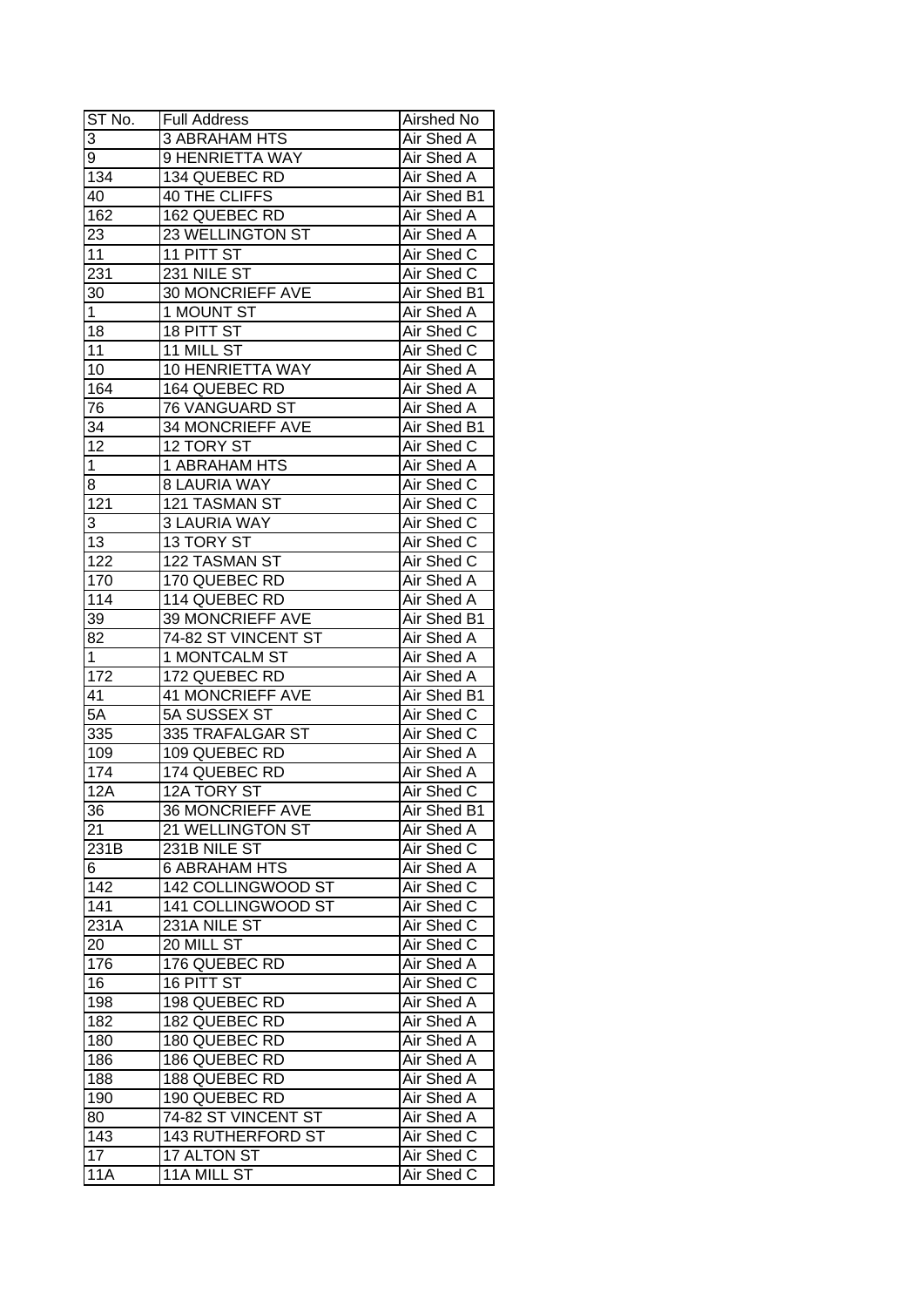| ST No.           | <b>Full Address</b>      | Airshed No        |
|------------------|--------------------------|-------------------|
| 196              | 196 QUEBEC RD            | Air Shed A        |
| $\overline{119}$ | 119 TASMAN ST            | Air Shed C        |
| 52               | 52 DOMETT ST             | Air Shed C        |
| 11               | 11 TORY ST               | Air Shed C        |
| 136              | <b>136 RUTHERFORD ST</b> | Air Shed A        |
| 83               | 83 THE CLIFFS            | Air Shed C        |
| 8                | <b>8 HENRIETTA WAY</b>   | Air Shed A        |
| 3                | 3 MONTCALM ST            | Air Shed A        |
| $\overline{2}$   | 2 LAVAL HTS              | Air Shed A        |
| 107              | 107 QUEBEC RD            | Air Shed A        |
| 70               | 70 VANGUARD ST           | Air Shed A        |
| 120              | 120 TASMAN ST            | Air Shed C        |
| 112              | 112 QUEBEC RD            | Air Shed A        |
| 19               | <b>19 WELLINGTON ST</b>  | <b>Air Shed A</b> |
| 140              | 140 COLLINGWOOD ST       | Air Shed C        |
| 10               | 10 TORY ST               | Air Shed C        |
| 22               | 22 MILL ST               | Air Shed C        |
| 15               | 15 ALTON ST              | Air Shed C        |
| 141              | 141 PRINCES DR           | Air Shed A        |
| 51               | 51 DOMETT ST             | Air Shed C        |
| 78               | 74-82 ST VINCENT ST      | Air Shed A        |
| 14               | 14 PITT ST               | Air Shed C        |
| 139              | 139 COLLINGWOOD ST       | Air Shed C        |
| 110              | 110 QUEBEC RD            | Air Shed A        |
| 117              | 117 TASMAN ST            | Air Shed C        |
| 38               | 38 THE CLIFFS            | Air Shed B1       |
| 118              | 118 TASMAN ST            | Air Shed C        |
| 15               | 15 MILL ST               | Air Shed C        |
| 85               | <b>85 THE CLIFFS</b>     | Air Shed C        |
| 74A              | 74A VANGUARD ST          | Air Shed A        |
| 329              | 329 TRAFALGAR SQ         | Air Shed C        |
| 328              | 328 TRAFALGAR SQ         | Air Shed C        |
| 24               | 24 MILL ST               | Air Shed C        |
| 79               | 79 QUEBEC RD             | <b>Air Shed A</b> |
| $\overline{42}$  | <b>42 THE CLIFFS</b>     | Air Shed B1       |
| $\overline{8}$   | 8 TORY ST                | Air Shed C        |
| 9                | 9 TORY ST                | Air Shed C        |
| 13               | 13 ALTON ST              | Air Shed C        |
| 134              | 134 RUTHERFORD ST        | Air Shed A        |
| 50               | 50 DOMETT ST             | Air Shed C        |
| 9                | 9 PITT ST                | Air Shed C        |
| 6                | <b>6 HENRIETTA WAY</b>   | Air Shed A        |
| 76               | 74-82 ST VINCENT ST      | Air Shed A        |
| 12               | 12 PITT ST               | Air Shed C        |
| 69               | 69 ST VINCENT ST         | <b>Air Shed A</b> |
| 21               | 21 AVON TCE              | Air Shed C        |
| $\overline{17}$  | <b>17 WELLINGTON ST</b>  | Air Shed A        |
| 64               | 64 KONINI ST             | Air Shed A        |
| 368              | 368 HARDY ST             | Air Shed C        |
| 81               | 81 QUEBEC RD             |                   |
|                  |                          | Air Shed A        |
| 115              | 115 TASMAN ST            | Air Shed C        |
| 89               | 89 QUEBEC RD             | Air Shed A        |
| 36A              | <b>36A THE CLIFFS</b>    | Air Shed B1       |
| 73               | 73 VANGUARD ST           | Air Shed A        |
| 61               | 61 QUEBEC RD             | Air Shed A        |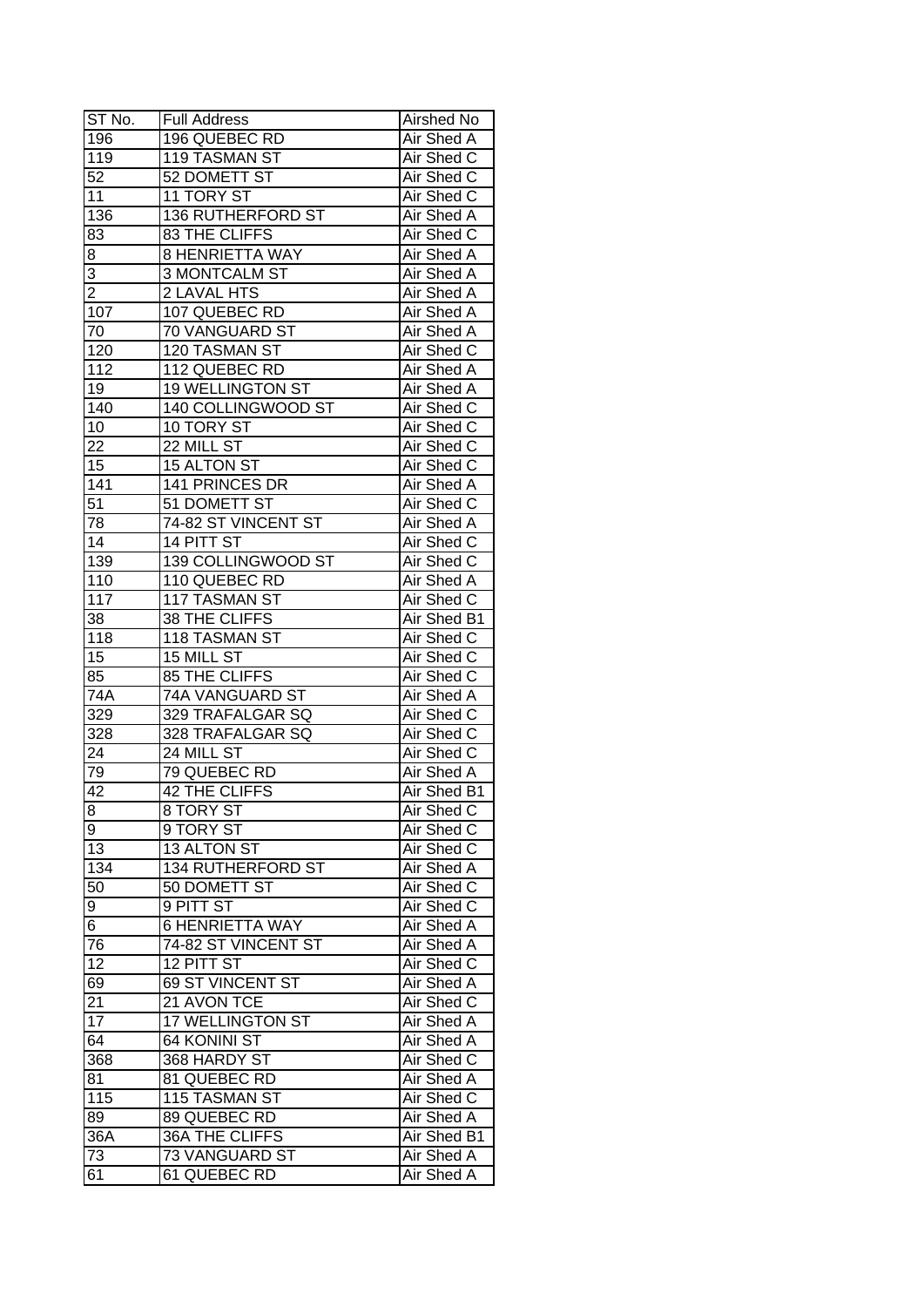| ST No.          | <b>Full Address</b>      | Airshed No        |
|-----------------|--------------------------|-------------------|
| 81              | 81 THE CLIFFS            | Air Shed C        |
| 17              | 17 MILL ST               | Air Shed C        |
| $\overline{4}$  | <b>4LAVAL HTS</b>        | Air Shed A        |
| 94              | 94 SELWYN PL             | Air Shed C        |
| 101             | 101 QUEBEC RD            | Air Shed A        |
| 68              | 68 VANGUARD ST           | Air Shed A        |
| 139             | 139 PRINCES DR           | Air Shed A        |
| 22C             | 22C MILL ST              | Air Shed C        |
| 86              | 86 SELWYN PL             | Air Shed C        |
| 9               | 9 BARRINGTON WAY         | Air Shed C        |
| 116             | 116 TASMAN ST            | Air Shed C        |
| 192             | 192 QUEBEC RD            | Air Shed A        |
| 115A            | 115A TASMAN ST           | Air Shed C        |
| 324             | 324 TRAFALGAR SQ         | Air Shed C        |
| 49              | 49 DOMETT ST             | Air Shed C        |
| 168             | 168 QUEBEC RD            | Air Shed A        |
| 78              | 78 SELWYN PL             | Air Shed C        |
| 60              | 60 WOLFE ST              | Air Shed A        |
| 11              | 11 ALTON ST              | Air Shed C        |
|                 | 19 MILL ST               | Air Shed C        |
| 19              |                          |                   |
| 166             | 166 QUEBEC RD            | Air Shed A        |
| 26              | 26 MILL ST               | Air Shed C        |
| 130             | <b>130 RUTHERFORD ST</b> | Air Shed A        |
| 23A             | 23A MILL ST              | Air Shed C        |
| 21              | 21 MILL ST               | Air Shed C        |
| 6               | 6 TORY ST                | Air Shed C        |
| 6               | <b>6 LAVAL HTS</b>       | Air Shed A        |
| $\overline{52}$ | 52 THE CLIFFS            | Air Shed B1       |
| 79              | 79 THE CLIFFS            | Air Shed C        |
| 83              | 83 QUEBEC RD             | Air Shed A        |
| 6               | <b>6 ALTON LN</b>        | Air Shed C        |
| 66              | 66 QUEBEC RD             | Air Shed A        |
| $\overline{74}$ | 74-82 ST VINCENT ST      | <b>Air Shed A</b> |
| $\overline{4}$  | <b>4 ALTON LN</b>        | Air Shed C        |
| $\overline{7}$  | <b>7 TORY ST</b>         | Air Shed C        |
| 10              | <b>10 PITT ST</b>        | Air Shed C        |
| 50              | 50 THE CLIFFS            | Air Shed B1       |
| 64              | 64 WOLFE ST              | Air Shed A        |
| 8               | 8 SELWYN PL              | Air Shed C        |
| 54              | 54 THE CLIFFS            | Air Shed C        |
| $\overline{c}$  | 2 SELWYN PL              | Air Shed C        |
| 4               | 4 HENRIETTA WAY          | Air Shed A        |
| 64              | 64 THE CLIFFS            | Air Shed C        |
| 8               | <b>8 LAVAL HTS</b>       | Air Shed A        |
| 366A            | 366A HARDY ST            | Air Shed C        |
| 118             | <b>118 RUTHERFORD ST</b> | Air Shed A        |
| 320             | 320 TRAFALGAR SQ         | Air Shed C        |
| 113A            | 113A TASMAN ST           | Air Shed C        |
| 48              | <b>48 THE CLIFFS</b>     | Air Shed B1       |
| 10              | 10 LAVAL HTS             | Air Shed A        |
| 108             | 108 QUEBEC RD            | Air Shed A        |
| 57              | 57 WOLFE ST              | Air Shed A        |
| 99              | 99 QUEBEC RD             | Air Shed A        |
| 133             | 133 COLLINGWOOD ST       | Air Shed C        |
| 20              | 20 AVON TCE              | Air Shed C        |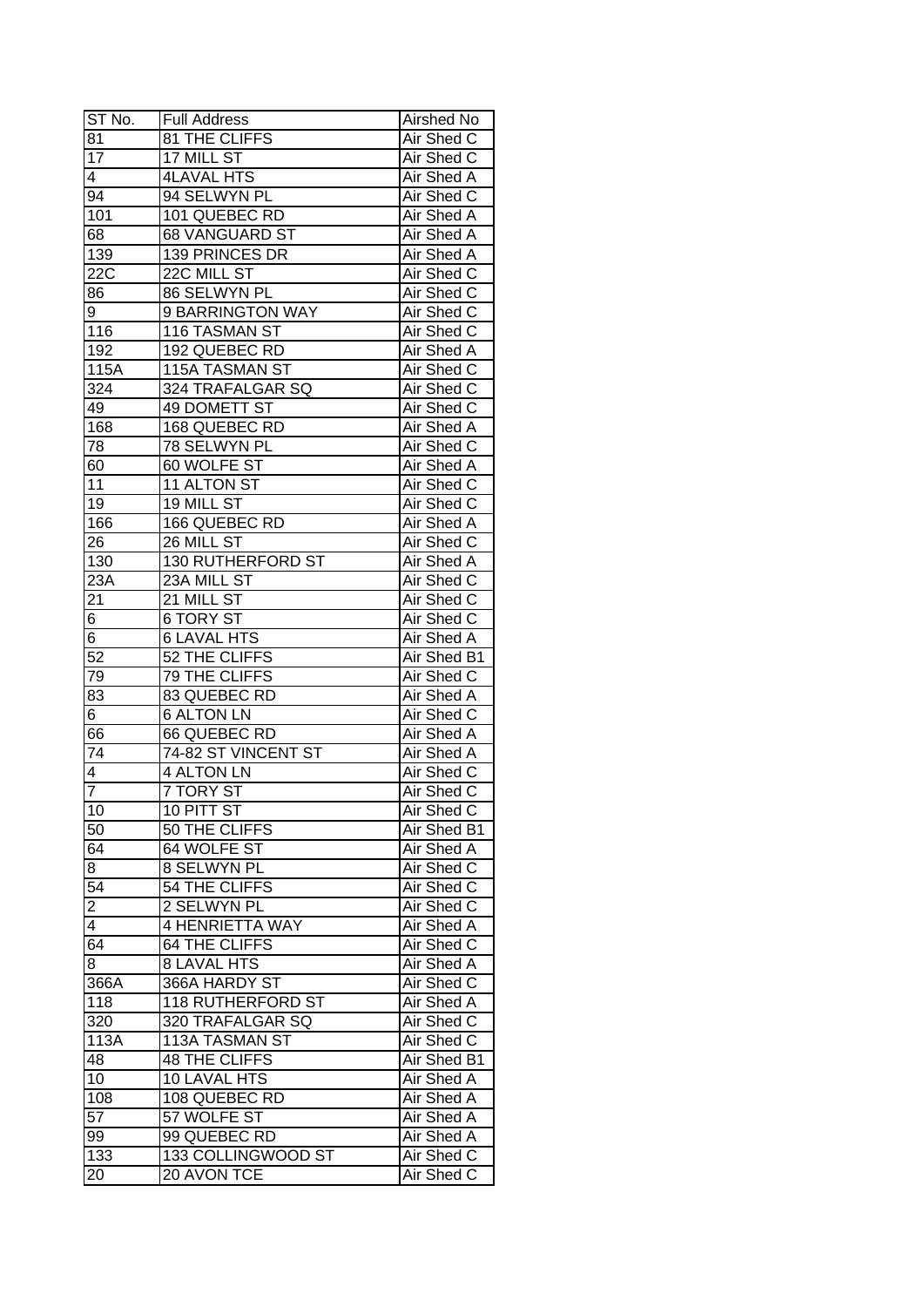| ST No.              | Full Address                     | Airshed No        |
|---------------------|----------------------------------|-------------------|
| 48                  | <b>48 DOMETT ST</b>              | Air Shed C        |
| 46                  | <b>46 THE CLIFFS</b>             | Air Shed B1       |
| 22                  | 22 LAVAL HTS                     | Air Shed A        |
| 47A                 | 47A DOMETT ST                    | Air Shed C        |
| 75                  | 75 THE CLIFFS                    | Air Shed C        |
| 25                  | 25 MILL ST                       | Air Shed C        |
| 77                  | 77 THE CLIFFS                    | Air Shed C        |
| 58                  | 58 WOLFE ST                      | Air Shed A        |
| 85                  | 85 QUEBEC RD                     | Air Shed A        |
| 27                  | 27 MILL ST                       | Air Shed C        |
| $22\overline{B}$    | 22B MILL ST                      | Air Shed C        |
| 62                  | 62 WOLFE ST                      | Air Shed A        |
| 114                 | 114 TASMAN ST                    | Air Shed C        |
| $4\overline{4}$     | 44 THE CLIFFS                    | Air Shed B1       |
| $\overline{7}$      | <b>7 ALTON LN</b>                | Air Shed C        |
|                     | <b>3 ALTON LN</b>                | Air Shed C        |
| 3<br>$\overline{5}$ | <b>5 ALTON LN</b>                |                   |
|                     |                                  | Air Shed C        |
| 113                 | 113 TASMAN ST                    | Air Shed C        |
| $\overline{7}$      | <b>7 BARRINGTON WAY</b>          | Air Shed C        |
| 5                   | <b>5 LAVAL HTS</b>               | Air Shed A        |
| 5                   | 5 PITT ST                        | Air Shed C        |
| 29                  | 29 MILL ST                       | Air Shed C        |
| 137                 | 137 PRINCES DR                   | Air Shed A        |
| 64                  | 64 QUEBEC RD                     | Air Shed A        |
| 72                  | 70-72 ST VINCENT ST              | Air Shed A        |
| 4                   | 4 TORY ST                        | Air Shed C        |
| 8                   | 8 PITT ST                        | Air Shed C        |
| 12                  | 12 LAVAL HTS                     | Air Shed A        |
| 9                   | 9 ALTON ST                       | Air Shed C        |
| 28                  | $28$ MILL $\overline{\text{ST}}$ | Air Shed C        |
| 5                   | 5 TORY ST                        | Air Shed C        |
| 126-128             | 126-128 RUTHERFORD ST            | Air Shed A        |
| 2                   | <b>2 HENRIETTA WAY</b>           | <b>Air Shed A</b> |
| 14                  | <b>14 LAVAL HTS</b>              | Air Shed A        |
| 14                  | <b>14 NATALIE ST</b>             | <b>Air Shed A</b> |
| 56                  | 56 THE CLIFFS                    | Air Shed C        |
| $\overline{1}2$     | <b>12 NATALIE ST</b>             | Air Shed A        |
| 388                 | 388 HARDY ST E                   | Air Shed C        |
| 62-64               | 62-64 VANGUARD ST                | Air Shed A        |
| 29                  | 29 SELWYN PL                     | Air Shed C        |
| 87                  | 87 QUEBEC RD                     | Air Shed A        |
| 81                  | 81 SELWYN PL                     | Air Shed C        |
| 4A                  | 4A TORY ST                       | Air Shed C        |
| 131                 | 131 COLLINGWOOD ST               | Air Shed C        |
| 4B                  | <b>4B TORY ST</b>                | Air Shed C        |
| 300                 | 300 TRAFALGAR ST                 | Air Shed C        |
| 15                  | 15 SELWYN PL                     | Air Shed C        |
| 55                  | 55 WOLFE ST                      | Air Shed A        |
| 36                  | 36 THE CLIFFS                    | Air Shed B1       |
| 111                 | 111 TASMAN ST                    | Air Shed C        |
| 35                  | <b>SELWYN PL</b>                 | Air Shed C        |
| 106                 | 106 QUEBEC RD                    | Air Shed A        |
| 97                  | 97 QUEBEC RD                     | Air Shed A        |
| 78                  | 78 QUEBEC RD                     | Air Shed A        |
| 27                  | <b>SELWYN PL</b>                 | Air Shed C        |
|                     |                                  |                   |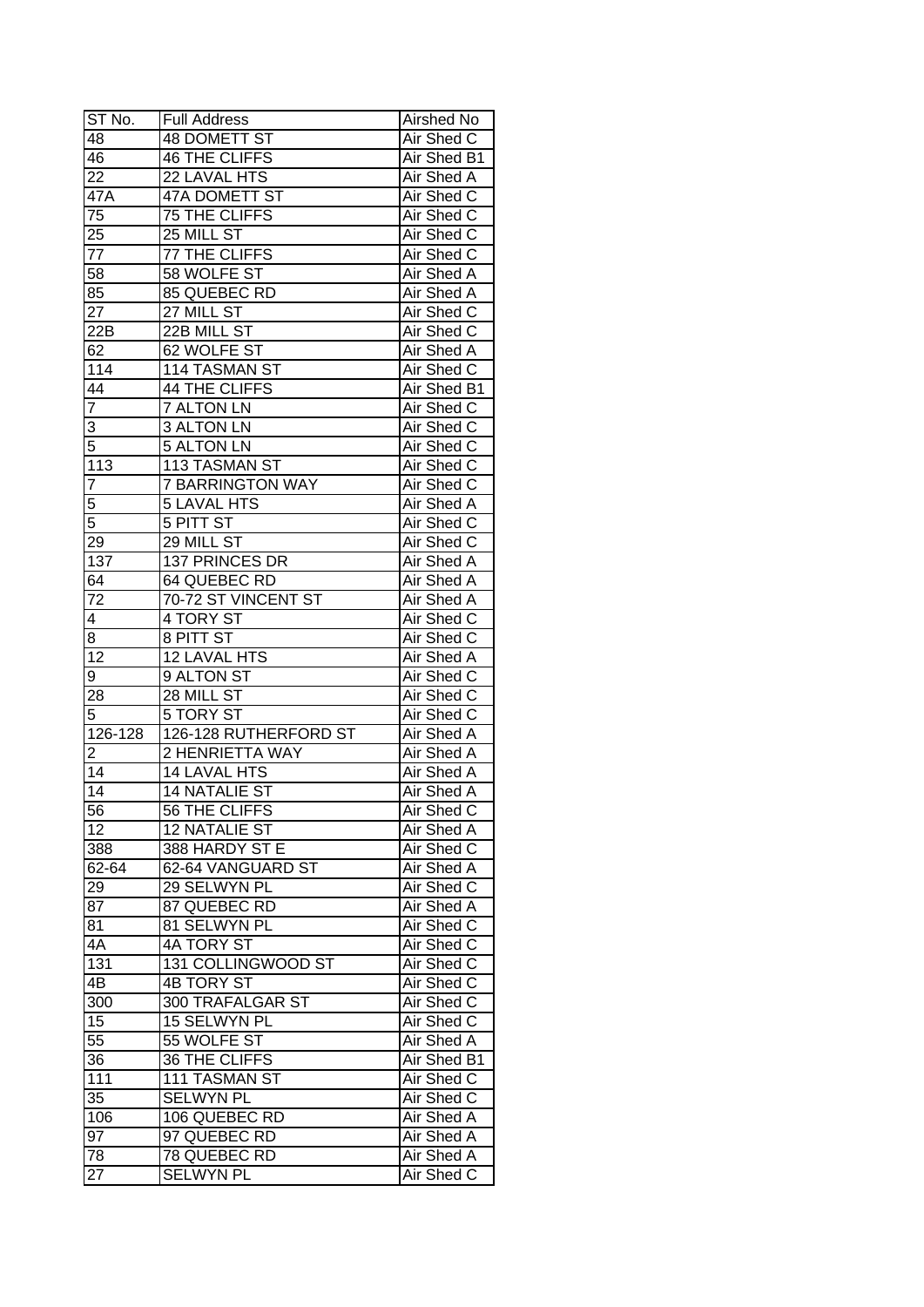| ST No.           | <b>Full Address</b>      | Airshed No        |
|------------------|--------------------------|-------------------|
| 29               | <b>SELWYN PL</b>         | Air Shed C        |
| 33               | <b>SELWYN PL</b>         | Air Shed C        |
| $\overline{19A}$ | <b>SELWYN PL</b>         | Air Shed C        |
| 23               | <b>SELWYN PL</b>         | Air Shed C        |
| 25               | <b>SELWYN PL</b>         | Air Shed C        |
| 65               | 65 SELWYN PL             | Air Shed C        |
| $\overline{7}$   | <b>7 ALTON ST</b>        | Air Shed C        |
| 62               | 62 QUEBEC RD             | Air Shed A        |
| 16               | <b>16 NATALIE ST</b>     | Air Shed A        |
| 15               | <b>SELWYN PL</b>         | Air Shed C        |
| 19               | 19 AVON TCE              | Air Shed C        |
| 47               | 47 THE CLIFFS            | Air Shed C        |
| 41               | 41 SELWYN PL             | Air Shed C        |
| 301              | 301 TRAFALGAR ST         | Air Shed C        |
| $\mathbf{1}$     | 1 SHARPS LN              | Air Shed A        |
| 70               | 70-72 ST VINCENT ST      | <b>Air Shed A</b> |
| 31               | 31 MILL ST               | Air Shed C        |
| 67               | 67 ST VINCENT ST         | Air Shed A        |
|                  | 60 GLOUCESTER ST         | Air Shed A        |
| 60               |                          |                   |
| 114              | 114 RUTHERFORD ST        | Air Shed A        |
| 3                | 3 PITT ST                | Air Shed C        |
| 47               | 47 DOMETT ST             | Air Shed C        |
| 2                | 2 TORY ST                | Air Shed C        |
| 62               | 62 THE CLIFFS            | Air Shed C        |
| 3                | 3 TORY ST                | Air Shed C        |
| $\overline{135}$ | 135 PRINCES DR           | Air Shed A        |
| 73               | 73 THE CLIFFS            | Air Shed C        |
| 30               | 30 MILL ST               | Air Shed C        |
| 366              | 366 HARDY ST             | Air Shed C        |
| 370A             | 370A HARDY ST            | Air Shed C        |
| 5                | <b>5 BARRINGTON WAY</b>  | Air Shed C        |
| 60               | 60 QUEBEC RD             | <b>Air Shed A</b> |
| 296              | 296 TRAFALGAR ST         | Air Shed C        |
| $\overline{110}$ | 110 TASMAN ST            | Air Shed C        |
| 45A              | <b>45A DOMETT ST</b>     | Air Shed C        |
| 116              | <b>116 RUTHERFORD ST</b> | Air Shed A        |
| 129              | 129 COLLINGWOOD ST       | Air Shed C        |
| 384A             | 384A HARDY ST E          | Air Shed C        |
| 57               | 57 QUEBEC RD             | Air Shed A        |
| 14               | <b>14 HANBY PARK</b>     | Air Shed C        |
| 53               | 53 THE CLIFFS            | Air Shed C        |
| $9\overline{1}$  | 91 QUEBEC RD             | Air Shed A        |
| 9                | <b>9 LAVAL HTS</b>       | Air Shed A        |
| 5                | 5 ALTON ST               | Air Shed C        |
| 16               | 16 HOPE ST               | Air Shed C        |
| $\overline{2}$   | 2 SHARPS LN              | Air Shed A        |
| 109              | 109 TASMAN ST            | Air Shed C        |
| 58               | 58 QUEBEC RD             | <b>Air Shed A</b> |
| $\overline{7}$   | <b>7 MORRISON ST</b>     | Air Shed C        |
| 80               | 80 QUEBEC RD             | Air Shed A        |
| 20               | 20 LAVAL HTS             | Air Shed A        |
| 68               | 68 ST VINCENT ST         | Air Shed A        |
| 71               | 71 THE CLIFFS            | Air Shed C        |
| 76               | 76 QUEBEC RD             | Air Shed A        |
| 312              | 312 HARDY ST             | Air Shed C        |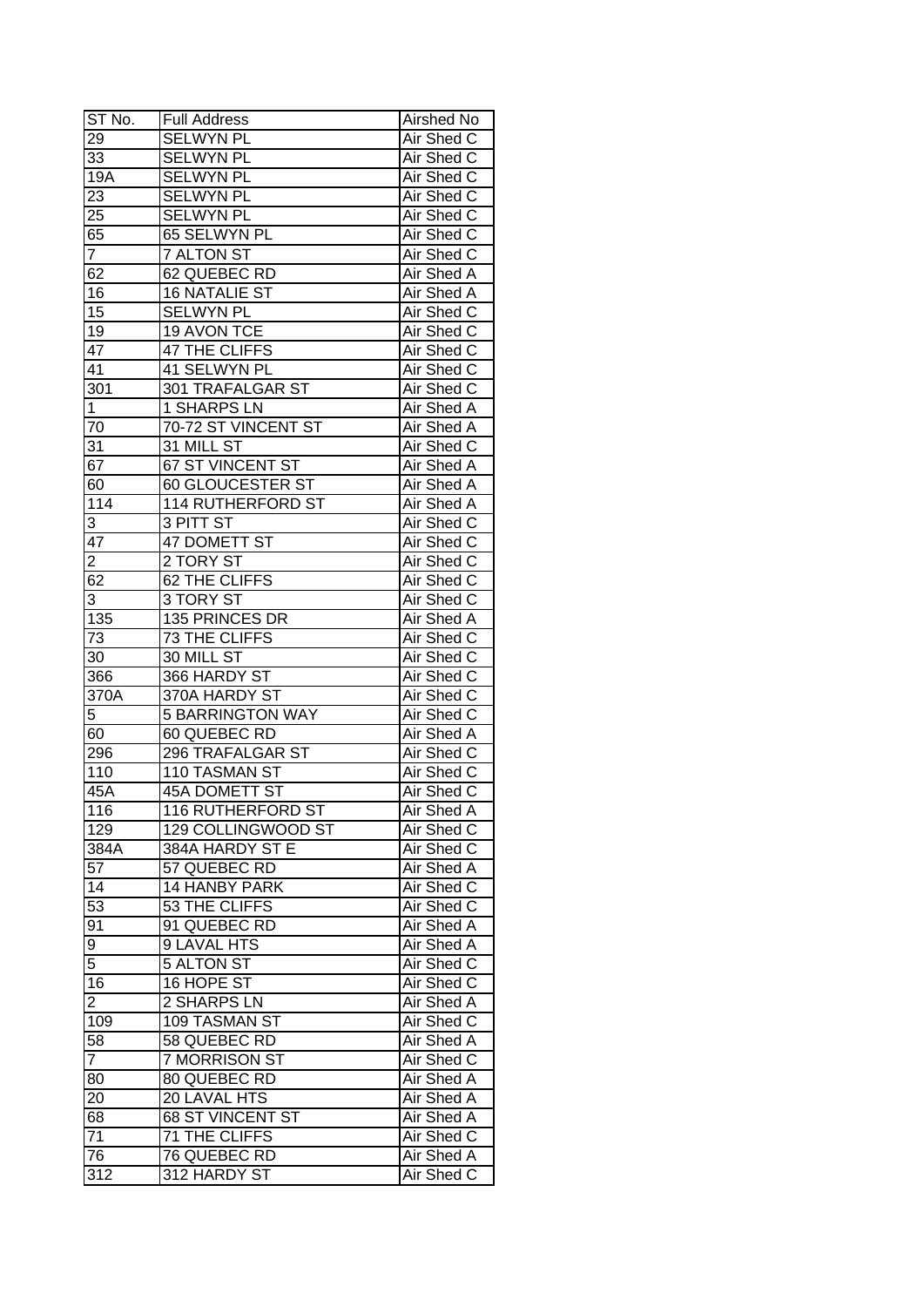| ST No.                  | <b>Full Address</b>      | Airshed No        |
|-------------------------|--------------------------|-------------------|
| 53                      | 53 WOLFE ST              | Air Shed A        |
| 6                       | <b>6 NATALIE ST</b>      | Air Shed A        |
| 43                      | <b>43 THE CLIFFS</b>     | Air Shed C        |
| $\overline{12}$         | 12 CHURCH ST             | <b>Air Shed C</b> |
| 33                      | 33 MILL ST               | Air Shed C        |
| 24                      | 24 LAVAL HTS             | Air Shed A        |
| 18                      | 18 AVON TCE              | Air Shed C        |
| 104                     | 104 QUEBEC RD            | Air Shed A        |
| 93                      | 93 QUEBEC RD             | Air Shed A        |
| 14                      | 14 HOPE ST               | Air Shed C        |
| 56                      | 56 QUEBEC RD             | Air Shed A        |
| 288                     | 288 TRAFALGAR ST         | Air Shed C        |
| 108                     | 108 TASMAN ST            | Air Shed C        |
| 3                       | <b>3 BARRINGTON WAY</b>  | Air Shed C        |
| 32                      | 32 MILL ST               | Air Shed C        |
| 127                     | 127 COLLINGWOOD ST       | Air Shed C        |
| 133                     | 133 PRINCES DR           | Air Shed A        |
| 295                     | 295 TRAFALGAR ST         |                   |
|                         | 12 HANBY PARK            | Air Shed C        |
| 12                      |                          | Air Shed C        |
| 45                      | 45 DOMETT ST             | Air Shed C        |
| 3                       | 3 ALTON ST               | Air Shed C        |
| 3                       | 3 SHARPS LN              | Air Shed A        |
| 4                       | 4 NATALIE ST             | Air Shed A        |
| 112                     | <b>112 RUTHERFORD ST</b> | Air Shed A        |
| 12                      | 12 HOPE ST               | Air Shed C        |
| 107                     | 107 TASMAN ST            | Air Shed C        |
| 55                      | 55 QUEBEC RD             | Air Shed A        |
| 132                     | 132 COLLINGWOOD ST       | Air Shed C        |
| 410                     | 410 HARDY ST EST         | Air Shed C        |
| 41                      | 41 THE CLIFFS            | Air Shed C        |
| 82                      | 82 QUEBEC RD             | <b>Air Shed A</b> |
| 54                      | 54 QUEBEC RD             | <b>Air Shed A</b> |
| $\overline{16}$         | <b>16 LAVAL HTS</b>      | <b>Air Shed A</b> |
| 140                     | <b>SELWYN PL</b>         | <b>Air Shed C</b> |
| 140                     | 140 HARDY ST             | <b>Air Shed C</b> |
| 138                     | 138 HARDY ST             | Air Shed C        |
| 1                       | 1 TORY ST                | Air Shed C        |
| 11                      | 11 LAVAL HTS             | Air Shed A        |
| 37                      | 37 THE CLIFFS            | Air Shed C        |
| 66                      | <b>66 ST VINCENT ST</b>  | Air Shed A        |
| 111                     | <b>111 RUTHERFORD ST</b> | Air Shed C        |
| $\overline{\mathbf{c}}$ | 2 HANBY PARK             | Air Shed C        |
| $\overline{2}$          | 2 NATALIE ST             | Air Shed A        |
| 404                     | 404 HARDY ST E           | Air Shed C        |
| 406                     | 406 HARDY ST E           | Air Shed C        |
| 10                      | 10 HOPE ST               | Air Shed C        |
| $\overline{7}$          | <b>7 NATALIE ST</b>      | Air Shed A        |
| 284-286                 | 284-286 TRAFALGAR ST     | Air Shed C        |
| 50                      | 50 GLOUCESTER ST         | Air Shed A        |
| 281                     | 281 TRAFALGAR ST         | Air Shed C        |
| 102                     | 102 QUEBEC RD            | Air Shed A        |
| 11                      | 11 CHURCH ST             | Air Shed C        |
| 400                     | 400 HARDY ST E           | Air Shed C        |
| 402                     | 402 HARDY ST E           | Air Shed C        |
| 60                      | 60 THE CLIFFS            | Air Shed C        |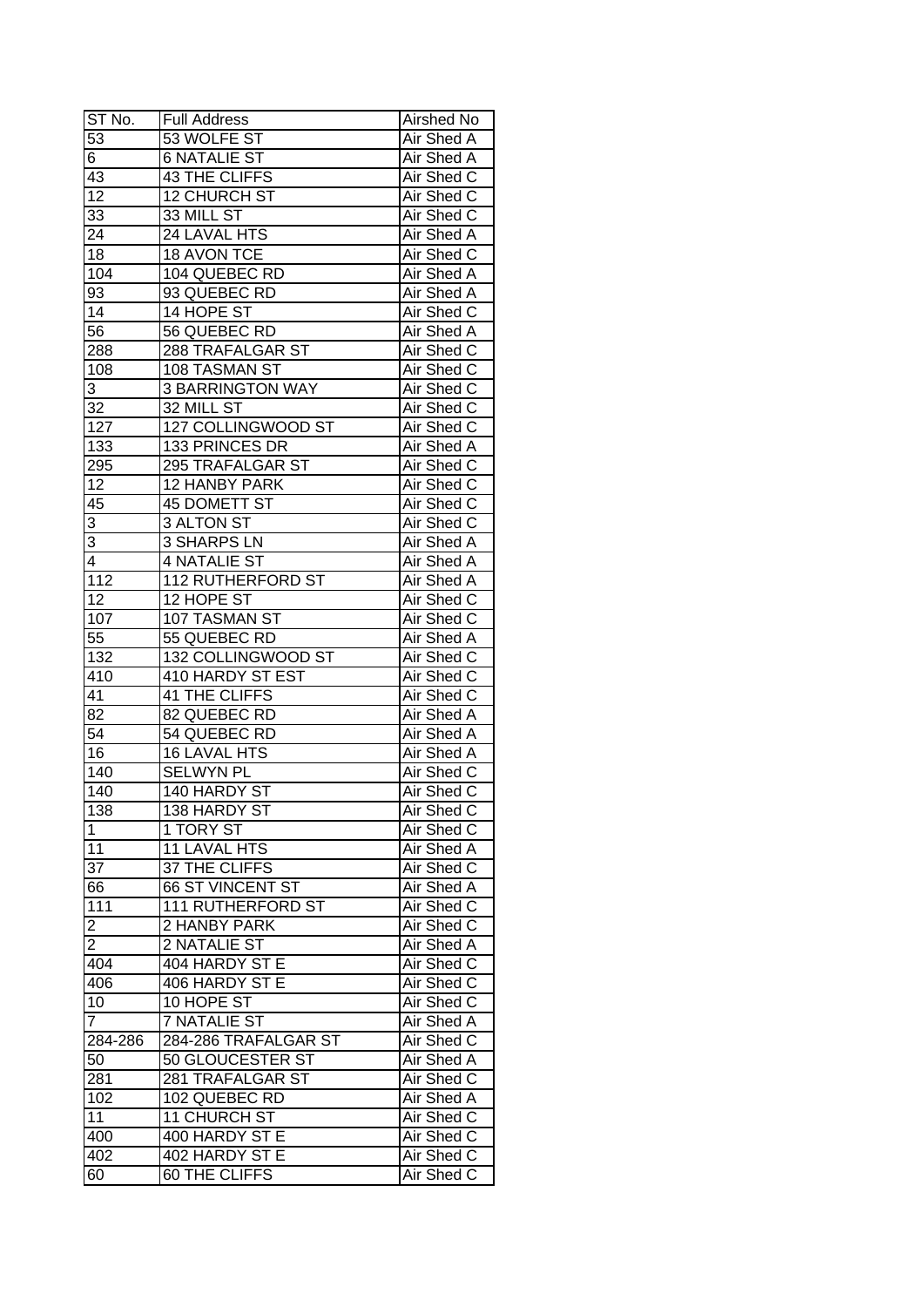| ST No.         | <b>Full Address</b>     | Airshed No        |
|----------------|-------------------------|-------------------|
| 51             | 51 WOLFE ST             | Air Shed A        |
| 57             | 57 VANGUARD ST          | Air Shed C        |
| 392            | 392 HARDY ST E          | Air Shed C        |
| 39             | 39 THE CLIFFS           | Air Shed C        |
| 65             | 65 THE CLIFFS           | Air Shed C        |
| 125            | 125 COLLINGWOOD ST      | Air Shed C        |
| 4              | <b>4 HANBY PARK</b>     | Air Shed C        |
| 390            | 390 HARDY ST E          | Air Shed C        |
| 74             | 74 QUEBEC RD            | Air Shed A        |
| 386            | 386 HARDY ST E          | Air Shed C        |
| 14             | 14 GLOUCESTER ST        | Air Shed A        |
| 384            | 384 HARDY ST E          | Air Shed C        |
| 26             | 26 LAVAL HTS            | Air Shed A        |
| 380            | 380 HARDY ST E          | Air Shed C        |
| 86             | 86 QUEBEC RD            | Air Shed A        |
| 382            | 382 HARDY ST E          | Air Shed C        |
| 18             | 18 LAVAL HTS            | Air Shed A        |
|                | 281 TRAFALGAR ST        | Air Shed C        |
| 281<br>52      | 52 QUEBEC RD            | Air Shed A        |
|                |                         |                   |
| 42             | 42 GLOUCESTER ST        | Air Shed A        |
| 3              | 3 MORRISON ST           | Air Shed C        |
| 6              | <b>6 HANBY PARK</b>     | Air Shed C        |
| 130            | 130 COLLINGWOOD ST      | Air Shed C        |
| 5              | <b>5 NATALIE ST</b>     | Air Shed A        |
| 53             | 53 QUEBEC RD            | Air Shed A        |
| 280            | 280 TRAFALGAR ST        | Air Shed C        |
| 55             | 55 VANGUARD ST          | Air Shed C        |
| 376B           | 376B HARDY ST           | Air Shed C        |
| 376A           | 376A HARDY ST           | Air Shed C        |
| 372            | 372 HARDY ST            | Air Shed C        |
| 30             | 30 THE CLIFFS           | Air Shed C        |
| 13             | 13 LAVAL HTS            | <b>Air Shed A</b> |
| 8              | <b>8 CHURCH ST</b>      | Air Shed C        |
| 364            | 364 HARDY ST            | Air Shed C        |
| 8              | <b>8 HANBY PARK</b>     | <b>Air Shed C</b> |
| 362            | 362 HARDY ST            | Air Shed C        |
| 40             | <b>40 GLOUCESTER ST</b> | Air Shed A        |
| $\overline{5}$ | <b>5 CHURCH ST</b>      | Air Shed C        |
| 360            | 360 HARDY ST            | Air Shed C        |
| 62             | 62 ST VINCENT ST        | Air Shed A        |
| 3              | <b>3 NATALIE ST</b>     | Air Shed A        |
| $\overline{2}$ | 2 MORRISON ST           | Air Shed C        |
| 63             | 63 THE CLIFFS           | Air Shed C        |
| 100            | 100 QUEBEC RD           | Air Shed A        |
| 358            | 358 HARDY ST            | Air Shed C        |
| 276            | 276 TRAFALGAR ST        | Air Shed C        |
| 352            | 352 HARDY ST            | Air Shed C        |
| 354            | 354 HARDY ST            | Air Shed C        |
| 350            | 350 HARDY ST            | Air Shed C        |
| 10             | 10 HANBY PARK           | Air Shed C        |
| 348            | 348 HARDY ST            | Air Shed C        |
| 55             | 55 THE CLIFFS           | Air Shed C        |
| 88             | 88 QUEBEC RD            | Air Shed A        |
| 346            | 346 HARDY ST            | Air Shed C        |
| 342            | 342 HARDY ST            | Air Shed C        |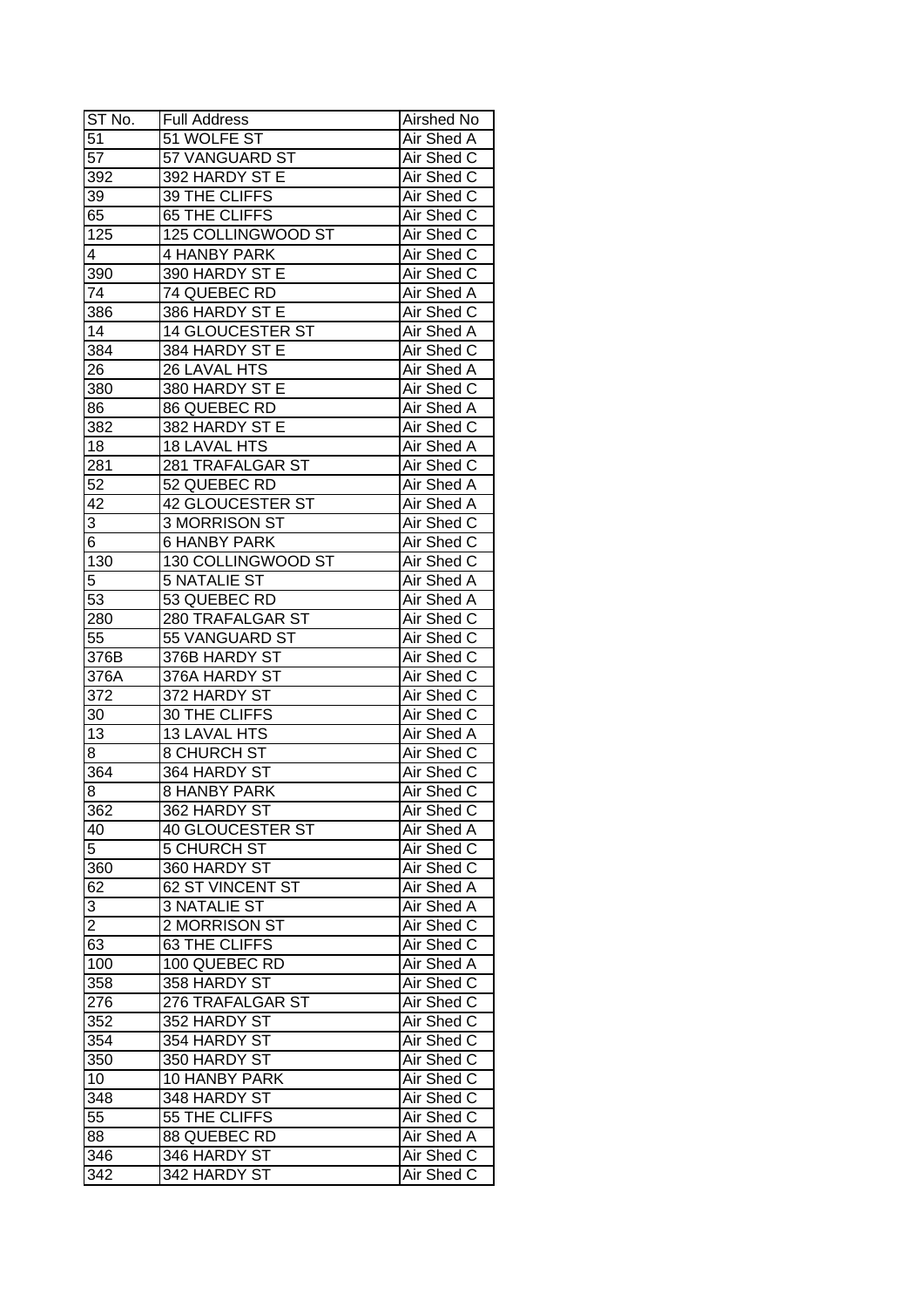| ST No.           | <b>Full Address</b>      | Airshed No        |
|------------------|--------------------------|-------------------|
| 344              | 344 HARDY ST             | Air Shed C        |
| 36               | 36 GLOUCESTER ST         | Air Shed A        |
| 35               | 35 THE CLIFFS            | Air Shed C        |
| 49               | 49 WOLFE ST              | Air Shed A        |
| 51               | 51 QUEBEC RD             | Air Shed A        |
| 340              | 340 HARDY ST             | Air Shed C        |
| 129              | 129 PRINCES DR           | Air Shed A        |
| 6                | <b>6 CHURCH ST</b>       | Air Shed C        |
| 51               | 51 HARDY ST              | Air Shed C        |
| 16               | 16 HANBY PARK            | Air Shed C        |
| 28               | 28 LAVAL HTS             | Air Shed A        |
| 54A              | 54A QUEBEC RD            | Air Shed A        |
| 1                | 1 NATALIE ST             | Air Shed A        |
| 72               | 72 QUEBEC RD             | Air Shed A        |
| 320              | 320 HARDY ST             | Air Shed C        |
| 18               | 18 HANBY PARK            | Air Shed C        |
| 54               | 54 VANGUARD ST           | Air Shed C        |
| 312              | 312 HARDY ST             | Air Shed C        |
| 130              | 130 PRINCES DR           | Air Shed C        |
| 130              | 130 PRINCES DR           | Air Shed C        |
| 109              | <b>109 RUTHERFORD ST</b> | Air Shed C        |
| 106              | <b>106 RUTHERFORD ST</b> | Air Shed A        |
| 306              | 306 HARDY ST             | Air Shed C        |
| 15               | 15 LAVAL HTS             | Air Shed A        |
| 44               | 44 QUEBEC RD             | Air Shed A        |
| 49               | 49 VANGUARD ST           | Air Shed C        |
| 304              | 304 HARDY ST             | Air Shed C        |
| 20               | 20 HANBY PARK            | Air Shed C        |
| 60               | 60 ST VINCENT ST         | Air Shed A        |
| $296 - 298$      | 296-298 HARDY ST         | Air Shed C        |
| 300-302          | 300-302 HARDY ST         | Air Shed C        |
| 61               | 61 THE CLIFFS            | Air Shed C        |
| $\overline{57}$  | 57 THE CLIFFS            | Air Shed C        |
| 286-290          | 286-290 HARDY ST         | Air Shed C        |
| 280              | 280 HARDY ST             | <b>Air Shed C</b> |
| 274              | 274-278 HARDY ST         | Air Shed C        |
| 278              | 274-278 HARDY ST         | Air Shed C        |
| 24               | 24 HANBY PARK            | Air Shed C        |
| 98               | 98 QUEBEC RD             | Air Shed A        |
| 264              | 264 HARDY ST             | Air Shed C        |
| 266-270          | 266-270 TRAFALGAR ST     | Air Shed C        |
| 254              | 254 HARDY ST             | Air Shed C        |
| 258              | 258 HARDY ST             | Air Shed C        |
| 67               | 67 THE CLIFFS            | Air Shed C        |
| 26               | 26 GLOUCESTER ST         | Air Shed A        |
| 232-244          | 232-244 HARDY ST         | Air Shed C        |
| 220-228          | 220-228 HARDY ST         | Air Shed C        |
| 47               | 47 VANGUARD ST           | Air Shed C        |
| 26               | 26 HANBY PARK            | Air Shed C        |
| 49               | 49 QUEBEC RD             | Air Shed A        |
| $210 - 218$      | 210-218 HARDY ST         | Air Shed C        |
| $37\overline{7}$ | 377 HARDY ST E           | Air Shed C        |
| 381              | 381 HARDY ST E           | Air Shed C        |
| 58               | 58 ST VINCENT ST         | Air Shed A        |
| 200              | 200 HARDY ST             | Air Shed C        |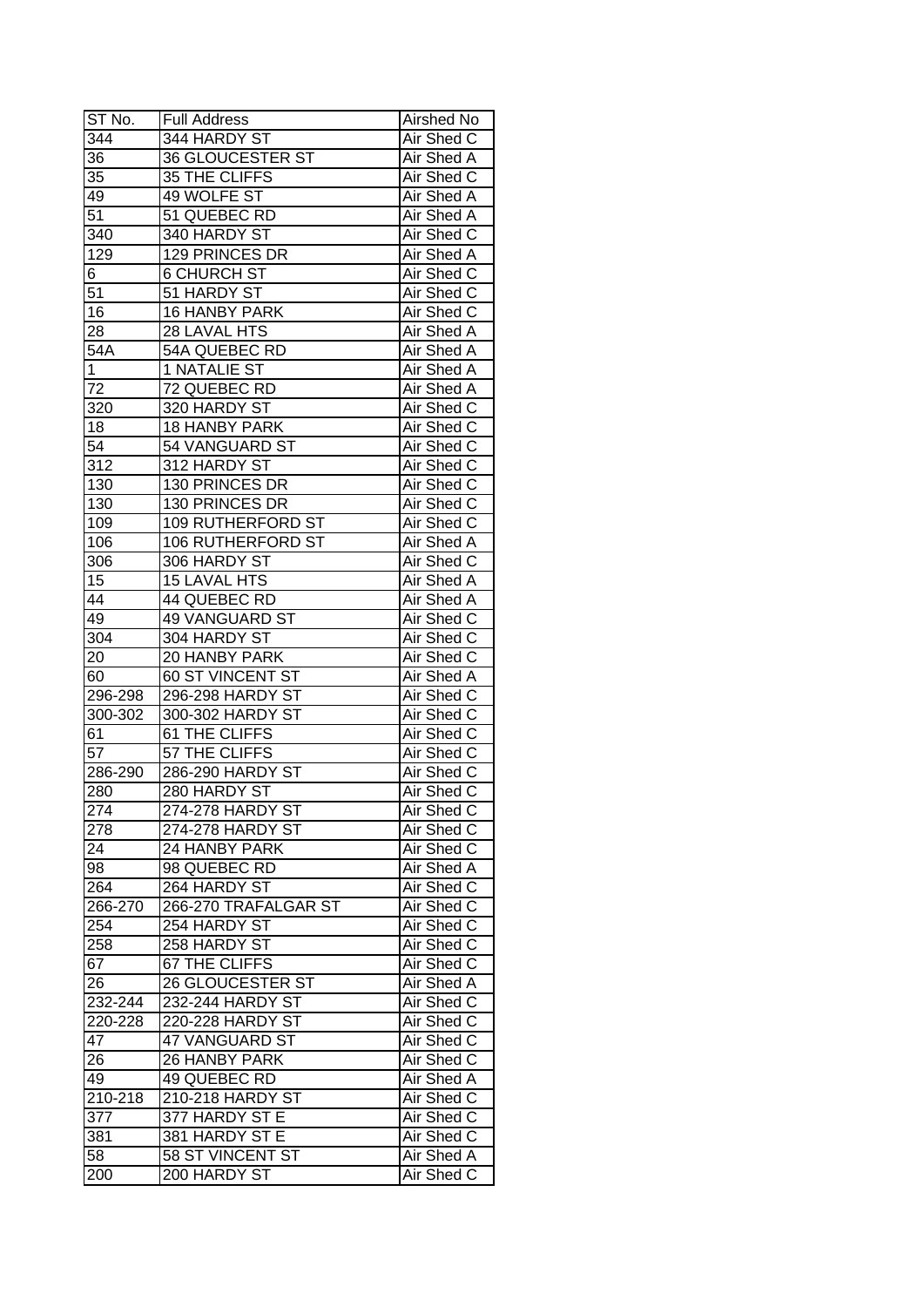| ST No.           | Full Address            | Airshed No        |
|------------------|-------------------------|-------------------|
| 204              | 204 HARDY ST            | Air Shed C        |
| 188-196          | <b>188-196 HARDY ST</b> | Air Shed C        |
| 70               | 70 QUEBEC RD            | Air Shed A        |
| 17               | <b>17 LAVAL HTS</b>     | <b>Air Shed A</b> |
| 19               | <b>19 LAVAL HTS</b>     | Air Shed A        |
| 47               | 47 WOLFE ST             | Air Shed A        |
| 369              | 369 HARDY ST            | Air Shed C        |
| 367              | 367 HARDY ST            | Air Shed C        |
| 363              | 363 HARDY ST            | Air Shed C        |
| 162-166          | 154 HARDY ST            | Air Shed C        |
| 33               | 33 THE CLIFFS           | Air Shed C        |
| 359              | 359 HARDY ST            | Air Shed C        |
| 148              | 148 HARDY ST            | Air Shed C        |
| 150              | 150 HARDY ST            | Air Shed C        |
| 154              | 154 HARDY ST            | Air Shed C        |
| 142              | 142 HARDY ST            | Air Shed C        |
| 136              | 136 HARDY ST            | Air Shed C        |
| 125              | 125 PRINCES DR          | Air Shed A        |
| 120              | 120 HARDY ST            | Air Shed C        |
| 128              | 128 HARDY ST            | Air Shed C        |
| 96B              | 96B QUEBEC RD           | Air Shed A        |
| 118              | 118 HARDY ST            | Air Shed C        |
| 49               | 49 GLOUCESTER ST        | Air Shed C        |
| 353              | 353 HARDY ST            | Air Shed C        |
| 106              | 106 RUTHERFORD ST       | Air Shed A        |
| 110              | 110 HARDY ST            | Air Shed C        |
| 42               | 42 QUEBEC RD            | Air Shed A        |
| 94               | 94 HARDY ST             | Air Shed C        |
| 102              | 102 HARDY ST            | Air Shed C        |
| 106              | 106 HARDY ST            | Air Shed C        |
| 114              | 114 HARDY ST            | Air Shed C        |
| 68               | <b>68 QUEBEC RD</b>     | <b>Air Shed A</b> |
| $\overline{52}$  | 52 VANGUARD ST          | Air Shed C        |
| 337              | 337 HARDY ST            | Air Shed C        |
| 45               | <b>45 VANGUARD ST</b>   | <b>Air Shed C</b> |
| 84               | 84 HARDY ST             | Air Shed C        |
| 88-92            | 88-92 HARDY ST          | Air Shed C        |
| 26               | 26 HARDY ST             | Air Shed C        |
| 80               | 80 HARDY ST             | Air Shed C        |
| 32               | 32 LAVAL HTS            | Air Shed A        |
| 47               | 47 QUEBEC RD            | Air Shed A        |
| 14               | <b>14 GLOUCESTER ST</b> | Air Shed A        |
| 319              | 319 HARDY ST            | Air Shed C        |
| $31\overline{7}$ | 317 HARDY ST            | Air Shed C        |
| 315              | 315 HARDY ST            | Air Shed C        |
| 50               | 50 QUEBEC RD            | Air Shed A        |
| 6                | <b>6 QUEBEC RD</b>      | Air Shed A        |
| 45               | 45 WOLFE ST             | Air Shed A        |
| 50               | 50 VANGUARD ST          | Air Shed C        |
| 102              | 102 TASMAN ST           | Air Shed C        |
| 309              | 309 HARDY ST            | Air Shed C        |
| 379              | 379 HARDY ST E          | Air Shed C        |
| 128              | 128 PRINCES DR          | Air Shed C        |
| 40               | 40 QUEBEC RD            | Air Shed A        |
| 21               | 21 LAVAL HTS            | Air Shed A        |
|                  |                         |                   |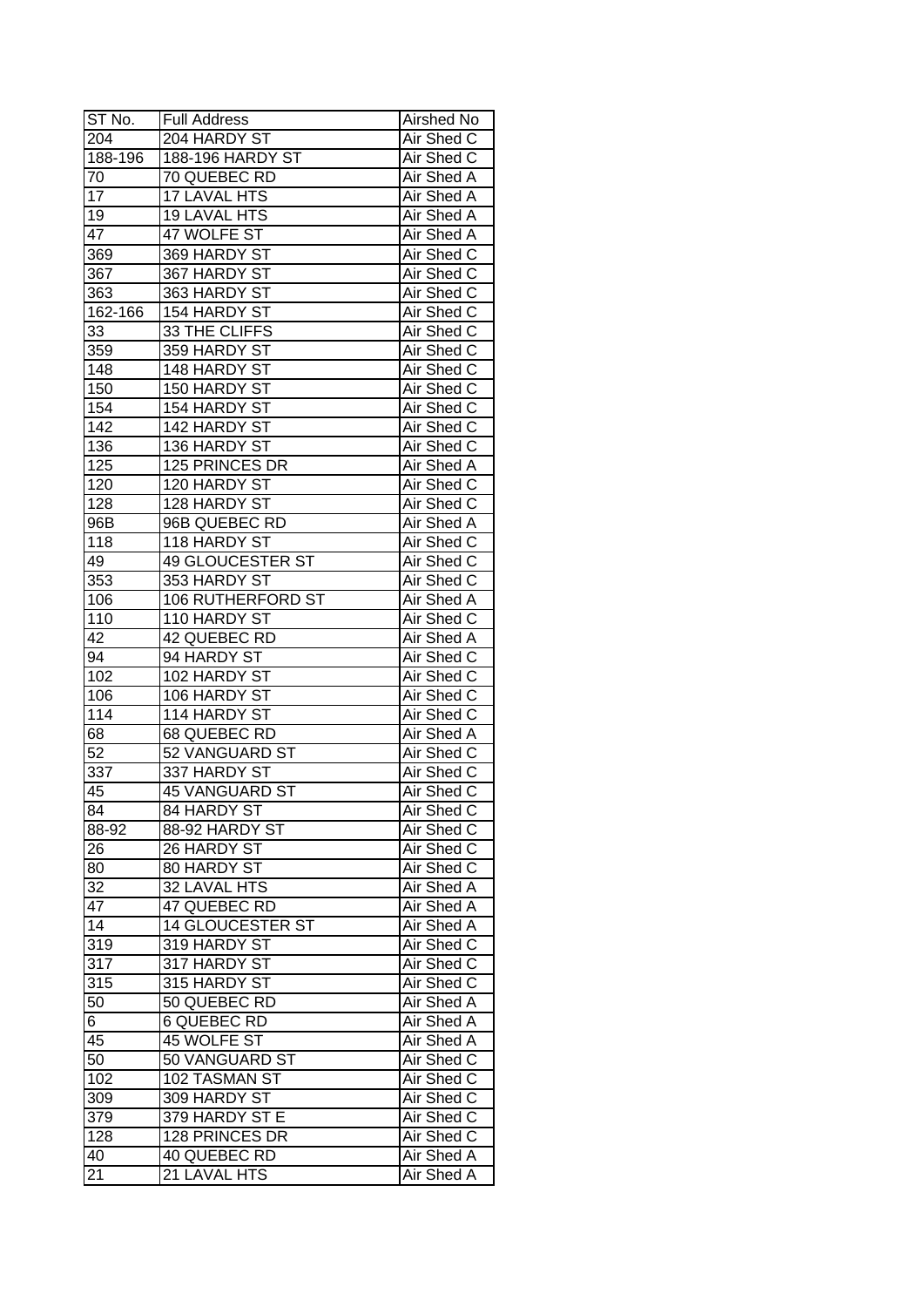| ST No.           | Full Address           | Airshed No        |
|------------------|------------------------|-------------------|
| 305              | 305 HARDY ST           | Air Shed C        |
| 198              | 198 MILTON ST          | Air Shed C        |
| 263              | 263 HARDY ST           | Air Shed C        |
| 257-259          | 257-259 HARDY ST       | Air Shed C        |
| 98A              | 98A QUEBEC RD          | Air Shed A        |
| 28               | 28 THE CLIFFS          | Air Shed C        |
| 8                | <b>8 GLOUCESTER ST</b> | Air Shed A        |
| 16               | 16 AVON TCE            | Air Shed C        |
| 66A              | 66A QUEBEC RD          | Air Shed A        |
| 269              | 269 HARDY ST           | Air Shed C        |
| 279              | 279 HARDY ST           | Air Shed C        |
| 273              | 273 HARDY ST           | Air Shed C        |
| 221              | 221 HARDY ST           | Air Shed C        |
| 253-255          | 253 255 HARDY ST       | Air Shed C        |
| 245              | 245 HARDY ST           | Air Shed C        |
| 35               | 35 GLOUCESTER ST       | Air Shed C        |
| 48               | <b>48 VANGUARD ST</b>  | Air Shed C        |
| 241              | 241 HARDY ST           | Air Shed C        |
| 44A              | 44A QUEBEC RD          | Air Shed A        |
| 92               | 92 QUEBEC RD           | Air Shed A        |
| 31               | 31 THE CLIFFS          | Air Shed C        |
| 227-233          | 227-233 HARDY ST       | Air Shed C        |
| 173              | 173 HARDY ST           | Air Shed C        |
| 211              | 211 HARDY ST           | Air Shed C        |
| 45               | 45 QUEBEC RD           | Air Shed A        |
| 209              | 209 HARDY ST           | Air Shed C        |
| 46               | 46 QUEBEC RD           | Air Shed A        |
| 205              | 205 HARDY ST           | Air Shed C        |
| 34               | 34 LAVAL HTS           | Air Shed A        |
| 96D              | 96D QUEBEC RD          | Air Shed A        |
| 4                | <b>4 GLOUCESTER ST</b> | Air Shed A        |
| 27               | 27 ARROW ST            | Air Shed A        |
| 149-163          | 149-163 HARDY ST       | Air Shed C        |
| $52 - 56$        | 52-56 ST VINCENT ST    | <b>Air Shed A</b> |
| 51               | 51 GLOUCESTER ST       | <b>Air Shed C</b> |
| 123              | 123 HARDY ST           | Air Shed C        |
| $\overline{1}12$ | 112 COLLINGWOOD ST     | Air Shed C        |
| 42               | 42 DOMETT ST           | Air Shed C        |
| 167              | 167 HARDY ST           | Air Shed C        |
| 113              | 113 HARDY ST           | Air Shed C        |
| 117A-H           | 117A-H HARDY ST        | Air Shed C        |
| 361              | 361 HARDY ST           | Air Shed C        |
| 260              | 260 TRAFALGAR ST       | Air Shed C        |
| 101              | 101 TASMAN ST          | Air Shed C        |
| 131              | 131 HARDY ST           | Air Shed C        |
| 135              | 135 HARDY ST           | Air Shed C        |
| 89               | 89 HARDY ST            | Air Shed C        |
| 127              | 127 HARDY ST           | Air Shed C        |
| 189-197          | 189-197 HARDY ST       | Air Shed C        |
| 123              | 123 PRINCES DR         | Air Shed A        |
| 25               | 25 LAVAL HTS           | Air Shed A        |
| 83               | 83 HARDY ST            | Air Shed C        |
| 194-196          | 194-196 MILTON ST      | Air Shed C        |
| 101-105          | 101-105 HARDY ST       | Air Shed C        |
| 126              | 126 PRINCES DR         | Air Shed C        |
|                  |                        |                   |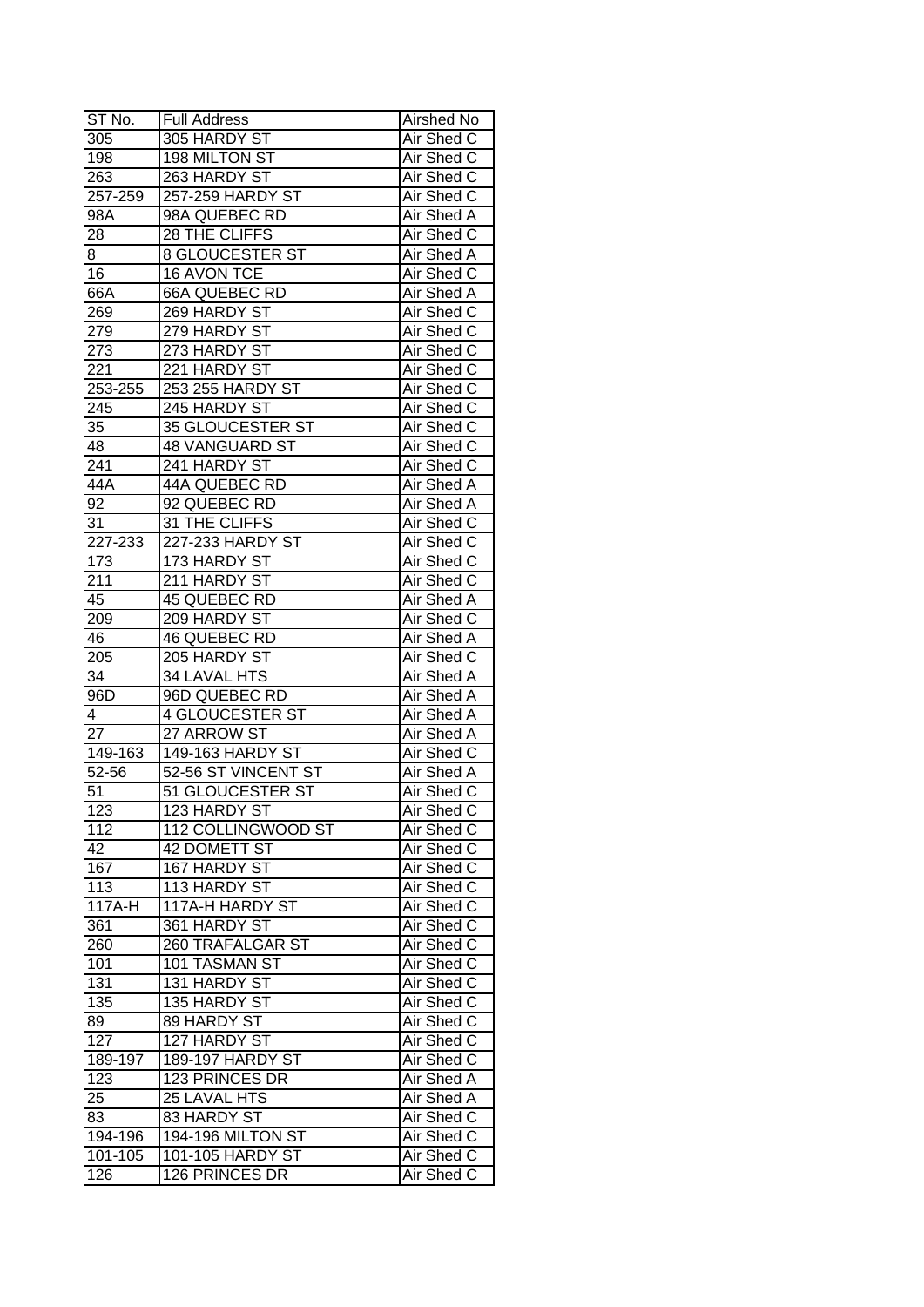| ST No.           | <b>Full Address</b>     | Airshed No        |
|------------------|-------------------------|-------------------|
| 43               | 43 WOLFE ST             | Air Shed A        |
| 93               | 93 HARDY ST             | Air Shed C        |
| 43               | 43 HARDY ST             | Air Shed C        |
| 45               | <b>45 HARDY ST</b>      | Air Shed C        |
| 50               | 50 WOLFE ST             | Air Shed A        |
| 37               | 37 ARROW ST             | Air Shed A        |
| 48               | 48 QUEBEC RD            | Air Shed A        |
| 47               | 47 HARDY ST             | Air Shed C        |
| 94               | 94 QUEBEC RD            | Air Shed A        |
| $\overline{2}$   | <b>2 GLOUCESTER ST</b>  | Air Shed A        |
| 45               | 45 HARDY ST             | Air Shed C        |
| 55               | 55 HARDY ST             | Air Shed C        |
| 100              | 100 TASMAN ST           | Air Shed C        |
| 23               | 23 LAVAL HTS            | Air Shed A        |
| 27               | 27 HARDY ST             | Air Shed C        |
| 256              | 256 TRAFALGAR ST        | Air Shed C        |
|                  |                         |                   |
| 15               | 15 AVON TCE             | Air Shed C        |
| 110              | 110 COLLINGWOOD ST      | Air Shed C        |
| 10               | 10 QUEBEC RD            | Air Shed A        |
| 36               | 36 LAVAL HTS            | Air Shed A        |
| 13               | 13 THE CLIFFS           | Air Shed C        |
| 43               | 43 QUEBEC RD            | Air Shed A        |
| 50               | 50 ST VINCENT ST        | Air Shed A        |
| 43               | 43 WHITBY RD            | Air Shed C        |
| 254              | 254 TRAFALGAR ST        | Air Shed C        |
| 192A             | 192A MILTON ST          | Air Shed C        |
| 123              | 123 PRINCES DR          | Air Shed A        |
| 247              | 247 TRAFALGAR ST        | Air Shed C        |
| 13A              | <b>13A THE CLIFFS</b>   | Air Shed C        |
| 34               | 34 QUEBEC RD            | Air Shed A        |
| 111              | 111 COLLINGWOOD ST      | Air Shed C        |
| 99               | 99 TASMAN ST            | Air Shed C        |
| 29               | 29 THE CLIFFS           | Air Shed C        |
| 48A              | <b>48A QUEBEC RD</b>    | Air Shed A        |
| 21               | 21 MOUNT VERNON PL      | <b>Air Shed A</b> |
| 96C              | 96C QUEBEC RD           | <b>Air Shed A</b> |
| 108              | 108 COLLINGWOOD ST      | Air Shed C        |
| 124              | 124 PRINCES DR          | Air Shed C        |
| 27               | 27 LAVAL HTS            | Air Shed A        |
| $\overline{5-7}$ | 5-7 BUXTON SQ           | Air Shed C        |
| 21               | 21 MONTCALM ST          | Air Shed A        |
| 1                | 1 BUXTON SQ             | Air Shed C        |
| 11               | 11 THE CLIFFS           | Air Shed C        |
| 22               | 22 THE CLIFFS           | Air Shed C        |
| 39               | 39 ARROW ST             | Air Shed A        |
| 192              | 192 MILTON ST           | Air Shed C        |
| 321              | 321 HARDY ST            | Air Shed C        |
| 48               | <b>48 ST VINCENT ST</b> | Air Shed A        |
| 98               | 98 TASMAN ST            | Air Shed C        |
| 14               | 14 AVON TCE             | Air Shed C        |
| 248              | 248 TRAFALGAR ST        | Air Shed C        |
| 243-245          | 243-245 TRAFALGAR ST    | Air Shed C        |
| 43               | 43 VANGUARD ST          | Air Shed C        |
| 109              | 109 COLLINGWOOD ST      | Air Shed C        |
| 30               | 30 ARROW ST             | Air Shed A        |
|                  |                         |                   |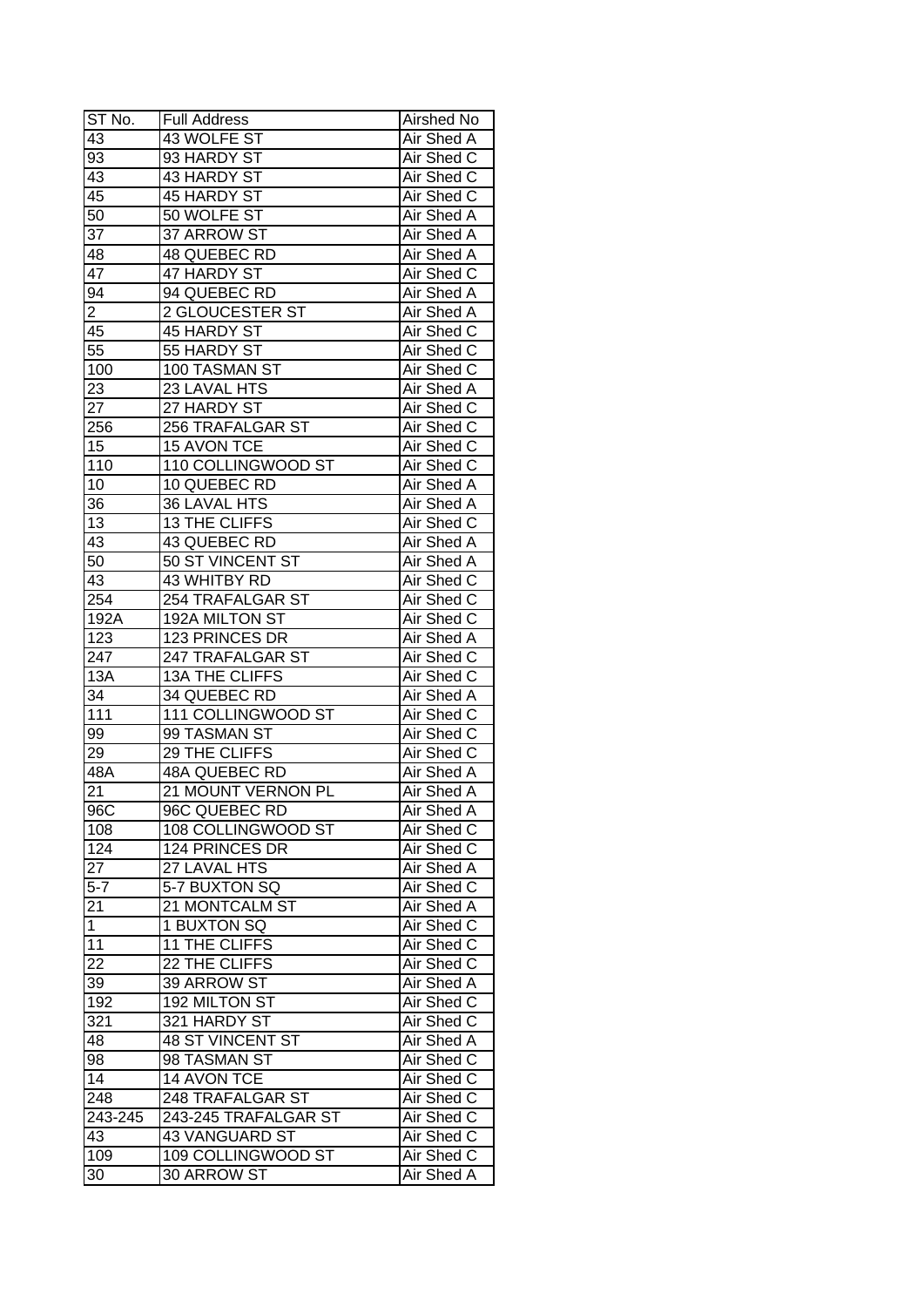| ST No.          | <b>Full Address</b>     | Airshed No |
|-----------------|-------------------------|------------|
| $\overline{12}$ | 12 QUEBEC RD            | Air Shed A |
| $\overline{27}$ | 27 THE CLIFFS           | Air Shed C |
| 119             | 119 PRINCES DR          | Air Shed A |
| 17              | 17 MOUNT VERNON PL      | Air Shed A |
| 79              | 79 RUTHERFORD ST        | Air Shed C |
| 41              | 41 QUEBEC RD            | Air Shed A |
| 24              | 24 HARLEY ST            | Air Shed C |
| 106             | 106 COLLINGWOOD ST      | Air Shed C |
| 38              | 38 LAVAL HTS            | Air Shed A |
| $\mathbf 1$     | 1 GLOUCESTER ST         | Air Shed C |
| 23              | 23 ALMA ST              | Air Shed C |
| 192B            | 192B MILTON ST          | Air Shed C |
| 29              | 29 LAVAL HTS            | Air Shed A |
| 32              | 32 QUEBEC RD            | Air Shed A |
| 13              | 13 AVON TCE             | Air Shed C |
| $2\overline{5}$ | 25 THE CLIFFS           | Air Shed C |
| 23              | 23 THE CLIFFS           | Air Shed C |
| 39              | 39 QUEBEC RD            | Air Shed A |
| 5               | 5 MONTGOMERY SQ         | Air Shed C |
| 122             | 122 PRINCES DR          | Air Shed C |
| 25              | 25 ARROW ST             | Air Shed A |
| 14              | 14 MONTGOMERY SQ        | Air Shed C |
| 237             | 237 TRAFALGAR ST        | Air Shed C |
| 242             | 242 TRAFALGAR ST        | Air Shed C |
| 323             | 323 HARDY ST            | Air Shed C |
| 35              | 35 VANGUARD ST          | Air Shed C |
| 42              | 42 LAVAL HTS            | Air Shed A |
| 190             | 190 MILTON ST           | Air Shed C |
| 96              | 96 TASMAN ST            | Air Shed C |
| 75              | <b>75 RUTHERFORD ST</b> | Air Shed C |
| 28              | 28 ARROW ST             | Air Shed A |
| 39              | 39 WOLFE ST             | Air Shed A |
| 41              | 41 ARROW ST             | Air Shed A |
| $\overline{30}$ | 30 QUEBEC RD            | Air Shed A |
| 20              | 20 THE CLIFFS           | Air Shed C |
| 117             | 117 PRINCES DR          | Air Shed A |
| 240             | 240 TRAFALGAR ST        | Air Shed C |
| 231             | 231 TRAFALGAR ST        | Air Shed C |
| 40              | <b>40 LAVAL HTS</b>     | Air Shed A |
| 14              | 14 QUEBEC RD            | Air Shed A |
| 15              | 15 MOUNT VERNON PL      | Air Shed A |
| 37              | 37 QUEBEC RD            | Air Shed A |
| 12              | 12 AVON TCE             | Air Shed C |
| 15              | 15 THE CLIFFS           | Air Shed C |
| 105             | 105 COLLINGWOOD ST      | Air Shed C |
| 33              | 33 VANGUARD ST          | Air Shed C |
| 23              | 23 MOUNT VERNON PL      | Air Shed A |
| 9               | 9 THE CLIFFS            | Air Shed C |
| 120             | 120 PRINCES DR          | Air Shed C |
| 24              | 24 MONTCALM ST          | Air Shed A |
| 28              | 28 QUEBEC RD            | Air Shed A |
| 232             | 232 TRAFALGAR ST        | Air Shed C |
| 188             | 188 MILTON ST           | Air Shed C |
| 30-32           | 30-32 MONTCALM ST       | Air Shed A |
| 38              | 38 BUXTON SQ            | Air Shed C |
|                 |                         |            |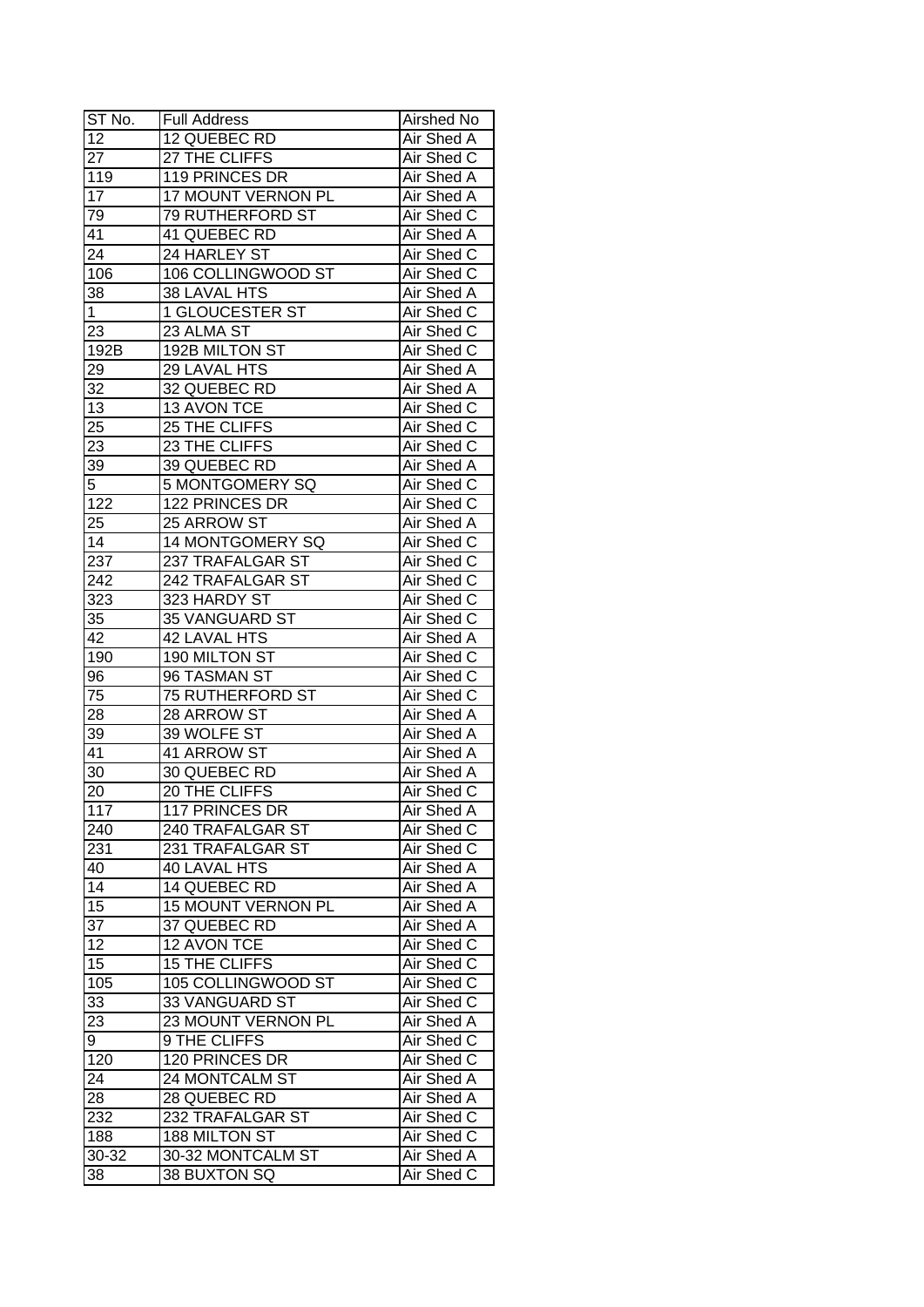| ST No.          | <b>Full Address</b>   | Airshed No        |
|-----------------|-----------------------|-------------------|
| 225             | 225 TRAFALGAR ST      | Air Shed C        |
| 93              | 93 TASMAN ST          | Air Shed C        |
| $\overline{17}$ | 17 THE CLIFFS         | Air Shed C        |
| $\mathbf 1$     | 1 WASHINGTON RD       | Air Shed A        |
| 13              | 13 MOUNT VERNON PL    | Air Shed A        |
| 115             | 115 PRINCES DR        | Air Shed A        |
| 100             | 100 COLLINGWOOD ST    | Air Shed C        |
| 28              | <b>28 MONTCALM ST</b> | Air Shed A        |
| 35              | 35 QUEBEC RD          | Air Shed A        |
| 78              | 78 RUTHERFORD ST      | Air Shed C        |
| 26              | 26 MONTCALM ST        | Air Shed A        |
| 30              | 30 MONTCALM ST        | Air Shed A        |
| 43              | 43 ARROW ST           | Air Shed A        |
| 5               | <b>5 OLDHAM LN</b>    | Air Shed C        |
| 26              | 26 QUEBEC RD          | Air Shed A        |
| 18              | 18 THE CLIFFS         | Air Shed C        |
| 19              | 19 THE CLIFFS         | Air Shed C        |
| 37              | 37 WOLFE ST           | Air Shed A        |
| 31              | 31 VANGUARD ST        | Air Shed C        |
| 11              | 11 AVON TCE           | Air Shed C        |
| 41              | 41 WHITBY RD          | Air Shed C        |
| 16              | 16 QUEBEC RD          | Air Shed A        |
| 26              | 26 ARROW ST           | Air Shed A        |
| 21              | 21 THE CLIFFS         | Air Shed C        |
| 186             | 186 MILTON ST         | Air Shed C        |
| 118             | 118 PRINCES DR        | Air Shed C        |
| 14              | 14 MOUNT VERNON PL    | Air Shed A        |
| 11              | 11 MOUNT VERNON PL    | Air Shed A        |
| 226             | 226 TRAFALGAR ST      | Air Shed C        |
| 34              | 34 MONTCALM ST        | Air Shed A        |
| 19              | 19 WATSON ST          | Air Shed A        |
| 24              | 24 QUEBEC RD          | Air Shed A        |
| 34              | 34 VANGUARD ST        | Air Shed C        |
| 73              | 73 RUTHERFORD ST      | Air Shed C        |
| 96              | 96 COLLINGWOOD ST     | <b>Air Shed C</b> |
| 113             | 113 PRINCES DR        | Air Shed A        |
| 23              | 23 ARROW ST           | Air Shed A        |
| 15              | 15 ALMA ST            | Air Shed C        |
| 37              | 37 WHITBY RD          | Air Shed C        |
| 99              | 99 COLLINGWOOD ST     | Air Shed C        |
| 16              | <b>16 THE CLIFFS</b>  | Air Shed C        |
| 20              | 20 HARLEY ST          | Air Shed C        |
| 3               | 3 OLDHAM LN           | Air Shed C        |
| 6               | <b>6 THE CLIFFS</b>   | Air Shed C        |
| $\overline{12}$ | 12 MOUNT VERNON PL    | Air Shed A        |
| 45              | 45 ARROW ST           | Air Shed A        |
| 209-219         | 209-219 TRAFALGAR ST  | Air Shed C        |
| 39              | 39 MONTCALM ST        | Air Shed A        |
| 37              | 37 MONTCALM ST        | Air Shed A        |
| 29              | 29 VANGUARD ST        | Air Shed C        |
| 10              | 10 AVON TCE           | Air Shed C        |
| 31              | 31 QUEBEC RD          | Air Shed A        |
| 5               | 5 WASHINGTON RD       | Air Shed A        |
| 97              | 97 COLLINGWOOD ST     | Air Shed C        |
| 29              | 29 QUEBEC RD          | Air Shed A        |
|                 |                       |                   |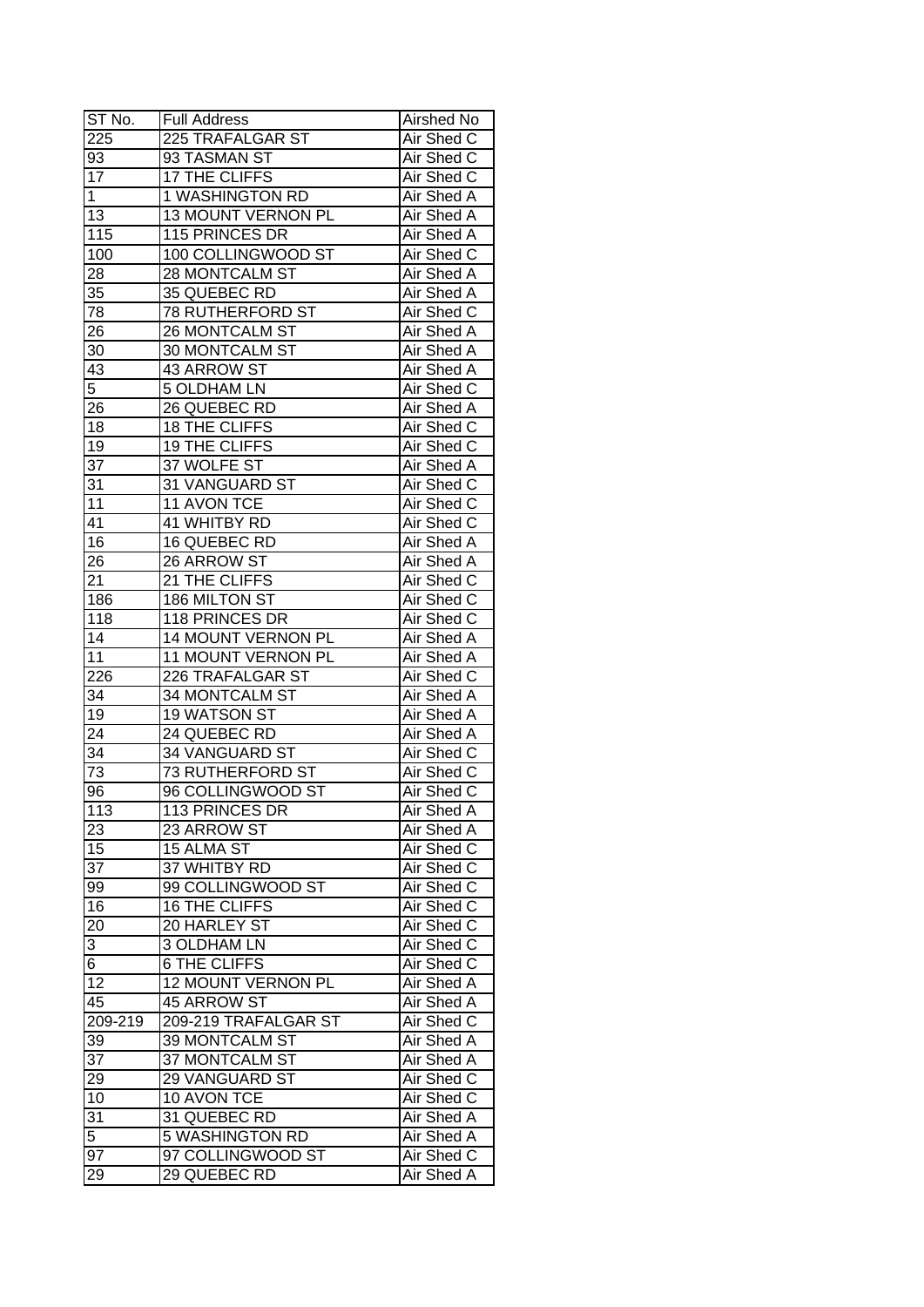| ST No.                            | <b>Full Address</b>      | Airshed No        |
|-----------------------------------|--------------------------|-------------------|
| 184A                              | 184A MILTON ST           | Air Shed C        |
| 9                                 | 9 MOUNT VERNON PL        | Air Shed A        |
| 8                                 | 8 THE CLIFFS             | Air Shed C        |
| 116                               | 116 PRINCES DR           | Air Shed C        |
| 111                               | 111 PRINCES DR           | Air Shed A        |
| 118A                              | 118A PRINCES DR          | Air Shed C        |
| 31                                | 31 WOLFE ST              | Air Shed A        |
| 29                                | 29 MONTCALM ST           | Air Shed A        |
| 218                               | 218 TRAFALGAR ST         | Air Shed C        |
| 46                                | <b>46 ST VINCENT ST</b>  | Air Shed A        |
| 94                                | 94 COLLINGWOOD ST        | Air Shed C        |
| 14                                | 14 THE CLIFFS            | Air Shed C        |
| 18                                | 18 HARLEY ST             | Air Shed C        |
| 10                                | 10 THE CLIFFS            | Air Shed C        |
| 33                                | 33 MONTCALM ST           | Air Shed A        |
| 20                                | 20 QUEBEC RD             | Air Shed A        |
| 184                               | 184 MILTON ST            | Air Shed C        |
| $2\overline{7}$                   | 27 QUEBEC RD             | Air Shed A        |
| 22                                | 22 QUEBEC RD             | Air Shed A        |
| 72                                | <b>72 RUTHERFORD ST</b>  | Air Shed C        |
| 95                                | 95 COLLINGWOOD ST        | Air Shed C        |
| 20                                | 20 ARROW ST              | Air Shed A        |
| 31                                | 31 MONTCALM ST           | Air Shed A        |
| 15                                | <b>15 WASHINGTON RD</b>  | Air Shed A        |
| 10                                | 10 MOUNT VERNON PL       | Air Shed A        |
| 21                                | 21 ARROW ST              | Air Shed A        |
| 4A                                | 4A THE CLIFFS            | Air Shed C        |
| 59                                | 59 RUTHERFORD ST         | Air Shed C        |
| $\mathbf{1}$                      | 1 OLDHAM LN              | Air Shed C        |
| 30                                | <b>MONTGOMERY SQ</b>     | Air Shed C        |
| 214                               | 214 TRAFALGAR ST         | Air Shed C        |
| 9                                 | 9 AVON TCE               | Air Shed C        |
| 203                               | 203 MILTON ST            | Air Shed C        |
| $\overline{17}$                   | 17 WATSON ST             | Air Shed A        |
| 47                                | <b>47 ARROW ST</b>       | <b>Air Shed A</b> |
|                                   | 2 OLDHAM LN              | Air Shed C        |
| <u> 2</u><br>$\overline{7}$       | 7 WASHINGTON RD          | Air Shed A        |
| 93                                | 93 COLLINGWOOD ST        | Air Shed C        |
| 109                               | 109 PRINCES DR           | Air Shed A        |
| $\overline{7}$                    | 7 MOUNT VERNON PL        | Air Shed A        |
| 92                                | 92 COLLINGWOOD ST        | Air Shed C        |
| 31A                               | 31A MONTCALM ST          | Air Shed A        |
| 13                                | <b>13 WASHINGTON RD</b>  | Air Shed A        |
| $\overline{12}$                   | 12 THE CLIFFS            | Air Shed C        |
| 114                               | 114 PRINCES DR           | Air Shed C        |
| 205                               | 205 TRAFALGAR ST         | Air Shed C        |
| 25                                | 25 QUEBEC RD             | Air Shed A        |
|                                   | 29 WOLFE ST              | Air Shed A        |
| $\overline{29}$<br>$\overline{4}$ | 4 THE CLIFFS             | Air Shed C        |
|                                   | 22 BROUGH TCE            | Air Shed A        |
| 22<br>30                          | 30 VANGUARD ST           |                   |
|                                   |                          | Air Shed C        |
| 15A                               | <b>15A WASHINGTON RD</b> | Air Shed A        |
| $\overline{7}$                    | 7 ALMA ST                | Air Shed C        |
| 8                                 | 8 MOUNT VERNON PL        | Air Shed A        |
| 40                                | 40 ST VINCENT ST         | Air Shed A        |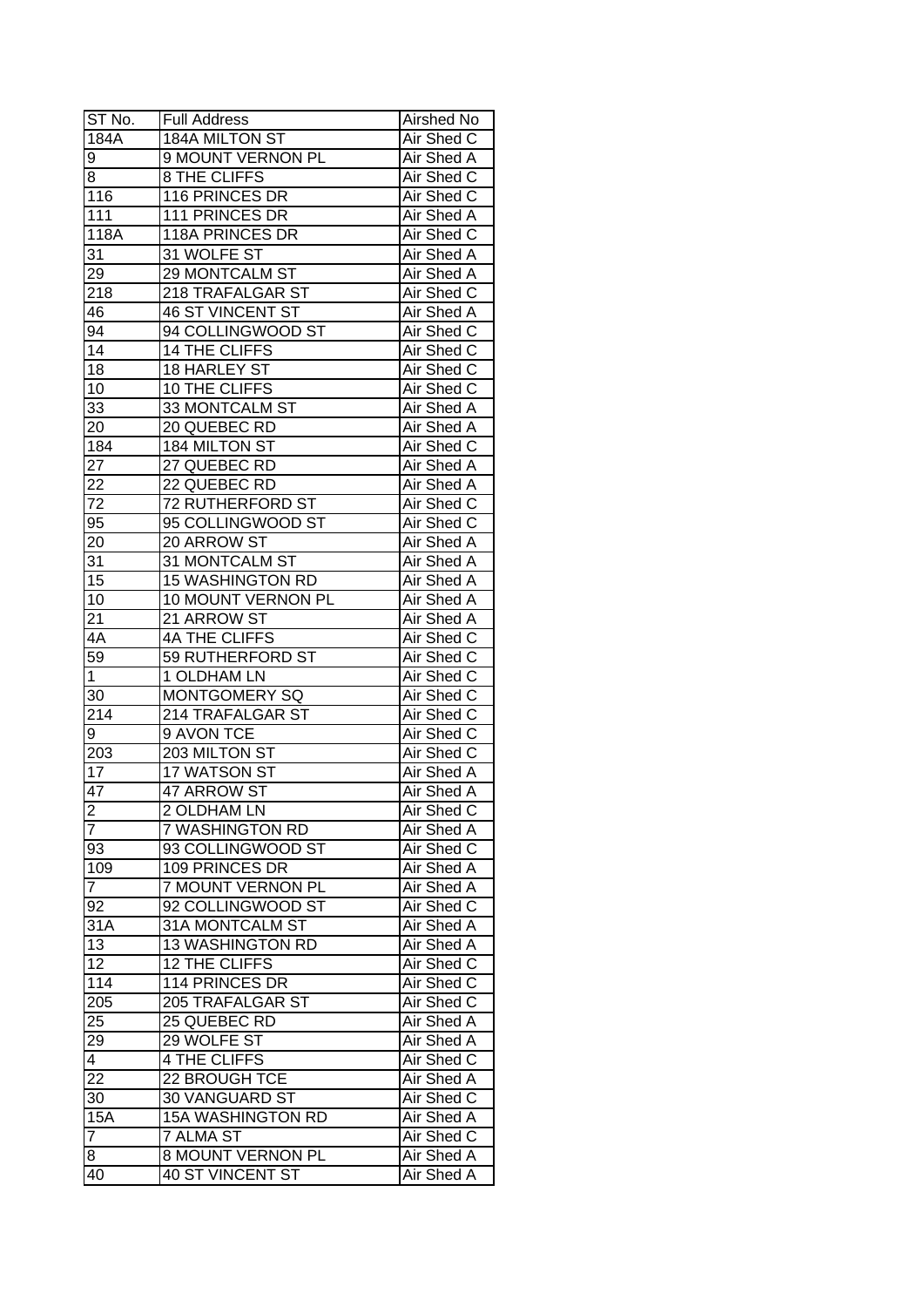| ST No.           | <b>Full Address</b>     | Airshed No        |
|------------------|-------------------------|-------------------|
| $9\overline{1}$  | 91 COLLINGWOOD ST       | Air Shed C        |
| 35               | 35 WHITBY RD            | Air Shed C        |
| $\overline{14}$  | 14 HARLEY ST            | Air Shed C        |
| 199              | <b>199 TRAFALGAR ST</b> | Air Shed C        |
| 90               | 90 COLLINGWOOD ST       | Air Shed C        |
| 13               | 13 BROUGH TCE           | Air Shed A        |
| 25               | <b>25 VANGUARD ST</b>   | Air Shed C        |
| 200              | 200 TRAFALGAR ST        | Air Shed C        |
| $\overline{7}$   | 7 WATSON ST             | Air Shed A        |
| 250A             | 250A BRIDGE ST          | Air Shed C        |
| 107              | 107 PRINCES DR          | Air Shed A        |
| 252A             | 252A BRIDGE ST          | Air Shed C        |
| 254A             | 254A BRIDGE ST          | Air Shed C        |
| 19               | 19 ARROW ST             | Air Shed A        |
| 244C             | 244C BRIDGE ST          | Air Shed C        |
| 5                | 5 MOUNT VERNON PL       | Air Shed A        |
| 15               | 15 WATSON ST            | Air Shed A        |
| 244B             | 244B BRIDGE ST          | Air Shed C        |
| 201              | 201 MILTON ST           | Air Shed C        |
| 3                | 3 MALCOLM PL            | Air Shed C        |
| 49               | 49 ARROW ST             | Air Shed A        |
| 4                | 4 MALCOLM PL            | Air Shed C        |
| 195              | <b>195 TRAFALGAR ST</b> | Air Shed C        |
| 18               | 18 ARROW ST             | Air Shed A        |
| 9                | 9 WATSON ST             | Air Shed A        |
| 9                | 9 WASHINGTON RD         | Air Shed A        |
| 89               | 89 COLLINGWOOD ST       | Air Shed C        |
| 106              | 106 PRINCES DR          | Air Shed C        |
| 20               | 20 BROUGH TCE           | <b>Air Shed A</b> |
| 27               | 27 VANGUARD ST          | Air Shed C        |
| 56A              | 56A BUXTON SQ           | Air Shed C        |
| 25               | 25 WOLFE ST             | <b>Air Shed A</b> |
| 56               | 56 BUXTON SQ            | Air Shed C        |
| $\overline{2}$   | 2 THE CLIFFS            | Air Shed C        |
| 33               | 33 WHITBY RD            | <b>Air Shed C</b> |
| 104D             | <b>104D PRINCES DR</b>  | Air Shed C        |
| 105              | 105 PRINCES DR          | Air Shed A        |
| 6                | 6 MOUNT VERNON PL       | Air Shed A        |
| 60               | 60 RUTHERFORD ST        | Air Shed C        |
| 189-193          | 189-193 TRAFALGAR ST    | Air Shed C        |
| 196              | <b>196 TRAFALGAR ST</b> | Air Shed C        |
| 254              | 254 BRIDGE ST           | Air Shed C        |
| 3                | 3 MOUNT VERNON PL       | Air Shed A        |
| 11               | 11 WATSON ST            | Air Shed A        |
| 252              | 252 BRIDGE ST           | Air Shed C        |
| 256              | 256 BRIDGE ST           | Air Shed C        |
| $\overline{17}$  | 17 QUEBEC RD            | Air Shed A        |
| 3                | 3 ALMA ST               | Air Shed C        |
| 250              | 250 BRIDGE ST           | Air Shed C        |
| 104              | 104 PRINCES DR          | Air Shed C        |
| $6 \overline{6}$ | <b>6 WASHINGTON RD</b>  | Air Shed A        |
| 248              | 248 BRIDGE ST           | Air Shed C        |
| 12               | 12 HARLEY ST            | Air Shed C        |
| 23               | 23 QUEBEC RD            | Air Shed A        |
| 36               | 36 ST VINCENT ST        | Air Shed A        |
|                  |                         |                   |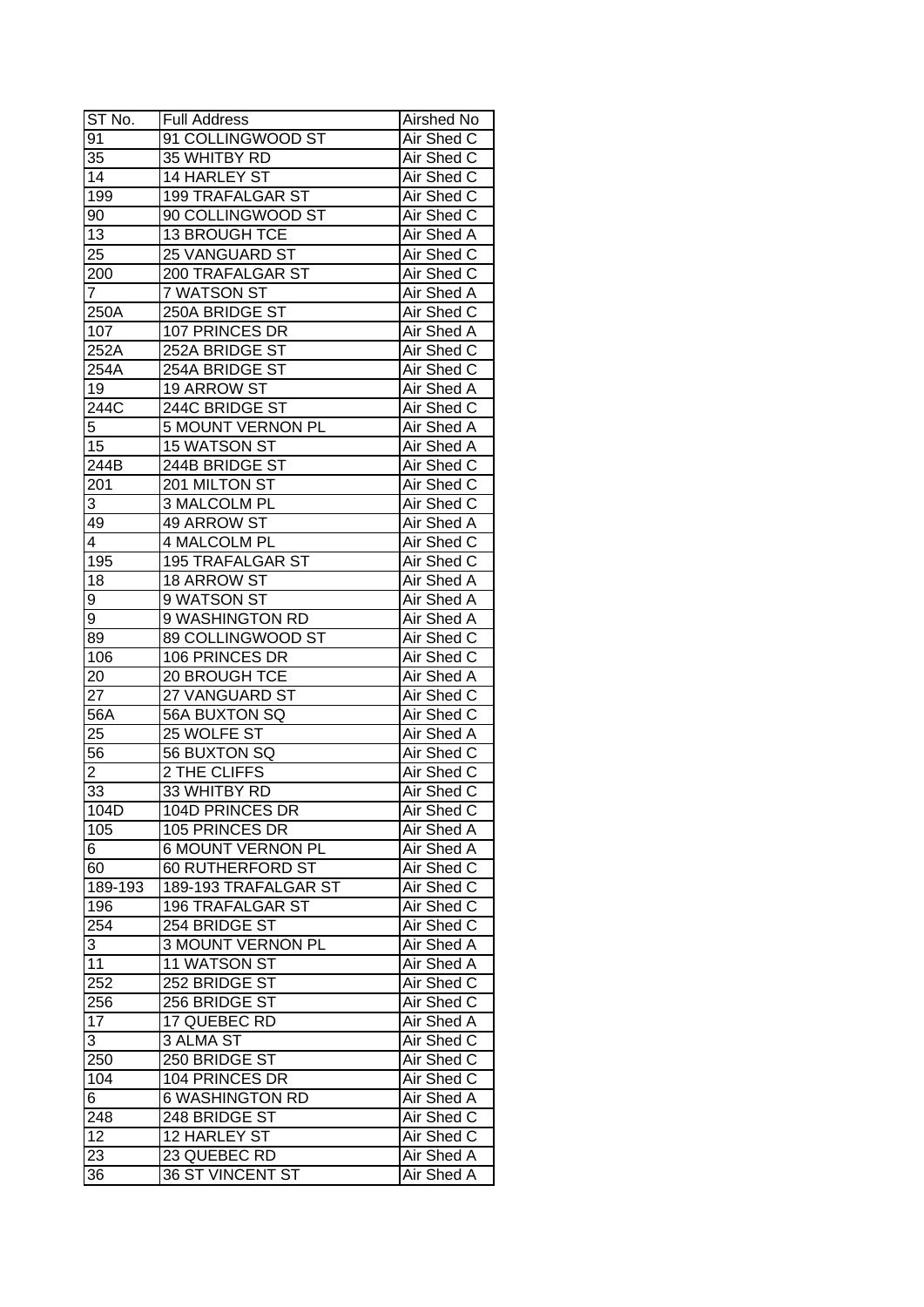| ST No.          | <b>Full Address</b>                           | Airshed No               |
|-----------------|-----------------------------------------------|--------------------------|
| 246             | 246 BRIDGE ST                                 | Air Shed C               |
| 21              | 21 VANGUARD ST                                | Air Shed C               |
| 244             | 244 BRIDGE ST                                 | Air Shed C               |
| 190             | 190 BRIDGE ST                                 | <b>Air Shed C</b>        |
| 19              | 19 QUEBEC RD                                  | Air Shed A               |
| 244A            | 244A BRIDGE ST                                | Air Shed C               |
| 240             | 240 BRIDGE ST                                 | Air Shed C               |
| 70              | 70 ARROW ST                                   | Air Shed A               |
| 24              | 24 VANGUARD ST                                | Air Shed C               |
| 238             | 238 BRIDGE ST                                 | Air Shed C               |
| 11              | 11 WASHINGTON RD                              | Air Shed A               |
| $\overline{57}$ | 57 RUTHERFORD ST                              | Air Shed C               |
| 29              | 29 WHITBY RD                                  | Air Shed C               |
| 104C            | 104C PRINCES DR                               | Air Shed C               |
| 199             | 199 MILTON ST                                 | Air Shed C               |
| 185             | <b>185 TRAFALGAR ST</b>                       | Air Shed C               |
| 210             | 210 BRIDGE ST                                 | Air Shed C               |
| 6               | <b>6 MALCOLM PL</b>                           | Air Shed C               |
| 103             | 103 PRINCES DR                                | Air Shed A               |
| 83              | 83 COLLINGWOOD ST                             | Air Shed C               |
| 16              | 16 ARROW ST                                   | Air Shed A               |
| 17              | 17 ARROW ST                                   | Air Shed A               |
| 32              | 32 WHITBY RD                                  | Air Shed C               |
| 5               | <b>5 MALCOLM PL</b>                           | Air Shed C               |
| 23              | 23 WOLFE ST                                   | Air Shed A               |
| 208             | 208 BRIDGE ST                                 | Air Shed C               |
| 18              | 18 BROUGH TCE                                 | Air Shed A               |
| 181             | <b>181 TRAFALGAR ST</b>                       | Air Shed C               |
| 68              | 68 ARROW ST                                   | <b>Air Shed A</b>        |
| 22              | 22 VANGUARD ST                                | Air Shed C               |
| 8               | 8 MALCOLM PL                                  | Air Shed C               |
| 104B            | 104B PRINCES DR                               | Air Shed C               |
| 56              | <b>56 RUTHERFORD ST</b>                       | Air Shed C               |
| 200             | 200 BRIDGE ST                                 | Air Shed C               |
| 8               | <b>8 WASHINGTON RD</b>                        | <b>Air Shed A</b>        |
| 19              | <b>19 WASHINGTON RD</b>                       | <b>Air Shed A</b>        |
| 193             | 193 MILTON ST                                 | Air Shed C               |
|                 | 188 BRIDGE ST                                 |                          |
| 188<br>174      | 174 TRAFALGAR ST                              | Air Shed C<br>Air Shed C |
| 180             | 180 BRIDGE ST                                 | Air Shed C               |
|                 |                                               |                          |
| 66<br>51        | 66 ARROW ST<br>51 ARROW ST                    | Air Shed A               |
|                 |                                               | Air Shed A               |
| 176-178         | 176-178 BRIDGE ST<br><b>4 MOUNT VERNON PL</b> | Air Shed C               |
| $\overline{4}$  | 24 WOLFE ST                                   | Air Shed A               |
| 24              |                                               | Air Shed A               |
| 14              | 14 WATSON ST<br>30 WHITBY RD                  | Air Shed A               |
| 30              |                                               | Air Shed C               |
| 34              | 34 ST VINCENT ST                              | Air Shed A               |
| 52              | 52 RUTHERFORD ST                              | Air Shed C               |
| 177             | 177 TRAFALGAR ST                              | Air Shed C               |
| 152             | 152 BRIDGE ST                                 | Air Shed C               |
| 101             | 101 PRINCES DR                                | Air Shed A               |
| 148             | 148 BRIDGE ST                                 | Air Shed C               |
| 16              | 16 BROUGH TCE                                 | Air Shed A               |
| 12              | 12 BROUGH TCE                                 | Air Shed A               |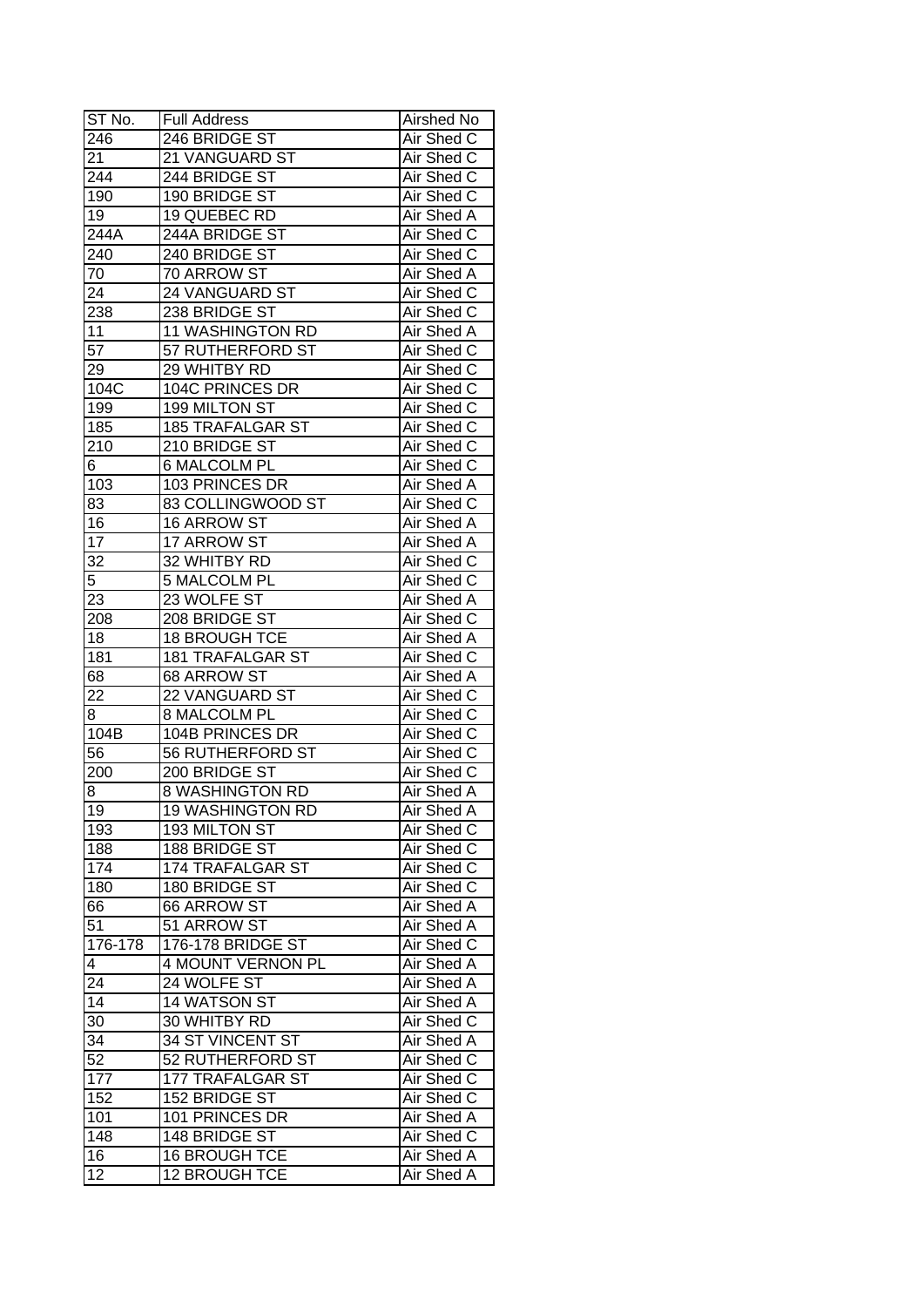| ST No.                  | Full Address             | Airshed No        |
|-------------------------|--------------------------|-------------------|
| 10                      | 10 WASHINGTON RD         | Air Shed A        |
| $\overline{142}$        | 140-142 BRIDGE ST        | Air Shed C        |
| $\mathbf 1$             | 1 MOUNT VERNON PL        | Air Shed A        |
| 132-136                 | 132-136 BRIDGE ST        | Air Shed C        |
| 140                     | 140-142 BRIDGE ST        | Air Shed C        |
| 104A                    | 104A PRINCES DR          | Air Shed C        |
| 124                     | 124 BRIDGE ST            | Air Shed C        |
| 128                     | 128 BRIDGE ST            | Air Shed C        |
| 118                     | 118 BRIDGE ST            | Air Shed C        |
| 120                     | 120 BRIDGE ST            | Air Shed C        |
| 116                     | 116 BRIDGE ST            | Air Shed C        |
| 31                      | 31 WHITBY RD             | Air Shed C        |
| 102                     | 102 PRINCES DR           | Air Shed C        |
| 21                      | 21 WASHINGTON RD         | Air Shed A        |
| 96                      | 96 BRIDGE ST             | Air Shed C        |
| 82                      | 82 BRIDGE ST             | Air Shed C        |
| 68-80                   | 68-80 BRIDGE ST          | Air Shed C        |
| 84                      | 84 BRIDGE ST             | Air Shed C        |
| 86                      | 86 BRIDGE ST             | Air Shed C        |
| 253                     | 253 BRIDGE ST            | Air Shed C        |
| 255                     | 255 BRIDGE ST            | Air Shed C        |
| 147                     | 147 WASHINGTON RD        | Air Shed A        |
| $1\overline{5}$         | 15 ARROW ST              | Air Shed A        |
| 5                       | 5 WATSON ST              | Air Shed A        |
| 20                      | 20 VANGUARD ST           | Air Shed C        |
| 251                     | 251 BRIDGE ST            | Air Shed C        |
| 14                      | 14 ARROW ST              | Air Shed A        |
| $\overline{2}$          | 2 RALPHINE WAY           | Air Shed C        |
| 62-66                   | 62-66 BRIDGE ST          | Air Shed C        |
| 249                     | 249 BRIDGE ST            | Air Shed C        |
| 247                     | 247 BRIDGE ST            | Air Shed C        |
| 50                      | 50 RUTHERFORD ST         | Air Shed C        |
| 241                     | 241 BRIDGE ST            | Air Shed C        |
| $\overline{\mathbf{c}}$ | <b>2 MOUNT VERNON PL</b> | Air Shed A        |
| 12                      | <b>12 WATSON ST</b>      | <b>Air Shed A</b> |
| 56                      | 56 BRIDGE ST             | Air Shed C        |
| 58                      | 58 ARROW ST              | Air Shed A        |
| 44                      | 44 BRIDGE ST             | Air Shed C        |
| 48                      | 48 BRIDGE ST             | Air Shed C        |
| 54                      | 54 BRIDGE ST             | Air Shed C        |
| 6                       | <b>6 RALPHINE WAY</b>    | Air Shed C        |
| 19                      | 19 WOLFE ST              | Air Shed A        |
| 34                      | 34 BRIDGE ST             | Air Shed C        |
| 50                      | 50 BRIDGE ST             | Air Shed C        |
| 235                     | 235 BRIDGE ST            | Air Shed C        |
| 32                      | 32 BRIDGE ST             | Air Shed C        |
| 28                      | 28 BRIDGE ST             | Air Shed C        |
| 22                      | 22 BRIDGE ST             | Air Shed C        |
| 23                      | 23 WASHINGTON RD         | Air Shed A        |
| 16                      | 16 BRIDGE ST             | Air Shed C        |
| $12 - 14$               | 12-14 BRIDGE ST          | Air Shed C        |
| 50                      | 50 ARROW ST              | Air Shed A        |
| 189                     | 189 MILTON ST            | Air Shed C        |
| 14                      | 14 BROUGH TCE            | Air Shed A        |
| 8                       | 8 BRIDGE ST              | Air Shed C        |
|                         |                          |                   |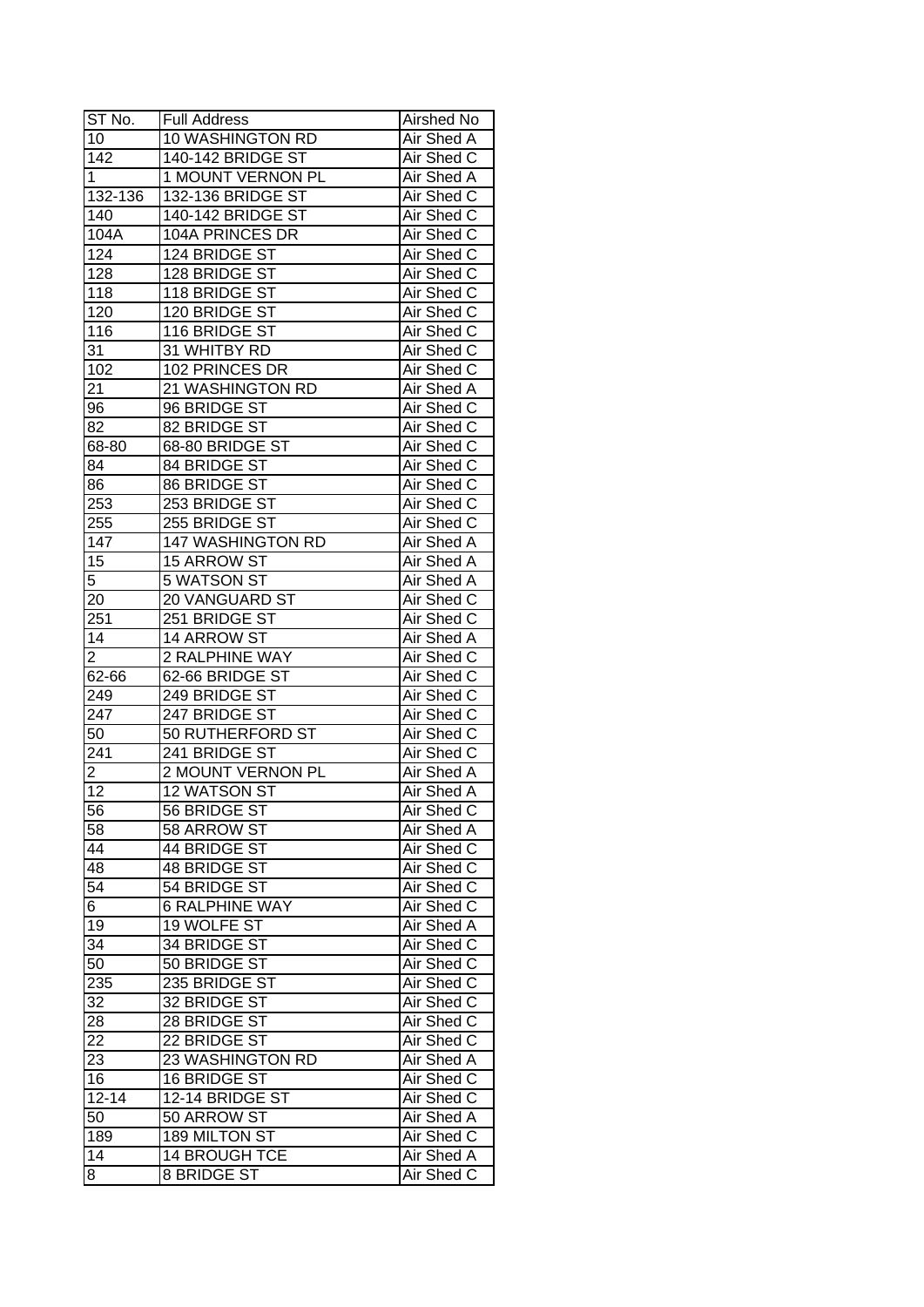| ST No.           | <b>Full Address</b>  | Airshed No        |
|------------------|----------------------|-------------------|
| 10               | 10 WATSON ST         | Air Shed A        |
| 219              | 219 BRIDGE ST        | Air Shed C        |
| $2 - 6$          | 2-6 BRIDGE ST        | Air Shed C        |
| 217              | 217 BRIDGE ST        | Air Shed C        |
| 1                | 1 RALPHINE WAY       | Air Shed C        |
| 99               | 99 PRINCES DR        | Air Shed A        |
| 211              | 211 BRIDGE ST        | Air Shed C        |
| 227              | 227 BRIDGE ST        | Air Shed C        |
| 28               | 28 WHITBY RD         | Air Shed C        |
| 145              | 145 WASHINGTON RD    | Air Shed A        |
| 30               | 30 ST VINCENT ST     | Air Shed A        |
| 100              | 100 PRINCES DR       | Air Shed C        |
| 207              | 207 BRIDGE ST        | Air Shed C        |
| 205              | 205 BRIDGE ST        | Air Shed C        |
| 197              | 197 BRIDGE ST        | Air Shed C        |
| 199              | 199 BRIDGE ST        | Air Shed C        |
| 199              | 199 BRIDGE ST        | Air Shed C        |
| 54               | 54 ARROW ST          | Air Shed A        |
| 105              | 105 MAITAI VALLEY RD | Air Shed C        |
| 32               | 32 ST VINCENT ST     | Air Shed A        |
| 191              | 191 BRIDGE ST        | Air Shed C        |
| 189              | 189 BRIDGE ST        | Air Shed C        |
| 183              | 183 BRIDGE ST        | Air Shed C        |
| 187              | 187 BRIDGE ST        | Air Shed C        |
| 25               | 25 WASHINGTON RD     | Air Shed A        |
| 185              | 185 BRIDGE ST        | Air Shed C        |
| 181              | 181 BRIDGE ST        | Air Shed C        |
| 12               | 12 ARROW ST          | Air Shed A        |
| 46-48            | 46-48 RUTHERFORD ST  | Air Shed C        |
| 169              | 169 BRIDGE ST        | Air Shed C        |
| 8                | 8 WATSON ST          | <b>Air Shed A</b> |
| $\overline{52}$  | 52 ARROW ST          | Air Shed A        |
| 165              | 165 BRIDGE ST        | Air Shed C        |
| 10               | 10 BROUGH TCE        | Air Shed A        |
| $\overline{145}$ | 145 BRIDGE ST        | Air Shed C        |
| 151              | 151 BRIDGE ST        | Air Shed C        |
| 137              | 137 BRIDGE ST        | Air Shed C        |
| 141              | 141 BRIDGE ST        | Air Shed C        |
| 93               | 93 PRINCES DR        | Air Shed A        |
| 11               | 11 ARROW ST          | Air Shed A        |
| 28               | 28 ST VINCENT ST     | Air Shed A        |
| 98               | 98 PRINCES DR        | Air Shed C        |
| 123-125          | 123-125 BRIDGE ST    | Air Shed C        |
| 27               | 27 WASHINGTON RD     | Air Shed A        |
| 111              | 111 BRIDGE ST        | Air Shed C        |
| 4                | 4 WATSON ST          | Air Shed A        |
| 14               | 14 VANGUARD ST       | Air Shed C        |
| 101              | 101 BRIDGE ST        | Air Shed C        |
| 131              | 131 BRIDGE ST        | Air Shed C        |
| 17               | 17 WOLFE ST          | Air Shed A        |
| 105              | 105 BRIDGE ST        | Air Shed C        |
| 83               | 83-85 BRIDGE ST      | Air Shed C        |
| 85               | 83-85 BRIDGE ST      | Air Shed C        |
| 95               | 95 BRIDGE ST         | Air Shed C        |
| 10               | 10 RALPHINE WAY      | Air Shed C        |
|                  |                      |                   |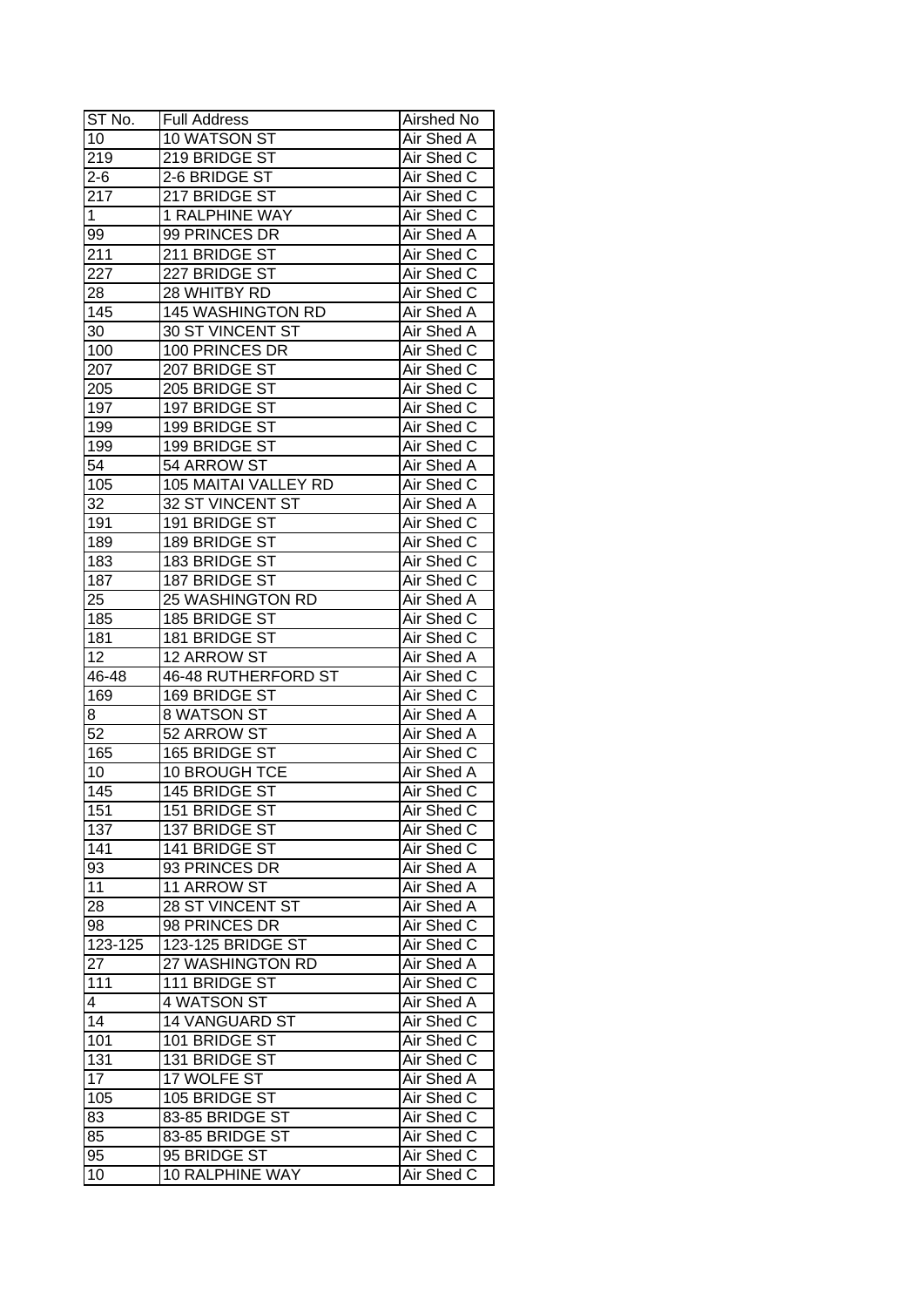| ST No.          | <b>Full Address</b>      | Airshed No        |
|-----------------|--------------------------|-------------------|
| 45A             | 45A WASHINGTON RD        | Air Shed A        |
| 75              | 75 BRIDGE ST             | Air Shed C        |
| 97              | 97 BRIDGE ST             | Air Shed C        |
| 63              | 63 BRIDGE ST             | Air Shed C        |
| 65-73           | 65-73 BRIDGE ST          | Air Shed C        |
| 16              | <b>16 VANGUARD ST</b>    | Air Shed C        |
| 53-57           | 53-57 BRIDGE ST          | Air Shed C        |
| 187             | 187 MILTON ST            | Air Shed C        |
| 135             | 135 WASHINGTON RD        | Air Shed A        |
| 180             | 180 MILTON ST            | Air Shed C        |
| 42              | 42 RUTHERFORD ST         | Air Shed C        |
| 51              | 51 BRIDGE ST             | Air Shed C        |
| 26              | 26 WHITBY RD             | Air Shed C        |
| 29              | 29 BRIDGE ST             | Air Shed C        |
| $\overline{2}$  | 2 WATSON ST              | Air Shed A        |
| 41              | 41 BRIDGE ST             | Air Shed C        |
| 92              | 92 PRINCES DR            | Air Shed C        |
| 47              | 47 BRIDGE ST             | Air Shed C        |
| 79              | 79 TASMAN ST             | Air Shed C        |
| 37-39           | 37-39 BRIDGE ST          | Air Shed C        |
| 148             | <b>148 WASHINGTON RD</b> | Air Shed A        |
| 47A             | 47A WASHINGTON RD        | Air Shed A        |
| $31 - 35$       | 31-35 BRIDGE ST          | Air Shed C        |
| 27              | 27 BRIDGE ST             | Air Shed C        |
| 11              | 11 HARLEY ST             | Air Shed C        |
| 22              | 22 WHITBY RD             | Air Shed C        |
| 10              | 10 ARROW ST              | Air Shed A        |
| 15              | 15 BRIDGE ST             | Air Shed C        |
| 25              | 25 BRIDGE ST             | Air Shed C        |
| $1 - 9$         | 1-9 BRIDGE ST            | Air Shed C        |
| 91              | 91 PRINCES DR            | Air Shed A        |
| 9               | 9 ARROW ST               | Air Shed A        |
| 24              | 24 WHITBY RD             | Air Shed C        |
| 49              | <b>49 WASHINGTON RD</b>  | Air Shed A        |
| 157             | 157 WASHINGTON RD        | Air Shed A        |
| 168             | <b>168 TRAFALGAR ST</b>  | <b>Air Shed C</b> |
| $\overline{7}$  | 7 WHITBY RD              | Air Shed C        |
| 23-35           | 23-35 ST VINCENT ST      | Air Shed C        |
| 157-171         | 157-171 TRAFALGAR ST     | Air Shed C        |
| 18              | <b>18 VANGUARD ST</b>    | Air Shed C        |
| 96A             | 96A PRINCES DR           | Air Shed C        |
| 7A              | 7A ARROW ST              | Air Shed A        |
| $20 - 22$       | 20-22 ST VINCENT ST      | Air Shed A        |
| 10              | 10 VANGUARD ST           | Air Shed C        |
| $\overline{77}$ | 77 TASMAN ST             | Air Shed C        |
| 178             | 178 MILTON ST            | Air Shed C        |
| 181             | 181 MILTON ST            | Air Shed C        |
| 133             | 133 WASHINGTON RD        | Air Shed A        |
| 185             | 185 MILTON ST            | Air Shed C        |
| 33              | 33 WASHINGTON RD         | Air Shed A        |
| 8               | <b>8 BROUGH TCE</b>      | Air Shed A        |
| 89              | 89 PRINCES DR            | Air Shed A        |
| 15              | 15 WOLFE ST              | Air Shed A        |
| 69              | 69 COLLINGWOOD ST        | Air Shed C        |
| 9               | 9 HARLEY ST              | Air Shed C        |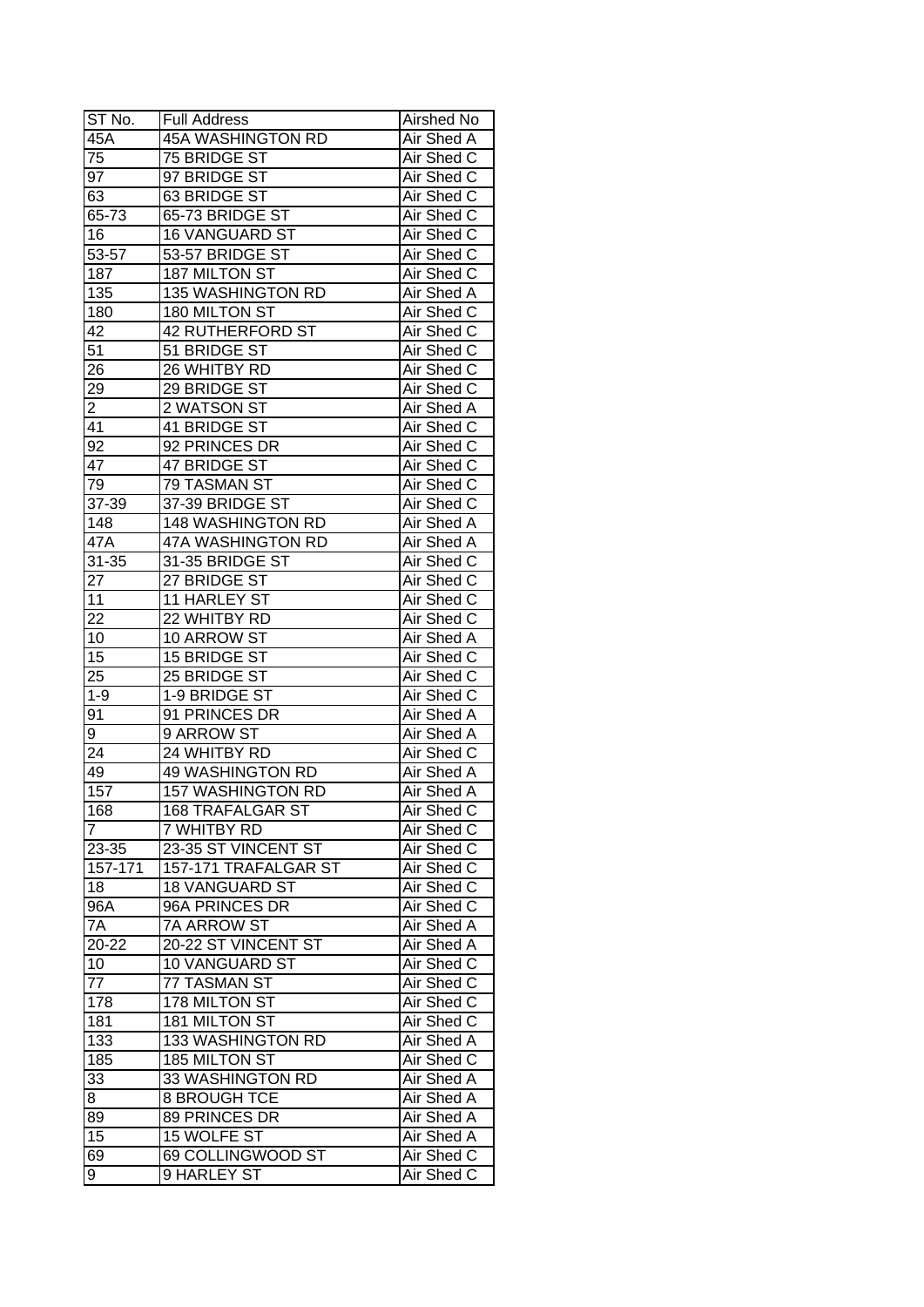| ST No.            | <b>Full Address</b>      | Airshed No        |
|-------------------|--------------------------|-------------------|
| $\overline{1}$ 44 | 144 WASHINGTON RD        | Air Shed A        |
| 199               | 199 BRIDGE ST            | Air Shed C        |
| 8                 | <b>8 VANGUARD ST</b>     | Air Shed C        |
| 76                | 76 COLLINGWOOD ST        | Air Shed C        |
| 36                | <b>36 RIVERSIDE</b>      | Air Shed C        |
| 199               | 199 BRIDGE ST            | Air Shed C        |
| 8                 | 8 ARROW ST               | Air Shed A        |
| 90                | 90 PRINCES DR            | Air Shed C        |
| 35                | 35 WASHINGTON RD         | Air Shed A        |
| 28                | 28 WASHINGTON RD         | Air Shed A        |
| 75                | 75 TASMAN ST             | Air Shed C        |
| 8                 | 8 WHITBY RD              | Air Shed C        |
| 159               | 159 WASHINGTON RD        | Air Shed A        |
| 176               | 176 MILTON ST            | Air Shed C        |
| 5                 | <b>5 ARROW ST</b>        | Air Shed A        |
| 18                | 18 WHITBY RD             | Air Shed C        |
| 30A               | 30A WASHINGTON RD        | Air Shed A        |
| 34                | <b>34 RIVERSIDE</b>      | Air Shed C        |
| $\overline{7}$    | 7 HAVEN RD               | Air Shed C        |
| 37                | 37 WASHINGTON RD         | Air Shed A        |
| 19                | <b>19 WASHINGTON TCE</b> | Air Shed A        |
| 72                | 72 COLLINGWOOD ST        | Air Shed C        |
| 32                | 32 RIVERSIDE             | Air Shed C        |
| 127               | 127 WASHINGTON RD        | Air Shed A        |
| 183               | 183 MILTON ST            | Air Shed C        |
| 39                | 39 WASHINGTON RD         | Air Shed A        |
| $\overline{5}$    | 5 WHITBY RD              | Air Shed C        |
| 18                | <b>18 WASHINGTON TCE</b> | Air Shed A        |
| 73                | 73 TASMAN ST             | Air Shed C        |
| $\overline{2}$    | 2 WHITBY RD              | Air Shed C        |
| 142               | 142 WASHINGTON RD        | Air Shed A        |
| $\overline{5}$    | <b>5 WAKATU LN</b>       | Air Shed C        |
| 155               | <b>155 TRAFALGAR ST</b>  | Air Shed C        |
| 6                 | <b>6 VANGUARD ST</b>     | Air Shed C        |
| $\overline{72}$   | 72 TASMAN ST             | Air Shed C        |
| 150               | <b>150 WASHINGTON RD</b> | Air Shed A        |
| 131               | 131 WASHINGTON RD        | Air Shed A        |
| 5                 | <b>5 HARLEY ST</b>       | Air Shed C        |
| 14                | <b>14 RALPHINE WAY</b>   | Air Shed C        |
| 6                 | <b>6 ARROW ST</b>        | Air Shed A        |
| 39                | 39 HASTINGS ST           | Air Shed A        |
| 8                 | <b>8 PROVINCIAL LN</b>   | Air Shed C        |
| 43A               | 43A WASHINGTON RD        | Air Shed A        |
| 179               | 179 MILTON ST            | Air Shed C        |
| 89                | 89 PRINCES DR            | <b>Air Shed A</b> |
| 11                | 11 WOLFE ST              | Air Shed A        |
| 16                | <b>16 WASHINGTON TCE</b> | Air Shed A        |
| 174               | 174 MILTON ST            | Air Shed C        |
| 65                | 65 COLLINGWOOD ST        | Air Shed C        |
| 6                 | 6 WOLFE ST               | Air Shed A        |
| 30                | 30 RIVERSIDE             | Air Shed C        |
| 45                | <b>45 WASHINGTON RD</b>  | Air Shed A        |
| 70                | 70 COLLINGWOOD ST        | Air Shed C        |
| 8                 | <b>8 WASHINGTON TCE</b>  | Air Shed A        |
| 9                 | <b>9 WASHINGTON TCE</b>  | Air Shed A        |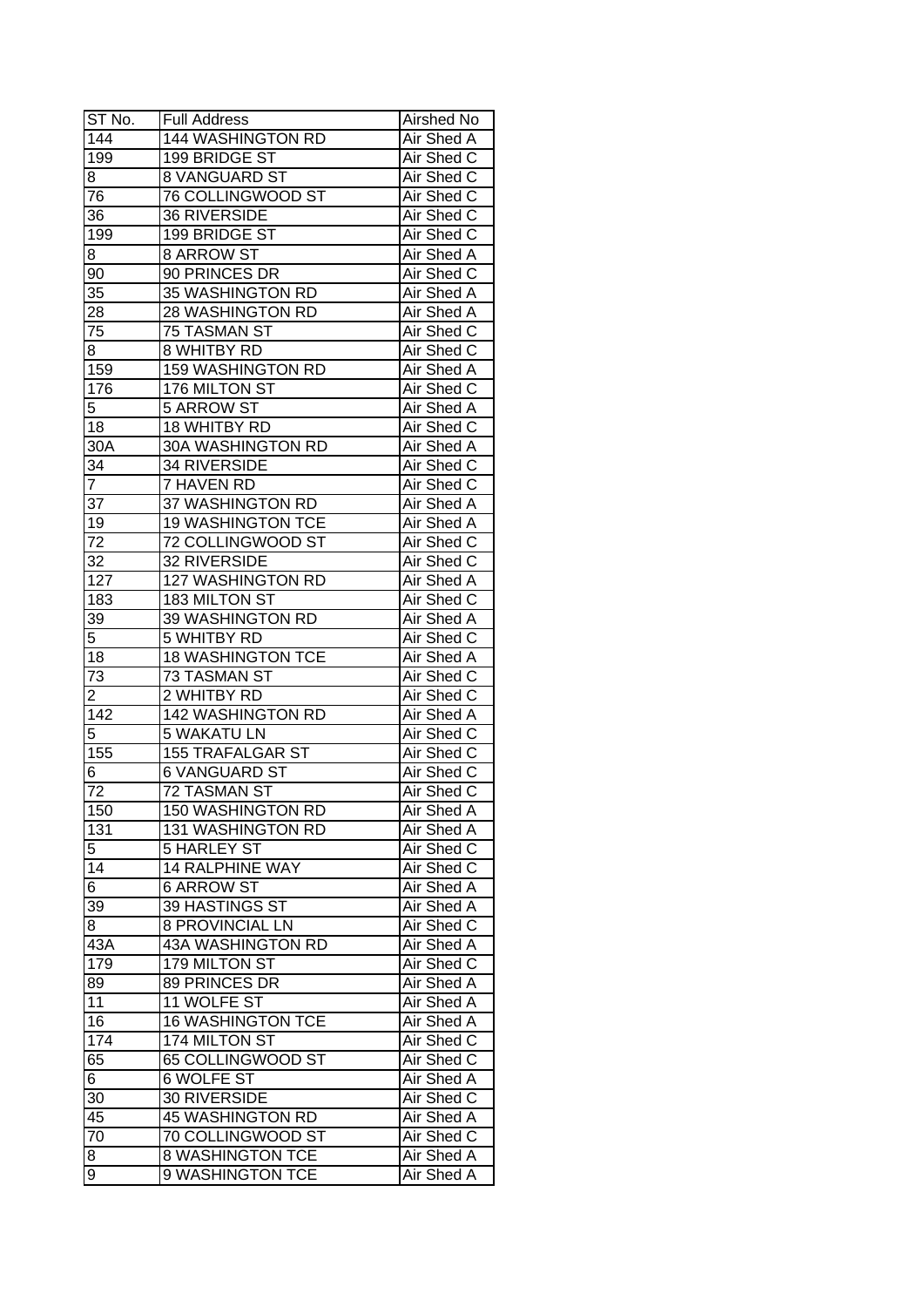| ST No.          | <b>Full Address</b>      | Airshed No        |
|-----------------|--------------------------|-------------------|
| 14              | <b>14 WASHINGTON TCE</b> | Air Shed A        |
| 455             | 455 ROCKS RD             | Air Shed C        |
| 22              | 22 RICHARDSON ST         | Air Shed C        |
| 5               | <b>5 WOLFE ST</b>        | Air Shed A        |
| 16              | 16 WHITBY RD             | Air Shed C        |
| 4               | <b>4 WASHINGTON TCE</b>  | Air Shed A        |
| 47              | 47 WASHINGTON RD         | Air Shed A        |
| 161             | 161 WASHINGTON RD        | Air Shed A        |
| 28              | 28 RIVERSIDE             | Air Shed C        |
| 143             | 143 TRAFALGAR ST         | Air Shed C        |
| 71              | 71 TASMAN ST             | Air Shed C        |
| 175             | 175 MILTON ST            | Air Shed C        |
| 193             | 193 MILTON ST            | Air Shed C        |
| 140             | 140 WASHINGTON RD        | Air Shed A        |
| 4               | 4 VANGUARD ST            | Air Shed C        |
| 22              | 2 WASHINGTON TCE         | Air Shed A        |
| 51              | 51 WASHINGTON RD         | Air Shed A        |
| 32              | 32 NEW ST                | Air Shed C        |
| $\overline{3}$  | 3 HARLEY ST              | Air Shed C        |
| $\overline{5}$  | <b>5 PROVINCIAL LN</b>   | Air Shed C        |
| 21              | 21 WASHINGTON TCE        | Air Shed A        |
| 88              | 88 PRINCES DR            | Air Shed C        |
| 68              | 68 COLLINGWOOD ST        | Air Shed C        |
| 152             | <b>152 WASHINGTON RD</b> | Air Shed A        |
| 63              | 63 COLLINGWOOD ST        | Air Shed C        |
| 27              | 27 RIVERSIDE             | Air Shed C        |
| 26              | 26 NEW ST                | Air Shed C        |
| 53              | 53 WASHINGTON RD         | <b>Air Shed A</b> |
| 24              | 24 NEW ST                | Air Shed C        |
| 173             | 173 MILTON ST            | Air Shed C        |
| 22              | 22 NEW ST                | Air Shed C        |
| 5               | <b>5 RALPHINE WAY</b>    | Air Shed C        |
| $\overline{14}$ | 14 NEW ST                | Air Shed C        |
| $\overline{12}$ | 12 NEW ST                | Air Shed C        |
| 18              | 18 NEW ST                | <b>Air Shed C</b> |
| 85              | 85 PRINCES DR            | Air Shed A        |
| 10              | <b>10 PROVINCIAL LN</b>  | Air Shed C        |
| 55              | 55 WASHINGTON RD         | Air Shed A        |
| 50              | 50 HASTINGS ST           | Air Shed A        |
| 10              | 10 NEW ST                | Air Shed C        |
| 70              | 70 TASMAN ST             | Air Shed C        |
| 20              | 20 RICHARDSON ST         | Air Shed C        |
| 12              | 12 WHITBY RD             | Air Shed C        |
| 14              | 14 WHITBY RD             | Air Shed C        |
| $\overline{57}$ | 57 WASHINGTON RD         | Air Shed A        |
| 40              | <b>40 WASHINGTON RD</b>  | Air Shed A        |
| 48              | 48 HASTINGS ST           | Air Shed A        |
| 170             | 170 MILTON ST            | Air Shed C        |
| 126             | <b>126 TRAFALGAR ST</b>  | Air Shed C        |
| 138             | 138 WASHINGTON RD        | Air Shed A        |
| 131-135         | 131-135 TRAFALGAR ST     | Air Shed C        |
| 129             | <b>129 WASHINGTON RD</b> | Air Shed A        |
| 4               | 4 WOLFE ST               | Air Shed A        |
| 8               | 8 NEW ST                 | Air Shed C        |
| 165             | <b>165 WASHINGTON RD</b> | Air Shed A        |
|                 |                          |                   |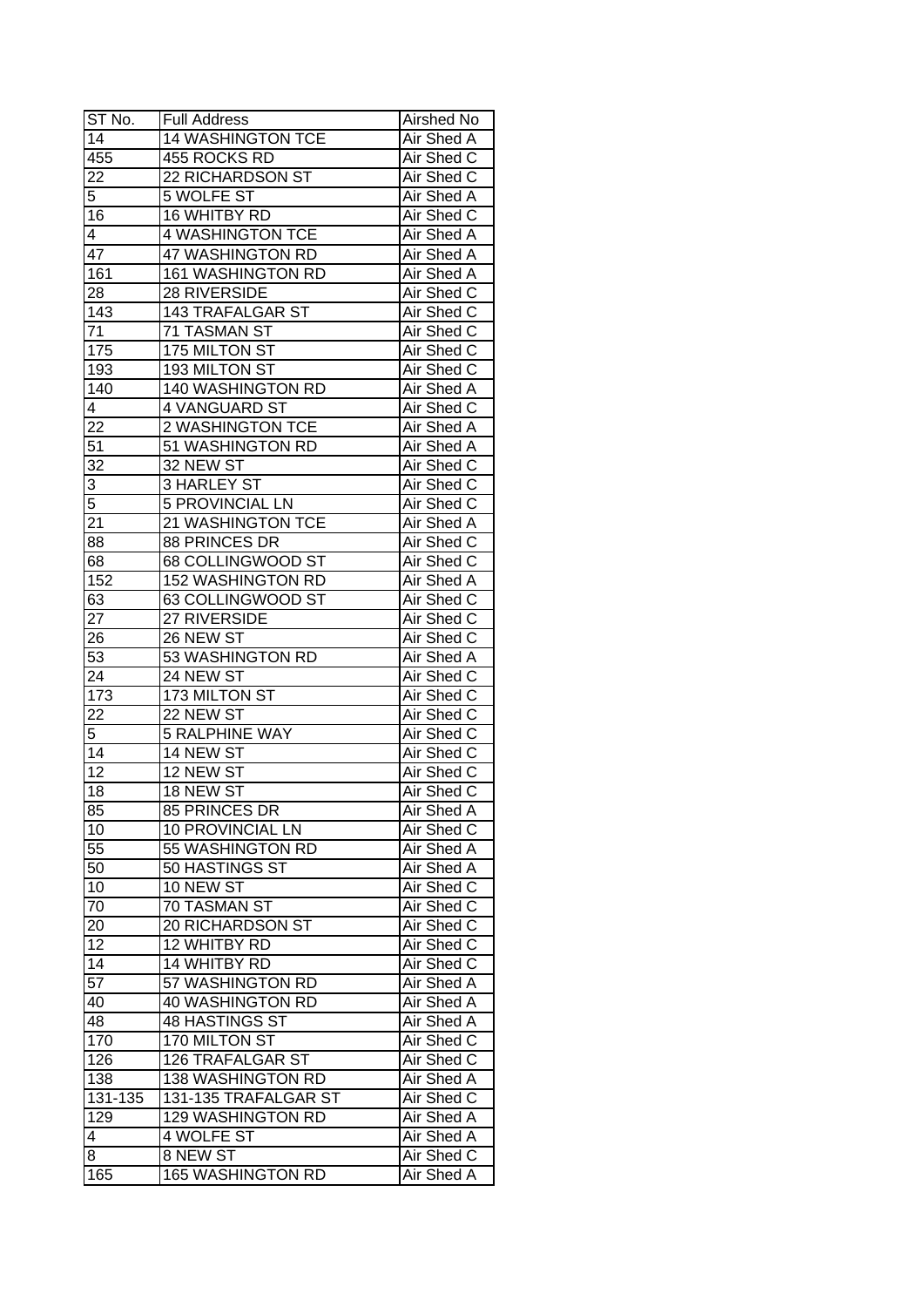| ST No.          | <b>Full Address</b>      | Airshed No        |
|-----------------|--------------------------|-------------------|
| 42              | <b>42 WASHINGTON RD</b>  | Air Shed A        |
| 40              | <b>40 HASTINGS ST</b>    | <b>Air Shed A</b> |
| 69              | 69 TASMAN ST             | Air Shed C        |
| $2\overline{4}$ | 24 RICHARDSON ST         | Air Shed C        |
| 65              | 65 WASHINGTON RD         | Air Shed A        |
| 38              | 38 HASTINGS ST           | Air Shed A        |
| 1               | <b>1 WASHINGTON TCE</b>  | Air Shed A        |
| 44              | 44 WASHINGTON RD         | Air Shed A        |
| 36              | 36 HASTINGS ST           | Air Shed A        |
| 154             | 154 WASHINGTON RD        | Air Shed A        |
| $\overline{2}$  | 2 WASHINGTON TCE         | Air Shed A        |
| 25              | 25 RIVERSIDE             | Air Shed C        |
| 34              | 34 HASTINGS ST           | Air Shed A        |
| $\mathbf{1}$    | 1 HARLEY ST              | Air Shed C        |
| 67              | 67 WASHINGTON RD         | Air Shed A        |
| 86              | 86 PRINCES DR            | Air Shed C        |
| 3               | <b>3 WASHINGTON TCE</b>  | Air Shed A        |
| 171             | 171 MILTON ST            | Air Shed C        |
| 32              | 32 HASTINGS ST           | Air Shed A        |
| 26              | 26 RICHARDSON ST         | Air Shed C        |
| 69              | 69 WASHINGTON RD         | Air Shed A        |
| 18              | <b>18 RALPHINE WAY</b>   | Air Shed C        |
| 19              | 19 HAVEN RD              | Air Shed C        |
| 5               | <b>5 WASHINGTON TCE</b>  | Air Shed A        |
| 71              | 71 WASHINGTON RD         | Air Shed A        |
| 30              | 30 HASTINGS ST           | Air Shed A        |
| 6               | <b>6 WASHINGTON TCE</b>  | Air Shed A        |
| 91              | 91 WASHINGTON RD         | Air Shed A        |
| 48              | 48 WASHINGTON RD         | Air Shed A        |
| 30              | 30 RICHARDSON ST         | Air Shed C        |
| 68              | 68 TASMAN ST             | Air Shed C        |
| $\overline{7}$  | <b>7 WASHINGTON TCE</b>  | Air Shed A        |
| 59              | 59 COLLINGWOOD ST        | Air Shed C        |
| 63              | <b>63 ACHILLES AVE</b>   | Air Shed C        |
| 31              | 31 NEW ST                | <b>Air Shed C</b> |
| 87              | <b>87 ACHILLES AVE</b>   | Air Shed C        |
| 81              | <b>81 ACHILLES AVE</b>   | Air Shed C        |
| 21              | 21 NEW ST                | Air Shed C        |
| 58              | 58 COLLINGWOOD ST        | Air Shed C        |
| 24              | 24 HASTINGS ST           | Air Shed A        |
| 19              | 19 NEW ST                | Air Shed C        |
| 33              | 33 NEW ST                | Air Shed C        |
| 73              | 73 WASHINGTON RD         | Air Shed A        |
| 26              | 26 HASTINGS ST           | Air Shed A        |
| 101             | 101 ACHILLES AVE         | Air Shed C        |
| 15              | 15 NEW ST                | Air Shed C        |
| 50              | 50 WASHINGTON RD         | Air Shed A        |
| 20              | 20 HASTINGS ST           | Air Shed A        |
| 13              | 13 NEW ST                | Air Shed C        |
| 67              | 67 TASMAN ST             | Air Shed C        |
| 112A            | 112A HALIFAX ST EST      | Air Shed C        |
| 125             | 125 WASHINGTON RD        | Air Shed A        |
| 28              | 28 HASTINGS ST           | Air Shed A        |
| 14              | <b>14 RICHARDSON ST</b>  | Air Shed C        |
| 128             | <b>128 WASHINGTON RD</b> | Air Shed A        |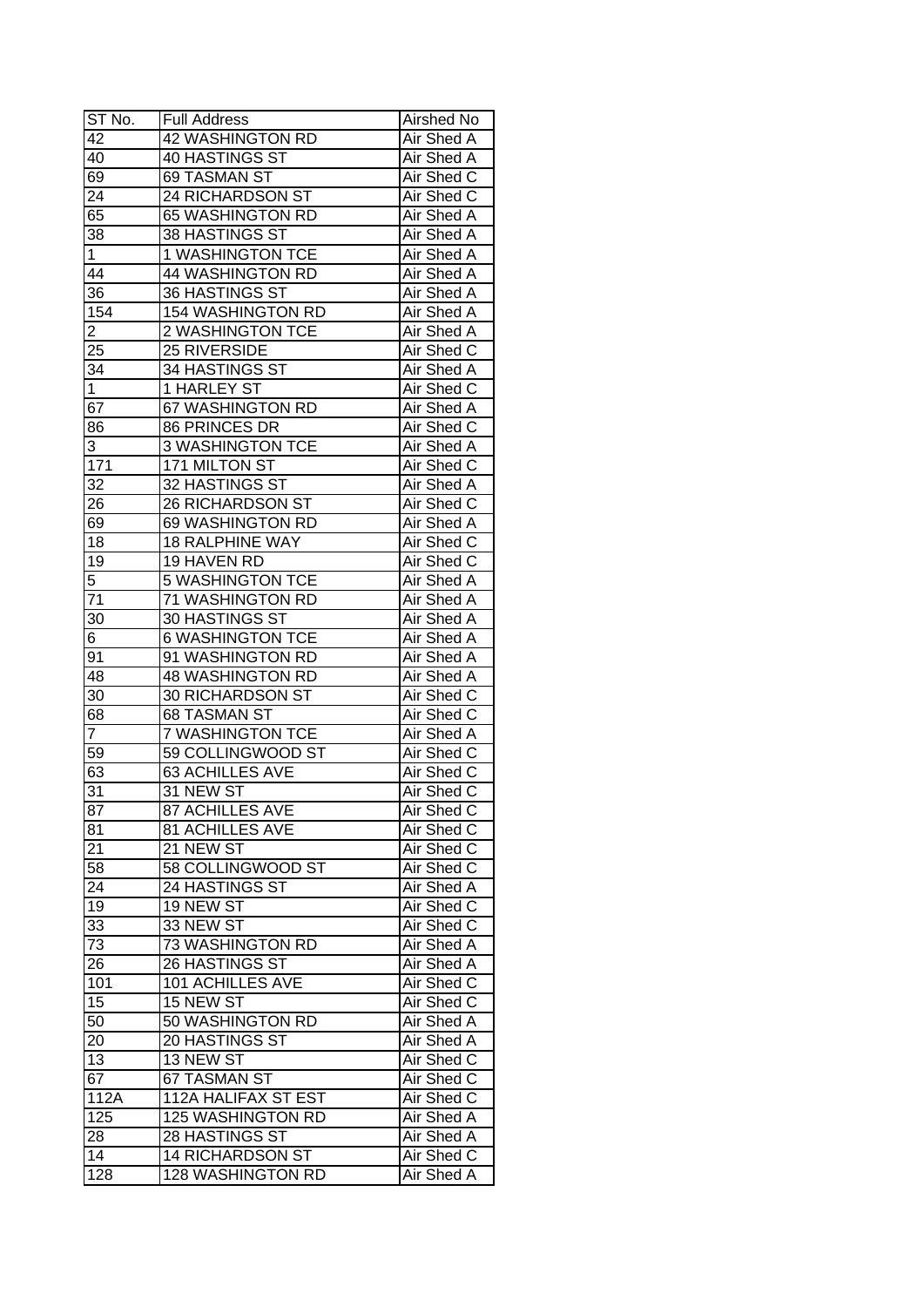| ST No.           | Full Address             | Airshed No        |
|------------------|--------------------------|-------------------|
| 54               | 54 WASHINGTON RD         | Air Shed A        |
| 11               | 11 NEW ST                | Air Shed C        |
| 18               | 18 HASTINGS ST           | Air Shed A        |
| 9                | 9 NEW ST                 | Air Shed C        |
| 75               | 75 WASHINGTON RD         | Air Shed A        |
| 2                | 2 WOLFE ST               | Air Shed A        |
| 156              | 156 WASHINGTON RD        | Air Shed A        |
| 16               | 16 HASTINGS ST           | Air Shed A        |
| 90A              | 90A HALIFAX ST E         | Air Shed C        |
| 77               | 77 WASHINGTON RD         | Air Shed A        |
| 56               | 56 WASHINGTON RD         | Air Shed A        |
| 21               | 21 HAVEN RD              | Air Shed C        |
| 121              | 121 TRAFALGAR ST         | Air Shed C        |
| 57               | 57 COLLINGWOOD ST        | Air Shed C        |
| 84               | 84 PRINCES DR            | Air Shed C        |
| 83               | 83 PRINCES DR            | Air Shed A        |
| 169              | 169 MILTON ST            | Air Shed C        |
| 136              | 136 WASHINGTON RD        | Air Shed A        |
| 79               | 79 WASHINGTON RD         | Air Shed A        |
| 58               | 58 WASHINGTON RD         | Air Shed A        |
| 2A               | 2A WASHINGTON TCE        | Air Shed A        |
| 10               | 10 HASTINGS ST           | Air Shed A        |
| 66               | <b>66 TASMAN ST</b>      | Air Shed C        |
| 32               | 32 RICHARDSON ST         | Air Shed C        |
| 83               | 83 WASHINGTON RD         | Air Shed A        |
| 60               | 60 WASHINGTON RD         | Air Shed A        |
| 126              | 126 WASHINGTON RD        | Air Shed A        |
| 44A              | 44A WASHINGTON RD        | Air Shed A        |
| $\overline{2}$   | 2 PIONEER CRES           | Air Shed A        |
| 23               | 23 RICHARDSON ST         | Air Shed C        |
| 85               | 85 WASHINGTON RD         | Air Shed A        |
| 64               | <b>64 WASHINGTON RD</b>  | Air Shed A        |
| 10               | 10 HALSTEAD ST           | Air Shed C        |
| 66A              | <b>66A TASMAN ST</b>     | Air Shed C        |
| 80               | <b>80 HALIFAX ST E</b>   | <b>Air Shed C</b> |
| 65               | <b>65 TASMAN ST</b>      | <b>Air Shed C</b> |
| $\overline{55}$  | 55 COLLINGWOOD ST        | Air Shed C        |
| 130              | 130 WASHINGTON RD        | Air Shed A        |
| 46A              | <b>46A WASHINGTON RD</b> | Air Shed A        |
| 38               | 38 WASHINGTON RD         | Air Shed A        |
| 66C              | <b>66C TASMAN ST</b>     | Air Shed C        |
| 12               | <b>12 RICHARDSON ST</b>  | Air Shed C        |
| 132              | 132 WASHINGTON RD        | Air Shed A        |
| 111-113          | 111-113 TRAFALGAR ST     | Air Shed C        |
| 66               | 66 WASHINGTON RD         | Air Shed A        |
| 89               | 89 WASHINGTON RD         | Air Shed A        |
| $54\overline{A}$ | 54A WASHINGTON RD        | Air Shed A        |
| 3                | <b>3 PIONEER CRES</b>    | Air Shed A        |
| 27               | 27 RICHARDSON ST         | Air Shed C        |
| 167              | 167 MILTON ST            | Air Shed C        |
| $3\overline{4}$  | 34 RICHARDSON ST         | Air Shed C        |
| 164              | 164 MILTON ST            | Air Shed C        |
| 66D              | 66D TASMAN ST            | Air Shed C        |
| 134              | 134 WASHINGTON RD        | Air Shed A        |
| 20               | 20 RIVERSIDE             | Air Shed C        |
|                  |                          |                   |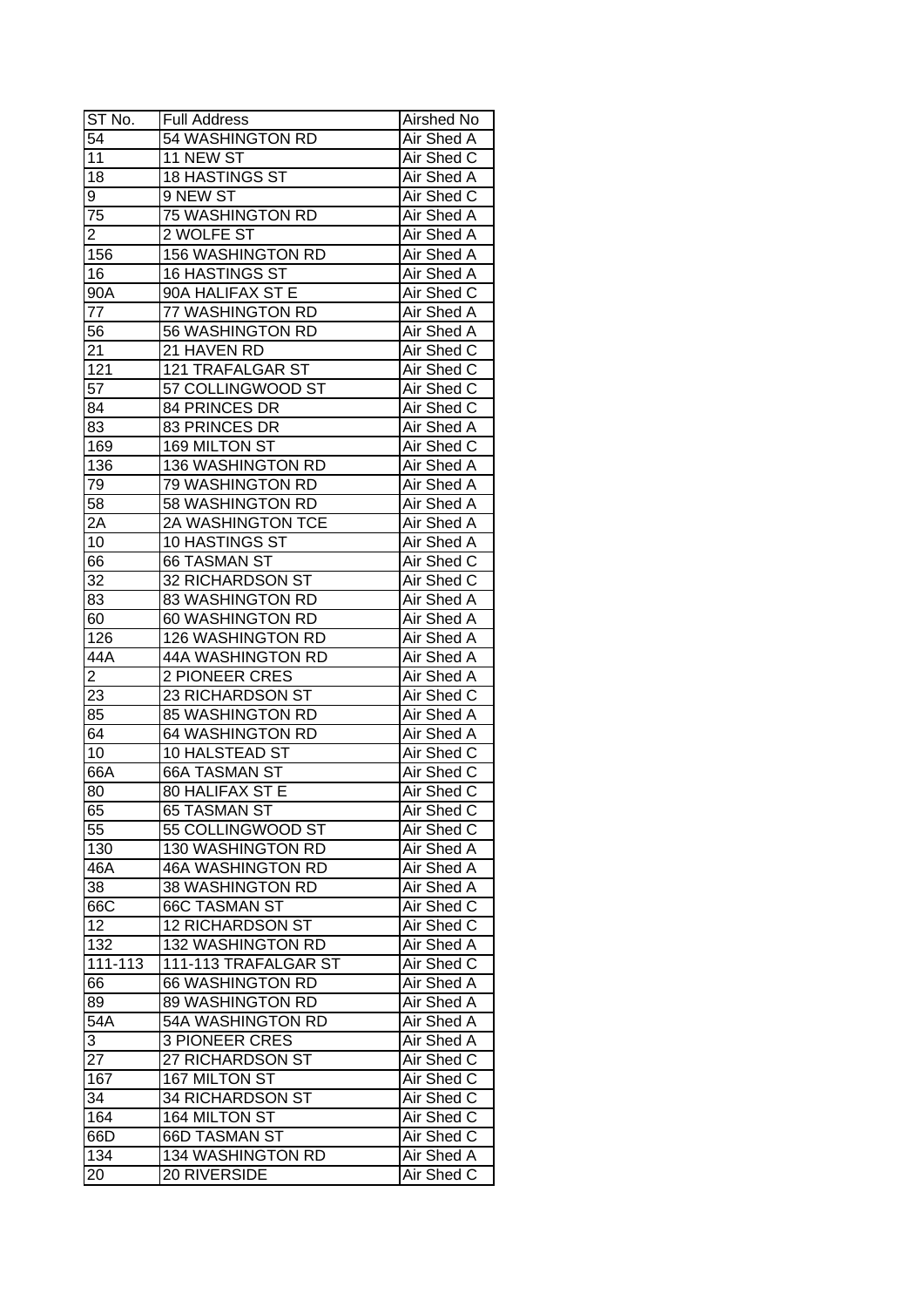| ST No.          | <b>Full Address</b>      | <b>Airshed No</b> |
|-----------------|--------------------------|-------------------|
| 90B             | 90B HALIFAX ST E         | Air Shed C        |
| 70              | 70 WASHINGTON RD         | Air Shed A        |
| 93              | 93 WASHINGTON RD         | <b>Air Shed A</b> |
| 5               | 5 HALSTEAD ST            | Air Shed C        |
| 15              | <b>15 RICHARDSON ST</b>  | Air Shed C        |
| 124             | <b>124 WASHINGTON RD</b> | Air Shed A        |
| 64              | 64 TASMAN ST             | Air Shed C        |
| 50              | 50 ACHILLES AVE          | Air Shed C        |
| 53              | 53 COLLINGWOOD ST        | Air Shed C        |
| $\overline{2}$  | 2 HASTINGS ST            | Air Shed A        |
| 60              | 60 ACHILLES AVE          | Air Shed C        |
| 92B             | 92B HALIFAX ST           | Air Shed C        |
| 82              | 82 PRINCES DR            | Air Shed C        |
| $\mathbf{1}$    | 1 ST VINCENT ST          | Air Shed C        |
| 68              | <b>68 ACHILLES AVE</b>   | Air Shed C        |
| 441             | 441 ROCKS RD             | Air Shed C        |
| 158             | 158 WASHINGTON RD        | Air Shed A        |
| 76              | <b>76 ACHILLES AVE</b>   | Air Shed C        |
| 70              | <b>70 ACHILLES AVE</b>   | Air Shed C        |
| 72              | 72 WASHINGTON RD         | Air Shed A        |
| 82              | 82 ACHILLES AVE          | Air Shed C        |
| 90              |                          |                   |
|                 | 90 ACHILLES AVE          | Air Shed C        |
| 29              | 29 RICHARDSON ST         | Air Shed C        |
| 96              | 96 ACHILLES AVE          | Air Shed C        |
| 52A             | 52A WASHINGTON RD        | Air Shed A        |
| 63              | 63 TASMAN ST             | Air Shed C        |
| 97              | 97 WASHINGTON RD         | Air Shed A        |
| $\overline{54}$ | 54 COLLINGWOOD ST        | Air Shed C        |
| 109             | 109 TRAFALGAR ST         | Air Shed C        |
| 74              | 74 WASHINGTON RD         | Air Shed A        |
| 52              | 52 WASHINGTON RD         | Air Shed A        |
| 435             | 435 ROCKS RD             | Air Shed C        |
| 15              | <b>15 RIVERSIDE</b>      | Air Shed C        |
| $\overline{14}$ | 14 HASTINGS ST           | Air Shed A        |
| 36              | <b>36 RICHARDSON ST</b>  | <b>Air Shed C</b> |
| 122             | <b>122 WASHINGTON RD</b> | <b>Air Shed A</b> |
| 113             | 113 WASHINGTON RD        | Air Shed A        |
| 99              | 99 WASHINGTON RD         | Air Shed A        |
| 36              | 36 WASHINGTON RD         | Air Shed A        |
| 74A             | 74A HALIFAX ST E         | Air Shed C        |
| 4               | <b>4 PIONEER CRES</b>    | Air Shed A        |
| 22              | 22 HASTINGS ST           | Air Shed A        |
| 76              | 76 HALIFAX ST E          | Air Shed C        |
| 51              | 51 COLLINGWOOD ST        | Air Shed C        |
| 19              | <b>19 RIVERSIDE</b>      | Air Shed C        |
| 101             | 101 WASHINGTON RD        | Air Shed A        |
| 82              | 82 WASHINGTON RD         | Air Shed A        |
| 4               | 4 HALSTEAD ST            | Air Shed C        |
| 92A             | 92A HALIFAX ST           | Air Shed C        |
| 109             | 109 WASHINGTON RD        | Air Shed A        |
| 170             | 170 WASHINGTON RD        | Air Shed A        |
| 31              | 31 RICHARDSON ST         | Air Shed C        |
| 103             | 103 WASHINGTON RD        | Air Shed A        |
| 84              | 84 WASHINGTON RD         | Air Shed A        |
| 107             | 107 WASHINGTON RD        | Air Shed A        |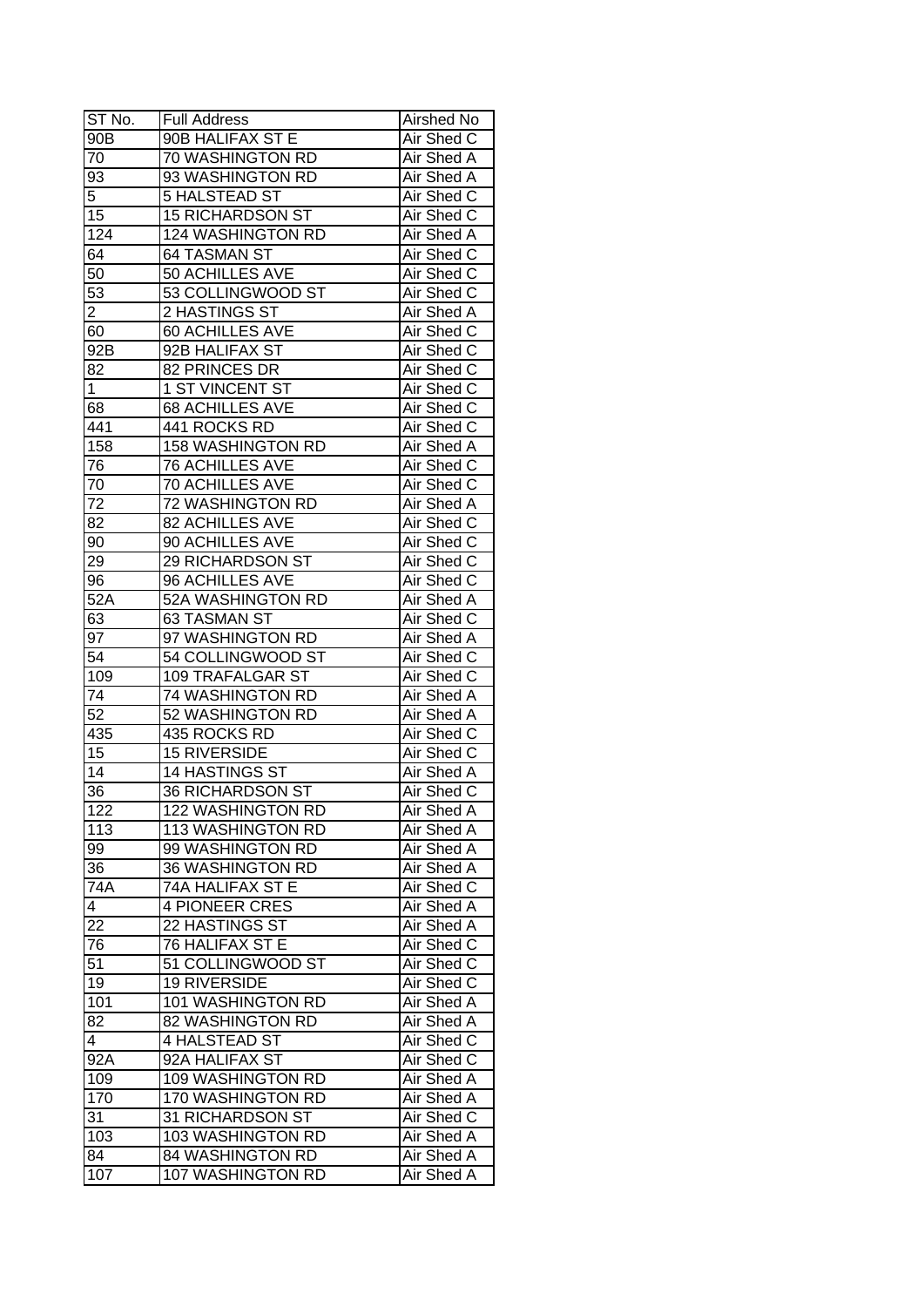| ST No.          | <b>Full Address</b>      | Airshed No        |
|-----------------|--------------------------|-------------------|
| 3               | 3 HALSTEAD ST            | Air Shed C        |
| 105             | 105 WASHINGTON RD        | <b>Air Shed A</b> |
| 5               | <b>5 PIONEER CRES</b>    | Air Shed A        |
| 118             | <b>118 HALIFAX ST E</b>  | Air Shed C        |
| 38              | 38 RICHARDSON ST         | Air Shed C        |
| 114             | 114 HALIFAX ST E         | Air Shed C        |
| 10              | 10 RICHARDSON ST         | Air Shed C        |
| 112             | 112 HALIFAX ST E         | Air Shed C        |
| 110             | 110 HALIFAX ST E         | Air Shed C        |
| 108             | 108 HALIFAX ST E         | Air Shed C        |
| 106             | 106 HALIFAX ST E         | Air Shed C        |
| 18              | <b>18 RIVERSIDE</b>      | Air Shed C        |
| 62              | 62 WASHINGTON RD         | Air Shed A        |
| 105             | 105 TRAFALGAR ST         | Air Shed C        |
| 102             | 102 HALIFAX ST E         | Air Shed C        |
| 98              | 98 HALIFAX ST E          | Air Shed C        |
| 102             | 102 HALIFAX ST E         | Air Shed C        |
| 49              | 49 COLLINGWOOD ST        | Air Shed C        |
| 100             | 100 HALIFAX ST E         | Air Shed C        |
| 96              | 96 HALIFAX ST E          | Air Shed C        |
| 90              | 90 HALIFAX ST E          | Air Shed C        |
| 437             | 437 ROCKS RD             | Air Shed C        |
| 94              | 94 HALIFAX ST E          | Air Shed C        |
| 433             | 433 ROCKS RD             | Air Shed C        |
| 88              | 88 HALIFAX ST E          | Air Shed C        |
| 90              | 90 WASHINGTON RD         | Air Shed A        |
| $9\overline{2}$ | 92 HALIFAX ST            | Air Shed C        |
| 34              | 34 WASHINGTON RD         | Air Shed A        |
| 46F             | <b>46F WASHINGTON RD</b> | Air Shed A        |
| 6               | <b>6 PIONEER CRES</b>    | Air Shed A        |
| 62              | 62 TASMAN ST             | Air Shed C        |
| 86              | 86 HALIFAX ST E          | Air Shed C        |
| $106 - 110$     | 106-110 TRAFALGAR ST     | Air Shed C        |
| 84              | 84 HALIFAX ST            | Air Shed C        |
| $\overline{16}$ | <b>16 AVON TCE</b>       | <b>Air Shed C</b> |
| 82              | 82 HALIFAX ST E          | Air Shed C        |
| 92              | 92 WASHINGTON RD         | Air Shed A        |
| 17              | <b>17 RIVERSIDE</b>      | Air Shed C        |
| 74              | 74 HALIFAX ST E          | Air Shed C        |
| 78              | 78 HALIFAX ST E          | Air Shed C        |
| 46B             | <b>46B WASHINGTON RD</b> | Air Shed A        |
| 33              | 33 RICHARDSON ST         | Air Shed C        |
| 68              | 68 HALIFAX ST E          | Air Shed C        |
| 70              | 70 HALIFAX ST E          | Air Shed C        |
| 72              | <b>72 HALIFAX ST E</b>   | Air Shed C        |
| 66              | 66 HALIFAX ST E          | Air Shed C        |
| 98              | 98 WASHINGTON RD         | Air Shed A        |
| 11              | 11 RICHARDSON ST         | Air Shed C        |
| 68              | 68 WASHINGTON RD         | Air Shed A        |
| 431             | 431 ROCKS RD             | Air Shed C        |
| 112             | 112 WASHINGTON RD        | Air Shed A        |
| 62A             | 62A WASHINGTON RD        | Air Shed A        |
| $\overline{2}$  | 2 RENTONE ST             | Air Shed A        |
| 47              | 47 COLLINGWOOD ST        | Air Shed C        |
| 70A             | 70A WASHINGTON RD        | Air Shed A        |
|                 |                          |                   |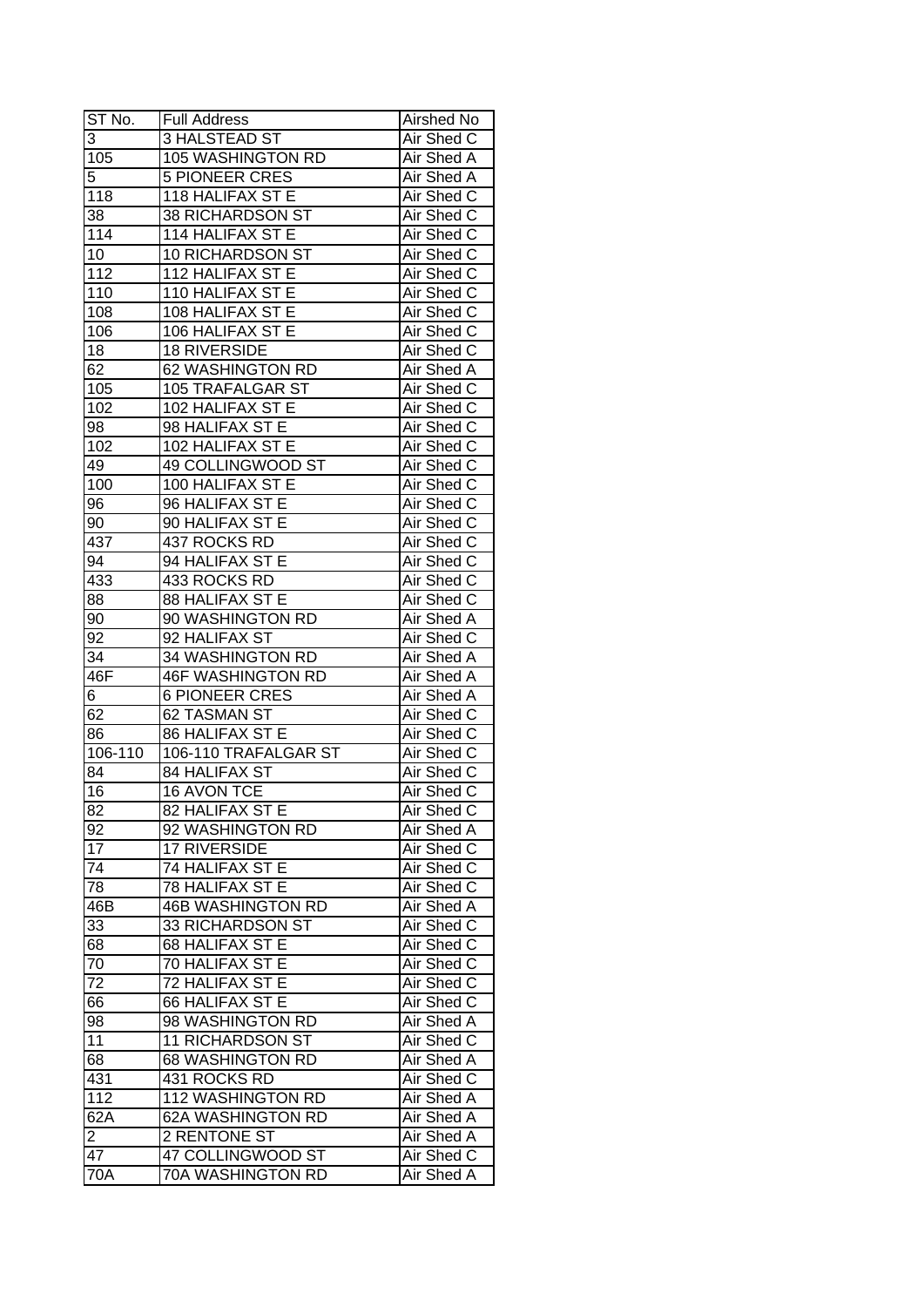| ST No.          | <b>Full Address</b>      | Airshed No        |
|-----------------|--------------------------|-------------------|
| 16              | <b>16 RIVERSIDE</b>      | Air Shed C        |
| 83-95           | 83-95 TRAFALGAR ST       | Air Shed C        |
| 76              | <b>76 WASHINGTON RD</b>  | Air Shed A        |
| $\mathbf 1$     | 1 RENTONE ST             | Air Shed A        |
| 56              | 56 HALIFAX ST            | Air Shed C        |
| 46C             | <b>46C WASHINGTON RD</b> | Air Shed A        |
| 5A              | 5A RICHARDSON ST         | Air Shed C        |
| 80              | 80 WASHINGTON RD         | Air Shed A        |
| 48              | <b>48 HALIFAX ST</b>     | Air Shed C        |
| 50              | 50 HALIFAX ST            | Air Shed C        |
| 10              | <b>10 STAFFORD WALK</b>  | Air Shed C        |
| 46              | <b>46 HALIFAX ST</b>     | Air Shed C        |
| 115             | 115 HALIFAX ST E         | Air Shed C        |
| $\overline{52}$ | 52 HALIFAX ST            | Air Shed C        |
| 113             | 113 HALIFAX ST E         | Air Shed C        |
| 44              | 44 HALIFAX ST            | Air Shed C        |
| 111             | 111 HALIFAX ST E         | Air Shed C        |
| 107A            | 107A HALIFAX ST E        | Air Shed C        |
| 109             | 109 HALIFAX ST E         | Air Shed C        |
| 109D            | 109D HALIFAX ST E        | Air Shed C        |
| 121             | 121 HALIFAX ST E         | Air Shed C        |
| 40-42           | 40-42 HALIFAX ST         | Air Shed C        |
| 102             | 102 RUSSELL ST           | Air Shed A        |
| 38              | 38 HALIFAX ST            | Air Shed C        |
| 65              | <b>65 FIFESHIRE CRES</b> | Air Shed C        |
| 8               | 8 RICHARDSON ST          | Air Shed C        |
| 46              | <b>46 WASHINGTON RD</b>  | Air Shed A        |
| 107             | 107 HALIFAX ST E         | Air Shed C        |
| 105             | 105 HALIFAX ST E         | Air Shed C        |
| 99              | 99 HALIFAX ST E          | Air Shed C        |
| 15              | <b>15 STAFFORD WALK</b>  | Air Shed C        |
| 4               | <b>4 RENTONE ST</b>      | Air Shed A        |
| 97              | 97 HALIFAX ST E          | Air Shed C        |
| $9\overline{1}$ | 91 HALIFAX ST E          | Air Shed C        |
| 95              | 95 HALIFAX ST E          | <b>Air Shed C</b> |
| 13              | <b>13 STAFFORD WALK</b>  | Air Shed C        |
| 39              | 39 RICHARDSON ST         | Air Shed C        |
| 30              | 30 HALIFAX ST            | Air Shed C        |
| 89              | 89 HALIFAX ST E          | Air Shed C        |
| 28              | 28 HALIFAX ST            | Air Shed C        |
| 100             | 100 WASHINGTON RD        | Air Shed A        |
| 3               | <b>3 RENTONE ST</b>      | Air Shed A        |
| 20              | 20 HALIFAX ST            | Air Shed C        |
| 87              | 87 HALIFAX ST E          | Air Shed C        |
| 18              | 18 HALIFAX ST            | Air Shed C        |
| 87A             | 87A HALIFAX ST E         | Air Shed C        |
| 100             | 100 RUSSELL ST           | Air Shed A        |
| 16              | 16 HALIFAX ST            | Air Shed C        |
| 163             | 163 MILTON ST            | Air Shed C        |
| 85              | 85 HALIFAX ST E          | Air Shed C        |
| 83              | 83 HALIFAX ST E          | Air Shed C        |
| 8               | 8 STAFFORD WALK          | Air Shed C        |
| 11              | <b>11 STAFFORD WALK</b>  | Air Shed C        |
| $1\overline{4}$ | 14 HALIFAX ST            | Air Shed C        |
| 81              | 81 HALIFAX ST E          | Air Shed C        |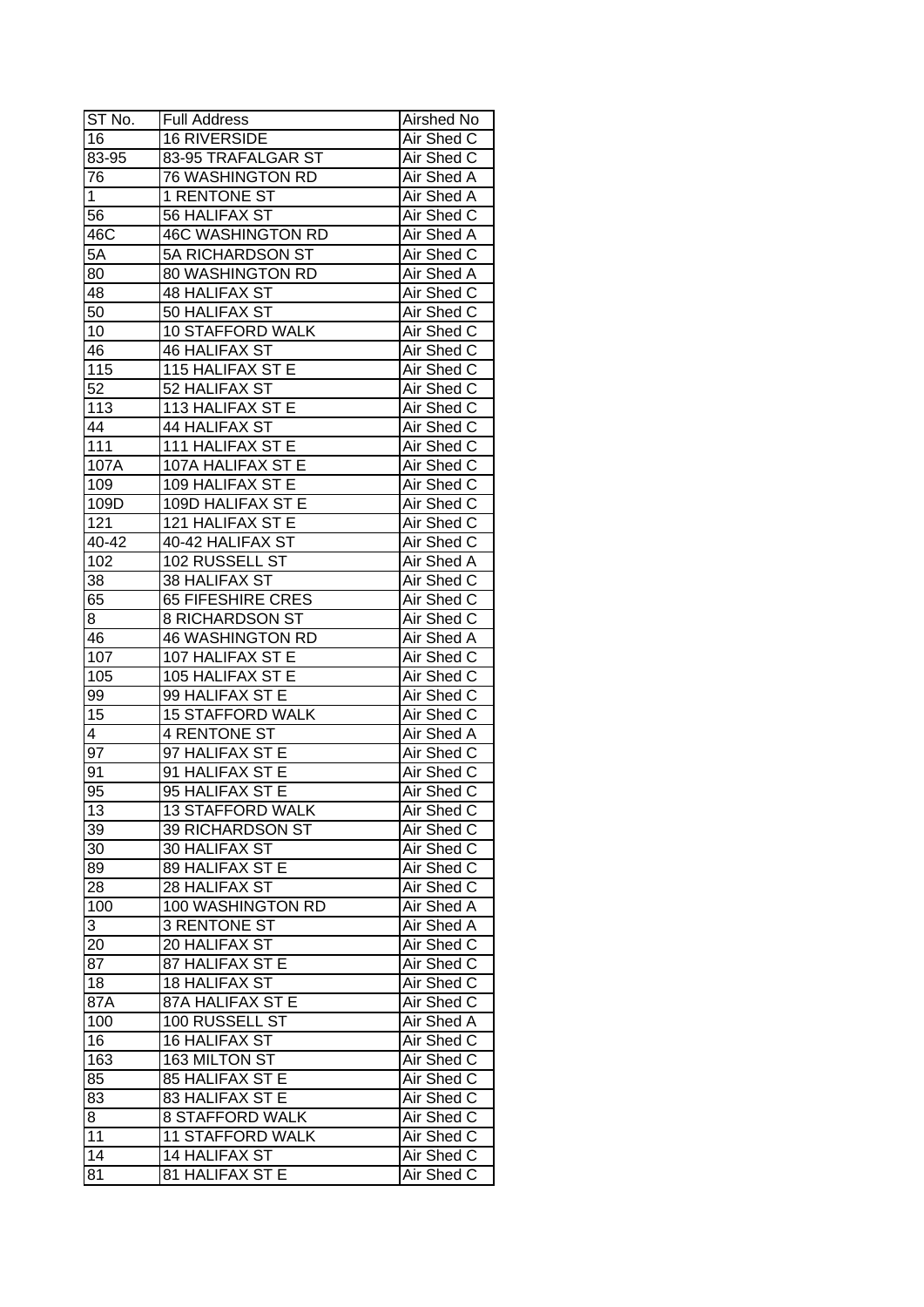| ST No.          | <b>Full Address</b>      | <b>Airshed No</b> |
|-----------------|--------------------------|-------------------|
| 10              | 10 HALIFAX ST            | Air Shed C        |
| $\overline{12}$ | 12 HALIFAX ST            | Air Shed C        |
| 79              | <b>79 HALIFAX ST E</b>   | Air Shed C        |
| 77              | <b>77 HALIFAX ST E</b>   | Air Shed C        |
| 60              | <b>60 TASMAN ST</b>      | Air Shed C        |
| 71              | 71 HALIFAX ST E          | Air Shed C        |
| 75              | 75 HALIFAX ST E          | Air Shed C        |
| 6               | <b>6 HALIFAX ST</b>      | Air Shed C        |
| 73              | 73 HALIFAX ST E          | Air Shed C        |
| 95              | 95 RUSSELL ST            | Air Shed A        |
| 69              | 69 HALIFAX ST E          | Air Shed C        |
| 67              | 67 HALIFAX ST E          | Air Shed C        |
| 65              | <b>65 HALIFAX ST E</b>   | Air Shed C        |
| 119             | 119 HALIFAX ST E         | Air Shed C        |
| 63              | 63 HALIFAX ST E          | Air Shed C        |
| 102             | 102 WASHINGTON RD        | Air Shed A        |
| 59              | 59 TASMAN ST             | Air Shed C        |
| 98              | 98 RUSSELL ST            | Air Shed A        |
| 161             | 161 MILTON ST            | Air Shed C        |
| $\overline{7}$  | 7 RICHARDSON ST          | Air Shed C        |
| 5               | <b>5 RENTONE ST</b>      | Air Shed A        |
| 68              | <b>68 FIFESHIRE CRES</b> | Air Shed C        |
| 63              | 63 HAVEN RD              | Air Shed C        |
| 91A             | 91A HALIFAX ST E         | Air Shed C        |
| 6               | <b>6 RENTONE ST</b>      | Air Shed A        |
| 45              | 45 COLLINGWOOD ST        | Air Shed C        |
| 6               | <b>6 STAFFORD WALK</b>   | Air Shed C        |
| 93E             | 93E HALIFAX ST E         | Air Shed C        |
| 57              | 57 HALIFAX ST            | Air Shed C        |
| 159A            | 159A MILTON ST           | Air Shed C        |
| 58              | 58 TASMAN ST             | Air Shed C        |
| 63              | 63 BRITANNIA HTS         | Air Shed A        |
| 109F            | 109F HALIFAX ST E        | Air Shed C        |
| 51              | 51 HALIFAX ST            | Air Shed C        |
| 55              | 55 HALIFAX ST            | <b>Air Shed C</b> |
| 45              | <b>45 HALIFAX ST</b>     | Air Shed C        |
| 43              | 43 HALIFAX ST            | Air Shed C        |
| $\overline{53}$ | 53 HALIFAX ST            | Air Shed C        |
| 39-Up           | 81 TRAFALGAR ST          | Air Shed C        |
| 41              | 41 HALIFAX ST            | Air Shed C        |
| 63              | <b>63 FIFESHIRE CRES</b> | Air Shed C        |
| 37-Gr           | 81 TRAFALGAR ST          | Air Shed C        |
| 160             | 160 MILTON ST            | Air Shed C        |
| 109B            | 109B HALIFAX ST E        | Air Shed C        |
| 73A             | 73A HALIFAX ST E         | Air Shed C        |
| 72              | <b>72 BRITANNIA HTS</b>  | Air Shed C        |
| $\overline{7}$  | 7 RENTONE ST             | Air Shed A        |
| 96              | 96 RUSSELL ST            | Air Shed A        |
| 109E            | 109E HALIFAX ST E        | Air Shed C        |
| 35              | 35 HALIFAX ST            | Air Shed C        |
| 97A             | 97A HALIFAX ST E         | Air Shed C        |
| 29              | 29 HALIFAX ST            | Air Shed C        |
| 27              | 27 HALIFAX ST            | Air Shed C        |
| $\overline{4}$  | 4 PETTIT PL              | Air Shed C        |
|                 |                          |                   |
| 55B             | 55B TASMAN ST            | Air Shed C        |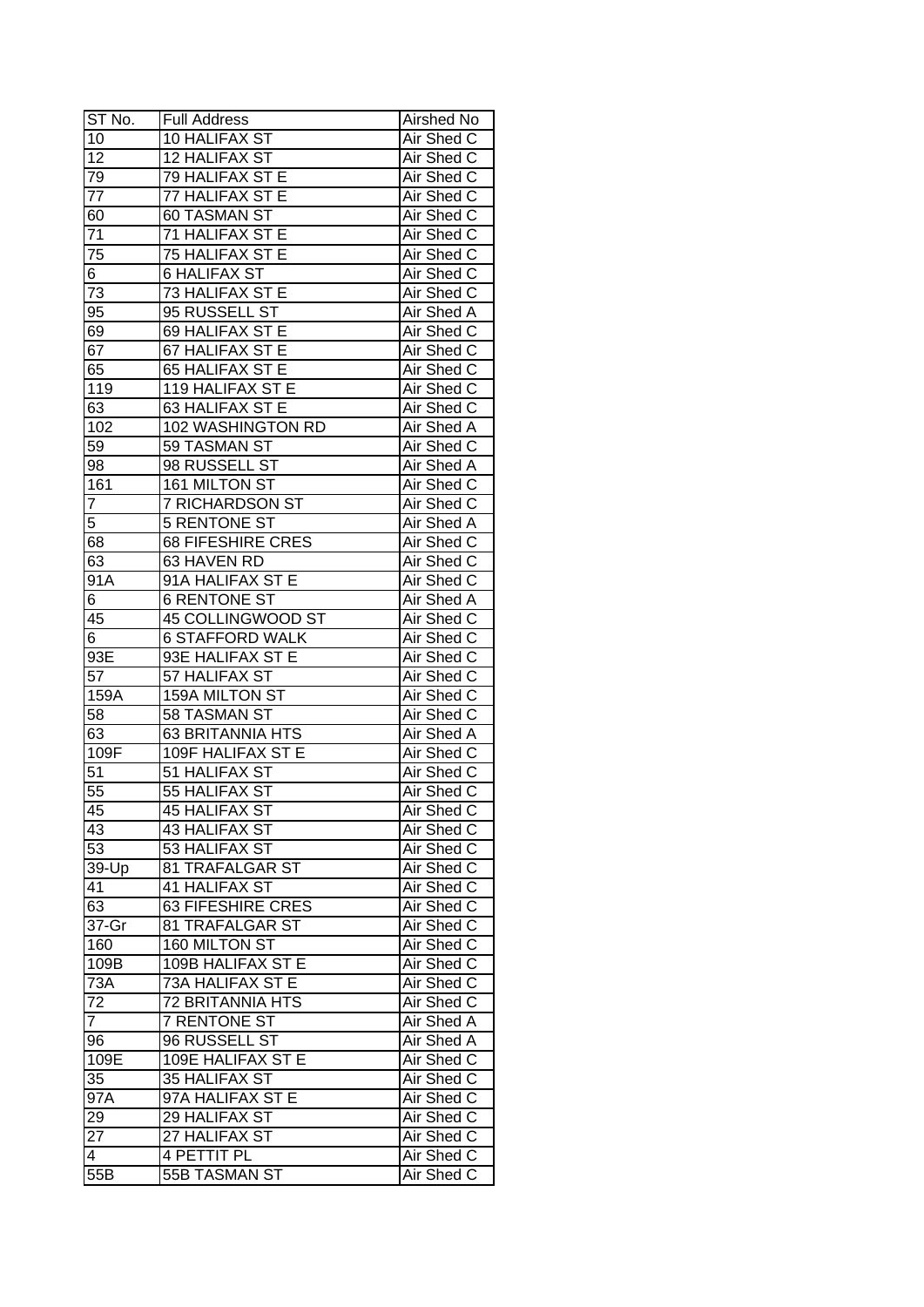| ST No.          | <b>Full Address</b>         | Airshed No        |
|-----------------|-----------------------------|-------------------|
| 55A             | 55A TASMAN ST               | Air Shed C        |
| 43              | 43 COLLINGWOOD ST           | Air Shed C        |
| 23              | 23 HALIFAX ST               | Air Shed C        |
| 19              | 19 HALIFAX ST               | Air Shed C        |
| 11              | 13 HALIFAX ST               | Air Shed C        |
| 67A             | 67A HALIFAX ST E            | Air Shed C        |
| 159             | 159 MILTON ST               | Air Shed C        |
| 93              | 93 HALIFAX ST E             | Air Shed C        |
| 16              | 16 VALLEY HEIGHTS RD        | Air Shed A        |
| 56              | 56 TASMAN ST                | Air Shed C        |
| 8               | 8 RENTONE ST                | Air Shed A        |
| $\overline{7}$  | 7 SHAKESPEARE WALK          | Air Shed C        |
| 117             | 117 HALIFAX ST E            | Air Shed C        |
| $\overline{55}$ | 55 TASMAN ST                | Air Shed C        |
| 14              | 14 VALLEY HEIGHTS RD        | Air Shed A        |
| 66              | <b>66 FIFESHIRE CRES</b>    | Air Shed C        |
| 9               | 9 RENTONE ST                | Air Shed A        |
| 67              | 67 HAVEN RD                 | Air Shed C        |
| 3               | <b>RUTHERFORD PARK</b>      | Air Shed C        |
| 61              | 61 FIFESHIRE CRES           | Air Shed C        |
| $4\overline{4}$ | 44 COLLINGWOOD ST           | Air Shed C        |
| 3               | <b>3 PARU PARU RD</b>       | Air Shed C        |
| 61              | <b>61 BRITANNIA HTS</b>     | Air Shed A        |
| 5               | <b>5 RICHARDSON ST</b>      | Air Shed C        |
| 90              | 90 RUSSELL ST               | Air Shed A        |
| 7               | 7 LANCEWOOD WAY             | Air Shed C        |
| 93D             | 93D HALIFAX ST E            | Air Shed C        |
| 77A             | 77A HALIFAX ST E            | Air Shed C        |
| 109C            | 109C HALIFAX ST E           | Air Shed C        |
| 6               | <b>6 LANCEWOOD WAY</b>      | Air Shed C        |
| 41              | 41 COLLINGWOOD ST           | Air Shed C        |
| 10A             | <b>10A RENTONE ST</b>       | Air Shed A        |
| 79              | <b>81 TRAFALGAR ST</b>      | Air Shed C        |
| 158             | 158 MILTON ST               | Air Shed C        |
| 3               | <b>3 PETTIT PL</b>          | <b>Air Shed C</b> |
| 1A              | <b>1A STAFFORD WALK</b>     | Air Shed C        |
| 54A             | 54A TASMAN ST               | Air Shed C        |
| 77D             | 77D HALIFAX ST E            | Air Shed C        |
| 1               | 1 STAFFORD WALK             | Air Shed C        |
| 68              | <b>68 BRITANNIA HTS</b>     | Air Shed C        |
| 93A             | 93A HALIFAX ST E            | Air Shed C        |
| 12              | 12 VALLEY HEIGHTS RD        | Air Shed A        |
| 157             | 157 MILTON ST               | Air Shed C        |
| 42              | 42 COLLINGWOOD ST           | Air Shed C        |
| 10              | 10 RENTONE ST               | Air Shed A        |
| 8               | 8 PETTIT PL                 | Air Shed C        |
| 88              | 88 RUSSELL ST               | Air Shed A        |
| 53              | 53 TASMAN ST                | Air Shed C        |
| 5               | 5 PETTIT PL                 | Air Shed C        |
| 59              | 59 BRITANNIA HTS            | Air Shed A        |
| 6               | <b>6 SHAKESPEARE WALK</b>   | Air Shed C        |
| 113A            | 113A HALIFAX ST E           | Air Shed C        |
| 54              | 54 TASMAN ST                | Air Shed C        |
| 11              | <b>11 VALLEY HEIGHTS RD</b> | Air Shed A        |
| 10              | <b>10 VALLEY HEIGHTS RD</b> | Air Shed A        |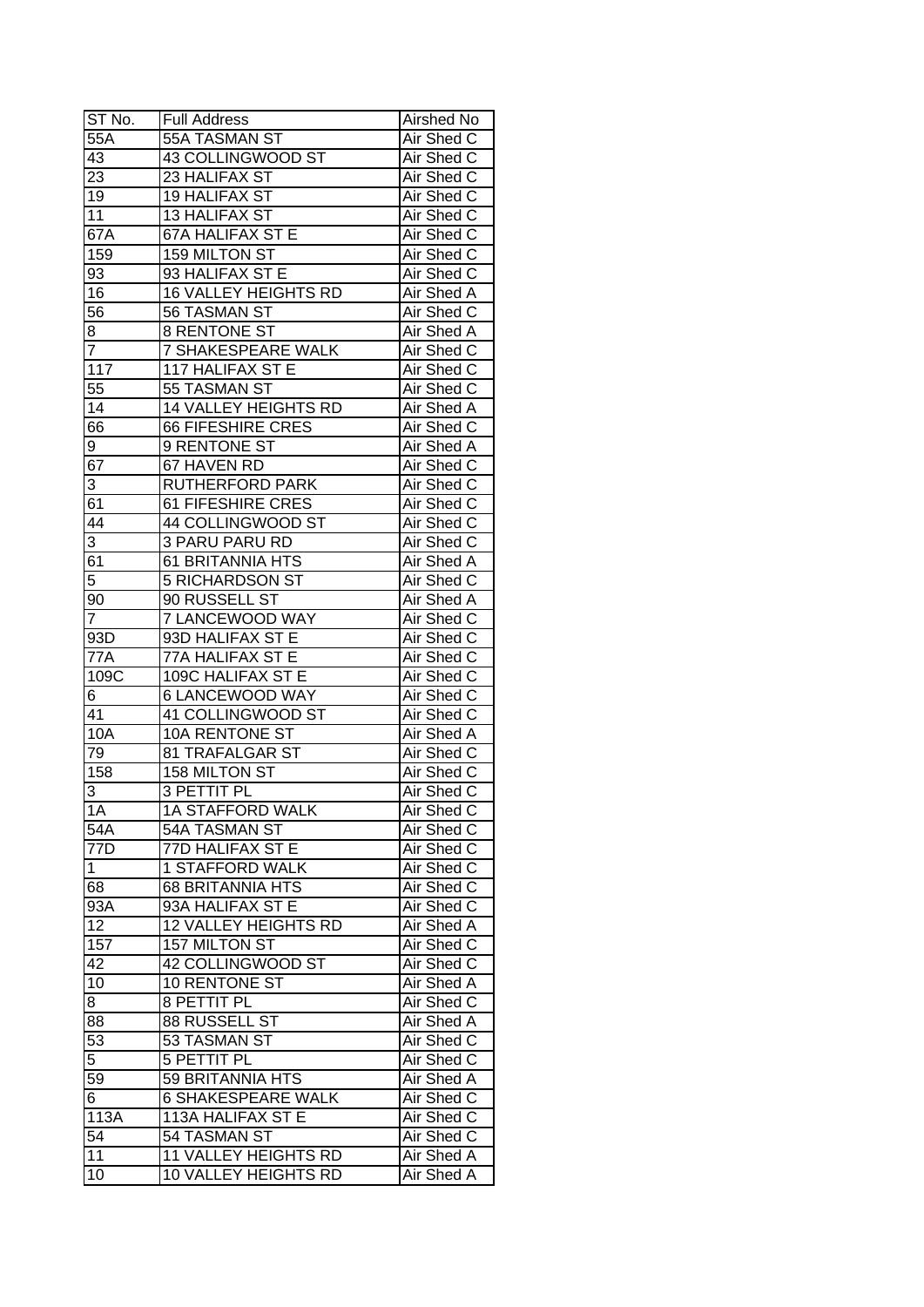| ST No.                     | Full Address                | Airshed No               |
|----------------------------|-----------------------------|--------------------------|
| 64                         | <b>64 FIFESHIRE CRES</b>    | Air Shed C               |
| $\overline{15}$            | <b>15 VALLEY HEIGHTS RD</b> | Air Shed A               |
| $\overline{13}$            | 13 VALLEY HEIGHTS RD        | Air Shed A               |
| 69                         | 69 HAVEN RD                 | Air Shed C               |
| 8                          | 8 LANCEWOOD WAY             | Air Shed C               |
| 413                        | 413 WAKEFIELD QY            | Air Shed C               |
| 62                         | 62 FIFESHIRE CRES           | Air Shed C               |
| 6                          | <b>6 PETTIT PL</b>          | Air Shed C               |
| 71                         | 71 HAVEN RD                 | Air Shed C               |
| 5                          | 5 LANCEWOOD WAY             | Air Shed C               |
| 109D                       | 109D HALIFAX ST E           | Air Shed C               |
| 40                         | 40 COLLINGWOOD ST           | Air Shed C               |
| 155A                       | 155A MILTON ST              | Air Shed C               |
| 75-Up                      | 81 TRAFALGAR ST             | Air Shed C               |
| 39                         | 39 COLLINGWOOD ST           | Air Shed C               |
| 45                         | <b>45 HALIFAX ST</b>        | Air Shed C               |
| 66                         | <b>66 BRITANNIA HTS</b>     | Air Shed C               |
| 10                         | 10 PETTIT PL                | Air Shed C               |
| 8                          | <b>8 VALLEY HEIGHTS RD</b>  | Air Shed A               |
| 93B                        | 93B HALIFAX ST E            | Air Shed C               |
| 81                         | 81 TRAFALGAR ST             | Air Shed C               |
| 93C                        | 93C HALIFAX ST E            | Air Shed C               |
| 83                         | 83 RUSSELL ST               | Air Shed A               |
| 3                          | 3 LANCEWOOD WAY             | Air Shed C               |
| 156                        | 156 MILTON ST               | Air Shed C               |
| 9                          | 9 PETTIT PL                 | Air Shed C               |
| 9                          | 9 VALLEY HEIGHTS RD         | <b>Air Shed A</b>        |
| $\overline{2}$             | 2 LANCEWOOD WAY             | Air Shed C               |
| 4                          | 4 LANCEWOOD WAY             | Air Shed C               |
| 77B                        | 77B HALIFAX ST E            | Air Shed C               |
| 77C                        | 77C HALIFAX ST E            | Air Shed C               |
| 81                         | 81 RUSSELL ST               | Air Shed A               |
| $\overline{14}$            | 14 PETTIT PL                | Air Shed C               |
| 6                          | <b>6 VALLEY HEIGHTS RD</b>  | Air Shed A               |
| $\overline{72}$            | <b>72 TRAFALGAR ST</b>      | <b>Air Shed C</b>        |
|                            |                             | Air Shed C               |
| $\mathcal{I}$<br><b>7A</b> | 7 PETTIT PL<br>7A AJAX AVE  | Air Shed C               |
| 60                         | 60 FIFESHIRE CRES           | Air Shed C               |
| 57                         | 57 BRITANNIA HTS            | Air Shed A               |
| 5                          | <b>5 SHAKESPEARE WALK</b>   | Air Shed C               |
| 51                         | 51 TASMAN ST                | Air Shed C               |
| 52                         | 52 TASMAN ST                |                          |
| 4                          | <b>4 VALLEY HEIGHTS RD</b>  | Air Shed C<br>Air Shed A |
| $\mathbf 1$                | 1 RICHARDSON ST             | Air Shed C               |
| $\overline{12}$            | 12 PETTIT PL                | Air Shed C               |
| $\overline{5}$             | 5 PARU PARU RD              | Air Shed C               |
| 84                         | 84 RUSSELL ST               | Air Shed A               |
| $\overline{7}$             | 7 VALLEY HEIGHTS RD         | Air Shed A               |
| 11                         | 11 PETTIT PL                | Air Shed C               |
| 155                        | 155 MILTON ST               | Air Shed C               |
| 57                         | 57 FIFESHIRE CRES           | Air Shed C               |
| 407                        | 407 WAKEFIELD QY            | Air Shed C               |
| $\overline{2}$             | 2 VALERIE PL                | Air Shed A               |
| 415                        | 415 WAKEFIELD QY            | Air Shed C               |
|                            | 38 COLLINGWOOD ST           |                          |
| 38                         |                             | Air Shed C               |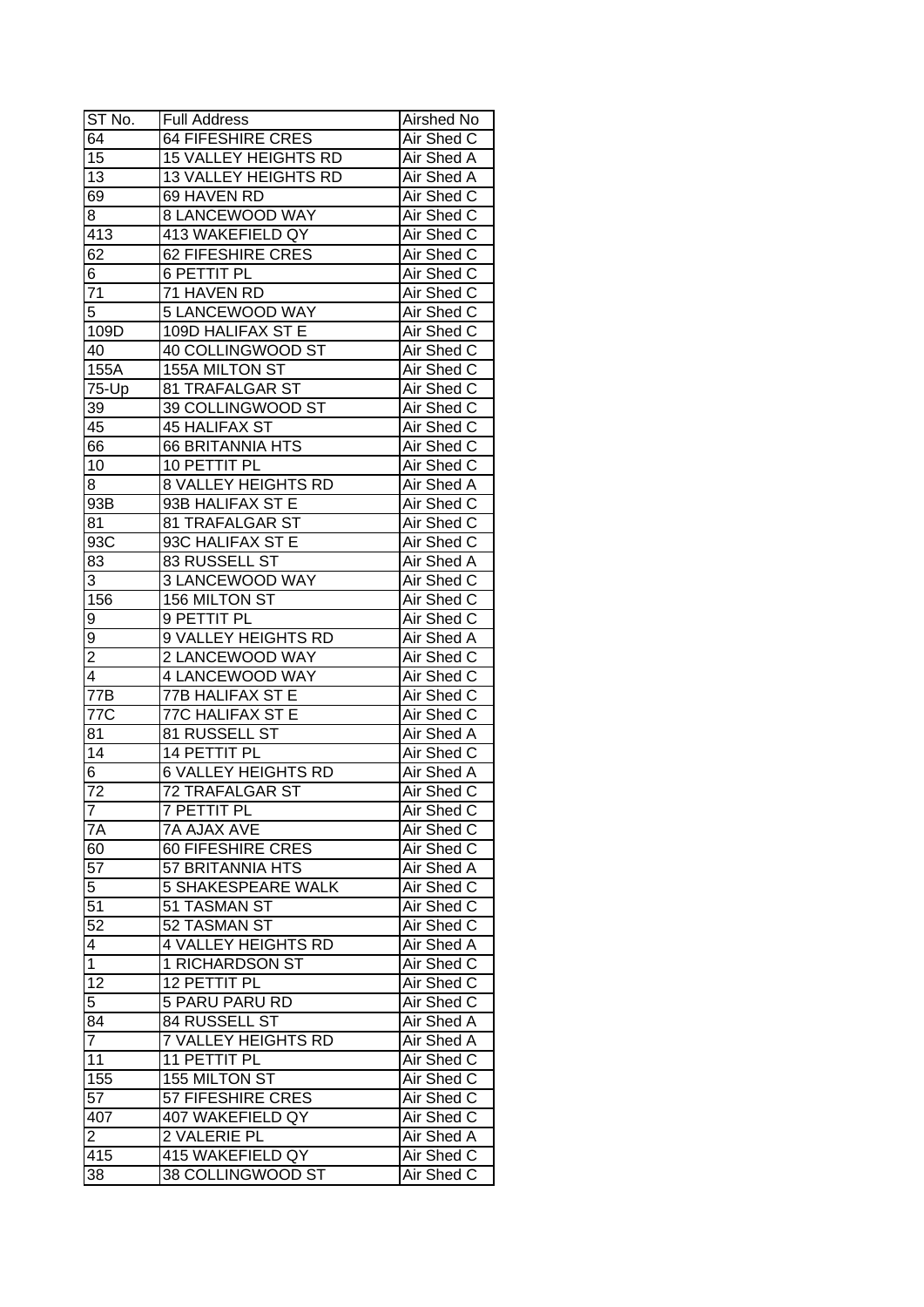| ST No.                  | <b>Full Address</b>        | Airshed No        |
|-------------------------|----------------------------|-------------------|
| 64                      | <b>64 BRITANNIA HTS</b>    | Air Shed C        |
| 79                      | 79 RUSSELL ST              | <b>Air Shed A</b> |
| 75                      | 75 HAVEN RD                | Air Shed C        |
| 152                     | 152 MILTON ST              | Air Shed C        |
| 5                       | 5 VALLEY HEIGHTS RD        | Air Shed A        |
| 11                      | 11 LUCAS TCE               | Air Shed A        |
| 50                      | 50 TASMAN ST               | Air Shed C        |
| 409                     | 409 WAKEFIELD QY           | Air Shed C        |
| 41A                     | 41A HALIFAX ST             | Air Shed C        |
| $\overline{\mathbf{4}}$ | 4 ALBANO WAY               | Air Shed C        |
| 13                      | <b>13 LUCAS TCE</b>        | Air Shed A        |
| 62                      | 62 BRITANNIA HTS           | Air Shed C        |
| 4                       | 4 SHAKESPEARE WALK         | Air Shed C        |
| 49                      | 49 TASMAN ST               | Air Shed C        |
| 55                      | 55 BRITANNIA HTS           | Air Shed A        |
|                         |                            |                   |
| 9                       | 9 LUCAS TCE                | Air Shed A        |
| 58                      | 58 FIFESHIRE CRES          | Air Shed C        |
| 5                       | 5 ALBANO WAY               | Air Shed C        |
| $\overline{7}$          | 7 VALERIE PL               | Air Shed A        |
| 3                       | 3 VALERIE PL               | Air Shed A        |
| 13A                     | 13A AJAX AVE               | Air Shed C        |
| 149-151                 | 149-151 MILTON ST          | Air Shed C        |
| 3                       | <b>3 VALLEY HEIGHTS RD</b> | Air Shed A        |
| 7                       | <b>7 AJAX AVE</b>          | Air Shed C        |
| 417                     | 417 WAKEFIELD QY           | Air Shed C        |
| 10                      | 10 JENVILLE WAY            | Air Shed C        |
| $\overline{7}$          | <b>7 LUCAS TCE</b>         | Air Shed A        |
| 5                       | 5 VALERIE PL               | Air Shed A        |
| 15                      | <b>15 LUCAS TCE</b>        | Air Shed A        |
| 5                       | <b>5 DAYMAN WAY</b>        | Air Shed C        |
| 82                      | 82 RUSSELL ST              | Air Shed A        |
| 411A                    | 411A WAKEFIELD QY          | Air Shed C        |
| 60                      | <b>60 BRITANNIA HTS</b>    | Air Shed C        |
| 44                      | <b>44 STANLEY CRES</b>     | Air Shed A        |
| 9                       | <b>9 JENVILLE WAY</b>      | <b>Air Shed C</b> |
| $\overline{9}$          | 9 VALERIE PL               | <b>Air Shed A</b> |
| 48                      | <b>48 TASMAN ST</b>        | Air Shed C        |
| 47                      | 47 TASMAN ST               | Air Shed C        |
| 56                      | 56 FIFESHIRE CRES          | Air Shed C        |
| 148                     | 148 MILTON ST              | Air Shed C        |
| 17                      | 17 LUCAS TCE               | Air Shed A        |
| 6                       | <b>6 DAYMAN WAY</b>        | Air Shed C        |
| $\overline{3}$          | 3 ROSA CRISTINA WAY        | Air Shed C        |
| $\overline{2}$          | 2 ROSA CRISTINA WAY        | Air Shed C        |
| $\overline{4}$          | 4 VALERIE ST               | Air Shed A        |
| $\overline{77}$         | 77 HAVEN RD                | Air Shed C        |
| 11                      | 11 PARU PARU RD            | Air Shed C        |
| 3D                      | 3D SHAKESPEARE WALK        | Air Shed C        |
| 53                      | 53 BRITANNIA HTS           | Air Shed A        |
| $\overline{4}$          | <b>4 DAYMAN WAY</b>        | Air Shed C        |
| 11                      | 11 AJAX AVE                | Air Shed C        |
| 55                      | 55 FIFESHIRE CRES          | Air Shed C        |
| 5                       | <b>5 LUCAS TCE</b>         | Air Shed A        |
| 6                       | <b>6 ALBANO WAY</b>        | Air Shed C        |
| 11                      | 11 VALERIE PL              | Air Shed A        |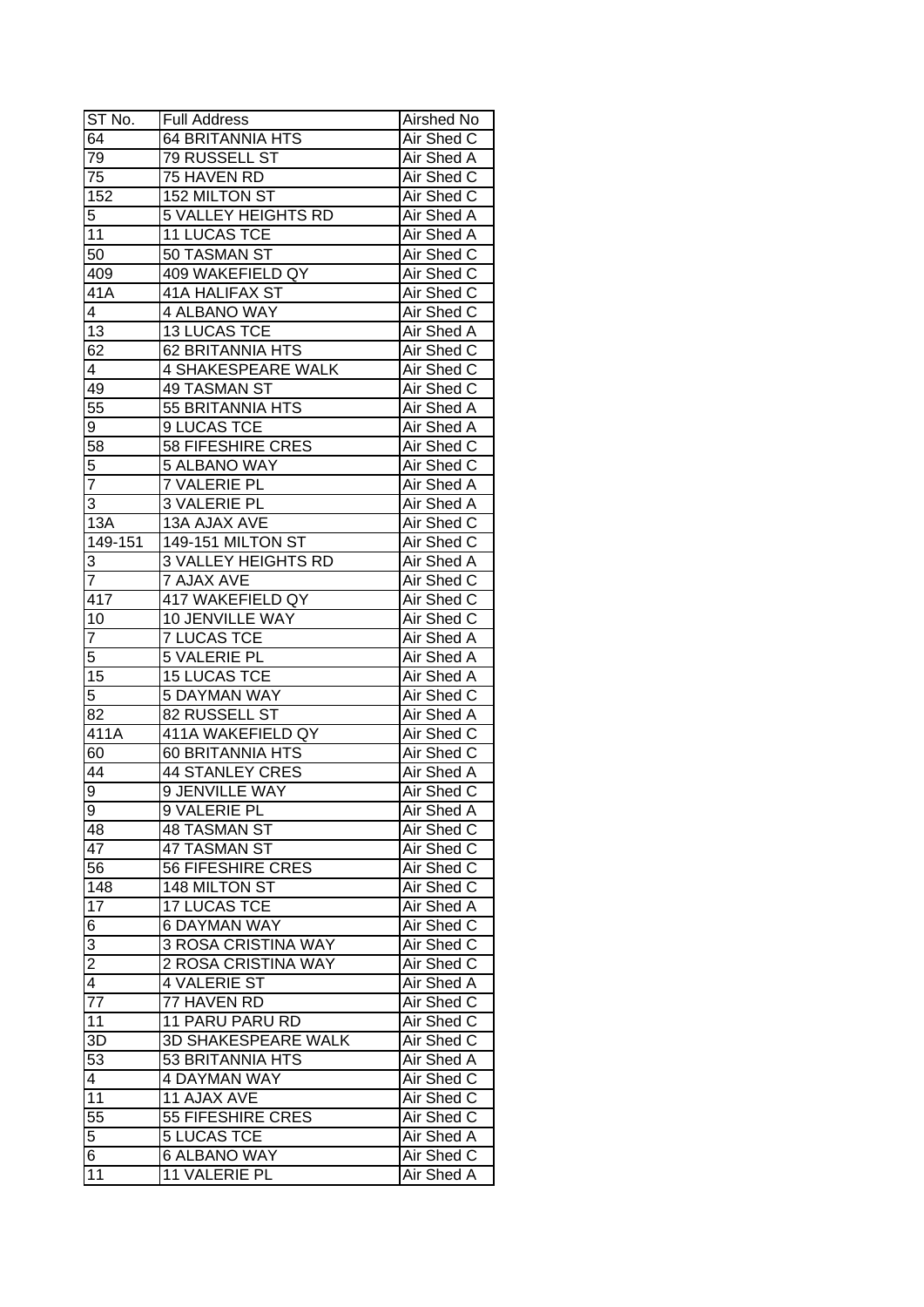| ST No.                  | <b>Full Address</b>      | Airshed No               |
|-------------------------|--------------------------|--------------------------|
| 403                     | 403 WAKEFIELD QY         | Air Shed C               |
| $7-9$                   | 7-9 PARU PARU RD         | Air Shed C               |
| 42                      | <b>42 STANLEY CRES</b>   | Air Shed A               |
| 419                     | 419 WAKEFIELD QY         | Air Shed C               |
| 8                       | 8 JENVILLE WAY           | Air Shed C               |
| 147                     | 147 MILTON ST            | Air Shed C               |
| 58                      | 58 BRITANNIA HTS         | Air Shed C               |
| 15                      | 15 AJAX AVE              | Air Shed C               |
| 16                      | <b>16 LUCAS TCE</b>      | Air Shed A               |
| $\overline{2}$          | 2 DAYMAN WAY             | Air Shed C               |
| 411                     | 411 WAKEFIELD QY         | Air Shed C               |
| 122                     | 122 GROVE ST             | Air Shed C               |
| 3C                      | 3C SHAKESPEARE WALK      | Air Shed C               |
| $\mathbf{1}$            | 1 DAYMAN WAY             | Air Shed C               |
| 52                      | 52 FIFESHIRE CRES        | Air Shed C               |
| 3                       | 3 ALBANO WAY             | Air Shed C               |
| 14                      | <b>14 LUCAS TCE</b>      | Air Shed A               |
| 13                      | 13 VALERIE PL            | Air Shed A               |
| 6                       | <b>6 VALERIE PL</b>      | Air Shed A               |
| 75                      | 75 RUSSELL ST            | Air Shed A               |
| 46                      | <b>46 TASMAN ST</b>      | Air Shed C               |
| 10                      | 10 VALERIE PL            | Air Shed A               |
| 74                      | 74 RUSSELL ST            | Air Shed A               |
| 8                       | 8 VALERIE PL             | Air Shed A               |
| 12                      | 12 AJAX AVE              | Air Shed C               |
| 12                      | 12 VALERIE PL            | Air Shed A               |
| $\overline{12}$         | 12 PARU PARU RD          | Air Shed C               |
| 13                      | 13 AJAX AVE              | Air Shed C               |
| 144                     | 144 MILTON ST            | Air Shed C               |
| 14                      | 14 AJAX AVE              | Air Shed C               |
| 3B                      | 3B SHAKESPEARE WALK      | Air Shed C               |
| 50                      | 50 FIFESHIRE CRES        | Air Shed C               |
| $\overline{53}$         | <b>53 FIFESHIRE CRES</b> | Air Shed C               |
| 112C                    | 112C GROVE ST            | Air Shed C               |
| 112B                    | 112B GROVE ST            | <b>Air Shed C</b>        |
| 12                      | <b>12 LUCAS TCE</b>      | Air Shed A               |
| 7                       | <b>7 JENVILLE WAY</b>    | Air Shed C               |
| 145                     | 145 MILTON ST            | Air Shed C               |
| 18                      | <b>18 LUCAS TCE</b>      |                          |
|                         | 4 ROSA CRISTINA WAY      | Air Shed A<br>Air Shed C |
| 4<br>81                 |                          | Air Shed C               |
|                         | 81 HAVEN RD              |                          |
| $\overline{\mathbf{c}}$ | 2 SHAKESPEARE WALK       | Air Shed C               |
| 3                       | <b>3 DAYMAN WAY</b>      | Air Shed C               |
| $10\overline{4}$        | 104 GROVE ST             | Air Shed C               |
| 51                      | 51 BRITANNIA HTS         | Air Shed A               |
| 6                       | <b>6 JENVILLE WAY</b>    | Air Shed C               |
| 88A                     | 88A GROVE ST             | Air Shed C               |
| 144A                    | 144A MILTON ST           | Air Shed C               |
| 14                      | 14 VALERIE PL            | Air Shed A               |
| 74                      | 74 STANLEY CRES          | Air Shed A               |
| 24                      | 24 LUCAS TCE             | Air Shed A               |
| 70                      | 70 STANLEY CRES          | Air Shed A               |
| 72                      | <b>72 STANLEY CRES</b>   | Air Shed A               |
| 43                      | 43 TASMAN ST             | Air Shed C               |
| 64                      | <b>64 STANLEY CRES</b>   | Air Shed A               |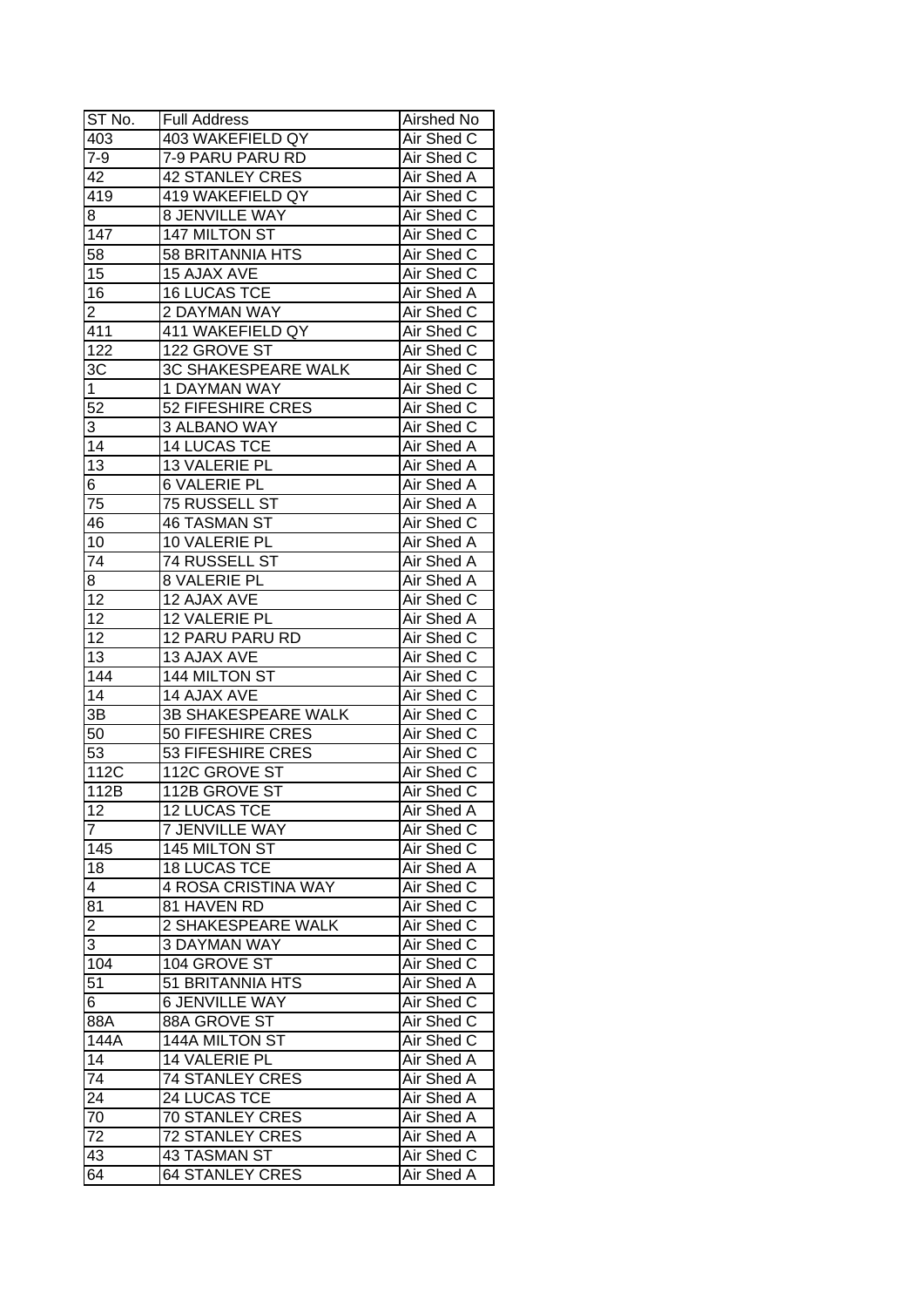| ST No.          | <b>Full Address</b>        | Airshed No        |
|-----------------|----------------------------|-------------------|
| 66              | <b>66 STANLEY CRES</b>     | Air Shed A        |
| 68A             | <b>68A STANLEY CRES</b>    | Air Shed A        |
| 1               | 1 ROSA CRISTINA WAY        | Air Shed C        |
| 60              | <b>60 STANLEY CRES</b>     | Air Shed A        |
| 62              | <b>62 STANLEY CRES</b>     | Air Shed A        |
| 68              | <b>68 STANLEY CRES</b>     | Air Shed A        |
| 15              | 15 VALERIE PL              | Air Shed A        |
| 10              | 10 LUCAS TCE               | Air Shed A        |
| 58              | 58 STANLEY CRES            | Air Shed A        |
| 3A              | <b>3A SHAKESPEARE WALK</b> | Air Shed C        |
| 411             | 411 WAKEFIELD QY           | Air Shed C        |
| 56              | 56 STANLEY CRES            | <b>Air Shed A</b> |
| 20              | 20 LUCAS TCE               | Air Shed A        |
| 3               | <b>3 SHAKESPEARE WALK</b>  | Air Shed C        |
| 106             | 106 GROVE ST               | Air Shed C        |
| 52A             | 52A FIFESHIRE CRES         | Air Shed C        |
| 43              | <b>43 FIFESHIRE CRES</b>   | Air Shed C        |
| 2               | 2 ALBANO WAY               | Air Shed C        |
| 118             | 118 GROVE ST               | Air Shed C        |
| 8               | <b>8 LUCAS TCE</b>         | Air Shed A        |
| 54              | 54 STANLEY CRES            | Air Shed A        |
| 16              | 16 VALERIE PL              | Air Shed A        |
| 54              | 54 BRITANNIA HTS           | Air Shed C        |
| 112D            | 112D GROVE ST              | Air Shed C        |
| 73              | 73 RUSSELL ST              | Air Shed A        |
| 50A             | 50A GROVE ST               | Air Shed C        |
| 44              | 44 TASMAN ST               | Air Shed C        |
| 112A            | 112A GROVE ST              | Air Shed C        |
| 143             | 143 MILTON ST              | Air Shed C        |
| 67              | 67 TRAFALGAR ST            | Air Shed C        |
| 22              | 22 LUCAS TCE               | Air Shed A        |
| 56              | <b>56 BRITANNIA HTS</b>    | Air Shed C        |
| $\overline{52}$ | 52 STANLEY CRES            | Air Shed A        |
| 142             | 142 MILTON ST              | Air Shed C        |
| 6               | <b>6 LUCAS TCE</b>         | <b>Air Shed A</b> |
| 50              | 50 STANLEY CRES            | Air Shed A        |
| 87              | 87 STANLEY CRES            | Air Shed C        |
| 1               | 1 SHAKESPEARE WALK         | Air Shed C        |
| 48              | <b>48 FIFESHIRE CRES</b>   | Air Shed C        |
| 54              | 54 FIFESHIRE CRES          | Air Shed C        |
| $\overline{5}$  | <b>5 JENVILLE WAY</b>      | Air Shed C        |
| 4               | <b>4 LUCAS TCE</b>         | Air Shed A        |
| 48              | <b>48 STANLEY CRES</b>     | Air Shed A        |
| 141             | 141 MILTON ST              | Air Shed C        |
| 397             | 397 WAKEFIELD QY           | Air Shed C        |
| $\mathbf 1$     | 1 ALBANO WAY               | Air Shed C        |
| 41              | 41 TASMAN ST               | Air Shed C        |
| 83              | 83 HAVEN RD                | Air Shed C        |
| 71              | 71 RUSSELL ST              | Air Shed A        |
| 40              | 40 TASMAN ST               | Air Shed C        |
| $3 - 15$        | 3-15 DE CESARE WAY         | Air Shed C        |
| 96              | 96 GROVE ST                | Air Shed C        |
| 140             | 140 MILTON ST              | Air Shed C        |
| 52              | 52 BRITANNIA HTS           | Air Shed C        |
| 116A            | 116A GROVE ST              | Air Shed C        |
|                 |                            |                   |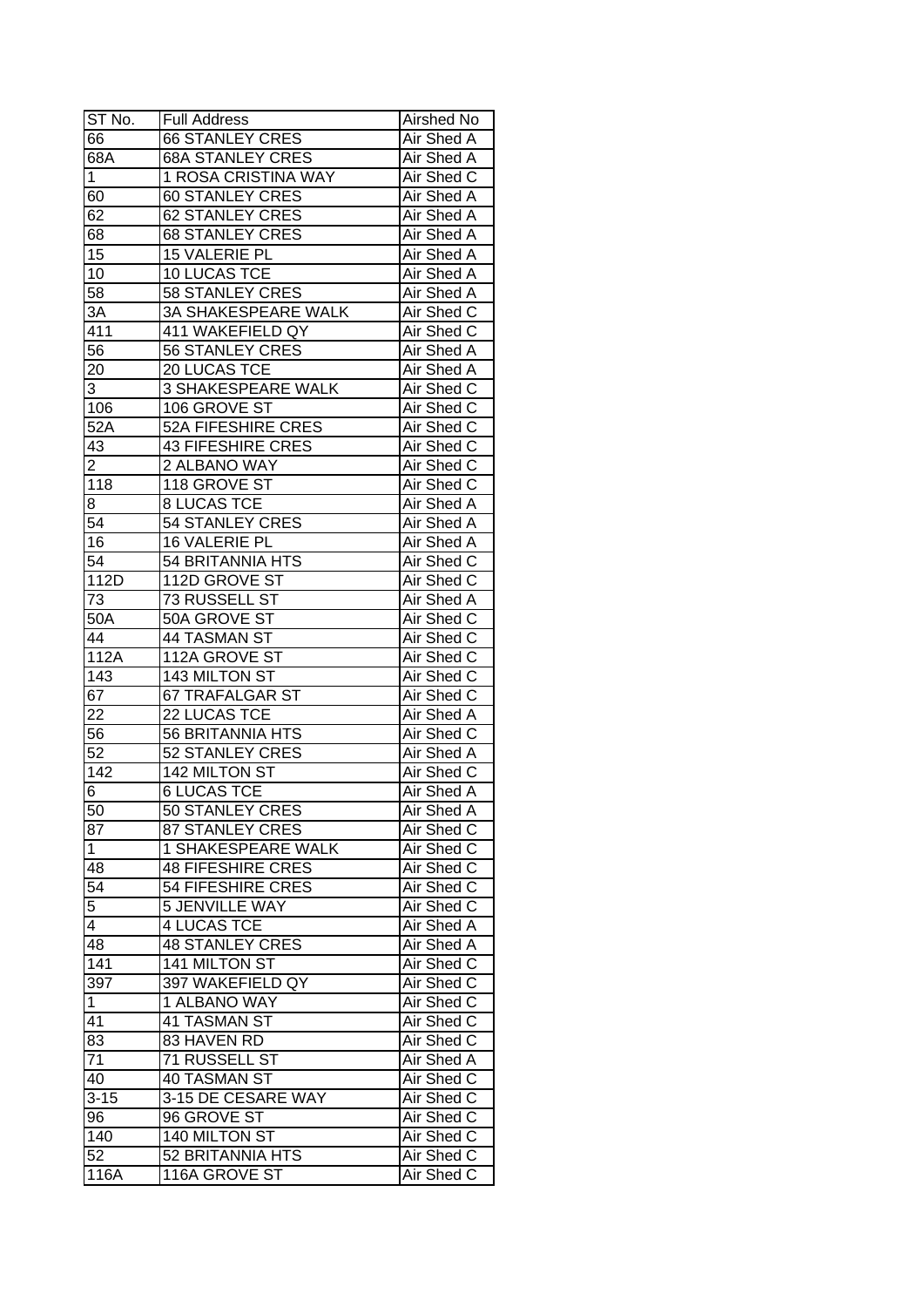| ST No.          | <b>Full Address</b>       | Airshed No        |
|-----------------|---------------------------|-------------------|
| 116             | 116 GROVE ST              | Air Shed C        |
| 112             | 112 GROVE ST              | Air Shed C        |
| 72              | <b>72 RUSSELL ST</b>      | Air Shed A        |
| 40              | <b>40 STANLEY CRES</b>    | <b>Air Shed A</b> |
| 110             | 110 GROVE ST              | Air Shed C        |
| 108             | 108 GROVE ST              | Air Shed C        |
| 106A            | 106A GROVE ST             | Air Shed C        |
| 104A            | 104A GROVE ST             | Air Shed C        |
| 2A              | 2A GROVE ST               | Air Shed C        |
| 69              | 69 RUSSELL ST             | Air Shed A        |
| 100             | 100 GROVE ST              | Air Shed C        |
| 77              | 77 STANLEY CRES           | Air Shed C        |
| 69              | 69 STANLEY CRES           | Air Shed C        |
| 46              | <b>46 FIFESHIRE CRES</b>  | Air Shed C        |
| 65              | <b>65 STANLEY CRES</b>    | Air Shed C        |
| 67              | <b>67 STANLEY CRES</b>    | Air Shed C        |
| 61              | <b>61 STANLEY CRES</b>    | Air Shed C        |
| $\overline{2}$  | 2 DE CESARE WAY           | Air Shed C        |
| 395             | 395 WAKEFIELD QY          | Air Shed C        |
| 57              | 57 STANLEY CRES           | Air Shed C        |
| 1               | 1 DE CESARE WAY           | Air Shed C        |
| 41A             | <b>41A FIFESHIRE CRES</b> | Air Shed C        |
|                 |                           |                   |
| 128             | 128 GROVE ST              | Air Shed C        |
| 92              | 92 GROVE ST               | Air Shed C        |
| 55              | 55 STANLEY CRES           | Air Shed C        |
| 65              | <b>65 TRAFALGAR ST</b>    | Air Shed C        |
| 90              | 90 GROVE ST               | Air Shed C        |
| 88              | 88 GROVE ST               | Air Shed C        |
| 38              | <b>38 STANLEY CRES</b>    | Air Shed A        |
| 86              | <b>86 GROVE ST</b>        | Air Shed C        |
| 84              | 84 GROVE ST               | Air Shed C        |
| 78              | <b>78 GROVE ST</b>        | Air Shed C        |
| 76              | <b>76 GROVE ST</b>        | Air Shed C        |
| 80              | 80 GROVE ST               | Air Shed C        |
| $8\overline{9}$ | 89 HAVEN RD               | Air Shed C        |
| $\overline{74}$ | 74 GROVE ST               | Air Shed C        |
| 72              | 72 GROVE ST               | Air Shed C        |
| 67              | 67 RUSSELL ST             | Air Shed A        |
| 70              | 70 RUSSELL ST             | Air Shed A        |
| 66              | 66 GROVE ST               | Air Shed C        |
| 66              | <b>66 TRAFALGAR ST</b>    | Air Shed C        |
| 64              | 64 GROVE ST               | Air Shed C        |
| 56              | 56 GROVE ST               | Air Shed C        |
| 62              | 62 GROVE ST               | Air Shed C        |
| 60              | 60 GROVE ST               | Air Shed C        |
| $\overline{7}$  | 7 RALPHINE WAY            | Air Shed C        |
| 36              | <b>36 STANLEY CRES</b>    | Air Shed A        |
| 50              | 50 BRITANNIA HTS          | Air Shed C        |
| 52              | 52 GROVE ST               | Air Shed C        |
| 50              | 50 GROVE ST               | Air Shed C        |
| 48              | 48 GROVE ST               | Air Shed C        |
| 46              | 46 GROVE ST               | Air Shed C        |
| 119             | 119 GROVE ST              | Air Shed C        |
| 41              | <b>41 FIFESHIRE CRES</b>  | Air Shed C        |
| 117             | 117 GROVE ST              | Air Shed C        |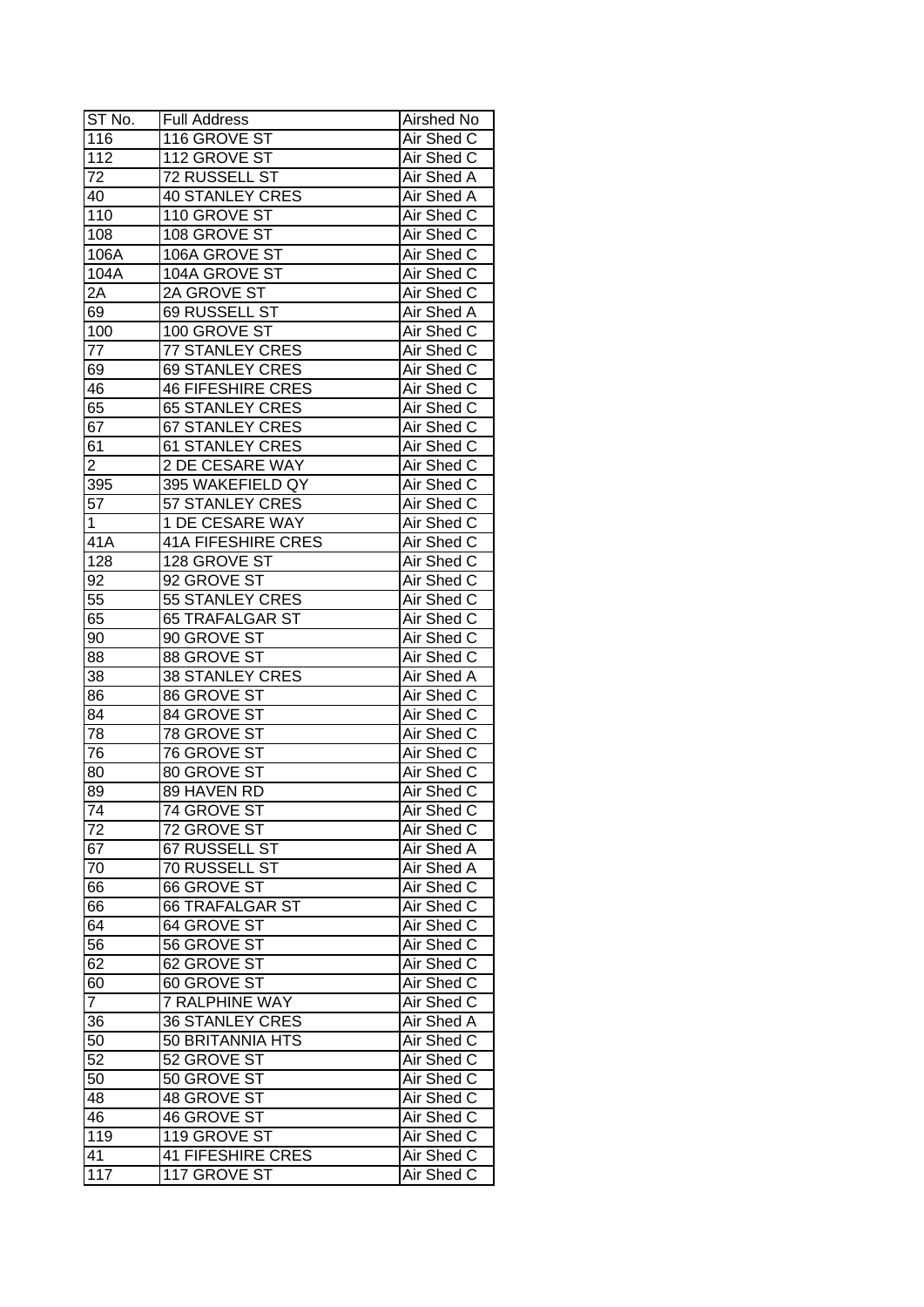| ST No.           | <b>Full Address</b>            | Airshed No                      |
|------------------|--------------------------------|---------------------------------|
| 22               | <b>22 STANLEY CRES</b>         | Air Shed A                      |
| $\overline{121}$ | 121 GROVE ST                   | Air Shed C                      |
| 36               | 36 GROVE ST                    | Air Shed C                      |
| 40               | 40 GROVE ST                    | Air Shed C                      |
| 44               | <b>44 FIFESHIRE CRES</b>       | Air Shed C                      |
| 34               | 34 GROVE ST                    | Air Shed C                      |
| 115              | 115 GROVE ST                   | Air Shed C                      |
| 113              | 113 GROVE ST                   | Air Shed C                      |
| 393              | 393 WAKEFIELD QY               | Air Shed C                      |
| 32               | 32 GROVE ST                    | Air Shed C                      |
| 30               | 30 GROVE ST                    | Air Shed C                      |
| 113              | 113 GROVE ST                   | Air Shed C                      |
| 20               | 20 STANLEY CRES                | Air Shed A                      |
| 28               | 28 GROVE ST                    | Air Shed C                      |
| 107              | 107 GROVE ST                   | Air Shed C                      |
| 111              | 111 GROVE ST                   | Air Shed C                      |
|                  | 26 GROVE ST                    | Air Shed C                      |
| 26<br>109        | 109 GROVE ST                   | Air Shed C                      |
|                  |                                |                                 |
| 79<br>24         | 79 STANLEY CRES<br>24 GROVE ST | Air Shed C<br>Air Shed C        |
|                  | 105 GROVE ST                   | Air Shed C                      |
| 105              |                                |                                 |
| 103              | 103 GROVE ST                   | Air Shed C                      |
| 16               | 16 PARU PARU RD                | Air Shed C                      |
| 101              | 101 GROVE ST                   | Air Shed C                      |
| 68               | 68 RUSSELL ST                  | Air Shed A                      |
| 65               | 65 RUSSELL ST                  | Air Shed A                      |
| $3\overline{3}$  | 33 BEACHVILLE CRES             | Air Shed C                      |
| 34               | <b>34 STANLEY CRES</b>         | Air Shed A                      |
| 99<br>93         | 99 GROVE ST<br>93 HAVEN RD     | Air Shed C<br>Air Shed C        |
| $\overline{95}$  | 95 GROVE ST                    | Air Shed C                      |
| 137              | <b>137 MILTON ST</b>           | Air Shed C                      |
| 89               | 89 GROVE ST                    | Air Shed C                      |
| 91               | 91 GROVE ST                    | Air Shed C                      |
| 93               |                                |                                 |
| 10               | 93 GROVE ST<br>10 GROVE ST     | <b>Air Shed C</b><br>Air Shed C |
|                  |                                |                                 |
| 12               | 12 GROVE ST                    | Air Shed C                      |
| 25               | <b>25 BRITANNIA HTS</b>        | Air Shed A                      |
| 8                | 8 GROVE ST                     | Air Shed C                      |
| 87               | 87 GROVE ST                    | Air Shed C                      |
| 39               | 39 FIFESHIRE CRES              | Air Shed C                      |
| 29               | 29 BEACHVILLE CRES             | Air Shed C                      |
| 83               | 83 GROVE ST                    | Air Shed C                      |
| 6 <sup>2</sup>   | <b>6 GROVE ST</b>              | Air Shed C                      |
| $\overline{4}$   | 4 GROVE ST                     | Air Shed C                      |
| 81               | 81 GROVE ST                    | Air Shed C                      |
| 79               | 79 GROVE ST                    | Air Shed C                      |
| $\overline{77}$  | 77 GROVE ST                    | Air Shed C                      |
| 71               | <b>71 STANLEY CRES</b>         | Air Shed C                      |
| $\overline{2}$   | 2 GROVE ST                     | Air Shed C                      |
| 63               | <b>63 STANLEY CRES</b>         | Air Shed C                      |
| $\overline{23}$  | 23 BRITANNIA HTS               | Air Shed A                      |
| 71               | 71 GROVE ST                    | Air Shed C                      |
| 75               | 75 GROVE ST                    | Air Shed C                      |
| 10               | <b>10 STANLEY CRES</b>         | Air Shed A                      |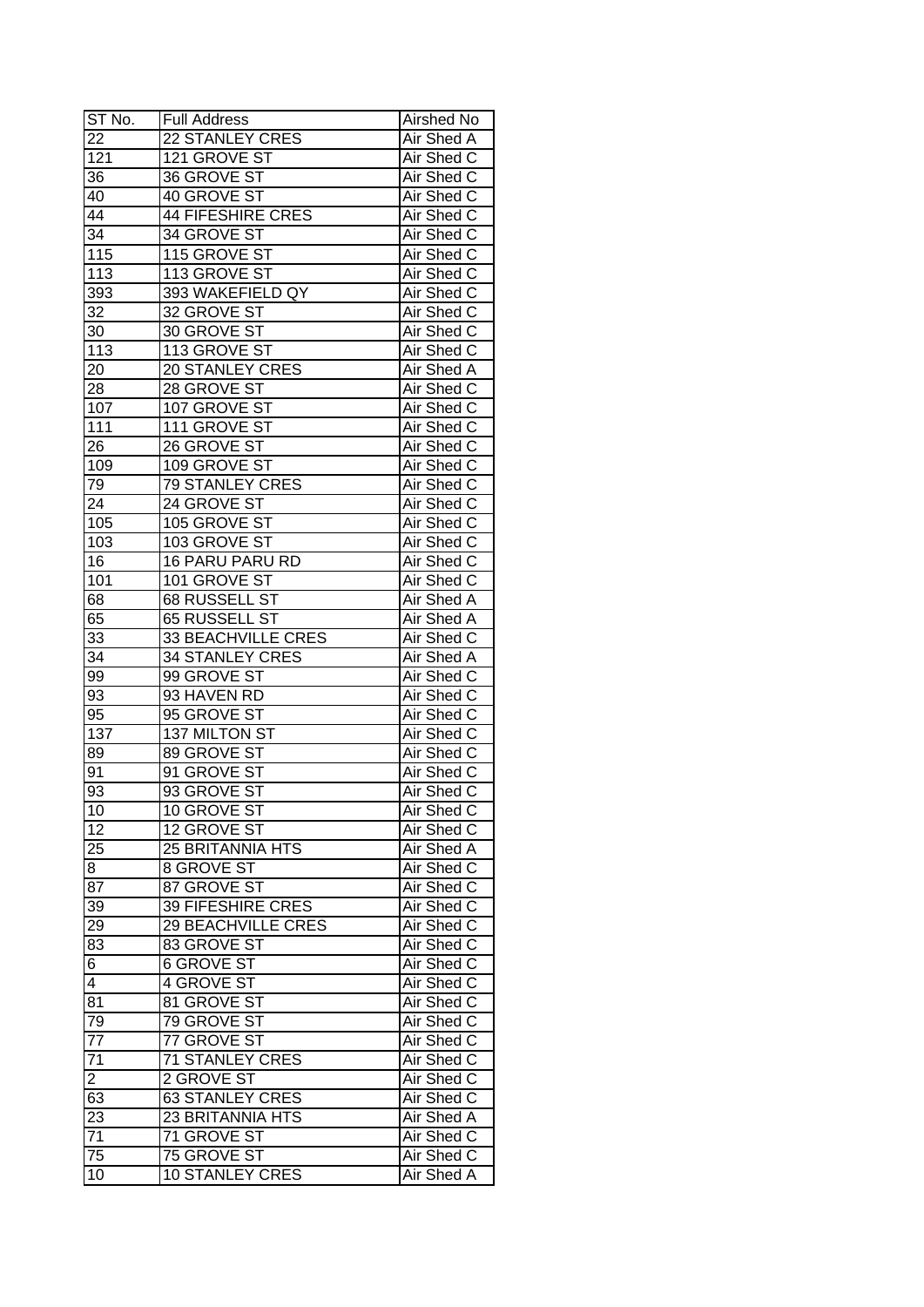| ST No.          | <b>Full Address</b>       | Airshed No        |
|-----------------|---------------------------|-------------------|
| 69              | 69 GROVE ST               | Air Shed C        |
| 67              | 67 GROVE ST               | Air Shed C        |
| 30              | <b>30 STANLEY CRES</b>    | Air Shed A        |
| 65              | <b>65 GROVE ST</b>        | Air Shed C        |
| 63              | 63 GROVE ST               | Air Shed C        |
| $2\overline{1}$ | 21 BRITANNIA HTS          | Air Shed A        |
| 66              | 66 RUSSELL ST             | Air Shed A        |
| 61              | 61 GROVE ST               | Air Shed C        |
| 46              | <b>46 BRITANNIA HTS</b>   | Air Shed C        |
| 59              | 59 GROVE ST               | Air Shed C        |
| 42              | <b>42 FIFESHIRE CRES</b>  | Air Shed C        |
| $5\overline{7}$ | 57 GROVE ST               | Air Shed C        |
| 119A            | 119A GROVE ST             | Air Shed C        |
| 8               | <b>8 STANLEY CRES</b>     | Air Shed A        |
| 53              | 53 GROVE ST               | Air Shed C        |
| 51A             | 51A GROVE ST              | Air Shed C        |
| 47              | 47 GROVE ST               | Air Shed C        |
| 33              | 33 FIFESHIRE CRES         | Air Shed C        |
| 63              | 63 RUSSELL ST             | Air Shed A        |
| 135             | 135 MILTON ST             | Air Shed C        |
| 45              | 45 GROVE ST               | Air Shed C        |
| 38              | 38 TASMAN ST              | Air Shed C        |
| 64              | 64 RUSSELL ST             | Air Shed A        |
| 41              | 41 GROVE ST               | Air Shed C        |
| 22              | 22 VICTORIA RD            | Air Shed C        |
| 37              | 37 GROVE ST               | Air Shed C        |
| 391             | 391 WAKEFIELD QY          | Air Shed C        |
| 35              | 35 GROVE ST               | Air Shed C        |
| 19              | <b>19 BRITANNIA HTS</b>   | Air Shed A        |
| 136             | 136 MILTON ST             | Air Shed C        |
| 33              | 33 GROVE ST               | Air Shed C        |
| 31              | 31 GROVE ST               | Air Shed C        |
| $\overline{37}$ | <b>37 FIFESHIRE CRES</b>  | Air Shed C        |
| $2\overline{8}$ | <b>28 STANLEY CRES</b>    | Air Shed A        |
| $\overline{27}$ | 27 GROVE ST               | <b>Air Shed C</b> |
| 25              | 25 GROVE ST               | Air Shed C        |
| 42              | <b>42 BRITANNIA HTS</b>   | Air Shed C        |
| 25              | <b>25 CRAIGHOLM CRES</b>  | Air Shed C        |
| 36              | 36 TASMAN ST              | Air Shed C        |
| 17              | <b>17 BRITANNIA HTS</b>   | Air Shed A        |
| 23              | 23 GROVE ST               | Air Shed C        |
| 62              | 62 RUSSELL ST             | Air Shed A        |
| 31              | 31 BEACHVILLE CRES        | Air Shed C        |
| 32              | <b>32 BEACHVILLE CRES</b> | Air Shed C        |
| 21              | 21 GROVE ST               | Air Shed C        |
| 19              | 19 GROVE ST               | Air Shed C        |
| $\overline{15}$ | 15 GROVE ST               | Air Shed C        |
| 26              | <b>26 STANLEY CRES</b>    | Air Shed A        |
| 13              | 13 GROVE ST               | Air Shed C        |
| 28              | <b>28 BEACHVILLE CRES</b> | Air Shed C        |
| 11              | 11 GROVE ST               | Air Shed C        |
| $\overline{9}$  | 9 GROVE ST                | Air Shed C        |
| $\overline{7}$  | 7 GROVE ST                | Air Shed C        |
| 5               | 5 GROVE ST                | Air Shed C        |
| 3               | 3 GROVE ST                | Air Shed C        |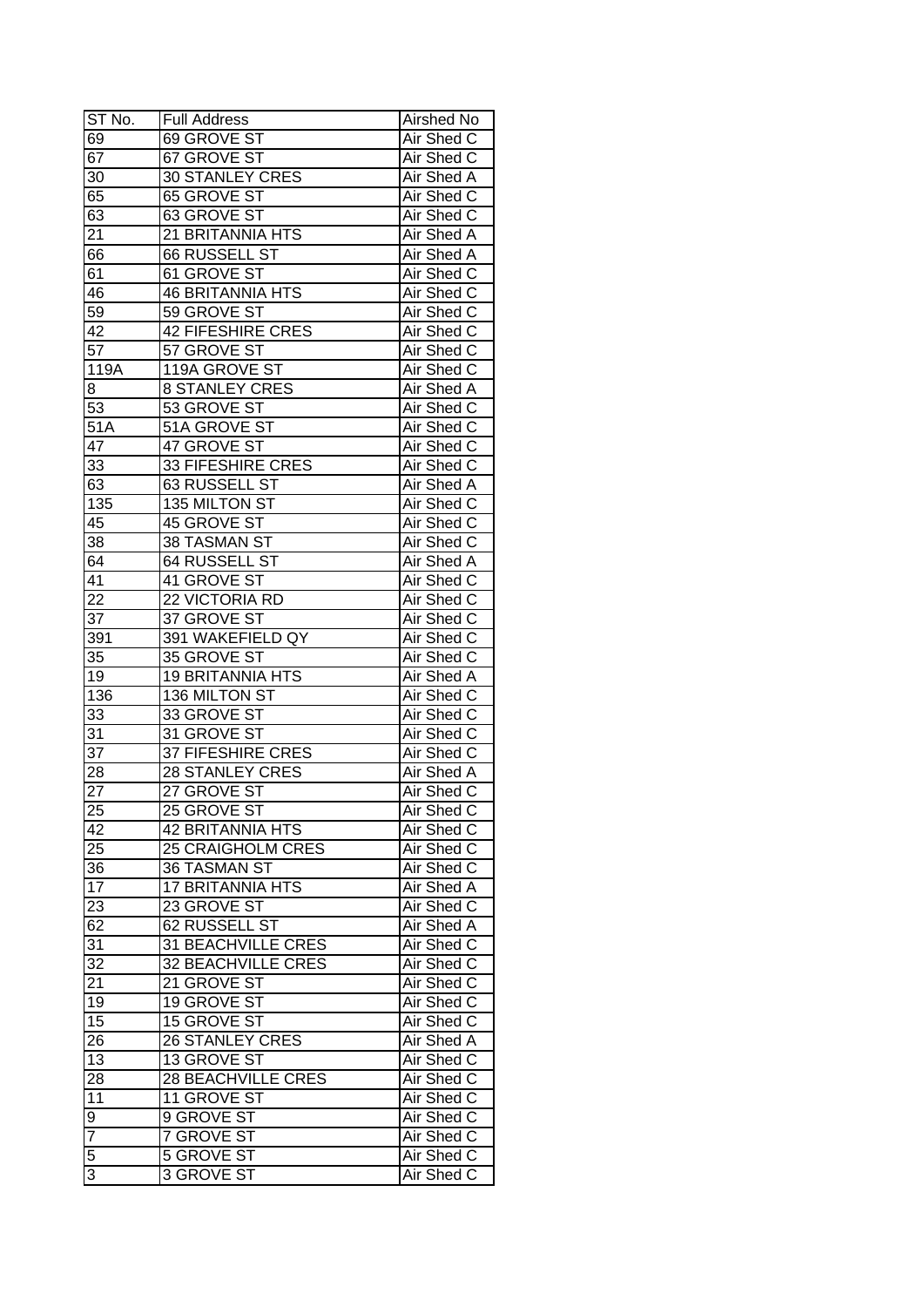| ST No.          | <b>Full Address</b>       | Airshed No |
|-----------------|---------------------------|------------|
| 133             | 133 MILTON ST             | Air Shed C |
| $\mathbf 1$     | 1 GROVE ST                | Air Shed C |
| 15              | <b>15 BRITANNIA HTS</b>   | Air Shed A |
| 34              | 34 TASMAN ST              | Air Shed C |
| 119B            | 119B GROVE ST             | Air Shed C |
| 1               | 1 MAHITAHI WAY            | Air Shed C |
| 29              | <b>29 STANLEY CRES</b>    | Air Shed C |
| 4               | <b>4 BARNABY WAY</b>      | Air Shed C |
| 24              | 24 VICTORIA RD            | Air Shed C |
| $\overline{2}$  | 2 MAHITAHI WAY            | Air Shed C |
| 35A             | 35A GROVE ST              | Air Shed C |
| 61              | 61 RUSSELL ST             | Air Shed A |
| 134             | 134 MILTON ST             | Air Shed C |
| 24              | 24 STANLEY CRES           | Air Shed A |
| 387             | 387 WAKEFIELD QY          | Air Shed C |
| 20              | 20 VICTORIA RD            | Air Shed C |
| 34              | 34 COLLINGWOOD ST         | Air Shed C |
| 57A             | 57A GROVE ST              | Air Shed C |
| 28              | <b>28 BRITANNIA HTS</b>   | Air Shed C |
| 1               | 1 ROMANO WAY              | Air Shed C |
| 30              | <b>30 BRITANNIA HTS</b>   | Air Shed C |
| $3\overline{2}$ | <b>32 BRITANNIA HTS</b>   | Air Shed C |
| 34              | <b>34 BRITANNIA HTS</b>   | Air Shed C |
| 27              | 27 STANLEY CRES           | Air Shed C |
| 35              | <b>35 FIFESHIRE CRES</b>  | Air Shed C |
| 11              | <b>11 BRITANNIA HTS</b>   | Air Shed A |
| 36              | <b>36 BRITANNIA HTS</b>   | Air Shed C |
| $\mathbf{1}$    | 1 ALBERT RD               | Air Shed C |
| 18              | <b>18 STANLEY CRES</b>    | Air Shed A |
| 38              | <b>38 BRITANNIA HTS</b>   | Air Shed C |
| 19              | <b>19 BEACHVILLE CRES</b> | Air Shed C |
| 131             | 131 MILTON ST             | Air Shed C |
| 4               | 4 NAPOLI WAY              | Air Shed C |
| $\overline{32}$ | 32 TASMAN ST              | Air Shed C |
| 26              | <b>26 BRITANNIA HTS</b>   | Air Shed C |
| 47A             | 47A GROVE ST              | Air Shed C |
| 16              | <b>16 STANLEY CRES</b>    | Air Shed A |
| $\overline{2}$  | 2 ROMANO WAY              | Air Shed C |
| 35              | 35 TASMAN ST              | Air Shed C |
| 32A             | 32A TASMAN ST             | Air Shed C |
| 132             | 132 MILTON ST             | Air Shed C |
| 25              | <b>25 STANLEY CRES</b>    | Air Shed C |
| 73              | <b>73 STANLEY CRES</b>    | Air Shed C |
| 39              | 39 TASMAN ST              | Air Shed C |
| 9               | 9 BRITANNIA HTS           | Air Shed A |
| 37              | 37 TASMAN ST              | Air Shed C |
| 385             | 385 WAKEFIELD QY          | Air Shed C |
| 6               | <b>6 MONOPOLI WAY</b>     | Air Shed C |
| 29              | <b>29 FIFESHIRE CRES</b>  | Air Shed C |
| 3               | <b>3 MAHITAHI WAY</b>     | Air Shed C |
| $\overline{4}$  | <b>4 MAHITAHI WAY</b>     | Air Shed C |
| $3\overline{7}$ | <b>37 BEACHVILLE CRES</b> | Air Shed C |
| 59              | 59 TRAFALGAR ST           | Air Shed C |
| 30              | 30 COLLINGWOOD ST         | Air Shed C |
| 36              | <b>36 BEACHVILLE CRES</b> | Air Shed C |
|                 |                           |            |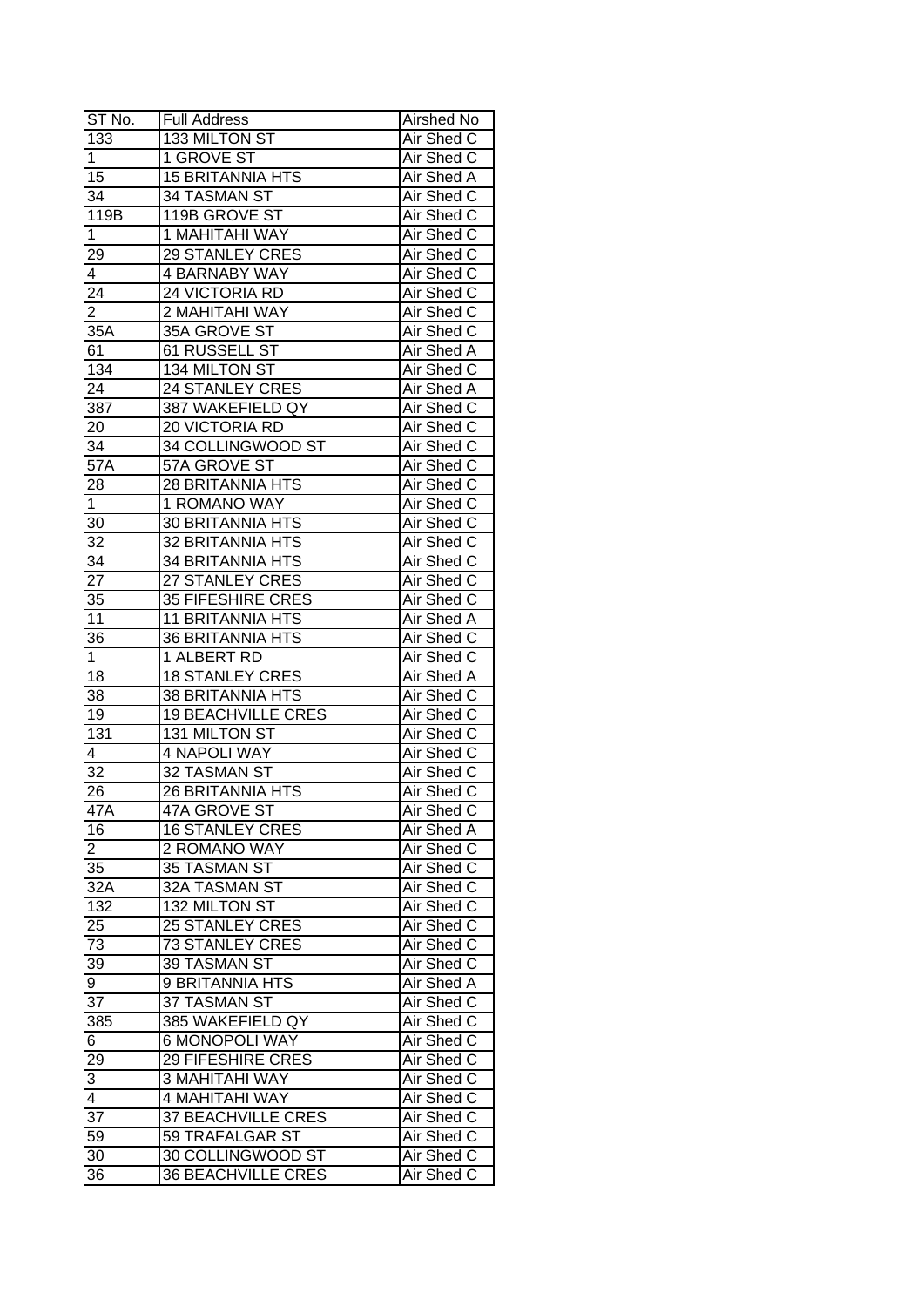| ST No.                           | <b>Full Address</b>       | Airshed No |
|----------------------------------|---------------------------|------------|
| 14                               | <b>14 STANLEY CRES</b>    | Air Shed A |
| 51                               | 51 GROVE ST               | Air Shed C |
| $\overline{7}$                   | 7 BRITANNIA HTS           | Air Shed A |
| 30                               | 30 TASMAN ST              | Air Shed C |
| 17                               | <b>17 BEACHVILLE CRES</b> | Air Shed C |
| 26B                              | <b>26B BRITANNIA HTS</b>  | Air Shed C |
| 12                               | <b>12 STANLEY CRES</b>    | Air Shed A |
| 1                                | 1 BELLA GROVE WAY         | Air Shed C |
| $\mathbf 1$                      | 1 HIGHGROVE WAY           | Air Shed C |
| 3                                | <b>3 BARNABY WAY</b>      | Air Shed C |
| 129                              | 129 MILTON ST             | Air Shed C |
| 33                               | 33 TASMAN ST              | Air Shed C |
| 31A                              | 31A FIFESHIRE CRES        | Air Shed C |
| 27                               | 27 FIFESHIRE CRES         | Air Shed C |
| 12                               | 12 HIGHGROVE WAY          | Air Shed C |
| 31                               | 31 COLLINGWOOD ST         | Air Shed C |
| $\overline{3}$                   | 3 ROMANO WAY              | Air Shed C |
| 119C                             | 119C GROVE ST             | Air Shed C |
| 31                               | 31 FIFESHIRE CRES         | Air Shed C |
| $\overline{5}$                   | 5 DI LEVA WAY             | Air Shed C |
| 5                                | <b>5 NAPOLI WAY</b>       | Air Shed C |
| $\overline{5}$                   | <b>5 BRITANNIA HTS</b>    | Air Shed A |
| 9                                | 9 HIGHGROVE WAY           | Air Shed C |
| $\overline{1}$                   | 1 MONOPOLI WAY            | Air Shed C |
| 6                                | <b>6 STANLEY CRES</b>     | Air Shed A |
| 28A                              | 28A COLLINGWOOD ST        | Air Shed C |
| 4                                | 4 BELLA GROVE WAY         | Air Shed C |
| 27                               | 27 TASMAN ST              | Air Shed C |
| 383                              | 383 WAKEFIELD QY          | Air Shed C |
| 8                                | <b>8 HIGHGROVE WAY</b>    | Air Shed C |
| 6                                | <b>6 NAPOLI WAY</b>       | Air Shed C |
| 16                               | <b>16 VICTORIA RD</b>     | Air Shed C |
| 26                               | 26 VICTORIA RD            | Air Shed C |
| 24C                              | 24C TASMAN ST             | Air Shed C |
| $\overline{24D}$                 | 24D TASMAN ST             | Air Shed C |
|                                  | 3 ALBERT RD               | Air Shed C |
| 3<br>$\overline{\mathcal{A}}$    | <b>4 STANLEY CRES</b>     | Air Shed A |
| 6                                | 6 MAHITAHI WAY            | Air Shed C |
|                                  | <b>3 BRITANNIA HTS</b>    | Air Shed A |
| $\overline{3}$<br>$\overline{5}$ | <b>5 MAHITAHI WAY</b>     | Air Shed C |
|                                  | 28 TASMAN ST              |            |
| 28                               |                           | Air Shed C |
| $\mathbf{1}$                     | 1 VICTORIA HTS            | Air Shed C |
| 22                               | <b>22 BEACHVILLE CRES</b> | Air Shed C |
| $\overline{2}$                   | <b>2 STANLEY CRES</b>     | Air Shed A |
| $\overline{23}$                  | <b>23 STANLEY CRES</b>    | Air Shed C |
| 11                               | 11 HIGHGROVE WAY          | Air Shed C |
| $\mathbf{1}$                     | 1 DI LEVA WAY             | Air Shed C |
| 130                              | 130 MILTON ST             | Air Shed C |
| 4                                | 4 ROMANO WAY              | Air Shed C |
| 29                               | 29 TASMAN ST              | Air Shed C |
| 10                               | 10 HIGHGROVE WAY          | Air Shed C |
| 39                               | 39 BEACHVILLE CRES        | Air Shed C |
| 11                               | <b>11 BEACHVILLE CRES</b> | Air Shed C |
| 55                               | 55 TRAFALGAR ST           | Air Shed C |
| 5                                | 5 MONOPOLI WAY            | Air Shed C |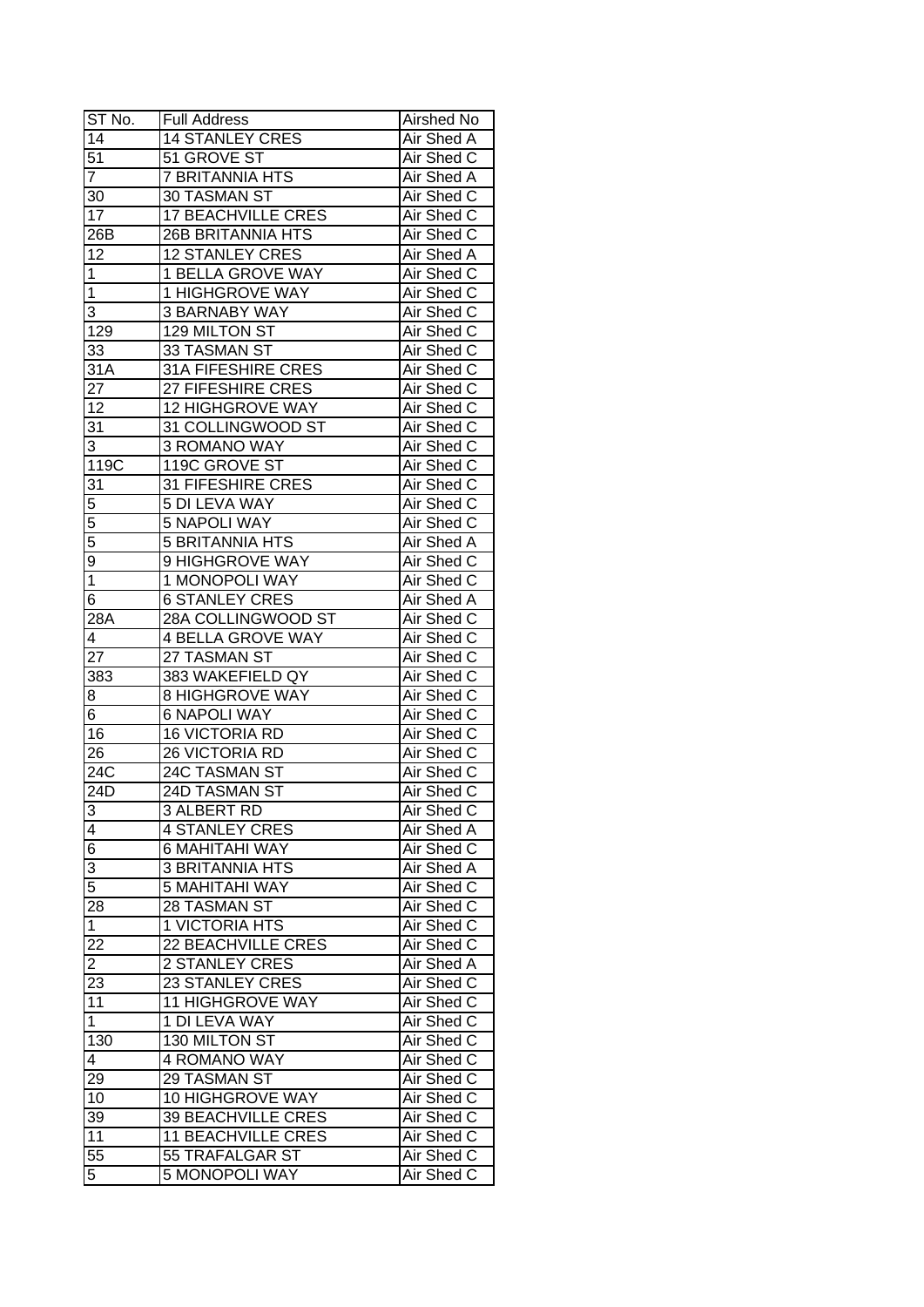| ST No.                  | <b>Full Address</b>       | Airshed No        |
|-------------------------|---------------------------|-------------------|
| $\overline{2}$          | 2 VICTORIA HTS            | Air Shed C        |
| $\overline{1}$          | <b>1 BRITANNIA HTS</b>    | Air Shed A        |
| 26A                     | <b>26A BRITANNIA HTS</b>  | Air Shed C        |
| 21                      | 21 STANLEY CRES           | Air Shed C        |
| 16                      | <b>16 BRITANNIA HTS</b>   | Air Shed C        |
| $\overline{2}$          | 2 HIGHGROVE WAY           | Air Shed C        |
| 31                      | 31 TASMAN ST              | Air Shed C        |
| 1                       | 1 BARNABY WAY             | Air Shed C        |
| 127                     | 127 MILTON ST             | Air Shed C        |
| 5                       | 5 ROMANO WAY              | Air Shed C        |
| 15                      | <b>15 BEACHVILLE CRES</b> | Air Shed C        |
| <u>28</u>               | 28 COLLINGWOOD ST         | Air Shed C        |
| $\overline{5}$          | <b>5 HIGHGROVE WAY</b>    | Air Shed C        |
| $\overline{4}$          | 4 HIGHGROVE WAY           | Air Shed C        |
| $\overline{2}$          | 2 MONOPOLI WAY            | Air Shed C        |
| 49                      | 49 GROVE ST               | Air Shed C        |
| 23                      | <b>23 FOUNTAIN PL</b>     | Air Shed C        |
| 49A                     | 49A GROVE ST              | Air Shed C        |
| 42                      | <b>42 BEACHVILLE CRES</b> | Air Shed C        |
| 3                       | <b>3 HIGHGROVE WAY</b>    | Air Shed C        |
| $\overline{25}$         | 25 FIFESHIRE CRES         | Air Shed C        |
| 6                       | <b>6 HIGHGROVE WAY</b>    | Air Shed C        |
| 26                      | 26 TASMAN ST              | Air Shed C        |
| 8                       | 8 NAPOLI WAY              | Air Shed C        |
| 53                      | 53 TRAFALGAR ST           | Air Shed C        |
| 8                       | <b>8 MAHITAHI WAY</b>     | Air Shed C        |
| 29                      | 29 COLLINGWOOD ST         | Air Shed C        |
| 25                      | 25 TASMAN ST              | Air Shed C        |
| $\overline{7}$          | 7 MAHITAHI WAY            | Air Shed C        |
| 4                       | <b>4 DI LEVA WAY</b>      | Air Shed C        |
| 9                       | 9 BEACHVILLE CRES         | Air Shed C        |
| $\overline{7}$          | <b>7 NAPOLI WAY</b>       | Air Shed C        |
| $\overline{28}$         | <b>28 VICTORIA RD</b>     | Air Shed C        |
| $\overline{2}$          | <b>2 BARNABY WAY</b>      | <b>Air Shed C</b> |
| $\overline{\mathbf{c}}$ | <b>2 BELLA GROVE WAY</b>  | <b>Air Shed C</b> |
|                         | <b>3 BELLA GROVE WAY</b>  | Air Shed C        |
| $rac{3}{7}$             | <b>7 HIGHGROVE WAY</b>    | Air Shed C        |
| 379                     | 379 WAKEFIELD QY          | Air Shed C        |
| 24                      | 24 FOUNTAIN PL            | Air Shed C        |
| $\overline{5}$          | 5 ALBERT RD               | Air Shed C        |
| 26A                     | 26A COLLINGWOOD ST        | Air Shed C        |
| 23                      | <b>23 FIFESHIRE CRES</b>  | Air Shed C        |
| $\sqrt{6}$              | <b>6 BRITANNIA HTS</b>    | Air Shed C        |
| 41                      | <b>41 BEACHVILLE CRES</b> | Air Shed C        |
| 24A                     | 24A TASMAN ST             | Air Shed C        |
| 4                       | 4 ALBERT RD               | Air Shed C        |
| 51                      | 51 TRAFALGAR ST           | Air Shed C        |
| 8                       | 8 ALBERT RD               | Air Shed C        |
|                         | 21 FOUNTAIN PL            | Air Shed C        |
| $\frac{21}{2}$          | 2 DI LEVA WAY             | Air Shed C        |
| $\overline{4}$          | 4 MONOPOLI WAY            | Air Shed C        |
| 9                       | 9 NAPOLI WAY              | Air Shed C        |
| 24B                     | 24B TASMAN ST             | Air Shed C        |
| 6                       | 6 ALBERT RD               | Air Shed C        |
| 3                       | 3 MONOPOLI WAY            | Air Shed C        |
|                         |                           |                   |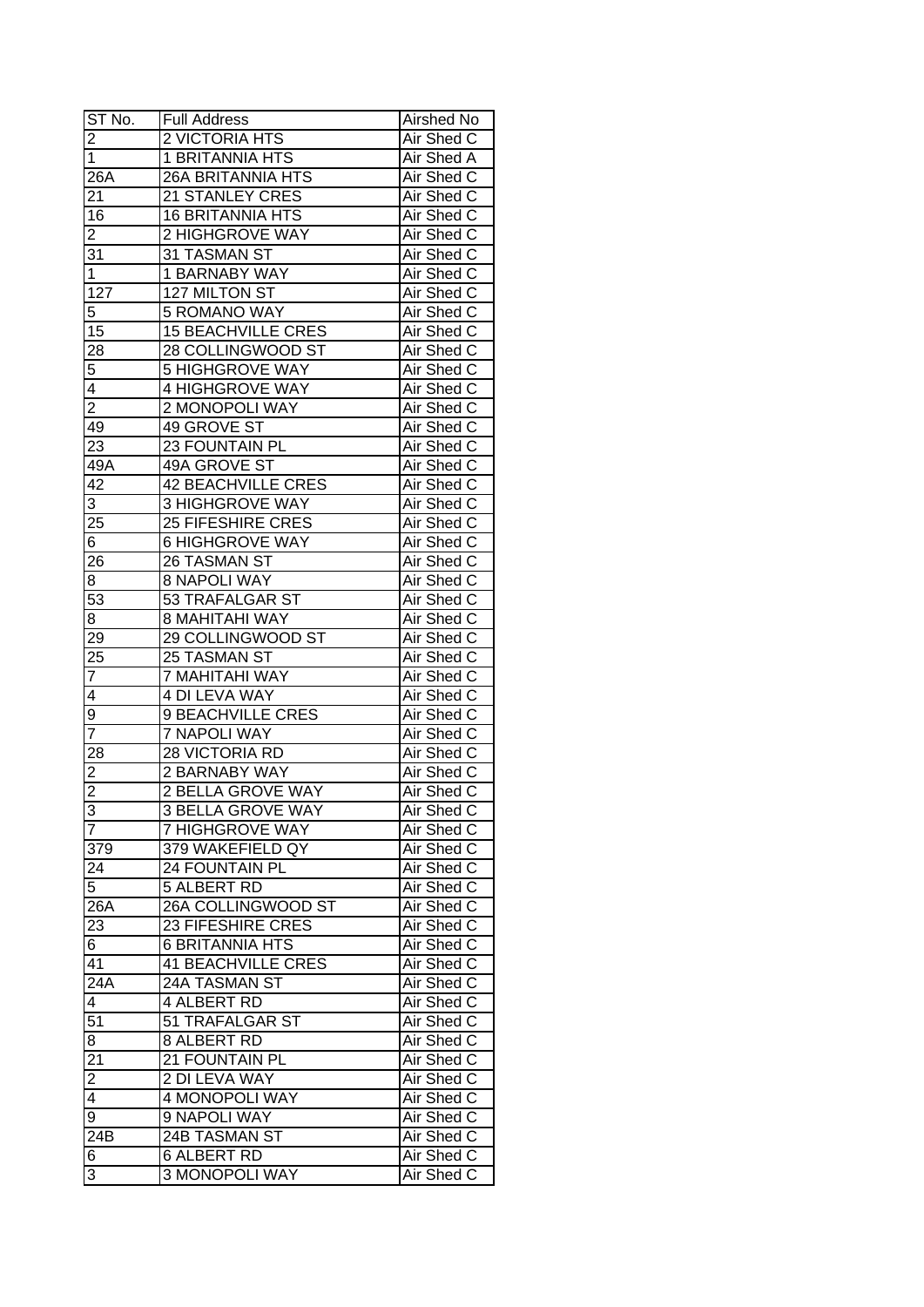| ST <sub>No.</sub>       | <b>Full Address</b>         | Airshed No |
|-------------------------|-----------------------------|------------|
| 377                     | 377 WAKEFIELD QY            | Air Shed C |
| 24                      | 24 TASMAN ST                | Air Shed C |
| 13                      | <b>13 BEACHVILLE CRES</b>   | Air Shed C |
| 7A                      | <b>7A BEACHVILLE CRES</b>   | Air Shed C |
| 126                     | 126 MILTON ST               | Air Shed C |
| 125                     | 125 MILTON ST               | Air Shed C |
| 48                      | <b>48 TRAFALGAR ST</b>      | Air Shed C |
| 3                       | 3 DI LEVA WAY               | Air Shed C |
| 4                       | 4 BRITANNIA HTS             | Air Shed C |
| 26                      | 26 COLLINGWOOD ST           | Air Shed C |
| 14                      | <b>14 BEACHVILLE CRES</b>   | Air Shed C |
| 30                      | 30 VICTORIA RD              | Air Shed C |
| $\overline{\mathbf{4}}$ | 4 MOUNT PLEASANT AVE        | Air Shed C |
| 25                      | 25 COLLINGWOOD ST           | Air Shed C |
| 10                      | <b>10 BRITANNIA HTS</b>     | Air Shed C |
| $\overline{\mathbf{4}}$ | 4 VICTORIA HTS              | Air Shed C |
|                         | 23 TASMAN ST                | Air Shed C |
| 23<br>$\overline{7}$    | 7 PERSICO WAY               | Air Shed C |
| 3                       | 3 MOUNT PLEASANT AVE        | Air Shed C |
| 43                      | <b>43 BEACHVILLE CRES</b>   | Air Shed C |
|                         | 9 PERSICO WAY               | Air Shed C |
| 9<br>10                 | 10 ALBERT RD                | Air Shed C |
| 53                      | 53 RUSSELL ST               | Air Shed C |
|                         |                             |            |
| 2A<br>22                | 2A MONRO WAY                | Air Shed C |
|                         | 22 FOUNTAIN PL              | Air Shed C |
| 375                     | 375 WAKEFIELD QY            | Air Shed C |
| 9                       | 9 MAJESTIC WAY              | Air Shed C |
| 4                       | 4 MONRO WAY                 | Air Shed C |
| $1\overline{4}$         | 14 VICTORIA RD              | Air Shed C |
| 44                      | <b>44 BEACHVILLE CRES</b>   | Air Shed C |
| 10                      | 10 PERSICO WAY              | Air Shed C |
| 9                       | 9 ALBERT RD                 | Air Shed C |
| $\overline{22}$         | 22 TASMAN ST                | Air Shed C |
| 21                      | 21 FIFESHIRE CRES           | Air Shed C |
| 19                      | <b>19 FOUNTAIN PL</b>       | Air Shed C |
| 10A                     | 10A ALBERT RD               | Air Shed C |
| 8                       | 8 BRITANNIA HTS             | Air Shed C |
| 124                     | 124 MILTON ST               | Air Shed C |
| 123                     | 123 MILTON ST               | Air Shed C |
| 46                      | <b>46 TRAFALGAR ST</b>      | Air Shed C |
| 24                      | 24 COLLINGWOOD ST           | Air Shed C |
| $4\overline{7}$         | 47 TRAFALGAR ST             | Air Shed C |
| 8                       | 8 MAJESTIC WAY              | Air Shed C |
| 8                       | 8 PERSICO WAY               | Air Shed C |
| 52                      | 52 RUSSELL ST               | Air Shed C |
| 3                       | 3 SORRENTO WAY              | Air Shed C |
| 40A                     | <b>40A CAMBRIA ST</b>       | Air Shed C |
| 25                      | 25 VICTORIA RD              | Air Shed C |
| 12                      | <b>12 BEACHVILLE CRES</b>   | Air Shed C |
| 6                       | <b>6 MOUNT PLEASANT AVE</b> | Air Shed C |
| 6                       | <b>6 MAJESTIC WAY</b>       | Air Shed C |
| 23A                     | 23A COLLINGWOOD ST          | Air Shed C |
| 21                      | 21 TASMAN ST                | Air Shed C |
| 4                       | <b>4 SORRENTO WAY</b>       | Air Shed C |
| 3                       | <b>3 CAMBRIA GARDENS</b>    | Air Shed C |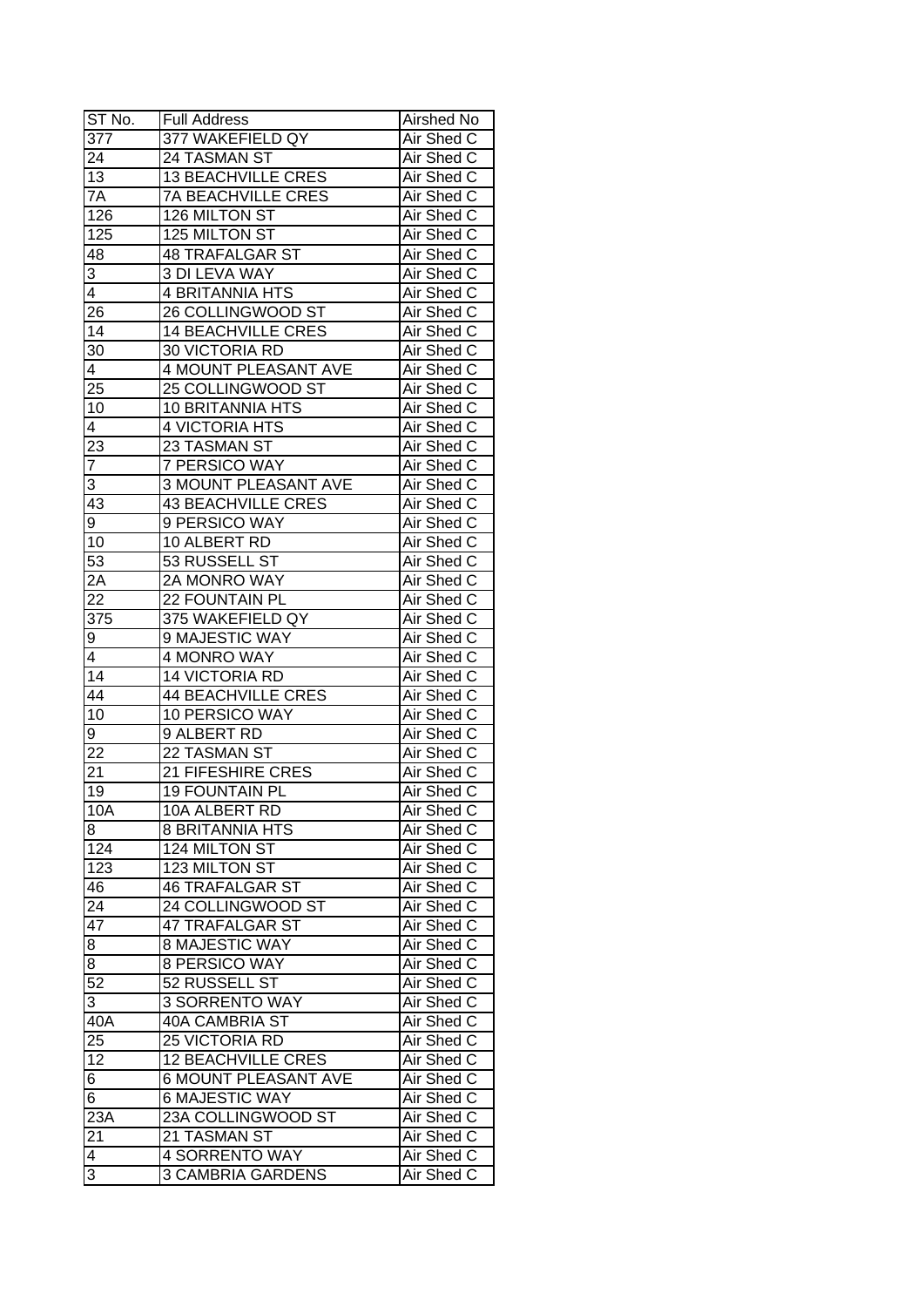| ST No.              | <b>Full Address</b>                      | Airshed No               |
|---------------------|------------------------------------------|--------------------------|
| $9\overline{A}$     | 9A ALBERT RD                             | Air Shed C               |
| $\overline{51}$     | 51 RUSSELL ST                            | Air Shed C               |
| 45                  | <b>45 BEACHVILLE CRES</b>                | Air Shed C               |
| 5                   | 5 PERSICO WAY                            | Air Shed C               |
| 6                   | <b>6 CAMBRIA GARDENS</b>                 | Air Shed C               |
| 12D                 | <b>12D CAMBRIA ST</b>                    | Air Shed C               |
| 5                   | 5 DI PIERRI WAY                          | Air Shed C               |
| 3                   | <b>3 DI PIERRI WAY</b>                   | Air Shed C               |
| 21C                 | 21C COLLINGWOOD ST                       | Air Shed C               |
| 8                   | <b>8 VICTORIA HTS</b>                    | Air Shed C               |
| $\mathbf 1$         | 1 MONRO WAY                              | Air Shed C               |
| 5                   | <b>5 VICTORIA HTS</b>                    | Air Shed C               |
| 7                   | 7 DI PIERRI WAY                          | Air Shed C               |
| 5                   | <b>5 SORRENTO WAY</b>                    | Air Shed C               |
| 20                  | 20 TASMAN ST                             | Air Shed C               |
| 41                  | <b>41 POYNTERS CRES</b>                  | Air Shed C               |
|                     | 6 PERSICO WAY                            | Air Shed C               |
| 6<br>$\overline{2}$ | 2 MONRO WAY                              | Air Shed C               |
| 9                   | 9 DI PIERRI WAY                          | Air Shed C               |
| 26C                 | <b>26C CAMBRIA ST</b>                    | Air Shed C               |
| 130A                | 130A QUEENS RD                           | Air Shed C               |
| 26D                 | <b>26D CAMBRIA ST</b>                    | Air Shed C               |
|                     | 5 QUEENS RD                              | Air Shed C               |
| 5<br>$\overline{7}$ |                                          |                          |
|                     | 7 MAJESTIC WAY<br>3 MONRO WAY            | Air Shed C               |
| $\overline{3}$      |                                          | Air Shed C               |
| 5                   | 5 MONRO WAY                              | Air Shed C               |
| 11                  | 11 DI PIERRI WAY                         | Air Shed C               |
| 121<br>12           | 121 MILTON ST                            | Air Shed C               |
|                     | 12 ALBERT RD<br><b>19 FIFESHIRE CRES</b> | Air Shed C<br>Air Shed C |
| 19<br>96            | 96 CAMBRIA ST                            | Air Shed C               |
| $\overline{2}$      | <b>2 CAMBRIA GARDENS</b>                 | Air Shed C               |
| $\overline{27}$     | 27 VICTORIA RD                           | Air Shed C               |
| $\overline{7}$      | <b>7 BEACHVILLE CRES</b>                 | Air Shed C               |
| 122                 | 122 MILTON ST                            | <b>Air Shed C</b>        |
|                     |                                          |                          |
| 371                 | 371 WAKEFIELD QY                         | Air Shed C               |
| $\overline{20}$     | 20 FOUNTAIN PL                           | Air Shed C               |
| 5                   | 5 MOUNT PLEASANT AVE                     | Air Shed C               |
| $\overline{6}$      | <b>6 SORRENTO WAY</b>                    | Air Shed C               |
| 5                   | <b>5 CAMBRIA GARDENS</b>                 | Air Shed C               |
| $\overline{7}$      | <b>7 VICTORIA HTS</b>                    | Air Shed C               |
| 23                  | 23 COLLINGWOOD ST                        | Air Shed C               |
| 5                   | 5 MAJESTIC WAY                           | Air Shed C               |
| 8                   | 8 MOUNT PLEASANT AVE                     | Air Shed C               |
| $8\overline{B}$     | <b>8B VICTORIA HTS</b>                   | Air Shed C               |
| 6                   | 6 DI PIERRI WAY                          | Air Shed C               |
| 44                  | <b>44 TRAFALGAR ST</b>                   | Air Shed C               |
| $\overline{4}$      | <b>4 DI PIERRI WAY</b>                   | Air Shed C               |
| 40B                 | <b>40B CAMBRIA ST</b>                    | Air Shed C               |
| 60A                 | <b>60A CAMBRIA ST</b>                    | Air Shed C               |
| 8                   | 8 DI PIERRI WAY                          | Air Shed C               |
| 19                  | 19 TASMAN ST                             | Air Shed C               |
| 12 <sub>C</sub>     | <b>12C CAMBRIA ST</b>                    | Air Shed C               |
| 10                  | 10 DI PIERRI WAY                         | Air Shed C               |
| 18                  | <b>18 TASMAN ST</b>                      | Air Shed C               |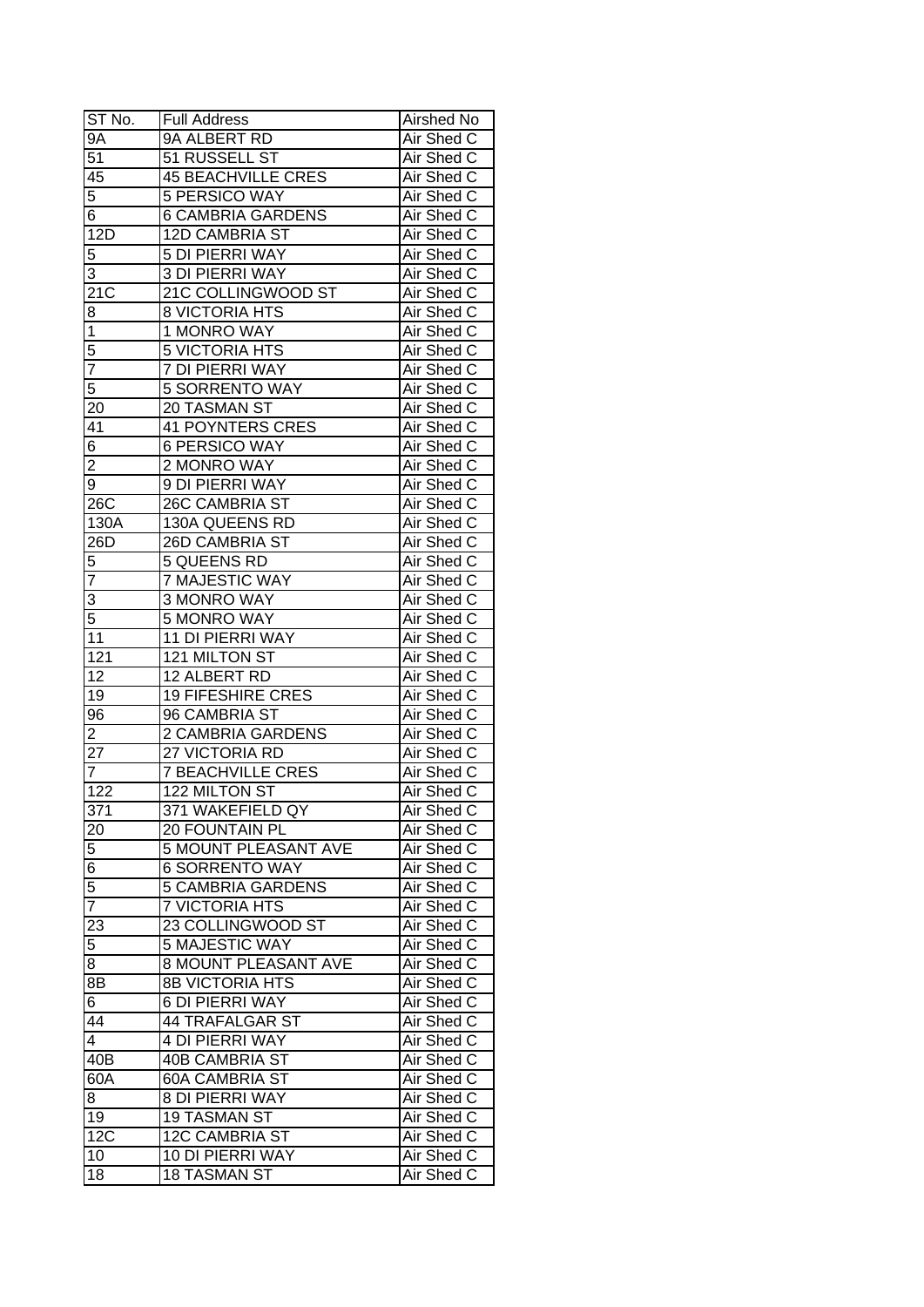| ST No.          | <b>Full Address</b>          | Airshed No               |
|-----------------|------------------------------|--------------------------|
| 21B             | 21B COLLINGWOOD ST           | Air Shed C               |
| 49              | 49 RUSSELL ST                | Air Shed C               |
| 26B             | <b>26B CAMBRIA ST</b>        | Air Shed C               |
| 11              | 11 ALBERT RD                 | Air Shed C               |
| 46              | <b>46 BEACHVILLE CRES</b>    | Air Shed C               |
| 22              | 22 COLLINGWOOD ST            | Air Shed C               |
| 49              | <b>49 BEACHVILLE CRES</b>    | Air Shed C               |
| 24              | 24 CAMBRIA ST                | Air Shed C               |
| 40              | <b>40 CAMBRIA ST</b>         | Air Shed C               |
| 10              | 10 VICTORIA RD               | Air Shed C               |
| 2               | 2 SORRENTO WAY               | Air Shed C               |
| $\overline{7}$  | 7 QUEENS RD                  | Air Shed C               |
| $1\overline{7}$ | 17 FOUNTAIN PL               | Air Shed C               |
| $\overline{7}$  | <b>7 CAMBRIA GARDENS</b>     | Air Shed C               |
| 38              | <b>38 POYNTERS CRES</b>      | Air Shed C               |
| 4               | <b>4 CAMBRIA GARDENS</b>     | Air Shed C               |
| $\overline{4}$  | 4 PERSICO WAY                | Air Shed C               |
| 12B             |                              |                          |
| 39A             | 12B CAMBRIA ST               | Air Shed C<br>Air Shed C |
|                 | 39A POYNTERS CRES            |                          |
| 4               | 4 MAJESTIC WAY               | Air Shed C               |
| 8               | <b>8 BEACHVILLE CRES</b>     | Air Shed C               |
| 21A             | 21A COLLINGWOOD ST           | Air Shed C               |
| 369             | 369 WAKEFIELD QY             | Air Shed C               |
| 7               | 7 MOUNT PLEASANT AVE         | Air Shed C               |
| 114             | 114 MILTON ST                | Air Shed C               |
| 3               | 3 PERSICO WAY                | Air Shed C               |
| 5               | <b>5 BEACHVILLE CRES</b>     | Air Shed C               |
| 119             | 119 MILTON ST                | Air Shed C               |
| $1\overline{7}$ | <b>17 FIFESHIRE CRES</b>     | Air Shed C               |
| 10              | 10 VICTORIA HTS              | Air Shed C               |
| 3               | 3 MAJESTIC WAY               | Air Shed C               |
| 9               | 9 VICTORIA HTS               | Air Shed C               |
| 10              | <b>10 MOUNT PLEASANT AVE</b> | Air Shed C               |
| 18              | <b>18 FOUNTAIN PL</b>        | Air Shed C               |
| $\overline{16}$ | <b>16 FIFESHIRE CRES</b>     | <b>Air Shed C</b>        |
| $\overline{21}$ | 21 COLLINGWOOD ST            | Air Shed C               |
| 26A             | <b>26A CAMBRIA ST</b>        | Air Shed C               |
| $\mathbf{1}$    | 1 CAMBRIA GARDENS            | Air Shed C               |
| 13              | 13 ALBERT RD                 | Air Shed C               |
| 111             | 111 HAVEN RD                 | Air Shed C               |
| $\overline{c}$  | 2 DI PIERRI WAY              | Air Shed C               |
| 17              | 17 TASMAN ST                 | Air Shed C               |
| 39              | 39 TRAFALGAR ST              | Air Shed C               |
| 47              | 47 RUSSELL ST                | Air Shed C               |
| $\overline{51}$ | <b>51 BEACHVILLE CRES</b>    | Air Shed C               |
| 367             | 367 WAKEFIELD QY             | Air Shed C               |
| 20              | 20 COLLINGWOOD ST            | Air Shed C               |
| 16              | <b>16 TASMAN ST</b>          | Air Shed C               |
| 117             | 117 MILTON ST                | Air Shed C               |
| 16              | 16 ALBERT RD                 | Air Shed C               |
| $\overline{7}$  | 7 SORRENTO WAY               | Air Shed C               |
| 9               | 9 VICTORIA RD                | Air Shed C               |
| 15              | <b>15 FOUNTAIN PL</b>        | Air Shed C               |
| 68              | 68 CAMBRIA ST                | Air Shed C               |
| 9               | 9 MOUNT PLEASANT AVE         | Air Shed C               |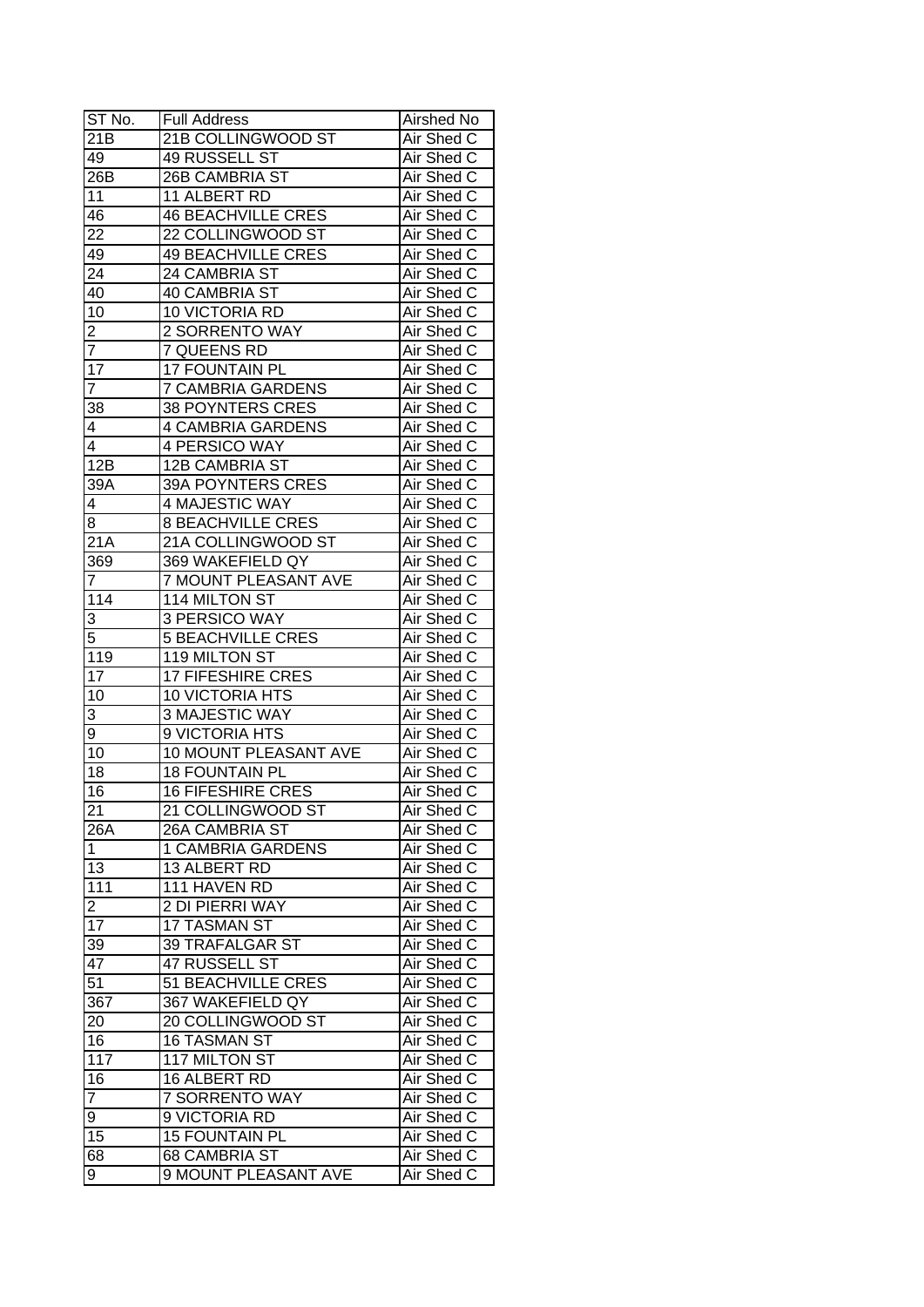| ST No.          | <b>Full Address</b>       | <b>Airshed No</b> |
|-----------------|---------------------------|-------------------|
| 62A             | <b>62A CAMBRIA ST</b>     | Air Shed C        |
| $\overline{14}$ | <b>14 FIFESHIRE CRES</b>  | Air Shed C        |
| 8               | <b>8 VICTORIA RD</b>      | Air Shed C        |
| 11              | <b>11 VICTORIA HTS</b>    | Air Shed C        |
| $\mathbf{1}$    | 1 SORRENTO WAY            | Air Shed C        |
| 12              | 12 MOUNT PLEASANT AVE     | Air Shed C        |
| 12              | <b>12 VICTORIA HTS</b>    | Air Shed C        |
| 22A             | 22A CAMBRIA ST            | Air Shed C        |
| 16              | <b>16 FOUNTAIN PL</b>     | Air Shed C        |
| 39              | <b>39 POYNTERS CRES</b>   | Air Shed C        |
| 4               | <b>4 BEACHVILLE CRES</b>  | Air Shed C        |
| 19              | 19 COLLINGWOOD ST         | Air Shed C        |
| 15              | 15 FIFESHIRE CRES         | Air Shed C        |
| 15              | <b>15 TASMAN ST</b>       | Air Shed C        |
| 18              | 18 COLLINGWOOD ST         | Air Shed C        |
| 12A             | 12A CAMBRIA ST            | Air Shed C        |
| 100             | 100 CAMBRIA ST            | Air Shed C        |
| 98              | 98 CAMBRIA ST             | Air Shed C        |
| 40              | <b>40 POYNTERS CRES</b>   | Air Shed C        |
| 53              | 53 BEACHVILLE CRES        | Air Shed C        |
| 115             | 115 MILTON ST             | Air Shed C        |
| 94              | 94 CAMBRIA ST             | Air Shed C        |
| 45              | 45 RUSSELL ST             | Air Shed C        |
| 10              | 10 CAMBRIA ST             | Air Shed C        |
| 92              | 92 CAMBRIA ST             | Air Shed C        |
| 9               | 9 QUEENS RD               | Air Shed C        |
| 90              | 90 CAMBRIA ST             | Air Shed C        |
| 88              | 88 CAMBRIA ST             | Air Shed C        |
| 86              | 86 CAMBRIA ST             | Air Shed C        |
| $\overline{7}$  | 7 VICTORIA RD             | Air Shed C        |
| 84              | 84 CAMBRIA ST             | Air Shed C        |
| 82              | 82 CAMBRIA ST             | Air Shed C        |
| $\overline{2}$  | 2 QUEENS RD               | Air Shed C        |
| 50              | <b>50 BEACHVILLE CRES</b> | <b>Air Shed C</b> |
| 6               | <b>6 VICTORIA RD</b>      | <b>Air Shed C</b> |
| $\overline{12}$ | <b>12 FIFESHIRE CRES</b>  | <b>Air Shed C</b> |
| 13              | <b>13 FOUNTAIN PL</b>     | Air Shed C        |
| 76              | <b>76 CAMBRIA ST</b>      | Air Shed C        |
| 14              | 14 MOUNT PLEASANT AVE     | Air Shed C        |
| 30              | 30 ELLIOTT ST             | Air Shed C        |
| 74              | 74 CAMBRIA ST             | Air Shed C        |
| $\mathbf{1}$    | 1 PERSICO WAY             | Air Shed C        |
| 62              | 62 CAMBRIA ST             | Air Shed C        |
| 70              | 70 CAMBRIA ST             | Air Shed C        |
| 35              | 35 TRAFALGAR ST           | Air Shed C        |
| $\overline{2}$  | <b>2 BEACHVILLE CRES</b>  | Air Shed C        |
| 66              | 66 CAMBRIA ST             | Air Shed C        |
| 64              | <b>64 CAMBRIA ST</b>      | Air Shed C        |
| 13              | 13 MOUNT PLEASANT AVE     | Air Shed C        |
| 60              | 60 CAMBRIA ST             | Air Shed C        |
| 58              | 58 CAMBRIA ST             | Air Shed C        |
| 28              | 28 ELLIOTT ST             | Air Shed C        |
| 54              | 54 CAMBRIA ST             | Air Shed C        |
| 17              | 17 ALBERT RD              | Air Shed C        |
| 44              | <b>44 RUSSELL ST</b>      | Air Shed C        |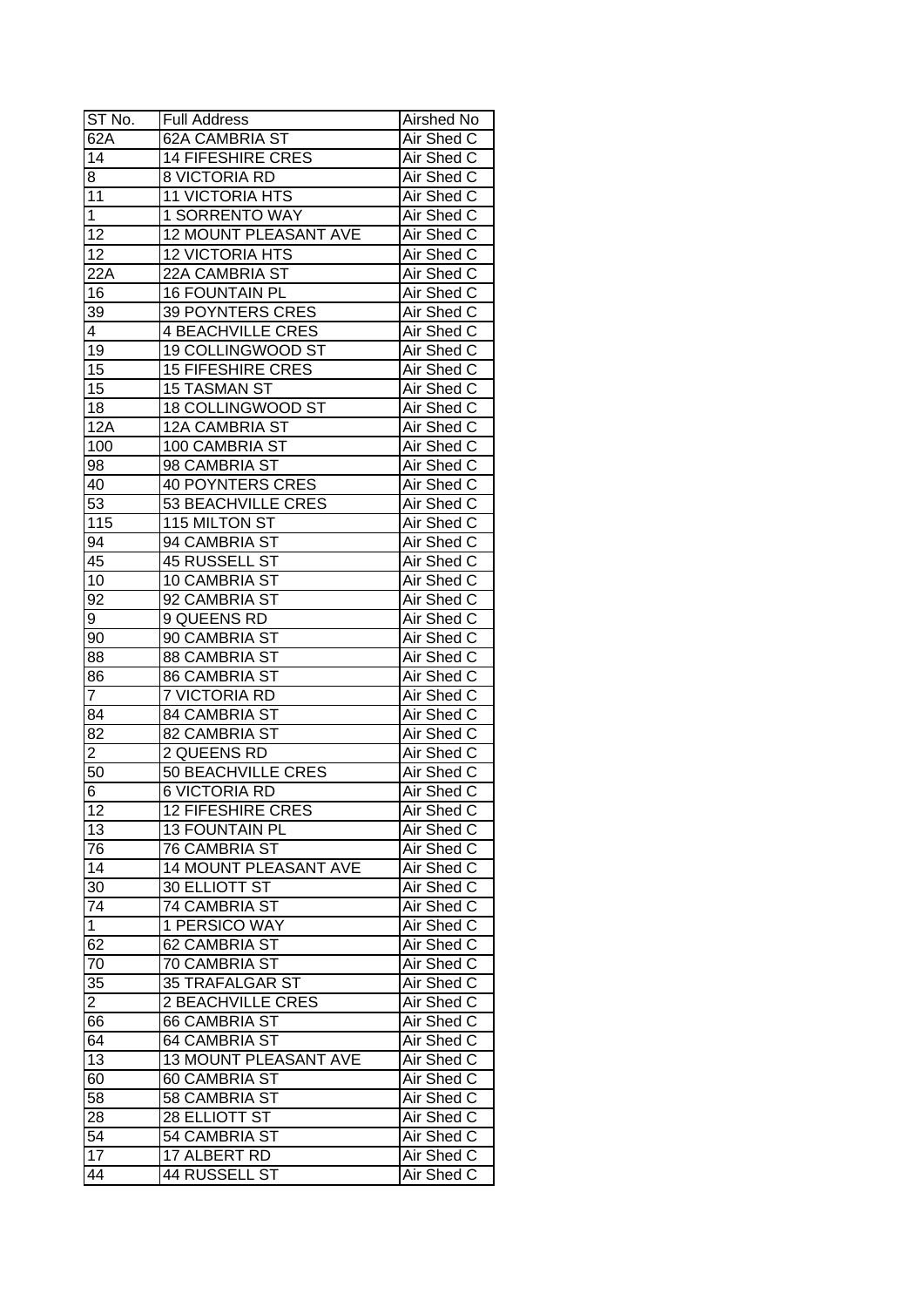| $ST N0$ .           | <b>Full Address</b>      | <b>Airshed No</b> |
|---------------------|--------------------------|-------------------|
| 11                  | 11 QUEENS RD             | Air Shed C        |
| 11                  | <b>11 FIFESHIRE CRES</b> | Air Shed C        |
| 35                  | <b>35 POYNTERS CRES</b>  | Air Shed C        |
| 14                  | <b>14 VICTORIA HTS</b>   | Air Shed C        |
| 4                   | <b>4 QUEENS RD</b>       | Air Shed C        |
| 14                  | <b>14 FOUNTAIN PL</b>    | Air Shed C        |
| 48                  | <b>48 CAMBRIA ST</b>     | Air Shed C        |
| 50                  | 50 CAMBRIA ST            | Air Shed C        |
| 46                  | <b>46 CAMBRIA ST</b>     | Air Shed C        |
| 44                  | 44 CAMBRIA ST            | Air Shed C        |
| 42                  | 42 CAMBRIA ST            | Air Shed C        |
| 36                  | 36 CAMBRIA ST            | Air Shed C        |
| 38                  | 38 CAMBRIA ST            | Air Shed C        |
| 38A                 | 38A CAMBRIA ST           | Air Shed C        |
| 26                  | 26 ELLIOTT ST            | Air Shed C        |
| 32                  | 32 CAMBRIA ST            | Air Shed C        |
| 34                  | 34 CAMBRIA ST            | Air Shed C        |
| 55                  | 55 BEACHVILLE CRES       | Air Shed C        |
| 28                  | 28 CAMBRIA ST            | Air Shed C        |
| 30                  | 30 CAMBRIA ST            | Air Shed C        |
| 17                  | 17 COLLINGWOOD ST        | Air Shed C        |
| 18                  | <b>18 CAMBRIA ST</b>     | Air Shed C        |
| 26                  | 26 CAMBRIA ST            | Air Shed C        |
| 5                   | 5 VICTORIA RD            | Air Shed C        |
| 24                  | 24 CAMBRIA ST            | Air Shed C        |
| 10                  | 10 FIFESHIRE CRES        | Air Shed C        |
| 16                  | 16 MOUNT PLEASANT AVE    | Air Shed C        |
| $2\overline{4}$     | 24 ELLIOTT ST            | Air Shed C        |
| 22                  | 22 CAMBRIA ST            | Air Shed C        |
| 22                  | 22 ELLIOTT ST            | Air Shed C        |
| 20                  | 20 CAMBRIA ST            | Air Shed C        |
| 18                  | <b>18 ELLIOTT ST</b>     | Air Shed C        |
| 20                  | <b>20 ELLIOTT ST</b>     | Air Shed C        |
| 11                  | 11 FOUNTAIN PL           | Air Shed C        |
| 16                  | <b>16 ELLIOTT ST</b>     | Air Shed C        |
| 128A                | <b>128A QUEENS RD</b>    | <b>Air Shed C</b> |
| 130                 | 130 QUEENS RD            | Air Shed C        |
| 14                  | <b>14 ELLIOTT ST</b>     | Air Shed C        |
| 14                  | <b>14 CAMBRIA ST</b>     | Air Shed C        |
| 16                  | <b>16 CAMBRIA ST</b>     | Air Shed C        |
| 99                  | 99 CAMBRIA ST            | Air Shed C        |
| 36                  | <b>36 POYNTERS CRES</b>  | Air Shed C        |
| 33                  | 33 TRAFALGAR ST          | Air Shed C        |
| 12                  | <b>12 ELLIOTT ST</b>     | Air Shed C        |
| 10                  | 10 ELLIOTT ST            | Air Shed C        |
| $\overline{12}$     | <b>12 CAMBRIA ST</b>     | Air Shed C        |
| 99                  | 99 CAMBRIA ST            | Air Shed C        |
| 8                   | <b>8 ELLIOTT ST</b>      | Air Shed C        |
| 97                  | 97 CAMBRIA ST            | Air Shed C        |
| $\overline{6}$      | <b>6 ELLIOTT ST</b>      | Air Shed C        |
| 91                  | 91 CAMBRIA ST            | Air Shed C        |
| 33                  | <b>33 POYNTERS CRES</b>  | Air Shed C        |
|                     | 2 ELLIOTT ST             | Air Shed C        |
| $\overline{2}$<br>4 | <b>4 ELLIOTT ST</b>      | Air Shed C        |
| 89                  | 89 CAMBRIA ST            | Air Shed C        |
|                     |                          |                   |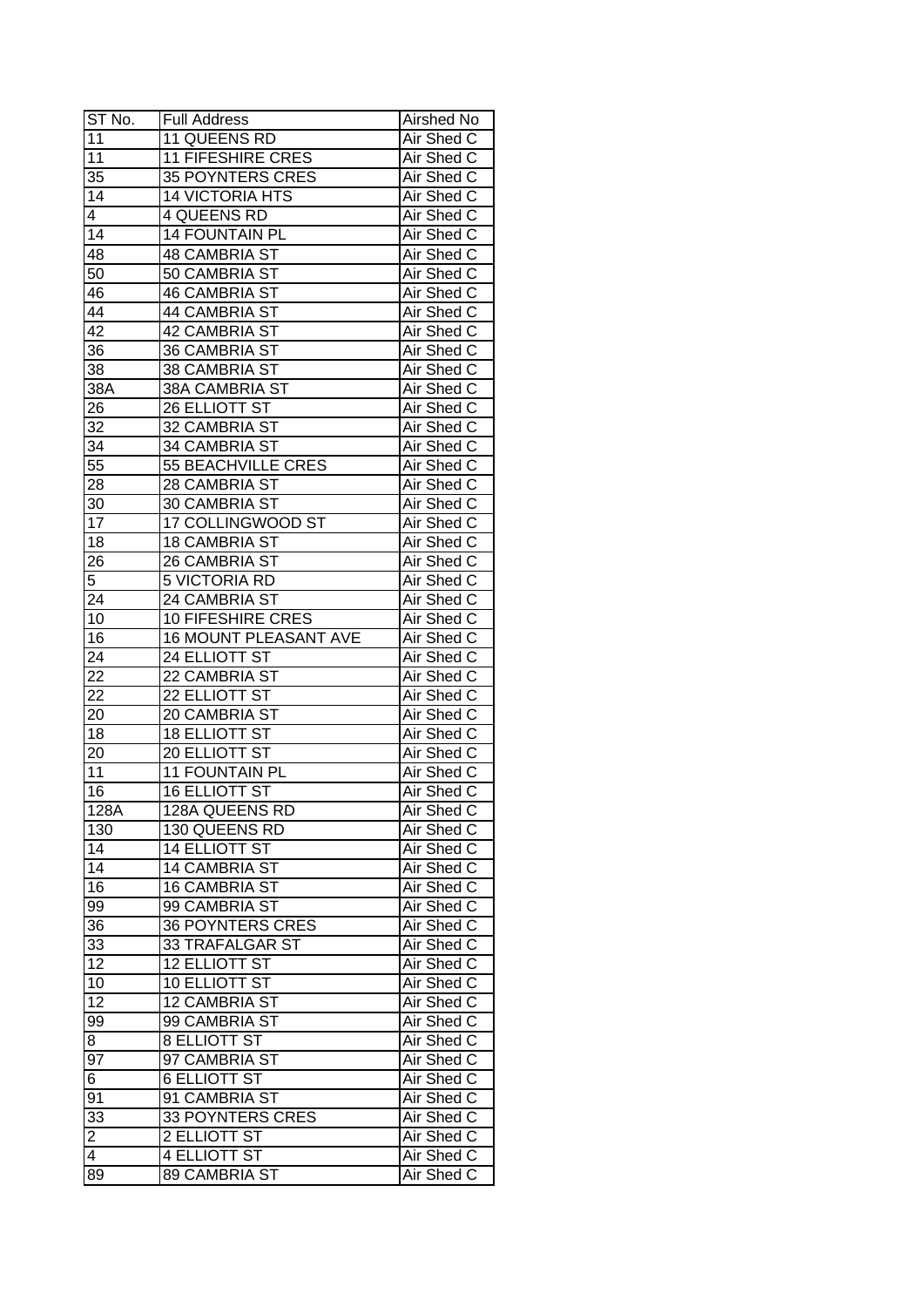| ST No.           | Full Address                 | Airshed No |
|------------------|------------------------------|------------|
| 87               | 87 CAMBRIA ST                | Air Shed C |
| 41               | 41 RUSSELL ST                | Air Shed C |
| 2                | 2 VICTORIA RD                | Air Shed C |
| 8                | 8 CAMBRIA ST                 | Air Shed C |
| 85               | 85 CAMBRIA ST                | Air Shed C |
| $\overline{2}$   | 2 CAMBRIA ST                 | Air Shed C |
| 6                | <b>6 CAMBRIA ST</b>          | Air Shed C |
| 16               | <b>16 COLLINGWOOD ST</b>     | Air Shed C |
| 83               | <b>83 CAMBRIA ST</b>         | Air Shed C |
| 20               | 20 ALBERT RD                 | Air Shed C |
| 81               | 81 CAMBRIA ST                | Air Shed C |
| 15               | 15 QUEENS RD                 | Air Shed C |
| 75A              | 75A CAMBRIA ST               | Air Shed C |
| 77               | 77 CAMBRIA ST                | Air Shed C |
| 79               | 79 CAMBRIA ST                | Air Shed C |
| 75               | 75 CAMBRIA ST                | Air Shed C |
| 37               | <b>37 POYNTERS CRES</b>      | Air Shed C |
| 12               | 12 FOUNTAIN PL               | Air Shed C |
| 16               | <b>16 VICTORIA HTS</b>       | Air Shed C |
| $5\overline{4}$  | <b>54 BEACHVILLE CRES</b>    | Air Shed C |
| 71               | 71 CAMBRIA ST                | Air Shed C |
| 39A              | 39A RUSSELL ST               | Air Shed C |
| 69               | 69 CAMBRIA ST                | Air Shed C |
| 67               | 67 CAMBRIA ST                | Air Shed C |
| 21               | 21 ALBERT RD                 | Air Shed C |
| 65               | 65 CAMBRIA ST                | Air Shed C |
| 61               | 61 CAMBRIA ST                | Air Shed C |
| 63               | 63 CAMBRIA ST                | Air Shed C |
| 17               | 17 MOUNT PLEASANT AVE        | Air Shed C |
| 59               | 59 CAMBRIA ST                | Air Shed C |
| 18               | <b>18 MOUNT PLEASANT AVE</b> | Air Shed C |
| 57A              | <b>57A CAMBRIA ST</b>        | Air Shed C |
| 3                | <b>3 VICTORIA RD</b>         | Air Shed C |
| 53               | 53 CAMBRIA ST                | Air Shed C |
| $\overline{55}$  | 55 CAMBRIA ST                | Air Shed C |
| $\overline{9}$   | <b>9 FOUNTAIN PL</b>         | Air Shed C |
| 14               | 14 COLLINGWOOD ST            | Air Shed C |
| $5\overline{7}$  | 57 BEACHVILLE CRES           | Air Shed C |
| $6 \overline{6}$ | <b>6 FIFESHIRE CRES</b>      | Air Shed C |
| 49               | 49 CAMBRIA ST                | Air Shed C |
| 47               | 47 CAMBRIA ST                | Air Shed C |
| 17               | 17 QUEENS RD                 | Air Shed C |
| 45               | <b>45 CAMBRIA ST</b>         | Air Shed C |
| 43               | 43 CAMBRIA ST                | Air Shed C |
| 31               | 31 POYNTERS CRES             | Air Shed C |
| 39               | 39 CAMBRIA ST                | Air Shed C |
| 41               | 41 CAMBRIA ST                | Air Shed C |
| $\overline{5}$   | 5 FIFESHIRE CRES             | Air Shed C |
| 17               | 17 VICTORIA HTS              | Air Shed C |
| 37               | 37 CAMBRIA ST                | Air Shed C |
| 35               | 35 CAMBRIA ST                | Air Shed C |
| 29               | 29 ELLIOTT ST                | Air Shed C |
| 27               | 27 ELLIOTT ST                | Air Shed C |
| $2\overline{5}$  | 25 ELLIOTT ST                | Air Shed C |
| 25               | 25 CAMBRIA ST                | Air Shed C |
|                  |                              |            |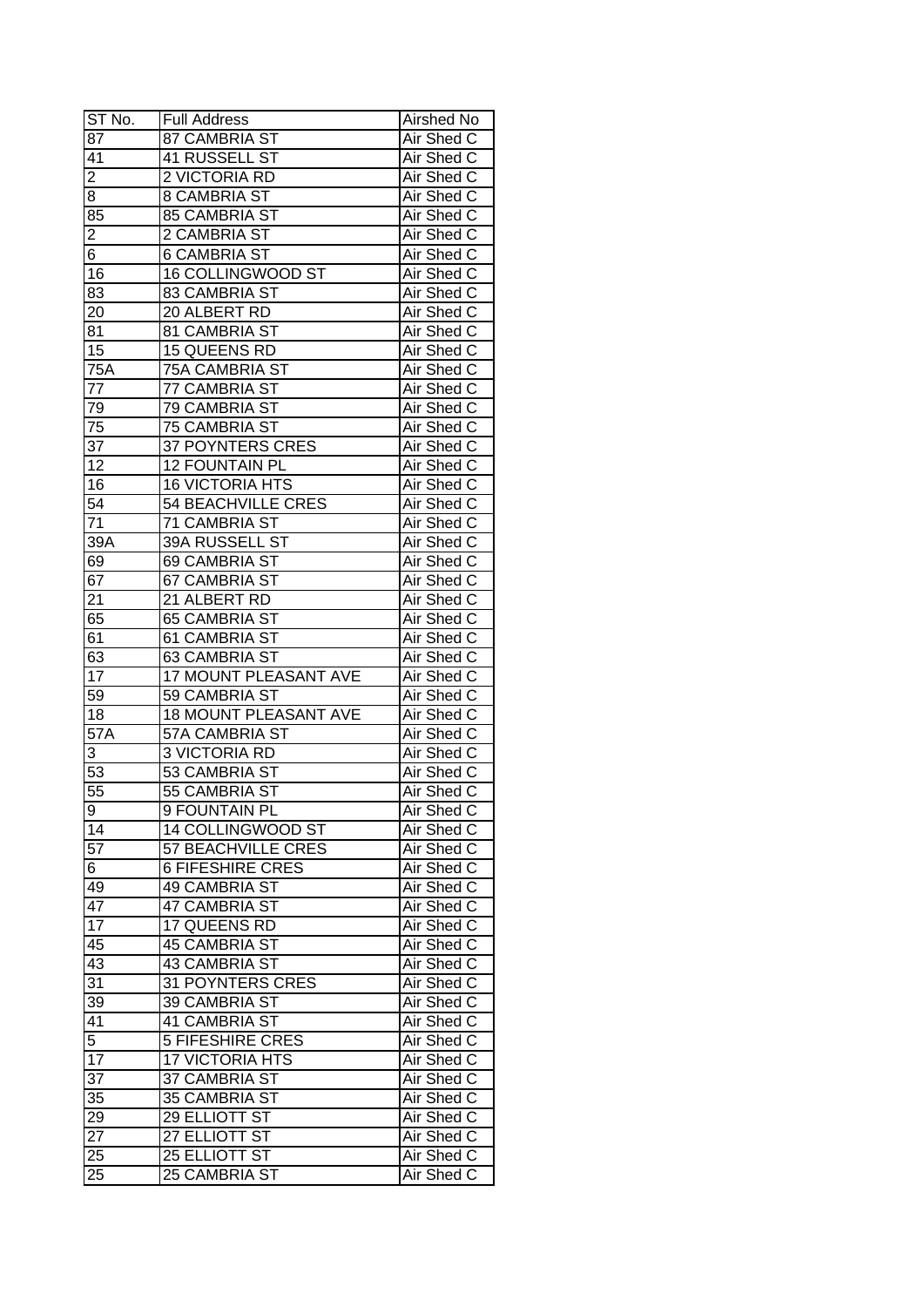| ST No.                  | <b>Full Address</b>          | <b>Airshed No</b> |
|-------------------------|------------------------------|-------------------|
| 29                      | 29 CAMBRIA ST                | Air Shed C        |
| 23                      | 23 ELLIOTT ST                | Air Shed C        |
| 30                      | <b>30 POYNTERS CRES</b>      | Air Shed C        |
| 19                      | <b>19 ELLIOTT ST</b>         | Air Shed C        |
| 21                      | 21 ELLIOTT ST                | Air Shed C        |
| 23                      | 23 CAMBRIA ST                | Air Shed C        |
| 17                      | <b>17 ELLIOTT ST</b>         | Air Shed C        |
| 21                      | 21 CAMBRIA ST                | Air Shed C        |
| $\overline{2}$          | 2 PEPPER TREE WAY            | Air Shed C        |
| 15                      | <b>15 ELLIOTT ST</b>         | Air Shed C        |
| 19                      | <b>19 CAMBRIA ST</b>         | Air Shed C        |
| 9                       | 9 ELLIOTT ST                 | Air Shed C        |
| 17                      | 17 CAMBRIA ST                | Air Shed C        |
| 128                     | 128 QUEENS RD                | Air Shed C        |
| $\overline{7}$          | <b>7 ELLIOTT ST</b>          | Air Shed C        |
| 15                      | <b>15 CAMBRIA ST</b>         | Air Shed C        |
| 10                      | 10 FOUNTAIN PL               | Air Shed C        |
| 3                       | 3 ELLIOTT ST                 | Air Shed C        |
| 13                      | 13 CAMBRIA ST                | Air Shed C        |
| 110                     | 110 MILTON ST                | Air Shed C        |
| 22                      | 22 ALBERT RD                 | Air Shed C        |
| 1A                      | <b>1A ELLIOTT ST</b>         | Air Shed C        |
| 1                       | 1 ELLIOTT ST                 | Air Shed C        |
| 11                      | 11 CAMBRIA ST                | Air Shed C        |
| 39                      | 39 RUSSELL ST                | Air Shed C        |
| $\overline{7}$          | <b>7 CAMBRIA ST</b>          | Air Shed C        |
| 13                      | <b>13 TASMAN ST</b>          | Air Shed C        |
| <b>17A</b>              | 17A MOUNT PLEASANT AVE       | Air Shed C        |
| 20                      | 20 MOUNT PLEASANT AVE        | Air Shed C        |
| 58                      | <b>58 BEACHVILLE CRES</b>    | Air Shed C        |
| 3                       | <b>3 CAMBRIA ST</b>          | Air Shed C        |
| 19                      | <b>19 MOUNT PLEASANT AVE</b> | Air Shed C        |
| 109                     | 109 MILTON ST                | Air Shed C        |
| 19                      | 19 QUEENS RD                 | Air Shed C        |
| 31                      | <b>31 TRAFALGAR ST</b>       | <b>Air Shed C</b> |
| 18                      | <b>18 VICTORIA HTS</b>       | Air Shed C        |
| 59                      | 59 BEACHVILLE CRES           | Air Shed C        |
| $\overline{\mathbf{4}}$ | <b>4 PEPPER TREE WAY</b>     | Air Shed C        |
| 57B                     | 57B CAMBRIA ST               | Air Shed C        |
| 4                       | <b>4 FIFESHIRE CRES</b>      | Air Shed C        |
| 3                       | <b>3 FIFESHIRE CRES</b>      | Air Shed C        |
| $\overline{7}$          | <b>7 FOUNTAIN PL</b>         | Air Shed C        |
| 357                     | 357 WAKEFIELD QY             | Air Shed C        |
| 19                      | <b>19 VICTORIA HTS</b>       | Air Shed C        |
| $\overline{37}$         | 37 RUSSELL ST                | Air Shed C        |
| 59A                     | 59A CAMBRIA ST               | Air Shed C        |
| $63\overline{A}$        | 63A CAMBRIA ST               | Air Shed C        |
| 29                      | <b>29 POYNTERS CRES</b>      | Air Shed C        |
| 3                       | <b>3 PEPPER TREE WAY</b>     | Air Shed C        |
| 61A                     | <b>61A CAMBRIA ST</b>        | Air Shed C        |
| 108                     | 108 MILTON ST                | Air Shed C        |
| 95                      | 95 CAMBRIA ST                | Air Shed C        |
| 22                      | 22 MOUNT PLEASANT AVE        | Air Shed C        |
| 27                      | 27 CAMBRIA ST                | Air Shed C        |
| 26                      | <b>26 POYNTERS CRES</b>      | Air Shed C        |
|                         |                              |                   |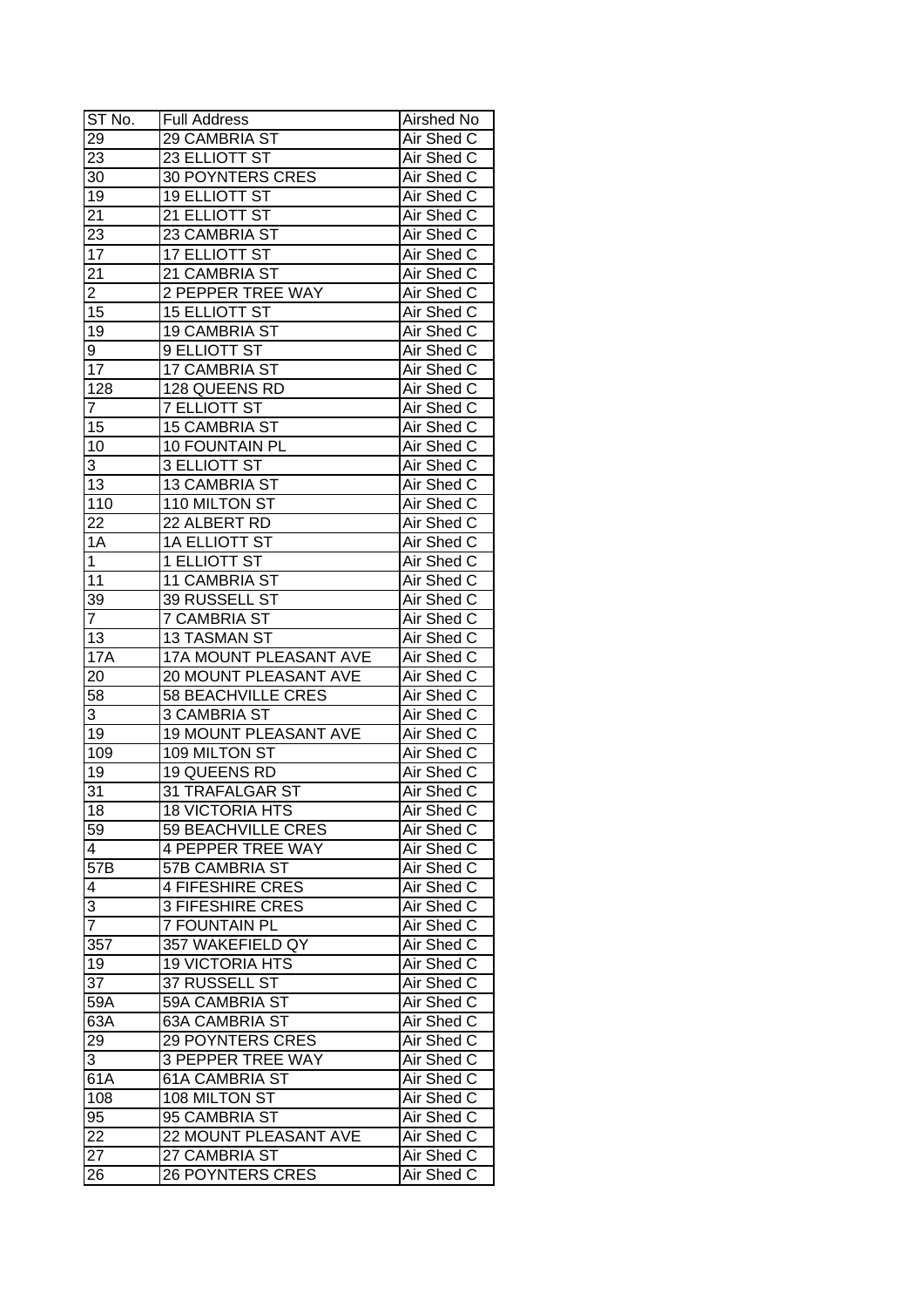| $ST$ No.                | <b>Full Address</b>          | Airshed No        |
|-------------------------|------------------------------|-------------------|
| 124                     | <b>124 QUEENS RD</b>         | Air Shed C        |
| 29                      | 29 TRAFALGAR ST              | Air Shed C        |
| 11                      | <b>11 TASMAN ST</b>          | Air Shed C        |
| 107                     | 107 MILTON ST                | Air Shed C        |
| 1A                      | <b>1A FIFESHIRE CRES</b>     | Air Shed C        |
| 60                      | 60 BEACHVILLE CRES           | Air Shed C        |
| 107A                    | 107A MILTON ST               | Air Shed C        |
| 23A                     | 23A CAMBRIA ST               | Air Shed C        |
| 8                       | <b>8 FOUNTAIN PL</b>         | Air Shed C        |
| 21                      | 21 QUEENS RD                 | Air Shed C        |
| 355                     | 355 WAKEFIELD QY             | Air Shed C        |
| 35A                     | 35A MOUNT PLEASANT AVE       | Air Shed C        |
| 6                       | <b>6 PEPPER TREE WAY</b>     | Air Shed C        |
| 31                      | 31 MOUNT PLEASANT AVE        | Air Shed C        |
| $\overline{12}$         | 12 COLLINGWOOD ST            | Air Shed C        |
| 8                       | 8 TASMAN ST                  | Air Shed C        |
| 35                      | 35 RUSSELL ST                | Air Shed C        |
| 22                      | 22 VICTORIA HTS              | Air Shed C        |
| 13C                     | <b>13C ELLIOTT ST</b>        | Air Shed C        |
| 68A                     | 68A WEKA ST                  | Air Shed C        |
| 61                      | 61 BEACHVILLE CRES           | Air Shed C        |
| 107B                    | 107B MILTON ST               | Air Shed C        |
| 68B                     | 68B WEKA ST                  | Air Shed C        |
| 1                       | 1 FIFESHIRE CRES             | Air Shed C        |
| 25                      | <b>25 POYNTERS CRES</b>      | Air Shed C        |
| 11                      | 11 COLLINGWOOD ST            | Air Shed C        |
| $\overline{\mathbf{c}}$ | 2 FIFESHIRE CRES             | Air Shed C        |
| $\overline{5}$          | 5 FOUNTAIN PL                | Air Shed C        |
| $1 - 8$                 | 1-8 WIREMU WAY               | Air Shed C        |
| 24                      | 24 MOUNT PLEASANT AVE        | Air Shed C        |
| 5                       | <b>5 ELLIOTT ST</b>          | Air Shed C        |
| 21                      | 21 VICTORIA HTS              | Air Shed C        |
| $\overline{2}$          | 2 DI VETRO WAY               | Air Shed C        |
| $\overline{1}$          | <b>1 DI VETRO WAY</b>        | <b>Air Shed C</b> |
| $\overline{5}$          | <b>5 PEPPER TREE WAY</b>     | Air Shed C        |
| 6B                      | <b>6B TASMAN ST</b>          | Air Shed C        |
| 353                     | 353 WAKEFIELD QY             | Air Shed C        |
| 106                     | 106 MILTON ST                | Air Shed C        |
| 10                      | 10 COLLINGWOOD ST            | Air Shed C        |
| 1B                      | <b>1B FIFESHIRE CRES</b>     | Air Shed C        |
| 20                      | <b>20 POYNTERS CRES</b>      | Air Shed C        |
| 11                      | <b>11 ELLIOTT ST</b>         | Air Shed C        |
| 105                     | 105 MILTON ST                | Air Shed C        |
| 93                      | 93 CAMBRIA ST                | Air Shed C        |
|                         |                              | Air Shed C        |
| 11A                     | 11A CAMBRIA ST               |                   |
| 23                      | 23 QUEENS RD                 | Air Shed C        |
| 15A                     | 15A CAMBRIA ST               | Air Shed C        |
| 8                       | <b>8 PEPPER TREE WAY</b>     | Air Shed C        |
| 122                     | 122 QUEENS RD                | Air Shed C        |
| 121                     | 121 QUEENS RD                | Air Shed C        |
| 26                      | <b>26 MOUNT PLEASANT AVE</b> | Air Shed C        |
| 13B                     | <b>13B ELLIOTT ST</b>        | Air Shed C        |
| 6A                      | 6A TASMAN ST                 | Air Shed C        |
| 34                      | <b>34 RUSSELL ST</b>         | Air Shed C        |
| 33                      | 33 RUSSELL ST                | Air Shed C        |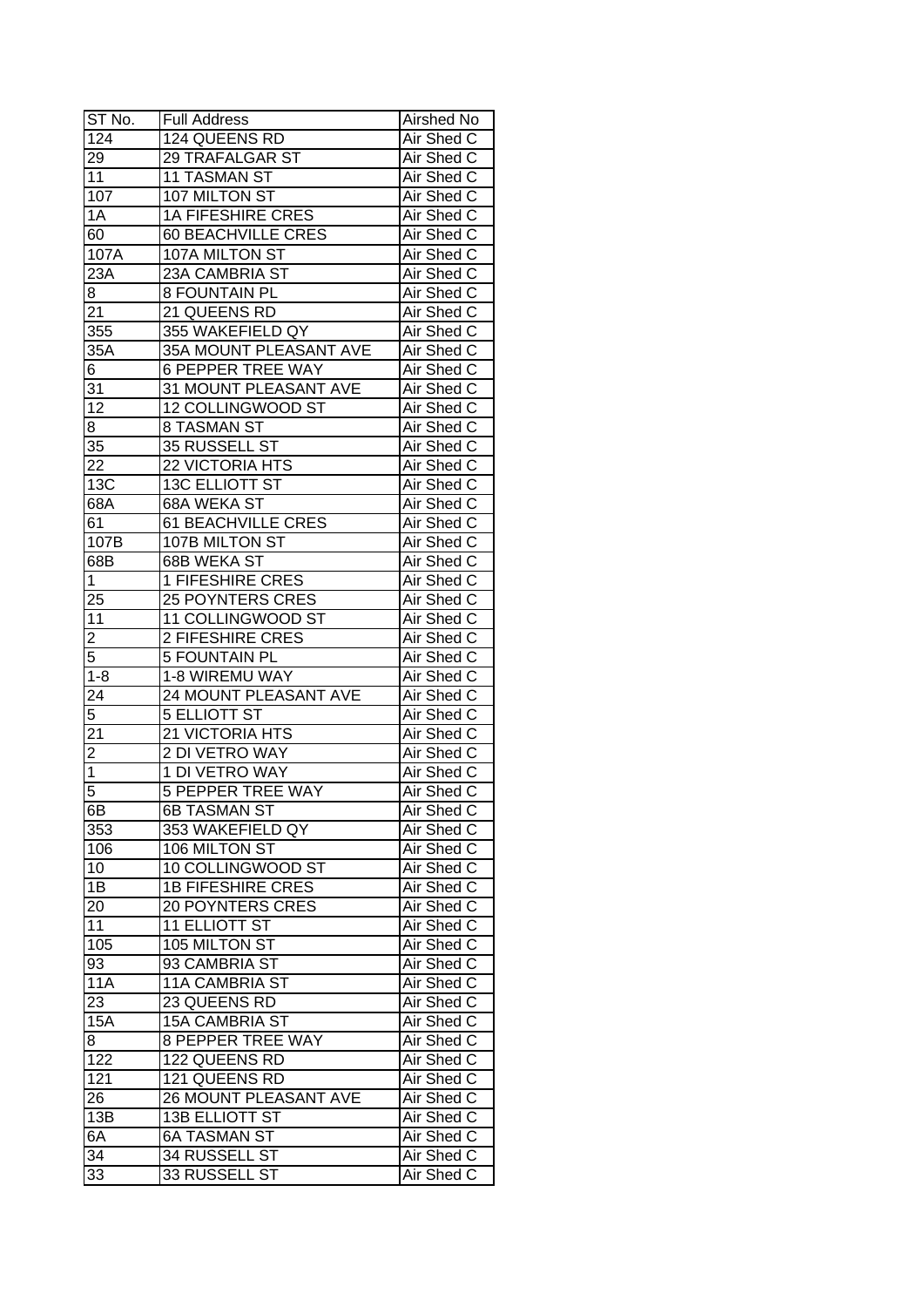| ST No.           | <b>Full Address</b>       | Airshed No        |
|------------------|---------------------------|-------------------|
| $6\overline{3}$  | <b>63 BEACHVILLE CRES</b> | Air Shed C        |
| $\overline{4}$   | 4 DI VETRO WAY            | Air Shed C        |
| 351              | 351 WAKEFIELD QY          | Air Shed C        |
| 4                | <b>4 FOUNTAIN PL</b>      | Air Shed C        |
| 3                | <b>3 DI VETRO WAY</b>     | Air Shed C        |
| 1E               | <b>1E FIFESHIRE CRES</b>  | Air Shed C        |
| 11B              | <b>11B CAMBRIA ST</b>     | Air Shed C        |
| 7                | <b>7 PEPPER TREE WAY</b>  | Air Shed C        |
| $\overline{7}$   | 7 BRYDON WAY              | Air Shed C        |
| 24               | 24 VICTORIA HTS           | Air Shed C        |
| 6                | <b>6 BRYDON WAY</b>       | Air Shed C        |
| 5                | <b>5 BRYDON WAY</b>       | Air Shed C        |
| 6                | <b>6 DI VETRO WAY</b>     | Air Shed C        |
| 157              | 157 HAVEN RD              | Air Shed C        |
| 9                | 9 COLLINGWOOD ST          | Air Shed C        |
| 5                | 5 DI VETRO WAY            | Air Shed C        |
| 37               | 37 MOUNT PLEASANT AVE     | Air Shed C        |
| 15B              | <b>15B CAMBRIA ST</b>     | Air Shed C        |
| 23               | 23 POYNTERS CRES          | Air Shed C        |
| 6                | <b>6 TASMAN ST</b>        | Air Shed C        |
| 104              | 104 MILTON ST             | Air Shed C        |
| 35               | 35 MOUNT PLEASANT AVE     | Air Shed C        |
| 13A              | <b>13A ELLIOTT ST</b>     | Air Shed C        |
| 23               | 23 VICTORIA HTS           | Air Shed C        |
| 31               | 31 RUSSELL ST             | Air Shed C        |
| 28               | 28 MOUNT PLEASANT AVE     | Air Shed C        |
| 13               | <b>13 ELLIOTT ST</b>      | Air Shed C        |
| 103              | 103 MILTON ST             | Air Shed C        |
| $\overline{33}$  | 33 MOUNT PLEASANT AVE     | Air Shed C        |
| 349              | 349 WAKEFIELD QY          | Air Shed C        |
| 9                | 9 PEPPER TREE WAY         | Air Shed C        |
| <b>11A</b>       | <b>11A ELLIOTT ST</b>     | Air Shed C        |
| 11               | <b>11 PEPPER TREE WAY</b> | Air Shed C        |
| 10               | 10 PEPPER TREE WAY        | <b>Air Shed C</b> |
| 18               | <b>18 POYNTERS CRES</b>   | <b>Air Shed C</b> |
| 25               | 25 QUEENS RD              | Air Shed C        |
| 120              | 120 QUEENS RD             | Air Shed C        |
| 11 <sub>C</sub>  | <b>11C CAMBRIA ST</b>     | Air Shed C        |
| <b>15C</b>       | <b>15C CAMBRIA ST</b>     | Air Shed C        |
| 11 <sub>C</sub>  | <b>11C ELLIOTT ST</b>     | Air Shed C        |
| 11B              | <b>11B ELLIOTT ST</b>     | Air Shed C        |
| 119              | 119 QUEENS RD             | Air Shed C        |
| 30               | 30 RUSSELL ST             | Air Shed C        |
| 26A              | 26A MOUNT PLEASANT AVE    | Air Shed C        |
| 15               | <b>15 TRAFALGAR ST</b>    | Air Shed C        |
| 11E              | 11E CAMBRIA ST            | Air Shed C        |
| $1\overline{D}$  | <b>1D FIFESHIRE CRES</b>  | Air Shed C        |
| 4                | <b>4 BRYDON WAY</b>       | Air Shed C        |
| $11\overline{D}$ | 11D CAMBRIA ST            | Air Shed C        |
| 29               | 29 RUSSELL ST             | Air Shed C        |
| $\overline{3}$   | 3 BRYDON WAY              | Air Shed C        |
| 6                | 6 COLLINGWOOD ST          | Air Shed C        |
| 22B              | 22B WAINUI ST             | Air Shed C        |
| 26               | 26 VICTORIA HTS           | Air Shed C        |
| $\overline{7}$   | 7 COLLINGWOOD ST          | Air Shed C        |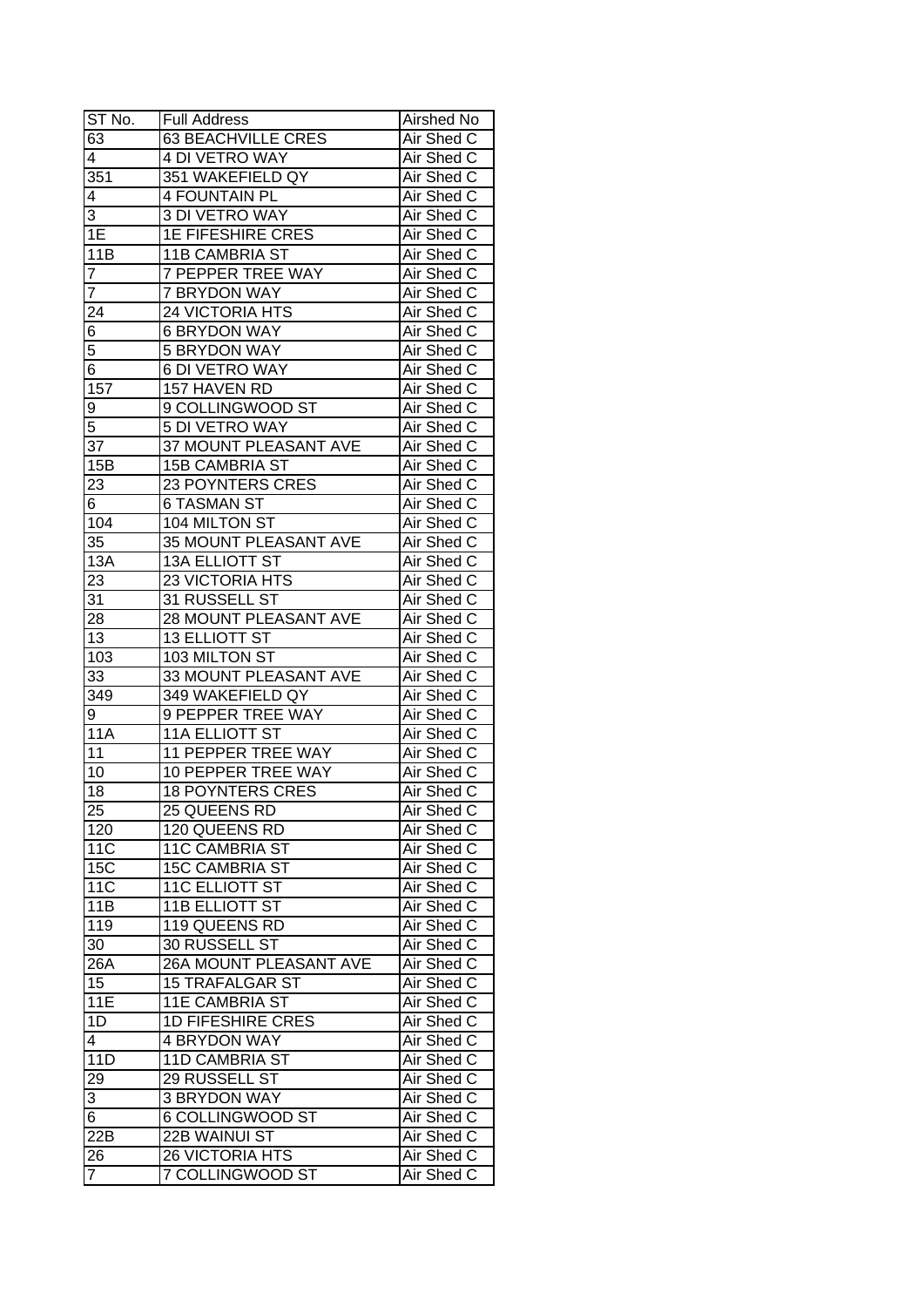| ST No.          | <b>Full Address</b>          | Airshed No        |
|-----------------|------------------------------|-------------------|
| 3               | <b>3 TASMAN ST</b>           | Air Shed C        |
| 345             | 345 WAKEFIELD QY             | Air Shed C        |
| 76              | 76 WEKA ST                   | Air Shed C        |
| 102             | 102 MILTON ST                | Air Shed C        |
| 74              | 74 WEKA ST                   | Air Shed C        |
| 22A             | 22A WAINUI ST                | Air Shed C        |
| 72              | 72 WEKA ST                   | Air Shed C        |
| 101             | 101 MILTON ST                | Air Shed C        |
| 70              | 70 WEKA ST                   | Air Shed C        |
| 5               | 5 COLLINGWOOD ST             | Air Shed C        |
| 68              | 68 WEKA ST                   | Air Shed C        |
| 28              | 28 QUEENS RD                 | Air Shed C        |
| $\overline{2}$  | 2 TASMAN ST                  | Air Shed C        |
| $\overline{2}$  | 2 BRYDON WAY                 | Air Shed C        |
| $\overline{1}$  | 1 BRYDON WAY                 | Air Shed C        |
| 66              | 66 WEKA ST                   | Air Shed C        |
| 64              | 64 WEKA ST                   | Air Shed C        |
| 19              | <b>19 POYNTERS CRES</b>      | Air Shed C        |
| 25              | 25 VICTORIA HTS              | Air Shed C        |
| 27              | 27 QUEENS RD                 | Air Shed C        |
| 27              | 27 RUSSELL ST                | Air Shed C        |
| 28              | 28 RUSSELL ST                | Air Shed C        |
| 58              | 58 WEKA ST                   | Air Shed C        |
| 163             | 163 HAVEN RD                 | Air Shed C        |
| 118             | 118 QUEENS RD                | Air Shed C        |
| 39              | 39 MOUNT PLEASANT AVE        | Air Shed C        |
| $\mathbf 1$     | 1 TASMAN ST                  | Air Shed C        |
| 350             | 350 WAKEFIELD QY             | Air Shed C        |
| 12              | <b>12 POYNTERS CRES</b>      | Air Shed C        |
| 343             | 343 WAKEFIELD QY             | Air Shed C        |
| 117             | 117 QUEENS RD                | Air Shed C        |
| 48              | 48 WEKA ST                   | Air Shed C        |
| 1 <sup>C</sup>  | <b>1C FIFESHIRE CRES</b>     | Air Shed C        |
| 46              | <b>46 WEKA ST</b>            | Air Shed C        |
| $\overline{44}$ | 44 WEKA ST                   | <b>Air Shed C</b> |
| 32B             | 32B MOUNT PLEASANT AVE       | Air Shed C        |
| 30              | 30 MOUNT PLEASANT AVE        | Air Shed C        |
| 42              | 42 WEKA ST                   | Air Shed C        |
| 78              | 78 WEKA ST                   | Air Shed C        |
| 28              | <b>28 VICTORIA HTS</b>       | Air Shed C        |
| 3               | 3 COLLINGWOOD ST             | Air Shed C        |
| 341             | 341 WAKEFIELD QY             | Air Shed C        |
| 9               | 9 TRAFALGAR ST               | Air Shed C        |
| 4               | 4 COLLINGWOOD ST             | Air Shed C        |
| 25              | 25 RUSSELL ST                | Air Shed C        |
| 36              | <b>36 MOUNT PLEASANT AVE</b> | Air Shed C        |
| <b>18A</b>      | 18A WAINUI ST                | Air Shed C        |
| 29              | 29 QUEENS RD                 | Air Shed C        |
| 36              | 36 WEKA ST                   | Air Shed C        |
| 34              | 34 WEKA ST                   | Air Shed C        |
| 26              | 26 RUSSELL ST                | Air Shed C        |
| 32              | 32 WEKA ST                   | Air Shed C        |
| 339             | 339 WAKEFIELD QY             | Air Shed C        |
| 28              | 28 WEKA ST                   | Air Shed C        |
|                 | 30 WEKA ST                   | Air Shed C        |
| 30              |                              |                   |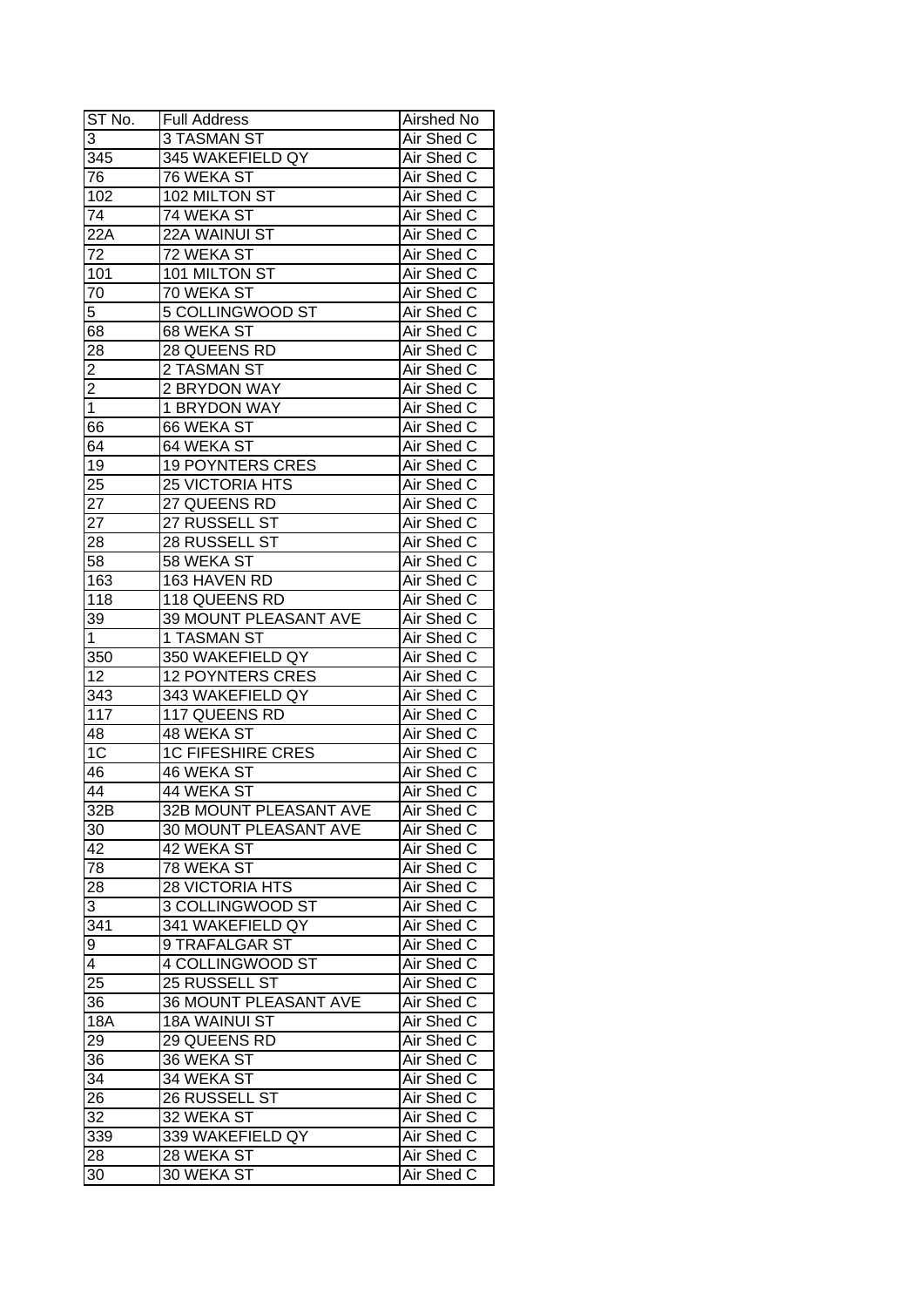| ST No.          | <b>Full Address</b>     | Airshed No        |
|-----------------|-------------------------|-------------------|
| 26              | $\overline{26}$ WEKA ST | Air Shed C        |
| $\overline{27}$ | <b>27 VICTORIA HTS</b>  | Air Shed C        |
| 24              | 24 WEKA ST              | Air Shed C        |
| 22              | 22 WEKA ST              | Air Shed C        |
| 20              | 20 WEKA ST              | Air Shed C        |
| 16              | 16 WEKA ST              | Air Shed C        |
| 18              | 18 WEKA ST              | Air Shed C        |
| 30              | 30 QUEENS RD            | Air Shed C        |
| 14              | 14 WEKA ST              | Air Shed C        |
| 77              | 77 WEKA ST              | Air Shed C        |
| 12              | 12 WEKA ST              | Air Shed C        |
| 10              | 10 WEKA ST              | Air Shed C        |
| 73              | 73 WEKA ST              | Air Shed C        |
| 32A             | 32A MOUNT PLEASANT AVE  | Air Shed C        |
| 115             | 115 QUEENS RD           | Air Shed C        |
| 10A             | 10A WEKA ST             | Air Shed C        |
|                 |                         |                   |
| 71              | 71 WEKA ST              | Air Shed C        |
| 337             | 337 WAKEFIELD QY        | Air Shed C        |
| 41              | 41 MOUNT PLEASANT AVE   | Air Shed C        |
| 69              | 69 WEKA ST              | Air Shed C        |
| 23              | 23 RUSSELL ST           | Air Shed C        |
| 6A              | 6A WEKA ST              | Air Shed C        |
| 67              | 67 WEKA ST              | Air Shed C        |
| 4               | 4 WEKA ST               | Air Shed C        |
| 65              | 65 WEKA ST              | Air Shed C        |
| 116             | 116 QUEENS RD           | Air Shed C        |
| 2               | 2 WEKA ST               | Air Shed C        |
| 8               | <b>8 VICKERMAN ST</b>   | Air Shed C        |
| $\overline{2}$  | 2 COLLINGWOOD ST        | Air Shed C        |
| 30              | 30 VICTORIA HTS         | Air Shed C        |
| 63              | 63 WEKA ST              | Air Shed C        |
| 61              | <b>61 WEKA ST</b>       | Air Shed C        |
| 165             | 165 HAVEN RD            | Air Shed C        |
| 55              | 55 WEKA ST              | Air Shed C        |
| $\overline{53}$ | 53 WEKA ST              | <b>Air Shed C</b> |
| $\overline{57}$ | 57 WEKA ST              | <b>Air Shed C</b> |
| $\overline{c}$  | 2 ATAWHAI DR            | Air Shed C        |
| 335             | 335 WAKEFIELD QY        | Air Shed C        |
| 51              | 51 WEKA ST              | Air Shed C        |
| 49              | 49 WEKA ST              | Air Shed C        |
| 47              | 47 WEKA ST              | Air Shed C        |
| 31              | 31 QUEENS RD            | Air Shed C        |
| 45              | 45 WEKA ST              | Air Shed C        |
| 43              | 43 WEKA ST              | Air Shed C        |
| $\overline{39}$ | 39 WEKA ST              | Air Shed C        |
| 41              | 41 WEKA ST              | Air Shed C        |
| $\overline{32}$ | 32 MOUNT PLEASANT AVE   | Air Shed C        |
| 51              | 51 MOUNT PLEASANT AVE   | Air Shed C        |
| 11              | <b>11 POYNTERS CRES</b> | Air Shed C        |
| $\overline{7}$  | <b>7 HARBOUR TCE</b>    | Air Shed C        |
| 29              | 29 VICTORIA HTS         | Air Shed C        |
| 113             | 113 QUEENS RD           | Air Shed C        |
| 24              | 24 WAINUI ST            | Air Shed C        |
| 26              | 26 WAINUI ST            | Air Shed C        |
| 20              | 20 WAINUI ST            | Air Shed C        |
|                 |                         |                   |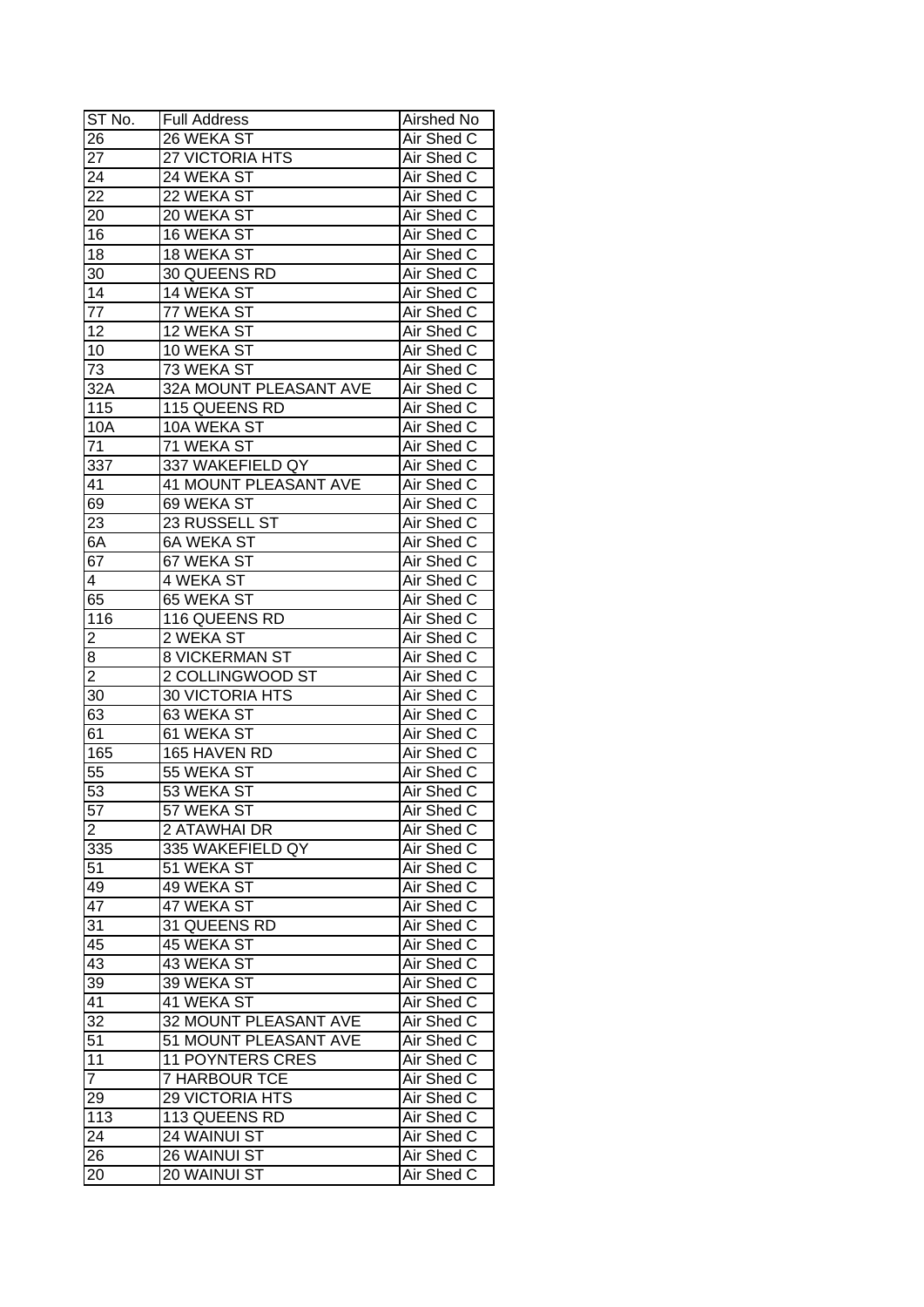| ST No.                        | <b>Full Address</b>             | Airshed No               |
|-------------------------------|---------------------------------|--------------------------|
| 40                            | <b>40 MOUNT PLEASANT AVE</b>    | Air Shed C               |
| $\mathbf{1}$                  | 1 VICKERMAN ST                  | Air Shed C               |
| 16                            | <b>16 WAINUI ST</b>             | Air Shed C               |
| 22                            | 22 WAINUI ST                    | Air Shed C               |
| 333                           | 333 WAKEFIELD QY                | Air Shed C               |
| 14                            | <b>14 WAINUI ST</b>             | Air Shed C               |
| 12                            | 12 WAINUI ST                    | Air Shed C               |
| 114                           | 114 QUEENS RD                   | Air Shed C               |
| 10                            | 10 WAINUI ST                    | Air Shed C               |
| 18                            | <b>18 WAINUI ST</b>             | Air Shed C               |
| 20A                           | 20A RUSSELL ST                  | Air Shed C               |
| 8                             | 8 WAINUI ST                     | Air Shed C               |
| 6                             | 6 WAINUI ST                     | Air Shed C               |
| 34                            | 34 MOUNT PLEASANT AVE           | Air Shed C               |
| 4                             | 4 WAINUI ST                     | Air Shed C               |
| 4                             | <b>4 ATAWHAI DR</b>             | Air Shed C               |
| 20                            | 20 RUSSELL ST                   | Air Shed C               |
|                               |                                 |                          |
| $\overline{\mathbf{c}}$<br>21 | 2 WAINUI ST<br>21 RUSSELL ST    | Air Shed C<br>Air Shed C |
|                               |                                 |                          |
| 173<br>32                     | 173 HAVEN RD<br>32 VICTORIA HTS | Air Shed C<br>Air Shed C |
| 37                            | 37 WEKA ST                      |                          |
|                               |                                 | Air Shed C               |
| 35                            | 35 WEKA ST                      | Air Shed C               |
| 33                            | 33 WEKA ST                      | Air Shed C               |
| $\mathbf{1}$                  | 1 ATAWHAI DR                    | Air Shed C               |
| 331                           | 331 WAKEFIELD QY                | Air Shed C               |
| 34                            | 34 VICTORIA HTS                 | Air Shed C               |
| 31                            | 31 WEKA ST                      | Air Shed C               |
| $2\overline{9}$               | 29 WEKA ST                      | Air Shed C               |
| 27                            | 27 WEKA ST<br>23 WEKA ST        | Air Shed C               |
| 23                            | 25 WEKA ST                      | Air Shed C<br>Air Shed C |
| 25                            |                                 |                          |
| 21<br>$\overline{19}$         | 21 WEKA ST                      | Air Shed C               |
|                               | <b>19 WEKA ST</b>               | Air Shed C               |
| $\overline{17}$               | <b>17 WEKA ST</b>               | <b>Air Shed C</b>        |
| 13                            | 13 WEKA ST                      | Air Shed C               |
| 15                            | 15 WEKA ST                      | Air Shed C               |
| 111                           | 111 QUEENS RD                   | Air Shed C               |
| 11                            | 11 WEKA ST                      | Air Shed C               |
| 9                             | 9 WEKA ST                       | Air Shed C               |
| $\overline{7}$                | 7 WEKA ST                       | Air Shed C               |
| $11\overline{2}$              | 112 QUEENS RD                   | Air Shed C               |
| 33                            | 33 QUEENS RD                    | Air Shed C               |
| $\overline{4}$                | 4 EASTWOOD PL                   | Air Shed C               |
| 34                            | 34 QUEENS RD                    | Air Shed C               |
| 175                           | 175 HAVEN RD                    | Air Shed C               |
| $1 - 5$                       | 1-5 WEKA ST                     | Air Shed C               |
| 6                             | <b>6 ATAWHAI DR</b>             | Air Shed C               |
| 46                            | <b>46 MOUNT PLEASANT AVE</b>    | Air Shed C               |
| $\mathbf{1}$                  | 1 NORTH RD                      | Air Shed C               |
| 3                             | 3 EASTWOOD PL                   | Air Shed C               |
| 45                            | <b>45 MOUNT PLEASANT AVE</b>    | Air Shed C               |
| 5                             | <b>5 HARBOUR TCE</b>            | Air Shed C               |
| 31                            | 31 VICTORIA HTS                 | Air Shed C               |
| 18                            | 18 RUSSELL ST                   | Air Shed C               |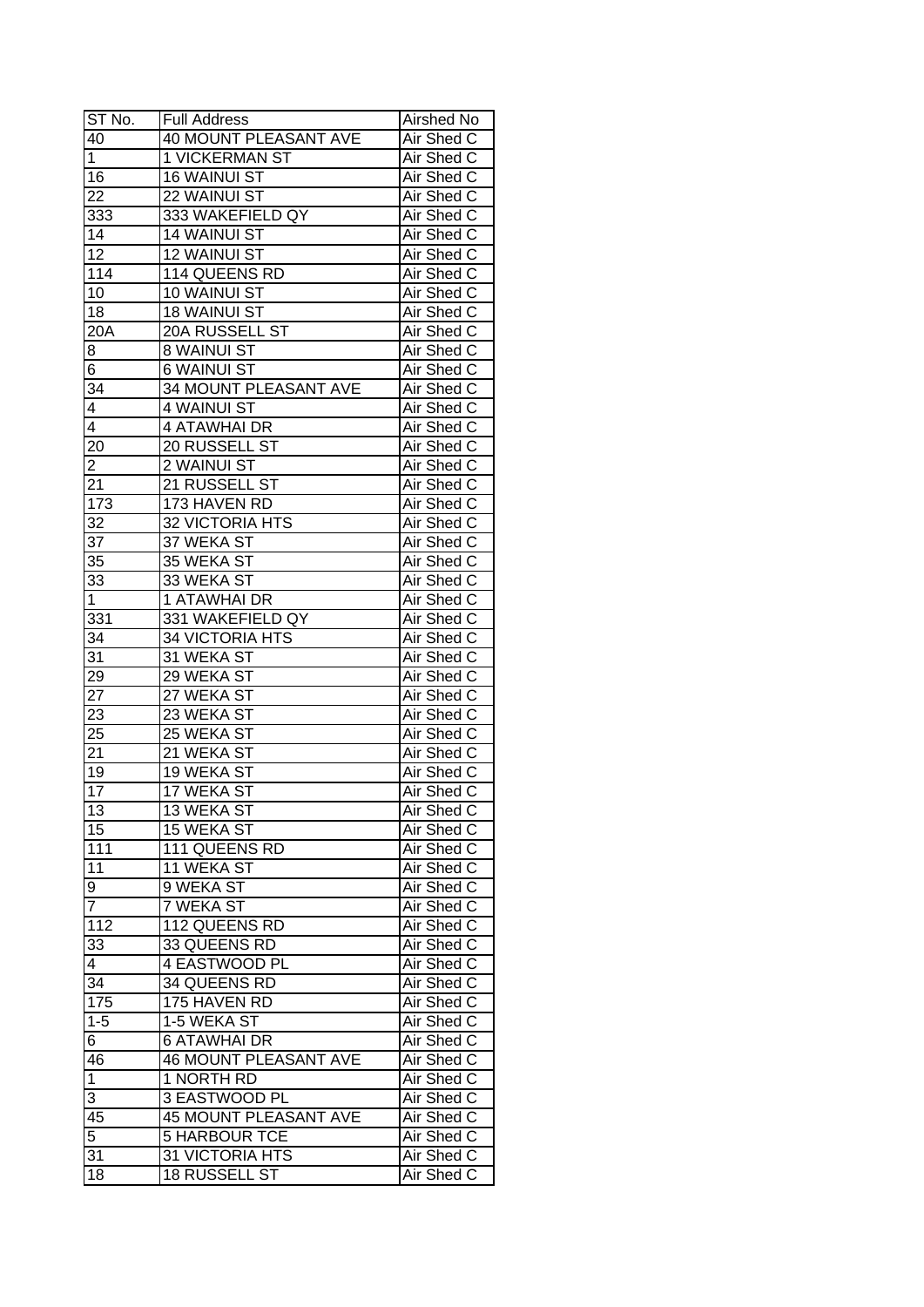| ST No.           | <b>Full Address</b>                | Airshed No |
|------------------|------------------------------------|------------|
| 177              | 177 HAVEN RD                       | Air Shed C |
| 25               | 25 WAINUI ST                       | Air Shed C |
| 23               | 23 WAINUI ST                       | Air Shed C |
| 9                | 9 HARBOUR TCE                      | Air Shed C |
| 21               | 21 WAINUI ST                       | Air Shed C |
| 19               | <b>19 WAINUI ST</b>                | Air Shed C |
| 2                | 2 NORTH RD                         | Air Shed C |
| 17               | 17 WAINUI ST                       | Air Shed C |
| 3                | 3 NORTH RD                         | Air Shed C |
| 3                | <b>3 ATAWHAI DR</b>                | Air Shed C |
| 8                | <b>8 ATAWHAI DR</b>                | Air Shed C |
| 15               | 15 WAINUI ST                       | Air Shed C |
| 13               | 13 WAINUI ST                       | Air Shed C |
| 11               | <b>11 WAINUI ST</b>                | Air Shed C |
| 9                | 9 WAINUI ST                        | Air Shed C |
| 6                | 6 EASTWOOD PL                      | Air Shed C |
| 39               | 39 IWA RD                          | Air Shed C |
| $\overline{7}$   | <b>7 WAINUI ST</b>                 | Air Shed C |
| 47A              | 47A WEKA ST                        | Air Shed C |
| 110              | 110 QUEENS RD                      | Air Shed C |
| 5                | 5 WAINUI ST                        | Air Shed C |
| 1                | 1 WAINUI ST                        | Air Shed C |
| 3                | 3 WAINUI ST                        | Air Shed C |
| 8F               | <b>8F ATAWHAI DR</b>               | Air Shed C |
| 8E               | <b>8E ATAWHAI DR</b>               | Air Shed C |
| 36               | 36 QUEENS RD                       | Air Shed C |
| 8D               | 8D ATAWHAI DR                      | Air Shed C |
| 35               | 35 QUEENS RD                       | Air Shed C |
| $8\overline{C}$  | <b>8C ATAWHAI DR</b>               | Air Shed C |
| 8                | 8 EASTWOOD PL                      | Air Shed C |
| 8B               | <b>8B ATAWHAI DR</b>               | Air Shed C |
| 8A               | <b>8A ATAWHAI DR</b>               | Air Shed C |
| 5                | <b>5 ATAWHAI DR</b>                | Air Shed C |
| 48               | <b>48 MOUNT PLEASANT AVE</b>       | Air Shed C |
| 176              | 176 HAVEN RD                       | Air Shed C |
| $\overline{22}$  | <b>22 ATAWHAI DR</b>               | Air Shed C |
| 5                | 5 EASTWOOD PL                      | Air Shed C |
| 5                | 5 NORTH RD                         | Air Shed C |
| 45               | <b>45 WILDMAN AVE</b>              | Air Shed C |
| 4                | 4 NORTH RD                         | Air Shed C |
| 16               | 16 RUSSELL ST                      | Air Shed C |
| 11               |                                    | Air Shed C |
|                  | 11 EASTWOOD PL                     |            |
| 35               | 35 VICTORIA HTS<br>36 VICTORIA HTS | Air Shed C |
| 36               |                                    | Air Shed C |
| 183              | 183 HAVEN RD                       | Air Shed C |
| 15               | 15 RUSSELL ST                      | Air Shed C |
| $36\overline{A}$ | <b>36A VICTORIA HTS</b>            | Air Shed C |
| 326              | 326 WAKEFIELD QY                   | Air Shed C |
| 9                | 9 ATAWHAI DR                       | Air Shed C |
| 108              | 108 QUEENS RD                      | Air Shed C |
| $\overline{7}$   | 7 EASTWOOD PL                      | Air Shed C |
| 9                | 9 EASTWOOD PL                      | Air Shed C |
| 30               | 30 IWA RD                          | Air Shed C |
| $\overline{7}$   | <b>7 ATAWHAI DR</b>                | Air Shed C |
| 189              | 189 HAVEN RD                       | Air Shed C |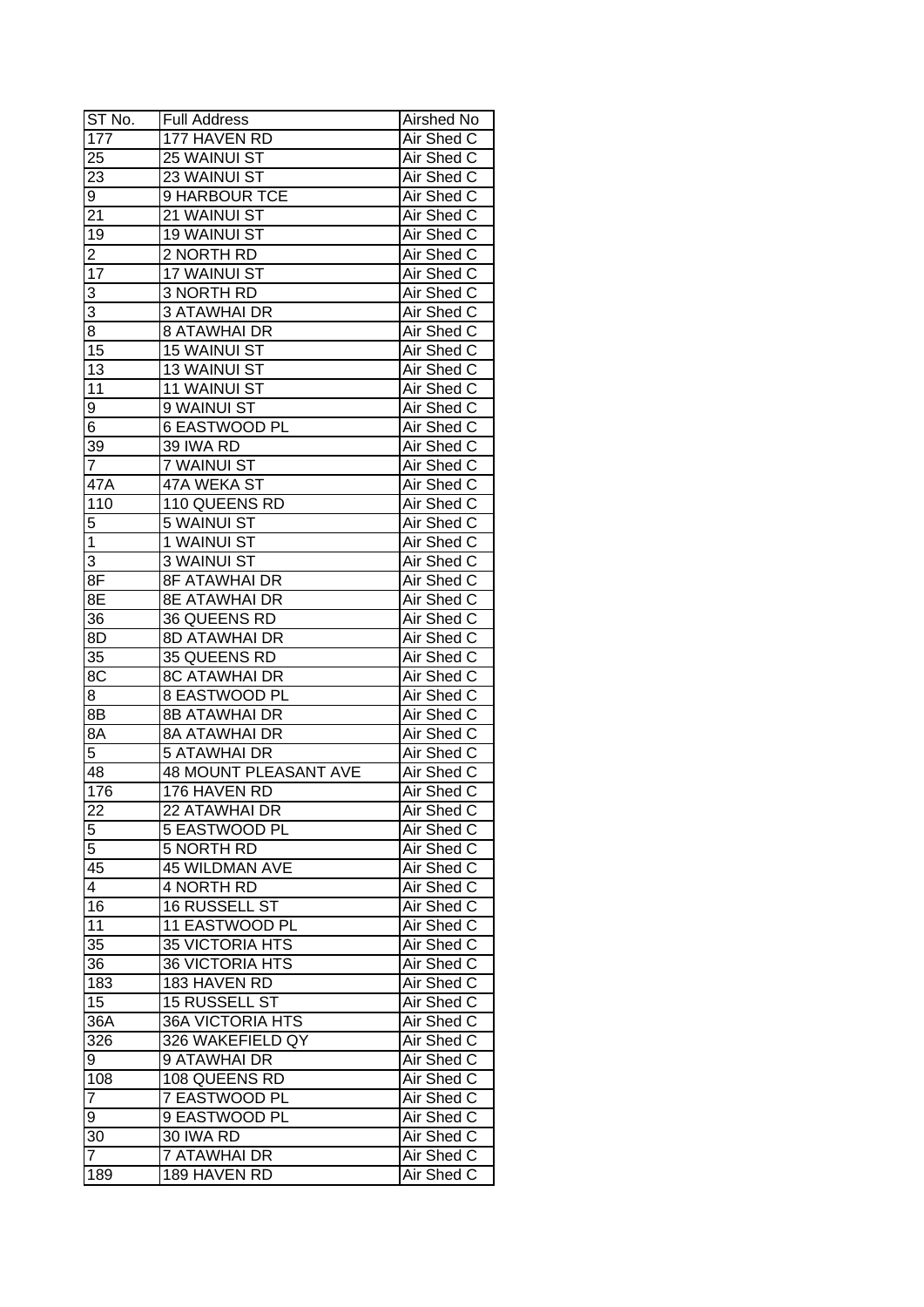| ST No.          | <b>Full Address</b>     | Airshed No        |
|-----------------|-------------------------|-------------------|
| $\overline{3}$  | <b>3 HARBOUR TCE</b>    | Air Shed C        |
| $\overline{2}$  | 2 HELENA WAY            | Air Shed C        |
| 5               | <b>5 VICKERMAN ST</b>   | Air Shed C        |
| 38              | 38 QUEENS RD            | Air Shed C        |
| 37              | 37 QUEENS RD            | Air Shed C        |
| $\overline{7}$  | 7 NORTH RD              | Air Shed C        |
| 38              | 38 VICTORIA HTS         | Air Shed C        |
| 6               | <b>6 NORTH RD</b>       | Air Shed C        |
| 191             | 191 HAVEN RD            | Air Shed C        |
| 14              | <b>14 ATAWHAI DR</b>    | Air Shed C        |
| 24              | <b>24 ATAWHAI DR</b>    | Air Shed C        |
| 14              | 14 RUSSELL ST           | Air Shed C        |
| 3               | 3 SOVEREIGN ST          | Air Shed C        |
| 11              | <b>11 ATAWHAI DR</b>    | Air Shed C        |
| 10              | 10 NORTH RD             | Air Shed C        |
| 193             | 193 HAVEN RD            | Air Shed C        |
| 322             | 322 WAKEFIELD QY        | Air Shed C        |
| 35              | 35 IWA RD               | Air Shed C        |
| 1A              | <b>1A HARBOUR TCE</b>   | Air Shed C        |
| 106             | 106 QUEENS RD           | Air Shed C        |
| 9               | 9 NORTH RD              | Air Shed C        |
| 40              | <b>40 VICTORIA HTS</b>  | Air Shed C        |
| 1               | 1 HARBOUR TCE           | Air Shed C        |
| 195             | 195 HAVEN RD            | Air Shed C        |
| 36B             | <b>36B VICTORIA HTS</b> | Air Shed C        |
| 5               | 5 SOVEREIGN ST          | Air Shed C        |
| 40              | 40 QUEENS RD            | Air Shed C        |
| <b>17A</b>      | 17A WAINUI ST           | Air Shed C        |
| 17 <sub>C</sub> | 17C WAINUI ST           | Air Shed C        |
| 26              | 26 ATAWHAI DR           | Air Shed C        |
| 21A             | 21A WAINUI ST           | Air Shed C        |
| 18              | <b>18 ATAWHAI DR</b>    | Air Shed C        |
| 197             | 197 HAVEN RD            | <b>Air Shed C</b> |
| $2 - 38$        | 2-38 SOVEREIGN ST       | Air Shed C        |
| $\mathbf 1$     | 1 HELENA WAY            | Air Shed C        |
| $\overline{8}$  | <b>8 NORTH RD</b>       | Air Shed C        |
| 19              | <b>19 ATAWHAI DR</b>    | Air Shed C        |
| 42              | <b>42 VICTORIA HTS</b>  | Air Shed C        |
| 7B              | 7B WAINUI ST            | Air Shed C        |
| 7A              | <b>7A WAINUI ST</b>     | Air Shed C        |
| 4               | 4 HELENA WAY            | Air Shed C        |
| 39              | 39 QUEENS RD            | Air Shed C        |
| 12              | 12 RUSSELL ST           | Air Shed C        |
| 13A             | <b>13A WAINUI ST</b>    | Air Shed C        |
| 17B             | 17B WAINUI ST           | Air Shed C        |
| $\overline{7}$  | 7 SOVEREIGN ST          | Air Shed C        |
| 199             | 199 HAVEN RD            | Air Shed C        |
| 11              | 11 NORTH RD             | Air Shed C        |
| 33              | 33 IWA RD               | Air Shed C        |
| 13              | <b>13 ATAWHAI DR</b>    | Air Shed C        |
| $2\overline{4}$ | 24 IWA RD               | Air Shed C        |
| 201             | 201 HAVEN RD            | Air Shed C        |
| $2 - 6$         | 2-6 AKERSTEN ST         | Air Shed C        |
| 20              | 20 ATAWHAI DR           | Air Shed C        |
| 11              | 11 RUSSELL ST           | Air Shed C        |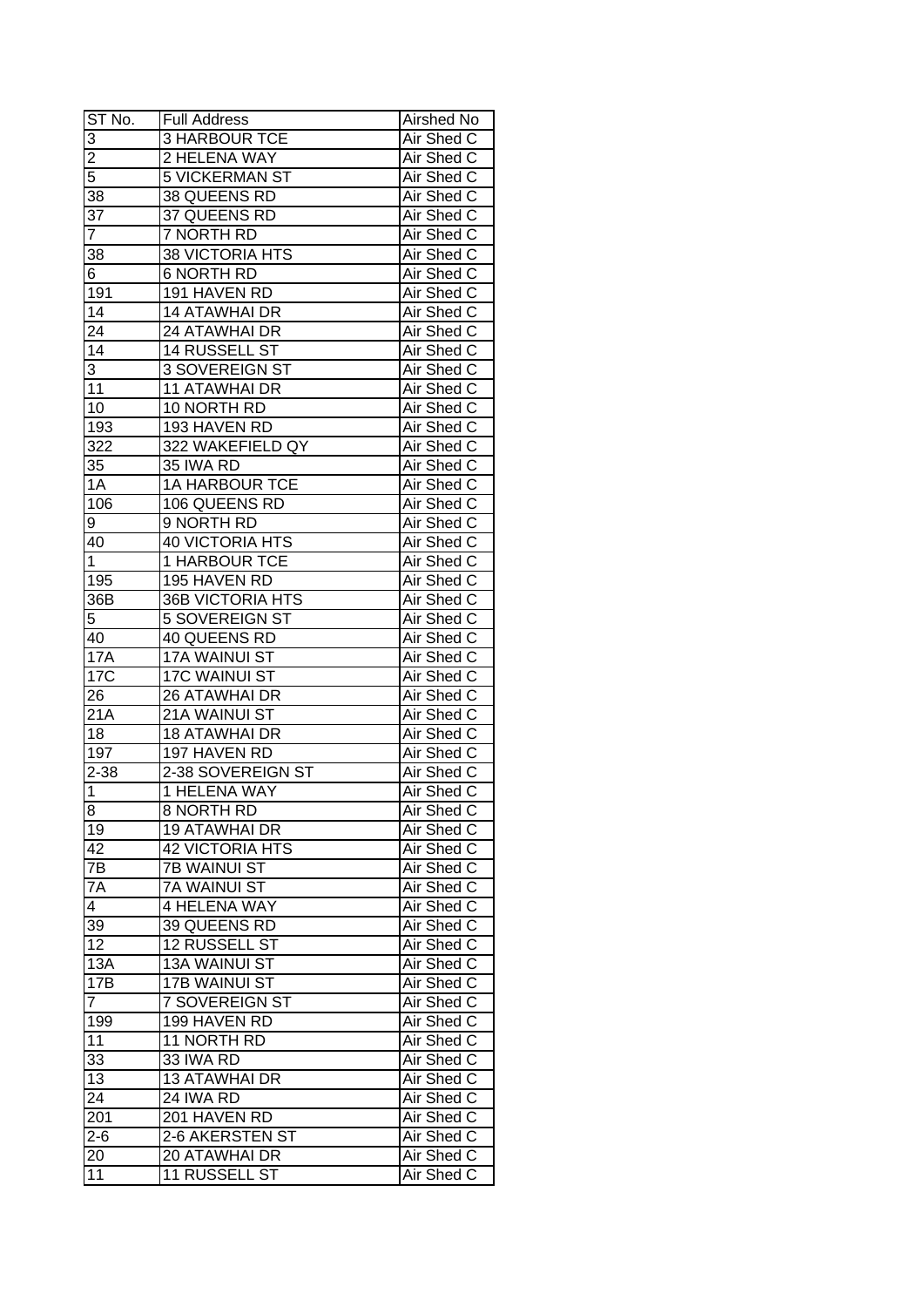| ST No.          | <b>Full Address</b>     | Airshed No        |
|-----------------|-------------------------|-------------------|
| 21              | 21 ATAWHAI DR           | Air Shed C        |
| 203             | 203 HAVEN RD            | Air Shed C        |
| 8               | <b>8 AKERSTEN ST</b>    | Air Shed C        |
| 3               | <b>3 HELENA WAY</b>     | Air Shed C        |
| 36C             | <b>36C VICTORIA HTS</b> | Air Shed C        |
| 42              | 42 QUEENS RD            | Air Shed C        |
| <b>17A</b>      | <b>17A ATAWHAI DR</b>   | Air Shed C        |
| 20              | 20 NORTH RD             | Air Shed C        |
| 13A             | 13A ATAWHAI DR          | Air Shed C        |
| 205             | 205 HAVEN RD            | Air Shed C        |
| 9               | 9 SOVEREIGN ST          | Air Shed C        |
| 10              | 10 RUSSELL ST           | Air Shed C        |
| 13              | 13 NORTH RD             | Air Shed C        |
| $\overline{12}$ | 12 NORTH RD             | Air Shed C        |
| $\overline{5}$  | <b>5 HELENA WAY</b>     | Air Shed C        |
| 31              | 31 IWA RD               | Air Shed C        |
| 23              | 23 ATAWHAI DR           | Air Shed C        |
| 15              | <b>15 ATAWHAI DR</b>    | Air Shed C        |
| 22              | 22 NORTH RD             | Air Shed C        |
| 49              | 49 QUEENS RD            | Air Shed C        |
| 11              | <b>11 SOVEREIGN ST</b>  | Air Shed C        |
| 32              | 32 ATAWHAI DR           | Air Shed C        |
| 44              | <b>44 WILDMAN AVE</b>   | Air Shed C        |
| 95              | 95 QUEENS RD            | Air Shed C        |
| 209             | 209 HAVEN RD            | Air Shed C        |
| 18              | 18 NORTH RD             | Air Shed C        |
| 6               | <b>6 HELENA WAY</b>     | Air Shed C        |
| 17              | 17 ATAWHAI DR           | Air Shed C        |
| 20              | 20 IWA RD               | Air Shed C        |
| 94              | 94 QUEENS RD            | Air Shed C        |
| 25              | 25 ATAWHAI DR           | Air Shed C        |
| 15              | 15 NORTH RD             | Air Shed C        |
| $\overline{7}$  | <b>7 HELENA WAY</b>     | Air Shed C        |
| $\overline{22}$ | 22 IWA RD               | Air Shed C        |
| 53              | 53 WILDMAN AVE          | <b>Air Shed C</b> |
| 44              | 44 QUEENS RD            | Air Shed C        |
| 8               | <b>8 RUSSELL ST</b>     | Air Shed C        |
| 14              | 14 NORTH RD             | Air Shed C        |
| 8               | <b>8 HELENA WAY</b>     | Air Shed C        |
| 23A             | 23A ATAWHAI DR          | Air Shed C        |
| 29              | 29 IWA RD               | Air Shed C        |
| 211             | 211 HAVEN RD            | Air Shed C        |
| 34              | 34 ATAWHAI DR           | Air Shed C        |
| 106             | 106 QUEENS RD           | Air Shed C        |
| 24              | 24 NORTH RD             | Air Shed C        |
| 15A             | <b>15A ATAWHAI DR</b>   | Air Shed C        |
| 67              | 67 QUEENS RD            | Air Shed C        |
| 65              | 65 QUEENS RD            | Air Shed C        |
| 17              | 17 NORTH RD             | Air Shed C        |
| 34A             | <b>34A ATAWHAI DR</b>   | Air Shed C        |
| 36D             | 36D QUEENS RD           | Air Shed C        |
| 16              | 16 NORTH RD             | Air Shed C        |
| 46              | 46 QUEENS RD            | Air Shed C        |
| 27              | 27 ATAWHAI DR           | Air Shed C        |
| 27              | 27 IWA RD               | Air Shed C        |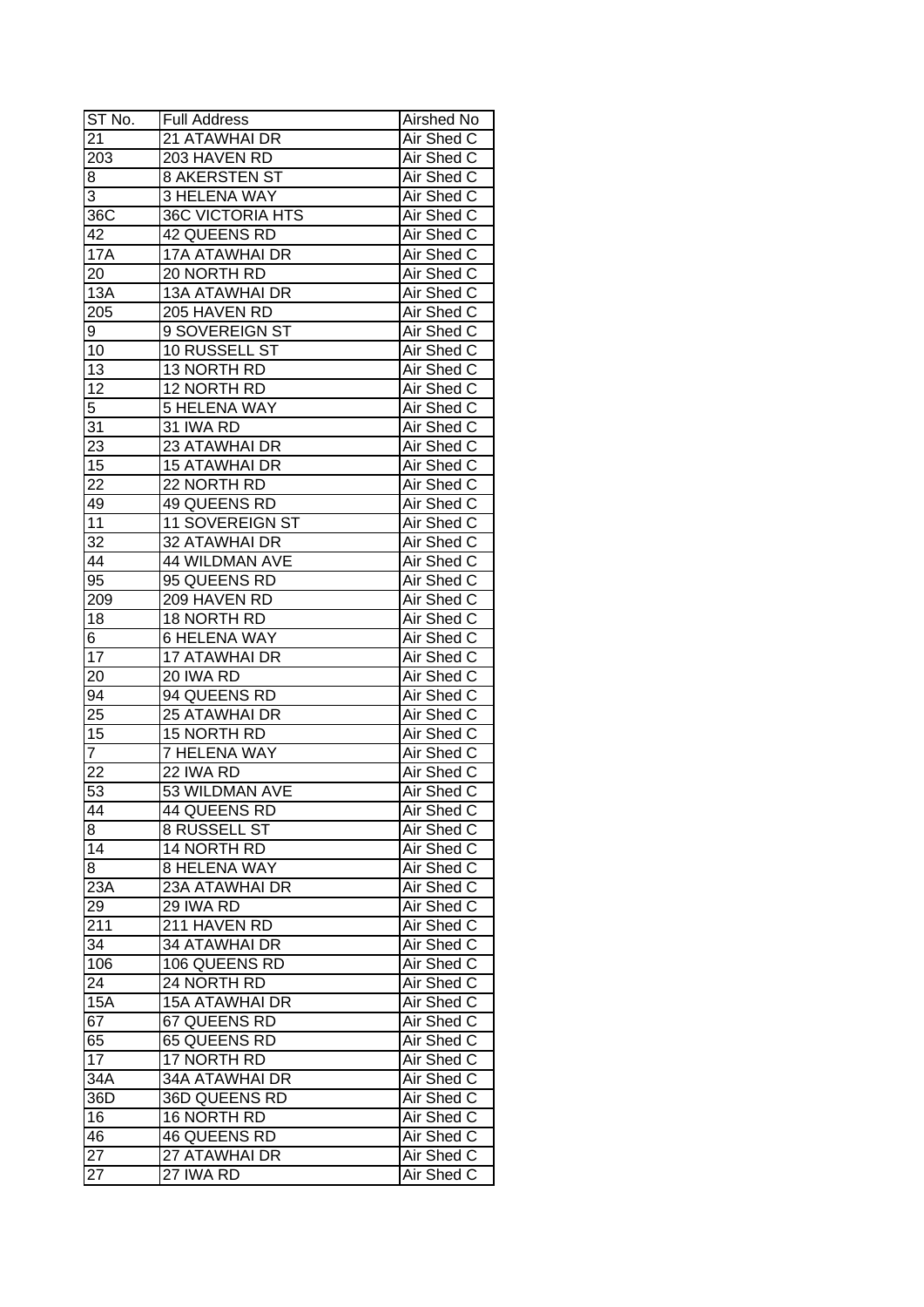| ST No.           | <b>Full Address</b>    | Airshed No        |
|------------------|------------------------|-------------------|
| 23B              | <b>23B ATAWHAI DR</b>  | Air Shed C        |
| 213              | 213 HAVEN RD           | Air Shed C        |
| 18               | 18 IWA RD              | Air Shed C        |
| 84               | 84 QUEENS RD           | Air Shed C        |
| $5\overline{1}$  | 51 QUEENS RD           | Air Shed C        |
| 6                | <b>6 RUSSELL ST</b>    | Air Shed C        |
| 1                | 1 DUNDAS ST            | Air Shed C        |
| 5                | 5 DUNDAS ST            | Air Shed C        |
| 3                | <b>3 DUNDAS ST</b>     | Air Shed C        |
| 36               | 36 ATAWHAI DR          | Air Shed C        |
| 7                | 7 DUNDAS ST            | Air Shed C        |
| 11               | 11 DUNDAS ST           | Air Shed C        |
| 19               | 19 NORTH RD            | Air Shed C        |
| 50               | 50 QUEENS RD           | Air Shed C        |
| 23C              | 23C ATAWHAI DR         | Air Shed C        |
| 9                | 9 DUNDAS ST            | Air Shed C        |
| 26               | 26 NORTH RD            | Air Shed C        |
| $2\overline{5}$  | 25 IWA RD              | Air Shed C        |
| 61               | 61 QUEENS RD           | Air Shed C        |
| 35               | 35 ATAWHAI DR          | Air Shed C        |
| 53               | 53 QUEENS RD           | Air Shed C        |
| 82               | 82 QUEENS RD           | Air Shed C        |
| 21               | 21 NORTH RD            | Air Shed C        |
| $5\overline{2}$  | 52 QUEENS RD           | Air Shed C        |
| 23               | 23 VICKERMAN ST        | Air Shed C        |
| 309              | 309 WAKEFIELD QY       | Air Shed C        |
| 2                | 2 RUSSELL ST           | Air Shed C        |
| 12               | 12 DUNDAS ST           | Air Shed C        |
| 23               | 23 IWA RD              | Air Shed C        |
| 28               | 28 NORTH RD            | Air Shed C        |
| 18               | 18 IWA RD              | Air Shed C        |
| 37               | <b>37 ATAWHAI DR</b>   | Air Shed C        |
| 38               | 38 NORTH RD            | Air Shed C        |
| 10               | <b>10 DUNDAS ST</b>    | Air Shed C        |
| 4                | <b>4 DUNDAS ST</b>     | <b>Air Shed C</b> |
| $\overline{2}$   | <b>2 DUNDAS ST</b>     | Air Shed C        |
| 8                | 8 DUNDAS ST            | Air Shed C        |
| 6                | <b>6 DUNDAS ST</b>     | Air Shed C        |
| 23               | 23 NORTH RD            | Air Shed C        |
| 29               | 29 ATAWHAI DR          | Air Shed C        |
| 40               | <b>40 ATAWHAI DR</b>   | Air Shed C        |
| 30               | 30 NORTH RD            | Air Shed C        |
| 59               | 59 QUEENS RD           | Air Shed C        |
| 40               | 40 NORTH RD            | Air Shed C        |
| 56               | 56 QUEENS RD           | Air Shed C        |
| 30               | <b>30 VICKERMAN ST</b> | Air Shed C        |
| 55               | 55 QUEENS RD           | Air Shed C        |
| $21\overline{7}$ | 217 HAVEN RD           | Air Shed C        |
| 33               | 33 ATAWHAI DR          | Air Shed C        |
| 39               | 39 ATAWHAI DR          | Air Shed C        |
| 25               |                        |                   |
|                  | <b>25 VICKERMAN ST</b> | Air Shed C        |
| 36               | 36 NORTH RD            | Air Shed C        |
| 312              | 312 WAKEFIELD QY       | Air Shed C        |
| 15               | 15 SOVEREIGN ST        | Air Shed C        |
| 25               | 25 NORTH RD            | Air Shed C        |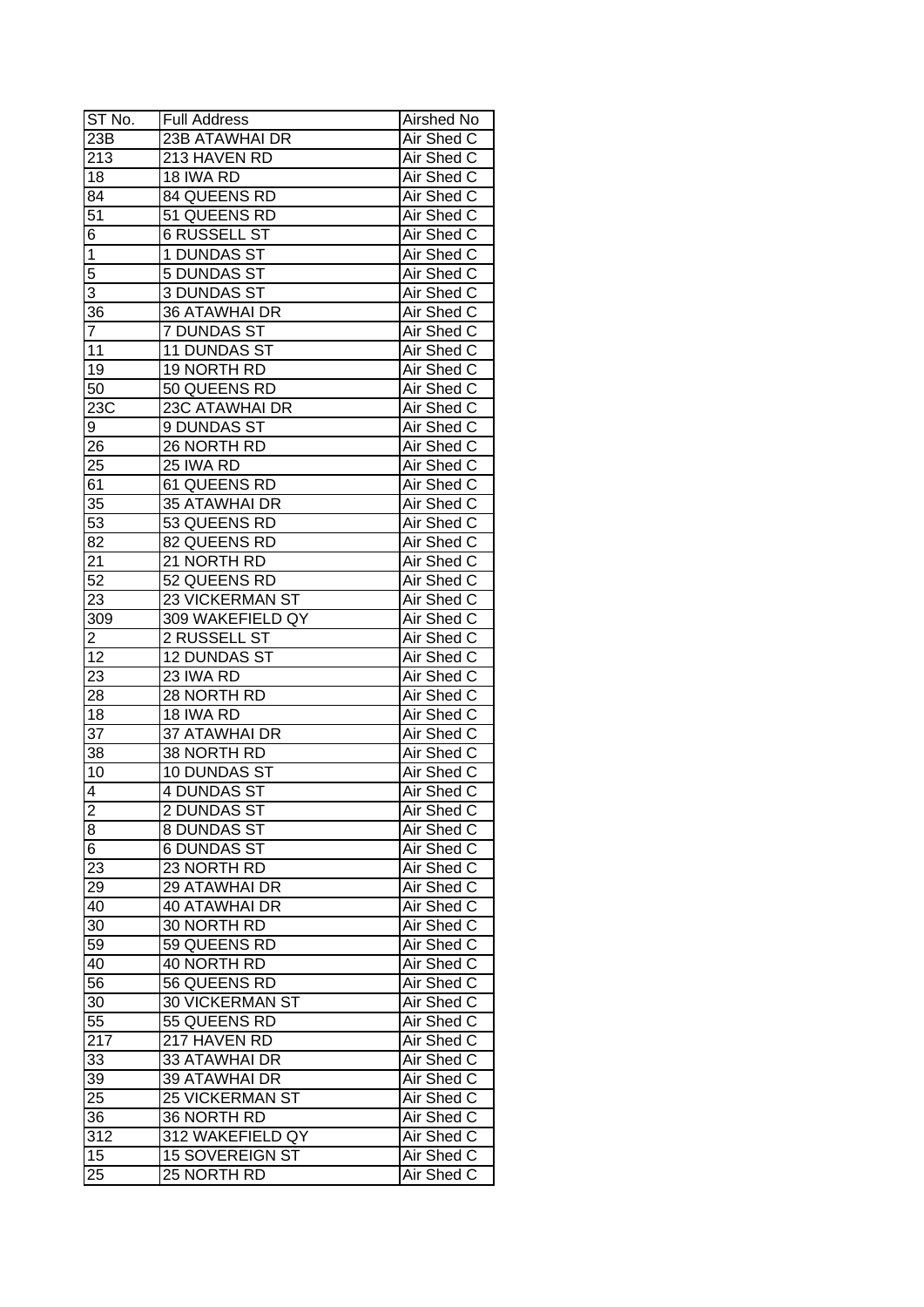| ST No.           | <b>Full Address</b>    | Airshed No        |
|------------------|------------------------|-------------------|
| 31               | 31 ATAWHAI DR          | Air Shed C        |
| 32               | 32 NORTH RD            | Air Shed C        |
| 301              | 301 WAKEFIELD QY       | Air Shed C        |
| 80               | 80 QUEENS RD           | Air Shed C        |
| 42               | 42 NORTH RD            | Air Shed C        |
| 57               | 57 QUEENS RD           | Air Shed C        |
| 42               | <b>42 ATAWHAI DR</b>   | Air Shed C        |
| 41               | <b>41 ATAWHAI DR</b>   | Air Shed C        |
| 17               | 17 SOVEREIGN ST        | Air Shed C        |
| 36               | <b>36 VICKERMAN ST</b> | Air Shed C        |
| 21A              | 21A IWA RD             | Air Shed C        |
| 34               | 34 NORTH RD            | Air Shed C        |
| 27               | 27 VICKERMAN ST        | Air Shed C        |
| 31A              | 31A ATAWHAI DR         | Air Shed C        |
| 221              | 221 HAVEN RD           | Air Shed C        |
| 62               | 62 QUEENS RD           | Air Shed C        |
| 43               | <b>43 ATAWHAI DR</b>   | Air Shed C        |
| 9                | 9 HAY ST               | Air Shed C        |
| 44               | <b>44 ATAWHAI DR</b>   | Air Shed C        |
| $\mathbf{1}$     | 1 KINZETT TCE          | Air Shed C        |
| 58-60            | 58-60 WILDMAN AVE      | Air Shed C        |
| 291              | 291 WAKEFIELD QY       | Air Shed C        |
| 44               | 44 NORTH RD            | Air Shed C        |
| 46A              | 46A NORTH RD           | Air Shed C        |
| 45               | <b>45 ATAWHAI DR</b>   | Air Shed C        |
| 29               | <b>29 VICKERMAN ST</b> | Air Shed C        |
| 74               | 74 QUEENS RD           | Air Shed C        |
| 70               | 70 QUEENS RD           | Air Shed C        |
| $\overline{225}$ | 225 HAVEN RD           | Air Shed C        |
| 21               | 21 IWA RD              | Air Shed C        |
| 72               | 72 QUEENS RD           | Air Shed C        |
| 64               | <b>64 QUEENS RD</b>    | Air Shed C        |
| 46               | <b>46 ATAWHAI DR</b>   | Air Shed C        |
| $\overline{42}$  | <b>42 VICKERMAN ST</b> | Air Shed C        |
| 46               | <b>46 NORTH RD</b>     | <b>Air Shed C</b> |
| 300              | 300 WAKEFIELD QY       | Air Shed C        |
| $8 - 10$         | 8-10 HAY ST            | Air Shed C        |
| 56               | 56 NORTH RD            | Air Shed C        |
| 47               | 47 ATAWHAI DR          | Air Shed C        |
| 58               | 58 NORTH RD            | Air Shed C        |
| 48               | 48 NORTH RD            | Air Shed C        |
| 229              | 229 HAVEN RD           | Air Shed C        |
| 283              | 283 WAKEFIELD QY       | Air Shed C        |
| 54               | 54 NORTH RD            | Air Shed C        |
| 49               | <b>49 ATAWHAI DR</b>   | Air Shed C        |
| 50               | 50 NORTH RD            | Air Shed C        |
| 60               | 60 NORTH RD            | Air Shed C        |
| 48               | <b>48 ATAWHAI DR</b>   | Air Shed C        |
| 231              | 231 HAVEN RD           | Air Shed C        |
| 66               | 66 QUEENS RD           | Air Shed C        |
| 75               | 75 WILDMAN AVE         | Air Shed C        |
| 46               | <b>46 VICKERMAN ST</b> | Air Shed C        |
| 52               | 52 NORTH RD            | Air Shed C        |
| 233              | 233 HAVEN RD           | Air Shed C        |
| 275              | <b>WAKEFIELD QY</b>    | Air Shed C        |
|                  |                        |                   |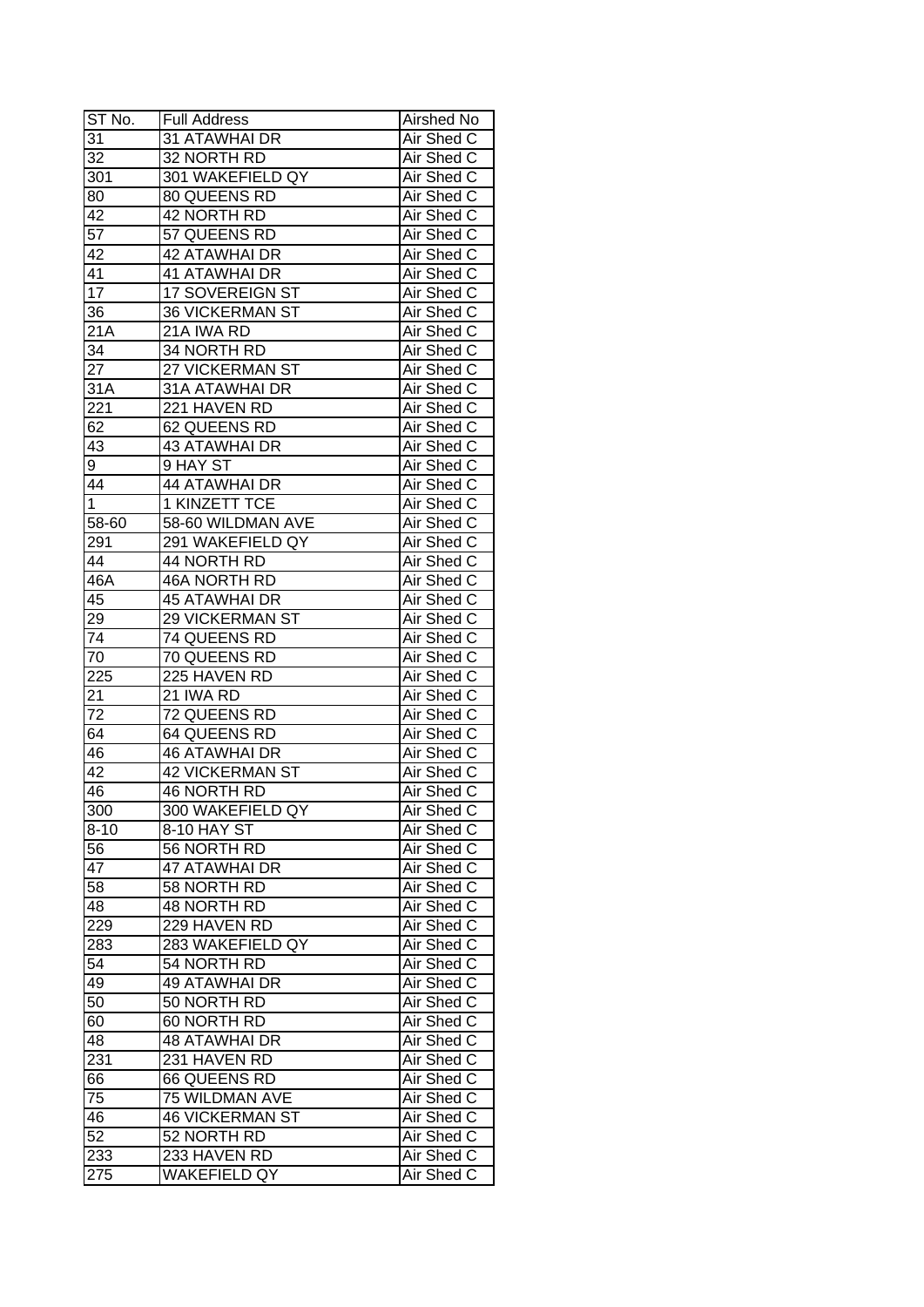| ST No.           | <b>Full Address</b>    | Airshed No        |
|------------------|------------------------|-------------------|
| 51               | 51 ATAWHAI DR          | Air Shed C        |
| 68               | 68 QUEENS RD           | Air Shed C        |
| 62               | 62 NORTH RD            | Air Shed C        |
| 72               | 72 NORTH RD            | Air Shed C        |
| 79               | 79 WILDMAN AVE         | Air Shed C        |
| 53               | 53 ATAWHAI DR          | Air Shed C        |
| 235              | 235 HAVEN RD           | Air Shed C        |
| 39               | <b>39 VICKERMAN ST</b> | Air Shed C        |
| 3                | 3 LOW ST               | Air Shed C        |
| 10               | 10 LOW ST              | Air Shed C        |
| 52               | 52 VICKERMAN ST        | Air Shed C        |
| 64               | 64 NORTH RD            | Air Shed C        |
| 74               | 74 NORTH RD            | Air Shed C        |
| $\overline{57}$  | 57 ATAWHAI DR          | Air Shed C        |
| $\overline{52}$  | 52 ATAWHAI DR          | Air Shed C        |
| 70               | 70 NORTH RD            | Air Shed C        |
| 61               | 61 ATAWHAI DR          | Air Shed C        |
| 55               | 55 ATAWHAI DR          | Air Shed C        |
| 66               | 66 NORTH RD            | Air Shed C        |
| 41               | <b>41 VICKERMAN ST</b> | Air Shed C        |
| 237              | 237 HAVEN RD           | Air Shed C        |
|                  | 4 COLLINS ST           | Air Shed C        |
| 4                |                        |                   |
| 76               | 76 NORTH RD            | Air Shed C        |
| 59               | 59 ATAWHAI DR          | Air Shed C        |
| 56               | 56 VICKERMAN ST        | Air Shed C        |
| 52               | 52 ATAWHAI DR          | Air Shed C        |
| 63               | 63 ATAWHAI DR          | Air Shed C        |
| 68               | 68 NORTH RD            | Air Shed C        |
| 43               | <b>43 VICKERMAN ST</b> | Air Shed C        |
| 241              | 241 HAVEN RD           | Air Shed C        |
| 58               | <b>58 VICKERMAN ST</b> | Air Shed C        |
| 65               | 65 ATAWHAI DR          | Air Shed C        |
| 269              | 269 WAKEFIELD QY       | Air Shed C        |
| $\overline{247}$ | 247 HAVEN RD           | Air Shed C        |
| 78               | <b>78 NORTH RD</b>     | <b>Air Shed C</b> |
| 45               | <b>45 VICKERMAN ST</b> | Air Shed C        |
| 73-75            | 73-75 ATAWHAI DR       | Air Shed C        |
| 67               | 67 ATAWHAI DR          | Air Shed C        |
| 60               | 60 VICKERMAN ST        | Air Shed C        |
| 88               | 88 NORTH RD            | Air Shed C        |
| 71               | 71 ATAWHAI DR          | Air Shed C        |
| 261              | 261 WAKEFIELD QY       | Air Shed C        |
| 69               | 69 ATAWHAI DR          | Air Shed C        |
| 80               | 80 NORTH RD            | Air Shed C        |
| 249              | 249 HAVEN RD           | Air Shed C        |
| 90               | 90 NORTH RD            | Air Shed C        |
| 257              | 257 WAKEFIELD QY       | Air Shed C        |
| 62               | 62 VICKERMAN ST        | Air Shed C        |
| 86               | 86 NORTH RD            | Air Shed C        |
| 264              | 264 WAKEFIELD QY       | Air Shed C        |
| 11               | 11 COLLINS ST          | Air Shed C        |
| 102              | 102 WILDMAN AVE        | Air Shed C        |
| 82               | 82 NORTH RD            | Air Shed C        |
| 64               | 64 VICKERMAN ST        | Air Shed C        |
| $15 - 17$        | 15-17 LOW ST           | Air Shed C        |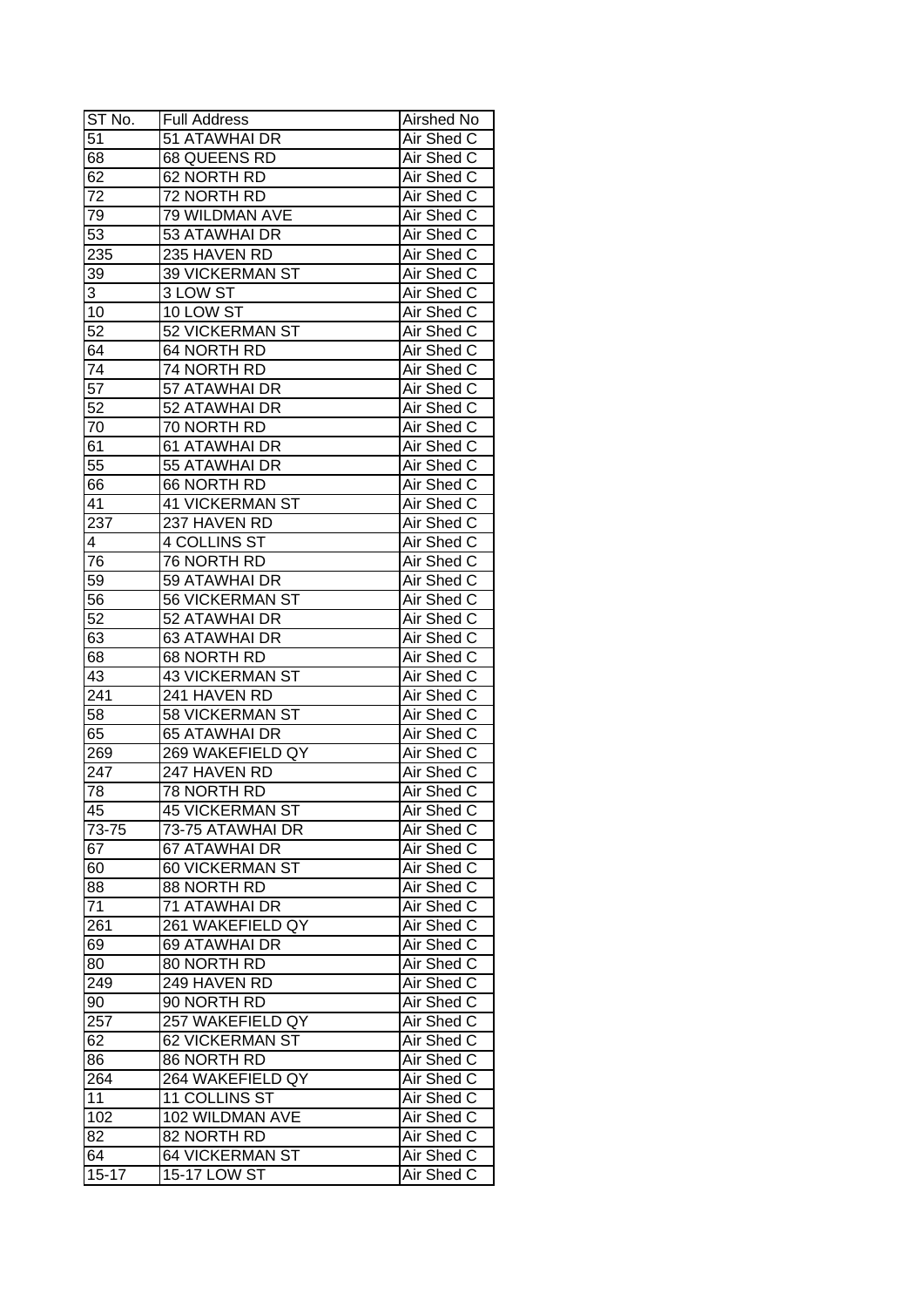| ST No.          | <b>Full Address</b>    | Airshed No        |
|-----------------|------------------------|-------------------|
| $\overline{92}$ | 92 NORTH RD            | Air Shed C        |
| 272             | 272 WAKEFIELD QY       | Air Shed C        |
| 262             | 262 WAKEFIELD QY       | Air Shed C        |
| 264A            | 264A WAKEFIELD QY      | Air Shed C        |
| 236             | 236 HAVEN RD           | Air Shed C        |
| 6               | 6 GRAHAM ST            | Air Shed C        |
| 84              | 84 NORTH RD            | Air Shed C        |
| 258             | 258 WAKEFIELD QY       | Air Shed C        |
| 66              | <b>66 VICKERMAN ST</b> | Air Shed C        |
| 79              | 79 ATAWHAI DR          | Air Shed C        |
| 77              | 77 ATAWHAI DR          | Air Shed C        |
| 252             | 252 HAVEN RD           | Air Shed C        |
| 250             | 250 HAVEN RD           | Air Shed C        |
| 68              | <b>68 VICKERMAN ST</b> | Air Shed C        |
| 94              | 94 NORTH RD            | Air Shed C        |
|                 | 104 NORTH RD           | Air Shed C        |
| 104             |                        |                   |
| 266             | 266 WAKEFIELD QY       | Air Shed C        |
| 4               | 4 DUNCAN ST            | Air Shed C        |
| 6               | <b>6 DUNCAN ST</b>     | Air Shed C        |
| 8               | 8 DUNCAN ST            | Air Shed C        |
| 70              | 70 VICKERMAN ST        | Air Shed C        |
| 23              | 23 LOW ST              | Air Shed C        |
| 96              | 96 NORTH RD            | Air Shed C        |
| 102             | 102 NORTH RD           | Air Shed C        |
| 98              | 98 NORTH RD            | Air Shed C        |
| 6.              | 6 WHITEHEAD PL         | Air Shed C        |
| 16              | <b>16 GRAHAM ST</b>    | Air Shed C        |
| 100             | 100 NORTH RD           | Air Shed C        |
| 72              | 72-82 VICKERMAN ST     | Air Shed C        |
| 11              | 11 DUNCAN ST           | Air Shed C        |
| 15              | 15 GRAHAM ST           | Air Shed C        |
| 30              | <b>30 DAVIES DR</b>    | Air Shed C        |
| 4               | 4 WHITEHEAD PL         | Air Shed C        |
| $\overline{74}$ | 72-82 VICKERMAN ST     | Air Shed C        |
| $\overline{37}$ | <b>37 CARKEEK ST</b>   | <b>Air Shed C</b> |
| 76              | 72-82 VICKERMAN ST     | Air Shed C        |
| 100             | 100 ATAWHAI DR         | Air Shed C        |
| 22              | 22 CARKEEK ST          | Air Shed C        |
| $\overline{c}$  | 2 WHITEHEAD PL         | Air Shed C        |
| 78              | 72-82 VICKERMAN ST     | Air Shed C        |
| 73              | <b>73 VICKERMAN ST</b> | Air Shed C        |
| 41              | 41 CARKEEK ST          | Air Shed C        |
| 28              | 28 DAVIES DR           | Air Shed C        |
| $8\overline{7}$ | 87 ATAWHAI DR          | Air Shed C        |
| 30              | 30 CARKEEK ST          | Air Shed C        |
| 80              | 72-82 VICKERMAN ST     | Air Shed C        |
| 36              | 36 CARKEEK ST          | Air Shed C        |
| 47              | <b>47 CARKEEK ST</b>   | Air Shed C        |
| 36              | 36 DAVIES DR           | Air Shed C        |
| 82              | 72-82 VICKERMAN ST     | Air Shed C        |
| 27              | 27 DAVIES DR           | Air Shed C        |
| 57              | 57 CARKEEK ST          | Air Shed C        |
| 29              | 29 DAVIES DR           | Air Shed C        |
| 38              | 38 DAVIES DR           | Air Shed C        |
| 31              | 31 DAVIES DR           | Air Shed C        |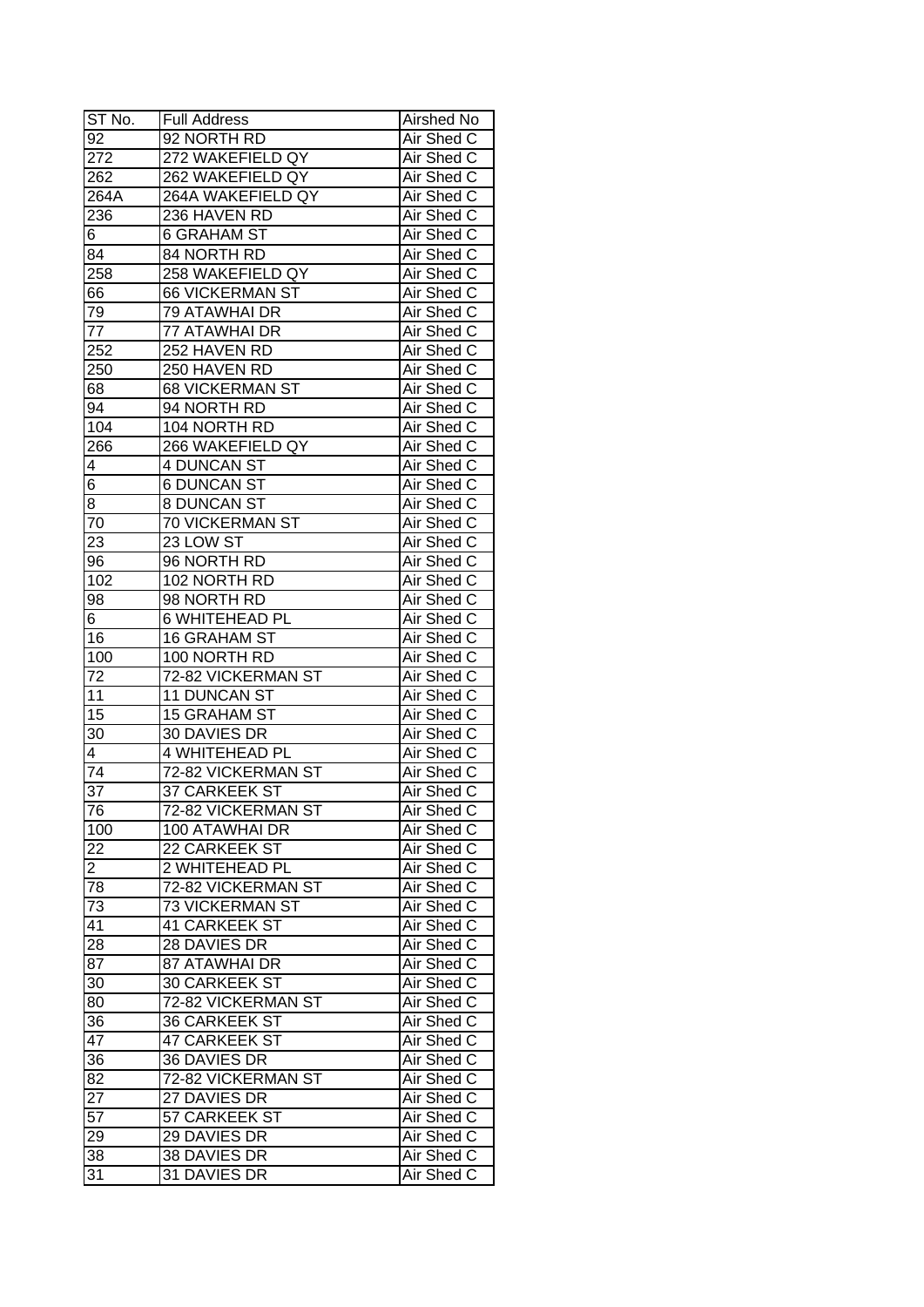| ST No.          | <b>Full Address</b>    | Airshed No        |
|-----------------|------------------------|-------------------|
| 25              | 25 DAVIES DR           | Air Shed C        |
| 98              | 98 VICKERMAN ST        | Air Shed C        |
| 40              | 40 DAVIES DR           | Air Shed C        |
| 36              | <b>36 GRAHAM ST</b>    | Air Shed C        |
| 19              | <b>19 GRAHAM ST</b>    | Air Shed C        |
| 33              | 33 DAVIES DR           | Air Shed C        |
| 23              | 23 DAVIES DR           | Air Shed C        |
| 100             | 100 ATAWHAI DR         | Air Shed C        |
| 42              | 42 DAVIES DR           | Air Shed C        |
| 35              | 35 DAVIES DR           | Air Shed C        |
| 21              | 21 DAVIES DR           | Air Shed C        |
| 8               | 8 ROGERS ST            | Air Shed C        |
| 79              | 79 VICKERMAN ST        | Air Shed C        |
| 44              | 44 DAVIES DR           | Air Shed C        |
| $\overline{37}$ | 37 DAVIES DR           | Air Shed C        |
| 31              | 31 GRAHAM ST           | Air Shed C        |
| 10              | 10 ROGERS ST           | Air Shed C        |
| $3\overline{9}$ | 39 DAVIES DR           | Air Shed C        |
| 12              | 12 ROGERS ST           | Air Shed C        |
| 46              | 46 DAVIES DR           | Air Shed C        |
| 19              | 19 DAVIES DR           | Air Shed C        |
| 41              | 41 DAVIES DR           | Air Shed C        |
| 43              | 43 DAVIES DR           | Air Shed C        |
| 99              | 99 ATAWHAI DR          | Air Shed C        |
| 54              | 54 DAVIES DR           | Air Shed C        |
| 22              | 22 ROGERS ST           | Air Shed C        |
| 48              | 48 DAVIES DR           | Air Shed C        |
| 37              | 37 ROGERS ST           | Air Shed C        |
| 85              | <b>85 VICKERMAN ST</b> | Air Shed C        |
| 100             | 100 VICKERMAN ST       | Air Shed C        |
| 45              | 45 DAVIES DR           | Air Shed C        |
| 41              | 41 ROGERS ST           | Air Shed C        |
| $\overline{17}$ | <b>17 DAVIES DR</b>    | Air Shed C        |
| $\overline{51}$ | 51 DAVIES DR           | Air Shed C        |
| 50              | 50 DAVIES DR           | <b>Air Shed C</b> |
| 47              | <b>47 DAVIES DR</b>    | Air Shed C        |
| 52              | 52 DAVIES DR           | Air Shed C        |
| 13              | 13 DAVIES DR           | Air Shed C        |
| 49              | 49 DAVIES DR           | Air Shed C        |
| 18              | 18 DAVIES DR           | Air Shed C        |
| 11              | 11 DAVIES DR           | Air Shed C        |
| 95              | 95 VICKERMAN ST        | Air Shed C        |
| 53              | 53 DAVIES DR           | Air Shed C        |
| 111             | 111 ATAWHAI DR         | Air Shed C        |
| 112             | 112 VICKERMAN ST       | Air Shed C        |
|                 | <b>63 DAVIES DR</b>    | Air Shed C        |
| 63<br>16        | 16 DAVIES DR           | Air Shed C        |
|                 |                        |                   |
| 55              | 55 DAVIES DR           | Air Shed C        |
| 50              | 50 GRAHAM ST           | Air Shed C        |
| 128             | 128 ATAWHAI DR         | Air Shed C        |
| 56              | 56 DAVIES DR           | Air Shed C        |
| 61              | 61 DAVIES DR           | Air Shed C        |
| $1\overline{4}$ | 14 DAVIES DR           | Air Shed C        |
| 5               | 5 CROSS QUAY           | Air Shed C        |
| 3               | 3 CROSS QUAY           | Air Shed C        |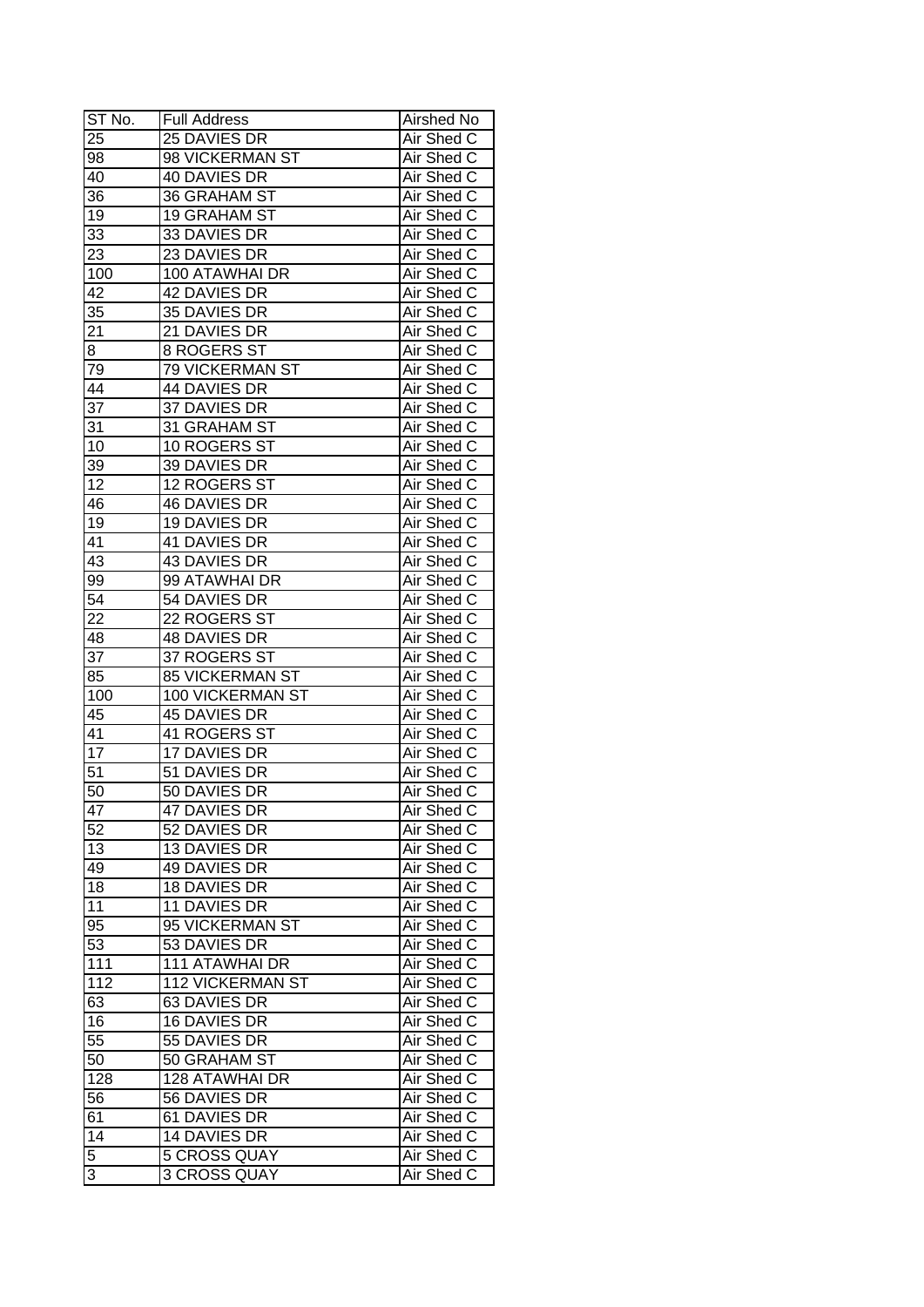| ST No.          | <b>Full Address</b>     | Airshed No |
|-----------------|-------------------------|------------|
| $\overline{1}$  | 1 CROSS QUAY            | Air Shed C |
| $\overline{7}$  | 7 DAVIES DR             | Air Shed C |
| $5\overline{5}$ | 55 GRAHAM ST            | Air Shed C |
| $5\overline{7}$ | 57 DAVIES DR            | Air Shed C |
| 10              | 10 DAVIES DR            | Air Shed C |
| 8               | 8 DAVIES DR             | Air Shed C |
| 59              | 59 DAVIES DR            | Air Shed C |
| 132             | <b>132 ATAWHAI DR</b>   | Air Shed C |
| 12              | 12 DAVIES DR            | Air Shed C |
| 73              | 73 DAVIES DR            | Air Shed C |
| 65              | 65 DAVIES DR            | Air Shed C |
| 5               | <b>5 WALTERS BLUFF</b>  | Air Shed C |
| 60              | 60 DAVIES DR            | Air Shed C |
| 64              | 64 GRAHAM ST            | Air Shed C |
| 138             | 138 ATAWHAI DR          | Air Shed C |
| 7               | <b>7 WALTERS BLUFF</b>  | Air Shed C |
| 6               | <b>6 DAVIES DR</b>      | Air Shed C |
| 121             | 121 ATAWHAI DR          | Air Shed C |
| 105             | <b>105 VICKERMAN ST</b> | Air Shed C |
| 4               | 4 CROSS QUAY            | Air Shed C |
| 207-211         | 207-211 AKERSTEN ST     | Air Shed C |
| 140             | <b>140 ATAWHAI DR</b>   | Air Shed C |
| 9               | 9 WALTERS BLUFF         | Air Shed C |
| 22              | 22 WALTERS BLUFF        | Air Shed C |
| 1               | 1 DAVIES DR             | Air Shed C |
| 109             | <b>109 VICKERMAN ST</b> | Air Shed C |
| 4               | 4 DAVIES DR             | Air Shed C |
| 67              | 67 DAVIES DR            | Air Shed C |
| 24              | 24 WALTERS BLUFF        | Air Shed C |
| 64              | 64 DAVIES DR            | Air Shed C |
| 15              | <b>15 WALTERS BLUFF</b> | Air Shed C |
| 118             | <b>118 VICKERMAN ST</b> | Air Shed C |
| 144             | <b>144 ATAWHAI DR</b>   | Air Shed C |
| 115             | <b>115 VICKERMAN ST</b> | Air Shed C |
| 11              | <b>11 WALTERS BLUFF</b> | Air Shed C |
| 18              | <b>18 WALTERS BLUFF</b> | Air Shed C |
| 71              | 71 DAVIES DR            | Air Shed C |
| 6               | <b>6 CROSS QUAY</b>     | Air Shed C |
| $\overline{17}$ | <b>17 WALTERS BLUFF</b> | Air Shed C |
| 69              | 69 DAVIES DR            | Air Shed C |
| 215             | 215 AKERSTEN ST         | Air Shed C |
| 30              | 30 WALTERS BLUFF        | Air Shed C |
| 20              | 20 WALTERS BLUFF        | Air Shed C |
| 28              | 28 WALTERS BLUFF        | Air Shed C |
| 148             | 148 ATAWHAI DR          | Air Shed C |
| 26              | 26 WALTERS BLUFF        | Air Shed C |
| 13              | 13 WALTERS BLUFF        | Air Shed C |
| 68              | <b>68 GRAHAM ST</b>     | Air Shed C |
| 68              | 68 DAVIES DR            | Air Shed C |
| 75              | 75 DAVIES DR            | Air Shed C |
| $2\overline{1}$ | 21 WALTERS BLUFF        | Air Shed C |
|                 |                         |            |
| $\bf{8}$        | 8 CROSS QUAY            | Air Shed C |
| 217             | 217 AKERSTEN ST         | Air Shed C |
| 10              | 10 CROSS QUAY           | Air Shed C |
| 33              | 33 WALTERS BLUFF        | Air Shed C |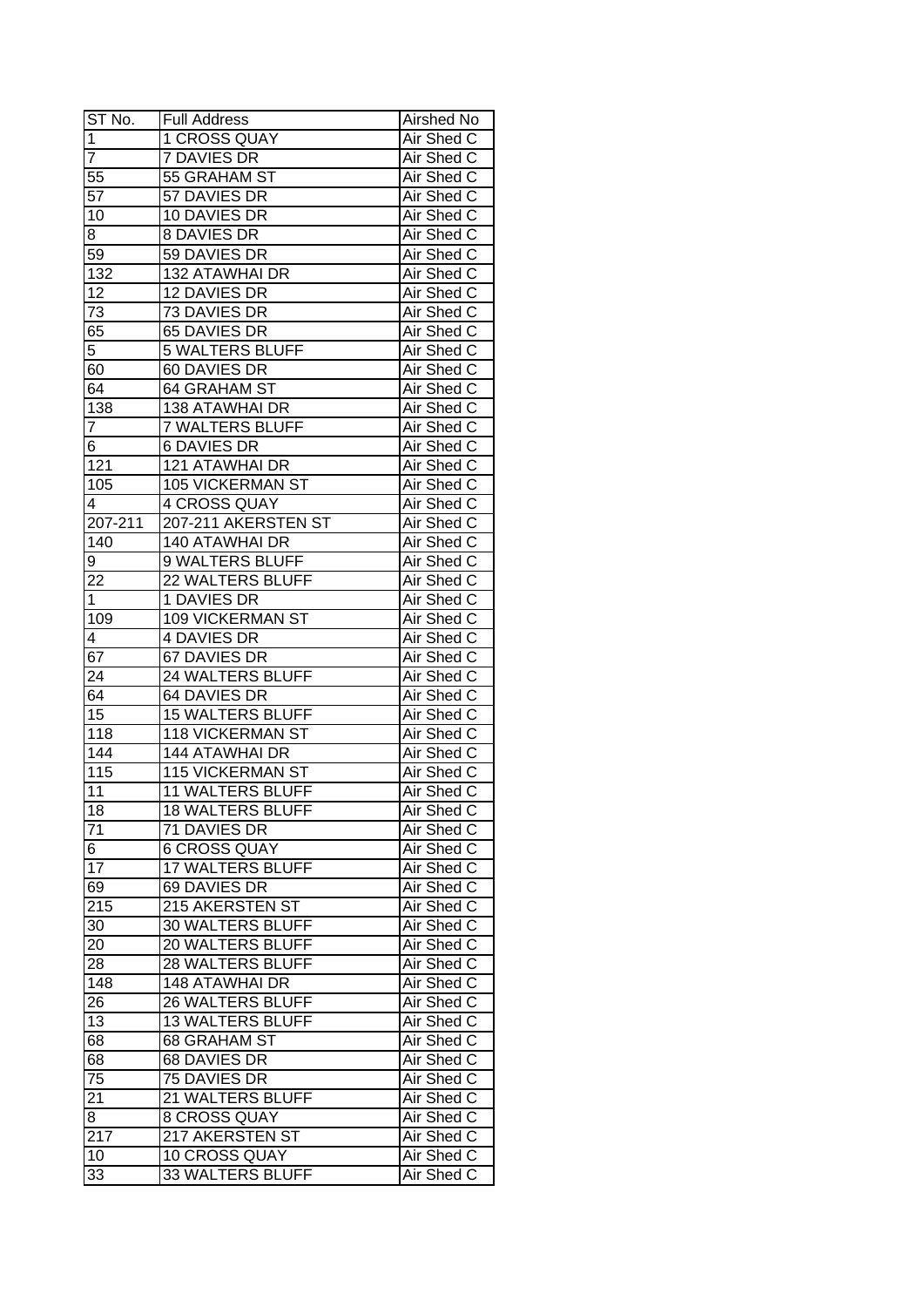| ST No.           | <b>Full Address</b>     | Airshed No |
|------------------|-------------------------|------------|
| 31               | 31 WALTERS BLUFF        | Air Shed C |
| 23               | 23 WALTERS BLUFF        | Air Shed C |
| 121-127          | 121-127 VICKERMAN ST    | Air Shed C |
| 152              | <b>152 ATAWHAI DR</b>   | Air Shed C |
| 2                | 2 HAVENVIEW             | Air Shed C |
| 72               | 72 DAVIES DR            | Air Shed C |
| 154              | <b>154 ATAWHAI DR</b>   | Air Shed C |
| 1                | 1 YOUNG WAY             | Air Shed C |
| 219-223          | 219-223 AKERSTEN ST     | Air Shed C |
| $\overline{2}$   | 2 YOUNG WAY             | Air Shed C |
| 23A              | 23A WALTERS BLUFF       | Air Shed C |
| 156              | 156 ATAWHAI DR          | Air Shed C |
| 4                | 4 HAVENVIEW             | Air Shed C |
| 124              | <b>124 VICKERMAN ST</b> | Air Shed C |
| 1                | 1 HAVENVIEW             | Air Shed C |
| 160              | 160 ATAWHAI DR          | Air Shed C |
| 3                | <b>3 YOUNG WAY</b>      | Air Shed C |
| 225-227          | 225-227 AKERSTEN ST     | Air Shed C |
| 6                | <b>6 HAVENVIEW</b>      | Air Shed C |
| 4                | 4 YOUNG WAY             | Air Shed C |
| 168              | <b>168 ATAWHAI DR</b>   | Air Shed C |
| 164              | <b>164 ATAWHAI DR</b>   | Air Shed C |
| 166              | <b>166 ATAWHAI DR</b>   | Air Shed C |
| 5                | <b>5 YOUNG WAY</b>      | Air Shed C |
| 3A               | <b>3A HAVENVIEW</b>     | Air Shed C |
| 3                | 3 HAVENVIEW             | Air Shed C |
| 170A             | 170A ATAWHAI DR         | Air Shed C |
| 8                | 8 HAVENVIEW             | Air Shed C |
| 170              | 170 ATAWHAI DR          | Air Shed C |
| 229-257          | 229-257 AKERSTEN ST     | Air Shed C |
| 10               | 10 HAVENVIEW            | Air Shed C |
| 174              | 174 ATAWHAI DR          | Air Shed C |
| 137              | <b>137 VICKERMAN ST</b> | Air Shed C |
| $\overline{150}$ | <b>150 VICKERMAN ST</b> | Air Shed C |
| 5                | <b>5 HAVENVIEW</b>      | Air Shed C |
| 176              | 176 ATAWHAI DR          | Air Shed C |
| 12               | 12 HAVENVIEW            | Air Shed C |
| $\overline{7}$   | 7 HAVENVIEW             | Air Shed C |
| 178              | 178 ATAWHAI DR          | Air Shed C |
| 11               | <b>11 HAVENVIEW</b>     | Air Shed C |
| 180              | 180 ATAWHAI DR          | Air Shed C |
| 182              | 182 ATAWHAI DR          | Air Shed C |
| 9                | 9 HAVENVIEW             | Air Shed C |
| 186              | 186 ATAWHAI DR          | Air Shed C |
| 147              | 147-149 VICKERMAN ST    | Air Shed C |
| 259-261          | 259-261 AKERSTEN ST     | Air Shed C |
| 188              | <b>188 ATAWHAI DR</b>   | Air Shed C |
| 190              | 190 ATAWHAI DR          | Air Shed C |
| 152              | <b>152 VICKERMAN ST</b> | Air Shed C |
| 192              | 192 ATAWHAI DR          | Air Shed C |
| 263-265          | 263-265 AKERSTEN ST     | Air Shed C |
| 149              | 147-149 VICKERMAN ST    | Air Shed C |
| 18               | 18 MCKELLOR QY          | Air Shed C |
| 267              | 267 AKERSTEN ST         | Air Shed C |
| 158              | <b>158 VICKERMAN ST</b> | Air Shed C |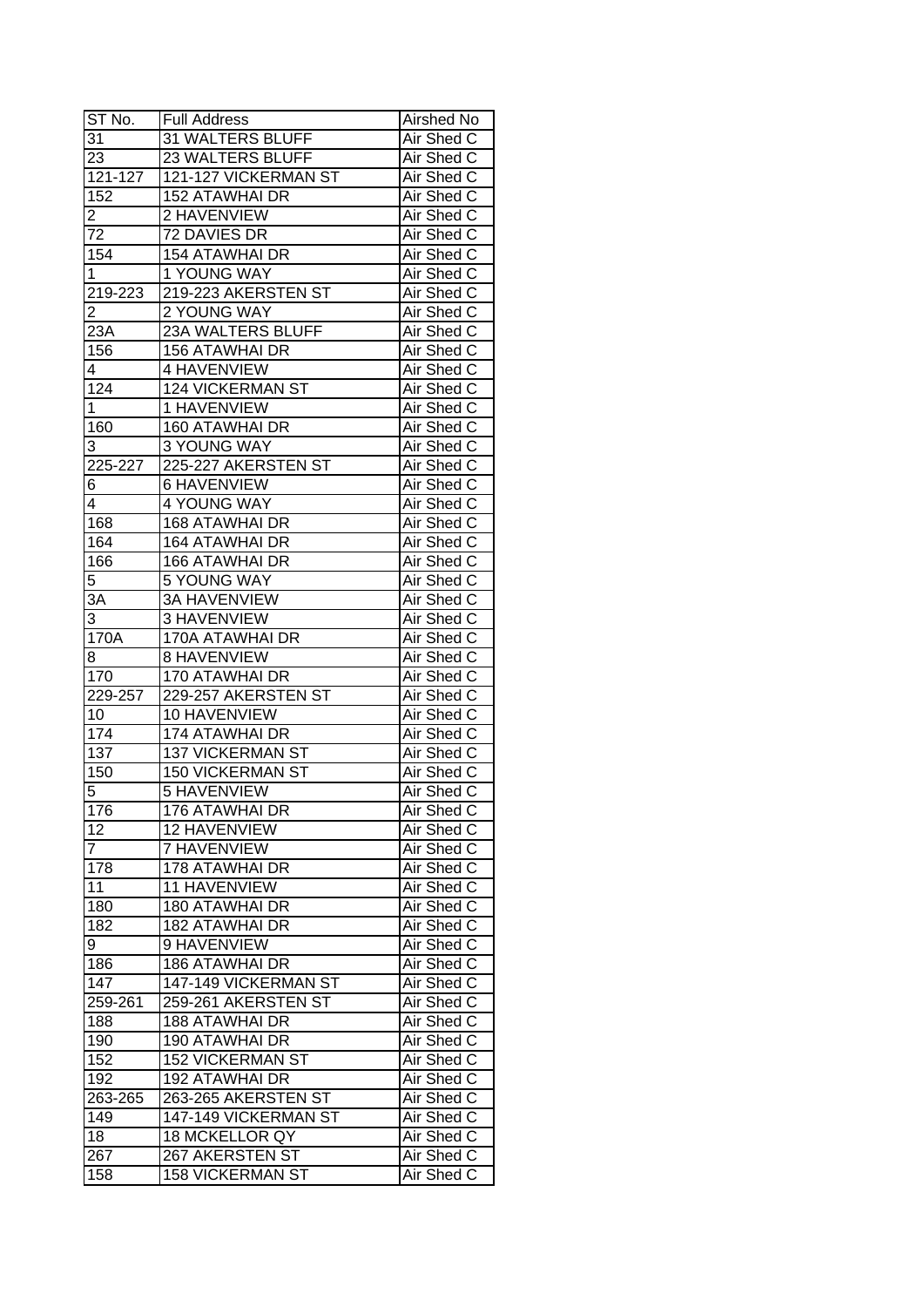| ST No.           | Full Address             | <b>Airshed No</b> |
|------------------|--------------------------|-------------------|
| $\overline{1}$   | 1 BROOKLANDS WAY         | Air Shed C        |
| 3                | <b>3 BROOKLANDS WAY</b>  | Air Shed C        |
| 30               | 30 BROOKLANDS RD         | Air Shed C        |
| $\overline{7}$   | <b>7 GARIN HTS</b>       | Air Shed C        |
| 4                | <b>4 BROOKLANDS WAY</b>  | Air Shed C        |
| 5                | 5 BROOKLANDS WAY         | Air Shed C        |
| 160              | <b>160 VICKERMAN ST</b>  | Air Shed C        |
| 1                | 1 GARIN HTS              | Air Shed C        |
| 267              | 267 AKERSTEN ST          | Air Shed C        |
| 3                | 3 GARIN HTS              | Air Shed C        |
| $\overline{7}$   | 7 BROOKLANDS WAY         | Air Shed C        |
| 28               | 28 BROOKLANDS RD         | Air Shed C        |
| 11               | <b>11 BROOKLANDS WAY</b> | Air Shed C        |
| 9                | 9 BROOKLANDS WAY         | Air Shed C        |
| 162              | <b>162 VICKERMAN ST</b>  | Air Shed C        |
| 8                | 8 BROOKLANDS WAY         | Air Shed C        |
| 44               | 44 BROOKLANDS RD         | Air Shed C        |
| 16               | <b>16 BROOKLANDS WAY</b> | Air Shed C        |
| 10               | 10 BROOKLANDS WAY        | Air Shed C        |
| 160              | <b>160 VICKERMAN ST</b>  | Air Shed C        |
| 14               | <b>14 BROOKLANDS WAY</b> | Air Shed C        |
| 46               | <b>46 BROOKLANDS RD</b>  | Air Shed C        |
| 12               | 12 BROOKLANDS WAY        | Air Shed C        |
| 35               | 35 BROOKLANDS RD         | Air Shed C        |
| 33               | 33 BROOKLANDS RD         | Air Shed C        |
| 48               | <b>48 BROOKLANDS RD</b>  | Air Shed C        |
| 69               | <b>69 PAREMATA ST</b>    | Air Shed C        |
| 37               | 37 BROOKLANDS RD         | Air Shed C        |
| 58               | 58 BROOKLANDS RD         | Air Shed C        |
| $56\overline{A}$ | 56A BROOKLANDS RD        | Air Shed C        |
| 54               | 54 BROOKLANDS RD         | Air Shed C        |
| 70               | 70 BROOKLANDS RD         | Air Shed C        |
| 39               | 39 BROOKLANDS RD         | Air Shed C        |
| 62               | <b>62 PAREMATA ST</b>    | Air Shed C        |
| 25               | 25 BROOKLANDS RD         | <b>Air Shed C</b> |
| 52               | <b>52 BROOKLANDS RD</b>  | Air Shed C        |
| 67               | <b>67 PAREMATA ST</b>    | Air Shed C        |
| 41               | <b>41 BROOKLANDS RD</b>  | Air Shed C        |
| 31               | 31 BROOKLANDS RD         | Air Shed C        |
| 17               | <b>17 SEAWATCH WAY</b>   | Air Shed C        |
| 43               | <b>43 BROOKLANDS RD</b>  | Air Shed C        |
| 53               | 53 BROOKLANDS RD         | Air Shed C        |
| 64               | <b>64 PAREMATA ST</b>    | Air Shed C        |
| 45               | <b>45 BROOKLANDS RD</b>  | Air Shed C        |
| 23               | 23 BROOKLANDS RD         | Air Shed C        |
| 90               | 90 BROOKLANDS RD         | Air Shed C        |
| 47               | 47 BROOKLANDS RD         | Air Shed C        |
| 59               | 59 BROOKLANDS RD         | Air Shed C        |
| 24               | 24 BROOKLANDS RD         | Air Shed C        |
| 63               | <b>63 PAREMATA ST</b>    | Air Shed C        |
| $2\overline{2}$  | 22 BROOKLANDS RD         | Air Shed C        |
| 60               | <b>60 PAREMATA ST</b>    | Air Shed C        |
| 289              | 289 AKERSTEN ST          | Air Shed C        |
| 51               | 51 BROOKLANDS RD         | Air Shed C        |
| 61               | 61 PAREMATA ST           | Air Shed C        |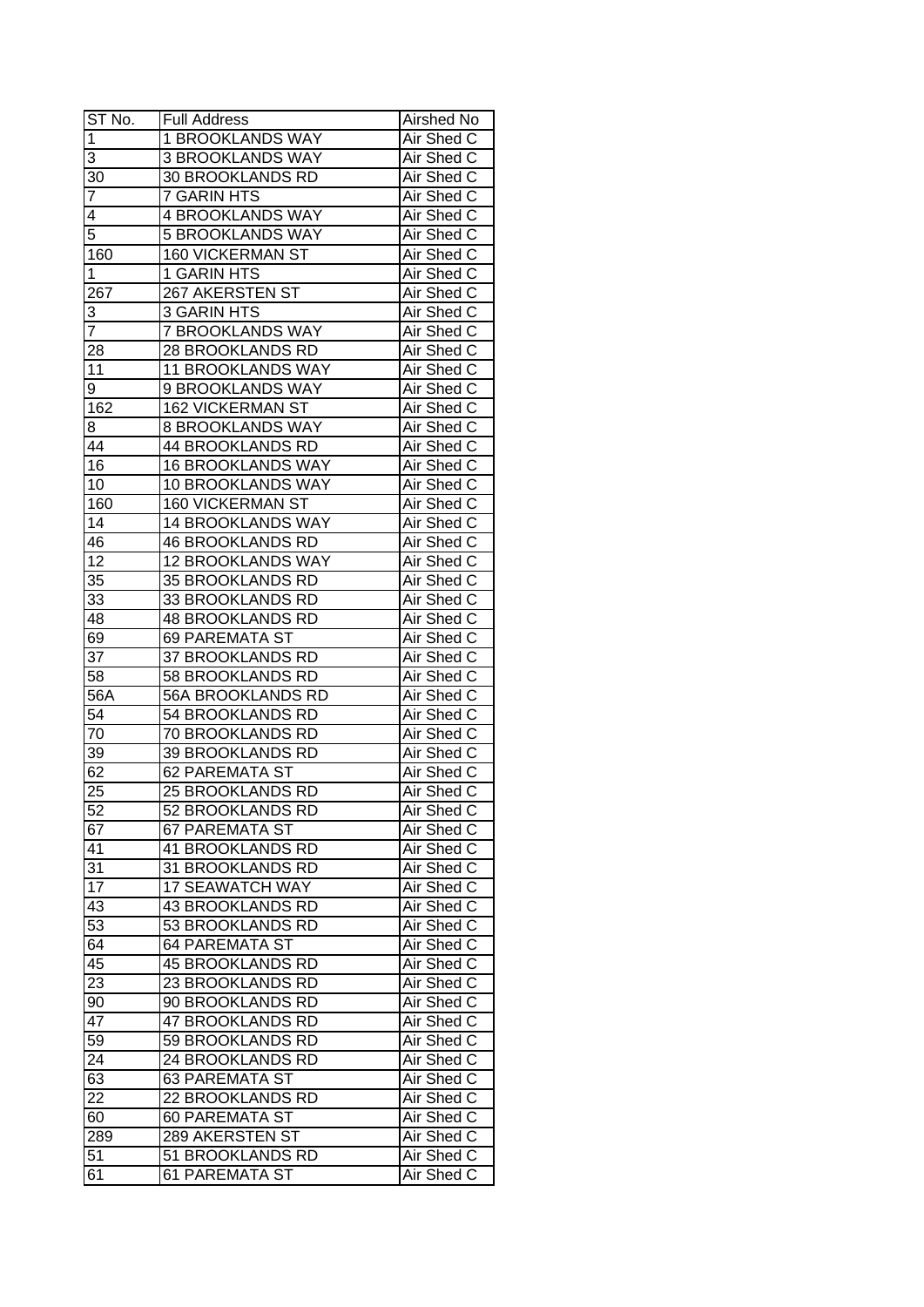| ST No.          | <b>Full Address</b>     | Airshed No        |
|-----------------|-------------------------|-------------------|
| 21              | 21 BROOKLANDS RD        | Air Shed C        |
| 5               | 5 NORWEST WAY           | Air Shed C        |
| 61              | 61 BROOKLANDS RD        | Air Shed C        |
| 15              | <b>15 SEAWATCH WAY</b>  | Air Shed C        |
| 65              | <b>65 PAREMATA ST</b>   | Air Shed C        |
| 92A             | 92A BROOKLANDS RD       | Air Shed C        |
| 19              | <b>19 BROOKLANDS RD</b> | Air Shed C        |
| 27              | 27 BROOKLANDS RD        | Air Shed C        |
| 54              | <b>54 PAREMATA ST</b>   | Air Shed C        |
| 45              | 45 LEDBURY RD           | Air Shed C        |
| 20              | 20 BROOKLANDS RD        | Air Shed C        |
| 59              | <b>59 PAREMATA ST</b>   | Air Shed C        |
| 305             | 305 AKERTEN ST          | Air Shed C        |
| 297-299         | 297-299 AKERSTEN ST     | Air Shed C        |
| 301             | 301 AKERSTEN ST         | Air Shed C        |
| 303             | 303 AKERSTEN ST         | Air Shed C        |
| 286             | 286 ATAWHAI DR          | Air Shed C        |
| 6               | <b>6 SEAWATCH WAY</b>   | Air Shed C        |
| 53              | 53 PAREMATA ST          | Air Shed C        |
| 18              | <b>18 BROOKLANDS RD</b> | Air Shed C        |
| 17              | <b>17 BROOKLANDS RD</b> | Air Shed C        |
| 43              | 43 LEDBURY RD           | Air Shed C        |
| 51              | 51 PAREMATA ST          | Air Shed C        |
| 272             | 272 ATAWHAI DR          | Air Shed C        |
| 292A            | 292A ATAWHAI DR         | Air Shed C        |
| 52              | 52 PAREMATA ST          | Air Shed C        |
| 3               | <b>3 NORWEST WAY</b>    | Air Shed C        |
| 10              | <b>10 SEAWATCH WAY</b>  | Air Shed C        |
| 15              | <b>15 BROOKLANDS RD</b> | Air Shed C        |
| 92              | 92 BROOKLANDS RD        | Air Shed C        |
| 11              | <b>11 SEAWATCH WAY</b>  | Air Shed C        |
| 94              | 94 BROOKLANDS RD        | Air Shed C        |
| 63              | 63 BROOKLANDS RD        | Air Shed C        |
| 42              | 42 LEDBURY RD           | Air Shed C        |
| 6               | <b>6 MONTROSE DR</b>    | <b>Air Shed C</b> |
| 43              | <b>43 PAREMATA ST</b>   | Air Shed C        |
| 50              | 50 PAREMATA ST          | Air Shed C        |
| 16              | 16 BROOKLANDS RD        | Air Shed C        |
| 13              | 13 BROOKLANDS RD        | Air Shed C        |
| 280             | 280 ATAWHAI DR          | Air Shed C        |
| 11              | <b>11 BROOKLANDS RD</b> | Air Shed C        |
| 41              | 41 LEDBURY RD           | Air Shed C        |
| 9               | 9 SEAWATCH WAY          | Air Shed C        |
| 290             | 290 ATAWHAI DR          | Air Shed C        |
| 44              | 44 LEDBURY RD           | Air Shed C        |
| $\overline{47}$ | <b>47 PAREMATA ST</b>   | Air Shed C        |
| 5               | <b>5 SEAWATCH WAY</b>   | Air Shed C        |
| 8               | <b>8 MONTROSE DR</b>    | Air Shed C        |
| 48              | <b>48 PAREMATA ST</b>   | Air Shed C        |
| 282             | 282 ATAWHAI DR          | Air Shed C        |
| 38              | 38 LEDBURY RD           | Air Shed C        |
| 282A            | 282A ATAWHAI DR         | Air Shed C        |
| 96              | 96 BROOKLANDS RD        | Air Shed C        |
| 14A             | 14A MONTROSE DR         | Air Shed C        |
| 292             | 292 ATAWHAI DR          | Air Shed C        |
|                 |                         |                   |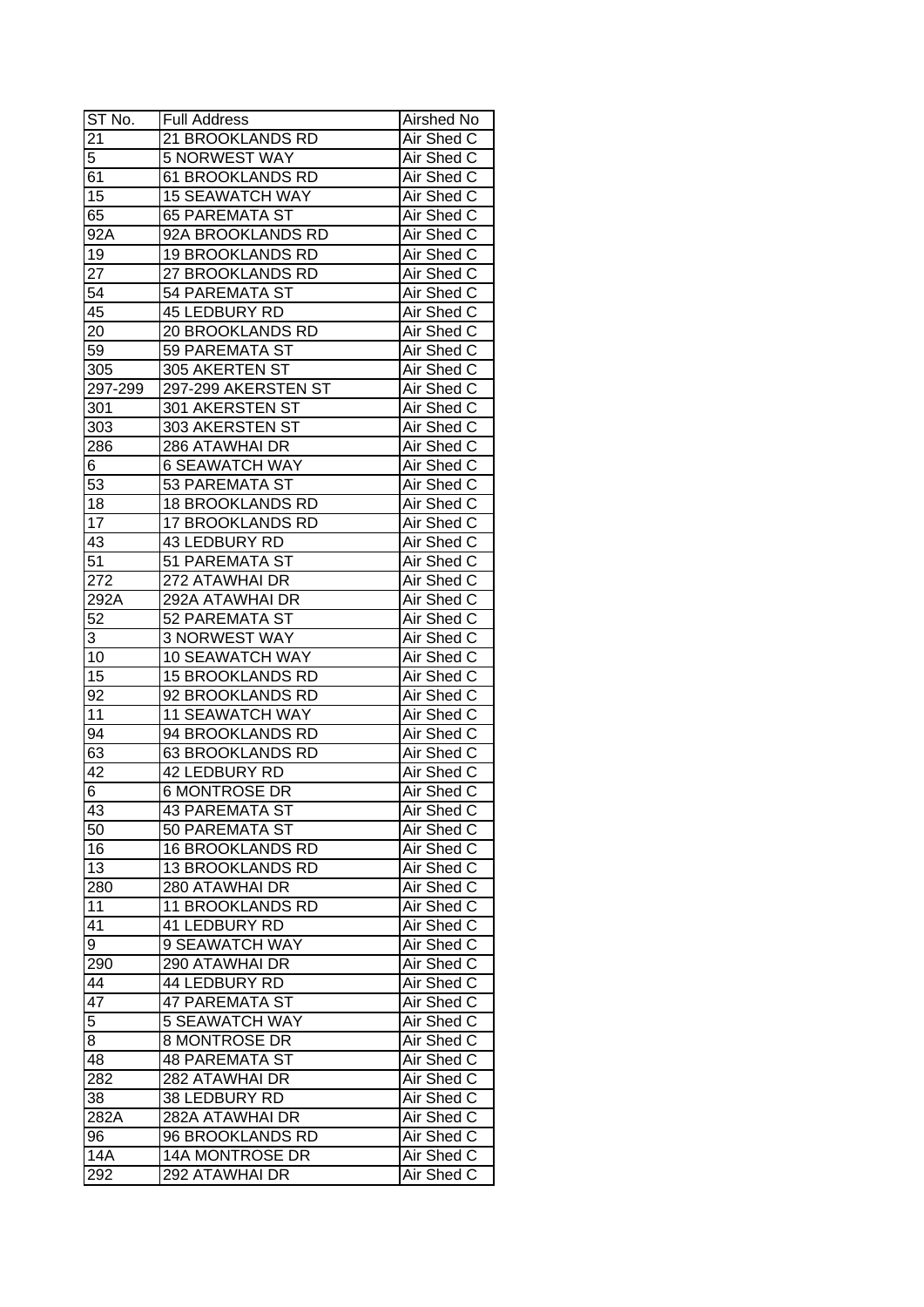| $ST N0$ .               | <b>Full Address</b>     | Airshed No        |
|-------------------------|-------------------------|-------------------|
| $\overline{6}$          | <b>6 BROOKLANDS RD</b>  | Air Shed C        |
| 9                       | 9 BROOKLANDS RD         | Air Shed C        |
| 45                      | 45 PAREMATA ST          | Air Shed C        |
| $\overline{4}$          | 4 MONTROSE DR           | Air Shed C        |
| 39                      | 39 LEDBURY RD           | Air Shed C        |
| 2                       | 2 MONTROSE DR           | Air Shed C        |
| 41                      | <b>41 PAREMATA ST</b>   | Air Shed C        |
| 98                      | 98 BROOKLANDS RD        | Air Shed C        |
| 14B                     | 14B MONTROSE DR         | Air Shed C        |
| 65                      | 65 BROOKLANDS RD        | Air Shed C        |
| 14D                     | 14D MONTROSE DR         | Air Shed C        |
| 294                     | 294 ATAWHAI DR          | Air Shed C        |
| 1                       | 1 NORWEST WAY           | Air Shed C        |
| $\overline{7}$          | 7 BROOKLANDS RD         | Air Shed C        |
| 10                      | 10 MONTROSE DR          | Air Shed C        |
| 284                     | 284 ATAWHAI DR          | Air Shed C        |
| 36                      | 36 LEDBURY RD           | Air Shed C        |
| $\overline{14}$         | <b>14 MONTROSE DR</b>   | Air Shed C        |
| 100                     | 100 BROOKLANDS RD       | Air Shed C        |
| 4                       | 4 CAPE VW               | Air Shed C        |
| 37                      | 37 MALVERN AVE          | Air Shed C        |
| 40                      | 40 LEDBURY RD           | Air Shed C        |
| 5                       | <b>5 BROOKLANDS RD</b>  | Air Shed C        |
| 3                       | <b>3 BROOKLANDS RD</b>  | Air Shed C        |
| 39                      | <b>39 PAREMATA ST</b>   | Air Shed C        |
| 102                     | 102 BROOKLANDS RD       | Air Shed C        |
| 16                      | <b>16 MONTROSE DR</b>   | Air Shed C        |
| $6 \overline{6}$        | 6 CAPE VW               | Air Shed C        |
| 14C                     | 14C MONTROSE DR         | Air Shed C        |
| $1\overline{2}$         | 12 MONTROSE DR          | Air Shed C        |
| 296                     | 296 ATAWHAI DR          | Air Shed C        |
| $\overline{\mathbf{c}}$ | <b>2 BROOKLANDS RD</b>  | Air Shed C        |
| 3                       | 3 MONTROSE DR           | Air Shed C        |
| $\overline{34}$         | 34 LEDBURY RD           | Air Shed C        |
| 298                     | 298 ATAWHAI DR          | <b>Air Shed C</b> |
| 67                      | <b>67 BROOKLANDS RD</b> | <b>Air Shed C</b> |
| 104                     | 104 BROOKLANDS RD       | Air Shed C        |
| 37                      | <b>37 PAREMATA ST</b>   | Air Shed C        |
| $\mathbf 1$             | 1 BROOKLANDS RD         | Air Shed C        |
| 8                       | 8 CAPE VW               | Air Shed C        |
| 302                     | 302 ATAWHAI DR          | Air Shed C        |
| 1                       | 1 CAPE VW               | Air Shed C        |
| 106                     | 106 BROOKLANDS RD       | Air Shed C        |
| 42                      | <b>42 PAREMATA ST</b>   | Air Shed C        |
| 35                      | <b>35 PAREMATA ST</b>   | Air Shed C        |
| 3                       | 3 CAPE VW               | Air Shed C        |
| 18                      | <b>18 MONTROSE DR</b>   | Air Shed C        |
| 312A                    | 312A BROOKLANDS RD      | Air Shed C        |
| 5                       | 5 MONTROSE DR           | Air Shed C        |
| 32                      | 32 LEDBURY RD           | Air Shed C        |
| $\overline{7}$          | 7 CAPE VW               | Air Shed C        |
| 24                      | 24 MONTROSE DR          | Air Shed C        |
|                         | 69 BROOKLANDS RD        | Air Shed C        |
| 69<br>22                | 22 MONTROSE DR          | Air Shed C        |
|                         |                         |                   |
| 75                      | 75 BROOKLANDS RD        | Air Shed C        |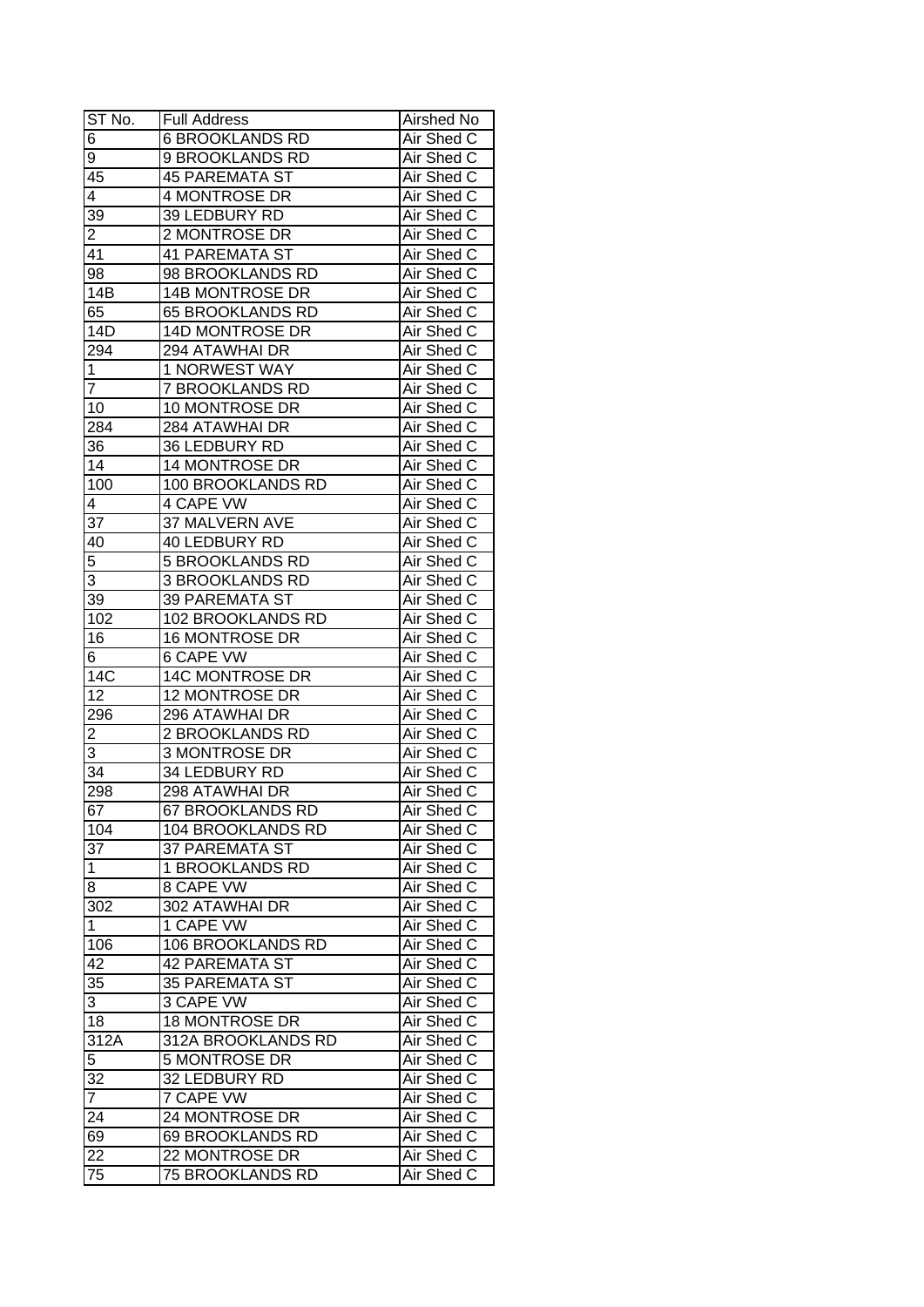| ST No.          | <b>Full Address</b>    | <b>Airshed No</b> |
|-----------------|------------------------|-------------------|
| 33              | <b>33 PAREMATA ST</b>  | Air Shed C        |
| 18              | 18 LEDBURY RD          | <b>Air Shed C</b> |
| 310A            | 310A ATAWHAI DR        | Air Shed C        |
| 26              | 26 MONTROSE DR         | Air Shed C        |
| 40              | <b>40 PAREMATA ST</b>  | Air Shed C        |
| 312             | 312 ATAWHAI DR         | Air Shed C        |
| 31              | <b>31 PAREMATA ST</b>  | Air Shed C        |
| 5               | 5 CAPE VW              | Air Shed C        |
| 71              | 71 BROOKLANDS RD       | Air Shed C        |
| $\overline{7}$  | 7 MONTROSE DR          | Air Shed C        |
| 20              | 20 MONTROSE DR         | Air Shed C        |
| 16              | 16 LEDBURY RD          | Air Shed C        |
| 28              | 28 MONTROSE DR         | Air Shed C        |
| 30              | 30 LEDBURY RD          | Air Shed C        |
| 312B            | 312B ATAWHAI DR        | Air Shed C        |
| 306             | 306 ATAWHAI DR         | Air Shed C        |
| 14              | 14 LEDBURY RD          | Air Shed C        |
| 38              | <b>38 PAREMATA ST</b>  | Air Shed C        |
| 20              | 20 LEDBURY RD          | Air Shed C        |
| 73              | 73 BROOKLANDS RD       | Air Shed C        |
| 308             | 308 ATAWHAI DR         | Air Shed C        |
| 316             | 316 ATAWHAI DR         | Air Shed C        |
| 9               | 9 MONTROSE DR          | Air Shed C        |
| 28A             | 28A LEDBURY RD         | Air Shed C        |
| 12B             | 12B LEDBURY RD         | Air Shed C        |
| 310             | 310 ATAWHAI DR         | Air Shed C        |
| 29              | <b>29 PAREMATA ST</b>  | Air Shed C        |
| 36              | <b>36 PAREMATA ST</b>  | Air Shed C        |
| 30              | 30 MONTROSE DR         | Air Shed C        |
| 27              | 27 PAREMATA ST         | Air Shed C        |
| 23              | 23 PAREMATA ST         | Air Shed C        |
| 25              | <b>25 PAREMATA ST</b>  | Air Shed C        |
| $2\overline{1}$ | 21 LEDBURY RD          | Air Shed C        |
| $\overline{22}$ | 22 LEDBURY RD          | Air Shed C        |
| 21D             | <b>21D PAREMATA ST</b> | <b>Air Shed C</b> |
| 24              | 24 LEDBURY RD          | Air Shed C        |
| 324             | 324 ATAWHAI DR         | Air Shed C        |
| 21C             | <b>21C PAREMATA ST</b> | Air Shed C        |
| 318             | 318 ATAWHAI DR         | Air Shed C        |
| 34              | <b>34 PAREMATA ST</b>  | Air Shed C        |
| 12A             | 12A LEDBURY RD         | Air Shed C        |
| 28              | 28 LEDBURY RD          | Air Shed C        |
| 11A             | 11A MONTROSE DR        | Air Shed C        |
| 21B             | 21B PAREMATA ST        | Air Shed C        |
| 10 <sup>°</sup> | 10 LEDBURY RD          | Air Shed C        |
| 21A             | 21A PAREMATA ST        | Air Shed C        |
| 11B             | 11B MONTROSE DR        | Air Shed C        |
| 32              | 32 MONTROSE DR         | Air Shed C        |
| 320             | 320 ATAWHAI DR         | Air Shed C        |
| 21              | 21 PAREMATA ST         | Air Shed C        |
| 6               | <b>6 LEDBURY RD</b>    | Air Shed C        |
| 26              | 26 LEDBURY RD          | Air Shed C        |
| 8               | 8 LEDBURY RD           | Air Shed C        |
| 22              | 22 PAREMATA ST         | Air Shed C        |
| 20              | <b>20 PAREMATA ST</b>  | Air Shed C        |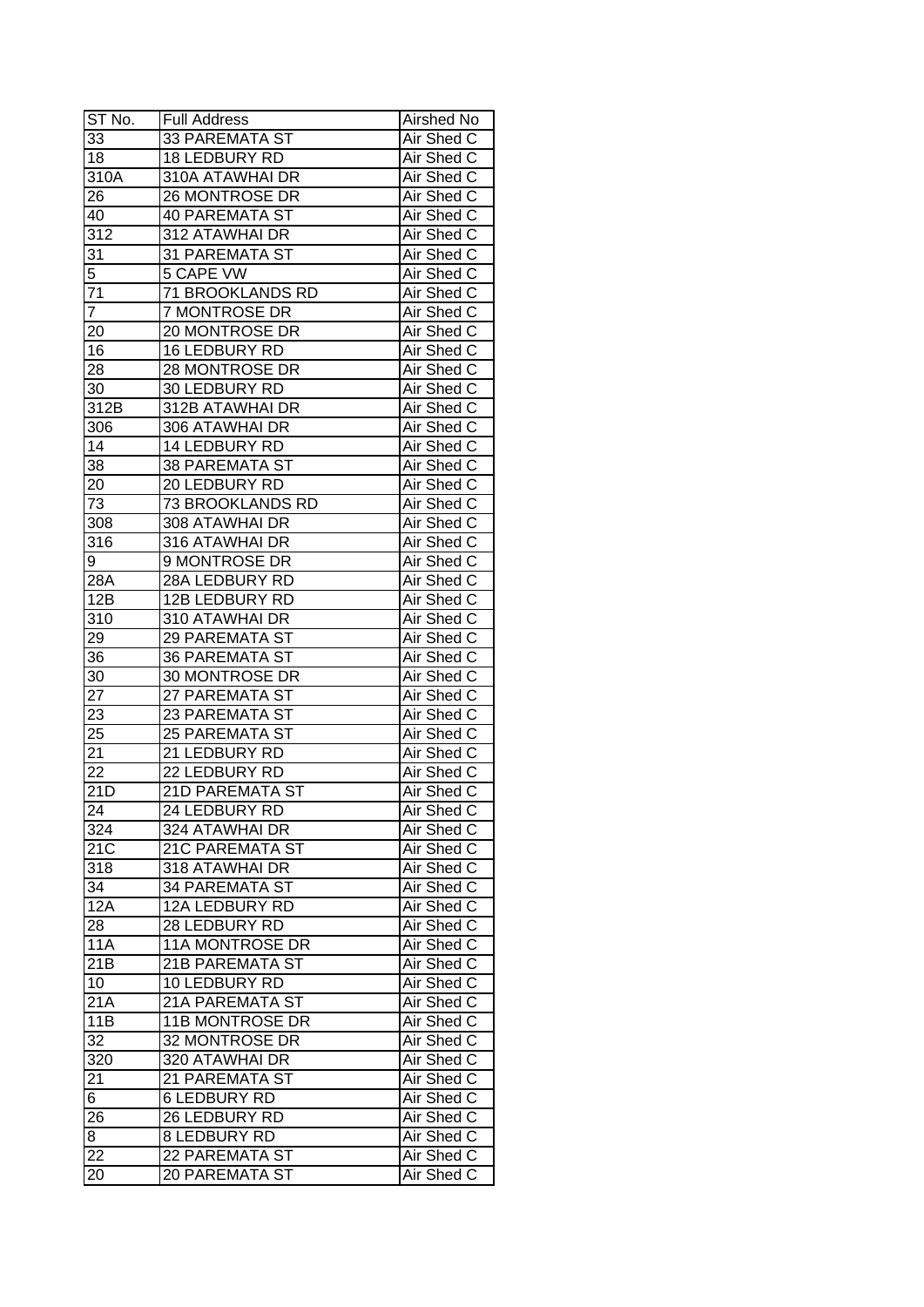| ST No.          | <b>Full Address</b>    | <b>Airshed No</b> |
|-----------------|------------------------|-------------------|
| 326             | 326 ATAWHAI DR         | Air Shed C        |
| 18              | <b>18 PAREMATA ST</b>  | Air Shed C        |
| 19A             | <b>19A PAREMATA ST</b> | Air Shed C        |
| 15A             | <b>15A PAREMATA ST</b> | Air Shed C        |
| 14              | <b>14 PAREMATA ST</b>  | Air Shed C        |
| 322             | 322 ATAWHAI DR         | Air Shed C        |
| 32              | <b>32 PAREMATA ST</b>  | Air Shed C        |
| 19              | 19 LEDBURY RD          | Air Shed C        |
| 7               | 7 LEDBURY RD           | Air Shed C        |
| 6A              | <b>6A LEDBURY RD</b>   | Air Shed C        |
| 9               | 9 LEDBURY RD           | Air Shed C        |
| 34              | 34 MONTROSE DR         | Air Shed C        |
| 11              | 11 LEDBURY RD          | Air Shed C        |
| 328             | 328 ATAWHAI DR         | Air Shed C        |
| 5               | 5 LEDBURY RD           | Air Shed C        |
| 17              | 17 LEDBURY RD          | Air Shed C        |
| 3               | 3 LEDBURY RD           | Air Shed C        |
| 13              | 13 LEDBURY RD          | Air Shed C        |
| 30              | <b>30 PAREMATA ST</b>  | Air Shed C        |
| 36              | 36 MONTROSE DR         | Air Shed C        |
| 4               | <b>4 LEDBURY RD</b>    | Air Shed C        |
| 15              | <b>15 PAREMATA ST</b>  | Air Shed C        |
| 24              | <b>24 PAREMATA ST</b>  | Air Shed C        |
| 23              | 23 MONTROSE DR         | Air Shed C        |
| 330             | 330 ATAWHAI DR         | Air Shed C        |
| 12              | <b>12 PAREMATA ST</b>  | Air Shed C        |
| $1\overline{7}$ | <b>17 PAREMATA ST</b>  | Air Shed C        |
| $\overline{5}$  | <b>5 LEADER WAY</b>    | Air Shed C        |
| 28              | <b>28 PAREMATA ST</b>  | Air Shed C        |
| 25              | 25 MONTROSE DR         | Air Shed C        |
| 38              | 38 MONTROSE DR         | Air Shed C        |
| 15              | 15 LEDBURY RD          | Air Shed C        |
| 21              | 21 MONTROSE DR         | Air Shed C        |
| 10              | <b>10 PAREMATA ST</b>  | Air Shed C        |
| $\mathbf 1$     | 1 LEDBURY RD           | <b>Air Shed C</b> |
| $\overline{7}$  | <b>7 PAREMATA ST</b>   | Air Shed C        |
| 13              | <b>13 PAREMATA ST</b>  | Air Shed C        |
| 4               | <b>4 LEADER WAY</b>    | Air Shed C        |
| 27              | 27 MONTROSE DR         | Air Shed C        |
| 44              | 44 MONTROSE DR         | Air Shed C        |
| $\mathbf{1}$    | 1 LEADER WAY           | Air Shed C        |
| 11              | <b>11 PAREMATA ST</b>  | Air Shed C        |
| 3               | <b>3 LEADER WAY</b>    | Air Shed C        |
| 8               | <b>8 PAREMATA ST</b>   | Air Shed C        |
| 29              | 29 MONTROSE DR         | Air Shed C        |
| $\overline{27}$ | 27 MALVERN AVE         | Air Shed C        |
| $\overline{2}$  | 2 LEADER WAY           | Air Shed C        |
| 31              | 31 MONTROSE DR         | Air Shed C        |
| 3               | <b>3 PAREMATA ST</b>   | Air Shed C        |
| 25              | 25 MALVERN AVE         | Air Shed C        |
| 21              | 21 MALVERN AVE         | Air Shed C        |
| 26              | 26 MALVERN AVE         | Air Shed C        |
| 18              | <b>18 MALVERN AVE</b>  | Air Shed C        |
| $2\overline{2}$ | 22 BAY VIEW RD         | Air Shed C        |
| 8               | <b>8 MALVERN AVE</b>   | Air Shed C        |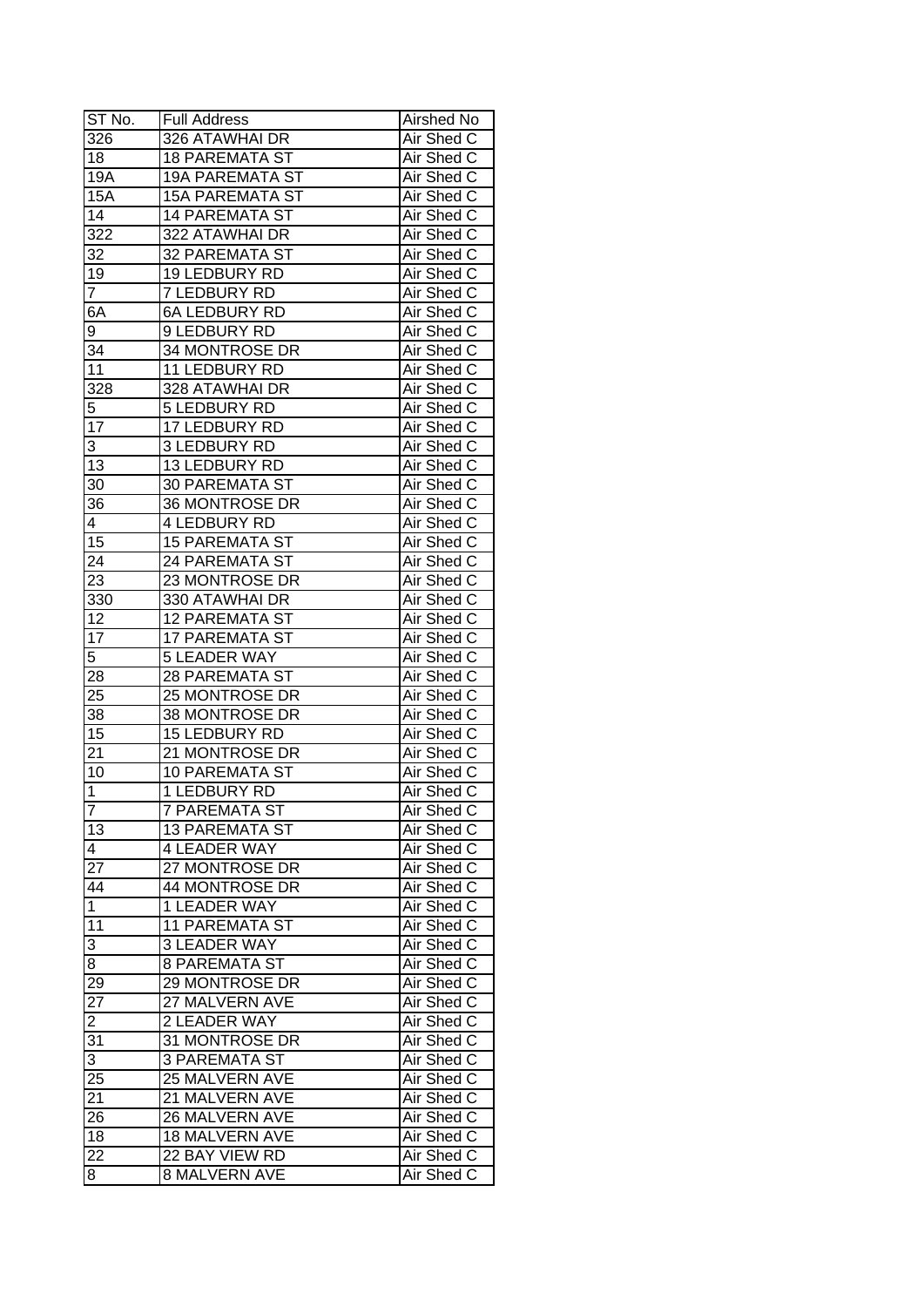| ST No.                                    | <b>Full Address</b>   | Airshed No        |
|-------------------------------------------|-----------------------|-------------------|
| 19                                        | 19 MALVERN AVE        | Air Shed C        |
| $2\overline{2}$                           | 22 MALVERN AVE        | Air Shed C        |
| 20                                        | 20 BAY VIEW RD        | Air Shed C        |
| 16                                        | <b>16 MALVERN AVE</b> | Air Shed C        |
| 20                                        | 20 MALVERN AVE        | Air Shed C        |
| 17                                        | 17 MALVERN AVE        | Air Shed C        |
| 376                                       | 376 ATAWHAI DR        | Air Shed C        |
| 24                                        | 24 BAY VIEW RD        | Air Shed C        |
| 10                                        | 10 MALVERN AVE        | Air Shed C        |
| 15                                        | <b>15 MALVERN AVE</b> | Air Shed C        |
| 378                                       | 378 ATAWHAI DR        | Air Shed C        |
| 11                                        | 11 MALVERN AVE        | Air Shed C        |
| 14                                        | 14 MALVERN AVE        | Air Shed C        |
| 18                                        | 18 BAY VIEW RD        | Air Shed C        |
| 6                                         | <b>6 MALVERN AVE</b>  | Air Shed C        |
| 382                                       | 382 ATAWHAI DR        | Air Shed C        |
| 9                                         | 9 MALVERN AVE         | Air Shed C        |
| 16                                        | 16 BAY VIEW RD        | Air Shed C        |
| $\overline{7}$                            | <b>7 MALVERN AVE</b>  | Air Shed C        |
| 12                                        | 12 MALVERN AVE        | Air Shed C        |
| 14                                        | 14 BAY VIEW RD        | Air Shed C        |
| 28                                        | 28 BAY VIEW RD        | Air Shed C        |
| 390                                       | 390 ATAWHAI DR        | Air Shed C        |
| 5                                         | <b>5 MALVERN AVE</b>  | Air Shed C        |
| 11                                        | 11 SUNSET PL          | Air Shed C        |
| 12                                        | 12 BAY VIEW RD        | Air Shed C        |
| 3                                         | 3 MALVERN AVE         | Air Shed C        |
| 15                                        | 15 BAY VIEW RD        | Air Shed C        |
| 10                                        | 10 SUNSET PL          | Air Shed C        |
| 9                                         | 9 SUNSET PL           | Air Shed C        |
| 1                                         | 1 MALVERN AVE         | Air Shed C        |
| 408                                       | 408 ATAWHAI DR        | Air Shed C        |
| 10                                        | 10 BAY VIEW RD        | Air Shed C        |
| 13                                        | 13 BAY VIEW RD        | Air Shed C        |
| 141                                       | 141 DODSON VALLEY RD  | <b>Air Shed C</b> |
| $\overline{8}$                            | 8 SUNSET PL           | Air Shed C        |
| 8                                         | <b>8 BAY VIEW RD</b>  | Air Shed C        |
| 412B                                      | 412B ATAWHAI DR       | Air Shed C        |
| 9                                         | 9 BAY VIEW RD         | Air Shed C        |
| 6                                         | <b>6 SUNSET PL</b>    | Air Shed C        |
| $\overline{7}$                            | 7 SUNSET PL           | Air Shed C        |
| 6                                         | <b>6 BAY VIEW RD</b>  | Air Shed C        |
| 11                                        | 11 BAY VIEW RD        | Air Shed C        |
| $\overline{4}$ 12A                        | 412A ATAWHAI DR       | Air Shed C        |
| 410                                       | 410 ATAWHAI DR        | Air Shed C        |
| $\overline{4}$                            | 4 BAY VIEW RD         | Air Shed C        |
| 30                                        | 30 BAY VIEW RD        | Air Shed C        |
| 5                                         | <b>5 BAY VIEW RD</b>  | Air Shed C        |
| 412                                       | 412 ATAWHAI DR        | Air Shed C        |
| 4                                         | 4 SUNSET PL           | Air Shed C        |
| $\overline{7}$                            | 7 BAY VIEW RD         | Air Shed C        |
|                                           | 2 BAY VIEW RD         | Air Shed C        |
| $\overline{\mathbf{c}}$<br>$\overline{5}$ | 5 SUNSET PL           | Air Shed C        |
|                                           |                       | Air Shed C        |
| 414                                       | 414 ATAWHAI DR        |                   |
| 3                                         | <b>3 BAY VIEW RD</b>  | Air Shed C        |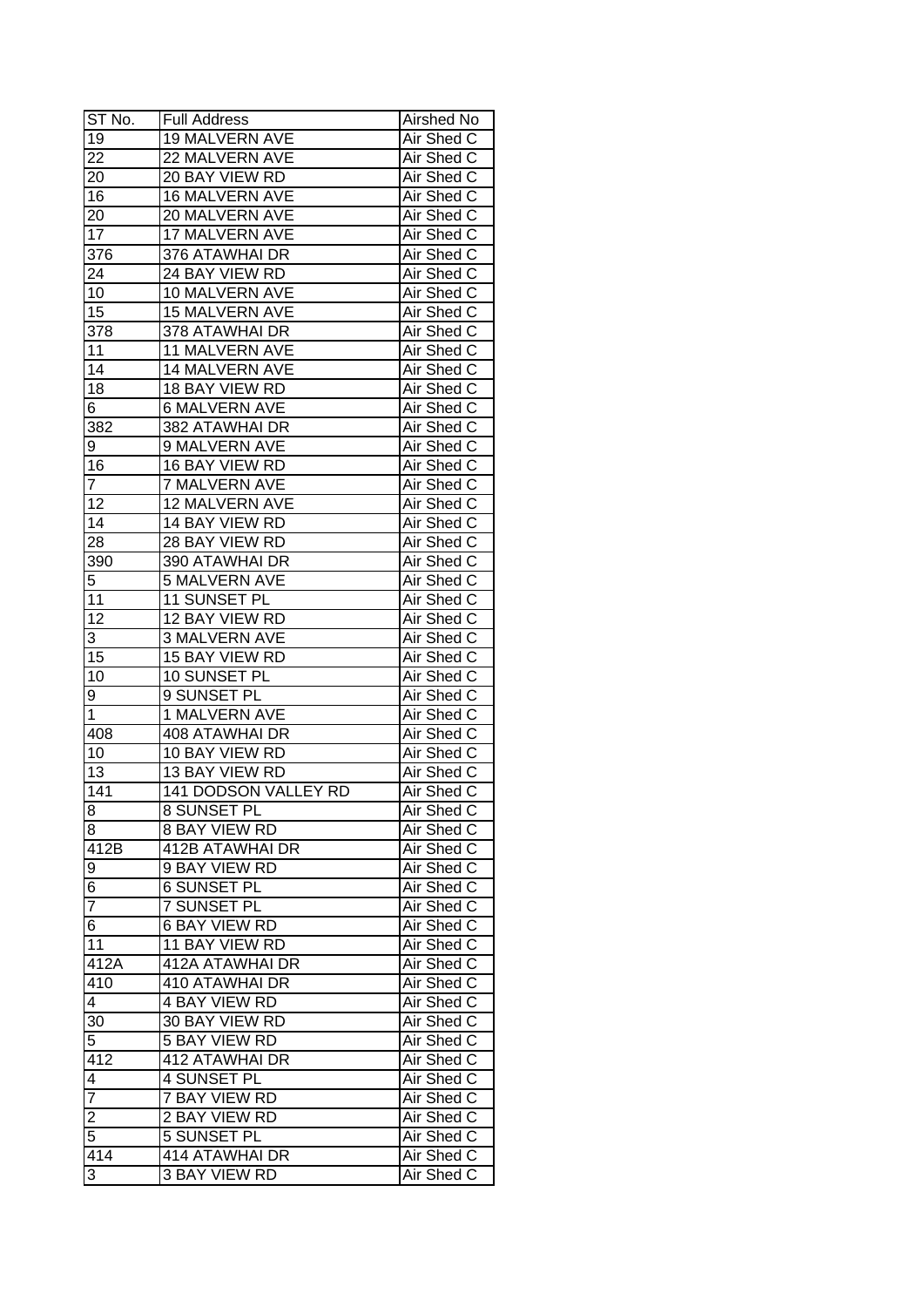| ST No.          | <b>Full Address</b>   | Airshed No        |
|-----------------|-----------------------|-------------------|
| 5A              | 5A BAY VIEW RD        | Air Shed C        |
| $2\overline{7}$ | 27 BAY VIEW RD        | Air Shed C        |
| 25              | 25 BAY VIEW RD        | Air Shed C        |
| $\mathbf 1$     | 1 BAY VIEW RD         | Air Shed C        |
| $\overline{c}$  | 2 SUNSET PL           | Air Shed C        |
| 17              | 17 BAY VIEW RD        | Air Shed C        |
| 29              | 29 BAY VIEW RD        | Air Shed C        |
| 23              | 23 BAY VIEW RD        | Air Shed C        |
| 420             | 420 ATAWHAI DR        | Air Shed C        |
| 19              | 19 BAY VIEW RD        | Air Shed C        |
| 422A            | 422A ATAWHAI DR       | Air Shed C        |
| 422             | 422 ATAWHAI DR        | Air Shed C        |
| 31              | 31 BAY VIEW RD        | Air Shed C        |
| 66              | 66 BAY VIEW RD        | Air Shed C        |
| 63              | 63 BAY VIEW RD        | Air Shed C        |
| 61              | 61 BAY VIEW RD        | Air Shed C        |
| 21              | 21 BAY VIEW RD        | Air Shed C        |
| 33              | 33 BAY VIEW RD        | Air Shed C        |
| 424             | 424 ATAWHAI DR        | Air Shed C        |
| 50              | 50 BAY VIEW RD        | Air Shed C        |
| 35              | 35 BAY VIEW RD        | Air Shed C        |
| 430             | 430 ATAWHAI DR        | Air Shed C        |
| 45              | 45 BAY VIEW RD        | Air Shed C        |
| 64              | 64 BAY VIEW RD        | Air Shed C        |
| 442             | 442 ATAWHAI DR        | Air Shed C        |
| 430A            | 430A ATAWHAI DR       | Air Shed C        |
| 70              | 70 BAY VIEW RD        | Air Shed C        |
| 42              | 42 BAY VIEW RD        | Air Shed C        |
| 68              | 68 BAY VIEW RD        | Air Shed C        |
| 47              | 47 BAY VIEW RD        | Air Shed C        |
| 59              | 59 BAY VIEW RD        | Air Shed C        |
| 434             | 434 ATAWHAI DR        | Air Shed C        |
| 432             | <b>432 ATAWHAI DR</b> | Air Shed C        |
| 438             | 438 ATAWHAI DR        | Air Shed C        |
| 65              | 65 BAY VIEW RD        | <b>Air Shed C</b> |
| 48              | <b>48 BAY VIEW RD</b> | Air Shed C        |
| 440             | 440 ATAWHAI DR        | Air Shed C        |
| 44              | 44 BAY VIEW RD        | Air Shed C        |
| 444             | 444 ATAWHAI DR        | Air Shed C        |
| 69              | 69 BAY VIEW RD        | Air Shed C        |
| 37              | 37 BAY VIEW RD        | Air Shed C        |
| 67              | 67 BAY VIEW RD        | Air Shed C        |
| 446             | 446 ATAWHAI DR        | Air Shed C        |
| 49              | 49 BAY VIEW RD        | Air Shed C        |
| $\mathbf{1}$    | <b>1 ARTHUR VISTA</b> | Air Shed C        |
| 46              | 46 BAY VIEW RD        | Air Shed C        |
| 39              | 39 BAY VIEW RD        | Air Shed C        |
| 75              | <b>75 BAY VIEW RD</b> | Air Shed C        |
| 51              | 51 BAY VIEW RD        | Air Shed C        |
| 448             | 448 ATAWHAI DR        | Air Shed C        |
| 55              | 55 BAY VIEW RD        | Air Shed C        |
|                 | 2 ARTHUR VISTA        | Air Shed C        |
| 2               | <b>3 ARTHUR VISTA</b> | Air Shed C        |
| 3               |                       |                   |
| 57              | 57 BAY VIEW RD        | Air Shed C        |
| 53              | 53 BAY VIEW RD        | Air Shed C        |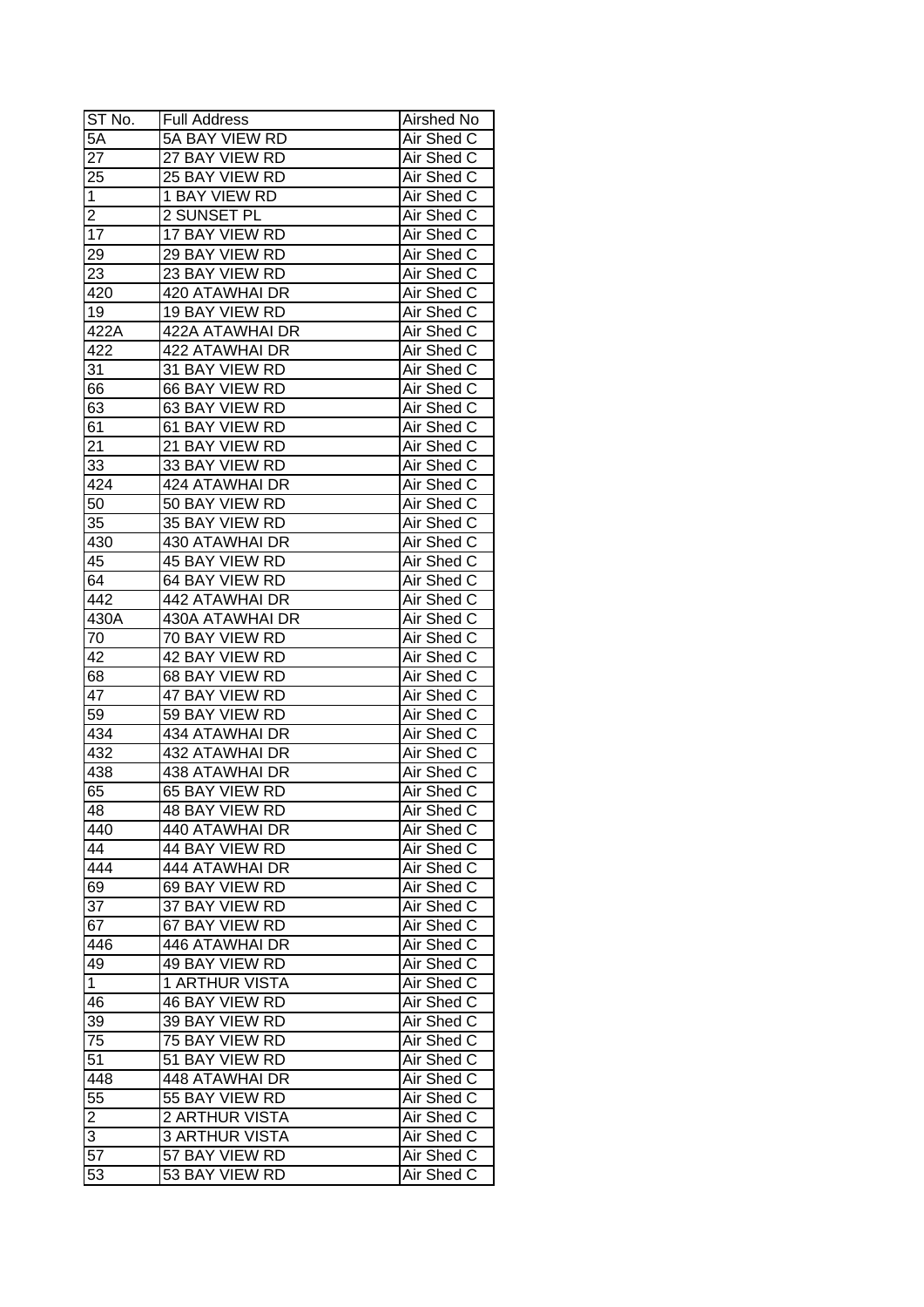| ST No.                  | <b>Full Address</b>     | Airshed No |
|-------------------------|-------------------------|------------|
| 41                      | <b>41 BAY VIEW RD</b>   | Air Shed C |
| $\overline{43}$         | 43 BAY VIEW RD          | Air Shed C |
| 5                       | <b>5 ARTHUR VISTA</b>   | Air Shed C |
| 4                       | <b>4 ARTHUR VISTA</b>   | Air Shed C |
| 456                     | 456 ATAWHAI DR          | Air Shed C |
| 458                     | 458 ATAWHAI DR          | Air Shed C |
| 1                       | 1 RUFFELL PL            | Air Shed C |
| 4                       | 4 LEDGER RD             | Air Shed C |
| 7                       | <b>7 ARTHUR VISTA</b>   | Air Shed C |
| 3                       | 3 RUFFELL PL            | Air Shed C |
| 458A                    | 458A ATAWHAI DR         | Air Shed C |
| 6                       | <b>6 ARTHUR VISTA</b>   | Air Shed C |
| 9                       | 9 ARTHUR VISTA          | Air Shed C |
| $\overline{2}$          | 2 RUFFELL PL            | Air Shed C |
| $\overline{5}$          | 5 RUFFELL PL            | Air Shed C |
| 460                     | 460 ATAWHAI DR          | Air Shed C |
| 8                       | <b>8 ARTHUR VISTA</b>   | Air Shed C |
| $\overline{\mathbf{4}}$ | 4 RUFFELL PL            | Air Shed C |
| $\overline{7}$          | 7 RUFFELL PL            | Air Shed C |
| 466                     | 466 ATAWHAI DR          | Air Shed C |
| 6                       | <b>6 RUFFELL PL</b>     | Air Shed C |
| 9                       | <b>9 RUFFELL PL</b>     | Air Shed C |
| 470                     | 470 ATAWHAI DR          | Air Shed C |
| 8                       | 8 RUFFELL PL            | Air Shed C |
| 11                      | 11 RUFFELL PL           | Air Shed C |
| 10                      | 10 RUFFELL PL           | Air Shed C |
| 474                     | 474 ATAWHAI DR          | Air Shed C |
| 496                     | 496 ATAWHAI DR          | Air Shed C |
| 494                     | 494 ATAWHAI DR          | Air Shed C |
| 500                     | 500 ATAWHAI DR          | Air Shed C |
| 23                      | 23 SPRINGLEA HTS        | Air Shed C |
| 35                      | 35 FARLEIGH ST          | Air Shed C |
| 22                      | <b>22 SPRINGLEA HTS</b> | Air Shed C |
| 21                      | 21 SPRINGLEA HTS        | Air Shed C |
| 34                      | <b>34 FARLEIGH ST</b>   | Air Shed C |
| 508                     | 508 ATAWHAI DR          | Air Shed C |
| 32                      | 32 FARLEIGH ST          | Air Shed C |
| 510                     | 510 ATAWHAI DR          | Air Shed C |
| 20                      | 20 SPRINGLEA HTS        | Air Shed C |
| 33                      | 33 FARLEIGH ST          | Air Shed C |
| 30                      | 30 FARLEIGH ST          | Air Shed C |
| 19                      | <b>19 SPRINGLEA HTS</b> | Air Shed C |
| 514                     | 514 ATAWHAI DR          | Air Shed C |
| 516                     | 516 ATAWHAI DR          | Air Shed C |
| 18                      | <b>18 SPRINGLEA HTS</b> | Air Shed C |
| 28                      | 28 FARLEIGH ST          | Air Shed C |
| 518                     | 518 ATAWHAI DR          | Air Shed C |
| 29                      | 29 FARLEIGH ST          | Air Shed C |
| 31                      | 31 FARLEIGH ST          | Air Shed C |
| $\overline{17}$         | 17 SPRINGLEA HTS        | Air Shed C |
| 16                      | <b>16 SPRINGLEA HTS</b> | Air Shed C |
| 26                      | 26 FARLEIGH ST          | Air Shed C |
| 520                     | 520 ATAWHAI DR          | Air Shed C |
| 27                      | 27 FARLEIGH ST          | Air Shed C |
| 24                      | 24 FARLEIGH ST          | Air Shed C |
|                         |                         |            |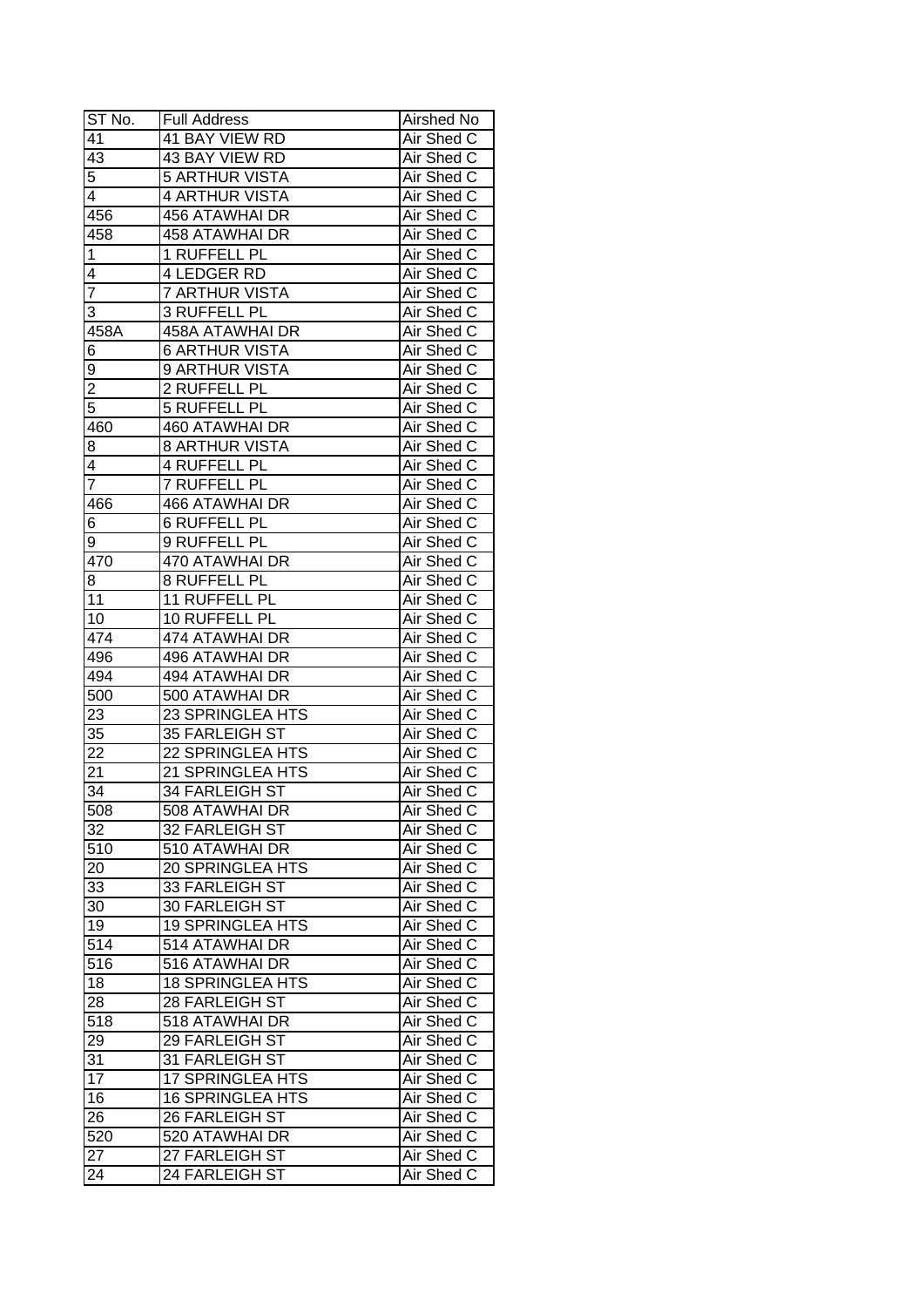| $ST N0$ .            | <b>Full Address</b>                       | Airshed No                      |
|----------------------|-------------------------------------------|---------------------------------|
| $1\overline{5}$      | <b>15 SPRINGLEA HTS</b>                   | Air Shed C                      |
| $\overline{14}$      | <b>14 SPRINGLEA HTS</b>                   | Air Shed C                      |
| $2\overline{5}$      | 25 FARLEIGH ST                            | Air Shed C                      |
| 13                   | <b>13 SPRINGLEA HTS</b>                   | Air Shed C                      |
| 22                   | 22 FARLEIGH ST                            | Air Shed C                      |
| 11                   | <b>11 SPRINGLEA HTS</b>                   | Air Shed C                      |
| 23                   | 23 FARLEIGH ST                            | Air Shed C                      |
| 12                   | 12 SPRINGLEA HTS                          | Air Shed C                      |
| 20                   | 20 FARLEIGH ST                            | Air Shed C                      |
| 9                    | 9 SPRINGLEA HTS                           | Air Shed C                      |
| 18                   | <b>18 FARLEIGH ST</b>                     | Air Shed C                      |
| 10                   | 10 SPRINGLEA HTS                          | Air Shed C                      |
| 21                   | 21 FARLEIGH ST                            | Air Shed C                      |
| $\overline{7}$       | 7 SPRINGLEA HTS                           | Air Shed C                      |
| 24                   | 24 FRENCHAY DR                            | Air Shed C                      |
| 16                   | 16 FARLEIGH ST                            | Air Shed C                      |
| 22                   | 22 FRENCHAY DR                            | Air Shed C                      |
|                      |                                           | Air Shed C                      |
| 8<br>$\overline{21}$ | 8 SPRINGLEA HTS<br>21 FRENCHAY DR         | Air Shed C                      |
|                      | 20 FRENCHAY DR                            | Air Shed C                      |
| 20<br>19             |                                           |                                 |
| 14                   | 19 FARLEIGH ST                            | Air Shed C                      |
|                      | 14 FARLEIGH ST                            | Air Shed C                      |
| 5                    | <b>5 SPRINGLEA HTS</b>                    | Air Shed C                      |
| 17                   | 17 FARLEIGH ST                            | Air Shed C                      |
| 18                   | <b>18 FRENCHAY DR</b>                     | Air Shed C                      |
| 3                    | <b>3 BURNSIDE TCE</b>                     | Air Shed C                      |
| 6                    | <b>6 SPRINGLEA HTS</b>                    | Air Shed C                      |
| $1\overline{2}$      | 12 FARLEIGH ST                            | Air Shed C                      |
| 5                    | <b>5 BURNSIDE TCE</b>                     | Air Shed C                      |
| 3                    | 3 SPRINGLEA HTS                           | Air Shed C                      |
| 33<br>4              | 33 STRATHAVEN PL<br><b>4 BURNSIDE TCE</b> | Air Shed C<br>Air Shed C        |
| 15                   | <b>15 FARLEIGH ST</b>                     | Air Shed C                      |
|                      | <b>16 FRENCHAY DR</b>                     |                                 |
| 16                   |                                           | Air Shed C<br><b>Air Shed C</b> |
| $\overline{7}$       | <b>7 BURNSIDE TCE</b>                     |                                 |
| $\overline{4}$       | 4 SPRINGLEA HTS                           | Air Shed C                      |
| $\overline{6}$       | <b>6 BURNSIDE TCE</b>                     | Air Shed C                      |
| 9                    | <b>9 BURNSIDE TCE</b>                     | Air Shed C                      |
| 10                   | 10 FARLEIGH ST                            | Air Shed C                      |
| $\mathbf{1}$         | 1 SPRINGLEA HTS                           | Air Shed C                      |
| 14                   | <b>14 FRENCHAY DR</b>                     | Air Shed C                      |
| 11                   | <b>11 BURNSIDE TCE</b>                    | Air Shed C                      |
| 11                   | 11 FARLEIGH ST                            | Air Shed C                      |
| 8                    | <b>8 BURNSIDE TCE</b>                     | Air Shed C                      |
| $\overline{2}$       | 2 SPRINGLEA HTS                           | Air Shed C                      |
| 13                   | 13 FARLEIGH ST                            | Air Shed C                      |
| 13                   | <b>13 BURNSIDE TCE</b>                    | Air Shed C                      |
| 9                    | 9 FARLEIGH ST                             | Air Shed C                      |
| 12                   | 12 FRENCHAY DR                            | Air Shed C                      |
| 10                   | 10 BURNSIDE TCE                           | Air Shed C                      |
| $\overline{7}$       | 7 FARLEIGH ST                             | Air Shed C                      |
| 12                   | <b>12 BURNSIDE TCE</b>                    | Air Shed C                      |
| 35                   | <b>35 STRATHAVEN PL</b>                   | Air Shed C                      |
| 139                  | 139 DODSON VALLEY RD                      | Air Shed C                      |
| 31                   | 31 STRATHAVEN PL                          | Air Shed C                      |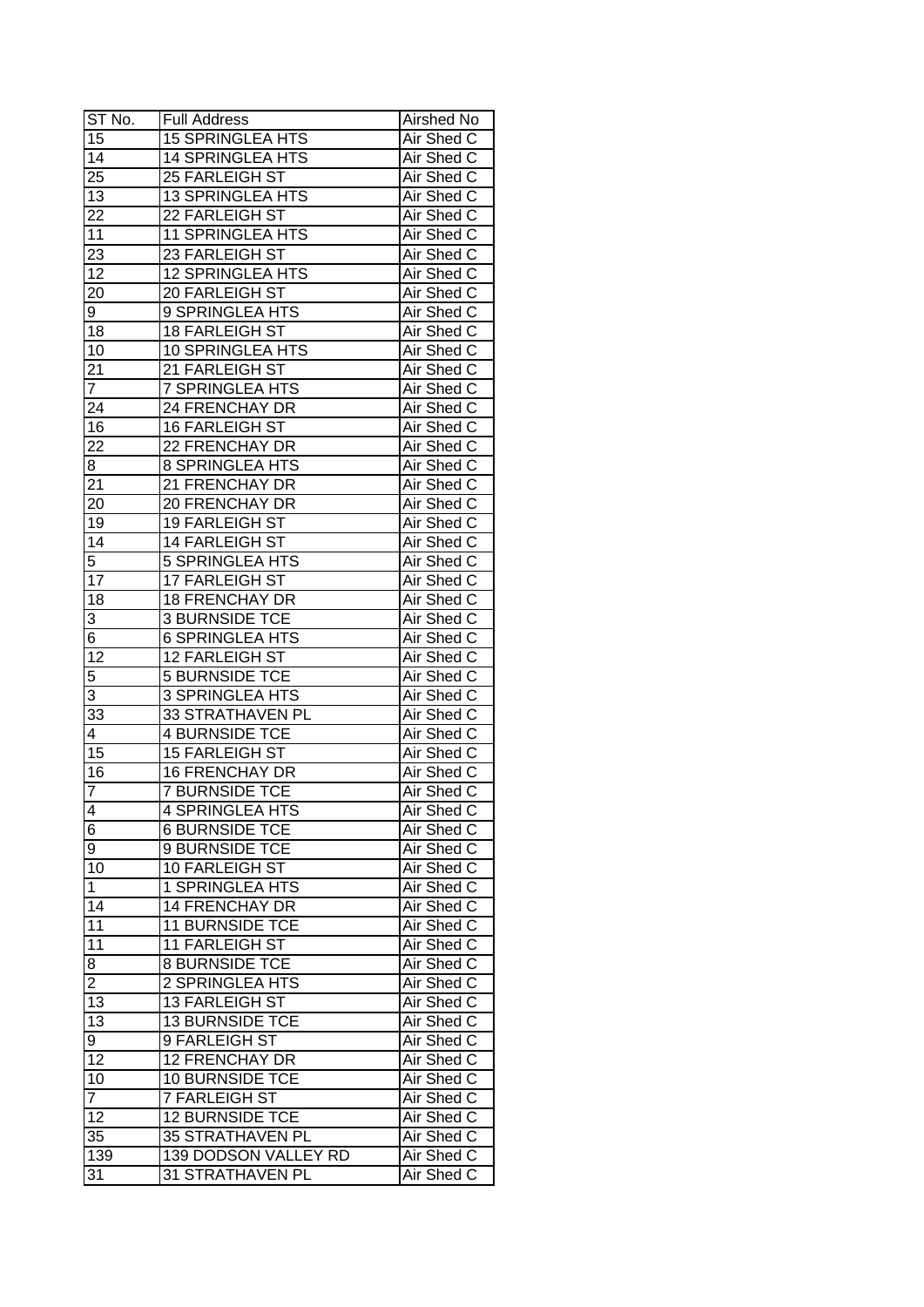| $ST$ No.        | <b>Full Address</b>     | Airshed No        |
|-----------------|-------------------------|-------------------|
| $\overline{5}$  | <b>5 FARLEIGH ST</b>    | Air Shed C        |
| $\overline{1}$  | 1 FARLEIGH ST           | Air Shed C        |
| 9               | 9 FRENCHAY DR           | Air Shed C        |
| 10              | 10 FRENCHAY DR          | Air Shed C        |
| 39              | 39 STRATHAVEN PL        | Air Shed C        |
| 7               | 7 FRENCHAY DR           | Air Shed C        |
| 8               | <b>8 FRENCHAY DR</b>    | Air Shed C        |
| 6               | <b>6 FRENCHAY DR</b>    | Air Shed C        |
| 5               | <b>5 FRENCHAY DR</b>    | Air Shed C        |
| 4               | 4 FRENCHAY DR           | Air Shed C        |
| 40              | <b>40 STRATHAVEN PL</b> | Air Shed C        |
| 43              | <b>43 STRATHAVEN PL</b> | Air Shed C        |
| 32              | 32 STRATHAVEN PL        | Air Shed C        |
| 30              | 30 STRATHAVEN PL        | Air Shed C        |
| 142             | 142 DODSON VALLEY RD    | Air Shed C        |
| 42              | 42 STRATHAVEN PL        | Air Shed C        |
| 3               | 3 FRENCHAY DR           | Air Shed C        |
| 37              | 37 HODGSON PL           | Air Shed C        |
| 2               | 2 FRENCHAY DR           | Air Shed C        |
| 34              | 34 STRATHAVEN PL        | Air Shed C        |
| 140             | 140 DODSON VALLEY RD    | Air Shed C        |
| 144             | 144 DODSON VALLEY RD    | Air Shed C        |
| 35              | 35 HODGSON PL           | Air Shed C        |
| 1               | 1 FRENCHAY DR           | Air Shed C        |
| 33              | 33 HODGSON PL           | Air Shed C        |
| 39              | 39 HODGSON PL           | Air Shed C        |
| 31              | 31 HODGSON PL           | Air Shed C        |
| 24              | 24 STRATHAVEN PL        | Air Shed C        |
| 44              | <b>44 STRATHAVEN PL</b> | Air Shed C        |
| 5A              | 5A TE ATA PL            | Air Shed C        |
| 19              | 19 HODGSON PL           | Air Shed C        |
| 28              | 28 STRATHAVEN PL        | Air Shed C        |
| 146             | 146 DODSON VALLEY RD    | Air Shed C        |
| 41              | 41 HODGSON PL           | Air Shed C        |
| 138             | 138 DODSON VALLEY RD    | <b>Air Shed C</b> |
| $\overline{27}$ | 27 STRATHAVEN PL        | Air Shed C        |
| 29              | 29 HODGSON PL           | Air Shed C        |
| $1\overline{7}$ | 17 HODGSON PL           | Air Shed C        |
| 20 <sub>B</sub> | 20B STRATHAVEN PL       | Air Shed C        |
| 22              | 22 STRATHAVEN PL        | Air Shed C        |
| 148             | 148 DODSON VALLEY RD    | Air Shed C        |
| 21              | 21 HODGSON PL           | Air Shed C        |
| 15              | 15 HODGSON PL           | Air Shed C        |
| 20A             | 20A STRATHAVEN PL       | Air Shed C        |
| 9               | 9 NGAPUA PL             | Air Shed C        |
| 27              | 27 HODGSON PL           | Air Shed C        |
| 23              | 23 HODGSON PL           | Air Shed C        |
| 13              | 13 HODGSON PL           | Air Shed C        |
| 43              | 43 HODGSON PL           | Air Shed C        |
| $\overline{6}$  | <b>6 NGAPUA PL</b>      | Air Shed C        |
| 14              | 14 NGAPUA PL            | Air Shed C        |
| 20              | 20 STRATHAVEN PL        | Air Shed C        |
| $\overline{7}$  | 7 NGAPUA PL             | Air Shed C        |
| 16              | <b>16 NAUMAI ST</b>     | Air Shed C        |
| 25              | 25 HODGSON PL           | Air Shed C        |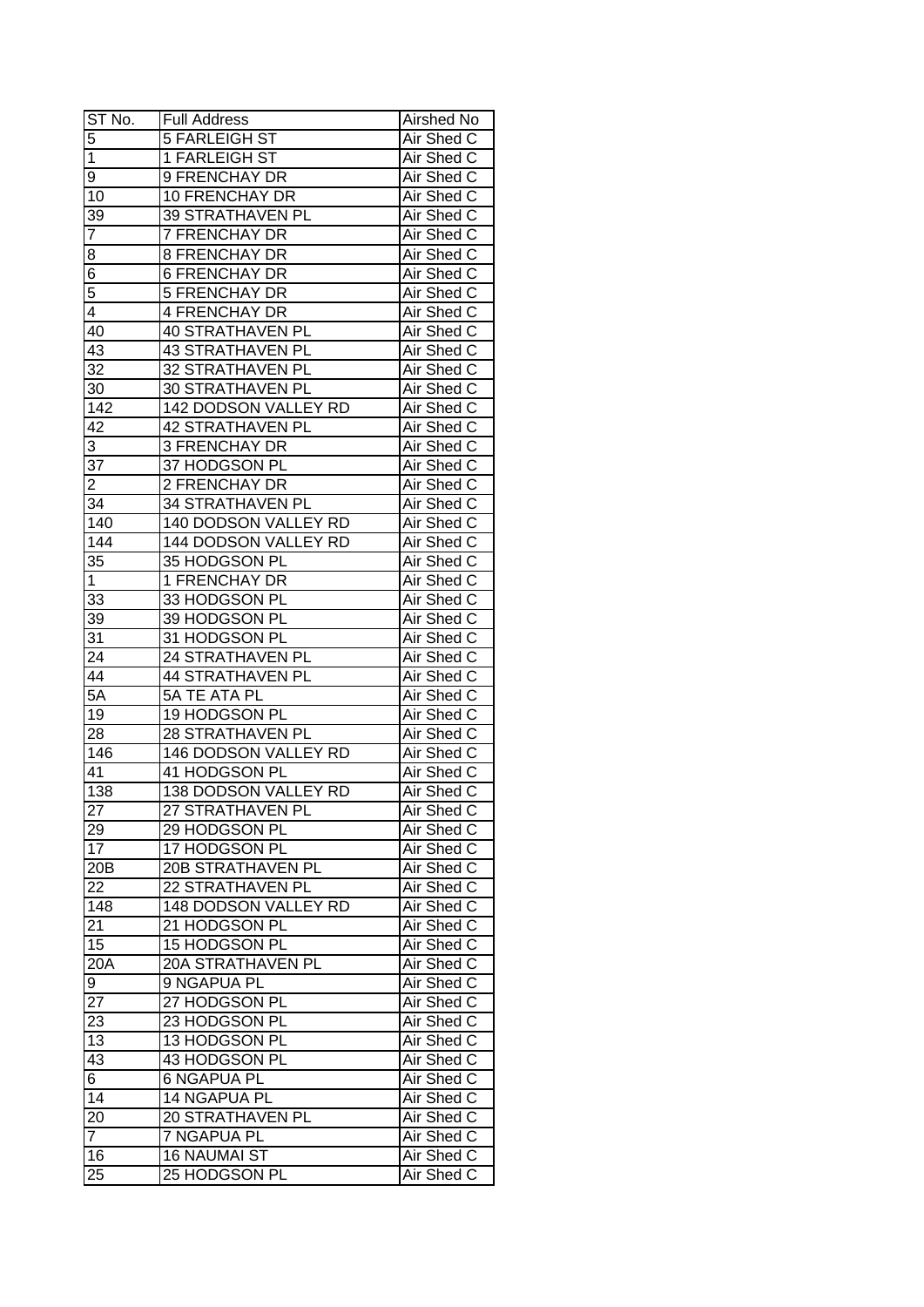| ST No.                  | <b>Full Address</b>                       | <b>Airshed No</b>               |
|-------------------------|-------------------------------------------|---------------------------------|
| 23                      | 23 STRATHAVEN PL                          | Air Shed C                      |
| 15                      | <b>15 NAUMAI ST</b>                       | Air Shed C                      |
| $\overline{11}$         | 11 HODGSON PL                             | Air Shed C                      |
| 132                     | 132 DODSON VALLEY RD                      | Air Shed C                      |
| 3                       | 3 TE ATA PL                               | Air Shed C                      |
| $\overline{5}$          | 5 NGAPUA PL                               | Air Shed C                      |
| $\overline{5}$          | 5 TE ATA PL                               | Air Shed C                      |
| 12                      | 12 NGAPUA PL                              | Air Shed C                      |
| 6A                      | <b>6A NGAPUA PL</b>                       | Air Shed C                      |
| $\overline{7}$          | 7 HODGSON PL                              | Air Shed C                      |
| 128                     | 128 DODSON VALLEY RD                      | Air Shed C                      |
| 15                      | <b>15 MATUKU PL</b>                       | Air Shed C                      |
| 14                      | <b>14 NAUMAI ST</b>                       | Air Shed C                      |
| 9                       | 9 HODGSON PL                              | Air Shed C                      |
| 8                       | 8 HODGSON PL                              | Air Shed C                      |
| 14                      | 14 MATUKU PL                              | Air Shed C                      |
| $\overline{2}$          | 2 STRATHAVEN PL                           |                                 |
| 11                      | <b>11 NAUMAI ST</b>                       | Air Shed C<br>Air Shed C        |
|                         |                                           | Air Shed C                      |
| 10<br>126               | 10 NGAPUA PL<br>126 DODSON VALLEY RD      | Air Shed C                      |
|                         |                                           |                                 |
| 10                      | <b>10 STRATHAVEN PL</b>                   | Air Shed C                      |
| 12                      | <b>12 NAUMAI ST</b>                       | Air Shed C                      |
| 12                      | <b>12 STRATHAVEN PL</b>                   | Air Shed C                      |
| 586                     | 586 ATAWHAI DR                            | Air Shed C                      |
| 3                       | 3 NGAPUA PL                               | Air Shed C                      |
| 6                       | <b>6 STRATHAVEN PL</b>                    | Air Shed C                      |
| 17                      | 17 MATUKU PL                              | Air Shed C                      |
| 5                       | 5 HODGSON PL                              | Air Shed C                      |
| $\mathbf{1}$            | 1 TE ATA PL                               | Air Shed C<br>Air Shed C        |
| 131<br>12               | 131 DODSON VALLEY RD                      | Air Shed C                      |
|                         | <b>12 MATUKU PL</b><br><b>8 NGAPUA PL</b> | Air Shed C                      |
| 8                       | <b>8 MATUKU PL</b>                        | Air Shed C                      |
| 8<br>6B                 |                                           |                                 |
|                         | <b>6B NGAPUA PL</b><br><b>4 NGAPUA PL</b> | Air Shed C<br><b>Air Shed C</b> |
| 4<br>$\overline{7}$     | <b>7 TE ATA PL</b>                        |                                 |
|                         |                                           | Air Shed C                      |
| 584                     | 584 ATAWHAI DR                            | Air Shed C                      |
| 1                       | 1 NGAPUA PL                               | Air Shed C                      |
| 127                     | 127 DODSON VALLEY RD                      | Air Shed C                      |
| 4                       | 4 HODGSON PL                              | Air Shed C                      |
| 118                     | 118 DODSON VALLEY RD                      | Air Shed C                      |
| 137                     | 137 DODSON VALLEY RD                      | Air Shed C                      |
| 4                       | <b>4 STRATHAVEN PL</b>                    | Air Shed C                      |
| 19                      | <b>19 STRATHAVEN PL</b>                   | Air Shed C                      |
| 10                      | 10 MATUKU PL                              | Air Shed C                      |
| $1\overline{3}$         | 13 MATUKU PL                              | Air Shed C                      |
| 9                       | 9 NAUMAI ST                               | Air Shed C                      |
| 8                       | <b>8 STRATHAVEN PL</b>                    | Air Shed C                      |
| 18                      | <b>18 STRATHAVEN PL</b>                   | Air Shed C                      |
| $\overline{\mathbf{c}}$ | 2 NGAPUA PL                               | Air Shed C                      |
| 6                       | <b>6 MATUKU PL</b>                        | Air Shed C                      |
| 14                      | <b>14 STRATHAVEN PL</b>                   | Air Shed C                      |
| $\overline{\mathbf{c}}$ | 2 TE ATA PL                               | Air Shed C                      |
| 588                     | 588 ATAWHAI DR                            | Air Shed C                      |
| 4                       | 4 TE ATA PL                               | Air Shed C                      |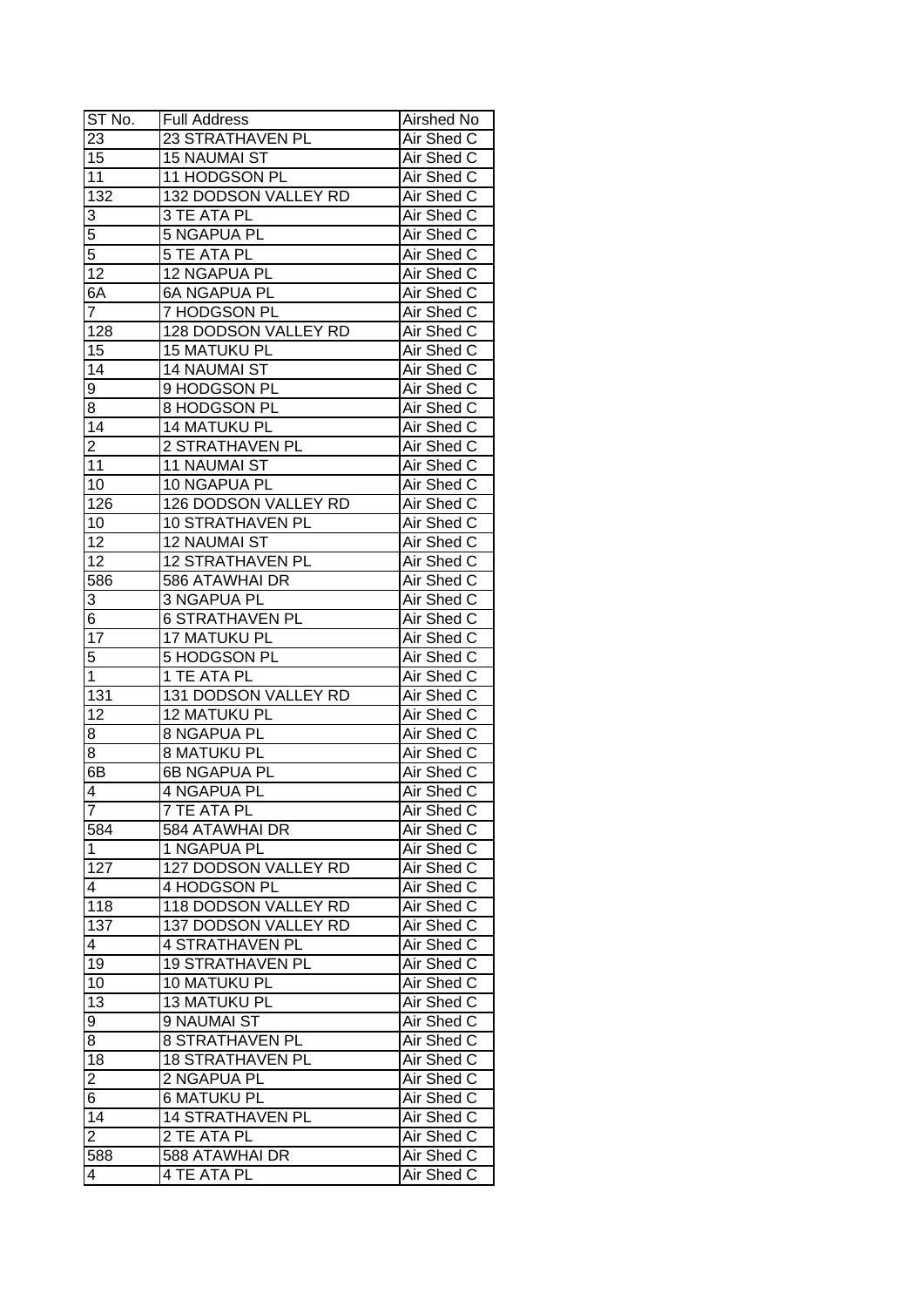| ST No.          | <b>Full Address</b>     | Airshed No |
|-----------------|-------------------------|------------|
| 11              | <b>11 MATUKU PL</b>     | Air Shed C |
| $\overline{15}$ | 15 TE ATA PL            | Air Shed C |
| $\overline{13}$ | 13 TE ATA PL            | Air Shed C |
| 594             | 594 ATAWHAI DR          | Air Shed C |
| 6               | 6 TE ATA PL             | Air Shed C |
| $\overline{7}$  | <b>7 NAUMAI ST</b>      | Air Shed C |
| 119             | 119 DODSON VALLEY RD    | Air Shed C |
| 4               | <b>4 MATUKU PL</b>      | Air Shed C |
| 17              | 17 TE ATA PL            | Air Shed C |
| 6A              | <b>6A TUI GLEN RD</b>   | Air Shed C |
| 108             | 108 DODSON VALLEY RD    | Air Shed C |
| 9               | 9 STRATHAVEN PL         | Air Shed C |
| 8               | 8 TE ATA PL             | Air Shed C |
| 17              | 17 STRATHAVEN PL        | Air Shed C |
| 9               | 9 MATUKU PL             | Air Shed C |
| 5               | 5 NAUMAI ST             | Air Shed C |
| 117             | 117 DODSON VALLEY RD    | Air Shed C |
| 8               | 8 TUI GLEN RD           | Air Shed C |
| 8               | <b>8 NAUMAI ST</b>      | Air Shed C |
| 104             | 104 DODSON VALLEY RD    | Air Shed C |
| 10              | 10 TE ATA PL            | Air Shed C |
| 592             | 592 ATAWHAI DR          | Air Shed C |
| 3               | <b>3 NAUMAI ST</b>      | Air Shed C |
| 111             | 111 DODSON VALLEY RD    | Air Shed C |
| 20              | 20 TE ATA PL            | Air Shed C |
| 6               | <b>6 NAUMAI ST</b>      | Air Shed C |
| 102             | 102 DODSON VALLEY RD    | Air Shed C |
| $\overline{7}$  | 7 MATUKU PL             | Air Shed C |
| 18              | 18 TE ATA PL            | Air Shed C |
| 6               | <b>6 TUI GLEN RD</b>    | Air Shed C |
| 10              | 10 TUI GLEN RD          | Air Shed C |
| 4               | <b>4 TUI GLEN RD</b>    | Air Shed C |
| 107             | 107 DODSON VALLEY RD    | Air Shed C |
| 1               | <b>1 NAUMAI ST</b>      | Air Shed C |
| 596             | 596 ATAWHAI DR          | Air Shed C |
| 96              | 96 DODSON VALLEY RD     | Air Shed C |
| 4               | 4 NAUMAI ST             | Air Shed C |
| 12              | 12 TUI GLEN RD          | Air Shed C |
| 5               | <b>5 MATUKU PL</b>      | Air Shed C |
| 28              | 28 TUI GLEN RD          | Air Shed C |
| 14              | 14 TUI GLEN RD          | Air Shed C |
| 15              | 15 TUI GLEN RD          | Air Shed C |
| 26              | 26 TUI GLEN RD          | Air Shed C |
| 103             | 103 DODSON VALLEY RD    | Air Shed C |
| <b>15A</b>      | 15A TUI GLEN RD         | Air Shed C |
| 15              | <b>15 STRATHAVEN PL</b> | Air Shed C |
| $2\overline{4}$ | 24 TUI GLEN RD          | Air Shed C |
| 15B             | 15B TUI GLEN RD         | Air Shed C |
| 3               | <b>3 MATUKU PL</b>      | Air Shed C |
| 2               | 2 NAUMAI ST             | Air Shed C |
| $\overline{17}$ | 17 TUI GLEN RD          | Air Shed C |
| 90              | 90 DODSON VALLEY RD     | Air Shed C |
| <b>17A</b>      | 17A TUI GLEN RD         | Air Shed C |
| 19              | 19 TUI GLEN RD          | Air Shed C |
| 21A             | 21A TUI GLEN RD         | Air Shed C |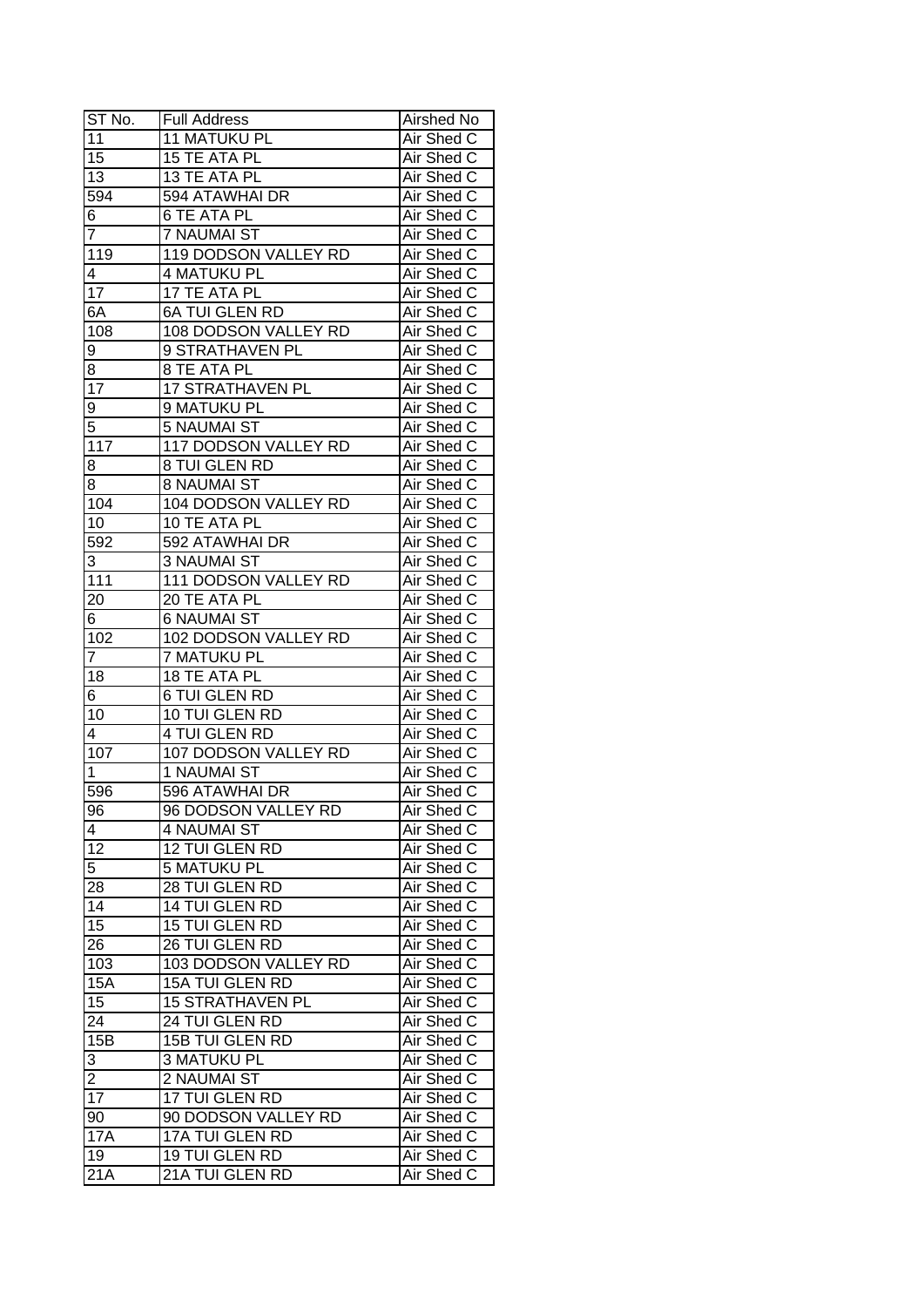| ST No.           | <b>Full Address</b>     | Airshed No        |
|------------------|-------------------------|-------------------|
| 135A             | 135A DODSON VALLEY RD   | Air Shed C        |
| 44               | 44 TUI GLEN RD          | Air Shed C        |
| 76               | 76 DODSON VALLEY RD     | Air Shed C        |
| 83               | 83 DODSON VALLEY RD     | Air Shed C        |
| 21               | 21 TUI GLEN RD          | Air Shed C        |
| 46               | 46 TUI GLEN RD          | Air Shed C        |
| 42               | 42 TUI GLEN RD          | Air Shed C        |
| 81               | 81 DODSON VALLEY RD     | Air Shed C        |
| 13               | 13 TUI GLEN RD          | Air Shed C        |
| 79               | 79 DODSON VALLEY RD     | Air Shed C        |
| 6                | <b>6 WERNETH RIDGE</b>  | Air Shed C        |
| 74               | 74 DODSON VALLEY RD     | Air Shed C        |
| 11               | 11 TUI GLEN RD          | Air Shed C        |
| 8                | <b>8 WERNETH RIDGE</b>  | Air Shed C        |
| 48A              | 48A TUI GLEN RD         | Air Shed C        |
| 9                | 9 TUI GLEN RD           | Air Shed C        |
| 14               | <b>14 WERNETH RIDGE</b> | Air Shed C        |
| 23               | 23 TUI GLEN RD          | Air Shed C        |
| 68               | 68 DODSON VALLEY RD     | Air Shed C        |
| 77A              | 77A DODSON VALLEY RD    | Air Shed C        |
| 135              | 135 DODSON VALLEY RD    | Air Shed C        |
| 75               | 75 DODSON VALLEY RD     | Air Shed C        |
| 10               | 10 WERNETH RIDGE        | Air Shed C        |
| 48               | 48 TUI GLEN RD          | Air Shed C        |
| 7                | 7 TUI GLEN RD           | Air Shed C        |
| 4                | <b>4 WERNETH RIDGE</b>  | Air Shed C        |
| 13               | 13 WERNETH RIDGE        | Air Shed C        |
| 73               | 73 DODSON VALLEY RD     | Air Shed C        |
| 12               | <b>12 WERNETH RIDGE</b> | Air Shed C        |
| 77               | 77 DODSON VALLEY RD     | Air Shed C        |
| 72               | 72 DODSON VALLEY RD     | Air Shed C        |
| 62A              | 62A DODSON VALLEY RD    | Air Shed C        |
| 25               | 25 TUI GLEN RD          | Air Shed C        |
| 50               | 50 TUI GLEN RD          | Air Shed C        |
| 5                | <b>5 WERNETH RIDGE</b>  | <b>Air Shed C</b> |
| 62               | 62 DODSON VALLEY RD     | Air Shed C        |
| 11               | <b>11 WERNETH RIDGE</b> | Air Shed C        |
| 70               | 70 DODSON VALLEY RD     | Air Shed C        |
| $\overline{2}$   | 2 CLOVELLY ST           | Air Shed C        |
| $\overline{7}$   | 7 WERNETH RIDGE         | Air Shed C        |
| 27               | 27 TUI GLEN RD          | Air Shed C        |
| 66               | 66 DODSON VALLEY RD     | Air Shed C        |
| 12               | 12 CLOVELLY ST          | Air Shed C        |
| $\overline{52}$  | 52 TUI GLEN RD          | Air Shed C        |
| 3                | <b>3 WERNETH RIDGE</b>  | Air Shed C        |
| 29               | 29 TUI GLEN RD          | Air Shed C        |
| 64               | 64 DODSON VALLEY RD     | Air Shed C        |
| 10               | 10 CLOVELLY ST          | Air Shed C        |
| 54               | 54 TUI GLEN RD          | Air Shed C        |
| 56               | 56 DODSON VALLEY RD     | Air Shed C        |
| $6 \overline{6}$ | <b>6 CLOVELLY ST</b>    | Air Shed C        |
| 67               | 67 DODSON VALLEY RD     | Air Shed C        |
| $\mathbf{1}$     | 1 CLOVELLY ST           | Air Shed C        |
| 31               | 31 TUI GLEN RD          | Air Shed C        |
| 9                | 9 WERNETH RIDGE         | Air Shed C        |
|                  |                         |                   |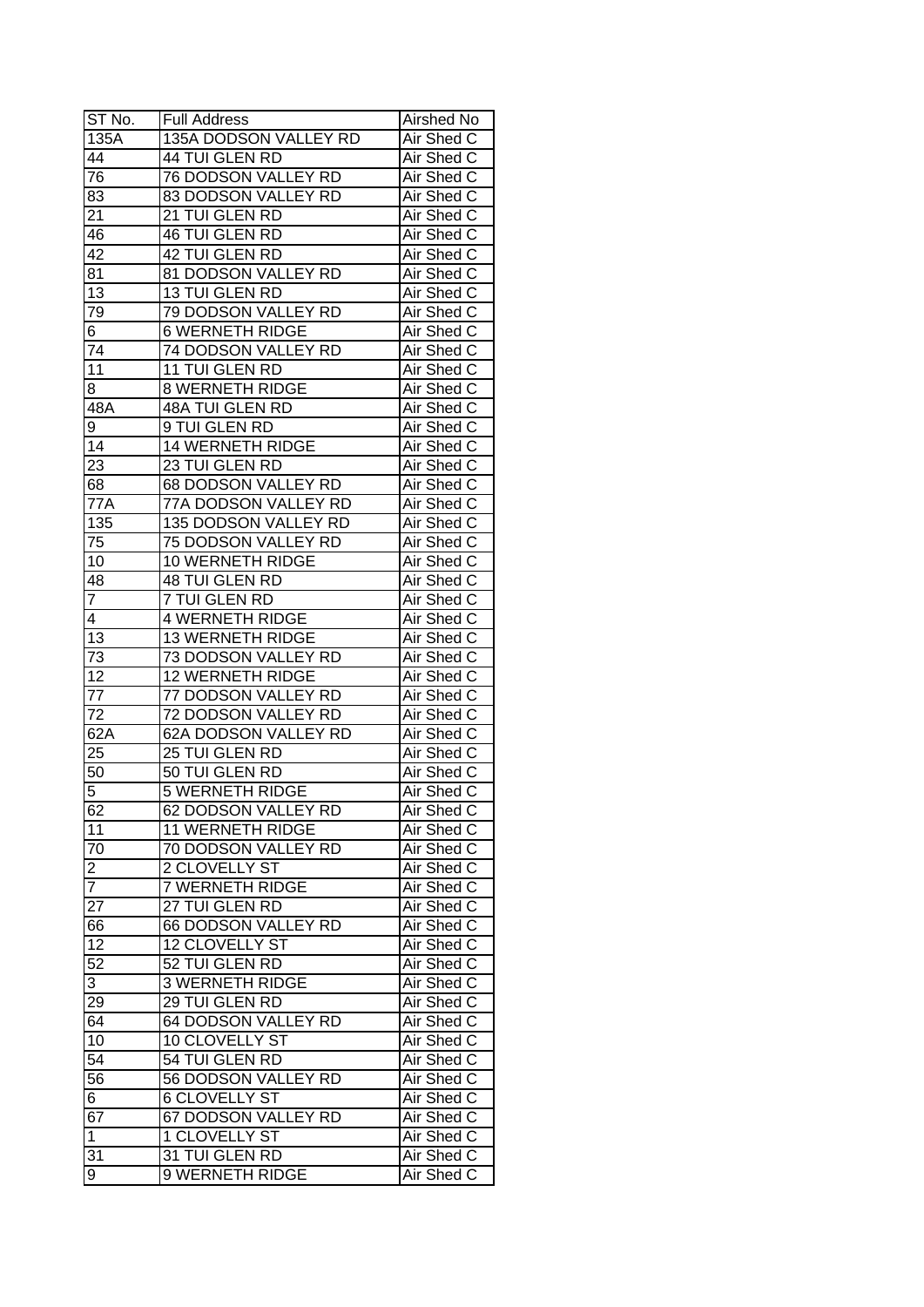| ST No.          | <b>Full Address</b>   | Airshed No        |
|-----------------|-----------------------|-------------------|
| $\overline{2}$  | 2 WERNETH RIDGE       | Air Shed C        |
| 60              | 60 DODSON VALLEY RD   | Air Shed C        |
| $\overline{14}$ | 14 CLOVELLY ST        | Air Shed C        |
| 58              | 58 TUI GLEN RD        | Air Shed C        |
| 8               | 8 CLOVELLY ST         | Air Shed C        |
| 33              | 33 TUI GLEN RD        | Air Shed C        |
| 3               | 3 CLOVELLY ST         | Air Shed C        |
| 1               | 1 WERNETH RIDGE       | Air Shed C        |
| 58              | 58 DODSON VALLEY RD   | Air Shed C        |
| 41              | 41 TUI GLEN RD        | Air Shed C        |
| $\overline{4}$  | 4 WINTON PL           | Air Shed C        |
| 18              | 18 CLOVELLY ST        | Air Shed C        |
| 62              | 62 TUI GLEN RD        | Air Shed C        |
| 18A             | 18A CLOVELLY ST       | Air Shed C        |
| 43              | 43 TUI GLEN RD        | Air Shed C        |
| 5               | <b>5 CLOVELLY ST</b>  | Air Shed C        |
| 36              | 36 WERNETH ST         | Air Shed C        |
| 56              | 56 TUI GLEN RD        | Air Shed C        |
| 6               | <b>6 WINTON PL</b>    | Air Shed C        |
| 54              | 54 DODSON VALLEY RD   | Air Shed C        |
| 1               | 1 WINTON PL           | Air Shed C        |
| 34A             | 34A CLOVELLY ST       | Air Shed C        |
| 45              | 45 TUI GLEN RD        | Air Shed C        |
| 74              | 74 TUI GLEN RD        | Air Shed C        |
| 49              | 49 TUI GLEN RD        | Air Shed C        |
| 8               | 8 WINTON PL           | Air Shed C        |
| 3               | 3 WINTON PL           | Air Shed C        |
| 72              | 72 TUI GLEN RD        | Air Shed C        |
| 20              | 20 CLOVELLY ST        | Air Shed C        |
| 34              | 34 WERNETH ST         | Air Shed C        |
| 61              | 61 DODSON VALLEY RD   | Air Shed C        |
| $\overline{7}$  | <b>7 CLOVELLY ST</b>  | Air Shed C        |
| 10              | 10 WINTON PL          | Air Shed C        |
| $\overline{52}$ | 52 DODSON VALLEY RD   | Air Shed C        |
| 76              | <b>76 TUI GLEN RD</b> | <b>Air Shed C</b> |
| 34              | 34 CLOVELLY ST        | Air Shed C        |
| $5\overline{1}$ | 51 TUI GLEN RD        | Air Shed C        |
| $\overline{5}$  | 5 WINTON PL           | Air Shed C        |
| 64              | 64 TUI GLEN RD        | Air Shed C        |
| $\overline{7}$  | <b>7 WINTON PL</b>    | Air Shed C        |
| 51              | 51 WERNETH ST         | Air Shed C        |
| 32              | 32 WERNETH ST         | Air Shed C        |
| 59              | 59 DODSON VALLEY RD   | Air Shed C        |
| 22              | 22 CLOVELLY ST        | Air Shed C        |
| $\overline{47}$ | 47 TUI GLEN RD        | Air Shed C        |
| $\overline{12}$ | 12 WINTON PL          | Air Shed C        |
| 78              | 78 TUI GLEN RD        | Air Shed C        |
| 70              | 70 TUI GLEN RD        | Air Shed C        |
| 9               | 9 CLOVELLY ST         | Air Shed C        |
| 50              | 50 DODSON VALLEY RD   | Air Shed C        |
| 53              | 53 TUI GLEN RD        | Air Shed C        |
| 30              | 30 WERNETH ST         | Air Shed C        |
| 47              | 47 WERNETH ST         | Air Shed C        |
| 36              | 36 CLOVELLY ST        | Air Shed C        |
| 11              | 11 CLOVELLY ST        | Air Shed C        |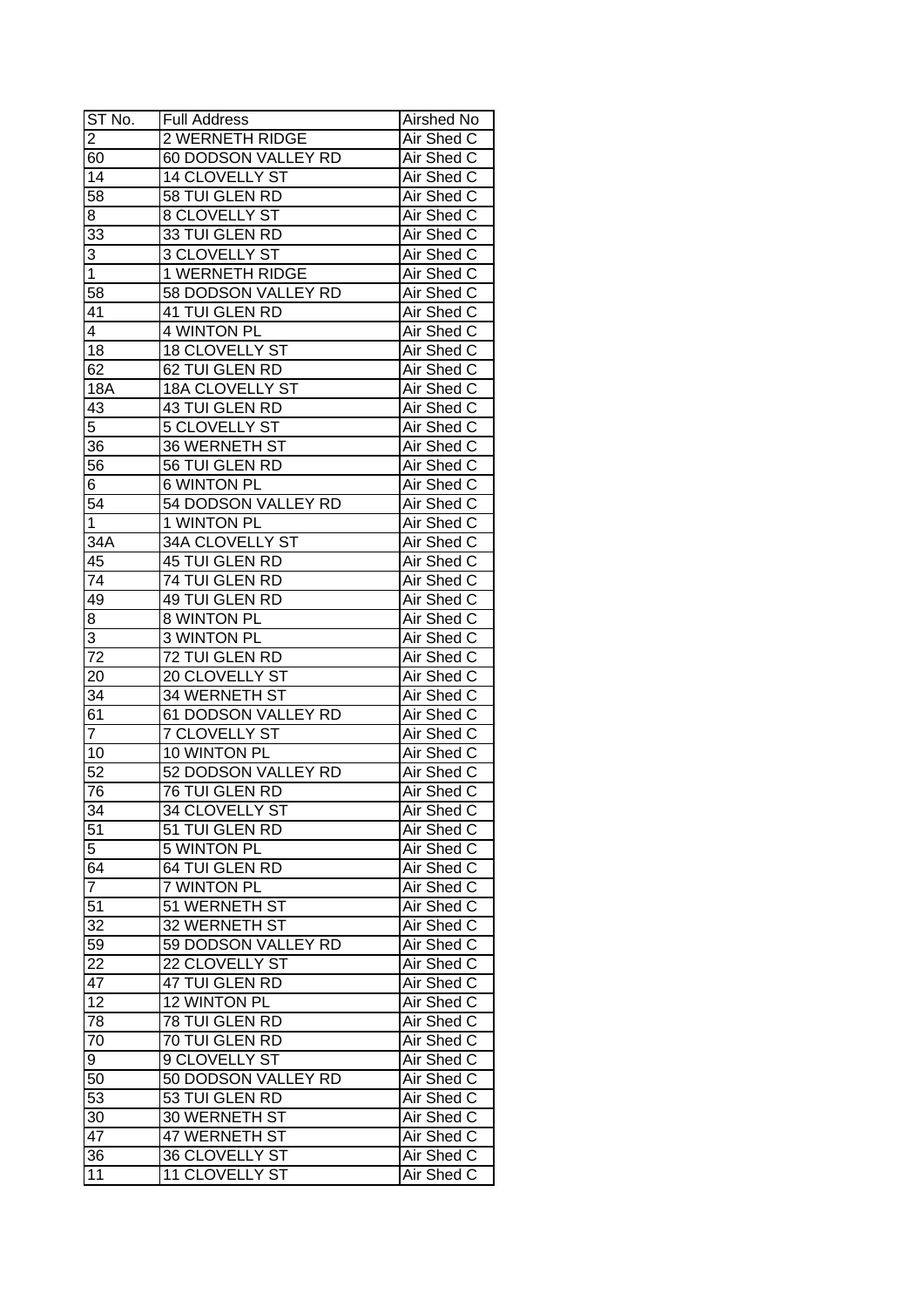| ST No.           | <b>Full Address</b>   | <b>Airshed No</b> |
|------------------|-----------------------|-------------------|
| 57               | 57 DODSON VALLEY RD   | Air Shed C        |
| 45               | <b>45 WERNETH ST</b>  | Air Shed C        |
| $\overline{51}$  | 51 DODSON VALLEY RD   | Air Shed C        |
| $2\overline{4}$  | 24 CLOVELLY ST        | Air Shed C        |
| 55B              | 55B DODSON VALLEY RD  | Air Shed C        |
| 80               | 80 TUI GLEN RD        | Air Shed C        |
| 48               | 48 DODSON VALLEY RD   | Air Shed C        |
| 43               | 43 WERNETH ST         | Air Shed C        |
| 70A              | 70A TUI GLEN RD       | Air Shed C        |
| 55               | 55 TUI GLEN RD        | Air Shed C        |
| 66               | 66 TUI GLEN RD        | Air Shed C        |
| 38               | 38 CLOVELLY ST        | Air Shed C        |
| $55\overline{A}$ | 55A DODSON VALLEY RD  | Air Shed C        |
| 53               | 53 DODSON VALLEY RD   | Air Shed C        |
| 49               | 49 DODSON VALLEY RD   | Air Shed C        |
| 28               | 28 WERNETH ST         | Air Shed C        |
| 26               | 26 CLOVELLY ST        | Air Shed C        |
| 43               | 43 RAINBOW DR         | Air Shed C        |
| 82               | 82 TUI GLEN RD        | Air Shed C        |
| 46               | 46 DODSON VALLEY RD   | Air Shed C        |
| $\overline{55}$  | 55 DODSON VALLEY RD   | Air Shed C        |
| 25               | 25 CLOVELLY ST        | Air Shed C        |
| 28               | 28 CLOVELLY ST        | Air Shed C        |
| 40               | <b>40 CLOVELLY ST</b> | Air Shed C        |
| 47               | 47 DODSON VALLEY RD   | Air Shed C        |
| 42               | 42 DODSON VALLEY RD   | Air Shed C        |
| 30               | 30 CLOVELLY ST        | Air Shed C        |
| $5\overline{7}$  | 57 TUI GLEN RD        | Air Shed C        |
| 41               | 41 WERNETH ST         | Air Shed C        |
| 27               | 27 CLOVELLY ST        | Air Shed C        |
| 26               | 26 WERNETH ST         | Air Shed C        |
| 23               | 23 CLOVELLY ST        | Air Shed C        |
| 42               | <b>42 CLOVELLY ST</b> | Air Shed C        |
| $\overline{43}$  | 43 DODSON VALLEY RD   | Air Shed C        |
| 45               | 45 RAINBOW DR         | <b>Air Shed C</b> |
| 29               | 29 CLOVELLY ST        | <b>Air Shed C</b> |
| 84               | 84 TUI GLEN RD        | Air Shed C        |
| $\overline{32}$  | 32 CLOVELLY ST        | Air Shed C        |
| 59               | 59 TUI GLEN RD        | Air Shed C        |
| 31               | 31 CLOVELLY ST        | Air Shed C        |
| 90               | 90 TUI GLEN RD        | Air Shed C        |
| 40               | 40 DODSON VALLEY RD   | Air Shed C        |
| 41               | 41 RAINBOW DR         | Air Shed C        |
| 38               | 38 RAINBOW DR         | Air Shed C        |
| 24               | 24 WERNETH ST         | Air Shed C        |
| 41               | 41 DODSON VALLEY RD   | Air Shed C        |
| 39               | 39 WERNETH ST         | Air Shed C        |
| 40               | 40 RAINBOW DR         | Air Shed C        |
| 42               | 42 RAINBOW DR         | Air Shed C        |
| 38               | 38 DODSON VALLEY RD   | Air Shed C        |
| 44               | 44 CLOVELLY ST        | Air Shed C        |
| 20               | 20 WERNETH ST         | Air Shed C        |
| 39               | 39 DODSON VALLEY RD   | Air Shed C        |
| 61               | 61 TUI GLEN RD        | Air Shed C        |
| 33               | 33 CLOVELLY ST        |                   |
|                  |                       | Air Shed C        |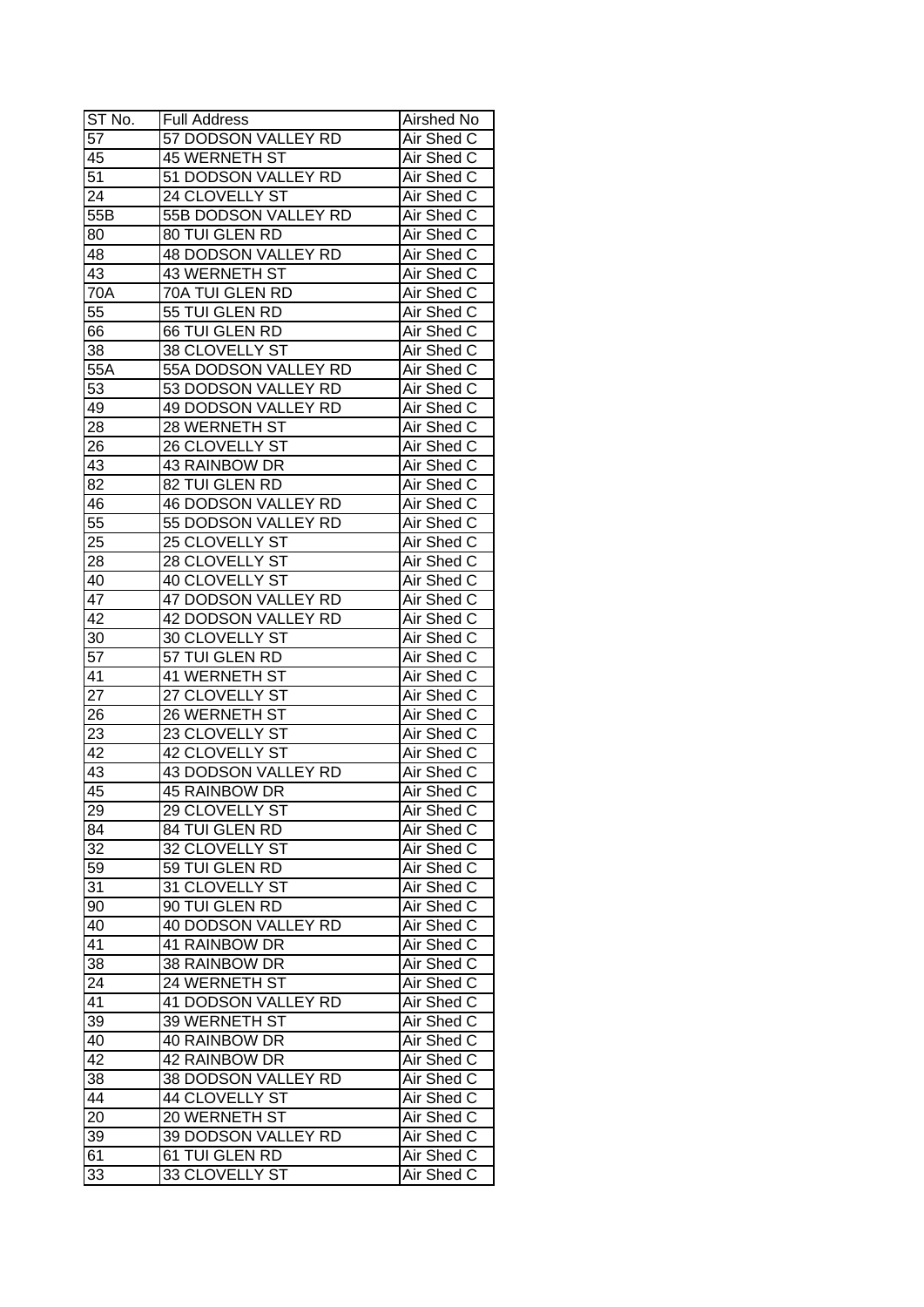| ST No.          | <b>Full Address</b>        | Airshed No        |
|-----------------|----------------------------|-------------------|
| 30              | 30 DODSON VALLEY RD        | Air Shed C        |
| 39              | 39 RAINBOW DR              | Air Shed C        |
| 86              | 86 TUI GLEN RD             | Air Shed C        |
| 32              | 32 DODSON VALLEY RD        | Air Shed C        |
| 88              | 88 TUI GLEN RD             | Air Shed C        |
| 36              | 36 DODSON VALLEY RD        | Air Shed C        |
| 36              | 36 RAINBOW DR              | Air Shed C        |
| 22              | 22 WERNETH ST              | Air Shed C        |
| $3\overline{7}$ | 37 DODSON VALLEY RD        | Air Shed C        |
| 8               | 8 GIPPS ST                 | Air Shed C        |
| 35              | 35 CLOVELLY ST             | Air Shed C        |
| 29              | 29 WERNETH ST              | Air Shed C        |
| 37              | 37 RAINBOW DR              | Air Shed C        |
| $\overline{7}$  | 7 GIPPS ST                 | Air Shed C        |
| 18              | <b>18 WERNETH ST</b>       | Air Shed C        |
| 6               | 6 GIPPS ST                 | Air Shed C        |
| 37 <sub>A</sub> |                            |                   |
|                 | 37A DODSON VALLEY RD       | Air Shed C        |
| 34              | 34 RAINBOW DR              | Air Shed C        |
| 5               | 5 GIPPS ST                 | Air Shed C        |
| 35              | 35 DODSON VALLEY RD        | Air Shed C        |
| 34              | 34 DODSON VALLEY RD        | Air Shed C        |
| 35              | 35 RAINBOW DR              | Air Shed C        |
| 37B             | 37B DODSON VALLEY RD       | Air Shed C        |
| 32              | 32 RAINBOW DR              | Air Shed C        |
| 4               | 4 GIPPS ST                 | Air Shed C        |
| 33              | 33 DODSON VALLEY RD        | Air Shed C        |
| 33              | 33 RAINBOW DR              | Air Shed C        |
| 654             | <b>654 ATAWHAI CRES</b>    | Air Shed C        |
| 14              | 14 WERNETH ST              | Air Shed C        |
| 28              | 28 DODSON VALLEY RD        | Air Shed C        |
| 24              | <b>24 DODSON VALLEY RD</b> | Air Shed C        |
| 634             | <b>634 ATAWHAI CRES</b>    | Air Shed C        |
| $2\overline{7}$ | 27 WERNETH ST              | Air Shed C        |
| 31              | 31 DODSON VALLEY RD        | Air Shed C        |
| $\overline{12}$ | 12 WERNETH ST              | <b>Air Shed C</b> |
| 654A            | 654A ATAWHAI DR            | Air Shed C        |
| 30              | 30 RAINBOW DR              | Air Shed C        |
| 26              | 26 DODSON VALLEY RD        | Air Shed C        |
| 25              | 25 WERNETH ST              | Air Shed C        |
| 22              | 22 DODSON VALLEY RD        | Air Shed C        |
| $\overline{c}$  | 2 GIPPS ST                 | Air Shed C        |
| $\mathbf{1}$    | 1 GIPPS ST                 | Air Shed C        |
| 29              | 29 DODSON VALLEY RD        | Air Shed C        |
| 23              | 23 WERNETH ST              | Air Shed C        |
| 28              | 28 RAINBOW DR              | Air Shed C        |
| $\overline{4}$  | 4 WERNETH ST               | Air Shed C        |
| 636             | <b>636 ATAWHAI CRES</b>    | Air Shed C        |
| 21              | 21 WERNETH ST              | Air Shed C        |
| 25              | 25 DODSON VALLEY RD        | Air Shed C        |
| 20              | 20 DODSON VALLEY RD        | Air Shed C        |
| $3\overline{1}$ | 31 RAINBOW DR              | Air Shed C        |
| 19              | <b>19 WERNETH ST</b>       | Air Shed C        |
| 26              | 26 RAINBOW DR              | Air Shed C        |
| 652             | 652 ATAWHAI CRES           | Air Shed C        |
| 17              | 17 WERNETH ST              | Air Shed C        |
|                 |                            |                   |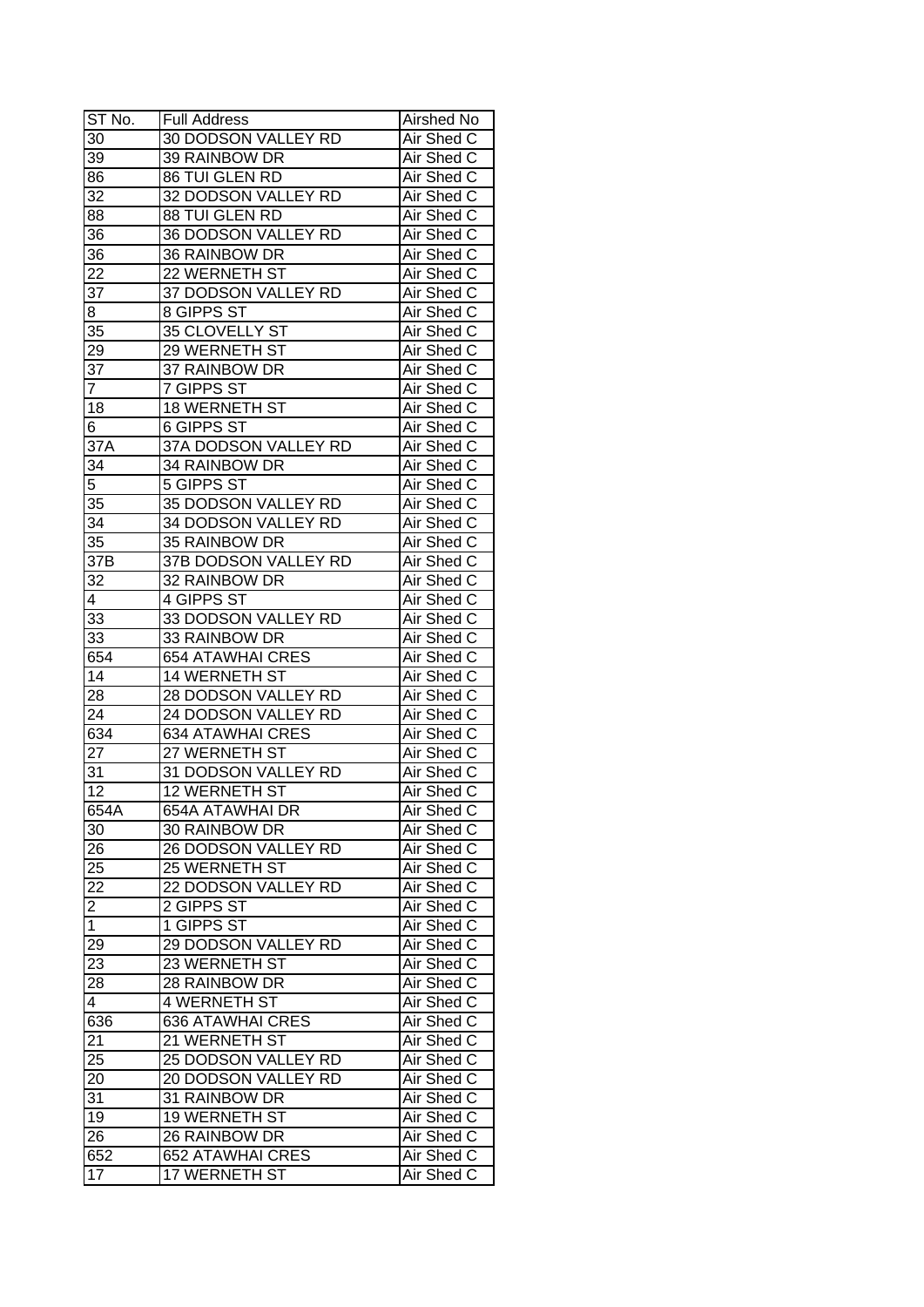| ST No.         | <b>Full Address</b>        | Airshed No |
|----------------|----------------------------|------------|
| 19             | 19 DODSON VALLEY RD        | Air Shed C |
| 29             | 29 RAINBOW DR              | Air Shed C |
| 15             | 15 WERNETH ST              | Air Shed C |
| 18             | <b>18 DODSON VALLEY RD</b> | Air Shed C |
| 13             | 13 WERNETH ST              | Air Shed C |
| 24             | 24 RAINBOW DR              | Air Shed C |
| 29A            | 29A RAINBOW DR             | Air Shed C |
| 7              | 7 WERNETH ST               | Air Shed C |
| 14             | 14 DODSON VALLEY RD        | Air Shed C |
| 650            | <b>650 ATAWHAI CRES</b>    | Air Shed C |
| 27             | 27 RAINBOW DR              | Air Shed C |
| $\overline{2}$ | 2 GLENBRAE ST              | Air Shed C |
| 16             | 16 DODSON VALLEY RD        | Air Shed C |
| 22             | 22 RAINBOW DR              | Air Shed C |
| <b>15A</b>     | <b>15A WERNETH ST</b>      | Air Shed C |
| 6A             | 6A DODSON VALLEY RD        | Air Shed C |
| 17             | 17 DODSON VALLEY RD        | Air Shed C |
| 650A           | <b>650A ATAWHAI CRES</b>   | Air Shed C |
| 4              | <b>4 GLENBRAE ST</b>       | Air Shed C |
| 6              | <b>6 DODSON VALLEY RD</b>  | Air Shed C |
| 23             | 23 RAINBOW DR              | Air Shed C |
| 20             | 20 RAINBOW DR              | Air Shed C |
| 25             | 25 RAINBOW DR              | Air Shed C |
| 648            | <b>648 ATAWHAI CRES</b>    | Air Shed C |
| 11             | 11 WERNETH ST              | Air Shed C |
| 9              | 9 WERNETH ST               | Air Shed C |
| 23A            | 23A RAINBOW DR             | Air Shed C |
| 9              | 9 DODSON VALLEY RD         | Air Shed C |
| 21             | 21 RAINBOW DR              | Air Shed C |
| 15             | <b>15 DODSON VALLEY RD</b> | Air Shed C |
| 18             | 18 RAINBOW DR              | Air Shed C |
| 4              | <b>4 DODSON VALLEY RD</b>  | Air Shed C |
| 7              | <b>7 DODSON VALLEY RD</b>  | Air Shed C |
| 19             | 19 RAINBOW DR              | Air Shed C |
| 644            | <b>644 ATAWHAI CRES</b>    | Air Shed C |
| 16             | <b>16 RAINBOW DR</b>       | Air Shed C |
| 664            | <b>664 ATAWHAI CRES</b>    | Air Shed C |
| 17             | 17 RAINBOW DR              | Air Shed C |
| 672            | 672 ATAWHAI DR             | Air Shed C |
| 14             | 14 RAINBOW DR              | Air Shed C |
| 15             | 15 RAINBOW DR              | Air Shed C |
| 670            | <b>670 ATAWHAI CRES</b>    | Air Shed C |
| 655            | <b>655 ATAWHAI CRES</b>    | Air Shed C |
| 12             | 12 RAINBOW DR              | Air Shed C |
| 674            | <b>674 ATAWHAI CRES</b>    | Air Shed C |
| 663            | <b>663 ATAWHAI CRES</b>    | Air Shed C |
| 669            | <b>669 ATAWHAI CRES</b>    | Air Shed C |
| 7              | 7 RAINBOW DR               | Air Shed C |
| 13             | 13 RAINBOW DR              | Air Shed C |
| 10             | 10 RAINBOW DR              | Air Shed C |
| 671            | 671 ATAWHAI CRES           | Air Shed C |
| 676            | 676 ATAWHAI CRES           | Air Shed C |
| <b>11A</b>     | 11A RAINBOW DR             | Air Shed C |
| 673            | 673 ATAWHAI CRES           | Air Shed C |
| 5              | 5 RAINBOW DR               | Air Shed C |
|                |                            |            |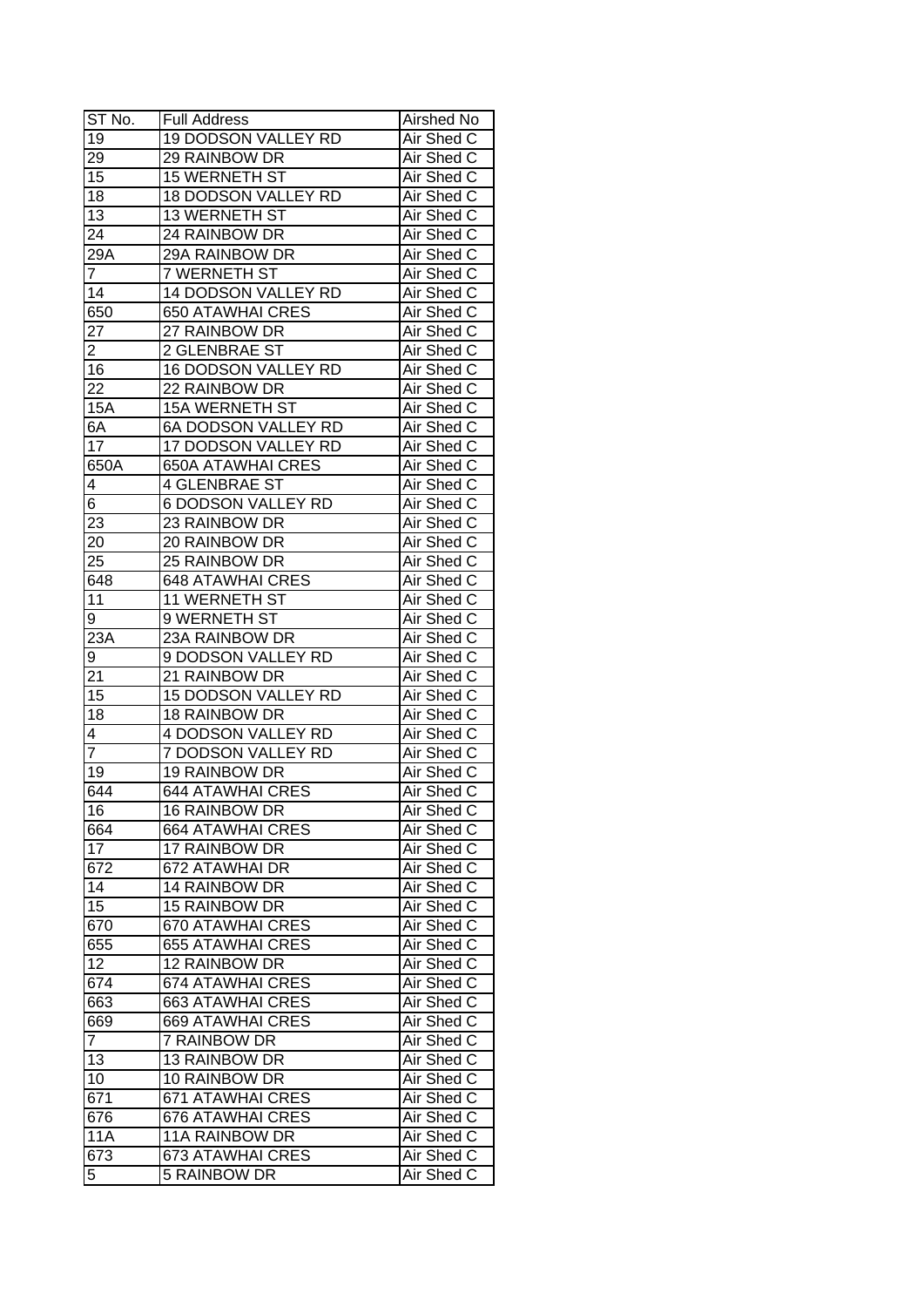| ST No.          | <b>Full Address</b>      | Airshed No |
|-----------------|--------------------------|------------|
| 675             | <b>675 ATAWHAI CRES</b>  | Air Shed C |
| 9               | 9 RAINBOW DR             | Air Shed C |
| 3               | 3 RAINBOW DR             | Air Shed C |
| 11              | <b>11 RAINBOW DR</b>     | Air Shed C |
| 682             | <b>682 ATAWHAI CRES</b>  | Air Shed C |
| 684             | <b>684 ATAWHAI CRES</b>  | Air Shed C |
| 680             | <b>680 ATAWHAI CRES</b>  | Air Shed C |
| 686             | <b>686 ATAWHAI CRES</b>  | Air Shed C |
| 714A            | 714A ATAWHAI DR          | Air Shed C |
| 688             | <b>688 ATAWHAI CRES</b>  | Air Shed C |
| 692A            | 692A ATAWHAI CRES        | Air Shed C |
| 694             | <b>694 ATAWHAI CRES</b>  | Air Shed C |
| 696             | <b>696 ATAWHAI CRES</b>  | Air Shed C |
| 690             | 690 ATAWHAI CRES         | Air Shed C |
| 692             | 692 ATAWHAI CRES         | Air Shed C |
| 696A            | <b>696A ATAWHAI CRES</b> | Air Shed C |
| 696B            | <b>696B ATAWHAI CRES</b> | Air Shed C |
| 698             | 698 ATAWHAI DR           | Air Shed C |
| 714             | <b>714 ATAWHAI CRES</b>  | Air Shed C |
| 714B            | 714B ATAWHAI CRES        | Air Shed C |
| 702             | 702 ATAWHAI CRES         | Air Shed C |
| 700             | 700 ATAWHAI CRES         | Air Shed C |
| 714C            | 714C ATAWHAI CRES        | Air Shed C |
| 704             | 704 ATAWHAI CRES         | Air Shed C |
| 706             | 706 ATAWHAI CRES         | Air Shed C |
| 708             | 708 ATAWHAI CRES         | Air Shed C |
| 716             | 716 ATAWHAI CRES         | Air Shed C |
| 710             | 710 ATAWHAI CRES         | Air Shed C |
| 75              | 75 WASTNEY TCE           | Air Shed C |
| 104             | 104 TODD VALLEY RD       | Air Shed C |
| 726             | <b>726 ATAWHAI CRES</b>  | Air Shed C |
| 73              | <b>73 WASTNEY TCE</b>    | Air Shed C |
| 712             | <b>712 ATAWHAI CRES</b>  | Air Shed C |
| 4               | <b>4 SUNNYBANK RISE</b>  | Air Shed C |
| 58              | 58 WASTNEY TCE           | Air Shed C |
| $\overline{71}$ | <b>71 WASTNEY TCE</b>    | Air Shed C |
| 730             | <b>730 ATAWHAI CRES</b>  | Air Shed C |
| 5               | 5 SUNNYBANK RISE         | Air Shed C |
| 56              | 56 WASTNEY TCE           | Air Shed C |
| 69              | 69 WASTNEY TCE           | Air Shed C |
| 732             | 732 ATAWHAI CRES         | Air Shed C |
| 732A            | 732A ATAWHAI CRES        | Air Shed C |
| $\overline{7}$  | 7 SUNNYBANK RISE         | Air Shed C |
| 54              | 54 WASTNEY TCE           | Air Shed C |
| 9               | 9 SUNNYBANK RISE         | Air Shed C |
| 65              | <b>65 WASTNEY TCE</b>    | Air Shed C |
| 736A            | 736A ATAWHAI CRES        | Air Shed C |
| 734             | <b>734 ATAWHAI CRES</b>  | Air Shed C |
| 11              | <b>11 SUNNYBANK RISE</b> | Air Shed C |
| 736             | <b>736 ATAWHAI CRES</b>  | Air Shed C |
| 63              | 63 WASTNEY TCE           | Air Shed C |
| 738             | <b>738 ATAWHAI CRES</b>  | Air Shed C |
| 13              | <b>13 SUNNYBANK RISE</b> | Air Shed C |
| 48              | <b>48 WASTNEY TCE</b>    | Air Shed C |
|                 |                          |            |
| 61              | 61 WASTNEY TCE           | Air Shed C |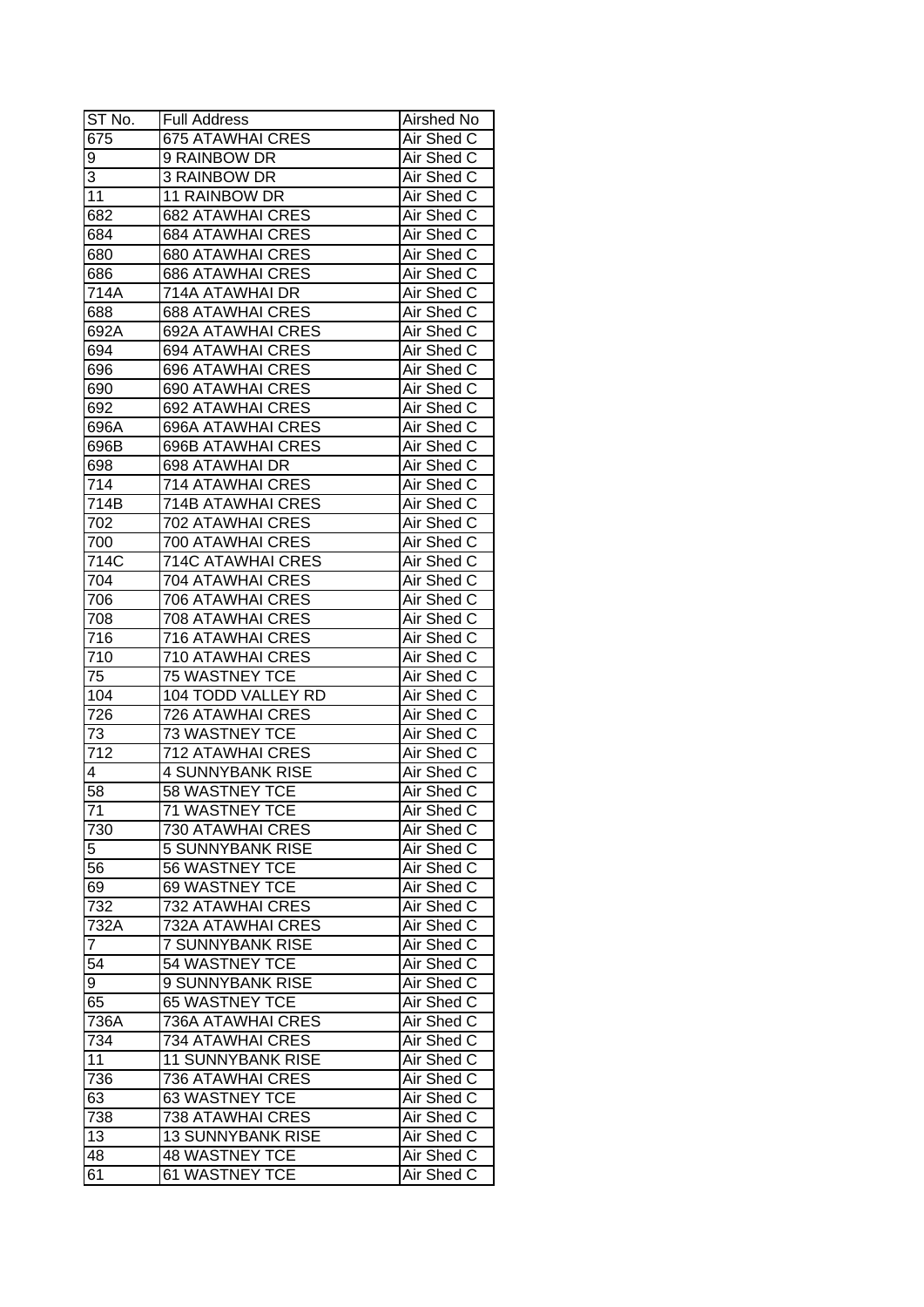| ST No.           | <b>Full Address</b>      | Airshed No |
|------------------|--------------------------|------------|
| $\overline{7}42$ | <b>742 ATAWHAI CRES</b>  | Air Shed C |
| 18               | <b>18 SUNNYBANK RISE</b> | Air Shed C |
| 15               | <b>15 SUNNYBANK RISE</b> | Air Shed C |
| 59               | 59 WASTNEY TCE           | Air Shed C |
| 53A              | 53A WASTNEY TCE          | Air Shed C |
| 746              | <b>746 ATAWHAI CRES</b>  | Air Shed C |
| 748              | 748 ATAWHAI DR           | Air Shed C |
| 17               | <b>17 SUNNYBANK RISE</b> | Air Shed C |
| 57               | 57 WASTNEY TCE           | Air Shed C |
| 44               | 44 WASTNEY TCE           | Air Shed C |
| $\overline{53}$  | 53 WASTNEY TCE           | Air Shed C |
| 748A             | 748A ATAWHAI DR          | Air Shed C |
| 750              | 750 ATAWHAI DR           | Air Shed C |
| 51               | 51 WASTNEY TCE           | Air Shed C |
| 55               | 55 WASTNEY TCE           | Air Shed C |
| 42               | 42 WASTNEY TCE           | Air Shed C |
| 49               | <b>49 WASTNEY TCE</b>    | Air Shed C |
| 102              | 102 TODD VALLEY RD       | Air Shed C |
| 752              | 752 ATAWHAI DR           | Air Shed C |
| 754              | 754 ATAWHAI DR           | Air Shed C |
| 7                | <b>7 JOLLIE ST</b>       | Air Shed C |
| 18               | 18 MANA HTS              | Air Shed C |
| 9                | 9 JOLLIE ST              | Air Shed C |
| 5                | 5 JOLLIE ST              | Air Shed C |
| 47               | 47 WASTNEY TCE           | Air Shed C |
| 1                | 1 JOLLIE ST              | Air Shed C |
| 17               | 17 JOLLIE ST             | Air Shed C |
| 756              | 756 ATAWHAI DR           | Air Shed C |
| 17               | 17 NOEL JONES DR         | Air Shed C |
| 764              | 764 ATAWHAI DR           | Air Shed C |
| 12               | 12 MANA HTS              | Air Shed C |
| 16               | 16 MANA HTS              | Air Shed C |
| 45               | <b>45 WASTNEY TCE</b>    | Air Shed C |
| $2\overline{4}$  | 24 NOEL JONES DR         | Air Shed C |
| $\overline{14}$  | 14 JOLLIE ST             | Air Shed C |
|                  | 6 JOLLIE ST              |            |
| ь                | 37 WASTNEY TCE           | Air Shed C |
| 37               |                          | Air Shed C |
| 4                | 4 JOLLIE ST              | Air Shed C |
| 15               | 15 NOEL JONES DR         | Air Shed C |
| 758              | 758 ATAWHAI DR           | Air Shed C |
| 12               | 12 JOLLIE ST             | Air Shed C |
| 766              | 766 ATAWHAI DR           | Air Shed C |
| 10               | <b>10 MANA HTS</b>       | Air Shed C |
| 43               | 43 WASTNEY TCE           | Air Shed C |
| 36               | 36 WASTNEY TCE           | Air Shed C |
| 31               | 31 WASTNEY TCE           | Air Shed C |
| 10               | 10 JOLLIE ST             | Air Shed C |
| 768              | 768 ATAWHAI DR           | Air Shed C |
| 22               | 22 NOEL JONES DR         | Air Shed C |
| 8                | 8 MANA HTS               | Air Shed C |
| 41               | 41 WASTNEY TCE           | Air Shed C |
| 14               | <b>14 MANA HTS</b>       | Air Shed C |
| 760              | 760 ATAWHAI DR           | Air Shed C |
| 13               | 13 NOEL JONES DR         | Air Shed C |
| 9                | 9 MANA HTS               | Air Shed C |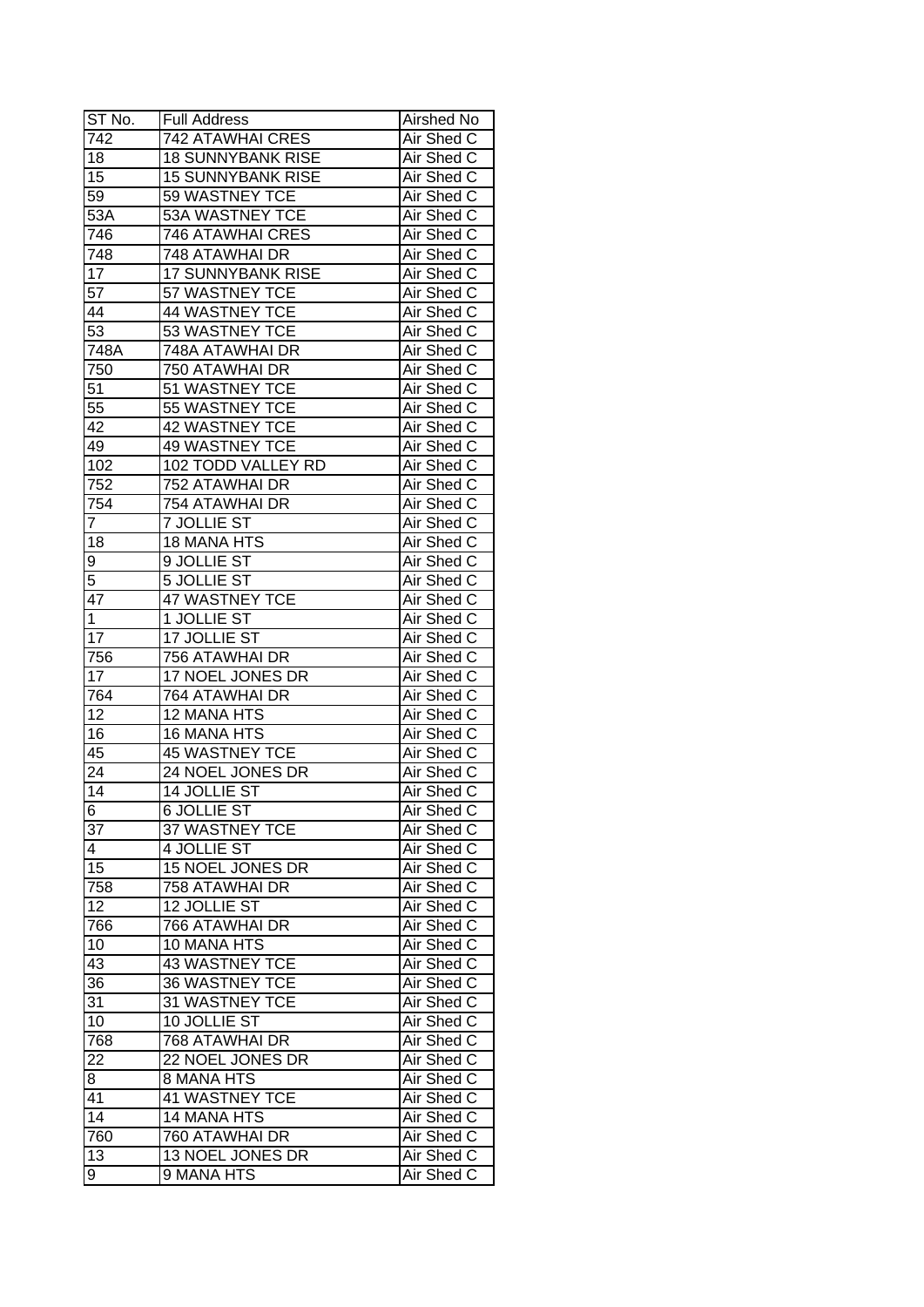| ST No.          | <b>Full Address</b>    | Airshed No |
|-----------------|------------------------|------------|
| 34              | 34 WASTNEY TCE         | Air Shed C |
| 33              | 33 WASTNEY TCE         | Air Shed C |
| 8               | 8 JOLLIE ST            | Air Shed C |
| 772             | 772 ATAWHAI DR         | Air Shed C |
| 39              | 39 WASTNEY TCE         | Air Shed C |
| 20              | 20 NOEL JONES DR       | Air Shed C |
| 10A             | 10A JOLLIE ST          | Air Shed C |
| 6               | <b>6 MANA HTS</b>      | Air Shed C |
| 7               | 7 MANA HTS             | Air Shed C |
| 32              | 32 WASTNEY TCE         | Air Shed C |
| 774             | 774 ATAWHAI DR         | Air Shed C |
| 776             | 776 ATAWHAI DR         | Air Shed C |
| 18              | 18 NOEL JONES DR       | Air Shed C |
| 11              | 11 NOEL JONES DR       | Air Shed C |
| 27              | 27 WASTNEY TCE         | Air Shed C |
| 4               | 4 MANA HTS             | Air Shed C |
| 30              | 30 WASTNEY TCE         | Air Shed C |
| 23              | 23 WASTNEY TCE         | Air Shed C |
| 16              | 16 NOEL JONES DR       | Air Shed C |
| 3               | 3 MANA HTS             | Air Shed C |
| 5               | 5 MANA HTS             | Air Shed C |
| 778             | 778 ATAWHAI DR         | Air Shed C |
| 28              | 28 WASTNEY TCE         | Air Shed C |
| 9               | 9 NOEL JONES DR        | Air Shed C |
| 8               | 8 NOEL JONES DR        | Air Shed C |
| 21              | 21 WASTNEY TCE         | Air Shed C |
| 14              | 14 NOEL JONES DR       | Air Shed C |
| 786             | 786 ATAWHAI DR         | Air Shed C |
| 26A             | 26A WASTNEY TCE        | Air Shed C |
| 26              | <b>26 WASTNEY TCE</b>  | Air Shed C |
| 782B            | 782B ATAWHAI DR        | Air Shed C |
| 6               | <b>6 NOEL JONES DR</b> | Air Shed C |
| 24A             | 24A WASTNEY TCE        | Air Shed C |
| 24              | 24 WASTNEY TCE         | Air Shed C |
| 22              | 22 WASTNEY TCE         | Air Shed C |
| 19              | <b>19 WASTNEY TCE</b>  | Air Shed C |
| 12              | 12 NOEL JONES DR       | Air Shed C |
| 788             | 788 ATAWHAI DR         | Air Shed C |
| 782             | 782 ATAWHAI DR         | Air Shed C |
| 10              | 10 NOEL JONES DR       | Air Shed C |
| $\overline{7}$  | 7 NOEL JONES DR        | Air Shed C |
| 782A            | 782A ATAWHAI DR        | Air Shed C |
| 20              | 20 WASTNEY TCE         | Air Shed C |
| 17              | <b>17 WASTNEY TCE</b>  | Air Shed C |
| $9\overline{4}$ | 94 TODD VALLEY RD      | Air Shed C |
| 5               | 5 NOEL JONES DR        | Air Shed C |
| 4               | 4 NOEL JONES DR        | Air Shed C |
| 790             | 790 ATAWHAI DR         | Air Shed C |
| 18              | <b>18 WASTNEY TCE</b>  | Air Shed C |
| 15              | <b>15 WASTNEY TCE</b>  | Air Shed C |
| 784A            | 784A ATAWHAI DR        | Air Shed C |
| 3               | 3 NOEL JONES DR        | Air Shed C |
| 8               | 8 SYBIL WAY            | Air Shed C |
| 784             | 784 ATAWHAI DR         | Air Shed C |
| 792             | 792 ATAWHAI DR         | Air Shed C |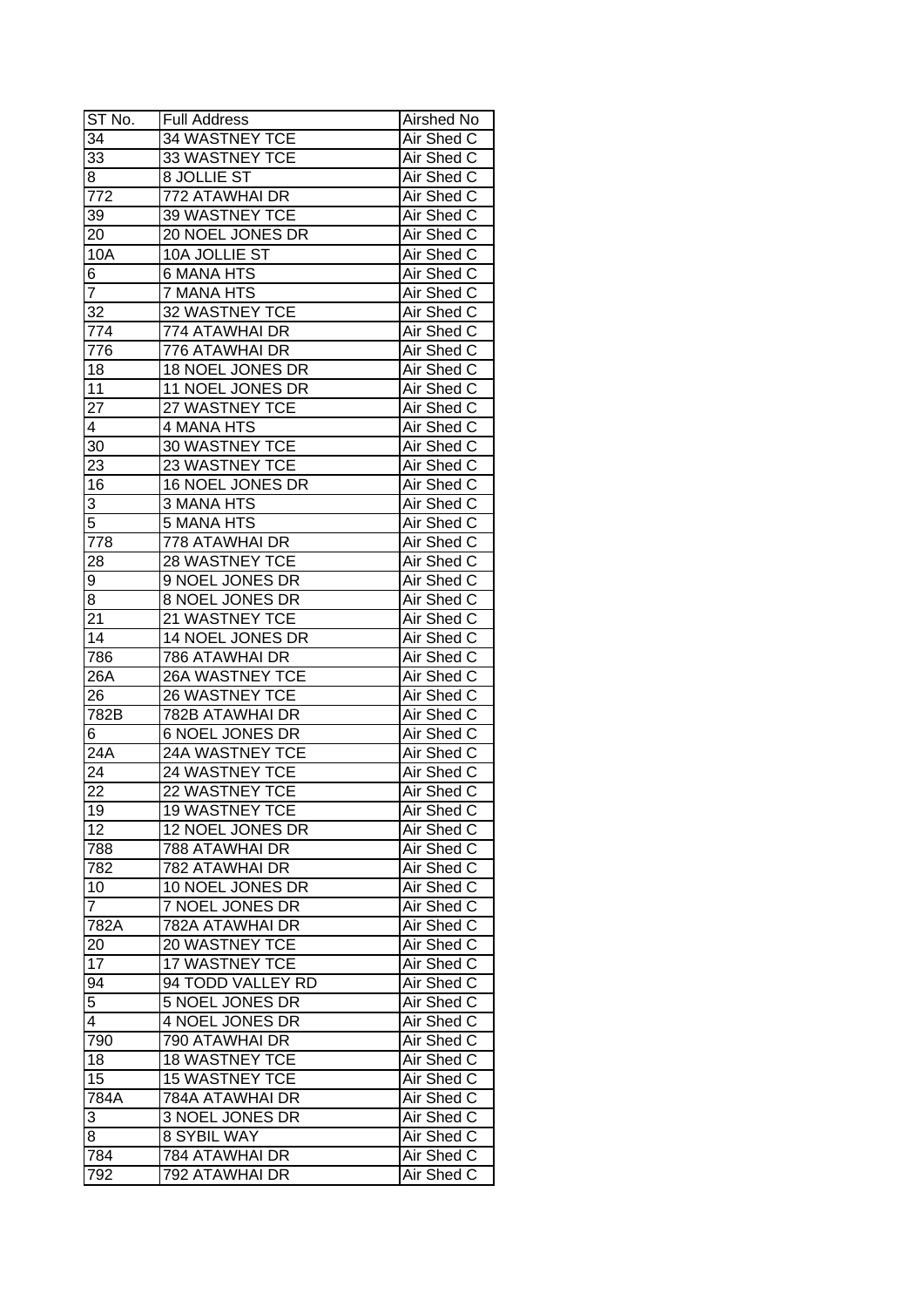| ST No.          | <b>Full Address</b>   | <b>Airshed No</b> |
|-----------------|-----------------------|-------------------|
| 16              | 16 WASTNEY TCE        | Air Shed C        |
| 6               | <b>6 SYBIL WAY</b>    | Air Shed C        |
| 1               | 1 NOEL JONES DR       | Air Shed C        |
| 13              | <b>13 WASTNEY TCE</b> | Air Shed C        |
| 4               | 4 SYBIL WAY           | Air Shed C        |
| $\overline{c}$  | 2 SYBIL WAY           | Air Shed C        |
| 796             | 796 ATAWHAI DR        | Air Shed C        |
| 14              | <b>14 WASTNEY TCE</b> | Air Shed C        |
| 794             | 794 ATAWHAI DR        | Air Shed C        |
| 11              | <b>11 WASTNEY TCE</b> | Air Shed C        |
| 1               | 1 SYBIL WAY           | Air Shed C        |
| 3               | 3 SYBIL WAY           | Air Shed C        |
| $\overline{57}$ | 57 MARYBANK RD        | Air Shed C        |
| 12              | <b>12 WASTNEY TCE</b> | Air Shed C        |
| 10              | 10 WASTNEY TCE        | Air Shed C        |
| 6               | <b>6 WASTNEY TCE</b>  | Air Shed C        |
| 806             | 806 ATAWHAI DR        | Air Shed C        |
| 63              | 63 MARYBANK RD        | Air Shed C        |
| 9               | 9 WASTNEY TCE         | Air Shed C        |
| 61              | 61 MARYBANK RD        | Air Shed C        |
| $6\overline{B}$ | 6B JACKSON ST         | Air Shed C        |
| 64              | 64 MARYBANK RD        | Air Shed C        |
| 8               | <b>8 WASTNEY TCE</b>  | Air Shed C        |
| 6A              | <b>6A JACKSON ST</b>  | Air Shed C        |
| 4               | 4 WASTNEY TCE         | Air Shed C        |
| 59              | 59 MARYBANK RD        | Air Shed C        |
| 808             | 808 ATAWHAI DR        | Air Shed C        |
| 62              | 62 MARYBANK RD        | Air Shed C        |
| 60              | 60 MARYBANK RD        | Air Shed C        |
| 57              | 57 MARYBANK RD        | Air Shed C        |
| 55              | 55 MARYBANK RD        | Air Shed C        |
| 58              | 58 MARYBANK RD        | Air Shed C        |
| 810             | 810 ATAWHAI DR        | Air Shed C        |
| $\overline{5}$  | <b>5 WASTNEY TCE</b>  | Air Shed C        |
| $\overline{4}$  | <b>4 MARYBANK RD</b>  | <b>Air Shed C</b> |
| 56              | 56 MARYBANK RD        | Air Shed C        |
| 10              | 10 JACKSON ST         | Air Shed C        |
| 8               | 8 JACKSON ST          | Air Shed C        |
| 12              | 12 JACKSON ST         | Air Shed C        |
| 6               | <b>6 JACKSON ST</b>   | Air Shed C        |
| 4               | 4 JACKSON ST          | Air Shed C        |
| 14              | 14 JACKSON ST         | Air Shed C        |
| 16              | <b>16 JACKSON ST</b>  | Air Shed C        |
| 6C              | <b>6C MARYBANK RD</b> | Air Shed C        |
| $\mathbf 1$     | <b>1 WASTNEY TCE</b>  | Air Shed C        |
| 50              | 50 MARYBANK RD        | Air Shed C        |
| 812             | 812 ATAWHAI DR        | Air Shed C        |
| 5               | <b>5 JACKSON ST</b>   | Air Shed C        |
| 9               | 9 JACKSON ST          | Air Shed C        |
| 11              | 11 JACKSON ST         | Air Shed C        |
| 6B              | 6B MARYBANK RD        | Air Shed C        |
| 48              | 48 MARYBANK RD        | Air Shed C        |
| 15              | <b>15 JACKSON ST</b>  | Air Shed C        |
| 17              | 17 JACKSON ST         | Air Shed C        |
| 46              | <b>46 MARYBANK RD</b> | Air Shed C        |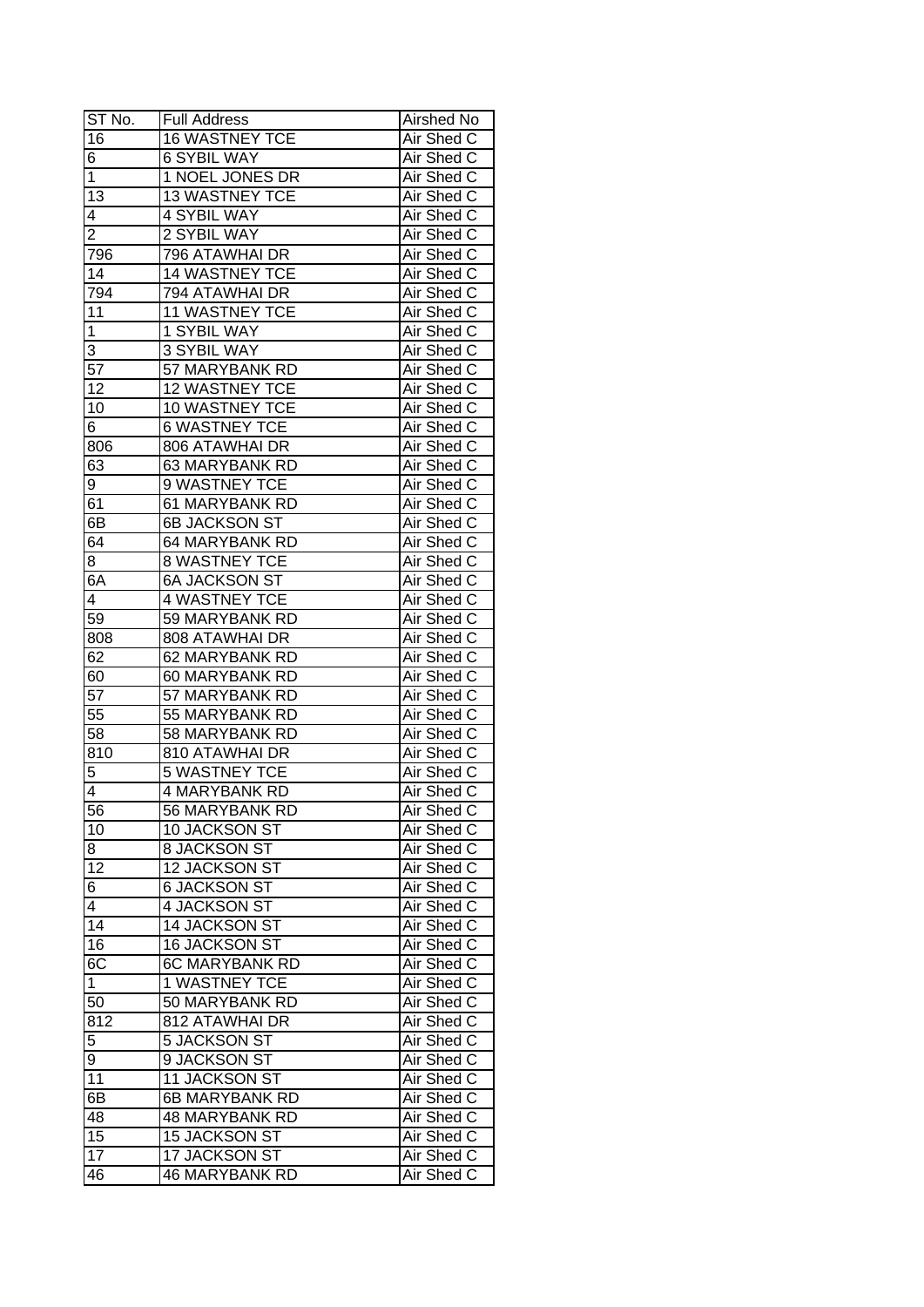| ST No.          | <b>Full Address</b>      | Airshed No        |
|-----------------|--------------------------|-------------------|
| 45              | <b>45 MARYBANK RD</b>    | Air Shed C        |
| 6A              | <b>6A MARYBANK RD</b>    | Air Shed C        |
| 820             | 820 ATAWHAI DR           | Air Shed C        |
| 43              | <b>43 MARYBANK RD</b>    | Air Shed C        |
| 78              | <b>78 TRESILLIAN AVE</b> | Air Shed C        |
| 75              | <b>75 TRESILLIAN AVE</b> | Air Shed C        |
| 822             | 822 ATAWHAI DR           | Air Shed C        |
| 16              | <b>16 MARYBANK RD</b>    | Air Shed C        |
| 39C             | 39C MARYBANK RD          | Air Shed C        |
| 41              | <b>41 MARYBANK RD</b>    | Air Shed C        |
| 824             | 824 ATAWHAI DR           | Air Shed C        |
| 73              | 73 TRESILLIAN AVE        | Air Shed C        |
| 76              | <b>76 TRESILLIAN AVE</b> | Air Shed C        |
| 8               | 8 MARYBANK RD            | Air Shed C        |
| 10              | 10 MARYBANK RD           | Air Shed C        |
| 2               | 2 MARYBANK RD            | Air Shed C        |
| 16A             | <b>16A MARYBANK RD</b>   | Air Shed C        |
| 39B             | 39B MARYBANK RD          | Air Shed C        |
| 36              | <b>36 MARYBANK RD</b>    | Air Shed C        |
| 71              | <b>71 TRESILLIAN AVE</b> | Air Shed C        |
| 39A             | 39A MARYBANK RD          | Air Shed C        |
| 34              | 34 MARYBANK RD           | Air Shed C        |
| 74              | <b>74 TRESILLIAN AVE</b> | Air Shed C        |
| 37              | 37 MARYBANK RD           | Air Shed C        |
| 18              | <b>18 MARYBANK RD</b>    | Air Shed C        |
| 1               | 1 MARYBANK RD            | Air Shed C        |
| 64              | <b>64 TRESILLIAN AVE</b> | Air Shed C        |
| 15              | 15 MARYBANK RD           | Air Shed C        |
| 32              | 32 MARYBANK RD           | Air Shed C        |
| 69              | <b>69 TRESILLIAN AVE</b> | Air Shed C        |
| 68              | <b>68 TRESILLIAN AVE</b> | Air Shed C        |
| 72              | <b>72 TRESILLIAN AVE</b> | Air Shed C        |
| 30              | <b>30 MARYBANK RD</b>    | Air Shed C        |
| 35A             | <b>35A MARYBANK RD</b>   | Air Shed C        |
| 33              | 33 MARYBANK RD           | <b>Air Shed C</b> |
| 18A             | <b>18A MARYBANK RD</b>   | Air Shed C        |
| 70              | <b>70 TRESILLIAN AVE</b> | Air Shed C        |
| 35C             | 35C MARYBANK RD          | Air Shed C        |
| 67              | 67 TRESILLIAN AVE        | Air Shed C        |
| 28              | 28 MARYBANK RD           | Air Shed C        |
| 62              | 62 TRESILLIAN AVE        | Air Shed C        |
| 828             | 828 ATAWHAI DR           | Air Shed C        |
| 31              | 31 MARYBANK RD           | Air Shed C        |
| 17              | 17 MARYBANK RD           | Air Shed C        |
| $2\overline{4}$ | 24 MARYBANK RD           | Air Shed C        |
| 26              | 26 MARYBANK RD           | Air Shed C        |
| 29              | 29 MARYBANK RD           | Air Shed C        |
| 830             | 830 ATAWHAI DR           | Air Shed C        |
| 35B             | 35B MARYBANK RD          | Air Shed C        |
| 27              | 27 MARYBANK RD           | Air Shed C        |
| 65              | <b>65 TRESILLIAN AVE</b> | Air Shed C        |
| 60              | <b>60 TRESILLIAN AVE</b> | Air Shed C        |
| 19              | 19 MARYBANK RD           | Air Shed C        |
| 58              | 58 TRESILLIAN AVE        | Air Shed C        |
|                 |                          |                   |
| 56              | 56 TRESILLIAN AVE        | Air Shed C        |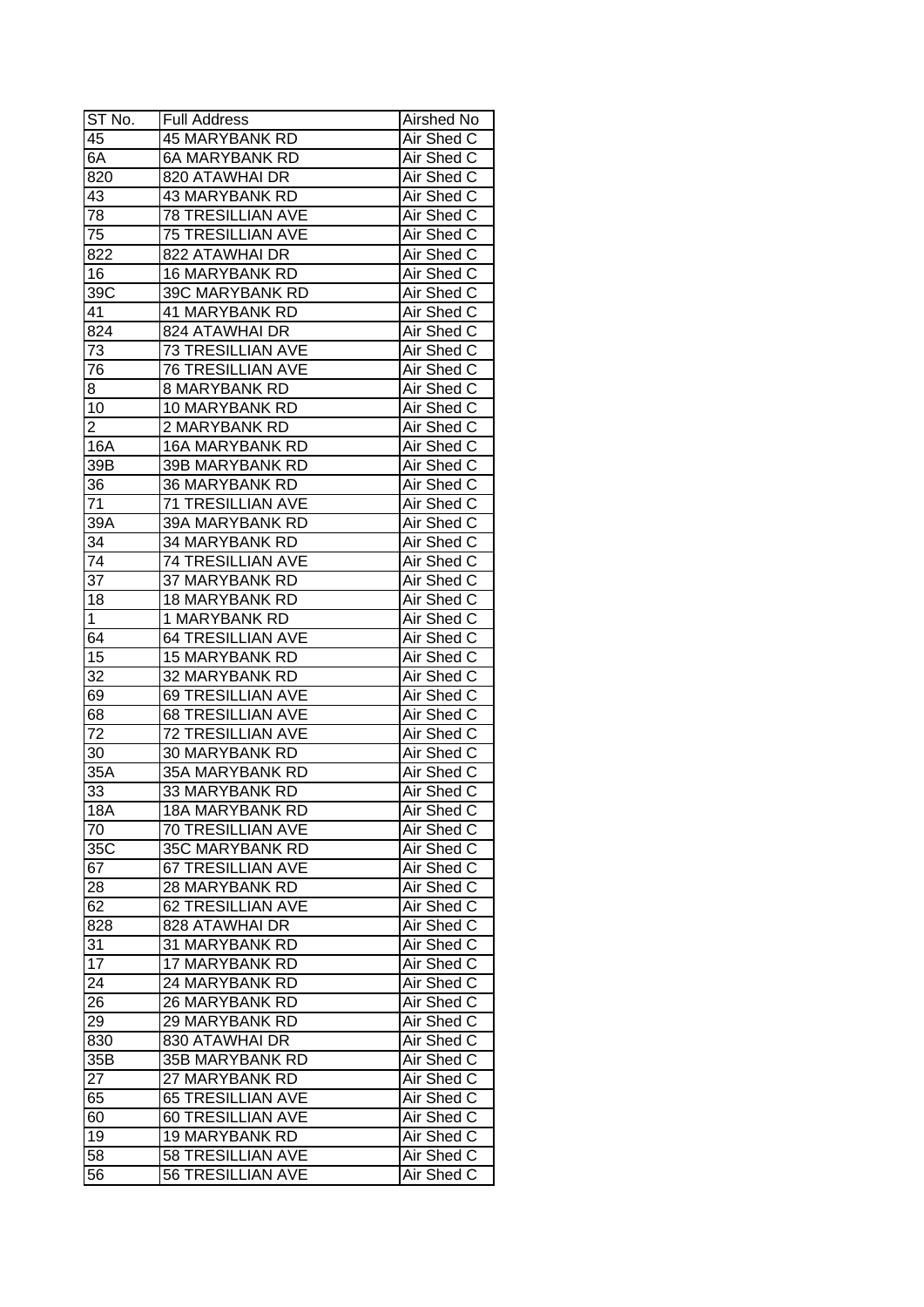| ST No.          | <b>Full Address</b>      | Airshed No |
|-----------------|--------------------------|------------|
| 832             | 832 ATAWHAI DR           | Air Shed C |
| 21              | 21 MARYBANK RD           | Air Shed C |
| 23              | 23 MARYBANK RD           | Air Shed C |
| 52              | <b>52 TRESILLIAN AVE</b> | Air Shed C |
| 54              | 54 TRESILLIAN AVE        | Air Shed C |
| 834             | 834 ATAWHAI DR           | Air Shed C |
| 50              | 50 TRESILLIAN AVE        | Air Shed C |
| 1               | 1 SEATON ST              | Air Shed C |
| 63              | <b>63 TRESILLIAN AVE</b> | Air Shed C |
| 4               | <b>4 SEATON ST</b>       | Air Shed C |
| 3               | 3 SEATON ST              | Air Shed C |
| 14              | 14 SEATON ST             | Air Shed C |
| 6               | <b>6 SEATON ST</b>       | Air Shed C |
| 836             | 836 ATAWHAI DR           | Air Shed C |
| 16              | <b>16 SEATON ST</b>      | Air Shed C |
| 225             | 225 PARAUTANE WAY        | Air Shed C |
| 12              | 12 SEATON ST             | Air Shed C |
| 840             | 840 ATAWHAI DR           | Air Shed C |
| 8               | <b>8 SEATON ST</b>       | Air Shed C |
| 838             | 838 ATAWHAI DR           | Air Shed C |
| 5               | 5 AVONBANK PL            | Air Shed C |
| 18              | <b>18 SEATON ST</b>      | Air Shed C |
| 842             | 842 ATAWHAI DR           | Air Shed C |
| 10              | 10 SEATON ST             | Air Shed C |
| 9               | 9 SEATON ST              | Air Shed C |
| 7               | 7 AVONBANK PL            | Air Shed C |
| 11              | <b>11 SEATON ST</b>      | Air Shed C |
| 9               | 9 AVONBANK PL            | Air Shed C |
| 17              | 17 AVONBANK PL           | Air Shed C |
| 20              | 20 SEATON ST             | Air Shed C |
| 4               | 4 AVONBANK PL            | Air Shed C |
| 15              | <b>15 SEATON ST</b>      | Air Shed C |
| 26              | 26 SEATON ST             | Air Shed C |
| 11              | 11 AVONBANK PL           | Air Shed C |
| 6               | <b>6 AVONBANK PL</b>     | Air Shed C |
| $\overline{28}$ | 28 SEATON ST             | Air Shed C |
| 22              | 22 SEATON ST             | Air Shed C |
| 15A             | <b>15A SEATON ST</b>     | Air Shed C |
| 19              | 19 AVONBANK PL           | Air Shed C |
| 15              | 15 AVONBANK PL           | Air Shed C |
| 51              | 51 TRESILLIAN AVE        | Air Shed C |
| $1\overline{7}$ | 17 SEATON ST             | Air Shed C |
| 24              | 24 SEATON ST             | Air Shed C |
| 21              | 21 AVONBANK PL           | Air Shed C |
| 19              | <b>19 SEATON ST</b>      | Air Shed C |
| $\overline{12}$ | <b>12 AVONBANK PL</b>    | Air Shed C |
| $\sqrt{8}$      | <b>8 AVONBANK PL</b>     | Air Shed C |
| 30              | 30 SEATON ST             | Air Shed C |
| 34              | 34 SEATON ST             | Air Shed C |
| 21              | 21 SEATON ST             | Air Shed C |
| 10              | 10 AVONBANK PL           | Air Shed C |
|                 | 36 SEATON ST             | Air Shed C |
| 36              |                          |            |
| 22              | 22 AVONBANK PL           | Air Shed C |
| 23              | 23 SEATON ST             | Air Shed C |
| 14              | 14 AVONBANK PL           | Air Shed C |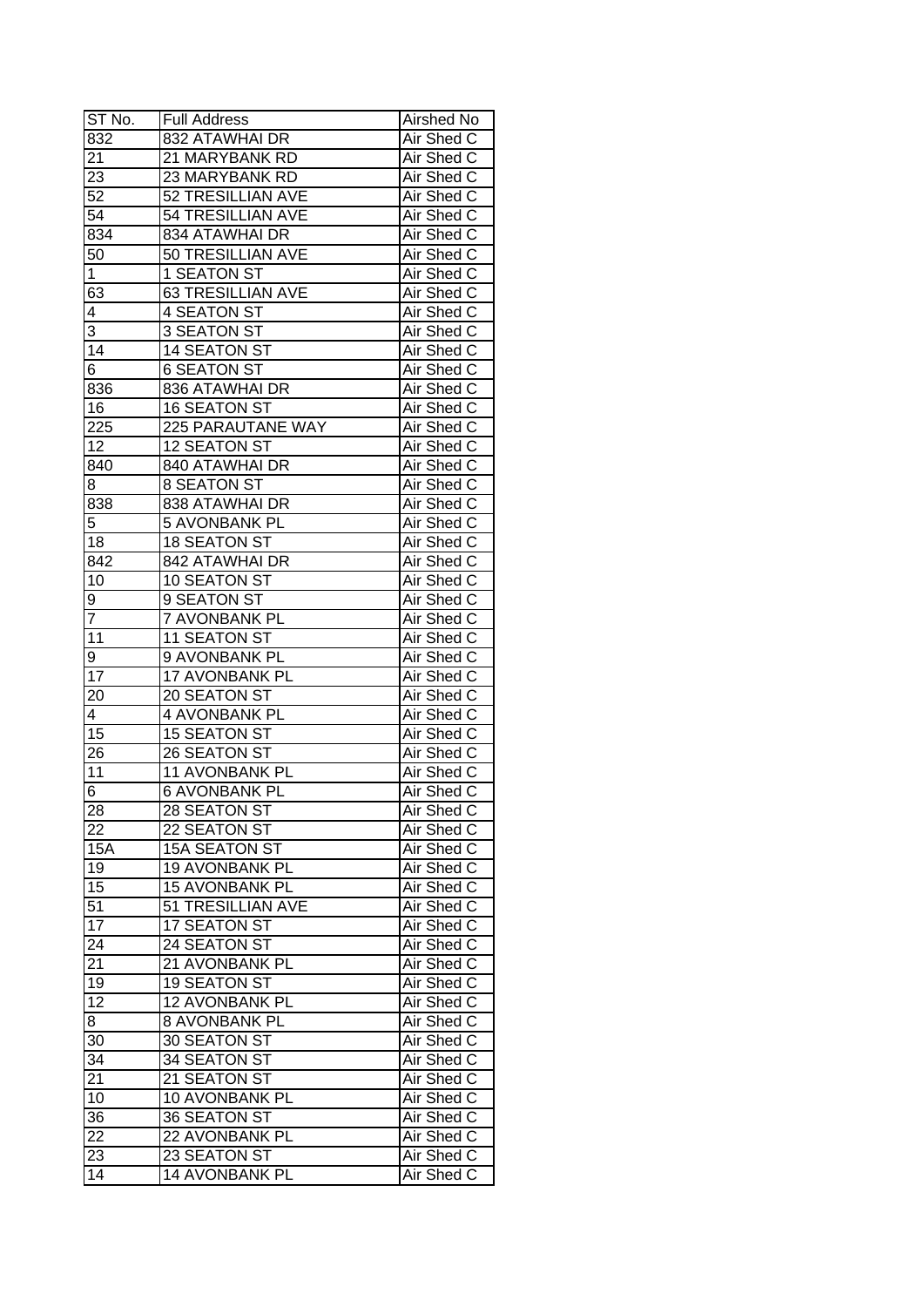| ST No.          | <b>Full Address</b>      | Airshed No |
|-----------------|--------------------------|------------|
| 10A             | <b>10A AVONBANK PL</b>   | Air Shed C |
| 32              | 32 SEATON ST             | Air Shed C |
| $\overline{16}$ | 16 AVONBANK PL           | Air Shed C |
| 25              | 25 SEATON ST             | Air Shed C |
| 43              | <b>43 TRESILLIAN AVE</b> | Air Shed C |
| 20              | 20 AVONBANK PL           | Air Shed C |
| 45              | <b>45 TRESILLIAN AVE</b> | Air Shed C |
| 14A             | 14A AVONBANK PL          | Air Shed C |
| 39              | <b>39 TRESILLIAN AVE</b> | Air Shed C |
| 38              | 38 SEATON ST             | Air Shed C |
| 42              | <b>42 TRESILLIAN AVE</b> | Air Shed C |
| $\overline{12}$ | 12 CLIFTON PL            | Air Shed C |
| 10A             | 10A CLIFTON PL           | Air Shed C |
| 27              | 27 SEATON ST             | Air Shed C |
| 37              | 37 TRESILLIAN AVE        | Air Shed C |
| 41              | <b>41 TRESILLIAN AVE</b> | Air Shed C |
| $\overline{15}$ | 15 CLIFTON PL            | Air Shed C |
| 18              | 18 AVONBANK PL           | Air Shed C |
| 40              | 40 SEATON ST             | Air Shed C |
| 29              | 29 SEATON ST             | Air Shed C |
| 40              | <b>40 TRESILLIAN AVE</b> | Air Shed C |
| 13              | 13 CLIFTON PL            | Air Shed C |
| 42              | 42 SEATON ST             | Air Shed C |
| 11              | 11 CLIFTON PL            | Air Shed C |
| 35              | <b>35 TRESILLIAN AVE</b> | Air Shed C |
| 8               | 8 CLIFTON PL             | Air Shed C |
| 9               | 9 CLIFTON PL             | Air Shed C |
| 38              | <b>38 TRESILLIAN AVE</b> | Air Shed C |
| 44              | 44 SEATON ST             | Air Shed C |
| $3\overline{3}$ | <b>33 TRESILLIAN AVE</b> | Air Shed C |
| 37              | 37 SEATON ST             | Air Shed C |
| 6               | <b>6 CLIFTON PL</b>      | Air Shed C |
| 7               | <b>7 CLIFTON PL</b>      | Air Shed C |
| $\overline{4}$  | <b>4 ELLENDALE ST</b>    | Air Shed C |
| 4               | <b>4 CLIFTON PL</b>      | Air Shed C |
| $\overline{5}$  | <b>5 CLIFTON PL</b>      | Air Shed C |
| 46              | 46 SEATON ST             | Air Shed C |
| 39              | 39 SEATON ST             | Air Shed C |
| 31              | 31 TRESILLIAN AVE        | Air Shed C |
| $\overline{c}$  | 2 CLIFTON PL             | Air Shed C |
| 3               | 3 CLIFTON PL             | Air Shed C |
| 36              | <b>36 TRESILLIAN AVE</b> | Air Shed C |
| 41              | 41 SEATON ST             | Air Shed C |
| 43              | 43 SEATON ST             | Air Shed C |
| $\overline{82}$ | 82 TODD VALLEY RD        | Air Shed C |
| 29              | 29 TRESILLIAN AVE        | Air Shed C |
| $2\overline{7}$ | 27 TRESILLIAN AVE        | Air Shed C |
| 868             | 868 ATAWHAI DR           | Air Shed C |
| 12C             | 12C WAKAPUAKA RD SH6     | Air Shed C |
| 3               | 3 CLIFTON PL             | Air Shed C |
| 28              | <b>28 TRESILLIAN AVE</b> | Air Shed C |
| 8               | <b>8 ELLENDALE ST</b>    | Air Shed C |
| 25              | 25 TRESILLIAN AVE        | Air Shed C |
| 14              | <b>14 ELLENDALE ST</b>   | Air Shed C |
| 3               | <b>3 ELLENDALE ST</b>    | Air Shed C |
|                 |                          |            |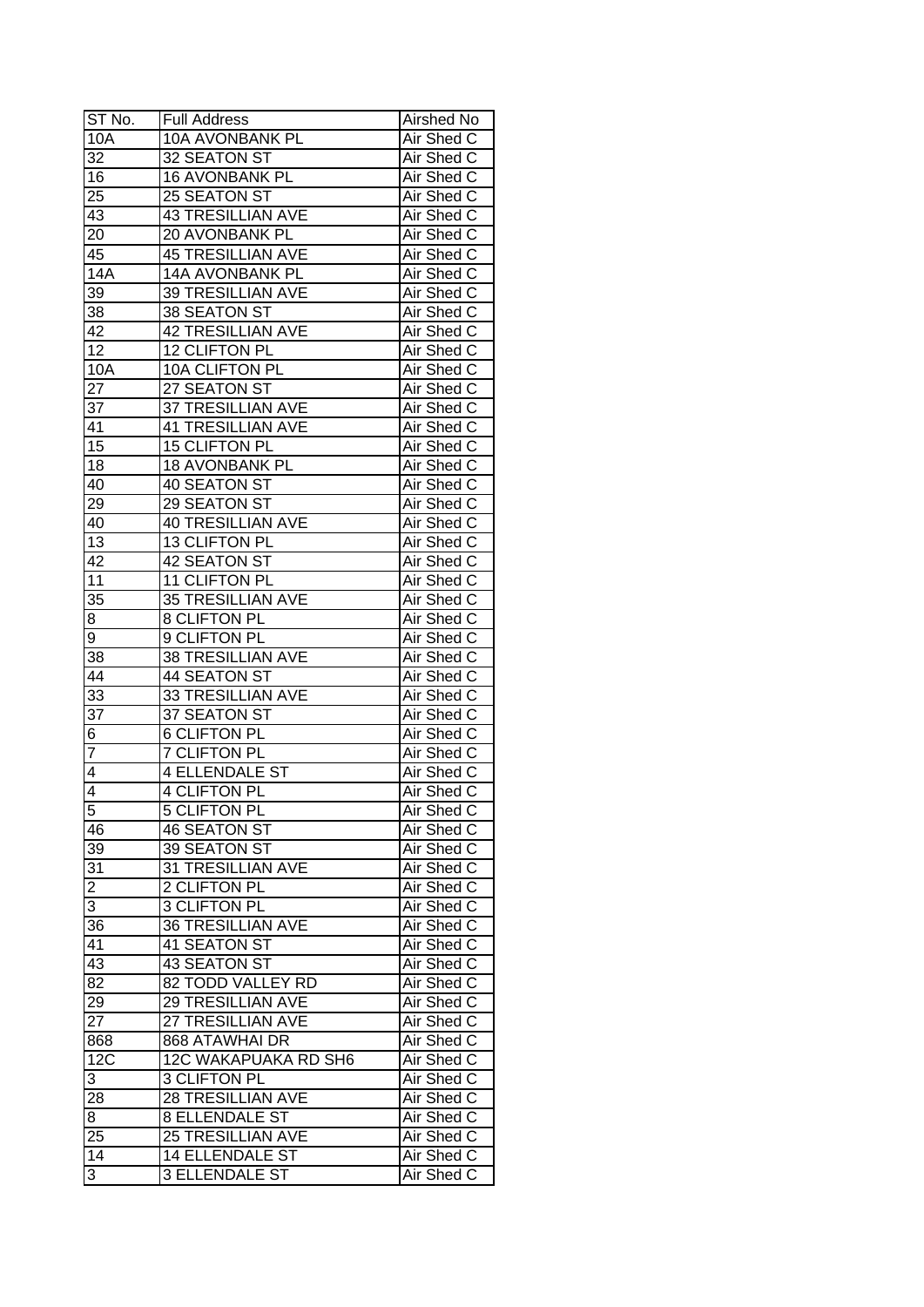| ST No.                  | <b>Full Address</b>      | Airshed No        |
|-------------------------|--------------------------|-------------------|
| 118C                    | 118C ELLENDALE ST        | Air Shed C        |
| 118B                    | 118B ELLENDALE ST        | Air Shed C        |
| 18                      | <b>18 TRESILLIAN AVE</b> | Air Shed C        |
| 188                     | <b>188 PARAUTANE WAY</b> | Air Shed C        |
| 30                      | <b>30 TRESILLIAN AVE</b> | Air Shed C        |
| 5                       | <b>5 ELLENDALE ST</b>    | Air Shed C        |
| 23                      | <b>23 TRESILLIAN AVE</b> | Air Shed C        |
| 118A                    | 118A ELLENDALE ST        | Air Shed C        |
| 20                      | 20 TRESILLIAN AVE        | Air Shed C        |
| 26                      | <b>26 TRESILLIAN AVE</b> | Air Shed C        |
| 18                      | <b>18 ELLENDALE ST</b>   | Air Shed C        |
| 118D                    | 118D ELLENDALE ST        | Air Shed C        |
| 24                      | <b>24 TRESILLIAN AVE</b> | Air Shed C        |
| $\overline{7}$          | <b>7 ELLENDALE ST</b>    | Air Shed C        |
| 888                     | 888 ATAWHAI DR           | Air Shed C        |
| 4                       | 4 PENZANCE ST            | Air Shed C        |
| 104                     | 104 ELLENDALE ST         | Air Shed C        |
| 114                     | 114 ELLENDALE ST         | Air Shed C        |
| 87                      | 87 TODD VALLEY RD        | Air Shed C        |
| 22                      | <b>22 TRESILLIAN AVE</b> | Air Shed C        |
| 21                      | 21 TRESILLIAN AVE        | Air Shed C        |
| 3                       | 3 PENZANCE ST            | Air Shed C        |
| 6                       | <b>6 PENZANCE ST</b>     | Air Shed C        |
| 106                     | 106 ELLENDALE ST         | Air Shed C        |
| 103                     | 103 ELLENDALE ST         | Air Shed C        |
| 5                       | <b>5 PENZANCE ST</b>     | Air Shed C        |
| 8                       | 8 PENZANCE ST            | Air Shed C        |
| 19                      | <b>19 TRESILLIAN AVE</b> | Air Shed C        |
| 894                     | 894 ATAWHAI DR           | Air Shed C        |
| $\overline{7}$          | 7 PENZANCE ST            | Air Shed C        |
| 116                     | 116 ELLENDALE ST         | Air Shed C        |
| 10                      | <b>10 PENZANCE ST</b>    | Air Shed C        |
| 105                     | <b>105 ELLENDALE ST</b>  | Air Shed C        |
| $\overline{17}$         | <b>17 TRESILLIAN AVE</b> | Air Shed C        |
| 118                     | 118 ELLENDALE ST         | <b>Air Shed C</b> |
| 10                      | <b>10 TRESILLIAN AVE</b> | Air Shed C        |
| 9                       | 9 PENZANCE ST            | Air Shed C        |
| 1                       | 1 ALLISDAIR ST           | Air Shed C        |
| 888                     | 888 ATAWHAI DR           | Air Shed C        |
| 15                      | <b>15 TRESILLIAN AVE</b> | Air Shed C        |
| 8                       | <b>8 TRESILLIAN AVE</b>  | Air Shed C        |
| 120                     | 120 ELLENDALE ST         | Air Shed C        |
| 12B                     | 12B WAKAPUAKA RD SH6     | Air Shed C        |
| $\overline{\mathbf{c}}$ | 2 ALLISDAIR ST           | Air Shed C        |
| 6                       | <b>6 TRESILLIAN AVE</b>  | Air Shed C        |
| 130                     | PARAUTANE WAY            | Air Shed C        |
| 5                       | 5 ALLISDAIR ST           | Air Shed C        |
| $\overline{2}$          | 2 BODMIN ST              | Air Shed C        |
| 4                       | 4 ALLISDAIR ST           | Air Shed C        |
| $\overline{9}$          | 9 ALLISDAIR ST           | Air Shed C        |
| $\overline{4}$          | 4 TRESILLIAN AVE         | Air Shed C        |
| $\overline{7}$          | <b>7 ALLISDAIR ST</b>    | Air Shed C        |
| 6                       | <b>6 ALLISDAIR ST</b>    | Air Shed C        |
| 896                     | 896 ATAWHAI DR           | Air Shed C        |
| 8                       | 8 BODMIN ST              | Air Shed C        |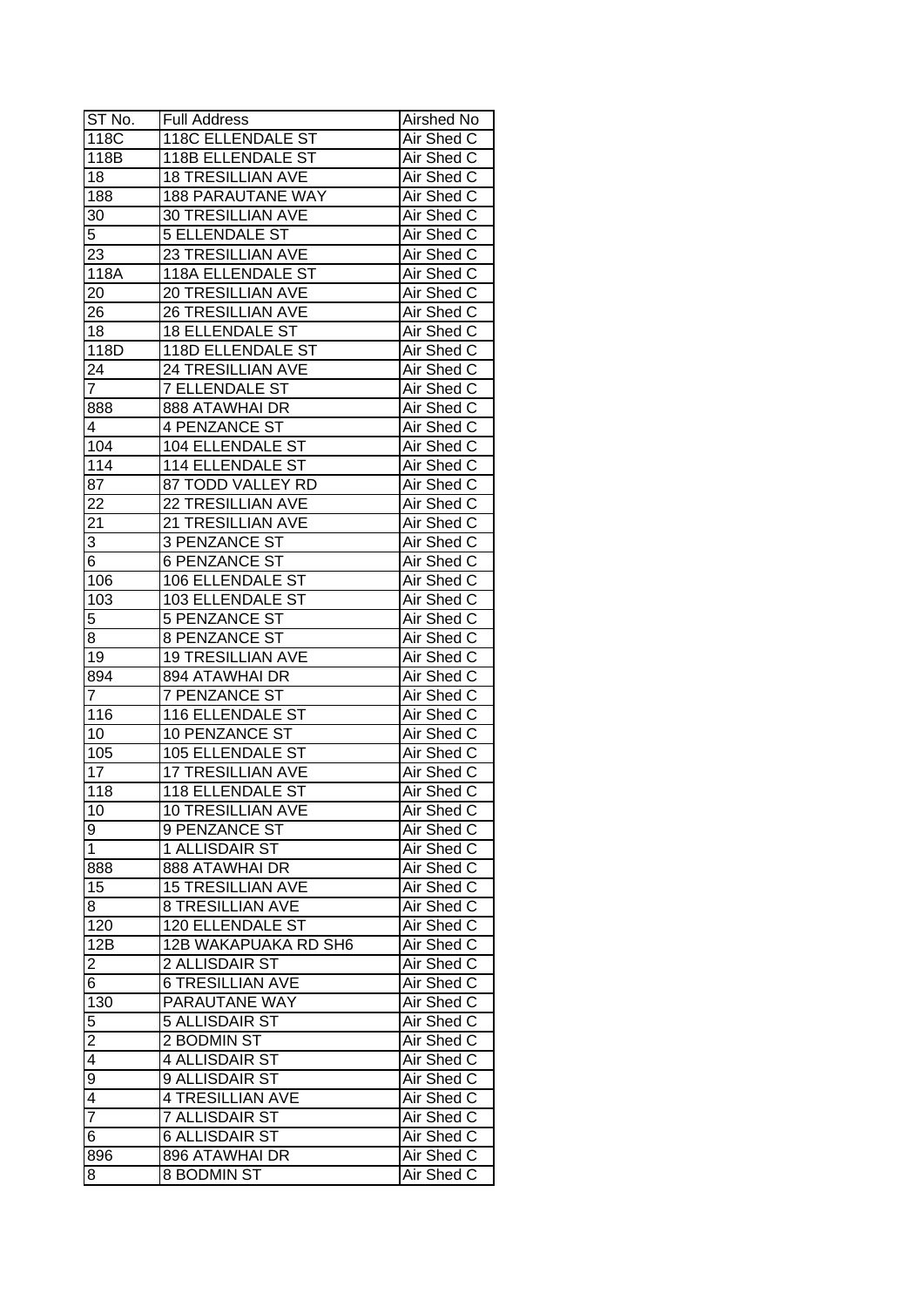| ST No.                  | <b>Full Address</b>             | <b>Airshed No</b> |
|-------------------------|---------------------------------|-------------------|
| 6                       | <b>6 BODMIN ST</b>              | Air Shed C        |
| 7A                      | <b>7A ALLISDAIR ST</b>          | Air Shed C        |
| $\overline{\mathbf{c}}$ | 2 TRESILLIAN AVE                | Air Shed C        |
| 4                       | 4 BODMIN ST                     | Air Shed C        |
| 8                       | <b>8 ALLISDAIR ST</b>           | Air Shed C        |
| 9                       | 9 TRESILLIAN AVE                | Air Shed C        |
| 10                      | 10 BODMIN ST                    | Air Shed C        |
| 1                       | 1 BODMIN ST                     | Air Shed C        |
| 11                      | 11 ALLISDAIR ST                 | Air Shed C        |
| 10                      | 10 ALLISDAIR ST                 | Air Shed C        |
| 13                      | 13 ALLISDAIR ST                 | Air Shed C        |
| 3                       | 3 BODMIN ST                     | Air Shed C        |
| 12                      | 12 BODMIN ST                    | Air Shed C        |
| 15                      | 15 ALLISDAIR ST                 | Air Shed C        |
| 12                      | 12 ALLISDAIR ST                 | Air Shed C        |
| 14                      | 14 ALLISDAIR ST                 | Air Shed C        |
| $\mathbf 1$             | 1 TRESILLIAN AVE                | Air Shed C        |
| 5                       | 5 BODMIN ST                     | Air Shed C        |
| 3                       | <b>3 TRESILLIAN AVE</b>         | Air Shed C        |
| 16                      | 16 ALLISDAIR ST                 | Air Shed C        |
| 17                      | 17 ALLISDAIR ST                 | Air Shed C        |
| 85                      | 85 TODD VALLEY RD               | Air Shed C        |
| 5                       | <b>5 TRESILLIAN AVE</b>         | Air Shed C        |
| 18                      | 18 ALLISDAIR ST                 | Air Shed C        |
| $\overline{7}$          | <b>7 TRESILLIAN AVE</b>         | Air Shed C        |
| 944                     | 944 ATAWHAI DR                  | Air Shed C        |
| 918                     | 918 ATAWHAI DR                  | Air Shed C        |
| 938                     | 938 ATAWHAI DR                  | Air Shed C        |
| 920                     | 920 ATAWHAI DR                  | Air Shed C        |
| 942                     | 942 ATAWHAI DR                  | Air Shed C        |
| 932                     | 932 ATAWHAI DR                  | Air Shed C        |
| 934                     | 934 ATAWHAI DR                  | Air Shed C        |
| 940                     | 940 ATAWHAI DR                  | Air Shed C        |
| 114                     | <b>114 PARAUTANE WAY</b>        | Air Shed C        |
| $\overline{12}$         | <b>12 WAKAPUAKA RD SH6</b>      | <b>Air Shed C</b> |
| 70                      | <b>70 TODD VALLEY RD</b>        | Air Shed C        |
| $\overline{55}$         | 55 TODD VALLEY RD               | Air Shed C        |
| 38                      | 38 WAKAPUAKA RD SH6             | Air Shed C        |
| 40                      | 40 WAKAPUAKA RD SH6             | Air Shed C        |
| 41                      | 41 TODD VALLEY RD               | Air Shed C        |
| 48                      | <b>48 WAKAPUAKA RD SH6</b>      | Air Shed C        |
| 47                      | 47 WAKAPUAKA RD SH6             | Air Shed C        |
| 41                      | 41 TODD VALLEY RD               | Air Shed C        |
| 37                      | 37 LITTLE TODD VALLEY RD        | Air Shed C        |
| 58                      | 58 WAKAPUAKA RD SH6             | Air Shed C        |
| 68                      | 68 WAKAPUAKA RD SH6             | Air Shed C        |
| 25                      | 25 LITTLE TODD VALLEY RD        | Air Shed C        |
| 6                       | <b>6 TODD VALLEY RD</b>         | Air Shed C        |
| 18                      | <b>18 LITTLE TODD VALLEY RD</b> | Air Shed C        |
| 28C                     | 28C TODD BUSH RD                | Air Shed C        |
| 72                      | 72 WAKAPUAKA RD SH6             | Air Shed C        |
| 71                      | 71 WAKAPUAKA RD SH6             | Air Shed C        |
| 16                      | <b>16 LITTLE TODD VALLEY RD</b> | Air Shed C        |
| 64                      | 64 TODD BUSH RD                 | Air Shed C        |
|                         |                                 |                   |
| 14                      | <b>14 LITTLE TODD VALLEY RD</b> | Air Shed C        |